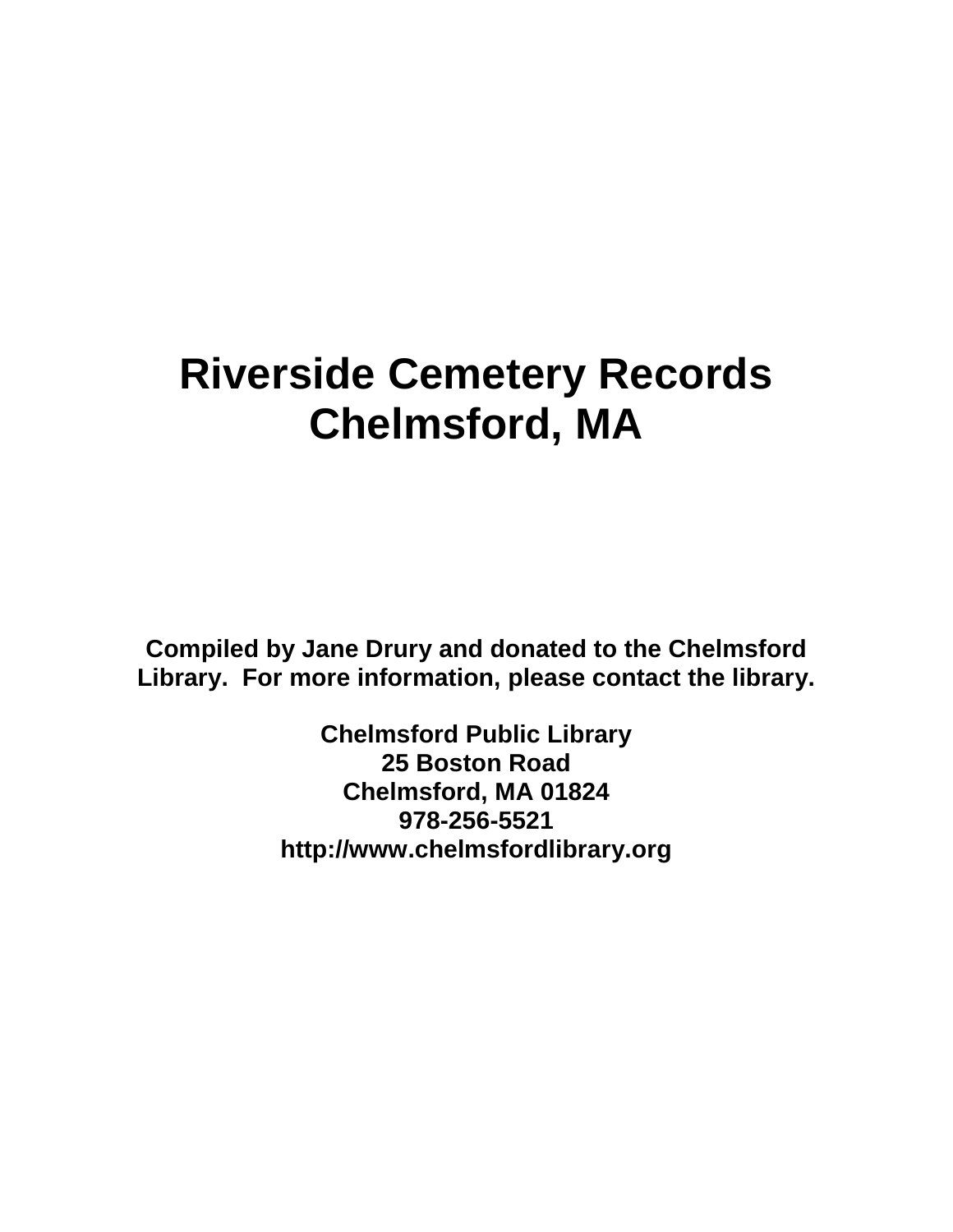ALPHNAME: ADAMS  $LOTNUM: 158 -a$ NAME: YEAR:  $AGE:$ BIRTHDATE: DEATHDATE: COND: broken off/flush HEADSTONE: slate FOOTSTONE: COND: MONIJMENT: COND: MAKER: VERSE: no COMMENT: cem. rec. says "reserved"/stone remnant is there ALPHNAME: ADAMS LOTNUM:  $191 - c$ YEAR: 1849 NAME: Infant son AGE: }t 5 days BIRTHDATE: DEATHDATE: Sep. 6, 1849 HEADSTONE: COND:  $COMD:$ FOOTSTONE: MONUMENT: marble obelisk/1850 COND: corner cracks mid part/lichen MAKER: B. Day, Lowell VERSE: no COMMENT: rear: with Ella Elizabeth/children of Benj. & Adaline Adams ALPHNAME: ADAMS, ABIE LOTNUM: 158 -b NAME: Abiel C. Adams YEAR: 1874 AGE: BIRTHDATE: 1814 DEATHDATE: 1874 COND: HEADSTONE: FOOTSTONE: COND: MONUMENT: granite/slanted/ADAMS COND: good MAKER: VERSE: no COMMENT: with Elizabeth H., Willie \*\*\*\*\*\*\*\*\*\*\*\*\*\*\*\*\*\* ALPHNAME: ADAMS, ADEL  $LOTNUM: 191 -c$ YEAR: 1849 AGE: }t 66 NAME: Adaline DEATHDATE: Sept. 10, 1849 BIRTHDATE: COND: HEADSTONE: COND: FOOTSTONE: MONUMENT: marble obelisk/1850 COND: corner cracks mid part/lichen MAKER: B. Day, Lowell VERSE: yes COMMENT: right side with Benjamin his wife, Eliza Jane his wife, Lucilla E. his  $w$ ife ALPHNAME: ADAMS, BENJ LOTNUM: 191 -c YEAR: 1876 AGE: }t75yrs. 4mos. NAME: General Benjamin Adams DEATHDATE: Sept. 14, 1876 BIRTHDATE: HEADSTONE: #191-b/B.A. COND: FOOTSTONE: COND: MONUMENT: marble obelisk/1850 COND: corner cracks mid part/lichen MAKER: B. Day, Lowell VERSE: yes COMMENT: right side with Eliza Ann his wife, Adaline his wife, Lucilla E. his wife ALPHNAME: ADAMS, BENJ LOTNUM: 191 -b AGE: NAME: B.A. YEAR: 1876 BIRTHDATE: DEATHDATE: HEADSTONE: pointed marble/small COND: quite sunken/leaning/lichen FOOTSTONE: COND: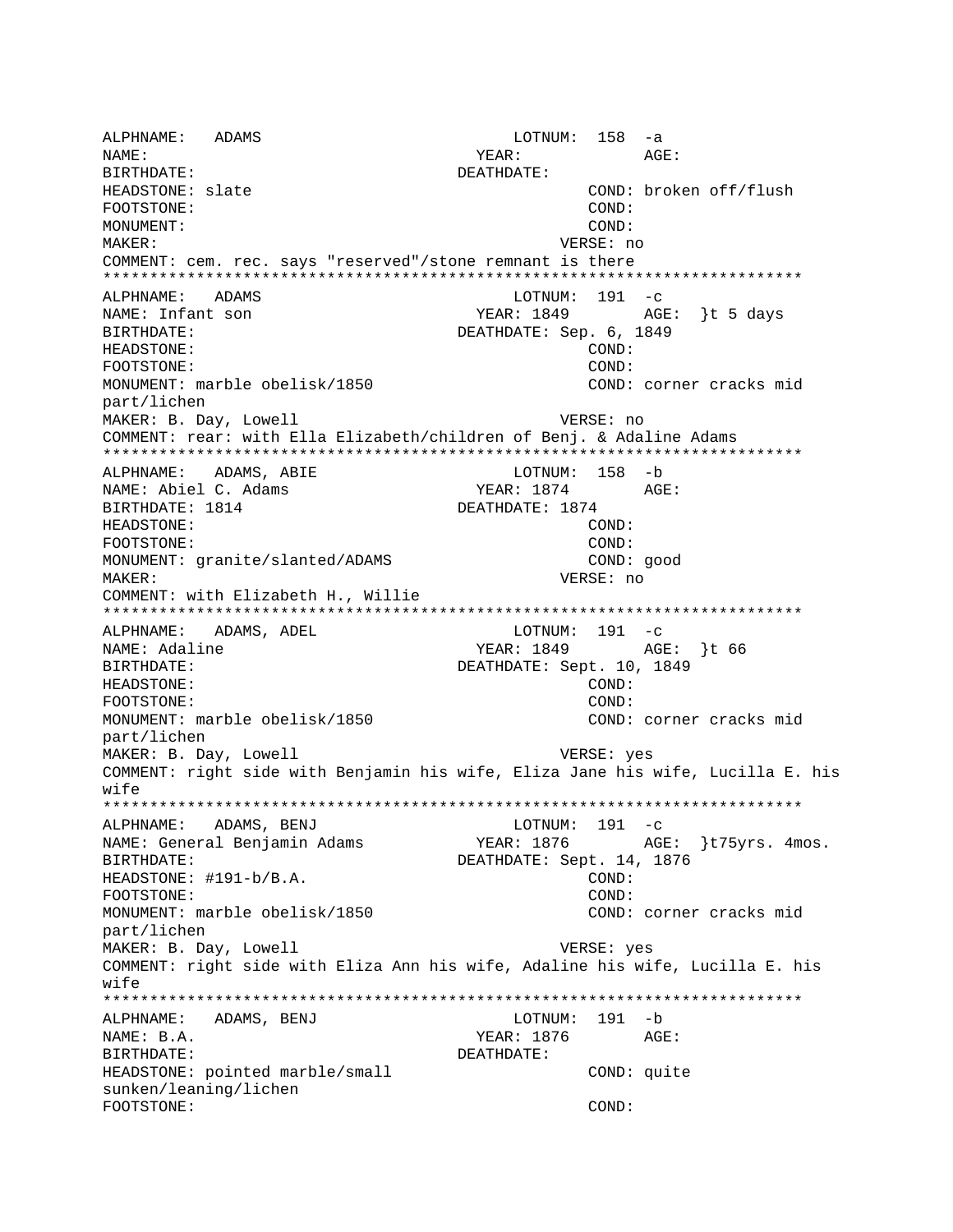MONUMENT: #191-c/Benjamin Adams COND: VERSE: no MAKER: COMMENT: LOTNUM: 090 -e ALPHNAME: ADAMS, CHAR YEAR: 1902 AGE: NAME: Charles W.S. Adams BIRTHDATE: Dec. 3, 1850 DEATHDATE: May 24, 1902 HEADSTONE: see #90-g/CHARLIE ADAMS COND:  $COND:$ FOOTSTONE: MONUMENT: ornate granite shaft, urn/ADAMS COND: excellent MAKER: VERSE: no COMMENT: rear side ALPHNAME: ADAMS, CHAR LOTNUM: 090 -q NAME: Charlie Adams YEAR: 1902 AGE: BIRTHDATE: DEATHDATE: HEADSTONE: slanted/granite/ivy/CHARLIEADAMS COND: sinking/should be raised FOOTSTONE: COND: MONUMENT: #90-e/Charles W.S. Adams COND: VERSE: no MAKER: COMMENT: LOTNUM: 090 -e ALPHNAME: ADAMS, CLAR AGE: NAME: Clara A. Holt YEAR: 1900 BIRTHDATE: Dec. 29, 1827 Temple DEATHDATE: Aug. 29, 1900 HEADSTONE: see #90-c/C.A.H.A. COND: FOOTSTONE: COND: MONUMENT: ornate granite shaft, urn/ADAMS COND: excellent MAKER: VERSE: no COMMENT: widow of Thomas Adams/born Temple N.H./front with Thomas Adams LOTNUM:  $090 -c$ ALPHNAME: ADAMS, CLAR NAME: C.A.H.A. YEAR: 1900 AGE: BIRTHDATE: DEATHDATE: HEADSTONE: rounded/granite COND: excellent FOOTSTONE: COND: MONUMENT: see #90-e/Clara A. Holt Adams COND: VERSE: no MAKER: COMMENT: LOTNUM: 158 -b ALPHNAME: ADAMS, ELIZ NAME: Elizabeth H. Adams YEAR: 1908 AGE: BIRTHDATE: 1822 DEATHDATE: 1908 HEADSTONE: COND: COND: FOOTSTONE: COND: good MONUMENT: granite/slanted/ADAMS MAKER: VERSE: no COMMENT: with Abiel C., Willie LOTNUM:  $191 - c$ ALPHNAME: ADAMS, ELIZ NAME: Eliza Jane Bush YEAR:  $1837$  AGE:  $\}$ t4yrs,4mo,23dy DEATHDATE: Aug. 29, 1837 BIRTHDATE: HEADSTONE: COND: FOOTSTONE: COND: MONUMENT: marble obelisk/1850 COND: corner cracks mid part/lichen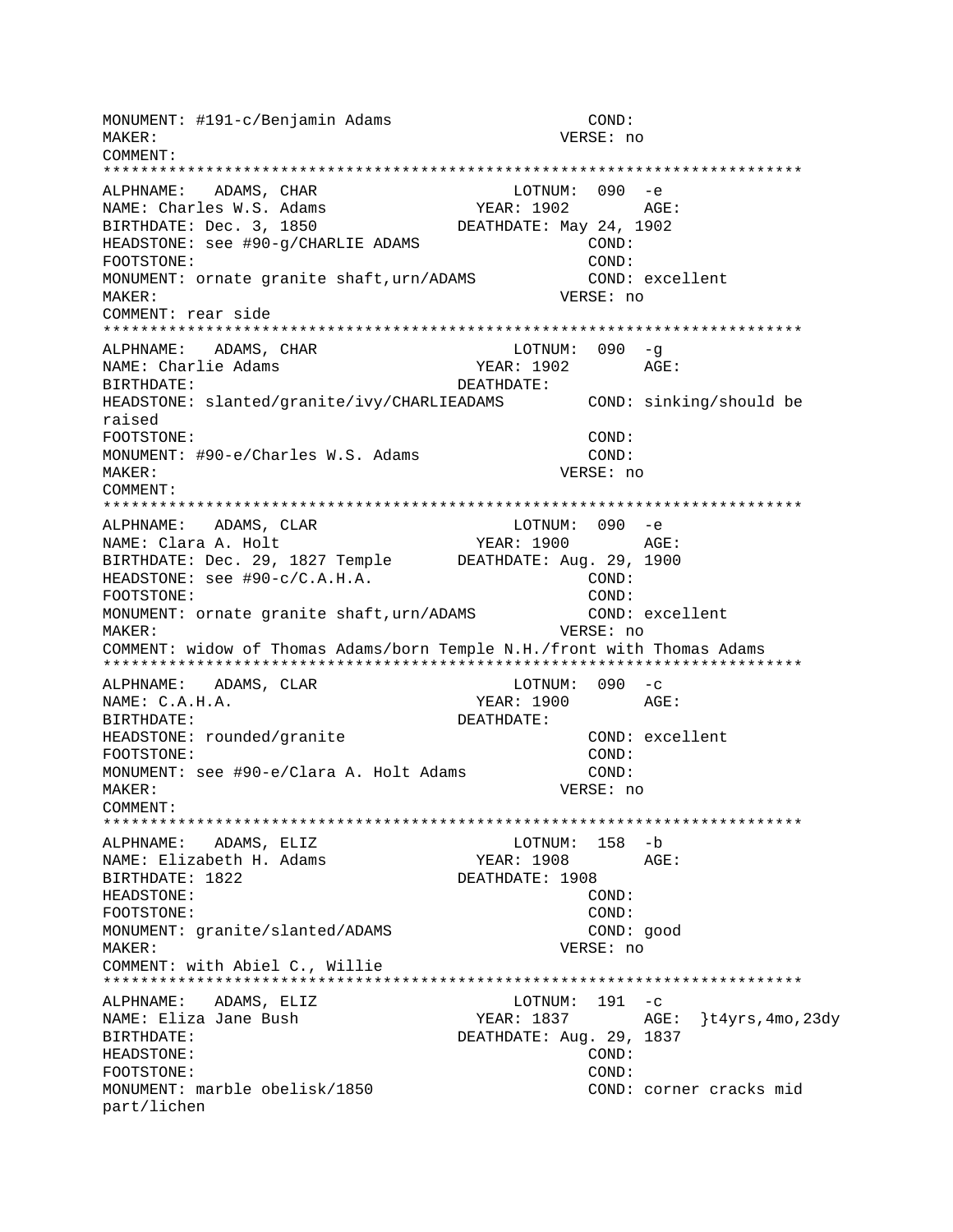MAKER: B. Day, Lowell VERSE: no COMMENT: front: with Eliza Ann/daughter of Benj. & Eliza Ann Adams ALPHNAME: ADAMS, ELIZ LOTNUM:  $191 - c$ NAME: Eliza Ann YEAR: 1852 AGE: }t17yrs, & 5mo. BIRTHDATE: DEATHDATE: July 25, 1852 HEADSTONE: COND: FOOTSTONE: COND: COND: corner cracks mid MONUMENT: marble obelisk/1850 part/lichen MAKER: B. Day, Lowell VERSE: no COMMENT: front: with Eliza Jan/daughter of Benj. & Eliza Ann Adams ALPHNAME: ADAMS, ELIZ  $LOTNUM: 191 -c$ YEAR: 1849 AGE: }t 30 NAME: Eliza Ann DEATHDATE: May 18, 1835 BIRTHDATE: HEADSTONE: #191-d/E.A.A. COND: FOOTSTONE: COND: MONUMENT: marble obelisk/1850 COND: corner cracks mid part/lichen MAKER: B. Day, Lowell VERSE: yes COMMENT: right side with Benjamin his wife, Adaline his wife, Lucilla E. his wife  $LOTNUM: 191 -c$ ALPHNAME: ADAMS, ELLA NAME: Ella Elizabeth YEAR: 1849 AGE: 2yrs & 24d. BIRTHDATE: DEATHDATE: Aug. 24, 1849 HEADSTONE: COND: FOOTSTONE:  $COMD:$ MONUMENT: marble obelisk/1850 COND: corner cracks mid part/lichen MAKER: B. Day, Lowell VERSE: no COMMENT: rear: with infant son/children of Benj. & Adaline Adams LOTNUM:  $090 - f$ ALPHNAME: ADAMS, EMMA NAME: Emma Adams YEAR: AGE: **BIRTHDATE:** DEATHDATE: HEADSTONE: slanted/marble/ivy design COND: chip on low left front of base COND: FOOTSTONE: MONUMENT: COND: MAKER: VERSE: no COMMENT: ALPHNAME: ADAMS, ElIZ LOTNUM: 191 -d YEAR: 1835 AGE:  $NAME: E.A.A.$ DEATHDATE: BIRTHDATE: HEADSTONE: pointed marble/small COND: sunken/leaning/lichen/mower FOOTSTONE: COND: MONUMENT: #191-c/Eliza Ann COND: MAKER: VERSE: no COMMENT: ALPHNAME: ADAMS, JOHN LOTNUM: 102 -a NAME: John R. Adams, Esq. YEAR: 1848 AGE: }t 50 DEATHDATE: June 16, 1848 **BIRTHDATE:**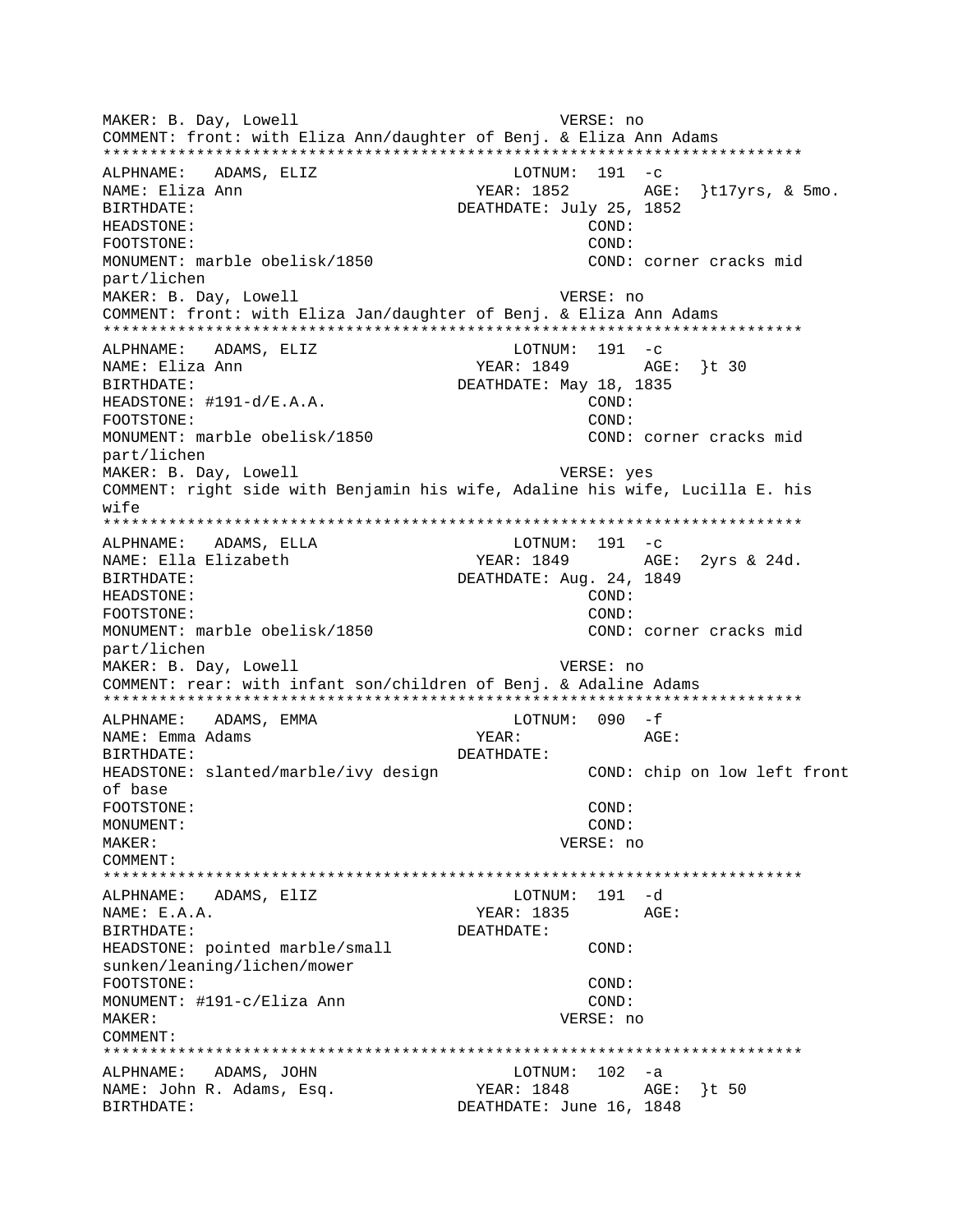HEADSTONE: marble/tall rounded shaft/urn at top COND: good/lichen FOOTSTONE:  $COMD$ : MONUMENT: COND: MAKER: B. Day VERSE: yes COMMENT: Graduated at Harvard Univ. 1818 ALPHNAME: ADAMS, JOHN  $LOTNUM: 192 -c$ NAME:  $J.Q.A.$ YEAR: 1850 AGE: BIRTHDATE: DEATHDATE: HEADSTONE: marble/flat COND: out of qround/lichen/mower COND: FOOTSTONE: MONUMENT: #192-b/John Quincy Adams COND: VERSE: no MAKER: COMMENT: ALPHNAME: ADAMS, JOHN LOTNUM: 192 -b NAME: John Quincy Adams YEAR: 1850 AGE: }t 24 DEATHDATE: April 1, 1850 BIRTHDATE: HEADSTONE:  $\#192-c/J.Q.A.$  $COND:$ COND: FOOTSTONE: MONUMENT: marble/fairly tall/"crown top" COND: lichen, reg. & black VERSE: no MAKER: COMMENT: front: with William Henry Adams LOTNUM: 192 -b ALPHNAME: ADAMS, JOSI NAME: Josiah Francis Adams YEAR: 1842 AGE: \t9yrs,3mos,21d BIRTHDATE: DEATHDATE: Feb. 12, 1842 HEADSTONE:  $COMD:$ FOOTSTONE:  $COMD:$ MONUMENT: marble/fairly tall/"crown top" COND: lichen, req. & black MAKER: VERSE: no COMMENT: rear: children of William & Sarah S. Adams/with Sarah Elizabeth ALPHNAME: ADAMS, LUCI  $LOTNUM: 191 -c$ YEAR: 1882 AGE: }t 66 NAME: Lucilla E. DEATHDATE: April 8, 1882 BIRTHDATE: HEADSTONE: #191-a/L.E.A. COND: COND: FOOTSTONE: MONUMENT: marble obelisk/1850 COND: corner cracks mid part/lichen MAKER: B. Day, Lowell VERSE: yes COMMENT: right side with Benjamin his wife, Eliza Jane his wife, Adaline his wife ALPHNAME: ADAMS, LUCI  $LOTNUM: 191 -a$ NAME: L.E.A. DEATHDATE: RIRTHDATE: HEADSTONE: pointed marble/small COND: out of gr/mower scratch/lichen FOOTSTONE: COND: MONUMENT: #191-c/Lucilla E. COND: MAKER: VERSE: no COMMENT: ALPHNAME: ADAMS, SARA LOTNUM: 192 -b NAME: Sarah Elizabeth Adams MEAR: 1838 AGE: }4mos, 11dys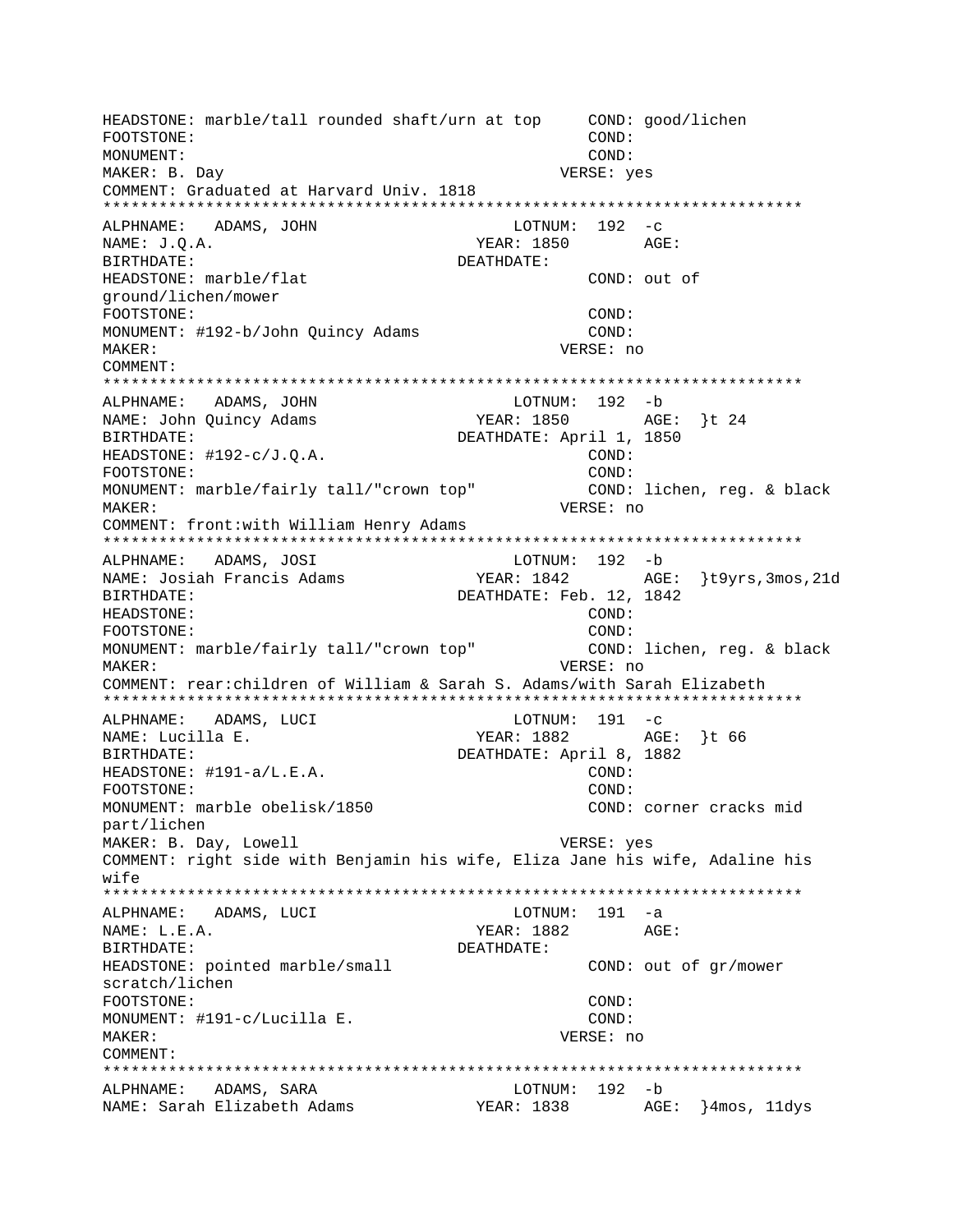BIRTHDATE: DEATHDATE: Aug. 19, 1838 HEADSTONE:  $COND:$ FOOTSTONE: COND: MONUMENT: marble/fairly tall/"crown top" COND: lichen, reg. & black VERSE: no MAKER: COMMENT: rear:children of William & Sarah S. Adams/with John Francis Adams ALPHNAME: ADAMS, SOLO LOTNUM: 089 -a YEAR: 1850 AGE: }t 54 NAME: Solomon Adams DEATHDATE: Nov. 20, 1850 BIRTHDATE: HEADSTONE: COND: FOOTSTONE: COND: MONUMENT: very ornate marble obelisk COND: good/some lichen VERSE: yes MAKER: B. Day  $COMM$  $FNT$ : ALPHNAME: ADAMS, THOM LOTNUM: 090 -e YEAR: 1881 AGE: NAME: Thomas J. Adams BIRTHDATE: May 4, 1805 DEATHDATE: Dec. 11, 1881 HEADSTONE: #90-d/T.J.H.  $\texttt{COND}:$ COND: FOOTSTONE: MONUMENT: ornate granite shaft, urn/ADAMS COND: excellent MAKER: VERSE: no COMMENT: front with Clara A. Holt his widow LOTNUM: 090 -d ALPHNAME: ADAMS, THOM NAME: T.J.H. BIRTHDATE: DEATHDATE: HEADSTONE: rounded granite/T.J.H. COND: excellent  $COND$ : FOOTSTONE: MONUMENT: see #90-e/Thomas Adams COND: MAKER: VERSE: no COMMENT: LOTNUM: 158 -b ALPHNAME: ADAMS, WILL YEAR: 1932 AGE: NAME: Willie Adams DEATHDATE: 1932 BIRTHDATE: 1850 HEADSTONE:  $COND:$ FOOTSTONE: COND: MONUMENT: granite/slanted/ADAMS COND: good **MAKER:** VERSE: no COMMENT: with Abiel C., Elizabeth H.  $LOTNUM: 192 -a$ ADAMS, WILL ALPHNAME: NAME: W.A. YEAR: 1851 AGE: BIRTHDATE: DEATHDATE: HEADSTONE: upright marble rectangle COND: mower scrapes/black lichen FOOTSTONE: COND: MONUMENT: #192-b/Capt. William Adams JR. COND: MAKER: VERSE: no COMMENT: ALPHNAME: ADAMS, WILL LOTNUM: 192 -d NAME: W.H.A.  $YEAR: 1845$   $AGE:$ BIRTHDATE: DEATHDATE: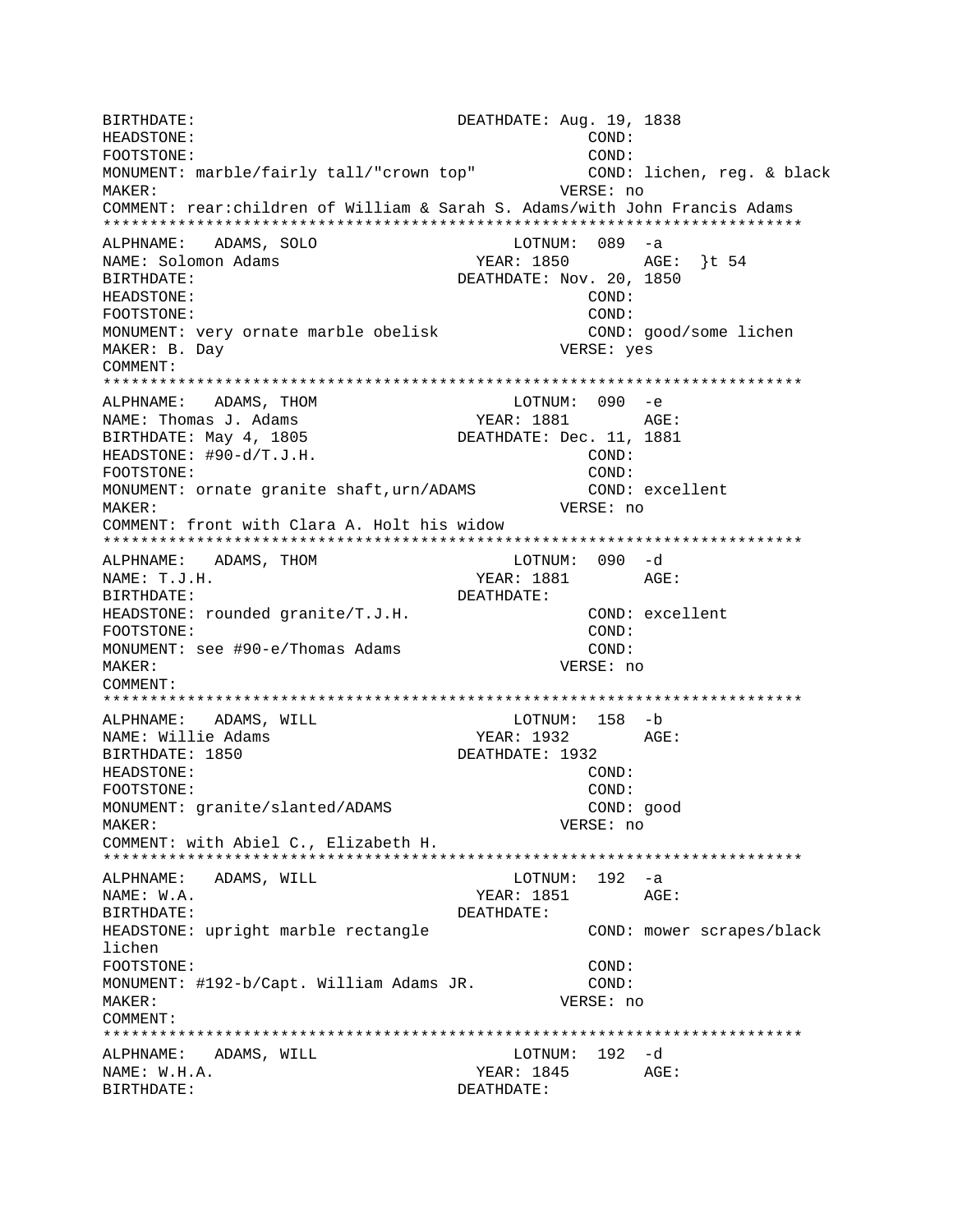HEADSTONE: marble/flat COND: loose/mower scratches/lichen FOOTSTONE: COND: MONUMENT: #192-b/William Henry Adams COND: MAKER: VERSE: no COMMENT: \*\*\*\*\*\*\*\*\*\*\*\*\*\*\*\*\*\*\*\*\*\*\*\*\*\*\*\*\*\*\*\*\*\*\*\*\*\*\*\*\*\*\*\*\*\*\*\*\*\*\*\*\*\*\*\*\*\*\*\*\*\*\*\*\*\*\*\*\*\*\*\*\*\*\* ALPHNAME: ADAMS, WILL **LOTNUM:** 192 -b NAME: William Henry Adams YEAR: 1845 AGE: }t. 21 BIRTHDATE: DEATHDATE: Aug. 4, 1845 HEADSTONE: #192-d/W.H.A. COND: FOOTSTONE: COND: MONUMENT: marble/fairly tall/"crown top" COND: lichen, reg. & black MAKER: VERSE: no COMMENT: front:with John Quincy Adams \*\*\*\*\*\*\*\*\*\*\*\*\*\*\*\*\*\*\*\*\*\*\*\*\*\*\*\*\*\*\*\*\*\*\*\*\*\*\*\*\*\*\*\*\*\*\*\*\*\*\*\*\*\*\*\*\*\*\*\*\*\*\*\*\*\*\*\*\*\*\*\*\*\*\* ALPHNAME: ADAMS, WILL<br>NAME: Capt. William Adams Jr. YEAR: 1851 AGE: }t 60 BIRTHDATE: DEATHDATE: March 12, 1851 HEADSTONE: #192-a/W.A. COND: FOOTSTONE: COND: MONUMENT: marble/fairly tall/"crown top" COND: lichen, reg. & black MAKER: VERSE: no COMMENT: right side \*\*\*\*\*\*\*\*\*\*\*\*\*\*\*\*\*\*\*\*\*\*\*\*\*\*\*\*\*\*\*\*\*\*\*\*\*\*\*\*\*\*\*\*\*\*\*\*\*\*\*\*\*\*\*\*\*\*\*\*\*\*\*\*\*\*\*\*\*\*\*\*\*\*\* ALPHNAME: ALLEN, SARA NAME: Sarah Adams YEAR: 1898 AGE: BIRTHDATE: Mch. 9, 1808 DEATHDATE: Nov. 1, 1898 HEADSTONE: granite COND: good FOOTSTONE: COND: MONUMENT: COND: MAKER: VERSE: no COMMENT: widow of Charles H. Allen, M.D. \*\*\*\*\*\*\*\*\*\*\*\*\*\*\*\*\*\*\*\*\*\*\*\*\*\*\*\*\*\*\*\*\*\*\*\*\*\*\*\*\*\*\*\*\*\*\*\*\*\*\*\*\*\*\*\*\*\*\*\*\*\*\*\*\*\*\*\*\*\*\*\*\*\*\* ALPHNAME: ANDERSON, JOHN LOTNUM: 349 -a NAME: John C. Anderson YEAR: 1914 AGE: BIRTHDATE: 1868 DEATHDATE: 1914 HEADSTONE: granite/curved/Masonic/ANDERSON COND: good FOOTSTONE: COND: MONUMENT: COND: MAKER: VERSE: no COMMENT: \*\*\*\*\*\*\*\*\*\*\*\*\*\*\*\*\*\*\*\*\*\*\*\*\*\*\*\*\*\*\*\*\*\*\*\*\*\*\*\*\*\*\*\*\*\*\*\*\*\*\*\*\*\*\*\*\*\*\*\*\*\*\*\*\*\*\*\*\*\*\*\*\*\*\* ALPHNAME: ANGEL, WILL CONNECTED MANAGEMENT AND LOTNUM: 151 -b NAME: William H. Angell YEAR: 1847 AGE: }t. 23 BIRTHDATE: DEATHDATE: June 8, 1847 HEADSTONE: pointed marble COND: broken in 2/flat on gr/chip FOOTSTONE: marble/W.H.A. COND: MONUMENT: COND: MAKER: VERSE: no COMMENT: \*\*\*\*\*\*\*\*\*\*\*\*\*\*\*\*\*\*\*\*\*\*\*\*\*\*\*\*\*\*\*\*\*\*\*\*\*\*\*\*\*\*\*\*\*\*\*\*\*\*\*\*\*\*\*\*\*\*\*\*\*\*\*\*\*\*\*\*\*\*\*\*\*\*\* ALPHNAME: APPLEBEE, HENR LOTNUM: 205 -a NAME: Henry **WEAR: 1850** AGE: 5yrs,6mos,4days BIRTHDATE: DEATHDATE: Aug. 19, 1850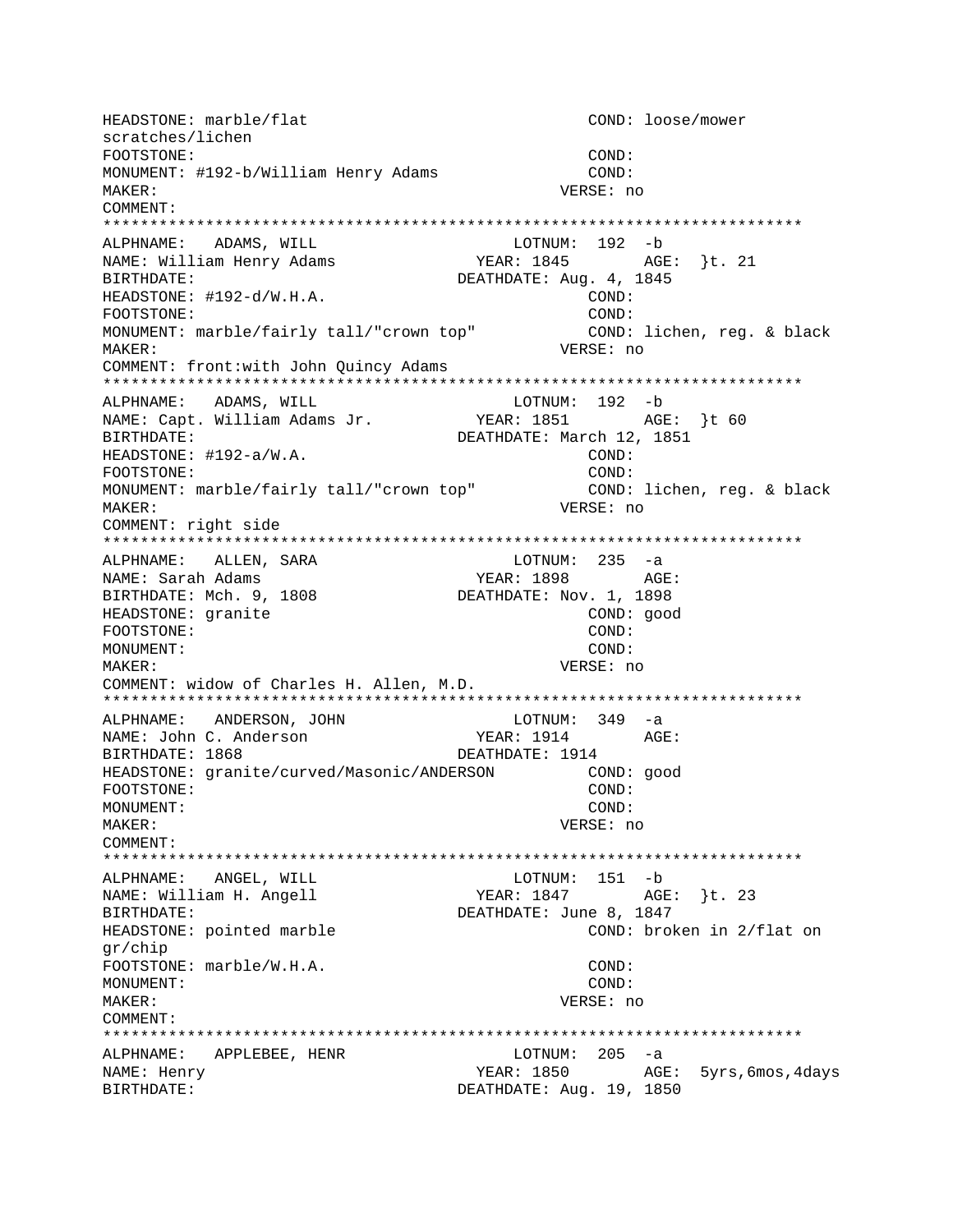HEADSTONE: pointed marble COND: very poor/v. bad acid rain FOOTSTONE: COND: MONUMENT: COND: MAKER: I. H. ? VERSE: yes COMMENT: son of Alpheus & Emaline Applebee/Parker 1906 list: AEt 5 yrs. 6 mos. & 4 davs ALPHNAME: ARMITAGE, ANN LOTNUM: 207A -a NAME: Annie YEAR: 1955 AGE: BIRTHDATE: 1864 DEATHDATE: 1955 HEADSTONE: COND: COND: FOOTSTONE: MONUMENT: long rectangle/granite/SMITH/ARMITAGE COND: excellent VERSE: no MAKER: COMMENT: Perpetual Care/with Joseph Francis/Arthur, Arthur F. Lorraine Smith ALPHNAME: ARMITAGE, JOSE LOTNUM: 207A -a YEAR: 1955 AGE: NAME: Joseph Francis BIRTHDATE: 1863 DEATHDATE: 1929 HEADSTONE:  $COMD:$ FOOTSTONE:  $COMD$ : MONUMENT: long rectangle/granite/SMITH/ARMITAGE COND: excellent MAKER: VERSE: no COMMENT: Perpetual Care/with Annie/Arthur, Arthur F. Lorraine Smith ALPHNAME: ASMUS, ESTH LOTNUM: 062 -e AGE: NAME: Esther Almira Dunn YEAR: 1881 BIRTHDATE: Mar. 11, 18?? DEATHDATE: Aug. 25, 1881 HEADSTONE: slanted/marble/WIFE COND: bad acid rain, lichen COND: FOOTSTONE: COND: MONUMENT: MAKER: VERSE: no COMMENT: wife of John H. M. Asmus/P.H. Parker notes of 1906 says b. Mar. 11, 1827 LOTNUM:  $062 - d$ ALPHNAME: ASMUS, JOHN NAME: John H. M. Asmus YEAR: 1889 AGE: BIRTHDATE: June 3, 1833 Hamburg DEATHDATE: Aug. 6, 1889 HEADSTONE: slanted/marble/HUSBAND COND: much lichen, acid rain FOOTSTONE: COND: MONUMENT: COND: MAKER: VERSE: no COMMENT: Born in Hamburg, Germany ALPHNAME: ASMUS, MARI LOTNUM:  $062 - f$ NAME: Marie H. Catherina YEAR: 1874 AGE: BIRTHDATE: April 19, 1806 Lubec DEATHDATE: May 2, 1874 HEADSTONE: slanted/marble/MOTHER COND: lichen/bad acid rain FOOTSTONE: COND: MONUMENT: COND: MAKER: VERSE: no COMMENT: Wife of Phillip Asmus/Born in Lubec, Germany ALPHNAME: ATWOOD, CHAR LOTNUM: 207 -a YEAR: 1934 NAME: Charles E. AGE: BIRTHDATE: 1875 DEATHDATE: 1934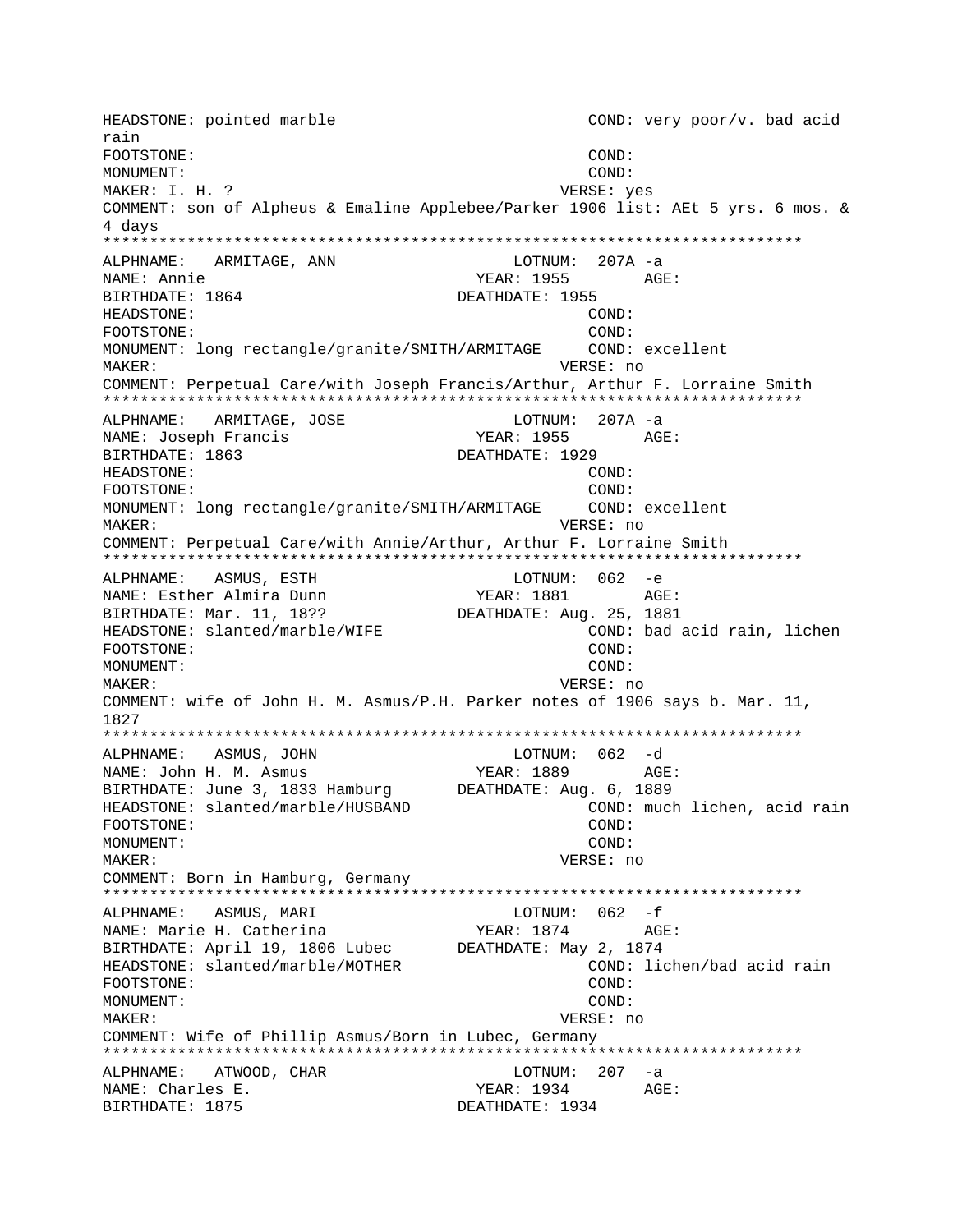HEADSTONE: COND: FOOTSTONE: COND: MONUMENT: rounded/pink granite/FARROW/ATWOOD COND: excellent MAKER: VERSE: no COMMENT: with his wife Jennie/Samuel Farrow, his wife Lillian \*\*\*\*\*\*\*\*\*\*\*\*\*\*\*\*\*\*\*\*\*\*\*\*\*\*\*\*\*\*\*\*\*\*\*\*\*\*\*\*\*\*\*\*\*\*\*\*\*\*\*\*\*\*\*\*\*\*\*\*\*\*\*\*\*\*\*\*\*\*\*\*\*\*\* ALPHNAME: ATWOOD, JENN LOTNUM: 207 -a NAME: Jennie A. YEAR: 1951 AGE: BIRTHDATE: 1876 DEATHDATE: 1951 HEADSTONE: COND: FOOTSTONE: COND: MONUMENT: rounded/pink granite/FARROW/ATWOOD COND: excellent MAKER: VERSE: no COMMENT: with Charles, his wife /Samuel Farrow, his wife Lillian \*\*\*\*\*\*\*\*\*\*\*\*\*\*\*\*\*\*\*\*\*\*\*\*\*\*\*\*\*\*\*\*\*\*\*\*\*\*\*\*\*\*\*\*\*\*\*\*\*\*\*\*\*\*\*\*\*\*\*\*\*\*\*\*\*\*\*\*\*\*\*\*\*\*\* ALPHNAME: AUSTIN, DANI NAME: Daniel F. Austin YEAR: 1882 AGE: BIRTHDATE: Nov. 16, 1807 DEATHDATE: Aug. 3, 1882 HEADSTONE: #194-a/HUSBAND COND: FOOTSTONE: COND: MONUMENT: tall/pointed/granite/AUSTIN COND: a little lichen just starting MAKER: VERSE: no COMMENT: front with Martha his wife/right side:Daniel Henry \*\*\*\*\*\*\*\*\*\*\*\*\*\*\*\*\*\*\*\*\*\*\*\*\*\*\*\*\*\*\*\*\*\*\*\*\*\*\*\*\*\*\*\*\*\*\*\*\*\*\*\*\*\*\*\*\*\*\*\*\*\*\*\*\*\*\*\*\*\*\*\*\*\*\* ALPHNAME: AUSTIN, DANI LOTNUM: 194 -d NAME: Daniel Henry Tear: 1857 AGE: BIRTHDATE: Jan. 31, 1844 DEATHDATE: Oct. 8, 1857 HEADSTONE: #194-c/DANIEL H. COND: FOOTSTONE: COND: MONUMENT: tall/pointed/granite COND: lichen just starting MAKER: VERSE: no COMMENT: on right side/son of D.F. & M. Austin, who are on front \*\*\*\*\*\*\*\*\*\*\*\*\*\*\*\*\*\*\*\*\*\*\*\*\*\*\*\*\*\*\*\*\*\*\*\*\*\*\*\*\*\*\*\*\*\*\*\*\*\*\*\*\*\*\*\*\*\*\*\*\*\*\*\*\*\*\*\*\*\*\*\*\*\*\* ALPHNAME: AUSTIN, DANI LOTNUM: 194 -a NAME: Husband YEAR: 1882 AGE: BIRTHDATE: DEATHDATE: HEADSTONE: marble/slanted/small/HUSBAND COND: lichen FOOTSTONE: COND: MONUMENT: #194-d/DANIEL F. AUSTIN COND: MAKER: VERSE: no COMMENT: \*\*\*\*\*\*\*\*\*\*\*\*\*\*\*\*\*\*\*\*\*\*\*\*\*\*\*\*\*\*\*\*\*\*\*\*\*\*\*\*\*\*\*\*\*\*\*\*\*\*\*\*\*\*\*\*\*\*\*\*\*\*\*\*\*\*\*\*\*\*\*\*\*\*\* ALPHNAME: AUSTIN, DANI LOTNUM: 194 -c NAME: Daniel H. Same Communications of the Magnus Media of the YEAR: 1857 AGE: BIRTHDATE: DEATHDATE: HEADSTONE: marble,marble base/slanted COND: tipped sl/offset onbase/lichen FOOTSTONE: COND: MONUMENT: #194-d/Daniel Henry COND: MAKER: VERSE: no COMMENT: \*\*\*\*\*\*\*\*\*\*\*\*\*\*\*\*\*\*\*\*\*\*\*\*\*\*\*\*\*\*\*\*\*\*\*\*\*\*\*\*\*\*\*\*\*\*\*\*\*\*\*\*\*\*\*\*\*\*\*\*\*\*\*\*\*\*\*\*\*\*\*\*\*\*\* ALPHNAME: AUSTIN, MART LOTNUM: 194 -d NAME: Martha YEAR: 1893 AGE: BIRTHDATE: Sep. 8, 1810 DEATHDATE: Dec. 31, 1893 HEADSTONE: #194-b/WIFE COND: COND: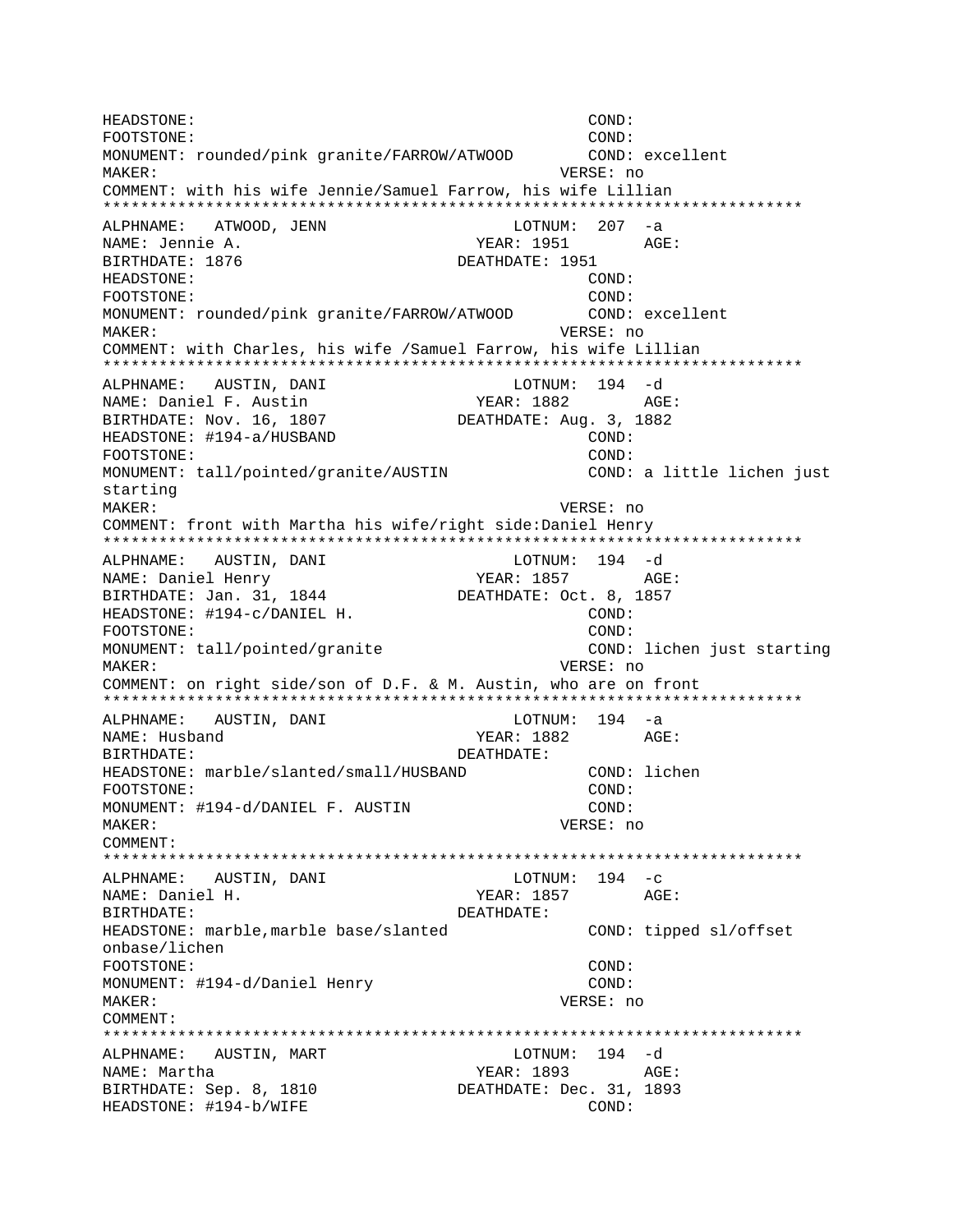FOOTSTONE: COND: MONUMENT: tall/granite/pointed/AUSTIN COND: a little lichen just starting MAKER: VERSE: no COMMENT: front with Daniel F. his wife/right: Daniel Henry ALPHNAME: AUSTIN, MART LOTNUM: 194 -b NAME: Wife YEAR: 1893 AGE: BIRTHDATE: DEATHDATE: HEADSTONE: marble/slanted/small COND: tipped left but firm/lichen  $COND:$ FOOTSTONE: MONUMENT: #194-d/Martha COND: VERSE: no MAKER: COMMENT: ALPHNAME: AVILLA, JOSE  $LOTNUM: 208 -d$ YEAR: 1854 AGE: 58yrs. NAME: Joseph A. Avilla BIRTHDATE: DEATHDATE: Mar. 1854 COND: fair/acid rain/lichen HEADSTONE: rounded marble FOOTSTONE:  $COMD:$ MONUMENT: COND: MAKER: VERSE: no COMMENT: with Mary A. his wife ALPHNAME: AVILLA, JOSE  $LOTNUM: 208 -c$ NAME: Joseph A. Avilla YEAR: 1881 AGE: 27yrs 2ms. DEATHDATE: Jan. 1, 1881 BIRTHDATE: COND: fair/acid rain, lichen HEADSTONE: rounded marble FOOTSTONE: flat marble/J.A.A. COND: large mower chip MONUMENT:  $COND:$ VERSE: no MAKER: COMMENT: LOTNUM: 208 -d ALPHNAME: AVILLA, MARY YEAR: 1858 AGE: 29yrs. 1mo. NAME: Mary A. DEATHDATE: Jan. 1, 1858 BIRTHDATE: HEADSTONE: rounded marble COND: fair/acid rain, lichen FOOTSTONE: COND: MONUMENT:  $COMD:$ MAKER: VERSE: no COMMENT: with Joseph, his wife  $LOTNUM: 329 -a$ BAGLEY, BARB ALPHNAME: NAME: Barbara E. Bagley YEAR: 1988  $\triangle G$ F: BIRTHDATE: 1909 DEATHDATE: 1988 HEADSTONE: COND: COND: FOOTSTONE: MONUMENT: granite block/KERSHAW BAGLEY/book, music COND: excellent MAKER: VERSE: yes COMMENT: music notes, G clef/with Samuel Kershaw, his wife, Mary A. E. Kershaw ALPHNAME: BAILEY, MARY LOTNUM: 057 -a NAME: Mary Ann YEAR: 1856 AGE: 29yrs 6mos BIRTHDATE: DEATHDATE: Sept. 16, 1856 HEADSTONE: Gothic pointed marble COND: acid rain/lichen/poor repair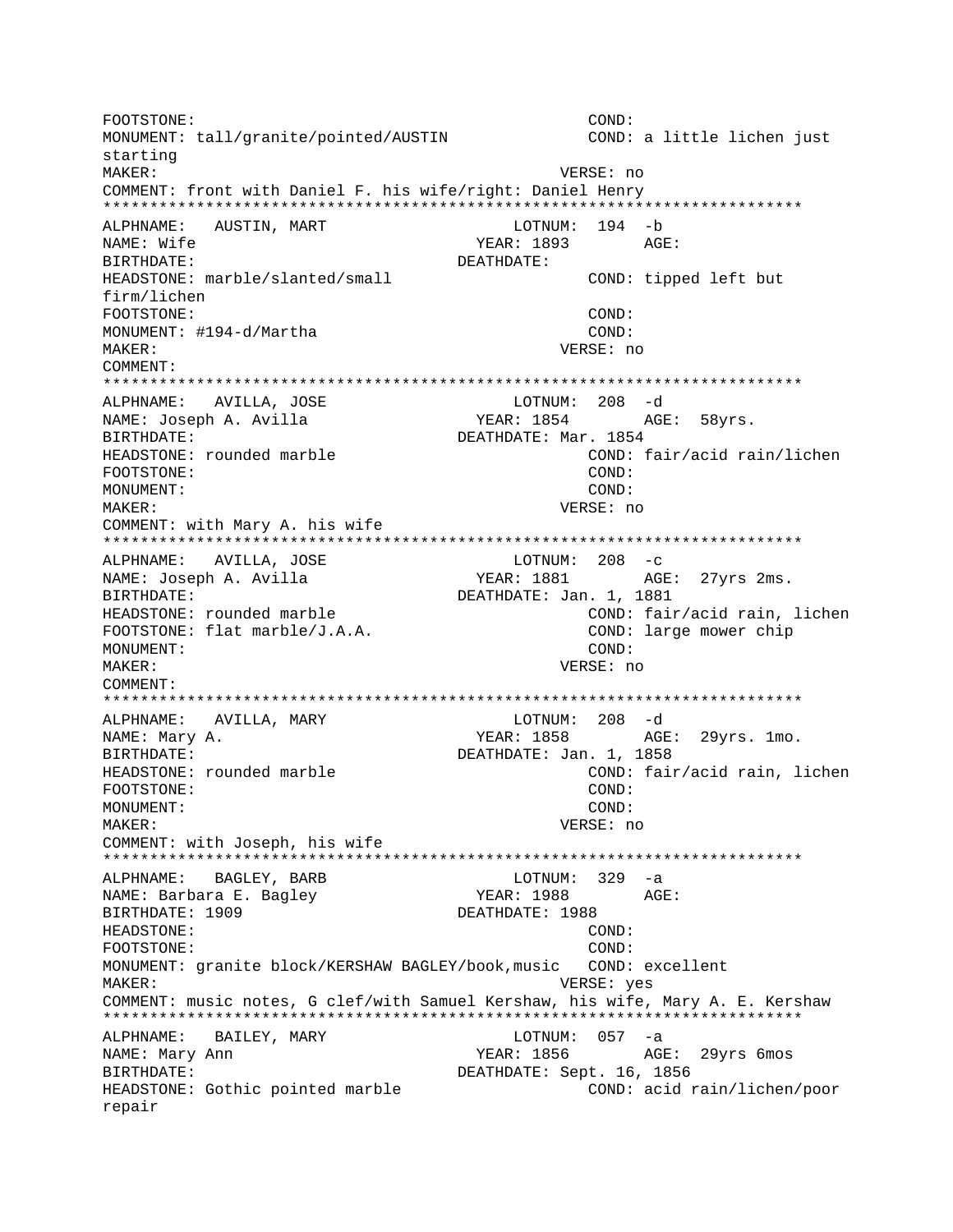FOOTSTONE: COND: MONUMENT: COND: MAKER: VERSE: no COMMENT: Wife of G. O. Bailey/Garside Granite 1997 fixed by cementing 2 pieces, 2 pins \*\*\*\*\*\*\*\*\*\*\*\*\*\*\*\*\*\*\*\*\*\*\*\*\*\*\*\*\*\*\*\*\*\*\*\*\*\*\*\*\*\*\*\*\*\*\*\*\*\*\*\*\*\*\*\*\*\*\*\*\*\*\*\*\*\*\*\*\*\*\*\*\*\*\* ALPHNAME: BALL, HARR LOTNUM: 263 -a NAME: Harry Ball **XEAR: 1943** AGE: BIRTHDATE: 1859 DEATHDATE: 1943 HEADSTONE: COND: FOOTSTONE: COND: MONUMENT: gran./pointed/flowers,leaves/BALL MILLS COND: a little lichen, black stain MAKER: VERSE: no COMMENT: with William & Jane Ball, Florence & Herman Mills, James Ball \*\*\*\*\*\*\*\*\*\*\*\*\*\*\*\*\*\*\*\*\*\*\*\*\*\*\*\*\*\*\*\*\*\*\*\*\*\*\*\*\*\*\*\*\*\*\*\*\*\*\*\*\*\*\*\*\*\*\*\*\*\*\*\*\*\*\*\*\*\*\*\*\*\*\* ALPHNAME: BALL, JAME LOTNUM: 263 -a NAME: James Ball YEAR: 1954 AGE: BIRTHDATE: 1877 DEATHDATE: 1954 HEADSTONE: COND: FOOTSTONE: COND: MONUMENT: pointed granite block/BALL MILLS/flowers COND: a little lichen, black stain MAKER: VERSE: no COMMENT: with William Ball, his wife Jane, Harry Ball/Florence, Herman Mills \*\*\*\*\*\*\*\*\*\*\*\*\*\*\*\*\*\*\*\*\*\*\*\*\*\*\*\*\*\*\*\*\*\*\*\*\*\*\*\*\*\*\*\*\*\*\*\*\*\*\*\*\*\*\*\*\*\*\*\*\*\*\*\*\*\*\*\*\*\*\*\*\*\*\* ALPHNAME: BALL, JANE LOTNUM: 263 -a NAME: Jane Bailey Name (1943 AGE: BIRTHDATE: 1870 DEATHDATE: 1943 HEADSTONE: COND: FOOTSTONE: COND: MONUMENT: pointed granite block/BALL MILLS/flowers COND: a little lichen, black stain MAKER: VERSE: no COMMENT: with William Ball his wife, James, Harry Ball/Florence, Herman Mills \*\*\*\*\*\*\*\*\*\*\*\*\*\*\*\*\*\*\*\*\*\*\*\*\*\*\*\*\*\*\*\*\*\*\*\*\*\*\*\*\*\*\*\*\*\*\*\*\*\*\*\*\*\*\*\*\*\*\*\*\*\*\*\*\*\*\*\*\*\*\*\*\*\*\* ALPHNAME: BALL, WILL **LOTNUM:** 263 -a NAME: William H. Ball YEAR: 1910 AGE: BIRTHDATE: 1856 DEATHDATE: 1910 HEADSTONE: COND: FOOTSTONE: COND: MONUMENT: pointed granite block/BALL MILLS/flowers COND: a little lichen, black stain MAKER: VERSE: no COMMENT: with Jane Bailey his wife, James, Harry Ball/Florence, Herman Mills \*\*\*\*\*\*\*\*\*\*\*\*\*\*\*\*\*\*\*\*\*\*\*\*\*\*\*\*\*\*\*\*\*\*\*\*\*\*\*\*\*\*\*\*\*\*\*\*\*\*\*\*\*\*\*\*\*\*\*\*\*\*\*\*\*\*\*\*\*\*\*\*\*\*\* ALPHNAME: BALLINGER LOTNUM: 353 -b NAME: none YEAR: AGE: BIRTHDATE: DEATHDATE: HEADSTONE: COND: FOOTSTONE: COND: MONUMENT: pinkgran./BALLINGER/Masonicsymbol/flower COND: very good MAKER: VERSE: no COMMENT: \*\*\*\*\*\*\*\*\*\*\*\*\*\*\*\*\*\*\*\*\*\*\*\*\*\*\*\*\*\*\*\*\*\*\*\*\*\*\*\*\*\*\*\*\*\*\*\*\*\*\*\*\*\*\*\*\*\*\*\*\*\*\*\*\*\*\*\*\*\*\*\*\*\*\* ALPHNAME: BALLINGER, MARY LOTNUM: 357 -a NAME: Mary A. Same Communications of the MEAR: 1928 AGE: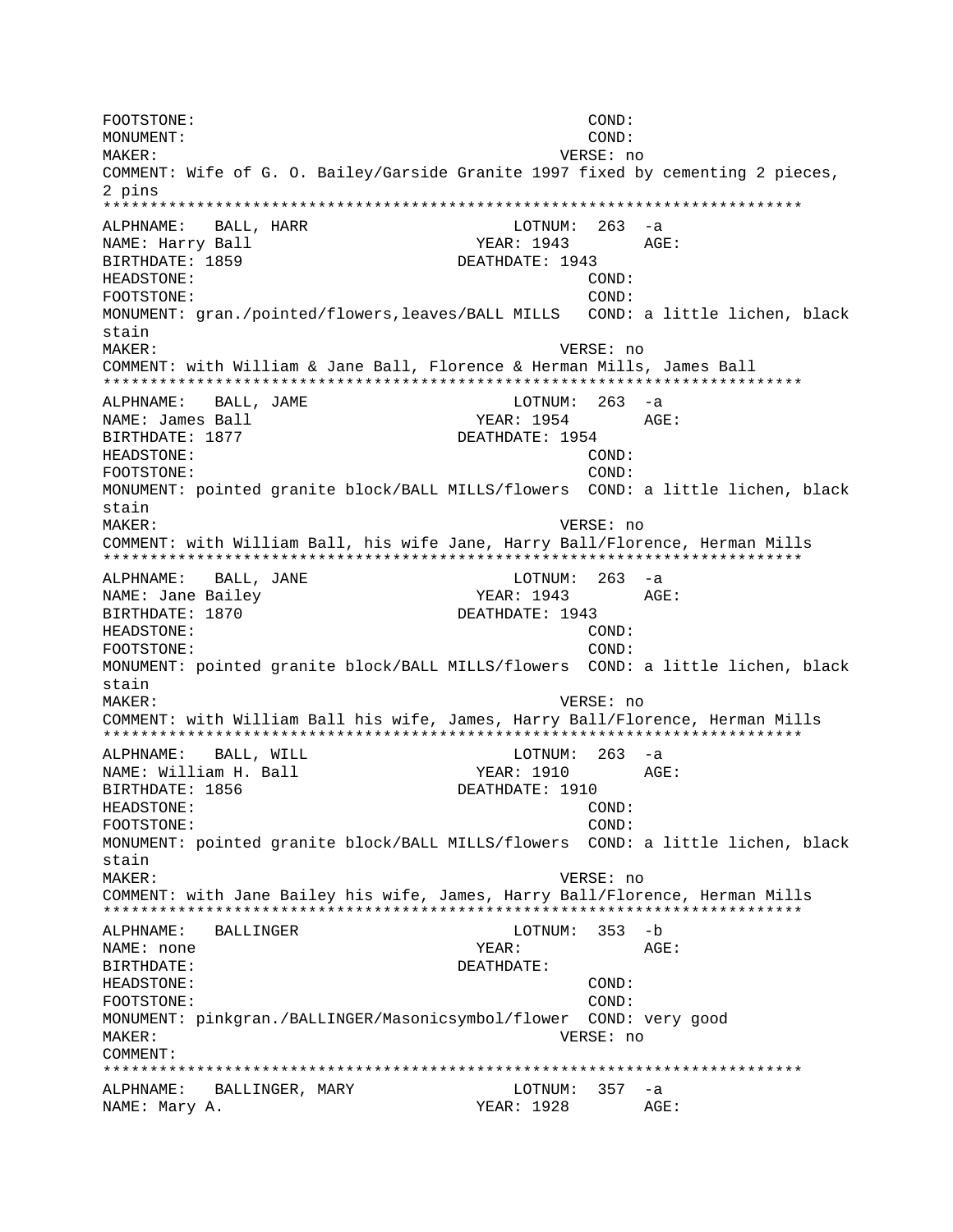BIRTHDATE: 1865 DEATHDATE: 1928 HEADSTONE: COND: FOOTSTONE: COND: MONUMENT: granite obelisk/wreath with B/BALLINGER COND: very good MAKER: VERSE: no COMMENT: with Wm. his wife \*\*\*\*\*\*\*\*\*\*\*\*\*\*\*\*\*\*\*\*\*\*\*\*\*\*\*\*\*\*\*\*\*\*\*\*\*\*\*\*\*\*\*\*\*\*\*\*\*\*\*\*\*\*\*\*\*\*\*\*\*\*\*\*\*\*\*\*\*\*\*\*\*\*\* ALPHNAME: BALLINGER, RAYM LOTNUM: 353 -a NAME: Raymond Ballinger Tear: 1973 AGE: BIRTHDATE: June 7, 1897 DEATHDATE: May 10, 1973 HEADSTONE: bronze rectangle/flush/cross COND: excellent FOOTSTONE: MONUMENT: COND: MAKER: VERSE: no COMMENT: Massachusetts PVt US Army World War I \*\*\*\*\*\*\*\*\*\*\*\*\*\*\*\*\*\*\*\*\*\*\*\*\*\*\*\*\*\*\*\*\*\*\*\*\*\*\*\*\*\*\*\*\*\*\*\*\*\*\*\*\*\*\*\*\*\*\*\*\*\*\*\*\*\*\*\*\*\*\*\*\*\*\* ALPHNAME: BALLINGER, WILL NAME: Wm. Ballinger The YEAR: 1943 AGE: BIRTHDATE: 1862 DEATHDATE: 1943 HEADSTONE: COND: FOOTSTONE: COND: MONUMENT: granite obelisk/wreath with B/BALLINGER COND: very good MAKER: VERSE: no COMMENT: front: with Mary A. his wife/Odd Fellows emblem, M.U. \*\*\*\*\*\*\*\*\*\*\*\*\*\*\*\*\*\*\*\*\*\*\*\*\*\*\*\*\*\*\*\*\*\*\*\*\*\*\*\*\*\*\*\*\*\*\*\*\*\*\*\*\*\*\*\*\*\*\*\*\*\*\*\*\*\*\*\*\*\*\*\*\*\*\* ALPHNAME: BARKER, CHAR LOTNUM: 034 -a NAME: Capt. Charles Barker YEAR: 1853 AGE: 32 yrs. BIRTHDATE: DEATHDATE: April 6, 1853 Lowell HEADSTONE: rounded pointed marble/anchor COND: acid rain<br>FOOTSTONE: COND: FOOTSTONE: MONUMENT: COND: MAKER: T. Warren, Lowell VERSE: yes COMMENT: sandstone base/his grave outlined by 6 marble posts \*\*\*\*\*\*\*\*\*\*\*\*\*\*\*\*\*\*\*\*\*\*\*\*\*\*\*\*\*\*\*\*\*\*\*\*\*\*\*\*\*\*\*\*\*\*\*\*\*\*\*\*\*\*\*\*\*\*\*\*\*\*\*\*\*\*\*\*\*\*\*\*\*\*\* ALPHNAME: BARNES, W.E. LOTNUM: 252 -a NAME: W. E. Barnes The Month of MEAR: 1913 AGE: BIRTHDATE: 1858 DEATHDATE: 1913 HEADSTONE: COND: FOOTSTONE: COND: MONUMENT: red granite/flowers, leaves The COND: excellent MAKER: VERSE: no COMMENT: with J.C.Nicholson, L.F.Kecy, their wife Elva Kecy \*\*\*\*\*\*\*\*\*\*\*\*\*\*\*\*\*\*\*\*\*\*\*\*\*\*\*\*\*\*\*\*\*\*\*\*\*\*\*\*\*\*\*\*\*\*\*\*\*\*\*\*\*\*\*\*\*\*\*\*\*\*\*\*\*\*\*\*\*\*\*\*\*\*\* ALPHNAME: BARTLETT, ANNA LOTNUM: 228 -g NAME: Anna Batchelder YEAR: AGE: BIRTHDATE: 1899 DEATHDATE: HEADSTONE: COND: FOOTSTONE: COND: MONUMENT: granite rectangle/low/BARTLETT COND: lichen MAKER: VERSE: no COMMENT: with Clemantine, Rev. Ernest, Katherine \*\*\*\*\*\*\*\*\*\*\*\*\*\*\*\*\*\*\*\*\*\*\*\*\*\*\*\*\*\*\*\*\*\*\*\*\*\*\*\*\*\*\*\*\*\*\*\*\*\*\*\*\*\*\*\*\*\*\*\*\*\*\*\*\*\*\*\*\*\*\*\*\*\*\* ALPHNAME: BARTLETT, CLEM LOTNUM: 228 -q NAME: Clemantine Sheldon YEAR: 1866 AGE: BIRTHDATE: 1866 DEATHDATE: 1958 HEADSTONE: COND: FOOTSTONE: COND: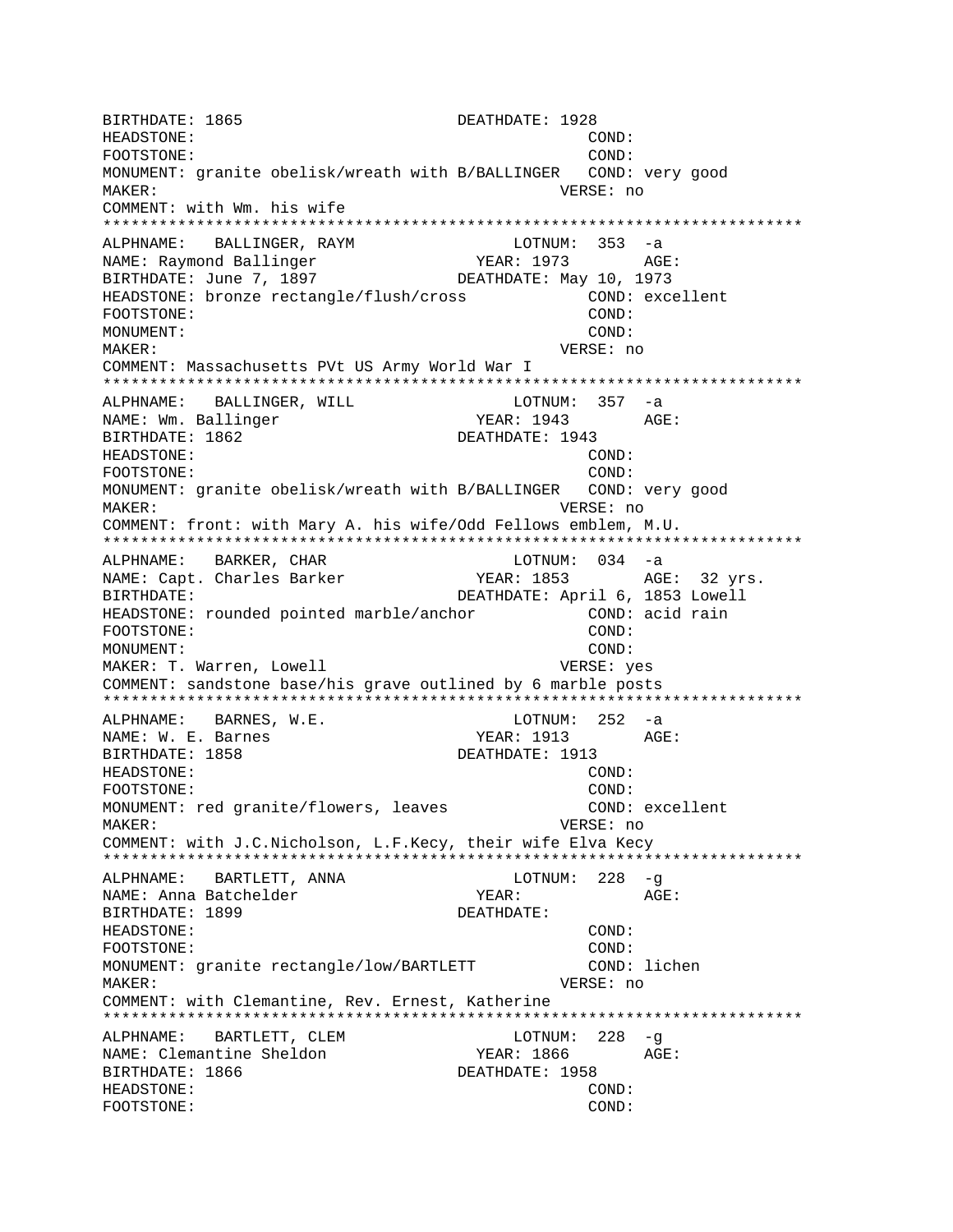MONUMENT: granite rectangle/low/BARTLETT COND: lichen MAKER: VERSE: no COMMENT: with Anna, Rev. Ernest, Katherine \*\*\*\*\*\*\*\*\*\*\*\*\*\*\*\*\*\*\*\*\*\*\*\*\*\*\*\*\*\*\*\*\*\*\*\*\*\*\*\*\*\*\*\*\*\*\*\*\*\*\*\*\*\*\*\*\*\*\*\*\*\*\*\*\*\*\*\*\*\*\*\*\*\*\* ALPHNAME: BARTLETT, ERNE LOTNUM: 228 -g NAME: Rev. Ernest Clark Bartlett BIRTHDATE: 1865 DEATHDATE: 1943 HEADSTONE: COND: FOOTSTONE: COND: MONUMENT: granite rectangle/low/BARTLETT COND: lichen MAKER: VERSE: no COMMENT: with Anna, Clemantine, Katherine \*\*\*\*\*\*\*\*\*\*\*\*\*\*\*\*\*\*\*\*\*\*\*\*\*\*\*\*\*\*\*\*\*\*\*\*\*\*\*\*\*\*\*\*\*\*\*\*\*\*\*\*\*\*\*\*\*\*\*\*\*\*\*\*\*\*\*\*\*\*\*\*\*\*\* ALPHNAME: BARTLETT, KATH LOTNUM: 228 -g NAME: Katherine Clark M.D. YEAR: 1963 AGE: BIRTHDATE: 1906 DEATHDATE: 1963 HEADSTONE: COND: FOOTSTONE: COND: MONUMENT: granite rectangle/low/BARTLETT COND: lichen MAKER: VERSE: no COMMENT: with Clemantine, Rev. Ernest, Anna \*\*\*\*\*\*\*\*\*\*\*\*\*\*\*\*\*\*\*\*\*\*\*\*\*\*\*\*\*\*\*\*\*\*\*\*\*\*\*\*\*\*\*\*\*\*\*\*\*\*\*\*\*\*\*\*\*\*\*\*\*\*\*\*\*\*\*\*\*\*\*\*\*\*\* ALPHNAME: BARTON, FRAN LOTNUM: 130 -d NAME: Frank TEAR: 1872 AGE: {t 22y'rs. BIRTHDATE: Nay 28, 1872 HEADSTONE: rounded marble/granite base COND: lichen FOOTSTONE: COND: MONUMENT: COND: MAKER: Moran & Dutton, Lowell VERSE: no COMMENT: son of James H. & Marinda P. Barton \*\*\*\*\*\*\*\*\*\*\*\*\*\*\*\*\*\*\*\*\*\*\*\*\*\*\*\*\*\*\*\*\*\*\*\*\*\*\*\*\*\*\*\*\*\*\*\*\*\*\*\*\*\*\*\*\*\*\*\*\*\*\*\*\*\*\*\*\*\*\*\*\*\*\* ALPHNAME: BARTON, FRED LOTNUM: 130 -b NAME: Fred YEAR: 1869 AGE: }t16yrs & 5mos. BIRTHDATE: DEATHDATE: Mar. 1, 1869 HEADSTONE: COND: FOOTSTONE: COND: MONUMENT: rounded marble/granite base The COND: lichen/some acid rain/loose MAKER: VERSE: no COMMENT: son of James H. & Marinda P. Barton \*\*\*\*\*\*\*\*\*\*\*\*\*\*\*\*\*\*\*\*\*\*\*\*\*\*\*\*\*\*\*\*\*\*\*\*\*\*\*\*\*\*\*\*\*\*\*\*\*\*\*\*\*\*\*\*\*\*\*\*\*\*\*\*\*\*\*\*\*\*\*\*\*\*\* ALPHNAME: BARTON, GEOR LOTNUM: 130 -c NAME: George H. The South Communication of the Magnus YEAR: 1861 AGE: 23yrs & 4?mos. BIRTHDATE: DEATHDATE: May 18, 1861 HEADSTONE: COND: FOOTSTONE: COND: MONUMENT: roundedmarble, granite base COND: vloose,v.badacidrain,basecrack MAKER: VERSE: yes COMMENT: son of James H. & Marinda P. Barton/with John W., Mertie A. \*\*\*\*\*\*\*\*\*\*\*\*\*\*\*\*\*\*\*\*\*\*\*\*\*\*\*\*\*\*\*\*\*\*\*\*\*\*\*\*\*\*\*\*\*\*\*\*\*\*\*\*\*\*\*\*\*\*\*\*\*\*\*\*\*\*\*\*\*\*\*\*\*\*\* ALPHNAME: BARTON, HANNA LOTNUM: 130 -a NAME: Hannah M. YEAR: 1849 AGE: }t2yrs & 25days BIRTHDATE: DEATHDATE: April 19, 1849 HEADSTONE: pointed marble COND: lichen bad FOOTSTONE: COND: MONUMENT: COND: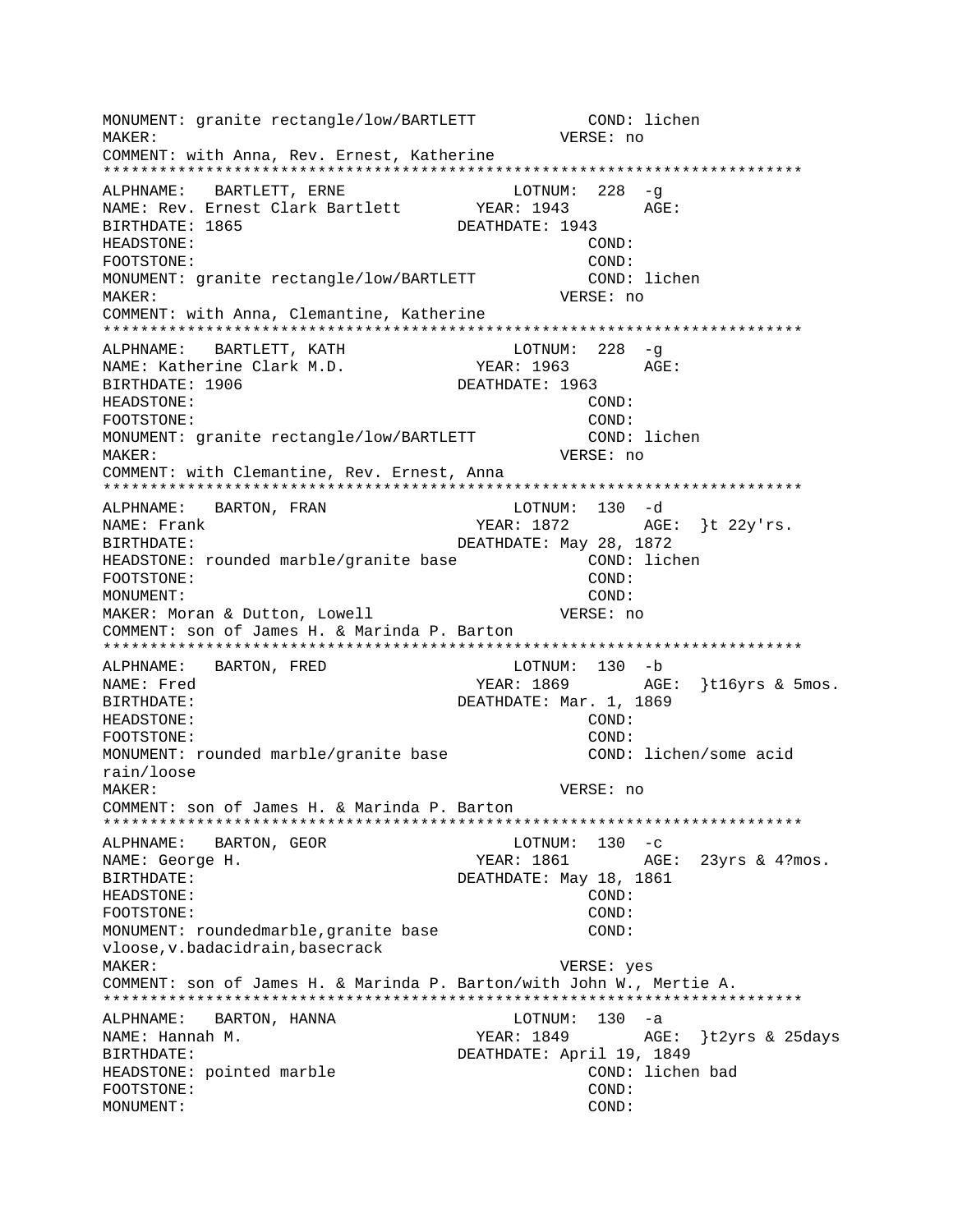VERSE: yes MAKER: COMMENT: Daughter of James H. & Marinda P. Barton ALPHNAME: BARTON, JAME LOTNUM:  $130 - g$ NAME: James H. Barton YEAR: 1861 AGE: }t.47yrs, 6mos. BIRTHDATE: DEATHDATE: July 17, 1861 HEADSTONE: rounded marble/granite base COND: some acid rain FOOTSTONE: COND: COND: MONIJMENT: MAKER: Witherell VERSE: yes COMMENT: ALPHNAME: BARTON, JOHN  $LOTNUM: 130 -c$ NAME: John W. Barton YEAR: 1886 AGE: illegible BIRTHDATE: DEATHDATE: May 12, 1886 HEADSTONE: COND: FOOTSTONE: COND: MONUMENT: roundedmarble, granitebase COND: v.badacidrain, vloose, basecrack MAKER: VERSE: no COMMENT: with George H., Mertie A. ALPHNAME: BARTON, LUCI LOTNUM: 130 -e AGE: }16yrs,1mo,2d'y NAME: Lucien C. YEAR: 1871 BIRTHDATE: DEATHDATE: Jan. 12, 1871 HEADSTONE: rounded marble/granite base COND: a bit acid rain & lichen FOOTSTONE: COND:  $M$  $\bigcap$  $N$  $T$  $I$  $M$  $F$  $N$  $T$  $\colon$  $COMD:$ MAKER: Moran & Dutton, Lowell VERSE: no COMMENT: son of James H. & Marinda P. Barton/on same base as Marinda LOTNUM:  $130 - f$ BARTON, MARI ALPHNAME: YEAR: 1871 AGE: 56y'rs 4mos 10d NAME: Marinda P. DEATHDATE: Nov.3,1874 BIRTHDATE: COND: acid rain, a bit HEADSTONE: rounded marble/granite base lichen FOOTSTONE: COND: MONUMENT:  $COMD:$ MAKER: Moran & Dutton Lowell VERSE: no COMMENT: wife of James H. Barton/on same base as Lucien \*\*\*\*\*\*\*\*\*\*\*\*\*\*\*\*\*\*\*\*\*\*\*\*\*\*\*\*\*\*\*\*\*\* \*\*\*\*\*\*\*\*\*\*\*\*\* ALPHNAME: BARTON, MERT  $LOTNUM: 130 -c$ AGE: illegible NAME: Mertie A. YEAR: 1888 DEATHDATE: Jan. 18, 1888 **BIRTHDATE:** HEADSTONE: COND: FOOTSTONE: COND: MONUMENT: roundedmarble/granitebase COND: basecrack, v.badacidrain, v.loos MAKER: VERSE: no COMMENT: Dau. of J.W. & A.M. Barton/with George H., John W. ALPHNAME: BATCHELDER, ANN LOTNUM: 228 -f NAME: Ann Maria Swett YEAR: 1920 AGE: BIRTHDATE: 1831 DEATHDATE: 1920 HEADSTONE: #228-d/Anna Maria Swett Batchelder COND: COND: FOOTSTONE: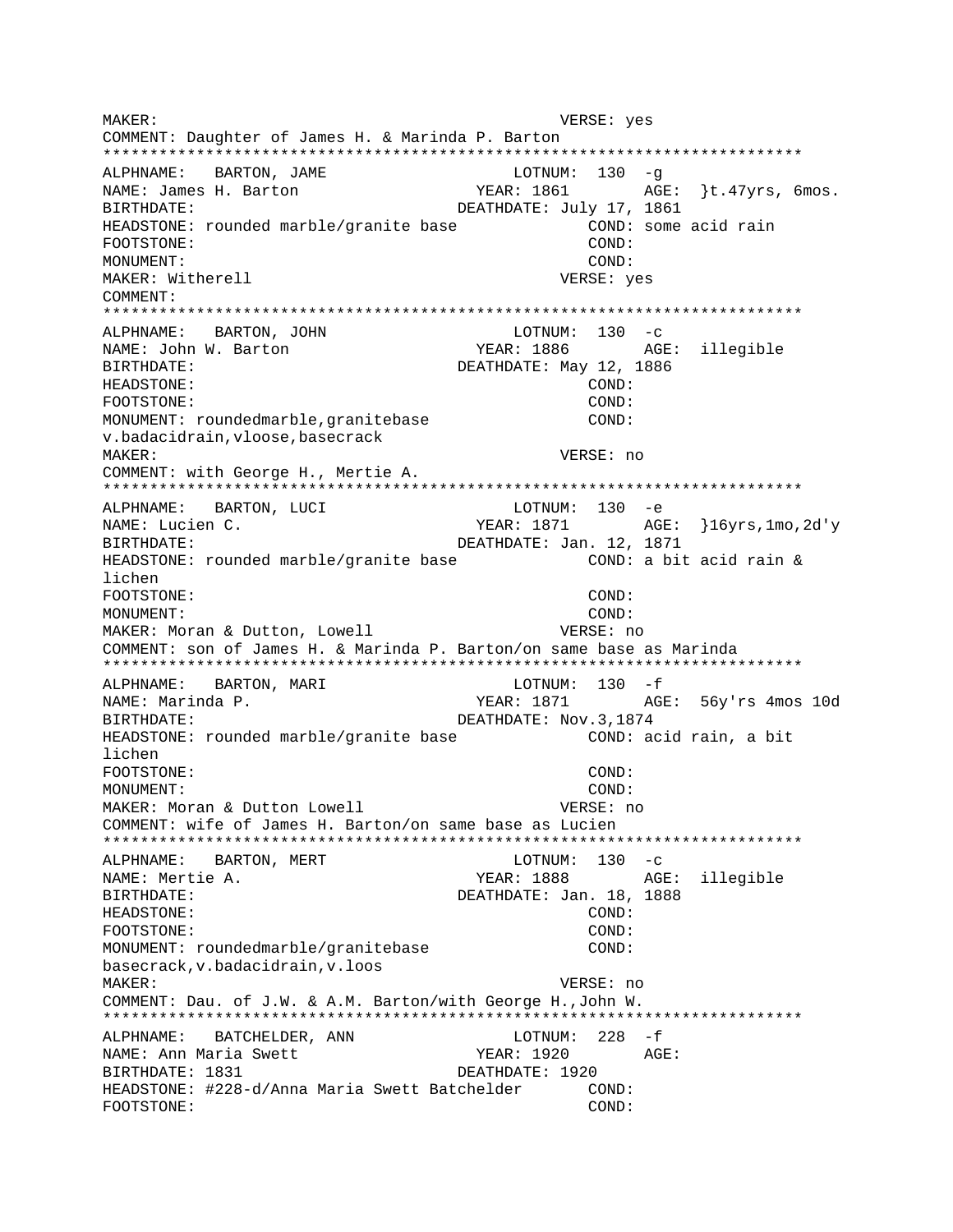MONUMENT: granite/flowers, leaves/Perpetual Care COND: lichen, green & black/good MAKER: VERSE: no COMMENT: BATCHELDER on front/right side:with Orrin S. Batchelder his wife ALPHNAME: BATCHELDER, ANN  $LOTNUM: 228 - d$ NAME: A.M.B. YEAR: AGE: BIRTHDATE: DEATHDATE: HEADSTONE: rounded granite/low COND: black lichen FOOTSTONE: COND: MONUMENT: #228-f/Ann Maria Swett COND: MAKER: VERSE: no COMMENT: ALPHNAME: BATCHELDER, ORRI  $LOTNUM: 228 - f$ YEAR: 1897 AGE: NAME: Orrin S. Batchelder BIRTHDATE: 1828 DEATHDATE: 1897 HEADSTONE: #228-e/Orrin S. Batchelder COND: FOOTSTONE: COND: MONUMENT: granite/flowers, leaves/Perpetual Care COND: lichen, green & black/good MAKER: VERSE: no COMMENT: BATCHELDER on front/right side: with his wife Ann Maria Swett ALPHNAME: BATCHELDER, ORRI LOTNUM: 228 -e AGE: NAME: O.S.B. YEAR: 1897 BIRTHDATE: DEATHDATE: COND: black lichen HEADSTONE: rounded granite/low  $COMD:$ FOOTSTONE: MONUMENT: #228-f/Orrin S. Batchelder COND: VERSE: no MAKER: COMMENT: ALPHNAME: BEARCE, AUST LOTNUM:  $078 - c$ AGE: 6years & 1mo. NAME: Austin YEAR: 1858 DEATHDATE: May 14, 1858 BIRTHDATE: HEADSTONE: COND: FOOTSTONE: COND: MONUMENT: marblestoneontallgranitepillar COND: lichen/top appears broken MAKER: VERSE: yes COMMENT: eldest son of Elijah D. & Mary A. Bearce/front: with Florence BEARCE, ELIJ LOTNUM: 078 -a ALPHNAME: NAME: Elijah D. Bearce YEAR: 1906  $AGE:$ BIRTHDATE: Jan. 20, 1824 DEATHDATE: July 7, 1906 HEADSTONE: double/rounded/marble/Odd Fellow 3 Rings COND: good/some lichen FOOTSTONE: COND: MONUMENT: COND: MAKER: Andrews & Wheeler, Lowell VERSE: no COMMENT: a Brotherhood symbol, including 3 rings/with Mary Arvilla Howard wife ALPHNAME: BEARCE, FLOR  $LOTNUM: 078 -c$ NAME: Florence YEAR: 1861 AGE: 2years1mo.5days **BIRTHDATE:** DEATHDATE: Feb. 3, 1861 HEADSTONE: COND: FOOTSTONE:  $COMD:$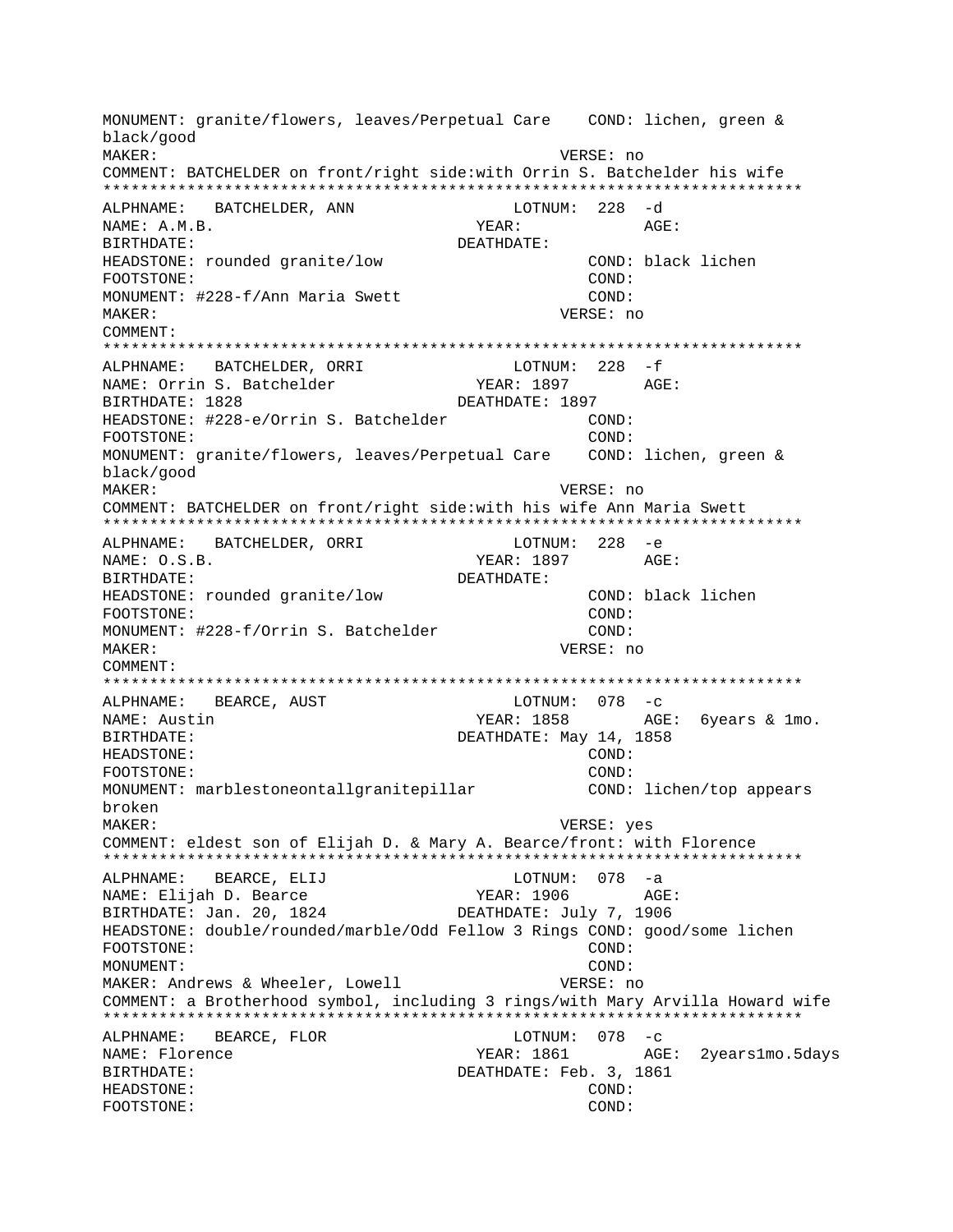MONUMENT: marblestoneontallgranitepillar COND: lichen/top appears broken MAKER: VERSE: no COMMENT: daughter of Elijah D. & Mary A. Bearce/V.R. say died Feb. 13, 1861 \*\*\*\*\*\*\*\*\*\*\*\*\*\*\*\*\*\*\*\*\*\*\*\*\*\*\*\*\*\*\*\*\*\*\*\*\*\*\*\*\*\*\*\*\*\*\*\*\*\*\*\*\*\*\*\*\*\*\*\*\*\*\*\*\*\*\*\*\*\*\*\*\*\*\* ALPHNAME: BEARCE, MARY LOTNUM: 078 -a NAME: Mary Arvilla Howard YEAR: 1889 AGE: BIRTHDATE: Mar. 29, 1827 DEATHDATE: Feb. 11, 1889 HEADSTONE: double/marble/rounded COND: good/some lichen FOOTSTONE: COND: MONUMENT: COND: MAKER: Andrews & Wheeler, Lowell **VERSE:** no COMMENT: wife of E.D. Bearce/with Elijah D. Bearce \*\*\*\*\*\*\*\*\*\*\*\*\*\*\*\*\*\*\*\*\*\*\*\*\*\*\*\*\*\*\*\*\*\*\*\*\*\*\*\*\*\*\*\*\*\*\*\*\*\*\*\*\*\*\*\*\*\*\*\*\*\*\*\*\*\*\*\*\*\*\*\*\*\*\* ALPHNAME: BEARCE, PAPA LOTNUM: 078 -b NAME: "Papa Pretty" YEAR: AGE: BIRTHDATE: DEATHDATE: HEADSTONE: marble lamb on marble base COND: lichen covered FOOTSTONE: COND: MONUMENT: COND: MAKER: Dresser, Lowell VERSE: no COMMENT: "Papa Pretty" on rear of marble base \*\*\*\*\*\*\*\*\*\*\*\*\*\*\*\*\*\*\*\*\*\*\*\*\*\*\*\*\*\*\*\*\*\*\*\*\*\*\*\*\*\*\*\*\*\*\*\*\*\*\*\*\*\*\*\*\*\*\*\*\*\*\*\*\*\*\*\*\*\*\*\*\*\*\* ALPHNAME: BEARCE, RUTH LOTNUM: 086B -a NAME: Ruth Smith Bearce The YEAR: 1913 AGE: BIRTHDATE: June 6, 1854 DEATHDATE: Nov. 20, 1913 HEADSTONE: COND: FOOTSTONE: COND: MONUMENT: double/rounded marble COND: good.a little lichen MAKER: VERSE: no COMMENT: widow of E.D. Bearce/with Charles P. Smith/rear:Harold & Ida May, children \*\*\*\*\*\*\*\*\*\*\*\*\*\*\*\*\*\*\*\*\*\*\*\*\*\*\*\*\*\*\*\*\*\*\*\*\*\*\*\*\*\*\*\*\*\*\*\*\*\*\*\*\*\*\*\*\*\*\*\*\*\*\*\*\*\*\*\*\*\*\*\*\*\*\* ALPHNAME: BEARCE, SARA LOTNUM: 077 -b NAME: Sarah E. Hall YEAR: 1889 AGE: BIRTHDATE: Aug. 7, 1855 DEATHDATE: Apr. 17, 1889 HEADSTONE: rounded granite/rosettes COND: good/a little lichen FOOTSTONE: COND: MONUMENT: COND: MAKER: VERSE: no COMMENT: wife of Hubert Bearce \*\*\*\*\*\*\*\*\*\*\*\*\*\*\*\*\*\*\*\*\*\*\*\*\*\*\*\*\*\*\*\*\*\*\*\*\*\*\*\*\*\*\*\*\*\*\*\*\*\*\*\*\*\*\*\*\*\*\*\*\*\*\*\*\*\*\*\*\*\*\*\*\*\*\* ALPHNAME: BEAUREGARD?, FATHER LOTNUM: 118 -d NAME: Father YEAR: YEAR: AGE: BIRTHDATE: DEATHDATE: HEADSTONE: granite block COND: a little lichen/mower chip FOOTSTONE: COND: MONUMENT: COND: MAKER: VERSE: no COMMENT: \*\*\*\*\*\*\*\*\*\*\*\*\*\*\*\*\*\*\*\*\*\*\*\*\*\*\*\*\*\*\*\*\*\*\*\*\*\*\*\*\*\*\*\*\*\*\*\*\*\*\*\*\*\*\*\*\*\*\*\*\*\*\*\*\*\*\*\*\*\*\*\*\*\*\* ALPHNAME: BEAUREGARD?, MOTH LOTNUM: 118 -c NAME: Mother Text Controller and MEAR: AGE: BIRTHDATE: DEATHDATE: HEADSTONE: granite block COND: a little lichen/chip on base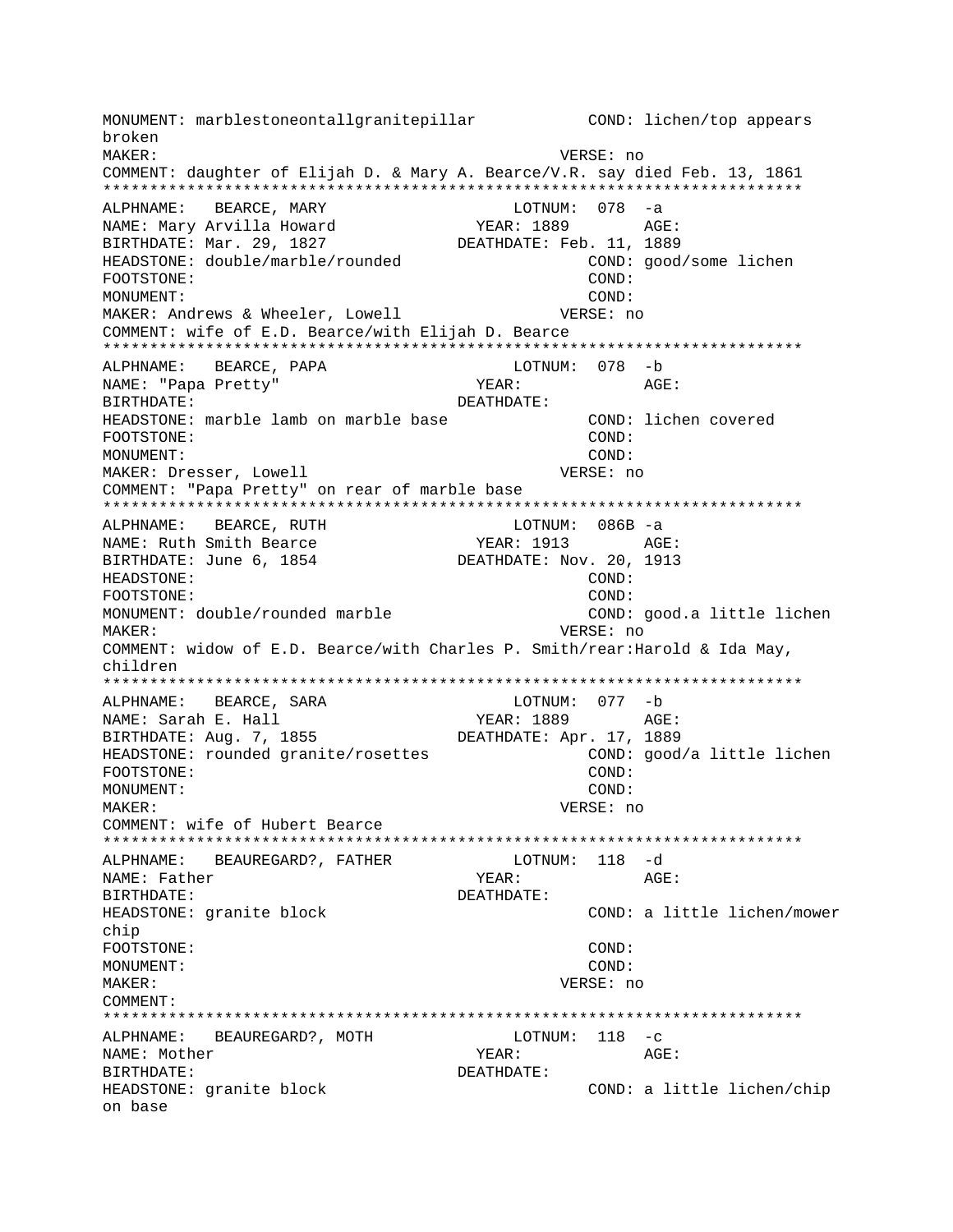FOOTSTONE: COND: MONUMENT: COND: MAKER: VERSE: no COMMENT: LOTNUM.<br>
YEAR: 1903<br>
---- 1903 ALPHNAME: BEEDE, MARG LOTNUM: 239 -a NAME: Margaret J. Beede AGE: BIRTHDATE: 1859 DEATHDATE: 1903 HEADSTONE: COND: FOOTSTONE:  $COND:$ MONUMENT: granite/Walsh-McCoy COND: good/some lichen, base & stone **MAKER:** VERSE: no COMMENT: withJohn, Sarah Walsh, John, Martha, Vera, Elizabeth McCoy, Theodore Weiler LOTNUM:  $167 - a$ ALPHNAME: BELKNAP, ALBE NAME: Albert YEAR: AGE: BIRTHDATE: DEATHDATE: HEADSTONE: COND: FOOTSTONE: COND: MONUMENT: marble stone & base/ vine COND: offgran.base, flat on ground MAKER: VERSE: no COMMENT: with Ruthie/too heavy to lift to see if writing on back ALPHNAME: BELKNAP, RUTH LOTNUM: 167 -a NAME: Ruthie YEAR: AGE: DEATHDATE: BIRTHDATE: HEADSTONE:  $COMD:$ FOOTSTONE:  $COMD:$ MONUMENT: marble stone & base/vine COND: flat on qr./too heavy to lift MAKER: VERSE: no COMMENT: with Albert ALPHNAME: BELLWOOD, BART  $LOTNUM: 336 -a$ YEAR: 1989 NAME: Bartholomew Bellwood AGE: BIRTHDATE: 1906 DEATHDATE: 1989 HEADSTONE: COND: FOOTSTONE: COND: MONUMENT: redgranite/slanted/flowers, vine/BELLWOOD COND: good/some black lichen MAKER: VERSE: no COMMENT: Perpetual Care/with Mabel his wife, William, Eliza /Walton Shaw, Mary Shaw ALPHNAME: BELLWOOD, ELIZ LOTNUM:  $336 - a$ YEAR: 1954 AGE: NAME: Eliza T. BIRTHDATE: 1886 DEATHDATE: 1954 HEADSTONE: COND: FOOTSTONE: COND: MONUMENT: redgranite/slanted/flowers, vine/BELLWOOD COND: good/some black lichen MAKER: VERSE: no COMMENT: Perpetual Care/with William his wife, Bartholomew, Mabel/Walton Shaw, Mary Shaw ALPHNAME: BELLWOOD, MABE LOTNUM: 336 -a NAME: Mabel F. YEAR: 1984 AGE: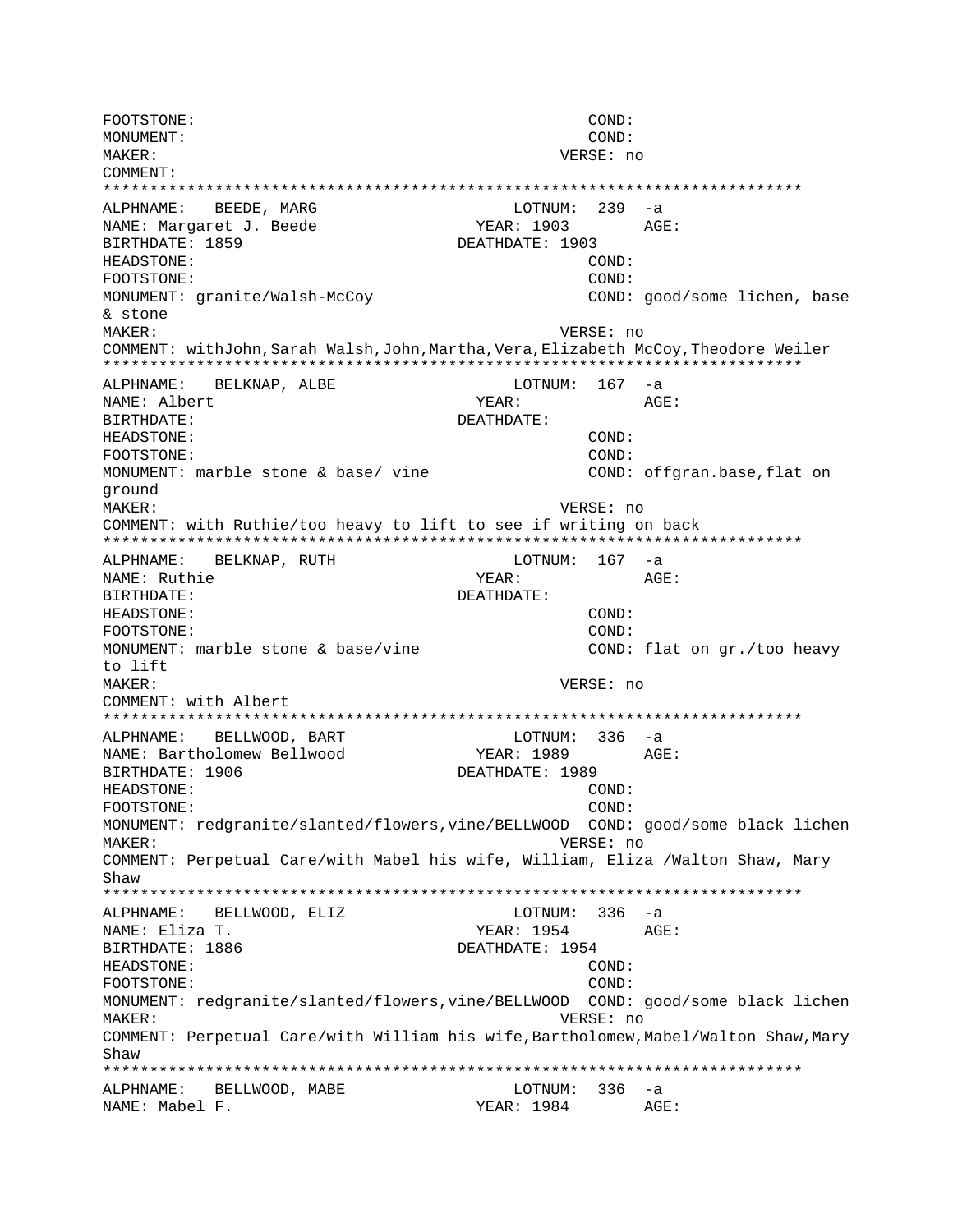BIRTHDATE: 1901 DEATHDATE: 1984 COND: HEADSTONE: FOOTSTONE: COND: MONUMENT: redgranite/slanted/flowers, vine/BELLWOOD COND: good/some black lichen MAKER: VERSE: no COMMENT: Perpetual Care/with Bartholomew his wife, William, Eliza /Walton, Mary Shaw ALPHNAME: BELLWOOD, WILL LOTNUM:  $336 - a$ NAME: William Bellwood YEAR: 1957 AGE: BIRTHDATE: 1884 DEATHDATE: 1957 HEADSTONE: COND: COND: FOOTSTONE: MONUMENT: redgranite/slanted/flowers, vine/BELLWOOD COND: good/some black lichen MAKER: VERSE: no COMMENT: Perpetual Care/with Eliza his wife, Bartholomew, Mabel/Walton Shaw, Mary Shaw ALPHNAME: BENEST LOTNUM:  $350 - a$ NAME: Benest YEAR: AGE: DEATHDATE: BIRTHDATE: COND: very sunken HEADSTONE: granite rectangle/flush/BENEST FOOTSTONE: COND: MONUMENT: COND: MAKER: VERSE: no COMMENT: probably a headstone for Clarence &/or Raymond Benest LOTNUM: 350 -b ALPHNAME: BENEST, ALIC YEAR: 1956 NAME: Alice A. Brake  $\triangle G$ F: BIRTHDATE: 1884 DEATHDATE: 1956 HEADSTONE: COND: FOOTSTONE: COND: MONUMENT: rounded red granite/BENEST, BRAKE/vines COND: good MAKER: Baretto Monument Co., Westford, Mass WERSE: no COMMENT: with Clarence Benest his wife, Raymond Benest, Elisha Brake, wife MaryAnn, Philip LOTNUM: 350 -b BENEST, CLARENCE ALPHNAME: NAME: Clarence J. Benest YEAR: 1933 AGE: BIRTHDATE: 1884 DEATHDATE: 1933 HEADSTONE: COND: FOOTSTONE: COND: MONUMENT: rounded red granite/flowers/BENEST BRAKE COND: good MAKER: Barretto Monuments Co. Westford, MASS VERSE: no COMMENT: with his wife Alice, Raymond, Elisha Brake & wife Mary Ann, Philip Brake LOTNUM: 350 -b ALPHNAME: BENEST, RAYM NAME: Raymond C. Benest YEAR: 1917 AGE: BIRTHDATE: 1908 DEATHDATE: 1917 HEADSTONE: COND: FOOTSTONE: COND: MONUMENT: rounded red granite/BENEST, BRAKE/vines COND: good MAKER: Baretto Monument Co., Westford, Mass WERSE: no COMMENT: with Clarence Benest his wife Alice, Elisha Brake, his wife MaryAnn, Philip Brake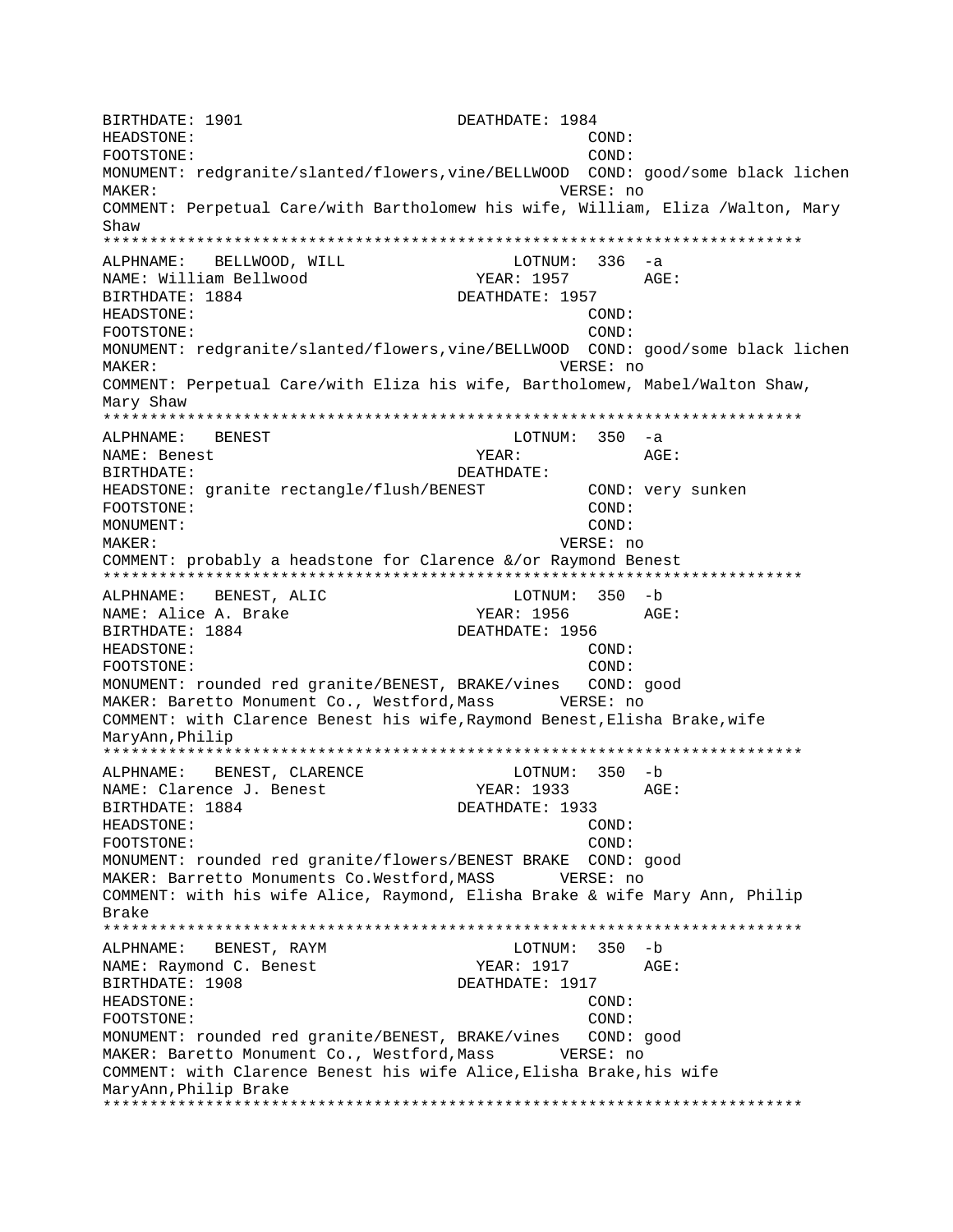ALPHNAME: BENGTS, JOSE LOTNUM: 283{ -a NAME: Josef Bengts BIRTHDATE: 1903 Finland DEATHDATE: 1928 HEADSTONE: granite COND: good/black lichen FOOTSTONE: COND: MONUMENT: COND: MAKER: VERSE: no COMMENT: \*\*\*\*\*\*\*\*\*\*\*\*\*\*\*\*\*\*\*\*\*\*\*\*\*\*\*\*\*\*\*\*\*\*\*\*\*\*\*\*\*\*\*\*\*\*\*\*\*\*\*\*\*\*\*\*\*\*\*\*\*\*\*\*\*\*\*\*\*\*\*\*\*\*\* ALPHNAME: BERICK, HARM LOTNUM: 074 -a NAME: Harmones Berick YEAR: 1850 BIRTHDATE: 1790 Germany DEATHDATE: Jan. 13, 1850 HEADSTONE: flat marble/marble base COND: bad acid rain/lichen FOOTSTONE: COND: MONUMENT: COND: MAKER: VERSE: yes COMMENT: born in Germany,v.rec. say in Langdale but illeg.on stone/Parker says Cologne \*\*\*\*\*\*\*\*\*\*\*\*\*\*\*\*\*\*\*\*\*\*\*\*\*\*\*\*\*\*\*\*\*\*\*\*\*\*\*\*\*\*\*\*\*\*\*\*\*\*\*\*\*\*\*\*\*\*\*\*\*\*\*\*\*\*\*\*\*\*\*\*\*\*\* ALPHNAME: BIGGS, JOHN LOTNUM: 098 -a NAME: John H. Biggs BIRTHDATE: Nov. 7, 1844 DEATHDATE: Feb. 12, 1924 HEADSTONE: COND: FOOTSTONE: COND: MONUMENT: rounded/pink granite/BIGGS COND: excellent MAKER: F.M. Hadley **VERSE:** no COMMENT: Perpetual Care/with Mary Belinda his wife \*\*\*\*\*\*\*\*\*\*\*\*\*\*\*\*\*\*\*\*\*\*\*\*\*\*\*\*\*\*\*\*\*\*\*\*\*\*\*\*\*\*\*\*\*\*\*\*\*\*\*\*\*\*\*\*\*\*\*\*\*\*\*\*\*\*\*\*\*\*\*\*\*\*\* ALPHNAME: BIGGS, MARY LOTNUM: 098 -a NAME: Mary Belinda Ferrin BIRTHDATE: Oct. 1839 DEATHDATE: Mar. 8, 1934 HEADSTONE: COND: FOOTSTONE: COND: MONUMENT: rounded/pink granite/BIGGS COND: excellent MAKER: F.M. Hadley **VERSE: 10** COMMENT: Perpetual Care/with John H. Biggs his wife \*\*\*\*\*\*\*\*\*\*\*\*\*\*\*\*\*\*\*\*\*\*\*\*\*\*\*\*\*\*\*\*\*\*\*\*\*\*\*\*\*\*\*\*\*\*\*\*\*\*\*\*\*\*\*\*\*\*\*\*\*\*\*\*\*\*\*\*\*\*\*\*\*\*\* ALPHNAME: BIRD, CHAR LOTNUM: 093 -d NAME: Charles T. Bird YEAR: 1857 AGE: BIRTHDATE: Jan. 18, 1813 DEATHDATE: Sept. 4, 1857 HEADSTONE: see #93-b/FATHER COND: FOOTSTONE: COND: MONUMENT: tall granite column/BIRD COND: excellent MAKER: VERSE: no COMMENT: center: BIRD/with Sarah his wife, L. W. Bird \*\*\*\*\*\*\*\*\*\*\*\*\*\*\*\*\*\*\*\*\*\*\*\*\*\*\*\*\*\*\*\*\*\*\*\*\*\*\*\*\*\*\*\*\*\*\*\*\*\*\*\*\*\*\*\*\*\*\*\*\*\*\*\*\*\*\*\*\*\*\*\*\*\*\* ALPHNAME: BIRD, CHAR NAME: Father  $YEAR: 1857$  AGE: BIRTHDATE: DEATHDATE: HEADSTONE: slanted granite block COND: good but tipped to left FOOTSTONE: COND: MONUMENT: see #93-d/Charles T. Bird COND: MAKER: VERSE: no COMMENT: \*\*\*\*\*\*\*\*\*\*\*\*\*\*\*\*\*\*\*\*\*\*\*\*\*\*\*\*\*\*\*\*\*\*\*\*\*\*\*\*\*\*\*\*\*\*\*\*\*\*\*\*\*\*\*\*\*\*\*\*\*\*\*\*\*\*\*\*\*\*\*\*\*\*\* ALPHNAME: BIRD, CORR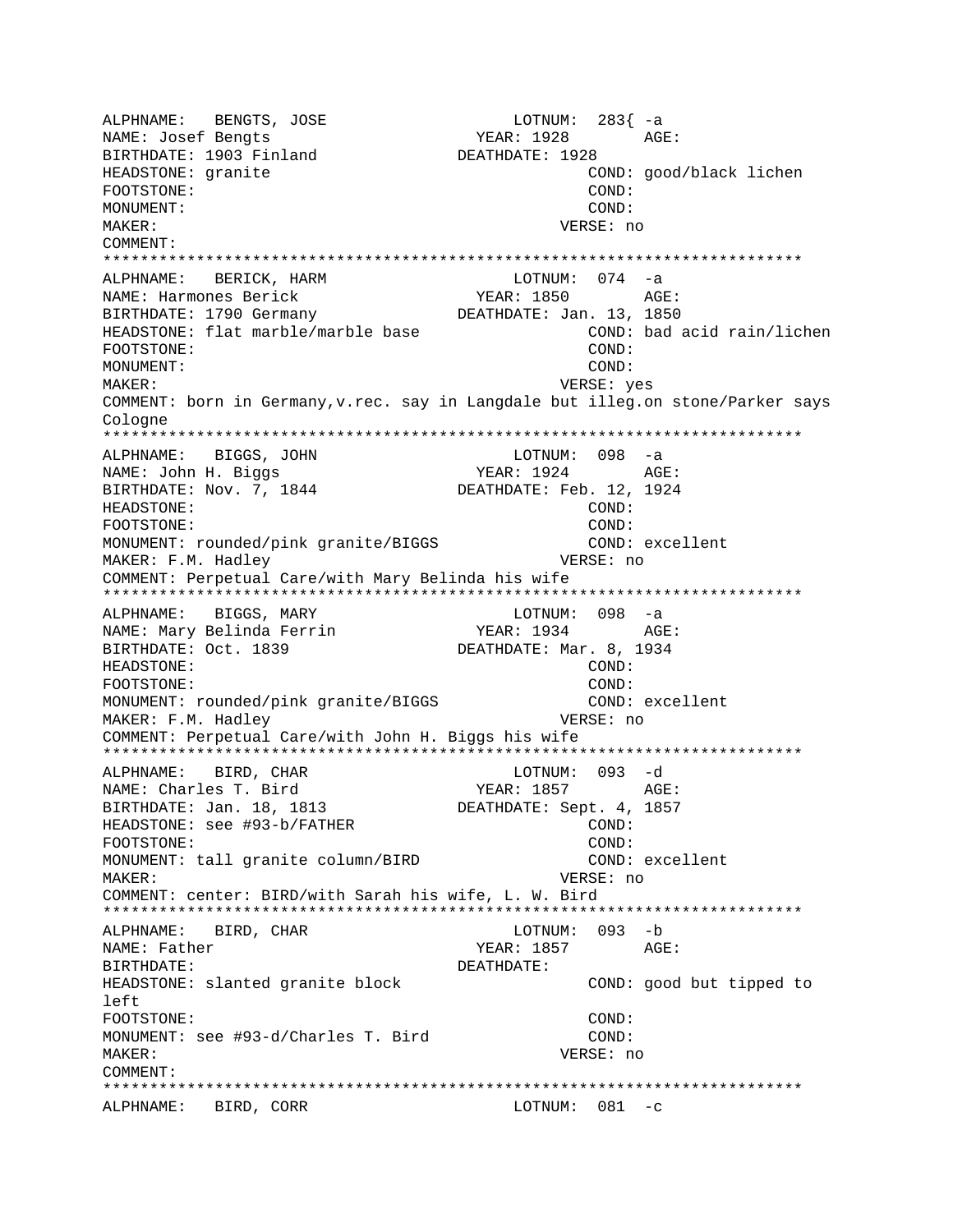NAME: Corrie Maria Bird YEAR: 1854 AGE: }t1yr.2mos.9dys BIRTHDATE:  $DEATHDATE: Feb. 15, 1854$ HEADSTONE: pointed marble/granite base COND: v.bad acid rain FOOTSTONE: no COND: MONUMENT: COND: MAKER: VERSE: no COMMENT: much of information guessed after seeing vital records/V.R. Feb. 17, 1854 \*\*\*\*\*\*\*\*\*\*\*\*\*\*\*\*\*\*\*\*\*\*\*\*\*\*\*\*\*\*\*\*\*\*\*\*\*\*\*\*\*\*\*\*\*\*\*\*\*\*\*\*\*\*\*\*\*\*\*\*\*\*\*\*\*\*\*\*\*\*\*\*\*\*\* ALPHNAME: BIRD, L.W. NAME: L.W. Bird YEAR: 1933 AGE: BIRTHDATE: 1843 DEATHDATE: 1933 HEADSTONE: COND: FOOTSTONE: COND: MONUMENT: tall granite column/BIRD COND: excellent MAKER: VERSE: no COMMENT: center: BIRD/with Charles T., Sarah H. Bird \*\*\*\*\*\*\*\*\*\*\*\*\*\*\*\*\*\*\*\*\*\*\*\*\*\*\*\*\*\*\*\*\*\*\*\*\*\*\*\*\*\*\*\*\*\*\*\*\*\*\*\*\*\*\*\*\*\*\*\*\*\*\*\*\*\*\*\*\*\*\*\*\*\*\* ALPHNAME: BIRD, MARY NAME: Mary Frances TEAR: 1849 AGE: 1yr.5mos.16dys. BIRTHDATE: DEATHDATE: June 21, 1849 HEADSTONE: pointed marble/granite base COND: bad acid rain/leans sl.forward FOOTSTONE: COND: MONUMENT: COND: MAKER: VERSE: no COMMENT: Daughter of Henry M. \*\*\*\*\*\*\*\*\*\*\*\*\*\*\*\*\*\*\*\*\*\*\*\*\*\*\*\*\*\*\*\*\*\*\*\*\*\*\*\*\*\*\*\*\*\*\*\*\*\*\*\*\*\*\*\*\*\*\*\*\*\*\*\*\*\*\*\*\*\*\*\*\*\*\* ALPHNAME: BIRD, MYRO LOTNUM: 081 -d NAME: Myron  $YEAR: 1862$  AGE: }t 11mos. & 9dy BIRTHDATE:  $DEATHDATE: Aug. 18, 1862$ HEADSTONE: pointed marble COND: broken in 2/on ground FOOTSTONE: COND: MONUMENT: COND: MAKER: VERSE: no COMMENT: son of Henry M. & Sarah A. Bird/broken between Sept. 1993 & May 1994/was lean. \*\*\*\*\*\*\*\*\*\*\*\*\*\*\*\*\*\*\*\*\*\*\*\*\*\*\*\*\*\*\*\*\*\*\*\*\*\*\*\*\*\*\*\*\*\*\*\*\*\*\*\*\*\*\*\*\*\*\*\*\*\*\*\*\*\*\*\*\*\*\*\*\*\*\* ALPHNAME: BIRD, OLIVE NAME: Olive Carye The Manuscullum Carye AGE: 1850 AGE: 125 yrs. BIRTHDATE: DEATHDATE: July 4, 1850 HEADSTONE: pointed marble COND: part of marble base in front FOOTSTONE: flat marble/O.C.B. COND: flat on ground MONUMENT: COND: MAKER: VERSE: no COMMENT: wife of Henry M. Bird \*\*\*\*\*\*\*\*\*\*\*\*\*\*\*\*\*\*\*\*\*\*\*\*\*\*\*\*\*\*\*\*\*\*\*\*\*\*\*\*\*\*\*\*\*\*\*\*\*\*\*\*\*\*\*\*\*\*\*\*\*\*\*\*\*\*\*\*\*\*\*\*\*\*\* ALPHNAME: BIRD, SARA NAME: Sarah H. Sheldon YEAR: 1850 AGE: BIRTHDATE: July 4, 1817 DEATHDATE: Mar. 26, 1900 HEADSTONE: see #93-a/MOTHER COND: FOOTSTONE: COND: MONUMENT: tall granite column/BIRD COND: excellent MAKER: VERSE: no COMMENT: center: BIRD/with Charles T. his wife, L.W. Bird \*\*\*\*\*\*\*\*\*\*\*\*\*\*\*\*\*\*\*\*\*\*\*\*\*\*\*\*\*\*\*\*\*\*\*\*\*\*\*\*\*\*\*\*\*\*\*\*\*\*\*\*\*\*\*\*\*\*\*\*\*\*\*\*\*\*\*\*\*\*\*\*\*\*\*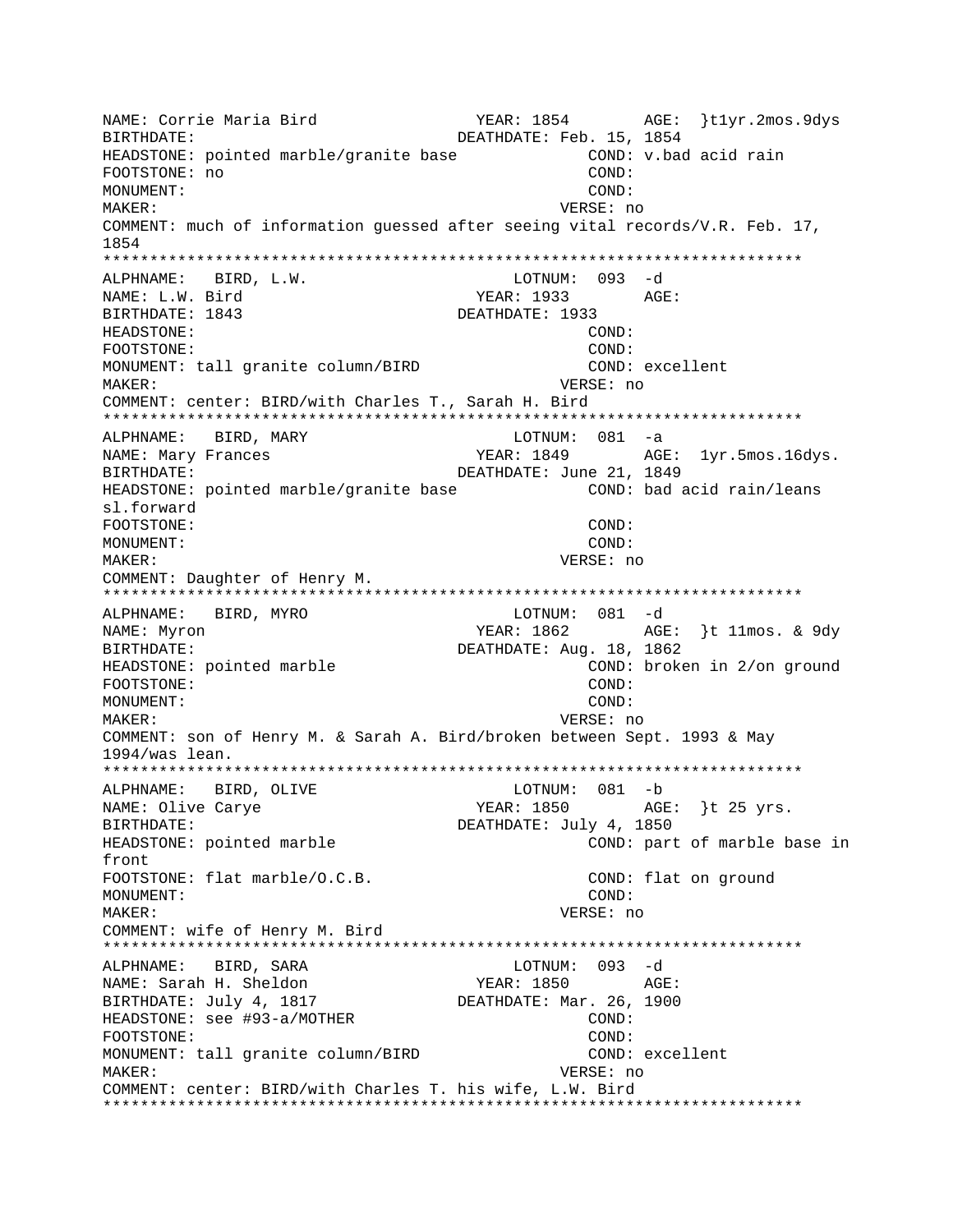ALPHNAME: BIRD, SARA LOTNUM: 093 -a NAME: Mother  $YEAR: 1850$  AGE: BIRTHDATE: DEATHDATE: HEADSTONE: slanted granite block COND: good but tipped to left FOOTSTONE: COND: MONUMENT: see #93-d/Sarah H. Sheldon COND: MAKER: VERSE: no COMMENT: \*\*\*\*\*\*\*\*\*\*\*\*\*\*\*\*\*\*\*\*\*\*\*\*\*\*\*\*\*\*\*\*\*\*\*\*\*\*\*\*\*\*\*\*\*\*\*\*\*\*\*\*\*\*\*\*\*\*\*\*\*\*\*\*\*\*\*\*\*\*\*\*\*\*\* ALPHNAME: BLODGETT, BETS LOTNUM: 099B -a NAME: Betsy B. The Magnus of the MEAR: 1895 AGE: BIRTHDATE: 1817 **DEATHDATE: 1895** HEADSTONE: COND: FOOTSTONE: COND: MONUMENT: wide/curved/granite/BLODGETT COND: good/tilted sl. left MAKER: VERSE: no COMMENT: with Frederic W. his wife, Frederic F., his wife Lizzie H. \*\*\*\*\*\*\*\*\*\*\*\*\*\*\*\*\*\*\*\*\*\*\*\*\*\*\*\*\*\*\*\*\*\*\*\*\*\*\*\*\*\*\*\*\*\*\*\*\*\*\*\*\*\*\*\*\*\*\*\*\*\*\*\*\*\*\*\*\*\*\*\*\*\*\* ALPHNAME: BLODGETT, FRED LOTNUM: 099B -a NAME: Frederic W. The Magnus of the Magnus of the Magnus of the Magnus AGE: BIRTHDATE: 1814 DEATHDATE: 1901 HEADSTONE: COND: FOOTSTONE: COND: MONUMENT: wide/curved/granite/BLODGETT COND: good/tilted sl. left MAKER: VERSE: no COMMENT: with Betsy B. his wife, Frederic F., Lizzie H. his wife \*\*\*\*\*\*\*\*\*\*\*\*\*\*\*\*\*\*\*\*\*\*\*\*\*\*\*\*\*\*\*\*\*\*\*\*\*\*\*\*\*\*\*\*\*\*\*\*\*\*\*\*\*\*\*\*\*\*\*\*\*\*\*\*\*\*\*\*\*\*\*\*\*\*\* ALPHNAME: BLODGETT, FRED LOTNUM: 099B -a NAME: Frederic F. The Contract of the South School of the Mondon Age: BIRTHDATE: 1843 DEATHDATE: 1914 HEADSTONE: COND: FOOTSTONE: COND: MONUMENT: wifde/curved/granite/BLODGETT COND: good/tilted sl. left MAKER: VERSE: no COMMENT: with his wife Lizzie H., Frederic W., his wife Betsy B. \*\*\*\*\*\*\*\*\*\*\*\*\*\*\*\*\*\*\*\*\*\*\*\*\*\*\*\*\*\*\*\*\*\*\*\*\*\*\*\*\*\*\*\*\*\*\*\*\*\*\*\*\*\*\*\*\*\*\*\*\*\*\*\*\*\*\*\*\*\*\*\*\*\*\* ALPHNAME: BLODGETT, FRED LOTNUM: 286 -b NAME: Fred J. YEAR: 1920 BIRTHDATE: 1867 **DEATHDATE: 1920** HEADSTONE: granrectangle/almost flush/BLODGETT/vine COND: good/chips on corners FOOTSTONE: COND: MONUMENT: COND: MAKER: VERSE: no COMMENT: with Lena G. \*\*\*\*\*\*\*\*\*\*\*\*\*\*\*\*\*\*\*\*\*\*\*\*\*\*\*\*\*\*\*\*\*\*\*\*\*\*\*\*\*\*\*\*\*\*\*\*\*\*\*\*\*\*\*\*\*\*\*\*\*\*\*\*\*\*\*\*\*\*\*\*\*\*\* ALPHNAME: BLODGETT, GEOR NAME: George Warren The State of the YEAR: 1877 AGE: 11yrs, 7mos. BIRTHDATE: UNITE: June 24, 1877 HEADSTONE: marble on granite/GEORGIE COND: stone sl.offset on base,firm FOOTSTONE: COND: MONUMENT: COND: MAKER: VERSE: yes COMMENT: son of J.W. & H.M. Blodgett/bad lichen \*\*\*\*\*\*\*\*\*\*\*\*\*\*\*\*\*\*\*\*\*\*\*\*\*\*\*\*\*\*\*\*\*\*\*\*\*\*\*\*\*\*\*\*\*\*\*\*\*\*\*\*\*\*\*\*\*\*\*\*\*\*\*\*\*\*\*\*\*\*\*\*\*\*\* ALPHNAME: BLODGETT, HARR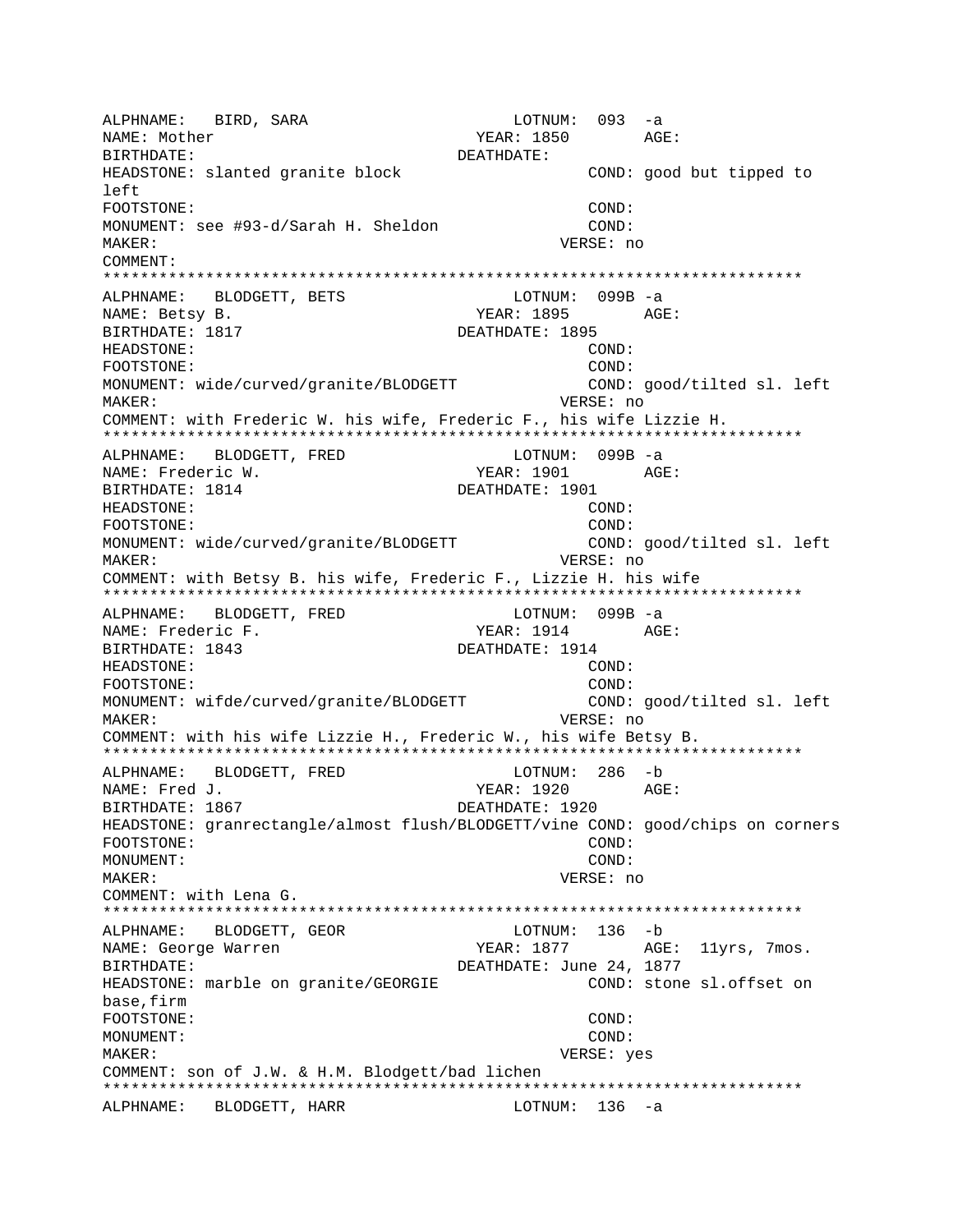NAME: Harriett M. Blodgett YEAR: 1915 AGE: 76yrs DEATHDATE: June 20th 1915 RIRTHDATE: HEADSTONE: marble on granite/WIFE COND: bad lichen/tipped but firm FOOTSTONE: COND: MONUMENT: COND: MAKER: VERSE: no COMMENT: ALPHNAME: BLODGETT, J.W LOTNUM:  $136 -c$ NAME: J. Warren Blodgett YEAR: 1868 AGE: 29vrs. BIRTHDATE: DEATHDATE: July 14th 1868 HEADSTONE: marble/My Husband/oak leaves COND: bad acid rain, lichen FOOTSTONE: COND: MONUMENT: COND: MAKER: VERSE: yes COMMENT: How slender all the fondest ties That bind us to a world like this ALPHNAME: BLODGETT, LENA LOTNUM: 286 -b NAME: Lena G. YEAR: 1957 AGE: BIRTHDATE: 1875 DEATHDATE: 1957 HEADSTONE: granrectangle/almost flush/BLODGETT/vine COND: good/chips on corners FOOTSTONE: COND: MONUMENT: COND: MAKER: VERSE: no COMMENT: with Fred J. ALPHNAME: BLODGETT, LIZZ LOTNUM: 099B -a NAME: Lizzie H. YEAR: 1889 AGE: BIRTHDATE: 1840 DEATHDATE: 1889 HEADSTONE: COND: COND: FOOTSTONE: MONUMENT: wide/curved/granite/BLODGETT COND: good/tilted sl. left MAKER: VERSE: yes COMMENT: with Frederic F.his wife, Frederic W., his wife Betsy B./"new"stone, see memo ALPHNAME: **BLOOD** LOTNUM: 020 -a NAME: Benjamin Jr??? YEAR: AGE: BIRTHDATE: DEATHDATE: HEADSTONE:  $COND:$ FOOTSTONE: COND: MONIJMENT: COND: MAKER: VERSE: no COMMENT: 3 pieces of slate in gr, left of Eliza, are they her husb. Benjamin, Jr?/no vr LOTNUM:  $189 - c$ ALPHNAME: BLOOD, ADA NAME: Ada YEAR: 1849 AGE: BIRTHDATE: DEATHDATE: 1849 HEADSTONE: pink granite/slanted COND: a little lichen FOOTSTONE: COND: MONUMENT: COND: VERSE: no MAKER: COMMENT: Perpetual Care/with Sarah M., Charles A. Blood ALPHNAME: BLOOD, BENJ  $LOTNUM: 121 -c$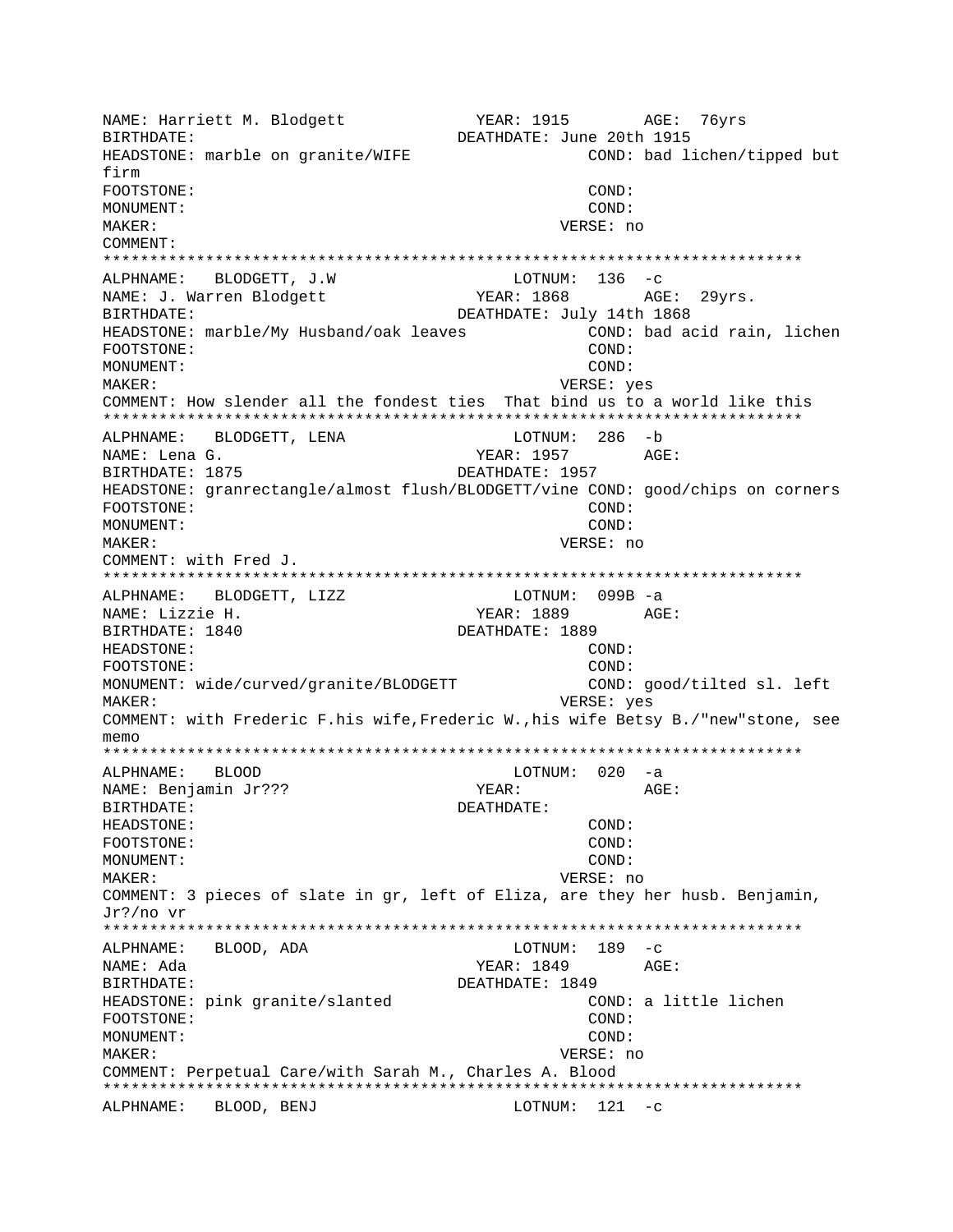NAME: Benjamin Blood YEAR: 1860 AGE: }T 86yrs. 9mos. DEATHDATE: Jan. 26, 1860 BIRTHDATE: HEADSTONE: pointed marble/granite base COND: bad acid rain/lichen FOOTSTONE: COND: MONIJMENT: COND: MAKER: B. Nichols Lowell VERSE: no COMMENT: ALPHNAME: BLOOD, BETS LOTNUM: 190 -b AGE: }t 73yrs, 3mos. NAME: Betsey YEAR: 1872 BIRTHDATE: DEATHDATE: Jan. 6, 1872 HEADSTONE: pointed marble/3 dim. flower & leaves COND: leaning forward badly/lichen FOOTSTONE: COND:  $M$  $\bigcap$  $N$  $T$  $I$  $M$  $F$  $N$  $T$  $\colon$  $COMD:$ MAKER: VERSE: no COMMENT: wife of Charles Blood/vital rec. d. Jan. 5, 1872 ALPHNAME: BLOOD, CALE  $LOTNUM: 121 -a$ NAME: Caleb Blood YEAR: 1856 AGE: 70ys 6mos BIRTHDATE: DEATHDATE: Nov. 12, 1856 HEADSTONE: marble/drapes/finger up COND: bad acid rain COND: leaning FOOTSTONE: marble/C.B. forward, butfirm/chip MONUMENT: COND: MAKER: D. Nichols, Lowell VERSE: yes COMMENT: red sandstone base/V.R.Age 40, b.Tyngsboro but not listed there/erected by wife ALPHNAME: BLOOD, CARR LOTNUM: 190 -c NAME: Carrie M. Blood YEAR: 1927 AGE: DEATHDATE: 1927 BIRTHDATE: 1870 HEADSTONE: COND: COND: FOOTSTONE: MONUMENT: lt. gray granite COND: good, a little lichen MAKER: VERSE: no COMMENT: Perpetual Care/with Francis, Harriet, Hattie ALPHNAME: BLOOD, CHAR LOTNUM: 189 -c NAME: Charles A. Blood AGE: YEAR: 1903 BIRTHDATE: 1823 DEATHDATE: 1903 HEADSTONE: pink granite/slanted COND: a little lichen FOOTSTONE:  $COMD:$ MONUMENT: COND: MAKER: VERSE: no COMMENT: with Sarah M.Blood, Ada  $LOTNUM: 190 -a$ ALPHNAME: BLOOD, CHAR NAME: Charles Blood YEAR: 1864 AGE: illeg. DEATHDATE: Jan. 6, 1864 BIRTHDATE: HEADSTONE: pointed marble COND: fallen off base/bad acid rain FOOTSTONE: COND: MONUMENT: COND: MAKER: Andrews (& Wheeler) Lowell VERSE: no COMMENT: probably Masonic emblem/Wheeler of "maker" illegible/V.R. age 72y, 8mo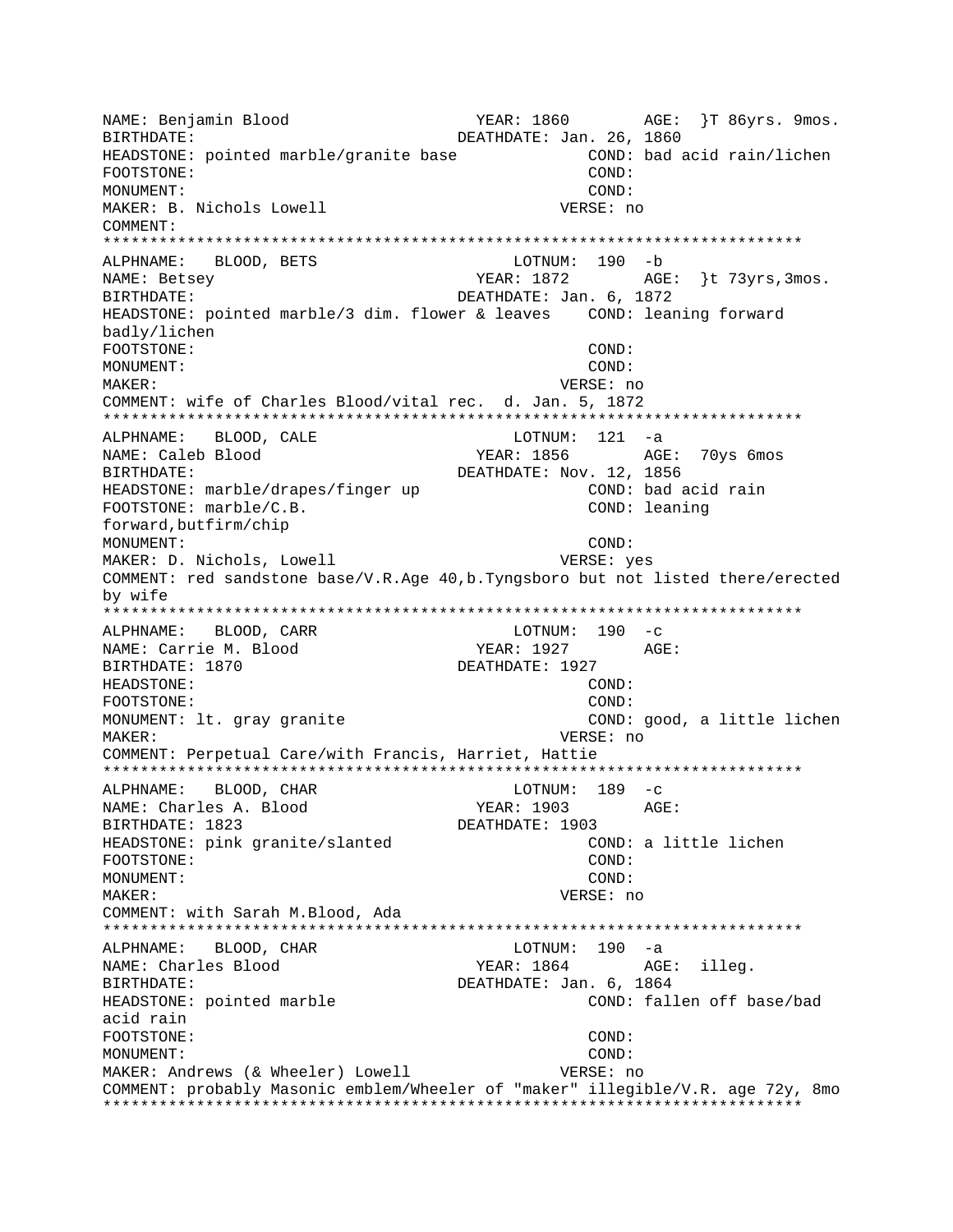ALPHNAME: BLOOD, CHAR LOTNUM: 189 -b YEAR: 1906 AGE: NAME: Charles C. Blood BIRTHDATE: 1853 DEATHDATE: 1906 HEADSTONE: pink granite/slanted COND: a little lichen FOOTSTONE: COND: MONUMENT: COND: MAKER: VERSE: no COMMENT: Perpetual Care LOTNUM:  $123 - f$ ALPHNAME: BLOOD, CLAR AGE: NAME: Clara, infant YEAR: 1867 BIRTHDATE: DEATHDATE: Aug. 11, 1867 HEADSTONE: marble block COND: some lichen FOOTSTONE: COND: MONUMENT:  $COMD:$ VERSE: no MAKER: COMMENT: with Nathaniel Blood ALPHNAME: BLOOD, EDWA LOTNUM: 189 -d NAME: Edward B. Blood YEAR: 1921 AGE: BIRTHDATE: 1852 DEATHDATE: 1921 HEADSTONE: pink granite/slanted COND: a little lichen FOOTSTONE: COND: MONUMENT: COND: MAKER: VERSE: no COMMENT: Perpetual Care ALPHNAME: BLOOD, ELIZ LOTNUM: 020 -b YEAR: 1890 AGE: 76yr, 10mos, 6dys NAME: Eliza D. DEATHDATE: June 1, 1890 BIRTHDATE: HEADSTONE: granite/slanted/vine COND: fault line/mower chips FOOTSTONE: COND: MONUMENT: COND: MAKER: Andrews & Wheeler VERSE: no COMMENT: wife of Benjamin Blood, Jr.  $LOTNUM: 190 -c$ ALPHNAME: BLOOD, FRAN NAME: Francis A. Blood YEAR: 1875 AGE: BIRTHDATE: DEATHDATE: 1875 HEADSTONE: COND: FOOTSTONE: COND: MONUMENT: curved granite block COND: good/minor lichen MAKER: VERSE: no COMMENT: Perpetual Care/with Harriet his wife, Hattie, Carrie M. ALPHNAME: BLOOD, HARR LOTNUM:  $190 -c$ NAME: Harriet J. Butterick YEAR: 1922 AGE: BIRTHDATE: DEATHDATE: 1875 HEADSTONE: COND: FOOTSTONE: COND: MONUMENT: lt. gray granite COND: good, a little lichen MAKER: VERSE: no COMMENT: Perpetual Care/with Francis, Hattie, Carrie ALPHNAME: BLOOD, HATT LOTNUM: 190 -c YEAR: 1875 NAME: Hattie F. Blood AGE: BIRTHDATE: 1868 DEATHDATE: 1875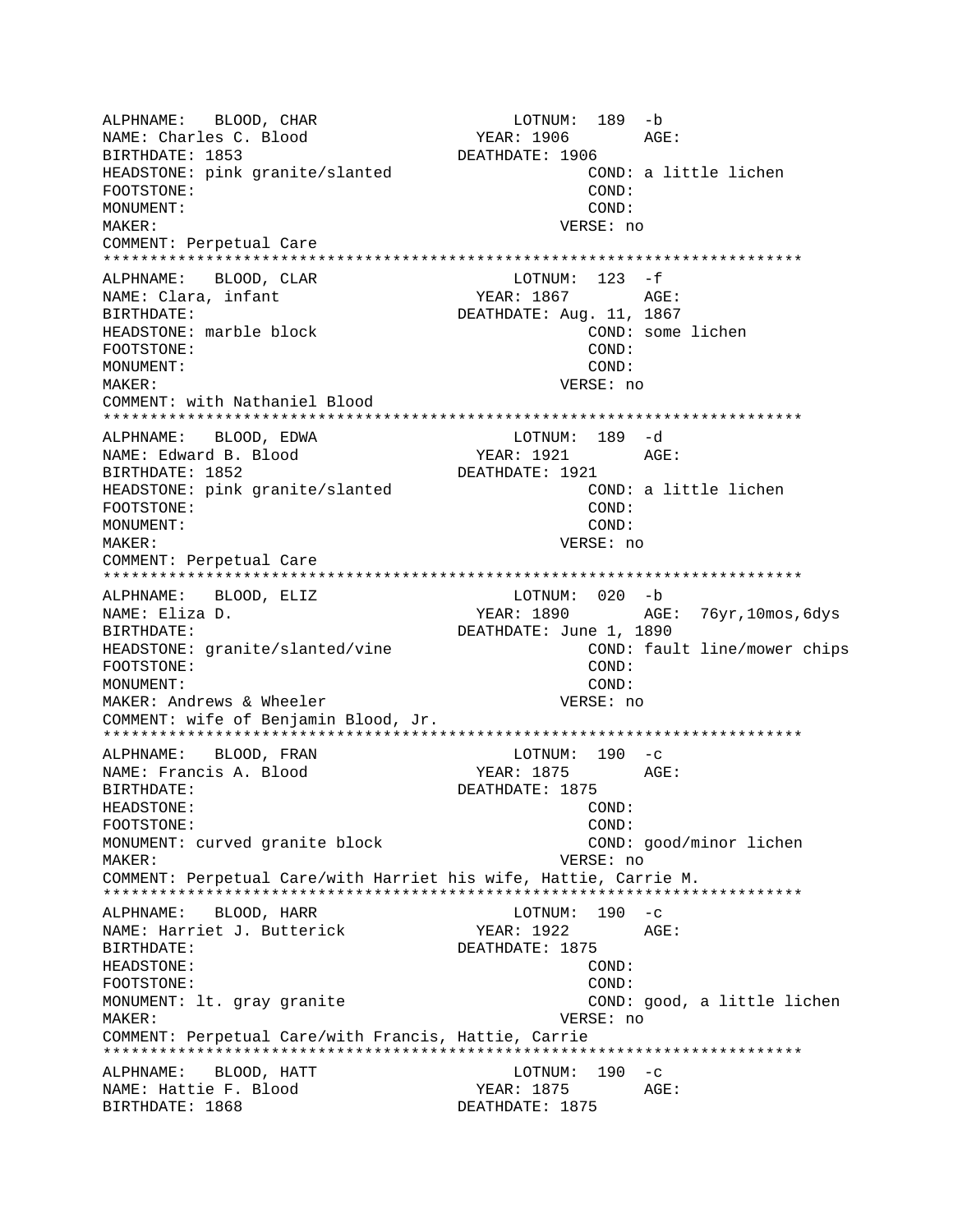HEADSTONE: COND: FOOTSTONE:  $COMD:$ MONUMENT: lt. gray granite COND: good, a little lichen MAKER: VERSE: no COMMENT: Perpetual Care/with Francis, Harriet, Carrie ALPHNAME: BLOOD, HENR  $LOTNUM: 123 -c$ NAME: Henry L. Blood YEAR: 1833 AGE: BIRTHDATE: Nov. 18, 1860 DEATHDATE: Feb. 4, 1915 HEADSTONE: marble block/HENRY COND: some lichen FOOTSTONE: COND: MONUMENT:  $COMD:$ VERSE: no **MAKER:** COMMENT: inscription on back ALPHNAME: BLOOD, IRA LOTNUM: 189 -a NAME: Ira A. Blood YEAR: 1910 AGE: BIRTHDATE: 1850 DEATHDATE: 1910 HEADSTONE: pink granite/slanted COND: a little lichen FOOTSTONE: COND: MONUMENT: COND: VERSE: no MAKER: COMMENT: Perpetual Care/with Mary Emma Blood LOTNUM: 121 -b ALPHNAME: BLOOD, MARY AGE: 74 NAME: Mary T. YEAR: 1854 **BIRTHDATE:** DEATHDATE: Apr. 4, 1854 COND: HEADSTONE: marble, pointed brokenin2butmended/badacidrain FOOTSTONE: marble/M.T.B. COND: flat on ground MONUMENT:  $COMD$ : MAKER: VERSE: no COMMENT: wife of Benjamin Blood/stone somewhat sunken ALPHNAME: BLOOD, MARY LOTNUM: 189 -a NAME: Mary Emma Blood YEAR: 1937 AGE: BIRTHDATE: 1851 DEATHDATE: 1937 HEADSTONE: pink granite/slanted COND: a little lichen FOOTSTONE: COND: MONUMENT: COND: MAKER: VERSE: no COMMENT: Perpetual Care/with Ira A. Blood LOTNUM:  $123 - f$ ALPHNAME: BLOOD, NATH YEAR: 1867 AGE: NAME: Nathaniel Blood BIRTHDATE: March 6, 1809 DEATHDATE: April 26, 1867 HEADSTONE: marble block/FATHER COND: some lichen FOOTSTONE: COND: MONUMENT: COND: **MAKER:** VERSE: no COMMENT: with Clara, infant ALPHNAME: BLOOD, SARA  $LOTNUM: 123 -e$ NAME: Sarah L. YEAR: 1902 AGE: BIRTHDATE: 1824 DEATHDATE: 1902 HEADSTONE: marble block/MOTHER COND: lichen FOOTSTONE: COND: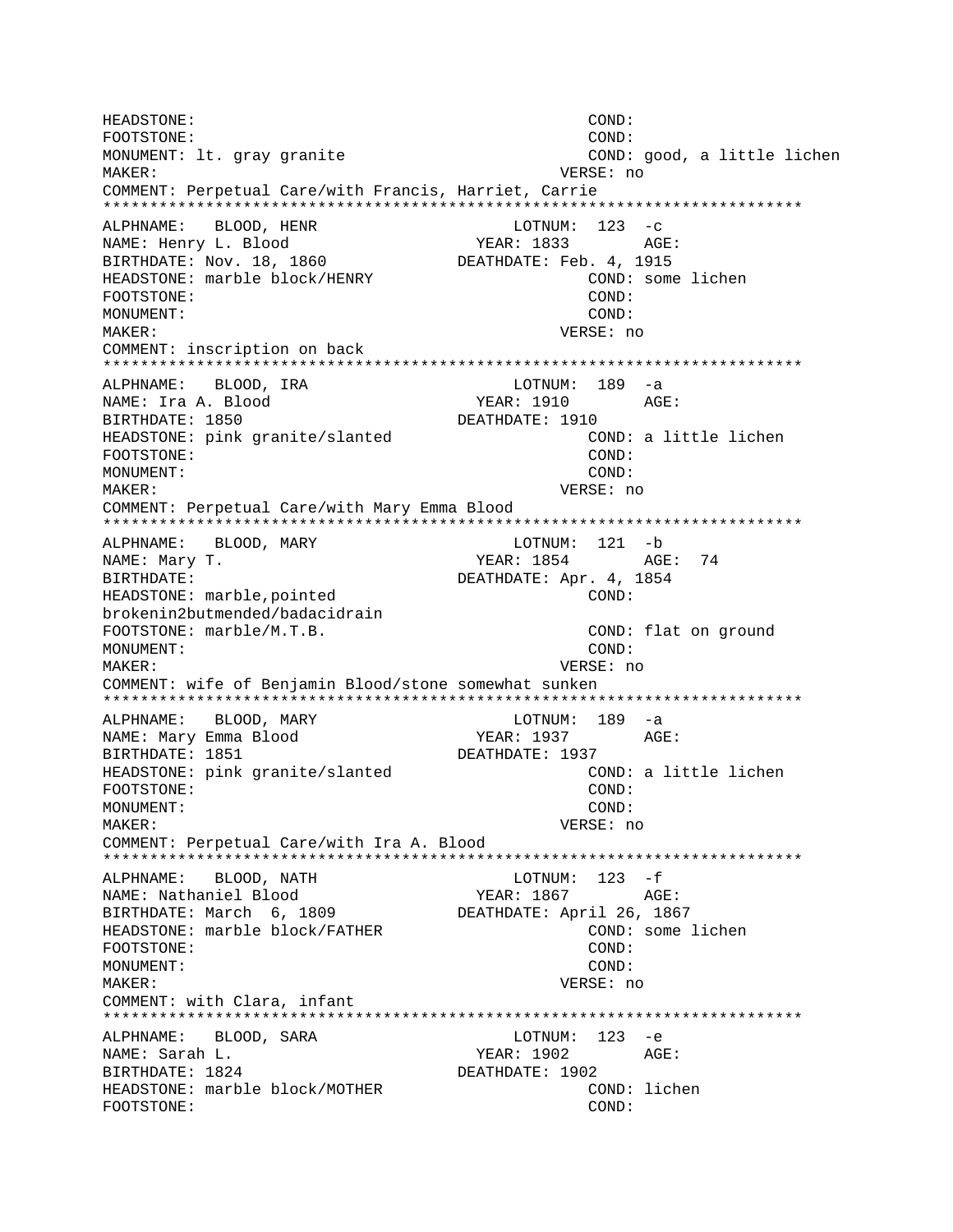MONUMENT:  $COND:$ MAKER: VERSE: no COMMENT: wife of Nathaniel Blood/inscription on back ALPHNAME: BLOOD, SARA LOTNUM:  $189 - c$ NAME: Sarah M. Blood YEAR: 1894 AGE: BIRTHDATE: 1825 DEATHDATE: 1894 HEADSTONE: pink granite/slanted COND: a little lichen COND: FOOTSTONE: MONUMENT:  $COND:$ MAKER: VERSE: no COMMENT: Perpetual Care/with Charles A., Ada/V.R. d. Jan.10, 1894 age 70, buried Lowell ALPHNAME: BLOOD, WILLARD N. LOTNUM: 123 -d NAME: Willard N. Blood YEAR: 1857 AGE: BIRTHDATE: Oct. 5, 1833 DEATHDATE: Dec. 7, 1857 HEADSTONE: marble block/WILLARD COND: some lichen FOOTSTONE:  $COND:$ MONUMENT:  $COMD:$ VERSE: no MAKER: COMMENT: inscription on back BOIES, ABBI LOTNUM: 135 -a ALPHNAME: NAME: Abbie Jane Shattuck (V.R.) YEAR: 1921 AGE: 77 (V.R.) BIRTHDATE: 1837 DEATHDATE: Feb. 8, 1921 (V.R.) HEADSTONE: slanted granite/A.J.BOIES/WIFE COND: firm but not straight on base FOOTSTONE: COND: MONUMENT:  $COMD$ : MAKER: VERSE: no COMMENT: dates & name from Chelmsford vital records/with husband ALPHNAME: BOIES, CNDR  $LOTNUM: 135 -a$ NAME: Andrew J. Boies (V.R.) YEAR: 1921 AGE: 84 (V.R.) DEATHDATE: June 7, 1921 (V.R.) BIRTHDATE: 1837 COND: firm but not straight HEADSTONE: slanted granite/HUSBAND/A.J.BOIS on base FOOTSTONE: COND: MONUMENT:  $COMD:$ **MAKER:** VERSE: no COMMENT: dates & name from Chelmsford vital records/with his wife ALPHNAME: BOSWORTH, HENR LOTNUM: 170A -a NAME: Henry M. Bosworth YEAR: 1884 AGE: BIRTHDATE: 1852 DEATHDATE: 1884 HEADSTONE: marble block/MARTYN COND: tipped forward but  $fim$ FOOTSTONE: COND: MONUMENT: COND: VERSE: no MAKER: COMMENT: ALPHNAME: BRADSHAW, SHER  $LOTNUM: 208 -q$ YEAR: 1849 AGE: 6yrs. vital rec NAME: Sherwood DEATHDATE: June 17, 1849vit.rec BIRTHDATE: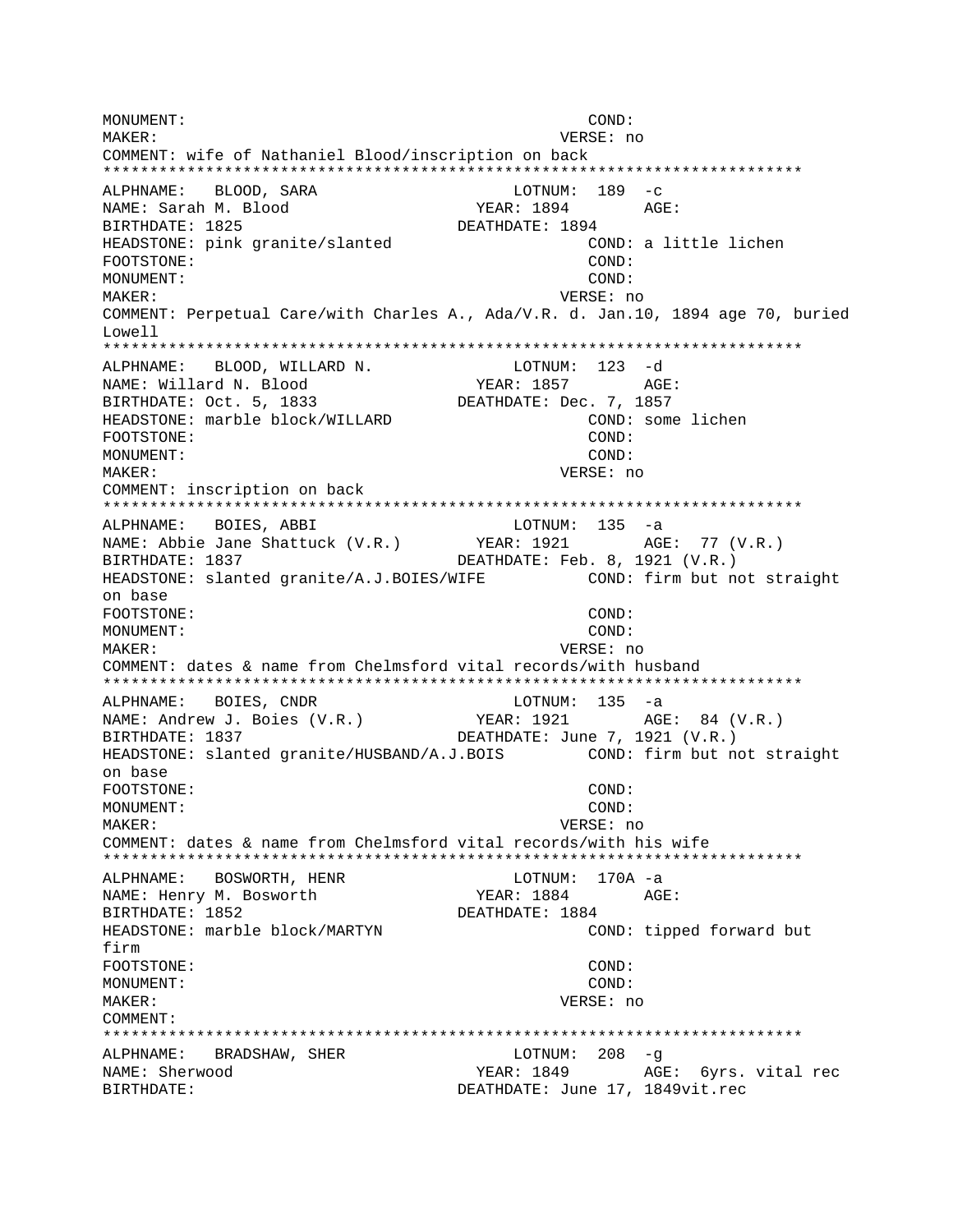HEADSTONE: flat marble  $\text{COMD: } \text{poor}/\text{broken}$ , on ground/ac.rain FOOTSTONE: COND: MONUMENT: COND: MAKER: VERSE: no COMMENT: son of Luke & Charlotte/with H?. R. Bradshaw \*\*\*\*\*\*\*\*\*\*\*\*\*\*\*\*\*\*\*\*\*\*\*\*\*\*\*\*\*\*\*\*\*\*\*\*\*\*\*\*\*\*\*\*\*\*\*\*\*\*\*\*\*\*\*\*\*\*\*\*\*\*\*\*\*\*\*\*\*\*\*\*\*\*\* ALPHNAME: BRAKE, ELIS LOTNUM: 350 -b NAME: Elisha J. Brake YEAR: 1934 AGE: BIRTHDATE: 1869 DEATHDATE: 1934 HEADSTONE: COND: FOOTSTONE: COND: MONUMENT: rounded red granite/BENEST, BRAKE/vines COND: good MAKER: Baretto Monument Co., Westford,Mass VERSE: no COMMENT: with his wife Mary Ann,Clarence Benest,his wife Alice,Philip Brake,Raymond Ben \*\*\*\*\*\*\*\*\*\*\*\*\*\*\*\*\*\*\*\*\*\*\*\*\*\*\*\*\*\*\*\*\*\*\*\*\*\*\*\*\*\*\*\*\*\*\*\*\*\*\*\*\*\*\*\*\*\*\*\*\*\*\*\*\*\*\*\*\*\*\*\*\*\*\* ALPHNAME: BRAKE, MARY LOTNUM: 350 -b NAME: Mary Ann Henwood YEAR: 1931 AGE: BIRTHDATE: 1857 DEATHDATE: 1931 HEADSTONE: COND: FOOTSTONE: COND: MONUMENT: rounded red granite/BENEST, BRAKE/vines COND: good MAKER: Baretto Monument Co., Westford,Mass VERSE: no COMMENT: with Elisha Benest his wife,Clarence Benest,his wife Alice,Philip Brake, Raymon \*\*\*\*\*\*\*\*\*\*\*\*\*\*\*\*\*\*\*\*\*\*\*\*\*\*\*\*\*\*\*\*\*\*\*\*\*\*\*\*\*\*\*\*\*\*\*\*\*\*\*\*\*\*\*\*\*\*\*\*\*\*\*\*\*\*\*\*\*\*\*\*\*\*\* ALPHNAME: BRAKE, PHIL LOTNUM: 350 -b NAME: Philip W. Brake YEAR: 1958 AGE: BIRTHDATE: 1881 **DEATHDATE: 1958** HEADSTONE: COND: FOOTSTONE: COND: COND: MONUMENT: rounded red granite/BENEST, BRAKE/vines COND: good MAKER: Baretto Monument Co., Westford, Mass VERSE: no COMMENT: with Elisha Benest his wife MaryAnn,Clarence Benest,his wife Alice,RaymondBene \*\*\*\*\*\*\*\*\*\*\*\*\*\*\*\*\*\*\*\*\*\*\*\*\*\*\*\*\*\*\*\*\*\*\*\*\*\*\*\*\*\*\*\*\*\*\*\*\*\*\*\*\*\*\*\*\*\*\*\*\*\*\*\*\*\*\*\*\*\*\*\*\*\*\* ALPHNAME: BRIDGEFORD, A. M LOTNUM: 321 -b NAME: E. Mae YEAR: 1975 BIRTHDATE: 1889 DEATHDATE: 1975 HEADSTONE: COND: FOOTSTONE: COND: MONUMENT: rounded granite/flower basket/BRIDGFORD COND: a little lichen on base MAKER: VERSE: no COMMENT: rear:with John A., Barbara A., Ernest W. his wife \*\*\*\*\*\*\*\*\*\*\*\*\*\*\*\*\*\*\*\*\*\*\*\*\*\*\*\*\*\*\*\*\*\*\*\*\*\*\*\*\*\*\*\*\*\*\*\*\*\*\*\*\*\*\*\*\*\*\*\*\*\*\*\*\*\*\*\*\*\*\*\*\*\*\* ALPHNAME: BRIDGEFORD, BARB LOTNUM: 321 -b NAME: Barbara A. YEAR: 1943 AGE: BIRTHDATE: 1858 DEATHDATE: 1943 HEADSTONE: COND: FOOTSTONE: COND: MONUMENT: rounded granite/flower basket/BRIDGFORD COND: a little lichen on base MAKER: VERSE: no COMMENT: rear:with John A. his wife, Ernest W., E. Mae \*\*\*\*\*\*\*\*\*\*\*\*\*\*\*\*\*\*\*\*\*\*\*\*\*\*\*\*\*\*\*\*\*\*\*\*\*\*\*\*\*\*\*\*\*\*\*\*\*\*\*\*\*\*\*\*\*\*\*\*\*\*\*\*\*\*\*\*\*\*\*\*\*\*\*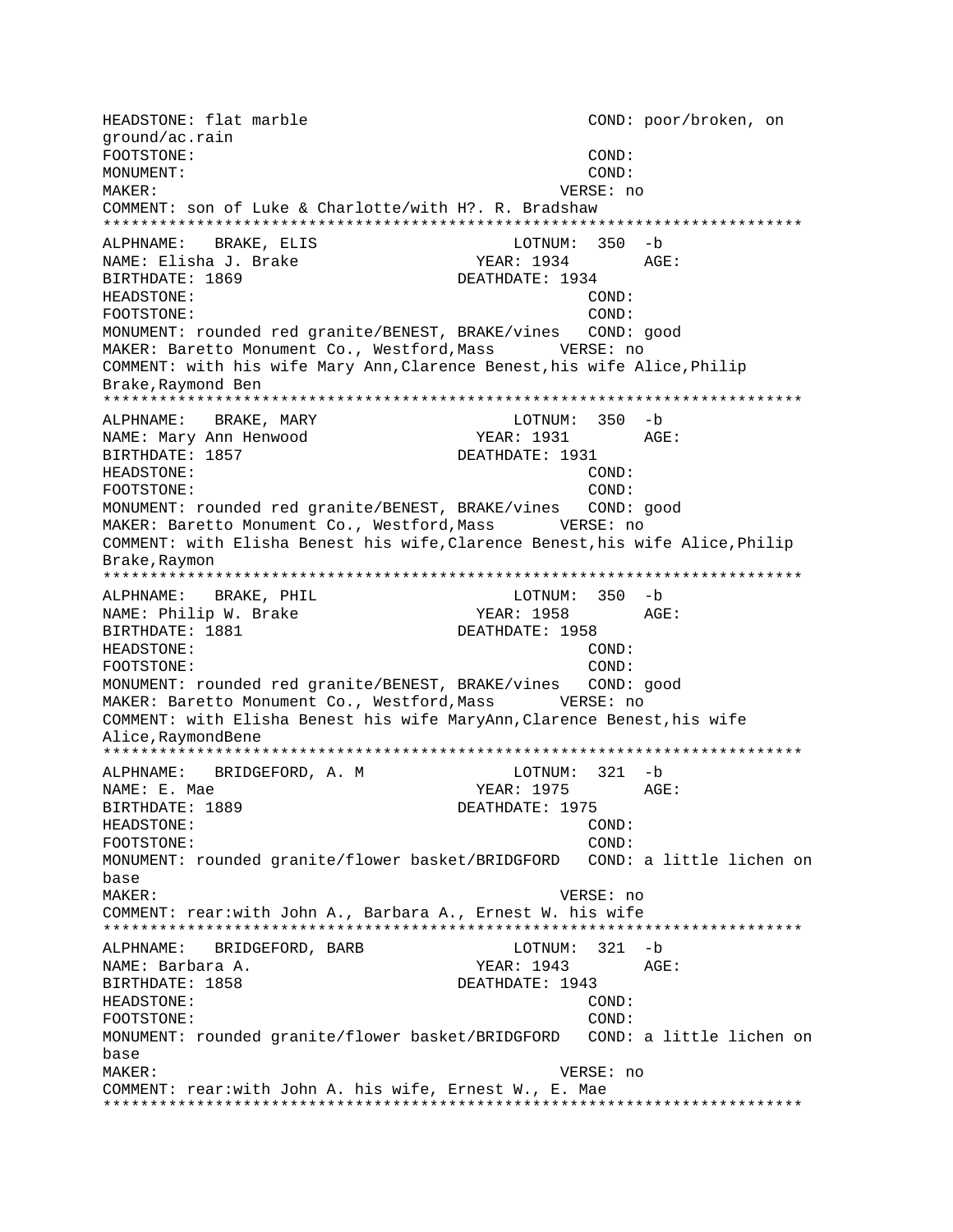ALPHNAME: BRIDGEFORD, ERNE ALPHNAME: BRIDGERVAL,<br>NAME: Ernest W. Bridgford LOTNUM: 321 -a EXERP : 1967<br>
YEAR: 1967 AGE: DEATHDATE: April 26, 1967 HEADSTONE: metal rectangle/almost flush/cement base COND: sod beg. to encroach FOOTSTONE: COND: MONUMENT: #321-b/Ernest W. Bridgford COND: MAKER: VERSE: no COMMENT: Massachusetts Sqt 14 Engineers World War I LOTNUM: 321 -b ALPHNAME: BRIDGEFORD, ERNE NAME: Ernest W. Bridgford YEAR: 1967 AGF: BIRTHDATE: 1880 DEATHDATE: 1967 HEADSTONE: #321-a/Ernest W. Bridgford  $COND:$ COND: FOOTSTONE: MONUMENT: rounded granite/flower basket/BRIDGFORD COND: a little lichen on base MAKER: VERSE: no COMMENT: rear:with John B., Barbara A., E. Mae his wife LOTNUM: 321 -b ALPHNAME: BRIDGEFORD, JOHN NAME: John B. Bridgford YEAR: 1935 AGE: BIRTHDATE: 1856 DEATHDATE: 1935 HEADSTONE: COND: FOOTSTONE: COND: MONUMENT: rounded granite/flower basket/BRIDGFORD COND: a little lichen on base MAKER: VERSE: no COMMENT: rear:with Barbara A. his wife, Ernest W., E. Mae \*\*\*\*\*\*\*\*\*\*\*\*\*\*\*\*\*\*\*\*\*\*\*\*\*\*\*\* LOTNUM: 155 -d ALPHNAME: BRIGGS, AMEL **YEAR: 1916** NAME: Amelia R. Briggs AGE: BIRTHDATE: 1837 DEATHDATE: 1916 COND: lichen HEADSTONE: gray marble/flat/MOTHER COND: FOOTSTONE: MONUMENT: COND: MAKER: VERSE: no COMMENT: BRITTON, JARE LOTNUM: 058 -a ALPHNAME: NAME: Jared B. Britton YEAR: 1860 AGE: 66yrs. DEATHDATE: Oct. 11, 1860 BIRTHDATE: HEADSTONE: fancy granite/pointed COND: fair/bad acid rain FOOTSTONE: COND: MONUMENT: COND: MAKER: VERSE: yes COMMENT: LOTNUM:  $339 - a$ ALPHNAME: BROWN, AGNE NAME: Agnes Vernon YEAR: 1930 AGE: BIRTHDATE: 1906 DEATHDATE: 1930 HEADSTONE: COND: FOOTSTONE: COND: MONUMENT: brn granite/slant.block/Odd F.ring/BROWN COND: good/a little lichen on base MAKER: VERSE: no COMMENT: daughter with William, his wife Jean, David, Agnes Vernon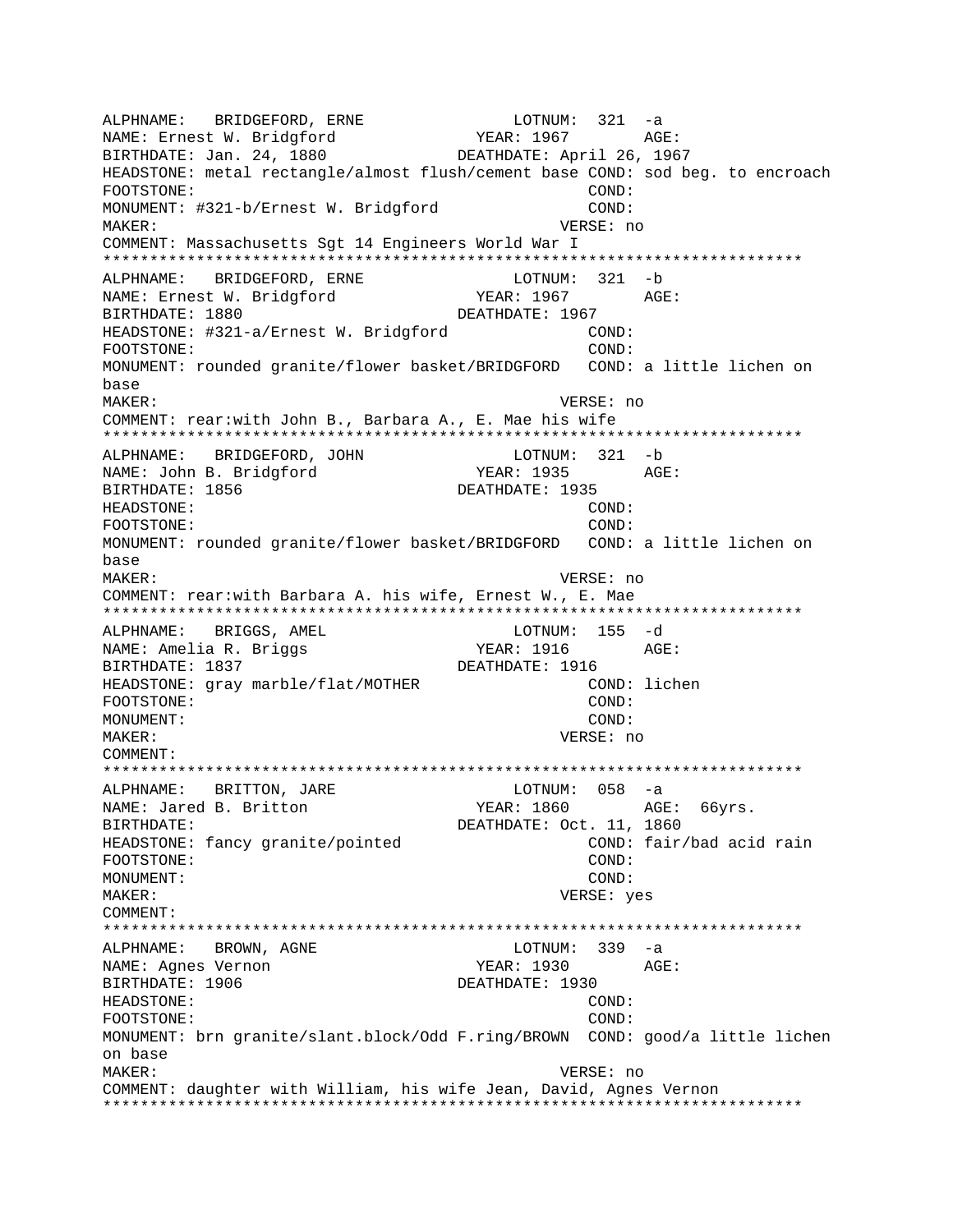ALPHNAME: BROWN, ALLE LOTNUM: 143 -a NAME: Allen Hoyt Brown YEAR: 1874 AGE: BIRTHDATE: 1810 DEATHDATE: 1874 HEADSTONE: COND: FOOTSTONE: COND: MONUMENT: qranite/blocklike/WEAVER COND: excellent MAKER: VERSE: no COMMENT: withSamuelWeaver,MariaWeaver,FredWeaver,RuthBrown,JosephWarrenWeaver \*\*\*\*\*\*\*\*\*\*\*\*\*\*\*\*\*\*\*\*\*\*\*\*\*\*\*\*\*\*\*\*\*\*\*\*\*\*\*\*\*\*\*\*\*\*\*\*\*\*\*\*\*\*\*\*\*\*\*\*\*\*\*\*\*\*\*\*\*\*\*\*\*\*\* ALPHNAME: BROWN, CHAR NAME: Chas. W. Brown YEAR: 1924 AGE: 82yrs, 7dys. vr BIRTHDATE:  $DEATHDATE: Aug. 10, 1924 y.r.$ HEADSTONE: rounded/inset design COND: sunken/much lichen FOOTSTONE: COND: MONUMENT: COND: MAKER: VERSE: no COMMENT: U.S. Navy only inscription. VR: husband of Jesse Noble \*\*\*\*\*\*\*\*\*\*\*\*\*\*\*\*\*\*\*\*\*\*\*\*\*\*\*\*\*\*\*\*\*\*\*\*\*\*\*\*\*\*\*\*\*\*\*\*\*\*\*\*\*\*\*\*\*\*\*\*\*\*\*\*\*\*\*\*\*\*\*\*\*\*\* ALPHNAME: BROWN, DAVI NAME: David YEAR: 1941 AGE: BIRTHDATE: 1904 DEATHDATE: 1941 HEADSTONE: COND: FOOTSTONE: COND: MONUMENT: brn granite/slant.block/Odd F.ring/BROWN COND: good/a little lichen on base MAKER: VERSE: no COMMENT: son with William, wife Jean, daughter Agnes, Agnes Vernon \*\*\*\*\*\*\*\*\*\*\*\*\*\*\*\*\*\*\*\*\*\*\*\*\*\*\*\*\*\*\*\*\*\*\*\*\*\*\*\*\*\*\*\*\*\*\*\*\*\*\*\*\*\*\*\*\*\*\*\*\*\*\*\*\*\*\*\*\*\*\*\*\*\*\* ALPHNAME: BROWN, JEAN CHARA LOTNUM: 339 -a NAME: Jean Vernon Teath (1937 - 2015) AGE: BIRTHDATE: 1874 DEATHDATE: 1937 HEADSTONE: COND: FOOTSTONE: COND: MONUMENT: brn granite/slant.block/Odd F.ring/BROWN COND: good/a little lichen on base MAKER: VERSE: no COMMENT: with William his wife, daughter Agnes, son David, mMother Agnes Vernon \*\*\*\*\*\*\*\*\*\*\*\*\*\*\*\*\*\*\*\*\*\*\*\*\*\*\*\*\*\*\*\*\*\*\*\*\*\*\*\*\*\*\*\*\*\*\*\*\*\*\*\*\*\*\*\*\*\*\*\*\*\*\*\*\*\*\*\*\*\*\*\*\*\*\* ALPHNAME: BROWN, NELL LOTNUM: 324 -b NAME: Nellie A. 300 MB YEAR: 1906 AGE: 62yrs. BIRTHDATE: DEATHDATE: Mar. 20, 1906 HEADSTONE: fancy granite/3 dim. flower, leaves COND: black lichen covers letters FOOTSTONE: COND: MONUMENT: COND: MAKER: VERSE: no COMMENT: wife of C. W. Brown \*\*\*\*\*\*\*\*\*\*\*\*\*\*\*\*\*\*\*\*\*\*\*\*\*\*\*\*\*\*\*\*\*\*\*\*\*\*\*\*\*\*\*\*\*\*\*\*\*\*\*\*\*\*\*\*\*\*\*\*\*\*\*\*\*\*\*\*\*\*\*\*\*\*\* ALPHNAME: BROWN, RUTH LOTNUM: 143 -a NAME: Ruth Lovering Brown YEAR: 1881 AGE: BIRTHDATE: 1811 DEATHDATE: 1881 HEADSTONE: COND: FOOTSTONE: COND: MONUMENT: qranite/blocklike/WEAVER COND: excellent MAKER: VERSE: no COMMENT: withSamuelWeaver,MariaWeaver,FredWeaver,AllenBrown,JosephWarrenWeaver \*\*\*\*\*\*\*\*\*\*\*\*\*\*\*\*\*\*\*\*\*\*\*\*\*\*\*\*\*\*\*\*\*\*\*\*\*\*\*\*\*\*\*\*\*\*\*\*\*\*\*\*\*\*\*\*\*\*\*\*\*\*\*\*\*\*\*\*\*\*\*\*\*\*\*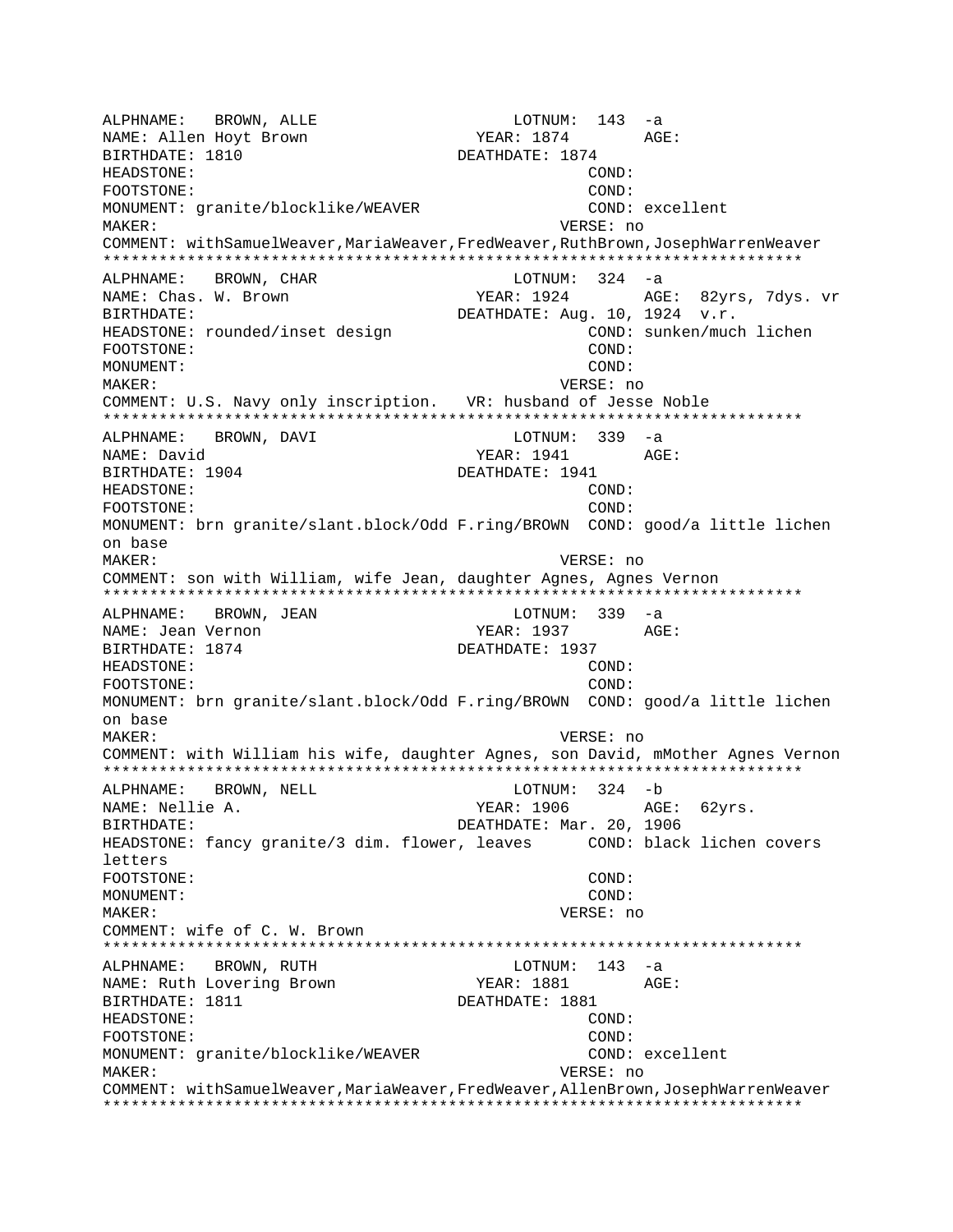ALPHNAME: BROWN, WILL LOTNUM: 339 -a NAME: William Brown TEAR: 1955 AGE: BIRTHDATE: 1866 DEATHDATE: 1955 HEADSTONE: COND: FOOTSTONE: COND: MONUMENT: brn granite/slant.block/Odd F.ring/BROWN COND: good/a little lichen on base MAKER: VERSE: no COMMENT: with Jean Vernon his wife, daughter Agnes, son David, Agnes Vernon mother \*\*\*\*\*\*\*\*\*\*\*\*\*\*\*\*\*\*\*\*\*\*\*\*\*\*\*\*\*\*\*\*\*\*\*\*\*\*\*\*\*\*\*\*\*\*\*\*\*\*\*\*\*\*\*\*\*\*\*\*\*\*\*\*\*\*\*\*\*\*\*\*\*\*\* ALPHNAME: BUCHANAN, GRAC LOTNUM: 334 -b NAME: Grace M. Same Communications of the Magnus of the YEAR: 1958 AGE: BIRTHDATE: 1867 DEATHDATE: 1958 HEADSTONE: COND: FOOTSTONE: COND: MONUMENT: granite/cross/flower&leaf spray/BUCHANAN COND: excellent but lichen MAKER: Colmer Monument Works, Lowell, Mass VERSE: no COMMENT: with James his wife, Margaret, Mildred Buchanan, Elizabeth Guerin \*\*\*\*\*\*\*\*\*\*\*\*\*\*\*\*\*\*\*\*\*\*\*\*\*\*\*\*\*\*\*\*\*\*\*\*\*\*\*\*\*\*\*\*\*\*\*\*\*\*\*\*\*\*\*\*\*\*\*\*\*\*\*\*\*\*\*\*\*\*\*\*\*\*\* ALPHNAME: BUCHANAN, JAME NAME: James Buchanan 1988 (YEAR: 1941 AGE: BIRTHDATE: 1869 DEATHDATE: 1941 HEADSTONE: COND: FOOTSTONE: COND: MONUMENT: granite/cross/flower&leaf spray/BUCHANAN COND: excellent but lichen MAKER: Colmer Monument Works, Lowell, Mass VERSE: no COMMENT: with his wife Grace, Margaret Buchanan, Elizabeth Guerin \*\*\*\*\*\*\*\*\*\*\*\*\*\*\*\*\*\*\*\*\*\*\*\*\*\*\*\*\*\*\*\*\*\*\*\*\*\*\*\*\*\*\*\*\*\*\*\*\*\*\*\*\*\*\*\*\*\*\*\*\*\*\*\*\*\*\*\*\*\*\*\*\*\*\* ALPHNAME: BUCHANAN, MARG LOTNUM: 334 -b NAME: Margaret Buchanan YEAR: 1990 AGE: BIRTHDATE: 1906 DEATHDATE: 1990 HEADSTONE: COND: FOOTSTONE: COND: MONUMENT: granite/cross/flower&leaf spray/BUCHANAN COND: excellent but lichen MAKER: Colmer Monument Works, Lowell, Mass VERSE: no COMMENT: with James, Mildred, Grace Buchanan, Elizabeth Guerin \*\*\*\*\*\*\*\*\*\*\*\*\*\*\*\*\*\*\*\*\*\*\*\*\*\*\*\*\*\*\*\*\*\*\*\*\*\*\*\*\*\*\*\*\*\*\*\*\*\*\*\*\*\*\*\*\*\*\*\*\*\*\*\*\*\*\*\*\*\*\*\*\*\*\* ALPHNAME: BUCHANAN, MILD LOTNUM: 334 -a NAME: Buchanan YEAR: 1915 AGE: BIRTHDATE: DEATHDATE: HEADSTONE: granite/rectangular block/BUCHANAN COND: some lichen on top/sunken FOOTSTONE: COND: MONUMENT: #334-b/Mildred G. Buchanan COND: MAKER: VERSE: no COMMENT: cemetery records say Mildred is in this grave \*\*\*\*\*\*\*\*\*\*\*\*\*\*\*\*\*\*\*\*\*\*\*\*\*\*\*\*\*\*\*\*\*\*\*\*\*\*\*\*\*\*\*\*\*\*\*\*\*\*\*\*\*\*\*\*\*\*\*\*\*\*\*\*\*\*\*\*\*\*\*\*\*\*\* ALPHNAME: BUCHANAN, MILD LOTNUM: 334 -b NAME: Mildred G. Buchanan YEAR: 1915 AGE: BIRTHDATE: 1898 DEATHDATE: 1915 HEADSTONE: #334-a/Buchanan COND: COND: FOOTSTONE: COND: MONUMENT: granite/cross/flower&leaf spray/BUCHANAN COND: excellent but lichen MAKER: Colmer Monument Works, Lowell, Mass VERSE: no COMMENT: with James, Grace, Margaret Buchanan, Elizabeth Guerin \*\*\*\*\*\*\*\*\*\*\*\*\*\*\*\*\*\*\*\*\*\*\*\*\*\*\*\*\*\*\*\*\*\*\*\*\*\*\*\*\*\*\*\*\*\*\*\*\*\*\*\*\*\*\*\*\*\*\*\*\*\*\*\*\*\*\*\*\*\*\*\*\*\*\*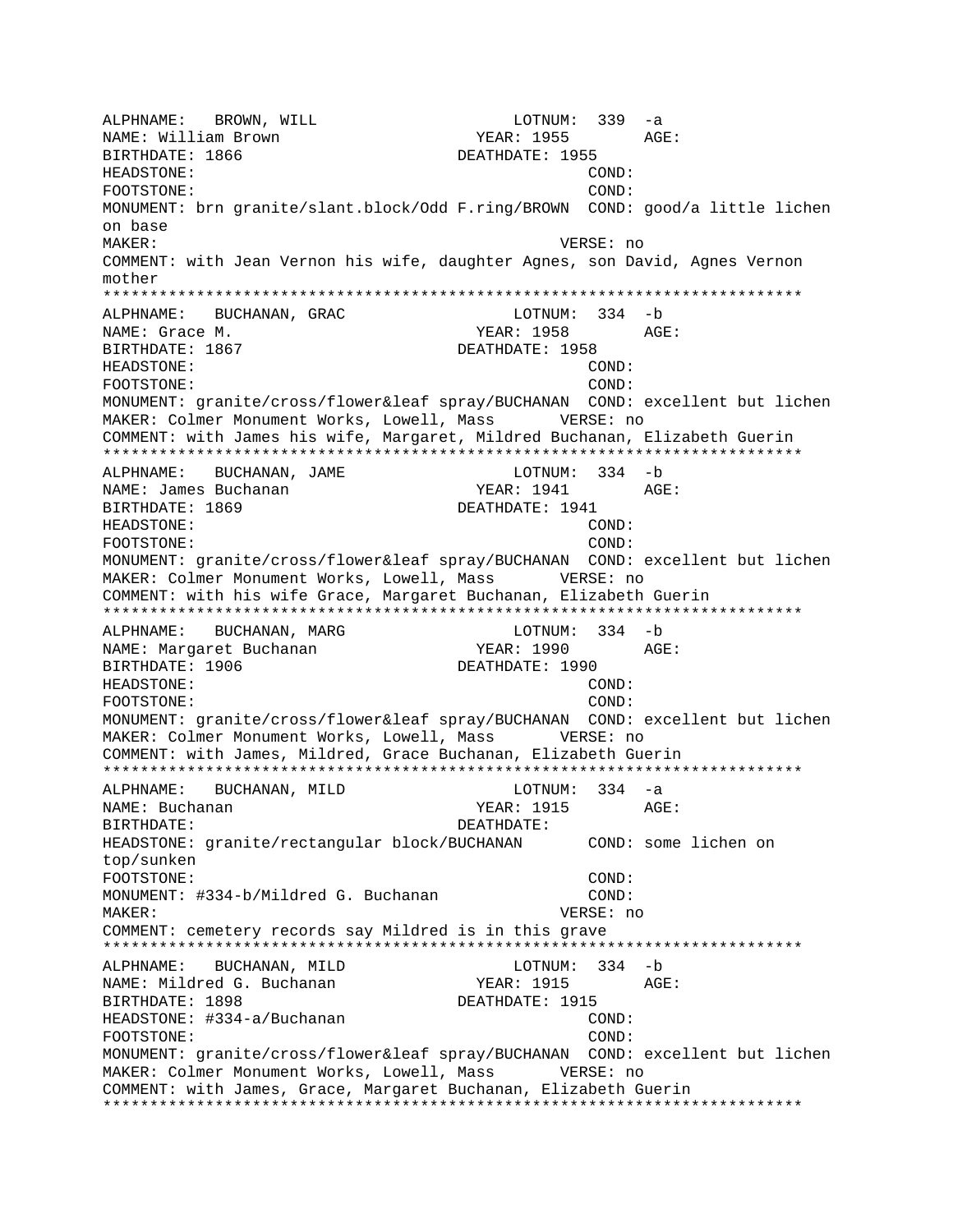ALPHNAME: BUNTEL  $LOTNUM: 338 -a$ NAME: no name YEAR:  $\Delta C$ F: BIRTHDATE: DEATHDATE: HEADSTONE: granite rectangle/flush COND: good FOOTSTONE:  $COND:$ MONUMENT: COND: MAKER: VERSE: no COMMENT: no inscription/may be an lot entrance stone or a child not in vital records ALPHNAME: BUNTEL, C. LOTNUM:  $338 - c$ NAME: C. Buntel YEAR: 1904 AGE: 4mos, 22dys VR BIRTHDATE: DEATHDATE: Sept. 2, 1904 VR HEADSTONE: granite block COND: good COND: FOOTSTONE: MONUMENT: COND: MAKER: VERSE: no COMMENT: Vital records: Chester A. d. Sept. 2, 1904, age 4 mos. 22 dys BUNTEL, JENN LOTNUM: 180 -a ALPHNAME: NAME: Jennie Buntel YEAR: 1919 AGE: 12 yrs. BIRTHDATE: DEATHDATE: Sept. 16, 1919 HEADSTONE: granite/block COND: excellent COND: FOOTSTONE: MONIJMENT: COND: MAKER: VERSE: no COMMENT: ALPHNAME: BUNTEL, SHIR LOTNUM: 290B -a YEAR: 1988 AGE: NAME: Shirley Stevens BIRTHDATE: 1912 DEATHDATE: 1988 HEADSTONE: COND: FOOTSTONE:  $\texttt{COND}:$ MONUMENT: gray granite/cross/flowers, leaves/BUNTEL COND: excellent VERSE: no MAKER: COMMENT: ALPHNAME: BUNTEL, T. LOTNUM: 338 -b NAME: T. Buntel YEAR: 1920 AGE: 20y, 18dys VR DEATHDATE: Apr. 26, 1920 VR BIRTHDATE: HEADSTONE: granite/slanted COND: good COND: FOOTSTONE: MONUMENT:  $COMD:$ MAKER: VERSE: no COMMENT: may be Roy T., listed with cemetery, or a child not in vital records ALPHNAME: BURGESS, CARR LOTNUM:  $072 - a$ NAME: Little Carrie YEAR: 1849 AGE: } 15mos. DEATHDATE: May 27, 1849 BIRTHDATE: HEADSTONE: rounded/marble COND: lichen/tipped sl. forward FOOTSTONE: COND: MONIJMENT:  $COND:$ VERSE: no MAKER: COMMENT: with James C. Burgess ALPHNAME: BURGESS, CLAR LOTNUM: 166 -a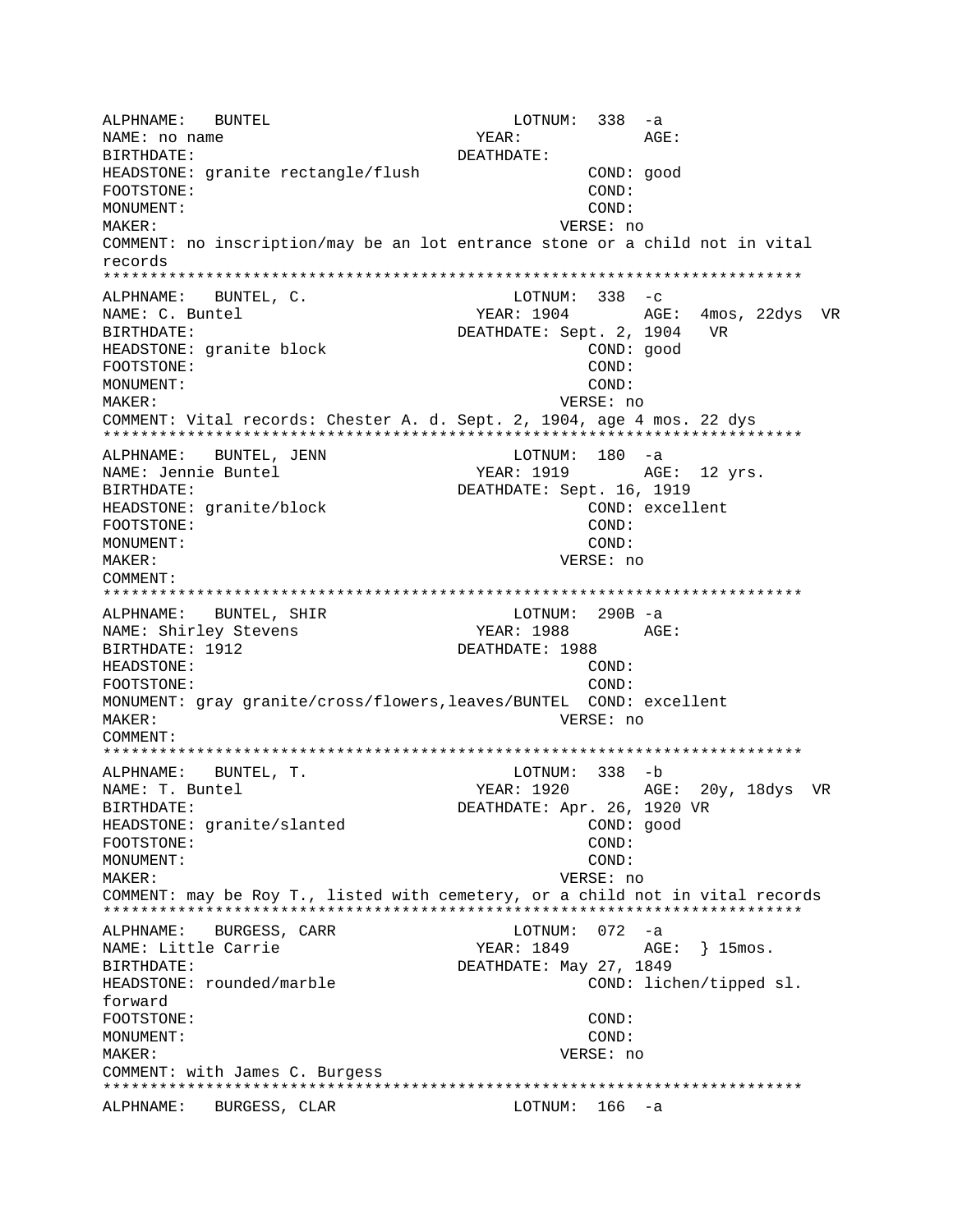NAME: Clara A. YEAR: 1935 AGE: BIRTHDATE: 1859 DEATHDATE: 1935 HEADSTONE: granite block COND: tipped sl. to left FOOTSTONE: COND: MONIJMENT: COND: MAKER: VERSE: no COMMENT: Daughter of George and Hannah Burgess LOTNUM: 166 -b ALPHNAME: BURGESS, GEOR YEAR: 1865 AGE: }t.31y'rs & 1mo NAME: George C. Burgess DEATHDATE: May 11, 1865 BIRTHDATE: HEADSTONE: marble/rounded COND: bad acid rain/mower chips FOOTSTONE: COND: MONITMENT: COND: VERSE: yes MAKER: COMMENT: with Hannah Ridings his wife ALPHNAME: BURGESS, HANN LOTNUM: 166 -b YEAR: 1865 AGE: 30y'rs 1mo. NAME: Hannah Ridings DEATHDATE: April 9, 1865 BIRTHDATE: HEADSTONE: marble/rounded COND: bad acid rain, mower chips FOOTSTONE: COND: MONIJMENT:  $CONF:$ MAKER: VERSE: yes COMMENT: with George C. Burgess his wife ALPHNAME: BURGESS, JAME LOTNUM: 072 -a NAME: James C. Burgess YEAR: 1860 AGE: } 51yrs. DEATHDATE: July 26, 1860 BIRTHDATE: HEADSTONE: rounded/marble COND: lichen/tipped sl. forward FOOTSTONE: COND: MONUMENT: COND: MAKER: VERSE: no COMMENT: with Little Carrie LOTNUM: 072 -b ALPHNAME: BURGESS, SUSA NAME: Susan A. YEAR: 1890 AGE: } 81yrs. DEATHDATE: Feb. 19, 1890 BIRTHDATE: HEADSTONE: rounded marble COND: lichen/some acid rain FOOTSTONE:  $COMD:$ MONUMENT: COND: MAKER: VERSE: no COMMENT: wife of J.C. Burgess LOTNUM:  $072 - c$ ALPHNAME: BURGESS, SUSA AGE: 32yrs. NAME: Susie J. B. YEAR: 1869 DEATHDATE: March 9, 1869 BIRTHDATE: HEADSTONE: slanted marble/flower/SUSIE COND: lichen/acid rain on flower FOOTSTONE: COND: MONUMENT: COND: MAKER: VERSE: no COMMENT: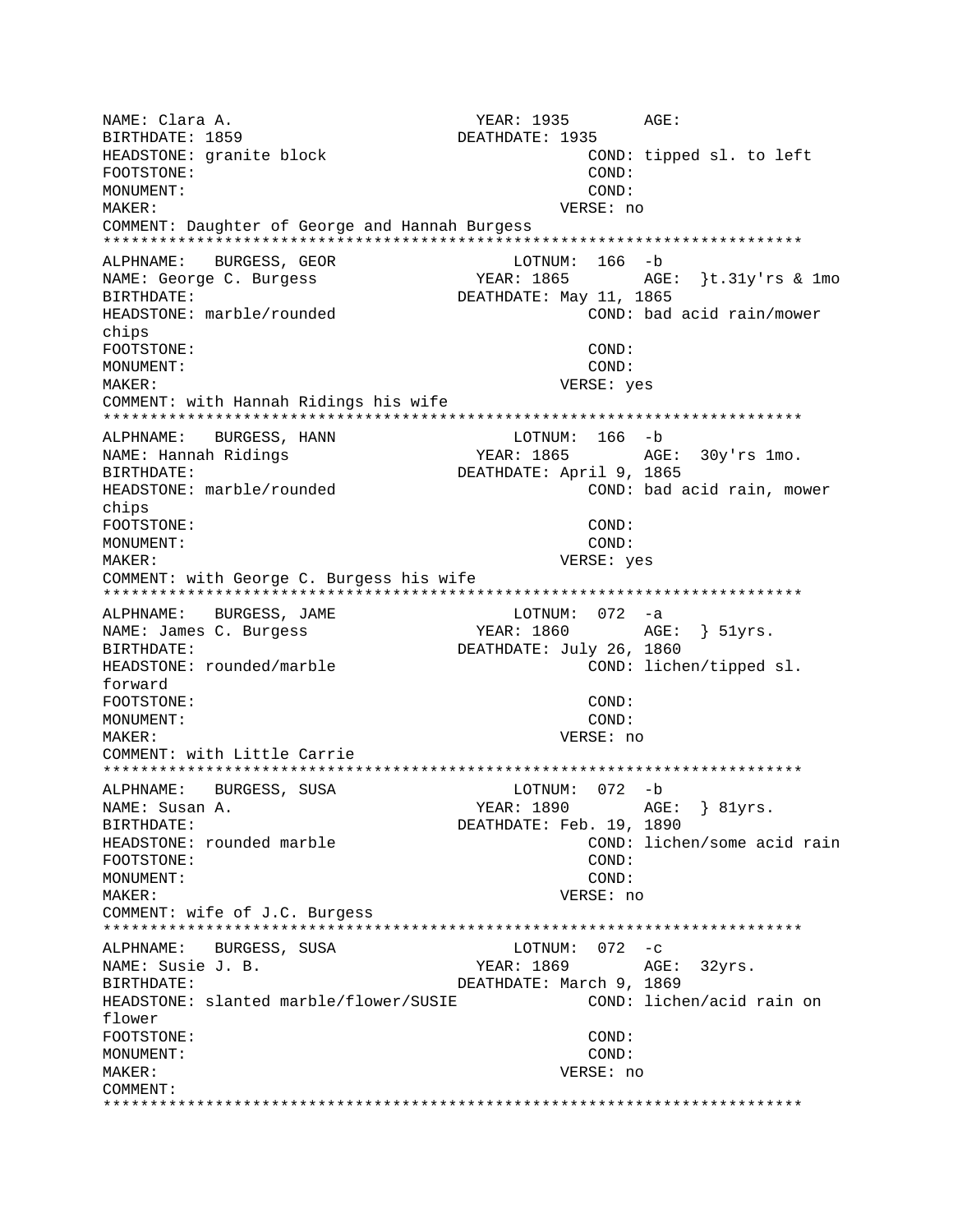ALPHNAME: BURLINGAME **LOTNUM:** 315 -a NAME: YEAR: AGE: BIRTHDATE: DEATHDATE: HEADSTONE: COND: FOOTSTONE: COND: MONUMENT: red granite/slanted/DURANT BURLINGAME COND: mower chips MAKER: VERSE: no COMMENT: \*\*\*\*\*\*\*\*\*\*\*\*\*\*\*\*\*\*\*\*\*\*\*\*\*\*\*\*\*\*\*\*\*\*\*\*\*\*\*\*\*\*\*\*\*\*\*\*\*\*\*\*\*\*\*\*\*\*\*\*\*\*\*\*\*\*\*\*\*\*\*\*\*\*\* ALPHNAME: BURNHAM, FANN NAME: Fannie C. Burnham YEAR: 1933 AGE: BIRTHDATE: Oct. 12, 1863 DEATHDATE: Sept. 20, 1933 HEADSTONE: COND: FOOTSTONE: COND: MONUMENT: granite/slanted COND: good except 2 chips MAKER: C. Wheeler **VERSE:** mo COMMENT: with Roswell, his wife Nellie S., his wife Ida M., Frank R. Burnham \*\*\*\*\*\*\*\*\*\*\*\*\*\*\*\*\*\*\*\*\*\*\*\*\*\*\*\*\*\*\*\*\*\*\*\*\*\*\*\*\*\*\*\*\*\*\*\*\*\*\*\*\*\*\*\*\*\*\*\*\*\*\*\*\*\*\*\*\*\*\*\*\*\*\* ALPHNAME: BURNHAM, FRAN LOTNUM: 117 -a NAME: Frank R. Burnham YEAR: 1907 AGE: BIRTHDATE: Oct. 9, 1848 DEATHDATE: Feb. 17, 1907 HEADSTONE: COND: FOOTSTONE: COND: MONUMENT: granite/slanted COND: good except 2 chips MAKER: C. Wheeler **VERSE:** mo COMMENT: with Roswell, his wife Nellie S., his wife Ida M., Fannie C. \*\*\*\*\*\*\*\*\*\*\*\*\*\*\*\*\*\*\*\*\*\*\*\*\*\*\*\*\*\*\*\*\*\*\*\*\*\*\*\*\*\*\*\*\*\*\*\*\*\*\*\*\*\*\*\*\*\*\*\*\*\*\*\*\*\*\*\*\*\*\*\*\*\*\* ALPHNAME: BURNHAM, IDA LOTNUM: 117 -a NAME: Ida M. YEAR: 1932 AGE: BIRTHDATE: Aug. 3, 1854 DEATHDATE: Dec. 24, 1932 HEADSTONE: COND: FOOTSTONE: COND: MONUMENT: granite/slanted COND: good except 2 chips MAKER: C. Wheeler **VERSE:** mo COMMENT: with Roswell, his wife Nellie S., Frank R., Fannie C. \*\*\*\*\*\*\*\*\*\*\*\*\*\*\*\*\*\*\*\*\*\*\*\*\*\*\*\*\*\*\*\*\*\*\*\*\*\*\*\*\*\*\*\*\*\*\*\*\*\*\*\*\*\*\*\*\*\*\*\*\*\*\*\*\*\*\*\*\*\*\*\*\*\*\* ALPHNAME: BURNHAM, NELL COTNUM: 117 -a NAME: Nellie S. YEAR: 1873 AGE: DEATHDATE: Sept. 30, 1873 HEADSTONE: COND: FOOTSTONE: COND: MONUMENT: granite/slanted COND: good except 2 chips MAKER: C. Wheeler versions of the VERSE: mo COMMENT: with Roswell his wife, his wife Ida M., Frank R., Fannie C. \*\*\*\*\*\*\*\*\*\*\*\*\*\*\*\*\*\*\*\*\*\*\*\*\*\*\*\*\*\*\*\*\*\*\*\*\*\*\*\*\*\*\*\*\*\*\*\*\*\*\*\*\*\*\*\*\*\*\*\*\*\*\*\*\*\*\*\*\*\*\*\*\*\*\* ALPHNAME: BURNHAM, ROSW LOTNUM: 117 -a NAME: Roswell S. Burnham YEAR: 1904 AGE: BIRTHDATE: May 16, 1821 DEATHDATE: Oct. 27, 1904 HEADSTONE: COND: FOOTSTONE: COND: MONUMENT: granite/slanted/vine&leave COND: 2 chips MAKER: C. Wheeler **VERSE:** no COMMENT: Perpetual Care/with Nellie his wife,Ida M. his wife, Frank R., Fannie C. \*\*\*\*\*\*\*\*\*\*\*\*\*\*\*\*\*\*\*\*\*\*\*\*\*\*\*\*\*\*\*\*\*\*\*\*\*\*\*\*\*\*\*\*\*\*\*\*\*\*\*\*\*\*\*\*\*\*\*\*\*\*\*\*\*\*\*\*\*\*\*\*\*\*\* ALPHNAME: BUTTERFIELD, ABBI LOTNUM: 114 -b NAME: Abbie B. Butterfield YEAR: 1941 AGE: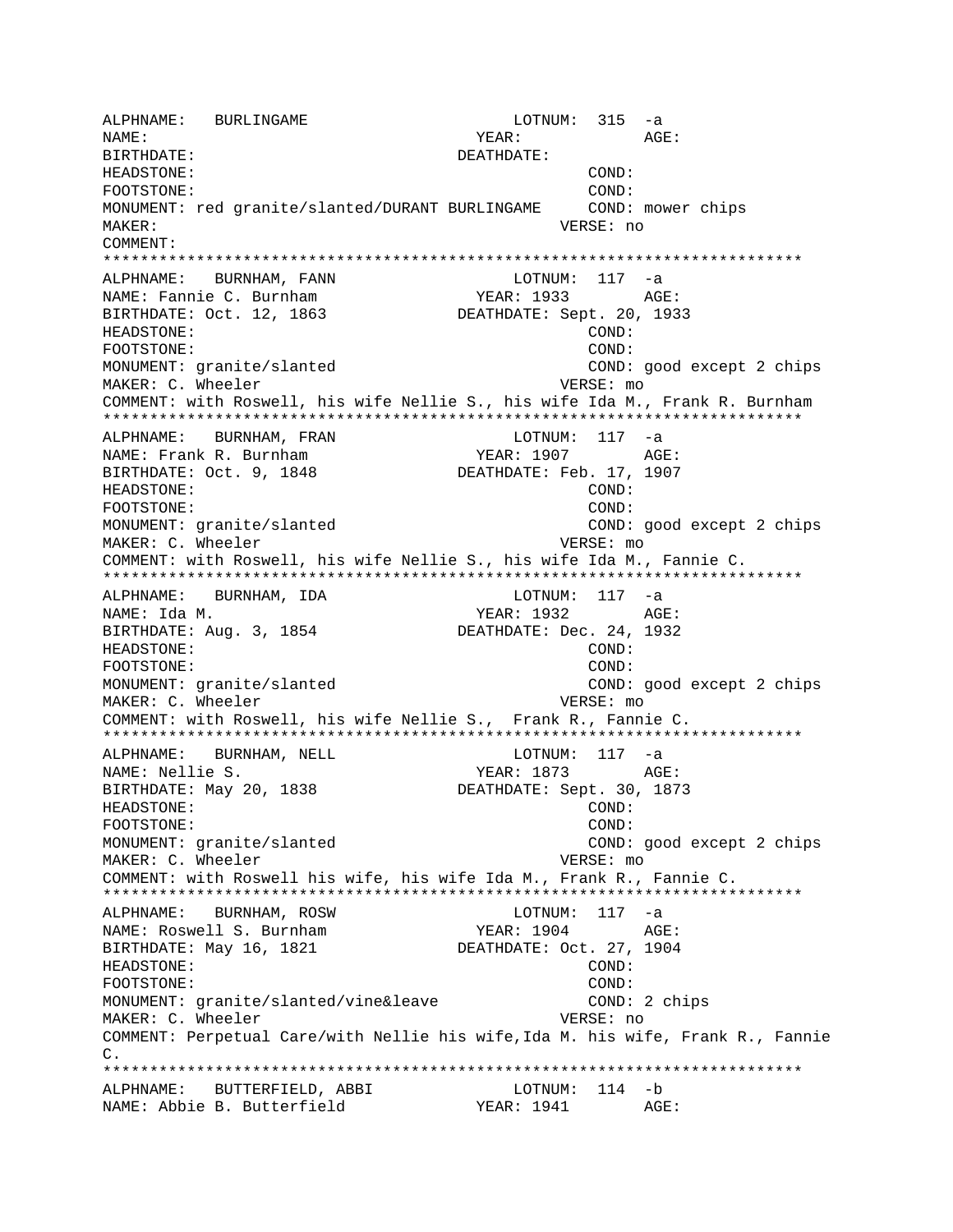BIRTHDATE: 1879 DEATHDATE: 1941 HEADSTONE: COND: FOOTSTONE: COND: MONUMENT: granite/ornate/BUTTERFIELD COND: good MAKER: VERSE: no COMMENT: with John, his wife Hannah F. their daughter, MaryGrace/Benjamin McMurpy \*\*\*\*\*\*\*\*\*\*\*\*\*\*\*\*\*\*\*\*\*\*\*\*\*\*\*\*\*\*\*\*\*\*\*\*\*\*\*\*\*\*\*\*\*\*\*\*\*\*\*\*\*\*\*\*\*\*\*\*\*\*\*\*\*\*\*\*\*\*\*\*\*\*\* ALPHNAME: BUTTERFIELD, C. FR LOTNUM: 222 -a NAME: Frank 1932 AGE: BIRTHDATE: DEATHDATE: HEADSTONE: granite/slanted/FRANK COND: chips FOOTSTONE: COND: MONUMENT: #222-e/C. Frank Butterfield COND: MAKER: VERSE: no COMMENT: \*\*\*\*\*\*\*\*\*\*\*\*\*\*\*\*\*\*\*\*\*\*\*\*\*\*\*\*\*\*\*\*\*\*\*\*\*\*\*\*\*\*\*\*\*\*\*\*\*\*\*\*\*\*\*\*\*\*\*\*\*\*\*\*\*\*\*\*\*\*\*\*\*\*\* ALPHNAME: BUTTERFIELD, C.FR<br>
NAME: C. Frank Butterfield<br>
2008 NAME: C. Frank Butterfield BIRTHDATE: Dec. 12, 1867 DEATHDATE: Sept. 3, 1932 HEADSTONE: #222-a/Frank COND: FOOTSTONE: COND: MONUMENT: fancy granite/fancy S/SARGENT (COND: excellent MAKER: VERSE: no COMMENT: rear: with N. Lorraine Butterfield, front:LutherSargent, his wife Ada \*\*\*\*\*\*\*\*\*\*\*\*\*\*\*\*\*\*\*\*\*\*\*\*\*\*\*\*\*\*\*\*\*\*\*\*\*\*\*\*\*\*\*\*\*\*\*\*\*\*\*\*\*\*\*\*\*\*\*\*\*\*\*\*\*\*\*\*\*\*\*\*\*\*\* ALPHNAME: BUTTERFIELD, GENE LOTNUM: 222 -f NAME: Geneva H. Butterfield/Baby BIRTHDATE: 1923 DEATHDATE: 1923 HEADSTONE: marble/slanted/BABY COND: lichen/acid rain starting/chip FOOTSTONE: COND: MONUMENT: COND: MAKER: VERSE: no COMMENT: \*\*\*\*\*\*\*\*\*\*\*\*\*\*\*\*\*\*\*\*\*\*\*\*\*\*\*\*\*\*\*\*\*\*\*\*\*\*\*\*\*\*\*\*\*\*\*\*\*\*\*\*\*\*\*\*\*\*\*\*\*\*\*\*\*\*\*\*\*\*\*\*\*\*\* ALPHNAME: BUTTERFIELD, HANN LOTNUM: 114 -b NAME: Hannah F. Sleeper YEAR: 1899 BIRTHDATE: 1842 DEATHDATE: 1899 HEADSTONE: COND: FOOTSTONE: COND: MONUMENT: granite/ornate/BUTTERFIELD COND: good MAKER: VERSE: no COMMENT: with John his wife,Mary Grace daughter,Abbie B. Butterfield Benjamin McMurphy \*\*\*\*\*\*\*\*\*\*\*\*\*\*\*\*\*\*\*\*\*\*\*\*\*\*\*\*\*\*\*\*\*\*\*\*\*\*\*\*\*\*\*\*\*\*\*\*\*\*\*\*\*\*\*\*\*\*\*\*\*\*\*\*\*\*\*\*\*\*\*\*\*\*\* ALPHNAME: BUTTERFIELD, JOHN NAME: John H. Butterfield YEAR: 1897 AGE: BIRTHDATE: 1837 DEATHDATE: 1897 HEADSTONE: COND: FOOTSTONE: COND: MONUMENT: granite/ornate/BUTTERFIELD COND: good MAKER: VERSE: no COMMENT: with Hannah his wife,Mary Grace daughter,Abbie B.Butterfield Benjamin MCMurphy \*\*\*\*\*\*\*\*\*\*\*\*\*\*\*\*\*\*\*\*\*\*\*\*\*\*\*\*\*\*\*\*\*\*\*\*\*\*\*\*\*\*\*\*\*\*\*\*\*\*\*\*\*\*\*\*\*\*\*\*\*\*\*\*\*\*\*\*\*\*\*\*\*\*\* ALPHNAME: BUTTERFIELD, MARY NAME: Mary Grace The Mass of the YEAR: 1881 AGE: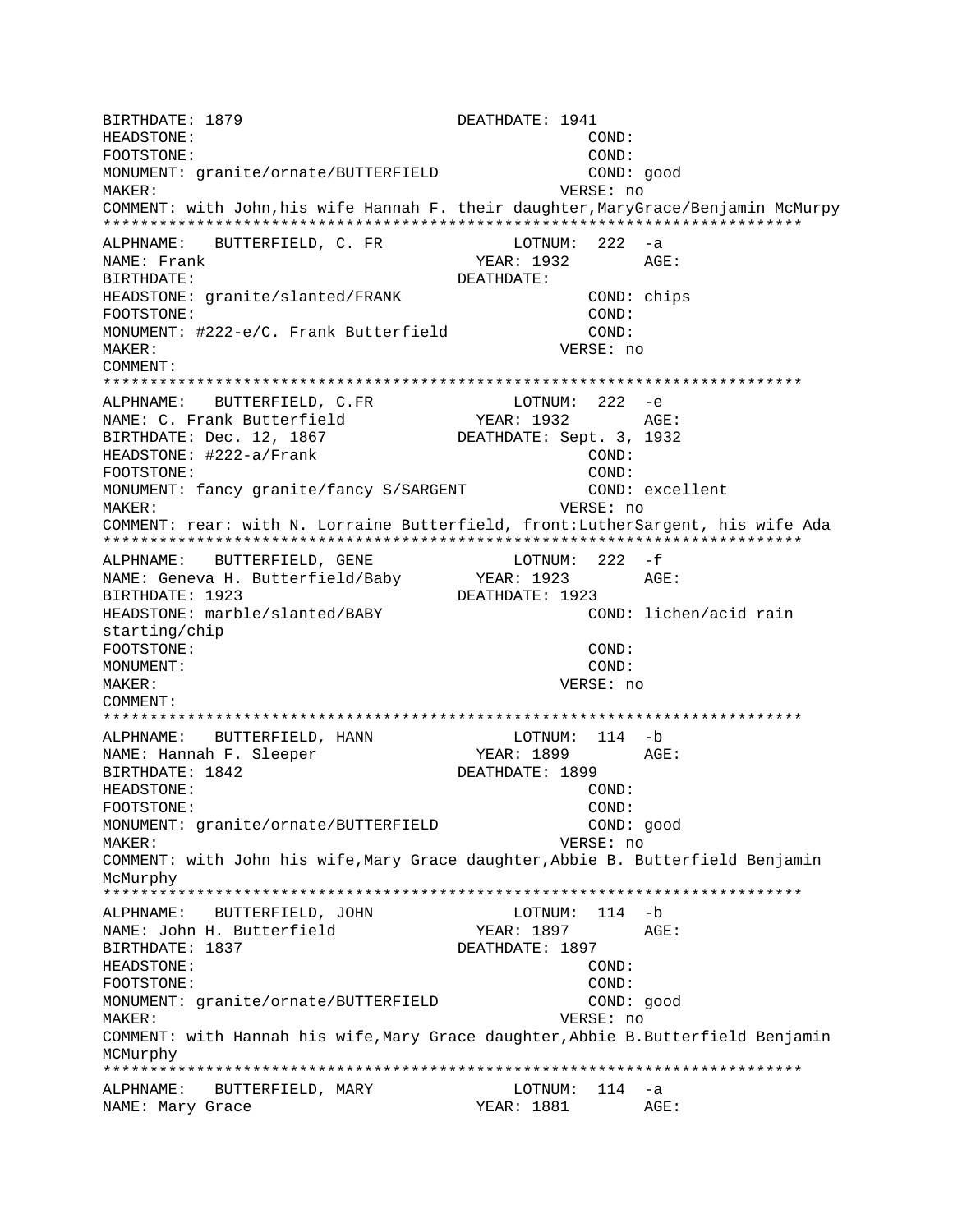BIRTHDATE: Jan. 22, 1881 DEATHDATE: Mar. 11, 1881 HEADSTONE: marble/rounded block COND: lichen,someac.rain/tipped,firm FOOTSTONE: COND: MONUMENT:  $\#114-b/Mary$  Grace COND: MAKER: VERSE: no COMMENT: rear/LITTLE GRACE/dau. of J.F. & H.F. Butterfield \*\*\*\*\*\*\*\*\*\*\*\*\*\*\*\*\*\*\*\*\*\*\*\*\*\*\*\*\*\*\*\*\*\*\*\*\*\*\*\*\*\*\*\*\*\*\*\*\*\*\*\*\*\*\*\*\*\*\*\*\*\*\*\*\*\*\*\*\*\*\*\*\*\*\* ALPHNAME: BUTTERFIELD, MARY NAME: Mary Grace The Mass of the YEAR: 1881 AGE: BIRTHDATE: Jan. 22, 1881 DEATHDATE: Mar. 13, 1881 HEADSTONE: #114-a/Mary Grace COND: FOOTSTONE: COND: MONUMENT: granite/ornate/BUTTERFIELD COND: good MAKER: VERSE: no COMMENT: Dau. of J.H. & H.F. Butterfield \*\*\*\*\*\*\*\*\*\*\*\*\*\*\*\*\*\*\*\*\*\*\*\*\*\*\*\*\*\*\*\*\*\*\*\*\*\*\*\*\*\*\*\*\*\*\*\*\*\*\*\*\*\*\*\*\*\*\*\*\*\*\*\*\*\*\*\*\*\*\*\*\*\*\* ALPHNAME: BUTTERFIELD, N. LO<br>
NAME: N. Lorraine Butterfield<br>
YEAR: 1935 AGE: NAME: N. Lorraine Butterfield BIRTHDATE: Mar. 3, 1868 DEATHDATE: Jan. 30, 1935 HEADSTONE: #222-b/Rainie COND: FOOTSTONE: COND: MONUMENT: fancy granite/fancy S/SARGENT COND: excellent MAKER: VERSE: no COMMENT: rear: with C. Frank Butterfield, front:LutherSargent, his wife Ada \*\*\*\*\*\*\*\*\*\*\*\*\*\*\*\*\*\*\*\*\*\*\*\*\*\*\*\*\*\*\*\*\*\*\*\*\*\*\*\*\*\*\*\*\*\*\*\*\*\*\*\*\*\*\*\*\*\*\*\*\*\*\*\*\*\*\*\*\*\*\*\*\*\*\* ALPHNAME: BUTTERFIELD, N. LO LOTNUM: 222 -b NAME: Rainie YEAR: 1935 AGE: BIRTHDATE: DEATHDATE: HEADSTONE: granite/slanted/RAINIE COND: chips along rear,left edges FOOTSTONE: COND: MONUMENT: #222-e/N. Lorraine Butterfield COND: MAKER: VERSE: no COMMENT: \*\*\*\*\*\*\*\*\*\*\*\*\*\*\*\*\*\*\*\*\*\*\*\*\*\*\*\*\*\*\*\*\*\*\*\*\*\*\*\*\*\*\*\*\*\*\*\*\*\*\*\*\*\*\*\*\*\*\*\*\*\*\*\*\*\*\*\*\*\*\*\*\*\*\* ALPHNAME: BUTTERWORTH, JOHN NAME: John H. YEAR: 1975 AGE: BIRTHDATE: 1884 DEATHDATE: 1975 HEADSTONE: COND: FOOTSTONE: COND: MONUMENT: redgray granite/BUTTERWORTH/designs COND: very good MAKER: VERSE: no COMMENT: with his wife Margaret, Mother Jane lawrenson \*\*\*\*\*\*\*\*\*\*\*\*\*\*\*\*\*\*\*\*\*\*\*\*\*\*\*\*\*\*\*\*\*\*\*\*\*\*\*\*\*\*\*\*\*\*\*\*\*\*\*\*\*\*\*\*\*\*\*\*\*\*\*\*\*\*\*\*\*\*\*\*\*\*\* ALPHNAME: BUTTERWORTH, MARG NAME: Margaret The Machinese YEAR: 1961 AGE: BIRTHDATE: 1884 DEATHDATE: 1961 HEADSTONE: COND: FOOTSTONE: COND: MONUMENT: redgray granite/BUTTERWORTH/designs COND: very good MAKER: VERSE: no COMMENT: with John his wife, Mother Jane Llawrenson \*\*\*\*\*\*\*\*\*\*\*\*\*\*\*\*\*\*\*\*\*\*\*\*\*\*\*\*\*\*\*\*\*\*\*\*\*\*\*\*\*\*\*\*\*\*\*\*\*\*\*\*\*\*\*\*\*\*\*\*\*\*\*\*\*\*\*\*\*\*\*\*\*\*\* ALPHNAME: BUTTERY, LUCI LOTNUM: 255 -a NAME: Lucia N. Ferrand YEAR: 1908 AGE<br>BIRTHDATE: Nov. 15, 1876 DEATHDATE: Mar. 1, 1908 BIRTHDATE: Nov. 15, 1876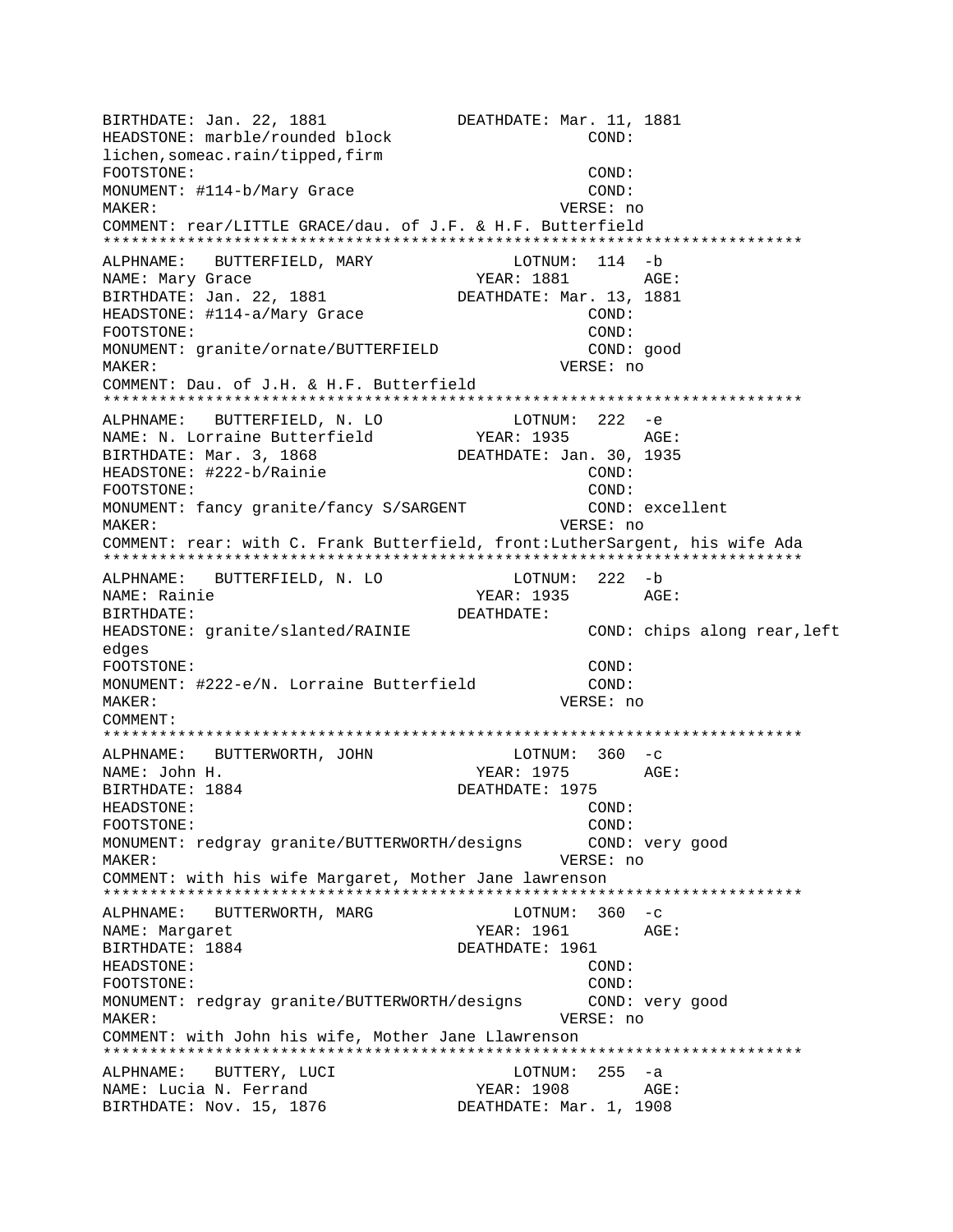HEADSTONE: granite/scroll on tree trunk, 3 dimens. COND: good/some black lichen FOOTSTONE:  $COMD:$ MONUMENT: COND: MAKER: VERSE: no COMMENT: wife of Joseph Buttery/V.R. Lucy A. Buttery ALPHNAME: BYAM, AMOS LOTNUM: 033 -d YEAR: 1851 NAME: Dea. Amos Byam AGE: DEATHDATE: Oct. 31, 1851 BIRTHDATE: HEADSTONE: pointed marble COND: broken off/stuck ingr.bycorner FOOTSTONE:  $COND:$ MONUMENT: COND: MAKER: VERSE: no COMMENT: Parker 1906 list: age 70 yrs. & 6 mos./protecting stones cover inform. ALPHNAME: BYAM, EUNI LOTNUM: 033 -b YEAR: 1845 NAME: Eunice A. Gregory AGE: 26yrs. & 9mos. DEATHDATE: May 22, 1845 BIRTHDATE: HEADSTONE: flat marble COND: a little lichen/leaning sl. FOOTSTONE: COND: MONUMENT: COND: MAKER: T. Warren, Lowell VERSE: no COMMENT: Wife of Rufus Byam ALPHNAME: BYAM, RUFU  $LOTNUM: 033 -a$ NAME: Rufus G. YEAR: 1845 AGE: 2davs DEATHDATE: May 17, 1845 BIRTHDATE: HEADSTONE: flat marble COND: a little lichen/leaning sl. FOOTSTONE: COND: MONUMENT: COND: MAKER: T. Warren VERSE: no COMMENT: Infant son of Rufus & Eunice A.G. Byam ALPHNAME: BYAM, RUFU LOTNUM:  $033 - c$ NAME: Rufus Byam YEAR: 1845 AGE: 29yrs.&23ds. BIRTHDATE: DEATHDATE: Oct. 2, 1845 HEADSTONE: flat marble COND: a little lichen FOOTSTONE: COND: MONUMENT: COND: MAKER: T. Warren, Lowell VERSE: no COMMENT: ALPHNAME: COCHRAN, LYDI LOTNUM: 031 -d NAME: Lydia S. Cochran YEAR: 1879 AGE: BIRTHDATE: Oct. 10, 1805 DEATHDATE: Mar. 17, 1879 HEADSTONE: pointed marble/MOTHER COND: bad lichen FOOTSTONE: COND: MONUMENT: COND: MAKER: VERSE: yes COMMENT: Married Nov. 15, 1831 ALPHNAME: CAMPBELL, C. W. LOTNUM: 071 -b NAME: C. W. Campbell YEAR: AGE: BIRTHDATE: DEATHDATE: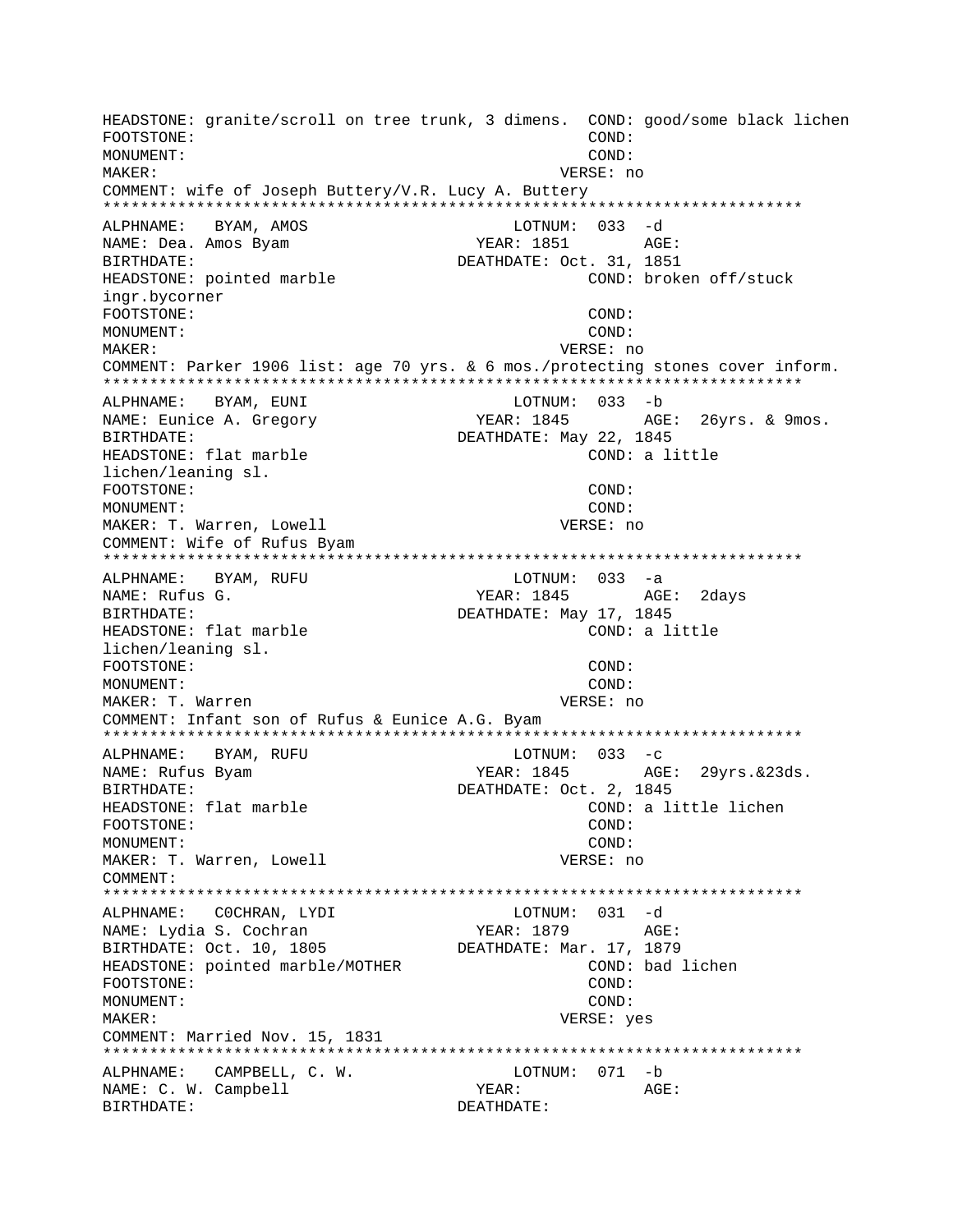HEADSTONE: rounded marble COND: bad acid rain/some lichen FOOTSTONE: COND: MONUMENT: COND: MAKER: VERSE: no COMMENT: Co. K, 32D Mass. INF. \*\*\*\*\*\*\*\*\*\*\*\*\*\*\*\*\*\*\*\*\*\*\*\*\*\*\*\*\*\*\*\*\*\*\*\*\*\*\*\*\*\*\*\*\*\*\*\*\*\*\*\*\*\*\*\*\*\*\*\*\*\*\*\*\*\*\*\*\*\*\*\*\*\*\* ALPHNAME: CARLL, MATI LOTNUM: 036 -a NAME: Matilda A. Nolte  $YEAR: 1908$  AGE: BIRTHDATE: Dec. 25, 1837 DEATHDATE: June 7, 1908 HEADSTONE: COND: FOOTSTONE: COND: MONUMENT: point.marbleoranateshaft/NOLTE COND: blacklichen/acidrain/toploose MAKER: VERSE: no COMMENT: wife of Henry Carll/rear with Catherine M. Syffermann \*\*\*\*\*\*\*\*\*\*\*\*\*\*\*\*\*\*\*\*\*\*\*\*\*\*\*\*\*\*\*\*\*\*\*\*\*\*\*\*\*\*\*\*\*\*\*\*\*\*\*\*\*\*\*\*\*\*\*\*\*\*\*\*\*\*\*\*\*\*\*\*\*\*\* ALPHNAME: CARLSSON, MONI LOTNUM: 276A -a NAME: Monika A. Carlsson YEAR: 1922 AGE: BIRTHDATE: May 4, 1893 Sweden DEATHDATE: Sept 20, 1922 HEADSTONE: beige granite block/slants to back COND: tips back/chips on top FOOTSTONE: COND: MONUMENT: COND: MAKER: VERSE: no COMMENT: Born in Sweden \*\*\*\*\*\*\*\*\*\*\*\*\*\*\*\*\*\*\*\*\*\*\*\*\*\*\*\*\*\*\*\*\*\*\*\*\*\*\*\*\*\*\*\*\*\*\*\*\*\*\*\*\*\*\*\*\*\*\*\*\*\*\*\*\*\*\*\*\*\*\*\*\*\*\* ALPHNAME: CARLTON, PHEB LOTNUM: 100 -f NAME: Phebe M. (2018)<br>BIRTHDATE: April 9,1833 ME. (2018) DEATHDATE: July 29, 1879 BIRTHDATE: April 9,1833 ME. HEADSTONE: #100-d/Phebe COND: FOOTSTONE: COND: MONUMENT: tall/pointed/granite/CARLTON COND: excellent MAKER: VERSE: no COMMENT: front: with Phineas his wife/born in Otisfield, ME. \*\*\*\*\*\*\*\*\*\*\*\*\*\*\*\*\*\*\*\*\*\*\*\*\*\*\*\*\*\*\*\*\*\*\*\*\*\*\*\*\*\*\*\*\*\*\*\*\*\*\*\*\*\*\*\*\*\*\*\*\*\*\*\*\*\*\*\*\*\*\*\*\*\*\* ALPHNAME: CARLTON, PHEB LOTNUM: 100 -d<br>NAME: Phebe 2011 NAME: Phebe YEAR: 1879 AGE: BIRTHDATE: April 9, 1833 HEADSTONE: curved/marble/PHEBE COND: fair/acid rain,lichen FOOTSTONE: COND: MONUMENT: #100-f/Phebe M. COND: MAKER: VERSE: no COMMENT: \*\*\*\*\*\*\*\*\*\*\*\*\*\*\*\*\*\*\*\*\*\*\*\*\*\*\*\*\*\*\*\*\*\*\*\*\*\*\*\*\*\*\*\*\*\*\*\*\*\*\*\*\*\*\*\*\*\*\*\*\*\*\*\*\*\*\*\*\*\*\*\*\*\*\* ALPHNAME: CARLTON, PHIN LOTNUM: 100 -f NAME: Phineas H. Carlton YEAR: 1878 AGE: BIRTHDATE: May 16,1824Rumney,NH DEATHDATE: Jan. 15, 1878 HEADSTONE: #100-e/PHINEAS COND: FOOTSTONE: COND: MONUMENT: tall/pointed/granite/CARLTON COND: excellent MAKER: VERSE: no COMMENT: front: with Phebe his wife \*\*\*\*\*\*\*\*\*\*\*\*\*\*\*\*\*\*\*\*\*\*\*\*\*\*\*\*\*\*\*\*\*\*\*\*\*\*\*\*\*\*\*\*\*\*\*\*\*\*\*\*\*\*\*\*\*\*\*\*\*\*\*\*\*\*\*\*\*\*\*\*\*\*\* ALPHNAME: CARLTON, PHIN LOTNUM: 100 -e NAME: Phineas YEAR: 1878 AGE: BIRTHDATE: DEATHDATE: HEADSTONE: curved/marble/PHINEAS COND: fair/tipped/lichen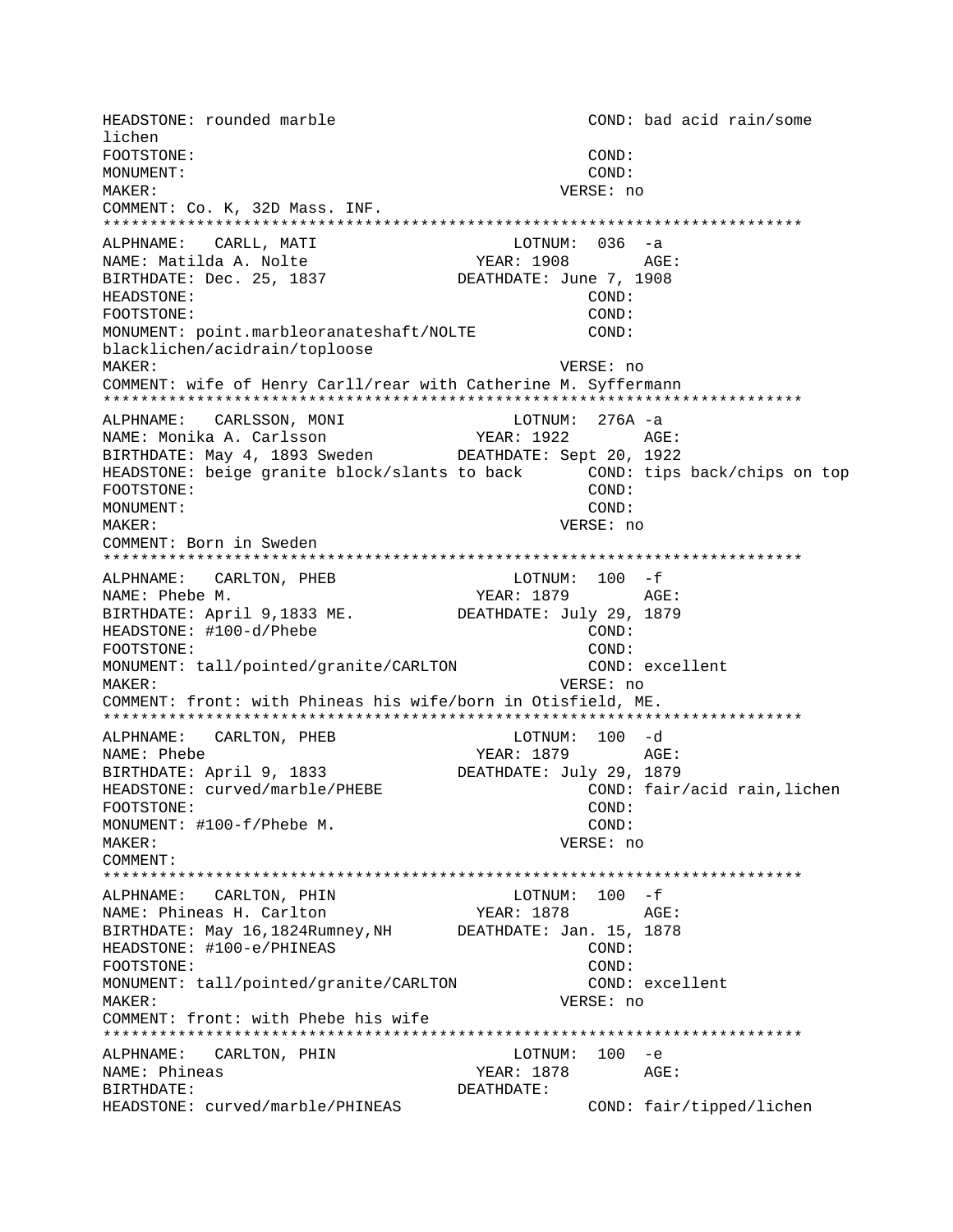FOOTSTONE: COND: MONUMENT: #100-f/Phineas H. Carlton COND: MAKER: VERSE: no COMMENT: ALPHNAME: CARR, GERT LOTNUM: 262 -a NAME: Gertrude M. YEAR: 1984 AGE: BIRTHDATE: 1901 DEATHDATE: 1984 HEADSTONE: COND: FOOTSTONE:  $CONF:$ MONUMENT: granite/leaves & design/CARR MORRILL COND: chip, lichen on base MAKER: VERSE: no COMMENT: with Richard B. Carr his wife, John B. Morrill, his wife Ida ALPHNAME: CARR, HELE LOTNUM: 220 -b NAME: Helen Haywood YEAR: 1975  $AGE:$ BIRTHDATE: 1896 DEATHDATE: 1975 **HEADSTONE:** COND: COND: FOOTSTONE: MONUMENT: fancygranblock/flowers, vine/HAYWOOD CARR COND: some lichen on base MAKER: VERSE: no COMMENT: with John J. his wife, J. Quincy Haywood, his wife Ada ALPHNAME: CARR, JOHN LOTNUM: 220 -b AGE: YEAR: 1972 NAME: John J. Carr BIRTHDATE: 1900 DEATHDATE: 1972 HEADSTONE: COND: FOOTSTONE: COND: MONUMENT: fancygranblock/flowers, vine/HAYWOOD CARR COND: some lichen on base MAKER: VERSE: no COMMENT: with his wife Helen, J. Quincy Haywood, his wife Ada ALPHNAME: CARR, JOSE LOTNUM:  $208 - a$ NAME: Joseph YEAR: 1847 AGE: 9yrs. DEATHDATE: May 29, 1847 BIRTHDATE: COND: on ground, on HEADSTONE: pointed marble back/large chips FOOTSTONE: flat marble/J.C. COND: on ground/needs reset MONUMENT: COND: VERSE: no MAKER: D. Nichols, Lowell COMMENT: Son of Samuel & Maria Carr ALPHNAME: CARR, MARI LOTNUM: 208 -b YEAR: 1863 AGE: 61 NAME: Maria **BIRTHDATE:** DEATHDATE: Dec. 31, 1863 HEADSTONE: rounded marble/flowers COND: fair/lichen/acid rain FOOTSTONE: rounded marble/M.C. COND: out of ground/against  $stone$ MONUMENT: COND: MAKER: VERSE: no COMMENT: wife of Samuel Carr LOTNUM:  $262 - a$ ALPHNAME: CARR, RICHARD NAME: Richard B. Carr YEAR: 1972 AGE: BIRTHDATE: 1898 DEATHDATE: 1972 HEADSTONE: COND: FOOTSTONE: COND: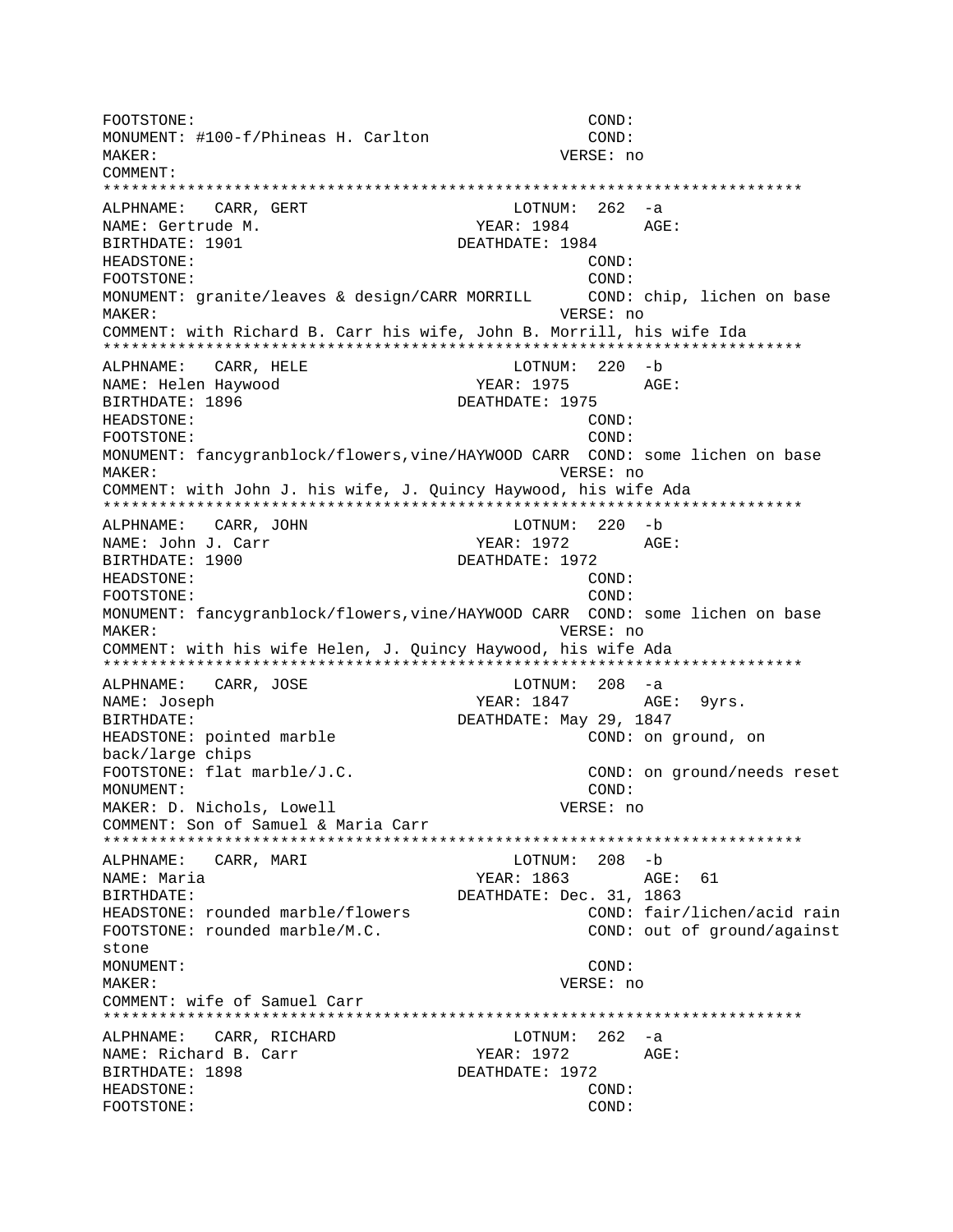MONUMENT: granite/leaves & design/CARR MORRILL COND: chip, lichen on base VERSE: no MAKER: COMMENT: with Gertrude M. his wife, John B. Morrill, his wife Ida ALPHNAME: CARRICK, DONA LOTNUM:  $296 - a$ NAME: Donald M. Carrick YEAR: 1936 AGE: BIRTHDATE: 1858 DEATHDATE: 1936 HEADSTONE: red granite almost square/lilies, leaves COND: good/some black lichen FOOTSTONE: COND: MONUMENT:  $COND:$ MAKER: VERSE: yes COMMENT: ALPHNAME: CHAMBERLAIN, AUGU LOTNUM: 053 -d YEAR: 1879 AGE: NAME: Augusta A. BIRTHDATE: Nov. 8, 1827 DEATHDATE: Sept. 14, 1879 HEADSTONE: steep pointed/marble/book COND: lichen FOOTSTONE: COND: MONUMENT: COND: MAKER: VERSE: no COMMENT: wife of Loammi Chamberlain ALPHNAME:  $LOTNUM: 053 -a$ CHAMBERLAIN, CHES NAME: C. L. Chamberlain AGE: YEAR: 1920 BIRTHDATE: March 25, 1852 DEATHDATE: May 21, 1920 HEADSTONE: rounded marble/thick/gran.base COND: good/lichen FOOTSTONE: COND: MONUMENT: COND: MAKER: Gumb Brothers VERSE: no COMMENT: CHESTER on top ALPHNAME: CHAMBERLAIN, ELBR LOTNUM: 056 -b YEAR: 1869 AGE: } 6y's 9m's NAME: Elbridge F. Chamberlin DEATHDATE: Aug. 16, 1869 BIRTHDATE: HEADSTONE: fancy marble/EBBIE COND: broken off, on its back FOOTSTONE: COND: MONUMENT: COND: MAKER: VERSE: no COMMENT: son of G.E. & L.W. Chamberlin/base behind Lydia ALPHNAME: CHAMBERLAIN, GEOR LOTNUM: 056 -a NAME: George E. Chamberlin YEAR: 1885 AGE: DEATHDATE: 1885 BIRTHDATE: 1826 HEADSTONE: rounded granite COND: some lichen/lean.back slightly FOOTSTONE: COND: COND: MONIJMENT: VERSE: no MAKER: COMMENT: with Louvicey W. Chamberlin/Parker 1906 list:d. Dec. 31, 1885, b. Sept.30,1826 ALPHNAME: CHAMBERLAIN, ISAA LOTNUM: 003 -a NAME: Isaac A. Chamberlin YEAR: 1896 AGE: BIRTHDATE: Dec. 15, 1827 DEATHDATE: Sept. 8, 1896 HEADSTONE: shist/rounded COND: badsplitin2/broken left bottom FOOTSTONE: COND: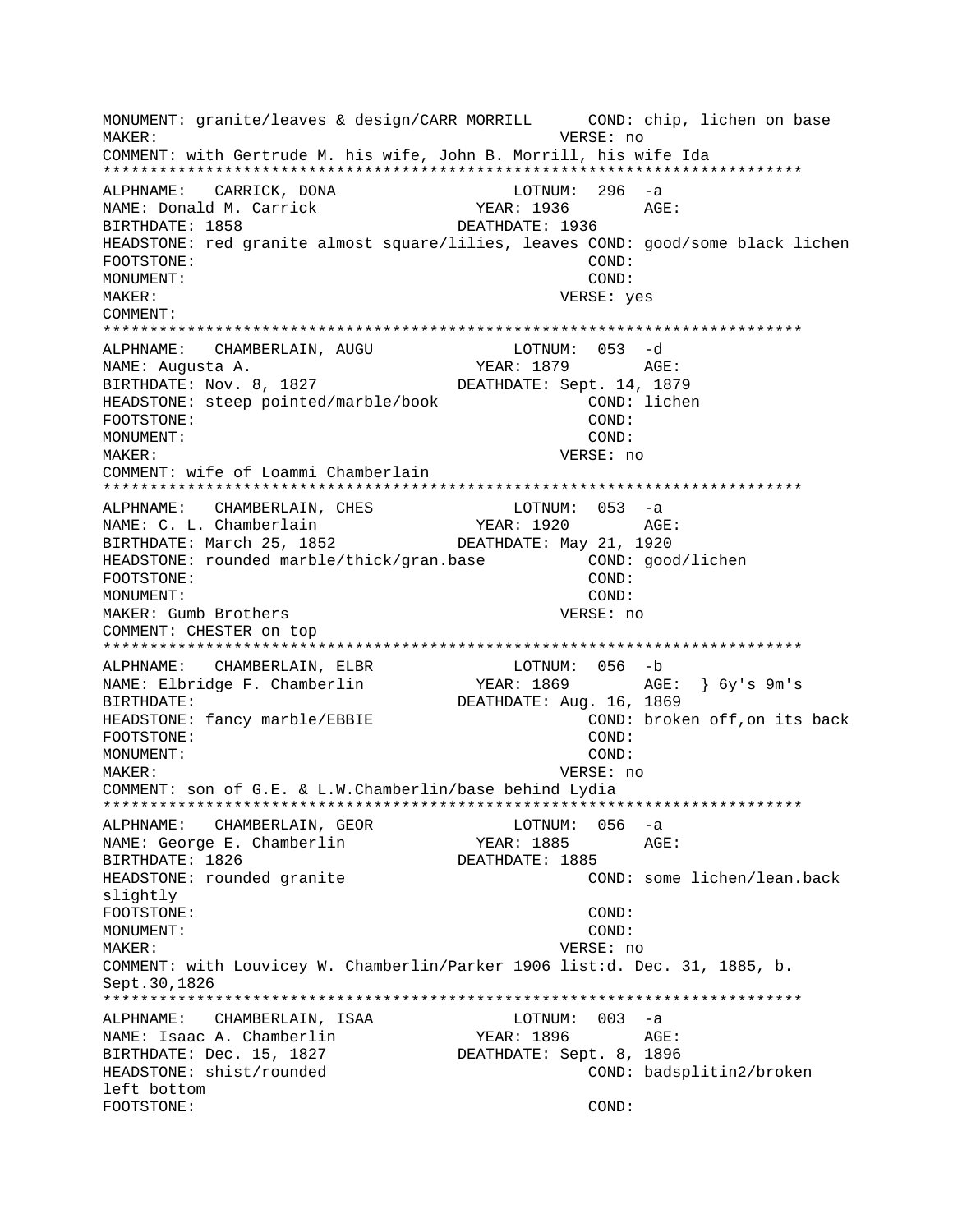MONUMENT: COND: MAKER: VERSE: yes COMMENT: LOTNUM: 053 -e ALPHNAME: CHAMBERLAIN, LOAM NAME: Loammi Chamberlain YEAR: 1901 AGE: DEATHDATE: Sept. 16, 1901 BIRTHDATE: Nov. 1, 1813 HEADSTONE: marble/rounded/HUSBAND COND: lichen COND: FOOTSTONE: MONUMENT: COND: MAKER: VERSE: yes COMMENT: ALPHNAME: CHAMBERLAIN, LOUV LOTNUM: 056 -a NAME: Louvicey W. Chamberlin **YEAR: 1914** AGE: BIRTHDATE: 1839 DEATHDATE: 1914 HEADSTONE: rounded granite COND: some lichen/leaning sl. back FOOTSTONE: COND: MONUMENT: COND: VERSE: no MAKER: COMMENT: with George E. Chamberlin LOTNUM:  $056 -c$ ALPHNAME: CHAMBERLAIN, LYDI NAME: Lydia E. Chamberlin BIRTHDATE: DEATHDATE: Aug. 20, 1867 HEADSTONE: pointed marble COND: broken in 2/on ground face up FOOTSTONE: COND:  $COND:$ MONITMENT: MAKER: Witherell Lowell VERSE: yes COMMENT: ALPHNAME: CHAMBERLAIN, LYDI LOTNUM: 056 -d NAME: Lydia YEAR: 1865 AGE: 81 years DEATHDATE: April 3, 1865 BIRTHDATE: COND: lichen HEADSTONE: pointed/marble FOOTSTONE: COND: MONUMENT: COND: MAKER: VERSE: yes COMMENT: wife of Robert B. Chamberlin ALPHNAME: CHAMBERLAIN, MARI LOTNUM: 128 -b NAME: Maria Chamberlin YEAR: 1932 AGE: BIRTHDATE: 1845 DEATHDATE: 1932 COND: front good/rear lichen HEADSTONE: granite block/concrete base FOOTSTONE: COND: MONUMENT: COND: MAKER: VERSE: no COMMENT: Daughter of Robert B. Chamberlin jr. & Elizabeth Johnson ALPHNAME: CHAMBERLAIN, MARI LOTNUM:  $053 - c$ NAME: Maria O. Chamberlain YEAR: 1900  $AGE:$ BIRTHDATE: Sept. 10, 1817 DEATHDATE: May 13, 1900 HEADSTONE: marble/rounded/WIFE COND: lichen/some moss on base FOOTSTONE:  $COMD:$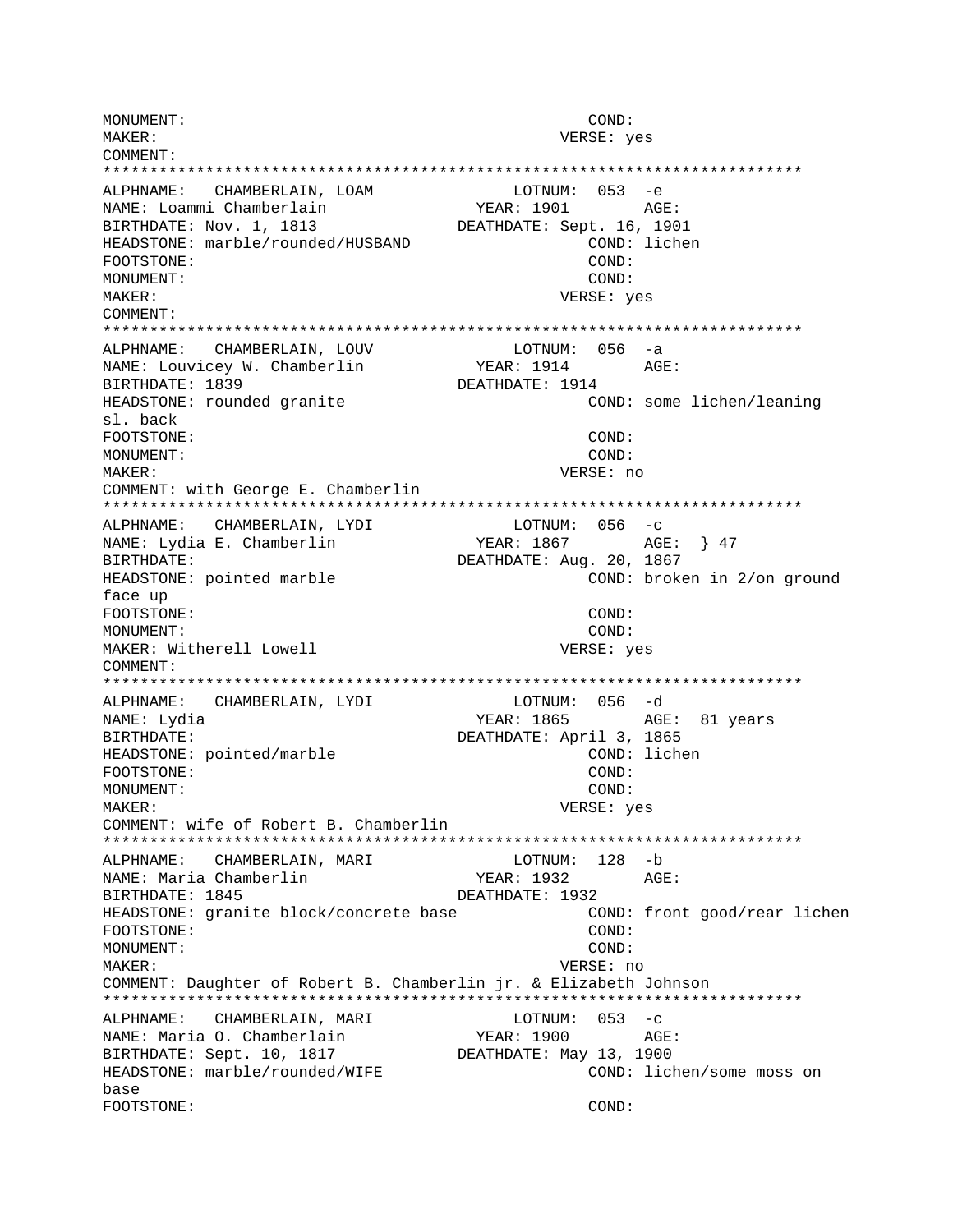MONUMENT: COND: MAKER: Gumb Brothers and the USA of the VERSE: yes COMMENT: wife of Loammi Chamberlain \*\*\*\*\*\*\*\*\*\*\*\*\*\*\*\*\*\*\*\*\*\*\*\*\*\*\*\*\*\*\*\*\*\*\*\*\*\*\*\*\*\*\*\*\*\*\*\*\*\*\*\*\*\*\*\*\*\*\*\*\*\*\*\*\*\*\*\*\*\*\*\*\*\*\* ALPHNAME: CHAMBERLAIN, ROBE LOTNUM: 128 -a NAME: Robert B. Chamberlin YEAR: 1902 AGE: BIRTHDATE: 1816 DEATHDATE: 1902 HEADSTONE: COND: FOOTSTONE: COND: MONUMENT: granite block/Masonic/CHAMBERLIN COND: good/chip left front corner MAKER: C. Wheeler Lowell **VERSE:** no COMMENT: CHAMBERLIN/with Susan W. \*\*\*\*\*\*\*\*\*\*\*\*\*\*\*\*\*\*\*\*\*\*\*\*\*\*\*\*\*\*\*\*\*\*\*\*\*\*\*\*\*\*\*\*\*\*\*\*\*\*\*\*\*\*\*\*\*\*\*\*\*\*\*\*\*\*\*\*\*\*\*\*\*\*\* ALPHNAME: CHAMBERLAIN, ROBE LOTNUM: 053 -b NAME: Robert M. The Magnus of the Magnus of the YEAR: 1919 MAGE: 5 mos. BIRTHDATE: DEATHDATE: June 29, 1919 HEADSTONE: rounded/granite/BABY COND: acid rain on top/some lichen FOOTSTONE: COND: MONUMENT: COND: MAKER: VERSE: no COMMENT: son of A.B. & H.M. Chamberlain \*\*\*\*\*\*\*\*\*\*\*\*\*\*\*\*\*\*\*\*\*\*\*\*\*\*\*\*\*\*\*\*\*\*\*\*\*\*\*\*\*\*\*\*\*\*\*\*\*\*\*\*\*\*\*\*\*\*\*\*\*\*\*\*\*\*\*\*\*\*\*\*\*\*\* ALPHNAME: CHAMBERLAIN, SUSA LOTNUM: 128 -a NAME: Susan W. Chamberlin YEAR: 1904 AGE: BIRTHDATE: 1824 DEATHDATE: 1904 HEADSTONE: COND: FOOTSTONE: COND: MONUMENT: granite block/Masonic/CHAMBERLIN COND: good/chip on front left corner MAKER: C. Wheeler, Lowell **VERSE:** no COMMENT: with Robert B. \*\*\*\*\*\*\*\*\*\*\*\*\*\*\*\*\*\*\*\*\*\*\*\*\*\*\*\*\*\*\*\*\*\*\*\*\*\*\*\*\*\*\*\*\*\*\*\*\*\*\*\*\*\*\*\*\*\*\*\*\*\*\*\*\*\*\*\*\*\*\*\*\*\*\* ALPHNAME: CHAMBERLIN, ROBT NAME: Robert B. Chamberlin YEAR: 1857 AGE: } 73 BIRTHDATE: DEATHDATE: May 21, 1857 HEADSTONE: pointed/marble COND: lichen FOOTSTONE: COND: MONUMENT: COND: MAKER: VERSE: yes COMMENT: \*\*\*\*\*\*\*\*\*\*\*\*\*\*\*\*\*\*\*\*\*\*\*\*\*\*\*\*\*\*\*\*\*\*\*\*\*\*\*\*\*\*\*\*\*\*\*\*\*\*\*\*\*\*\*\*\*\*\*\*\*\*\*\*\*\*\*\*\*\*\*\*\*\*\* ALPHNAME: CHANDLER, AMAS LOTNUM: 244 -a NAME: Amasa O. Chandler YEAR: 1893 AGE: BIRTHDATE: DEATHDATE: infant HEADSTONE: COND: FOOTSTONE: COND: MONUMENT: red-brown granite/open book/CHANDLER COND: good/some reg. & black lichen MAKER: VERSE: no COMMENT: v.r.d. July 10, 1893, age 22 days/with Bert, Edith, Edna \*\*\*\*\*\*\*\*\*\*\*\*\*\*\*\*\*\*\*\*\*\*\*\*\*\*\*\*\*\*\*\*\*\*\*\*\*\*\*\*\*\*\*\*\*\*\*\*\*\*\*\*\*\*\*\*\*\*\*\*\*\*\*\*\*\*\*\*\*\*\*\*\*\*\* ALPHNAME: CHANDLER, BERT LOTNUM: 244 -a NAME: Bert W. Chandler The YEAR: 1947 AGE: BIRTHDATE: 1871 DEATHDATE: 1947 HEADSTONE: COND: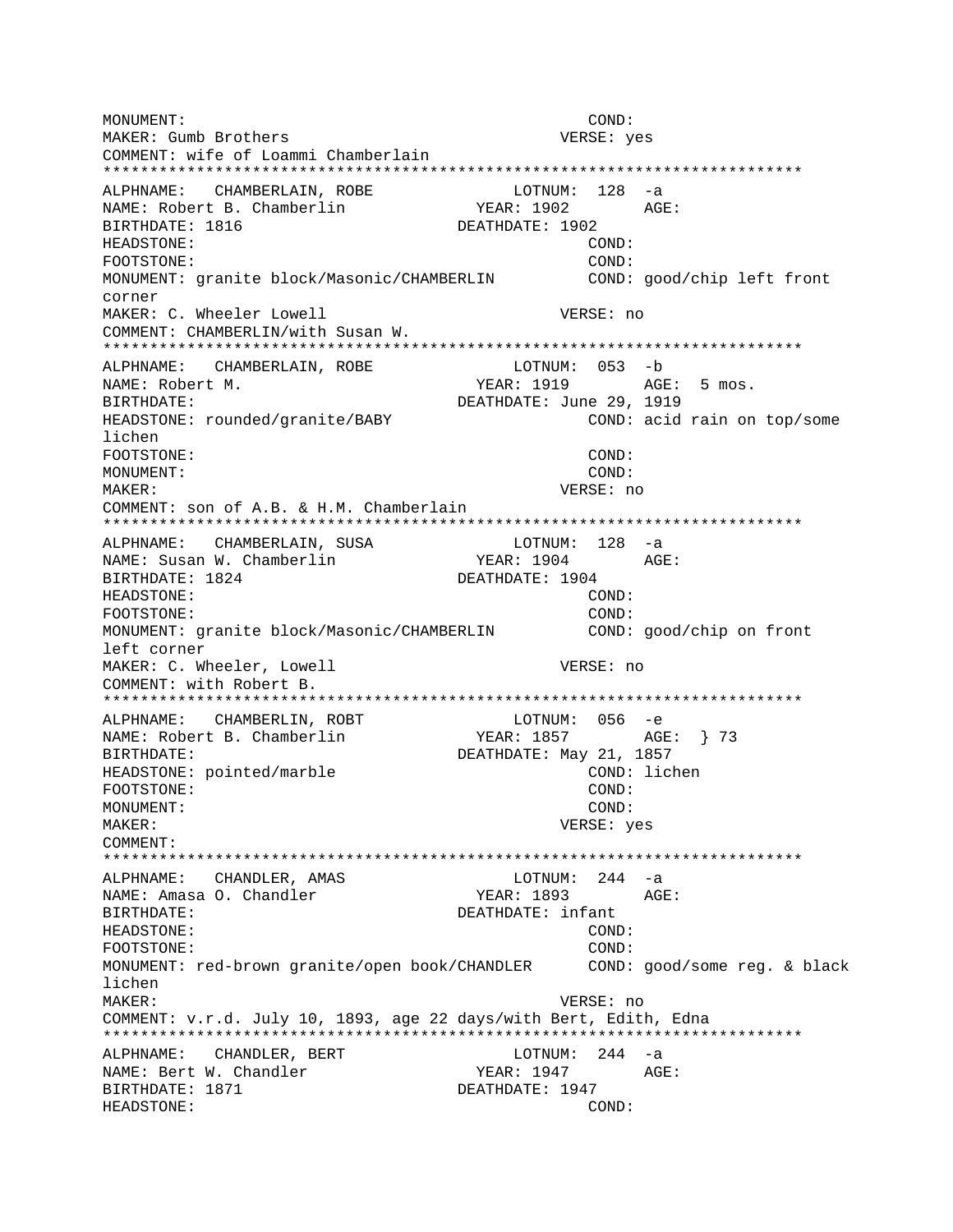FOOTSTONE: COND: MONUMENT: red-brown granite/open book/CHANDLER COND: good/some reg. & black lichen MAKER: VERSE: no COMMENT: Masonic emblem/with Edith, Edna A., Amasa O.Chandler(infant) \*\*\*\*\*\*\*\*\*\*\*\*\*\*\*\*\*\*\*\*\*\*\*\*\*\*\*\*\*\*\*\*\*\*\*\*\*\*\*\*\*\*\*\*\*\*\*\*\*\*\*\*\*\*\*\*\*\*\*\*\*\*\*\*\*\*\*\*\*\*\*\*\*\*\* ALPHNAME: CHANDLER, EDIT LOTNUM: 244 -a NAME: Edith G. Chase  $YERR: 1916$  AGE: BIRTHDATE: 1871 DEATHDATE: 1916 HEADSTONE: COND: FOOTSTONE: COND: MONUMENT: red-brown granite/open book/CHANDLER COND: good/some reg. & black lichen MAKER: VERSE: no COMMENT: with Bert, Edna A. (Knowlton), Amasa O. Chandler \*\*\*\*\*\*\*\*\*\*\*\*\*\*\*\*\*\*\*\*\*\*\*\*\*\*\*\*\*\*\*\*\*\*\*\*\*\*\*\*\*\*\*\*\*\*\*\*\*\*\*\*\*\*\*\*\*\*\*\*\*\*\*\*\*\*\*\*\*\*\*\*\*\*\* ALPHNAME: CHANDLER, EDNA 10 LOTNUM: 244 -a NAME: Edna A. Knowlton YEAR: 1944 AGE: BIRTHDATE: 1878 DEATHDATE: 1944 (4/19, Lowellvr) HEADSTONE: COND: FOOTSTONE: COND: MONUMENT: red-brown granite/open book/CHANDLER COND: good/some reg. & black lichen MAKER: VERSE: no COMMENT: with Bert, Edith G. (Chase), Amasa O. Chandler \*\*\*\*\*\*\*\*\*\*\*\*\*\*\*\*\*\*\*\*\*\*\*\*\*\*\*\*\*\*\*\*\*\*\*\*\*\*\*\*\*\*\*\*\*\*\*\*\*\*\*\*\*\*\*\*\*\*\*\*\*\*\*\*\*\*\*\*\*\*\*\*\*\*\* ALPHNAME: CHANDLER, FRAN LOTNUM: 269 -a NAME: Frances Ingalls The YEAR: 1929 AGE: BIRTHDATE: 1843 DEATHDATE: 1929 HEADSTONE: COND: FOOTSTONE: COND: MONUMENT: granite block/CHANDLER/leaves, flowers COND: v.good except chip top base rt MAKER: VERSE: no COMMENT: with Warren, Willie Chandler \*\*\*\*\*\*\*\*\*\*\*\*\*\*\*\*\*\*\*\*\*\*\*\*\*\*\*\*\*\*\*\*\*\*\*\*\*\*\*\*\*\*\*\*\*\*\*\*\*\*\*\*\*\*\*\*\*\*\*\*\*\*\*\*\*\*\*\*\*\*\*\*\*\*\* ALPHNAME: CHANDLER, WARR NAME: Warren Chandler YEAR: 1929 AGE: BIRTHDATE: Sept. 3, 1837 DEATHDATE: April 3, 1906 HEADSTONE: COND: FOOTSTONE: COND: MONUMENT: granite block/CHANDLER/leaves, flowers COND: v.good except chip top base rt MAKER: VERSE: no COMMENT: with Francis Ingalls, Willie Chandler \*\*\*\*\*\*\*\*\*\*\*\*\*\*\*\*\*\*\*\*\*\*\*\*\*\*\*\*\*\*\*\*\*\*\*\*\*\*\*\*\*\*\*\*\*\*\*\*\*\*\*\*\*\*\*\*\*\*\*\*\*\*\*\*\*\*\*\*\*\*\*\*\*\*\* ALPHNAME: CHANDLER, WILL CONNECTED MOTH LOTNUM: 269 -a NAME: Willie Chandler YEAR: 1899 AGE: BIRTHDATE: May 20, 1879 DEATHDATE: June 20, 1899 HEADSTONE: COND: FOOTSTONE: COND: MONUMENT: granite block/CHANDLER/leaves, flowers COND: v.good except chip top base rt MAKER: VERSE: no COMMENT: with Warren Chandler, Francis Ingalls \*\*\*\*\*\*\*\*\*\*\*\*\*\*\*\*\*\*\*\*\*\*\*\*\*\*\*\*\*\*\*\*\*\*\*\*\*\*\*\*\*\*\*\*\*\*\*\*\*\*\*\*\*\*\*\*\*\*\*\*\*\*\*\*\*\*\*\*\*\*\*\*\*\*\* ALPHNAME: CHARTERS, JAME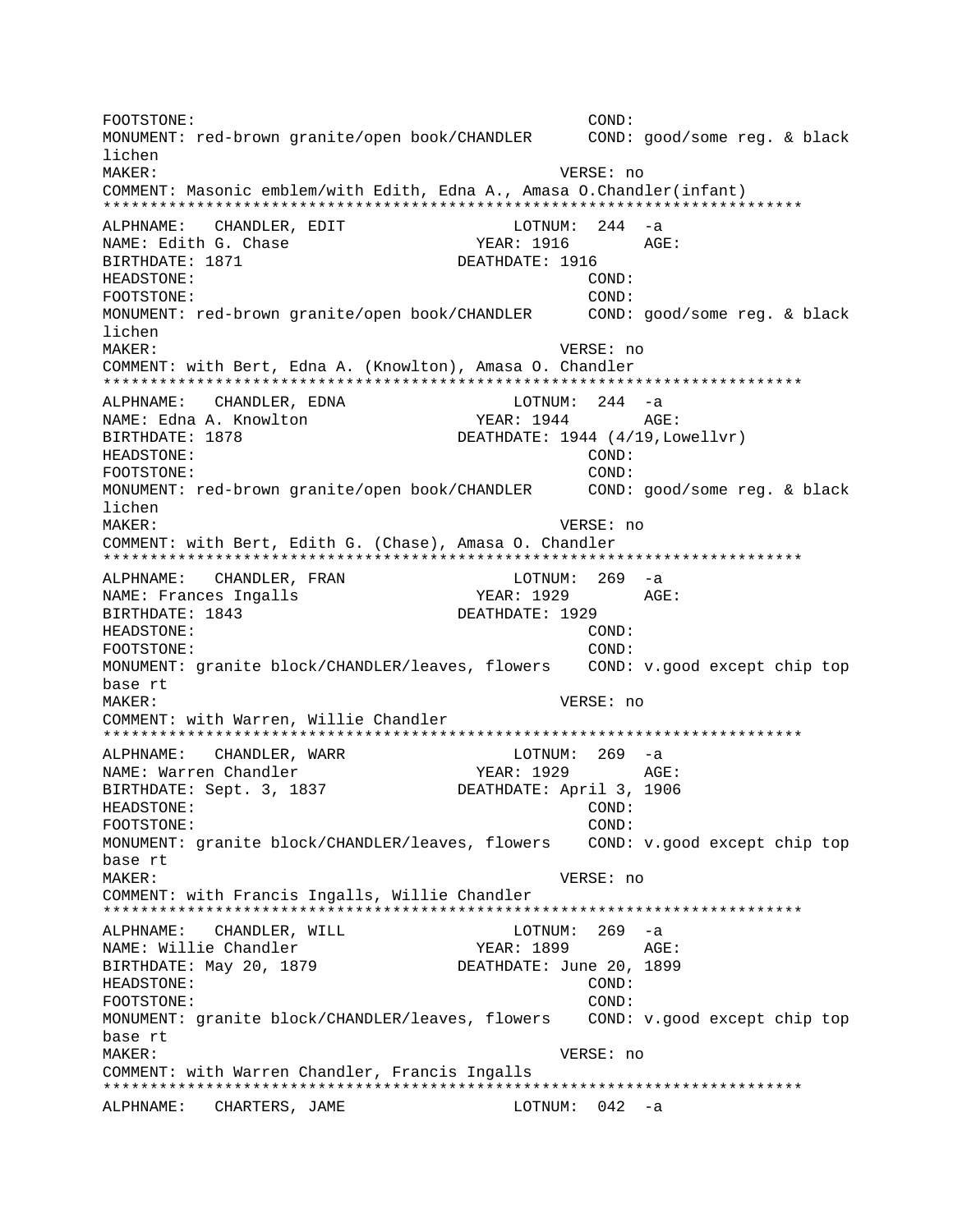NAME: James Charters The YEAR: 1872 AGE: 51yrs. BIRTHDATE:  $DEATHDATE: Feb. 25, 1872$ HEADSTONE: rounded/marble COND: some lichen FOOTSTONE: COND: MONUMENT: COND: MAKER: VERSE: no COMMENT: \*\*\*\*\*\*\*\*\*\*\*\*\*\*\*\*\*\*\*\*\*\*\*\*\*\*\*\*\*\*\*\*\*\*\*\*\*\*\*\*\*\*\*\*\*\*\*\*\*\*\*\*\*\*\*\*\*\*\*\*\*\*\*\*\*\*\*\*\*\*\*\*\*\*\* ALPHNAME: CHARTERS, JAME NAME: James H. YEAR: 1865 AGE: } 6yrs, 6mos. BIRTHDATE: DEATHDATE: Feb. 15, 1865 HEADSTONE: marble/pointed COND: lichen/recent mower scratches FOOTSTONE: COND: MONUMENT: COND: MAKER: VERSE: no COMMENT: with John/children of J. & M. Charters \*\*\*\*\*\*\*\*\*\*\*\*\*\*\*\*\*\*\*\*\*\*\*\*\*\*\*\*\*\*\*\*\*\*\*\*\*\*\*\*\*\*\*\*\*\*\*\*\*\*\*\*\*\*\*\*\*\*\*\*\*\*\*\*\*\*\*\*\*\*\*\*\*\*\* ALPHNAME: CHARTERS, JOHN NAME: John YEAR: 1861 AGE: } 12yrs, 5mos. BIRTHDATE: DEATHDATE: Oct. 29, 1861 HEADSTONE: marble/pointed COND: lichen/recent mower scratches FOOTSTONE: COND: MONUMENT: COND: MAKER: VERSE: no COMMENT: with James H./children of J. & M. Charters \*\*\*\*\*\*\*\*\*\*\*\*\*\*\*\*\*\*\*\*\*\*\*\*\*\*\*\*\*\*\*\*\*\*\*\*\*\*\*\*\*\*\*\*\*\*\*\*\*\*\*\*\*\*\*\*\*\*\*\*\*\*\*\*\*\*\*\*\*\*\*\*\*\*\* ALPHNAME: CHARTERS, MARG LOTNUM: 042 -b NAME: Margaret Charters TEAR: 1904 AGE: BIRTHDATE: 1830 DEATHDATE: 1904 HEADSTONE: low rectangle/granite/MOTHER COND: some black lichen FOOTSTONE: COND: MONUMENT: COND: MAKER: VERSE: no COMMENT: \*\*\*\*\*\*\*\*\*\*\*\*\*\*\*\*\*\*\*\*\*\*\*\*\*\*\*\*\*\*\*\*\*\*\*\*\*\*\*\*\*\*\*\*\*\*\*\*\*\*\*\*\*\*\*\*\*\*\*\*\*\*\*\*\*\*\*\*\*\*\*\*\*\*\* ALPHNAME: CHARTERS, WILL LOTNUM: 042 -c NAME: William M. Charters YEAR: 1897 AGE: 46y'rs. BIRTHDATE: DEATHDATE: Sept. 19, 1897 HEADSTONE: rounded/marble on granite base COND: some bl.lichen/mower scratches FOOTSTONE: COND: MONUMENT: COND: MAKER: VERSE: no COMMENT: \*\*\*\*\*\*\*\*\*\*\*\*\*\*\*\*\*\*\*\*\*\*\*\*\*\*\*\*\*\*\*\*\*\*\*\*\*\*\*\*\*\*\*\*\*\*\*\*\*\*\*\*\*\*\*\*\*\*\*\*\*\*\*\*\*\*\*\*\*\*\*\*\*\*\* ALPHNAME: CHASE, ALFR NAME: Alfred K. The Mass of the MEAR: 1846 AGE: 1yr. 5 mos. BIRTHDATE: 0ct. 12, 1846 HEADSTONE: sl.pointed/marble COND: poor/broken/acid rain FOOTSTONE: COND: MONUMENT: COND: MAKER: VERSE: no COMMENT: son of L.W.Chase \*\*\*\*\*\*\*\*\*\*\*\*\*\*\*\*\*\*\*\*\*\*\*\*\*\*\*\*\*\*\*\*\*\*\*\*\*\*\*\*\*\*\*\*\*\*\*\*\*\*\*\*\*\*\*\*\*\*\*\*\*\*\*\*\*\*\*\*\*\*\*\*\*\*\* ALPHNAME: CHOATE, HANNA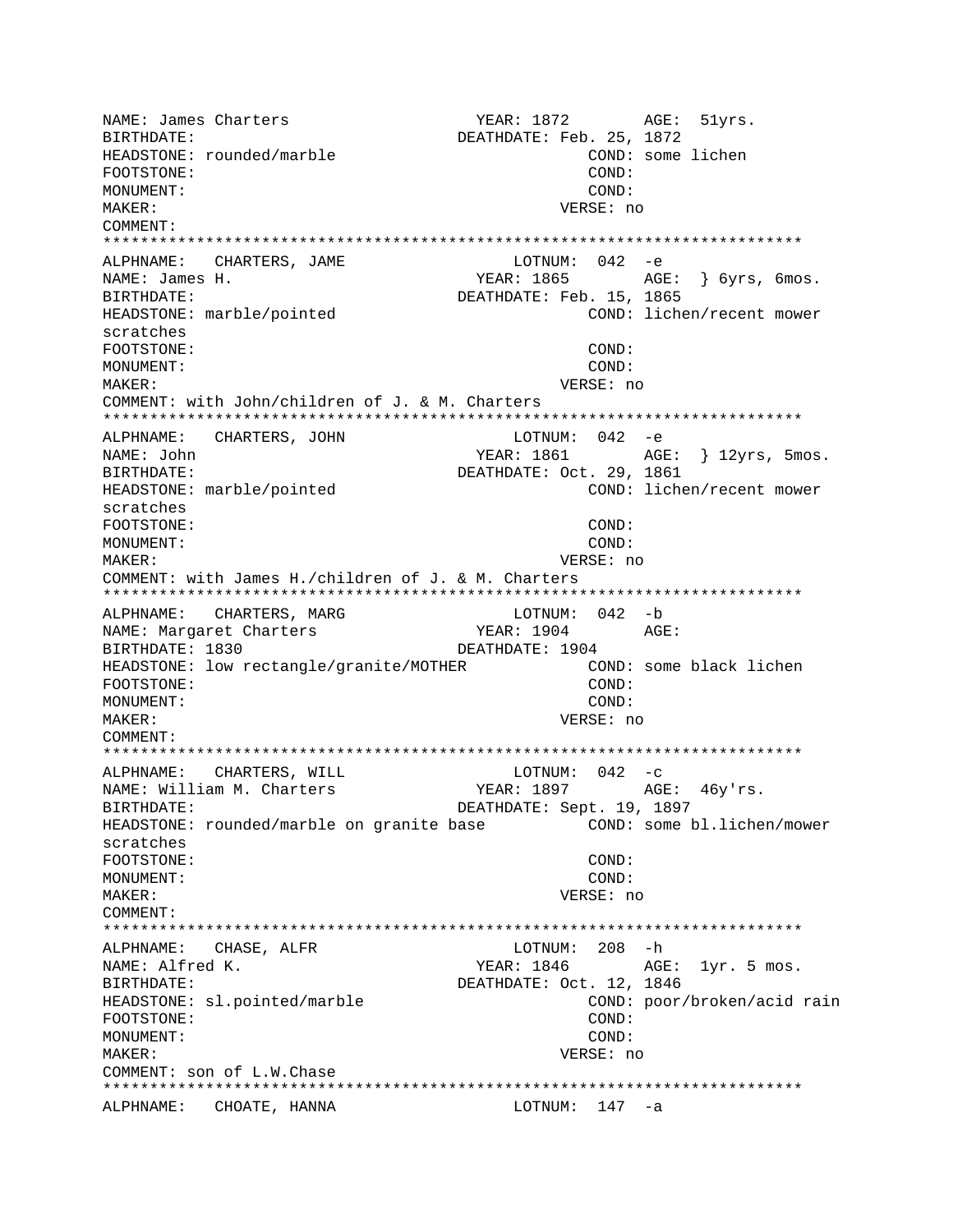NAME: Hannah J. YEAR: 1913 AGE: BIRTHDATE: 1845 DEATHDATE: 1913 HEADSTONE: COND: FOOTSTONE: COND: MONUMENT: granite/pointed/GRAY,CHOATE COND: good,lichen just beginning MAKER: VERSE: no COMMENT: withAlberthiswife,Marcia,CharlesF.Gray \*\*\*\*\*\*\*\*\*\*\*\*\*\*\*\*\*\*\*\*\*\*\*\*\*\*\*\*\*\*\*\*\*\*\*\*\*\*\*\*\*\*\*\*\*\*\*\*\*\*\*\*\*\*\*\*\*\*\*\*\*\*\*\*\*\*\*\*\*\*\*\*\*\*\* ALPHNAME: CHOATE, MARC CHOATE, MARC LOTNUM: 147 -a NAME: Marcia Philbrick (YEAR: 1874 AGE: 1874)<br>BIRTHDATE: 1844 (DEATHDATE: 1874 DEATHDATE: 1874 HEADSTONE: COND: FOOTSTONE: COND: MONUMENT: granite/pointed/GRAY,CHOATE COND: good,lichen just beginning MAKER: VERSE: no COMMENT: withAlberthiswife,HannahJ.,CharlesF.Gray \*\*\*\*\*\*\*\*\*\*\*\*\*\*\*\*\*\*\*\*\*\*\*\*\*\*\*\*\*\*\*\*\*\*\*\*\*\*\*\*\*\*\*\*\*\*\*\*\*\*\*\*\*\*\*\*\*\*\*\*\*\*\*\*\*\*\*\*\*\*\*\*\*\*\* ALPHNAME: CLARK LOTNUM: 193 -a NAME: YEAR: AGE: BIRTHDATE: DEATHDATE: HEADSTONE: COND: FOOTSTONE: marble/flat COND: bad acid rain/black stain MONUMENT: COND: MAKER: VERSE: no COMMENT: name unknown/has more than initials on it \*\*\*\*\*\*\*\*\*\*\*\*\*\*\*\*\*\*\*\*\*\*\*\*\*\*\*\*\*\*\*\*\*\*\*\*\*\*\*\*\*\*\*\*\*\*\*\*\*\*\*\*\*\*\*\*\*\*\*\*\*\*\*\*\*\*\*\*\*\*\*\*\*\*\* ALPHNAME: CLARK, ABBI NAME: Abbie Frances YEAR: 1849 AGE: BIRTHDATE: Jan. 3, 1849 DEATHDATE: Oct. 8, 1865 HEADSTONE: fancy marble/drooping leaves COND: acid rain/lichen, reg. & blk. FOOTSTONE: COND: MONUMENT: COND: MAKER: VERSE: no COMMENT: Dau. of David P. & Eliza J. Clark/(illegible) their infant children \*\*\*\*\*\*\*\*\*\*\*\*\*\*\*\*\*\*\*\*\*\*\*\*\*\*\*\*\*\*\*\*\*\*\*\*\*\*\*\*\*\*\*\*\*\*\*\*\*\*\*\*\*\*\*\*\*\*\*\*\*\*\*\*\*\*\*\*\*\*\*\*\*\*\* ALPHNAME: CLARK, BENJ LOTNUM: 091 -f NAME: Rev. Benj. F. Clark YEAR: 1879 AGE: BIRTHDATE: Feb. 23, 1808 N.H. DEATHDATE: May 28, 1879 HEADSTONE: see #91-e/FATHER COND: FOOTSTONE: COND: MONUMENT: tall shaft/granite COND: excellent MAKER: VERSE: yes COMMENT: front/Born in Lyndenboro, N.H., died in No. Chelmsford, Mass. \*\*\*\*\*\*\*\*\*\*\*\*\*\*\*\*\*\*\*\*\*\*\*\*\*\*\*\*\*\*\*\*\*\*\*\*\*\*\*\*\*\*\*\*\*\*\*\*\*\*\*\*\*\*\*\*\*\*\*\*\*\*\*\*\*\*\*\*\*\*\*\*\*\*\* ALPHNAME: CLARK, BENJ LOTNUM: 091 -e NAME: Father  $YEAR: 1879$  AGE: BIRTHDATE: DEATHDATE: HEADSTONE: marble/slanted COND: good FOOTSTONE: COND: MONUMENT: see #91-f/Rev. Benj. F. Clark COND: MAKER: VERSE: no COMMENT: \*\*\*\*\*\*\*\*\*\*\*\*\*\*\*\*\*\*\*\*\*\*\*\*\*\*\*\*\*\*\*\*\*\*\*\*\*\*\*\*\*\*\*\*\*\*\*\*\*\*\*\*\*\*\*\*\*\*\*\*\*\*\*\*\*\*\*\*\*\*\*\*\*\*\*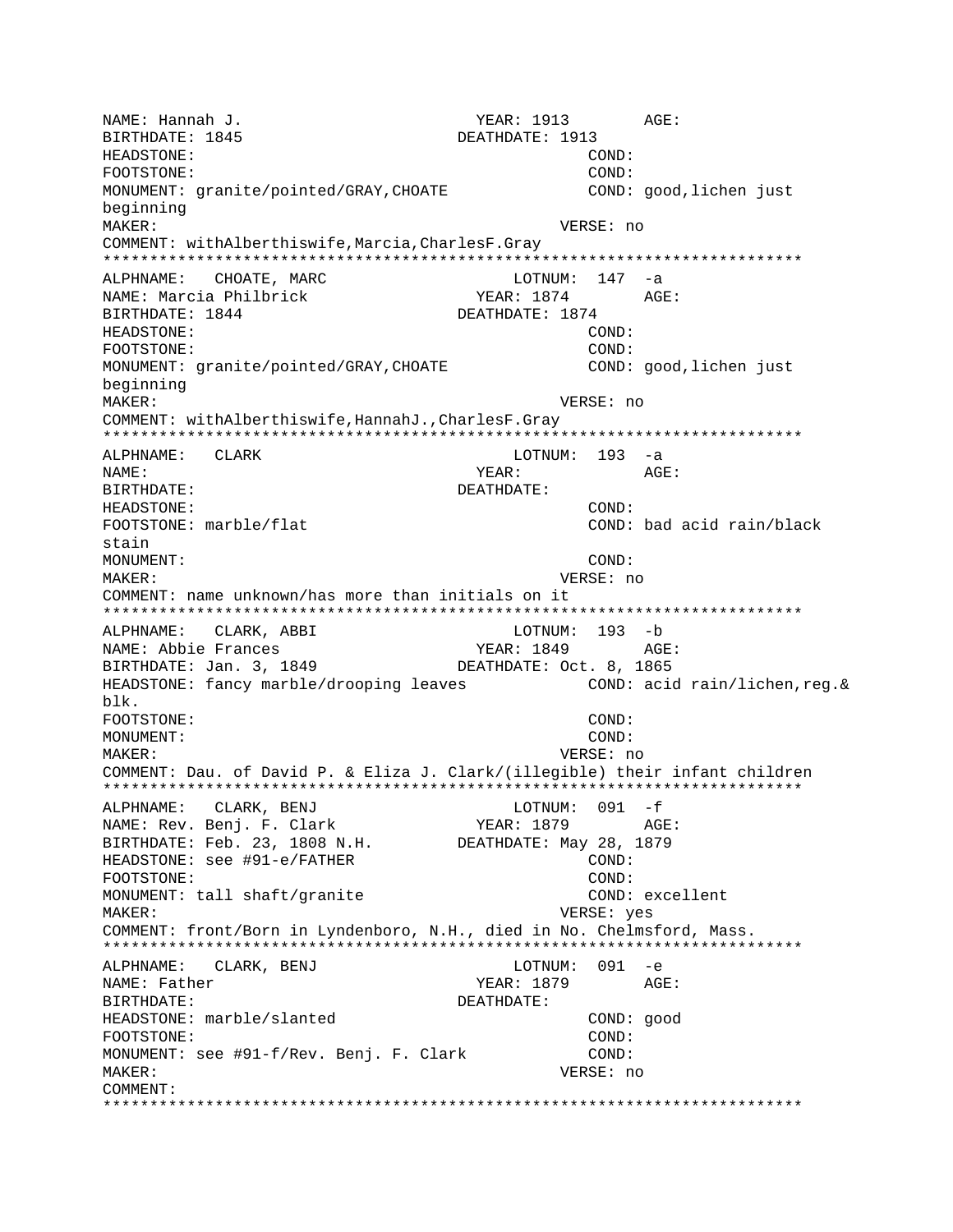ALPHNAME: CLARK, EDWA 10TNUM: 048 -a NAME: Edward A. The Contract of the Second Manus of the YEAR: 1846 AGE: 6yr's BIRTHDATE: Nar. 2, 1846 HEADSTONE: flatmarble/doublebasew.Frances <a></a> COND: granite base sunken FOOTSTONE: COND: MONUMENT: COND: MAKER: T. Warren, Lowell VERSE: no COMMENT: Son of Carlos C. & Emily G. \*\*\*\*\*\*\*\*\*\*\*\*\*\*\*\*\*\*\*\*\*\*\*\*\*\*\*\*\*\*\*\*\*\*\*\*\*\*\*\*\*\*\*\*\*\*\*\*\*\*\*\*\*\*\*\*\*\*\*\*\*\*\*\*\*\*\*\*\*\*\*\*\*\*\* ALPHNAME: CLARK, FRAN NAME: Frances M. YEAR: 1841 AGE: 3yr's DEATHDATE: Mar. 7, 1841 HEADSTONE: flat marble/doublebasew.Edward COND: some lichen FOOTSTONE: marble/F.M.C. COND: buried at lot 56 MONUMENT: COND: MAKER: T. Warren, Lowell **VERSE: No. 1996** VERSE: no. COMMENT: Daughter of Carlos C. & Emily G. Clark \*\*\*\*\*\*\*\*\*\*\*\*\*\*\*\*\*\*\*\*\*\*\*\*\*\*\*\*\*\*\*\*\*\*\*\*\*\*\*\*\*\*\*\*\*\*\*\*\*\*\*\*\*\*\*\*\*\*\*\*\*\*\*\*\*\*\*\*\*\*\*\*\*\*\* ALPHNAME: CLARK, FRAN NAME: Francelia B. (2008) AGE: 21yr's, 4mos. BIRTHDATE: DEATHDATE: Sept. 7, 1867 HEADSTONE: rounded marble/drapery cords COND: mower scratches/tip.sl.forward FOOTSTONE: COND: MONUMENT: COND: MAKER: E. Cass & Co. The Contract of the Contract of the VERSE: no COMMENT: adopted daughter of Carlos C. & Emily G. CLARKE \*\*\*\*\*\*\*\*\*\*\*\*\*\*\*\*\*\*\*\*\*\*\*\*\*\*\*\*\*\*\*\*\*\*\*\*\*\*\*\*\*\*\*\*\*\*\*\*\*\*\*\*\*\*\*\*\*\*\*\*\*\*\*\*\*\*\*\*\*\*\*\*\*\*\* ALPHNAME: CLARK, FRAN LOTNUM: 091 -f NAME: Francelia O. YEAR: 1858 AGE: BIRTHDATE: Feb. 1, 1844 HEADSTONE: see #91-a/FRANCELIA COND: FOOTSTONE: COND: MONUMENT: tall shaft/granite COND: excellent MAKER: VERSE: no COMMENT: left side with Mary Ella/children of BF & MA Clark \*\*\*\*\*\*\*\*\*\*\*\*\*\*\*\*\*\*\*\*\*\*\*\*\*\*\*\*\*\*\*\*\*\*\*\*\*\*\*\*\*\*\*\*\*\*\*\*\*\*\*\*\*\*\*\*\*\*\*\*\*\*\*\*\*\*\*\*\*\*\*\*\*\*\* ALPHNAME: CLARK, FRAN LOTNUM: 091 -a NAME: Francelia YEAR: 1858 AGE: BIRTHDATE: DEATHDATE: HEADSTONE: slanted/marble/FRANCELIA COND: good/some lichen FOOTSTONE: COND: MONUMENT: see #91-f/Francelia O. COND: MAKER: VERSE: no COMMENT: \*\*\*\*\*\*\*\*\*\*\*\*\*\*\*\*\*\*\*\*\*\*\*\*\*\*\*\*\*\*\*\*\*\*\*\*\*\*\*\*\*\*\*\*\*\*\*\*\*\*\*\*\*\*\*\*\*\*\*\*\*\*\*\*\*\*\*\*\*\*\*\*\*\*\* ALPHNAME: CLARK, HENR<br>NAME: Henry D.  $YEAR: 1844$   $AGE: \frac{1844}{1845}$ BIRTHDATE: SAN DEATHDATE: Jan. 18, 1844 HEADSTONE: marble/flat COND: ac. rain/on ground on back FOOTSTONE: COND: MONUMENT: COND: MAKER: T. Warren, Lowell VERSE: yes COMMENT: son of David & Harriett Clark \*\*\*\*\*\*\*\*\*\*\*\*\*\*\*\*\*\*\*\*\*\*\*\*\*\*\*\*\*\*\*\*\*\*\*\*\*\*\*\*\*\*\*\*\*\*\*\*\*\*\*\*\*\*\*\*\*\*\*\*\*\*\*\*\*\*\*\*\*\*\*\*\*\*\* ALPHNAME: CLARK, JOHN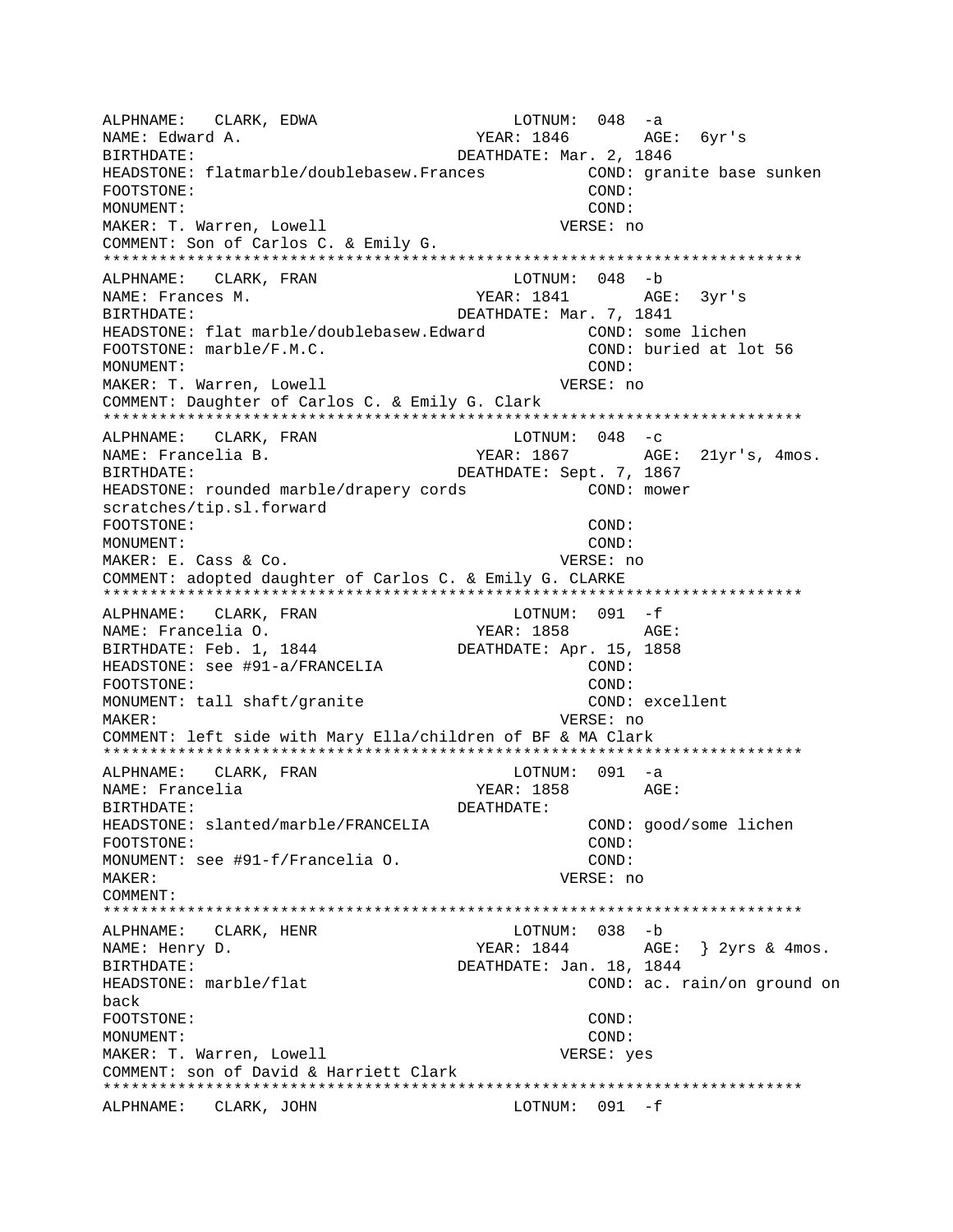NAME: John Clark YEAR: 1911 AGE:<br>BIRTHDATE: Dec. 5, 1838 DEATHDATE: June 30, 1911 BIRTHDATE: Dec. 5, 1838 HEADSTONE: see #91-h/JOHN COND: FOOTSTONE: COND: MONUMENT: tall shaft/granite COND: excellent MAKER: VERSE: no COMMENT: rear with his wife Marion \*\*\*\*\*\*\*\*\*\*\*\*\*\*\*\*\*\*\*\*\*\*\*\*\*\*\*\*\*\*\*\*\*\*\*\*\*\*\*\*\*\*\*\*\*\*\*\*\*\*\*\*\*\*\*\*\*\*\*\*\*\*\*\*\*\*\*\*\*\*\*\*\*\*\* ALPHNAME: CLARK, JOHN NAME: John AGE: BIRTHDATE: DEATHDATE: HEADSTONE: double/slanted/granite/JOHN COND: excellent FOOTSTONE: COND: MONUMENT: see #91-f/John Clark COND: COND: MAKER: VERSE: no COMMENT: double stone with Marion \*\*\*\*\*\*\*\*\*\*\*\*\*\*\*\*\*\*\*\*\*\*\*\*\*\*\*\*\*\*\*\*\*\*\*\*\*\*\*\*\*\*\*\*\*\*\*\*\*\*\*\*\*\*\*\*\*\*\*\*\*\*\*\*\*\*\*\*\*\*\*\*\*\*\* ALPHNAME: CLARK, JULI NAME: Julia A. YEAR: 1889 AGE: BIRTHDATE: Aug. 28, 1816 DEATHDATE: Feb. 4, 1889 HEADSTONE: see #91-c/JULIA COND: FOOTSTONE: COND: MONUMENT: tall shaft/granite COND: excellent MAKER: VERSE: no COMMENT: wife of Rev. B.F. Clark/right side with Mehetabel A. \*\*\*\*\*\*\*\*\*\*\*\*\*\*\*\*\*\*\*\*\*\*\*\*\*\*\*\*\*\*\*\*\*\*\*\*\*\*\*\*\*\*\*\*\*\*\*\*\*\*\*\*\*\*\*\*\*\*\*\*\*\*\*\*\*\*\*\*\*\*\*\*\*\*\* ALPHNAME: CLARK, JULI LOTNUM: 091 -c NAME: Julia YEAR: 1889 AGE: BIRTHDATE: DEATHDATE: HEADSTONE: slanted/marble/JULIA COND: good/loose on base FOOTSTONE: COND: MONUMENT: see #91-f/Julia A. COND: MAKER: VERSE: no COMMENT: \*\*\*\*\*\*\*\*\*\*\*\*\*\*\*\*\*\*\*\*\*\*\*\*\*\*\*\*\*\*\*\*\*\*\*\*\*\*\*\*\*\*\*\*\*\*\*\*\*\*\*\*\*\*\*\*\*\*\*\*\*\*\*\*\*\*\*\*\*\*\*\*\*\*\* ALPHNAME: CLARK, MARI LOTNUM: 091 -f NAME: Marion A. McLane YEAR: 1935 AGE:<br>BIRTHDATE: May 24, 1854 DEATHDATE: July 31, 1935 BIRTHDATE: May 24, 1854 HEADSTONE: see #91-g/MARION COND: COND: COND: COND: FOOTSTONE: MONUMENT: tall shaft/granite COND: excellent MAKER: VERSE: no COMMENT: rear with John Clark, his wife \*\*\*\*\*\*\*\*\*\*\*\*\*\*\*\*\*\*\*\*\*\*\*\*\*\*\*\*\*\*\*\*\*\*\*\*\*\*\*\*\*\*\*\*\*\*\*\*\*\*\*\*\*\*\*\*\*\*\*\*\*\*\*\*\*\*\*\*\*\*\*\*\*\*\* ALPHNAME: CLARK, MARION LOTNUM: 091 -g NAME: Marion  $YEAR: 1935$  AGE: BIRTHDATE: DEATHDATE: HEADSTONE: double/slanted/granite/MARION COND: excellent FOOTSTONE: COND: MONUMENT: see #91-f/Marion A. McLane COND: MAKER: VERSE: no COMMENT: double stone with John Clark \*\*\*\*\*\*\*\*\*\*\*\*\*\*\*\*\*\*\*\*\*\*\*\*\*\*\*\*\*\*\*\*\*\*\*\*\*\*\*\*\*\*\*\*\*\*\*\*\*\*\*\*\*\*\*\*\*\*\*\*\*\*\*\*\*\*\*\*\*\*\*\*\*\*\* ALPHNAME: CLARK, MARY LOTNUM: 038 -a NAME: Mary Jane The Matter of the YEAR: 1848 AGE: 2yrs & 7 mos. BIRTHDATE: **DEATHDATE:** Jun 14, 1848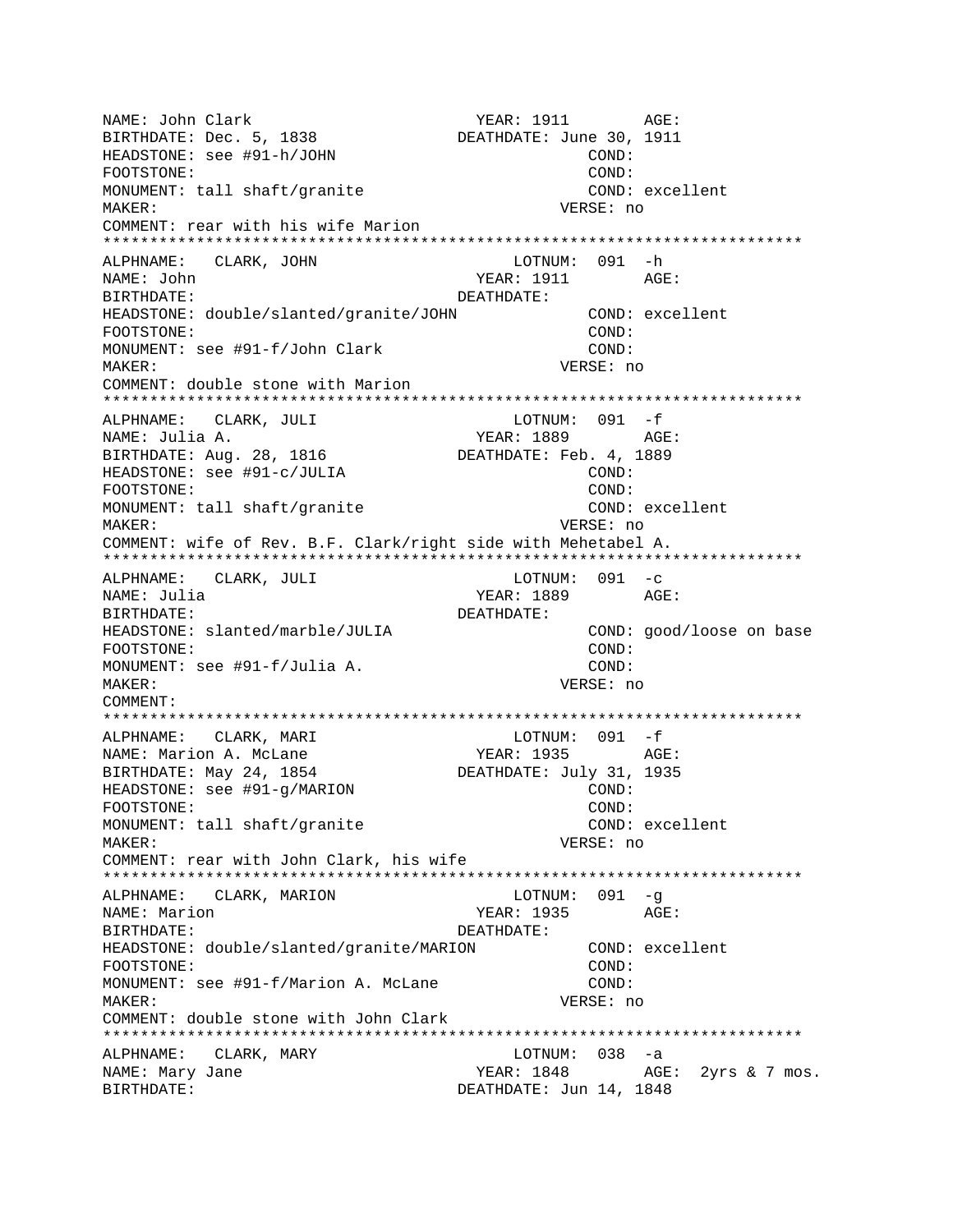HEADSTONE: flat, marble COND: on back, 1"underound/acid rain FOOTSTONE: COND: MONUMENT: COND: MAKER: T. Warren, Lowell VERSE: yes COMMENT: Dau. of David & Harriet Clark ALPHNAME: CLARK, MARY LOTNUM: 091 -f NAME: Mary Ella YEAR: 1849 AGE: BIRTHDATE: Nov. 11, 1847 DEATHDATE: July 17, 1849 HEADSTONE: see #91-b/MARY COND: FOOTSTONE: COND: MONUMENT: tall shaft/granite COND: excellent VERSE: no **MAKER:** COMMENT: left side with Francelia/children of BF & MA Clark ALPHNAME: CLARK, MARY LOTNUM: 091 -b NAME: Mary YEAR: 1849 AGE: BIRTHDATE: DEATHDATE: COND: good/some lichen HEADSTONE: slanted/marble/MARY COND: FOOTSTONE: MONUMENT: see #91-f/Mary Ella COND: MAKER: VERSE: no COMMENT: LOTNUM: 091 -f ALPHNAME: CLARK, MEHE NAME: Mehetabel A. YEAR: 1853 AGE: DEATHDATE: June 16, 1853 BIRTHDATE: Nov. 29, 1806 HEADSTONE: see #91-d/MOTHER  $COMD:$ FOOTSTONE:  $COMD:$ MONUMENT: tall shaft/granite COND: excellent VERSE: no MAKER: COMMENT: wife of Rev. B.F. Clark/right side with Julia A. ALPHNAME: CLARK, MEHE LOTNUM: 091 -d **YEAR: 1853** NAME: Mother AGE: BIRTHDATE: DEATHDATE: HEADSTONE: slanted/marble COND: good/some lichen FOOTSTONE: COND: COND: MONUMENT: see #91-f/Mehetabel A. MAKER: VERSE: no COMMENT: ALPHNAME: CLAUSSON  $LOTNUM: 276 -a$ NAME: Clausson YEAR: AGE: DEATHDATE: BIRTHDATE: encroaching FOOTSTONE: COND: MONUMENT: COND: MAKER: VERSE: no COMMENT: probably Ada Claussen, according to cem. list/d. 2/9/1940, age 59yrs7mos 2dys ALPHNAME: CLAUSSON, ERNE LOTNUM: 276 -b YEAR: 1943 AGE: NAME: Ernest Clausson BIRTHDATE: June 6, 1874 DEATHDATE: March 8, 1948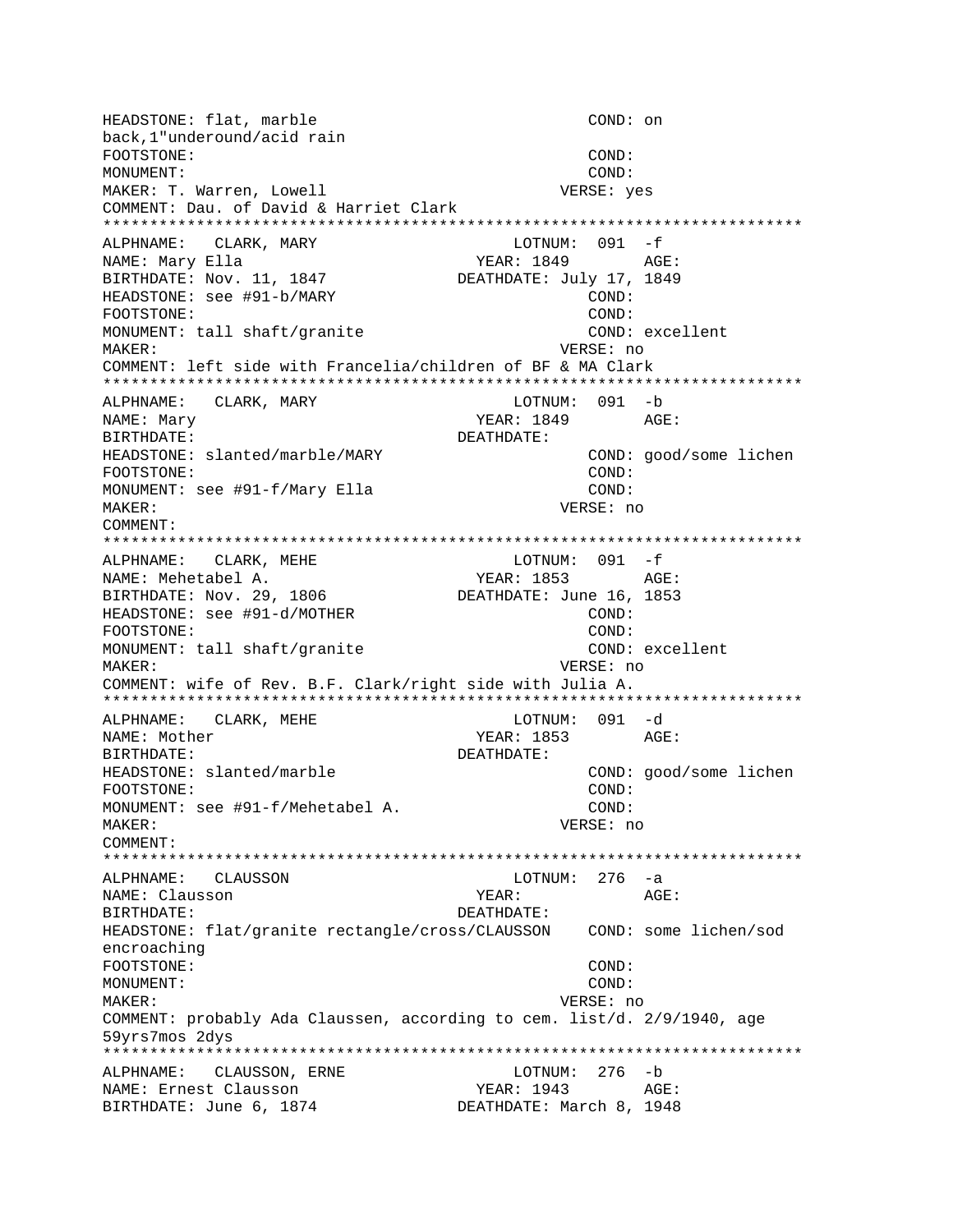HEADSTONE: flat/granite rectangle/cross COND: lichen/sinking FOOTSTONE:  $COMD$ : MONUMENT: COND: MAKER: VERSE: no COMMENT: CPL 6 MASS INF/SP AM War ALPHNAME: COBURN, BETS LOTNUM: 139 -d **YEAR: 1900** NAME: Betsey C. AGE: DEATHDATE: Feb. 10, 1900 BIRTHDATE: Oct. 4, 1828 HEADSTONE: double with 139-e/graniteblock COND: mower chip at rear FOOTSTONE: COND: MONUMENT:  $COMD:$ VERSE: no MAKER: COMMENT: wife of James Coburn ALPHNAME: COBURN, ELLA LOTNUM:  $139 - c$ NAME: Ella J. YEAR: 1858 AGE: }t 3mos. BIRTHDATE: DEATHDATE: Dec. 5, 1858 HEADSTONE: pointed marble COND: leaning/sunken/lichen FOOTSTONE: COND: MONUMENT: COND: VERSE: yes MAKER: COMMENT: dau. of J. B. & Betsey C. Coburn LOTNUM: 139 -b ALPHNAME: COBURN, GEOR NAME: George W. YEAR: 1856 AGE: **BIRTHDATE:** DEATHDATE: June 25, 1856 HEADSTONE: pointed marble COND: 3dimen.gone/badacidr/lean/sunk FOOTSTONE: COND: MONUMENT:  $COMD$ : MAKER: VERSE: no COMMENT: Son of James B. & Betsey Coburn/has been reset ALPHNAME: COBURN, IDA LOTNUM: 139 -a YEAR: 1855 AGE: 7ms. & 21ds. NAME: Ida D. DEATHDATE: Aug.6th, 1855 BIRTHDATE: HEADSTONE: pointed marble COND: bad ac.rain/lichen/sunken COND: FOOTSTONE: MONUMENT: COND: MAKER: VERSE: yes COMMENT: dau. of J.B. & Betsey Coburn/verse underground ALPHNAME: COBURN, JAME LOTNUM: 139 -e NAME: James B. Coburn BIRTHDATE: Feb. 8, 1819 DEATHDATE: Oct. 10, 1892 HEADSTONE: double with 139-D/graniteblock COND: excellent FOOTSTONE: COND: MONUMENT: COND: MAKER: VERSE: no COMMENT: ALPHNAME: COCHRAN, DEBO LOTNUM: 231 -a NAME: Deborah J. YEAR: 1903 AGE: BIRTHDATE: 1841 DEATHDATE: 1903 HEADSTONE: COND: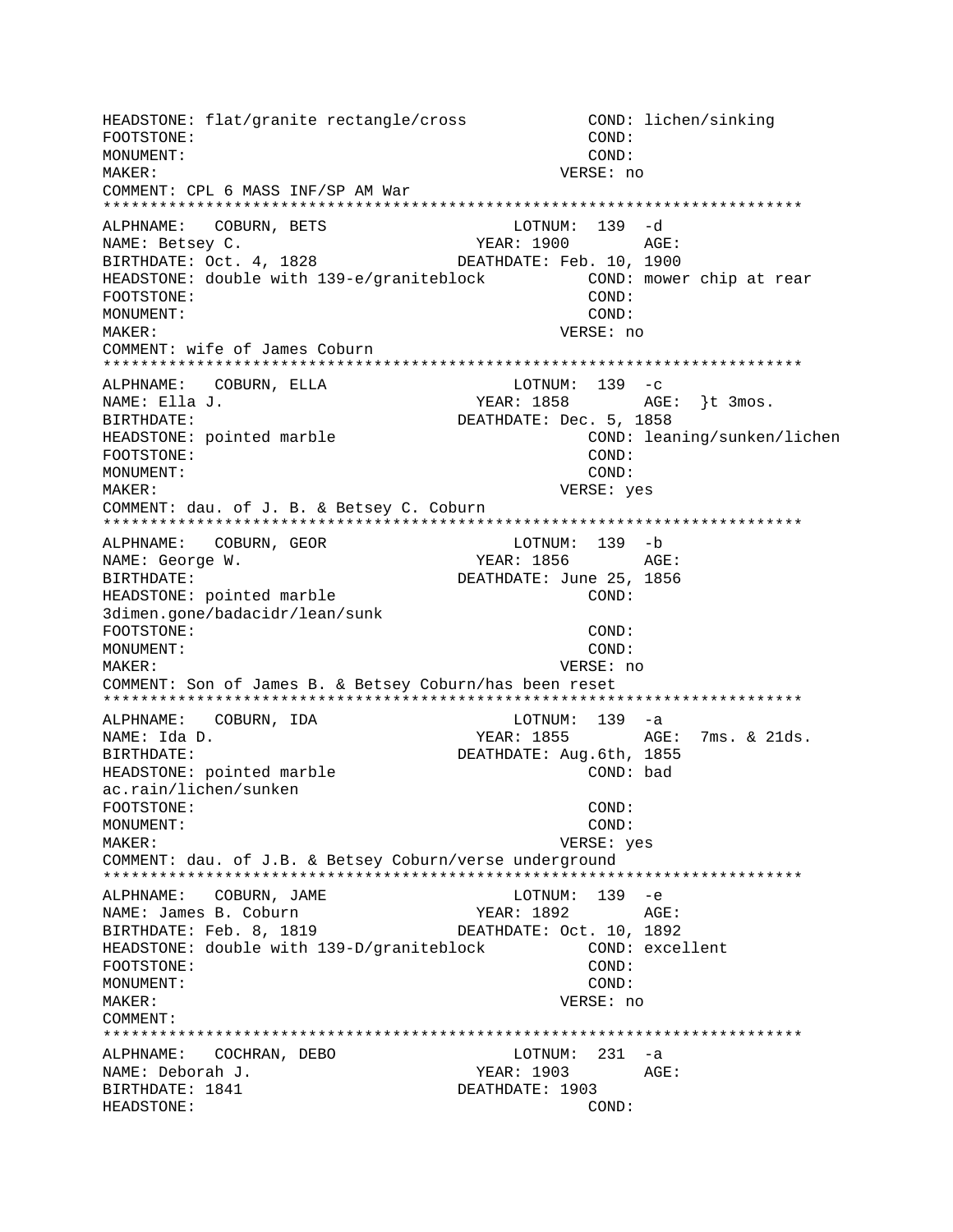FOOTSTONE: COND: MONUMENT: fancy granite/HOWARD COND: good MAKER: VERSE: no COMMENT: with Annie, Maud Howard/William Cochran his wife \*\*\*\*\*\*\*\*\*\*\*\*\*\*\*\*\*\*\*\*\*\*\*\*\*\*\*\*\*\*\*\*\*\*\*\*\*\*\*\*\*\*\*\*\*\*\*\*\*\*\*\*\*\*\*\*\*\*\*\*\*\*\*\*\*\*\*\*\*\*\*\*\*\*\* ALPHNAME: COCHRAN, ELLE LOTNUM: 031 -b NAME: Ellen L. Cochran YEAR: 1893 AGE: BIRTHDATE: 1832 DEATHDATE: 1893 HEADSTONE: marble/granite base rain FOOTSTONE: COND: MONUMENT: COND: MAKER: VERSE: yes COMMENT: \*\*\*\*\*\*\*\*\*\*\*\*\*\*\*\*\*\*\*\*\*\*\*\*\*\*\*\*\*\*\*\*\*\*\*\*\*\*\*\*\*\*\*\*\*\*\*\*\*\*\*\*\*\*\*\*\*\*\*\*\*\*\*\*\*\*\*\*\*\*\*\*\*\*\* ALPHNAME: COCHRAN, OSCA NAME: Oscar A.D. TEAR: 1844 AGE: 1yr & 10 mo. BIRTHDATE:<br>HEADSTONE: flat marble/flower beatHDATE: Sept. 22, 1844<br>COND: v.bad acid HEADSTONE: flat marble/flower rain,lichen/mowerch FOOTSTONE: COND: MONUMENT: COND: MAKER: VERSE: yes COMMENT: son of Wm. R. & Lydia Cochran/verse, much of dates illeg., much info from V.R. \*\*\*\*\*\*\*\*\*\*\*\*\*\*\*\*\*\*\*\*\*\*\*\*\*\*\*\*\*\*\*\*\*\*\*\*\*\*\*\*\*\*\*\*\*\*\*\*\*\*\*\*\*\*\*\*\*\*\*\*\*\*\*\*\*\*\*\*\*\*\*\*\*\*\* ALPHNAME: COCHRAN, WILL LOTNUM: 031 -c NAME: William K. Cochran (YEAR: 1878 AGE: BIRTHDATE: April 10, 1806 DEATHDATE: April 27, 1878 HEADSTONE: pointed marble  $\sim$  COND: rec.mower chip/tipped but firm FOOTSTONE: COND: MONUMENT: COND: MAKER: VERSE: yes COMMENT: Married Nov. 15, 1831/His work is done \*\*\*\*\*\*\*\*\*\*\*\*\*\*\*\*\*\*\*\*\*\*\*\*\*\*\*\*\*\*\*\*\*\*\*\*\*\*\*\*\*\*\*\*\*\*\*\*\*\*\*\*\*\*\*\*\*\*\*\*\*\*\*\*\*\*\*\*\*\*\*\*\*\*\* ALPHNAME: COCHRAN, WILL LOTNUM: 231 -a NAME: William T. Cochran YEAR: 1906 AGE: BIRTHDATE: 1826 **DEATHDATE: 1906** HEADSTONE: COND: FOOTSTONE: COND: MONUMENT: fancy granite/HOWARD COND: good MAKER: VERSE: no COMMENT: with Annie, Maud Howard/Deborah his wife \*\*\*\*\*\*\*\*\*\*\*\*\*\*\*\*\*\*\*\*\*\*\*\*\*\*\*\*\*\*\*\*\*\*\*\*\*\*\*\*\*\*\*\*\*\*\*\*\*\*\*\*\*\*\*\*\*\*\*\*\*\*\*\*\*\*\*\*\*\*\*\*\*\*\* ALPHNAME: COOK, CLAR LOTNUM: 234 -b NAME: Clarence Herbert Cook YEAR: 1936 AGE: BIRTHDATE: 1853 DEATHDATE: 1936 HEADSTONE: rounded granite COND: excellent FOOTSTONE: COND: MONUMENT: COND: MAKER: VERSE: yes COMMENT: \*\*\*\*\*\*\*\*\*\*\*\*\*\*\*\*\*\*\*\*\*\*\*\*\*\*\*\*\*\*\*\*\*\*\*\*\*\*\*\*\*\*\*\*\*\*\*\*\*\*\*\*\*\*\*\*\*\*\*\*\*\*\*\*\*\*\*\*\*\*\*\*\*\*\* ALPHNAME: COOK, JONA LOTNUM: 234 -a NAME: Rev. Jonathan B. Cook BIRTHDATE: April 21, 1825<br>BIRTHDATE: April 21, 1825 DEATHDATE: June 8, 1911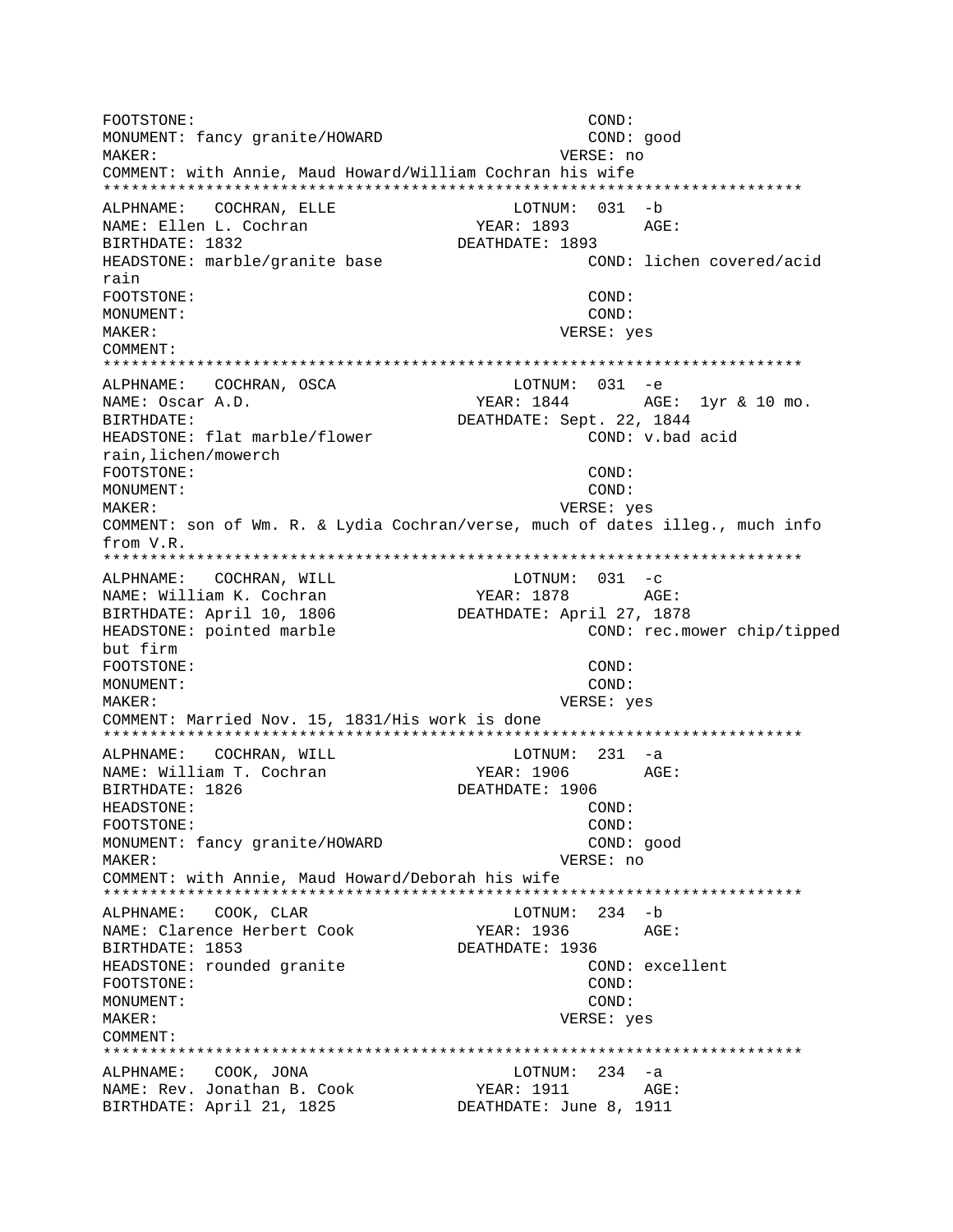HEADSTONE: granite COND: excellent except bad chip base FOOTSTONE: COND: MONUMENT: COND: MAKER: VERSE: no COMMENT: with Sarah N. ALPHNAME: COOK, SARA  $LOTNUM: 234 -a$ NAME: Sarah N. YEAR: 1899 AGE: BIRTHDATE: June 18, 1824 DEATHDATE: Jan. 7, 1899 COND: excellent except bad HEADSTONE: granite chip base FOOTSTONE: COND: MONUMENT: COND:  $M\Delta KFR$ : VERSE: no COMMENT: wife of Rev. J. B. Cook/on same stone with him ALPHNAME: COOKSON, ESTH LOTNUM: 018A -a NAME: Esther DEATHDATE: Dec. 11, 1962cem.rec BIRTHDATE: 1878 COND: HEADSTONE: FOOTSTONE: COND: MONUMENT: slanted pink granite/flower COND: excellent MAKER: VERSE: no COMMENT: with John Cookson/no death on stone, but date in cem. records ALPHNAME: COOKSON, JOHN LOTNUM: 018A -a NAME: John Cookson YEAR: 1953  $\triangle G$ F: BIRTHDATE: 1879 DEATHDATE: 1953 HEADSTONE:  $COMD:$ COND: FOOTSTONE: COND: excellent MONUMENT: slanted pink granite/flower MAKER: VERSE: no COMMENT: with Esther ALPHNAME: COOPER, GERA  $LOTNUM: 356 -a$ NAME: Gerard S. Cooper YEAR: 1928 AGE: BIRTHDATE: 1928 DEATHDATE: 1928 HEADSTONE: COND: FOOTSTONE: COND: MONUMENT: redgray granite/KIBERD/vine, flowers COND: very good MAKER: VERSE: no COMMENT: with Lizzie, Herbert Hopper/James, Edith Kiberd ALPHNAME: CORNELL, CHAR LOTNUM:  $248 - c$ YEAR: 1913 AGE: NAME: Charles M. Cornell DEATHDATE: Jan. 27, 1913 BIRTHDATE: Jan. 3, 1844 HEADSTONE: #248-a/FATHER COND: FOOTSTONE: COND: MONUMENT: granite/slanted/CORNELL/leaves COND: mower chips/bl.lichen at rear MAKER: VERSE: no COMMENT: with Sarah his wife ALPHNAME: CORNELL, CHAR LOTNUM: 248 -a NAME: Father YEAR: 1913 AGE: BIRTHDATE: DEATHDATE: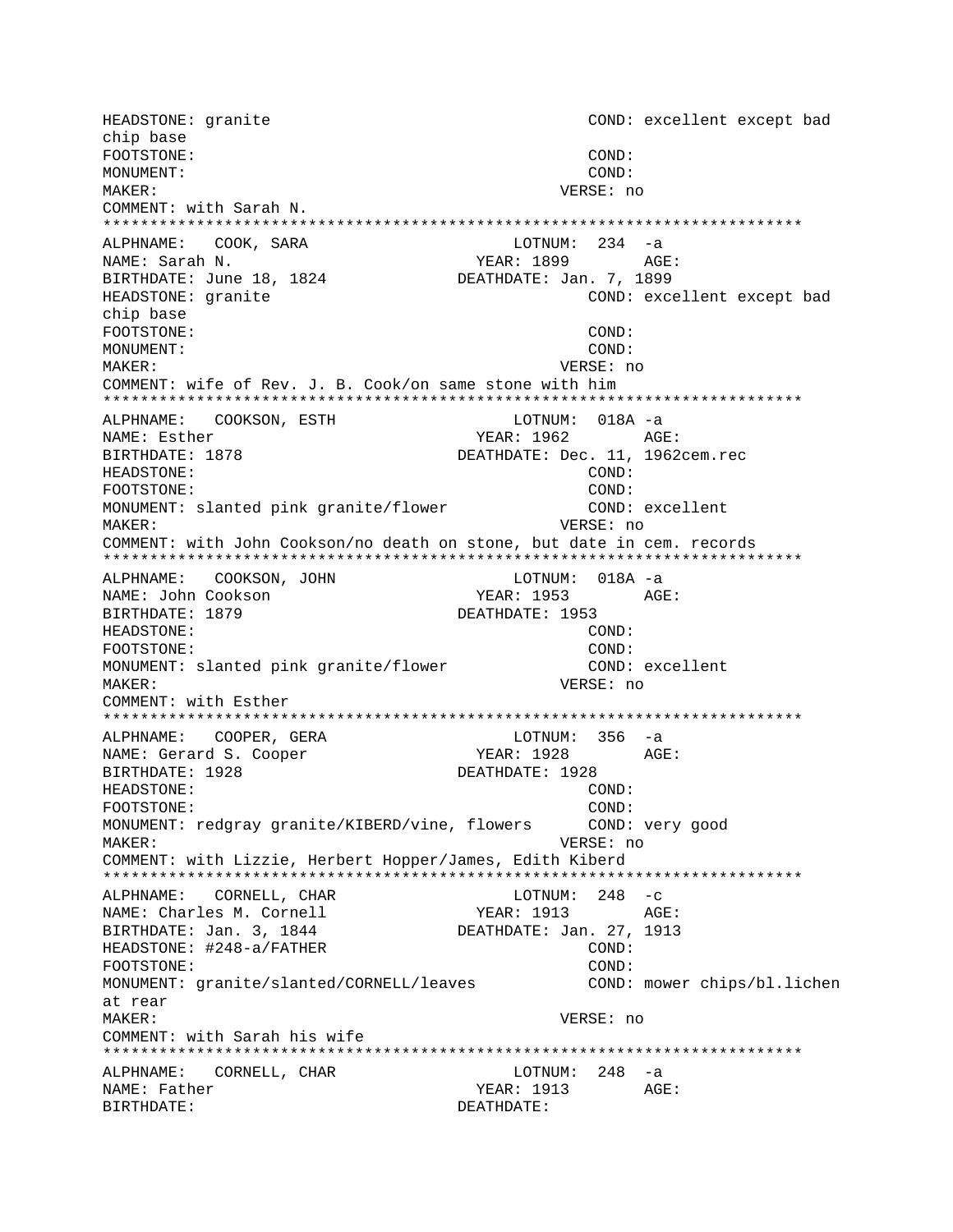HEADSTONE: curved granite/small/FATHER COND: several chips COND: FOOTSTONE: MONUMENT: #248-c/Charles M. Cornell COND: MAKER: VERSE: no COMMENT: ALPHNAME: CORNELL, SARA  $LOTNUM: 248 -c$ NAME: Sarah YEAR: 1906 AGE: DEATHDATE: July 18, 1906 BIRTHDATE: Feb. 8, 1855 HEADSTONE: #248-b/MOTHER COND: FOOTSTONE: COND: MONUMENT: granite/slanted/CORNELL/leaves COND: mower chips/bl. lichen at rear MAKER: VERSE: no COMMENT: with Charles M. Cornell his wife ALPHNAME: CORNELL, SARA  $LOTNUM: 248 - b$ NAME: Mother YEAR: 1906 AGE: DEATHDATE: BIRTHDATE: COND: bad chip upper HEADSTONE: rounded granite/small/MOTHER rt., small chips FOOTSTONE: COND: COND: MONUMENT: #248-c/Sarah MAKER: VERSE: no COMMENT: ALPHNAME: CRESSY, LAUR LOTNUM: 097 -a NAME: Laura J. McIntire<br>BIRTHDATE: Oct. 3, 1850 YEAR: 1877 AGE: DEATHDATE: Aug. 21, 1877 COND: lichen/loose on base HEADSTONE: fancy/marble/leaves/LAURA COND: FOOTSTONE: MONUMENT: #97-d/Laura J. McIntire COND: MAKER: VERSE: yes COMMENT: Wife of John Y. Cressy ALPHNAME: CROCKETT, HENR  $LOTNUM: 318 -a$ YEAR: 1913 NAME: Henry C. Crockett AGE: BIRTHDATE: 1852 DEATHDATE: 1913 HEADSTONE: COND: FOOTSTONE: COND: MONUMENT: granite block/CROCKETT/Masonic rings COND: excellent but a little lichen  $M\Delta KFR$ : VERSE: yes COMMENT: with Mary S., his wife ALPHNAME: CROCKETT, MARY  $LOTNUM: 318 -a$ NAME: Mary S. YEAR: 1920 AGE: BIRTHDATE: 1857 DEATHDATE: 1920 HEADSTONE: COND: FOOTSTONE: COND: MONUMENT: granite block/CROCKETT/Masonic rings COND: excellent but a little lichen MAKER: VERSE: yes COMMENT: with Henry, his wife ALPHNAME: CUMMINGS, ANNI LOTNUM: 115 -b YEAR: 1922 AGE: NAME: Annie M. Cummings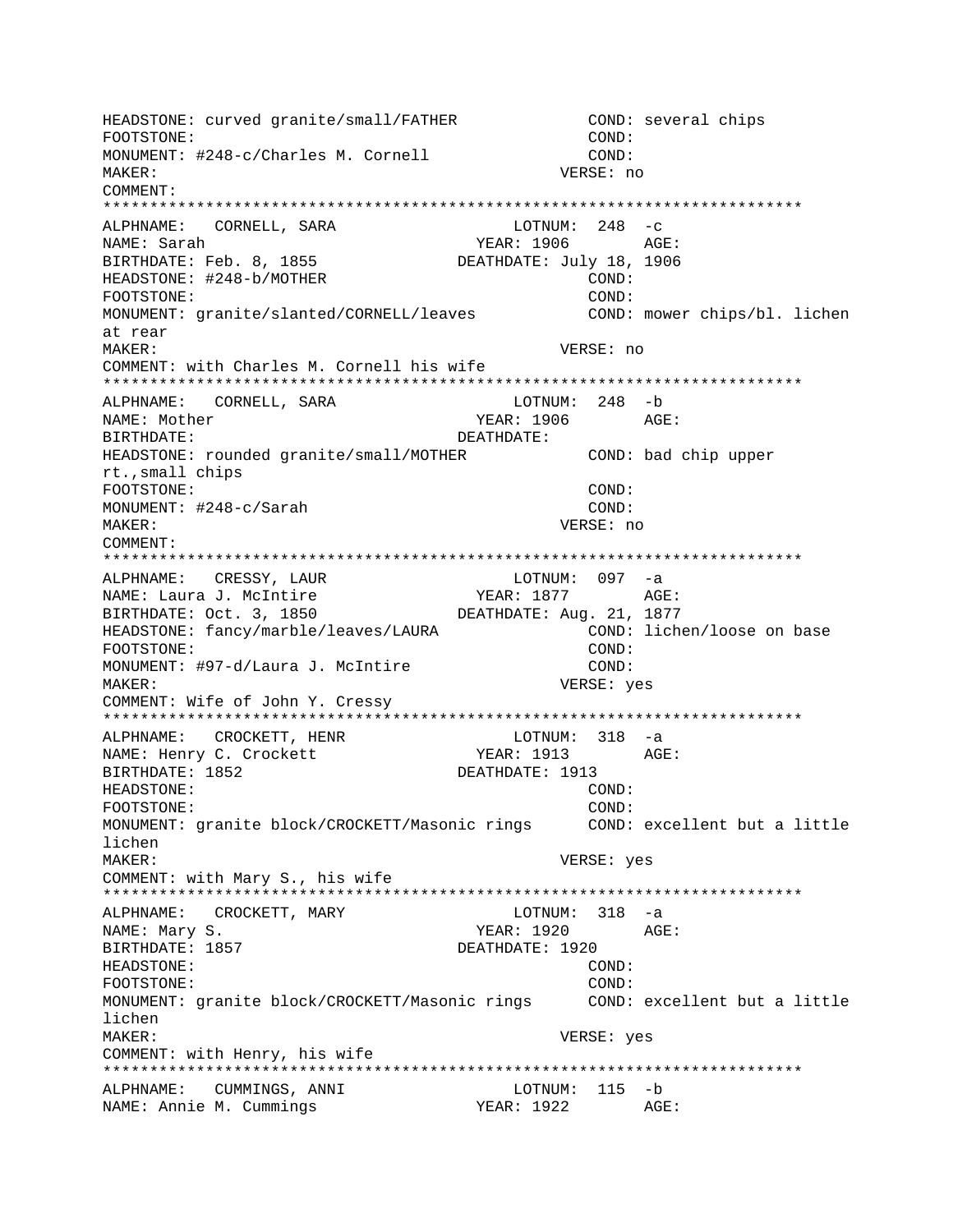BIRTHDATE: 1862 DEATHDATE: 1922 HEADSTONE:  $COMD:$ FOOTSTONE: COND: MONUMENT: granite block/top slanted COND: good VERSE: no MAKER: COMMENT: with Charles S., Melvina P. Cummings ALPHNAME: CUMMINGS, CHAR LOTNUM: 115 -b YEAR: 1904 NAME: Charles S. Cummings AGE: BIRTHDATE: 1836 DEATHDATE: 1904 HEADSTONE: COND: FOOTSTONE: COND: MONUMENT: granite block/top slanted COND: good VERSE: no **MAKER:** COMMENT: with Melvina P., Annie M. Cummings ALPHNAME: CUMMINGS, FRED  $LOTNUM: 115 -a$ YEAR: 1880 NAME: Fred Cummings AGE: 19y'rs & 4mos. DEATHDATE: June 6, 1880 BIRTHDATE: HEADSTONE: marble/fancy/flowers&leaves  $COND:$ badacidrain/lichen/tippedback FOOTSTONE: COND: MONUMENT: COND: MAKER: VERSE: no COMMENT: FRED/son of Charles & Vina Cummings LOTNUM: 115 -b ALPHNAME: CUMMINGS, MELV NAME: Melvina P. Cummings YEAR: 1899 AGE: BIRTHDATE: 1830 DEATHDATE: 1899 HEADSTONE:  $COMD:$ FOOTSTONE: COND: MONUMENT: granite block/top slanted COND: good MAKER: VERSE: no COMMENT: with Charles S., Annie M. Cummings ALPHNAME: CUMMINGS, OLIV LOTNUM: 083 -b YEAR: 1880 AGE: NAME: Oliver Cummings DEATHDATE: March 14, 1880 BIRTHDATE: HEADSTONE: pointed marble COND: broken off/no base seen FOOTSTONE: COND: MONUMENT: COND: VERSE: no MAKER: COMMENT: V.R.: d. March 14, 1879, age 79 yrs, 1 mo., 8 days ALPHNAME: CURTIS, MINN LOTNUM:  $260 -a$ YEAR: 1930 AGE: NAME: Minnie Day Curtis BIRTHDATE: 1864 DEATHDATE: 1930 HEADSTONE: COND: FOOTSTONE: COND: MONUMENT: rectangular granite block/WORDEN/flowers COND: black lichen/sunken VERSE: no MAKER: COMMENT: Perpetual Care/rear with Francis Day/Charles, Dorothy Worden on front ALPHNAME: CUTLER, JOHN LOTNUM: 042 -d NAME: John S. Cutler  $YEAR: 1942$   $AGE:$ BIRTHDATE: 1862 DEATHDATE: 1942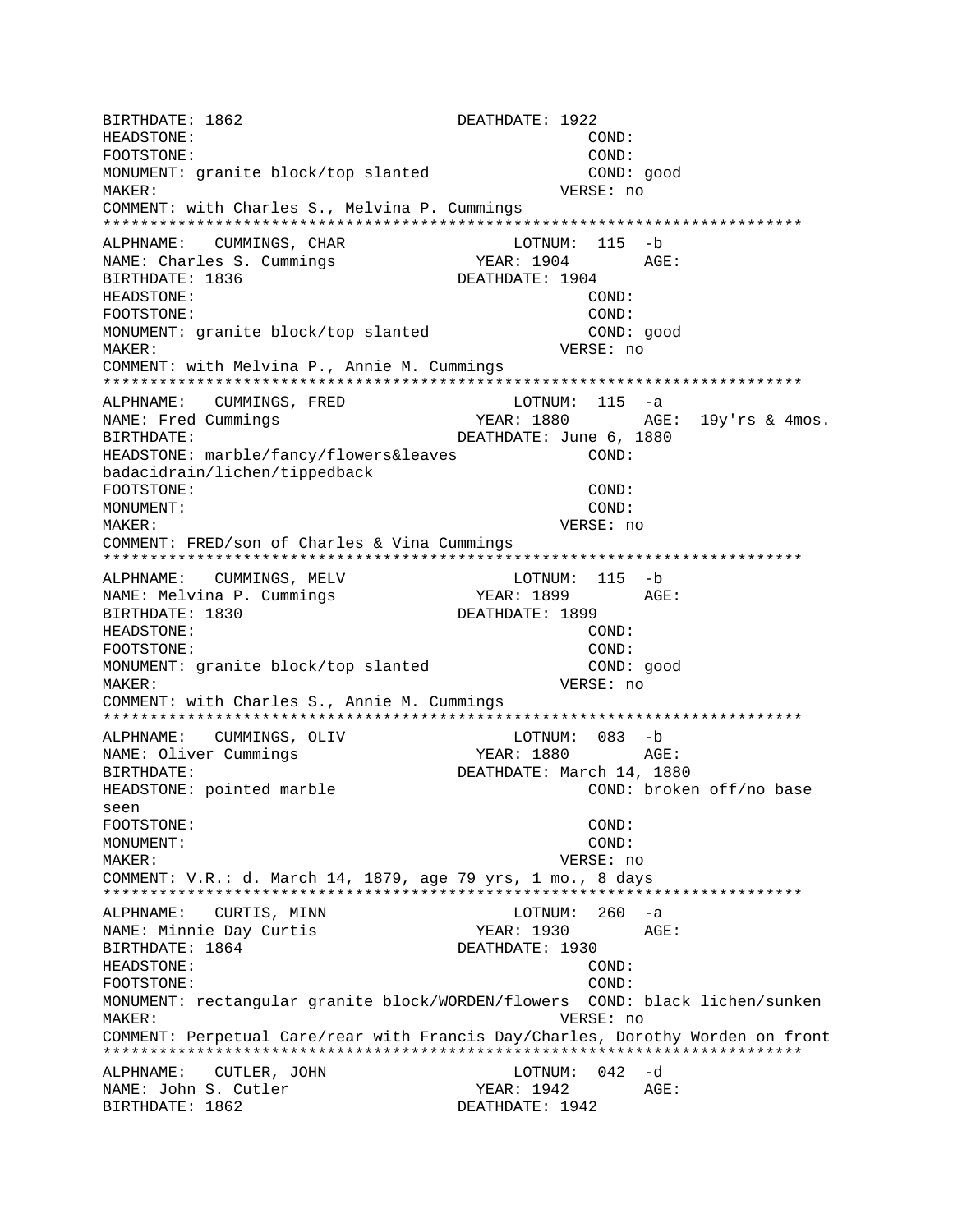HEADSTONE: COND: FOOTSTONE: COND: MONUMENT: pink granite/"log"/CUTLER COND: excellent MAKER: VERSE: no COMMENT: with Lily M. his wife/CUTLER on base \*\*\*\*\*\*\*\*\*\*\*\*\*\*\*\*\*\*\*\*\*\*\*\*\*\*\*\*\*\*\*\*\*\*\*\*\*\*\*\*\*\*\*\*\*\*\*\*\*\*\*\*\*\*\*\*\*\*\*\*\*\*\*\*\*\*\*\*\*\*\*\*\*\*\* ALPHNAME: CUTLER, LILY LOTNUM: 042 -d NAME: Lily M. Same Manuscript (1953 AGE: BIRTHDATE: 1877 DEATHDATE: 1953 HEADSTONE: COND: FOOTSTONE: COND: MONUMENT: pink granite/"log"/CUTLER COND: excellent MAKER: VERSE: no COMMENT: with John S. Cutler, his wife/CUTLER ON BASE \*\*\*\*\*\*\*\*\*\*\*\*\*\*\*\*\*\*\*\*\*\*\*\*\*\*\*\*\*\*\*\*\*\*\*\*\*\*\*\*\*\*\*\*\*\*\*\*\*\*\*\*\*\*\*\*\*\*\*\*\*\*\*\*\*\*\*\*\*\*\*\*\*\*\* ALPHNAME: DAVIDSON, LUCY NAME: Lucy A. Davidson YEAR: 1892 AGE: BIRTHDATE: June 5, 1809 DEATHDATE: Sept. 27, 1892 HEADSTONE: COND: FOOTSTONE: COND: MONUMENT: double stone/rounded/red granite/MOTHER COND: good MAKER: VERSE: no COMMENT: front with Robert D. Davidson/William Henry on rear \*\*\*\*\*\*\*\*\*\*\*\*\*\*\*\*\*\*\*\*\*\*\*\*\*\*\*\*\*\*\*\*\*\*\*\*\*\*\*\*\*\*\*\*\*\*\*\*\*\*\*\*\*\*\*\*\*\*\*\*\*\*\*\*\*\*\*\*\*\*\*\*\*\*\* ALPHNAME: DAVIDSON, ROBE LOTNUM: 055 -b NAME: Robert D. Davidson YEAR: 1888 AGE: BIRTHDATE: July 25, 1810 DEATHDATE: Nov. 6, 1888 HEADSTONE: COND: FOOTSTONE: COND: MONUMENT: double stone/red granite/FATHER COND: good MAKER: VERSE: no COMMENT: front with Lucy A. Davidson/rear: son William Henry Davidson \*\*\*\*\*\*\*\*\*\*\*\*\*\*\*\*\*\*\*\*\*\*\*\*\*\*\*\*\*\*\*\*\*\*\*\*\*\*\*\*\*\*\*\*\*\*\*\*\*\*\*\*\*\*\*\*\*\*\*\*\*\*\*\*\*\*\*\*\*\*\*\*\*\*\* ALPHNAME: DAVIDSON, Will Manager (1995 - 1996) NAME: William Henry Davidson YEAR: 1862 AGE: 21 years BIRTHDATE: DEATHDATE: June3,1862NewOrleans HEADSTONE: COND: FOOTSTONE: COND: MONUMENT: double/red granite/MOTHER,FATHER COND: good MAKER: VERSE: yes COMMENT: on rear side/only son of R.D.&L.A.Davidson/front: Lucy & Robert D. Davidson \*\*\*\*\*\*\*\*\*\*\*\*\*\*\*\*\*\*\*\*\*\*\*\*\*\*\*\*\*\*\*\*\*\*\*\*\*\*\*\*\*\*\*\*\*\*\*\*\*\*\*\*\*\*\*\*\*\*\*\*\*\*\*\*\*\*\*\*\*\*\*\*\*\*\* ALPHNAME: DAVIS, EDGA LOTNUM: 182 -a NAME: Edgar A. YEAR: 1890 AGE: BIRTHDATE: 1885 DEATHDATE: 1890 HEADSTONE: COND: FOOTSTONE: COND: MONUMENT: pink granite/rounded/DAVIS COND: excellent MAKER: VERSE: no COMMENT: with Edwin Davis, his wife Emma, T. Richard Davis \*\*\*\*\*\*\*\*\*\*\*\*\*\*\*\*\*\*\*\*\*\*\*\*\*\*\*\*\*\*\*\*\*\*\*\*\*\*\*\*\*\*\*\*\*\*\*\*\*\*\*\*\*\*\*\*\*\*\*\*\*\*\*\*\*\*\*\*\*\*\*\*\*\*\* ALPHNAME: DAVIS, EDWI LOTNUM: 182 -a NAME: Edwin Davis YEAR: 1919 AGE: BIRTHDATE: 1846 DEATHDATE: 1919 HEADSTONE: COND: FOOTSTONE: COND: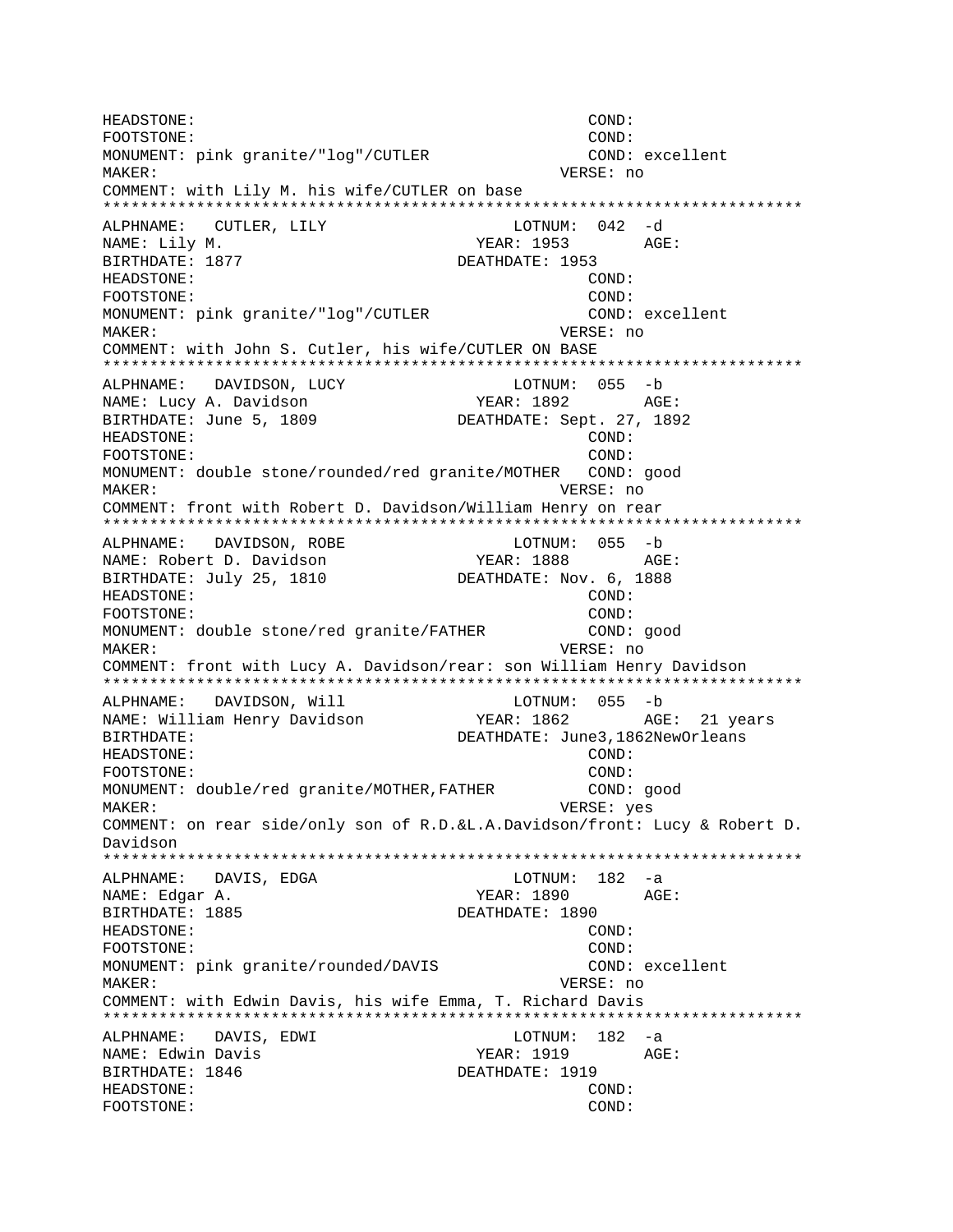MONUMENT: pink granite/rounded/DAVIS COND: excellent MAKER: VERSE: no COMMENT: with Emma his wife, Edgar, T. Richard Davis \*\*\*\*\*\*\*\*\*\*\*\*\*\*\*\*\*\*\*\*\*\*\*\*\*\*\*\*\*\*\*\*\*\*\*\*\*\*\*\*\*\*\*\*\*\*\*\*\*\*\*\*\*\*\*\*\*\*\*\*\*\*\*\*\*\*\*\*\*\*\*\*\*\*\* ALPHNAME: DAVIS, EMMA LOTNUM: 182 -a NAME: Emma M. YEAR: 1945 AGE: BIRTHDATE: 1860 DEATHDATE: 1945 HEADSTONE: COND: FOOTSTONE: COND: MONUMENT: pink granite/rounded/DAVIS COND: excellent MAKER: VERSE: COMMENT: with Edwin Davis, his wife, Edgar A., T. Richard Davis \*\*\*\*\*\*\*\*\*\*\*\*\*\*\*\*\*\*\*\*\*\*\*\*\*\*\*\*\*\*\*\*\*\*\*\*\*\*\*\*\*\*\*\*\*\*\*\*\*\*\*\*\*\*\*\*\*\*\*\*\*\*\*\*\*\*\*\*\*\*\*\*\*\*\* ALPHNAME: DAVIS, T. RIC CONTROL LOTNUM: 182 -a NAME: T. Richard Davis T. The Magnus YEAR: 1963 AGE: BIRTHDATE: 1883 DEATHDATE: 1963 HEADSTONE: COND: FOOTSTONE: COND: MONUMENT: pink granite/rounded/DAVIS COND: excellent MAKER: VERSE: no COMMENT: with Edwin Davis, his wife Emma, Edgar A. \*\*\*\*\*\*\*\*\*\*\*\*\*\*\*\*\*\*\*\*\*\*\*\*\*\*\*\*\*\*\*\*\*\*\*\*\*\*\*\*\*\*\*\*\*\*\*\*\*\*\*\*\*\*\*\*\*\*\*\*\*\*\*\*\*\*\*\*\*\*\*\*\*\*\* ALPHNAME: DAY, FRAN LOTNUM: 260 -a NAME: Francis Day 7EAR: 1919 AGE: BIRTHDATE: 1838 DEATHDATE: 1919 HEADSTONE: COND: FOOTSTONE: COND: MONUMENT: rectangular granite block/WORDEN/flowers COND: black lichen/sunken MAKER: VERSE: no COMMENT: Perpetual Care/rear with Minnie Day Curtis/Charles, Dorothy Worden on front \*\*\*\*\*\*\*\*\*\*\*\*\*\*\*\*\*\*\*\*\*\*\*\*\*\*\*\*\*\*\*\*\*\*\*\*\*\*\*\*\*\*\*\*\*\*\*\*\*\*\*\*\*\*\*\*\*\*\*\*\*\*\*\*\*\*\*\*\*\*\*\*\*\*\* ALPHNAME: DEAN, INA  $L$ PHNAME: DEAN, INA NAME: Ina Pratt Dean YEAR: 1947 AGE: BIRTHDATE: May 9, 1864 DEATHDATE: Apr. 7, 1947 HEADSTONE: granite rectan./flush/Daughter COND: sod encroaching/2 bad chips FOOTSTONE: COND: MONUMENT: COND: MAKER: VERSE: no COMMENT: \*\*\*\*\*\*\*\*\*\*\*\*\*\*\*\*\*\*\*\*\*\*\*\*\*\*\*\*\*\*\*\*\*\*\*\*\*\*\*\*\*\*\*\*\*\*\*\*\*\*\*\*\*\*\*\*\*\*\*\*\*\*\*\*\*\*\*\*\*\*\*\*\*\*\* ALPHNAME: DECARTERET, ADA NAME: Ada Swanwick YEAR: 1932 AGE: BIRTHDATE: 1878 **DEATHDATE: 1932** HEADSTONE: COND: FOOTSTONE: COND: MONUMENT: gray granite/rounded/flowers/DeCARTERET COND: good/a little black lichen MAKER: Colmer Monument Works, Lowell, Mass VERSE: no COMMENT: with Alfred his wife \*\*\*\*\*\*\*\*\*\*\*\*\*\*\*\*\*\*\*\*\*\*\*\*\*\*\*\*\*\*\*\*\*\*\*\*\*\*\*\*\*\*\*\*\*\*\*\*\*\*\*\*\*\*\*\*\*\*\*\*\*\*\*\*\*\*\*\*\*\*\*\*\*\*\* ALPHNAME: DECARTERET, ALFR LOTNUM: 340 -a NAME: Alfred DeCarteret Team YEAR: 1953 AGE: BIRTHDATE: 1874 DEATHDATE: 1953 HEADSTONE: COND: FOOTSTONE: COND: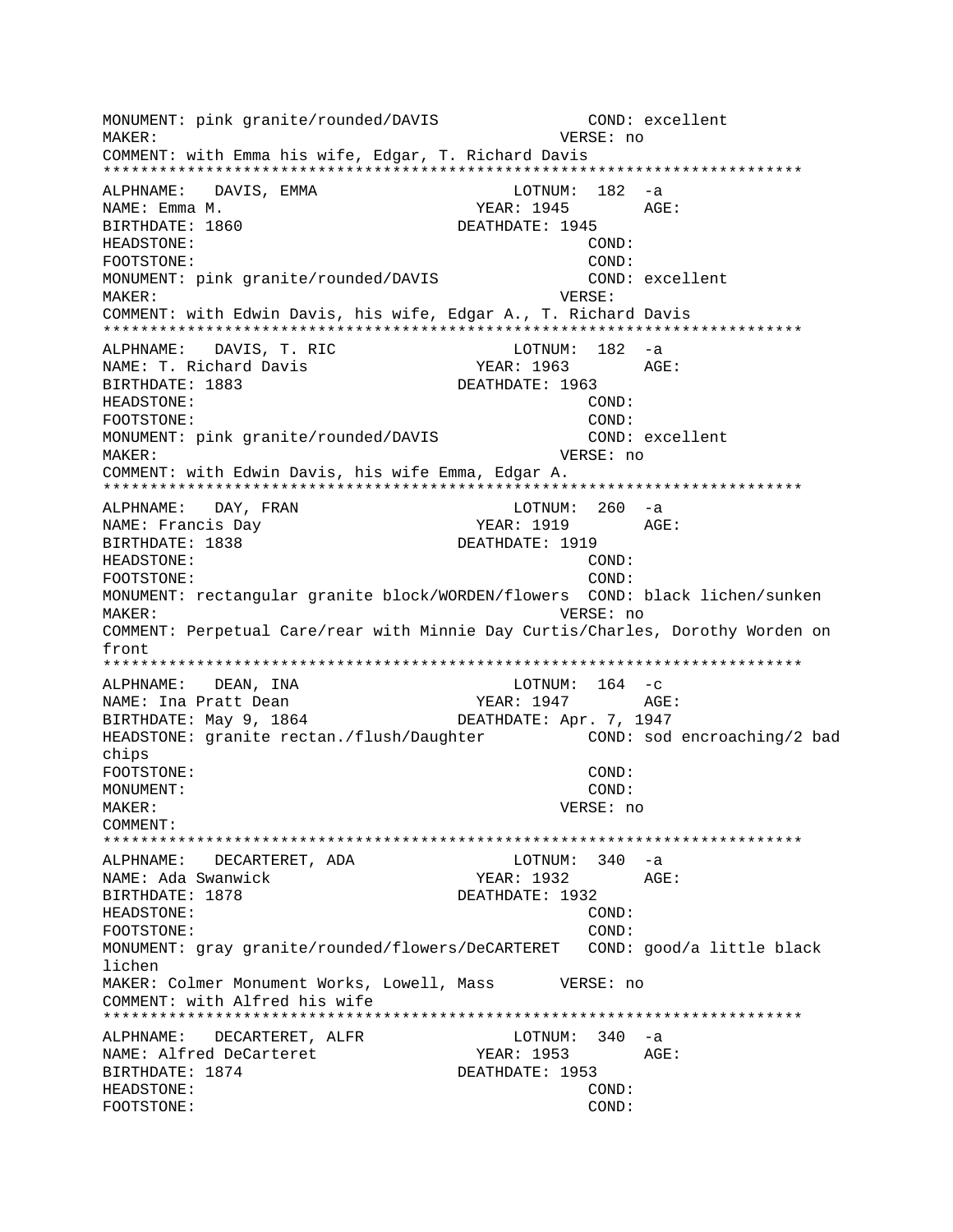MONUMENT: gray granite/rounded/flowers/DeCARTERET COND: good/a little black lichen MAKER: Colmer Monument Works, Lowell, Mass WERSE: no COMMENT: with Ada Swanwick his wife ALPHNAME: DECARTERET, ANN  $LOTNUM: 253 -a$ NAME: Annie M. YEAR: 1899 AGE: BIRTHDATE: 1872 DEATHDATE: 1899 HEADSTONE: COND: FOOTSTONE: COND: MONUMENT: gran. block/fancy top/leaves/DECARTERET COND: good MAKER: VERSE: yes COMMENT: with Reginald, Mary Ann, Arthur ALPHNAME: DECARTERET, ARTH LOTNUM: 253 -a YEAR: 1954 NAME: Arthur AGE: BIRTHDATE: 1875 DEATHDATE: 1954 HEADSTONE: COND: COND: FOOTSTONE: MONUMENT: gran. block/fancy top/leaves/DECARTERET COND: good MAKER: VERSE: yes COMMENT: with Annie M., Reginald, Mary Ann LOTNUM: 065A -a ALPHNAME: DECARTERET, CLAR YEAR: 1990 AGE: NAME: Clarence B. DeCarteret BIRTHDATE: 1903 DEATHDATE: July 13, 1990 HEADSTONE: COND: FOOTSTONE: COND: MONUMENT: COND: excellent MAKER: Luz Brothers Inc. Lowell, Mass. VERSE: yes COMMENT: with Ethel J., Clarence A. DeCarteret DECARTERET, CLAR LOTNUM: 065A -a ALPHNAME: NAME: Clarence A. DeCarteret BIRTHDATE: 1924 DEATHDATE: 1942 HEADSTONE: COND: FOOTSTONE: COND: MONUMENT: curved/pinkwhite granite/vines/DECARERET COND: excellent MAKER: Lutz Bros., Lowell, Mass. VERSE: yes COMMENT: with Clarence B., Ethel J. DeCarteret ALPHNAME: DECARTERET, ETHE LOTNUM: 065A -a NAME: Ethel J. DeCarteret YEAR: 1990 AGE: DEATHDATE: Feb. 28, 1990 BIRTHDATE: 1903 HEADSTONE: COND: COND: FOOTSTONE: MONUMENT: curved/pinkwhite granite/vines/DECARERET COND: excellent MAKER: Lutz Brothers Inc, Lowell, Mass. WERSE: yes COMMENT: with Clarence, Ethel J. DeCarteret ALPHNAME: DECARTERET, JOHN LOTNUM:  $254 - a$ YEAR: 1932 AGE: NAME: John Dumaresq Decarteret BIRTHDATE: Oct. 22, 1857 DEATHDATE: 1932 HEADSTONE: COND: FOOTSTONE: COND: MONUMENT: rounded granite/DECARTERET/MACHON/lilies COND: black lichen/Perpetual Care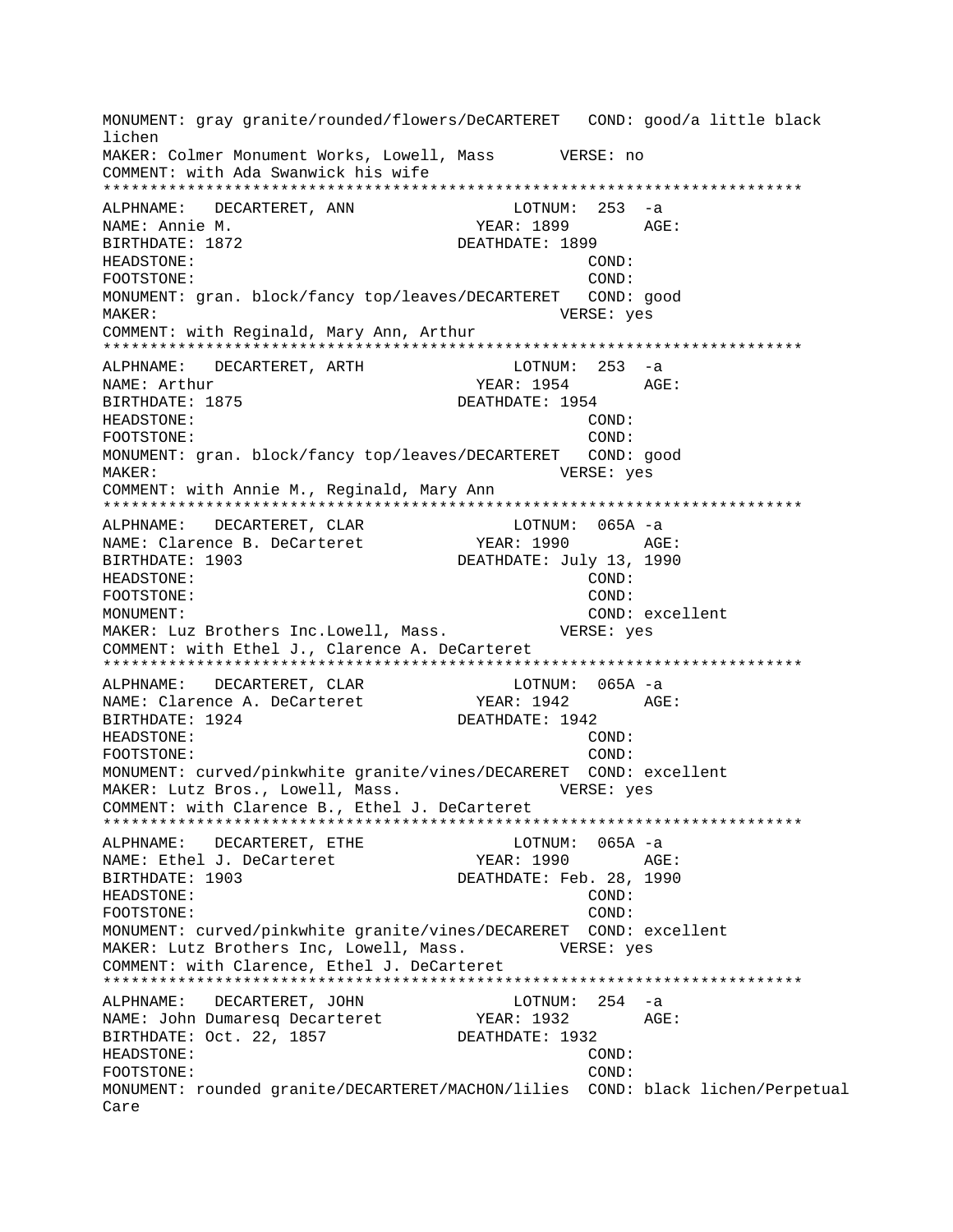MAKER: VERSE: no COMMENT: with wife Mary Jane Ellis, & John Jr./Harriet & Theophilus Machon ALPHNAME: DECARTERET, JOHN LOTNUM: 254 -a YEAR: 1947 NAME: John Decarteret Jr. AGE: BIRTHDATE: Sept. 9, 1873 DEATHDATE: 1947 HEADSTONE: COND: FOOTSTONE: COND: MONUMENT: rounded granite/DECARTERET/MACHON/lilies COND: black lichen/Perpetual Care MAKER: VERSE: no COMMENT: with John D. Decarteret, wife Mary Jane Ellis / Harriet & Theophilus Machon ALPHNAME: DECARTERET, MARY LOTNUM: 254 -a NAME: Mary Jane Ellis YEAR: 1900 AGE: BIRTHDATE: Aug. 9, 1866 DEATHDATE: 1900 HEADSTONE: COND: COND: FOOTSTONE: MONUMENT: rounded granite/DECARTERET/MACHON/lilies COND: black lichen/Perpetual  $C$ are MAKER: VERSE: no COMMENT: wife of & with John D.Decarteret & with John Jr./Harriet & Theophilus Machon  $LOTNUM: 253 -a$ ALPHNAME: DECARTERET, MARY NAME: Mary Ann  $YEAR: 1944$   $AGE:$ BIRTHDATE: 1883 DEATHDATE: 1944 HEADSTONE:  $COND$ : FOOTSTONE:  $COMD:$ MONUMENT: gran. block/fancy top/leaves/DECARTERET COND: good MAKER: VERSE: yes COMMENT: with Annie M., Reginald, Arthur  $LOTNUM: 253 -a$ ALPHNAME: DECARTERET, REGI YEAR: 1902 NAME: Reginald  $AGF$ : DEATHDATE: 1902 BIRTHDATE: 1902  $COND:$ HEADSTONE: FOOTSTONE:  $COMD:$ MONUMENT: gran. block/fancy top/leaves/DECARTERET COND: good VERSE: yes MAKER: COMMENT: with Annie M., Mary Ann, Arthur ALPHNAME: DELAHAYE, ELIA  $LOTNUM: 326 - b$ NAME: Elias F. Sr YEAR: 1933  $AGE:$ BIRTHDATE: 1864 DEATHDATE: 1933 HEADSTONE: granite/flush rectangle COND: sod badly encroach./slantsdown FOOTSTONE: COND: MONUMENT: COND: MAKER: VERSE: no COMMENT: with Elias F. 3rd, Louisa LOTNUM: 326 -b ALPHNAME: DELAHAYE, ELIA NAME: Elias F. 3rd YEAR: 1913 AGE: BIRTHDATE: 1913 DEATHDATE: 1913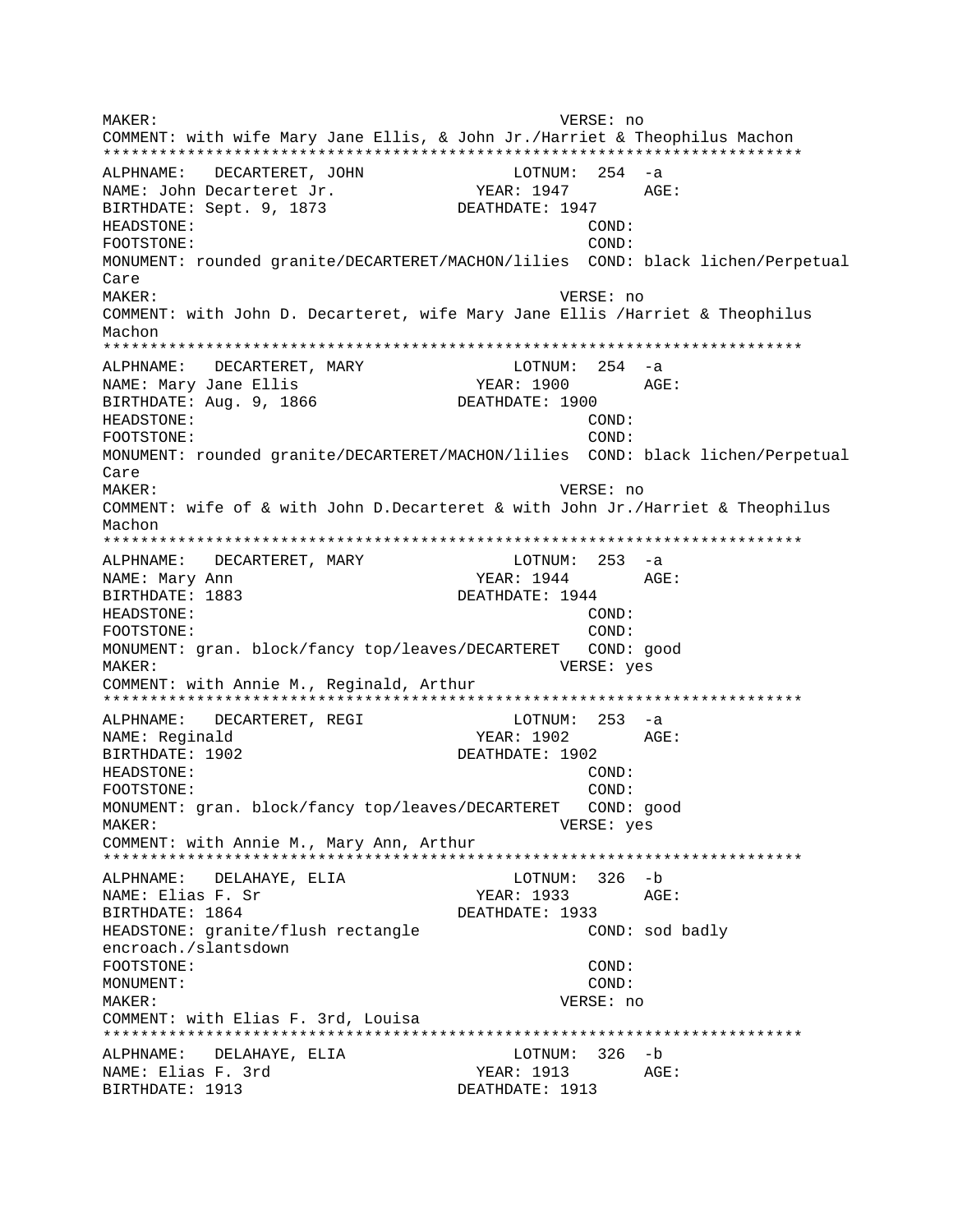HEADSTONE: granite/rectangle/flush COND: sod encroac. badly/slants down FOOTSTONE: COND: MONUMENT: COND: MAKER: VERSE: no COMMENT: with Elias F. Sr., Louisa ALPHNAME: DELAHAYE, EVEL LOTNUM: 327 -a NAME: Evelyn M. DeLaHaye YEAR: 1953 AGE: DEATHDATE: Apr. 14, 1953 BIRTHDATE: Sept. 3, 1893 HEADSTONE: gray granite/rounded COND: excellent COND: FOOTSTONE: MONUMENT: COND: MAKER: VERSE: yes COMMENT: ALPHNAME: DELAHAYE, LOUI LOTNUM: 326 -b NAME: Louisa YEAR: 1919 AGE: BIRTHDATE: 1866 DEATHDATE: 1919 COND: sod encroac. HEADSTONE: granite/rectangle/flush badly/slants down FOOTSTONE: COND: MONUMENT: COND: MAKER: VERSE: no COMMENT: with Elias F. DeLaHaye 3rd, Elias F. DeLaHaye SR ALPHNAME: DELAHAYE? LOTNUM: 326 -a NAME: Father YEAR: AGE: BIRTHDATE: DEATHDATE: COND: excellent HEADSTONE: granite log/FATHER COND: FOOTSTONE: MONUMENT: COND: VERSE: no MAKER: COMMENT: in DeLaHaye lot ALPHNAME: DEWHURST, ELSI  $LOTNUM: 308 -a$ NAME: Elsie Dewhurst YEAR: 1935 AGE: BIRTHDATE: 1898 DEATHDATE: 1935 HEADSTONE: COND: FOOTSTONE: COND: MONUMENT: granite/rounded/flower/cross/vine/JONES COND: excellent MAKER: VERSE: no COMMENT: with Theophilus, Emily, Annie Jones ALPHNAME: DEXTER, J.B. LOTNUM:  $331/2-a$ YEAR: 1958 AGE: NAME: J. Boyd Dexter BIRTHDATE: 1873 DEATHDATE: 1958 HEADSTONE: COND: FOOTSTONE: COND: MONUMENT: drk gray granite/point/design COND: good but a little black lichen MAKER: VERSE: no COMMENT: Rear:with Warren F. Prince, Mary Brown Prince ALPHNAME: DICKENSON, BLAN LOTNUM: 317 -a NAME: Blanch F. YEAR: 1982 AGE: BIRTHDATE: 1896 DEATHDATE: 1982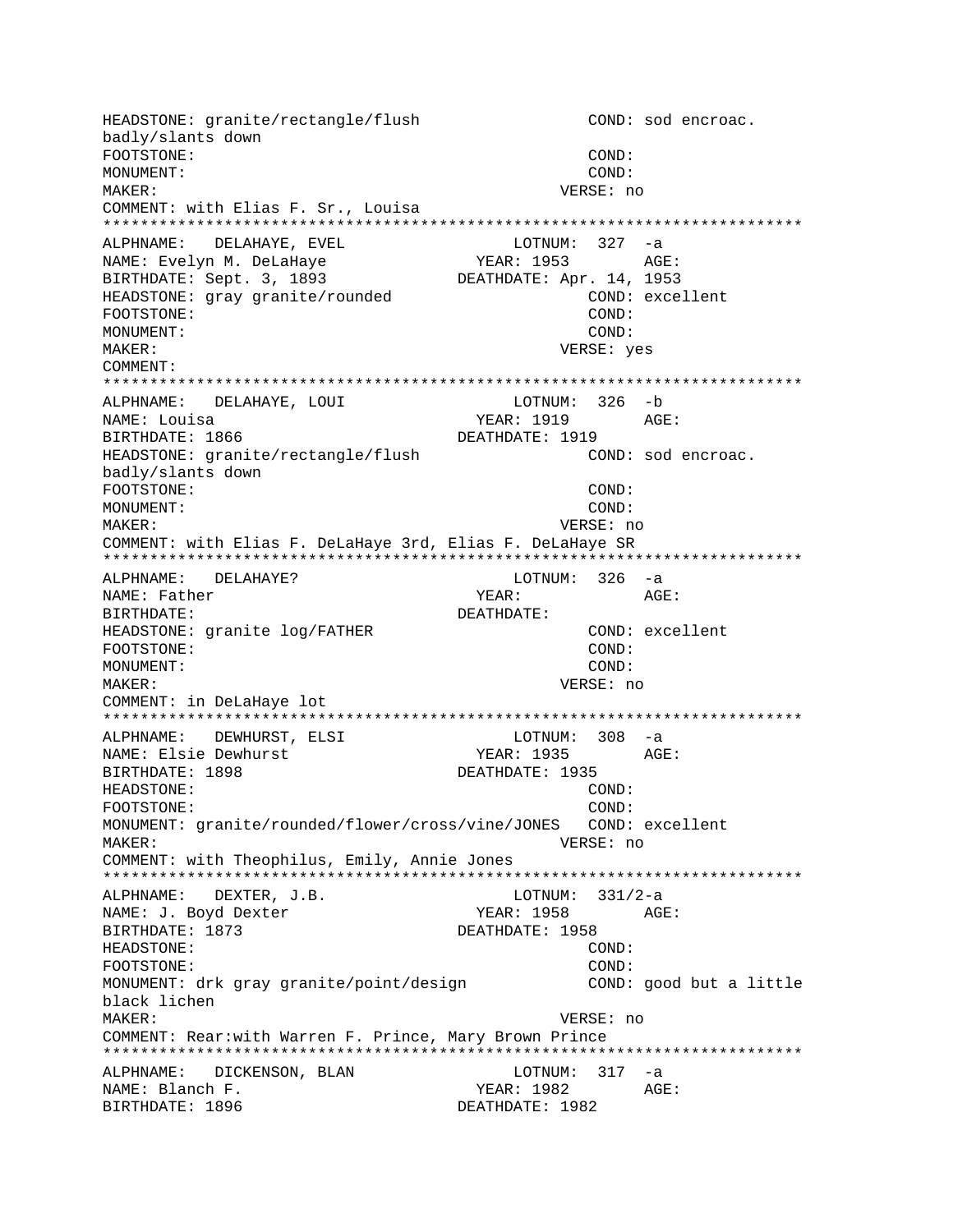HEADSTONE: granite rectangle/flush/cross COND: sod encroaching FOOTSTONE: COND: MONUMENT: COND: MAKER: VERSE: no COMMENT: with Harold S. \*\*\*\*\*\*\*\*\*\*\*\*\*\*\*\*\*\*\*\*\*\*\*\*\*\*\*\*\*\*\*\*\*\*\*\*\*\*\*\*\*\*\*\*\*\*\*\*\*\*\*\*\*\*\*\*\*\*\*\*\*\*\*\*\*\*\*\*\*\*\*\*\*\*\* ALPHNAME: DICKENSON, HARO LOTNUM: 317 -a NAME: Harold S. YEAR: 1982 AGE: BIRTHDATE: 1894 DEATHDATE: 1982 HEADSTONE: granite rectangle/flush/cross COND: sod encroaching FOOTSTONE: COND: MONUMENT: COND: MAKER: VERSE: no COMMENT: \*\*\*\*\*\*\*\*\*\*\*\*\*\*\*\*\*\*\*\*\*\*\*\*\*\*\*\*\*\*\*\*\*\*\*\*\*\*\*\*\*\*\*\*\*\*\*\*\*\*\*\*\*\*\*\*\*\*\*\*\*\*\*\*\*\*\*\*\*\*\*\*\*\*\* ALPHNAME: DILLINGHAM, LIZZ NAME: Lizzie A.  $YEAR: 1871$  AGE: 30yrs. BIRTHDATE:  $DEATHDATE: May 16, 1871$ HEADSTONE: marble"stones"/openBible/ivy COND: lichen/erosion FOOTSTONE: COND: MONUMENT: COND: MAKER: Wheeler, Lowell **VERSE: 1998** VERSE: no COMMENT: wife of E.D. Dillingham and dau. of G.M. & Eva Ebert \*\*\*\*\*\*\*\*\*\*\*\*\*\*\*\*\*\*\*\*\*\*\*\*\*\*\*\*\*\*\*\*\*\*\*\*\*\*\*\*\*\*\*\*\*\*\*\*\*\*\*\*\*\*\*\*\*\*\*\*\*\*\*\*\*\*\*\*\*\*\*\*\*\*\* ALPHNAME: DIXON, ALBE LOTNUM: 267 -a NAME: Albert R. Dixon YEAR: 1918 AGE: BIRTHDATE: 1865 DEATHDATE: 1918 HEADSTONE: COND: FOOTSTONE: COND: MONUMENT: fancy granite/columns,designs COND: good MAKER: VERSE: no COMMENT: Pertpetual Care/on rear side \*\*\*\*\*\*\*\*\*\*\*\*\*\*\*\*\*\*\*\*\*\*\*\*\*\*\*\*\*\*\*\*\*\*\*\*\*\*\*\*\*\*\*\*\*\*\*\*\*\*\*\*\*\*\*\*\*\*\*\*\*\*\*\*\*\*\*\*\*\*\*\*\*\*\* ALPHNAME: DIXON, CLARK LOTNUM: 333 -a NAME: Clark Dixon The South Control of the YEAR: 1995 AGE: BIRTHDATE: 1910 DEATHDATE: 1995 HEADSTONE: COND: FOOTSTONE: COND: MONUMENT: granite double block/DIXON SMALL/flower COND: good MAKER: VERSE: no COMMENT: with his wife Marie, Edgar, Lena, Ethel McGee, Frank & Cecelia Small \*\*\*\*\*\*\*\*\*\*\*\*\*\*\*\*\*\*\*\*\*\*\*\*\*\*\*\*\*\*\*\*\*\*\*\*\*\*\*\*\*\*\*\*\*\*\*\*\*\*\*\*\*\*\*\*\*\*\*\*\*\*\*\*\*\*\*\*\*\*\*\*\*\*\* ALPHNAME: DIXON, EDGA LOTNUM: 333 -a NAME: Edgar Dixon NAME: 1960 AGE: BIRTHDATE: 1871 DEATHDATE: 1960 HEADSTONE: COND: FOOTSTONE: COND: MONUMENT: granite double block/DIXON SMALL/flower COND: good MAKER: VERSE: no COMMENT: with his wife Lena A.,daughter Ethel McGee,Frank & Cecelia Small,Clark&Marie \*\*\*\*\*\*\*\*\*\*\*\*\*\*\*\*\*\*\*\*\*\*\*\*\*\*\*\*\*\*\*\*\*\*\*\*\*\*\*\*\*\*\*\*\*\*\*\*\*\*\*\*\*\*\*\*\*\*\*\*\*\*\*\*\*\*\*\*\*\*\*\*\*\*\* ALPHNAME: DIXON, LENA LOTNUM: 333 -a NAME: Lena A. YEAR: 1950 AGE: BIRTHDATE: 1875 **DEATHDATE: 1950** HEADSTONE: COND: FOOTSTONE: COND: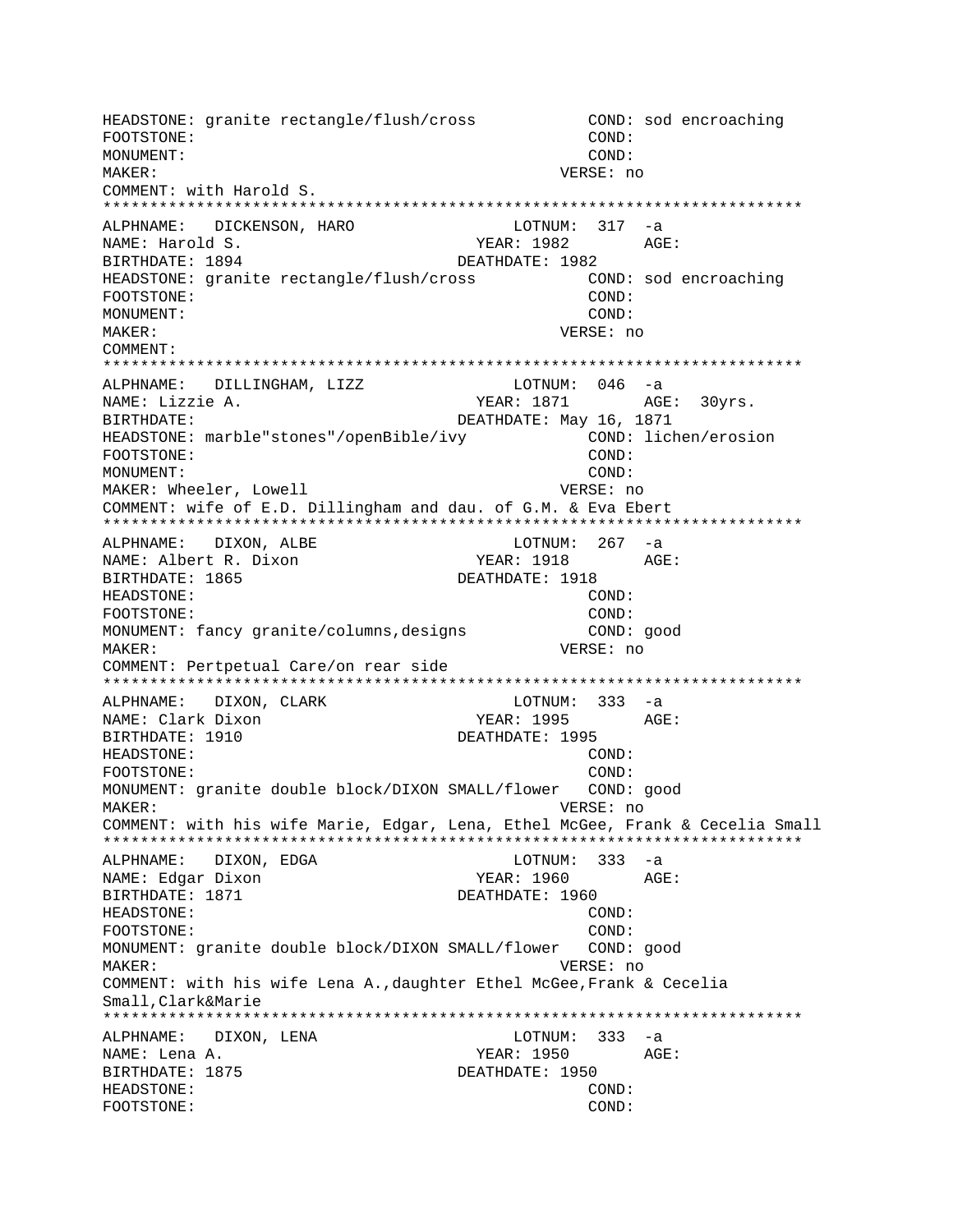MONUMENT: granite double block/DIXON SMALL/flower COND: good MAKER: VERSE: no COMMENT: with Edgar his wife,daughter Ethel McGee,Frank&Cecelia Small,Clark&Marie Dixon \*\*\*\*\*\*\*\*\*\*\*\*\*\*\*\*\*\*\*\*\*\*\*\*\*\*\*\*\*\*\*\*\*\*\*\*\*\*\*\*\*\*\*\*\*\*\*\*\*\*\*\*\*\*\*\*\*\*\*\*\*\*\*\*\*\*\*\*\*\*\*\*\*\*\* ALPHNAME: DIXON, MARIE LOTNUM: 333 -a NAME: Marie YEAR: 1967 AGE: BIRTHDATE: 1912 DEATHDATE: 1967 HEADSTONE: COND: FOOTSTONE: COND: MONUMENT: granite double block/DIXON SMALL/flower COND: good MAKER: VERSE: no COMMENT: with Clark his wife, Edgar, Lena, Ethel McGee, Frank & Cecelia Small \*\*\*\*\*\*\*\*\*\*\*\*\*\*\*\*\*\*\*\*\*\*\*\*\*\*\*\*\*\*\*\*\*\*\*\*\*\*\*\*\*\*\*\*\*\*\*\*\*\*\*\*\*\*\*\*\*\*\*\*\*\*\*\*\*\*\*\*\*\*\*\*\*\*\* ALPHNAME: DONALDSON, GORD LOTNUM: 281B -a NAME: Gordon Lewis Donaldson YEAR: 1924 AGE: BIRTHDATE: Sept. 19, 1918 DEATHDATE: Dec. 16, 1924 HEADSTONE: granite/flat rectangle  $\begin{array}{ccc}\n & \text{COMD: good/black lichen} \\
\text{FOOTSTONE:} & \text{COMD:} & \text{COMD:} \\
\end{array}$ FOOTSTONE: MONUMENT: COND: MAKER: VERSE: no COMMENT: \*\*\*\*\*\*\*\*\*\*\*\*\*\*\*\*\*\*\*\*\*\*\*\*\*\*\*\*\*\*\*\*\*\*\*\*\*\*\*\*\*\*\*\*\*\*\*\*\*\*\*\*\*\*\*\*\*\*\*\*\*\*\*\*\*\*\*\*\*\*\*\*\*\*\* ALPHNAME: DOWNES, MAUD LOTNUM: 266 -b NAME: Maude M. Downes YEAR: 1900 AGE: BIRTHDATE: 1882 DEATHDATE: 1900 HEADSTONE: COND: FOOTSTONE: COND: MONUMENT: rounded granite/POTTER MAKER: VERSE: no COMMENT: dau. of C.P. & L.P/with Annie, Charles/George is on rear of stone \*\*\*\*\*\*\*\*\*\*\*\*\*\*\*\*\*\*\*\*\*\*\*\*\*\*\*\*\*\*\*\*\*\*\*\*\*\*\*\*\*\*\*\*\*\*\*\*\*\*\*\*\*\*\*\*\*\*\*\*\*\*\*\*\*\*\*\*\*\*\*\*\*\*\* ALPHNAME: DRAKE, ANN LOTNUM: 059 -a NAME: Ann M. Sand Communication of the MEAR: 1844 AGE: 1 mo. & 19 dys BIRTHDATE: DEATHDATE: July 25, 1844 HEADSTONE: pointed, marble COND: poor/acid rain FOOTSTONE: flat, granite/S.D. A.M.D. COND: flat in ground/in Lot 76 MONUMENT: COND: MAKER: VERSE: no COMMENT: "mother and daughter" with mother, Sis Wyatt Drake \*\*\*\*\*\*\*\*\*\*\*\*\*\*\*\*\*\*\*\*\*\*\*\*\*\*\*\*\*\*\*\*\*\*\*\*\*\*\*\*\*\*\*\*\*\*\*\*\*\*\*\*\*\*\*\*\*\*\*\*\*\*\*\*\*\*\*\*\*\*\*\*\*\*\* ALPHNAME: DRAKE, SUSA LOTNUM: 059 -a NAME: Sis Wyatt (Susanna - v.r) YEAR: 1844 AGE: 26 BIRTHDATE: SURFERING THE SERIES OF DEATHDATE: June 24, 1844 HEADSTONE: pointed marble COND: poor/bad acid rain/verse illeg FOOTSTONE: COND: MONUMENT: COND: MAKER: T. Warren, Lowell verse: yes COMMENT: Mother and daughter/with Ann M./wife of Nathaniel Drake Jr. (V.C.) \*\*\*\*\*\*\*\*\*\*\*\*\*\*\*\*\*\*\*\*\*\*\*\*\*\*\*\*\*\*\*\*\*\*\*\*\*\*\*\*\*\*\*\*\*\*\*\*\*\*\*\*\*\*\*\*\*\*\*\*\*\*\*\*\*\*\*\*\*\*\*\*\*\*\* ALPHNAME: DREW, LIZZ LOTNUM: 173 -c NAME: Lizzie M. Drew  $YEAR: 1894$  AGE: BIRTHDATE: DEATHDATE: May 26, 1894 HEADSTONE: #173-b/Lizzie COND: FOOTSTONE: COND: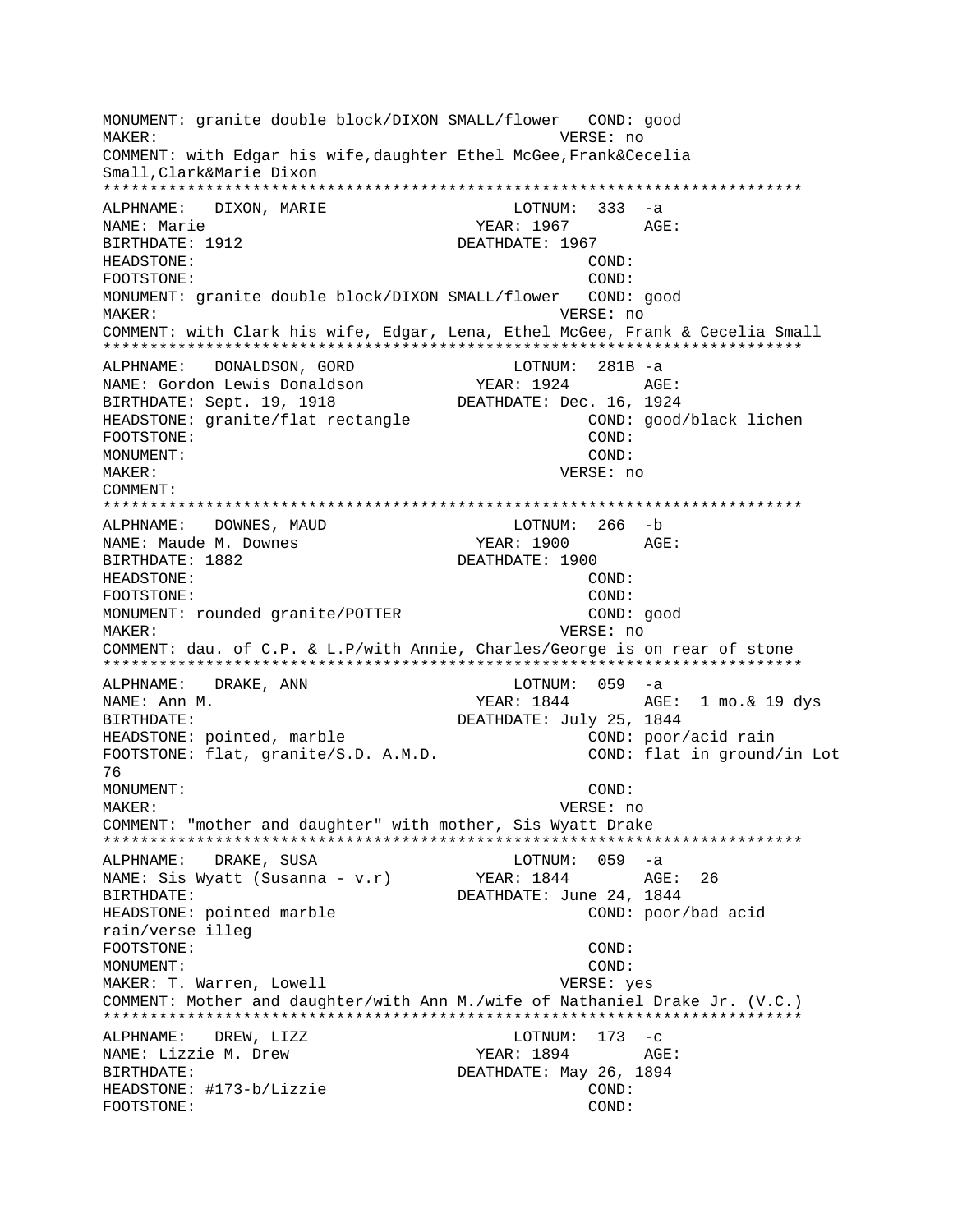MONUMENT: granite/tall pointed shaft/"P" COND: excellent VERSE: no MAKER: COMMENT: right side with Angie Parker/dau.of Artemus & Lorinda Parker/designs rear.left ALPHNAME: DREW, LIZZ LOTNUM: 173 -b NAME: Lizzie YEAR: 1894 AGE: RIRTHDATE: DEATHDATE: HEADSTONE: granite/small/rounded/LIZZIE COND: excellent FOOTSTONE: COND: MONUMENT: #173-c/Lizzie M. Drew COND: MAKER: VERSE: no COMMENT: ALPHNAME: DUCKWORTH, GEOR LOTNUM: 277A -a YEAR: 1919 AGE: NAME: George BIRTHDATE: Jan. 5, 1919 DEATHDATE: Jan. 23, 1919 HEADSTONE: curved granite COND: off of base/upright in dirt FOOTSTONE: COND: MONUMENT:  $COND:$ VERSE: yes MAKER: COMMENT: Son of George & Lillian M. Duckworth ALPHNAME: DUNCAN, AMEL LOTNUM:  $133/8-m$ NAME: Amelia R. YEAR: 1923 AGE: BIRTHDATE: Nov. 1, 1852 DEATHDATE: June 26, 1923 HEADSTONE: #133-f/AMELIA COND: FOOTSTONE:  $COND:$ MONUMENT: dark gray granite block/DUNCAN COND: good MAKER: VERSE: no COMMENT: stone catercorner/right with Fred his wife, Frank S. ALPHNAME: DUNCAN, AMEL LOTNUM: 138 -f NAME: Amelia YEAR: 1923 AGE: BIRTHDATE: DEATHDATE: HEADSTONE: slanted granite block/AMELIA COND: a little lichen COND: FOOTSTONE: MONUMENT: #133/38-m/Amelia R. COND: MAKER: VERSE: no COMMENT:  $LOTNUM: 157 -a$ ALPHNAME: DUNCAN, AUGU YEAR: 1967 AGE: NAME: Augustus E. Duncan BIRTHDATE: 1877 DEATHDATE: 1967 HEADSTONE: COND: FOOTSTONE:  $COMD:$ MONUMENT: granite/fancy/lilies/DUNCAN COND: some lichen VERSE: no MAKER: COMMENT: rear with Daisy/front: Nathaniel, Frances ALPHNAME: DUNCAN, DAIS LOTNUM: 157 -a NAME: Daisy Ripley Duncan YEAR: 1955 AGE: BIRTHDATE: DEATHDATE: Oct. 4, 1955 HEADSTONE: COND: FOOTSTONE: COND: MONUMENT: granite/fancy/lillies/DUNCAN COND: some lichen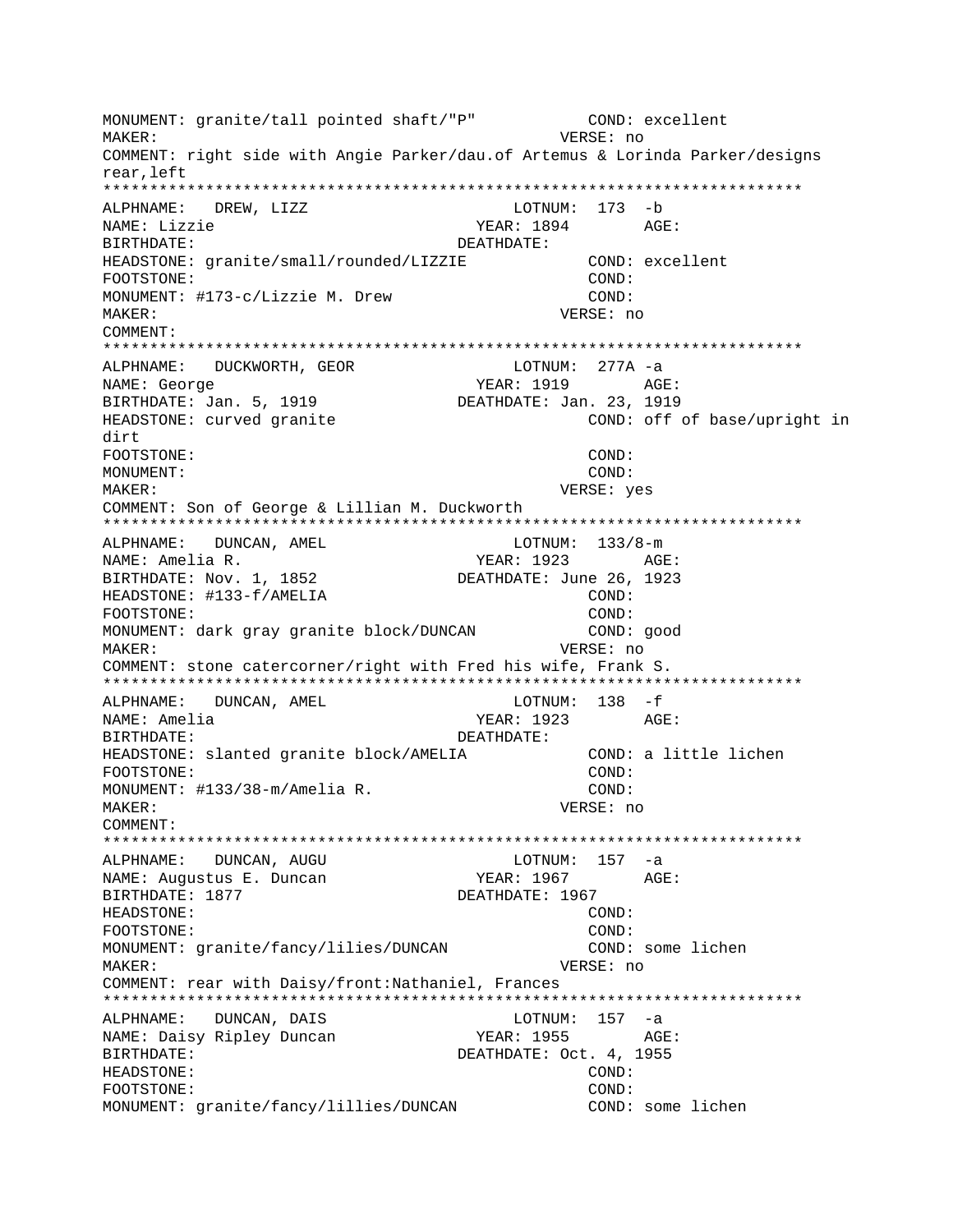MAKER: VERSE: no COMMENT: rear with Augustus/front:Nathaniel, Frances \*\*\*\*\*\*\*\*\*\*\*\*\*\*\*\*\*\*\*\*\*\*\*\*\*\*\*\*\*\*\*\*\*\*\*\*\*\*\*\*\*\*\*\*\*\*\*\*\*\*\*\*\*\*\*\*\*\*\*\*\*\*\*\*\*\*\*\*\*\*\*\*\*\*\* ALPHNAME: DUNCAN, FRAN LOTNUM: 157 -a NAME: Frances M. Same Communications of the MEAR: 1907 AGE: BIRTHDATE: June 2, 1825 DEATHDATE: Aug. 6, 1907 HEADSTONE: COND: FOOTSTONE: COND: MONUMENT: granite/fancy/lilies/DUNCAN COND: some lichen MAKER: VERSE: no COMMENT: front with Nathaniel his wife/rear:Daisy, Augustus \*\*\*\*\*\*\*\*\*\*\*\*\*\*\*\*\*\*\*\*\*\*\*\*\*\*\*\*\*\*\*\*\*\*\*\*\*\*\*\*\*\*\*\*\*\*\*\*\*\*\*\*\*\*\*\*\*\*\*\*\*\*\*\*\*\*\*\*\*\*\*\*\*\*\* ALPHNAME: DUNCAN, FRAN LOTNUM: 133/8-m NAME: Frank S. Duncan Next YEAR: 1880 AGE: BIRTHDATE: Apr. 30, 1874 DEATHDATE: Feb. 13, 1880 HEADSTONE: #138-e/FRANKIE COND: FOOTSTONE: COND: MONUMENT: darkgraygraniteblock/DUNCAN COND: good MAKER: VERSE: no COMMENT: stone catercorner/right with Fred, Amelia \*\*\*\*\*\*\*\*\*\*\*\*\*\*\*\*\*\*\*\*\*\*\*\*\*\*\*\*\*\*\*\*\*\*\*\*\*\*\*\*\*\*\*\*\*\*\*\*\*\*\*\*\*\*\*\*\*\*\*\*\*\*\*\*\*\*\*\*\*\*\*\*\*\*\* ALPHNAME: DUNCAN, FRAN LOTNUM: 138 -e NAME: Frankie YEAR: 1880 AGE: BIRTHDATE: DEATHDATE: HEADSTONE: granite block/slanted/FRANKIE/flower COND: good FOOTSTONE: COND: MONUMENT: #133/138-m/Frank S. Duncan COND: MAKER: VERSE: no COMMENT: \*\*\*\*\*\*\*\*\*\*\*\*\*\*\*\*\*\*\*\*\*\*\*\*\*\*\*\*\*\*\*\*\*\*\*\*\*\*\*\*\*\*\*\*\*\*\*\*\*\*\*\*\*\*\*\*\*\*\*\*\*\*\*\*\*\*\*\*\*\*\*\*\*\*\* ALPHNAME: DUNCAN, FRED LOTNUM:  $133/8$ -m NAME: Fred T. Duncan YEAR: 1917 AGE: BIRTHDATE: May 8, 1850 DEATHDATE: May 12, 1917 HEADSTONE: #138-q/FRED COND: FOOTSTONE: COND: MONUMENT: darkgraygraniteblock/DUNCAN COND: good MAKER: VERSE: no COMMENT: stone catercorner/right with Amelia his his, Frank S. \*\*\*\*\*\*\*\*\*\*\*\*\*\*\*\*\*\*\*\*\*\*\*\*\*\*\*\*\*\*\*\*\*\*\*\*\*\*\*\*\*\*\*\*\*\*\*\*\*\*\*\*\*\*\*\*\*\*\*\*\*\*\*\*\*\*\*\*\*\*\*\*\*\*\* ALPHNAME: DUNCAN, FRED LOTNUM: 138 -q NAME: Fred YEAR: 1917 AGE: BIRTHDATE: DEATHDATE: HEADSTONE: granite/slanted/FRED COND: lichen/bad chip left rear FOOTSTONE: COND: MONUMENT: #133/138-m/Fred T. Duncan COND: MAKER: VERSE: no COMMENT: \*\*\*\*\*\*\*\*\*\*\*\*\*\*\*\*\*\*\*\*\*\*\*\*\*\*\*\*\*\*\*\*\*\*\*\*\*\*\*\*\*\*\*\*\*\*\*\*\*\*\*\*\*\*\*\*\*\*\*\*\*\*\*\*\*\*\*\*\*\*\*\*\*\*\* ALPHNAME: DUNCAN, NATH LOTNUM: 157 -a NAME: Nathaniel J. Duncan YEAR: 1906 AGE: BIRTHDATE: Nov. 29, 1824 DEATHDATE: July 14, 1906 HEADSTONE: COND: FOOTSTONE: COND: MONUMENT: granite/fancy/DUNCAN/lilies COND: some lichen MAKER: VERSE: no COMMENT: on front with Frances his wife/rear:Daisy,Augustus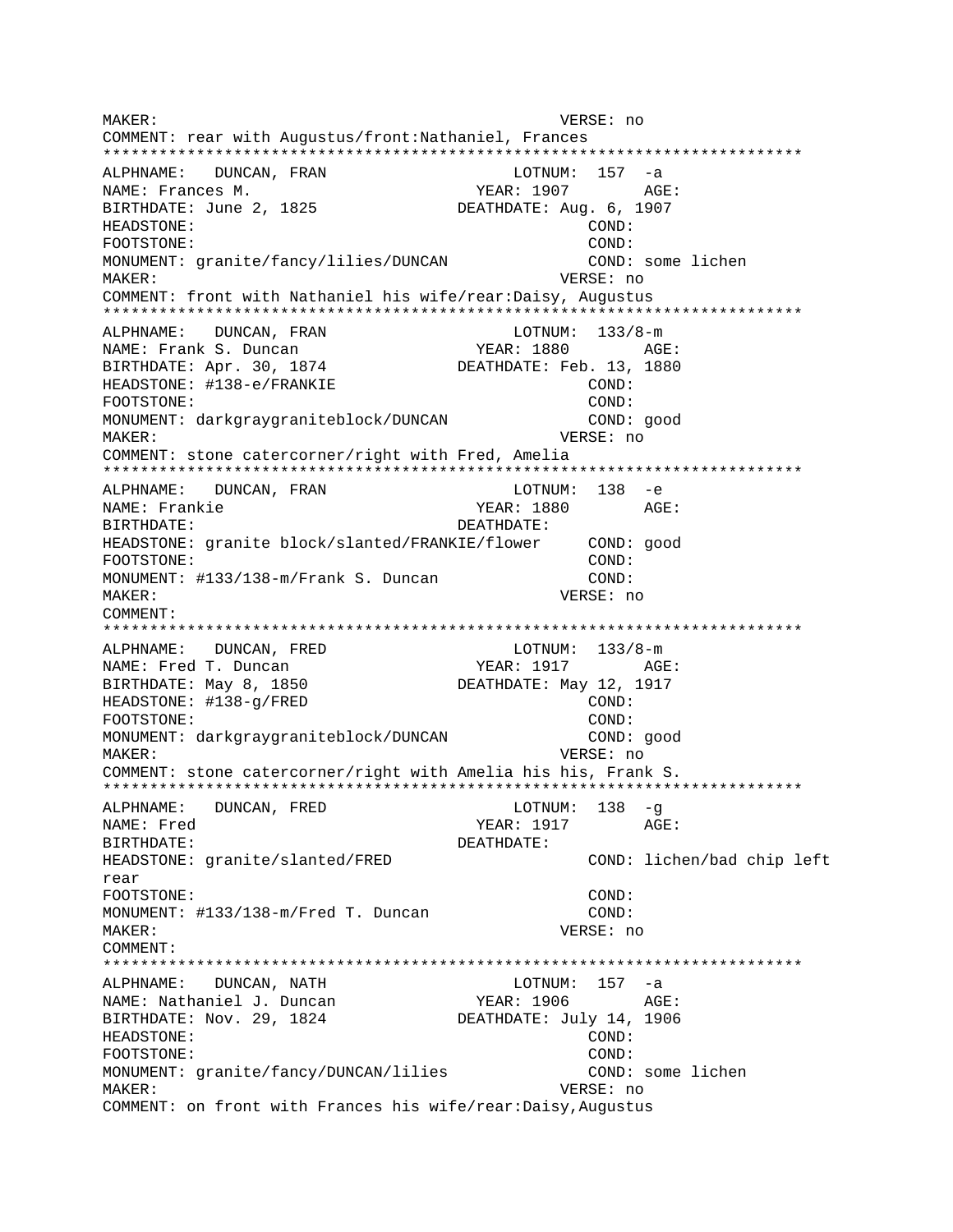\*\*\*\*\*\*\*\*\*\*\*\*\*\*\*\*\*\*\*\*\*\*\*\*\*\*\*\*\*\*\*\*\*\*\*\*\*\*\*\*\*\*\*\*\*\*\*\*\*\*\*\*\*\*\*\*\*\*\*\*\*\*\*\*\*\*\*\*\*\*\*\*\*\*\* ALPHNAME: DUNCAN, female infant NAME:  $YEAR: 1903$  AGE: BIRTHDATE: 10/29/1903 cem. rec. DEATHDATE: 10/29/1903 cem. rec. HEADSTONE: no stone COND: FOOTSTONE: COND: MONUMENT: COND: MAKER: VERSE: no COMMENT: information from cemetery record/stillborn \*\*\*\*\*\*\*\*\*\*\*\*\*\*\*\*\*\*\*\*\*\*\*\*\*\*\*\*\*\*\*\*\*\*\*\*\*\*\*\*\*\*\*\*\*\*\*\*\*\*\*\*\*\*\*\*\*\*\*\*\*\*\*\*\*\*\*\*\*\*\*\*\*\*\* ALPHNAME: DUNCKLEE, C. Est. LOTNUM: 323 -a NAME: C. Estelle Howard YEAR: 1907 AGE: BIRTHDATE: March 18, 1886 DEATHDATE: Sept 1, 1907 HEADSTONE: COND: FOOTSTONE: (2001)<br>MONUMENT: granite/fancy letters/DUNCKLEE/leaves (2000): very good MONUMENT: granite/fancy letters/DUNCKLEE/leaves MAKER: VERSE: no COMMENT: with Elmer R. Duncklee, wife \*\*\*\*\*\*\*\*\*\*\*\*\*\*\*\*\*\*\*\*\*\*\*\*\*\*\*\*\*\*\*\*\*\*\*\*\*\*\*\*\*\*\*\*\*\*\*\*\*\*\*\*\*\*\*\*\*\*\*\*\*\*\*\*\*\*\*\*\*\*\*\*\*\*\* ALPHNAME: DUNCKLEE, ELME NAME: Elmer R. Duncklee  $YER: 1885$  AGE: BIRTHDATE: DEATHDATE: Jan. 6, 1885 HEADSTONE: COND: FOOTSTONE: COND: MONUMENT: granite/fancy letters/DUNKLEE/leaves COND: very good MAKER: VERSE: no COMMENT: with C. Estella Howard wife of Elmer \*\*\*\*\*\*\*\*\*\*\*\*\*\*\*\*\*\*\*\*\*\*\*\*\*\*\*\*\*\*\*\*\*\*\*\*\*\*\*\*\*\*\*\*\*\*\*\*\*\*\*\*\*\*\*\*\*\*\*\*\*\*\*\*\*\*\*\*\*\*\*\*\*\*\* ALPHNAME: DUNN, ED LOTNUM: 062 -c NAME: Little Eddie  $YEAR: 1861$  AGE: } 1yrs. 6 mos. BIRTHDATE: Aug. 10, 1861<br>HEADSTONE: rounded marble **Example 1999** DEATHDATE: Aug. 10, 1861<br>COND: good/some lichen HEADSTONE: rounded marble FOOTSTONE: COND: MONUMENT: COND: MAKER: VERSE: no COMMENT: son of Elbridge F. & Livonia Dunn/with Elbridge \*\*\*\*\*\*\*\*\*\*\*\*\*\*\*\*\*\*\*\*\*\*\*\*\*\*\*\*\*\*\*\*\*\*\*\*\*\*\*\*\*\*\*\*\*\*\*\*\*\*\*\*\*\*\*\*\*\*\*\*\*\*\*\*\*\*\*\*\*\*\*\*\*\*\* ALPHNAME: DUNN, ELBR LOTNUM: 062 -c NAME: Elbridge F. Dunn YEAR: 1862 AGE: 32yrs. 6mos. BIRTHDATE: DEATHDATE: Oct. 31, 1862 HEADSTONE: rounded marble COND: good/some lichen FOOTSTONE: COND: MONUMENT: COND: MAKER: VERSE: no COMMENT: with Little Eddie \*\*\*\*\*\*\*\*\*\*\*\*\*\*\*\*\*\*\*\*\*\*\*\*\*\*\*\*\*\*\*\*\*\*\*\*\*\*\*\*\*\*\*\*\*\*\*\*\*\*\*\*\*\*\*\*\*\*\*\*\*\*\*\*\*\*\*\*\*\*\*\*\*\*\* ALPHNAME: DUNN, ESTHER NAME: Esther W. Davis The Music Charles of Managers and Managers AGE: 71yrs. BIRTHDATE: DEATHDATE: May 2, 1874 HEADSTONE: marble/slanted/MOTHER COND: lichen, bad acid rain/MOTHER FOOTSTONE: COND: MONUMENT: COND: MAKER: VERSE: no COMMENT: name hard to read/wife of John Dunn \*\*\*\*\*\*\*\*\*\*\*\*\*\*\*\*\*\*\*\*\*\*\*\*\*\*\*\*\*\*\*\*\*\*\*\*\*\*\*\*\*\*\*\*\*\*\*\*\*\*\*\*\*\*\*\*\*\*\*\*\*\*\*\*\*\*\*\*\*\*\*\*\*\*\* ALPHNAME: DUNN, FRAN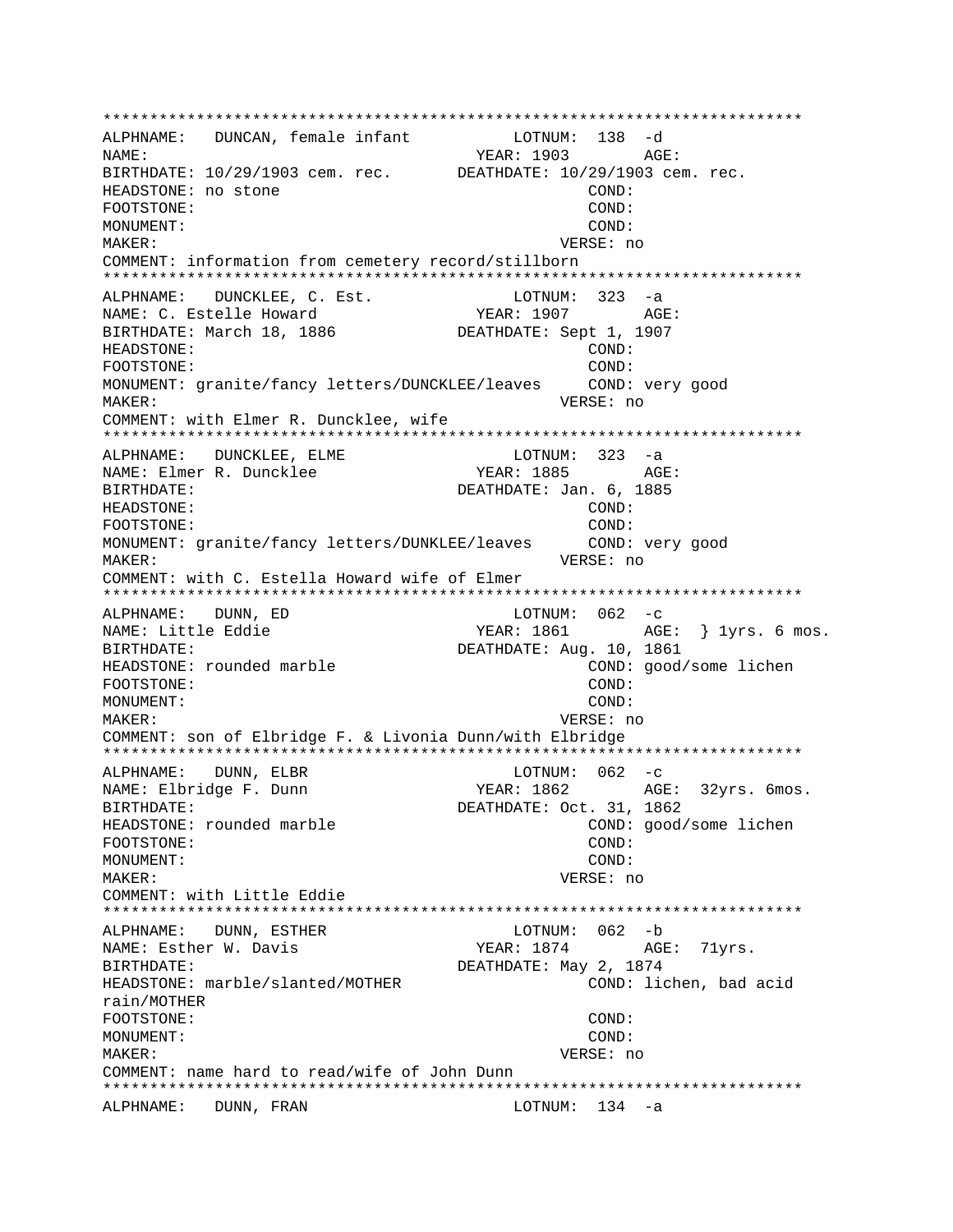NAME: Frank L. Dunn Names (1935 AGE: 1935 AGE: 1935 AGE: 1935 AGE: 1935 AGE: 1935 AGE: 1935 AGE: 1935 AGE: 1935 AGE: 1935 AGE: 1935 AGE: 1935 AGE: 1939 AGE: 1939 AGE: 1939 AGE: 1939 AGE: 1939 AGE: 1939 AGE: 1939 AGE: 1939 BIRTHDATE: Sept. 30, 1867 DEATHDATE: July 30, 1935 HEADSTONE: COND: FOOTSTONE: COND: COND: MONUMENT: short obelisk/granite/pointed COND: good MAKER: VERSE: yes COMMENT: left side/Rest in Peace/front: DUNN \*\*\*\*\*\*\*\*\*\*\*\*\*\*\*\*\*\*\*\*\*\*\*\*\*\*\*\*\*\*\*\*\*\*\*\*\*\*\*\*\*\*\*\*\*\*\*\*\*\*\*\*\*\*\*\*\*\*\*\*\*\*\*\*\*\*\*\*\*\*\*\*\*\*\* ALPHNAME: DUNN, JAME NAME: James D. Dunn YEAR: 1921 AGE: BIRTHDATE: Jan. 23, 1837 DEATHDATE: Oct. 31, 1921 HEADSTONE: COND: FOOTSTONE: COND: MONUMENT: pointed obelisk/short/granite COND: good MAKER: VERSE: no COMMENT: front: DUNN/with wife Sarah J. Lamb/left: Frank L. Dunn \*\*\*\*\*\*\*\*\*\*\*\*\*\*\*\*\*\*\*\*\*\*\*\*\*\*\*\*\*\*\*\*\*\*\*\*\*\*\*\*\*\*\*\*\*\*\*\*\*\*\*\*\*\*\*\*\*\*\*\*\*\*\*\*\*\*\*\*\*\*\*\*\*\*\* ALPHNAME: DUNN, JOHN CONNEXECT DUNN: 062 -a NAME: John Dunn Name (1954? AGE: 55yrs. 10mos. BIRTHDATE:  $DEATHDATE: Feb. 17, 1854$ HEADSTONE: slanted/marble/FATHER COND: some lichen/bad acid rain FOOTSTONE: COND: MONUMENT: COND: MAKER: VERSE: no COMMENT: inscription almost illegible. \*\*\*\*\*\*\*\*\*\*\*\*\*\*\*\*\*\*\*\*\*\*\*\*\*\*\*\*\*\*\*\*\*\*\*\*\*\*\*\*\*\*\*\*\*\*\*\*\*\*\*\*\*\*\*\*\*\*\*\*\*\*\*\*\*\*\*\*\*\*\*\*\*\*\* ALPHNAME: DUNN, SARA LOTNUM: 134 -a NAME: Sarah J. Lamb  $YEAR: 1885$  AGE: BIRTHDATE: Apr. 4, 1840 DEATHDATE: Nov. 15, 1885 HEADSTONE: COND: FOOTSTONE: COND: MONUMENT: short obelisk/granite/pointed COND: good MAKER: VERSE: no COMMENT: front: DUNN/with James D. Dunn wife/left:Frank J. Dunn \*\*\*\*\*\*\*\*\*\*\*\*\*\*\*\*\*\*\*\*\*\*\*\*\*\*\*\*\*\*\*\*\*\*\*\*\*\*\*\*\*\*\*\*\*\*\*\*\*\*\*\*\*\*\*\*\*\*\*\*\*\*\*\*\*\*\*\*\*\*\*\*\*\*\* ALPHNAME: DURANT LOTNUM: 315 -a NAME: Durant  $YEAR:$  AGE: BIRTHDATE: DEATHDATE: HEADSTONE: COND: FOOTSTONE: COND: MONUMENT: red granite/slanted/DURANT BURLINGAME COND: mower chips MAKER: VERSE: no COMMENT: \*\*\*\*\*\*\*\*\*\*\*\*\*\*\*\*\*\*\*\*\*\*\*\*\*\*\*\*\*\*\*\*\*\*\*\*\*\*\*\*\*\*\*\*\*\*\*\*\*\*\*\*\*\*\*\*\*\*\*\*\*\*\*\*\*\*\*\*\*\*\*\*\*\*\* ALPHNAME: DURANT, ELIZ LOTNUM: 032 -c NAME: Elizabeth C. M. YEAR: 1866 AGE: }t 38 BIRTHDATE: DEATHDATE: April 25 (probably) HEADSTONE: pointed marble/sandstone base COND: broken in 2, top standing in gr FOOTSTONE: marble/E.C.M.D. COND: buried at lot 56 MONUMENT: COND: MAKER: T. Warren  $VERSE: yes$ COMMENT: wife of Thomas Durant/Parker 1906 list: d. Apr. 25, 1850 \*\*\*\*\*\*\*\*\*\*\*\*\*\*\*\*\*\*\*\*\*\*\*\*\*\*\*\*\*\*\*\*\*\*\*\*\*\*\*\*\*\*\*\*\*\*\*\*\*\*\*\*\*\*\*\*\*\*\*\*\*\*\*\*\*\*\*\*\*\*\*\*\*\*\* ALPHNAME: DURANT, EMMA LOTNUM: 032 -a NAME: Emma M. Charles Agency Media and MEAR: 1868 AGE: 22yrs8mos9 mos.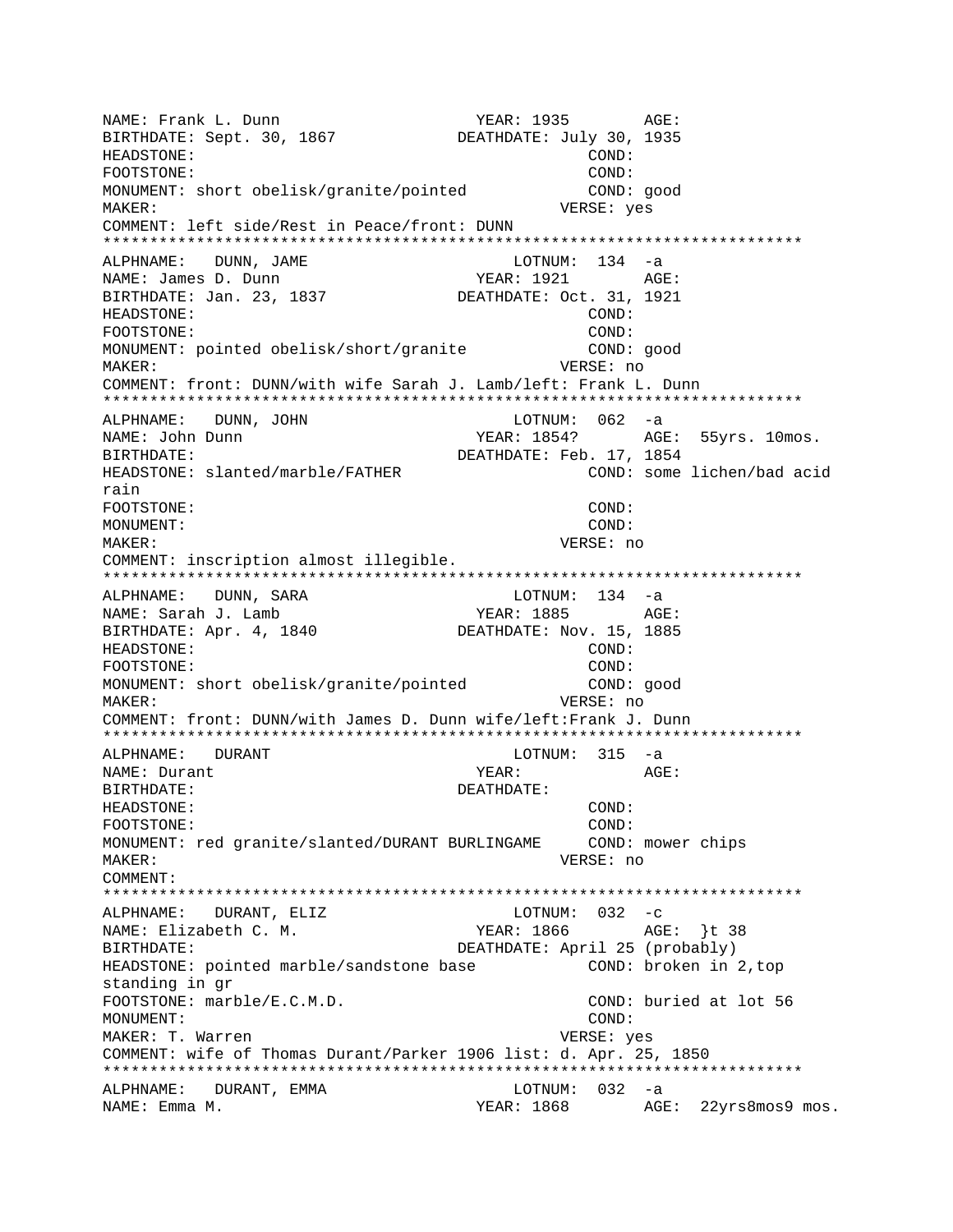BIRTHDATE:  $DEATHDATE:$  DEATHDATE: Nov. 17, 1868 HEADSTONE: fancy pointed marble/daffodil COND: partleftbottomgone/badacidrain FOOTSTONE: COND: MONUMENT: COND: MAKER: VERSE: yes COMMENT: 3" deep in ground/off granite base/wife of Geo. E. Durant/V.R. age 22- 8-27 \*\*\*\*\*\*\*\*\*\*\*\*\*\*\*\*\*\*\*\*\*\*\*\*\*\*\*\*\*\*\*\*\*\*\*\*\*\*\*\*\*\*\*\*\*\*\*\*\*\*\*\*\*\*\*\*\*\*\*\*\*\*\*\*\*\*\*\*\*\*\*\*\*\*\* ALPHNAME: DURANT, THOM NAME: Thomas Durant The YEAR: 1898 AGE: BIRTHDATE: 1811 DEATHDATE: 1898 HEADSTONE: slanted marble/GRANDFATHER COND: lichen FOOTSTONE: COND: MONUMENT: COND: MAKER: F. M. Hadley VERSE: no COMMENT: \*\*\*\*\*\*\*\*\*\*\*\*\*\*\*\*\*\*\*\*\*\*\*\*\*\*\*\*\*\*\*\*\*\*\*\*\*\*\*\*\*\*\*\*\*\*\*\*\*\*\*\*\*\*\*\*\*\*\*\*\*\*\*\*\*\*\*\*\*\*\*\*\*\*\* ALPHNAME: DURGIN, AMMO NAME: Ammon R. Durgin YEAR: 1866 AGE: 45 BIRTHDATE: DEATHDATE: Jan. 14, 1866 HEADSTONE: rounded marble/granite base The COND: bad lichen FOOTSTONE: COND: MONUMENT: COND: MAKER: VERSE: no COMMENT: with wife Hannah Jaques \*\*\*\*\*\*\*\*\*\*\*\*\*\*\*\*\*\*\*\*\*\*\*\*\*\*\*\*\*\*\*\*\*\*\*\*\*\*\*\*\*\*\*\*\*\*\*\*\*\*\*\*\*\*\*\*\*\*\*\*\*\*\*\*\*\*\*\*\*\*\*\*\*\*\* ALPHNAME: DURGIN, BETS LOTNUM: 050 -a NAME: Betsey TEAR: 1844 AGE: 59yrs. BIRTHDATE: DEATHDATE: Mar. 12, 1844 HEADSTONE: flat/marble COND: leaning forward/some lichen FOOTSTONE: COND: MONUMENT: COND: MAKER: t. Warren, Lowell **VERSE: 1998** VERSE: no COMMENT: Wife of Silas Durgin \*\*\*\*\*\*\*\*\*\*\*\*\*\*\*\*\*\*\*\*\*\*\*\*\*\*\*\*\*\*\*\*\*\*\*\*\*\*\*\*\*\*\*\*\*\*\*\*\*\*\*\*\*\*\*\*\*\*\*\*\*\*\*\*\*\*\*\*\*\*\*\*\*\*\* ALPHNAME: DURGIN, DORA LOTNUM: 052 -a NAME: Little Dora BIRTHDATE: DEATHDATE: HEADSTONE: marble/pointed/flowers COND: lichen FOOTSTONE: COND: MONUMENT: COND: MAKER: VERSE: no COMMENT: reset behind sandstone base \*\*\*\*\*\*\*\*\*\*\*\*\*\*\*\*\*\*\*\*\*\*\*\*\*\*\*\*\*\*\*\*\*\*\*\*\*\*\*\*\*\*\*\*\*\*\*\*\*\*\*\*\*\*\*\*\*\*\*\*\*\*\*\*\*\*\*\*\*\*\*\*\*\*\* ALPHNAME: DURGIN, HANNA NAME: Hannah Jaques YEAR: 1855 AGE: 36 BIRTHDATE: DEATHDATE: Oct. 141, 1855 HEADSTONE: rounded marble COND: bad lichen FOOTSTONE: COND: MONUMENT: COND: MAKER: VERSE: no COMMENT: with Ammon R. Durgin/wife of A. R. Durgin \*\*\*\*\*\*\*\*\*\*\*\*\*\*\*\*\*\*\*\*\*\*\*\*\*\*\*\*\*\*\*\*\*\*\*\*\*\*\*\*\*\*\*\*\*\*\*\*\*\*\*\*\*\*\*\*\*\*\*\*\*\*\*\*\*\*\*\*\*\*\*\*\*\*\* ALPHNAME: DURGIN, LOMI LOTNUM: 151 -a NAME: Lomira A. (25) 25 (26) 25 MAME: Lomira A. (25)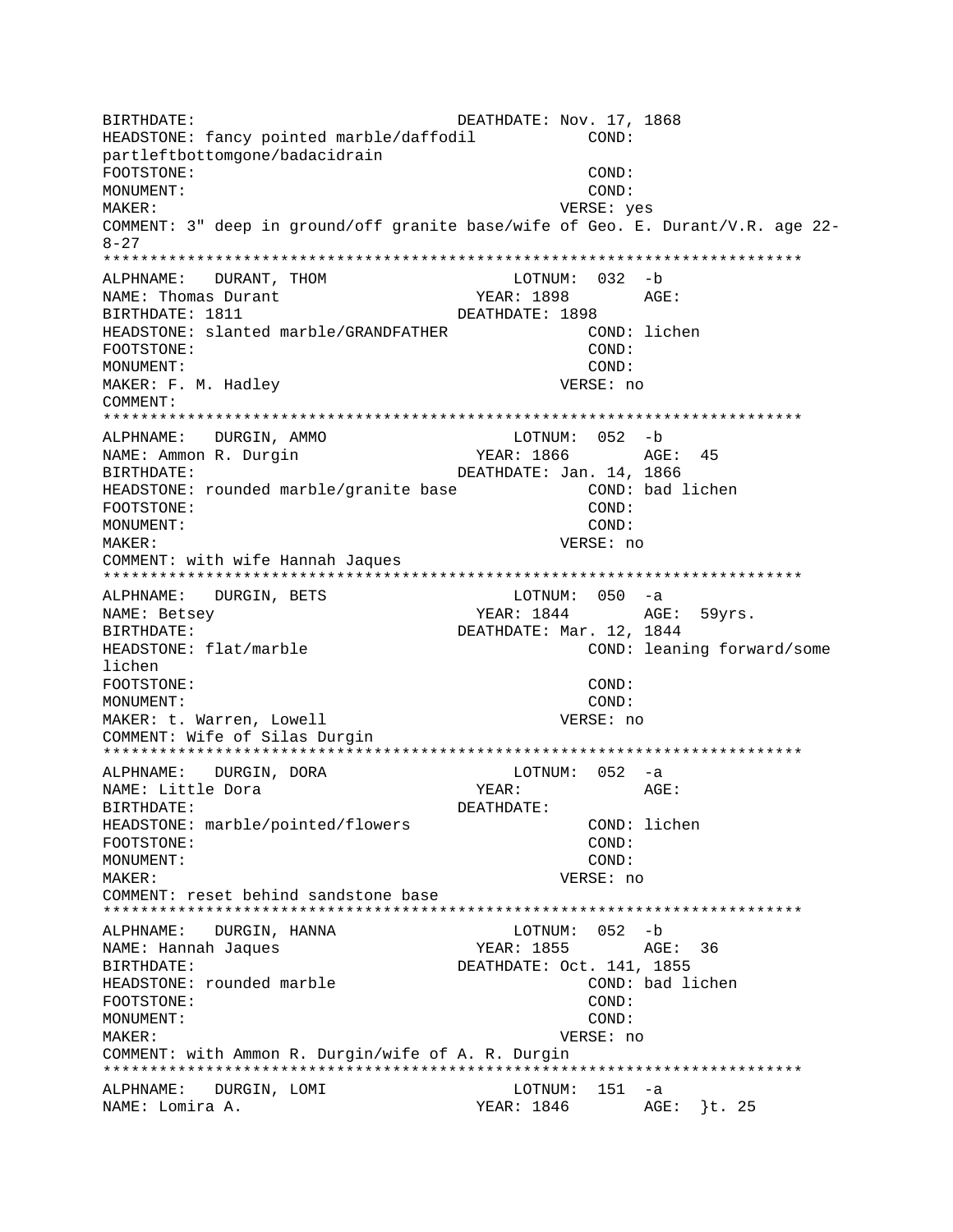BIRTHDATE:<br>HEADSTONE: flat marble/red sandstone base (COND: small mower HEADSTONE: flat marble/red sandstone base chips/lichen begin FOOTSTONE: COND: MONUMENT: COND: MAKER: T. Warren, Lowell **VERSE:** no COMMENT: Wife of Joseph H. Durgin/VR died Dec. 3, 1846 \*\*\*\*\*\*\*\*\*\*\*\*\*\*\*\*\*\*\*\*\*\*\*\*\*\*\*\*\*\*\*\*\*\*\*\*\*\*\*\*\*\*\*\*\*\*\*\*\*\*\*\*\*\*\*\*\*\*\*\*\*\*\*\*\*\*\*\*\*\*\*\*\*\*\* ALPHNAME: DURGIN, SILA NAME: Silas Durqin YEAR: 1846 AGE: 62 BIRTHDATE:  $DEATHDATE:$   $DEATHDATE:$   $May$  14, 1846 HEADSTONE: flat/marble COND: small amount of lichen FOOTSTONE: COND: MONUMENT: COND: MAKER: T. Warren, Lowell **VERSE:** no COMMENT: erected by his son Silas C. \*\*\*\*\*\*\*\*\*\*\*\*\*\*\*\*\*\*\*\*\*\*\*\*\*\*\*\*\*\*\*\*\*\*\*\*\*\*\*\*\*\*\*\*\*\*\*\*\*\*\*\*\*\*\*\*\*\*\*\*\*\*\*\*\*\*\*\*\*\*\*\*\*\*\* ALPHNAME: DURGIN, WALL LOTNUM: 050 -c NAME: Wallace W. TEAR: 1844 AGE: 3 mos. BIRTHDATE:  $DEATHDATE:$  Feb. 6, 1844 HEADSTONE: flat/marble COND: leaning,firm/mower scratches FOOTSTONE: COND: MONUMENT: COND: MAKER: T. Warren, Lowell **VERSE:** no COMMENT: Son of Joseph B. & Mary B. Pierce \*\*\*\*\*\*\*\*\*\*\*\*\*\*\*\*\*\*\*\*\*\*\*\*\*\*\*\*\*\*\*\*\*\*\*\*\*\*\*\*\*\*\*\*\*\*\*\*\*\*\*\*\*\*\*\*\*\*\*\*\*\*\*\*\*\*\*\*\*\*\*\*\*\*\* ALPHNAME: DUTTON LOTNUM: 120 -h NAME: Dutton AGE: BIRTHDATE: DEATHDATE: HEADSTONE: COND: FOOTSTONE: COND: MONUMENT: granite/12ft. pointed obelisk/DUTTON COND: good MAKER: VERSE: no COMMENT: no inscription except DUTTON \*\*\*\*\*\*\*\*\*\*\*\*\*\*\*\*\*\*\*\*\*\*\*\*\*\*\*\*\*\*\*\*\*\*\*\*\*\*\*\*\*\*\*\*\*\*\*\*\*\*\*\*\*\*\*\*\*\*\*\*\*\*\*\*\*\*\*\*\*\*\*\*\*\*\* ALPHNAME: DUTTON, CHAR NAME: Charles H. Dutton YEAR: 1909 AGE: BIRTHDATE: Dec. 25, 1833 DEATHDATE: Jan. 16, 1909 HEADSTONE: #221-a/Father COND: FOOTSTONE: COND: MONUMENT: granite/somewhat fancy block/DUTTON COND: good/some lichen on base MAKER: VERSE: no COMMENT: son of Parker Dutton/front with wife Sophronia Oakes Lawrence \*\*\*\*\*\*\*\*\*\*\*\*\*\*\*\*\*\*\*\*\*\*\*\*\*\*\*\*\*\*\*\*\*\*\*\*\*\*\*\*\*\*\*\*\*\*\*\*\*\*\*\*\*\*\*\*\*\*\*\*\*\*\*\*\*\*\*\*\*\*\*\*\*\*\* ALPHNAME: DUTTON, EMMA LOTNUM: 221 -a NAME: Emma A. Fletcher YEAR: 1919 AGE: BIRTHDATE: May 28, 1858 DEATHDATE: April 29, 1919 HEADSTONE: COND: FOOTSTONE: COND: MONUMENT: long granite block/EMMA-FATHER-MOTHER COND: good MAKER: VERSE: no COMMENT: d. Haverstraw, N.Y./wife of Charles A Dutton Jr./on rear of stone \*\*\*\*\*\*\*\*\*\*\*\*\*\*\*\*\*\*\*\*\*\*\*\*\*\*\*\*\*\*\*\*\*\*\*\*\*\*\*\*\*\*\*\*\*\*\*\*\*\*\*\*\*\*\*\*\*\*\*\*\*\*\*\*\*\*\*\*\*\*\*\*\*\*\* ALPHNAME: DUTTON, HENR LOTNUM: 120 -g NAME: Henrietta M. YEAR: 1901 AGE: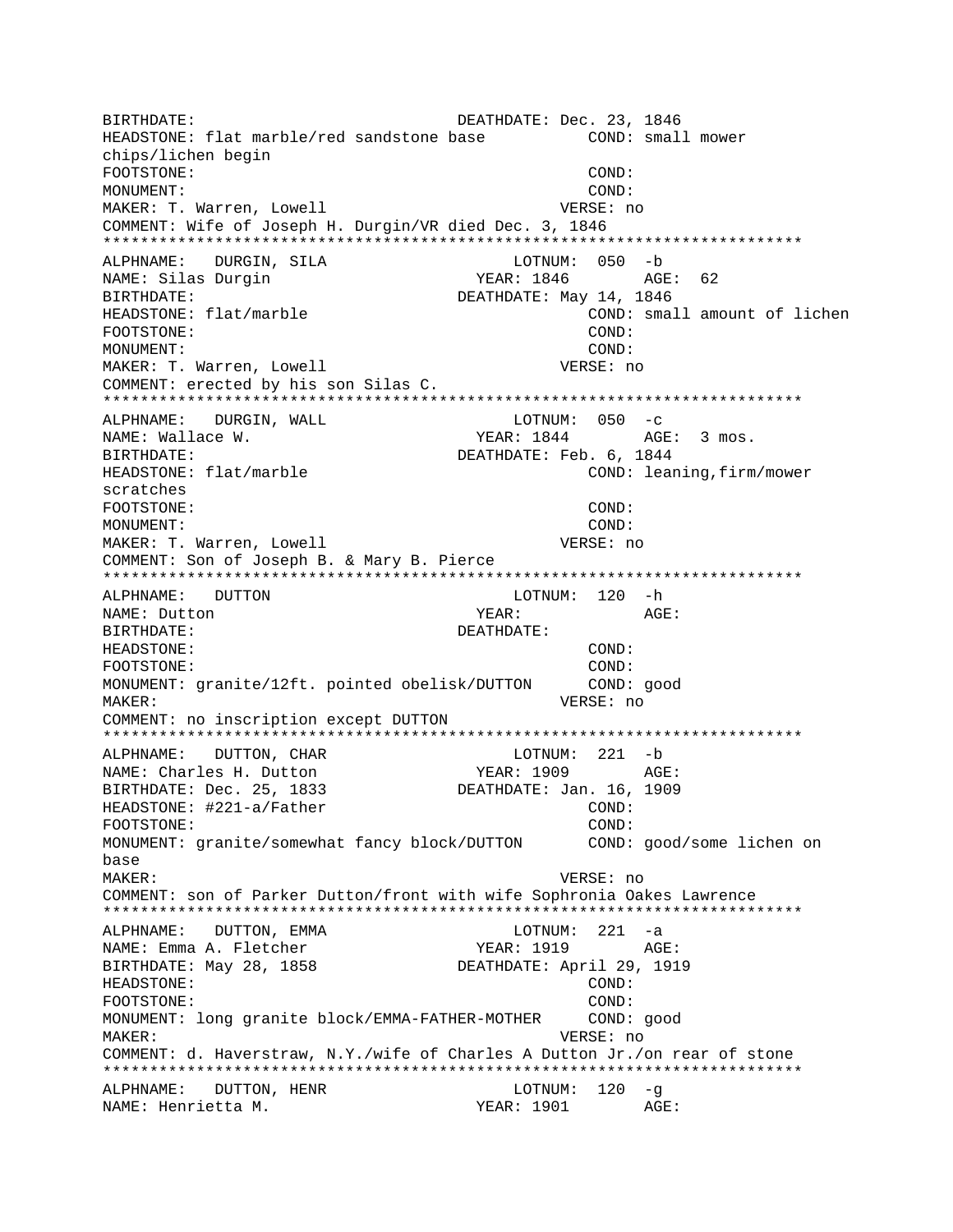BIRTHDATE: Mar. 10, 1838 DEATHDATE: Dec. 28, 1901 HEADSTONE: gray square granite block COND: mower chips FOOTSTONE: COND: MONUMENT: COND: MAKER: VERSE: no COMMENT: wife of E.W.S. Dutton ALPHNAME: DUTTON, LUCR LOTNUM: 120 -b YEAR: 1882 AGE: NAME: Lucretia Sinclair BIRTHDATE: Feb. 27, 1801NewLondon DEATHDATE: Oct. 17, 1882 HEADSTONE: pointed marble/granite base COND: sunken/some lichen FOOTSTONE: COND: MONUMENT: COND: MAKER: VERSE: no COMMENT: wife of Parker Dutton/b. New London, CT ALPHNAME: DUTTON, LUCR  $LOTNUM: 120 -e$ YEAR:  $1848$  AGE:  $\}1y'r$ . NAME: Lucretia Williams DEATHDATE: Mar. 1, 1843 BIRTHDATE: HEADSTONE: pointed marble COND: some lichen/acid rain FOOTSTONE:  $COMD:$ MONUMENT: COND: MAKER: VERSE: yes COMMENT: dau. of Parker & Lucretia B.Dutton  $LOTNUM: 120 - f$ ALPHNAME: DUTTON, LUCR NAME: Lucretia Woodbridge DEATHDATE: Feb. 5, 1839 BIRTHDATE: HEADSTONE: marble/pointed COND: some lichen/mower scratches FOOTSTONE: COND: MONUMENT: COND: MAKER: VERSE: yes COMMENT: dau. of Parker & Lucretia B. Dutton ALPHNAME: DUTTON, MARI LOTNUM: 120 -d YEAR: 1860 <br>DEATHDATE: Oct. 24, 1860 NAME: Maria E. Goodyear BIRTHDATE: HEADSTONE: marble/pointed COND: some lichen, ac. rain/mower chip FOOTSTONE: COND: MONUMENT: COND:  $M\Delta KFR$ : VERSE: yes COMMENT: dau. of Parker & Lucretia B. Dutton ALPHNAME: DUTTON, PARK LOTNUM:  $120 -a$ NAME: Parker Dutton YEAR: 1861 AGE: 64yrs, 8mos. DEATHDATE: May 15, 1861 RIRTHDATE: HEADSTONE: pointed marble/granite base COND: sunken/some lichen FOOTSTONE: COND: MONUMENT: COND: MAKER: VERSE: yes COMMENT: ALPHNAME: DUTTON, SOPH LOTNUM: 221 -b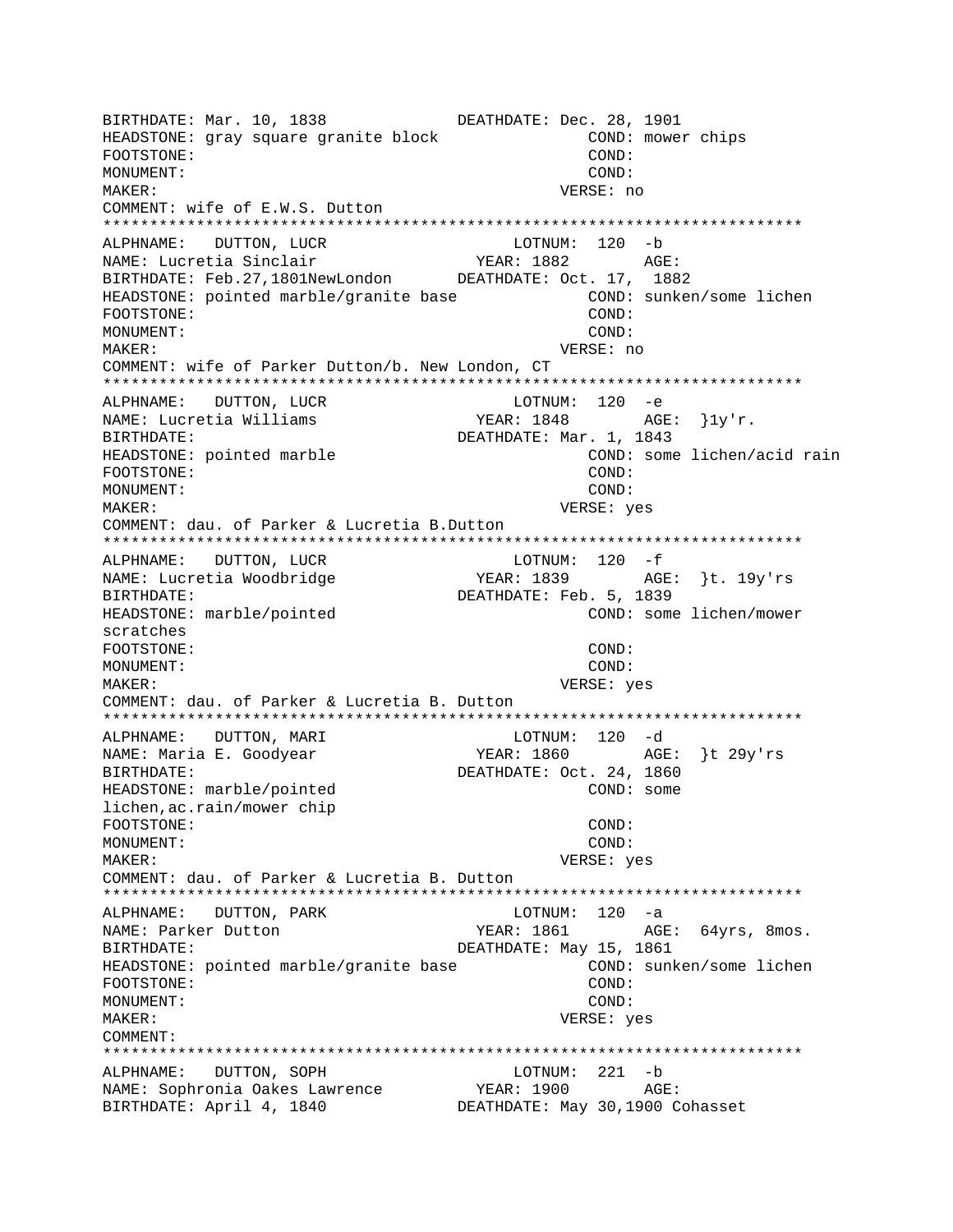HEADSTONE: #221-a/MOTHER COND: FOOTSTONE:  $COMD:$ MONUMENT: granite/somewhat fancy block/DUTTON COND: good/some lichen on base MAKER: VERSE: no COMMENT: front with Charles H. Dutton, wife/rear: Emma Fletcher ALPHNAME: DUTTON, STEP  $LOTNUM: 120 -c$ AGE: NAME: Stephen D. YEAR: 1892 DEATHDATE: Jan. 19, 1892 BIRTHDATE: Aug. 1, 1821 HEADSTONE: pointed marble COND: sunken FOOTSTONE: COND: MONUMENT: COND: MAKER: VERSE: no COMMENT: son of Parker & Lucretia S. Dutton ALPHNAME: EADIE, JEAN  $LOTNUM: 040 -a$ NAME: Jeanie S. Eadie YEAR: 1928 AGE: BIRTHDATE: 1846 DEATHDATE: 1928 HEADSTONE:  $COND:$ COND: FOOTSTONE: MONUMENT: granite/MOSHER COND: good/a little lichen on base MAKER: VERSE: no COMMENT: Perpetual care/with George, Henry, Agnes, James, H. Eadie Mosher ALPHNAME: EBERT, CHAR LOTNUM: 037 -a NAME: Charles H. DEATHDATE: June 15, 1845 BIRTHDATE: HEADSTONE:  $CONID:$ FOOTSTONE:  $COMD:$ MONUMENT: marble/cross/EDDIE, CHARLIE COND: fair/bad lichen, acid rain MAKER: Andrews & Wheeler, Lowell VERSE: no COMMENT: son of G.M. & Louisa Ebert/with George E. ALPHNAME: EBERT, FANN LOTNUM:  $046 - b$ AGE: 21yrs. NAME: Fannie E. YEAR: 1882 BIRTHDATE: DEATHDATE: Feb. 28, 1882 HEADSTONE: marble "box"/cross/FANNIE COND: lichen/acid rain/tipped to rt. FOOTSTONE: COND: MONUMENT: COND: MAKER: A.R.H. VERSE: no COMMENT: Dau. of G.M. & Louisa Ebert/lily missing from top of cross ALPHNAME: EBERT, GEOR LOTNUM:  $037 - a$ YEAR: 1848 AGE: 12yrs. 3mos. NAME: George E. DEATHDATE: Sep. 3, 1848 **BIRTHDATE:** HEADSTONE: COND: FOOTSTONE: COND: MONUMENT: marble/ivy/cross/EDDIE, CHARLIE COND: fair/bad lichen, acid rain MAKER: Andrews & Wheeler, Lowell VERSE: no COMMENT: son of G.M. & Louisa Ebert/with Charles H. ALPHNAME: EBERT, GEOR LOTNUM: 046 -d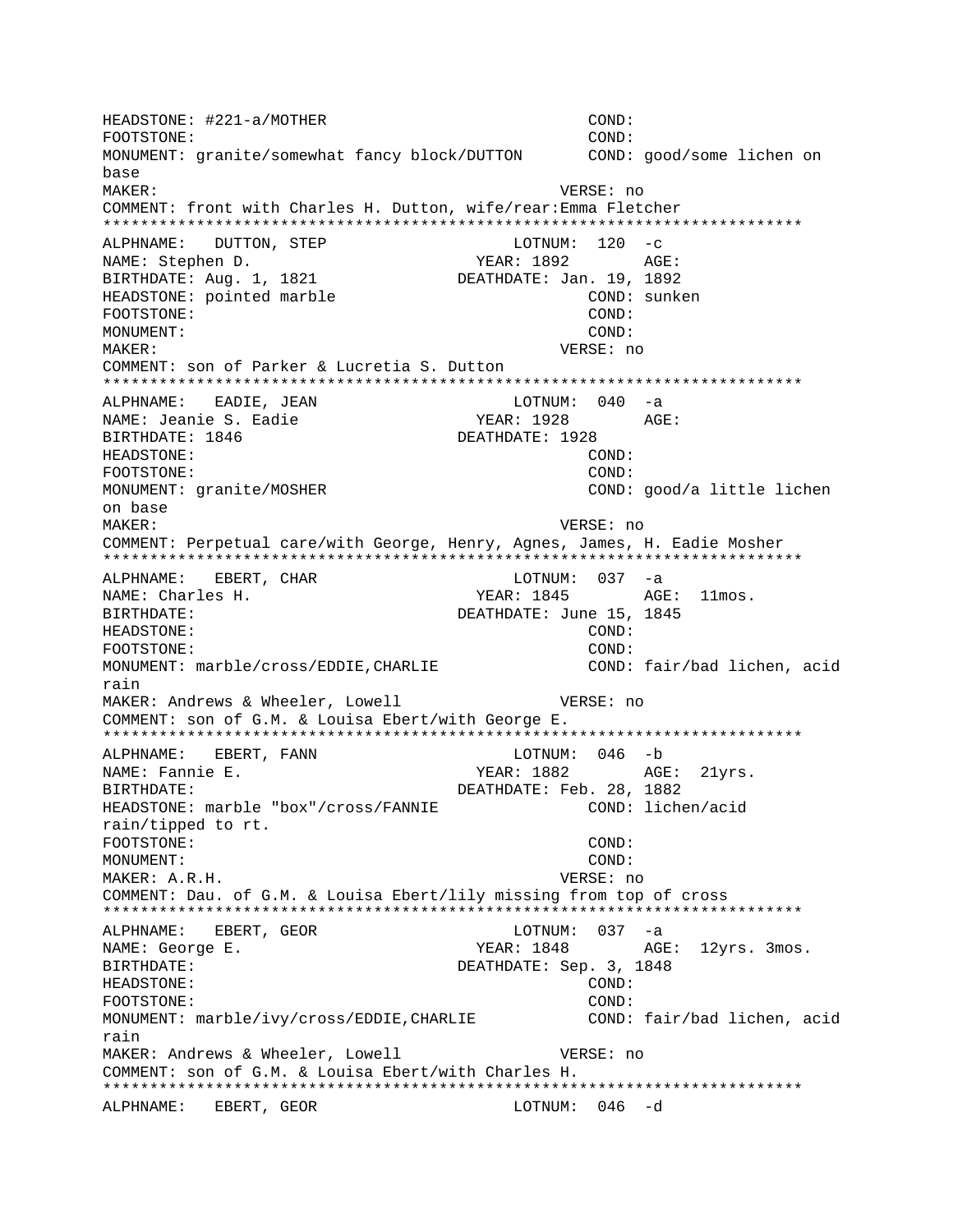NAME: George M. Ebert YEAR: 1889 AGE: BIRTHDATE: Oct. 10, 1809 DEATHDATE: Mar. 10, 1889 HEADSTONE: marble "box"/FATHER COND: loose on base/acid rain/lichen FOOTSTONE: COND: MONUMENT: COND: MAKER: VERSE: yes COMMENT: \*\*\*\*\*\*\*\*\*\*\*\*\*\*\*\*\*\*\*\*\*\*\*\*\*\*\*\*\*\*\*\*\*\*\*\*\*\*\*\*\*\*\*\*\*\*\*\*\*\*\*\*\*\*\*\*\*\*\*\*\*\*\*\*\*\*\*\*\*\*\*\*\*\*\* ALPHNAME: EBERT, KATE NAME: Kate YEAR: 1870 AGE: 23yrs. 10mos. BIRTHDATE:  $DEATHDATE:$   $DEATHDATE:$   $APr. 14, 1870$ HEADSTONE: marble/granite base/lily, cross/KATE COND: fair/acid rain on top FOOTSTONE: COND: MONUMENT: COND: MAKER: VERSE: no COMMENT: Dau. of G.W. & Louisa Ebert \*\*\*\*\*\*\*\*\*\*\*\*\*\*\*\*\*\*\*\*\*\*\*\*\*\*\*\*\*\*\*\*\*\*\*\*\*\*\*\*\*\*\*\*\*\*\*\*\*\*\*\*\*\*\*\*\*\*\*\*\*\*\*\*\*\*\*\*\*\*\*\*\*\*\* ALPHNAME: EBERT, LOUI NAME: Louisa Ebert  $YEAR: 1906$  AGE: BIRTHDATE: Jan. 21, 1821 DEATHDATE: May 15, 1906 HEADSTONE: marble"box"/MOTHER COND: lichen/top eroded FOOTSTONE: COND: MONUMENT: COND: MAKER: VERSE: no COMMENT: Wife of George M. Ebert/ Born in Lowell \*\*\*\*\*\*\*\*\*\*\*\*\*\*\*\*\*\*\*\*\*\*\*\*\*\*\*\*\*\*\*\*\*\*\*\*\*\*\*\*\*\*\*\*\*\*\*\*\*\*\*\*\*\*\*\*\*\*\*\*\*\*\*\*\*\*\*\*\*\*\*\*\*\*\* ALPHNAME: EDMONSTONE, MARI LOTNUM: 232 -a NAME: Maria C. Edmonstone TEAR: 1915 AGE: BIRTHDATE: 1829 DEATHDATE: 1915 HEADSTONE: COND: FOOTSTONE: COND: MONUMENT: red granite/flowers/MacKay COND: good MAKER: VERSE: no COMMENT: with Stewart (1906), Sarah, Anna, Stewart (1947) \*\*\*\*\*\*\*\*\*\*\*\*\*\*\*\*\*\*\*\*\*\*\*\*\*\*\*\*\*\*\*\*\*\*\*\*\*\*\*\*\*\*\*\*\*\*\*\*\*\*\*\*\*\*\*\*\*\*\*\*\*\*\*\*\*\*\*\*\*\*\*\*\*\*\* ALPHNAME: EDWARDS, BENJ LOTNUM: 195 -a NAME: Benj. F. Same Communication of the Magnus of the YEAR: 1860 AGE: BIRTHDATE: Aug. 17, 1857 DEATHDATE: May 6, 1860 HEADSTONE: COND: FOOTSTONE: COND: MONUMENT: tall granite shaft/urn on top/flowers COND: good MAKER: VERSE: no COMMENT: brick base/left side/with Charles, Nathan F., children N.B.& S.R. Edwards \*\*\*\*\*\*\*\*\*\*\*\*\*\*\*\*\*\*\*\*\*\*\*\*\*\*\*\*\*\*\*\*\*\*\*\*\*\*\*\*\*\*\*\*\*\*\*\*\*\*\*\*\*\*\*\*\*\*\*\*\*\*\*\*\*\*\*\*\*\*\*\*\*\*\* ALPHNAME: EDWARDS, CHAR LOTNUM: 195 -a NAME: Charles The Magnus of the Magnus of the Magnus of the Magnus of the Magnus of the Magnus of the Magnus of the Magnus of the Magnus of the Magnus of the Magnus of the Magnus of the Magnus of the Magnus of the Magnus o BIRTHDATE: Dec. 17, 1854 DEATHDATE: Sept. 25, 1855 HEADSTONE: COND: FOOTSTONE: COND: MONUMENT: tall granite shaft/urn on top/flowers COND: good MAKER: VERSE: no COMMENT: brick base/left side/with Benj. F., Nathan F., children N.B.& S.R. Edwards \*\*\*\*\*\*\*\*\*\*\*\*\*\*\*\*\*\*\*\*\*\*\*\*\*\*\*\*\*\*\*\*\*\*\*\*\*\*\*\*\*\*\*\*\*\*\*\*\*\*\*\*\*\*\*\*\*\*\*\*\*\*\*\*\*\*\*\*\*\*\*\*\*\*\* ALPHNAME: EDWARDS, FRED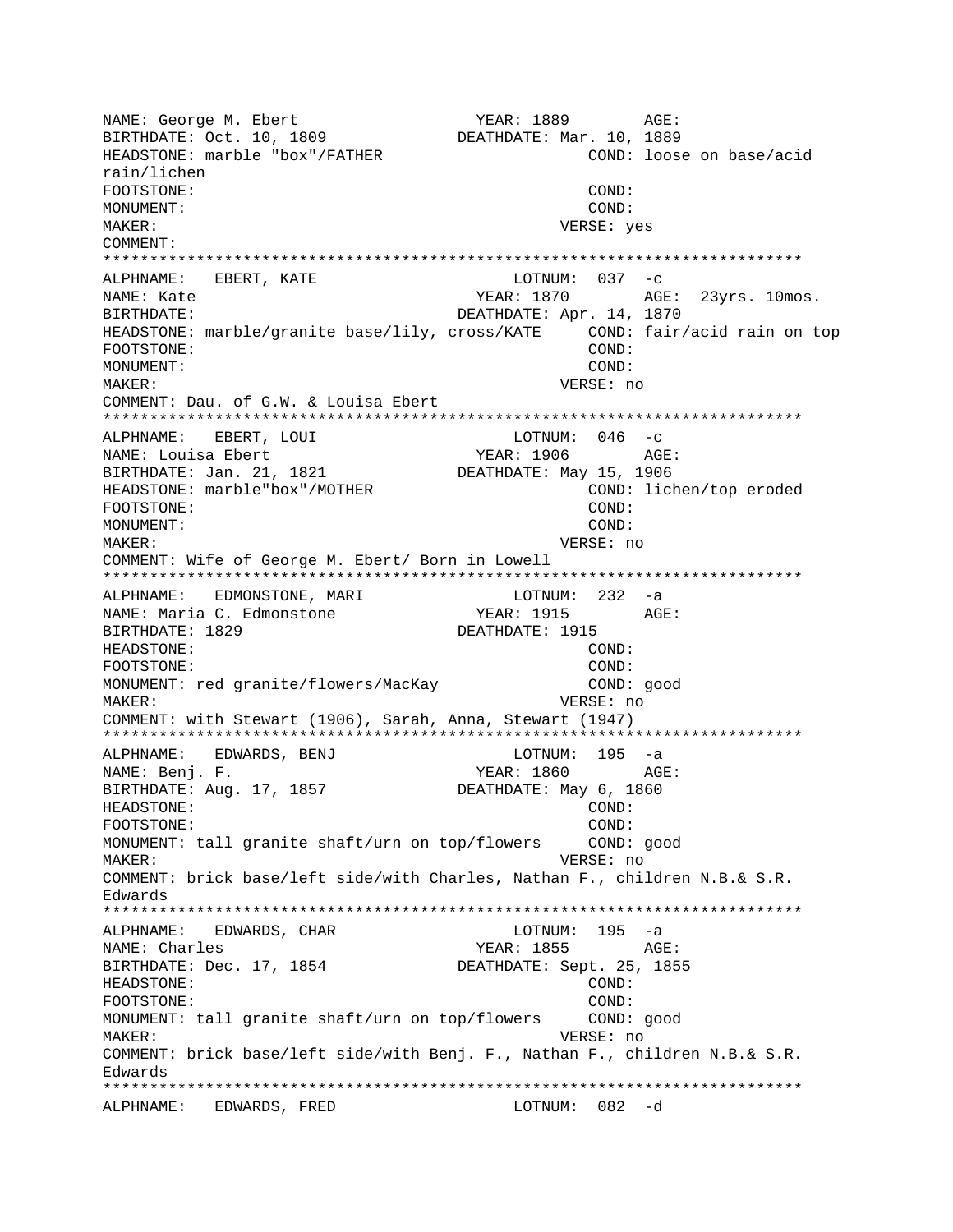NAME: Frederick V. Edwards YEAR: 1861 AGE: 7yrs, 11mos. BIRTHDATE: DEATHDATE: Aug. 31, 1861 HEADSTONE: COND: FOOTSTONE: COND: MONUMENT: marble/rectangle "box" COND: acid rain/lichen MAKER: VERSE: no COMMENT: with Isaiah Edwards,his wife Harriet N., Harriet Edwards, Abbie Hall \*\*\*\*\*\*\*\*\*\*\*\*\*\*\*\*\*\*\*\*\*\*\*\*\*\*\*\*\*\*\*\*\*\*\*\*\*\*\*\*\*\*\*\*\*\*\*\*\*\*\*\*\*\*\*\*\*\*\*\*\*\*\*\*\*\*\*\*\*\*\*\*\*\*\* ALPHNAME: EDWARDS, GEOR NAME: George H. Same Communications of the MEAR: 1849 AGE: BIRTHDATE: Jan. 14, 1848 DEATHDATE: Oct. 19, 1849 HEADSTONE: COND: FOOTSTONE: COND: MONUMENT: tall granite shaft/urn on top/flowers COND: good MAKER: VERSE: no COMMENT: brick base/right side/with Martha F., children of N.B. & M.H. Edwards \*\*\*\*\*\*\*\*\*\*\*\*\*\*\*\*\*\*\*\*\*\*\*\*\*\*\*\*\*\*\*\*\*\*\*\*\*\*\*\*\*\*\*\*\*\*\*\*\*\*\*\*\*\*\*\*\*\*\*\*\*\*\*\*\*\*\*\*\*\*\*\*\*\*\* ALPHNAME: EDWARDS, HARR LOTNUM: 082 -d NAME: Harriet N. Howard YEAR: 1893 AGE: 77yrs. 9mo. BIRTHDATE: DEATHDATE: Apr. 2, 1893 HEADSTONE: #82-b/Mother COND: COND: FOOTSTONE: COND: MONUMENT: marble/rectangle "box" COND: acid rain/lichen MAKER: VERSE: no COMMENT: with Isaiah his wife, Frederick, Harriet A. Edwards, Abbie Hall \*\*\*\*\*\*\*\*\*\*\*\*\*\*\*\*\*\*\*\*\*\*\*\*\*\*\*\*\*\*\*\*\*\*\*\*\*\*\*\*\*\*\*\*\*\*\*\*\*\*\*\*\*\*\*\*\*\*\*\*\*\*\*\*\*\*\*\*\*\*\*\*\*\*\* ALPHNAME: EDWARDS, HARR LOTNUM: 082 -d NAME: Harriet A. Edwards Team YEAR: 1846 AGE: 1yr. 11mos. BIRTHDATE:  $DEATHDATE:$  April 25, 1846 HEADSTONE: COND: FOOTSTONE: COND: MONUMENT: marble/rectangle "box" COND: acid rain/lichen MAKER: VERSE: no COMMENT: with Isaiah Edwards,his wife Harriet N., Frederick Edwards, Abbie Hall \*\*\*\*\*\*\*\*\*\*\*\*\*\*\*\*\*\*\*\*\*\*\*\*\*\*\*\*\*\*\*\*\*\*\*\*\*\*\*\*\*\*\*\*\*\*\*\*\*\*\*\*\*\*\*\*\*\*\*\*\*\*\*\*\*\*\*\*\*\*\*\*\*\*\* ALPHNAME: EDWARDS, HARR NAME: Mother The South of the YEAR: 1893 AGE: BIRTHDATE: DEATHDATE: HEADSTONE: marble/square "box"/granite base COND: lichen FOOTSTONE: COND: MONUMENT: #82-d/Harriet N. Howard COND: MAKER: VERSE: no COMMENT: \*\*\*\*\*\*\*\*\*\*\*\*\*\*\*\*\*\*\*\*\*\*\*\*\*\*\*\*\*\*\*\*\*\*\*\*\*\*\*\*\*\*\*\*\*\*\*\*\*\*\*\*\*\*\*\*\*\*\*\*\*\*\*\*\*\*\*\*\*\*\*\*\*\*\* ALPHNAME: EDWARDS, ISAI LOTNUM: 082 -d YEAR: 1859 AGE: 49 yrs. BIRTHDATE: DEATHDATE: Nov. 2, 1859 HEADSTONE: #82-c/Father COND: FOOTSTONE: COND: MONUMENT: marble/rectangle box COND: acid rain/lichen MAKER: VERSE: no COMMENT: with Harriet N.his wife, Frederick, Harriet A. Edwards, Abbie H. Edwards Hall \*\*\*\*\*\*\*\*\*\*\*\*\*\*\*\*\*\*\*\*\*\*\*\*\*\*\*\*\*\*\*\*\*\*\*\*\*\*\*\*\*\*\*\*\*\*\*\*\*\*\*\*\*\*\*\*\*\*\*\*\*\*\*\*\*\*\*\*\*\*\*\*\*\*\* ALPHNAME: EDWARDS, ISAI CHART LOTNUM: 082 -c NAME: Father YEAR: 1859 AGE: BIRTHDATE: DEATHDATE: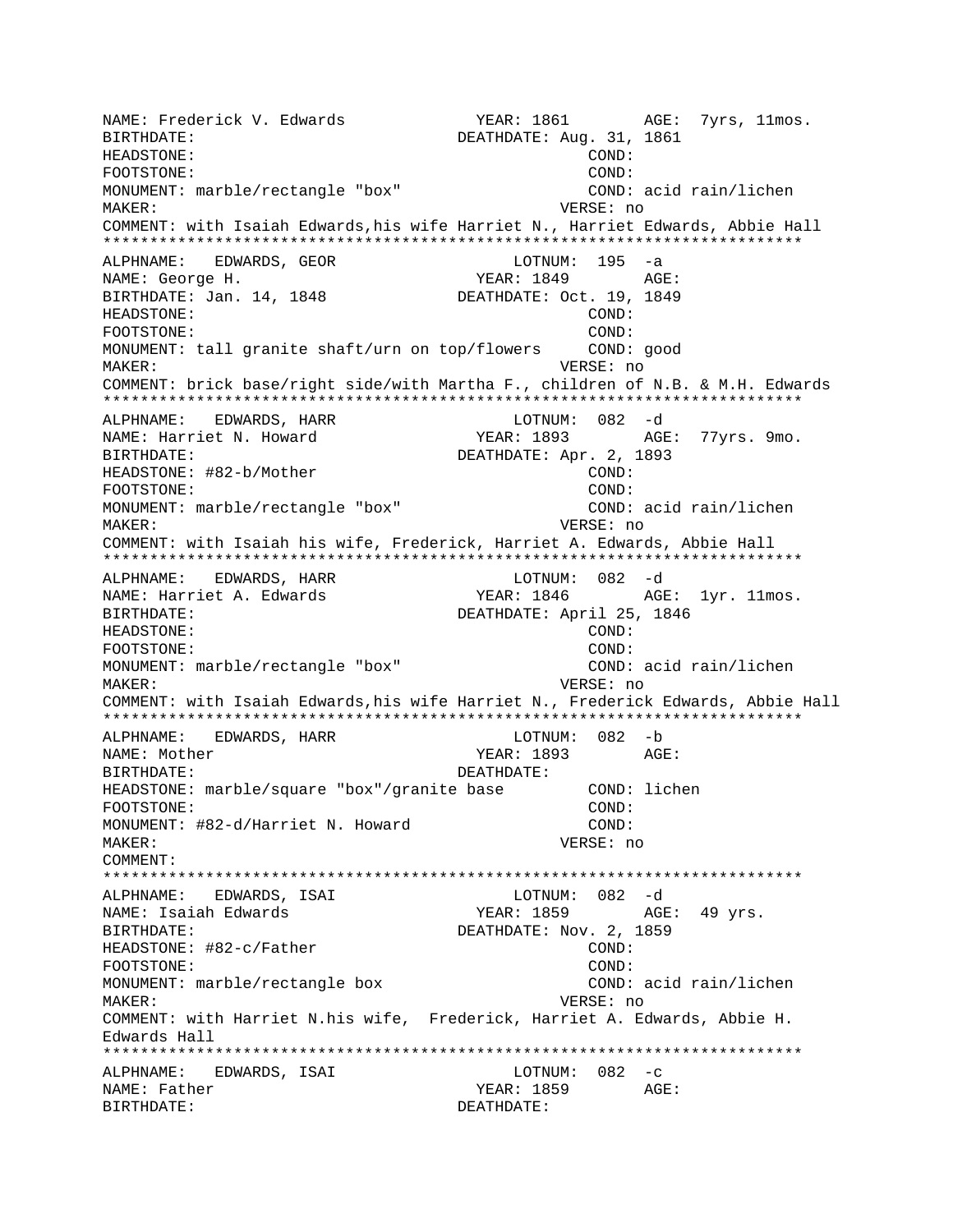HEADSTONE: marble square "box"/granite base COND: lichen/base almost sunken FOOTSTONE: COND: MONUMENT: #82-d/Isaiah Edwards COND: MAKER: VERSE: no COMMENT: \*\*\*\*\*\*\*\*\*\*\*\*\*\*\*\*\*\*\*\*\*\*\*\*\*\*\*\*\*\*\*\*\*\*\*\*\*\*\*\*\*\*\*\*\*\*\*\*\*\*\*\*\*\*\*\*\*\*\*\*\*\*\*\*\*\*\*\*\*\*\*\*\*\*\* ALPHNAME: EDWARDS, MARI LOTNUM: 195 -a NAME: Maria H. Fletcher YEAR: 1851 AGE: BIRTHDATE: Aug. 29, 1819 DEATHDATE: May 26, 1851 HEADSTONE: COND: FOOTSTONE: COND: MONUMENT: tall granite shaft/urn on top/flowers COND: good MAKER: VERSE: no COMMENT: brick base/right side/wife of N.B. Edwards/with George, Martha \*\*\*\*\*\*\*\*\*\*\*\*\*\*\*\*\*\*\*\*\*\*\*\*\*\*\*\*\*\*\*\*\*\*\*\*\*\*\*\*\*\*\*\*\*\*\*\*\*\*\*\*\*\*\*\*\*\*\*\*\*\*\*\*\*\*\*\*\*\*\*\*\*\*\* ALPHNAME: EDWARDS, MART LOTNUM: 195 -a NAME: Martha F. (2008) AGE: YEAR: 1850 AGE: BIRTHDATE: Feb. 20, 1850 DEATHDATE: Aug. 29, 1850 HEADSTONE: COND: FOOTSTONE: COND: MONUMENT: tall granite shaft/urn on top/flowers COND: good MAKER: VERSE: no COMMENT: brick base/right side/with George,Martha child.of N.B.& M.H.Edwards/VR d.Aug31 \*\*\*\*\*\*\*\*\*\*\*\*\*\*\*\*\*\*\*\*\*\*\*\*\*\*\*\*\*\*\*\*\*\*\*\*\*\*\*\*\*\*\*\*\*\*\*\*\*\*\*\*\*\*\*\*\*\*\*\*\*\*\*\*\*\*\*\*\*\*\*\*\*\*\* ALPHNAME: EDWARDS, N.B. LOTNUM: 195 -a NAME: N. B. Edwards, M.D. YEAR: 1893 AGE: BIRTHDATE: Jan. 3, 1820 DEATHDATE: June 12, 1893 HEADSTONE: COND: FOOTSTONE: COND: MONUMENT: tall granite shaft/urn on top/flowers COND: good MAKER: VERSE: no COMMENT: brick base/EDWARDS/front side \*\*\*\*\*\*\*\*\*\*\*\*\*\*\*\*\*\*\*\*\*\*\*\*\*\*\*\*\*\*\*\*\*\*\*\*\*\*\*\*\*\*\*\*\*\*\*\*\*\*\*\*\*\*\*\*\*\*\*\*\*\*\*\*\*\*\*\*\*\*\*\*\*\*\* ALPHNAME: EDWARDS, NATH LOTNUM:<br>NAME: Nathan F. (1869) NAME: Nathan F. YEAR: 1869 AGE: BIRTHDATE: Jan. 1, 1860 DEATHDATE: Feb. 3, 1869 HEADSTONE: COND: FOOTSTONE: COND: MONUMENT: tall granite shaft/urn on top/flowers COND: good MAKER: VERSE: no COMMENT: brick base/left side/with Charles, Benj. F., children N.B.& S.R. Edwards \*\*\*\*\*\*\*\*\*\*\*\*\*\*\*\*\*\*\*\*\*\*\*\*\*\*\*\*\*\*\*\*\*\*\*\*\*\*\*\*\*\*\*\*\*\*\*\*\*\*\*\*\*\*\*\*\*\*\*\*\*\*\*\*\*\*\*\*\*\*\*\*\*\*\* ALPHNAME: EDWARDS, SIBB LOTNUM: 195 -a NAME: Sibbyl R. Hutchins YEAR: 1917 AGE: BIRTHDATE: Aug. 5, 1821 DEATHDATE: Feb. 5, 1917 HEADSTONE: COND: FOOTSTONE: COND: MONUMENT: tall granite shaft/urn on top/flowers COND: good MAKER: VERSE: no COMMENT: brick base/left side/wife of N.B. Edwards/V.R Sibbyl R. d. Feb. 4, 1917 \*\*\*\*\*\*\*\*\*\*\*\*\*\*\*\*\*\*\*\*\*\*\*\*\*\*\*\*\*\*\*\*\*\*\*\*\*\*\*\*\*\*\*\*\*\*\*\*\*\*\*\*\*\*\*\*\*\*\*\*\*\*\*\*\*\*\*\*\*\*\*\*\*\*\* ALPHNAME: EMERSON, CHAR LOTNUM: 208 -f NAME: Charles H. Emerson YEAR: 1844 AGE: }t. 4 yrs. BIRTHDATE: Nar. 9, 1844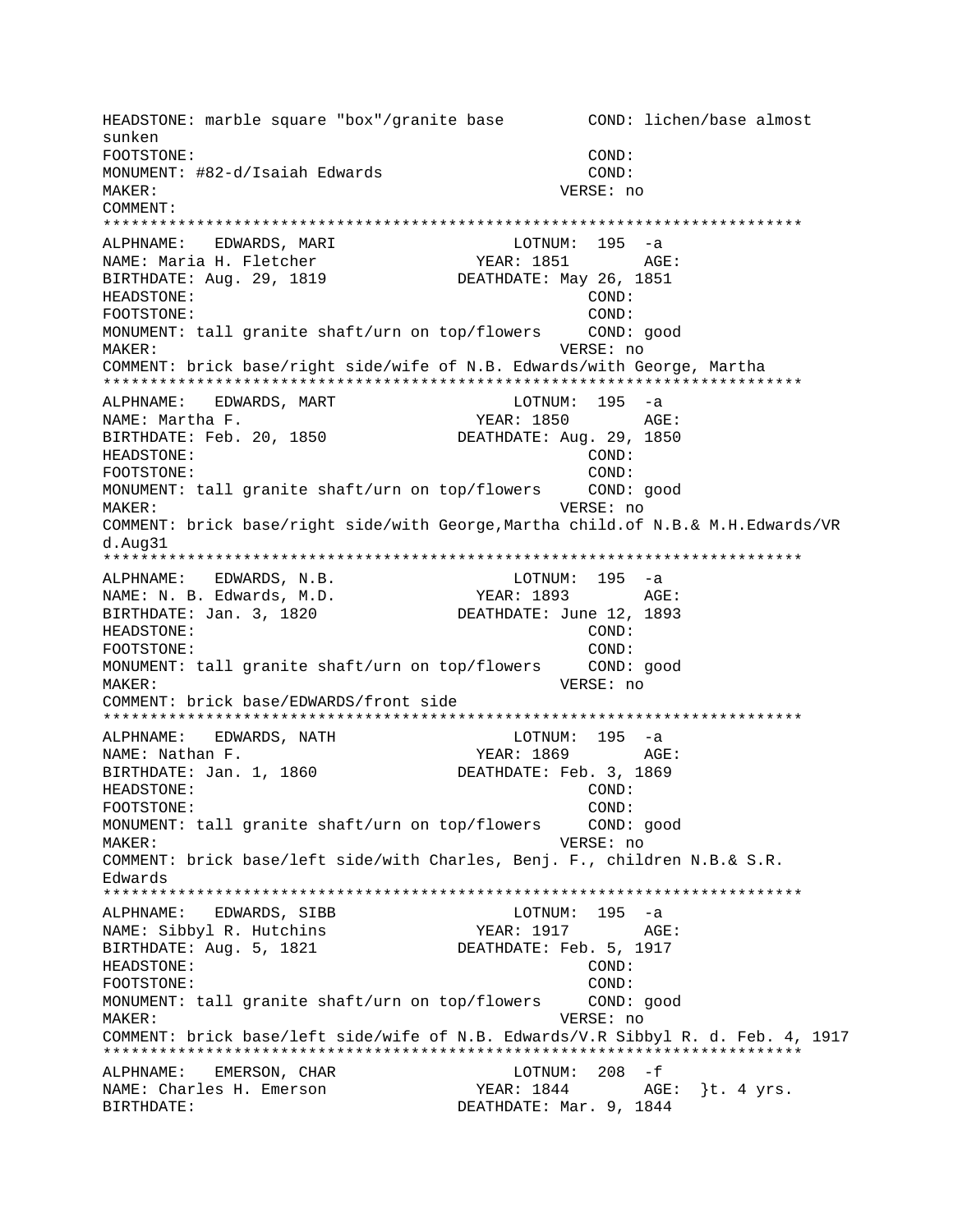HEADSTONE: flat marble COND: fair/lichen/flat on ground FOOTSTONE: COND: MONUMENT: COND: MAKER: T. Warren VERSE: no COMMENT: Adopted son of Thomas & Betsy Saunders ALPHNAME: EMERY, JULI  $LOTNUM: 073 -c$ NAME: Julia A. Emery YEAR: 1822 AGE: BIRTHDATE: Oct. 20, 1822 DEATHDATE: Feb. 20, 1907 HEADSTONE: marble, pinkspecks/block/JULIA COND: excellent FOOTSTONE: COND: MONUMENT: COND: MAKER: VERSE: no COMMENT: ALPHNAME: EVANS, FRAN LOTNUM:  $093 - c$  $NAME: F.S.E.$ YEAR: 1929 AGE: BIRTHDATE: DEATHDATE: COND: good but sl. sunken HEADSTONE: flush/granite rectangle/F.S.E COND: FOOTSTONE: MONUMENT: see #93-d/Franklin S. Evans COND: MAKER: VERSE: no COMMENT: LOTNUM: 093 -d ALPHNAME: EVANS, FRANK NAME: Franklin S. Evans YEAR: 1929 AGE: BIRTHDATE: 1843 DEATHDATE: 1929 HEADSTONE: see #93-c/F.S.E.  $COND:$ FOOTSTONE:  $COMD:$ MONUMENT: tall granite column/BIRD COND: excellent VERSE: yes MAKER: COMMENT: right side: EVANS/with his wife Lizzie, his sister Mary LOTNUM: 093 -d ALPHNAME: EVANS, LIZZ YEAR: 1932 AGE: NAME: Lizzie H. Bird DEATHDATE: 1932 BIRTHDATE: 1852 HEADSTONE: COND: COND: FOOTSTONE: MONUMENT: tall granite column/BIRD COND: excellent MAKER: VERSE: no COMMENT: right side: EVANS/with Franklin S. his wife, Mary E. Evans ALPHNAME: EVANS, MARY LOTNUM: 093 -d NAME: Mary E. Evans YEAR: 1921  $\Delta G$ F: BIRTHDATE: 1849 DEATHDATE: 1921 HEADSTONE: see #93-f/MARY COND: COND: FOOTSTONE: MONUMENT: tall granite column/BIRD COND: excellent MAKER: VERSE: no COMMENT: right side: EVANS/with Franklin S. his sister, Lizzie H. ALPHNAME: EVANS, MARY LOTNUM: 093 -f NAME: MARY YEAR: 1921 AGE: BIRTHDATE: DEATHDATE: HEADSTONE: granite/rectangle/flush COND: excellent FOOTSTONE: COND: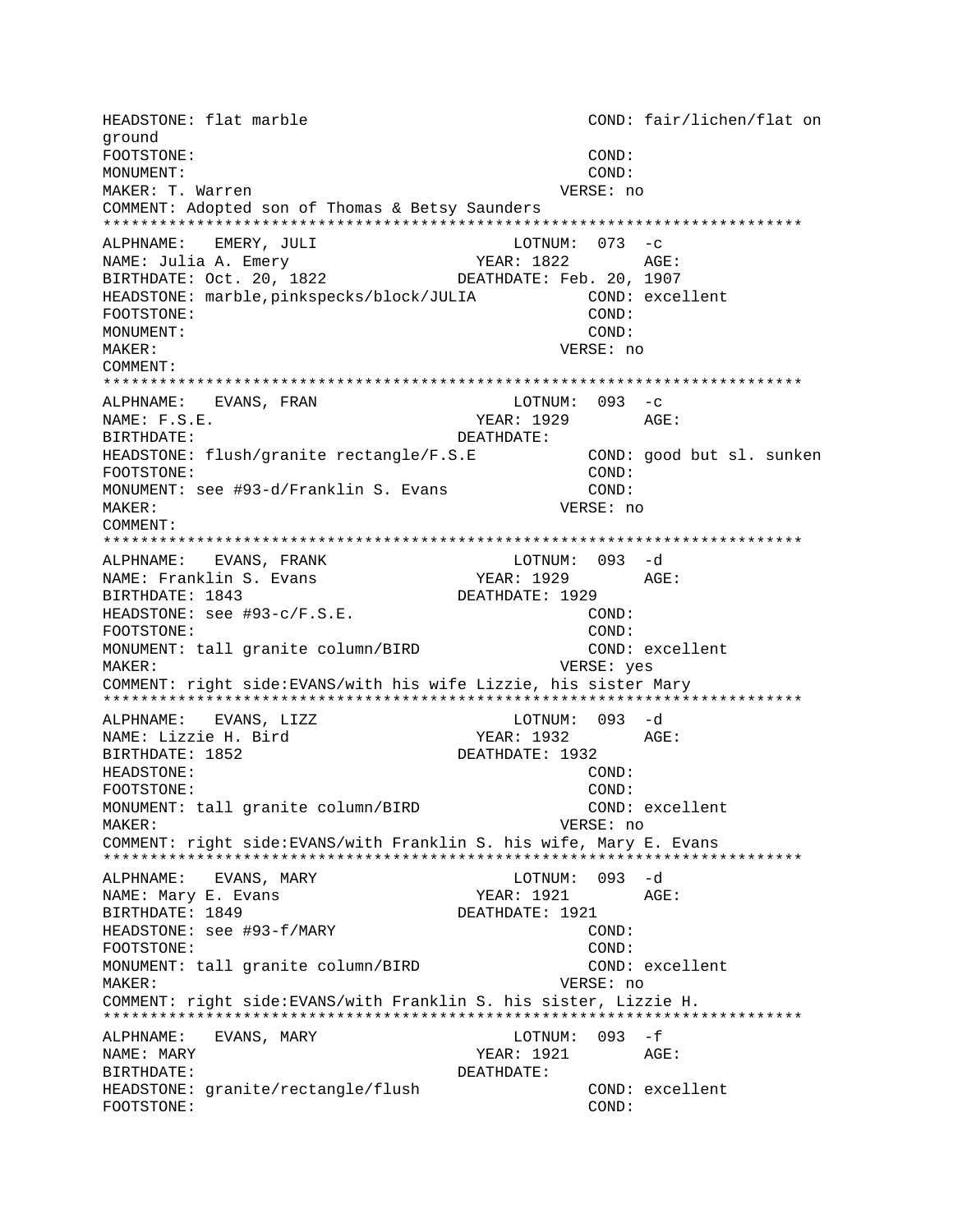MONUMENT: see #91-d/Mary E. Evans COND: MAKER: VERSE: no COMMENT: LOTNUM:  $177/8-a$ ALPHNAME: FARNHAM, MARY NAME: Mary A. Willsteed YEAR: 1901 AGE: BIRTHDATE: Jan. 30, 1859 DEATHDATE: Mar. 20, 1901 HEADSTONE: COND: COND: FOOTSTONE: MONUMENT: granite/pointed block/Warley Willsteed COND: white lichen/black stain  $M\Delta KFR$ : VERSE: no COMMENT: backchildren/wifeofE.E.Farnham/with Charles J.Willsteed, Sarah andJoseph Warlev ALPHNAME: FARR, LEVI LOTNUM:  $029 - c$ YEAR: 1876 <br>DEATHDATE: Jan. 29, 1876 NAME: Levi Farr BIRTHDATE: HEADSTONE: rounded marble with ears COND: lichen covered/acid rain FOOTSTONE: COND: MONUMENT: COND: MAKER: VERSE: no COMMENT: LOTNUM: 029 -b ALPHNAME: FARR, MARY NAME: Mary YEAR: 1873 AGE: 86yrs. 6mos. DEATHDATE: Aug. 22, 1873 BIRTHDATE: HEADSTONE: round. marble with ears/flower COND: bad lichen FOOTSTONE:  $COMD:$ MONUMENT:  $COND:$ VERSE: yes MAKER: COMMENT: wife of Levi Farr LOTNUM:  $285$   $- a$ ALPHNAME: FARROW, AMEL YEAR: 1949 AGE: NAME: Amelia M. DEATHDATE: 1949 BIRTHDATE: 1873 HEADSTONE:  $COND:$ FOOTSTONE:  $COMD:$ MONUMENT: red gray granite/FARROW/flower, vine COND: qood VERSE: no MAKER: COMMENT: with Charles his wife, his daughter Olive Lybrand ALPHNAME: FARROW, ANGE LOTNUM:  $017 - a$ NAME: Angelina YEAR: 1907 AGE: BIRTHDATE: 1874 DEATHDATE: 1907 HEADSTONE: COND: FOOTSTONE:  $COMD:$ MONUMENT: curved granite/FARROW COND: twisted but firm on base MAKER: VERSE: no COMMENT: with Thomas, Mary, Verna, Joseph LOTNUM:  $285$ { -a ALPHNAME: FARROW, CHAR NAME: Charles B. YEAR: 1925 AGE: BIRTHDATE: 1882 DEATHDATE: 1925 HEADSTONE: COND: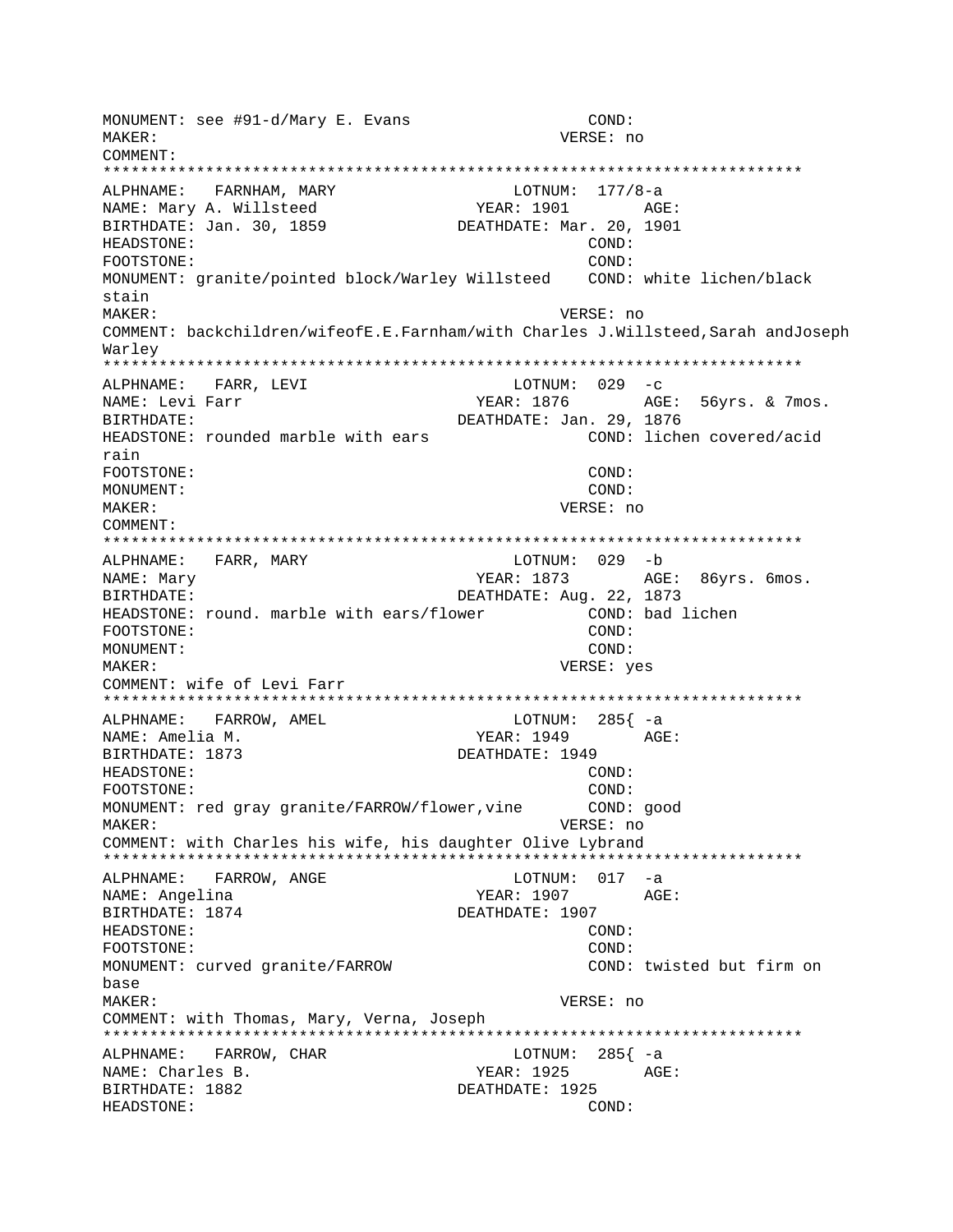FOOTSTONE: COND: MONUMENT: red gray granite/FARROW/flower, vine COND: good MAKER: VERSE: no COMMENT: with Amelia his wife, his daughter Olive Lybrand ALPHNAME: FARROW, JOSE LOTNUM: 017 -a NAME: Joseph E. YEAR: 1908 AGE: BIRTHDATE: 1872 DEATHDATE: 1908 HEADSTONE: COND: FOOTSTONE:  $COND:$ MONUMENT: curved granite/FARROW COND: twisted but firm on base VERSE: no **MAKER:** COMMENT: with Thomas, Mary, Verna, Angelina ALPHNAME: FARROW, LILL LOTNUM: 207 -a NAME: Lillian C. YEAR: 1959 AGE: BIRTHDATE: 1874 DEATHDATE: 1959 HEADSTONE: COND: FOOTSTONE:  $COND:$ MONUMENT: rounded/pink granite/FARROW/ATWOOD COND: excellent VERSE: no MAKER: COMMENT: with Samuel Farrow, his wife/Charles Atwood, his wife Jennie LOTNUM: 017 -a ALPHNAME: FARROW, MARY AGE: NAME: Mary A. YEAR: 1901 BIRTHDATE: 1842 DEATHDATE: 1901 HEADSTONE: COND: FOOTSTONE:  $COMD:$ COND: twisted but firm on MONUMENT: curved granite/FARROW base MAKER: VERSE: no COMMENT: with Thomas, Verna, Angelina, Joseph  $LOTNUM: 207 -a$ ALPHNAME: FARROW, SAMU NAME: Samuel T. YEAR: 1931 AGE: DEATHDATE: 1931 BIRTHDATE: 1871 HEADSTONE: COND: COND: FOOTSTONE: MONUMENT: rounded/pink granite/FARROW/ATWOOD COND: excellent MAKER: VERSE: no COMMENT: with his wife Lillian C. Farrow/Charles Atwood, his wife Jennie ALPHNAME: FARROW, THOM LOTNUM:  $017 - a$ NAME: Thomas YEAR: 1919  $AGE:$ BIRTHDATE: 1840 DEATHDATE: 1919 HEADSTONE: COND: COND: FOOTSTONE: MONUMENT: curved granite/FARROW COND: twisted but firm on base MAKER: VERSE: no COMMENT: with Mary, Verna, Angelina, Joseph ALPHNAME: FARROW, VERN LOTNUM: 017 -a NAME: Verna R. YEAR: 1905 AGE: BIRTHDATE: 1905 DEATHDATE: 1905 HEADSTONE: COND: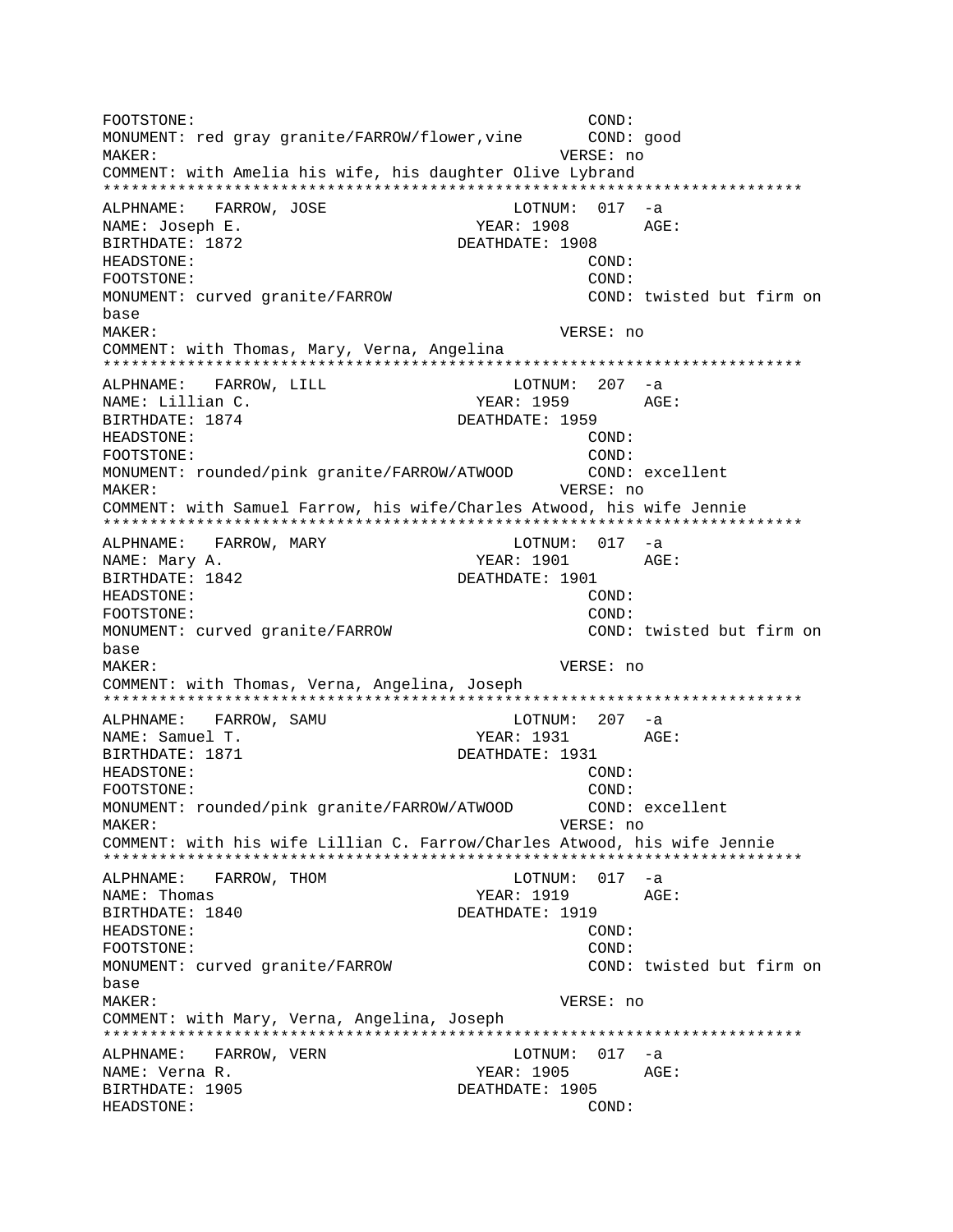FOOTSTONE: COND: MONUMENT: curved granite/FARROW COND: twisted but firm on base MAKER: VERSE: no COMMENT: with Thomas, Mary, Angelina, Joseph ALPHNAME: FEEHAN, ALTO LOTNUM: 170 -b NAME: Alton B. YEAR: AGE: BIRTHDATE: 1933 DEATHDATE: HEADSTONE: granite/rectangle/flush COND: some lichen FOOTSTONE: COND: MONUMENT:  $COMD:$ VERSE: no MAKER: COMMENT: with Jean E. ALPHNAME: FEEHAN, JEAN LOTNUM: 170 -b NAME: Jean E. AGE: YEAR: BIRTHDATE: 1933 DEATHDATE: COND: some lichen HEADSTONE: granite/rectangle/flush FOOTSTONE:  $COND:$ MONUMENT: COND: MAKER: VERSE: no COMMENT: with Alton B. LOTNUM:  $183 - c$ ALPHNAME: FERNALD, BABY NAME: Baby YEAR: 1897 AGE: BIRTHDATE: Apr. 1, 1897 DEATHDATE: Apr. 1, 1897 COND: excellent HEADSTONE: granite/slanted FOOTSTONE:  $COMD:$ MONUMENT: COND: VERSE: no MAKER: COMMENT: Infant son of H.T. & M.D. Fernald LOTNUM: 183 -d ALPHNAME: FERNALD, HIRA NAME: Hiram T. YEAR: 1945 AGE: BIRTHDATE: 1868 DEATHDATE: 1945 COND: some acid rain HEADSTONE: granite/slanted/flower, vine/FERNALD COND: FOOTSTONE: MONUMENT: COND: MAKER: VERSE: no COMMENT: with Mary his wife ALPHNAME: FERNALD, MARY LOTNUM: 183 -d NAME: Mary D. YEAR: 1945 AGE: BIRTHDATE: 1871 DEATHDATE: 1945 HEADSTONE: granite/slanted/flower, vine/FERNALD COND: some acid rain  $COND:$ FOOTSTONE: MONUMENT: COND: MAKER: VERSE: no COMMENT: with Hiram, his wife FERRIN, AARO LOTNUM: 064 -b ALPHNAME: NAME: Aaron Ferrin YEAR: 1875 AGE: 80yrs, 2mos, 26dy BIRTHDATE: Oct. 15, 1794 DEATHDATE: Jan. 11, 1875 HEADSTONE: marble/fancy pointed COND: bad acid rain/lichen FOOTSTONE: COND: MONUMENT: COND: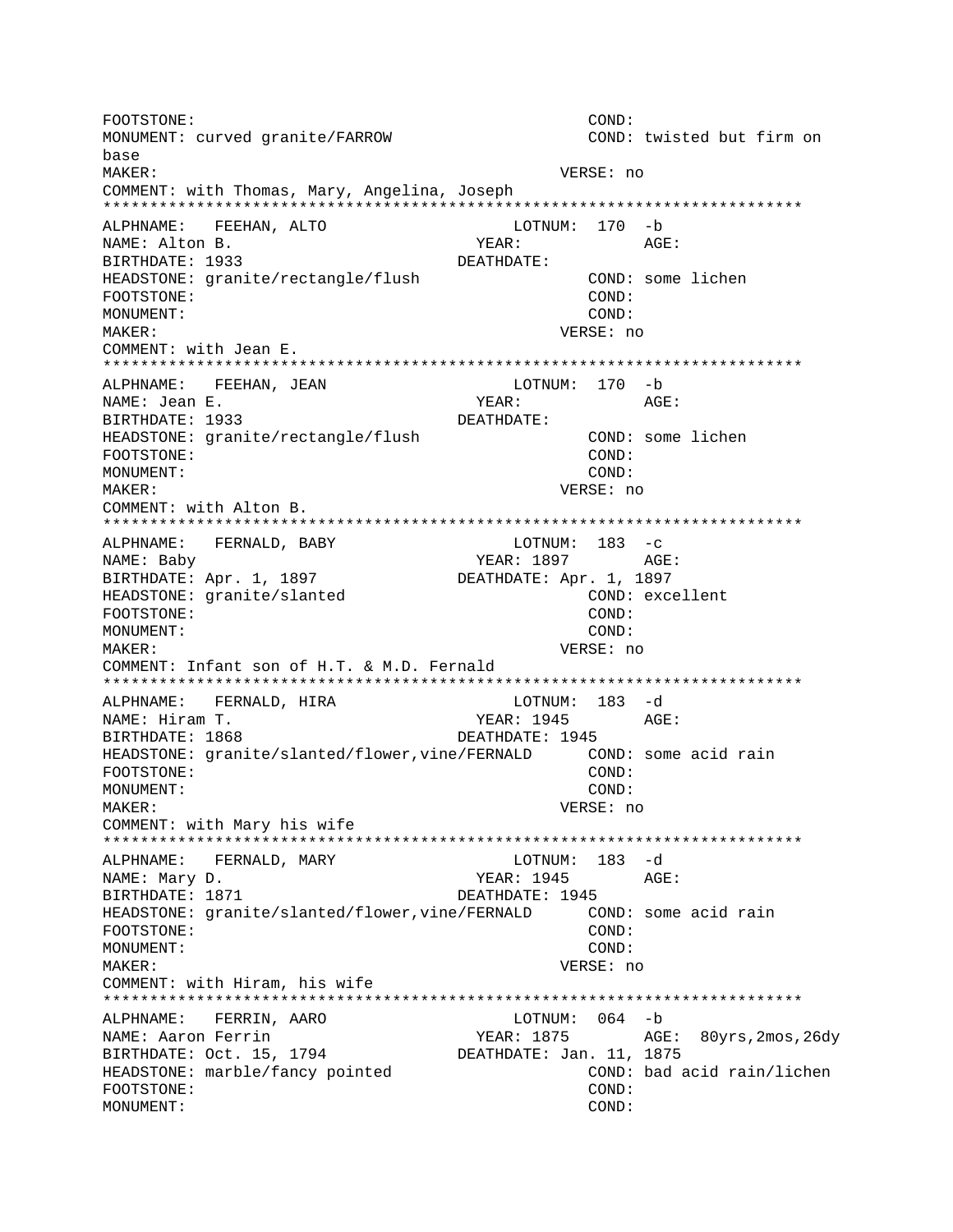MAKER: VERSE: no COMMENT: with Elizabeth/acid rain birth illegible, info. from R.H.Parker 1906 list LOTNUM:  $064 - a$ ALPHNAME: FERRIN, CHAR NAME: Little Charlie YEAR: 1865 AGE: 6yrs 10ms. BIRTHDATE: DEATHDATE: Feb. 11, 1865 HEADSTONE: rounded marble/flower leaf design on top COND: lichen/acidrain/stone unattach FOOTSTONE: COND: MONUMENT: COND:  $M\Delta KFR$ : VERSE: yes COMMENT: ALPHNAME: FERRIN, ELIZ LOTNUM: 064 -b YEAR: 1876 AGE: 74 yrs NAME: Elizabeth K. BIRTHDATE: Aug. 18, 18--DEATHDATE: Sept. 18, 18--HEADSTONE: marble/fancy pointed COND: bad acid rain/lichen COND: FOOTSTONE: MONUMENT:  $COMD:$ MAKER: VERSE: no COMMENT: with Aaron, his wife/Parker 1906 list: b.Aug.18,1802,d.Sept.28,1876,ae74y1m10d ALPHNAME: FLAGG, BERT LOTNUM:  $095 -c$ NAME: Bertie YEAR: 1862 AGE: 1yr,1m,3dys V.R **BIRTHDATE:** DEATHDATE: Aug. 7, 1862 V. Rec. HEADSTONE: curved/marble/morning glory COND: fair/acid rain, lichen  $COMD:$ FOOTSTONE: COND: MONITMENT: VERSE: no MAKER: COMMENT: BABY WALTER AND BERTIE/V.R.: date, age & name, Bertha L. ALPHNAME: FLAGG, JAME LOTNUM: 095 -d NAME: James Chester Flagg YEAR: 1947 AGE: BIRTHDATE: 1867 DEATHDATE: 1947 HEADSTONE: rounded/marble COND: chips, mower scratches FOOTSTONE: COND: MONUMENT: COND: MAKER: VERSE: no COMMENT: with Lewis Gardner Flagg ALPHNAME: FLAGG, LEWI LOTNUM: 095 -d YEAR: 1940 NAME: Lewis Gardner Flagg AGE: BIRTHDATE: 1864 DEATHDATE: 1940 COND: chips, mower scratches HEADSTONE: rounded/marble FOOTSTONE: COND: MONUMENT: COND: MAKER: VERSE: no COMMENT: with James Chester Flagg ALPHNAME: FLAGG, SOPH LOTNUM: 095 -b NAME: Sophia Ripley YEAR: 1881 AGE: BIRTHDATE: Nov. 11, 1830 Lowell DEATHDATE: April 21, 1881 HEADSTONE: flat/thick/marble COND: poor/lichen/broken top in2prts FOOTSTONE: COND: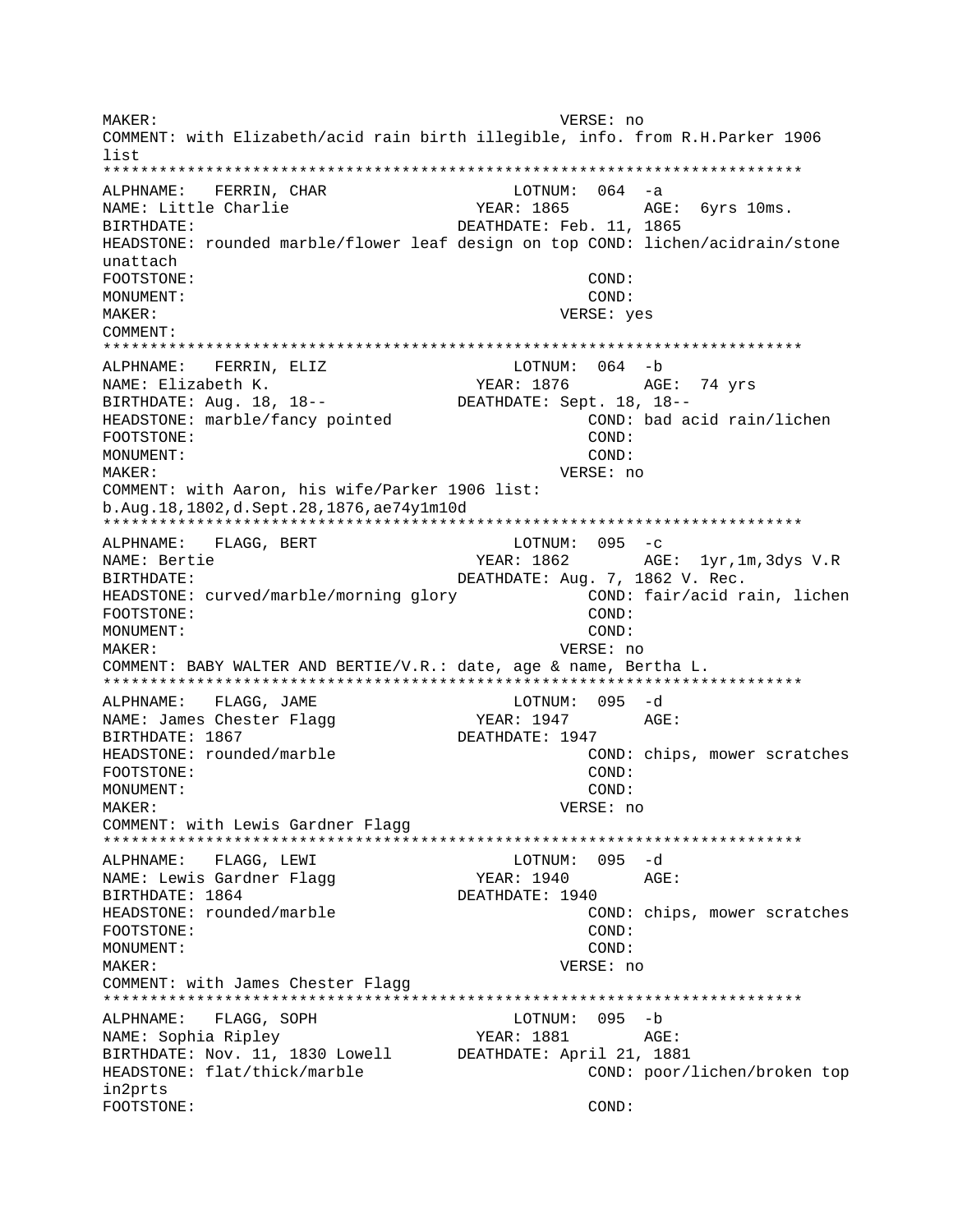MONUMENT: COND: MAKER: VERSE: yes COMMENT: wife of Timothy Flagg/Born at Lowell ALPHNAME: FLAGG, TIMO LOTNUM:  $095 -a$ NAME: Timothy Flaqq YEAR: 1875 AGE: BIRTHDATE: July 28,1827 Andover DEATHDATE: March 7, 1875 HEADSTONE: fancy pointed/marble COND: fair/loose on base/chip/lichen FOOTSTONE:  $COND:$ MONUMENT:  $COND:$  $M\Delta K$ <sub>FP</sub>: VERSE: yes COMMENT: ALPHNAME: FLAGG, WALT  $LOTNUM: 095 -c$ YEAR: 1860 AGE: 9mo, 7dys V.Rec NAME: Baby Walter DEATHDATE: Jan. 4, 1860 V.Rec. BIRTHDATE: HEADSTONE: curved/marble/morning glory COND: fair/acid rain, lichen COND: FOOTSTONE: MONUMENT:  $COMD:$ MAKER: VERSE: no COMMENT: BABY WALTER AND BERTIE/death date & age from vital records ALPHNAME: FLANDERS, FANN LOTNUM: 184 -a NAME: Fannie E. YEAR: 1896 AGE: BIRTHDATE: Mar. 7, 1858 DEATHDATE: Aug. 19, 1896 HEADSTONE: granite/slanted/flowers.vines/FAN COND: excellent FOOTSTONE: COND: MONITMENT:  $COMD:$ MAKER: Andrew B. Wheeler VERSE: yes COMMENT: wife of Lyman L. Flanders LOTNUM:  $076 -a$ ALPHNAME: FLETCHER, BENJ NAME: Benj. Fletcher YEAR: 1886 AGE: BIRTHDATE: Apr. 30, 1818 DEATHDATE: Dec. 17, 1886 HEADSTONE: COND: FOOTSTONE: COND: MONUMENT: granite/double pointed on top COND: lichen especially on hase MAKER: VERSE: no COMMENT: with Sara his wife ALPHNAME: FLETCHER, GEOR  $LOTNUM: 154 -c$ YEAR: 1863 AGE: }t. 31 yrs. NAME: George H. Fletcher **BIRTHDATE:** DEATHDATE: July 25, 1863 HEADSTONE: pointed marble COND: very sunken FOOTSTONE: flat marble/G.H.F. COND: tippedlft/outofposition/lichen MONUMENT: COND: MAKER: VERSE: no COMMENT:  $LOTNUM: 119 -a$ ALPHNAME: FLETCHER, JOAN NAME: Joan French YEAR: 1865 AGE: }t 43y'rs 7mos. BIRTHDATE: DEATHDATE: Mar. 11, 1865 HEADSTONE: rounded marble COND: bad acid rain/leans but firm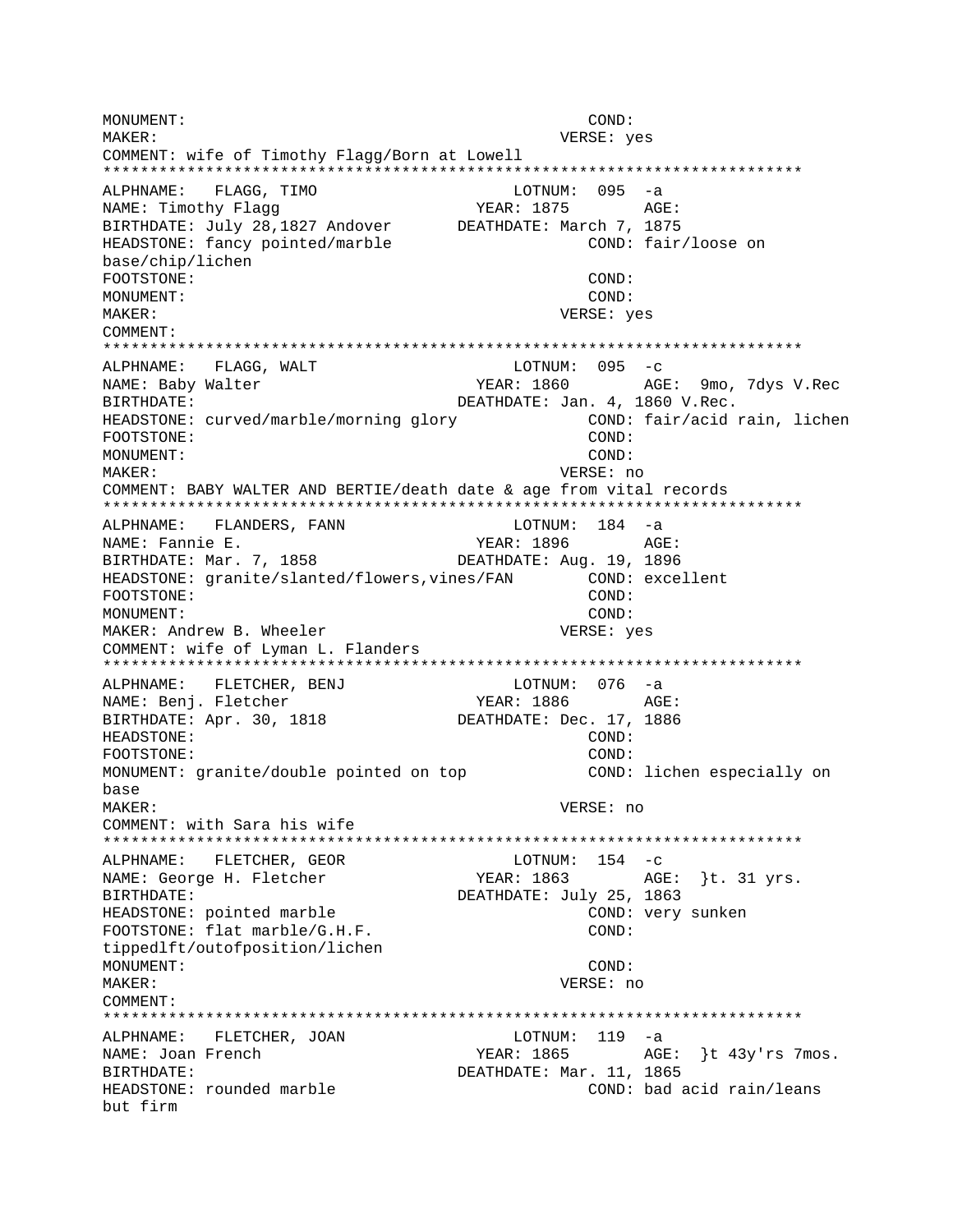FOOTSTONE: COND:  $COND:$ MONITMENT: MAKER: VERSE: yes COMMENT: Wife of J. T. Fletcher ALPHNAME: FLETCHER, JONA LOTNUM: 119 -b  $YEAR: 1882$   $AGE: \frac{1}{2}Yrs.7mos.$ NAME: Jonathan Tyler Fletcher DEATHDATE: Mar. 13, 1882 BIRTHDATE: COND: acid rain/verse hard HEADSTONE: marble/slightly rounded to read FOOTSTONE:  $CONF:$ MONIJMENT:  $COND:$ **MAKER:** VERSE: yes COMMENT: ALPHNAME: FLETCHER, MARY LOTNUM: 154 -b NAME: Mary A. Johnson YEAR: 1888 AGE: BIRTHDATE: Dec. 15, 1810 DEATHDATE: Jan. 2, 1888 COND: broken in 4/on ground HEADSTONE: pointed marble FOOTSTONE: COND: MONUMENT: COND: VERSE: no MAKER: COMMENT: with Moses Fletcher his wife ALPHNAME: FLETCHER, MOSE LOTNUM: 154 -b NAME: Moses Fletcher YEAR: 1839 AGE: BIRTHDATE: June (illegible) DEATHDATE: June 27, 1839 COND: broken in 4/on HEADSTONE: pointed marble qround/lichen FOOTSTONE: COND: MONUMENT:  $COND:$ MAKER: VERSE: no COMMENT: death year probable/with his wife Mary A. Johnson."r" on name missing ALPHNAME: FLETCHER, SARA LOTNUM: 076 -a YEAR: 1898 AGE: NAME: Sarah M. DEATHDATE: Jan. 29, 1898 BIRTHDATE: Sept. 18, 1818 HEADSTONE: COND: COND: FOOTSTONE: MONUMENT: granite/double pointed on top COND: lichen especially on base MAKER: VERSE: no COMMENT: listed with Benj. Fletcher, his wife/buried in Roseburg, Ore. ALPHNAME: FLETCHER, SARA LOTNUM: 076 -a YEAR: 1898 AGE: NAME: Sarah M. BIRTHDATE: Sept. 18, 1818 DEATHDATE: Jan. 29, 1898 COND: HEADSTONE: FOOTSTONE: COND: MONUMENT: double/granite/each pointed  $COND:$ MAKER: VERSE: yes COMMENT: with Benj. Fletcher his wife ALPHNAME: FLINT, ORRA LOTNUM: 030 -a NAME: Orra YEAR: 1920 AGE: DEATHDATE: BIRTHDATE: HEADSTONE: rose granite/small/slant/ORRA COND: excellent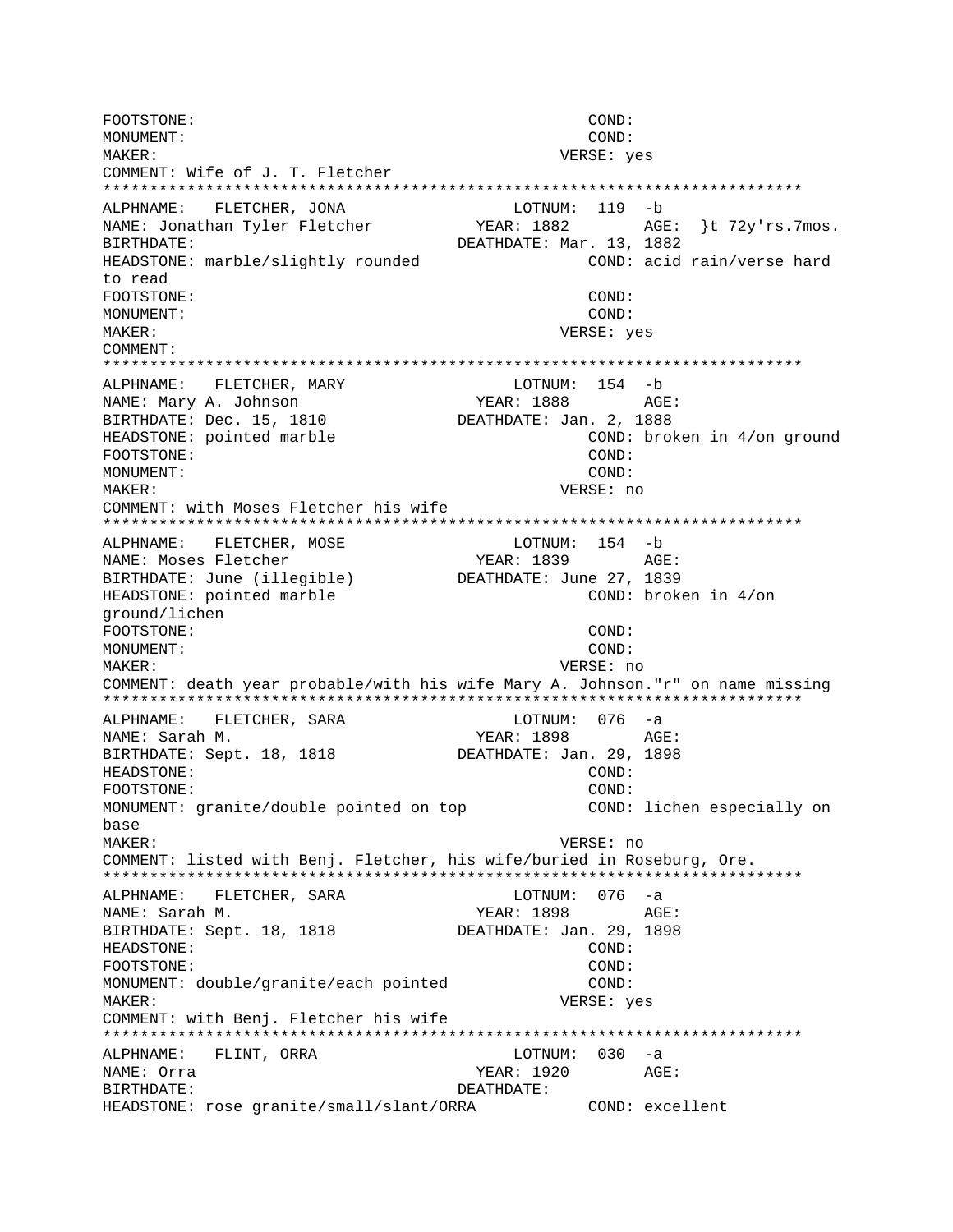FOOTSTONE: COND: MONUMENT: see #30-F/Orra A.G. Flint COND: MAKER: VERSE: no COMMENT: \*\*\*\*\*\*\*\*\*\*\*\*\*\*\*\*\*\*\*\*\*\*\*\*\*\*\*\*\*\*\*\*\*\*\*\*\*\*\*\*\*\*\*\*\*\*\*\*\*\*\*\*\*\*\*\*\*\*\*\*\*\*\*\*\*\*\*\*\*\*\*\*\*\*\* ALPHNAME: FLINT, ORRA<br>
NAME: Orra A. G. Flint<br>
NAME: Orra A. G. Flint<br>
CHAME: 1920<br>
AG: NAME: Orra A. G. Flint The YEAR: 1920 AGE: BIRTHDATE: 1830 DEATHDATE: 1920 HEADSTONE: see #30-a/ORRA COND: FOOTSTONE: COND: MONUMENT: rosegranite/fancyshaft/urn/GEORGE COND: good/a little lichen on base MAKER: VERSE: no COMMENT: Daughter of A.&M.N.George/left:with Caroline A. George \*\*\*\*\*\*\*\*\*\*\*\*\*\*\*\*\*\*\*\*\*\*\*\*\*\*\*\*\*\*\*\*\*\*\*\*\*\*\*\*\*\*\*\*\*\*\*\*\*\*\*\*\*\*\*\*\*\*\*\*\*\*\*\*\*\*\*\*\*\*\*\*\*\*\* ALPHNAME: FORSAITH, MARG LOTNUM: 118 -e NAME: Margaret A. Ripley Forsaith YEAR: 1989 AGE: BIRTHDATE: 1903 DEATHDATE: 1989 HEADSTONE: COND: FOOTSTONE: COND: MONUMENT: granite/RIPLEY,FORSAITH COND: excellent except mower chip MAKER: VERSE: no COMMENT: Masonic/with Ralph Allen Forsaith, Henry Ripley, Georgiana Ripley \*\*\*\*\*\*\*\*\*\*\*\*\*\*\*\*\*\*\*\*\*\*\*\*\*\*\*\*\*\*\*\*\*\*\*\*\*\*\*\*\*\*\*\*\*\*\*\*\*\*\*\*\*\*\*\*\*\*\*\*\*\*\*\*\*\*\*\*\*\*\*\*\*\*\* ALPHNAME: FORSAITH, RALP MEDIC LOTNUM: 118 -e NAME: Ralph Allen Forsaith YEAR: 1963 AGE: BIRTHDATE: 1893 DEATHDATE: 1963 HEADSTONE: COND: FOOTSTONE: COND: MONUMENT: granite/RIPLEY, FORSAITH COND: excellent except mower chip MAKER: VERSE: no COMMENT: Masonic/with Margaret Forsaith, henry Ripley, Georgiana Ripley \*\*\*\*\*\*\*\*\*\*\*\*\*\*\*\*\*\*\*\*\*\*\*\*\*\*\*\*\*\*\*\*\*\*\*\*\*\*\*\*\*\*\*\*\*\*\*\*\*\*\*\*\*\*\*\*\*\*\*\*\*\*\*\*\*\*\*\*\*\*\*\*\*\*\* ALPHNAME: FOWLER, MABE LOTNUM: 243 -C<br>NAME: Mabel M. Fowler Same Steak: 1954 AGE: NAME: Mabel M. Fowler BIRTHDATE: Mar. 23, 1865 DEATHDATE: Jan. 19, 1954 HEADSTONE: rounded granite/leaf sprays COND: some lichen stone & base FOOTSTONE: COND: MONUMENT: COND: MAKER: VERSE: no COMMENT: IN LOVING MEMORY \*\*\*\*\*\*\*\*\*\*\*\*\*\*\*\*\*\*\*\*\*\*\*\*\*\*\*\*\*\*\*\*\*\*\*\*\*\*\*\*\*\*\*\*\*\*\*\*\*\*\*\*\*\*\*\*\*\*\*\*\*\*\*\*\*\*\*\*\*\*\*\*\*\*\* ALPHNAME: FRENCH, JAME LOTNUM: 345 -c NAME: James Howard French YEAR: 1996 AGE: BIRTHDATE: Aug 11 1945 DEATHDATE: Dec 16 1996 HEADSTONE: metal rectangle/cross COND: excellent FOOTSTONE: COND: MONUMENT: COND: MAKER: VERSE: no COMMENT: ET N 3 US NAVY VIETNAM \*\*\*\*\*\*\*\*\*\*\*\*\*\*\*\*\*\*\*\*\*\*\*\*\*\*\*\*\*\*\*\*\*\*\*\*\*\*\*\*\*\*\*\*\*\*\*\*\*\*\*\*\*\*\*\*\*\*\*\*\*\*\*\*\*\*\*\*\*\*\*\*\*\*\* ALPHNAME: FRENCH, JASO LOTNUM: 345 -b NAME: Jason Herbert French YEAR: 1988 AGE: BIRTHDATE: 14 Feb. 1917 DEATHDATE: 24 Apr. 1988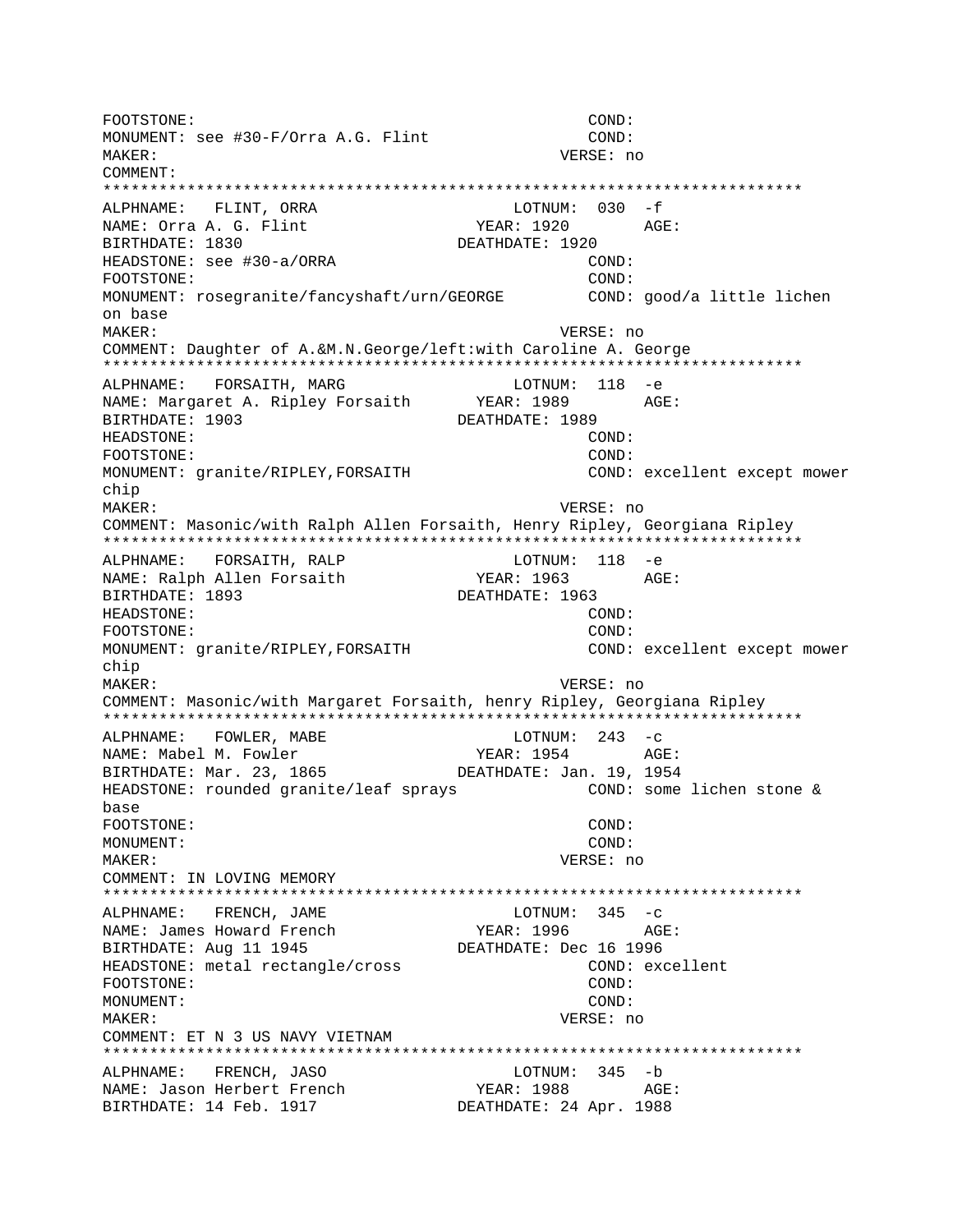HEADSTONE: COND: FOOTSTONE:  $COMD:$ MONUMENT: granite/pointed/cross COND: excellent MAKER: VERSE: no COMMENT: left side: children, with wife Violet Harriet Howard/front: John Howardwife Ella ALPHNAME: FRENCH, VIOL LOTNUM: 345 -b NAME: Violet Harriet Howard YEAR: AGE: BIRTHDATE: 20 Feb. 1919 DEATHDATE: HEADSTONE: COND: FOOTSTONE: COND: MONUMENT: granite/pointed/cross COND: excellent VERSE: no **MAKER:** COMMENT: left side: children, wife of Jason Herbert/front: John Howard, wife Ella ALPHNAME: GARD, HIRA LOTNUM:  $024 -c$ NAME: H. M. G. YEAR: 1855 AGE: DEATHDATE: BIRTHDATE: COND: tipped forward & to HEADSTONE: flat, marble left/chip FOOTSTONE: COND: COND: MONUMENT: #24-g/Hiram M. Gard MAKER: VERSE: no COMMENT: LOTNUM: 309 -a ALPHNAME: GATENBY, CHAR NAME: Charlotte A. Burrows YEAR: 1950 AGE: BIRTHDATE: 1873 DEATHDATE: 1950 HEADSTONE:  $COMD:$ COND: FOOTSTONE: MONUMENT: granite/widerounded/cross/flower/GATENBY COND: excellent/lichen just beginn. MAKER: VERSE: no COMMENT: rear:with William Gattenby his wife /Frederick Gatenby, his wife E. Maud ALPHNAME: GATENBY, E. MAUD LOTNUM: 309 -a NAME: E. Maud Whitley AGE: YEAR: 1967 BIRTHDATE: 1911 DEATHDATE: 1967 HEADSTONE: COND: FOOTSTONE: COND: MONUMENT: granite/widerounded/cross/flower/GATENBY COND: excellent/lichen just beginn. MAKER: VERSE: no COMMENT: rear:with Frederick Gattenby his wife, William, his wife Charlotte Burrows  $LOTNUM: 309 -a$ ALPHNAME: GATENBY, FRED AGE: NAME: Frederick W. Gatenby YEAR: 1956 BIRTHDATE: 1906 DEATHDATE: 1956 HEADSTONE: COND: FOOTSTONE: COND: MONUMENT: granite/widerounded/cross/flower/GATENBY COND: excellent/lichen just beginn. VERSE: no MAKER: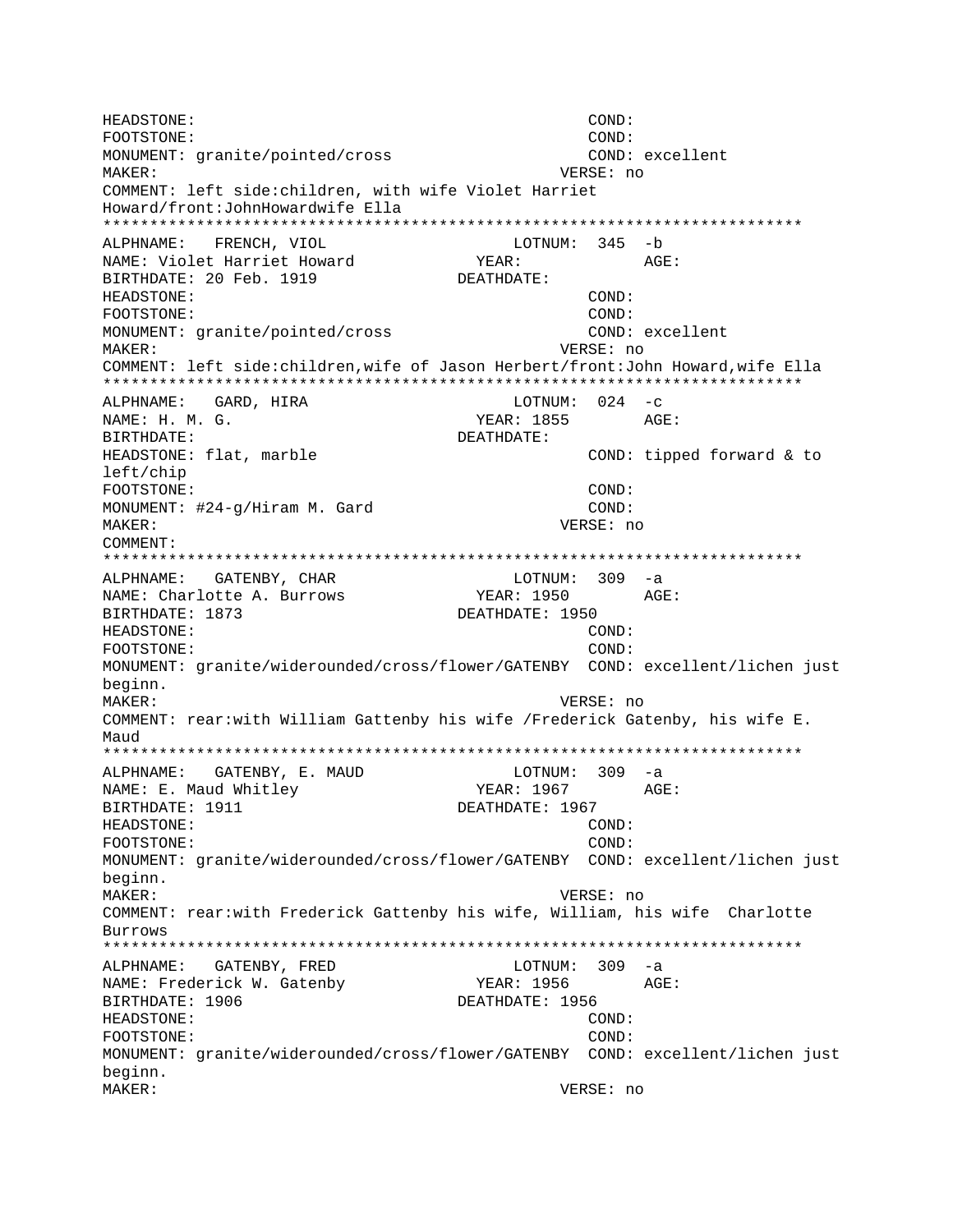COMMENT: rear:with his wife E. Maud, William Gattenby, his wife Charlotte **Burrows** LOTNUM: 309 -a ALPHNAME: GATENBY, WILL NAME: William Gatenby YEAR: 1941 AGE: BIRTHDATE: 1867 DEATHDATE: 1941 **HEADSTONE:** COND: FOOTSTONE:  $COMD:$ MONUMENT: granite/widerounded/cross/flower/GATENBY COND: excellent/lichen just beginn. MAKER: VERSE: no COMMENT: rear: with his wife Charlotte A. Burrows/Frederick Gatenby, his wife E. Maud ALPHNAME: GAY, ADAL  $LOTNUM: 126 -a$ YEAR: 1860 NAME: Adaline Maria Gay AGE: BIRTHDATE: June 15, 1859 DEATHDATE: March 8, 1860 **HEADSTONE:** COND: COND: FOOTSTONE: MONUMENT: granite/long/low COND: good MAKER: VERSE: no COMMENT: with:AugustusE.Taylor&Gay:EmmaJane,FrederickTaylor,LucyAdaline,Ziba LOTNUM: 126 -a ALPHNAME: GAY, EMMA AGE: NAME: Emma Jane Gay YEAR: 1941 BIRTHDATE: June 15, 1859 DEATHDATE: June 29, 1941 HEADSTONE: COND: FOOTSTONE: COND: MONUMENT: granite/long/low COND: good MAKER: VERSE: no COMMENT: with:AugustusE.Taylor&Gay:AdalineMaria,FrederickTaylor,LucyAdaline;Ziba  $LOTNUM: 126 -a$ ALPHNAME: GAY, FRED NAME: Frederick Taylor Gay YEAR: 1886 AGE: BIRTHDATE: June 28, 1850 DEATHDATE: April 12, 1886 HEADSTONE:  $COND:$ FOOTSTONE: COND: MONUMENT: granite/long/low COND: good MAKER: VERSE: no COMMENT: withTaylor:AugustusE.Taylor&Gay:EmmaJane,AdalineMaria,LucyAdaline,Ziba ALPHNAME: GAY, LUCY  $LOTNUM: 126 -a$ NAME: Lucy Adaline Gay YEAR: 1895 AGE: BIRTHDATE: October 2, 1822 DEATHDATE: February 11, 1895 **HEADSTONE:** COND: COND: FOOTSTONE: MONUMENT: granite/long/low COND: good VERSE: no MAKER: COMMENT: with Taylor:AugustusE.&Gay:EmmaJane,AedalineMaria,FrederickTaylor,Ziba ALPHNAME: GAY, ZIBA LOTNUM:  $126 - a$ NAME: Ziba Gay YEAR: 1902 AGE: BIRTHDATE: November 13, 1823 DEATHDATE: March 14, 1902 HEADSTONE: COND: FOOTSTONE: COND: MONUMENT: granite/long/low COND: good MAKER: VERSE: no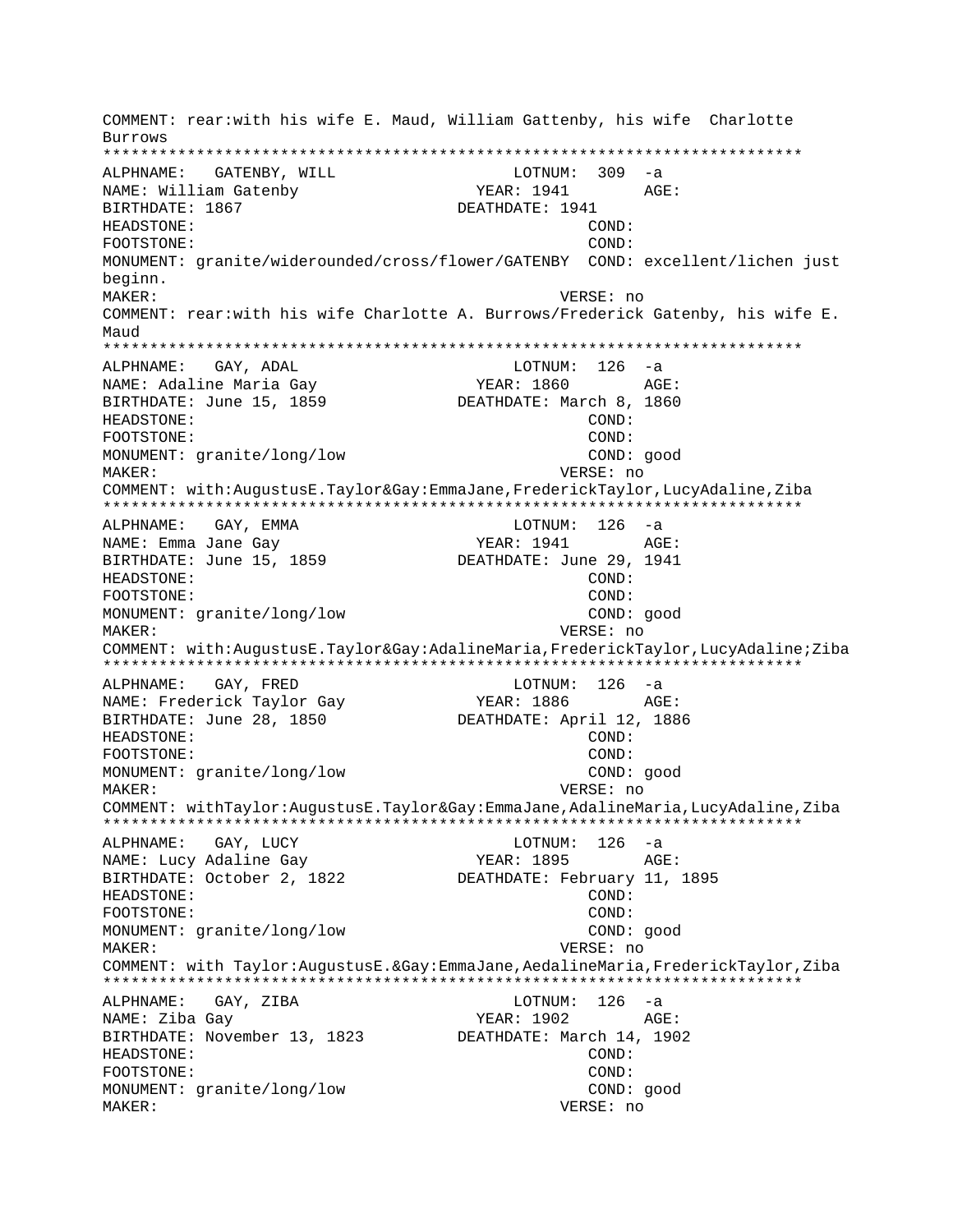COMMENT: with Taylor: AugustusE. & Gay:EmmaJane, AdalineMaria, FrederickTaylor, LucyAdaline ALPHNAME: GEORGE, AARO LOTNUM:  $030 -c$ NAME: Father BIRTHDATE: DEATHDATE: HEADSTONE: rosegranite/small/slant/FATHER COND: excellent COND: FOOTSTONE: MONUMENT: see #30-f/Aaron George COND: MAKER: VERSE: no  $COMM$  $FNT$ : ALPHNAME: GEORGE, AARO LOTNUM: 030 -f NAME: Aaron George YEAR: 1876 AGE: BIRTHDATE: 1803 DEATHDATE: 1876 HEADSTONE: see #30-c/FATHER  $\texttt{COND}:$ COND: FOOTSTONE: MONUMENT: rosegranite/fancyshaft/urn/GEORGE COND: good/some lichen on base MAKER: VERSE: no COMMENT: front: with Mary N. Moody wife  $LOTNUM: 030 -f$ ALPHNAME: GEORGE, CARO YEAR: 1902 AGE: NAME: Caroline A. George BIRTHDATE: 1829 DEATHDATE: 1902 HEADSTONE: see #30-b/CARRIE COND: FOOTSTONE: COND: MONUMENT: rosegranite/fancyshaft/urn/GEORGE COND: good/a little lichen on base  $M\Delta KFR$ : VERSE: no COMMENT: left:with Orra A. G. Flint LOTNUM: 030 -b ALPHNAME: GEORGE, CARR NAME: Carrie YEAR: 1902 AGE: BIRTHDATE: DEATHDATE: COND: excellent HEADSTONE: rosegranite/small/slant/CARRIE FOOTSTONE:  $\texttt{COND}:$ MONUMENT: see #30-f/Caroline A. George COND: MAKER: VERSE: no COMMENT: ALPHNAME: GEORGE, M. MA LOTNUM: 030 -f  $YEAR: 1844$   $AGE:$ NAME: M. Maria BIRTHDATE: 1828 DEATHDATE: 1844 HEADSTONE: COND: COND: FOOTSTONE: MONUMENT: rosegranite/fancyshaft/urn/GEORGE COND: good/a little lichen on base MAKER: VERSE: no COMMENT: Daughter of A.&M.N.George/Buried at Hillsboro N.H./right:with William М. LOTNUM: 030 -d ALPHNAME: GEORGE, MARY NAME: Mother YEAR: 1870 AGE: BIRTHDATE: DEATHDATE: HEADSTONE: rosegranite/small/slant/MOTHER COND: excellent COND: FOOTSTONE: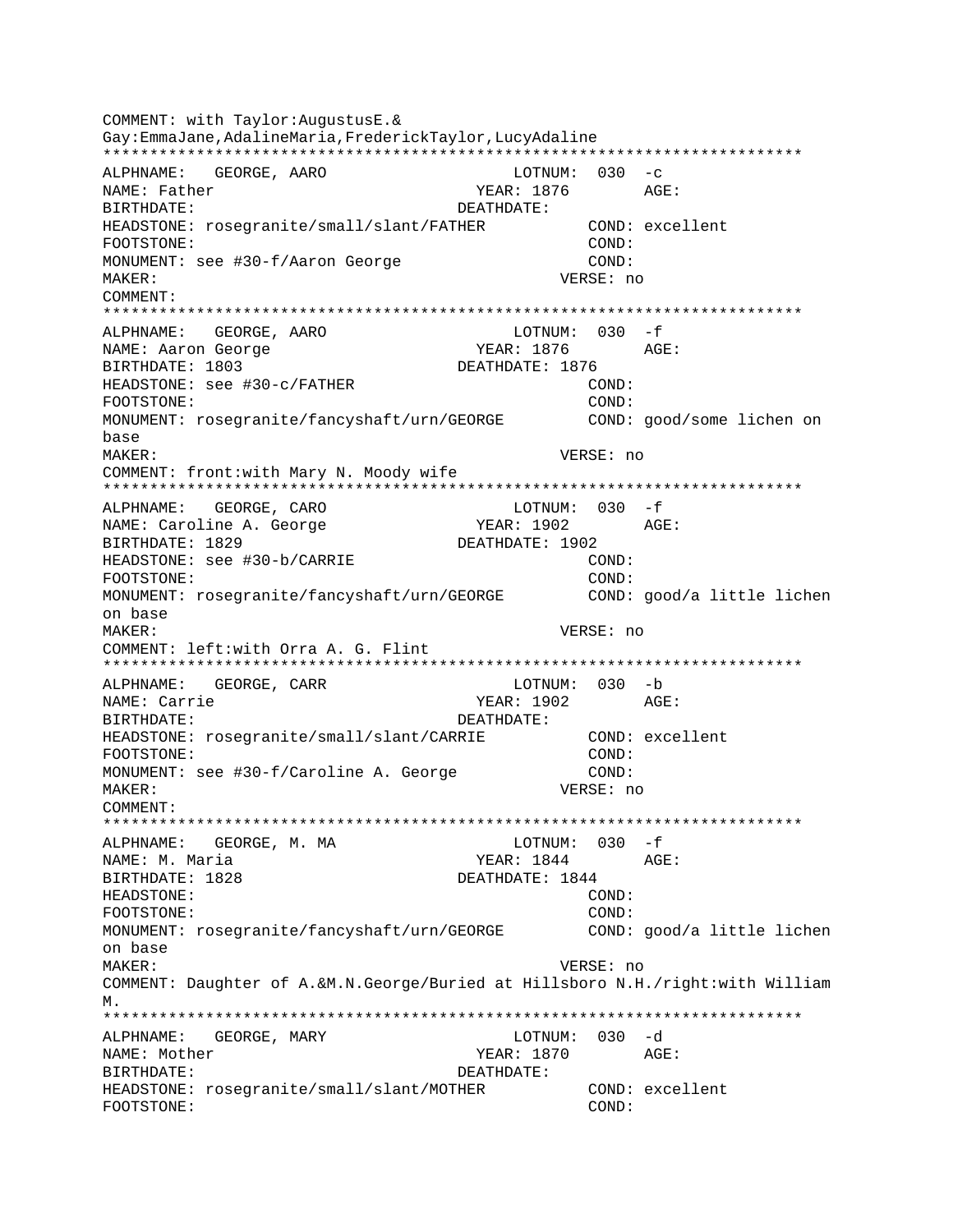MONUMENT: see #30-F/Mary N. Moody COND: MAKER: VERSE: no COMMENT: LOTNUM:  $030 - f$ ALPHNAME: GEORGE, MARY NAME: Mary N. Moody YEAR: 1870 AGE: BIRTHDATE: 1801 DEATHDATE: 1870 HEADSTONE: see #30-d/MOTHER COND: COND: FOOTSTONE: MONUMENT: rosegranite/fancyshaft/urn/GEORGE COND: good/some lichen on base MAKER: VERSE: no COMMENT: front:wife of Aaron George/with Aaron George ALPHNAME: GEORGE, WILL LOTNUM: 030 -e YEAR: 1855 AGE: NAME: Willie BIRTHDATE: DEATHDATE: HEADSTONE: rosegranite/small/slant/WILLIE COND: excellent  $COND:$ FOOTSTONE: MONUMENT: see #30-f/William M.  $COMD:$ VERSE: no MAKER: COMMENT: LOTNUM: 030 -f ALPHNAME: GEORGE, WILL AGE: YEAR: 1855 NAME: William M. BIRTHDATE: 1837 DEATHDATE: 1855 HEADSTONE: see #30-e/WILLIE COND: COND: FOOTSTONE: MONUMENT: rosegranite/fancyshaft/urn/GEORGE COND: good/a little lichen MAKER: VERSE: no COMMENT: son of A.&M.N.George/right side:with M. Maria ALPHNAME: GILL, MINN LOTNUM:  $362 - c$ NAME: Minnie E. Gill YEAR: 1986 AGE: BIRTHDATE: 1897 DEATHDATE: 1986 COND: v.good but sod HEADSTONE: granite rectangle/flush/star design start.encroach COND: FOOTSTONE: MONUMENT: COND: MAKER: VERSE: no COMMENT: ALPHNAME: GILSON, GEOR LOTNUM: 187 -a NAME: George H. YEAR: 1866 AGE: 17yrs, 7mos. BIRTHDATE: DEATHDATE: Aug. 26, 1866 HEADSTONE: marble/rounded COND: black lichen/tipped back FOOTSTONE: COND: MONUMENT: COND: MAKER: VERSE: yes COMMENT: son of George W. and Joan Gilson LOTNUM: 187 -b ALPHNAME: GILSON, GEOR NAME: George W. Gilson YEAR: 1870 AGE: 44yrs. BIRTHDATE: DEATHDATE: Apr. 10, 1870 HEADSTONE: pointed marble COND: reset behind base/acid rain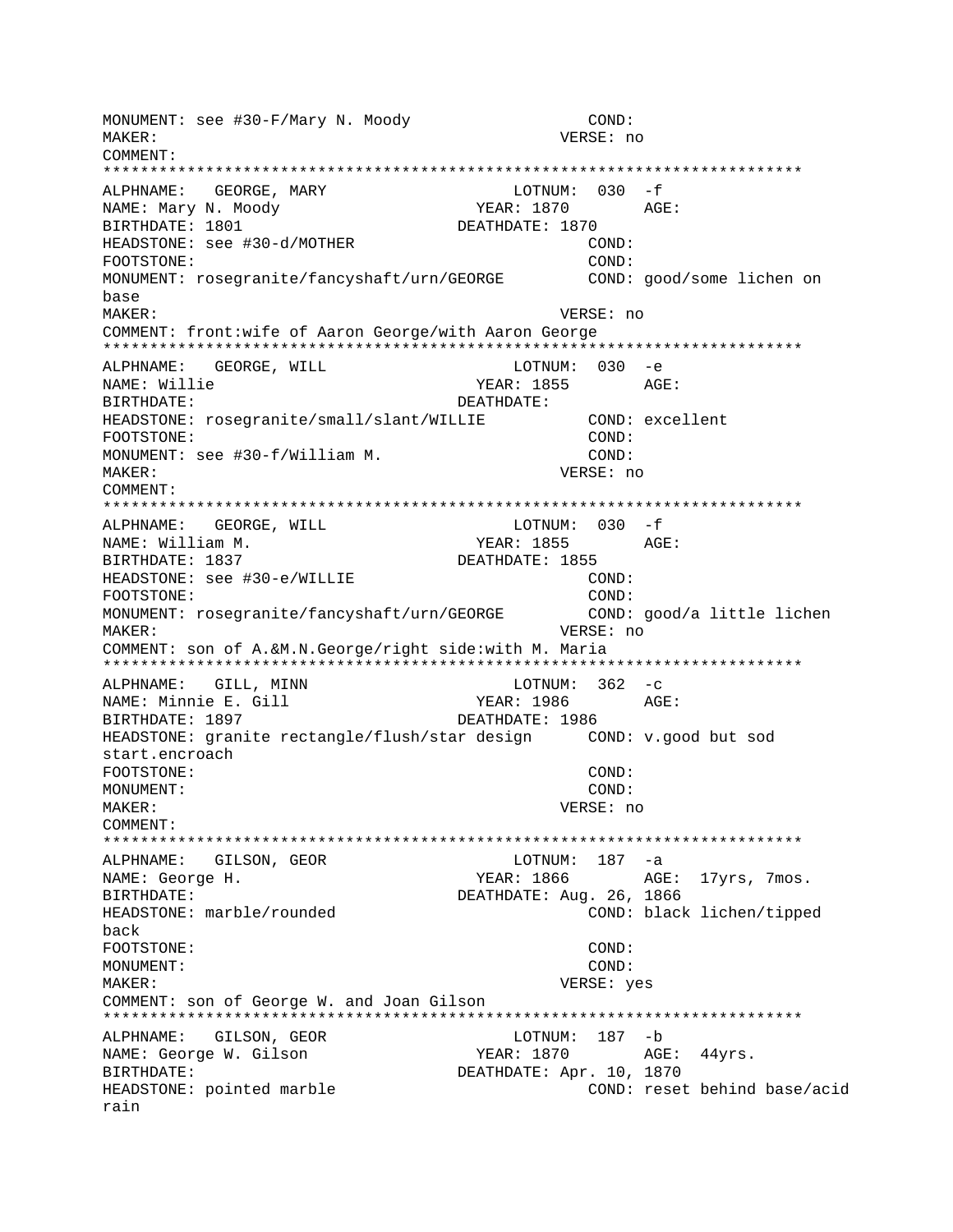FOOTSTONE: COND: MONUMENT:  $COND:$ MAKER: VERSE: yes COMMENT: with Joanna, his wife LOTNUM: 187 -b ALPHNAME: GILSON, JOAN NAME: Joanna YEAR: 1883 AGE: 57yrs. 8mos. DEATHDATE: Nov. 17, 1883 **RIRTHDATE:** COND: reset behind base/acid HEADSTONE: pointed marble rain FOOTSTONE: COND: MONITMENT:  $COND:$ MAKER: VERSE: yes COMMENT: with George E. Gilson, his wife ALPHNAME: GIORDANO, LAUR  $LOTNUM: 285 -a$ NAME: Laura Giordano YEAR: 1948 AGE: BIRTHDATE: DEATHDATE: Jan. 17, 1948 HEADSTONE: COND: FOOTSTONE: COND: MONUMENT: granite block/LAKIN on top/flowers COND: good MAKER: Barretto Monument, Westford, Mass. VERSE: no COMMENT: with Leroy Lakin, Bell Axworthy Gordon LOTNUM: 205 -b ALPHNAME: GLEASON, ALPH NAME: Alpheus Gleason BIRTHDATE: DEATHDATE: Feb. 11, 1852 HEADSTONE: pointed marble COND: fair/acid rain/lichen FOOTSTONE:  $COMD:$ COND: MONITMENT: MAKER: D. Nichols, Lowell VERSE: no COMMENT: with infant Alpheus and the other infant ALPHNAME: GLEASON, ALPH LOTNUM: 205 -b NAME: Alpheus YEAR: 1848 AGE: }t. 13 mos. DEATHDATE: June 12, 1848 BIRTHDATE: HEADSTONE: pointed marble COND: fair/acid rain/lichen FOOTSTONE: COND: MONUMENT: COND: MAKER: D. Nichols, Lowell VERSE: no COMMENT: son of Alpheus & Cornelia Gleason/with Alpheus & their infant ALPHNAME: GLEASON, ALPH LOTNUM: 205 -b YEAR: 1848 AGE: }7 days NAME: Infant **BIRTHDATE:** DEATHDATE: Sept. 12, 1848 COND: fair/acid rain/lichen HEADSTONE: pointed marble FOOTSTONE: COND: COND: MONITMENT: MAKER: D. Nichols, Lowell VERSE: no COMMENT: son of Alpheus & Cornelia Gleason their infant/with father & brother Alpheus GORDON, BELL LOTNUM:  $285 - a$ ALPHNAME: NAME: Belle Axworthy Gordon YEAR: 1980 AGE: BIRTHDATE: DEATHDATE: May 23, 1980 HEADSTONE: COND: FOOTSTONE: COND: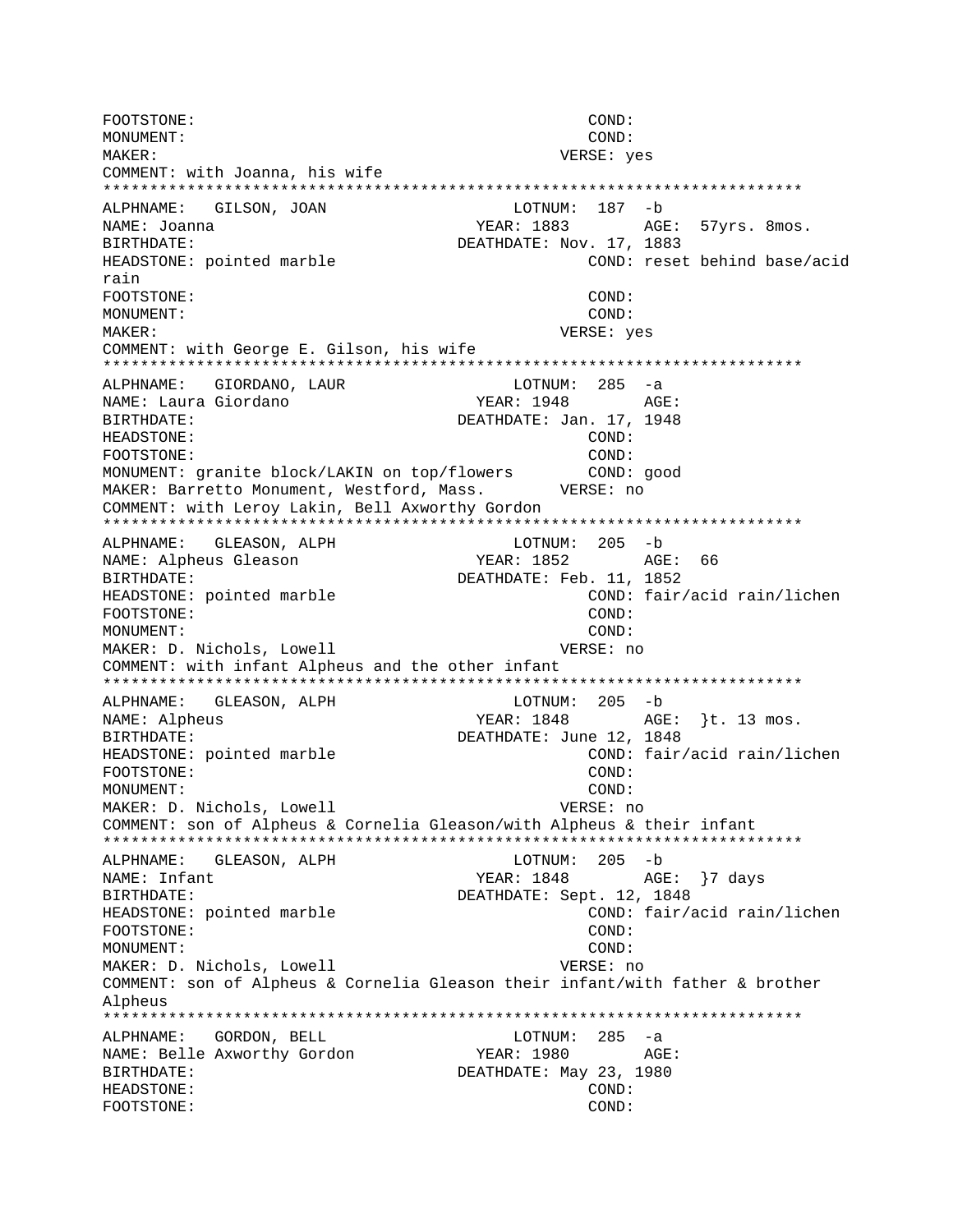MONUMENT: granite block/LAKIN on top/flowers COND: good MAKER: Barretto Monument, Westford, Mass. VERSE: no COMMENT: with Leroy Lakin, Laura Giordano \*\*\*\*\*\*\*\*\*\*\*\*\*\*\*\*\*\*\*\*\*\*\*\*\*\*\*\*\*\*\*\*\*\*\*\*\*\*\*\*\*\*\*\*\*\*\*\*\*\*\*\*\*\*\*\*\*\*\*\*\*\*\*\*\*\*\*\*\*\*\*\*\*\*\* ALPHNAME: GOWARD, JOSI LOTNUM: 171A -a NAME: Josiah W. Goward YEAR: 1845 AGE: 35 BIRTHDATE: DEATHDATE: Sept. 6, 1845 HEADSTONE: COND: FOOTSTONE: COND: MONUMENT: tall/fancy/marble/pointed COND: some lichen MAKER: B. Day VERSE: no COMMENT: on front/Laura Clough Goward in left side \*\*\*\*\*\*\*\*\*\*\*\*\*\*\*\*\*\*\*\*\*\*\*\*\*\*\*\*\*\*\*\*\*\*\*\*\*\*\*\*\*\*\*\*\*\*\*\*\*\*\*\*\*\*\*\*\*\*\*\*\*\*\*\*\*\*\*\*\*\*\*\*\*\*\* ALPHNAME: GOWARD, LAUR LOTNUM: 171A -a NAME: Laura B. (2012) STAR: 1857 AGE: 39y'rs BIRTHDATE: DEATHDATE: July 27, 1857 HEADSTONE: COND: FOOTSTONE: COND: MONUMENT: tall/fancy/marble/pointed COND: some lichen MAKER: B. Day **VERSE: 10** COMMENT: wife of Stillman Clough widow of J.W. Goward/on left side/Josiah on front \*\*\*\*\*\*\*\*\*\*\*\*\*\*\*\*\*\*\*\*\*\*\*\*\*\*\*\*\*\*\*\*\*\*\*\*\*\*\*\*\*\*\*\*\*\*\*\*\*\*\*\*\*\*\*\*\*\*\*\*\*\*\*\*\*\*\*\*\*\*\*\*\*\*\* ALPHNAME: GRANT, ELSA and the control of the control of the control of the control of the control of the control of the control of the control of the control of the control of the control of the control of the control of t NAME: Elsa DeLong (X) and the YEAR: 1927 AGE: BIRTHDATE: 1883 DEATHDATE: 1927 HEADSTONE: COND: FOOTSTONE: COND: MONUMENT: granite/rounded/flower vine/GRANT COND: good/black lichen MAKER: VERSE: no COMMENT: with Fred L., Lawrence L., Iola E. Grant/Perpetual Care \*\*\*\*\*\*\*\*\*\*\*\*\*\*\*\*\*\*\*\*\*\*\*\*\*\*\*\*\*\*\*\*\*\*\*\*\*\*\*\*\*\*\*\*\*\*\*\*\*\*\*\*\*\*\*\*\*\*\*\*\*\*\*\*\*\*\*\*\*\*\*\*\*\*\* ALPHNAME: GRANT, FRED LOTNUM: 283 -b NAME: Fred L. Same Communications of the MEAR: 1972 AGE: BIRTHDATE: 1883 DEATHDATE: 1972 HEADSTONE: COND: FOOTSTONE: COND: MONUMENT: granite/rounded/flower vine/GRANT COND: good/black lichen MAKER: VERSE: no COMMENT: with Elsa D., Lawrence L., Iola E. Grant/Perpetual Care \*\*\*\*\*\*\*\*\*\*\*\*\*\*\*\*\*\*\*\*\*\*\*\*\*\*\*\*\*\*\*\*\*\*\*\*\*\*\*\*\*\*\*\*\*\*\*\*\*\*\*\*\*\*\*\*\*\*\*\*\*\*\*\*\*\*\*\*\*\*\*\*\*\*\* ALPHNAME: GRANT, IOLA LOTNUM: 283 -b NAME: Iola E. Grant The YEAR: The Magnus AGE: BIRTHDATE: 1906 DEATHDATE: HEADSTONE: COND: FOOTSTONE: COND: MONUMENT: granite/rounded/flower vine/GRANT COND: good/black lichen MAKER: VERSE: no COMMENT: with Elsa D., Fred L., Lawrence L./Perpetual Care \*\*\*\*\*\*\*\*\*\*\*\*\*\*\*\*\*\*\*\*\*\*\*\*\*\*\*\*\*\*\*\*\*\*\*\*\*\*\*\*\*\*\*\*\*\*\*\*\*\*\*\*\*\*\*\*\*\*\*\*\*\*\*\*\*\*\*\*\*\*\*\*\*\*\* ALPHNAME: GRANT, LAWR LOTNUM: 283 -a NAME: Lawrence L. The Contract of the Contract of the YEAR: 1964 AGE: BIRTHDATE: Aug. 4, 1911 DEATHDATE: Sept. 16, 1964 HEADSTONE: granite/flat rectangle/cross COND: good/some black lichen FOOTSTONE: COND: MONUMENT: COND: MAKER: VERSE: no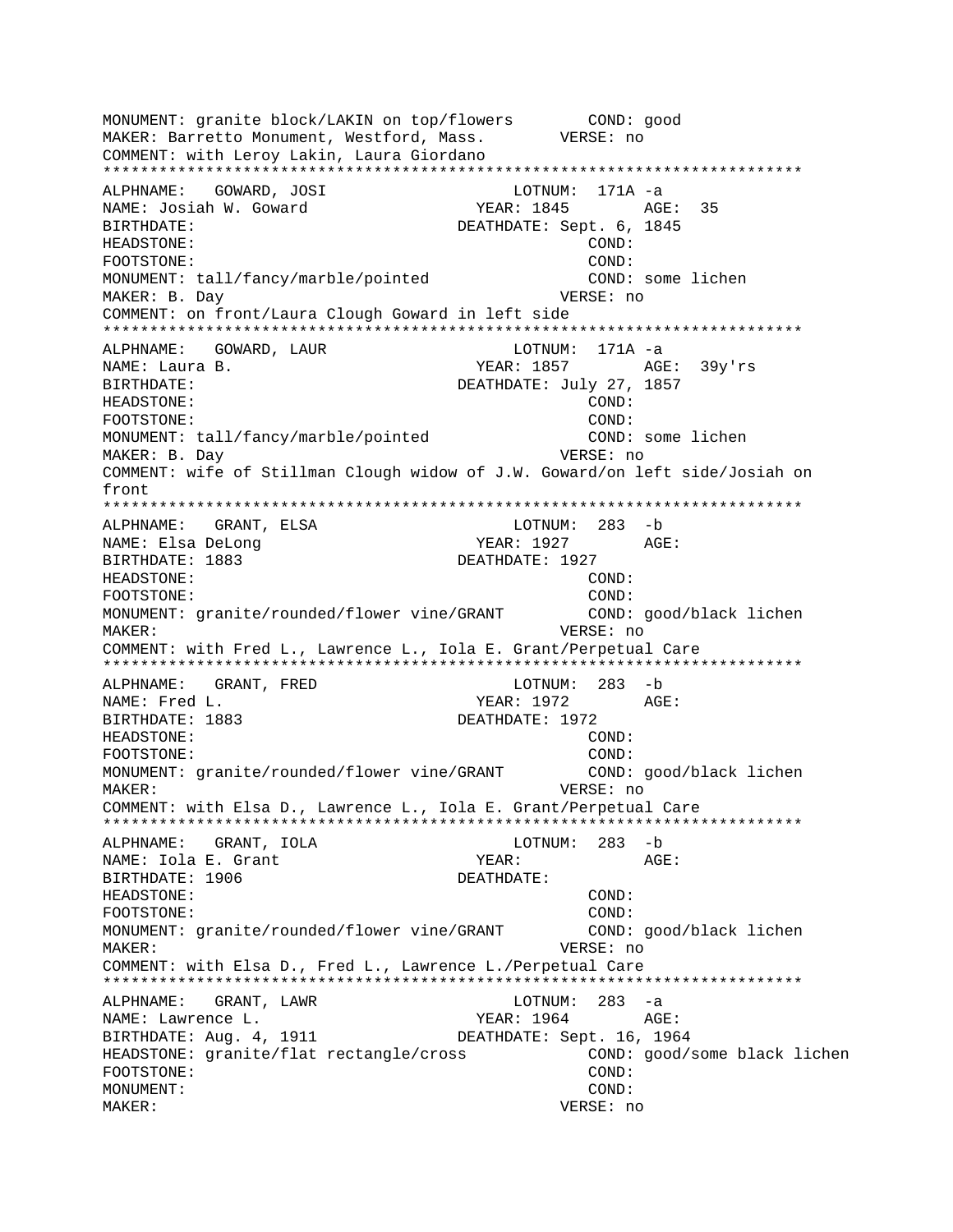COMMENT: Massachusetts PFC Co A 707 Mil Police BN World War II ALPHNAME: GRANT, LAWR LOTNUM: 283 -b AGE: NAME: Lawrence L. YEAR: 1964 BIRTHDATE: 1911 DEATHDATE: 1964 HEADSTONE: COND: FOOTSTONE: COND: MONUMENT: granite/rounded/flower vine/GRANT COND: good/black lichen MAKER: VERSE: no COMMENT: with Elsa D., Fred L., Iola E. Grant/Perpetual Care ALPHNAME: GRAY, ALBE  $LOTNUM: 147 -a$ NAME: Albert R. Choate YEAR: 1919 AGE: BIRTHDATE: 1843 DEATHDATE: 1919 HEADSTONE: COND: FOOTSTONE:  $COMD:$ MONUMENT: granite/pointed/GRAY, CHOATE COND: good, lichen just beginning MAKER: VERSE: no COMMENT: withMarciahiswife, HannahJ.hiswife, CharlesF.Gray ALPHNAME: GRAY, CHAR  $LOTNUM: 147 -a$ AGE: NAME: Charles F. Gray YEAR: 1905 BIRTHDATE: 1871 DEATHDATE: 1905 HEADSTONE: COND: FOOTSTONE: COND: MONUMENT: granite/pointed/GRAY, CHOATE COND: good/lichen just beginning MAKER: VERSE: no COMMENT: with Albert R., Marcia, Hannah J. Choate ALPHNAME: GRAY, EVEL LOTNUM:  $214A -a$ NAME: Evelyn M. Gray YEAR: AGE: DEATHDATE: BIRTHDATE: HEADSTONE: granite rectangle/flush COND: good FOOTSTONE: COND: MONUMENT: COND: VERSE: no MAKER: COMMENT: LOTNUM: 352 -a ALPHNAME: GREEN, HARRY NAME: Harry Green YEAR: 1936 AGE: DEATHDATE: June 30, 1936 BIRTHDATE: HEADSTONE: rounded marble/cross COND: chips/lichen/acid rain FOOTSTONE: COND: MONITMENT:  $COMD:$ MAKER: VERSE: no COMMENT: Private HO TR 8 Army Corps LOTNUM:  $281C - a$ ALPHNAME: GREEN, J. W NAME: J. Wilfred Green YEAR: 1932 AGE: BIRTHDATE: 1887 DEATHDATE: 1932  $COND:$ HEADSTONE: granite/flat rectangle/cross sinking/2cornerschip/bl.lichen FOOTSTONE: COND: MONUMENT:  $COND:$ MAKER: VERSE: no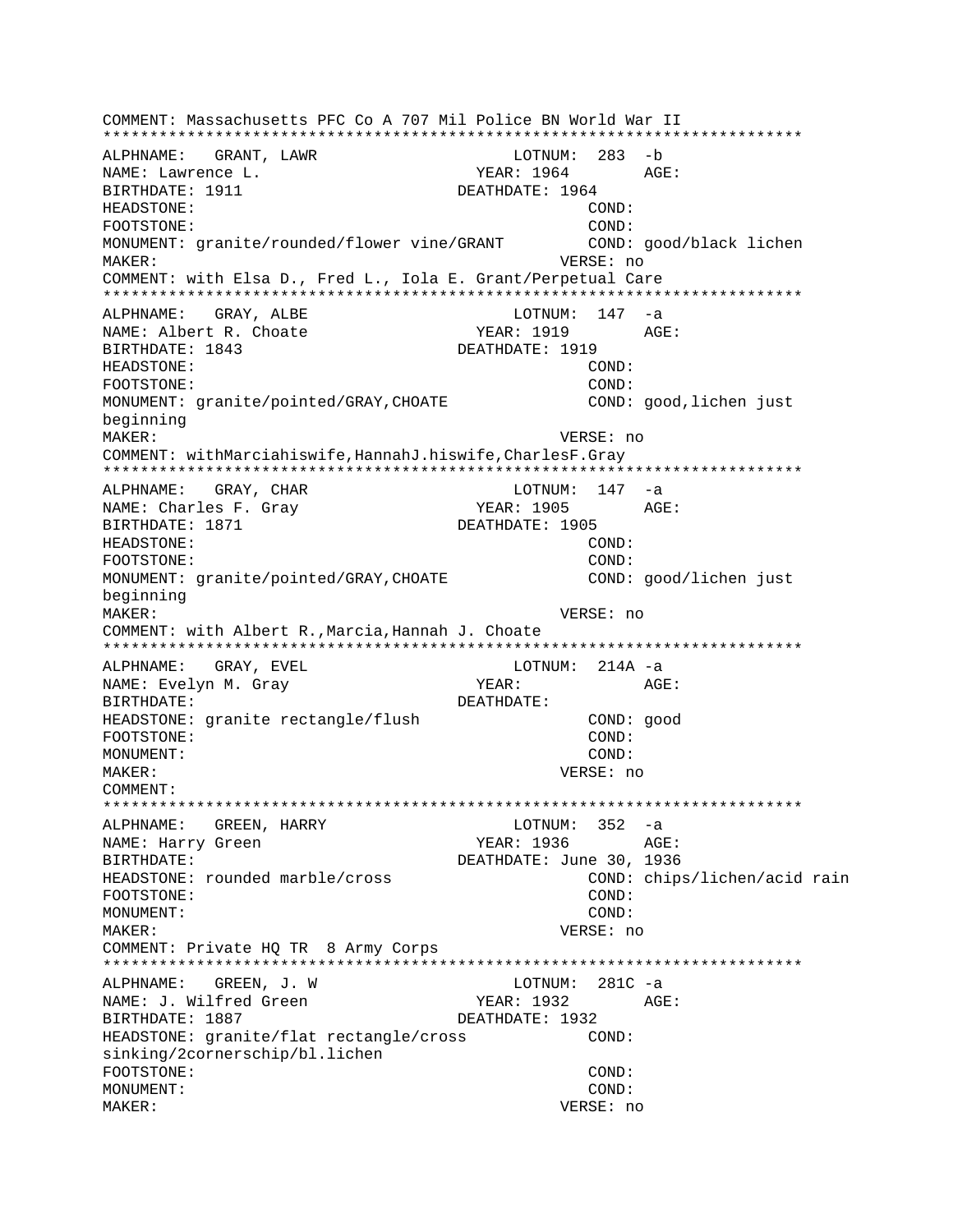COMMENT: with Lillian E. Green \*\*\*\*\*\*\*\*\*\*\*\*\*\*\*\*\*\*\*\*\*\*\*\*\*\*\*\*\*\*\*\*\*\*\*\*\*\*\*\*\*\*\*\*\*\*\*\*\*\*\*\*\*\*\*\*\*\*\*\*\*\*\*\*\*\*\*\*\*\*\*\*\*\*\* ALPHNAME: GREEN, LILL COTNUM: 281C -a NAME: Lillian E. Green YEAR: 1918 AGE: BIRTHDATE: 1891 DEATHDATE: 1918 HEADSTONE: granite/flat rectangle/cross COND: sinking/2cornerschip/bl.lichen FOOTSTONE: COND: MONUMENT: COND: MAKER: VERSE: no COMMENT: with J. Wilfred Green \*\*\*\*\*\*\*\*\*\*\*\*\*\*\*\*\*\*\*\*\*\*\*\*\*\*\*\*\*\*\*\*\*\*\*\*\*\*\*\*\*\*\*\*\*\*\*\*\*\*\*\*\*\*\*\*\*\*\*\*\*\*\*\*\*\*\*\*\*\*\*\*\*\*\* ALPHNAME: GRIFFIN, FRED LOTNUM: 063 -b NAME: Fred Griffin The South of the YEAR: 1929 AGE: BIRTHDATE: 1869 DEATHDATE: 1929 HEADSTONE: COND: FOOTSTONE: COND: MONUMENT: granite obelisk/wreath/GRIFFIN COND: excellent MAKER: VERSE: no COMMENT: on back with Frederick W. Griffin/Ethel Stuart \*\*\*\*\*\*\*\*\*\*\*\*\*\*\*\*\*\*\*\*\*\*\*\*\*\*\*\*\*\*\*\*\*\*\*\*\*\*\*\*\*\*\*\*\*\*\*\*\*\*\*\*\*\*\*\*\*\*\*\*\*\*\*\*\*\*\*\*\*\*\*\*\*\*\* ALPHNAME: GRIFFIN, FRED LOTNUM: 063 -b NAME: Frederick W. Griffin Tear: 1912 AGE: BIRTHDATE: 1899 DEATHDATE: 1912 HEADSTONE: COND: FOOTSTONE: COND: MONUMENT: granite obelisk/wreath/GRIFFIN COND: excellent MAKER: VERSE: no COMMENT: on back with Fred Griffin/Ethel Stuart \*\*\*\*\*\*\*\*\*\*\*\*\*\*\*\*\*\*\*\*\*\*\*\*\*\*\*\*\*\*\*\*\*\*\*\*\*\*\*\*\*\*\*\*\*\*\*\*\*\*\*\*\*\*\*\*\*\*\*\*\*\*\*\*\*\*\*\*\*\*\*\*\*\*\* ALPHNAME: GRIFFIN, HANN NAME: Hannah S. Lilley YEAR: 1897 AGE: 84yrs. BIRTHDATE: DEATHDATE: April 8, 1897 HEADSTONE: COND: FOOTSTONE: COND: MONUMENT: granite obelisk/wreath/GRIFFIN COND: excellent MAKER: VERSE: no COMMENT: right side with Moses Griffin his wife \*\*\*\*\*\*\*\*\*\*\*\*\*\*\*\*\*\*\*\*\*\*\*\*\*\*\*\*\*\*\*\*\*\*\*\*\*\*\*\*\*\*\*\*\*\*\*\*\*\*\*\*\*\*\*\*\*\*\*\*\*\*\*\*\*\*\*\*\*\*\*\*\*\*\* ALPHNAME: GRIFFIN, MARJ LOTNUM: 063 -b NAME: Marjorie B. Griffin YEAR: 1930 AGE: BIRTHDATE: 1897 DEATHDATE: 1930 HEADSTONE: #63-a/MARJORIE COND: COND: FOOTSTONE: COND: MONUMENT: granite obelisk/wreath/GRIFFIN COND: excellent MAKER: VERSE: no COMMENT: on left side \*\*\*\*\*\*\*\*\*\*\*\*\*\*\*\*\*\*\*\*\*\*\*\*\*\*\*\*\*\*\*\*\*\*\*\*\*\*\*\*\*\*\*\*\*\*\*\*\*\*\*\*\*\*\*\*\*\*\*\*\*\*\*\*\*\*\*\*\*\*\*\*\*\*\* ALPHNAME: GRIFFIN, MARJ LOTNUM: 063 -a NAME: Marjorie YEAR: 1930 AGE: BIRTHDATE: DEATHDATE: HEADSTONE: flush/granite/rectangle COND: sunken some FOOTSTONE: COND: MONUMENT: see #63-b/Marjorie B. Griffin COND: MAKER: VERSE: no COMMENT: \*\*\*\*\*\*\*\*\*\*\*\*\*\*\*\*\*\*\*\*\*\*\*\*\*\*\*\*\*\*\*\*\*\*\*\*\*\*\*\*\*\*\*\*\*\*\*\*\*\*\*\*\*\*\*\*\*\*\*\*\*\*\*\*\*\*\*\*\*\*\*\*\*\*\*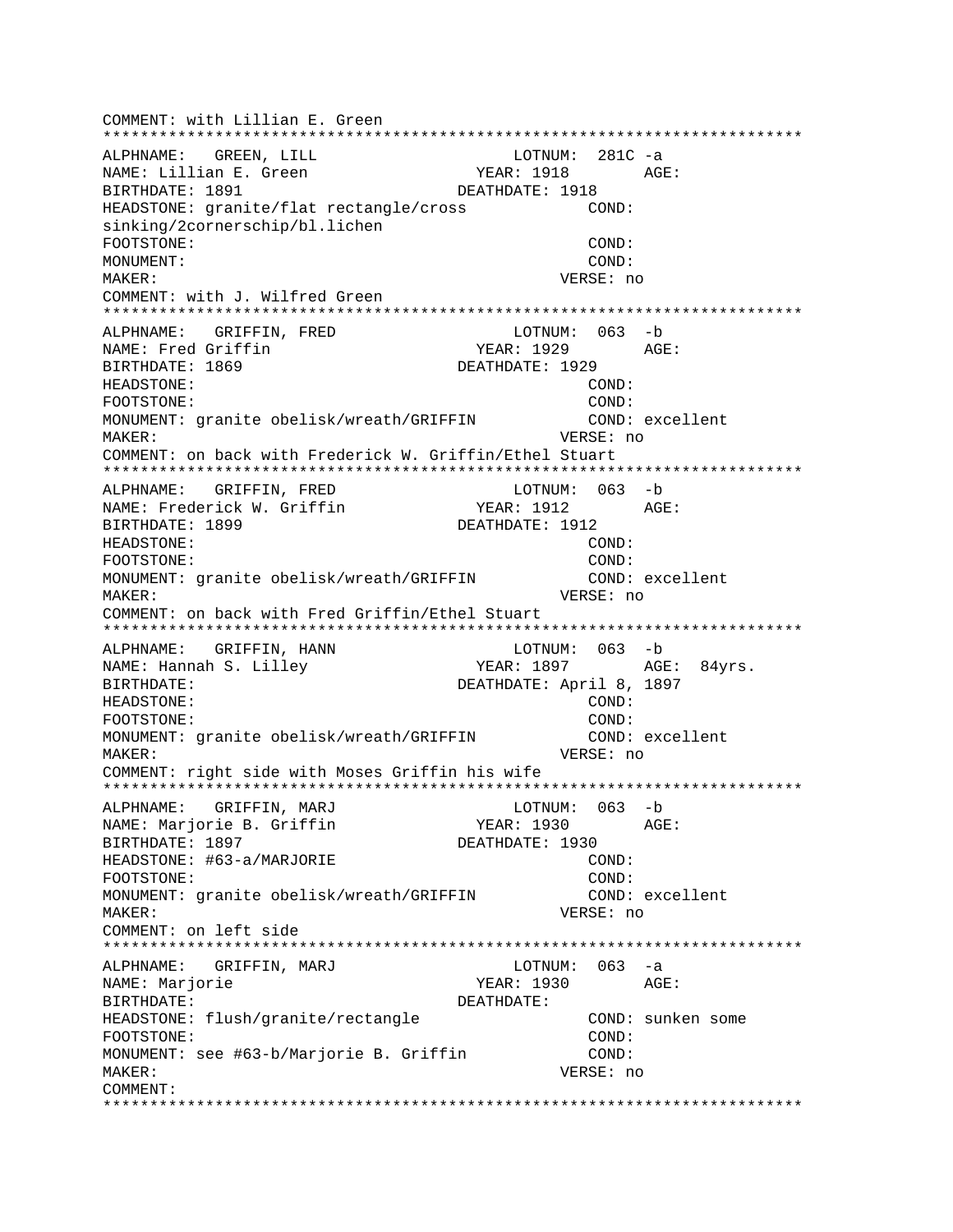ALPHNAME: GRIFFIN, MOSE LOTNUM: 063 -b NAME: Moses Griffin BIRTHDATE: DEATHDATE: Dec. 2, 1853 HEADSTONE: COND: FOOTSTONE: COND: MONUMENT: granite obelisk/wreath/GRIFFIN COND: excellent MAKER: VERSE: no COMMENT: right side with Hannah S. Lilley his wife \*\*\*\*\*\*\*\*\*\*\*\*\*\*\*\*\*\*\*\*\*\*\*\*\*\*\*\*\*\*\*\*\*\*\*\*\*\*\*\*\*\*\*\*\*\*\*\*\*\*\*\*\*\*\*\*\*\*\*\*\*\*\*\*\*\*\*\*\*\*\*\*\*\*\* ALPHNAME: GROW, DON LOTNUM: 131 -a NAME: Don Alonzo Grow YEAR: 1895 AGE: BIRTHDATE: 1822 DEATHDATE: 1895 HEADSTONE: COND: FOOTSTONE: COND: MONUMENT: brown granite/slanted/GROW COND: lichen on base MAKER: VERSE: no COMMENT: see lot 140/with Maria Grow, Sophronia Grow, Emily Lothrop \*\*\*\*\*\*\*\*\*\*\*\*\*\*\*\*\*\*\*\*\*\*\*\*\*\*\*\*\*\*\*\*\*\*\*\*\*\*\*\*\*\*\*\*\*\*\*\*\*\*\*\*\*\*\*\*\*\*\*\*\*\*\*\*\*\*\*\*\*\*\*\*\*\*\* ALPHNAME: GROW, MARI NAME: Maria Grow YEAR: 1863 AGE: BIRTHDATE: 1823 DEATHDATE: 1863 HEADSTONE: COND: FOOTSTONE: COND: MONUMENT: brown granite/slanted/GROW COND: lichen on base MAKER: VERSE: no COMMENT: see lot 140/with Don Alonzo Grow, Sophronia Grow, Emily Lothrop \*\*\*\*\*\*\*\*\*\*\*\*\*\*\*\*\*\*\*\*\*\*\*\*\*\*\*\*\*\*\*\*\*\*\*\*\*\*\*\*\*\*\*\*\*\*\*\*\*\*\*\*\*\*\*\*\*\*\*\*\*\*\*\*\*\*\*\*\*\*\*\*\*\*\* ALPHNAME: GROW, SOPH LOTNUM: 131 -a NAME: Sophronia Grow TEAR: 1888 AGE: BIRTHDATE: 1827 **DEATHDATE: 1888** HEADSTONE: COND: FOOTSTONE: COND: MONUMENT: brown granite/slanted/GROW COND: lichen on base MAKER: VERSE: no COMMENT: see lot 140/with Don Alonzo Grow, Maria Grow, Emily Lothrop \*\*\*\*\*\*\*\*\*\*\*\*\*\*\*\*\*\*\*\*\*\*\*\*\*\*\*\*\*\*\*\*\*\*\*\*\*\*\*\*\*\*\*\*\*\*\*\*\*\*\*\*\*\*\*\*\*\*\*\*\*\*\*\*\*\*\*\*\*\*\*\*\*\*\* ALPHNAME: GUERIN, ELIZ LOTNUM: 334 -b NAME: Elizabeth B. Guerin YEAR: 1926 AGE: BIRTHDATE: 1895 DEATHDATE: 1926 HEADSTONE: COND: FOOTSTONE: COND: MONUMENT: granite/cross/flower&leaf spray/BUCHANAN COND: excellent but lichen MAKER: Colmer Monument Works, Lowell, Mass VERSE: no COMMENT: with James, Mildred, Grace Maragaret Buchanan \*\*\*\*\*\*\*\*\*\*\*\*\*\*\*\*\*\*\*\*\*\*\*\*\*\*\*\*\*\*\*\*\*\*\*\*\*\*\*\*\*\*\*\*\*\*\*\*\*\*\*\*\*\*\*\*\*\*\*\*\*\*\*\*\*\*\*\*\*\*\*\*\*\*\* ALPHNAME: HAINSWORTH, EDIT LOTNUM: 265 -b NAME: Edith E. Hainsworth YEAR: AGE: BIRTHDATE: 1915 DEATHDATE: HEADSTONE: COND: FOOTSTONE: COND: MONUMENT: granite/flowers, leaves/2 holes for pots COND: excellent/a bit lichen base bk MAKER: VERSE: no COMMENT: SWANWICK MACHON HAINSWORTH/withJames/Will.SarahSwanwick,Philip,Martha Machon \*\*\*\*\*\*\*\*\*\*\*\*\*\*\*\*\*\*\*\*\*\*\*\*\*\*\*\*\*\*\*\*\*\*\*\*\*\*\*\*\*\*\*\*\*\*\*\*\*\*\*\*\*\*\*\*\*\*\*\*\*\*\*\*\*\*\*\*\*\*\*\*\*\*\* ALPHNAME: HAINSWORTH, FLOR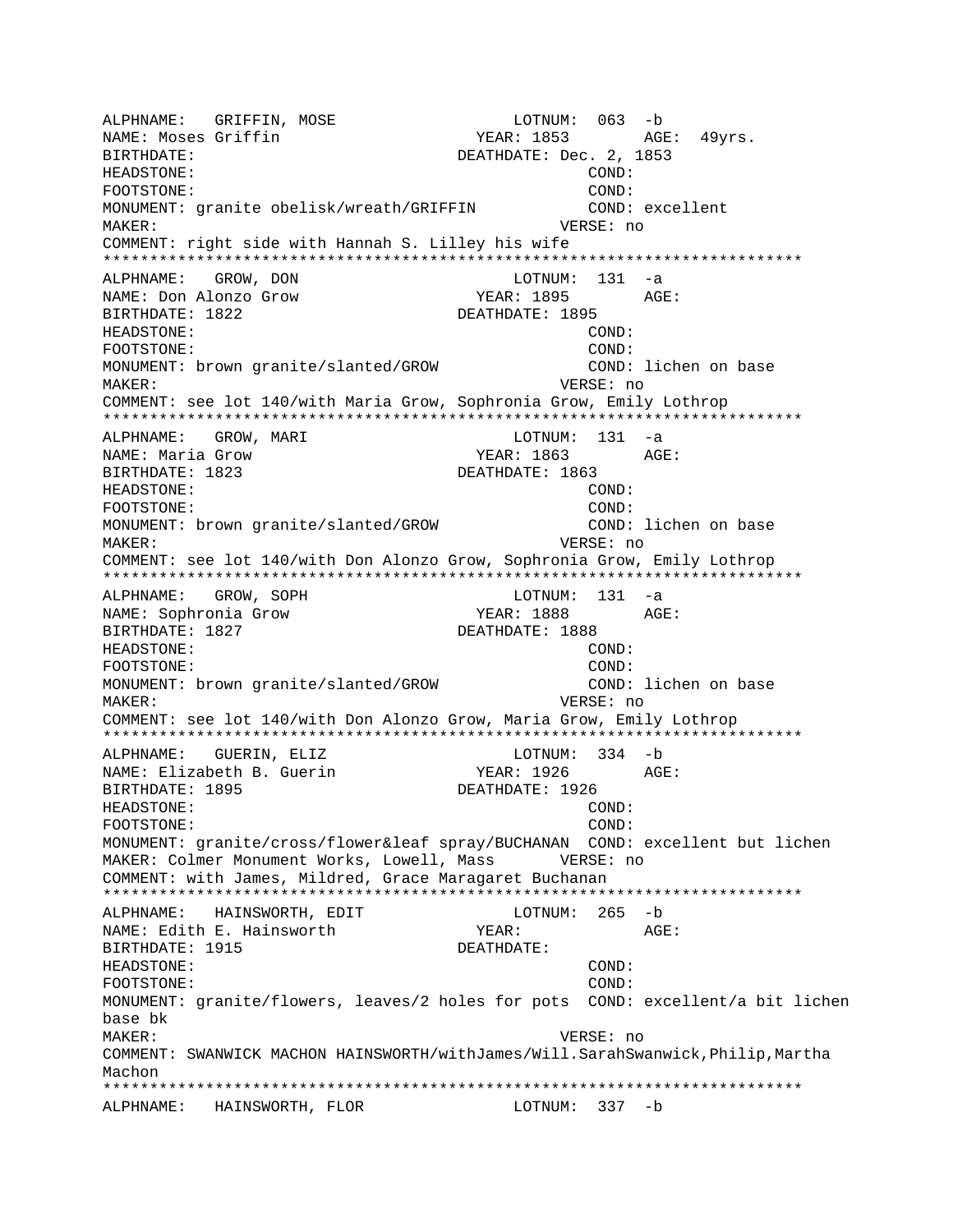NAME: Florence D. THE YEAR: 1958 AGE: BIRTHDATE: 1885 DEATHDATE: 1958 HEADSTONE: COND: FOOTSTONE: COND: MONUMENT: granite/slanted COND: good MAKER: VERSE: no COMMENT: with Fred \*\*\*\*\*\*\*\*\*\*\*\*\*\*\*\*\*\*\*\*\*\*\*\*\*\*\*\*\*\*\*\*\*\*\*\*\*\*\*\*\*\*\*\*\*\*\*\*\*\*\*\*\*\*\*\*\*\*\*\*\*\*\*\*\*\*\*\*\*\*\*\*\*\*\* ALPHNAME: HAINSWORTH, FRED NAME: Fred 2008 AGE: 2009 MAME: Fred 2009 MAME: 2009 MAGE: 2009 MAGE: 2009 MAGE: 2009 MAGE: 2009 MAGE: 2009 MAGE: 2009 MAGE: 2009 MAGE: 2009 MAGE: 2009 MAGE: 2009 MAGE: 2009 MAGE: 2009 MAGE: 2009 MAGE: 2009 MAGE: 2009 MAGE BIRTHDATE: 1884 DEATHDATE: 1967 HEADSTONE: COND: FOOTSTONE: COND: MONUMENT: granite/slanted COND: good MAKER: VERSE: no COMMENT: with Florence \*\*\*\*\*\*\*\*\*\*\*\*\*\*\*\*\*\*\*\*\*\*\*\*\*\*\*\*\*\*\*\*\*\*\*\*\*\*\*\*\*\*\*\*\*\*\*\*\*\*\*\*\*\*\*\*\*\*\*\*\*\*\*\*\*\*\*\*\*\*\*\*\*\*\* ALPHNAME: HAINSWORTH, JAME NAME: James Hainsworth YEAR: 1993 AGE: BIRTHDATE: 1915 DEATHDATE: 1993 HEADSTONE: #265-a/James Hainsworth COND: FOOTSTONE: COND: MONUMENT: granite/flowers, leaves/2 holes for pots COND: excellent/a bit lichen base bk MAKER: VERSE: no COMMENT: SWANWICK MACHON HAINSWORTH/withEdith/Will.SarahSwanwick,Philip,Martha Machon \*\*\*\*\*\*\*\*\*\*\*\*\*\*\*\*\*\*\*\*\*\*\*\*\*\*\*\*\*\*\*\*\*\*\*\*\*\*\*\*\*\*\*\*\*\*\*\*\*\*\*\*\*\*\*\*\*\*\*\*\*\*\*\*\*\*\*\*\*\*\*\*\*\*\* ALPHNAME: HAINSWORTH, JAME LOTNUM: 265 -a NAME: James Hainsworth YEAR: 1993 AGE: BIRTHDATE: Jan 2 1915 DEATHDATE: Sep 7 1993 HEADSTONE: granite rectangle/flush/cross COND: good/sod starting to encroach FOOTSTONE: COND: MONUMENT: #265-b/James Hainsworth COND: MAKER: VERSE: no COMMENT: MM US Navy World War 11 \*\*\*\*\*\*\*\*\*\*\*\*\*\*\*\*\*\*\*\*\*\*\*\*\*\*\*\*\*\*\*\*\*\*\*\*\*\*\*\*\*\*\*\*\*\*\*\*\*\*\*\*\*\*\*\*\*\*\*\*\*\*\*\*\*\*\*\*\*\*\*\*\*\*\* ALPHNAME: HALE, CHAR LOTNUM: 229 -a NAME: Charles H. Hale YEAR: 1981 AGE: BIRTHDATE: 1869 DEATHDATE: HEADSTONE: COND: FOOTSTONE: COND: MONUMENT: granite/fancy block/H COND: black lichen MAKER: VERSE: no COMMENT: with Oliver H. Hale, his wife Laura A./death date from cem. rec. \*\*\*\*\*\*\*\*\*\*\*\*\*\*\*\*\*\*\*\*\*\*\*\*\*\*\*\*\*\*\*\*\*\*\*\*\*\*\*\*\*\*\*\*\*\*\*\*\*\*\*\*\*\*\*\*\*\*\*\*\*\*\*\*\*\*\*\*\*\*\*\*\*\*\* ALPHNAME: HALE, LAUR LOTNUM: 229 -a NAME: Laura A. (2008) AGE: (2018) AGE: (2018) AGE: (2019) AGE: (2019) AGE: (2019) AGE: (2019) AGE: (2019) AGE: (2019) AGE: (2019) AGE: (2019) AGE: (2019) AGE: (2019) AGE: (2019) AGE: (2019) AGE: (2019) AGE: (2019) AGE: (20 BIRTHDATE: 1849 DEATHDATE: 1917 HEADSTONE: COND: FOOTSTONE: COND: MONUMENT: granite/fancy block/H COND: black lichen MAKER: VERSE: no COMMENT: with Oliver H. Hale his wife, Charles H. Hale \*\*\*\*\*\*\*\*\*\*\*\*\*\*\*\*\*\*\*\*\*\*\*\*\*\*\*\*\*\*\*\*\*\*\*\*\*\*\*\*\*\*\*\*\*\*\*\*\*\*\*\*\*\*\*\*\*\*\*\*\*\*\*\*\*\*\*\*\*\*\*\*\*\*\* ALPHNAME: HALE, OLIV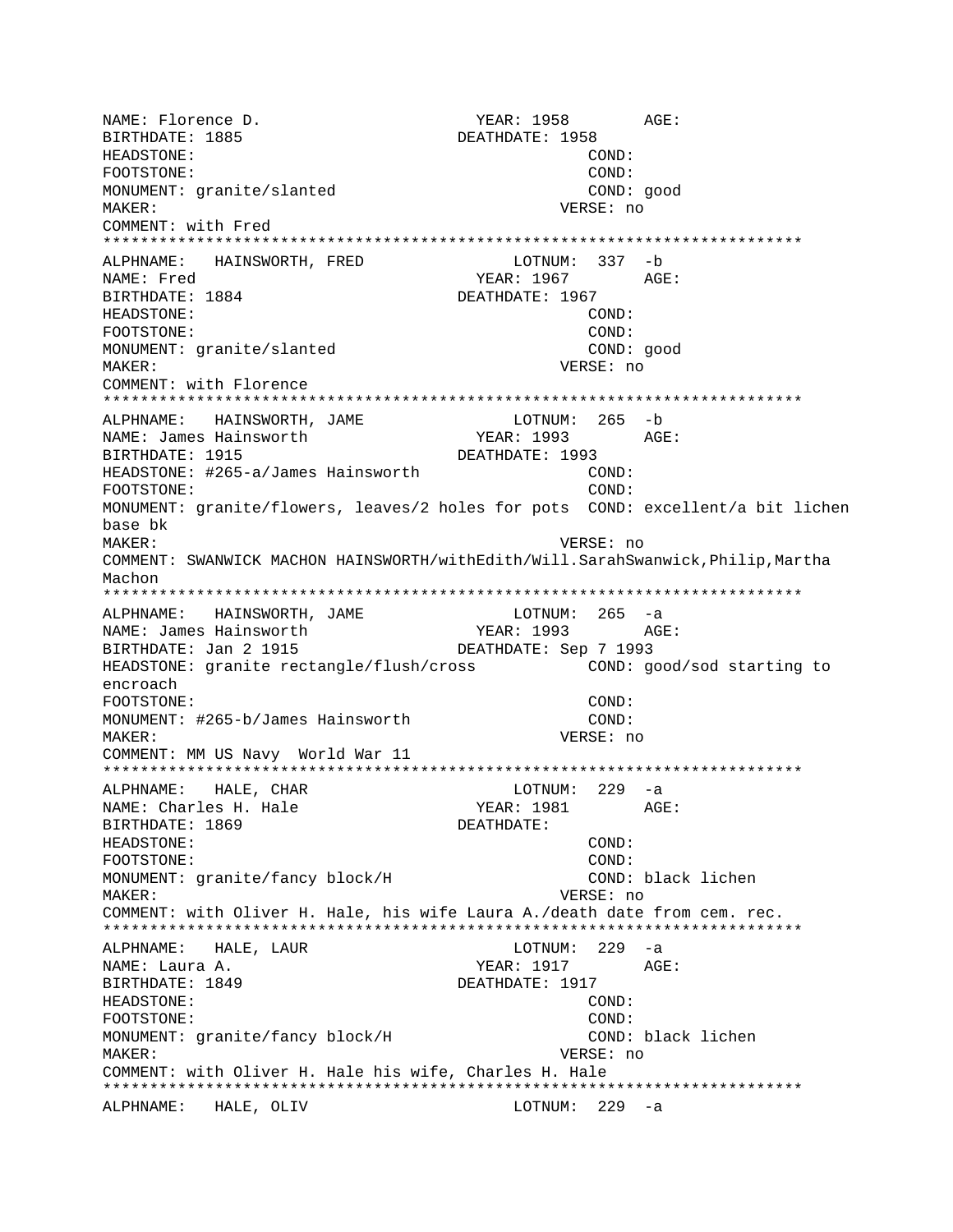NAME: Oliver H. Hale YEAR: 1900 AGE: BIRTHDATE: 1830 DEATHDATE: 1900 HEADSTONE: COND: FOOTSTONE: COND: MONUMENT: granite/fancy block/H COND: black lichen MAKER: Gumb Bros. VERSE: no COMMENT: with Laura A. his wife, Charles H. Hale/G.A.R. Post 185 \*\*\*\*\*\*\*\*\*\*\*\*\*\*\*\*\*\*\*\*\*\*\*\*\*\*\*\*\*\*\*\*\*\*\*\*\*\*\*\*\*\*\*\*\*\*\*\*\*\*\*\*\*\*\*\*\*\*\*\*\*\*\*\*\*\*\*\*\*\*\*\*\*\*\* ALPHNAME: HALL, ABBI NAME: Abbie YEAR: 1876 AGE: BIRTHDATE: DEATHDATE: HEADSTONE: marble/leaf design entitled and the COND: bl.lichen/firm but leanforward FOOTSTONE: COND: MONUMENT: #82-d/Abbie H. Edwards COND: MAKER: VERSE: no COMMENT: \*\*\*\*\*\*\*\*\*\*\*\*\*\*\*\*\*\*\*\*\*\*\*\*\*\*\*\*\*\*\*\*\*\*\*\*\*\*\*\*\*\*\*\*\*\*\*\*\*\*\*\*\*\*\*\*\*\*\*\*\*\*\*\*\*\*\*\*\*\*\*\*\*\*\* ALPHNAME: HALL, ABBI NAME: Abbie H. Edwards YEAR: 1876 AGE: 28 yrs. BIRTHDATE: DEATHDATE: Aug. 28, 1876 HEADSTONE: #82-a/Abbie COND: FOOTSTONE: COND: MONUMENT: marble/rectangle box COND: acid rain/lichen MAKER: VERSE: no COMMENT: wife of George B. Hall/with Isaiah, Harriet N, Frederick, Harriet A. Edwards \*\*\*\*\*\*\*\*\*\*\*\*\*\*\*\*\*\*\*\*\*\*\*\*\*\*\*\*\*\*\*\*\*\*\*\*\*\*\*\*\*\*\*\*\*\*\*\*\*\*\*\*\*\*\*\*\*\*\*\*\*\*\*\*\*\*\*\*\*\*\*\*\*\*\* ALPHNAME: HALL, ABBI LOTNUM: 087 -a NAME: Abbie E. YEAR: 1880 AGE: 10mos, 17dys BIRTHDATE:  $DEATHDATE: Aug. 23, 1880$ HEADSTONE: fancy point. marble/flower broken design COND: 2 large chips/lichen FOOTSTONE: COND: MONUMENT: COND: MAKER: VERSE: no COMMENT: Dau. of G.B. & E.A. Hall \*\*\*\*\*\*\*\*\*\*\*\*\*\*\*\*\*\*\*\*\*\*\*\*\*\*\*\*\*\*\*\*\*\*\*\*\*\*\*\*\*\*\*\*\*\*\*\*\*\*\*\*\*\*\*\*\*\*\*\*\*\*\*\*\*\*\*\*\*\*\*\*\*\*\* ALPHNAME: HALL, CHAR LOTNUM: 233 -a NAME: Charlotte Jones BIRTHDATE: Nov. 15, 1841 DEATHDATE: Apr. 10, 1920 HEADSTONE: COND: FOOTSTONE: COND: MONUMENT: granite/fancy H/HALL COND: good/some lichen MAKER: VERSE: no COMMENT: with John Sugden Hall, his wife/born at Newtown, Wales \*\*\*\*\*\*\*\*\*\*\*\*\*\*\*\*\*\*\*\*\*\*\*\*\*\*\*\*\*\*\*\*\*\*\*\*\*\*\*\*\*\*\*\*\*\*\*\*\*\*\*\*\*\*\*\*\*\*\*\*\*\*\*\*\*\*\*\*\*\*\*\*\*\*\* ALPHNAME: HALL, ESTH NAME: Esther S. The Subset of the MEAR: 1888 AGE: 77yrs. 9mos. BIRTHDATE:  $DEATHDATE: Feb. 23, 1888$ HEADSTONE: double/slanted/granite COND: excellentgood FOOTSTONE: COND: COND: MONUMENT: COND: MAKER: VERSE: no COMMENT: double stone left of but same base as #61-d/wife of Harrison Hall \*\*\*\*\*\*\*\*\*\*\*\*\*\*\*\*\*\*\*\*\*\*\*\*\*\*\*\*\*\*\*\*\*\*\*\*\*\*\*\*\*\*\*\*\*\*\*\*\*\*\*\*\*\*\*\*\*\*\*\*\*\*\*\*\*\*\*\*\*\*\*\*\*\*\* ALPHNAME: HALL, FRED LOTNUM: 061 -a NAME: Frederick W.  $YEAR: 1841$  AGE: } 2yr. 6mo.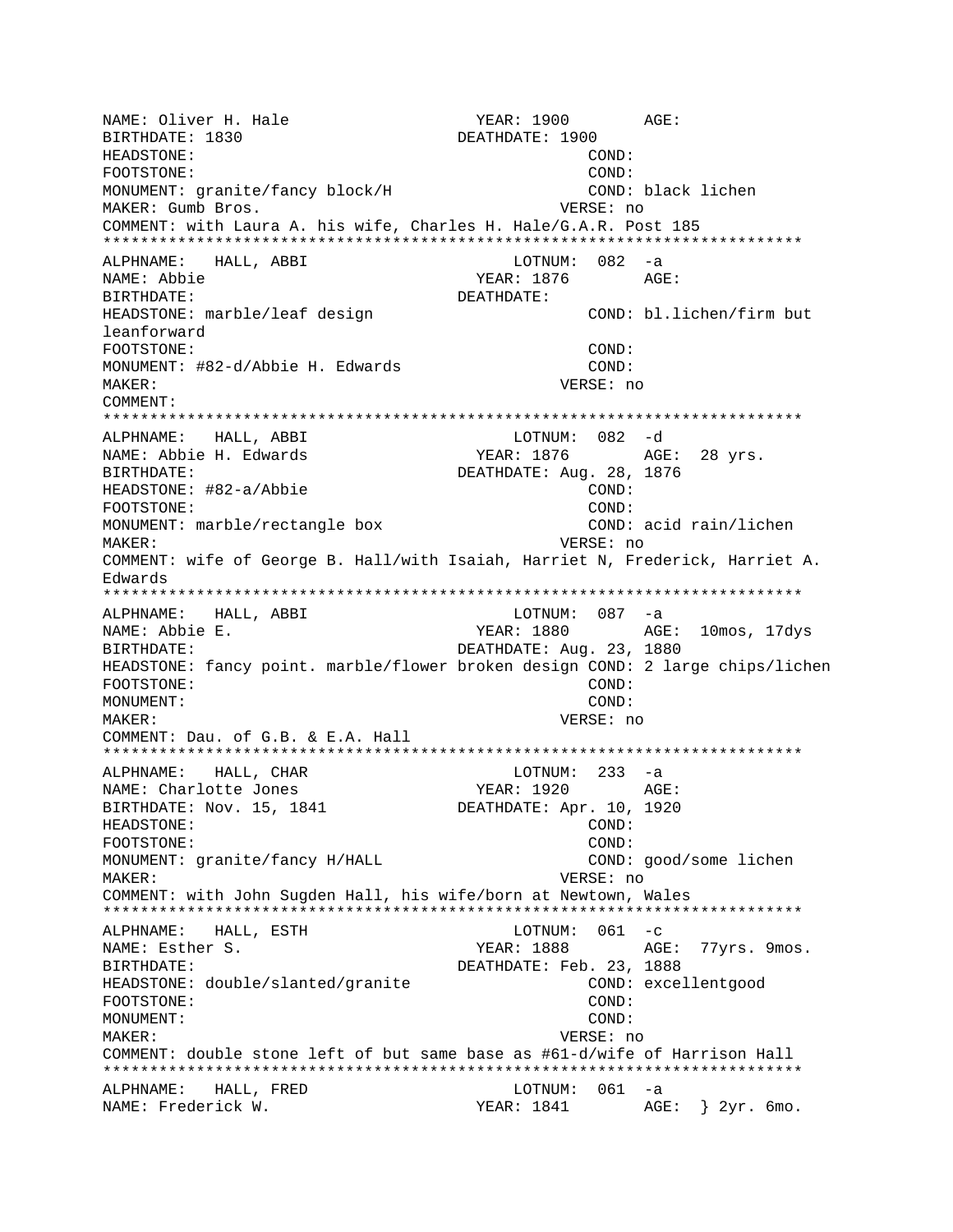BIRTHDATE: COL. 8, 1841<br>HEADSTONE: flat/marble cond: poo COND: poor/acid rain,lichen FOOTSTONE: COND: MONUMENT: COND: MAKER: VERSE: no COMMENT: son of Harrison & Esther Hall/death rec. says Frederick Udall Hall \*\*\*\*\*\*\*\*\*\*\*\*\*\*\*\*\*\*\*\*\*\*\*\*\*\*\*\*\*\*\*\*\*\*\*\*\*\*\*\*\*\*\*\*\*\*\*\*\*\*\*\*\*\*\*\*\*\*\*\*\*\*\*\*\*\*\*\*\*\*\*\*\*\*\* ALPHNAME: HALL, HARR LOTNUM: 061 -d NAME: Harrison Hall YEAR: 1888 BIRTHDATE:  $DEATHDATE: Feb. 18, 1888$ HEADSTONE: double/slanted/granite COND: good FOOTSTONE: COND: MONUMENT: COND: MAKER: VERSE: no COMMENT: right of but on same base as #61-c \*\*\*\*\*\*\*\*\*\*\*\*\*\*\*\*\*\*\*\*\*\*\*\*\*\*\*\*\*\*\*\*\*\*\*\*\*\*\*\*\*\*\*\*\*\*\*\*\*\*\*\*\*\*\*\*\*\*\*\*\*\*\*\*\*\*\*\*\*\*\*\*\*\*\* ALPHNAME: HALL, JOHN NAME: John Sugden Hall YEAR: 1907 AGE:<br>BIRTHDATE: March 7, 1836 DEATHDATE: Feb. 20, 1907 BIRTHDATE: March 7, 1836 HEADSTONE: COND: FOOTSTONE: COND: MONUMENT: granite/fancy H/HALL COND: good/some lichen MAKER: VERSE: no COMMENT: with Charlotte Jones, his wife/born at Greengates, Yorkshire, Eng. \*\*\*\*\*\*\*\*\*\*\*\*\*\*\*\*\*\*\*\*\*\*\*\*\*\*\*\*\*\*\*\*\*\*\*\*\*\*\*\*\*\*\*\*\*\*\*\*\*\*\*\*\*\*\*\*\*\*\*\*\*\*\*\*\*\*\*\*\*\*\*\*\*\*\* ALPHNAME: HALL, MARY LOTNUM: 061 -b NAME: Mary M. The Matter of the Marian State of Teams. The YEAR: 1849 AGE: 3 2yrs. 2mos. BIRTHDATE: DEATHDATE: Sept. 19, 1849 HEADSTONE: flat/marble COND: tipped right/acid rain/lichen  $\begin{array}{cccc}\n\text{FOOTSTONE}: & & & \\
\text{MONUMENT}: & & & \\
\end{array}$ MONUMENT: MAKER: VERSE: no COMMENT: Dau. of Harrison & Esther S. Hall/Parker 1906: age 2yrs, 2mos, 6dys \*\*\*\*\*\*\*\*\*\*\*\*\*\*\*\*\*\*\*\*\*\*\*\*\*\*\*\*\*\*\*\*\*\*\*\*\*\*\*\*\*\*\*\*\*\*\*\*\*\*\*\*\*\*\*\*\*\*\*\*\*\*\*\*\*\*\*\*\*\*\*\*\*\*\* ALPHNAME: HALL, NANC NAME: Nancy Hall  $YEAR: 1862$  AGE: } 75 yrs. BIRTHDATE: DEATHDATE: July 10, 1862 HEADSTONE: curved/marble COND: cond/a little lichen<br>FOOTSTONE: COND: COND: COND: FOOTSTONE: MONUMENT: COND: MAKER: VERSE: no COMMENT: \*\*\*\*\*\*\*\*\*\*\*\*\*\*\*\*\*\*\*\*\*\*\*\*\*\*\*\*\*\*\*\*\*\*\*\*\*\*\*\*\*\*\*\*\*\*\*\*\*\*\*\*\*\*\*\*\*\*\*\*\*\*\*\*\*\*\*\*\*\*\*\*\*\*\* ALPHNAME: HALSEY, ALLI LOTNUM: 016 -a NAME: Alline M. Page BIRTHDATE: 1843 DEATHDATE: 1908 HEADSTONE: COND: FOOTSTONE: COND: MONUMENT: pointed obelisk/granite/PAGE COND: excellent MAKER: VERSE: no COMMENT: left side/wife of Welsey W. Halsey \*\*\*\*\*\*\*\*\*\*\*\*\*\*\*\*\*\*\*\*\*\*\*\*\*\*\*\*\*\*\*\*\*\*\*\*\*\*\*\*\*\*\*\*\*\*\*\*\*\*\*\*\*\*\*\*\*\*\*\*\*\*\*\*\*\*\*\*\*\*\*\*\*\*\* ALPHNAME: HAMBLETT, M.EL LOTNUM: 088 -a NAME: M. Ella Hamblett YEAR: 1932 AGE: BIRTHDATE: June 23, 1852 DEATHDATE: Jan. 25, 1932 HEADSTONE: COND: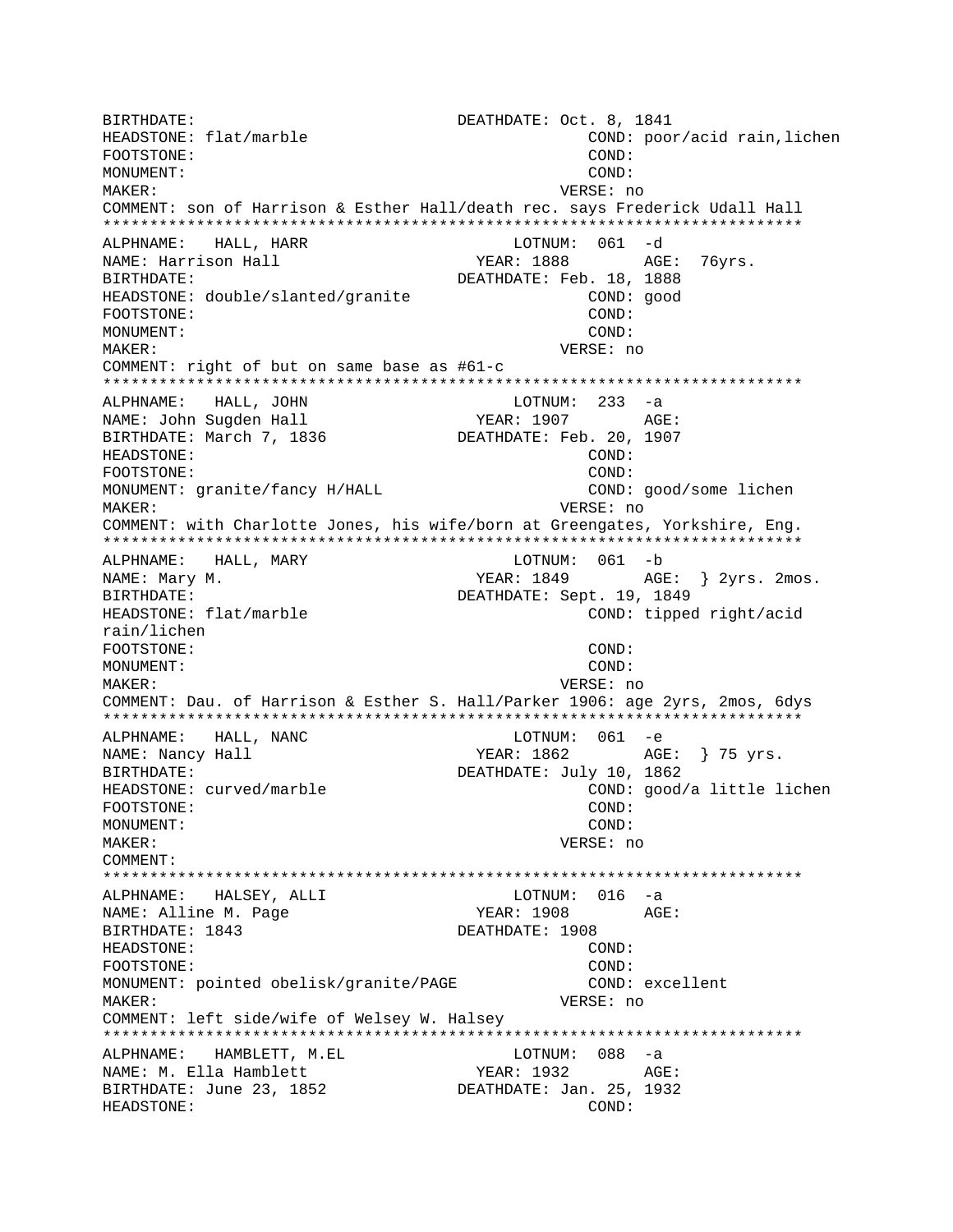FOOTSTONE: COND: MONUMENT: ornate/tallgran.shaft/HAMBLETT COND: good/some lichen on base MAKER: VERSE: no COMMENT: Perpetual Care/left side: with William J., M. Ella Hamblett \*\*\*\*\*\*\*\*\*\*\*\*\*\*\*\*\*\*\*\*\*\*\*\*\*\*\*\*\*\*\*\*\*\*\*\*\*\*\*\*\*\*\*\*\*\*\*\*\*\*\*\*\*\*\*\*\*\*\*\*\*\*\*\*\*\*\*\*\*\*\*\*\*\*\* ALPHNAME: HAMBLETT, MARI LOTNUM: 088 -a NAME: Maria Hamblett (1925 RGE: 1925 AGE: 1925 AGE: 1925 AGE: 1925 AGE: 1925 AGE: 1925 AGE: 1925 AGE: 1925 AGE: 1925 AGE: 1925 AGE: 1925 AGE: 1925 AGE: 1925 AGE: 1925 AGE: 1925 AGE: 1926 AGE: 1926 AGE: 1926 AGE: 1926 AGE: BIRTHDATE: June 12, 1860 HEADSTONE: COND: FOOTSTONE: COND: MONUMENT: ornate/tallgran.shaft/HAMBLETT COND: good/some lichen on base MAKER: VERSE: no COMMENT: Perpetual Care/left side: with William J., M. Ella Hamblett \*\*\*\*\*\*\*\*\*\*\*\*\*\*\*\*\*\*\*\*\*\*\*\*\*\*\*\*\*\*\*\*\*\*\*\*\*\*\*\*\*\*\*\*\*\*\*\*\*\*\*\*\*\*\*\*\*\*\*\*\*\*\*\*\*\*\*\*\*\*\*\*\*\*\* ALPHNAME: HAMBLETT, MARY LOTNUM: 088 -a NAME: Mary N. Same Communications of the MEAR: 1882 AGE: BIRTHDATE: May 1, 1818 DEATHDATE: Aug. 26, 1882 HEADSTONE: COND: FOOTSTONE: COND: MONUMENT: ornateTtallgran.shaft/HAMBLETT COND: good/some lichen on base MAKER: VERSE: no COMMENT: Perpetual Care/front: with William A. Hamblett his wife \*\*\*\*\*\*\*\*\*\*\*\*\*\*\*\*\*\*\*\*\*\*\*\*\*\*\*\*\*\*\*\*\*\*\*\*\*\*\*\*\*\*\*\*\*\*\*\*\*\*\*\*\*\*\*\*\*\*\*\*\*\*\*\*\*\*\*\*\*\*\*\*\*\*\* ALPHNAME: HAMBLETT, WILL **LOTNUM:** 088 -a NAME: William A. Hamblett YEAR: 1897 AGE: BIRTHDATE: Nov. 24, 1816 DEATHDATE: April 6, 1897 HEADSTONE: COND: FOOTSTONE: COND: MONUMENT: ornatepointgran.shaft/HAMBLETT COND: good/some lichen on base MAKER: VERSE: no COMMENT: Perpetual Care/front: with Mary N. his wife \*\*\*\*\*\*\*\*\*\*\*\*\*\*\*\*\*\*\*\*\*\*\*\*\*\*\*\*\*\*\*\*\*\*\*\*\*\*\*\*\*\*\*\*\*\*\*\*\*\*\*\*\*\*\*\*\*\*\*\*\*\*\*\*\*\*\*\*\*\*\*\*\*\*\* ALPHNAME: HAMBLETT, WILL CONNUM: 088 -a NAME: William J. YEAR: 1851 AGE: BIRTHDATE: July 29, 1849 DEATHDATE: Feb. 23, 1851 HEADSTONE: COND: FOOTSTONE: COND: MONUMENT: ornate/tallgran.shaft/HAMBLETT COND: good/some lichen on base MAKER: VERSE: no COMMENT: son of William & Mary Hamblett/left side: with M. Ella, Maria A. Hamblett \*\*\*\*\*\*\*\*\*\*\*\*\*\*\*\*\*\*\*\*\*\*\*\*\*\*\*\*\*\*\*\*\*\*\*\*\*\*\*\*\*\*\*\*\*\*\*\*\*\*\*\*\*\*\*\*\*\*\*\*\*\*\*\*\*\*\*\*\*\*\*\*\*\*\* ALPHNAME: HAMILTON, ALFR LOTNUM: 183 -a NAME: Alfred M. Hamilton YEAR: 1900 AGE: 62yrs,4mos,17ds BIRTHDATE:  $DEATHDATE: Feb. 18, 1900$ HEADSTONE: pinkgray granite/slanted COND: needs reattaching to base FOOTSTONE: COND: MONUMENT: COND: MAKER: VERSE: yes COMMENT: \*\*\*\*\*\*\*\*\*\*\*\*\*\*\*\*\*\*\*\*\*\*\*\*\*\*\*\*\*\*\*\*\*\*\*\*\*\*\*\*\*\*\*\*\*\*\*\*\*\*\*\*\*\*\*\*\*\*\*\*\*\*\*\*\*\*\*\*\*\*\*\*\*\*\*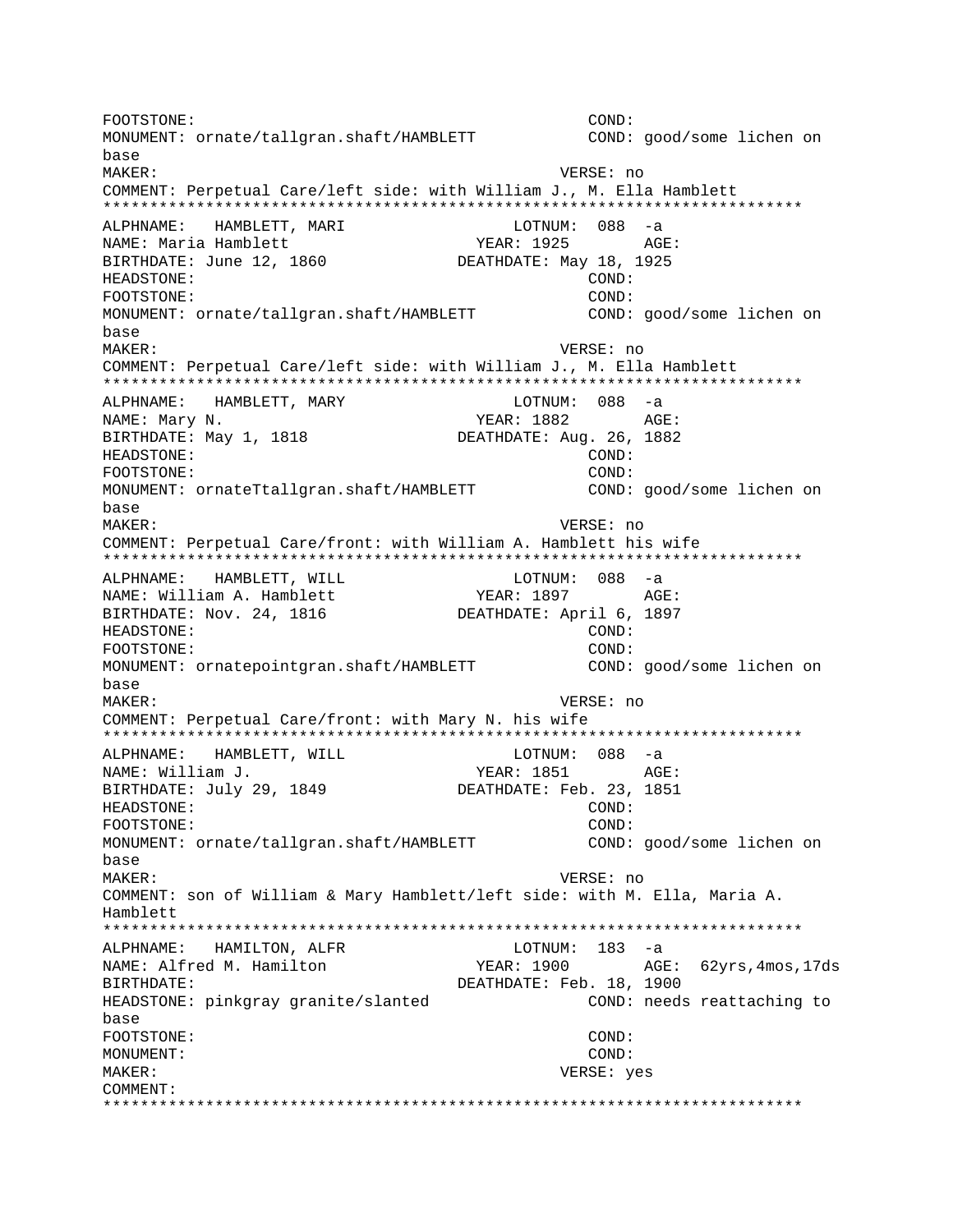ALPHNAME: HAMILTON, MARI LOTNUM: 183 -b NAME: Maria D. Hamilton YEAR: 1926 AGE: 84yrs. BIRTHDATE: Sept. 28, 1926 HEADSTONE: granite/slanted/flower vine COND: excellent FOOTSTONE: COND: MONUMENT: COND: MAKER: VERSE: yes COMMENT: \*\*\*\*\*\*\*\*\*\*\*\*\*\*\*\*\*\*\*\*\*\*\*\*\*\*\*\*\*\*\*\*\*\*\*\*\*\*\*\*\*\*\*\*\*\*\*\*\*\*\*\*\*\*\*\*\*\*\*\*\*\*\*\*\*\*\*\*\*\*\*\*\*\*\* ALPHNAME: HANCOCK, DAVI LOTNUM: 100 -f NAME: David E. Hancock YEAR: 1876 BIRTHDATE: June 26,1840 DEATHDATE: Oct. 26, 1876 HEADSTONE: #100-c/David COND: FOOTSTONE: COND: MONUMENT: tall/pointed/granite/CARLTON COND: excellent MAKER: VERSE: no COMMENT: left side: with Olive, Sophia Hancock/natives of Otisfield, ME. \*\*\*\*\*\*\*\*\*\*\*\*\*\*\*\*\*\*\*\*\*\*\*\*\*\*\*\*\*\*\*\*\*\*\*\*\*\*\*\*\*\*\*\*\*\*\*\*\*\*\*\*\*\*\*\*\*\*\*\*\*\*\*\*\*\*\*\*\*\*\*\*\*\*\* ALPHNAME: HANCOCK, DAVI NAME: David <a>
NAME: David <a>
NAME: David <a>
NAME: David <a>
NAME: David <a>
NAME: David <a>
NAME: David <a>
NAME: David <a>
NAME: David <a>
NAME: David <a>
NAME: David <a>
NAME: David <a>
NAME: David <a>
NAME: David <a BIRTHDATE: DEATHDATE: HEADSTONE: rounded/marble COND: fair/lichen FOOTSTONE: COND: MONUMENT: #100-f/David E. Hancock COND: MAKER: VERSE: no COMMENT: \*\*\*\*\*\*\*\*\*\*\*\*\*\*\*\*\*\*\*\*\*\*\*\*\*\*\*\*\*\*\*\*\*\*\*\*\*\*\*\*\*\*\*\*\*\*\*\*\*\*\*\*\*\*\*\*\*\*\*\*\*\*\*\*\*\*\*\*\*\*\*\*\*\*\* ALPHNAME: HANCOCK, OLIV LOTNUM: 100 -f NAME: Olive W. Hancock  $YEAR: 1858$  AGE:<br>BIRTHDATE: May 13, 1839 DEATHDATE: June 30, 1857 BIRTHDATE: May 13, 1839 HEADSTONE: #100-a/Olive COND: COND: FOOTSTONE: COND: MONUMENT: tall/pointed/granite/CARLTON COND: excellent MAKER: VERSE: no COMMENT: left side: with Sophia Hancock, David E. Hancock/natives of Otisfield, ME. \*\*\*\*\*\*\*\*\*\*\*\*\*\*\*\*\*\*\*\*\*\*\*\*\*\*\*\*\*\*\*\*\*\*\*\*\*\*\*\*\*\*\*\*\*\*\*\*\*\*\*\*\*\*\*\*\*\*\*\*\*\*\*\*\*\*\*\*\*\*\*\*\*\*\* ALPHNAME: HANCOCK, OLIV NAME: Olive  $YEAR: 1857$  AGE: BIRTHDATE: DEATHDATE: HEADSTONE: rounded/marble/OLIVE COND: fair/lichen, lichen FOOTSTONE: COND: MONUMENT: see #100-F/Olive W. Hancock COND: MAKER: VERSE: no COMMENT: 6/2/1994 was on ground on face/fixed by 8/25/1994/lying on face 5/28/982 \*\*\*\*\*\*\*\*\*\*\*\*\*\*\*\*\*\*\*\*\*\*\*\*\*\*\*\*\*\*\*\*\*\*\*\*\*\*\*\*\*\*\*\*\*\*\*\*\*\*\*\*\*\*\*\*\*\*\*\*\*\*\*\*\*\*\*\*\*\*\*\*\*\*\* ALPHNAME: HANCOCK, SOPH NAME: Sophia Hancock  $YEAR: 1858$  AGE: BIRTHDATE: April 29, 1841 DEATHDATE: Dec. 3, 1858 HEADSTONE: #100-b/Sophia COND: FOOTSTONE: COND: MONUMENT: tall/pointed/granite/CARLTON COND: excellent MAKER: VERSE: no COMMENT: left side: with Olive, David Hancock/natives of Otisfield, ME. \*\*\*\*\*\*\*\*\*\*\*\*\*\*\*\*\*\*\*\*\*\*\*\*\*\*\*\*\*\*\*\*\*\*\*\*\*\*\*\*\*\*\*\*\*\*\*\*\*\*\*\*\*\*\*\*\*\*\*\*\*\*\*\*\*\*\*\*\*\*\*\*\*\*\* ALPHNAME: HANCOCK, SOPHI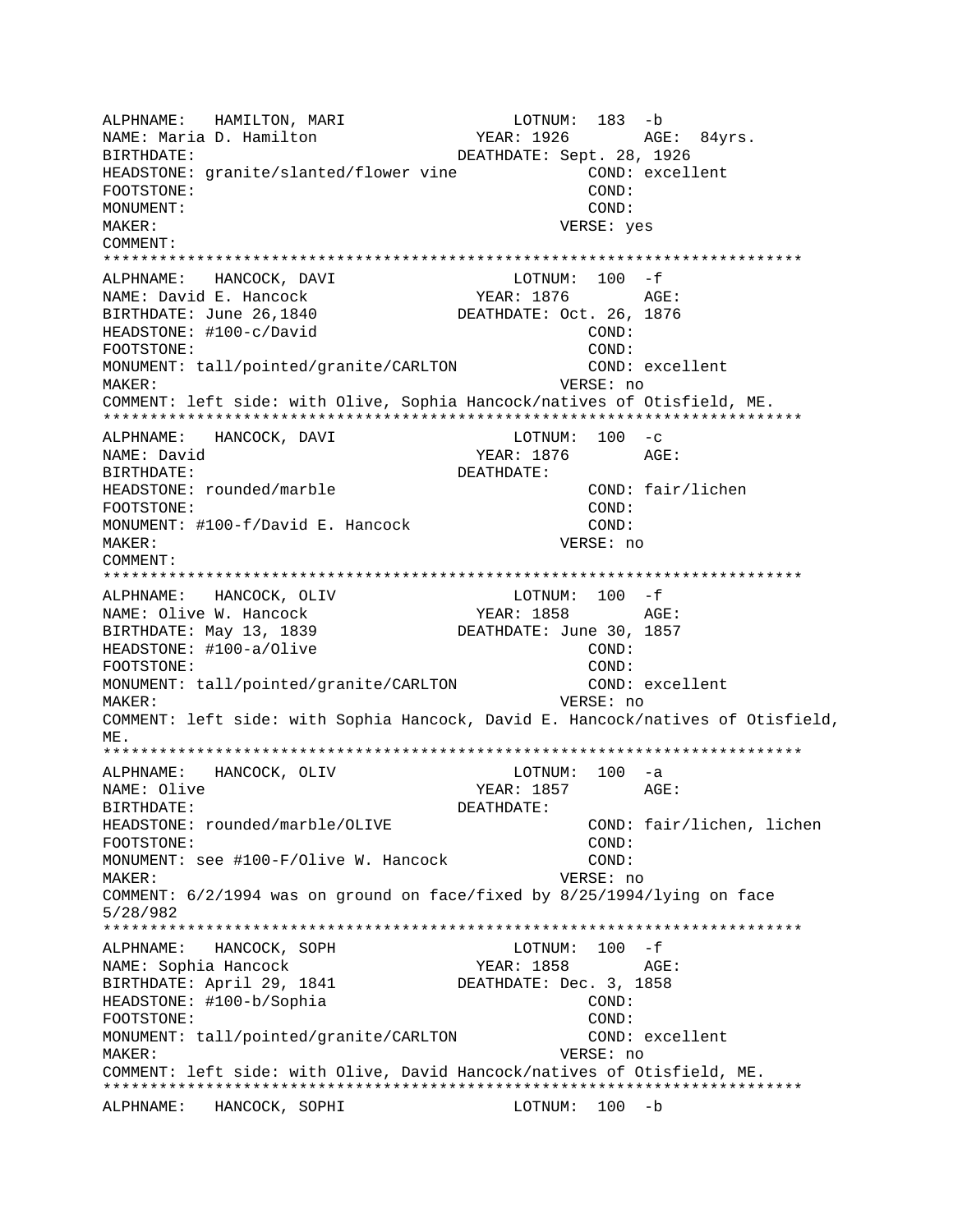NAME: Sophia YEAR: 1858 AGE: BIRTHDATE: DEATHDATE: HEADSTONE: rounded/marble/SOPHIA COND: fair/acid rain, lichen FOOTSTONE: COND: MONUMENT: see #100-f/Sophia Hancock COND: MAKER: VERSE: no COMMENT: \*\*\*\*\*\*\*\*\*\*\*\*\*\*\*\*\*\*\*\*\*\*\*\*\*\*\*\*\*\*\*\*\*\*\*\*\*\*\*\*\*\*\*\*\*\*\*\*\*\*\*\*\*\*\*\*\*\*\*\*\*\*\*\*\*\*\*\*\*\*\*\*\*\*\* LOTNUM: 284 -a<br>YEAR: AGI NAME: lot name stone  $YEAR:$  AGE: BIRTHDATE: DEATHDATE: HEADSTONE: granite/flush rectangle COND: good/black lichen FOOTSTONE: COND: MONUMENT: COND: MAKER: VERSE: no COMMENT: \*\*\*\*\*\*\*\*\*\*\*\*\*\*\*\*\*\*\*\*\*\*\*\*\*\*\*\*\*\*\*\*\*\*\*\*\*\*\*\*\*\*\*\*\*\*\*\*\*\*\*\*\*\*\*\*\*\*\*\*\*\*\*\*\*\*\*\*\*\*\*\*\*\*\* ALPHNAME: HARRINGTON, DORI LOTNUM: 036 -a NAME: Doris Nolte  $YEAR: 1915$  AGE: BIRTHDATE: June 19, 1833 DEATHDATE: Aug. 18, 1915 HEADSTONE: COND: FOOTSTONE: COND: MONUMENT: point.marbleornateshaft/NOLTE COND: blackliche/acidrain/toploose MAKER: VERSE: no COMMENT: wife of Jesse Harrington/right side with M. Louise Harrington \*\*\*\*\*\*\*\*\*\*\*\*\*\*\*\*\*\*\*\*\*\*\*\*\*\*\*\*\*\*\*\*\*\*\*\*\*\*\*\*\*\*\*\*\*\*\*\*\*\*\*\*\*\*\*\*\*\*\*\*\*\*\*\*\*\*\*\*\*\*\*\*\*\*\* ALPHNAME: HARRINGTON, M. L.<br>NAME: M. Louise Harrington (PEAR: 1952 AG) NAME: M. Louise Harrington TEAR: 1952 AGE: BIRTHDATE: Apr. 30, 1863 DEATHDATE: Aug. 4, 1952 HEADSTONE: COND: FOOTSTONE: COND: MONUMENT: point/ornatemarbleshaft/NOLTE COND: acidrain/blacklichen/toploose MAKER: VERSE: no COMMENT: right side with Doris Nolte Harrington \*\*\*\*\*\*\*\*\*\*\*\*\*\*\*\*\*\*\*\*\*\*\*\*\*\*\*\*\*\*\*\*\*\*\*\*\*\*\*\*\*\*\*\*\*\*\*\*\*\*\*\*\*\*\*\*\*\*\*\*\*\*\*\*\*\*\*\*\*\*\*\*\*\*\* ALPHNAME: HATCH, EDWA LOTNUM: 273 -a NAME: Edward V. Hatch YEAR: 1929 BIRTHDATE: 1848 DEATHDATE: 1929 HEADSTONE: COND: FOOTSTONE: COND: MONUMENT: granite/curved/Masonic/HATCH/flower&vine COND: tipped forward MAKER: VERSE: no COMMENT: with his wife Etta, dau. Ella, dau. Mary Hatch, Edward G. Walker \*\*\*\*\*\*\*\*\*\*\*\*\*\*\*\*\*\*\*\*\*\*\*\*\*\*\*\*\*\*\*\*\*\*\*\*\*\*\*\*\*\*\*\*\*\*\*\*\*\*\*\*\*\*\*\*\*\*\*\*\*\*\*\*\*\*\*\*\*\*\*\*\*\*\* ALPHNAME: HATCH, ELLA and LOTNUM: 273 -a NAME: Ella M. YEAR: 1901 AGE: BIRTHDATE: 1889 DEATHDATE: 1901 HEADSTONE: COND: FOOTSTONE: COND: MONUMENT: granite/curved/Masonic/HATCH/flower&vine COND: tipped forward MAKER: VERSE: no COMMENT: with Edward, Etta, their dau., their dau. Mary Hatch, Edward G. Walker \*\*\*\*\*\*\*\*\*\*\*\*\*\*\*\*\*\*\*\*\*\*\*\*\*\*\*\*\*\*\*\*\*\*\*\*\*\*\*\*\*\*\*\*\*\*\*\*\*\*\*\*\*\*\*\*\*\*\*\*\*\*\*\*\*\*\*\*\*\*\*\*\*\*\* ALPHNAME: HATCH, ETTA COTNUM: 273 -a NAME: Etta B. YEAR: 1931 AGE: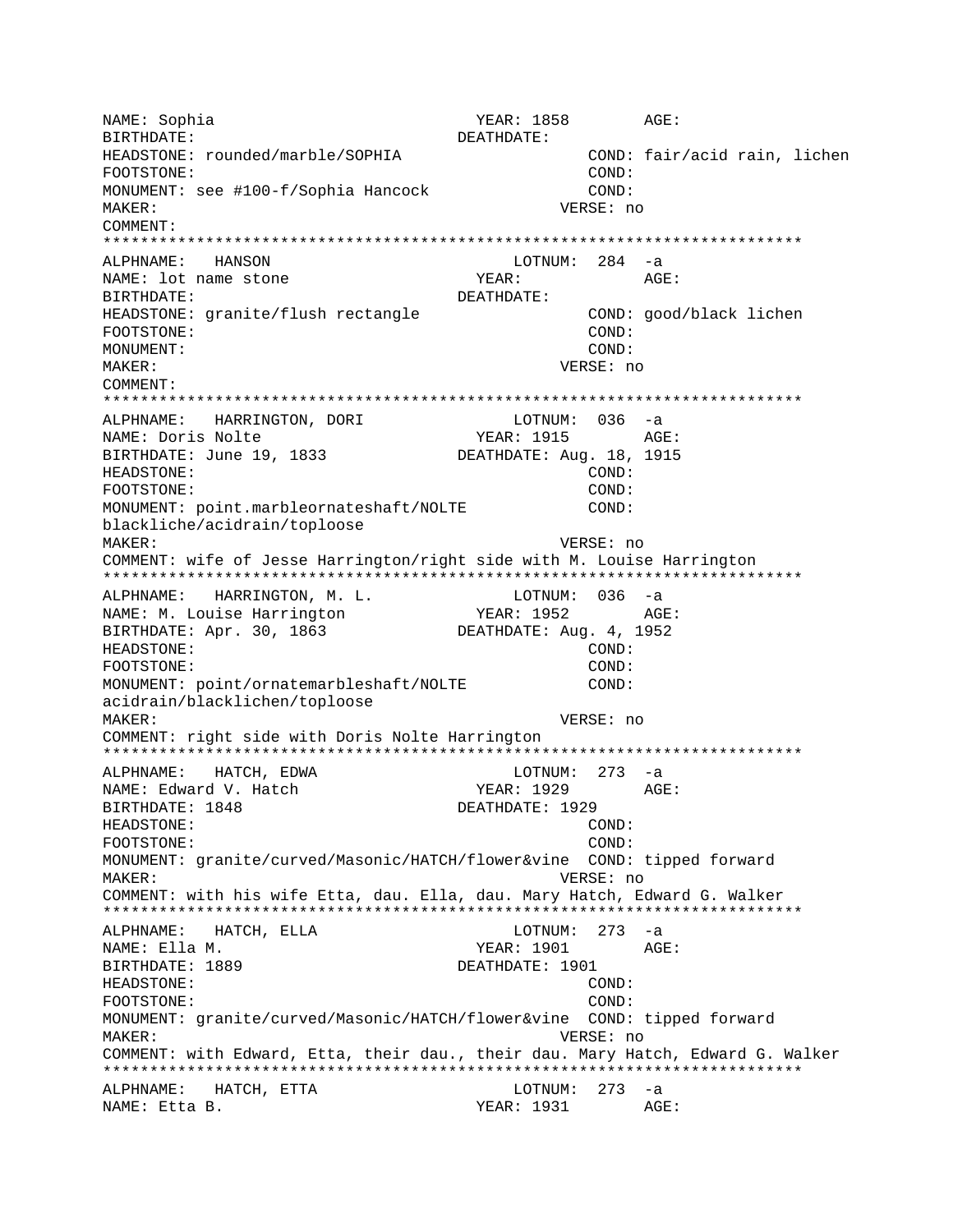BIRTHDATE: 1852 **DEATHDATE: 1931** HEADSTONE: COND: FOOTSTONE: COND: MONUMENT: granite/curved/Masonic/HATCH/flower&vine COND: tipped forward MAKER: VERSE: no COMMENT: with Etta his wife, dau. Ella, dau. Mary Hatch, Edward G. Walker \*\*\*\*\*\*\*\*\*\*\*\*\*\*\*\*\*\*\*\*\*\*\*\*\*\*\*\*\*\*\*\*\*\*\*\*\*\*\*\*\*\*\*\*\*\*\*\*\*\*\*\*\*\*\*\*\*\*\*\*\*\*\*\*\*\*\*\*\*\*\*\*\*\*\* ALPHNAME: HATCH, MARY LOTNUM: 273 -a NAME: Mary B. The Manuscript of the Manuscript of the Manuscript of the Manuscript of the Manuscript of the Ma BIRTHDATE: 1880 DEATHDATE: 1955 HEADSTONE: COND: FOOTSTONE: COND: MONUMENT: granite/curved/Masonic/HATCH/flower&vine COND: tipped forward MAKER: VERSE: no COMMENT: with Edward, Etta, their dau., their dau. Ella, Edward G. Walker \*\*\*\*\*\*\*\*\*\*\*\*\*\*\*\*\*\*\*\*\*\*\*\*\*\*\*\*\*\*\*\*\*\*\*\*\*\*\*\*\*\*\*\*\*\*\*\*\*\*\*\*\*\*\*\*\*\*\*\*\*\*\*\*\*\*\*\*\*\*\*\*\*\*\* ALPHNAME: HAYWOOD, ADA LOTNUM: 220 -b NAME: Ada M. Sheldon YEAR: 1902 BIRTHDATE: 1860 DEATHDATE: 1902 HEADSTONE: COND: FOOTSTONE: COND: MONUMENT: fancygranblock/flowers,vine/HAYWOOD CARR COND: some lichen on base MAKER: VERSE: no COMMENT: with J. Quincy his wife, John Carr, his wife Helen \*\*\*\*\*\*\*\*\*\*\*\*\*\*\*\*\*\*\*\*\*\*\*\*\*\*\*\*\*\*\*\*\*\*\*\*\*\*\*\*\*\*\*\*\*\*\*\*\*\*\*\*\*\*\*\*\*\*\*\*\*\*\*\*\*\*\*\*\*\*\*\*\*\*\* ALPHNAME: HAYWOOD, J.Q. LOTNUM: 220 -b NAME: J. Quincy Haywood YEAR: 1912 AGE: BIRTHDATE: 1855 DEATHDATE: 1912 HEADSTONE: COND: FOOTSTONE: COND: MONUMENT: fancygranblock/flowers,vine/HAYWOOD CARR COND: some lichen on base MAKER: VERSE: no COMMENT: with his wife Ada, John Carr, his wife Helen \*\*\*\*\*\*\*\*\*\*\*\*\*\*\*\*\*\*\*\*\*\*\*\*\*\*\*\*\*\*\*\*\*\*\*\*\*\*\*\*\*\*\*\*\*\*\*\*\*\*\*\*\*\*\*\*\*\*\*\*\*\*\*\*\*\*\*\*\*\*\*\*\*\*\* ALPHNAME: HEMLOW, CARL LOTNUM: 347 -a NAME: Carl YEAR: 1915 AGE: BIRTHDATE: DEATHDATE: HEADSTONE: marble rectangle COND: overgrown/black lichen FOOTSTONE: COND: MONUMENT: COND: MAKER: VERSE: no COMMENT: no further information/vr: d. April 24, 1915, age 7-1-16 \*\*\*\*\*\*\*\*\*\*\*\*\*\*\*\*\*\*\*\*\*\*\*\*\*\*\*\*\*\*\*\*\*\*\*\*\*\*\*\*\*\*\*\*\*\*\*\*\*\*\*\*\*\*\*\*\*\*\*\*\*\*\*\*\*\*\*\*\*\*\*\*\*\*\* ALPHNAME: HENDRICKSON, ALBI LOTNUM: 363 -a NAME: Albin  $YEAR: 1978$  AGE: BIRTHDATE: Apr. 3, 1905 DEATHDATE: Aug. 2, 1978 HEADSTONE: COND: FOOTSTONE: COND: MONUMENT: granite block/HENDRICKSON/design COND: excellent MAKER: VERSE: no COMMENT: with Ruth \*\*\*\*\*\*\*\*\*\*\*\*\*\*\*\*\*\*\*\*\*\*\*\*\*\*\*\*\*\*\*\*\*\*\*\*\*\*\*\*\*\*\*\*\*\*\*\*\*\*\*\*\*\*\*\*\*\*\*\*\*\*\*\*\*\*\*\*\*\*\*\*\*\*\* ALPHNAME: HENDRICKSON, RUTH LOTNUM: 363 -a NAME: Ruth  $YEAR: 1987$  AGE: BIRTHDATE: Sep. 2, 1904 DEATHDATE: Jan. 16, 1987 HEADSTONE: COND: FOOTSTONE: COND: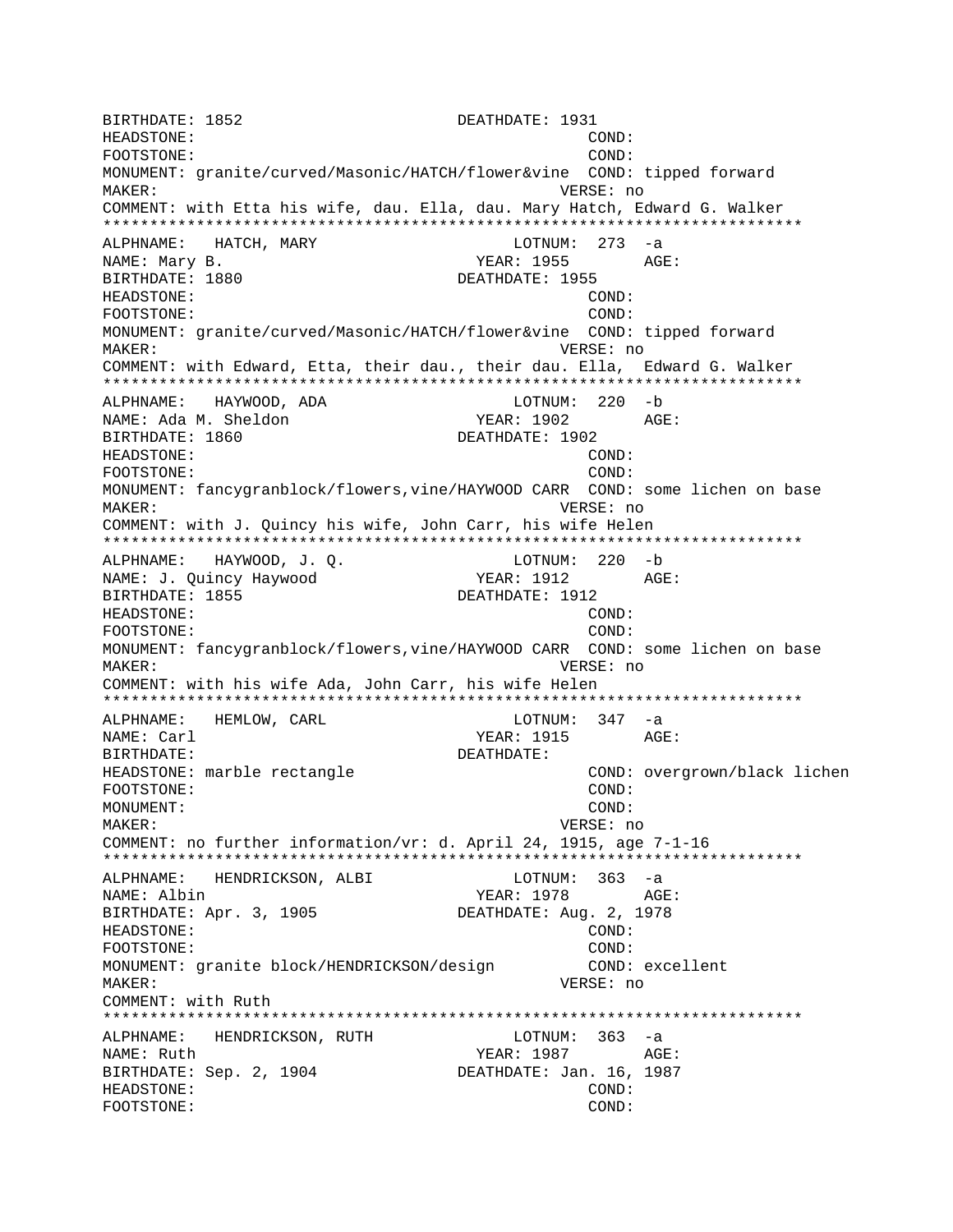MONUMENT: granite block/HENDRICKSON/design COND: excellent VERSE: no MAKER: COMMENT: with Albin ALPHNAME: HIBBARD, CHAR LOTNUM:  $049 - c$ YEAR: 1919 AGE: NAME: Charles H. Hibbard BIRTHDATE: March 14, 1844 DEATHDATE: Aug. 5, 1919 HEADSTONE: gray granite COND: swivels on base FOOTSTONE: COND: MONUMENT: COND: MAKER: VERSE: yes COMMENT: Co. D and A 8th N.H. REGT. Served from 1862-1865 ALPHNAME: HIBBARD, ELI LOTNUM: 049 -a NAME: Eli H. YEAR: 1843 AGE: 9mos. DEATHDATE: Dec. 18, 1843 BIRTHDATE: HEADSTONE: flat/marble/leaf spray COND: some lichen FOOTSTONE:  $COND:$ MONUMENT:  $COND:$ MAKER: T. Warren, Lowell VERSE: yes COMMENT: son of Eli & Laura Hibbard ALPHNAME: HIBBARD, ELI LOTNUM: 049 -b AGE: 19mos. NAME: Eli B. YEAR: 1846 BIRTHDATE: DEATHDATE: Sept. 7, 1846 HEADSTONE: flat/marble/leaf spray COND: fair/eroded badly/lichen FOOTSTONE: COND: MONITMENT:  $COMD:$ MAKER: T. Warren, Lowell VERSE: yes COMMENT: son of Eli & Laura Hibbard  $LOTNUM: 015 -a$ ALPHNAME: HIBBERT, IDA NAME: Ida M. Hibbert YEAR: AGE: BIRTHDATE: 1883 DEATHDATE: HEADSTONE: COND: FOOTSTONE:  $COND:$ MONUMENT: wide curved/granite/NORMAN/ivy COND: excellent MAKER: Lowell Monument Co., Lowell, Mass. VERSE: no COMMENT: with Norman W., Olive m. his wife/John Knudsen, his wife Dorothy M. ALPHNAME: HILDRETH, ANNI LOTNUM: 065 -b NAME: Annie M. YEAR: 1890  $\triangle$  GE: DEATHDATE: Sept. 4, 1890 BIRTHDATE: Nov. 4, 1862 HEADSTONE: slanted/granite/HILDRETH on base COND: good COND: FOOTSTONE:  $COND:$ MONUMENT: VERSE: no MAKER: COMMENT: ALPHNAME: HILL, ETHE  $LOTNUM: 011 -a$ AGE: NAME: Ethel M. Hill YEAR: 1957 BIRTHDATE: 1875 DEATHDATE: 1957 HEADSTONE: COND: FOOTSTONE: COND: MONUMENT: granite COND: excellent/some lichen on base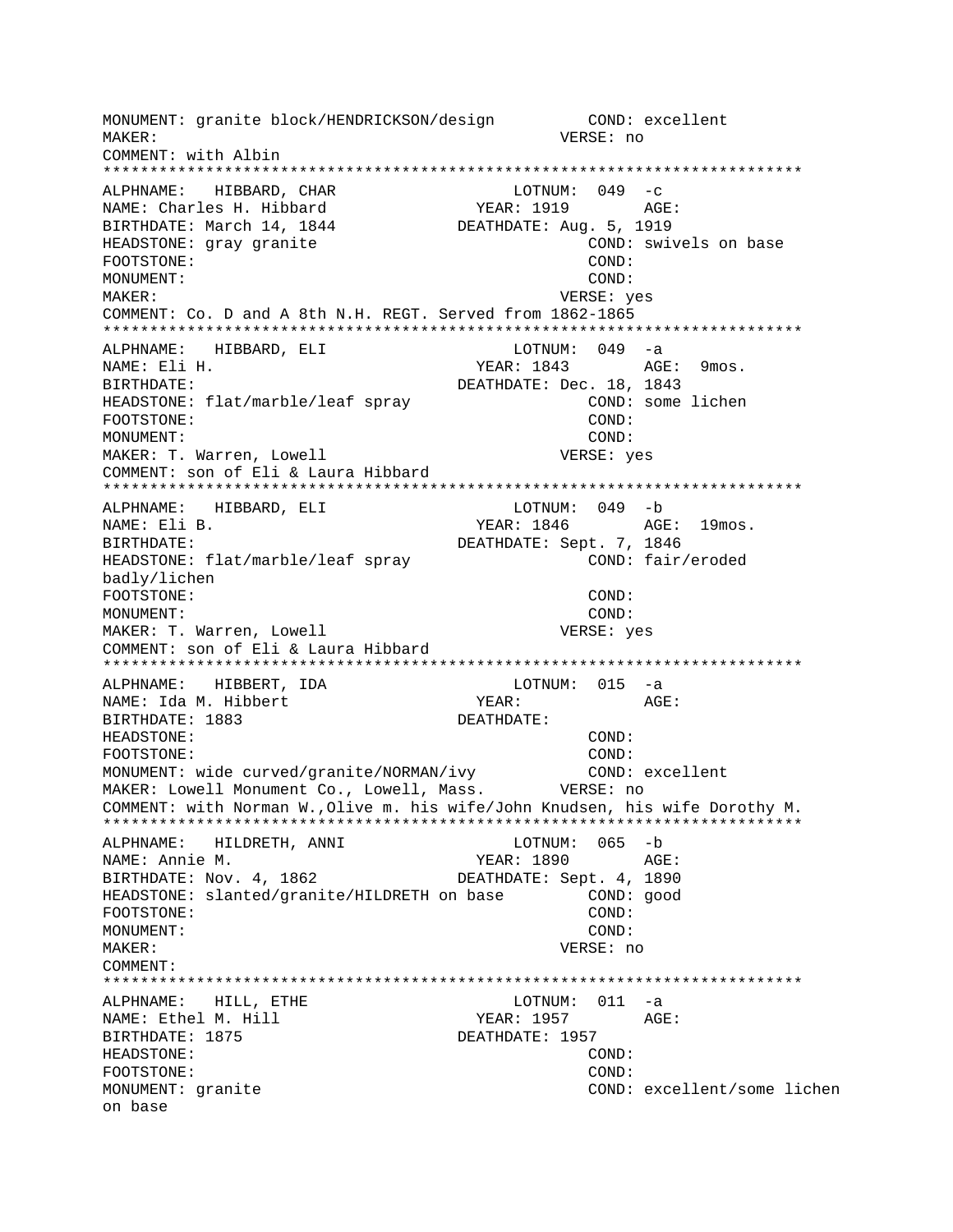MAKER: VERSE: no COMMENT: HILL/with Nelson C. Hill, Aurilla J. Moody, George K. Hill ALPHNAME: HILL, GEOR  $LOTNUM: 011 -a$ NAME: George K. Hill YEAR: 1960 AGE: BIRTHDATE: 1896 DEATHDATE: 1960 HEADSTONE: COND: FOOTSTONE:  $COMD:$ MONUMENT: granite COND: excellent/some lichen on base MAKER: VERSE: no COMMENT: ALPHNAME: HILL, NELS LOTNUM: 011 -a NAME: Nelson C. Hill YEAR: 1932 AGE: DEATHDATE: 1932 BIRTHDATE: 1871 HEADSTONE: COND: FOOTSTONE: COND: MONUMENT: granite COND: excellent/some lichen on base MAKER: VERSE: no COMMENT: HILL/with Ehel M. Hill, Aurilla J. Moody, George K. Hill HODGSON, FRED LOTNUM: 275 -a ALPHNAME: AGE: NAME: Fred Hodgson YEAR: 1894 DEATHDATE: 1894 BIRTHDATE: 1888 HEADSTONE: COND: COND: FOOTSTONE: MONUMENT: red granite rectangle/almost flat/design COND: a little black lichen VERSE: no MAKER: COMMENT: with Samuel, Martha Hodgson, Edward McEennis LOTNUM:  $275 - a$ ALPHNAME: HODGSON, MART NAME: Martha Hodgson YEAR: 1903 AGE: BIRTHDATE: 1848 DEATHDATE: 1903 HEADSTONE: COND: FOOTSTONE: COND: MONUMENT: red granite rectangle/almost flat/design COND: a little black lichen MAKER: VERSE: no COMMENT: with Samuel, Fred Hodgson, Edward McEennis LOTNUM: 275 -a ALPHNAME: HODGSON, SAMU NAME: Samuel Hodgson YEAR: 1899 AGE: BIRTHDATE: 1838 DEATHDATE: 1899 HEADSTONE: COND: FOOTSTONE: COND: MONUMENT: red granite rectangle/almost flat/design COND: a little black lichen VERSE: no MAKER: COMMENT: with Martha, Fred Hodgson, Edward Mcennis ALPHNAME: HOLGATE, BARB  $LOTNUM: 341 -a$ NAME: Barbara E. Holgate YEAR: 1912 AGE: 48th year BIRTHDATE: DEATHDATE: Feb. 13 HEADSTONE: COND: FOOTSTONE: COND: COND: very good MONUMENT: granite/HOLGATE MAKER: VERSE: yes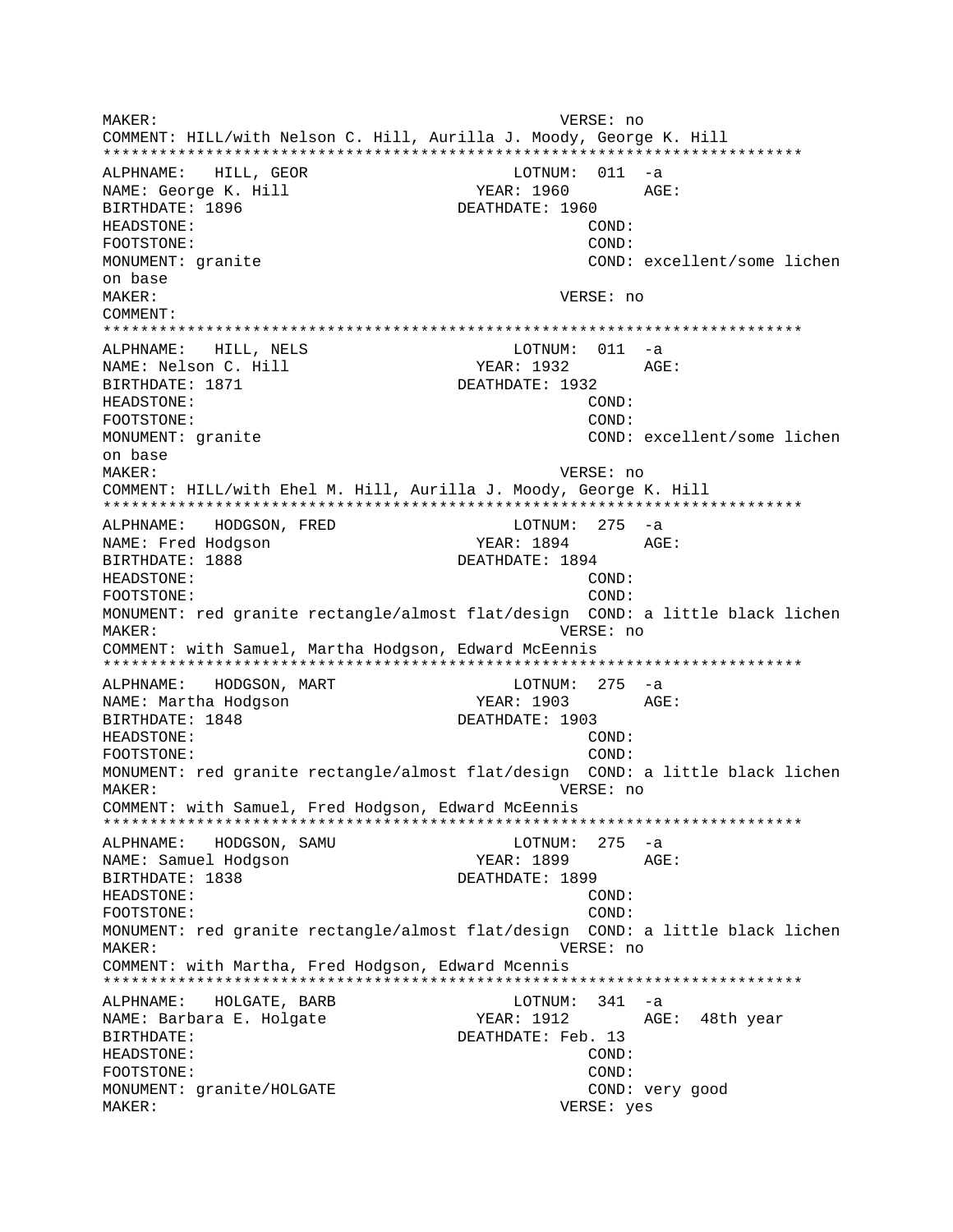COMMENT: In Loving Memory/was interred Feb. 18, 1912/front:with John Holgate \*\*\*\*\*\*\*\*\*\*\*\*\*\*\*\*\*\*\*\*\*\*\*\*\*\*\*\*\*\*\*\*\*\*\*\*\*\*\*\*\*\*\*\*\*\*\*\*\*\*\*\*\*\*\*\*\*\*\*\*\*\*\*\*\*\*\*\*\*\*\*\*\*\*\* ALPHNAME: HOLGATE, D. R. NAME: D. R. Holgate  $YERR: 1958$  AGE: BIRTHDATE: 1866 DEATHDATE: 1958 HEADSTONE: COND: FOOTSTONE: COND: MONUMENT: granite/HOLGATE COND: very good MAKER: VERSE: no COMMENT: rear:with Janet Holgate, John Holgate, Helen Holgate \*\*\*\*\*\*\*\*\*\*\*\*\*\*\*\*\*\*\*\*\*\*\*\*\*\*\*\*\*\*\*\*\*\*\*\*\*\*\*\*\*\*\*\*\*\*\*\*\*\*\*\*\*\*\*\*\*\*\*\*\*\*\*\*\*\*\*\*\*\*\*\*\*\*\* ALPHNAME: HOLGATE, HELE LOTNUM: 341 -a NAME: Helen Holgate The YEAR: 1974 AGE: BIRTHDATE: 1894 DEATHDATE: 1974 HEADSTONE: COND: FOOTSTONE: COND: MONUMENT: granite/HOLGATE COND: very good MAKER: VERSE: no COMMENT: rear:with Janet Holgate, D R. Holgate, John Holgate \*\*\*\*\*\*\*\*\*\*\*\*\*\*\*\*\*\*\*\*\*\*\*\*\*\*\*\*\*\*\*\*\*\*\*\*\*\*\*\*\*\*\*\*\*\*\*\*\*\*\*\*\*\*\*\*\*\*\*\*\*\*\*\*\*\*\*\*\*\*\*\*\*\*\* ALPHNAME: HOLGATE, JANE LOTNUM: 341 -a NAME: Janet Holgate YEAR: 1930 AGE: BIRTHDATE: 1861 DEATHDATE: 1930 HEADSTONE: COND: FOOTSTONE: COND: MONUMENT: granite/HOLGATE COND: very good MAKER: VERSE: no COMMENT: rear:with D.R. Holgate, John Holgate, Helen Holgate \*\*\*\*\*\*\*\*\*\*\*\*\*\*\*\*\*\*\*\*\*\*\*\*\*\*\*\*\*\*\*\*\*\*\*\*\*\*\*\*\*\*\*\*\*\*\*\*\*\*\*\*\*\*\*\*\*\*\*\*\*\*\*\*\*\*\*\*\*\*\*\*\*\*\* ALPHNAME: HOLGATE, JOHN NAME: John Holgate YEAR: 1917 AGE: 54th year BIRTHDATE: 0ct. 11 HEADSTONE: COND: FOOTSTONE: COND: MONUMENT: granite/HOLGATE COND: very good MAKER: VERSE: yes COMMENT: In Loving Memory/was interred Oct. 14, 1917/front:with Barbara Holgate \*\*\*\*\*\*\*\*\*\*\*\*\*\*\*\*\*\*\*\*\*\*\*\*\*\*\*\*\*\*\*\*\*\*\*\*\*\*\*\*\*\*\*\*\*\*\*\*\*\*\*\*\*\*\*\*\*\*\*\*\*\*\*\*\*\*\*\*\*\*\*\*\*\*\* ALPHNAME: HOLGATE, JOHN. LOTNUM: 341 -a NAME: John Holgate YEAR: 1950 BIRTHDATE: 1892 DEATHDATE: 1950 HEADSTONE: COND: FOOTSTONE: COND: MONUMENT: granite/HOLGATE COND: very good MAKER: VERSE: no COMMENT: rear:with Janet Holgate, D R. Holgate, Helen Holgate \*\*\*\*\*\*\*\*\*\*\*\*\*\*\*\*\*\*\*\*\*\*\*\*\*\*\*\*\*\*\*\*\*\*\*\*\*\*\*\*\*\*\*\*\*\*\*\*\*\*\*\*\*\*\*\*\*\*\*\*\*\*\*\*\*\*\*\*\*\*\*\*\*\*\* ALPHNAME: HOLT, CHAR NAME: Charles A. Holt The YEAR: 1915 AGE: BIRTHDATE: 1846 DEATHDATE: 1915 HEADSTONE: #101-d/Charles COND: FOOTSTONE: COND: MONUMENT: flat box/granite/design/HOLT COND: excellent MAKER: VERSE: no COMMENT: front:with Mary, Laura, George B.A. \*\*\*\*\*\*\*\*\*\*\*\*\*\*\*\*\*\*\*\*\*\*\*\*\*\*\*\*\*\*\*\*\*\*\*\*\*\*\*\*\*\*\*\*\*\*\*\*\*\*\*\*\*\*\*\*\*\*\*\*\*\*\*\*\*\*\*\*\*\*\*\*\*\*\* ALPHNAME: HOLT, CHAR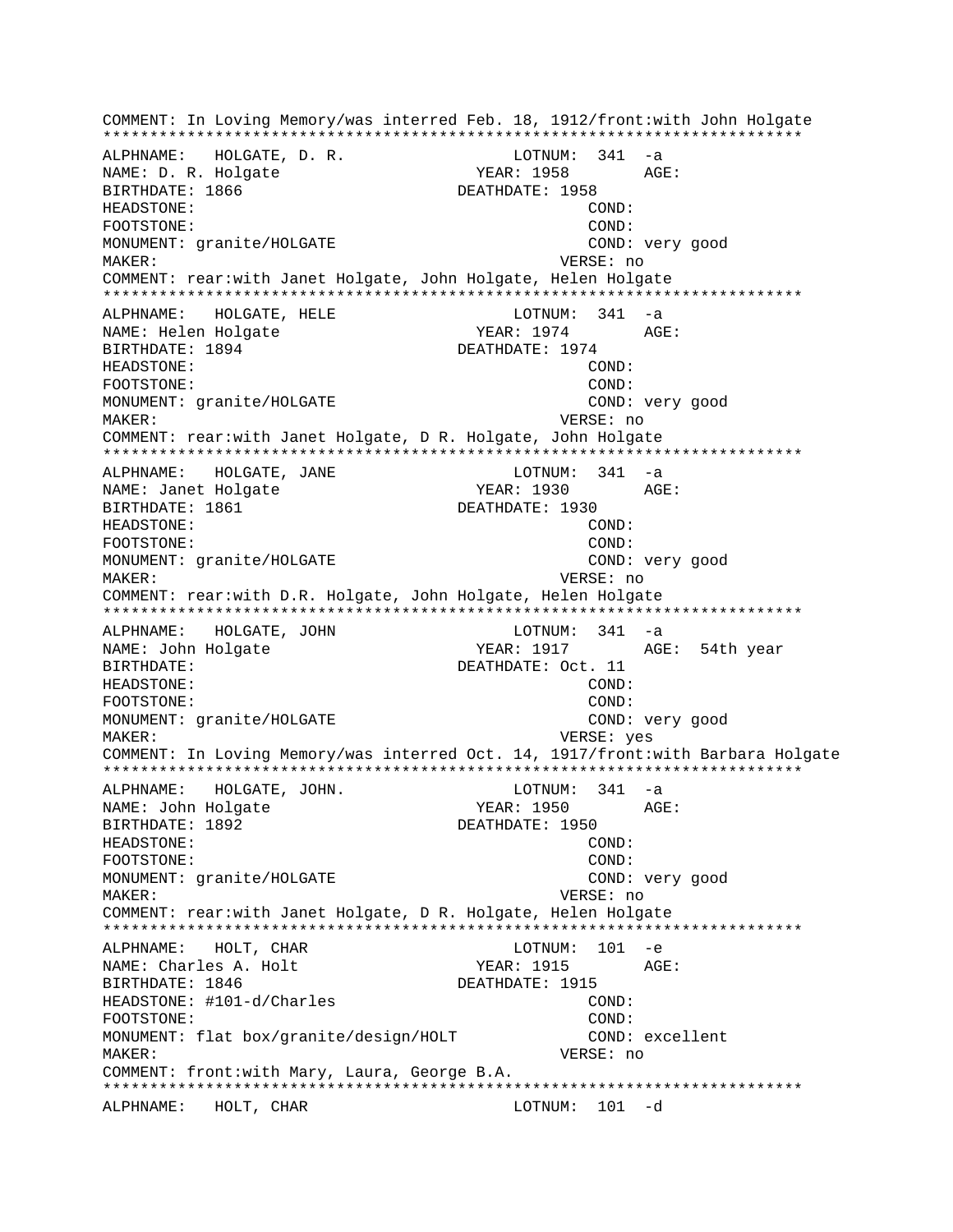NAME: Charles YEAR: 1915 AGE: BIRTHDATE: DEATHDATE: HEADSTONE: slanted/ivy/granite/CHARLES COND: excellent FOOTSTONE: COND: MONUMENT: #101-e/Charles A. Holt COND: MAKER: VERSE: no COMMENT: \*\*\*\*\*\*\*\*\*\*\*\*\*\*\*\*\*\*\*\*\*\*\*\*\*\*\*\*\*\*\*\*\*\*\*\*\*\*\*\*\*\*\*\*\*\*\*\*\*\*\*\*\*\*\*\*\*\*\*\*\*\*\*\*\*\*\*\*\*\*\*\*\*\*\* ALPHNAME: HOLT, CLAR LOTNUM: 090 -e NAME: Clara F. Mansur Texasset Manuel (1892 AGE: BIRTHDATE: Jan. 2, 1801 DEATHDATE: Feb. 14, 1892 HEADSTONE: see #90-a/CEMH. COND: FOOTSTONE: COND: MONUMENT: ornate granite shaft/urn/ADAMS COND: excellent MAKER: VERSE: no COMMENT: left side with Joseph B. Holt his wife \*\*\*\*\*\*\*\*\*\*\*\*\*\*\*\*\*\*\*\*\*\*\*\*\*\*\*\*\*\*\*\*\*\*\*\*\*\*\*\*\*\*\*\*\*\*\*\*\*\*\*\*\*\*\*\*\*\*\*\*\*\*\*\*\*\*\*\*\*\*\*\*\*\*\* ALPHNAME: HOLT, CLAR LOTNUM: 090 -a NAME: CFMH. YEAR: 1892 AGE: BIRTHDATE: DEATHDATE: HEADSTONE: double/granite/CFMH. COND: excellent FOOTSTONE: COND: MONUMENT: see #90-e/Clara F. Mansur COND: MAKER: VERSE: no COMMENT: shares granite base with #90-b/JBH. \*\*\*\*\*\*\*\*\*\*\*\*\*\*\*\*\*\*\*\*\*\*\*\*\*\*\*\*\*\*\*\*\*\*\*\*\*\*\*\*\*\*\*\*\*\*\*\*\*\*\*\*\*\*\*\*\*\*\*\*\*\*\*\*\*\*\*\*\*\*\*\*\*\*\* ALPHNAME: HOLT, GEOR LOTNUM: 101 -e NAME: George B.A. Holt YEAR: 1894 AGE: BIRTHDATE: 1875 **DEATHDATE: 1894** HEADSTONE: #101-a/George COND: FOOTSTONE: COND: MONUMENT: flat box/granite/design/HOlT COND: excellent MAKER: VERSE: no COMMENT: front:with Charles A., Mary W., Laura Hoyt Holt \*\*\*\*\*\*\*\*\*\*\*\*\*\*\*\*\*\*\*\*\*\*\*\*\*\*\*\*\*\*\*\*\*\*\*\*\*\*\*\*\*\*\*\*\*\*\*\*\*\*\*\*\*\*\*\*\*\*\*\*\*\*\*\*\*\*\*\*\*\*\*\*\*\*\* ALPHNAME: HOLT, GEOR NAME: George Text Constants and MEAR: 1894 AGE: BIRTHDATE: DEATHDATE: HEADSTONE: slanted/ivy/granite/GEORGE COND: excellent/except loose on base FOOTSTONE: COND: MONUMENT: #101-e/George B.A.Holt COND: MAKER: VERSE: no COMMENT: \*\*\*\*\*\*\*\*\*\*\*\*\*\*\*\*\*\*\*\*\*\*\*\*\*\*\*\*\*\*\*\*\*\*\*\*\*\*\*\*\*\*\*\*\*\*\*\*\*\*\*\*\*\*\*\*\*\*\*\*\*\*\*\*\*\*\*\*\*\*\*\*\*\*\* ALPHNAME: HOLT, GEOR LOTNUM: 101 -e NAME: George B. Holt YEAR: 1917 AGE: BIRTHDATE: 1830 DEATHDATE: 1917 HEADSTONE: COND: FOOTSTONE: COND: MONUMENT: flat box/granite/design/HOLT COND: excellent MAKER: VERSE: no COMMENT: rear:with Sarah Holt \*\*\*\*\*\*\*\*\*\*\*\*\*\*\*\*\*\*\*\*\*\*\*\*\*\*\*\*\*\*\*\*\*\*\*\*\*\*\*\*\*\*\*\*\*\*\*\*\*\*\*\*\*\*\*\*\*\*\*\*\*\*\*\*\*\*\*\*\*\*\*\*\*\*\* ALPHNAME: HOLT, JOSE LOTNUM: 090 -e NAME: Joseph B. Holt YEAR: 1851 AGE: BIRTHDATE: Aug. 8, 1801 DEATHDATE: Dec. 21, 1851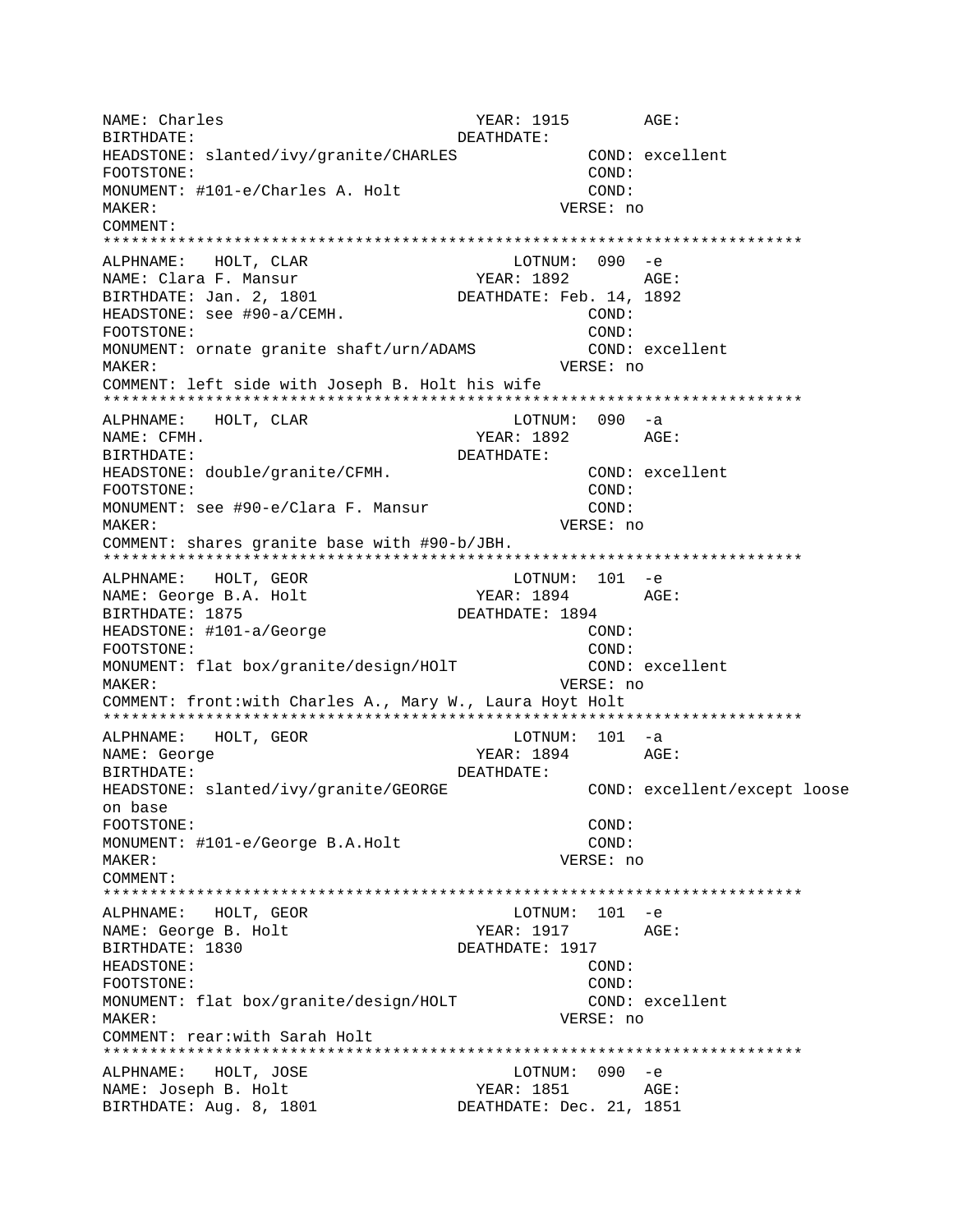HEADSTONE: see #90-b/JBH. COND: FOOTSTONE: COND: MONUMENT: ornate granite shaft,urn/ADAMS COND: excellent MAKER: VERSE: no COMMENT: left side: with Clara F. Mansur his wife \*\*\*\*\*\*\*\*\*\*\*\*\*\*\*\*\*\*\*\*\*\*\*\*\*\*\*\*\*\*\*\*\*\*\*\*\*\*\*\*\*\*\*\*\*\*\*\*\*\*\*\*\*\*\*\*\*\*\*\*\*\*\*\*\*\*\*\*\*\*\*\*\*\*\* ALPHNAME: HOLT, JOSE LOTNUM: 090 -b NAME: JBH. AGE: BIRTHDATE: DEATHDATE: HEADSTONE: double/granite/rounded/JBH. COND: excellent FOOTSTONE: COND: MONUMENT: see #90-e/Joseph B. Holt COND: MAKER: VERSE: no COMMENT: shares granite base with #90-a/CEMH \*\*\*\*\*\*\*\*\*\*\*\*\*\*\*\*\*\*\*\*\*\*\*\*\*\*\*\*\*\*\*\*\*\*\*\*\*\*\*\*\*\*\*\*\*\*\*\*\*\*\*\*\*\*\*\*\*\*\*\*\*\*\*\*\*\*\*\*\*\*\*\*\*\*\* ALPHNAME: HOLT, LAUR NAME: Laura Hoyt Holt YEAR: 1918 AGE: BIRTHDATE: 1855 DEATHDATE: 1918 HEADSTONE: #101-c/Laura COND: FOOTSTONE: COND: MONUMENT: flat box.ivy/granite/HOLT COND: excellent MAKER: VERSE: no COMMENT: front:with Charles, Mary, George B.A. \*\*\*\*\*\*\*\*\*\*\*\*\*\*\*\*\*\*\*\*\*\*\*\*\*\*\*\*\*\*\*\*\*\*\*\*\*\*\*\*\*\*\*\*\*\*\*\*\*\*\*\*\*\*\*\*\*\*\*\*\*\*\*\*\*\*\*\*\*\*\*\*\*\*\* ALPHNAME: HOLT, LAUR LOTNUM: 101 -c NAME: Laura YEAR: 1918 AGE: BIRTHDATE: DEATHDATE: HEADSTONE: slanted/ivy/granite/LAURA COND: excellent FOOTSTONE: COND: MONUMENT: #101-e/Laura Hoyt Holt COND: MAKER: VERSE: no COMMENT: \*\*\*\*\*\*\*\*\*\*\*\*\*\*\*\*\*\*\*\*\*\*\*\*\*\*\*\*\*\*\*\*\*\*\*\*\*\*\*\*\*\*\*\*\*\*\*\*\*\*\*\*\*\*\*\*\*\*\*\*\*\*\*\*\*\*\*\*\*\*\*\*\*\*\* ALPHNAME: HOLT, MARY **LOTNUM:** 101 -e NAME: Mary W. Holt YEAR: 1906 AGE:<br>BIRTHDATE: 1841 DEATHDATE: 1906 DEATHDATE: 1906 HEADSTONE: #101-b/Mary COND: FOOTSTONE: COND: MONUMENT: flat box/granite/design/HOLT COND: excellent MAKER: VERSE: no COMMENT: front:with Charles, Laura, George B.A. \*\*\*\*\*\*\*\*\*\*\*\*\*\*\*\*\*\*\*\*\*\*\*\*\*\*\*\*\*\*\*\*\*\*\*\*\*\*\*\*\*\*\*\*\*\*\*\*\*\*\*\*\*\*\*\*\*\*\*\*\*\*\*\*\*\*\*\*\*\*\*\*\*\*\* ALPHNAME: HOLT, MARY LOTNUM: 101 -b NAME: Mary 30 NAME: Mary 2006 AGE: BIRTHDATE: DEATHDATE: HEADSTONE: slanted/ivy/granite/MARY COND: excellent FOOTSTONE: COND: MONUMENT: #101-e/Mary W. Holt COND: MAKER: VERSE: no COMMENT: \*\*\*\*\*\*\*\*\*\*\*\*\*\*\*\*\*\*\*\*\*\*\*\*\*\*\*\*\*\*\*\*\*\*\*\*\*\*\*\*\*\*\*\*\*\*\*\*\*\*\*\*\*\*\*\*\*\*\*\*\*\*\*\*\*\*\*\*\*\*\*\*\*\*\* ALPHNAME: HOLT, SARA LOTNUM: 101 -e NAME: Sarah M. C. Holt YEAR: 1910 AGE: BIRTHDATE: 1829 DEATHDATE: 1910 HEADSTONE: COND: FOOTSTONE: COND: MONUMENT: flat box/granite/design/HOLT COND: excellent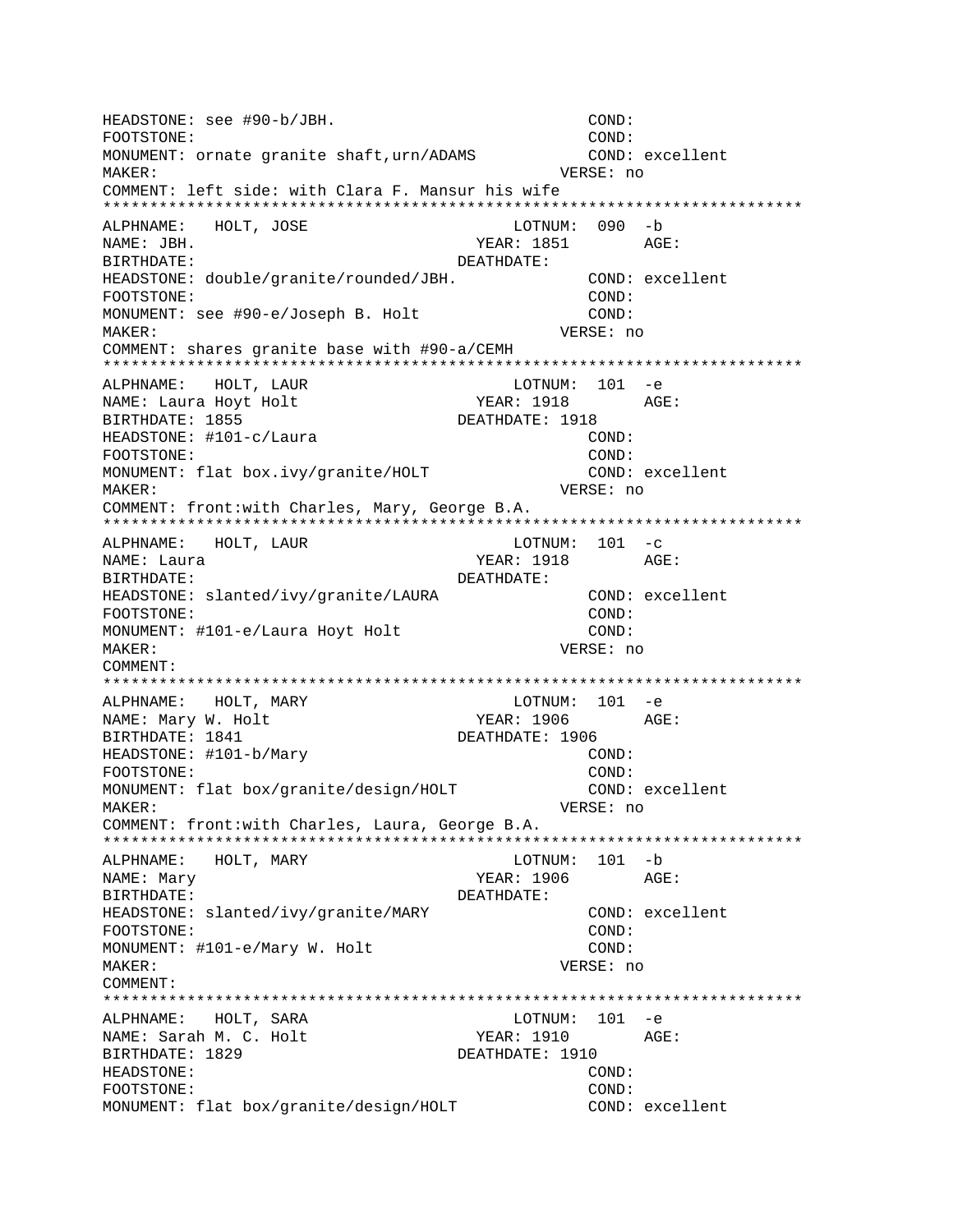MAKER: VERSE: no COMMENT: rear:with George B. Holt \*\*\*\*\*\*\*\*\*\*\*\*\*\*\*\*\*\*\*\*\*\*\*\*\*\*\*\*\*\*\*\*\*\*\*\*\*\*\*\*\*\*\*\*\*\*\*\*\*\*\*\*\*\*\*\*\*\*\*\*\*\*\*\*\*\*\*\*\*\*\*\*\*\*\* ALPHNAME: HOOD, J.W. LOTNUM: 071 -c NAME: J. W. Hood  $YEAR: 1869$  AGE: 33yrs, 9mos(v.r) BIRTHDATE:  $DEATHDATE: Feb. 19, 1869 (v.r.)$ HEADSTONE: rounded/marble COND: bad acid rain/mower chips FOOTSTONE: COND: MONUMENT: COND: MAKER: VERSE: no COMMENT: Co. A. 1st Mass. Cav. \*\*\*\*\*\*\*\*\*\*\*\*\*\*\*\*\*\*\*\*\*\*\*\*\*\*\*\*\*\*\*\*\*\*\*\*\*\*\*\*\*\*\*\*\*\*\*\*\*\*\*\*\*\*\*\*\*\*\*\*\*\*\*\*\*\*\*\*\*\*\*\*\*\*\* ALPHNAME: HOPPER, HERB LOTNUM: 356 -a NAME: Herbert Hopper YEAR: 1905 AGE: BIRTHDATE: 1904 DEATHDATE: 1905 HEADSTONE: COND: FOOTSTONE: (COND: FOOTSTONE: comp: COND: conditionally granite/KIBERD/vine, flowers (COND: very good MONUMENT: redgray granite/KIBERD/vine, flowers MAKER: VERSE: no COMMENT: with Lizzie Hopper/Gerard S. Cooper/James, Edith Kiberd \*\*\*\*\*\*\*\*\*\*\*\*\*\*\*\*\*\*\*\*\*\*\*\*\*\*\*\*\*\*\*\*\*\*\*\*\*\*\*\*\*\*\*\*\*\*\*\*\*\*\*\*\*\*\*\*\*\*\*\*\*\*\*\*\*\*\*\*\*\*\*\*\*\*\* ALPHNAME: HOPPER, LIZZ LOTNUM: 356 -a NAME: Lizzie Hopper YEAR: 1953 AGE: BIRTHDATE: 1869 DEATHDATE: 1936 HEADSTONE: COND: FOOTSTONE: COND: MONUMENT: redgray granite/KIBERD/vine, flowers COND: very good MAKER: VERSE: no COMMENT: with Herbert Hopper/Gerard S. Cooper/James, Edith Kiberd \*\*\*\*\*\*\*\*\*\*\*\*\*\*\*\*\*\*\*\*\*\*\*\*\*\*\*\*\*\*\*\*\*\*\*\*\*\*\*\*\*\*\*\*\*\*\*\*\*\*\*\*\*\*\*\*\*\*\*\*\*\*\*\*\*\*\*\*\*\*\*\*\*\*\* ALPHNAME: HOWARD, ANN CHARD HOTNUM: 231 -a NAME: Annie M. Ranger YEAR: 1936 AGE: BIRTHDATE: 1861 DEATHDATE: 1936 HEADSTONE: COND: FOOTSTONE: COND: MONUMENT: fancy granite/HOWARD COND: good MAKER: VERSE: no COMMENT: with Maud/William Cockran, Deborah his wife \*\*\*\*\*\*\*\*\*\*\*\*\*\*\*\*\*\*\*\*\*\*\*\*\*\*\*\*\*\*\*\*\*\*\*\*\*\*\*\*\*\*\*\*\*\*\*\*\*\*\*\*\*\*\*\*\*\*\*\*\*\*\*\*\*\*\*\*\*\*\*\*\*\*\* ALPHNAME: HOWARD, CALV CONTROL CONTROL LOTNUM: 124 -C NAME: Calvin Howard TEAR: 1870 AGE: 48yrs. 10 ms. BIRTHDATE: DEATHDATE: March 21, 1870 HEADSTONE: COND: FOOTSTONE: COND: MONUMENT: marble obelisk/C. HOWARD COND: good but lichen MAKER: VERSE: no COMMENT: front:with Mary Taisey his wife \*\*\*\*\*\*\*\*\*\*\*\*\*\*\*\*\*\*\*\*\*\*\*\*\*\*\*\*\*\*\*\*\*\*\*\*\*\*\*\*\*\*\*\*\*\*\*\*\*\*\*\*\*\*\*\*\*\*\*\*\*\*\*\*\*\*\*\*\*\*\*\*\*\*\* ALPHNAME: HOWARD, CALV NAME: Calvin Howard TEAR: 1936 AGE: BIRTHDATE: 1860 DEATHDATE: 1936 HEADSTONE: COND: FOOTSTONE: COND: MONUMENT: tall/garnite/WHITTEMORE COND: excellent MAKER: VERSE: no COMMENT: Perpetual Care/right side with Emma his wife/Theodsosia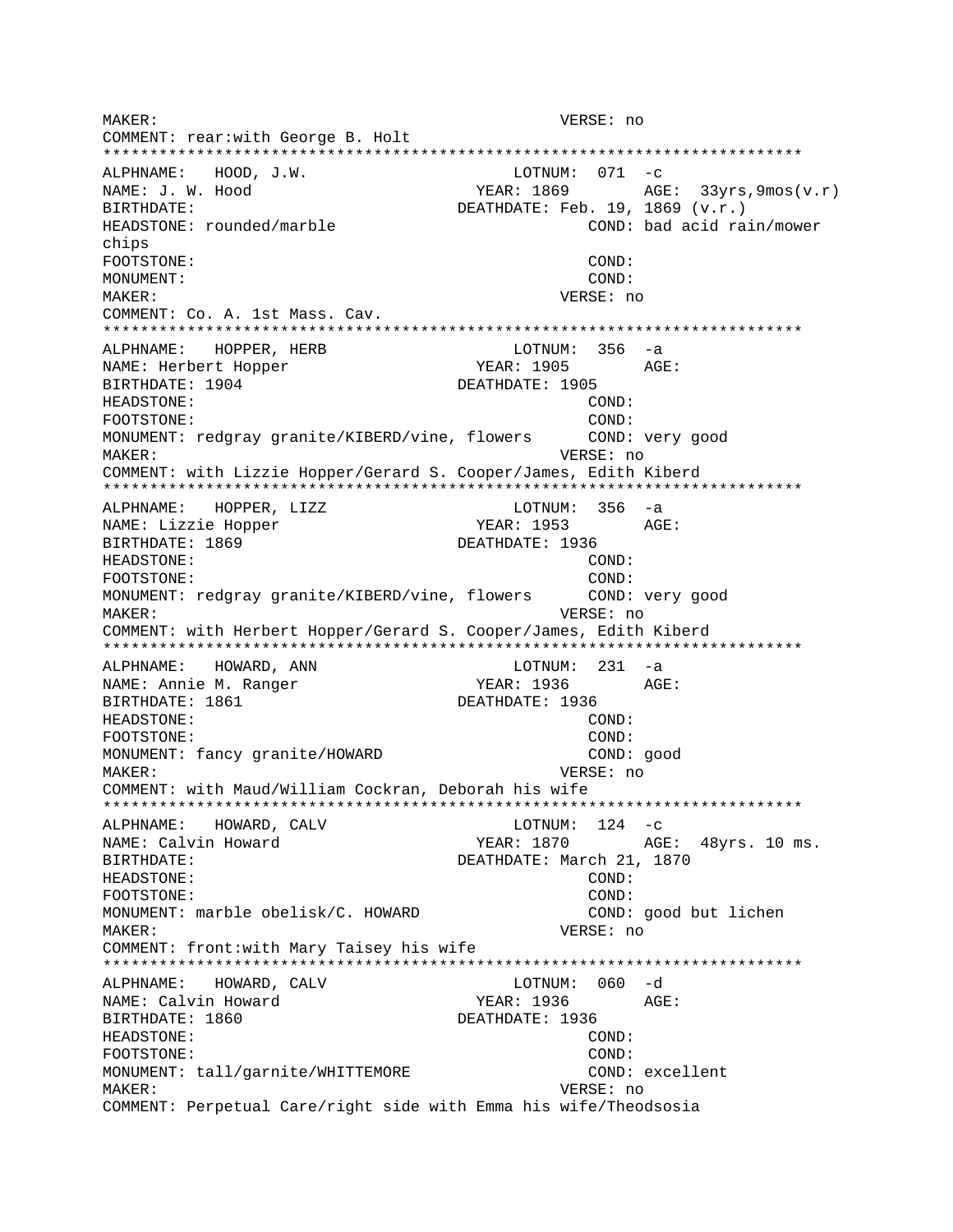\*\*\*\*\*\*\*\*\*\*\*\*\*\*\*\*\*\*\*\*\*\*\*\*\*\*\*\*\*\*\*\*\*\*\*\*\*\*\*\*\*\*\*\*\*\*\*\*\*\*\*\*\*\*\*\*\*\*\*\*\*\*\*\*\*\*\*\*\*\*\*\*\*\*\* ALPHNAME: HOWARD, DONA LOTNUM: 345 -b NAME: Rev. Donald Billings Howard YEAR: AGE: BIRTHDATE: 30 Mar. 1907 DEATHDATE: alive 1997 HEADSTONE: COND: FOOTSTONE: COND: MONUMENT: granite/pointed/cross COND: excellent MAKER: VERSE: yes COMMENT: right side:children, with John Albert, Lorne Fernley \*\*\*\*\*\*\*\*\*\*\*\*\*\*\*\*\*\*\*\*\*\*\*\*\*\*\*\*\*\*\*\*\*\*\*\*\*\*\*\*\*\*\*\*\*\*\*\*\*\*\*\*\*\*\*\*\*\*\*\*\*\*\*\*\*\*\*\*\*\*\*\*\*\*\* ALPHNAME: HOWARD, DORO LOTNUM: 345 -b NAME: Dorothy Mae Horne  $YEAR:$  AGE: BIRTHDATE: 25 Oct. 1923 DEATHDATE: alive 1997 HEADSTONE: COND: FOOTSTONE: COND: MONUMENT: granite/pointed/cross COND: excellent MAKER: VERSE: no COMMENT: Rear:wife with Winfield Howard/Right side: children Donald, John, Lorne \*\*\*\*\*\*\*\*\*\*\*\*\*\*\*\*\*\*\*\*\*\*\*\*\*\*\*\*\*\*\*\*\*\*\*\*\*\*\*\*\*\*\*\*\*\*\*\*\*\*\*\*\*\*\*\*\*\*\*\*\*\*\*\*\*\*\*\*\*\*\*\*\*\*\* ALPHNAME: HOWARD, E. BE LOTNUM: 345 -a NAME: E. Belle TEAR: 1912 AGE: BIRTHDATE: 1882 DEATHDATE: 1972 HEADSTONE: granite rectangle/flush/HOWARD COND: good FOOTSTONE: COND: MONUMENT: #345-b/E. Belle COND: MAKER: VERSE: no COMMENT: with John A., J. Albert, Jr., Lorne F. \*\*\*\*\*\*\*\*\*\*\*\*\*\*\*\*\*\*\*\*\*\*\*\*\*\*\*\*\*\*\*\*\*\*\*\*\*\*\*\*\*\*\*\*\*\*\*\*\*\*\*\*\*\*\*\*\*\*\*\*\*\*\*\*\*\*\*\*\*\*\*\*\*\*\* ALPHNAME: HOWARD, ELLA LOTNUM: 345 -b NAME: Ella Belle Billings (YEAR: 1972 AGE: BIRTHDATE: 6 Aug. 1882 DEATHDATE: 18 Sept. 1972 HEADSTONE: #345-a/E. Belle COND: FOOTSTONE: COND: MONUMENT: qranite/pointed/cross COND: excellent MAKER: VERSE: no COMMENT: front:wife,with John Albert S./left:children Jason French wife Violet Howard \*\*\*\*\*\*\*\*\*\*\*\*\*\*\*\*\*\*\*\*\*\*\*\*\*\*\*\*\*\*\*\*\*\*\*\*\*\*\*\*\*\*\*\*\*\*\*\*\*\*\*\*\*\*\*\*\*\*\*\*\*\*\*\*\*\*\*\*\*\*\*\*\*\*\* ALPHNAME: HOWARD, EMMA CONNECTED BLOTNUM: 060 -d NAME: Emma Leora YEAR: 1942 AGE: BIRTHDATE: 1855 DEATHDATE: 1942 HEADSTONE: COND: FOOTSTONE: COND: MONUMENT: tall/granite/WHITTEMORE COND: excellent MAKER: VERSE: no COMMENT: Perpetual Care/right side with Calvin Howard his wife, Theodosia \*\*\*\*\*\*\*\*\*\*\*\*\*\*\*\*\*\*\*\*\*\*\*\*\*\*\*\*\*\*\*\*\*\*\*\*\*\*\*\*\*\*\*\*\*\*\*\*\*\*\*\*\*\*\*\*\*\*\*\*\*\*\*\*\*\*\*\*\*\*\*\*\*\*\* ALPHNAME: HOWARD, HENR LOTNUM: 124 -c NAME: Henry E. Howard YEAR: 1931 AGE: BIRTHDATE: Oct. 12, 1861 DEATHDATE: Sept. 13, 1931 HEADSTONE: see #124-b/Father COND: COND: FOOTSTONE: COND: MONUMENT: marble obelisk/C. HOWARD COND: gray, orange lichen MAKER: VERSE: no COMMENT: rt side/with Orianna C. Allbe his wife \*\*\*\*\*\*\*\*\*\*\*\*\*\*\*\*\*\*\*\*\*\*\*\*\*\*\*\*\*\*\*\*\*\*\*\*\*\*\*\*\*\*\*\*\*\*\*\*\*\*\*\*\*\*\*\*\*\*\*\*\*\*\*\*\*\*\*\*\*\*\*\*\*\*\* ALPHNAME: HOWARD, HENR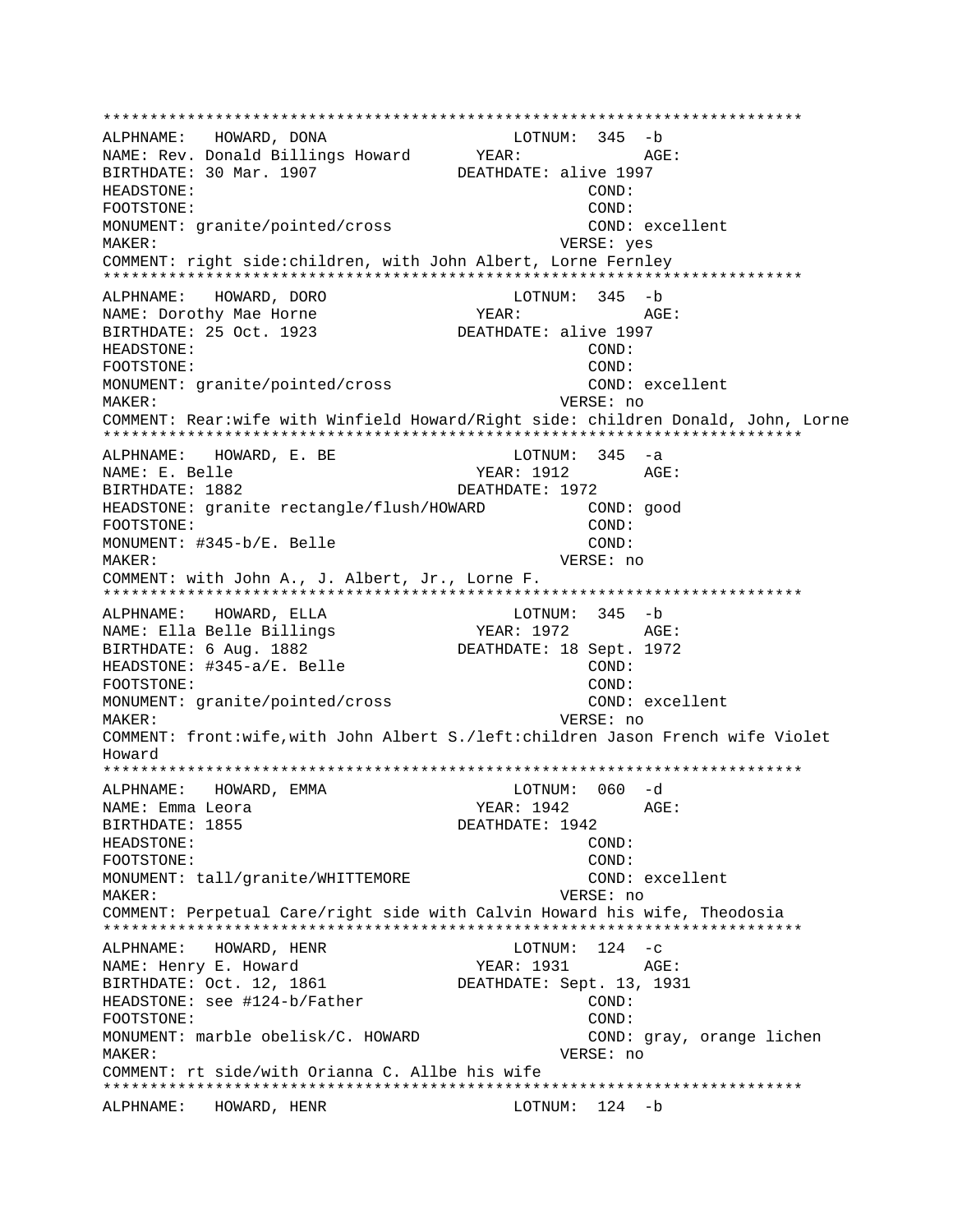NAME: Father  $YEAR: 1861$  AGE: BIRTHDATE: DEATHDATE: HEADSTONE: fancy/marble/FATHER COND: acid rain/lichen/crack rt side FOOTSTONE: COND: MONUMENT: see #124-c/Henry E. Howard COND: MAKER: VERSE: no COMMENT: \*\*\*\*\*\*\*\*\*\*\*\*\*\*\*\*\*\*\*\*\*\*\*\*\*\*\*\*\*\*\*\*\*\*\*\*\*\*\*\*\*\*\*\*\*\*\*\*\*\*\*\*\*\*\*\*\*\*\*\*\*\*\*\*\*\*\*\*\*\*\*\*\*\*\* ALPHNAME: HOWARD, JOHN LOTNUM:<br>NAME: John Albert S. Howard YEAR: 1950 NAME: John Albert S. Howard YEAR: 1950 AGE: BIRTHDATE: 3 Mar. 1880 DEATHDATE: 1 Apr. 1950 HEADSTONE: #345-1/John A. COND: FOOTSTONE: COND: MONUMENT: granite/pointed/cross COND: excellent MAKER: Gate City Monument Inc.,Nashua,N.H. VERSE: no COMMENT: front:wife EllaBelle Billings/left side:children Jason French,wifeVioletHoward \*\*\*\*\*\*\*\*\*\*\*\*\*\*\*\*\*\*\*\*\*\*\*\*\*\*\*\*\*\*\*\*\*\*\*\*\*\*\*\*\*\*\*\*\*\*\*\*\*\*\*\*\*\*\*\*\*\*\*\*\*\*\*\*\*\*\*\*\*\*\*\*\*\*\* ALPHNAME: HOWARD, JOHN LOTNUM: 345 -b NAME: John Albert Howard YEAR: 1917 AGE: BIRTHDATE: 25 Apr. 1909 DEATHDATE: 2 Aug. 1917 HEADSTONE: #345-a/J. Albert, Jr. (COND: FOOTSTONE: COND: MONUMENT: granite/pointed/cross COND: excellent MAKER: VERSE: yes COMMENT: right side:children, with Donald, Lorne Fernley \*\*\*\*\*\*\*\*\*\*\*\*\*\*\*\*\*\*\*\*\*\*\*\*\*\*\*\*\*\*\*\*\*\*\*\*\*\*\*\*\*\*\*\*\*\*\*\*\*\*\*\*\*\*\*\*\*\*\*\*\*\*\*\*\*\*\*\*\*\*\*\*\*\*\* ALPHNAME: HOWARD, JOHN CONNECTED BOTNUM: 345 -a NAME: John A. YEAR: 1950 AGE: BIRTHDATE: 1880 DEATHDATE: 1950 HEADSTONE: granite rectangle/flush/HOWARD COND: good FOOTSTONE: COND: MONUMENT: #345-b/John Albert S. Howard COND: MAKER: VERSE: no COMMENT: with E. Belle, J. Albert,Jr., Lorne F. \*\*\*\*\*\*\*\*\*\*\*\*\*\*\*\*\*\*\*\*\*\*\*\*\*\*\*\*\*\*\*\*\*\*\*\*\*\*\*\*\*\*\*\*\*\*\*\*\*\*\*\*\*\*\*\*\*\*\*\*\*\*\*\*\*\*\*\*\*\*\*\*\*\*\* ALPHNAME: HOWARD, JOHN LOTNUM: 345 -a<br>NAME: J. Albert, Jr. (1992) MAME: 1917 MARE: 1917 NAME: J. Albert, Jr. YEAR: 1917 BIRTHDATE: 1909 DEATHDATE: 1917 HEADSTONE: granite rectangle/flush/HOWARD COND: good FOOTSTONE: COND: MONUMENT: #345-b/John Albert Howard COND: MAKER: VERSE: no COMMENT: with E. Belle, John A., Lorne F. \*\*\*\*\*\*\*\*\*\*\*\*\*\*\*\*\*\*\*\*\*\*\*\*\*\*\*\*\*\*\*\*\*\*\*\*\*\*\*\*\*\*\*\*\*\*\*\*\*\*\*\*\*\*\*\*\*\*\*\*\*\*\*\*\*\*\*\*\*\*\*\*\*\*\* ALPHNAME: HOWARD, LORN NAME: Lorne Fernley Howard YEAR: 1942 AGE: BIRTHDATE: 25 Feb. 1911 HEADSTONE: #345-a/Lorne F. COND: FOOTSTONE: COND: COND: MONUMENT: granite/pointed/cross COND: excellent MAKER: VERSE: no COMMENT: right side:children, with Donald, John Albert Howard \*\*\*\*\*\*\*\*\*\*\*\*\*\*\*\*\*\*\*\*\*\*\*\*\*\*\*\*\*\*\*\*\*\*\*\*\*\*\*\*\*\*\*\*\*\*\*\*\*\*\*\*\*\*\*\*\*\*\*\*\*\*\*\*\*\*\*\*\*\*\*\*\*\*\* ALPHNAME: HOWARD, LORN LOTNUM: 345 -a NAME: Lorne F.  $$\tt YEAR: 1942$$  AGE: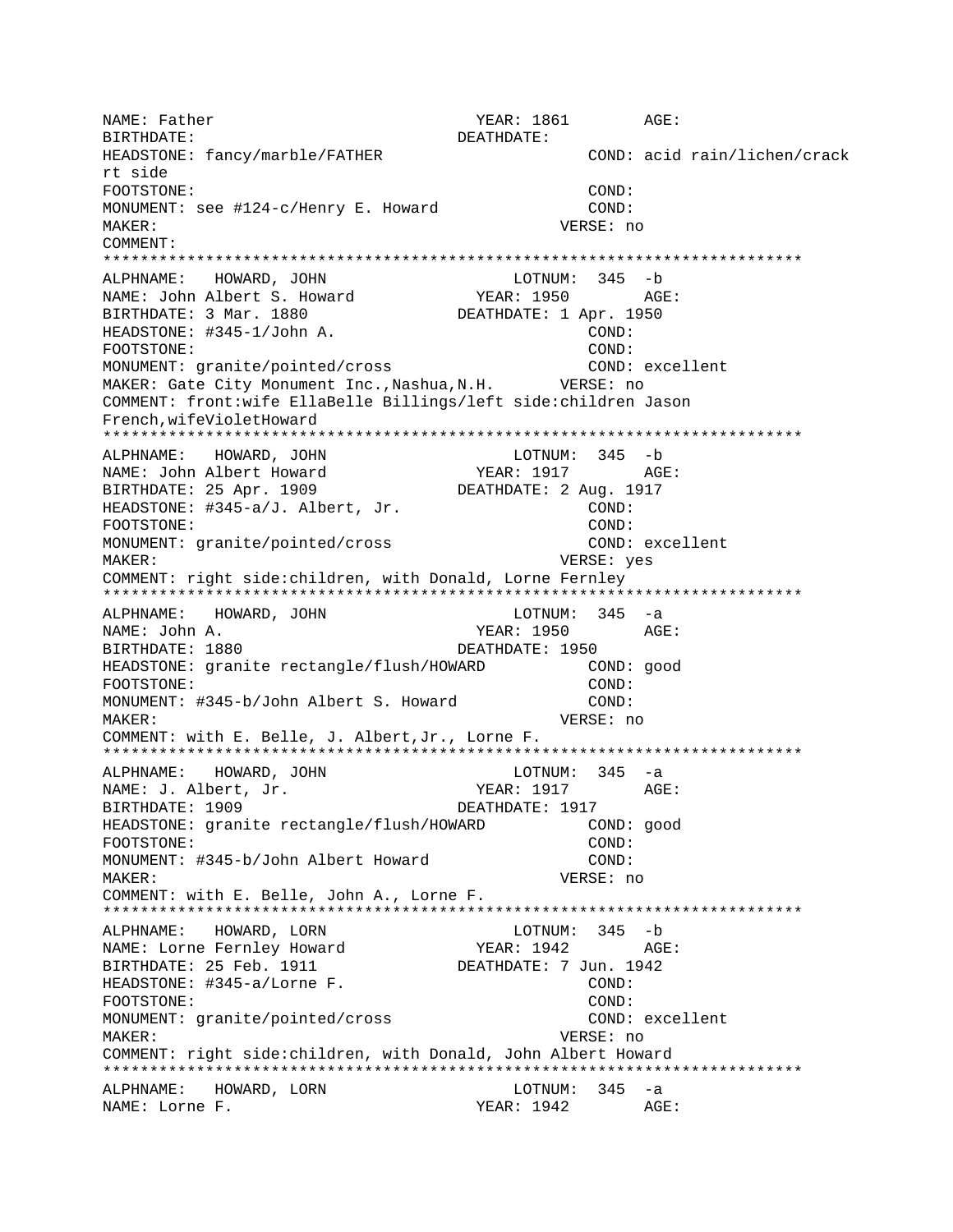BIRTHDATE: 1911 **DEATHDATE: 1942** HEADSTONE: granite rectangle/flush/HOWARD COND: good FOOTSTONE: COND: MONUMENT: #345-b/Lorne F. COND: MAKER: VERSE: no COMMENT: with John A., J. Albert, Jr., E. Belle \*\*\*\*\*\*\*\*\*\*\*\*\*\*\*\*\*\*\*\*\*\*\*\*\*\*\*\*\*\*\*\*\*\*\*\*\*\*\*\*\*\*\*\*\*\*\*\*\*\*\*\*\*\*\*\*\*\*\*\*\*\*\*\*\*\*\*\*\*\*\*\*\*\*\* ALPHNAME: HOWARD, MARY NAME: Mary Bell YEAR: 1869 AGE: 4yrs 11ms & 5ds BIRTHDATE: DEATHDATE: HEADSTONE: marble/fancy/MARY BELL/granite base COND: bad acid rain,lichen/loose '97 FOOTSTONE: COND: MONUMENT:  $\#124-c/Mary$  Bell COND: MAKER: VERSE: no COMMENT: \*\*\*\*\*\*\*\*\*\*\*\*\*\*\*\*\*\*\*\*\*\*\*\*\*\*\*\*\*\*\*\*\*\*\*\*\*\*\*\*\*\*\*\*\*\*\*\*\*\*\*\*\*\*\*\*\*\*\*\*\*\*\*\*\*\*\*\*\*\*\*\*\*\*\* ALPHNAME: HOWARD, MARY NAME: Mary Taisey NAME: 1915 AGE: BIRTHDATE: Aug. 18, 1829 DEATHDATE: May 10, 1915 HEADSTONE: COND: FOOTSTONE: COND: MONUMENT: marble obelisk/C. HOWARD COND: good but some lichen MAKER: VERSE: yes COMMENT: front:with Calvin Howard his wife \*\*\*\*\*\*\*\*\*\*\*\*\*\*\*\*\*\*\*\*\*\*\*\*\*\*\*\*\*\*\*\*\*\*\*\*\*\*\*\*\*\*\*\*\*\*\*\*\*\*\*\*\*\*\*\*\*\*\*\*\*\*\*\*\*\*\*\*\*\*\*\*\*\*\* ALPHNAME: HOWARD, MARY LOTNUM: 124 -c NAME: Mary Bell YEAR: 1869 AGE: 4yrs,11mos,15ds BIRTHDATE:  $DEATHDATE:$  April 30, 1869 HEADSTONE: #124-a/MARY BELL COND: COND: FOOTSTONE: COND: MONUMENT: marble obelisk/C.HOWARD COND: gray, orange lichen MAKER: VERSE: yes COMMENT: dau. of C.& M. Howard \*\*\*\*\*\*\*\*\*\*\*\*\*\*\*\*\*\*\*\*\*\*\*\*\*\*\*\*\*\*\*\*\*\*\*\*\*\*\*\*\*\*\*\*\*\*\*\*\*\*\*\*\*\*\*\*\*\*\*\*\*\*\*\*\*\*\*\*\*\*\*\*\*\*\* ALPHNAME: HOWARD, MAUD NAME: Maud D. Howard The YEAR: 1909 AGE: BIRTHDATE: 1857 DEATHDATE: 1909 HEADSTONE: COND: FOOTSTONE: COND: MONUMENT: fancy granite/HOWARD COND: good MAKER: VERSE: no COMMENT: with Annie/William Cockran, Deborah his wife \*\*\*\*\*\*\*\*\*\*\*\*\*\*\*\*\*\*\*\*\*\*\*\*\*\*\*\*\*\*\*\*\*\*\*\*\*\*\*\*\*\*\*\*\*\*\*\*\*\*\*\*\*\*\*\*\*\*\*\*\*\*\*\*\*\*\*\*\*\*\*\*\*\*\* ALPHNAME: HOWARD, ORIA CONNECTED MOTH LOTNUM: 124 -C NAME: Orianna C. Allbe YEAR: 1915 AGE: BIRTHDATE: July 20, 1855 DEATHDATE: Feb. 27, 1915 HEADSTONE: COND: FOOTSTONE: COND: MONUMENT: marble obelisk/C.HOWARD COND: gray, orange lichen MAKER: VERSE: no COMMENT: right side with Henry E. his wife \*\*\*\*\*\*\*\*\*\*\*\*\*\*\*\*\*\*\*\*\*\*\*\*\*\*\*\*\*\*\*\*\*\*\*\*\*\*\*\*\*\*\*\*\*\*\*\*\*\*\*\*\*\*\*\*\*\*\*\*\*\*\*\*\*\*\*\*\*\*\*\*\*\*\* ALPHNAME: HOWARD, RACH LOTNUM: 169 Tomb NAME: Rachel V. Howard YEAR: 1857 AGE: BIRTHDATE: DEATHDATE: June 22, 1857 V.R. HEADSTONE: COND: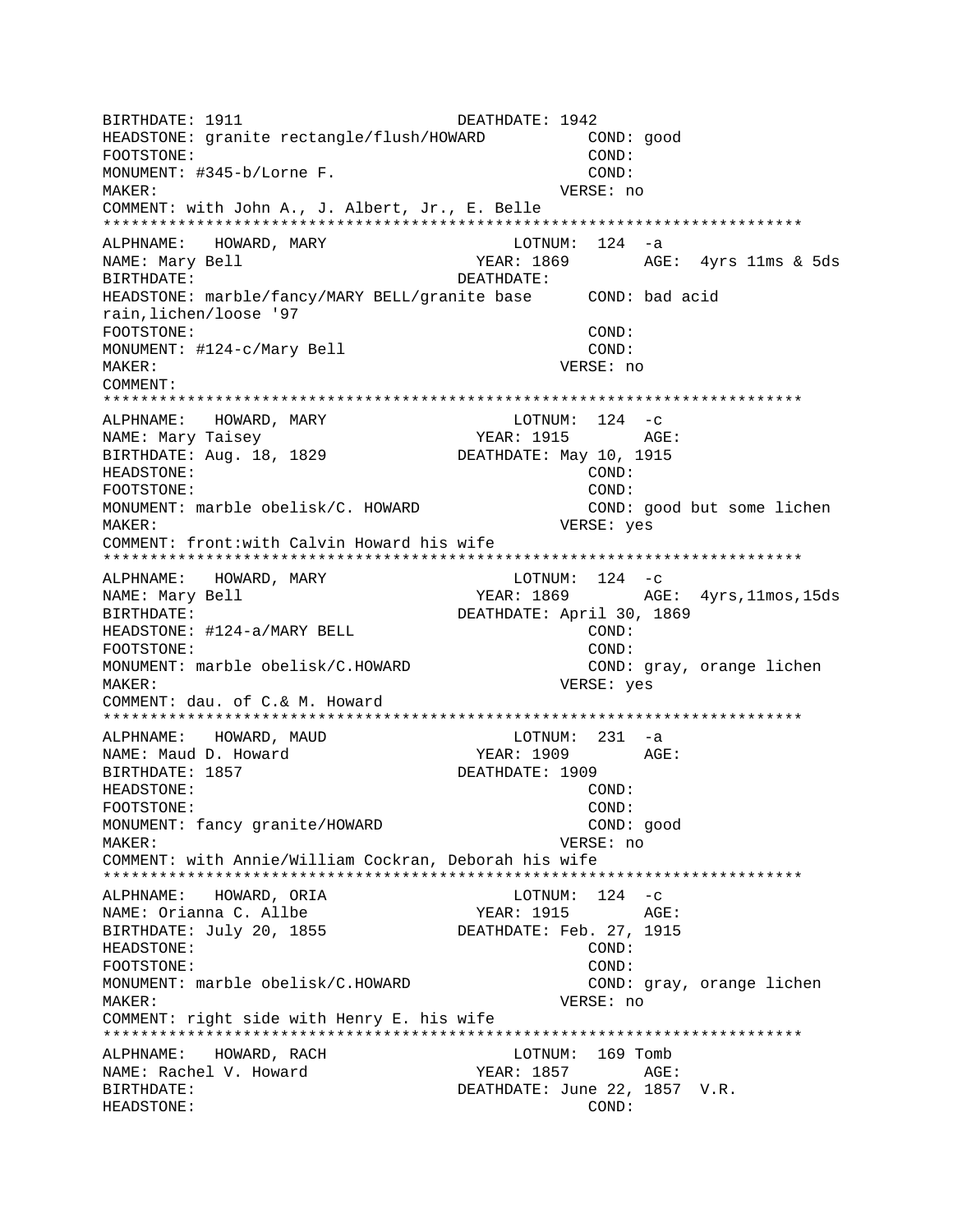FOOTSTONE: COND: MONUMENT: Tomb/granite with metal door/RV.HOWARD COND: good MAKER: VERSE: no COMMENT: above door, RV Howard 1847/death date & full name from vital records \*\*\*\*\*\*\*\*\*\*\*\*\*\*\*\*\*\*\*\*\*\*\*\*\*\*\*\*\*\*\*\*\*\*\*\*\*\*\*\*\*\*\*\*\*\*\*\*\*\*\*\*\*\*\*\*\*\*\*\*\*\*\*\*\*\*\*\*\*\*\*\*\*\*\* ALPHNAME: HOWARD, WINF LOTNUM: 345 -b NAME: Winfield Hersey Howard YEAR: YEAR: AGE: BIRTHDATE: 18 Jul. 1916 DEATHDATE: alive 1997 HEADSTONE: COND: FOOTSTONE: COND: MONUMENT: granite/pointed/cross COND: excellent MAKER: VERSE: no COMMENT: Rear:with wife Dorothy Mae Horne/Right side: children Donald, John, Lorne \*\*\*\*\*\*\*\*\*\*\*\*\*\*\*\*\*\*\*\*\*\*\*\*\*\*\*\*\*\*\*\*\*\*\*\*\*\*\*\*\*\*\*\*\*\*\*\*\*\*\*\*\*\*\*\*\*\*\*\*\*\*\*\*\*\*\*\*\*\*\*\*\*\*\* ALPHNAME: HOYT, ARVI NAME: Arvilla Hoyt  $YEAR: 1910$  AGE: BIRTHDATE: 1909 DEATHDATE: 1910 HEADSTONE: COND: FOOTSTONE: COND: MONUMENT: rose granite/HOYT/cross/leaves COND: lichen front of base MAKER: VERSE: no COMMENT: with John W., his wife Mary A. \*\*\*\*\*\*\*\*\*\*\*\*\*\*\*\*\*\*\*\*\*\*\*\*\*\*\*\*\*\*\*\*\*\*\*\*\*\*\*\*\*\*\*\*\*\*\*\*\*\*\*\*\*\*\*\*\*\*\*\*\*\*\*\*\*\*\*\*\*\*\*\*\*\*\* ALPHNAME: HOYT, JOHN CONNECTED BOTNUM: 264 -a NAME: John W. Hoyt **YEAR: 1941** AGE: BIRTHDATE: 1873 DEATHDATE: 1941 HEADSTONE: COND: FOOTSTONE: COND: MONUMENT: rose granite/HOYT/cross/leaves (COND: lichen front of base MAKER: VERSE: no COMMENT: with Mary A. his wife, Arvilla \*\*\*\*\*\*\*\*\*\*\*\*\*\*\*\*\*\*\*\*\*\*\*\*\*\*\*\*\*\*\*\*\*\*\*\*\*\*\*\*\*\*\*\*\*\*\*\*\*\*\*\*\*\*\*\*\*\*\*\*\*\*\*\*\*\*\*\*\*\*\*\*\*\*\* ALPHNAME: HOYT, MARY **LOTNUM: 264** -a NAME: Mary A. (2008) AGE: THE MANUS AGE: THE MANUS AGE: THE MANUS AGE: THE MANUS AGE: THE MANUS AGE: THE MANUS AGE: THE MANUS AGE: THE MANUS AGE: THE MANUS AGE: THE MANUS AGE OF MANUS AGE OF MANUS AGE OF MANUS AGE OF MANUS BIRTHDATE: 1877 DEATHDATE: 1953 HEADSTONE: COND: FOOTSTONE: COND: MONUMENT: rose granite/HOYT/cross/leaves COND: lichen front of base MAKER: VERSE: no COMMENT: with John W. his wife, Arvilla \*\*\*\*\*\*\*\*\*\*\*\*\*\*\*\*\*\*\*\*\*\*\*\*\*\*\*\*\*\*\*\*\*\*\*\*\*\*\*\*\*\*\*\*\*\*\*\*\*\*\*\*\*\*\*\*\*\*\*\*\*\*\*\*\*\*\*\*\*\*\*\*\*\*\* ALPHNAME: HUCKINS, BURD LOTNUM: 141 -d NAME: Burdett S. YEAR: 1866 AGE: BIRTHDATE: May 22, 1866 DEATHDATE: Dec. 6, 1866 HEADSTONE: #141-a/Birdie COND: FOOTSTONE: COND: MONUMENT: granite/fancy shaft/HUCKINS COND: MAKER: VERSE: no COMMENT: perpetual care/on left side, son of T.S. & L.H.Huckins/front:Thomas,Lorinda \*\*\*\*\*\*\*\*\*\*\*\*\*\*\*\*\*\*\*\*\*\*\*\*\*\*\*\*\*\*\*\*\*\*\*\*\*\*\*\*\*\*\*\*\*\*\*\*\*\*\*\*\*\*\*\*\*\*\*\*\*\*\*\*\*\*\*\*\*\*\*\*\*\*\* ALPHNAME: HUCKINS, BURD LOTNUM: 141 -a NAME: Birdie YEAR: 1866 AGE: BIRTHDATE: DEATHDATE: HEADSTONE: marble/fancy/shells/BIRDIE COND: bad acid rain, lichen FOOTSTONE: COND: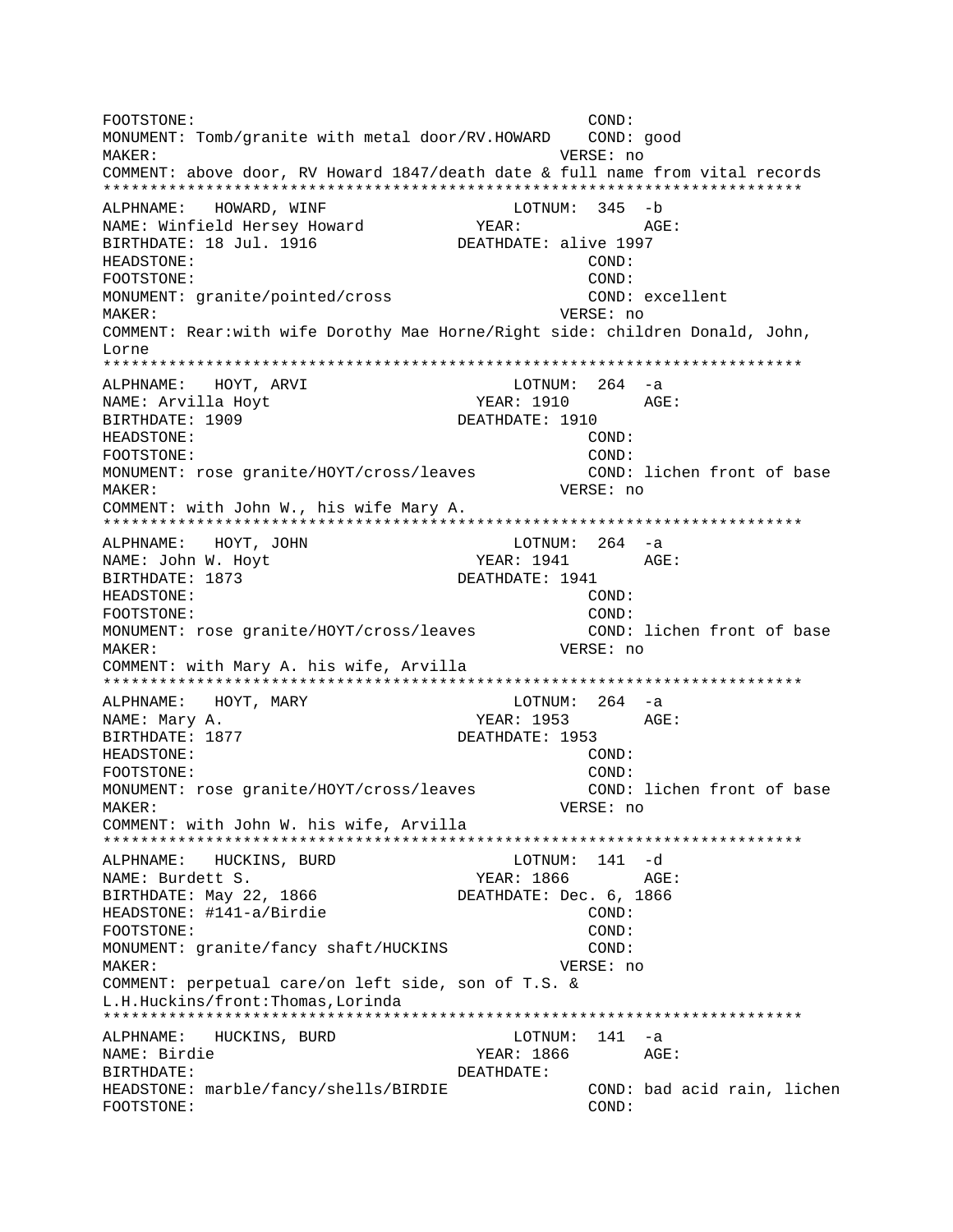MONUMENT: see #141-d/Burdette S. COND: MAKER: VERSE: no COMMENT: LOTNUM: 141 -d ALPHNAME: HUCKINS, LORI NAME: Lorinda H. YEAR: 1907 AGE: BIRTHDATE: Aug. 14, 1828 DEATHDATE: July 20, 1907 HEADSTONE: see #141-b/Lorinda COND: COND: FOOTSTONE: MONUMENT: granite/fancy shaft/Huckins COND: excellent MAKER: VERSE: no COMMENT: Perpetual Care/front:with Thomas S. his wife/left side: Burdett S. ALPHNAME: HUCKINS, LORI LOTNUM: 141 -b NAME: Lorinda YEAR: 1907 AGE: BIRTHDATE: DEATHDATE: HEADSTONE: marble/slanted/LORINDA COND: bad chip/some lichen FOOTSTONE: COND: MONUMENT: see #141-d/Lorinda H. COND: MAKER: VERSE: no COMMENT: ALPHNAME: HUCKINS, THOM LOTNUM: 141 -d YEAR: 1879 AGE: NAME: Thomas S. Huckins BIRTHDATE: Feb.10,1836 Lubec Me DEATHDATE: Apr. 23, 1879 HEADSTONE: see #141-c/Thomas COND: FOOTSTONE: COND: MONUMENT: granite/fancy shaft/HUCKINS COND: excellent VERSE: no MAKER: COMMENT: Perpetual care/front:with Lorinda his wife, Burdett ALPHNAME: HUCKINS, THOM LOTNUM:  $141 - c$ NAME: Thomas YEAR: 1879 AGE: DEATHDATE: BIRTHDATE: HEADSTONE: marble/slanted/THOMAS COND: some lichen  $COND:$ FOOTSTONE: MONUMENT: see #141-d/Thomas S. Huckins COND: VERSE: no MAKER: COMMENT: ALPHNAME: HYDE, CHAR LOTNUM: 006 -b YEAR: 1902 AGE: 82yrs, 3mos, 11dy NAME: Charles Hyde DEATHDATE: Apr. 26, 1902 BIRTHDATE: HEADSTONE: see #6-A/HUSBAND COND: FOOTSTONE: COND: MONUMENT: granite\HYDE\fancy H COND: sl.black lichen/otherwise good MAKER: VERSE: no COMMENT: perpetual care/with Susan C. Hardy, wife ALPHNAME: HYDE, CHAR LOTNUM: 006 -a NAME: Husband YEAR: 1902 AGE: DEATHDATE: BIRTHDATE: HEADSTONE: curve/slant/dble/grani/HUSBAND COND: excellent except sl.bl. lichen FOOTSTONE:  $COND:$ MONUMENT: see #6-b/Charles Hyde COND: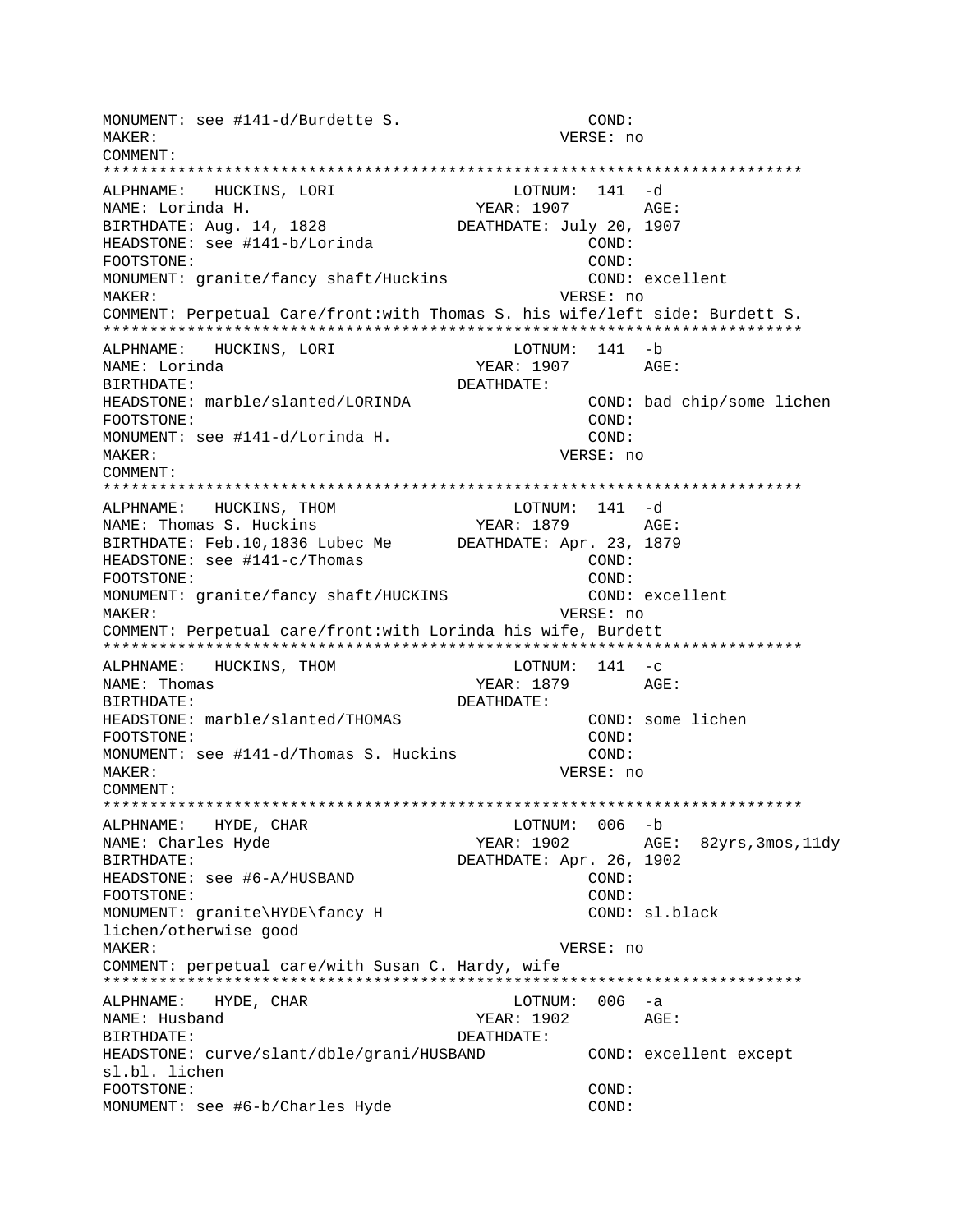MAKER: VERSE: no COMMENT: with wife \*\*\*\*\*\*\*\*\*\*\*\*\*\*\*\*\*\*\*\*\*\*\*\*\*\*\*\*\*\*\*\*\*\*\*\*\*\*\*\*\*\*\*\*\*\*\*\*\*\*\*\*\*\*\*\*\*\*\*\*\*\*\*\*\*\*\*\*\*\*\*\*\*\*\* ALPHNAME: HYDE, GEOR LOTNUM: 007 -b NAME: George Hyde  $YEAR: 1906$  AGE: BIRTHDATE: Oct. 17, 1824 DEATHDATE: Dec. 10, 1906 HEADSTONE: #7-d/FATHER COND: FOOTSTONE: COND: MONUMENT: gray granite/HYDE COND: good MAKER: VERSE: no COMMENT: with Julia A. his wife, Adeline H. Varney \*\*\*\*\*\*\*\*\*\*\*\*\*\*\*\*\*\*\*\*\*\*\*\*\*\*\*\*\*\*\*\*\*\*\*\*\*\*\*\*\*\*\*\*\*\*\*\*\*\*\*\*\*\*\*\*\*\*\*\*\*\*\*\*\*\*\*\*\*\*\*\*\*\*\* ALPHNAME: HYDE, JULI LOTNUM: 007 -b NAME: Julia A.  $YEAR: 1929$  AGE: BIRTHDATE: Nov. 24, 1837 DEATHDATE: June 15, 1929 HEADSTONE: #7-c COND: FOOTSTONE: COND: MONUMENT: gray granite/HYDE COND: good MAKER: VERSE: no COMMENT: with George Hyde his wife, Adeline H. Varney \*\*\*\*\*\*\*\*\*\*\*\*\*\*\*\*\*\*\*\*\*\*\*\*\*\*\*\*\*\*\*\*\*\*\*\*\*\*\*\*\*\*\*\*\*\*\*\*\*\*\*\*\*\*\*\*\*\*\*\*\*\*\*\*\*\*\*\*\*\*\*\*\*\*\* ALPHNAME: HYDE, SUSA NAME: Susan C. Hardy The Most C. YEAR: 1889 AGE: 71years BIRTHDATE: 0ct. 24, 1889 HEADSTONE: see #6-A/Wife COND: FOOTSTONE: COND: MONUMENT: granite/HYDE/fancy H COND: sl.black lichen/otherwise good MAKER: VERSE: no COMMENT: perpetual care/wife of Charles Hyde \*\*\*\*\*\*\*\*\*\*\*\*\*\*\*\*\*\*\*\*\*\*\*\*\*\*\*\*\*\*\*\*\*\*\*\*\*\*\*\*\*\*\*\*\*\*\*\*\*\*\*\*\*\*\*\*\*\*\*\*\*\*\*\*\*\*\*\*\*\*\*\*\*\*\* ALPHNAME: HYDE, SUSA NAME: Wife  $YER: 1889$  AGE: BIRTHDATE: DEATHDATE: HEADSTONE: slant/dble/granite/curved/wife COND: excellent except sl.bl.lichen FOOTSTONE: COND: MONUMENT: see #6-b/Susan C. Hardy COND: COND: MAKER: VERSE: no COMMENT: with Husband \*\*\*\*\*\*\*\*\*\*\*\*\*\*\*\*\*\*\*\*\*\*\*\*\*\*\*\*\*\*\*\*\*\*\*\*\*\*\*\*\*\*\*\*\*\*\*\*\*\*\*\*\*\*\*\*\*\*\*\*\*\*\*\*\*\*\*\*\*\*\*\*\*\*\* ALPHNAME: JACQUES, THOM NAME: Thomas Jacques YEAR: 1924 AGE: BIRTHDATE: 1859 DEATHDATE: 1924 HEADSTONE: COND: FOOTSTONE: COND: MONUMENT: gray granite/candles on cols. COND: good but some black lichen MAKER: VERSE: no COMMENT: with George, Gertrude, George Jr. Morley \*\*\*\*\*\*\*\*\*\*\*\*\*\*\*\*\*\*\*\*\*\*\*\*\*\*\*\*\*\*\*\*\*\*\*\*\*\*\*\*\*\*\*\*\*\*\*\*\*\*\*\*\*\*\*\*\*\*\*\*\*\*\*\*\*\*\*\*\*\*\*\*\*\*\* ALPHNAME: JONES, ANN LOTNUM: 308 -a NAME: Annie YEAR: 1907 AGE: BIRTHDATE: 1905 DEATHDATE: 1907 HEADSTONE: COND: FOOTSTONE: COND: MONUMENT: granite/rounded/cross/flower, vine/JONES COND: excellent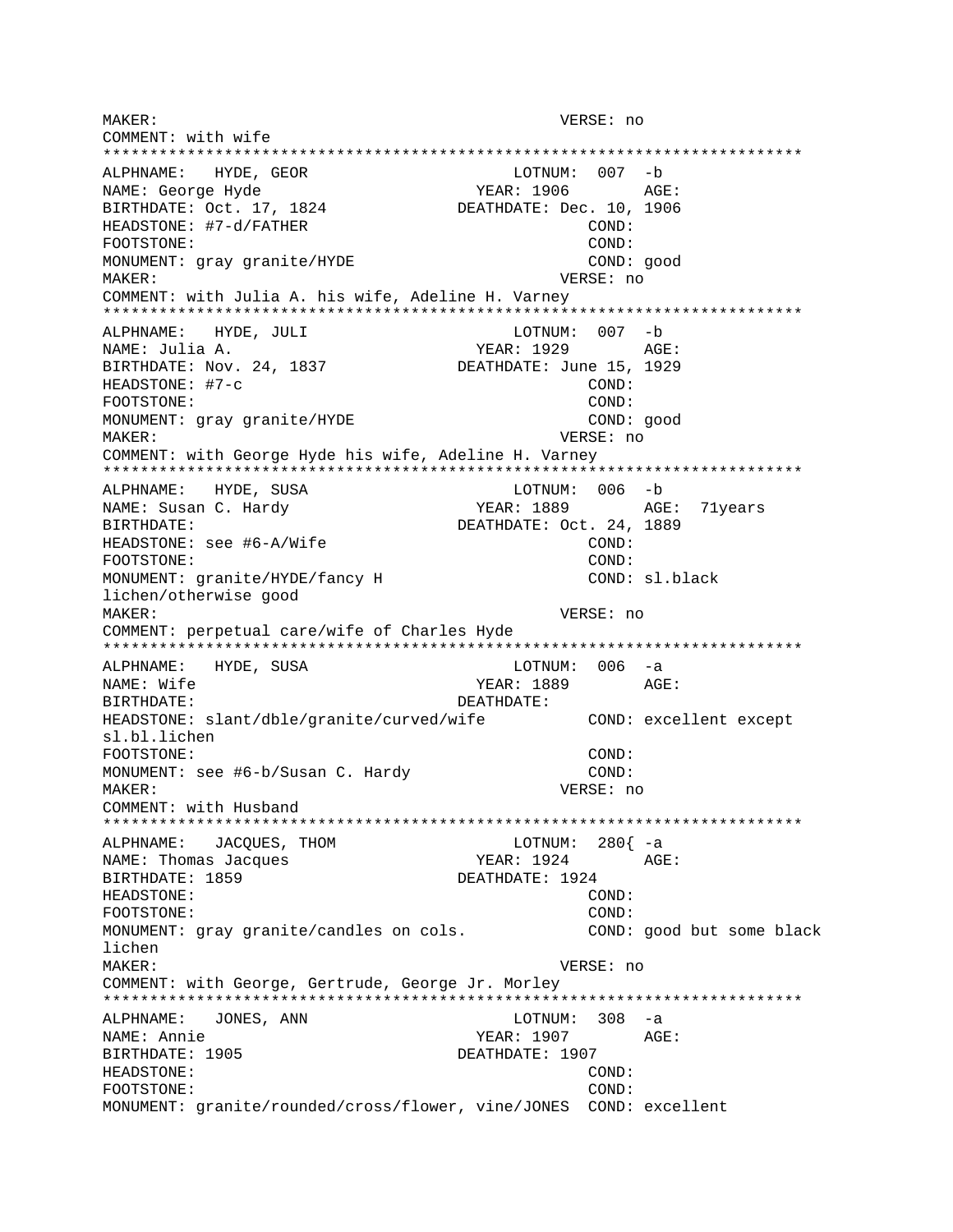VERSE: no MAKER: COMMENT: with Theophilus, Emily Jones/Elsie Dewhurst LOTNUM:  $075 - f$ ALPHNAME: JONES, C. NAME: C. Fred Jones BIRTHDATE: 1856 DEATHDATE: 1916 HEADSTONE: see #75-a/FRED COND: FOOTSTONE: COND: MONUMENT: drk qray qranite block/JONES COND: excellent MAKER: VERSE: no COMMENT: son, with Charles, Lydia, Lucinda/ his wife Clara ALPHNAME: JONES, C. LOTNUM: 075 -a NAME: Fred  $YEAR: 1906$   $AGE:$ BIRTHDATE: DEATHDATE: COND: excellent HEADSTONE: slanted/granite/block/FRED COND: FOOTSTONE: MONUMENT: see #75-f/C. Fred Jones COND: MAKER: VERSE: no COMMENT: ALPHNAME: JONES, CHAR  $LOTNUM: 075 - f$ NAME: Charles P. Jones YEAR: 1898  $AGE$ : BIRTHDATE: 1819 DEATHDATE: 1898  $COND:$ HEADSTONE: see #75-c/FATHER FOOTSTONE: COND: COND: excellent MONUMENT: drk qray qranite block/JONES MAKER: VERSE: no COMMENT: with his wives Lydia, Lucinda/son C. Fred, his wife Clara LOTNUM:  $075 -c$ ALPHNAME: JONES, CHAR YEAR: 1898 NAME: Father AGE: BIRTHDATE: DEATHDATE: HEADSTONE: slanted/granite/block/FATHER COND: excellent COND: FOOTSTONE: MONUMENT: see #75-f/Charles P. Jones COND: MAKER: VERSE: no COMMENT:  $LOTNUM: 319 -a$ ALPHNAME: JONES, CHAR NAME: Charles H. Jones YEAR: 1924 AGE: BIRTHDATE: 1877 DEATHDATE: 1924 HEADSTONE:  $COMD:$ FOOTSTONE: COND: MONUMENT: marble, white, rounded/JONES COND: excel. but a bit lichen start. MAKER: Lowell Monument Co., Lowell, Mass. VERSE: no COMMENT: with his wife Elizabeth 1. Jones LOTNUM:  $075 - f$ ALPHNAME: JONES, CLAR NAME: Clara YEAR: 1907 AGE: BIRTHDATE: 1849 DEATHDATE: 1907 COND: HEADSTONE: see #75-b/CLARA FOOTSTONE: COND: MONUMENT: drk gray granite block/JONES COND: excellent MAKER: VERSE: no COMMENT: with C. Fred Jones his wife, Charles, Lydia, Lucinda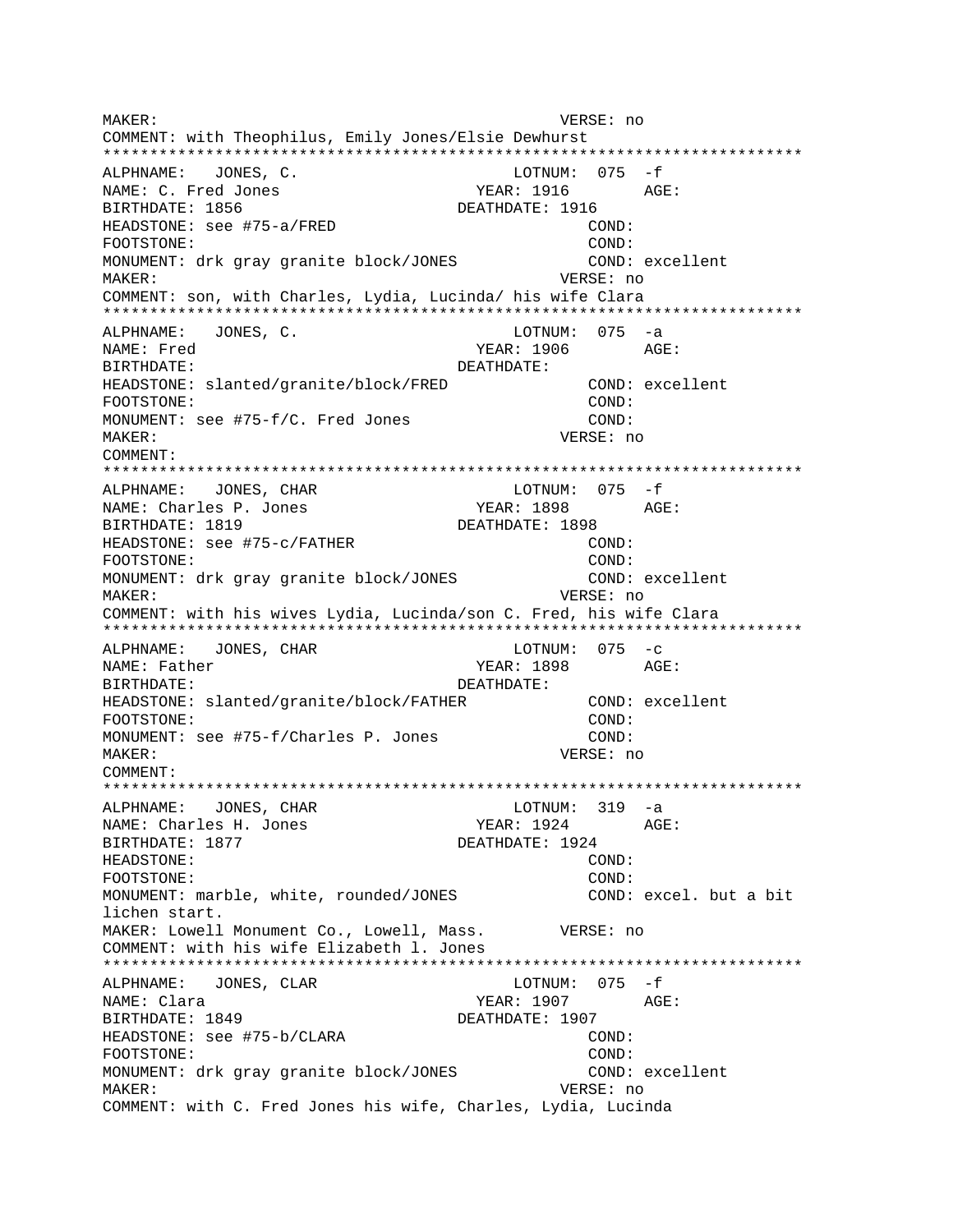\*\*\*\*\*\*\*\*\*\*\*\*\*\*\*\*\*\*\*\*\*\*\*\*\*\*\*\*\*\*\*\*\*\*\*\*\*\*\*\*\*\*\*\*\*\*\*\*\*\*\*\*\*\*\*\*\*\*\*\*\*\*\*\*\*\*\*\*\*\*\*\*\*\*\* ALPHNAME: JONES, CLAR NAME: Clara YEAR: 1907 AGE: BIRTHDATE: DEATHDATE: HEADSTONE: slanted/granite/block/CLARA COND: excellent FOOTSTONE: COND: MONUMENT: see #75-f/Clara A. Bearce COND: MAKER: VERSE: no COMMENT: \*\*\*\*\*\*\*\*\*\*\*\*\*\*\*\*\*\*\*\*\*\*\*\*\*\*\*\*\*\*\*\*\*\*\*\*\*\*\*\*\*\*\*\*\*\*\*\*\*\*\*\*\*\*\*\*\*\*\*\*\*\*\*\*\*\*\*\*\*\*\*\*\*\*\* ALPHNAME: JONES, ELIZ LOTNUM: 319 -a NAME: Elizabeth L. Jones YEAR: 1944 AGE: BIRTHDATE: 1877 DEATHDATE: 1944 HEADSTONE: COND: FOOTSTONE: COND: MONUMENT: marble/almost flat/JONES COND: a little lichen starting MAKER: Lowell Monument Co. Lowell, Mass. VERSE: no COMMENT: with Charles H. Jones his wife \*\*\*\*\*\*\*\*\*\*\*\*\*\*\*\*\*\*\*\*\*\*\*\*\*\*\*\*\*\*\*\*\*\*\*\*\*\*\*\*\*\*\*\*\*\*\*\*\*\*\*\*\*\*\*\*\*\*\*\*\*\*\*\*\*\*\*\*\*\*\*\*\*\*\* ALPHNAME: JONES, EMIL CHANNE LOTNUM: 308 -a NAME: Emily **NAME:** Emily **AGE:** 2954 AGE: BIRTHDATE: 1870 DEATHDATE: 1954 HEADSTONE: COND: FOOTSTONE: COND: MONUMENT: granite/rounded/cross/flower, vine/JONES COND: excellent MAKER: VERSE: no COMMENT: with Theophilus, Annie Jones/Elsie Dewhurst \*\*\*\*\*\*\*\*\*\*\*\*\*\*\*\*\*\*\*\*\*\*\*\*\*\*\*\*\*\*\*\*\*\*\*\*\*\*\*\*\*\*\*\*\*\*\*\*\*\*\*\*\*\*\*\*\*\*\*\*\*\*\*\*\*\*\*\*\*\*\*\*\*\*\* ALPHNAME: JONES, LUCI NAME: Lucinda Peck  $YEAR: 1882$  AGE: BIRTHDATE: 1818 DEATHDATE: 1882 HEADSTONE: see #75-d/MOTHER COND: FOOTSTONE: COND: MONUMENT: drk gray granite block/JONES COND: excellent MAKER: VERSE: no COMMENT: with Joel Jones, Lydia his wives/ son C. Fred, his wife Clara \*\*\*\*\*\*\*\*\*\*\*\*\*\*\*\*\*\*\*\*\*\*\*\*\*\*\*\*\*\*\*\*\*\*\*\*\*\*\*\*\*\*\*\*\*\*\*\*\*\*\*\*\*\*\*\*\*\*\*\*\*\*\*\*\*\*\*\*\*\*\*\*\*\*\* ALPHNAME: JONES, LUCI NAME: Mother  $YEAR: 1882$  AGE: BIRTHDATE: DEATHDATE: HEADSTONE: slanted/granite/block/MOTHER COND: excellent FOOTSTONE: COND: MONUMENT: see #75-f/Lucinda Peck COND: MAKER: VERSE: no COMMENT: \*\*\*\*\*\*\*\*\*\*\*\*\*\*\*\*\*\*\*\*\*\*\*\*\*\*\*\*\*\*\*\*\*\*\*\*\*\*\*\*\*\*\*\*\*\*\*\*\*\*\*\*\*\*\*\*\*\*\*\*\*\*\*\*\*\*\*\*\*\*\*\*\*\*\* ALPHNAME: JONES, LYDI NAME: Lydia T. Nason  $YEAR: 1848$  AGE: BIRTHDATE: 1819 DEATHDATE: 1848 HEADSTONE: see #75-e/LYDIA COND: FOOTSTONE: COND: MONUMENT: drk gray granite block/JONES COND: excellent MAKER: VERSE: no COMMENT: with Joel, Lucinda his wives/ C. Fred, his wife Clara \*\*\*\*\*\*\*\*\*\*\*\*\*\*\*\*\*\*\*\*\*\*\*\*\*\*\*\*\*\*\*\*\*\*\*\*\*\*\*\*\*\*\*\*\*\*\*\*\*\*\*\*\*\*\*\*\*\*\*\*\*\*\*\*\*\*\*\*\*\*\*\*\*\*\* ALPHNAME: JONES, LYDI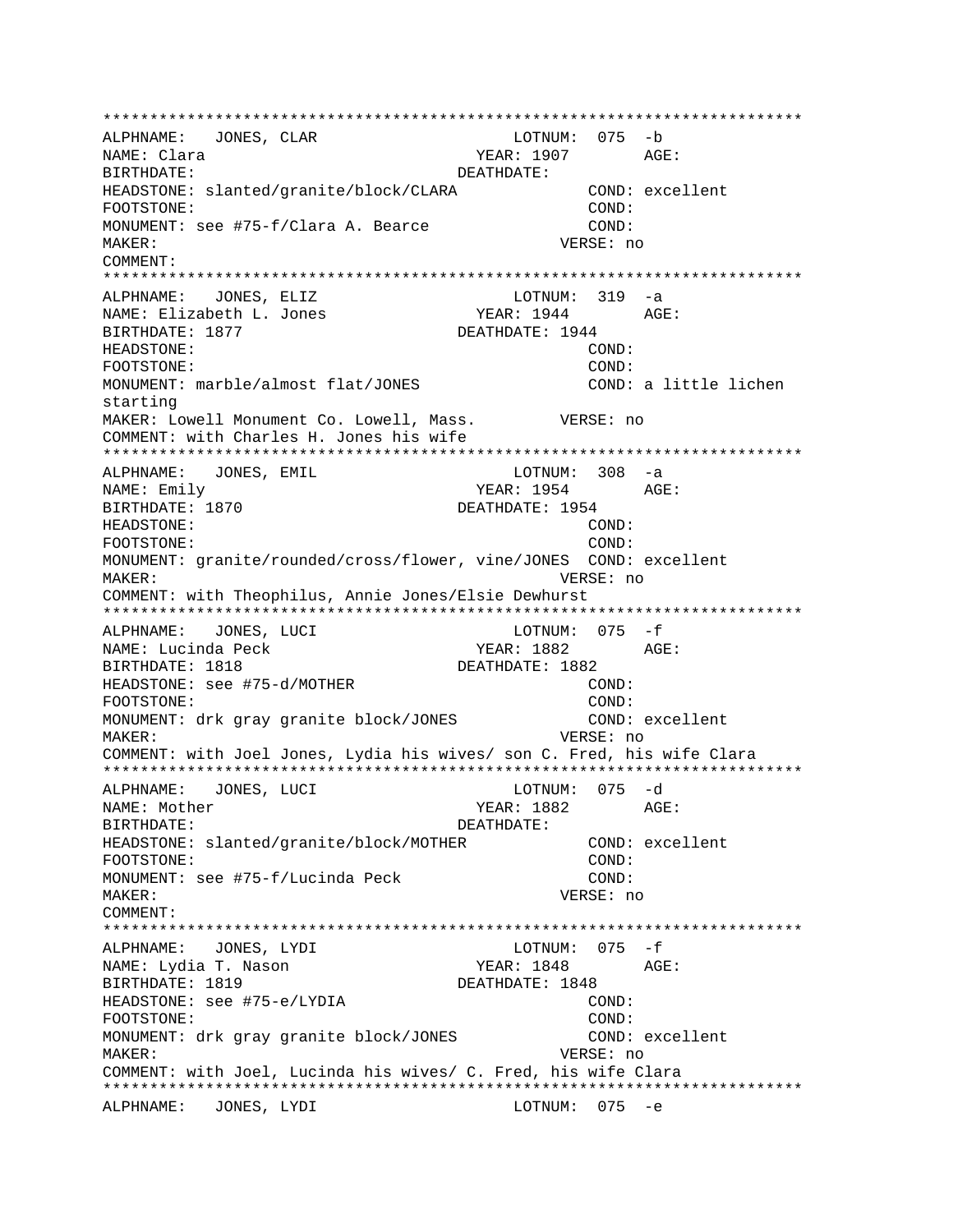NAME: Lydia YEAR: 1840 AGE: BIRTHDATE: DEATHDATE: HEADSTONE: slanted/granite/block/LYDIA COND: excellent FOOTSTONE: COND: MONUMENT: see #75-f/Lydia T. Nason COND: MAKER: VERSE: no COMMENT: LOTNUM:  $308 - a$ ALPHNAME: JONES, THEO NAME: Theophilus YEAR: 1928 AGE: BIRTHDATE: 1866 DEATHDATE: 1928 HEADSTONE: COND: FOOTSTONE: COND: MONUMENT: granite/rounded/cross/flower, vine/JONES COND: excellent MAKER: VERSE: no COMMENT: with Emily, Annie Jones/Elsie Dewhurst ALPHNAME: JOSSELN, CARR LOTNUM: 023 -d YEAR: 1902 AGE: 56yrs. NAME: Carrie A. DEATHDATE: Dec. 2, 1902 BIRTHDATE: HEADSTONE: thick, flat marble/faintdesign COND: much gray lichen COND: FOOTSTONE: MONUMENT: COND: MAKER: VERSE: yes COMMENT: wife of Wallace A. Josselyn LOTNUM: 023 -b ALPHNAME: JOSSELN, NYRH YEAR: 1895 AGE: 79years NAME: Nyrhe DEATHDATE: June 22, 1895 BIRTHDATE: HEADSTONE: rounded marble COND: v.bad lichen, acid rain COND: FOOTSTONE: MONUMENT: COND: MAKER: C.H. Dutton VERSE: yes COMMENT: verse almost all illegible/Parker list: wife of Edwin Josselyn LOTNUM:  $023 - c$ ALPHNAME: JOSSELYN WALL YEAR: 1913 AGE: NAME: Wallace A. Josselyn DEATHDATE: Oct. 1, 1913 BIRTHDATE: June 2, 1839 HEADSTONE: almost flatmarble/thick/design COND: gray lichen/mower chip FOOTSTONE: COND: MONUMENT: COND: MAKER: VERSE: yes COMMENT: Stone says Oct. 1, V.R. says Oct. 2, 1913 ALPHNAME: JOSSELYN, ALBE LOTNUM: 023 -e YEAR: 1843 NAME: Albert W. AGE: 10mos. 16dys. DEATHDATE: Aug. 4, 1843 BIRTHDATE: HEADSTONE: flat marble/faint design COND: v.sunken/badmowerchips/a.rain FOOTSTONE: COND: MONUMENT: COND: MAKER: VERSE: no COMMENT: sunken so age is underground/son of Edwin & Nyhre Josselyn ALPHNAME: JOSSELYN, EDWI LOTNUM: 023 -a YEAR: 1874 AGE: 63yrs. NAME: Edwin Josselyn DEATHDATE: Feb. 16, 1874 BIRTHDATE: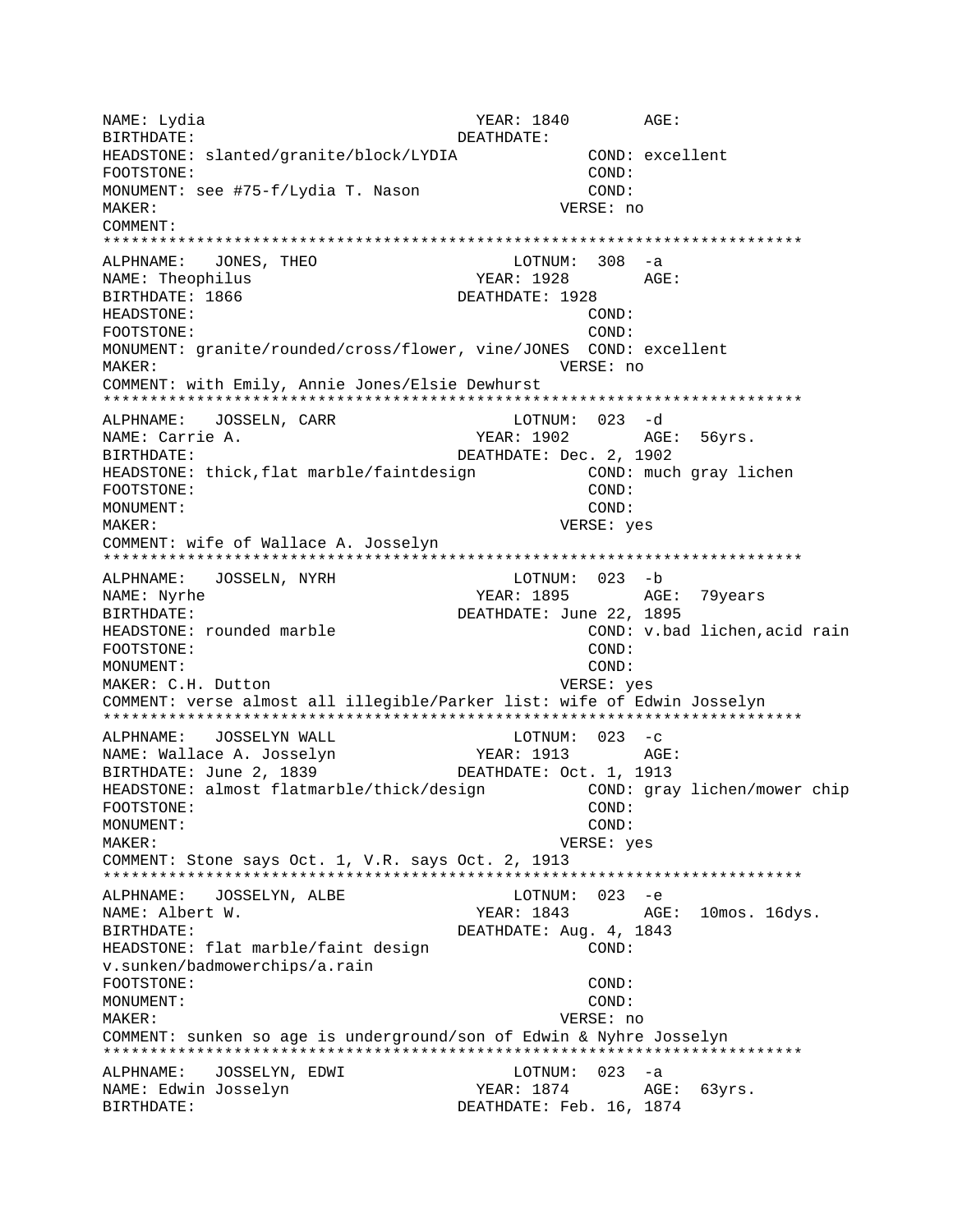HEADSTONE: rounded marble COND: loose on base/v.bad acid rain FOOTSTONE: COND: MONUMENT: COND: MAKER: G.E.Witherell. VERSE: yes COMMENT: Top step of lot says Josselyn \*\*\*\*\*\*\*\*\*\*\*\*\*\*\*\*\*\*\*\*\*\*\*\*\*\*\*\*\*\*\*\*\*\*\*\*\*\*\*\*\*\*\*\*\*\*\*\*\*\*\*\*\*\*\*\*\*\*\*\*\*\*\*\*\*\*\*\*\*\*\*\*\*\*\* ALPHNAME: JOSSELYN, EDWI LOTNUM: 023 -g NAME: Edwin F. The Communication of the YEAR: 1863 BIRTHDATE: DEATHDATE: Sept. 3, 1863 (v.r.) HEADSTONE: tall marble obelisk/flag COND: bad acid rain/much illegible FOOTSTONE: COND: MONUMENT: COND: MAKER: D. Nichols Lowell VERSE: yes COMMENT: Vit. rec.:d.Sept.3,1863 Hempstead,Texas age 24/Parker List age 25 yrs.10 mos. \*\*\*\*\*\*\*\*\*\*\*\*\*\*\*\*\*\*\*\*\*\*\*\*\*\*\*\*\*\*\*\*\*\*\*\*\*\*\*\*\*\*\*\*\*\*\*\*\*\*\*\*\*\*\*\*\*\*\*\*\*\*\*\*\*\*\*\*\*\*\*\*\*\*\* ALPHNAME: JOSSELYN, ELIZ NAME: Eliza A. YEAR: 1840 AGE: 18 days BIRTHDATE: DEATHDATE: Sept. 27, 1840 HEADSTONE: flat marble/design COND: bad a.rain/mowerchip/sunken FOOTSTONE: COND: MONUMENT: COND: MAKER: VERSE: no COMMENT: was reset behind its base, so deep that date is undergr/dau. of Edwin & Nyrh J \*\*\*\*\*\*\*\*\*\*\*\*\*\*\*\*\*\*\*\*\*\*\*\*\*\*\*\*\*\*\*\*\*\*\*\*\*\*\*\*\*\*\*\*\*\*\*\*\*\*\*\*\*\*\*\*\*\*\*\*\*\*\*\*\*\*\*\*\*\*\*\*\*\*\* ALPHNAME: JOSSELYN, HANN NAME: Hannah E.H. YEAR: 1866 AGE: BIRTHDATE: Jan. 17, 1811 DEATHDATE: Feb. 12, 1866 HEADSTONE: COND: FOOTSTONE: COND: MONUMENT: fancy marble/pointed/Father AND Mother COND: fair/quite a bit of lichen MAKER: VERSE: no COMMENT: with Leavitt R. his wife \*\*\*\*\*\*\*\*\*\*\*\*\*\*\*\*\*\*\*\*\*\*\*\*\*\*\*\*\*\*\*\*\*\*\*\*\*\*\*\*\*\*\*\*\*\*\*\*\*\*\*\*\*\*\*\*\*\*\*\*\*\*\*\*\*\*\*\*\*\*\*\*\*\*\* ALPHNAME: JOSSELYN, LEAV NAME: Leavitt R. Josselyn YEAR: 1878 AGE: BIRTHDATE: Oct. 1, 1807 DEATHDATE: Oct. 3, 1878 HEADSTONE: COND: FOOTSTONE: COND: MONUMENT: fancy marble/pointed/Father AND Mother COND: fair/quite a bit of lichen MAKER: VERSE: no COMMENT: with Hannah E.H. his wife \*\*\*\*\*\*\*\*\*\*\*\*\*\*\*\*\*\*\*\*\*\*\*\*\*\*\*\*\*\*\*\*\*\*\*\*\*\*\*\*\*\*\*\*\*\*\*\*\*\*\*\*\*\*\*\*\*\*\*\*\*\*\*\*\*\*\*\*\*\*\*\*\*\*\* ALPHNAME: KECY, ELVA NAME: Elva Kecy  $YEAR: 1943$  AGE: BIRTHDATE: 1860 DEATHDATE: 1943 HEADSTONE: COND: FOOTSTONE: COND: MONUMENT: red granite/flowers, leaves COND: excellent MAKER: VERSE: no COMMENT: with J.C.Nicholson, W.E.Barnes, L. F. Kecy their wife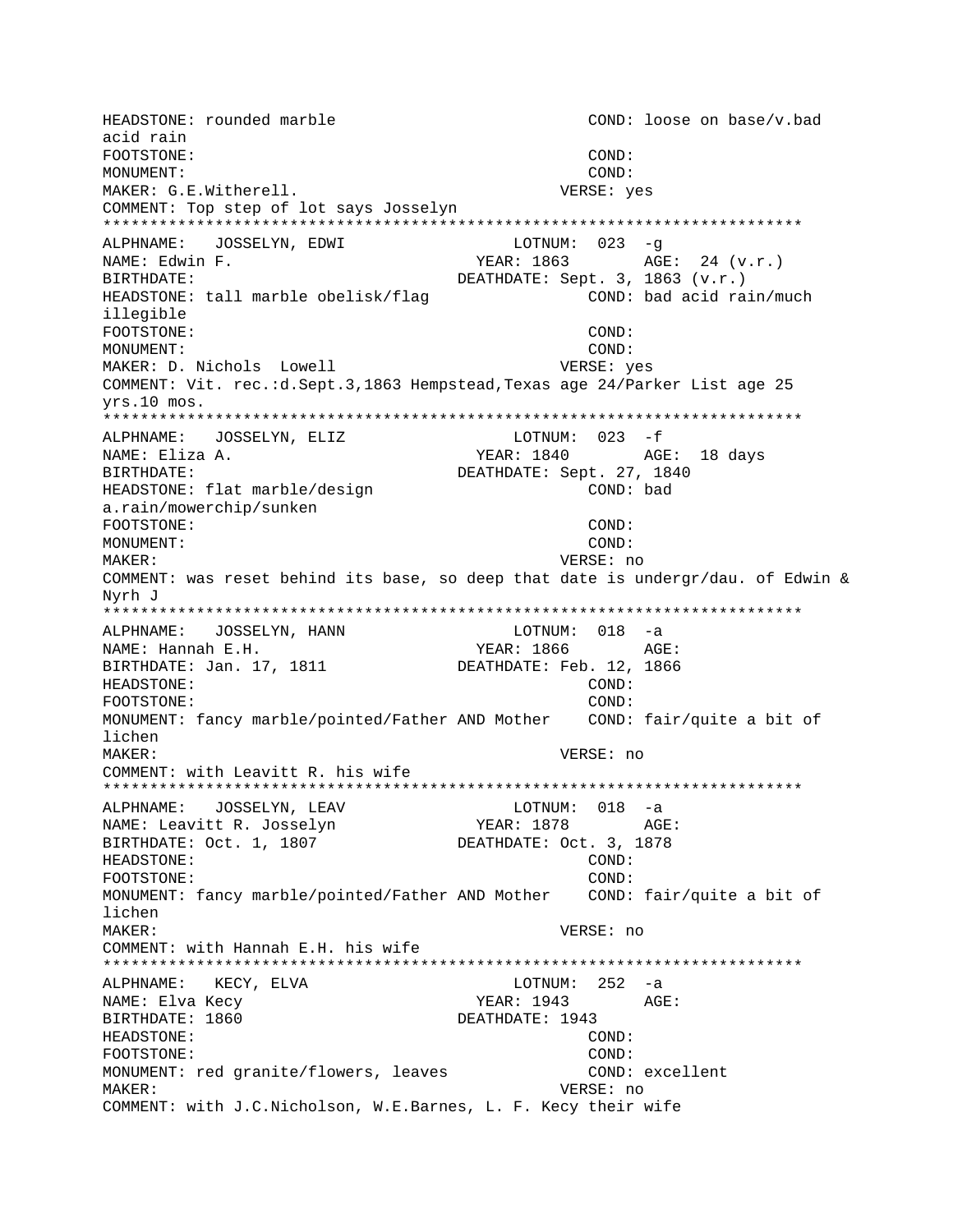\*\*\*\*\*\*\*\*\*\*\*\*\*\*\*\*\*\*\*\*\*\*\*\*\*\*\*\*\*\*\*\*\*\*\*\*\*\*\*\*\*\*\*\*\*\*\*\*\*\*\*\*\*\*\*\*\*\*\*\*\*\*\*\*\*\*\*\*\*\*\*\*\*\*\* ALPHNAME: KECY, L.F.<br>NAME: L. F. Kecy  $YEAR: 1933$   $AGE:$ BIRTHDATE: 1860 DEATHDATE: 1933 HEADSTONE: COND: FOOTSTONE: COND: MONUMENT: red granite/flowers, leaves COND: excellent MAKER: VERSE: no COMMENT: with J.C.Nicholson, W.E.Barnes, their wife Elva Kecy \*\*\*\*\*\*\*\*\*\*\*\*\*\*\*\*\*\*\*\*\*\*\*\*\*\*\*\*\*\*\*\*\*\*\*\*\*\*\*\*\*\*\*\*\*\*\*\*\*\*\*\*\*\*\*\*\*\*\*\*\*\*\*\*\*\*\*\*\*\*\*\*\*\*\* ALPHNAME: KENNAN, EMMA LOTNUM: 008 -a NAME: Emmaline A. Kennan YEAR: 1891 AGE: 73yrs. BIRTHDATE: Dec. 22, 1891 HEADSTONE: COND: FOOTSTONE: COND: MONUMENT: granite obelisk/ivy COND: very good MAKER: VERSE: no COMMENT: with W.M. Kennan \*\*\*\*\*\*\*\*\*\*\*\*\*\*\*\*\*\*\*\*\*\*\*\*\*\*\*\*\*\*\*\*\*\*\*\*\*\*\*\*\*\*\*\*\*\*\*\*\*\*\*\*\*\*\*\*\*\*\*\*\*\*\*\*\*\*\*\*\*\*\*\*\*\*\* ALPHNAME: KENNAN, W.M. NAME: W.M. Kennan Termin Ageleric Music Steak: 1895 AGE: 74yrs. BIRTHDATE: DEATHDATE: Jan. 16, 1895 HEADSTONE: COND: FOOTSTONE: COND: MONUMENT: granite obelisk/ivy COND: very good MAKER: VERSE: no COMMENT: with Emmaline A. \*\*\*\*\*\*\*\*\*\*\*\*\*\*\*\*\*\*\*\*\*\*\*\*\*\*\*\*\*\*\*\*\*\*\*\*\*\*\*\*\*\*\*\*\*\*\*\*\*\*\*\*\*\*\*\*\*\*\*\*\*\*\*\*\*\*\*\*\*\*\*\*\*\*\* ALPHNAME: KERSHAW, MARY LOTNUM: 329 -a NAME: Mary A. E. Kershaw YEAR: 1969 AGE: BIRTHDATE: 1887 DEATHDATE: 1969 HEADSTONE: COND: FOOTSTONE: COND: COND: MONUMENT: granite block/KERSHAW BAGLEY/book,music COND: excellent MAKER: VERSE: yes COMMENT: music notes, G clef/with Samuel Kershaw his wife, Barbara E. Bagley \*\*\*\*\*\*\*\*\*\*\*\*\*\*\*\*\*\*\*\*\*\*\*\*\*\*\*\*\*\*\*\*\*\*\*\*\*\*\*\*\*\*\*\*\*\*\*\*\*\*\*\*\*\*\*\*\*\*\*\*\*\*\*\*\*\*\*\*\*\*\*\*\*\*\* ALPHNAME: KERSHAW, SAMU LOTNUM: 329 -a NAME: Samuel S. Kershaw Sr YEAR: 1981 BIRTHDATE: 1889 DEATHDATE: 1981 HEADSTONE: COND: FOOTSTONE: COND: MONUMENT: granite block/KERSHAW BAGLEY/book,music COND: excellent MAKER: VERSE: yes COMMENT: music notes, G clef/with his wife Mary A.E. Kershaw, Barbara E. Bagley \*\*\*\*\*\*\*\*\*\*\*\*\*\*\*\*\*\*\*\*\*\*\*\*\*\*\*\*\*\*\*\*\*\*\*\*\*\*\*\*\*\*\*\*\*\*\*\*\*\*\*\*\*\*\*\*\*\*\*\*\*\*\*\*\*\*\*\*\*\*\*\*\*\*\* ALPHNAME: KEYES, JOSE LOTNUM: 227 -e NAME: Josephine Keyes YEAR: 1912 AGE: BIRTHDATE: June 6, 1838 DEATHDATE: March 9, 1912 HEADSTONE:  $\#227 - i/S.E.S.$  COND: FOOTSTONE: COND: MONUMENT: granite/fancy/S/ivy/SHELDON - SWETT COND: good MAKER: Gumb Bros. Lowell **VERSE:** no COMMENT: Perpetual Care/rear:with Charles/sister of Mrs. C.E. Swett \*\*\*\*\*\*\*\*\*\*\*\*\*\*\*\*\*\*\*\*\*\*\*\*\*\*\*\*\*\*\*\*\*\*\*\*\*\*\*\*\*\*\*\*\*\*\*\*\*\*\*\*\*\*\*\*\*\*\*\*\*\*\*\*\*\*\*\*\*\*\*\*\*\*\* ALPHNAME: KEYES, JOSE LOTNUM: 227 -i NAME: J.K. YEAR: 1912 AGE: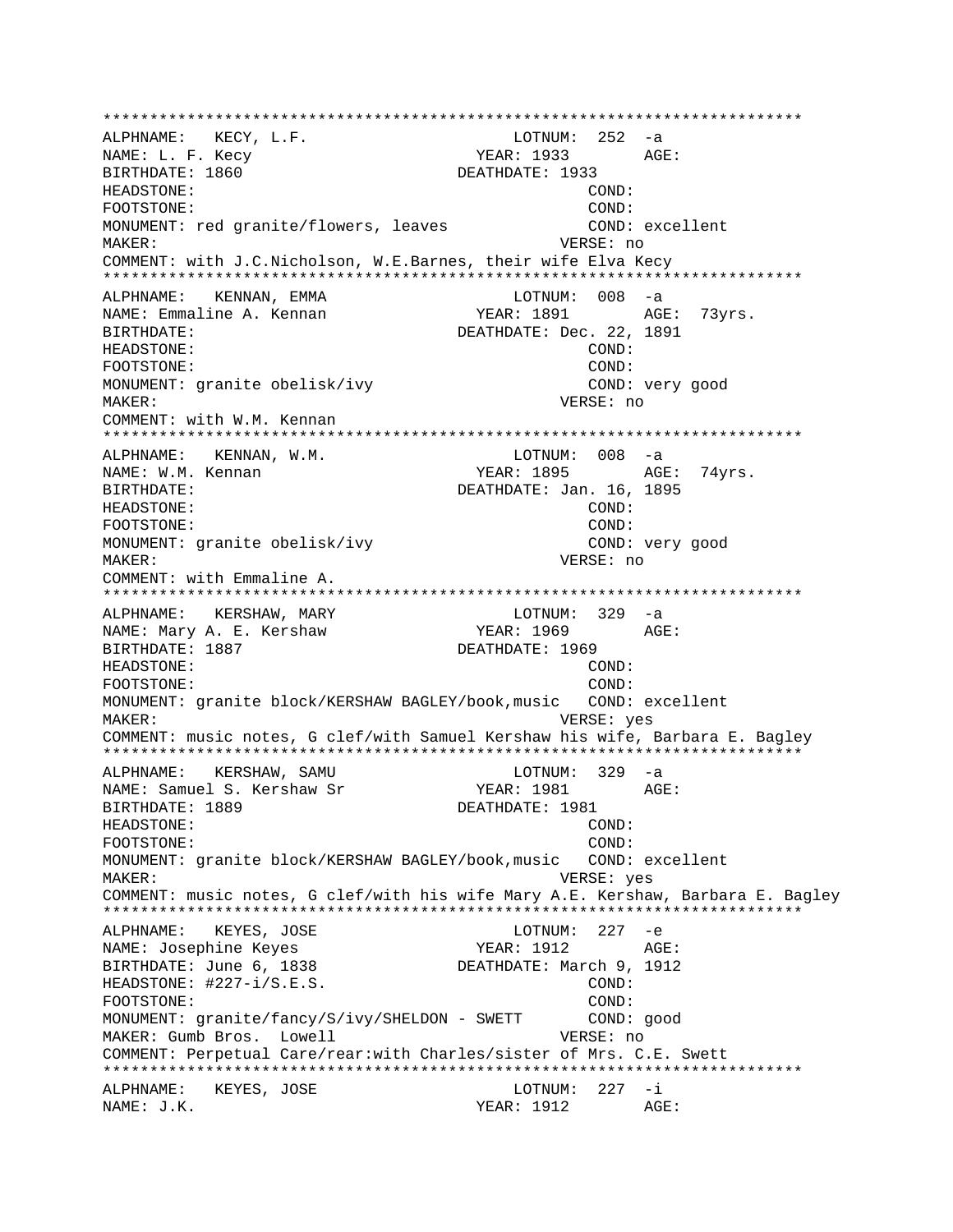BIRTHDATE: DEATHDATE: COND: sunken/almost HEADSTONE: rounded granite/low flush/mower chip FOOTSTONE: COND: MONUMENT: #227-e/Josephine Keyes COND: MAKER: VERSE: no COMMENT: ALPHNAME: KIBERD, EDIT LOTNUM: 356 -a NAME: Edith YEAR: 1953 AGE: BIRTHDATE: 1873 DEATHDATE: 1953 HEADSTONE: COND:  $COND:$ FOOTSTONE: MONUMENT: redgray granite/KIBERD/vine, flowers COND: very good VERSE: no MAKER: COMMENT: with James/with Lizzie, Herbert Hopper/Gerard S. Cooper ALPHNAME: KIBERD, HARR  $LOTNUM: 312 -a$ YEAR: 1945 AGE: NAME: Harriet Dawson Kiberd DEATHDATE: 1945 BIRTHDATE: 1866 HEADSTONE:  $COMD:$ FOOTSTONE:  $COMD:$ MONUMENT: granite/slanted sides/SHAWCROSS/flowers COND: good MAKER: VERSE: no COMMENT: Warren Cedric Shawcross/William, Jane Shawcross ALPHNAME: KIBERD, JAMES LOTNUM: 356 -a NAME: James YEAR: 1940 AGE: BIRTHDATE: 1873 DEATHDATE: 1940 HEADSTONE:  $COMD:$ FOOTSTONE:  $COMD$ : COND: very good MONUMENT: redgray granite/KIBERD/vine, flowers MAKER: VERSE: no COMMENT: with Edith/with Lizzie, Herbert Hopper/Gerard S. Cooper ALPHNAME: KILBORN, MARG  $LOTNUM: 223 -a$ YEAR: 1902 AGE: NAME: Margaret Small Kilborn DEATHDATE: 1902 BIRTHDATE: 1822 HEADSTONE: COND: FOOTSTONE: COND: MONUMENT: granite block/fancy S/SMALL COND: good/some lichen MAKER: VERSE: no COMMENT: with Everett F. Small, his mother ALPHNAME: KNECTTLE, HARR LOTNUM: 021 -a NAME: Harriett L. YEAR: 1853 AGE: 55 DEATHDATE: May 18, 1853 BIRTHDATE: HEADSTONE: marble/flat/base red sandstone COND: broken, on back, buried/mid.gone FOOTSTONE:  $COND:$ MONUMENT: COND: MAKER: VERSE: no COMMENT: wife of John R. Knectttle LOTNUM:  $281\begin{cases} -a \end{cases}$ ALPHNAME: KNOX YEAR: NAME: Stone on Step AGE: BIRTHDATE: DEATHDATE: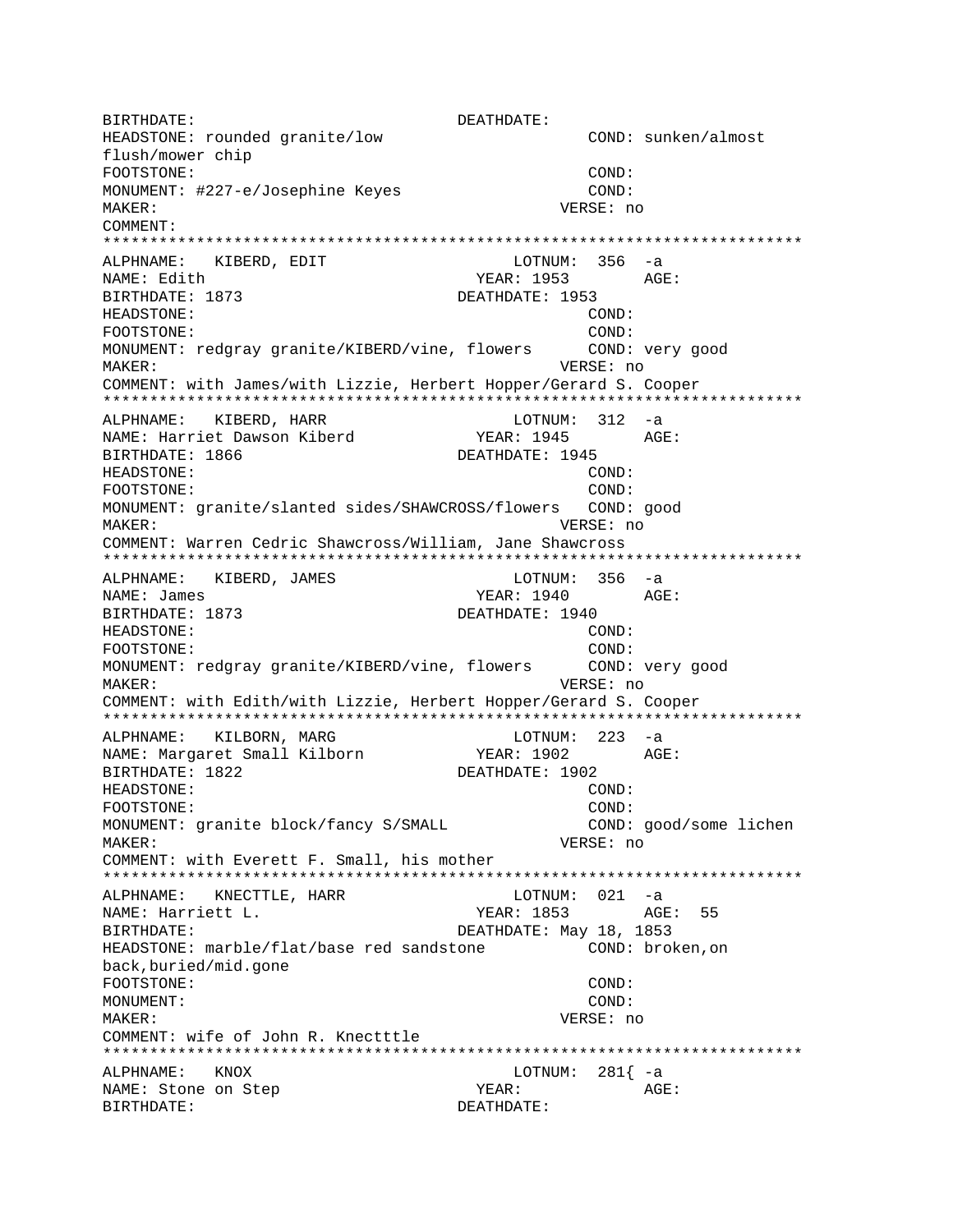HEADSTONE: granite/flat rectangle/flush/KNOX COND: sinking/should be raised FOOTSTONE: COND: MONUMENT: COND: MAKER: VERSE: no COMMENT: ALPHNAME: KNUDSEN, DORO LOTNUM: 015 -a  $\mathbf{1}$ YEAR: AGE: NAME: Dorothy M. DEATHDATE: BIRTHDATE: 1903 HEADSTONE: COND: FOOTSTONE: COND:  $e1$ MONUMENT: wide curved/granite/NORMAN/ivy COND: excellent MAKER: Lowell Monument Co., Lowell, Mass. WERSE: no COMMENT: with John Knudsen his wife/Norman W. Ritchie, his wife Olive M. ALPHNAME: KNUDSEN, JOHN  $LOTNUM: 015 -a$ YEAR: AGE: NAME: John Knudsen DEATHDATE: BIRTHDATE: 1901 HEADSTONE:  $COMD:$ FOOTSTONE: COND: MONUMENT: wide/curved/granite/NORMAN/ivy COND: excellent MAKER: Lowell Monument Co., Lowell, Mass. VERSE: no COMMENT: with his wife Dorothy M/Norman W. Ritchie, his wife Olive M./Ida M. Hibbert ALPHNAME: KRAUSE, HATT LOTNUM: 243 -d NAME: Hattie M. Krause YEAR: 1923 AGE: BIRTHDATE: Jan. 8, 1886 DEATHDATE: Oct. 10, 1923 HEADSTONE: rounded granite/leaf sprays COND: some lichen stone & base FOOTSTONE: COND: MONUMENT: COND: MAKER: VERSE: no COMMENT: IN LOVING MEMORY LOTNUM:  $187 - c$ ALPHNAME: LAKIN, ALST NAME: Alston H. Lakin YEAR: AGE: BIRTHDATE: 1877 DEATHDATE: HEADSTONE: COND: FOOTSTONE: COND: MONUMENT: granite/rounded/LAKIN COND: excellent MAKER: VERSE: no COMMENT: with Carrie his wife ALPHNAME: LAKIN, CARR LOTNUM:  $187 - c$ NAME: Carrie May YEAR: 1920 AGE: BIRTHDATE: 1867 DEATHDATE: 1920 HEADSTONE: COND: FOOTSTONE: COND: MONUMENT: granite/rounded/LAKIN COND: excellent VERSE: no MAKER: COMMENT: with Alston, his wife ALPHNAME: LAKIN, LERO LOTNUM: 285 -a NAME: Leroy YEAR: 1943 AGE: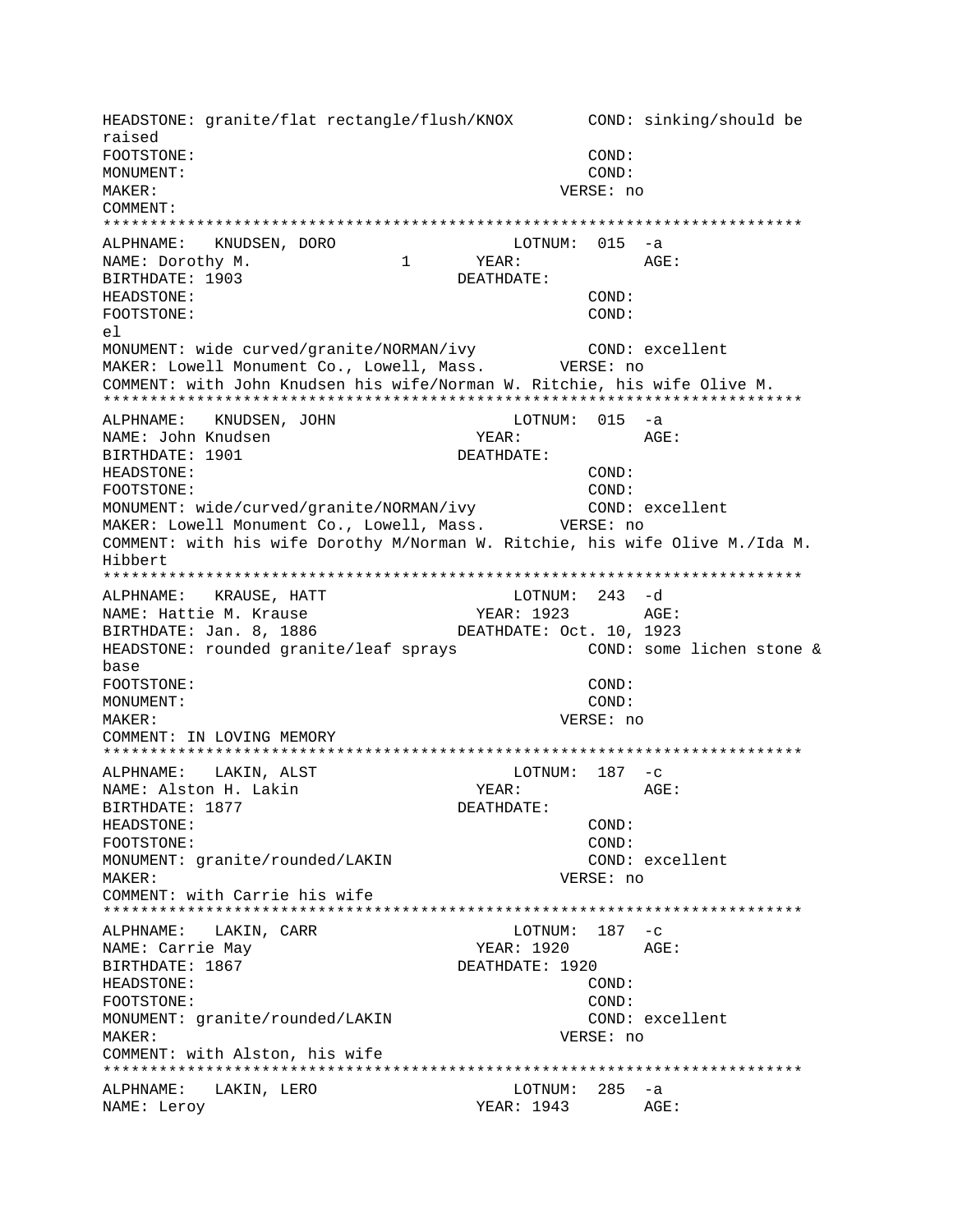BIRTHDATE: DEATHDATE: May 27, 1943 HEADSTONE: #285-b/LeRoy Taylor Lakin COND: FOOTSTONE: COND: MONUMENT: granite block/LAKIN on top/flowers COND: good MAKER: Barretto Monument, Westford, Mass. VERSE: no COMMENT: with Laura Giordano, Bell Axworthy Gordon \*\*\*\*\*\*\*\*\*\*\*\*\*\*\*\*\*\*\*\*\*\*\*\*\*\*\*\*\*\*\*\*\*\*\*\*\*\*\*\*\*\*\*\*\*\*\*\*\*\*\*\*\*\*\*\*\*\*\*\*\*\*\*\*\*\*\*\*\*\*\*\*\*\*\* ALPHNAME: LAKIN, LERO LOTNUM: 285 -b NAME: LeRoy Taylor Lakin YEAR: 1943 AGE: BIRTHDATE: DEATHDATE: May 27, 1943 HEADSTONE: granite rectangle/flush/cross COND: good FOOTSTONE: COND: MONUMENT: #285/a/Leroy Lakin COND: COND: MAKER: VERSE: no COMMENT: Massachusetts Gunner's Mate 2Cl. US Navy \*\*\*\*\*\*\*\*\*\*\*\*\*\*\*\*\*\*\*\*\*\*\*\*\*\*\*\*\*\*\*\*\*\*\*\*\*\*\*\*\*\*\*\*\*\*\*\*\*\*\*\*\*\*\*\*\*\*\*\*\*\*\*\*\*\*\*\*\*\*\*\*\*\*\* ALPHNAME: LAKIN, LUEL NAME: Luella G. The Mass of the Magnus of the Magnus of the Magnus of the Magnus of the Magnus of the Magnus of the Magnus of the Magnus of the Magnus of the Magnus of the Magnus of the Magnus of the Magnus of the Magnus o BIRTHDATE: Mar. 11, 1876 DEATHDATE: Mar. 7, 1980 HEADSTONE: COND: FOOTSTONE: COND: MONUMENT: red granite/slanted/LAKIN/flowers, vines COND: good, well carved MAKER: VERSE: no COMMENT: Eastern star over her name/with Winfred/Masonic sign over his name \*\*\*\*\*\*\*\*\*\*\*\*\*\*\*\*\*\*\*\*\*\*\*\*\*\*\*\*\*\*\*\*\*\*\*\*\*\*\*\*\*\*\*\*\*\*\*\*\*\*\*\*\*\*\*\*\*\*\*\*\*\*\*\*\*\*\*\*\*\*\*\*\*\*\* ALPHNAME: LAKIN, WINF **LOTNUM: 342** -a NAME: Winfred T. YEAR: 1943 AGE: BIRTHDATE: Nov. 1, 1870 DEATHDATE: Sept. 19, 1943 HEADSTONE: COND: FOOTSTONE: COND: MONUMENT: red granite/slanted/LAKIN/flowers, vines COND: good, well carved MAKER: VERSE: no COMMENT: Masonic sign over his name/with Luella G./Eastern Star over her name \*\*\*\*\*\*\*\*\*\*\*\*\*\*\*\*\*\*\*\*\*\*\*\*\*\*\*\*\*\*\*\*\*\*\*\*\*\*\*\*\*\*\*\*\*\*\*\*\*\*\*\*\*\*\*\*\*\*\*\*\*\*\*\*\*\*\*\*\*\*\*\*\*\*\* ALPHNAME: LANE, REBE LOTNUM: 083 -a NAME: Rebecca Lane YEAR: 1861 AGE: 57 BIRTHDATE: 0ct. 16, 1861 HEADSTONE: pointed marble  $\sim$  COND: broken off/no base seen/lichen FOOTSTONE: COND: MONUMENT: COND: MAKER: VERSE: no COMMENT: wife of Oliver Cummings \*\*\*\*\*\*\*\*\*\*\*\*\*\*\*\*\*\*\*\*\*\*\*\*\*\*\*\*\*\*\*\*\*\*\*\*\*\*\*\*\*\*\*\*\*\*\*\*\*\*\*\*\*\*\*\*\*\*\*\*\*\*\*\*\*\*\*\*\*\*\*\*\*\*\* ALPHNAME: LAWRENCE, ANGE LOTNUM: 065 -a NAME: Angeline B. The Mass of the MEAR: 1902 AGE: BIRTHDATE: June 1828 DEATHDATE: Feb. 26, 1902 HEADSTONE: granite/slanted/LAWRENCE on base COND: sunken below Lawrence/chip FOOTSTONE: COND: MONUMENT: COND: MAKER: VERSE: no COMMENT: \*\*\*\*\*\*\*\*\*\*\*\*\*\*\*\*\*\*\*\*\*\*\*\*\*\*\*\*\*\*\*\*\*\*\*\*\*\*\*\*\*\*\*\*\*\*\*\*\*\*\*\*\*\*\*\*\*\*\*\*\*\*\*\*\*\*\*\*\*\*\*\*\*\*\* ALPHNAME: LAWRENSON, JANE LOTNUM: 360 -c NAME: Jane Lawrenson YEAR: 1926 AGE: BIRTHDATE: 1858 CHATHORY BEATHDATE: 1926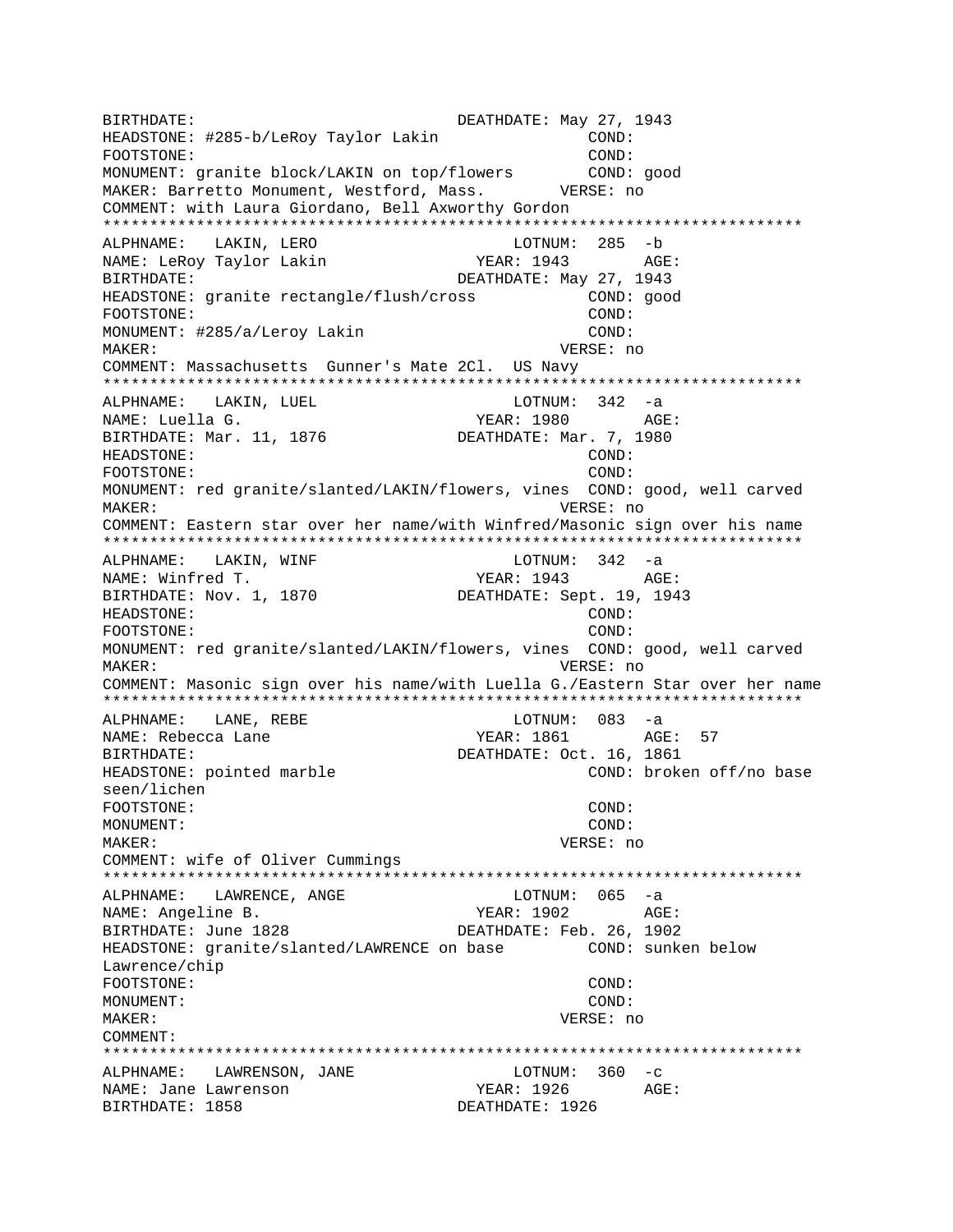HEADSTONE: COND: FOOTSTONE: COND: MONUMENT: redgray granite/BUTTERWORTH/designs COND: very good MAKER: VERSE: no COMMENT: MOTHER: with John, his wife, Margaret \*\*\*\*\*\*\*\*\*\*\*\*\*\*\*\*\*\*\*\*\*\*\*\*\*\*\*\*\*\*\*\*\*\*\*\*\*\*\*\*\*\*\*\*\*\*\*\*\*\*\*\*\*\*\*\*\*\*\*\*\*\*\*\*\*\*\*\*\*\*\*\*\*\*\* ALPHNAME: LEAVITT, CATH CATH LOTNUM: 313 -b NAME: Catherine Jane Leavitt (YEAR: 1931 AGE:<br>BIRTHDATE: July 18, 1852 (DEATHDATE: May 31, 1931 BIRTHDATE: July 18, 1852 HEADSTONE: COND: FOOTSTONE: COND: MONUMENT: pointed gran. block/LEAVITT/L in circle COND: some black lichen MAKER: VERSE: no COMMENT: with Charles Sumner, Charles Arthur, Hattie Leavitt \*\*\*\*\*\*\*\*\*\*\*\*\*\*\*\*\*\*\*\*\*\*\*\*\*\*\*\*\*\*\*\*\*\*\*\*\*\*\*\*\*\*\*\*\*\*\*\*\*\*\*\*\*\*\*\*\*\*\*\*\*\*\*\*\*\*\*\*\*\*\*\*\*\*\* ALPHNAME: LEAVITT, CHAR LOTNUM: 313 -b NAME: Charles Sumner Leavitt YEAR: 1911 AGE: BIRTHDATE: October 3, 1855 DEATHDATE: Sept. 26, 1911 HEADSTONE: COND: FOOTSTONE: COND: MONUMENT: pointed gran. block/LEAVITT/L in circle COND: some black lichen MAKER: VERSE: no COMMENT: with Catherine Jane, Charles Arthur, Hattie W. Leavitt \*\*\*\*\*\*\*\*\*\*\*\*\*\*\*\*\*\*\*\*\*\*\*\*\*\*\*\*\*\*\*\*\*\*\*\*\*\*\*\*\*\*\*\*\*\*\*\*\*\*\*\*\*\*\*\*\*\*\*\*\*\*\*\*\*\*\*\*\*\*\*\*\*\*\* ALPHNAME: LEAVITT, CHAR LOTNUM: 313 -b NAME: Charles Arthur Leavitt Text YEAR: 1952 AGE: BIRTHDATE: May 30, 1884 DEATHDATE: December 4, 1952 HEADSTONE: COND: FOOTSTONE: COND: MONUMENT: pointed gran. block/LEAVITT/L in circle COND: some black lichen MAKER: VERSE: no COMMENT: with Charles Sumner, Catherine Jane, Hattie Leavitt \*\*\*\*\*\*\*\*\*\*\*\*\*\*\*\*\*\*\*\*\*\*\*\*\*\*\*\*\*\*\*\*\*\*\*\*\*\*\*\*\*\*\*\*\*\*\*\*\*\*\*\*\*\*\*\*\*\*\*\*\*\*\*\*\*\*\*\*\*\*\*\*\*\*\* ALPHNAME: LEAVITT, F. W. LOTNUM: 146 -a NAME: F. W. Leavitt **YEAR:** YEAR: AGE: BIRTHDATE: DEATHDATE: HEADSTONE: marble/roundedblock COND: tipped right but firm FOOTSTONE: COND: MONUMENT: COND: MAKER: VERSE: no COMMENT: Co. E., 6th U.S. Cav. \*\*\*\*\*\*\*\*\*\*\*\*\*\*\*\*\*\*\*\*\*\*\*\*\*\*\*\*\*\*\*\*\*\*\*\*\*\*\*\*\*\*\*\*\*\*\*\*\*\*\*\*\*\*\*\*\*\*\*\*\*\*\*\*\*\*\*\*\*\*\*\*\*\*\* ALPHNAME: LEAVITT, HATT LOTNUM: 313 -b NAME: Hattie W. Leavitt YEAR: 1956 AGE: BIRTHDATE: April 21, 1889 DEATHDATE: March 28, 1956 HEADSTONE: COND: FOOTSTONE: COND: MONUMENT: pointed gran. block/LEAVITT/L in circle COND: some black lichen MAKER: VERSE: no COMMENT: with Charles Sumner, Catherine Jane, Charles Arthur Leavitt \*\*\*\*\*\*\*\*\*\*\*\*\*\*\*\*\*\*\*\*\*\*\*\*\*\*\*\*\*\*\*\*\*\*\*\*\*\*\*\*\*\*\*\*\*\*\*\*\*\*\*\*\*\*\*\*\*\*\*\*\*\*\*\*\*\*\*\*\*\*\*\*\*\*\* ALPHNAME: LEAVITT, INFA LOTNUM: 313 -a NAME: Infant son  $YEAR:$  AGE: BIRTHDATE: DEATHDATE: HEADSTONE: granite rectangle/flush COND: sod encroaching FOOTSTONE: COND: MONUMENT: COND: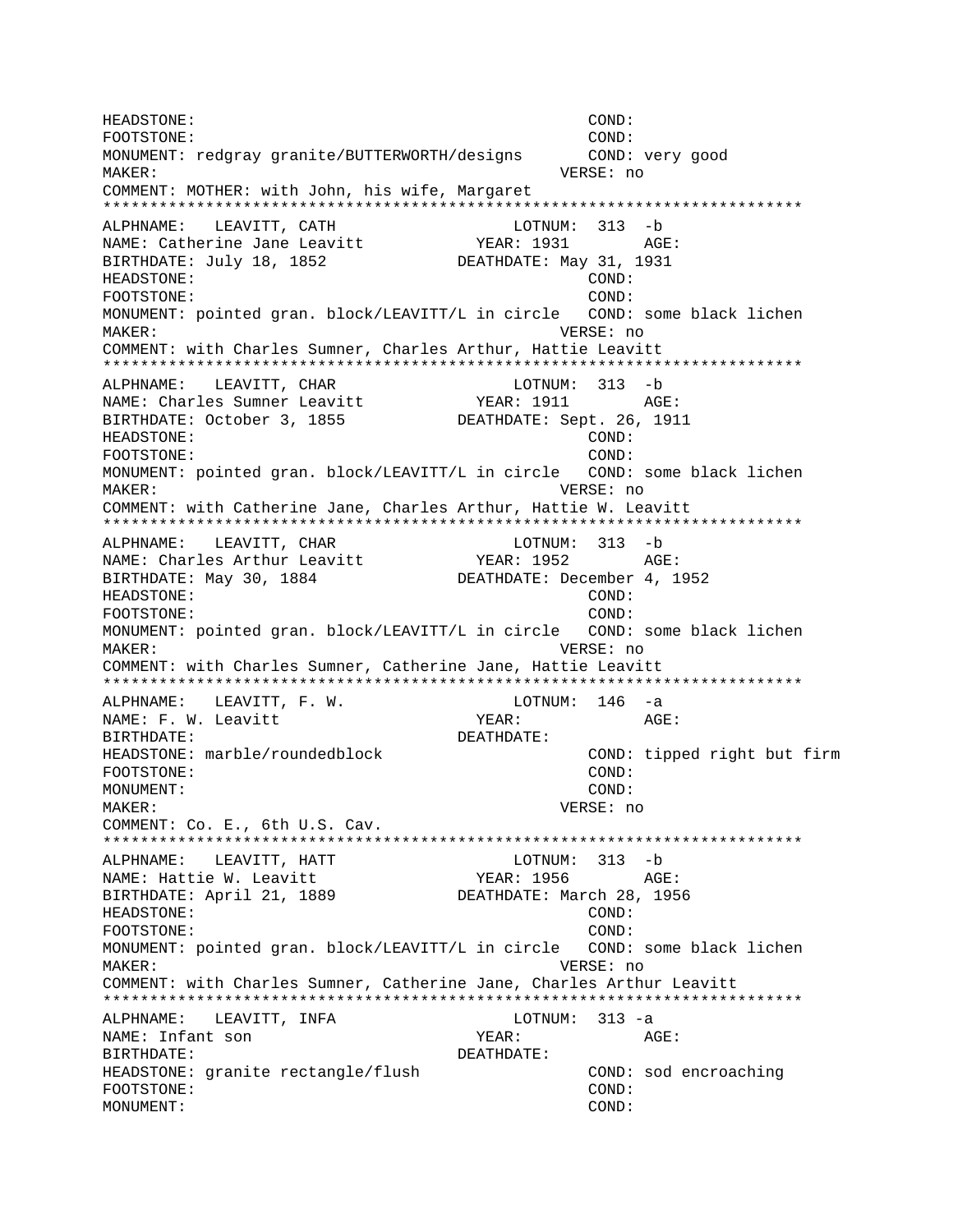MAKER: VERSE: no COMMENT: Infant son of C.A.L. and H.W.L. ALPHNAME: LEFEVRE LOTNUM: 355 -a YEAR: AGE: NAME: no name BIRTHDATE: DEATHDATE: HEADSTONE: granite rectangle/no inscription  $COMD:$ FOOTSTONE: COND: MONUMENT: COND: MAKER: VERSE: no COMMENT: may be base for a stone IS IT MARY'S HUSBAND? ALPHNAME: LEFEVRE, EARL LOTNUM: 355 -b NAME: Earl T. YEAR: 1907 AGE: BIRTHDATE: 1906 DEATHDATE: 1907 HEADSTONE:  $\texttt{COND}:$ FOOTSTONE: COND: MONUMENT: sl.slanted gran. block/top edge rounded COND: very good MAKER: VERSE: no COMMENT: with Mary M. her son ALPHNAME: LEFEVRE, MARY LOTNUM: 355 -b YEAR: 1907 AGE: NAME: Mary M. Lefevre BIRTHDATE: 1885 DEATHDATE: 1907 COND: HEADSTONE: FOOTSTONE: COND: MONUMENT: sl.slanted gran. block/top edge rounded COND: very good MAKER: VERSE: no COMMENT: with her son Earl T. ALPHNAME: LEMAN, ELIZ LOTNUM:  $359 - a$ YEAR: 1944 AGE: NAME: Elizabeth DEATHDATE: 1944 BIRTHDATE: 1857 HEADSTONE: COND: FOOTSTONE:  $COND:$ MONUMENT: pink granite block/pointed/LEMAN COND: very good MAKER: F.M. Hadley Lowell VERSE: no COMMENT: front: with Thomas, his wife, Mary White  $LOTNUM: 359 -a$ ALPHNAME: LEMAN, ELIZ NAME: Elizabeth Leman BIRTHDATE: 1897 DEATHDATE: 1979 HEADSTONE: COND: FOOTSTONE: COND: MONUMENT: pink granite block/pointed/LEMAN COND: very good VERSE: no MAKER: F. M. Hadley Lowell COMMENT: rear: with George Leman  $LOTNUM: 359 -a$ ALPHNAME: LEMAN, GEOR YEAR: 1944 AGE: NAME: George Leman BIRTHDATE: 1886 DEATHDATE: 1944 HEADSTONE: COND: FOOTSTONE: COND: MONUMENT: pink granite block/pointed/LEMAN COND: very good MAKER: F. M. Hadley Lowell VERSE: no COMMENT: rear: with Elizabeth Leman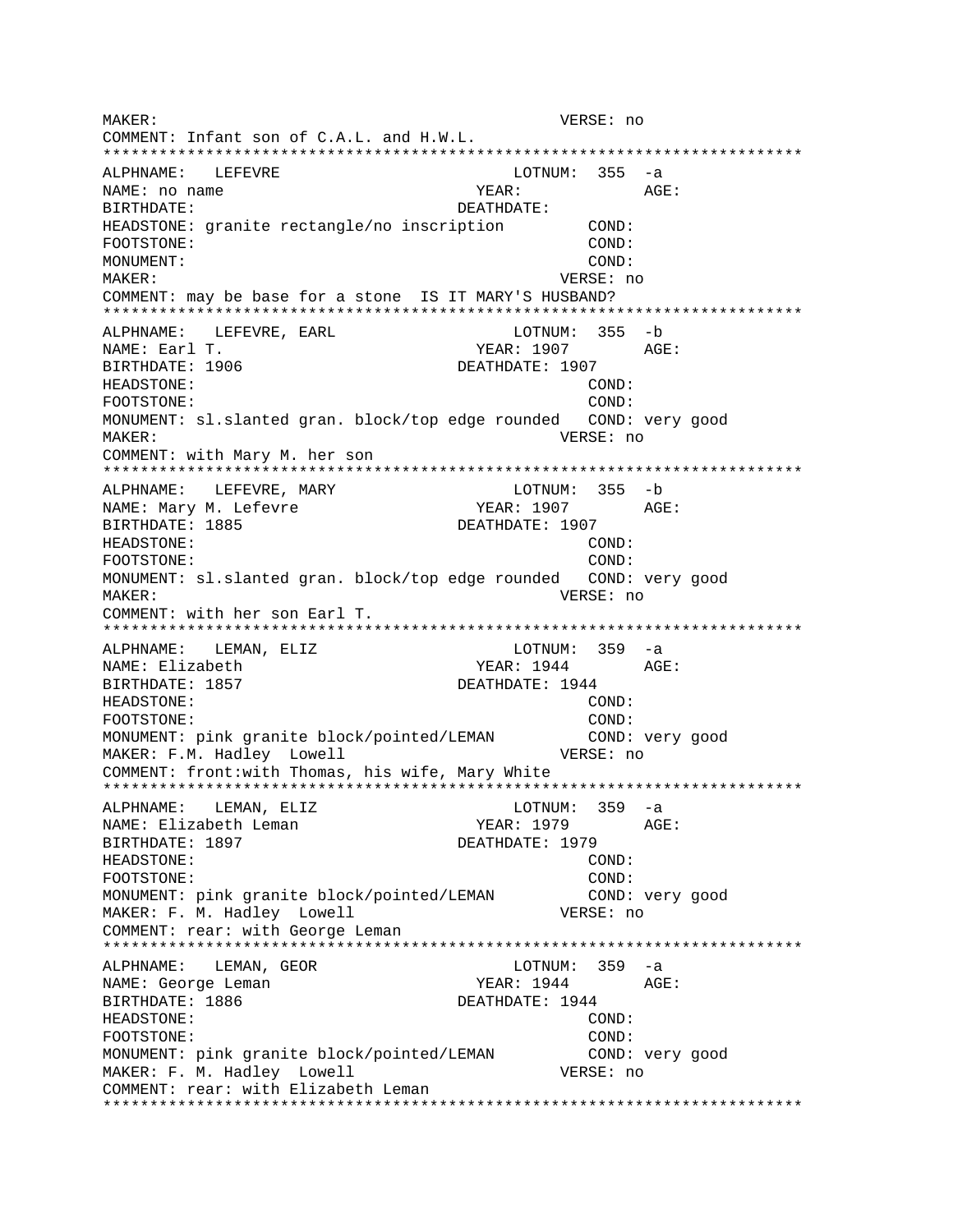ALPHNAME: LEMAN, THOM LOTNUM: 359 -a NAME: Thomas E. A. Leman BIRTHDATE: 1859 DEATHDATE: 1922 HEADSTONE: COND: FOOTSTONE: COND: MONUMENT: pink granite block/pointed/LEMAN COND: very good MAKER: F.M. Hadley Lowell **VERSE:** no COMMENT: front:with Elizabeth his wife, Mary White \*\*\*\*\*\*\*\*\*\*\*\*\*\*\*\*\*\*\*\*\*\*\*\*\*\*\*\*\*\*\*\*\*\*\*\*\*\*\*\*\*\*\*\*\*\*\*\*\*\*\*\*\*\*\*\*\*\*\*\*\*\*\*\*\*\*\*\*\*\*\*\*\*\*\* ALPHNAME: LEMARINEL, EMEL COTNUM: 330 -a NAME: Emelie Greeley YEAR: 1911 AGE: BIRTHDATE: 1842 DEATHDATE: 1911 HEADSTONE: COND: FOOTSTONE: COND: MONUMENT: granite/LeMARINEL excellent MAKER: VERSE: no COMMENT: PERPETUAL CARE/front:with John his wife/rear:their grandson Walter \*\*\*\*\*\*\*\*\*\*\*\*\*\*\*\*\*\*\*\*\*\*\*\*\*\*\*\*\*\*\*\*\*\*\*\*\*\*\*\*\*\*\*\*\*\*\*\*\*\*\*\*\*\*\*\*\*\*\*\*\*\*\*\*\*\*\*\*\*\*\*\*\*\*\* ALPHNAME: LEMARINEL, JOHN LOTNUM: 330 -a NAME: John LeMarinel BIRTHDATE: 1840 DEATHDATE: 1921 HEADSTONE: COND: FOOTSTONE: COND: MONUMENT: granite/LeMARINEL excellent MAKER: VERSE: no COMMENT: PERPETUAL CARE/front:with his wife Emelie Greeley/rear:their grandson Walter \*\*\*\*\*\*\*\*\*\*\*\*\*\*\*\*\*\*\*\*\*\*\*\*\*\*\*\*\*\*\*\*\*\*\*\*\*\*\*\*\*\*\*\*\*\*\*\*\*\*\*\*\*\*\*\*\*\*\*\*\*\*\*\*\*\*\*\*\*\*\*\*\*\*\* ALPHNAME: LEMASURIER, CHRI LOTNUM: 351 -a NAME: Christine Text Controller Magnus (2001) 2024 AGE: BIRTHDATE: 1883 DEATHDATE: 1924 HEADSTONE: #351-b/MOTHER COND: FOOTSTONE: COND: MONUMENT: granite/slanted/LeMasurier/flower,vine COND: good MAKER: VERSE: no COMMENT: with Christine his wife, Joshua, his wife Gladys \*\*\*\*\*\*\*\*\*\*\*\*\*\*\*\*\*\*\*\*\*\*\*\*\*\*\*\*\*\*\*\*\*\*\*\*\*\*\*\*\*\*\*\*\*\*\*\*\*\*\*\*\*\*\*\*\*\*\*\*\*\*\*\*\*\*\*\*\*\*\*\*\*\*\* ALPHNAME: LEMASURIER, CHRI NAME: Mother YEAR: 1924 AGE: BIRTHDATE: DEATHDATE: HEADSTONE: granite rectangle/flush/MOTHER COND: good FOOTSTONE: COND: MONUMENT: #351-a/Christine COND: MAKER: VERSE: no COMMENT: "Mother" stone identified by her son, John LeMasurier, June 1997 \*\*\*\*\*\*\*\*\*\*\*\*\*\*\*\*\*\*\*\*\*\*\*\*\*\*\*\*\*\*\*\*\*\*\*\*\*\*\*\*\*\*\*\*\*\*\*\*\*\*\*\*\*\*\*\*\*\*\*\*\*\*\*\*\*\*\*\*\*\*\*\*\*\*\* ALPHNAME: LEMASURIER, GLAD LOTNUM: 351 -a NAME: Gladys and the set of the set of the set of the set of the set of the set of the set of the set of the set of the set of the set of the set of the set of the set of the set of the set of the set of the set of the set BIRTHDATE: 1915 DEATHDATE: HEADSTONE: COND: FOOTSTONE: COND: MONUMENT: granite/slanted/LeMasurier/flower, vine COND: good MAKER: VERSE: no COMMENT: with Joshua his wife, Thomas, his wife Christine \*\*\*\*\*\*\*\*\*\*\*\*\*\*\*\*\*\*\*\*\*\*\*\*\*\*\*\*\*\*\*\*\*\*\*\*\*\*\*\*\*\*\*\*\*\*\*\*\*\*\*\*\*\*\*\*\*\*\*\*\*\*\*\*\*\*\*\*\*\*\*\*\*\*\* ALPHNAME: LEMASURIER, JOSH LOTNUM: 351 -a NAME: Joshua  $YEAR: 1981$  AGE: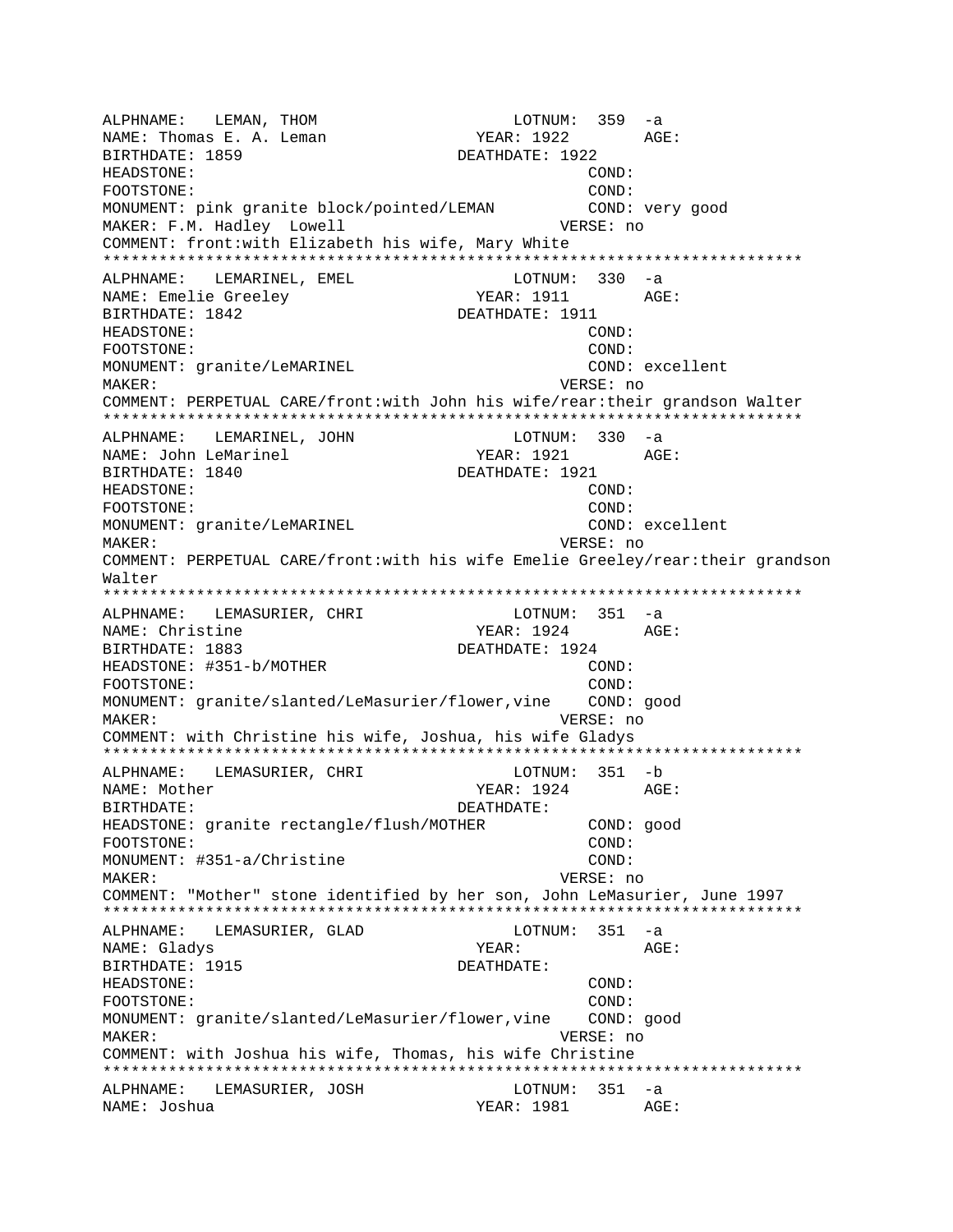BIRTHDATE: 1915 DEATHDATE: 1981 HEADSTONE:  $COMD:$ FOOTSTONE: COND: MONUMENT: granite/slanted/LeMasurier/flower, vine COND: good VERSE: no MAKER: COMMENT: with his wife Gladys, Thomas, his wife Christine ALPHNAME: LEMASURIER, THOM LOTNUM: 351 -a NAME: Thomas YEAR: 1954  $AGF$ : BIRTHDATE: 1881 DEATHDATE: 1954 HEADSTONE: COND: FOOTSTONE: COND: MONUMENT: granite/slanted/LeMasurier/flower, vine COND: good VERSE: no MAKER: COMMENT: with his wife Christine, Joshua, his wife Gladys ALPHNAME: LINCOLN, ALBE LOTNUM:  $047 -a$ NAME: Albert H. YEAR: 1840 AGE: 8mos. DEATHDATE: Oct. 4, 1840 BIRTHDATE: COND: some black lichen/on HEADSTONE: pointed marble ground FOOTSTONE: COND: MONUMENT: COND: MAKER: VERSE: yes COMMENT: with Mary Ella/children of Israel & Mary A. Lincoln/stone out of gr.since '96 ALPHNAME: LINCOLN, MARY LOTNUM: 047 -a NAME: Mary Ella YEAR: 1841 AGE: 15mos. DEATHDATE: Dec. 13, 1841 BIRTHDATE: HEADSTONE: pointed marble COND: some black lichen, acid rain FOOTSTONE: COND: MONUMENT: COND: VERSE: yes MAKER: COMMENT: with Albert H., children of Israel & Mary A. Lincoln LONGTIN, ANN LOTNUM: 225 -d ALPHNAME: YEAR: 1978 NAME: Annie Morning Longtin AGE: BIRTHDATE: July 26 1893 DEATHDATE: July 5 1978 HEADSTONE: granite rectangle/flush/cross COND: good/sod starting to encroach FOOTSTONE: COND: MONUMENT: #225-e/Annie M. Longtin COND: MAKER: VERSE: no COMMENT: with Raymond Walter Longtin  $LOTNUM: 225 -d$ ALPHNAME: LONGTIN, RAYM ALPHNAME: LUNGILI, ...<br>NAME: Raymond Walter Longtin YEAR: 1970 AGE: DEATHDATE: March 21 1970 BIRTHDATE: Oct 11 1918 HEADSTONE: granite rectangle/flush/cross COND: good/sod starting to encroach FOOTSTONE: COND: MONUMENT: #225-e/Raymond COND: MAKER: VERSE: no COMMENT: with Annie Morning Longtin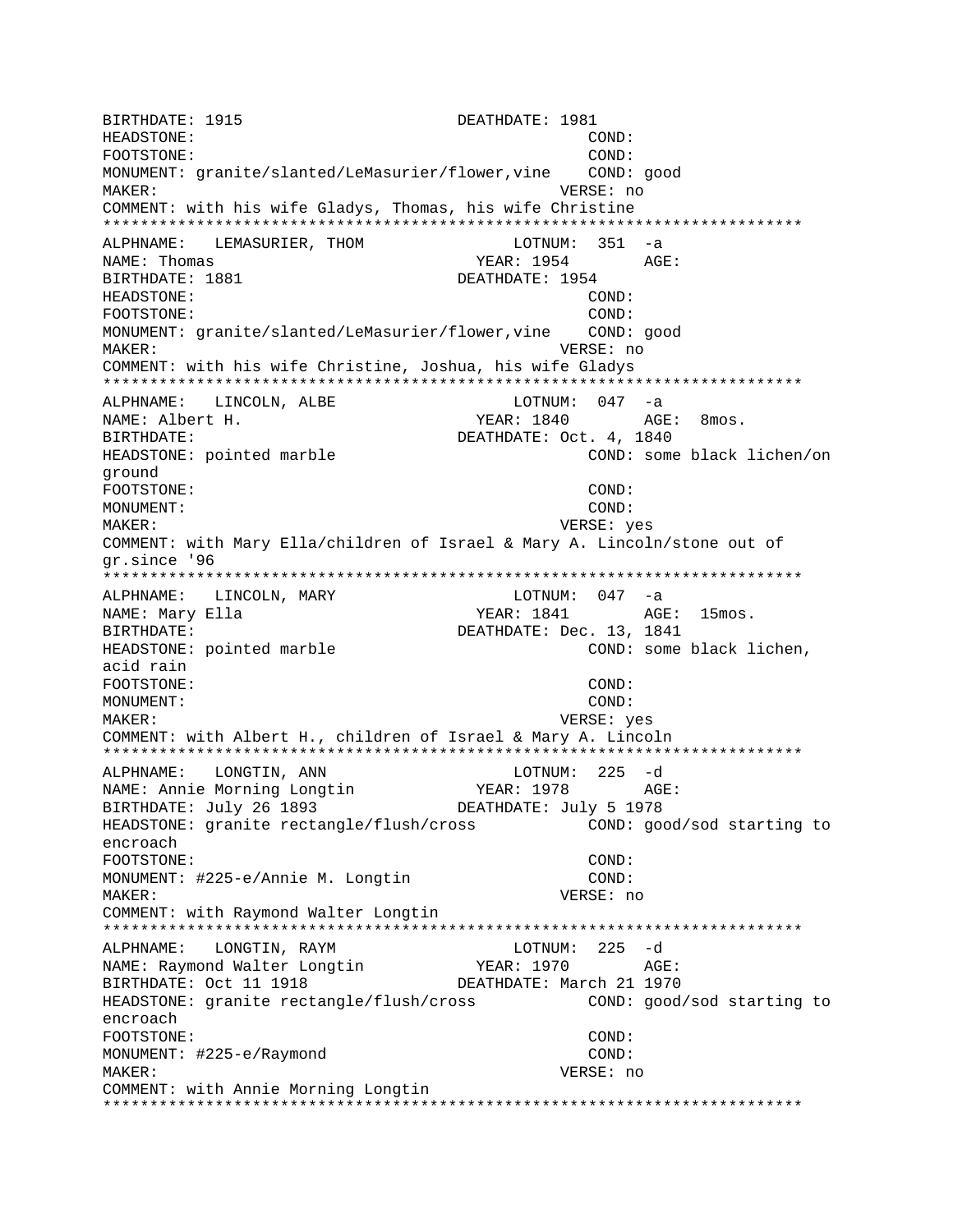ALPHNAME: LONGTIN, WARR LOTNUM: 225 -c NAME: Warren Leo Longtin YEAR: 1971 AGE: BIRTHDATE: July 4, 1920 DEATHDATE: May 8, 1971 HEADSTONE: metal rectangle/flush COND: excellent FOOTSTONE: COND: MONUMENT: #225-e/Warren COND: MAKER: VERSE: no COMMENT: Massachusetts, T Sgt US Army World War II \*\*\*\*\*\*\*\*\*\*\*\*\*\*\*\*\*\*\*\*\*\*\*\*\*\*\*\*\*\*\*\*\*\*\*\*\*\*\*\*\*\*\*\*\*\*\*\*\*\*\*\*\*\*\*\*\*\*\*\*\*\*\*\*\*\*\*\*\*\*\*\*\*\*\* ALPHNAME: LORD, SAMU NAME: Samuel Lord YEAR: 1847 AGE: 68 DEATHDATE: Feb. 3, 1847 HEADSTONE: sl.pointed/marble COND: poor/acid rain FOOTSTONE: COND: MONUMENT: COND: MAKER: VERSE: yes COMMENT: from Rochdale, England \*\*\*\*\*\*\*\*\*\*\*\*\*\*\*\*\*\*\*\*\*\*\*\*\*\*\*\*\*\*\*\*\*\*\*\*\*\*\*\*\*\*\*\*\*\*\*\*\*\*\*\*\*\*\*\*\*\*\*\*\*\*\*\*\*\*\*\*\*\*\*\*\*\*\* ALPHNAME: LOTHROP, EMIL NAME: Emily Lothrop TEAR: 1860 AGE: BIRTHDATE: 1832 DEATHDATE: 1860 HEADSTONE: COND: FOOTSTONE: COND: MONUMENT: brown granite/slanted/GROW COND: lichen on base MAKER: VERSE: no COMMENT: see lot 140/with Maria, Don Alonzo, Sophronia Grow \*\*\*\*\*\*\*\*\*\*\*\*\*\*\*\*\*\*\*\*\*\*\*\*\*\*\*\*\*\*\*\*\*\*\*\*\*\*\*\*\*\*\*\*\*\*\*\*\*\*\*\*\*\*\*\*\*\*\*\*\*\*\*\*\*\*\*\*\*\*\*\*\*\*\* ALPHNAME: LOVELL, ALME LOTNUM: 006 -c YEAR: 1897 AGE: 83 years BIRTHDATE: DEATHDATE: June 23, 1897 HEADSTONE: granite/med. tall block/leaves COND: excellent except sl.bl.lichen FOOTSTONE: COND: MONUMENT: COND: MAKER: VERSE: no COMMENT: wife of James Lovell \*\*\*\*\*\*\*\*\*\*\*\*\*\*\*\*\*\*\*\*\*\*\*\*\*\*\*\*\*\*\*\*\*\*\*\*\*\*\*\*\*\*\*\*\*\*\*\*\*\*\*\*\*\*\*\*\*\*\*\*\*\*\*\*\*\*\*\*\*\*\*\*\*\*\* ALPHNAME: LYBRAND, OLIV LOTNUM: 285{ -a NAME: Olive F. Lybrand YEAR: 1966 BIRTHDATE: 1899 **DEATHDATE: 1966** HEADSTONE: COND: FOOTSTONE: COND: MONUMENT: red gray granite/FARROW/flower, vine COND: good MAKER: VERSE: no COMMENT: with Charles his daughter, with Amelia \*\*\*\*\*\*\*\*\*\*\*\*\*\*\*\*\*\*\*\*\*\*\*\*\*\*\*\*\*\*\*\*\*\*\*\*\*\*\*\*\*\*\*\*\*\*\*\*\*\*\*\*\*\*\*\*\*\*\*\*\*\*\*\*\*\*\*\*\*\*\*\*\*\*\* ALPHNAME: MACHON, HARR LOTNUM: 254 -a<br>NAME: Harriet Decarteret Magnum (254 -a NAME: Harriet Decarteret The YEAR: THE MAGE: BIRTHDATE: Feb. 27, 1889 DEATHDATE: HEADSTONE: COND: FOOTSTONE: COND: MONUMENT: rounded granite/DECARTERET/MACHON/lilies COND: black lichen/Perpetual Care MAKER: VERSE: no COMMENT: with John D. Decarteret, Mary Jane Ellis /wife of Theophilus Machon \*\*\*\*\*\*\*\*\*\*\*\*\*\*\*\*\*\*\*\*\*\*\*\*\*\*\*\*\*\*\*\*\*\*\*\*\*\*\*\*\*\*\*\*\*\*\*\*\*\*\*\*\*\*\*\*\*\*\*\*\*\*\*\*\*\*\*\*\*\*\*\*\*\*\* ALPHNAME: MACHON, MART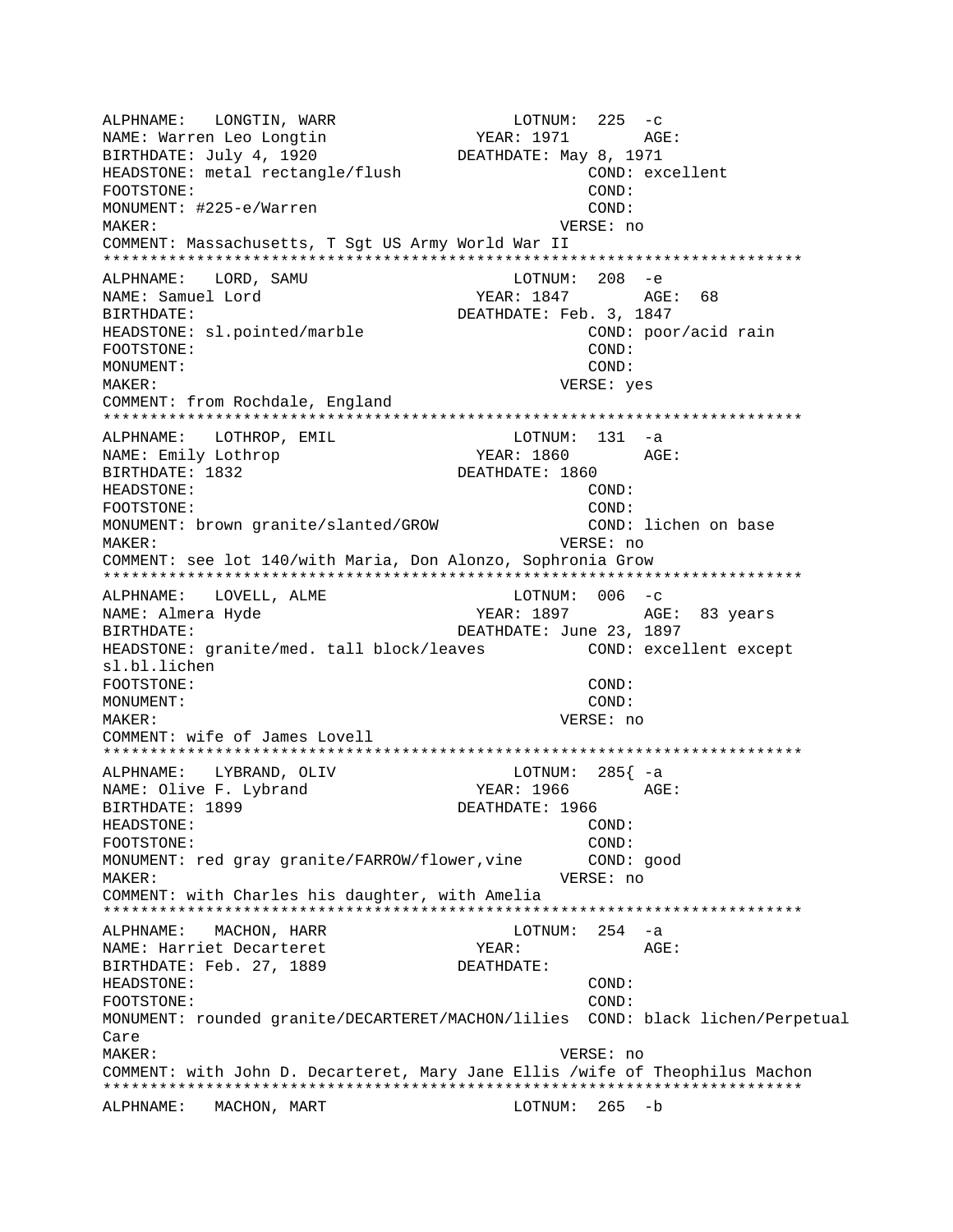NAME: Martha B. Machon YEAR: 1955 AGE: BIRTHDATE: 1892 DEATHDATE: 1955 HEADSTONE: COND: FOOTSTONE: COND: MONUMENT: granite/flowers, leaves/2 holes for pots COND: excellent/a bit lichen base bk MAKER: VERSE: no COMMENT: SWANWICK MACHON HAINSWORTH/withWill.SarahSwanwick,PhilipMachon,Jas,EdithHainsw \*\*\*\*\*\*\*\*\*\*\*\*\*\*\*\*\*\*\*\*\*\*\*\*\*\*\*\*\*\*\*\*\*\*\*\*\*\*\*\*\*\*\*\*\*\*\*\*\*\*\*\*\*\*\*\*\*\*\*\*\*\*\*\*\*\*\*\*\*\*\*\*\*\*\* ALPHNAME: MACHON, PHIL LOTNUM: 265 -b NAME: Philip W. Machon YEAR: 1978 BIRTHDATE: 1891 DEATHDATE: 1978 HEADSTONE: COND: FOOTSTONE: COND: MONUMENT: granite/flowers, leaves/2 holes for pots COND: excellent/a bit lichen base bk MAKER: VERSE: no COMMENT: SWANWICK MACHON HAINSWORTH/withWill.SarahSwanwick,MarthaMachon,Jas,EdithHainsw \*\*\*\*\*\*\*\*\*\*\*\*\*\*\*\*\*\*\*\*\*\*\*\*\*\*\*\*\*\*\*\*\*\*\*\*\*\*\*\*\*\*\*\*\*\*\*\*\*\*\*\*\*\*\*\*\*\*\*\*\*\*\*\*\*\*\*\*\*\*\*\*\*\*\* ALPHNAME: MACHON, THEO LOTNUM: 254 -a NAME: Theophilus Machon YEAR: 1966 AGE: BIRTHDATE: Nov. 10, 1888 DEATHDATE: 1966 HEADSTONE: COND: FOOTSTONE: COND: MONUMENT: rounded granite/DECARTERET/MACHON/lilies COND: black lichen/Perpetual Care MAKER: VERSE: no COMMENT: with John D. Decarteret, wife Mary Jane Ellis /Harriet his wife \*\*\*\*\*\*\*\*\*\*\*\*\*\*\*\*\*\*\*\*\*\*\*\*\*\*\*\*\*\*\*\*\*\*\*\*\*\*\*\*\*\*\*\*\*\*\*\*\*\*\*\*\*\*\*\*\*\*\*\*\*\*\*\*\*\*\*\*\*\*\*\*\*\*\* ALPHNAME: MACKAY, ANNA LOTNUM: 232 -a NAME: Anna C. MacKay  $YEAR: 1924$  AGE: BIRTHDATE: 1888 DEATHDATE: 1924 HEADSTONE: COND: FOOTSTONE: COND: MONUMENT: red granite/flowers/MacKay COND: good MAKER: VERSE: no COMMENT: with Stewart (1906), Sarah, Stewart (1947)/Maria Edmonstone \*\*\*\*\*\*\*\*\*\*\*\*\*\*\*\*\*\*\*\*\*\*\*\*\*\*\*\*\*\*\*\*\*\*\*\*\*\*\*\*\*\*\*\*\*\*\*\*\*\*\*\*\*\*\*\*\*\*\*\*\*\*\*\*\*\*\*\*\*\*\*\*\*\*\* ALPHNAME: MACKAY, SARA LOTNUM: 232 -a NAME: Sarah E. MacKay YEAR: 1939 AGE: BIRTHDATE: 1866 DEATHDATE: 1939 HEADSTONE: COND: FOOTSTONE: COND: MONUMENT: red granite/flowers/MacKay COND: good MAKER: VERSE: no COMMENT: with Stewart (1906), Anna, Stewart (1947)/Maria Edmonstone \*\*\*\*\*\*\*\*\*\*\*\*\*\*\*\*\*\*\*\*\*\*\*\*\*\*\*\*\*\*\*\*\*\*\*\*\*\*\*\*\*\*\*\*\*\*\*\*\*\*\*\*\*\*\*\*\*\*\*\*\*\*\*\*\*\*\*\*\*\*\*\*\*\*\* ALPHNAME: MACKAY, STEW LOTNUM: 232 -a NAME: Stewart MacKay  $YERR: 1906$  AGE: BIRTHDATE: 1863 DEATHDATE: 1906 HEADSTONE: COND: FOOTSTONE: COND: MONUMENT: red granite/flowers/MacKay COND: good MAKER: VERSE: no COMMENT: with Sarah, Anna, Stewart (1947)/Maria Edmonstone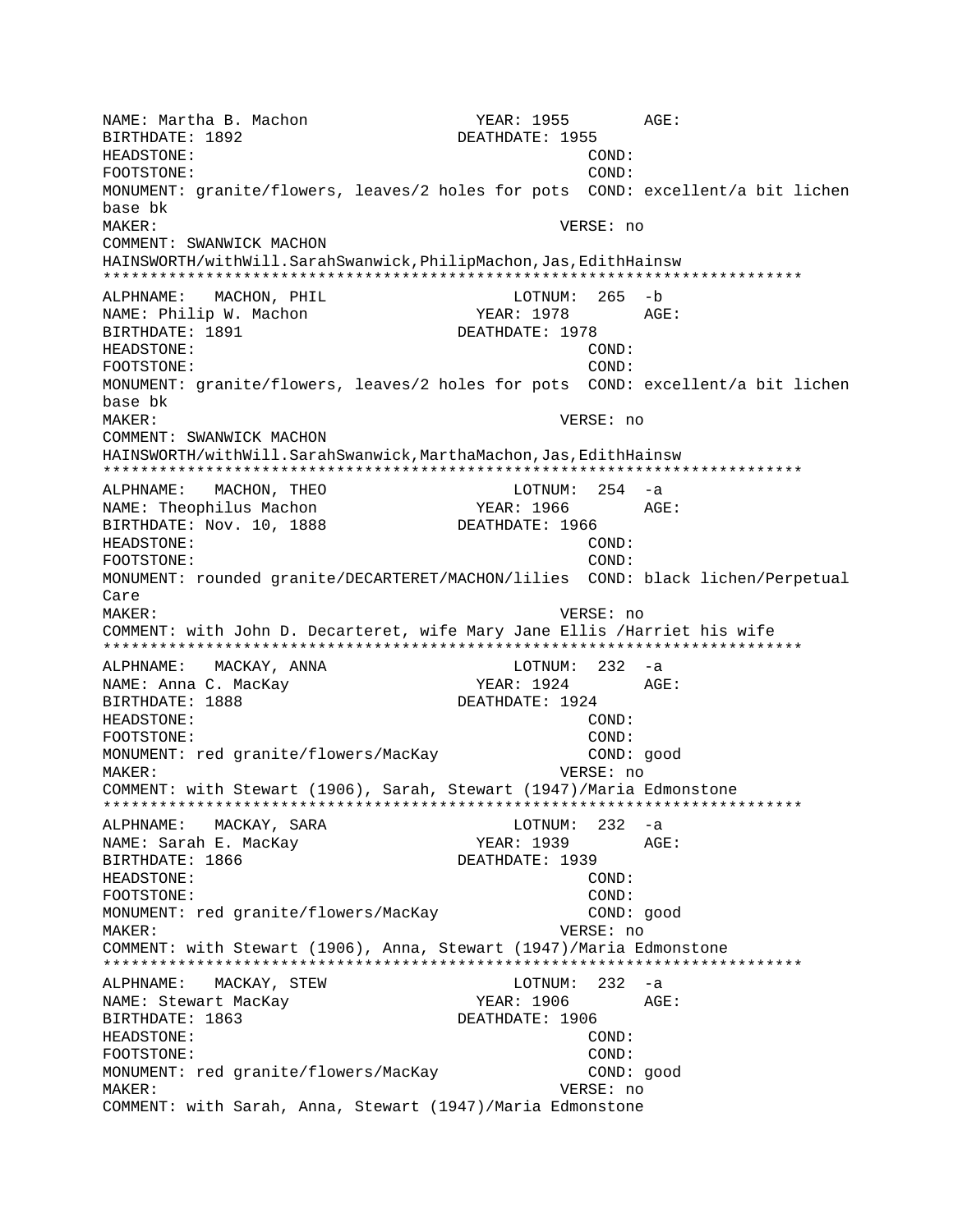\*\*\*\*\*\*\*\*\*\*\*\*\*\*\*\*\*\*\*\*\*\*\*\*\*\*\*\*\*\*\*\*\*\*\*\*\*\*\*\*\*\*\*\*\*\*\*\*\*\*\*\*\*\*\*\*\*\*\*\*\*\*\*\*\*\*\*\*\*\*\*\*\*\*\* ALPHNAME: MACKAY, STEW NAME: Stewart MacKay  $YER: 1947$  AGE: BIRTHDATE: 1885 DEATHDATE: 1947 HEADSTONE: COND: FOOTSTONE: COND: MONUMENT: red granite/flowers/MacKay COND: qood MAKER: VERSE: no COMMENT: with Stewart (1906), Sarah, Anna/Maria Edmonstone \*\*\*\*\*\*\*\*\*\*\*\*\*\*\*\*\*\*\*\*\*\*\*\*\*\*\*\*\*\*\*\*\*\*\*\*\*\*\*\*\*\*\*\*\*\*\*\*\*\*\*\*\*\*\*\*\*\*\*\*\*\*\*\*\*\*\*\*\*\*\*\*\*\*\* ALPHNAME: MACKENZIE, AUST CONNUM: 098A -d NAME: Austin D. MacKenzie 7EAR: 1973 AGE: BIRTHDATE: 1906 DEATHDATE: 1973 HEADSTONE: see #982-c/Austin D. COND: FOOTSTONE: COND: MONUMENT: rounded/granite/flowers COND: good/some lichen MAKER: VERSE: no COMMENT: MacKENZIE SHEPHERD/with E. Louise MacKenzie, James A. Shepherd \*\*\*\*\*\*\*\*\*\*\*\*\*\*\*\*\*\*\*\*\*\*\*\*\*\*\*\*\*\*\*\*\*\*\*\*\*\*\*\*\*\*\*\*\*\*\*\*\*\*\*\*\*\*\*\*\*\*\*\*\*\*\*\*\*\*\*\*\*\*\*\*\*\*\* ALPHNAME: MACKENZIE, AUST CONNUM: 098A -c NAME: Austin D. YEAR: 1973 AGE: BIRTHDATE: 1906 DEATHDATE: 1973 HEADSTONE: flush/granite rectangle COND: sl. sunken FOOTSTONE: COND: MONUMENT: see #982-d/Austin D. McKenzie COND: MAKER: VERSE: no COMMENT: \*\*\*\*\*\*\*\*\*\*\*\*\*\*\*\*\*\*\*\*\*\*\*\*\*\*\*\*\*\*\*\*\*\*\*\*\*\*\*\*\*\*\*\*\*\*\*\*\*\*\*\*\*\*\*\*\*\*\*\*\*\*\*\*\*\*\*\*\*\*\*\*\*\*\* ALPHNAME: MACKENZIE, E. LO LOTNUM: 098A -d NAME: E. Louise MacKenzie BIRTHDATE: 1929 DEATHDATE: 1929 HEADSTONE: ses #982-a/Louise COND: FOOTSTONE: COND: MONUMENT: rounded/granite/flowers COND: good/some lichen MAKER: VERSE: no COMMENT: MacKENZIE SHEPHERD/with Austin D. MacKenzie, James A. Shepherd \*\*\*\*\*\*\*\*\*\*\*\*\*\*\*\*\*\*\*\*\*\*\*\*\*\*\*\*\*\*\*\*\*\*\*\*\*\*\*\*\*\*\*\*\*\*\*\*\*\*\*\*\*\*\*\*\*\*\*\*\*\*\*\*\*\*\*\*\*\*\*\*\*\*\* ALPHNAME: MACKENZIE, E. LO LOTNUM: 098A -a NAME: Louise  $YEAR: 1929$ BIRTHDATE: 1929 DEATHDATE: 1929 HEADSTONE: flush/pink granite rectangle COND: excellent FOOTSTONE: COND: MONUMENT: see #982-d/E. Louise MacKenzie COND: MAKER: VERSE: no COMMENT: \*\*\*\*\*\*\*\*\*\*\*\*\*\*\*\*\*\*\*\*\*\*\*\*\*\*\*\*\*\*\*\*\*\*\*\*\*\*\*\*\*\*\*\*\*\*\*\*\*\*\*\*\*\*\*\*\*\*\*\*\*\*\*\*\*\*\*\*\*\*\*\*\*\*\* ALPHNAME: MAGEE, GERT LOTNUM: 133/8-m NAME: Gertrude Magee YEAR: 1934 AGE: BIRTHDATE: Dec. 25, 1875 DEATHDATE: Sept. 29, 1934 HEADSTONE: #133-d/GERTRUDE COND: COND: FOOTSTONE: COND: MONUMENT: drkgraygraniteblock/PENDERGAST COND: good MAKER: VERSE: no COMMENT: stone catercorner/left with John, Annie, Chester Pendergast \*\*\*\*\*\*\*\*\*\*\*\*\*\*\*\*\*\*\*\*\*\*\*\*\*\*\*\*\*\*\*\*\*\*\*\*\*\*\*\*\*\*\*\*\*\*\*\*\*\*\*\*\*\*\*\*\*\*\*\*\*\*\*\*\*\*\*\*\*\*\*\*\*\*\* ALPHNAME: MAGEE, GERT LOTNUM: 133 -d NAME: Gertrude TEAR: 1934 AGE: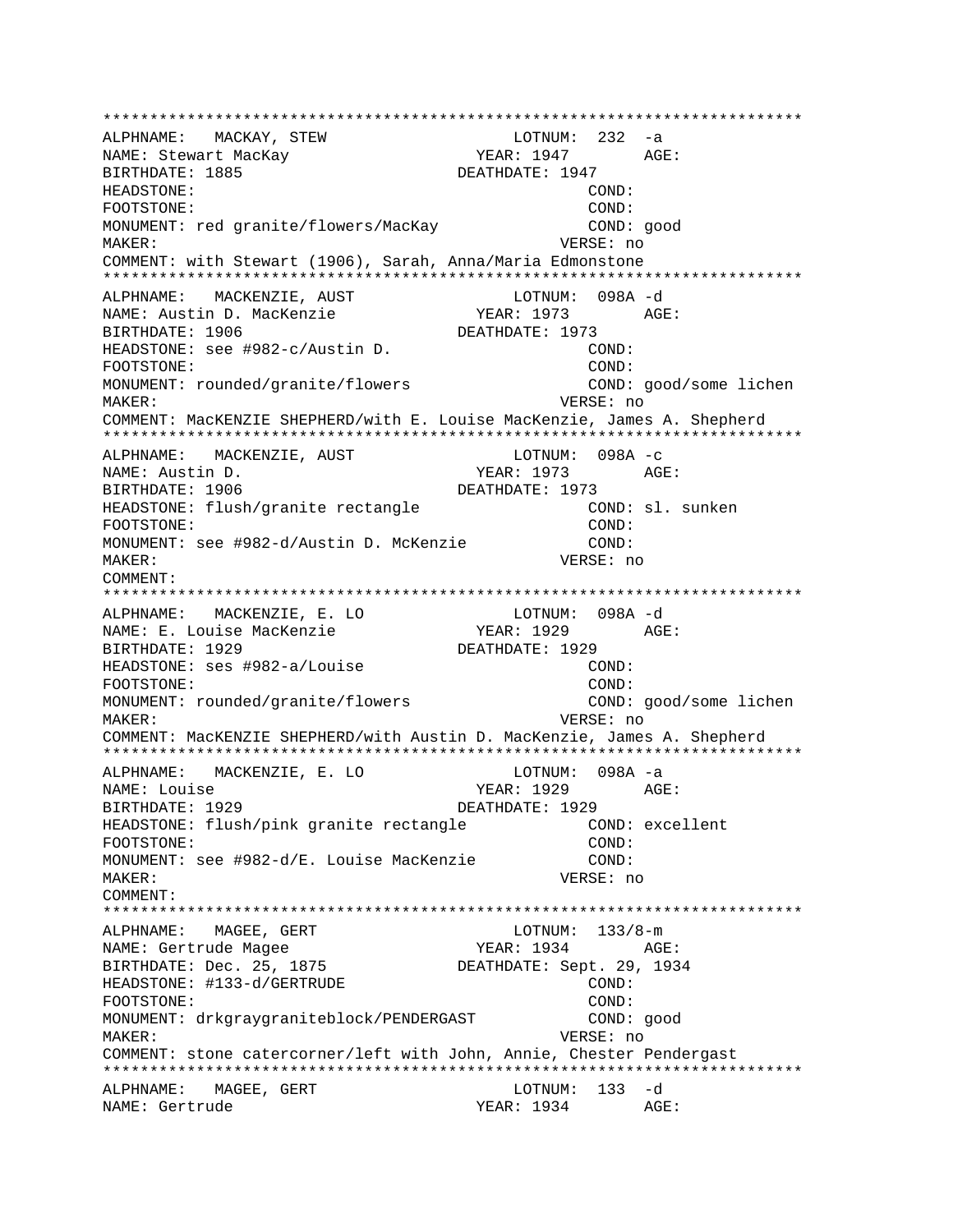BIRTHDATE: DEATHDATE: COND: a bit of lichen HEADSTONE: granite block/GERTRUDE FOOTSTONE: COND: MONUMENT: #133/138-m/Gertrude Magee COND: MAKER: VERSE: no COMMENT: ALPHNAME: MALLALIEU, FRED LOTNUM: 322 -a YEAR: 1912 NAME: Frederick Mallalieu AGE: BIRTHDATE: 1844 DEATHDATE: 1912 HEADSTONE: COND: FOOTSTONE: COND: MONUMENT: granite/cross/MALLALIEU COND: some bl. lichen/chips on base MAKER: VERSE: no COMMENT: with Virginia M., his wife ALPHNAME: MALLALIEU, VIRG LOTNUM:  $322 - a$ YEAR: 1932 AGE: NAME: Virginia M. DEATHDATE: 1932 BIRTHDATE: 1861 HEADSTONE: COND: FOOTSTONE: COND: COND: some bl. lichen/chips MONUMENT: granite/cross/MALLALIEU on base MAKER: VERSE: no COMMENT: with Frederick, his wife ALPHNAME: MANN, LETI LOTNUM: 225 -b NAME: Letita M. Mann YEAR: 1985 AGE: BIRTHDATE: 1898 DEATHDATE: 1985 HEADSTONE: granite rect./almost flush/clasped hands COND: excellent FOOTSTONE: COND: MONUMENT: #225-e/Letita M. Mann COND: VERSE: no MAKER: COMMENT:  $LOTNUM: 010 -a$ ALPHNAME: MARINEL, ALIC YEAR: 1942 NAME: Alice A.  $AGE:$ BIRTHDATE: 1866 DEATHDATE: 1942 COND: HEADSTONE: FOOTSTONE: COND: COND: good but some lichen MONUMENT: granite/heart/cord w. tassels on base MAKER: VERSE: no COMMENT: MARINEL/rear with John his wife, George W. LOTNUM: 330 -b ALPHNAME: MARINEL, AMEL YEAR: 1951 NAME: Amelia Syvret Marinel AGE: BIRTHDATE: 1891 DEATHDATE: 1951 HEADSTONE: granite rectangle/flush COND: good FOOTSTONE: COND: MONUMENT: COND: MAKER: VERSE: no COMMENT: ALPHNAME: MARINEL, CHAR LOTNUM: 011A -a YEAR: 1961 AGE: NAME: Charles W. Marinel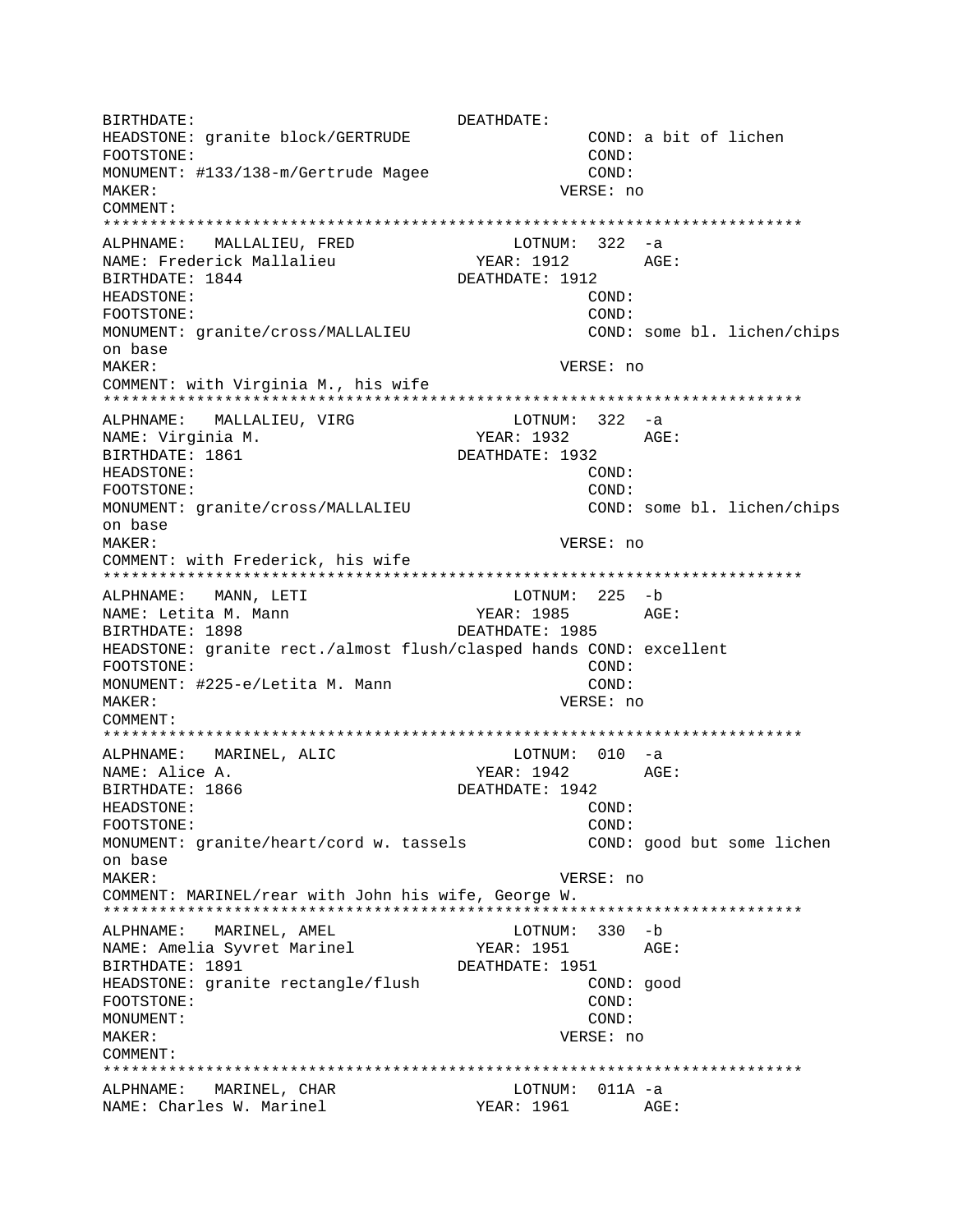BIRTHDATE: 1878 **DEATHDATE: 1961** HEADSTONE: COND: FOOTSTONE: COND: MONUMENT: long rounded marble/MARINEL/Masonic COND: excellent MAKER: Barretto Monument Co., Groton VERSE: no COMMENT: with Dorothy G. Woodridge Marinel/monu.maker:Groton Rd. State Rte 40 Westford \*\*\*\*\*\*\*\*\*\*\*\*\*\*\*\*\*\*\*\*\*\*\*\*\*\*\*\*\*\*\*\*\*\*\*\*\*\*\*\*\*\*\*\*\*\*\*\*\*\*\*\*\*\*\*\*\*\*\*\*\*\*\*\*\*\*\*\*\*\*\*\*\*\*\* ALPHNAME: MARINEL, DORO NAME: Dorothy G. Woodridge The YEAR: 1958 AGE: BIRTHDATE: 1882 DEATHDATE: 1958 HEADSTONE: COND: FOOTSTONE: COND: MONUMENT: long rounded marble/MARINEL COND: excellent MAKER: Barretto Monument Co., Groton Rd. VERSE: no COMMENT: with Charles W. Marinel/monument maker: State Rte. 40 Westford, Mass. \*\*\*\*\*\*\*\*\*\*\*\*\*\*\*\*\*\*\*\*\*\*\*\*\*\*\*\*\*\*\*\*\*\*\*\*\*\*\*\*\*\*\*\*\*\*\*\*\*\*\*\*\*\*\*\*\*\*\*\*\*\*\*\*\*\*\*\*\*\*\*\*\*\*\* ALPHNAME: MARINEL, GEOR LOTNUM: 010 -a NAME: George W. Same Communication of the MEAR: 1980 AGE: BIRTHDATE: 1895 **DEATHDATE: 1980** HEADSTONE: COND: FOOTSTONE: COND: MONUMENT: granite/heart/cord w. tassels COND: good but some lichen on base MAKER: VERSE: no COMMENT: MARINEL/rear with John, his wife Alice A. \*\*\*\*\*\*\*\*\*\*\*\*\*\*\*\*\*\*\*\*\*\*\*\*\*\*\*\*\*\*\*\*\*\*\*\*\*\*\*\*\*\*\*\*\*\*\*\*\*\*\*\*\*\*\*\*\*\*\*\*\*\*\*\*\*\*\*\*\*\*\*\*\*\*\* ALPHNAME: MARINEL, GEOR LOTNUM: 282 -a NAME: George L. Marinel YEAR: 1929 AGE: BIRTHDATE: DEATHDATE: July 22, 1929 HEADSTONE: COND: FOOTSTONE: COND: MONUMENT: pink & black marble/MARINEL NEWHALL COND: good MAKER: VERSE: no COMMENT: rear with Louisa A. his wife, Harrison, Louisa M. Marinel,William,Edna Newhall \*\*\*\*\*\*\*\*\*\*\*\*\*\*\*\*\*\*\*\*\*\*\*\*\*\*\*\*\*\*\*\*\*\*\*\*\*\*\*\*\*\*\*\*\*\*\*\*\*\*\*\*\*\*\*\*\*\*\*\*\*\*\*\*\*\*\*\*\*\*\*\*\*\*\* ALPHNAME: MARINEL, HARR LOTNUM: 282 -a NAME: Harrison L. YEAR: 1918 BIRTHDATE: DEATHDATE: April 5, 1918 HEADSTONE: COND: FOOTSTONE: COND: MONUMENT: pink & black marble/MARINEL NEWHALL COND: good MAKER: VERSE: no COMMENT: rear with George L.,his wife Louisa A., Louisa M.Marinel,William,Edna Newhall \*\*\*\*\*\*\*\*\*\*\*\*\*\*\*\*\*\*\*\*\*\*\*\*\*\*\*\*\*\*\*\*\*\*\*\*\*\*\*\*\*\*\*\*\*\*\*\*\*\*\*\*\*\*\*\*\*\*\*\*\*\*\*\*\*\*\*\*\*\*\*\*\*\*\* ALPHNAME: MARINEL, JOHN NAME: John YEAR: 1949 AGE: BIRTHDATE: 1863 DEATHDATE: 1949 HEADSTONE: COND: FOOTSTONE: COND: MONUMENT: granite/heart/cross/leaves COND: good but some lichen on base MAKER: VERSE: no COMMENT: MARINEL/rear with his wife Alice A., George W. \*\*\*\*\*\*\*\*\*\*\*\*\*\*\*\*\*\*\*\*\*\*\*\*\*\*\*\*\*\*\*\*\*\*\*\*\*\*\*\*\*\*\*\*\*\*\*\*\*\*\*\*\*\*\*\*\*\*\*\*\*\*\*\*\*\*\*\*\*\*\*\*\*\*\*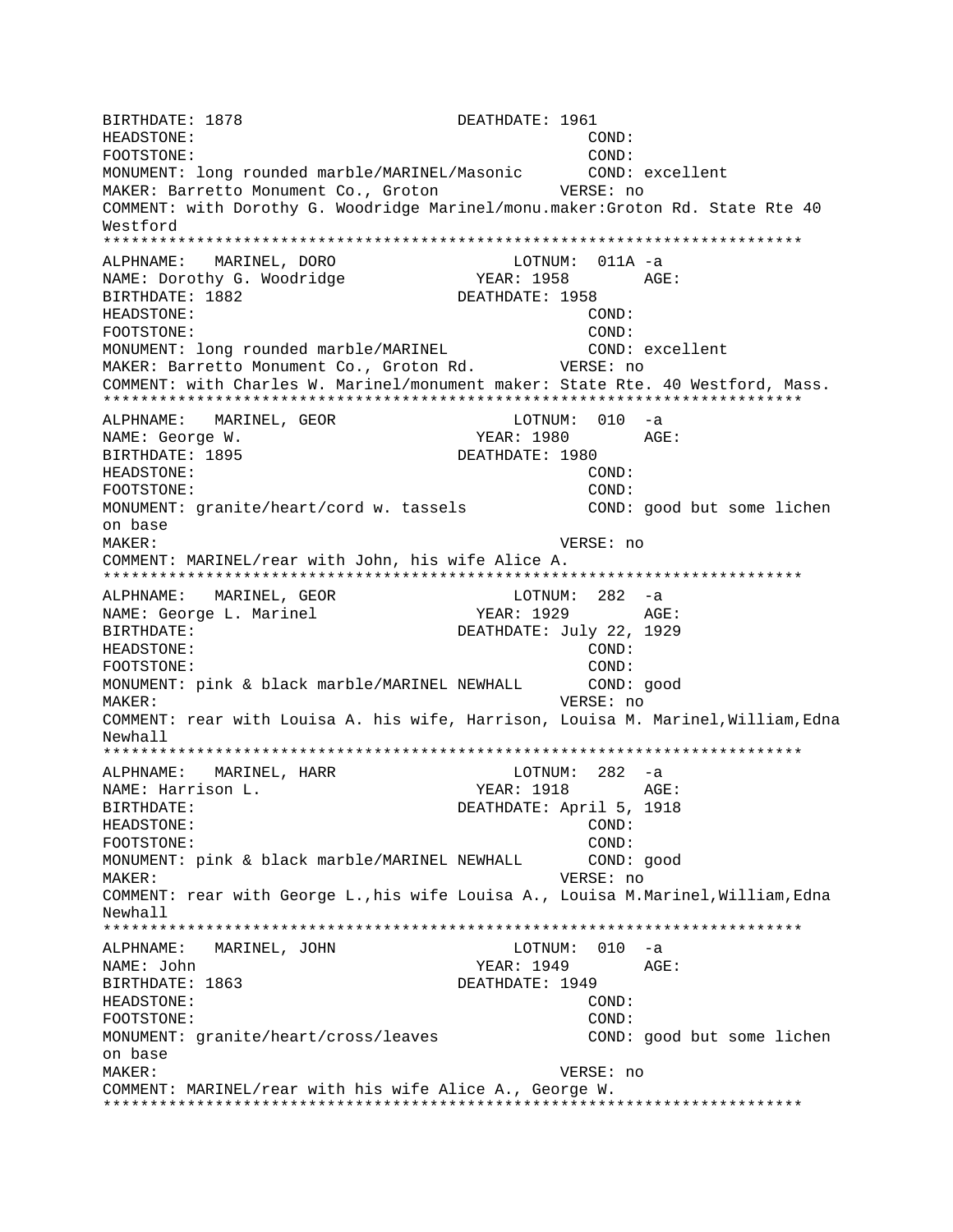ALPHNAME: MARINEL, LOUI LOTNUM: 282 -a NAME: Louisa A. YEAR: 1952 AGE: BIRTHDATE: Dec. 1, 1952 HEADSTONE: COND: FOOTSTONE: COND: MONUMENT: pink & black marble/MARINEL NEWHALL COND: good MAKER: VERSE: no COMMENT: rear with George L. his wife, Harrison, Louisa M. Marinel,William,Edna Newhall \*\*\*\*\*\*\*\*\*\*\*\*\*\*\*\*\*\*\*\*\*\*\*\*\*\*\*\*\*\*\*\*\*\*\*\*\*\*\*\*\*\*\*\*\*\*\*\*\*\*\*\*\*\*\*\*\*\*\*\*\*\*\*\*\*\*\*\*\*\*\*\*\*\*\* ALPHNAME: MARINEL, LOUI LOTNUM: 282 -a NAME: Louisa M. Santa Communications of the Magnus Magnus Magnus Age: BIRTHDATE: DEATHDATE: Nov. 7, 1955 HEADSTONE: COND: FOOTSTONE: COND: MONUMENT: pink & black marble/MARINEL NEWHALL COND: good MAKER: VERSE: no COMMENT: rear with George L.,his wife Louisa A., Harrison Marinel, William, Edna Newhall \*\*\*\*\*\*\*\*\*\*\*\*\*\*\*\*\*\*\*\*\*\*\*\*\*\*\*\*\*\*\*\*\*\*\*\*\*\*\*\*\*\*\*\*\*\*\*\*\*\*\*\*\*\*\*\*\*\*\*\*\*\*\*\*\*\*\*\*\*\*\*\*\*\*\* ALPHNAME: MARINEL, WALT COTNUM: 330 -a NAME: Walter N. Marinel Jr. YEAR: 1916 AGE: BIRTHDATE: DEATHDATE: April 14, 1916 HEADSTONE: COND: FOOTSTONE: COND: MONUMENT: granite/LeMARINEL COND: excellent MAKER: VERSE: no COMMENT: PERPETUAL CARE/rear:their grandson/front:with John, his wife Emelie \*\*\*\*\*\*\*\*\*\*\*\*\*\*\*\*\*\*\*\*\*\*\*\*\*\*\*\*\*\*\*\*\*\*\*\*\*\*\*\*\*\*\*\*\*\*\*\*\*\*\*\*\*\*\*\*\*\*\*\*\*\*\*\*\*\*\*\*\*\*\*\*\*\*\* ALPHNAME: MARINEL, WALT<br>NAME: Walter Newton Marinel (1962 - 1962 NAME: Walter Newton Marinel YEAR: 1962 AGE: BIRTHDATE: 1879 DEATHDATE: 1962 HEADSTONE: granite rectangle/flush COND: good FOOTSTONE: COND: MONUMENT: COND: MAKER: VERSE: no COMMENT: \*\*\*\*\*\*\*\*\*\*\*\*\*\*\*\*\*\*\*\*\*\*\*\*\*\*\*\*\*\*\*\*\*\*\*\*\*\*\*\*\*\*\*\*\*\*\*\*\*\*\*\*\*\*\*\*\*\*\*\*\*\*\*\*\*\*\*\*\*\*\*\*\*\*\* ALPHNAME: MARSHALL, JULI LOTNUM: 085 -a NAME: Julia L. YEAR: 1913 AGE: BIRTHDATE: 1856 DEATHDATE: 1913 HEADSTONE: pointed granite COND: excellent FOOTSTONE: COND: MONUMENT: COND: MAKER: VERSE: no COMMENT: with Robert G. Marshall his wife \*\*\*\*\*\*\*\*\*\*\*\*\*\*\*\*\*\*\*\*\*\*\*\*\*\*\*\*\*\*\*\*\*\*\*\*\*\*\*\*\*\*\*\*\*\*\*\*\*\*\*\*\*\*\*\*\*\*\*\*\*\*\*\*\*\*\*\*\*\*\*\*\*\*\* ALPHNAME: MARSHALL, ROBE NAME: Robert G. Marshall YEAR: 1909 AGE: BIRTHDATE: 1858 DEATHDATE: 1909 HEADSTONE: pointed granite COND: excellent FOOTSTONE: COND: MONUMENT: COND: MAKER: VERSE: no COMMENT: with Julia L. his wife \*\*\*\*\*\*\*\*\*\*\*\*\*\*\*\*\*\*\*\*\*\*\*\*\*\*\*\*\*\*\*\*\*\*\*\*\*\*\*\*\*\*\*\*\*\*\*\*\*\*\*\*\*\*\*\*\*\*\*\*\*\*\*\*\*\*\*\*\*\*\*\*\*\*\* ALPHNAME: MASON, CHAR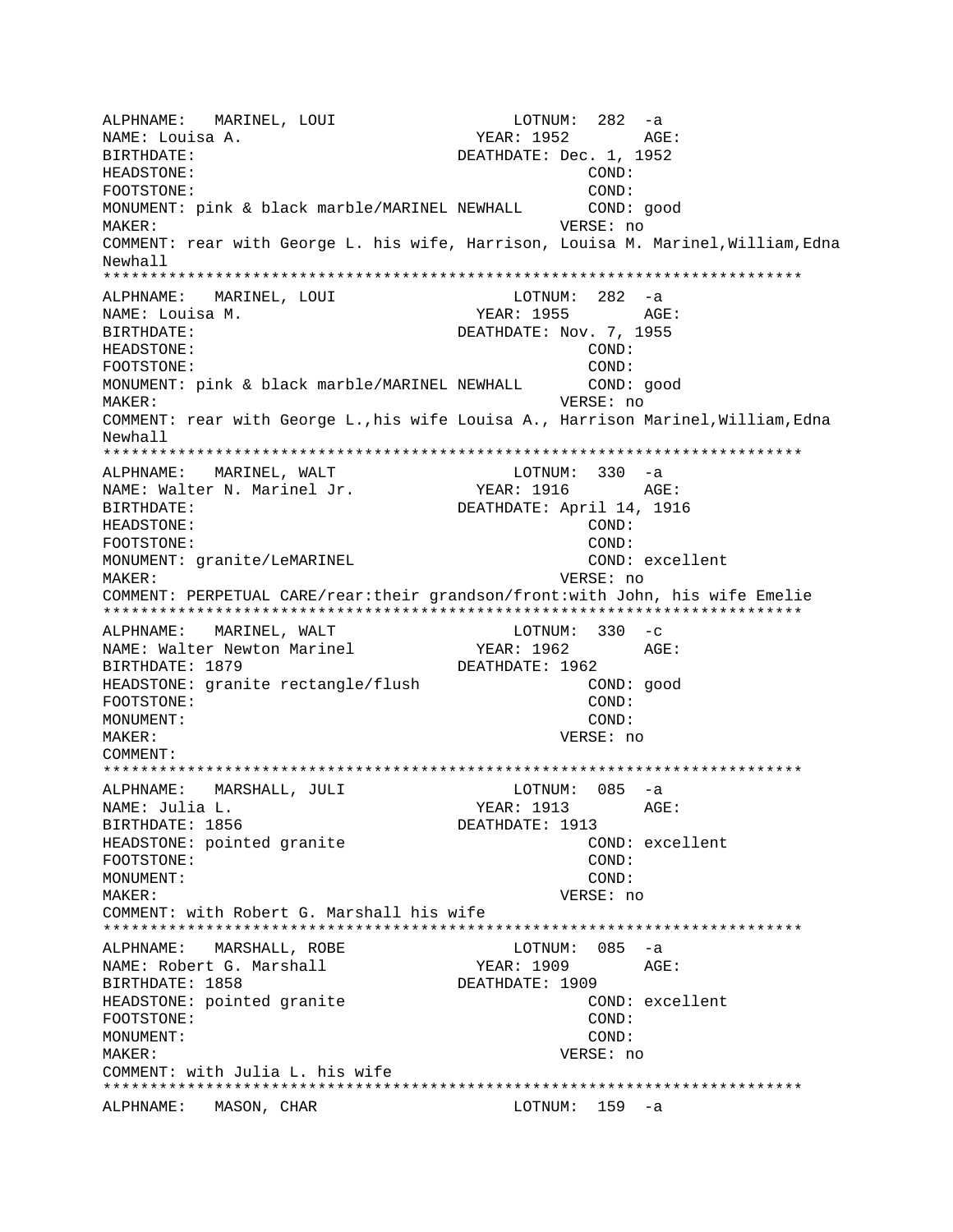NAME: Charles L. Mason YEAR: 1899 AGE: 75 yrs. BIRTHDATE: DEATHDATE: Jan. 21, 1899 HEADSTONE: COND: FOOTSTONE: COND: MONUMENT: marble/tall,fancy shaft/MASON COND: large chip in base,some lichen MAKER: VERSE: no COMMENT: with Eva, Sarah, Walter \*\*\*\*\*\*\*\*\*\*\*\*\*\*\*\*\*\*\*\*\*\*\*\*\*\*\*\*\*\*\*\*\*\*\*\*\*\*\*\*\*\*\*\*\*\*\*\*\*\*\*\*\*\*\*\*\*\*\*\*\*\*\*\*\*\*\*\*\*\*\*\*\*\*\* ALPHNAME: MASON, EVA NAME: Eva C. Mason The South Communication of the YEAR: 1878 AGE: 26yrs. BIRTHDATE: DEATHDATE: May 10, 1878 HEADSTONE: COND: FOOTSTONE: COND: MONUMENT: marble/tall,fancy shaft/MASON COND: large chip in base/some lichen MAKER: VERSE: no COMMENT: with Charles, Sarah, Walter \*\*\*\*\*\*\*\*\*\*\*\*\*\*\*\*\*\*\*\*\*\*\*\*\*\*\*\*\*\*\*\*\*\*\*\*\*\*\*\*\*\*\*\*\*\*\*\*\*\*\*\*\*\*\*\*\*\*\*\*\*\*\*\*\*\*\*\*\*\*\*\*\*\*\* ALPHNAME: MASON, SARA LOTNUM: 159 -a NAME: Sarah Mason Nassal Ageleric Chemister Sarah Magnus Ageleric Chemister Ageleric Chemister Ageleric Chemister BIRTHDATE: DEATHDATE: July 30, 1891 HEADSTONE: COND: FOOTSTONE: COND: MONUMENT: marble/tall,fancy shaft/MASON COND: large chip in base/some lichen MAKER: VERSE: no COMMENT: with Charles, Eva, Walter \*\*\*\*\*\*\*\*\*\*\*\*\*\*\*\*\*\*\*\*\*\*\*\*\*\*\*\*\*\*\*\*\*\*\*\*\*\*\*\*\*\*\*\*\*\*\*\*\*\*\*\*\*\*\*\*\*\*\*\*\*\*\*\*\*\*\*\*\*\*\*\*\*\*\* ALPHNAME: MASON, WALT NAME: Walter H. Mason YEAR: 1906 AGE: 37yrs. BIRTHDATE:  $DEATHDATE: June 2, 1906$ HEADSTONE: COND: FOOTSTONE: COND: MONUMENT: marble/tall,fancy shaft/MASON COND: large chip in base/some lichen MAKER: VERSE: no COMMENT: with Charles, Eva, Sarah.inscription almost illegible \*\*\*\*\*\*\*\*\*\*\*\*\*\*\*\*\*\*\*\*\*\*\*\*\*\*\*\*\*\*\*\*\*\*\*\*\*\*\*\*\*\*\*\*\*\*\*\*\*\*\*\*\*\*\*\*\*\*\*\*\*\*\*\*\*\*\*\*\*\*\*\*\*\*\* ALPHNAME: MATTHEWS, MINE  $\qquad \qquad$  LOTNUM: 259 -a NAME: Minerva C. Matthews YEAR: 1925 AGE: BIRTHDATE: 1857 DEATHDATE: 1925 HEADSTONE: pointed granite/MOTHER COND: good/chip top left corner base FOOTSTONE: COND: MONUMENT: COND: MAKER: VERSE: no COMMENT: Garside Granite 1997 installed new foundation & reset it \*\*\*\*\*\*\*\*\*\*\*\*\*\*\*\*\*\*\*\*\*\*\*\*\*\*\*\*\*\*\*\*\*\*\*\*\*\*\*\*\*\*\*\*\*\*\*\*\*\*\*\*\*\*\*\*\*\*\*\*\*\*\*\*\*\*\*\*\*\*\*\*\*\*\* ALPHNAME: MCCONNELL, HOWA LOTNUM: 346 -a NAME: Howard McConnell **YEAR: 1914** AGE: BIRTHDATE: 1875 **DEATHDATE: 1914** HEADSTONE: COND: FOOTSTONE: COND: MONUMENT: dark gray granite/vine, flowers COND: very good MAKER: VERSE: no COMMENT: with Stuart McConnell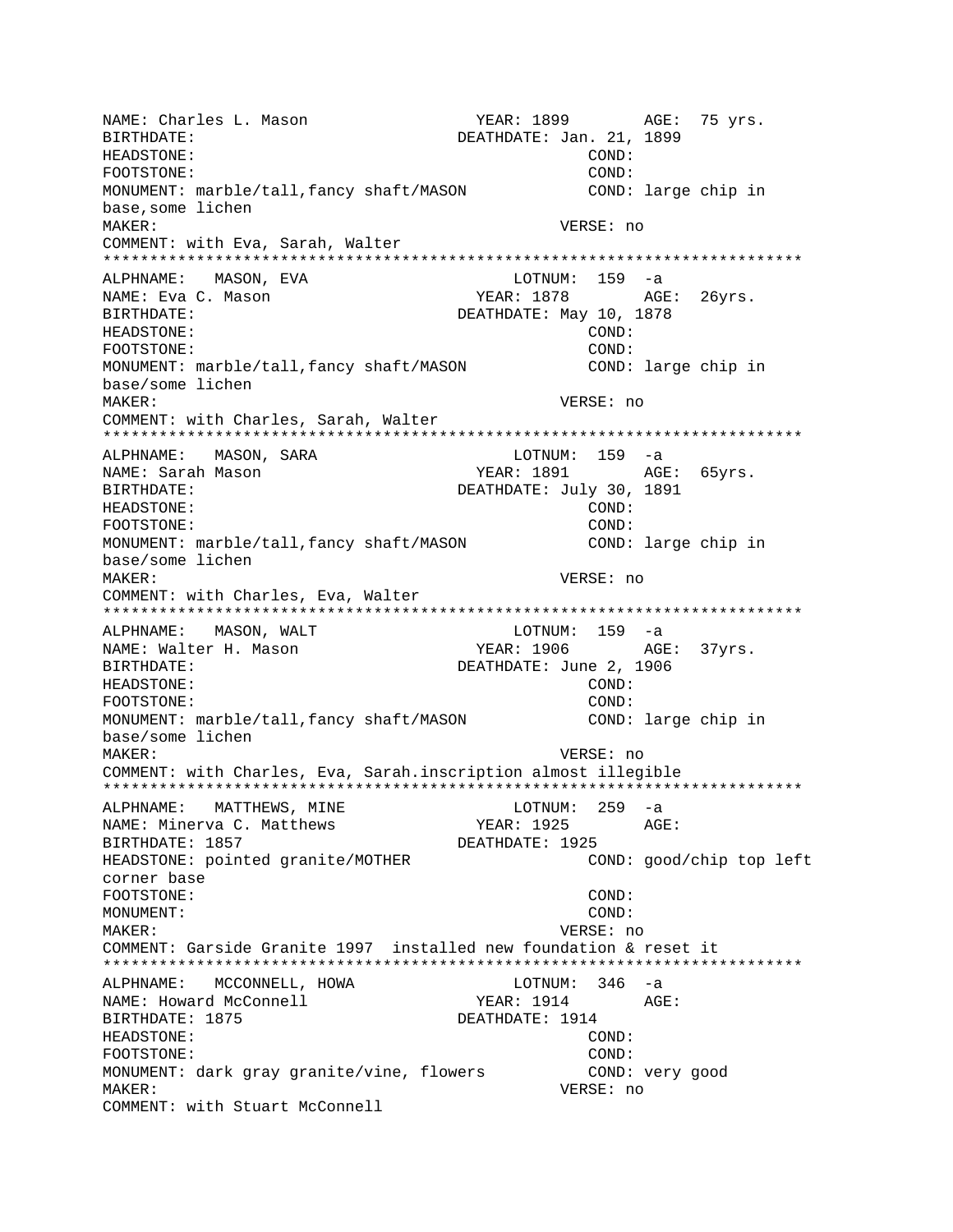ALPHNAME: MCCONNELL, STUA  $LOTNUM: 346 -a$ YEAR: 1913 AGE: NAME: Stuart McConnell BIRTHDATE: 1912 DEATHDATE: 1913 **HEADSTONE:** COND: FOOTSTONE: COND: MONUMENT: dark gray granite/vine, flowers COND: very good MAKER: VERSE: no COMMENT: with Howard McConnell ALPHNAME: MCCOY, BATH  $LOTNUM: 152 -c$ NAME: MOTHER YEAR: 1880 AGE: **DEATHDATE:** BIRTHDATE: HEADSTONE: v.fancymarbleblock/MOTHER COND: rodsbroken/stoneeasily removed COND: FOOTSTONE: MONUMENT: #152-d/BATHSHEBA COND: MAKER: VERSE: no COMMENT: sunken/top of marble base on granite base flush to ground ALPHNAME: MCCOY, BATH LOTNUM: 152 -d NAME: Bathsheba YEAR: 1880 AGE: } 93yrs. 25dys. DEATHDATE: Apr. 2, 1880 BIRTHDATE: HEADSTONE: #152-c/MOTHER COND:  $COMD:$ FOOTSTONE: MONUMENT: v.fancy/granite/urn on top/McCOY COND: good MAKER: VERSE: no COMMENT: rt. side/with Charles M. front/Mattie P. left side \*\*\*\*\*\*\*\*\*\*\* \*\*\*\*\*\*\*\*\*\*\*\*\*\*\*\*\*\*\*\* ALPHNAME: MCCOY, CHAR LOTNUM: 152 -a YEAR: 1890 AGE: NAME: Husband BIRTHDATE: DEATHDATE: COND: much lichen/mower HEADSTONE: slanted marble/HUSBAND scratches FOOTSTONE: COND: MONUMENT: #152-d/Charles M. McCoy COND: MAKER: VERSE: no COMMENT: crooked on base but firm  $LOTNUM: 239 -a$ ALPHNAME: MCCOY, ELIZ NAME: Elizabeth A. McCoy YEAR: 1977 AGE: DEATHDATE: 1977 BIRTHDATE: 1918 HEADSTONE: COND: FOOTSTONE: COND: MONUMENT: granite/Walsh-McCoy COND: good/some lichen, base & stone MAKER: VERSE: no COMMENT: withJohn, Sarah Walsh, John, Martha, Vera, Theodore Weiler, Margaret Beede LOTNUM: 239 -a ALPHNAME: MCCOY, JOHN NAME: John F. McCoy YEAR: 1943 AGE: BIRTHDATE: 1854 DEATHDATE: 1943 COND: HEADSTONE: FOOTSTONE: COND: MONUMENT: granite/Walsh-McCoy COND: good/some lichen, base & stone MAKER: VERSE: no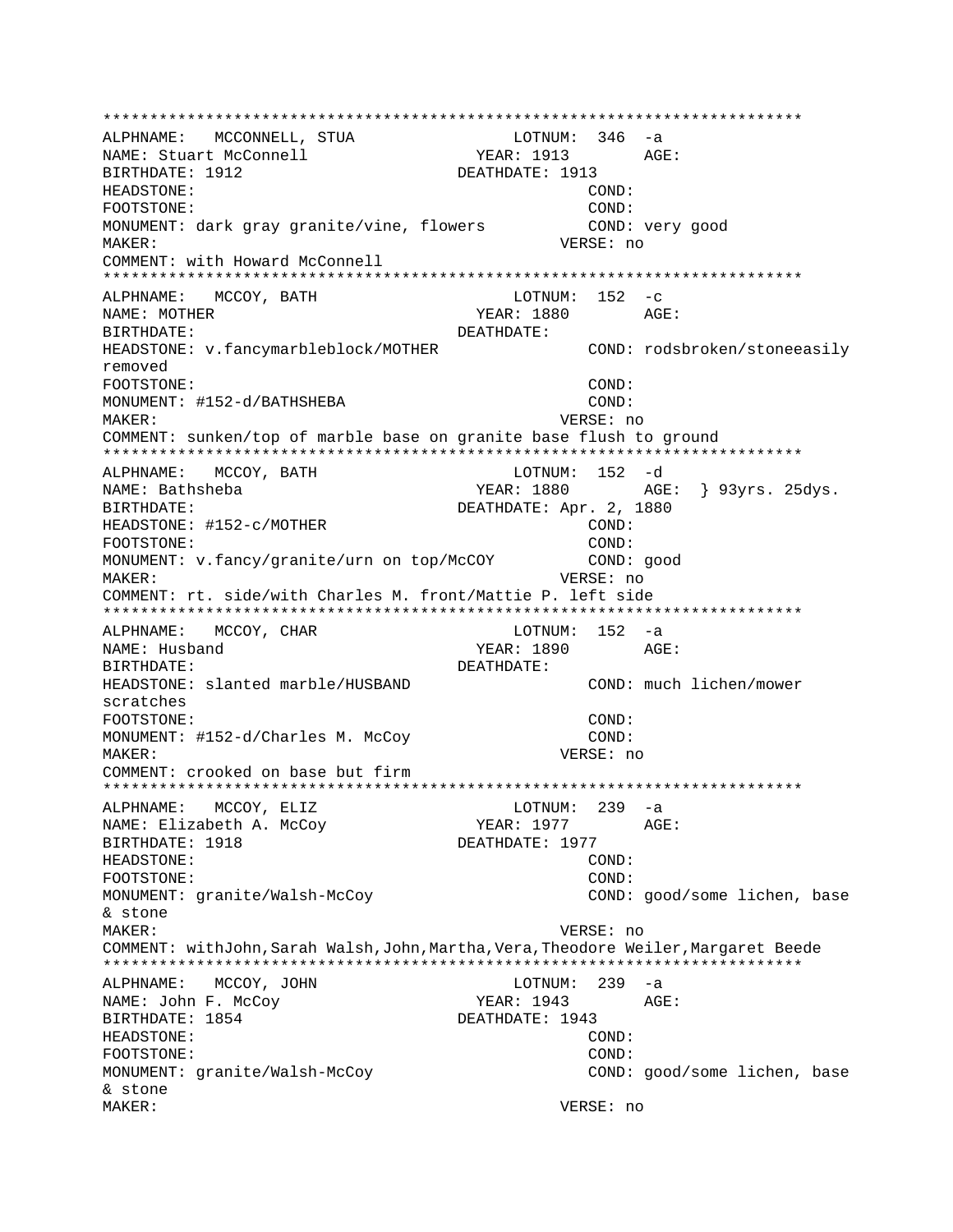COMMENT: withJohn,Sarah Walsh,Martha,Vera,Elizabeth McCoy,MargaretBeede,Theodore Weiler \*\*\*\*\*\*\*\*\*\*\*\*\*\*\*\*\*\*\*\*\*\*\*\*\*\*\*\*\*\*\*\*\*\*\*\*\*\*\*\*\*\*\*\*\*\*\*\*\*\*\*\*\*\*\*\*\*\*\*\*\*\*\*\*\*\*\*\*\*\*\*\*\*\*\* ALPHNAME: MCCOY, MART LOTNUM: 239 -a NAME: Martha McCoy TEAR: 1899 AGE: BIRTHDATE: 1823 DEATHDATE: 1899 HEADSTONE: COND: FOOTSTONE: COND: MONUMENT: granite/Walsh-McCoy COND: good/some lichen, base & stone MAKER: VERSE: no COMMENT: withJohn,Sarah Walsh,John,Vera,Elizabeth McCoy,MargaretBeede,Theodore Weiler \*\*\*\*\*\*\*\*\*\*\*\*\*\*\*\*\*\*\*\*\*\*\*\*\*\*\*\*\*\*\*\*\*\*\*\*\*\*\*\*\*\*\*\*\*\*\*\*\*\*\*\*\*\*\*\*\*\*\*\*\*\*\*\*\*\*\*\*\*\*\*\*\*\*\* ALPHNAME: MCCOY, MATT LOTNUM: 152 -b NAME: WIFE  $YEAR: 1924$  AGE: BIRTHDATE: DEATHDATE: HEADSTONE: slanted marble/WIFE COND: lichen/mower scrat.esp.at rear FOOTSTONE: COND: MONUMENT: #152-d/Mattie P. COND: MAKER: VERSE: no COMMENT: sunken/very little granite base visible \*\*\*\*\*\*\*\*\*\*\*\*\*\*\*\*\*\*\*\*\*\*\*\*\*\*\*\*\*\*\*\*\*\*\*\*\*\*\*\*\*\*\*\*\*\*\*\*\*\*\*\*\*\*\*\*\*\*\*\*\*\*\*\*\*\*\*\*\*\*\*\*\*\*\* ALPHNAME: MCCOY, MATT LOTNUM: 152 -d NAME: Mattie P. Same Communication of the Mattieus of the YEAR: 1924 AGE: BIRTHDATE: Nov. 20, 1844 DEATHDATE: June 17, 1924 HEADSTONE: #152-C/MOTHER COND: FOOTSTONE: COND: MONUMENT: v.fancy/granite/urn on top/McCOY COND: good MAKER: VERSE: no COMMENT: right:wife of William McCoy/with Charles:front, Mattie:left side \*\*\*\*\*\*\*\*\*\*\*\*\*\*\*\*\*\*\*\*\*\*\*\*\*\*\*\*\*\*\*\*\*\*\*\*\*\*\*\*\*\*\*\*\*\*\*\*\*\*\*\*\*\*\*\*\*\*\*\*\*\*\*\*\*\*\*\*\*\*\*\*\*\*\* ALPHNAME: MCCOY, McCoy CONSTRAINS LOTNUM: 152 -d NAME: Charles M. McCoy (2008) YEAR: 1890 AGE:<br>BIRTHDATE: Nov. 15, 1832 (2018) DEATHDATE: Oct. 26, 1890 BIRTHDATE: Nov. 15, 1832 HEADSTONE: #152-A COND: FOOTSTONE:<br>MONUMENT: v.fancy/granite/urn on top/McCOY COND: good MONUMENT: v.fancy/granite/urn on top/McCOY MAKER: VERSE: no COMMENT: on front/left:Mattie P./right:Bathsheba \*\*\*\*\*\*\*\*\*\*\*\*\*\*\*\*\*\*\*\*\*\*\*\*\*\*\*\*\*\*\*\*\*\*\*\*\*\*\*\*\*\*\*\*\*\*\*\*\*\*\*\*\*\*\*\*\*\*\*\*\*\*\*\*\*\*\*\*\*\*\*\*\*\*\* ALPHNAME: MCCOY, VERA LOTNUM: 239 -a NAME: Vera M. McCoy  $YEAR: 1965$  AGE: BIRTHDATE: 1883 DEATHDATE: 1965 HEADSTONE: COND: FOOTSTONE: COND: MONUMENT: granite/Walsh-McCoy COND: good/some lichen, base & stone MAKER: VERSE: no COMMENT: withJohn,Sarah Walsh,John,Martha,Elizabeth McCoy,MargaretBeede,Theodore Weiler \*\*\*\*\*\*\*\*\*\*\*\*\*\*\*\*\*\*\*\*\*\*\*\*\*\*\*\*\*\*\*\*\*\*\*\*\*\*\*\*\*\*\*\*\*\*\*\*\*\*\*\*\*\*\*\*\*\*\*\*\*\*\*\*\*\*\*\*\*\*\*\*\*\*\* ALPHNAME: MCDONALD, BERT LOTNUM: 009 -a NAME: Bertha Ione MacDonald YEAR: 1925 AGE: BIRTHDATE: 1869 DEATHDATE: 1925 HEADSTONE: granite/design w. cord tassels COND: good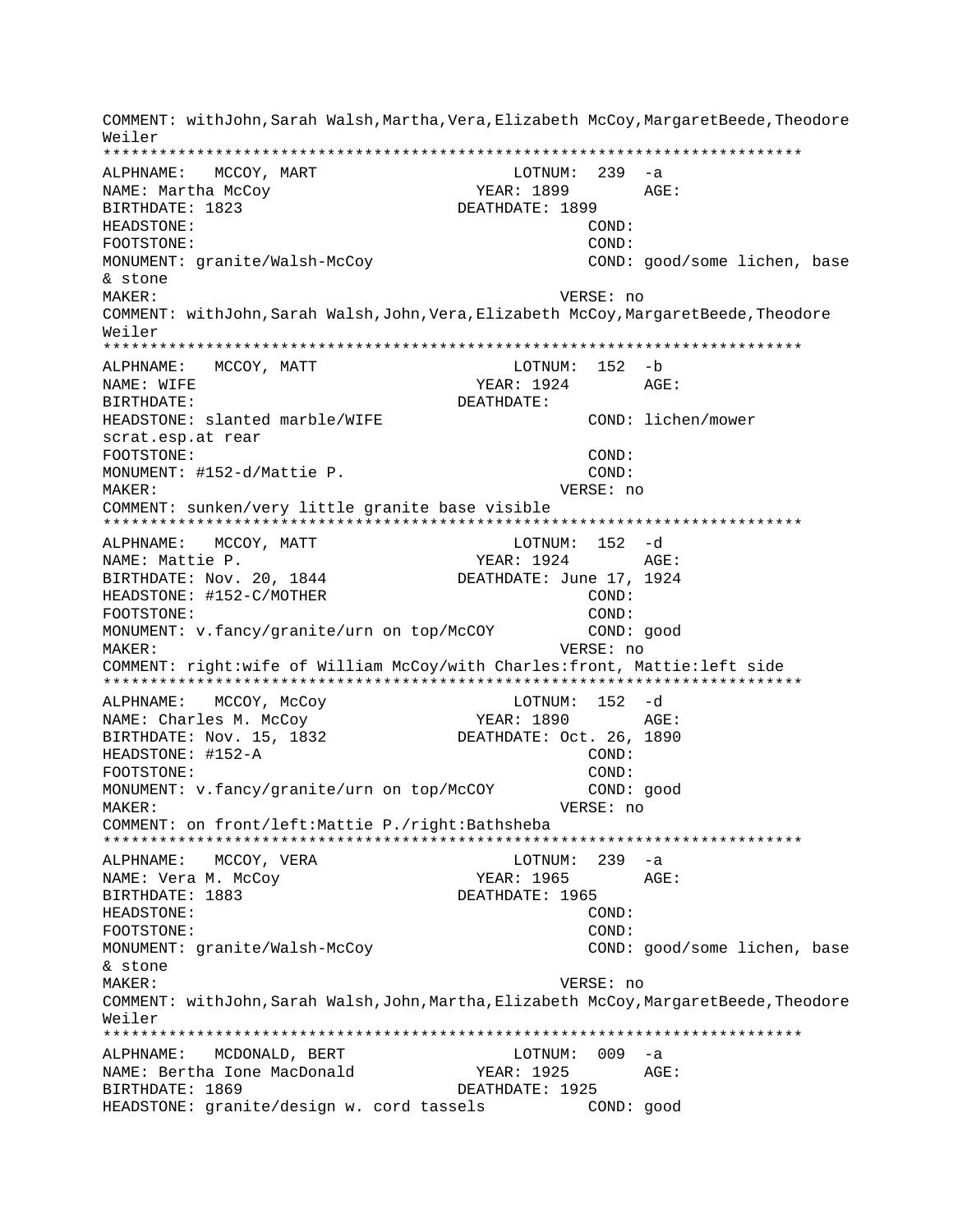FOOTSTONE: COND: MONUMENT: COND: MAKER: Lowell Monument Co,Manufact.,Lowell VERSE: no COMMENT: \*\*\*\*\*\*\*\*\*\*\*\*\*\*\*\*\*\*\*\*\*\*\*\*\*\*\*\*\*\*\*\*\*\*\*\*\*\*\*\*\*\*\*\*\*\*\*\*\*\*\*\*\*\*\*\*\*\*\*\*\*\*\*\*\*\*\*\*\*\*\*\*\*\*\* ALPHNAME: MCENNIS, EDWA LOTNUM: 275 -a NAME: Edward McEnnis YEAR: 1902 AGE: BIRTHDATE: 1897 DEATHDATE: 1902 HEADSTONE: COND: FOOTSTONE: COND: MONUMENT: red granite rectangle/almost flat/design COND: a little black lichen MAKER: VERSE: no COMMENT: with Samuel, Martha, Fred Hodgson \*\*\*\*\*\*\*\*\*\*\*\*\*\*\*\*\*\*\*\*\*\*\*\*\*\*\*\*\*\*\*\*\*\*\*\*\*\*\*\*\*\*\*\*\*\*\*\*\*\*\*\*\*\*\*\*\*\*\*\*\*\*\*\*\*\*\*\*\*\*\*\*\*\*\* ALPHNAME: MCGEE, ETHE LOTNUM: 333 -a NAME: Ethel M. McGee  $YERR: 1994$  AGE: BIRTHDATE: 1901 DEATHDATE: 1994 HEADSTONE: COND: FOOTSTONE: COND: MONUMENT: gran./wide/flat/DIXON SMALL/circledesign COND: good MAKER: VERSE: no COMMENT: rear:daughter/with Edgar,his wife Lena \*\*\*\*\*\*\*\*\*\*\*\*\*\*\*\*\*\*\*\*\*\*\*\*\*\*\*\*\*\*\*\*\*\*\*\*\*\*\*\*\*\*\*\*\*\*\*\*\*\*\*\*\*\*\*\*\*\*\*\*\*\*\*\*\*\*\*\*\*\*\*\*\*\*\* ALPHNAME: MCGRATH, GERT LOTNUM: 170 -a NAME: Gertrude B. The Mass of the YEAR: 1985 AGE: BIRTHDATE: 1896 DEATHDATE: 1985 HEADSTONE: granite rectangle/flush/flowers, leaves COND: some lichen on inscription FOOTSTONE: COND: MONUMENT: COND: MAKER: VERSE: no COMMENT: with Thomas M. \*\*\*\*\*\*\*\*\*\*\*\*\*\*\*\*\*\*\*\*\*\*\*\*\*\*\*\*\*\*\*\*\*\*\*\*\*\*\*\*\*\*\*\*\*\*\*\*\*\*\*\*\*\*\*\*\*\*\*\*\*\*\*\*\*\*\*\*\*\*\*\*\*\*\* ALPHNAME: MCGRATH, THOM LOTNUM: 170 -a NAME: Thomas M. McGrath YEAR: 1957 AGE: BIRTHDATE: 1896 DEATHDATE: 1957 HEADSTONE: granite rectangle/flush/flowers, leaves COND: some lichen on inscription FOOTSTONE: COND: MONUMENT: COND: MAKER: VERSE: no COMMENT: with Gertrude B. \*\*\*\*\*\*\*\*\*\*\*\*\*\*\*\*\*\*\*\*\*\*\*\*\*\*\*\*\*\*\*\*\*\*\*\*\*\*\*\*\*\*\*\*\*\*\*\*\*\*\*\*\*\*\*\*\*\*\*\*\*\*\*\*\*\*\*\*\*\*\*\*\*\*\* ALPHNAME: MCINTIRE, CHAR NAME: Charles H. McIntire  $YEAR: 1931$  AGE: BIRTHDATE: 1862 DEATHDATE: 1931 HEADSTONE:  $\#97-f/HUSBAND/C.H.M.$  (COND: FOOTSTONE: COND: MONUMENT: granite col./McINTIRE COND: excellent MAKER: Andrews & Co., Lowell **VERSE:** no COMMENT: right side/with his wife Martha J. Libby \*\*\*\*\*\*\*\*\*\*\*\*\*\*\*\*\*\*\*\*\*\*\*\*\*\*\*\*\*\*\*\*\*\*\*\*\*\*\*\*\*\*\*\*\*\*\*\*\*\*\*\*\*\*\*\*\*\*\*\*\*\*\*\*\*\*\*\*\*\*\*\*\*\*\* ALPHNAME: MCINTIRE, CHAR LOTNUM: 097 -f NAME: C.H.M./Husband YEAR: 1931 AGE: BIRTHDATE: DEATHDATE: HEADSTONE: double/slanted/granite COND: loose on base/chipped FOOTSTONE: COND: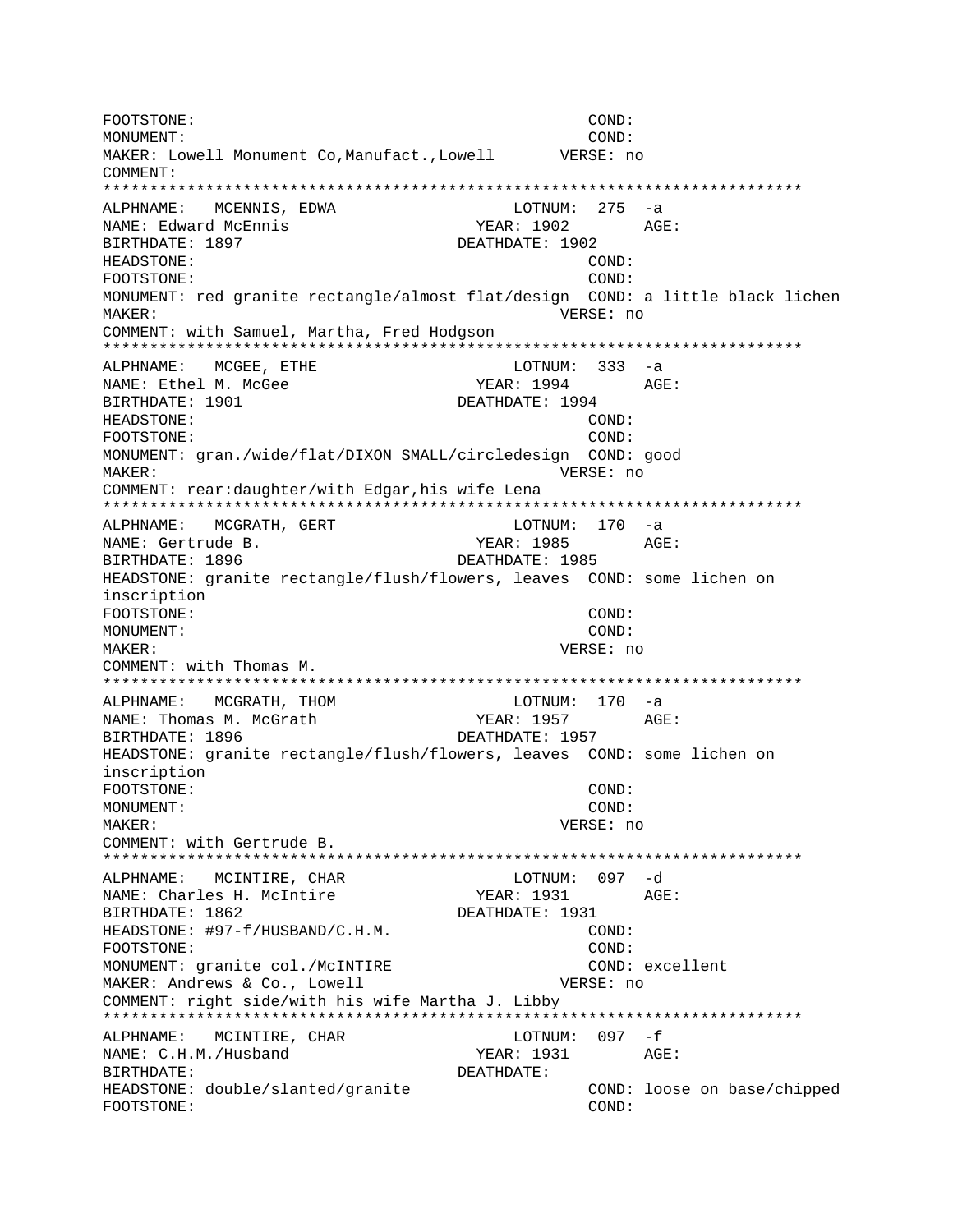MONUMENT: #97-d/Charles H. McIntire COND: MAKER: VERSE: no COMMENT: double stone with his wife \*\*\*\*\*\*\*\*\*\*\*\*\*\*\*\*\*\*\*\*\*\*\*\*\*\*\*\*\*\*\*\*\*\*\*\*\*\*\*\*\*\*\*\*\*\*\*\*\*\*\*\*\*\*\*\*\*\*\*\*\*\*\*\*\*\*\*\*\*\*\*\*\*\*\* ALPHNAME: MCINTIRE, ELIZ LOTNUM: 097 -d NAME: Elizabeth Raynor YEAR: 1911 AGE: BIRTHDATE: Sept. 29, 1827 DEATHDATE: June 29, 1911 HEADSTONE:  $\#97-b/MOTHER/E.R.M.$  COND: FOOTSTONE: COND: MONUMENT: granite col./McINTIRE COND: excellent MAKER: Andrews & Co. VERSE: no COMMENT: front/with George W. McIntire his wife \*\*\*\*\*\*\*\*\*\*\*\*\*\*\*\*\*\*\*\*\*\*\*\*\*\*\*\*\*\*\*\*\*\*\*\*\*\*\*\*\*\*\*\*\*\*\*\*\*\*\*\*\*\*\*\*\*\*\*\*\*\*\*\*\*\*\*\*\*\*\*\*\*\*\* ALPHNAME: MCINTIRE, ELIZ LOTNUM: 097 -b NAME: E.R.M. SALL AND MEAR: 1911 AGE: BIRTHDATE: DEATHDATE: HEADSTONE: slanted/granite/MOTHER COND: good/some lichen FOOTSTONE: COND: MONUMENT: #97-d/Elizabeth Raynor MAKER: VERSE: no COMMENT: \*\*\*\*\*\*\*\*\*\*\*\*\*\*\*\*\*\*\*\*\*\*\*\*\*\*\*\*\*\*\*\*\*\*\*\*\*\*\*\*\*\*\*\*\*\*\*\*\*\*\*\*\*\*\*\*\*\*\*\*\*\*\*\*\*\*\*\*\*\*\*\*\*\*\* ALPHNAME: MCINTIRE, GEOR LOTNUM: 097 -d NAME: George W. McIntire YEAR: 1907 BIRTHDATE: Mar. 9, 1825 DEATHDATE: July 23, 1907 HEADSTONE:  $\#97-c/FATHER/G.W.M.$  COND: FOOTSTONE: COND: MONUMENT: granite col./McINTIRE COND: excellent MAKER: Andrews & Co., Lowell VERSE: no COMMENT: front/with Elizabeth Raynor his wife \*\*\*\*\*\*\*\*\*\*\*\*\*\*\*\*\*\*\*\*\*\*\*\*\*\*\*\*\*\*\*\*\*\*\*\*\*\*\*\*\*\*\*\*\*\*\*\*\*\*\*\*\*\*\*\*\*\*\*\*\*\*\*\*\*\*\*\*\*\*\*\*\*\*\* ALPHNAME: MCINTIRE, GEOR LOTNUM: 097 -c NAME: G.W.M. 2007 AGE: BIRTHDATE: DEATHDATE: HEADSTONE: slanted/granite/FATHER COND: good/some lichen FOOTSTONE: COND: MONUMENT: #97-d/George W. McIntire COND: MAKER: VERSE: no COMMENT: \*\*\*\*\*\*\*\*\*\*\*\*\*\*\*\*\*\*\*\*\*\*\*\*\*\*\*\*\*\*\*\*\*\*\*\*\*\*\*\*\*\*\*\*\*\*\*\*\*\*\*\*\*\*\*\*\*\*\*\*\*\*\*\*\*\*\*\*\*\*\*\*\*\*\* ALPHNAME: MCINTIRE, GEOR LOTNUM: 044 -a NAME: George T. The South Communication of the YEAR: 1852 AGE: 2yrs, 8mos. BIRTHDATE: DEATHDATE: April 19, 1852 HEADSTONE: COND: FOOTSTONE: COND: MONUMENT: granite/double/each rounded <a>
COND: firm/sl. sunken left<br/>  $\,$ side MAKER: VERSE: no COMMENT: right side/with Warren A. \*\*\*\*\*\*\*\*\*\*\*\*\*\*\*\*\*\*\*\*\*\*\*\*\*\*\*\*\*\*\*\*\*\*\*\*\*\*\*\*\*\*\*\*\*\*\*\*\*\*\*\*\*\*\*\*\*\*\*\*\*\*\*\*\*\*\*\*\*\*\*\*\*\*\* ALPHNAME: MCINTIRE, HARR LOTNUM: 044 -a NAME: Harriet The YEAR: 1871 AGE: 61yrs, 2mos. BIRTHDATE: DEATHDATE: June 25, 1871 HEADSTONE: COND: FOOTSTONE: COND: MONUMENT: granite/double/each rounded COND: firm/sl. sunken left side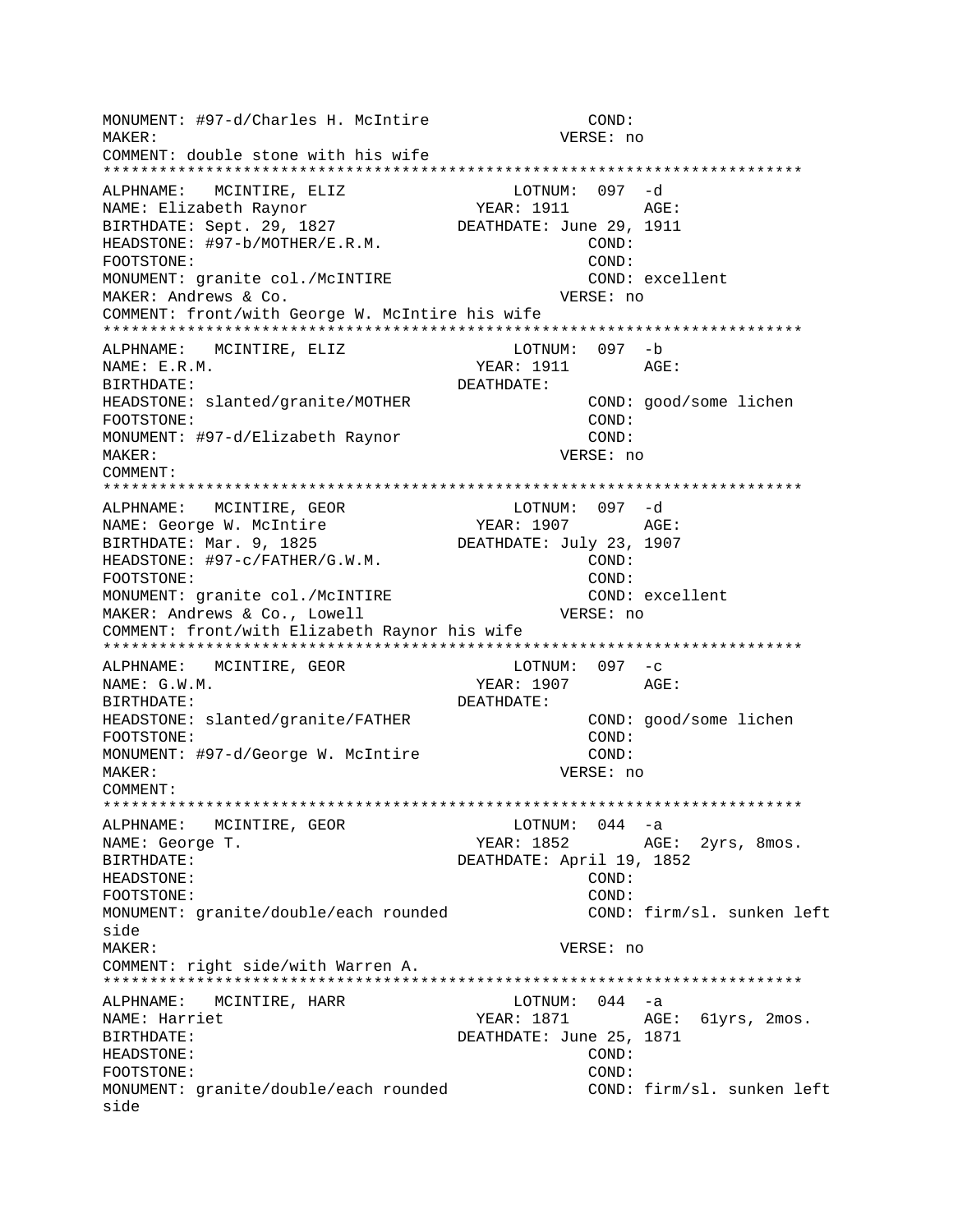MAKER: VERSE: no COMMENT: left side/with Warren, wife \*\*\*\*\*\*\*\*\*\*\*\*\*\*\*\*\*\*\*\*\*\*\*\*\*\*\*\*\*\*\*\*\*\*\*\*\*\*\*\*\*\*\*\*\*\*\*\*\*\*\*\*\*\*\*\*\*\*\*\*\*\*\*\*\*\*\*\*\*\*\*\*\*\*\* ALPHNAME: MCINTIRE, HERB LOTNUM: 097 -d NAME: Herbert Libby YEAR: 1891 AGE: BIRTHDATE: May 31, 1891 DEATHDATE: June 1, 1891 HEADSTONE: #97-e/H.L.M. COND: FOOTSTONE: COND: MONUMENT: granite col./McINTIRE MAKER: Andrews & Co., Lowell **VERSE:** no COMMENT: rear/child of Charles H. & Martha J. McIntire \*\*\*\*\*\*\*\*\*\*\*\*\*\*\*\*\*\*\*\*\*\*\*\*\*\*\*\*\*\*\*\*\*\*\*\*\*\*\*\*\*\*\*\*\*\*\*\*\*\*\*\*\*\*\*\*\*\*\*\*\*\*\*\*\*\*\*\*\*\*\*\*\*\*\* ALPHNAME: MCINTIRE, HERB LOTNUM: 097 -e NAME: H.L.M. YEAR: 1891 AGE: BIRTHDATE: DEATHDATE: HEADSTONE: slanted/granite/HERBERT COND: lichen/off base FOOTSTONE: COND: MONUMENT: #97-d/Herbert L. McIntire COND: MAKER: VERSE: no COMMENT: \*\*\*\*\*\*\*\*\*\*\*\*\*\*\*\*\*\*\*\*\*\*\*\*\*\*\*\*\*\*\*\*\*\*\*\*\*\*\*\*\*\*\*\*\*\*\*\*\*\*\*\*\*\*\*\*\*\*\*\*\*\*\*\*\*\*\*\*\*\*\*\*\*\*\* ALPHNAME: MCINTIRE, JOSE LOTNUM: 044 -b NAME: Josephine McIntire  $YEAR: 1898$  AGE: BIRTHDATE: Oct. 13, 1843 DEATHDATE: Apr. 4, 1898 HEADSTONE: granite/top slanted COND: good FOOTSTONE: COND: MONUMENT: COND: MAKER: VERSE: no COMMENT: \*\*\*\*\*\*\*\*\*\*\*\*\*\*\*\*\*\*\*\*\*\*\*\*\*\*\*\*\*\*\*\*\*\*\*\*\*\*\*\*\*\*\*\*\*\*\*\*\*\*\*\*\*\*\*\*\*\*\*\*\*\*\*\*\*\*\*\*\*\*\*\*\*\*\* ALPHNAME: MCINTIRE, LAUR NAME: Laura J. McIntire YEAR: 1877 AGE: BIRTHDATE: DEATHDATE: Aug. 21, 1877 HEADSTONE: #97-a/LAURA J. McINTIRE COND: FOOTSTONE: COND: MONUMENT: granite col./McINTIRE COND: excellent MAKER: Andrews & Co., Lowell **VERSE:** no COMMENT: on left side/wife of J.Y. Cressy \*\*\*\*\*\*\*\*\*\*\*\*\*\*\*\*\*\*\*\*\*\*\*\*\*\*\*\*\*\*\*\*\*\*\*\*\*\*\*\*\*\*\*\*\*\*\*\*\*\*\*\*\*\*\*\*\*\*\*\*\*\*\*\*\*\*\*\*\*\*\*\*\*\*\* ALPHNAME: MCINTIRE, M.WA NAME: M. Wallace McIntire  $YEAR: 1898$  AGE: BIRTHDATE: May 16, 1837 DEATHDATE: Jan. 11, 1897 HEADSTONE: COND: FOOTSTONE: COND: MONUMENT: double/granite COND: good/firm but sunken on right MAKER: VERSE: no COMMENT: on right side/with Maria H. \*\*\*\*\*\*\*\*\*\*\*\*\*\*\*\*\*\*\*\*\*\*\*\*\*\*\*\*\*\*\*\*\*\*\*\*\*\*\*\*\*\*\*\*\*\*\*\*\*\*\*\*\*\*\*\*\*\*\*\*\*\*\*\*\*\*\*\*\*\*\*\*\*\*\* ALPHNAME: MCINTIRE, MARI NAME: Maria H. Sand Communication of the Maria Hotel Maria Maria Maria Maria Maria Maria Maria Maria Maria Mari BIRTHDATE: July 4, 1837 DEATHDATE: Jan. 29, 1892 HEADSTONE: COND: FOOTSTONE: COND: MONUMENT: double/granite COND: good/firm but sunken on right MAKER: VERSE: no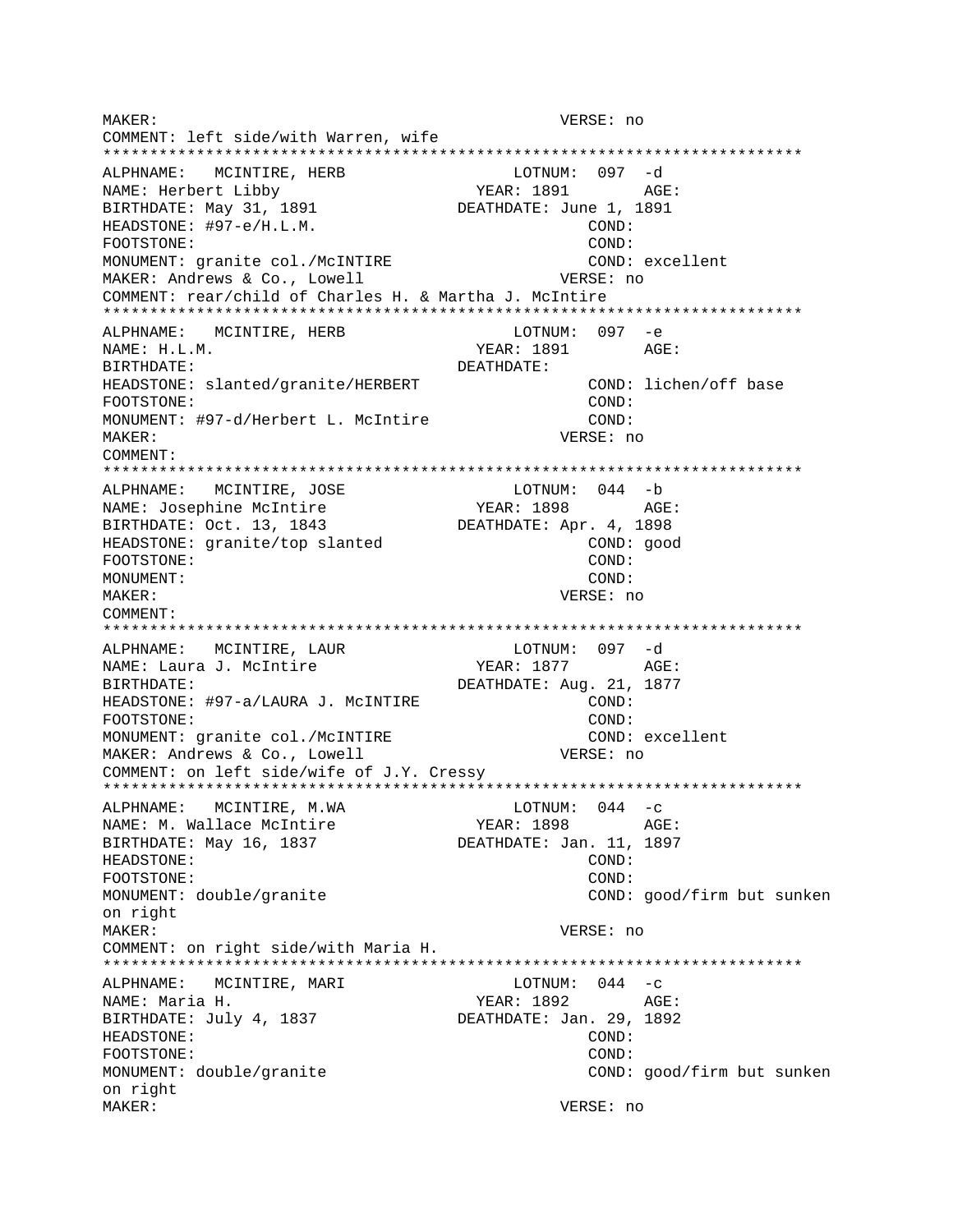COMMENT: on left side/with M. Wallace McIntire ALPHNAME: MCINTIRE, MART LOTNUM: 097 -d NAME: Martha J. Libby  $YEAR: 1948 AGE:$ BIRTHDATE: 1865 DEATHDATE: 1948 HEADSTONE: #97-f/WIFE/M.J.M. COND: FOOTSTONE: COND: MONUMENT: granite col./McINTIRE COND: excellent MAKER: Andrews & Co., Lowell VERSE: yes COMMENT: right side/with Charles H. McIntire his wife/Daughters of the American Emblem ALPHNAME: MCINTIRE, MART LOTNUM: 097 -f NAME: M.J.M. YEAR: 1948 AGE: DEATHDATE: BIRTHDATE: COND: loose on base/layers HEADSTONE: double/slanted/granite/WIFE chipped FOOTSTONE: COND: MONUMENT: #97-d/Martha J. Libby COND: MAKER: VERSE: no COMMENT: double with her husband Charles McIntire ALPHNAME: MCINTIRE, WARR  $LOTNUM: 044 -a$ NAME: Warren McIntire YEAR: 1872 AGE: 62yrs, 8mos. RIRTHDATE: DEATHDATE: Jan. 9, 1872 HEADSTONE: COND: FOOTSTONE: COND: COND: firm/sl. sunken left MONUMENT: granite/double/each rounded side MAKER: VERSE: no COMMENT: left side/with wife Harriet LOTNUM:  $044 - a$ ALPHNAME: MCINTIRE, WARR YEAR: 1852 AGE: 6yrs, 8mos. NAME: Warren A. BIRTHDATE: DEATHDATE: Aug. 17, 1852 HEADSTONE:  $COND:$ FOOTSTONE: COND: MONUMENT: granite/double/each rounded COND: firm/sl. sunken left side MAKER: VERSE: no COMMENT: right side/with George T. ALPHNAME: MCMURPHY, BENJ  $LOTNUM: 114 - b$ YEAR: 1882 NAME: Benjamin H. McMurphy AGE: BIRTHDATE: 1801 DEATHDATE: 1882 HEADSTONE:  $COND:$ COND: FOOTSTONE: MONUMENT: granite/ornate COND: good VERSE: no MAKER: COMMENT: with John, his wife Hannah F. their daughter, MaryGrace, Abbie B. Butterfield LOTNUM:  $225 - a$ ALPHNAME: MCQUADE, JANE NAME: Janet Morning YEAR: 1906 AGE: BIRTHDATE: Aug. 3, 1879 DEATHDATE: Mar. 4, 1906 COND: very good HEADSTONE: granite block/McQUADE FOOTSTONE: COND: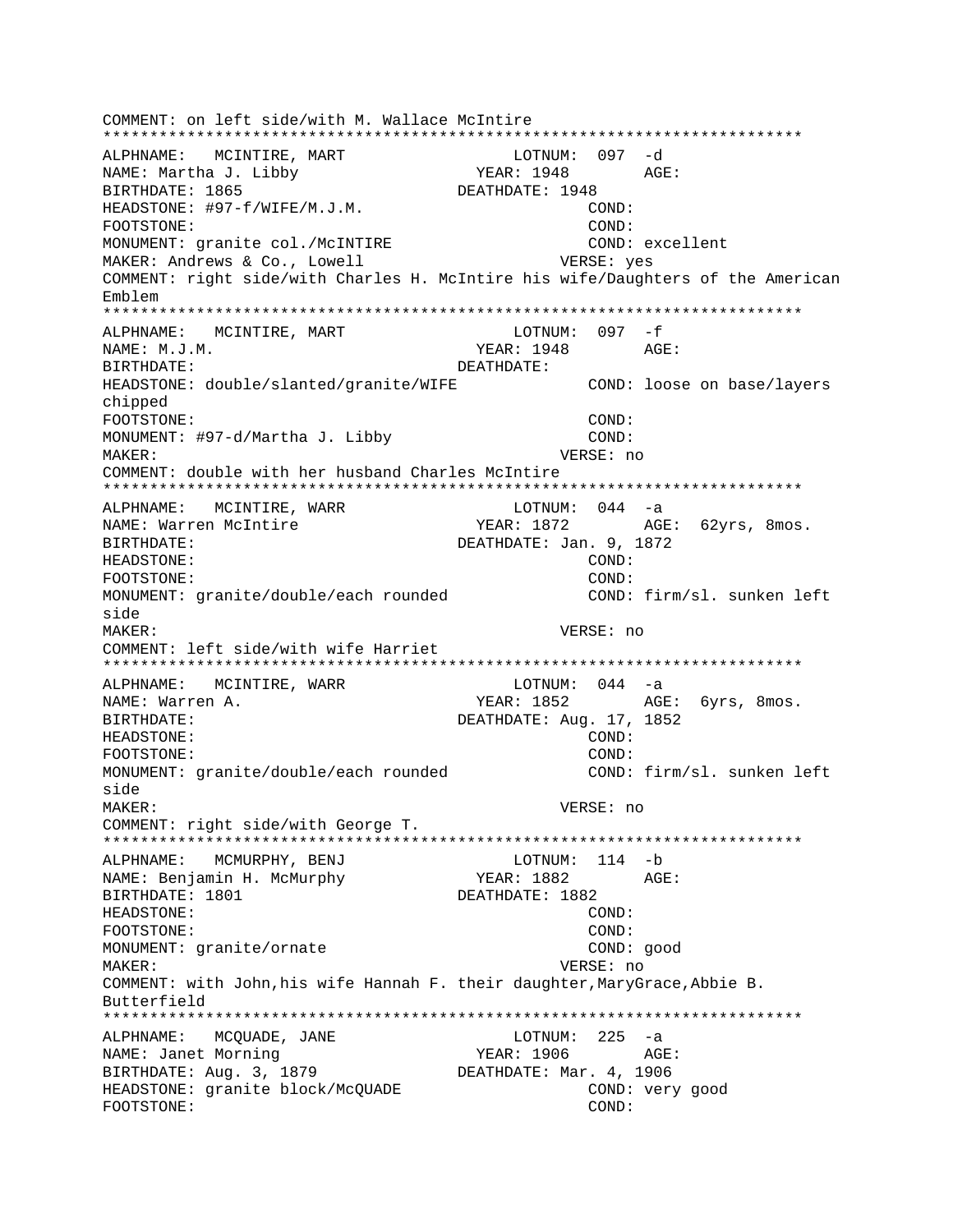MONUMENT: #225-e/Janet M. McOuade COND: MAKER: C. Wheeler VERSE: no COMMENT: Wife of John McQuade LOTNUM:  $041 - c$ ALPHNAME: MELLEN, CHAR NAME: Charles A. **BIRTHDATE:** DEATHDATE: Oct. 2, 1852 HEADSTONE: marble/pointed COND: bad lichen/recent mower chip FOOTSTONE:  $COND:$ MONUMENT:  $COND:$ MAKER: Warren VERSE: yes COMMENT: son of Robert & Deborah Mellen ALPHNAME: MELLEN, ELIZ LOTNUM: 041 -d NAME: Elizabeth J. DEATHDATE: Oct. 10, 1816 BIRTHDATE: HEADSTONE: marble/flat COND: some lichen FOOTSTONE:  $CONF:$ MONUMENT:  $COMD:$ MAKER: T. Warren, Lowell VERSE: no COMMENT: In Memory of/daughter of Robert & Deborah Mellen ALPHNAME: MELLEN, ROBE LOTNUM: 041 -a NAME: Robert Mellen BIRTHDATE: DEATHDATE: Jan. 29, 1877 HEADSTONE: marble/pointed COND: some lichen/mower scratches FOOTSTONE: COND: MONITMENT:  $COMD:$ MAKER: VERSE: yes COMMENT: Should 41-b be his wife Deborah, not Page. Deb. is is not recorded LOTNUM: 280 -b ALPHNAME: MILLER, CARO NAME: Caroline M. Chandler YEAR: 1917  $AGE:$ BIRTHDATE: 1832 DEATHDATE: 1917 HEADSTONE: COND: FOOTSTONE: COND: MONUMENT: granite/flat/MILLER COND: good/some black lichen VERSE: no MAKER: COMMENT: with James R., Mable R. ALPHNAME: MILLER, JAME LOTNUM: 280 -b NAME: James R. Miller YEAR: 1913  $AGE:$ BIRTHDATE: 1833 DEATHDATE: 1913 HEADSTONE: 280-a/J.R.M. COND: FOOTSTONE:  $COND:$ MONUMENT: granite/flat/MILLER COND: good/some black lichen MAKER: VERSE: no COMMENT: Co. F. 33D Regt. Mass. Vol./with Caroline, Mable LOTNUM: 280 -a ALPHNAME: MILLER, JAME NAME: J.R.M. YEAR: 1913 AGE: BIRTHDATE: DEATHDATE: HEADSTONE: granite rectangle./flush/J.R.M. COND: sunken/had to be dug to see FOOTSTONE: COND: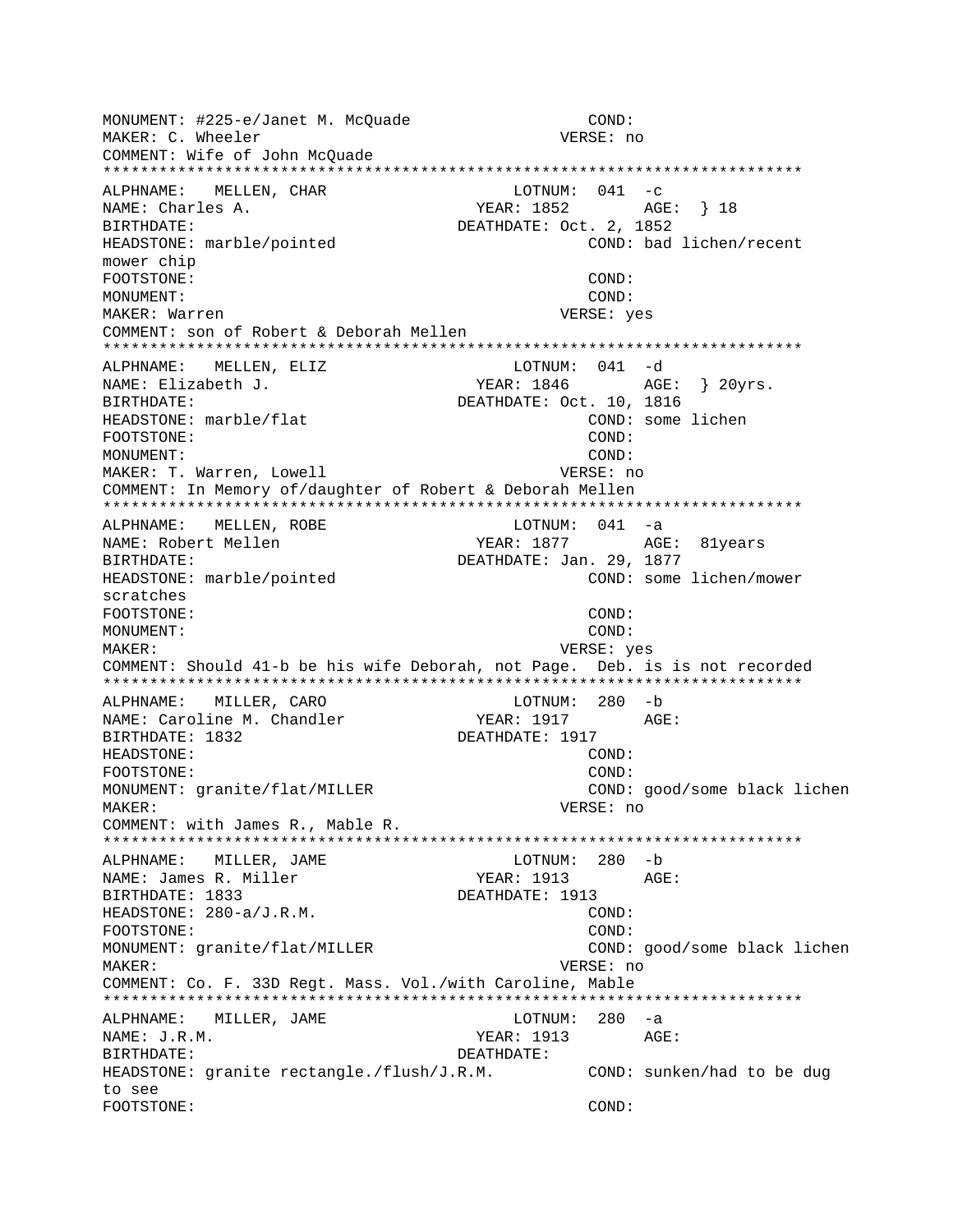MONUMENT: #280-b/James R. Miller COND: MAKER: VERSE: no COMMENT: LOTNUM: 280 -b ALPHNAME: MILLER, MABL NAME: Mable R. Miller YEAR: 1933 AGE: BIRTHDATE: 1869 DEATHDATE: 1933 HEADSTONE: COND: FOOTSTONE: COND: MONUMENT: granite/flat/MILLER COND: good/some black lichen MAKER: VERSE: no COMMENT: with James R., Caroline M. ALPHNAME: MILLS, ETHEL  $LOTNUM: 357 -a$ NAME: Ethel M. YEAR: 1917  $\triangle G$ F: DEATHDATE: 1917 BIRTHDATE: 1893 HEADSTONE: COND: FOOTSTONE: COND: MONUMENT: granite obelisk/wreath with M/MILLS COND: very good VERSE: no MAKER: COMMENT: Masonic emblem left, another emblem right/right side:with Forrest, his  $w$ ife LOTNUM: 263 -a ALPHNAME: MILLS, FLOR AGE: YEAR: 1954 NAME: Florence Mills BIRTHDATE: 1893 DEATHDATE: 1954 HEADSTONE: COND: FOOTSTONE: COND: MONUMENT: pointed granite block/BALL MILLS/flowers COND: a little lichen, black stain MAKER: VERSE: no COMMENT: with William Ball, his wife Jane, James, Harry Ball/Herman Mills ALPHNAME: MILLS, FORR  $LOTNUM: 357 -a$ NAME: Forrest A. Mills YEAR: AGE: BIRTHDATE: 1891 DEATHDATE: HEADSTONE: COND: FOOTSTONE: COND: MONUMENT: granite obelisk/wreath with M/MILLS COND: very good VERSE: no MAKER: COMMENT: Masonic emblem left, another emblem right/right side:with Ethel M. his wife ALPHNAME: MILLS, HERM  $LOTNUM: 263 -a$ NAME: Herman Mills YEAR: 1957 AGE: BIRTHDATE: 1893 DEATHDATE: 1957 HEADSTONE: COND: COND: FOOTSTONE: MONUMENT: pointed granite block/BALL MILLS/flowers COND: a little lichen, black stain MAKER: VERSE: no COMMENT: with William Ball, his wife Jane, James, Harry Ball/James Mills ALPHNAME: MITCHELL, MARG LOTNUM: 067 -a NAME: Margaret E. YEAR: 1890 AGE: BIRTHDATE: 1836 DEATHDATE: 1890 HEADSTONE: COND: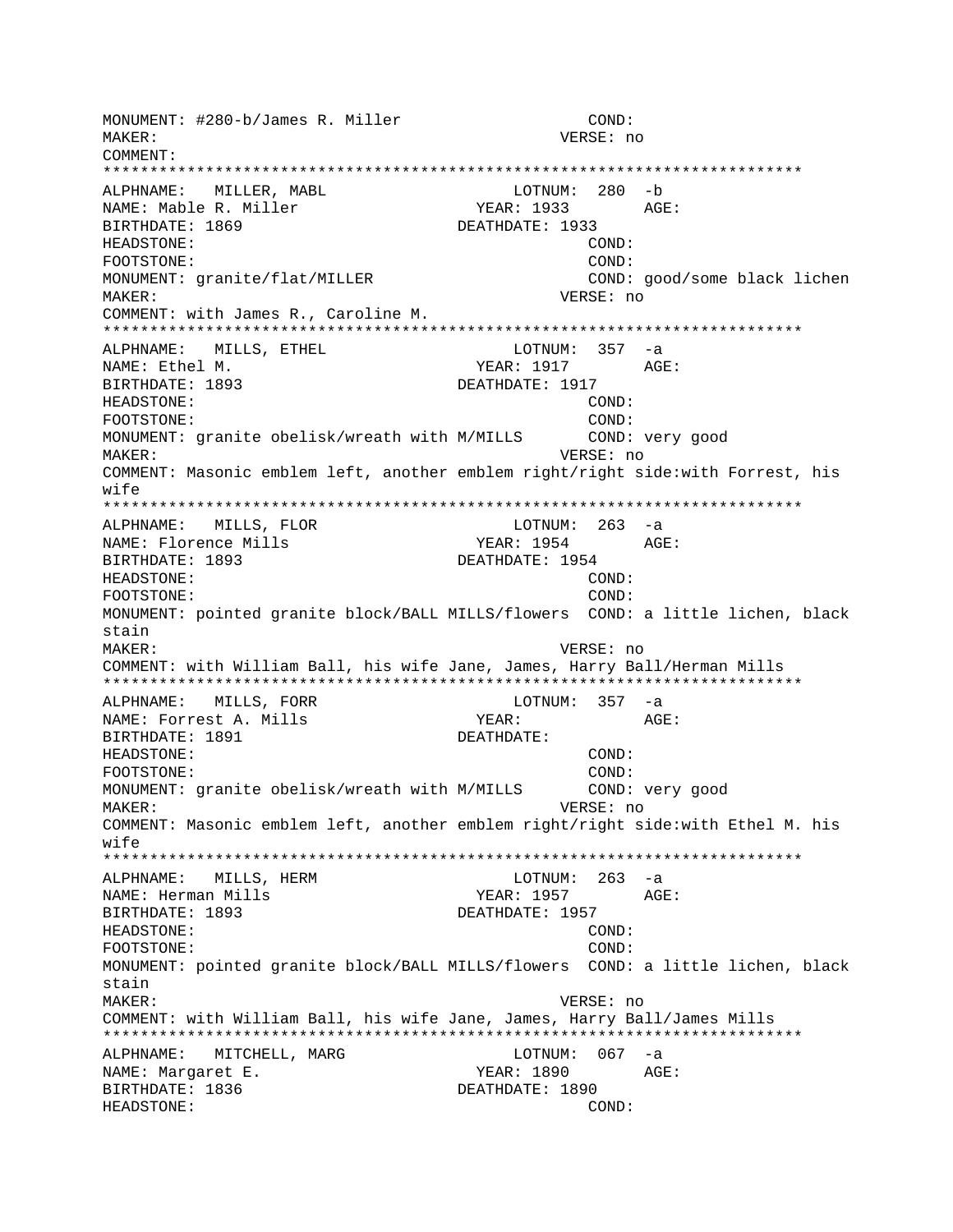FOOTSTONE: COND: MONUMENT: granite/flat/MITCHELL COND: some lichen on base MAKER: VERSE: no COMMENT: with William Mitchell, his wife/monument also says METCALF ALPHNAME: MITCHELL, WILL LOTNUM: 067 -a NAME: William Mitchell YEAR: 1910 AGE: BIRTHDATE: 1835 DEATHDATE: 1910 HEADSTONE: COND: FOOTSTONE:  $COND:$ MONUMENT: granite/flat/MITCHELL COND: some lichen on base MAKER: VERSE: yes COMMENT: with Margaret E. his wife/monument also says METCALF ALPHNAME: MONEGAN, ALMI LOTNUM: 123 -b YEAR: 1928 NAME: Almira L. Monegan  $AGE:$ BIRTHDATE: 1851 DEATHDATE: 1928 HEADSTONE: marble block/ALMIRA COND: lichen COND: FOOTSTONE: MONUMENT:  $COMD:$ MAKER: VERSE: no COMMENT: daughter of Nathaniel & Sarah L. Blood LOTNUM: 123 -a ALPHNAME: MONEGAN, JOHN YEAR: 1874 NAME: John H. Monegan AGE: 24yrs, 2mos, 16dy BIRTHDATE: DEATHDATE: June 6, 1874 HEADSTONE: marble/fancy/oakleaves&acorns COND: lichen COND: FOOTSTONE: MONUMENT:  $COMD:$ MAKER: VERSE: yes COMMENT:  $LOTNUM: 011 -a$ MOODY, AURI ALPHNAME: NAME: Aurilla J. Moody YEAR: 1940 AGE: BIRTHDATE: 1850 DEATHDATE: 1940 HEADSTONE: COND: FOOTSTONE:  $COMD:$ COND: excellent/some lichen MONUMENT: granite on base MAKER: VERSE: no COMMENT: with Nelson C., Ethel M., George K. Hill ALPHNAME: MORGAN, JOHN LOTNUM: 043A -e YEAR: 1942 AGE: NAME: John DEATHDATE: Aug. 27, 1942 BIRTHDATE: Mar. 26, 1860 HEADSTONE: COND: COND: FOOTSTONE: MONUMENT: granite/flowers, vines/MORGAN COND: excellent VERSE: no MAKER: COMMENT: with Mary ALPHNAME: MORGAN, MARY LOTNUM: 043A -a NAME: Mary YEAR: 1952 AGE: BIRTHDATE: Oct. 13, 1866 DEATHDATE: Aug. 29,1952cem.rec. HEADSTONE: COND: FOOTSTONE: COND: MONUMENT: granite/flowers, vines/MORGAN COND: excellent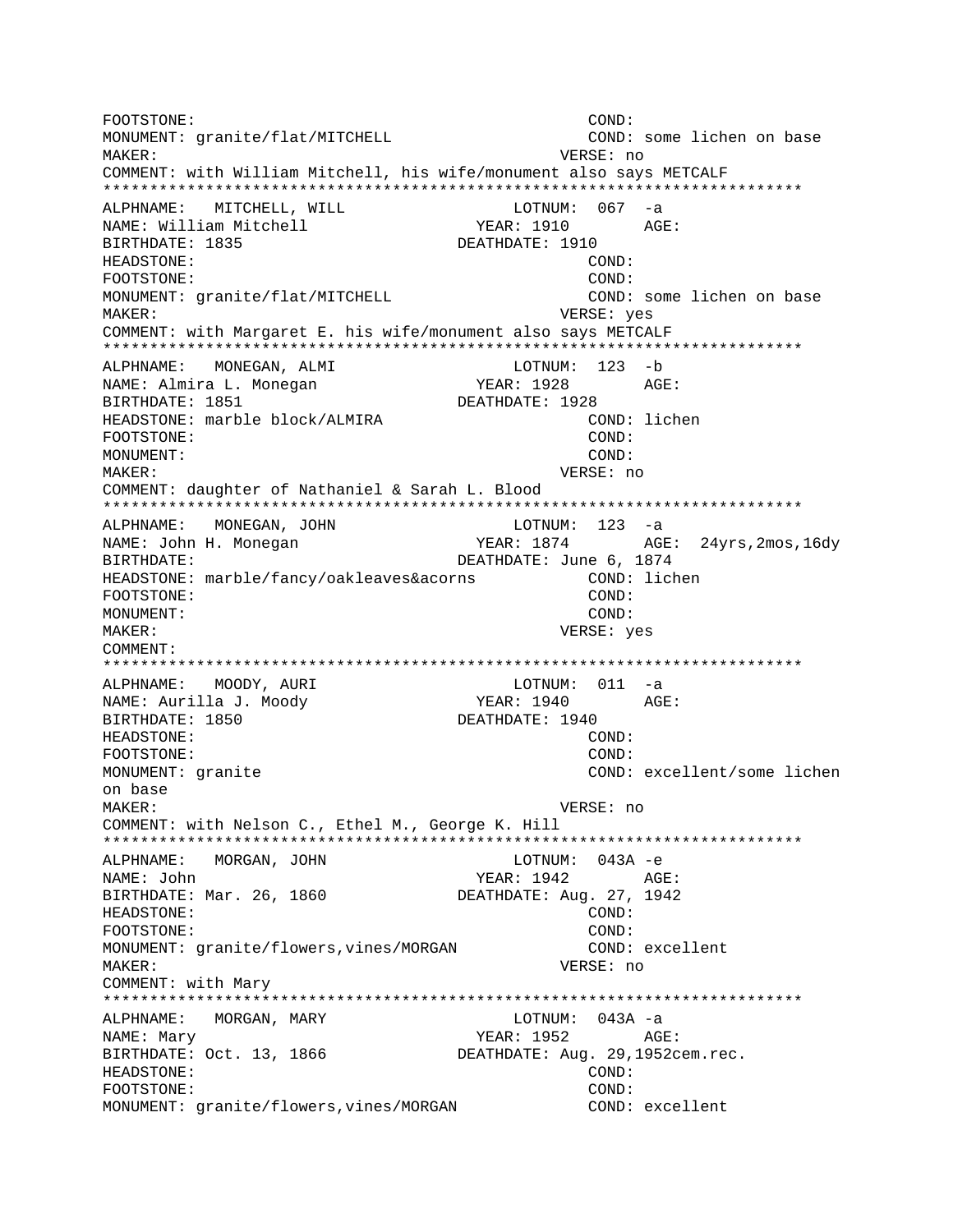MAKER: VERSE: no COMMENT: with John ALPHNAME: MORLEY, GEOR LOTNUM: 280{ -a NAME: George Morley YEAR: 1945 AGE: BIRTHDATE: 1882 DEATHDATE: 1945 HEADSTONE: COND: FOOTSTONE: COND: MONUMENT: gray granite/candles on cols. COND: good but some black lichen MAKER: VERSE: no COMMENT: with Thomas Jacques/Gertrude, George, Jr. Morley LOTNUM:  $280\begin{cases} -a \end{cases}$ ALPHNAME: MORLEY, GEOR NAME: George Morley, Jr. DEATHDATE: 1914 BIRTHDATE: 1912 HEADSTONE: COND: FOOTSTONE: COND: MONUMENT: gray granite/candles on cols. COND: good but some black lichen MAKER: VERSE: no COMMENT: with Thomas Jacques/George, Gertrude, Morley LOTNUM: 280{ -a ALPHNAME: MORLEY, GERT YEAR: 1973 AGE: NAME: Gertrude Morley BIRTHDATE: 1886 DEATHDATE: 1973 HEADSTONE: COND: FOOTSTONE: COND: MONUMENT: gray granite/candles on cols. COND: good but some black lichen MAKER: VERSE: no COMMENT: with Thomas Jacques/George, George, Jr. Morley  $LOTNUM: 225 -e$ ALPHNAME: MORNING, MARG YEAR: NAME: Margaret Dixon Morning AGE: DEATHDATE: BIRTHDATE: HEADSTONE: COND: FOOTSTONE: COND: COND: excellent MONUMENT: granite "bench"/MORNING MAKER: VERSE: yes COMMENT: children listed on stone. see memo \*\*\*\*\*\*\*\*\*\*\*\*\* ALPHNAME: MORRILL, IDA LOTNUM: 262 -a YEAR: 1945 AGE: NAME: Ida M. BIRTHDATE: 1876 DEATHDATE: 1945 HEADSTONE: COND: FOOTSTONE: COND: MONUMENT: granite/leaves & design/CARR MORRILL COND: chip, lichen on base VERSE: no MAKER: COMMENT: with John B. his wife, Richard B. Carr, Gertrude M. his wife ALPHNAME: MORRILL, JOHN LOTNUM: 262 -a AGE: NAME: John B. Morrill YEAR: 1950 BIRTHDATE: 1867 DEATHDATE: 1950 HEADSTONE: COND: FOOTSTONE: COND: MONUMENT: granite/leaves & design/CARR MORRILL COND: chip, lichen on base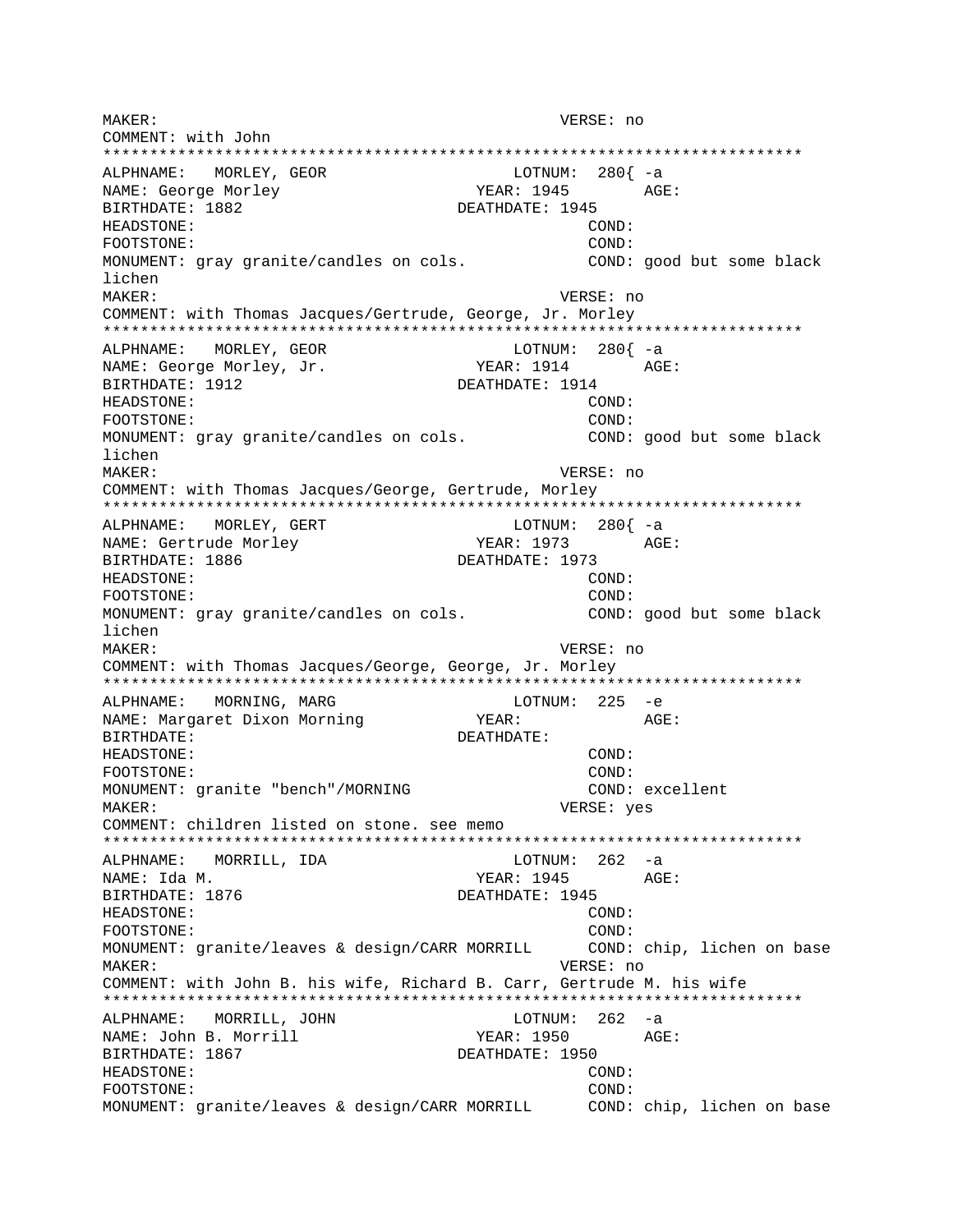MAKER: VERSE: no COMMENT: with Ida M. his wife, Richard B. Carr, Gertrude M. his wife ALPHNAME: MOSHER, AGNE LOTNUM:  $040 -a$ NAME: Agnes E. Mosher YEAR: 1929 AGE: BIRTHDATE: 1872 DEATHDATE: 1929 HEADSTONE: COND: FOOTSTONE:  $COMD:$ MONUMENT: granite/MOSHER COND: good/a little lichen on base MAKER: VERSE: yes COMMENT: Perpetual Care/with Henry, James, E. Eadie, George Mosher; Jeanie Eadie ALPHNAME: MOSHER, GEOR LOTNUM: 040 -a NAME: George E. Mosher YEAR: 1953  $\Delta G$ F: BIRTHDATE: 1908 DEATHDATE: 1953 HEADSTONE: COND: FOOTSTONE: COND: MONUMENT: granite/MOSHER COND: good/a little lichen on base MAKER: VERSE: no COMMENT: Perpetual Care/with Jeanie Eadie; Henry, Agnes, James, H. Eadie Mosher ALPHNAME: MOSHER, H. E  $LOTNUM: 040 -a$ AGE: NAME: H. Eadie Mosher YEAR: 1901 BIRTHDATE: 1900 DEATHDATE: 1901 HEADSTONE: COND: FOOTSTONE: COND: COND: good/a little lichen MONUMENT: granite/MOSHER on base MAKER: VERSE: yes COMMENT: Perpetual Care/with Henry, Agnes, James, George Mosher; Jeanie Eadie ALPHNAME: MOSHER, HENR  $LOTNUM: 040 -a$ NAME: Henry A. Mosher YEAR: 1917 AGE: BIRTHDATE: 1872 DEATHDATE: 1917 HEADSTONE: COND: FOOTSTONE:  $COMD:$ MONUMENT: granite/MOSHER COND: good/a little lichen on base MAKER: VERSE: yes COMMENT: Perpetual Care/with Agnes, James, H. Eadie, George Mosher; Jeanie S. Eadie ALPHNAME: MOSHER, JAME  $LOTNUM: 040 -a$ NAME: James N. Mosher YEAR: 1920 AGE: BIRTHDATE: 1906 DEATHDATE: 1920 HEADSTONE:  $COND:$ FOOTSTONE: COND: MONUMENT: granite/MOSHER COND: good/a little lichen on base MAKER: VERSE: yes COMMENT: Perpetual Care/with Henry, Agnes, H. Eadie, George Mosher; Jeanie Eadie ALPHNAME: MOULTON, JANE LOTNUM: 149 -b NAME: Jane F. YEAR: 1851 AGE: }t 32 DEATHDATE: Feb. 10, 1851 **BIRTHDATE:**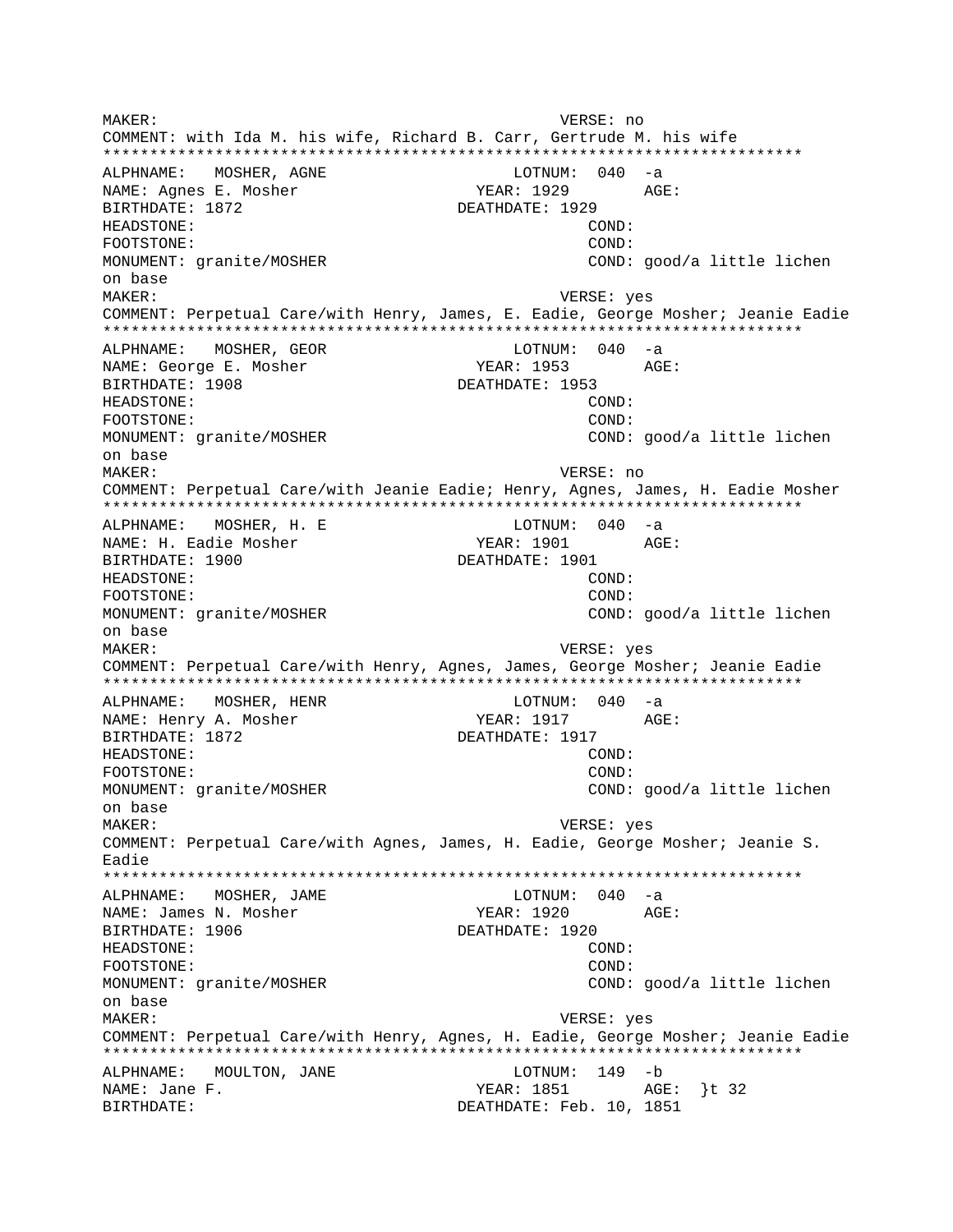HEADSTONE: pointed marble/willow, urn COND: good COND: almost FOOTSTONE: flat marble/J.F.M./W.H.M. illeg./leaningbadly MONUMENT: COND: MAKER: VERSE: yes COMMENT: fancy scroll/wife of Wm B. Moulton/with their son William H. ALPHNAME: MOULTON, WILL LOTNUM: 149 -b AGE: }t, 7 days NAME: William H. YEAR: 1840 BIRTHDATE: DEATHDATE: Nov. 9, 1840 HEADSTONE: pointed marble/willow, urn COND: good FOOTSTONE: flat marble/J.F.M./W.H.M. COND: almost illeg./leaning badly MONUMENT: COND:  $M\Delta KFR$ : VERSE: no COMMENT: fancy scroll/with Jane F. wife of Wm B. Moulton their son ALPHNAME: MOULTON, WM. LOTNUM: 149 -a YEAR: 1855 AGE: }t 36yrs. 5mos. NAME: Wm. B. Moulton BIRTHDATE: DEATHDATE: June 3, 1855 HEADSTONE: pointed marble/finger up  $COMD:$ 2mendedbreaks, 1apart/lichen FOOTSTONE: flat marble COND: leaning forward MONUMENT: COND: MAKER: VERSE: yes COMMENT: small piece missing at lower break/bottom of stone standing in front of base ALPHNAME: MUNGER, HARV LOTNUM: 035 -e YEAR: 1884 AGE: 78yrs, 8mos. NAME: Harvey Munger DEATHDATE: Feb. 22, 1884 BIRTHDATE: HEADSTONE: #35-c/Father  $COMD:$ FOOTSTONE: COND: MONUMENT: roundmarble/gran.base/garland COND: black lichen/acid rain qarland MAKER: G.F. Witherell VERSE: no COMMENT: with Nancy R. his wife/with Lucinda, Mary J. MUNGER, HARV  $LOTNUM: 035 -c$ ALPHNAME: AGE: NAME: Father YEAR: 1884 BIRTHDATE: DEATHDATE: COND: black lichen/loose on HEADSTONE: slanted/marble\Father base FOOTSTONE: COND: MONUMENT: #35-e/Harvey COND: VERSE: no MAKER: COMMENT: ALPHNAME: MUNGER, LUCI LOTNUM: 035 -e AGE: 56yrs, 5mos. NAME: Lucinda S. YEAR: 1870 DEATHDATE: June 23, 1870 BIRTHDATE: HEADSTONE: #35-b/Lucinda COND: COND: FOOTSTONE: MONUMENT: round.marble/gran.base/garland COND: black lichen/acid rain garland MAKER: G.F. Witherell VERSE: yes COMMENT: with Harvey Munder his wife, Nancy R., Mary J. their dau.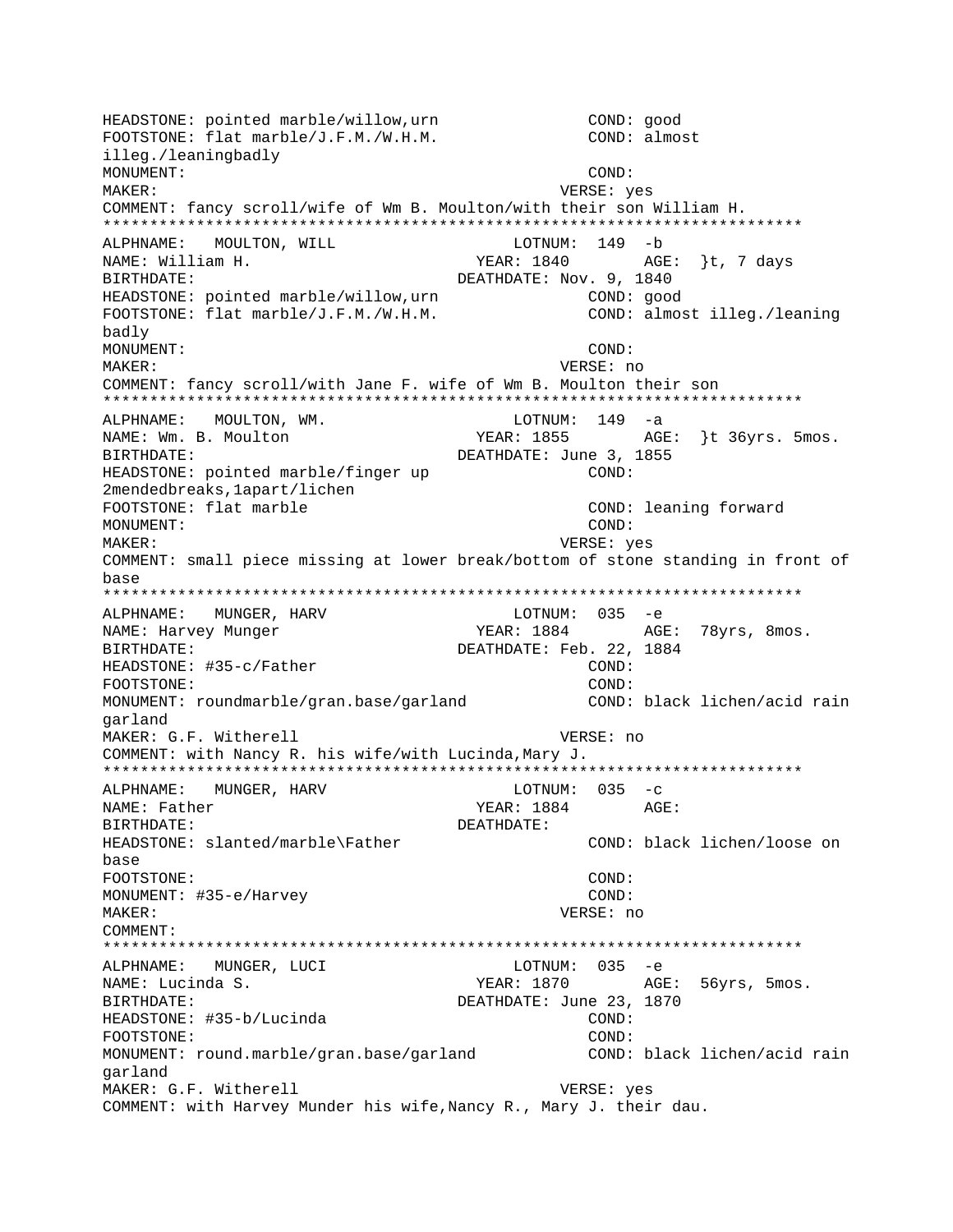ALPHNAME: MUNGER, LUCI LOTNUM: 035 -b YEAR: 1870 AGE: NAME: Lucinda BIRTHDATE: DEATHDATE: COND: black lichen/loose on HEADSTONE: slanted marble/LUCINDA base FOOTSTONE: COND: MONUMENT: see #35-e/Lucinda S.  $COMD:$ VERSE: no MAKER: COMMENT: ALPHNAME: MUNGER, MARY LOTNUM:  $035 - e$ NAME: Mary J. YEAR: 1866 AGE: 23yrs. 8mos. BIRTHDATE: DEATHDATE: Oct. 15, 1866 HEADSTONE: #35-d/Jennie  $COMD:$  $CONF:$ FOOTSTONE: MONUMENT: round.marble/gran.base/garland COND: black lichen/acid rain qarland MAKER: G.F. Witherell VERSE: yes COMMENT: with Harvey, Nancy, Lucinda; their dau. ALPHNAME: MUNGER, MARY LOTNUM: 035 -d YEAR: 1866 NAME: Jennie AGE: BIRTHDATE: DEATHDATE: HEADSTONE: slanted marble/JENNIE COND: black lichen/loose on base FOOTSTONE: COND: COND: MONUMENT: #35-e/Mary J. VERSE: no  $M\Delta KFR$ : COMMENT: ALPHNAME: MUNGER, NANC  $LOTNUM: 035 -a$ NAME: Mother DEATHDATE: BIRTHDATE: HEADSTONE: slanted/marble/rose spray COND: bl.lichen/topbadlyworn/loose FOOTSTONE: COND: MONUMENT: see #35-e/Nancy R. COND: MAKER: VERSE: no COMMENT: ALPHNAME: MUNGER, NANC LOTNUM: 035 -e YEAR: 1846 AGE: 38yrs. NAME: Nancy R. DEATHDATE: Jan. 17, 1846 **BIRTHDATE:** HEADSTONE: #35-a/Mother COND:  $COND:$ FOOTSTONE: COND: black lichen/acid rain MONUMENT: round.marble/gran.base/garland qarland MAKER: G.F. Witherell VERSE: yes COMMENT: with Harvey Munger his wife/with Lucinda, Mary J., Harvey LOTNUM: 304 -b ALPHNAME: MURRAY, ETHE AGE: NAME: Ethel YEAR: 1963 BIRTHDATE: DEATHDATE: HEADSTONE: granite/flush rectangle COND: excellent FOOTSTONE: COND: MONUMENT: #304-d/Ethel R. Murray COND: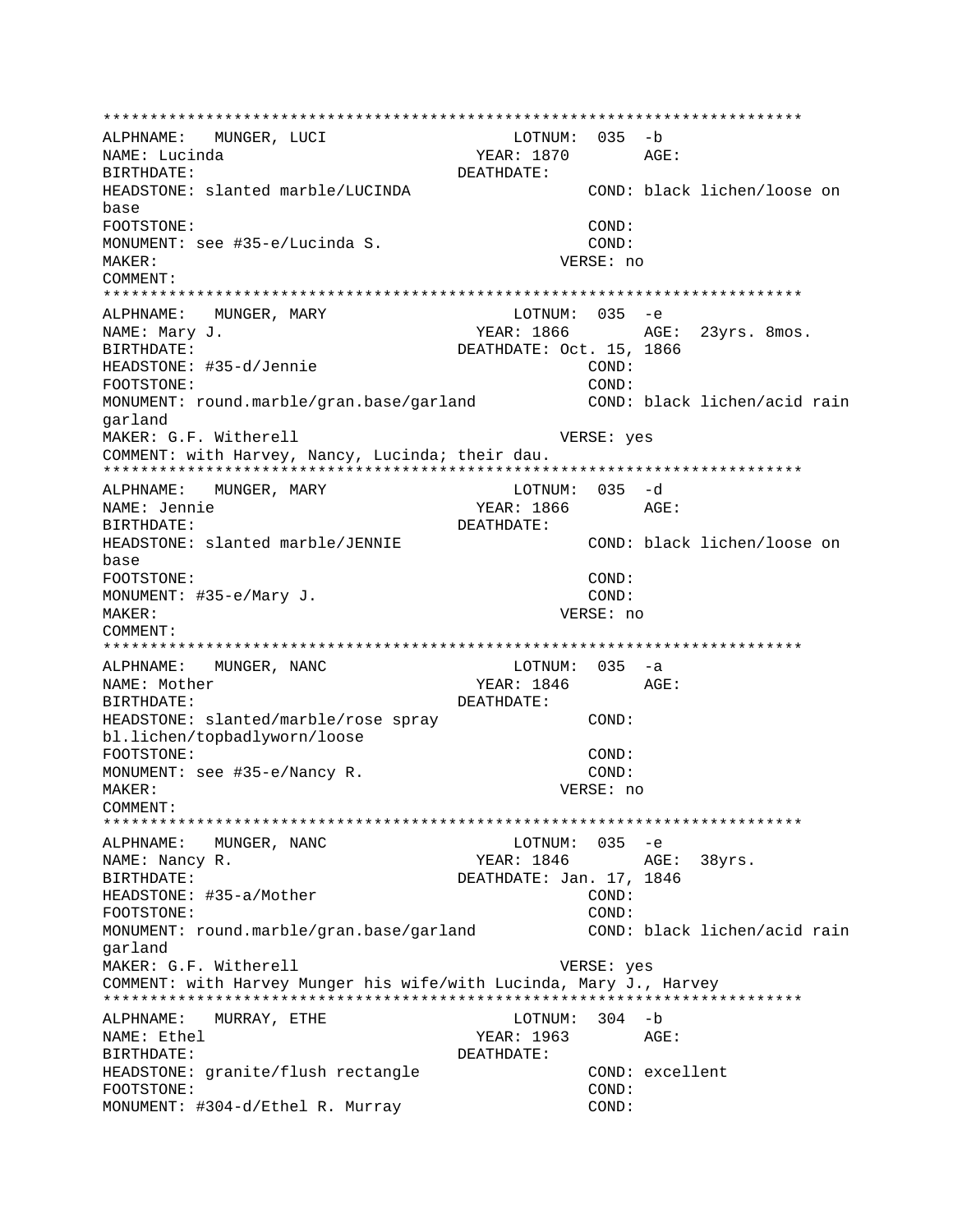MAKER: VERSE: no COMMENT: \*\*\*\*\*\*\*\*\*\*\*\*\*\*\*\*\*\*\*\*\*\*\*\*\*\*\*\*\*\*\*\*\*\*\*\*\*\*\*\*\*\*\*\*\*\*\*\*\*\*\*\*\*\*\*\*\*\*\*\*\*\*\*\*\*\*\*\*\*\*\*\*\*\*\* ALPHNAME: MURRAY, ETHE LOTNUM: 304 -d NAME: Ethel R. Murray  $YEAR: 1963$  AGE: BIRTHDATE: 1886 DEATHDATE: 1963 HEADSTONE: #304-d/Ethel COND: FOOTSTONE: COND: MONUMENT: granite/fancy block/flowers/ROBINSON COND: excellent but lichen starting MAKER: VERSE: no COMMENT: rear: with Percy T. Robinson, his wife Ruth G., Nancy R. Robinson \*\*\*\*\*\*\*\*\*\*\*\*\*\*\*\*\*\*\*\*\*\*\*\*\*\*\*\*\*\*\*\*\*\*\*\*\*\*\*\*\*\*\*\*\*\*\*\*\*\*\*\*\*\*\*\*\*\*\*\*\*\*\*\*\*\*\*\*\*\*\*\*\*\*\* ALPHNAME: MYRICK, ELIZ LOTNUM: 204 -b NAME: Eliza Myrick YEAR: 1858 AGE: }t. 51 yrs. BIRTHDATE: Jan. 12, 1858 HEADSTONE: rounded marble COND: lichen FOOTSTONE: COND: MONUMENT: MAKER: VERSE: no COMMENT: \*\*\*\*\*\*\*\*\*\*\*\*\*\*\*\*\*\*\*\*\*\*\*\*\*\*\*\*\*\*\*\*\*\*\*\*\*\*\*\*\*\*\*\*\*\*\*\*\*\*\*\*\*\*\*\*\*\*\*\*\*\*\*\*\*\*\*\*\*\*\*\*\*\*\* ALPHNAME: MYRICK, FREE LOTNUM: 204 -c<br>
NAME: Freeman B. Myrick Manus (1862 AGE: }t. 26 yrs. NAME: Freeman B. Myrick YEAR: 1862 BIRTHDATE: DEATHDATE: Aug. 24, 1862 HEADSTONE: rounded marble COND: lichen/acid rain FOOTSTONE: COND: MONUMENT: COND: MAKER: VERSE: no COMMENT: \*\*\*\*\*\*\*\*\*\*\*\*\*\*\*\*\*\*\*\*\*\*\*\*\*\*\*\*\*\*\*\*\*\*\*\*\*\*\*\*\*\*\*\*\*\*\*\*\*\*\*\*\*\*\*\*\*\*\*\*\*\*\*\*\*\*\*\*\*\*\*\*\*\*\* ALPHNAME: MYRICK, HORA LOTNUM: 204 -a NAME: Horace A. (2008) AGE: 31 mos. BIRTHDATE: DEATHDATE: Sept. 5 1849 HEADSTONE: pointed marble  $\sim$  COND: poor/broken in 2/leans on base FOOTSTONE: COND: MONUMENT: COND: MAKER: T. Warren VERSE: no COMMENT: with 2 infant children of F. & Eliza Myrick/stone fixed & reset by Aug. 1997 \*\*\*\*\*\*\*\*\*\*\*\*\*\*\*\*\*\*\*\*\*\*\*\*\*\*\*\*\*\*\*\*\*\*\*\*\*\*\*\*\*\*\*\*\*\*\*\*\*\*\*\*\*\*\*\*\*\*\*\*\*\*\*\*\*\*\*\*\*\*\*\*\*\*\* ALPHNAME: MYRICK, INFANT LOTNUM: 204 -a NAME: infant  $YEAR:$  AGE: BIRTHDATE: DEATHDATE: HEADSTONE: pointed marble  $\sim$  COND: poor/broken in 2/tips back FOOTSTONE: COND: MONUMENT: COND: MAKER: VERSE: no COMMENT: with Horace and another infant/children of F. & Eliza Myrick \*\*\*\*\*\*\*\*\*\*\*\*\*\*\*\*\*\*\*\*\*\*\*\*\*\*\*\*\*\*\*\*\*\*\*\*\*\*\*\*\*\*\*\*\*\*\*\*\*\*\*\*\*\*\*\*\*\*\*\*\*\*\*\*\*\*\*\*\*\*\*\*\*\*\* ALPHNAME: MYRICK, INFANT LOTNUM: 204 -a NAME: infant  $YEAR:$  AGE: BIRTHDATE: DEATHDATE: HEADSTONE: pointed marble COND: poor/broken in 2/tips back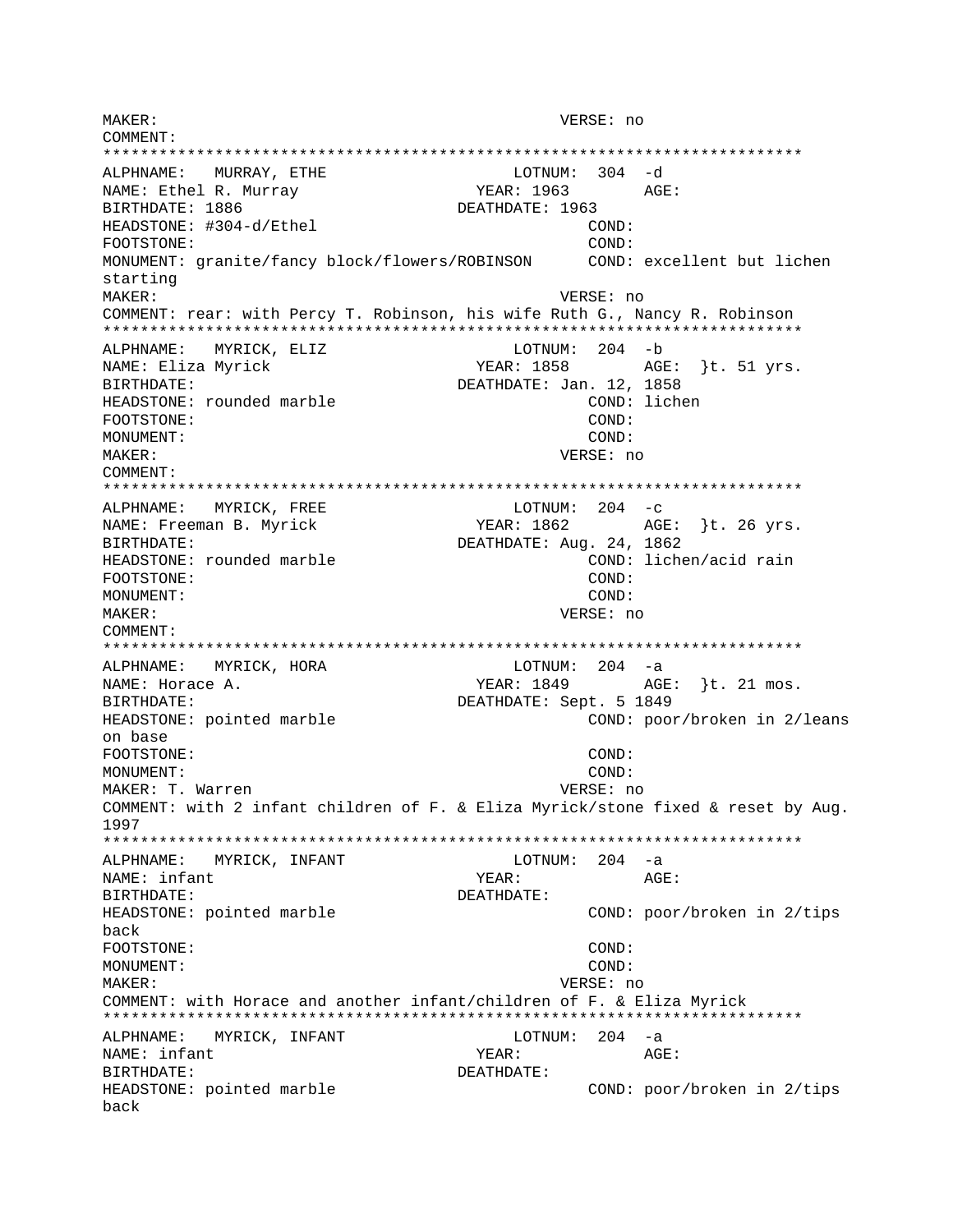FOOTSTONE:  $COND:$ MONUMENT:  $COND:$ MAKER: VERSE: no COMMENT: with Horace and another infant/children of F. & Eliza Myrick ALPHNAME: NARDIN, EDWA  $LOTNUM: 281 -a$ NAME: Edward YEAR: 1934 AGE: BIRTHDATE: 1897 DEATHDATE: 1934 HEADSTONE: COND: FOOTSTONE: COND: MONUMENT: granite/cross/flowers/NARDIN COND: good/some black lichen MAKER: Barretto Monument Co., Westford VERSE: no COMMENT: with Julia, Louis ALPHNAME: NARDIN, JULI LOTNUM: 281 -a YEAR: 1928 NAME: Julia AGE: BIRTHDATE: 1860 DEATHDATE: 1928 HEADSTONE: COND: COND: FOOTSTONE: MONUMENT: granite/cross/flowers/NARDIN COND: good/some black lichen MAKER: Barretto Monument Co., Westford VERSE: no COMMENT: with Louis, Edward ALPHNAME: LOTNUM: 281 -a NARDIN, LOUI AGE: YEAR: 1930 NAME: Louis BIRTHDATE: 1859 DEATHDATE: 1930 HEADSTONE: COND: FOOTSTONE: COND: MONUMENT: granite/cross/flowers/NARDIN COND: good/some black lichen MAKER: Barretto Monument Co., Westford VERSE: no COMMENT: with Julia, Edward LOTNUM:  $276(-a)$ NEAL, ROYA ALPHNAME: NAME: Royal A. Neal YEAR: 1926 AGE: BIRTHDATE: 1870 DEATHDATE: 1926 HEADSTONE: flat rectangle/granite COND: excellent FOOTSTONE: COND: MONUMENT: COND: MAKER: VERSE: no COMMENT: ALPHNAME: NELSON, AMEL  $LOTNUM: 133/8-m$ YEAR: 1907 AGE: NAME: Amelia R. BIRTHDATE: Nov. 2, 1818 DEATHDATE: Sept. 17, 1907 HEADSTONE: #133-q/MOTHER COND:  $COND:$ FOOTSTONE: MONUMENT: dark gray granite block/NELSON COND: good VERSE: no MAKER: COMMENT: Perpetualcare/front:with N.Thomas his wife, sons Frederick, Martin ALPHNAME: NELSON, AMEL LOTNUM:  $133 - g$ NAME: Mother YEAR: 1907 AGE: BIRTHDATE: DEATHDATE: HEADSTONE: granite block/Mother COND: lichen, especially on top FOOTSTONE: COND: MONUMENT: #133/138-m/Amelia R. COND: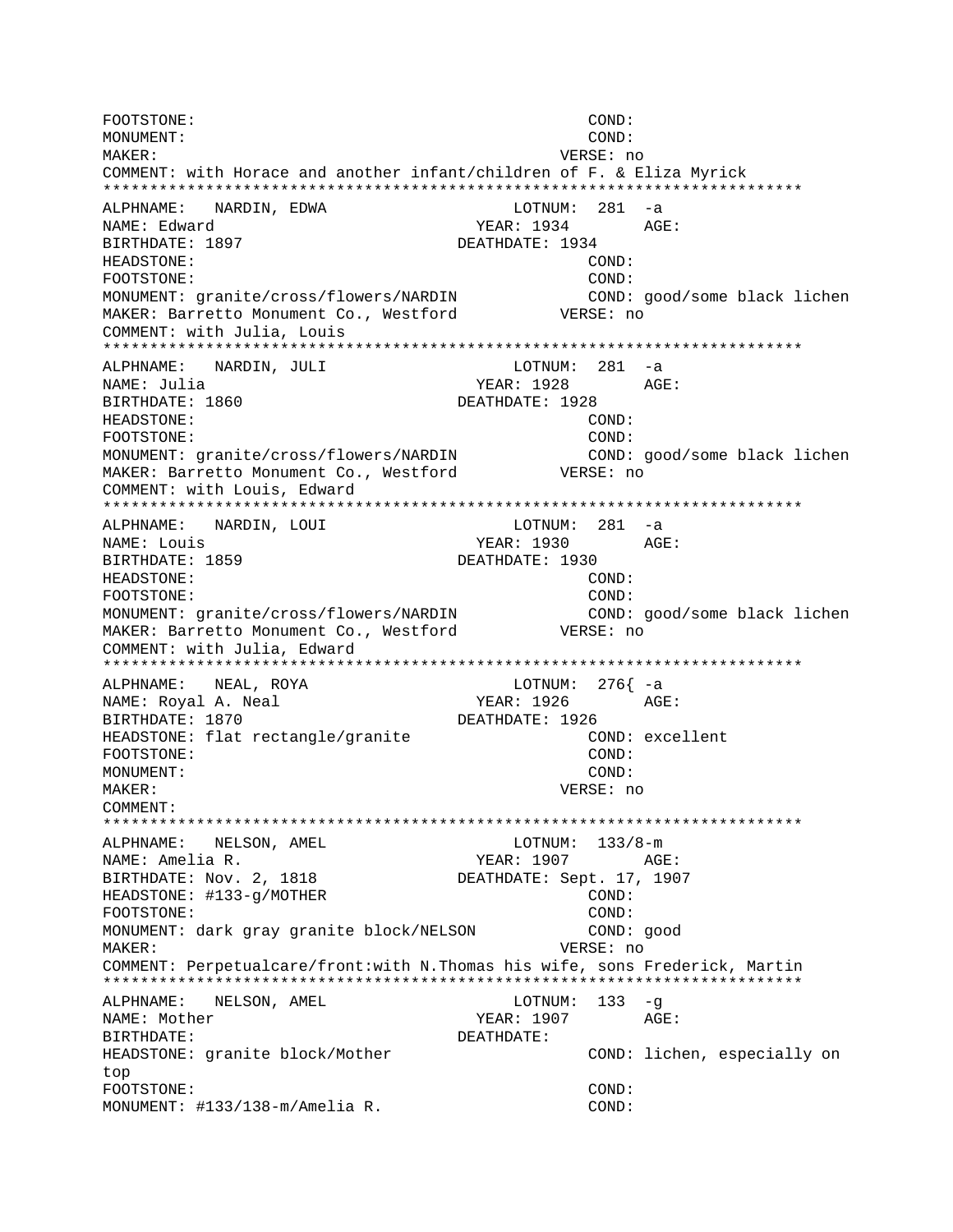MAKER: VERSE: no COMMENT: \*\*\*\*\*\*\*\*\*\*\*\*\*\*\*\*\*\*\*\*\*\*\*\*\*\*\*\*\*\*\*\*\*\*\*\*\*\*\*\*\*\*\*\*\*\*\*\*\*\*\*\*\*\*\*\*\*\*\*\*\*\*\*\*\*\*\*\*\*\*\*\*\*\*\* ALPHNAME: NELSON, CHAR LOTNUM: 331/2-a<br>NAME: Charlotte P. Nelson (Research Page 1945) NAME: Charlotte P. Nelson YEAR: 1945 AGE: BIRTHDATE: Jan. 11, 1901 DEATHDATE: Nov. 10, 1945 HEADSTONE: COND: FOOTSTONE: COND: MONUMENT: drk gray granite/point/design COND: good but a little black lichen MAKER: VERSE: no COMMENT: PRINCE/with Calvin R,his wife Nellie M.,Warren F.Prince,J.Boyd Dexter \*\*\*\*\*\*\*\*\*\*\*\*\*\*\*\*\*\*\*\*\*\*\*\*\*\*\*\*\*\*\*\*\*\*\*\*\*\*\*\*\*\*\*\*\*\*\*\*\*\*\*\*\*\*\*\*\*\*\*\*\*\*\*\*\*\*\*\*\*\*\*\*\*\*\* ALPHNAME: NELSON, FRED LOTNUM:  $133/8-m$ NAME: Frederick J. (Research Communist Page: 1866 AGE: 1866)<br>BIRTHDATE: June 30, 1858 (DEATHDATE: Aug. 26, 1866 DEATHDATE: Aug. 26, 1866 HEADSTONE: #133-F/FREDDIE COND: FOOTSTONE: COND: MONUMENT: dark gray granite block/NELSON COND: good MAKER: VERSE: no COMMENT: Perpetual care/front with N. Thomas & Amelia their son, Martin their son \*\*\*\*\*\*\*\*\*\*\*\*\*\*\*\*\*\*\*\*\*\*\*\*\*\*\*\*\*\*\*\*\*\*\*\*\*\*\*\*\*\*\*\*\*\*\*\*\*\*\*\*\*\*\*\*\*\*\*\*\*\*\*\*\*\*\*\*\*\*\*\*\*\*\* ALPHNAME: NELSON, FRED LOTNUM: 133 - f NAME: Freddie 1990 - NAME: Freddie 1990 - NEAR: 1866 AGE: BIRTHDATE: DEATHDATE: HEADSTONE: slanted granite block/FREDDIE COND: good/chip FOOTSTONE: COND: MONUMENT: #133/138-m/Frederick J. Nelson COND: MAKER: VERSE: no COMMENT: heir's letter:d. Aug. 28, 1866/V.R.: d. Aug. 268, 1866 \*\*\*\*\*\*\*\*\*\*\*\*\*\*\*\*\*\*\*\*\*\*\*\*\*\*\*\*\*\*\*\*\*\*\*\*\*\*\*\*\*\*\*\*\*\*\*\*\*\*\*\*\*\*\*\*\*\*\*\*\*\*\*\*\*\*\*\*\*\*\*\*\*\*\* ALPHNAME: NELSON, MART LOTNUM: 133/8-m NAME: Martin S. Same Communication of the Magnus Magnus Magnus Age: BIRTHDATE: July 9, 1856 DEATHDATE: June 21, 1914 HEADSTONE: #133-e/MARTIN COND: FOOTSTONE: COND: MONUMENT: dark gray granite block/NELSON COND: good MAKER: VERSE: no COMMENT: Perpetual care/rear with N.Thomas & Amelia their son, Frederick their son \*\*\*\*\*\*\*\*\*\*\*\*\*\*\*\*\*\*\*\*\*\*\*\*\*\*\*\*\*\*\*\*\*\*\*\*\*\*\*\*\*\*\*\*\*\*\*\*\*\*\*\*\*\*\*\*\*\*\*\*\*\*\*\*\*\*\*\*\*\*\*\*\*\*\* ALPHNAME: NELSON, MART LOTNUM: 133 -e NAME: Martin  $YEAR: 1914$  AGE: BIRTHDATE: DEATHDATE: HEADSTONE: granite block/MARTIN COND: good FOOTSTONE: COND: MONUMENT: #133/138-m/Martin S. COND: MAKER: VERSE: no COMMENT: heir's letter to cemetery dept.: Martin d. June 21, 1914 \*\*\*\*\*\*\*\*\*\*\*\*\*\*\*\*\*\*\*\*\*\*\*\*\*\*\*\*\*\*\*\*\*\*\*\*\*\*\*\*\*\*\*\*\*\*\*\*\*\*\*\*\*\*\*\*\*\*\*\*\*\*\*\*\*\*\*\*\*\*\*\*\*\*\* ALPHNAME: NELSON, N. THOM LOTNUM: 133/8-m NAME: N. Thomas Nelson Texas: 1888 AGE: BIRTHDATE: Jan. 20, 1818 DEATHDATE: May 27, 1888 HEADSTONE: #133-h/FATHER COND: FOOTSTONE: COND: MONUMENT: dark gray granite block/NELSON COND: good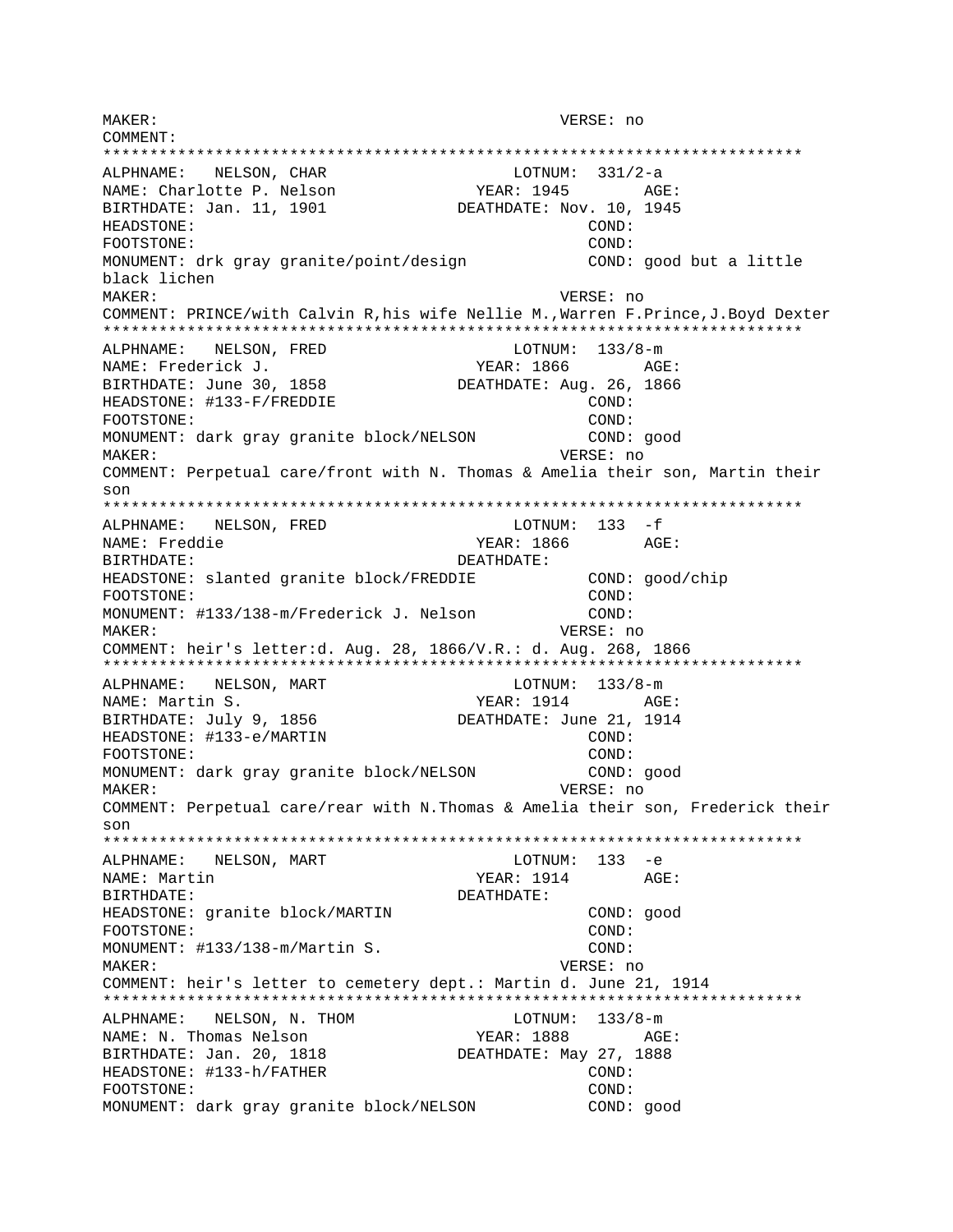MAKER: VERSE: no COMMENT: stone catercorner on lot/front with Amelia R. his wife, sons Frederick, Martin ALPHNAME: NELSON, N. THOM LOTNUM: 133 -h NAME: Father YEAR: 1888 AGE: BIRTHDATE: DEATHDATE: HEADSTONE: slanted granite block/FATHER COND: lichen, especially on top FOOTSTONE: COND: MONUMENT: #133/138-m/N. Thomas Nelson COND:  $M\Delta K$ <sub>F</sub>P: VERSE: no COMMENT: outside the outlined lot ALPHNAME: NEWHALL, EDNA LOTNUM: 282 -a NAME: Edna B. Newhall YEAR: 1957 AGE: BIRTHDATE: DEATHDATE: Feb. 18, 1957 HEADSTONE: COND: COND: FOOTSTONE: MONUMENT: pink & black marble/MARINEL NEWHALL COND: good MAKER: VERSE: no COMMENT: rearwithGeorge L., his wife Louisa A., Harrison, Louisa M. Marinel, William Newhall ALPHNAME: NEWHALL, WILL LOTNUM: 282 -a AGE: NAME: William F. Newhall YEAR: 1941 BIRTHDATE: DEATHDATE: Aug. 20, 1941 HEADSTONE: COND: FOOTSTONE: COND: MONUMENT: pink & black marble/MARINEL NEWHALL COND: good VERSE: no MAKER: COMMENT: rear with George L., his wife Louisa A., Harrison, Louisa M.Marinel, Edna Newhall  $LOTNUM: 252 -a$ ALPHNAME: NICHOLSON, J.C. NAME: J.C. Nicholson YEAR: 1900 AGE: DEATHDATE: 1900 BIRTHDATE: 1858 COND: HEADSTONE: FOOTSTONE:  $COMD:$ MONUMENT: red granite/flowers, leaves COND: excellent MAKER: VERSE: no COMMENT: with W.E.Barnes, L.F.Kecy, their wife Elva Kecy ALPHNAME: NILSON, HILD  $LOTNUM: 367 -a$ NAME: Hildur Nilson YEAR: 1925  $\triangle$  GF: DEATHDATE: Nov. 27, 1925 BIRTHDATE: Aug. 17, 1899 HEADSTONE: red granite block/HILDUR/slanted top COND: very good but chip left front FOOTSTONE: COND: MONUMENT: COND: MAKER: VERSE: no COMMENT: ALPHNAME: NOLTE, DELI LOTNUM: 036 -a NAME: Delia M. Nolte YEAR: 1923 AGE: BIRTHDATE: Mar. 29, 1840 DEATHDATE: Apr. 14, 1923 HEADSTONE: COND: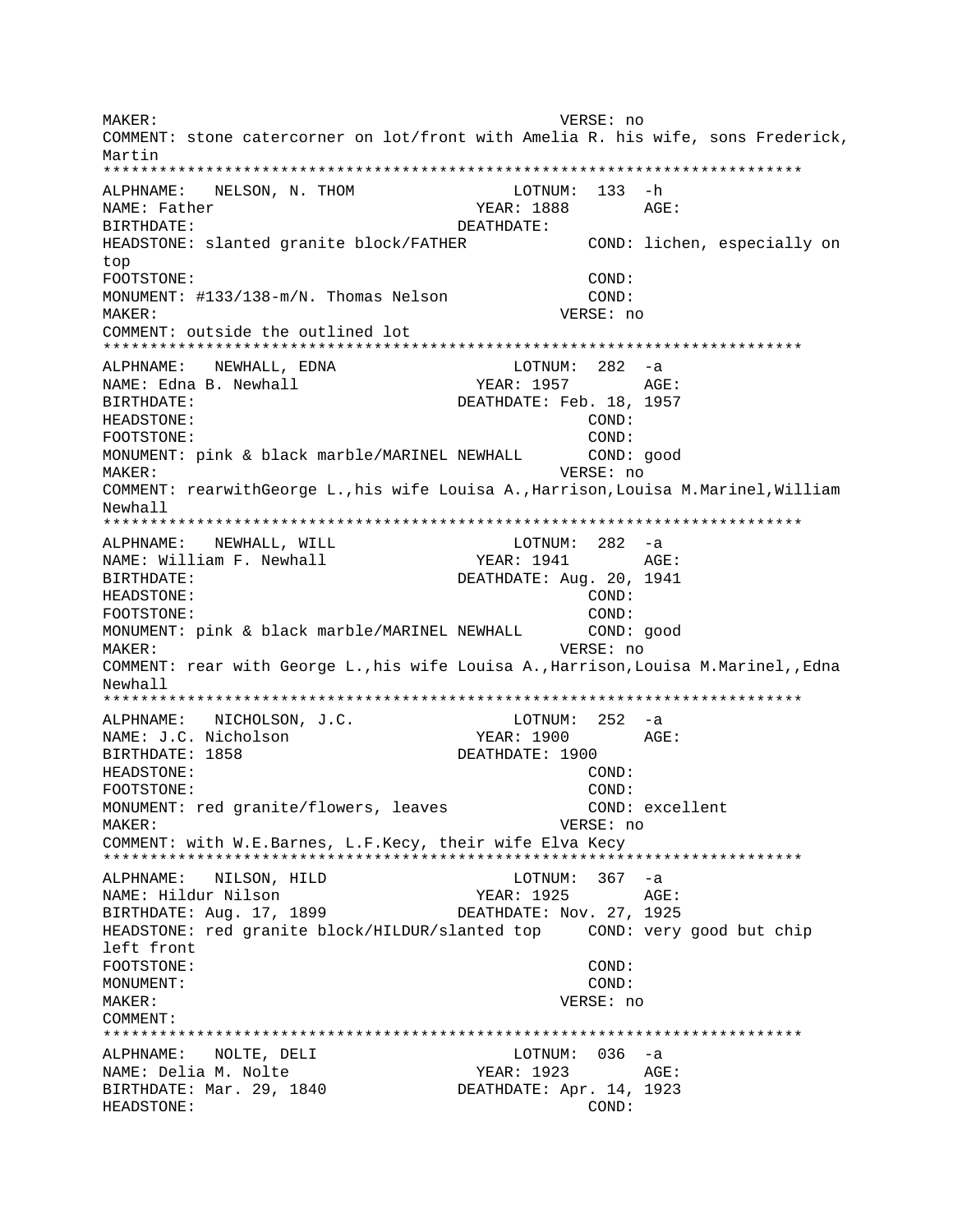FOOTSTONE: COND: MONUMENT: point.marbleornateshaft/NOLTE COND: blacklichen/acidrain/toploose MAKER: VERSE: no COMMENT: left side with Mary L. Nolte \*\*\*\*\*\*\*\*\*\*\*\*\*\*\*\*\*\*\*\*\*\*\*\*\*\*\*\*\*\*\*\*\*\*\*\*\*\*\*\*\*\*\*\*\*\*\*\*\*\*\*\*\*\*\*\*\*\*\*\*\*\*\*\*\*\*\*\*\*\*\*\*\*\*\* ALPHNAME: NOLTE, ELIZ LOTNUM: 036 -a NAME: Elizabeth D. YEAR: 1891 AGE: BIRTHDATE: Dec. 26, 1805 HEADSTONE: COND: FOOTSTONE: COND: MONUMENT: point.marbleornateshaft/NOLTE COND: blacklichen/acidrain/toploose MAKER: VERSE: no COMMENT: front with Justus J., his wife \*\*\*\*\*\*\*\*\*\*\*\*\*\*\*\*\*\*\*\*\*\*\*\*\*\*\*\*\*\*\*\*\*\*\*\*\*\*\*\*\*\*\*\*\*\*\*\*\*\*\*\*\*\*\*\*\*\*\*\*\*\*\*\*\*\*\*\*\*\*\*\*\*\*\* ALPHNAME: NOLTE, JUST NAME: Justus J. Nolte YEAR: 1895 AGE: BIRTHDATE: Dec. 16, 1802 DEATHDATE: April 27, 1895 HEADSTONE: COND: FOOTSTONE: COND: MONUMENT: point.ornatemarbleshaft/NOLTE COND: blacklichen/acidrain/toploose MAKER: VERSE: no COMMENT: front with Elizabeth D. his wife \*\*\*\*\*\*\*\*\*\*\*\*\*\*\*\*\*\*\*\*\*\*\*\*\*\*\*\*\*\*\*\*\*\*\*\*\*\*\*\*\*\*\*\*\*\*\*\*\*\*\*\*\*\*\*\*\*\*\*\*\*\*\*\*\*\*\*\*\*\*\*\*\*\*\* ALPHNAME: NOLTE, MARI LOTNUM: 037 -b NAME: Maria L. (24yrs., 4mos.) NAME: 24yrs., 4mos. BIRTHDATE: DEATHDATE: Aug. 6, 1862cem.rec. HEADSTONE: pointed marble/finger pointing up COND: poor/2 breaks,top on ground FOOTSTONE: COND: MONUMENT: COND: MAKER: VERSE: no COMMENT: bottom 1/3 tipped forward/wife of Martin H. Nolte/break at date \*\*\*\*\*\*\*\*\*\*\*\*\*\*\*\*\*\*\*\*\*\*\*\*\*\*\*\*\*\*\*\*\*\*\*\*\*\*\*\*\*\*\*\*\*\*\*\*\*\*\*\*\*\*\*\*\*\*\*\*\*\*\*\*\*\*\*\*\*\*\*\*\*\*\* ALPHNAME: NOLTE, MARY NAME: Mary L. Nolte  $YERR: 1905$  AGE: BIRTHDATE: Oct. 26, 1846 DEATHDATE: June 2, 1905 HEADSTONE: COND: FOOTSTONE: COND: MONUMENT: point.marbleornateshaft/NOLTE COND: blacklichen/acidrain/toploose MAKER: VERSE: no COMMENT: left side/with Delia M. Nolte \*\*\*\*\*\*\*\*\*\*\*\*\*\*\*\*\*\*\*\*\*\*\*\*\*\*\*\*\*\*\*\*\*\*\*\*\*\*\*\*\*\*\*\*\*\*\*\*\*\*\*\*\*\*\*\*\*\*\*\*\*\*\*\*\*\*\*\*\*\*\*\*\*\*\* ALPHNAME: OSGOOD, JENN CONNECTED BOTNUM: 200 -a NAME: Jennett YEAR: 1851 AGE: }t. 11mos. BIRTHDATE:  $DEATHDATE: Aug. 26, 1851$ HEADSTONE: pointed marble COND: good/some lichen/chip rt.front FOOTSTONE: COND: MONUMENT: COND: MAKER: D. Nichols, Lowell VERSE: no COMMENT: with Mary wife of Augustus N. Osgood, their daughter \*\*\*\*\*\*\*\*\*\*\*\*\*\*\*\*\*\*\*\*\*\*\*\*\*\*\*\*\*\*\*\*\*\*\*\*\*\*\*\*\*\*\*\*\*\*\*\*\*\*\*\*\*\*\*\*\*\*\*\*\*\*\*\*\*\*\*\*\*\*\*\*\*\*\* ALPHNAME: OSGOOD, MARY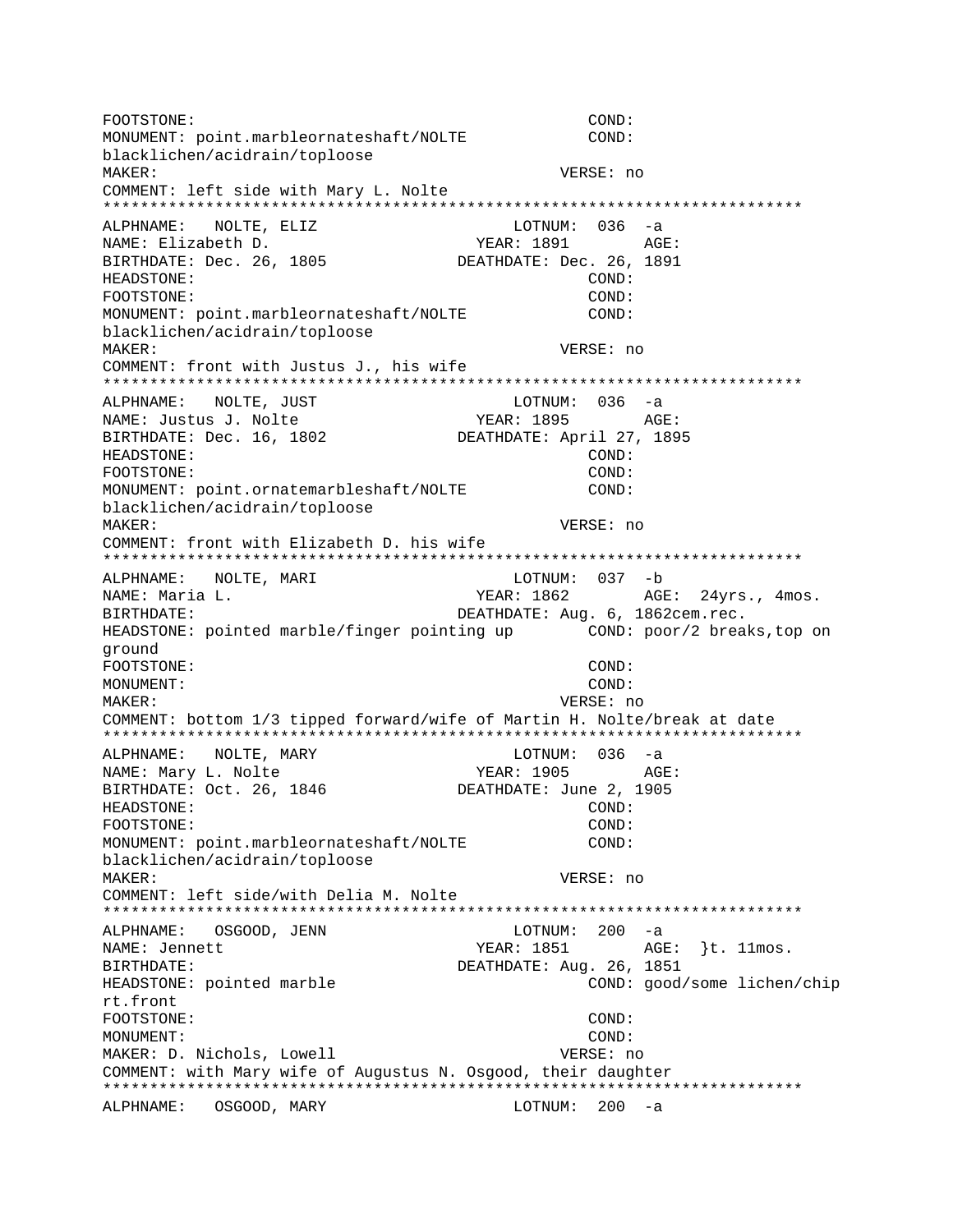NAME: Mary E. The South of the YEAR: 1856 AGE: 32nd yr.of life BIRTHDATE: DEATHDATE: May 28, 1856 HEADSTONE: pointed marble COND: good/some lichen/chip rt.front FOOTSTONE: COND: MONUMENT: COND: MAKER: D. Nichols, Lowell **VERSE:** no COMMENT: Wife of Augustus N. Osgood/with their daughter Jennett \*\*\*\*\*\*\*\*\*\*\*\*\*\*\*\*\*\*\*\*\*\*\*\*\*\*\*\*\*\*\*\*\*\*\*\*\*\*\*\*\*\*\*\*\*\*\*\*\*\*\*\*\*\*\*\*\*\*\*\*\*\*\*\*\*\*\*\*\*\*\*\*\*\*\* ALPHNAME: OWENS, THOM **EXECUTE:** LOTNUM: 198 -a NAME: Thomas TEAR: 1864 AGE: }t. 18yrs. BIRTHDATE:  $DEATHDATE: May 10, 1864$ HEADSTONE: pointed marble COND: v.poor/broken off/badacid rain FOOTSTONE: COND: MONUMENT: COND: MAKER: VERSE: yes COMMENT: Son of Edward & Elizabeth H. Owens \*\*\*\*\*\*\*\*\*\*\*\*\*\*\*\*\*\*\*\*\*\*\*\*\*\*\*\*\*\*\*\*\*\*\*\*\*\*\*\*\*\*\*\*\*\*\*\*\*\*\*\*\*\*\*\*\*\*\*\*\*\*\*\*\*\*\*\*\*\*\*\*\*\*\* ALPHNAME: PAGE, ALBE LOTNUM: 307 -a NAME: Albert Page 7EAR: 1861 AGE: BIRTHDATE: Oct. 12, 1821 DEATHDATE: Oct. 12, 1861 HEADSTONE: COND: FOOTSTONE: COND: MONUMENT: pointed,granite obelisk/rings F-L-D COND: some bl.lichen/brick underbase MAKER: VERSE: no COMMENT: F.A.Page/Perpetual Care/right side with his wife Clara \*\*\*\*\*\*\*\*\*\*\*\*\*\*\*\*\*\*\*\*\*\*\*\*\*\*\*\*\*\*\*\*\*\*\*\*\*\*\*\*\*\*\*\*\*\*\*\*\*\*\*\*\*\*\*\*\*\*\*\*\*\*\*\*\*\*\*\*\*\*\*\*\*\*\* ALPHNAME: PAGE, CLAR LOTNUM: 307 -a NAME: Clara XEAR: 1887 AGE: BIRTHDATE: May 22, 1824 DEATHDATE: Nov. 7, 1887 HEADSTONE: COND: FOOTSTONE: COND: MONUMENT: pointed,granite obelisk/rings F-L-D COND: some bl.lichen/brick underbase MAKER: VERSE: no COMMENT: right side with Albert Page his wife \*\*\*\*\*\*\*\*\*\*\*\*\*\*\*\*\*\*\*\*\*\*\*\*\*\*\*\*\*\*\*\*\*\*\*\*\*\*\*\*\*\*\*\*\*\*\*\*\*\*\*\*\*\*\*\*\*\*\*\*\*\*\*\*\*\*\*\*\*\*\*\*\*\*\* ALPHNAME: PAGE, EMIL CHARAGE ROTNUM: 016 -a NAME: Emily S. Superson of the MEAR: 1894 AGE: BIRTHDATE: Aug. 26, 1849 DEATHDATE: Feb. 17, 1894 HEADSTONE: COND: FOOTSTONE: COND: MONUMENT: pointed obelisk/granite/PAGE COND: excellent MAKER: VERSE: no COMMENT: front/with Hector M. Page & his wife Mary Bolton, their daughter \*\*\*\*\*\*\*\*\*\*\*\*\*\*\*\*\*\*\*\*\*\*\*\*\*\*\*\*\*\*\*\*\*\*\*\*\*\*\*\*\*\*\*\*\*\*\*\*\*\*\*\*\*\*\*\*\*\*\*\*\*\*\*\*\*\*\*\*\*\*\*\*\*\*\* ALPHNAME: PAGE, EVER NAME: Everett F. The Magnus of the MEAR: 1877 AGE: BIRTHDATE: Jan. 3, 1877 DEATHDATE: Jan. 6, 1877 HEADSTONE: COND: FOOTSTONE: COND: MONUMENT: pointed,granite obelisk/rings F-L-D COND: some bl.lichen/brick underbase MAKER: VERSE: no COMMENT: left side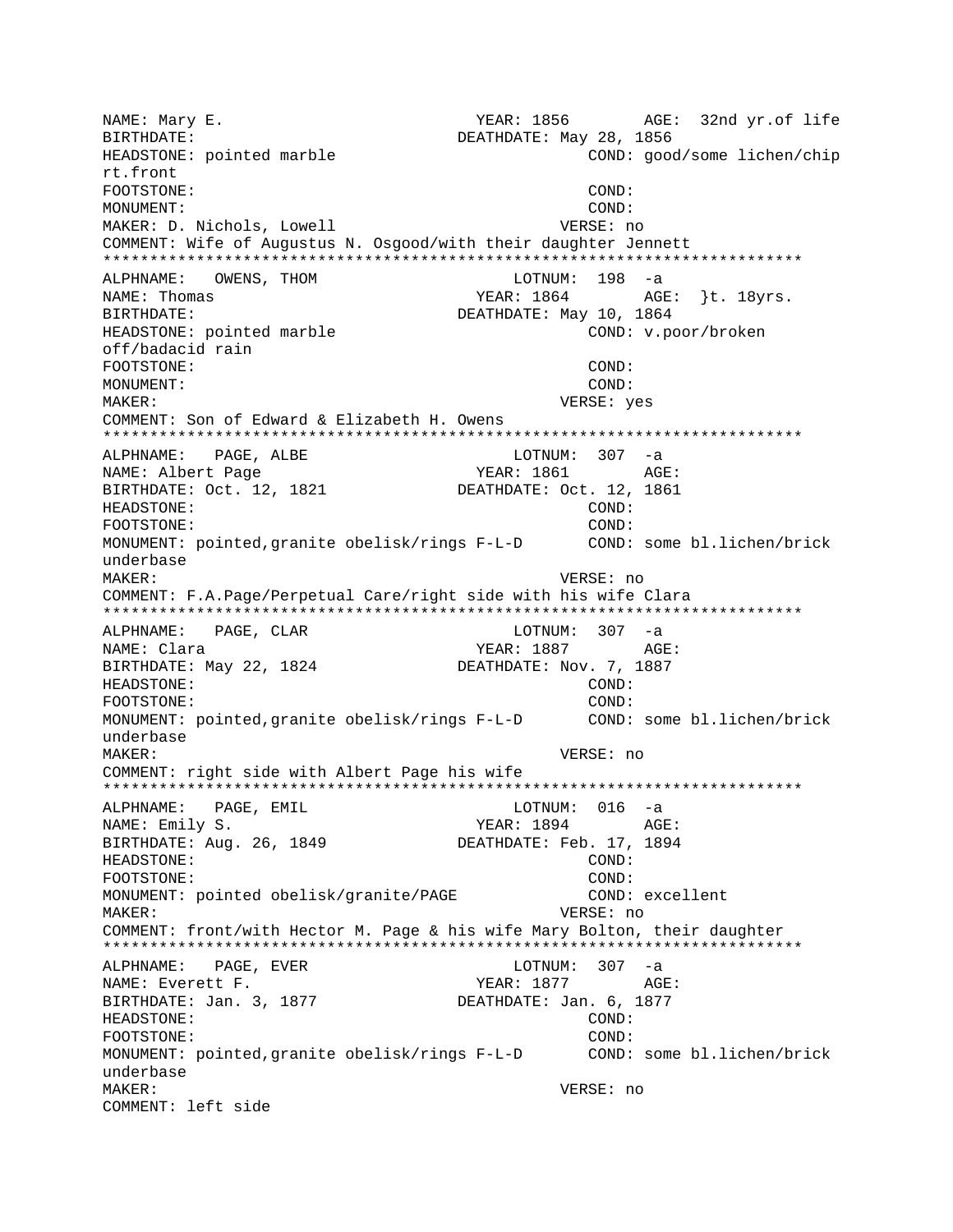\*\*\*\*\*\*\*\*\*\*\*\*\*\*\*\*\*\*\*\*\*\*\*\*\*\*\*\*\*\*\*\*\*\*\*\*\*\*\*\*\*\*\*\*\*\*\*\*\*\*\*\*\*\*\*\*\*\*\*\*\*\*\*\*\*\*\*\*\*\*\*\*\*\*\* ALPHNAME: PAGE, FRAN NAME: Frances B. The Mathematic Section of the Mathematic Section Age and Mathematic Age of Age of the Mathematic Age of Age of Age of the Mathematic Age of the Mathematic Age of the Mathematic Age of the Mathematic Age of BIRTHDATE: Sept. 29, 1841 DEATHDATE: Aug. 20, 1842 HEADSTONE: see #41-B/Francis B. COND: FOOTSTONE: COND: MONUMENT: pointed obelisk/granite/PAGE COND: excellent MAKER: VERSE: no COMMENT: right/with Martha O., Harriet F., children of Hector M. & Mary Bolton Page \*\*\*\*\*\*\*\*\*\*\*\*\*\*\*\*\*\*\*\*\*\*\*\*\*\*\*\*\*\*\*\*\*\*\*\*\*\*\*\*\*\*\*\*\*\*\*\*\*\*\*\*\*\*\*\*\*\*\*\*\*\*\*\*\*\*\*\*\*\*\*\*\*\*\* ALPHNAME: PAGE, FRAN LOTNUM: 041 -b NAME: Francis B. (2008) AGE: 1841 AGE: 11mos. BIRTHDATE: DEATHDATE: Aug. 29, 1841 HEADSTONE: marble/flat COND: bad acid rain/lichen/sunken FOOTSTONE: COND: MONUMENT: see #16-a/Francis B. COND: MAKER: T. Warren, Lowell VERSE: yes COMMENT: son of Hector M. & Mary Page \*\*\*\*\*\*\*\*\*\*\*\*\*\*\*\*\*\*\*\*\*\*\*\*\*\*\*\*\*\*\*\*\*\*\*\*\*\*\*\*\*\*\*\*\*\*\*\*\*\*\*\*\*\*\*\*\*\*\*\*\*\*\*\*\*\*\*\*\*\*\*\*\*\*\* ALPHNAME: PAGE, FRAN NAME: Francis A. YEAR: 1917 AGE: BIRTHDATE: January 18, 1853 DEATHDATE: August 22, 1917 HEADSTONE: COND: FOOTSTONE: COND: MONUMENT: pointed,granite obelisk/rings F-L-D COND: some bl.lichen/brick underbase MAKER: VERSE: no COMMENT: F.A.Page/Perpetual Care/son of Albert & Clara Page/front with wife Helen \*\*\*\*\*\*\*\*\*\*\*\*\*\*\*\*\*\*\*\*\*\*\*\*\*\*\*\*\*\*\*\*\*\*\*\*\*\*\*\*\*\*\*\*\*\*\*\*\*\*\*\*\*\*\*\*\*\*\*\*\*\*\*\*\*\*\*\*\*\*\*\*\*\*\* ALPHNAME: PAGE, HARR LOTNUM: 016 -a NAME: Harriet F. The Magnus of the Magnus of the YEAR: 1854 AGE: BIRTHDATE: May 29, 1851 DEATHDATE: Nov. 12, 1854 HEADSTONE: COND: FOOTSTONE: COND: MONUMENT: pointed obelisk/granite/PAGE COND: excellent MAKER: VERSE: no COMMENT: right side/with Francis B., Martha B., children of Hector M. & Mary B. Page \*\*\*\*\*\*\*\*\*\*\*\*\*\*\*\*\*\*\*\*\*\*\*\*\*\*\*\*\*\*\*\*\*\*\*\*\*\*\*\*\*\*\*\*\*\*\*\*\*\*\*\*\*\*\*\*\*\*\*\*\*\*\*\*\*\*\*\*\*\*\*\*\*\*\* ALPHNAME: PAGE, HECT LOTNUM: 016 -a NAME: Hector M. Page  $YEAR: 1882$  AGE: BIRTHDATE: Oct. 20, 1816 DEATHDATE: May 14, 1882 HEADSTONE: COND: FOOTSTONE: COND: MONUMENT: pointed obelisk/granite/PAGE COND: excellent MAKER: VERSE: no COMMENT: front/with Mary Bolton his wife, Emily S. their daughter \*\*\*\*\*\*\*\*\*\*\*\*\*\*\*\*\*\*\*\*\*\*\*\*\*\*\*\*\*\*\*\*\*\*\*\*\*\*\*\*\*\*\*\*\*\*\*\*\*\*\*\*\*\*\*\*\*\*\*\*\*\*\*\*\*\*\*\*\*\*\*\*\*\*\* ALPHNAME: PAGE, HELE LOTNUM: 307 -a NAME: Helen A. YEAR: 1933 AGE: BIRTHDATE: May 23, 1850 DEATHDATE: March 19, 1933 HEADSTONE: COND: FOOTSTONE: COND: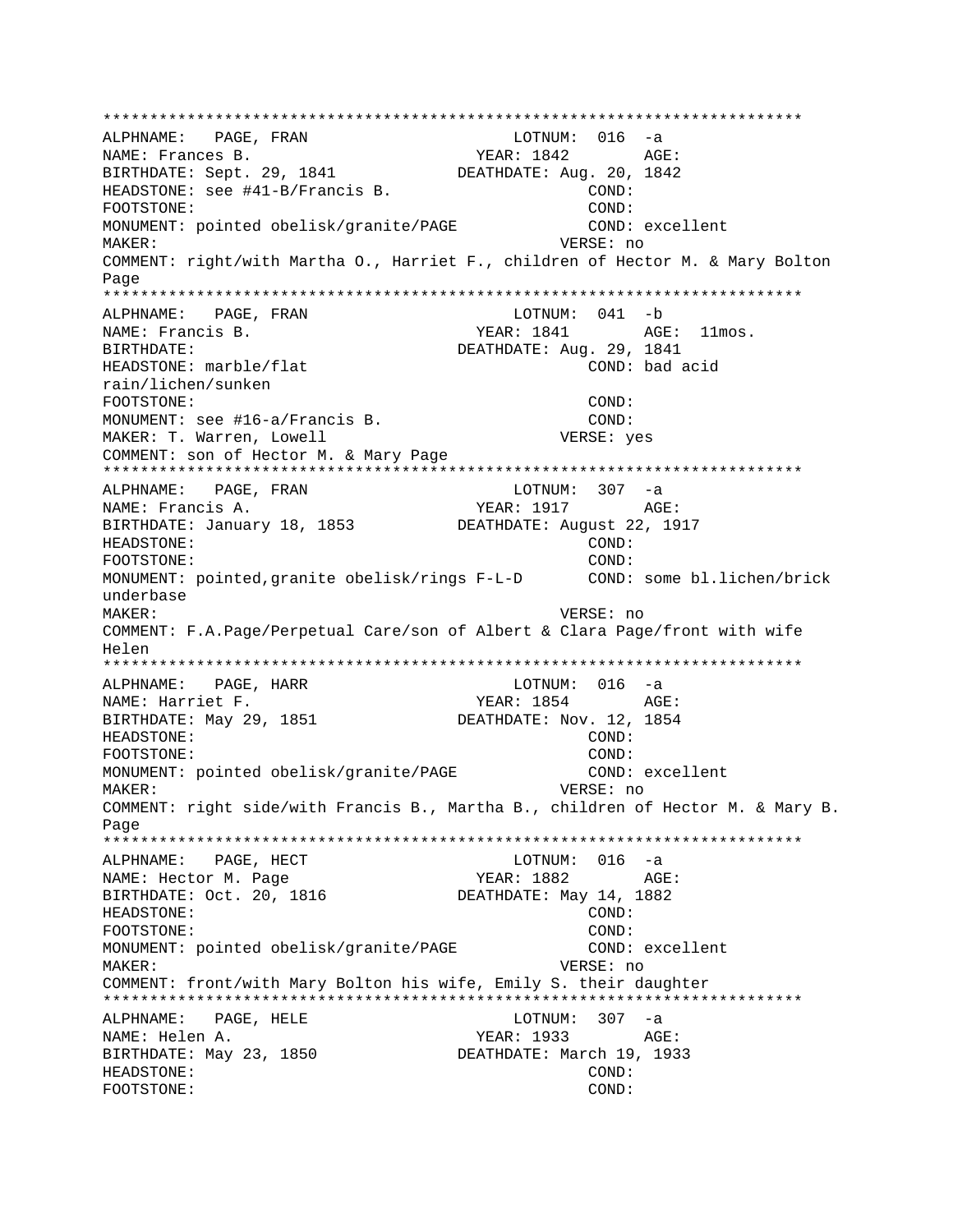MONUMENT: pointed,granite obelisk/rings F-L-D COND: some bl.lichen/brick underbase MAKER: VERSE: no COMMENT: F.A.Page/Perpetual Care/son of Albert & Clara Page/front with Francis,his wife \*\*\*\*\*\*\*\*\*\*\*\*\*\*\*\*\*\*\*\*\*\*\*\*\*\*\*\*\*\*\*\*\*\*\*\*\*\*\*\*\*\*\*\*\*\*\*\*\*\*\*\*\*\*\*\*\*\*\*\*\*\*\*\*\*\*\*\*\*\*\*\*\*\*\* ALPHNAME: PAGE, MART LOTNUM: 016 -a NAME: Martha B. (a) Age and Manuscript Manuscript Manuscript Manuscript Manuscript Manuscript Manuscript Manuscript Age and Manuscript Manuscript Manuscript Manuscript Manuscript Manuscript Manuscript Manuscript Manuscript BIRTHDATE: May 4, 1840 DEATHDATE: June 16, 1846 HEADSTONE: COND: FOOTSTONE: COND: MONUMENT: pointed obelisk/granite/PAGE COND: excellent MAKER: VERSE: no COMMENT: right/with Francis B., Harriet F., children of Hector M. & Mary Bolton Page \*\*\*\*\*\*\*\*\*\*\*\*\*\*\*\*\*\*\*\*\*\*\*\*\*\*\*\*\*\*\*\*\*\*\*\*\*\*\*\*\*\*\*\*\*\*\*\*\*\*\*\*\*\*\*\*\*\*\*\*\*\*\*\*\*\*\*\*\*\*\*\*\*\*\* ALPHNAME: PAGE, MARY LOTNUM: 016 -a NAME: Mary Bolton YEAR: 1890 BIRTHDATE: June 7, 1819 DEATHDATE: Jan. 15, 1890 HEADSTONE: COND: FOOTSTONE: COND: MONUMENT: pointed obelisk/granite/PAGE COND: excellent MAKER: VERSE: no COMMENT: front/with Hector M. Page his wife, Emily S. their daughter \*\*\*\*\*\*\*\*\*\*\*\*\*\*\*\*\*\*\*\*\*\*\*\*\*\*\*\*\*\*\*\*\*\*\*\*\*\*\*\*\*\*\*\*\*\*\*\*\*\*\*\*\*\*\*\*\*\*\*\*\*\*\*\*\*\*\*\*\*\*\*\*\*\*\* ALPHNAME: PARKER, ANGE LOTNUM: 173 -a NAME: Angie YEAR: 1903 AGE: BIRTHDATE: DEATHDATE: HEADSTONE: granite/small/rounded/ANGIE COND: excellent FOOTSTONE: COND: MONUMENT: #173-c/Angeline A. COND: MAKER: VERSE: no COMMENT: \*\*\*\*\*\*\*\*\*\*\*\*\*\*\*\*\*\*\*\*\*\*\*\*\*\*\*\*\*\*\*\*\*\*\*\*\*\*\*\*\*\*\*\*\*\*\*\*\*\*\*\*\*\*\*\*\*\*\*\*\*\*\*\*\*\*\*\*\*\*\*\*\*\*\* ALPHNAME: PARKER, ANGELINE LOTNUM: 173 -c NAME: Angeline A. (2) YEAR: 1903 AGE:<br>BIRTHDATE: Oct. 2, 1833 (2) DEATHDATE: Jan. 9, 1903 DEATHDATE: Jan. 9, 1903 HEADSTONE: #173-a/Angie COND: FOOTSTONE: COND: MONUMENT: granite/tall pointed shaft/"P" COND: excellent MAKER: VERSE: no COMMENT: right side with Lizzie Drew/dau.of Artemus & Lorinda Parker/designs rear,left \*\*\*\*\*\*\*\*\*\*\*\*\*\*\*\*\*\*\*\*\*\*\*\*\*\*\*\*\*\*\*\*\*\*\*\*\*\*\*\*\*\*\*\*\*\*\*\*\*\*\*\*\*\*\*\*\*\*\*\*\*\*\*\*\*\*\*\*\*\*\*\*\*\*\* ALPHNAME: PARKER, ARTE LOTNUM: 054 -a NAME: Artemas Parker YEAR: 1864 AGE: 77y'rs. BIRTHDATE: DEATHDATE: April 11, 1864 HEADSTONE: rounded marble COND: badacidrain/somelichen/m.chip FOOTSTONE: marble/A.P.  $\sim$  COND: on ground/piece off bottom MONUMENT: COND: MAKER: VERSE: yes COMMENT: year questionable but confirmed by Parker, not in v.r. \*\*\*\*\*\*\*\*\*\*\*\*\*\*\*\*\*\*\*\*\*\*\*\*\*\*\*\*\*\*\*\*\*\*\*\*\*\*\*\*\*\*\*\*\*\*\*\*\*\*\*\*\*\*\*\*\*\*\*\*\*\*\*\*\*\*\*\*\*\*\*\*\*\*\* ALPHNAME: PARKER, ARTE LOTNUM: 173 -c NAME: Artemus Parker YEAR: 1883 AGE: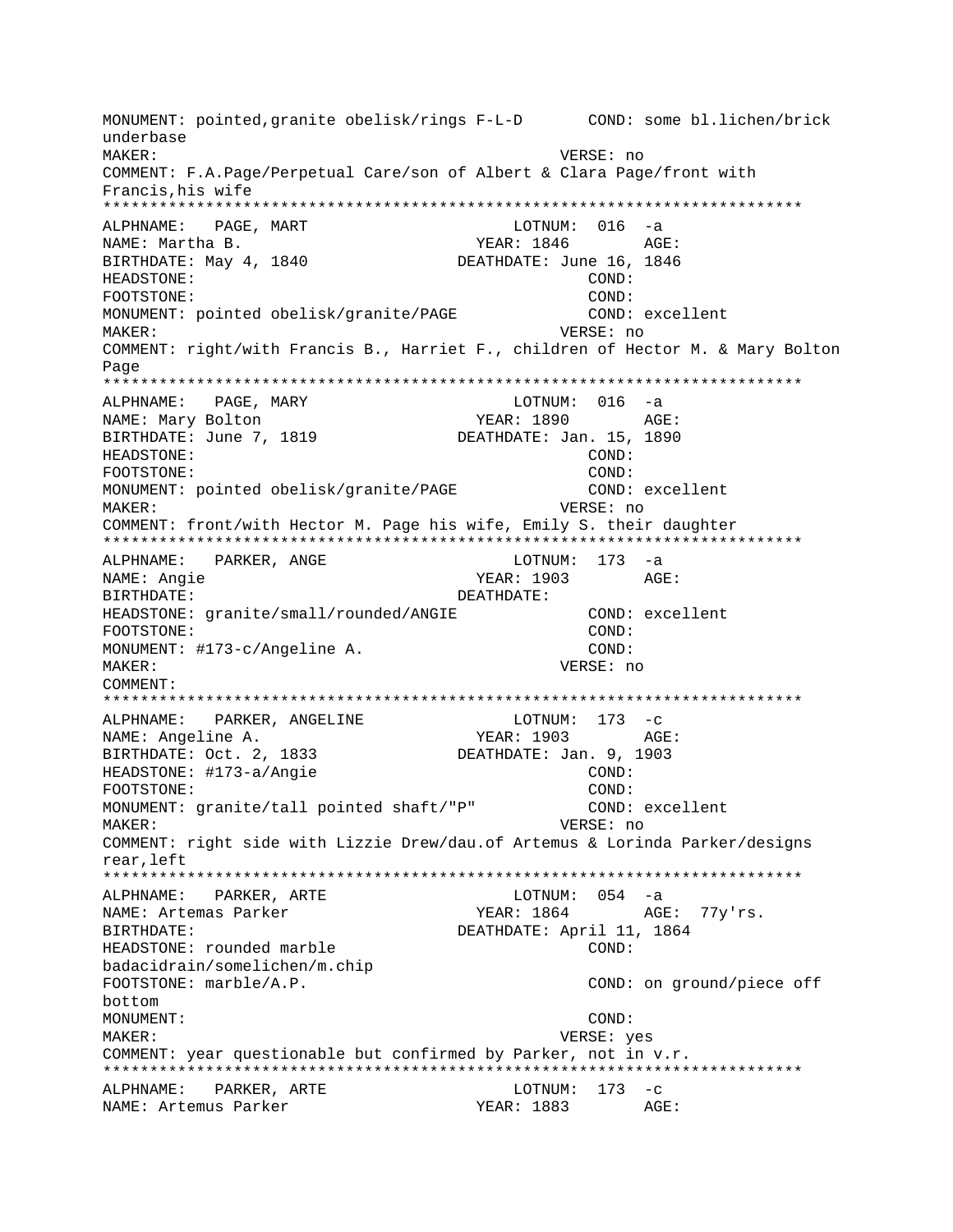BIRTHDATE: June 7, 1807 DEATHDATE: October 24, 1883 HEADSTONE: #173-e/Husband COND: FOOTSTONE: COND: MONUMENT: granite/tall pointed shaft/"P" COND: excellent MAKER: VERSE: yes COMMENT: front with Lorinda H. his wife/sides:Lizzie, Angeline, designs \*\*\*\*\*\*\*\*\*\*\*\*\*\*\*\*\*\*\*\*\*\*\*\*\*\*\*\*\*\*\*\*\*\*\*\*\*\*\*\*\*\*\*\*\*\*\*\*\*\*\*\*\*\*\*\*\*\*\*\*\*\*\*\*\*\*\*\*\*\*\*\*\*\*\* ALPHNAME: PARKER, ARTE LOTNUM: 173 -d NAME: Husband AGE: BIRTHDATE: DEATHDATE: HEADSTONE: granite/small/rounded/Husband COND: excellent FOOTSTONE: COND: MONUMENT: #173-c/Artemus Parker COND: MAKER: VERSE: no COMMENT: \*\*\*\*\*\*\*\*\*\*\*\*\*\*\*\*\*\*\*\*\*\*\*\*\*\*\*\*\*\*\*\*\*\*\*\*\*\*\*\*\*\*\*\*\*\*\*\*\*\*\*\*\*\*\*\*\*\*\*\*\*\*\*\*\*\*\*\*\*\*\*\*\*\*\* ALPHNAME: PARKER, LORI NAME: Lorinda H. YEAR: 1892 AGE: BIRTHDATE: July 28, 1805 DEATHDATE: August 30, 1892 HEADSTONE: #173-d/Wife COND: FOOTSTONE: COND: MONUMENT: granite/tall pointed shaft/"P" COND: excellent MAKER: VERSE: no COMMENT: front with Artemus Parker/wife of Artemus Parker/sides:Lizzie, Angline/designs \*\*\*\*\*\*\*\*\*\*\*\*\*\*\*\*\*\*\*\*\*\*\*\*\*\*\*\*\*\*\*\*\*\*\*\*\*\*\*\*\*\*\*\*\*\*\*\*\*\*\*\*\*\*\*\*\*\*\*\*\*\*\*\*\*\*\*\*\*\*\*\*\*\*\* ALPHNAME: PARKER, LORI LOTNUM: 173 -c NAME: Wife  $YERR: 1892$  AGE: BIRTHDATE: DEATHDATE: HEADSTONE: granite/small/rounded/Wife COND: excellent FOOTSTONE: COND: MONUMENT: #173-c/Lorinda H. COND: MAKER: VERSE: no COMMENT: \*\*\*\*\*\*\*\*\*\*\*\*\*\*\*\*\*\*\*\*\*\*\*\*\*\*\*\*\*\*\*\*\*\*\*\*\*\*\*\*\*\*\*\*\*\*\*\*\*\*\*\*\*\*\*\*\*\*\*\*\*\*\*\*\*\*\*\*\*\*\*\*\*\*\* ALPHNAME: PARKER, SAMU NAME: Samuel Parker The South States of the YEAR: 1882 AGE: BIRTHDATE: 1800 DEATHDATE: 1882 HEADSTONE: COND: FOOTSTONE: COND: MONUMENT: Tomb/granite/tall obelisk on top/SF WOOD COND: excellent MAKER: VERSE: no COMMENT: above door S.F.Wood 1842/with his wife Sally,Sarah H.Wood,Samuel Wood \*\*\*\*\*\*\*\*\*\*\*\*\*\*\*\*\*\*\*\*\*\*\*\*\*\*\*\*\*\*\*\*\*\*\*\*\*\*\*\*\*\*\*\*\*\*\*\*\*\*\*\*\*\*\*\*\*\*\*\*\*\*\*\*\*\*\*\*\*\*\*\*\*\*\* ALPHNAME: PARKER, SARA LOTNUM: WoodTomb NAME: Sarah H. Wood YEAR: 1892 AGE: BIRTHDATE: 1808 DEATHDATE: 1892 HEADSTONE: COND: FOOTSTONE: COND: MONUMENT: Tomb/granite/tall obelisk on top/SF WOOD COND: excellent MAKER: VERSE: no COMMENT: above door S.F.Wood 1842/with Samuel Parker his wife,Samuel Wood,his wife Sall \*\*\*\*\*\*\*\*\*\*\*\*\*\*\*\*\*\*\*\*\*\*\*\*\*\*\*\*\*\*\*\*\*\*\*\*\*\*\*\*\*\*\*\*\*\*\*\*\*\*\*\*\*\*\*\*\*\*\*\*\*\*\*\*\*\*\*\*\*\*\*\*\*\*\* ALPHNAME: PARKER, SIBY LOTNUM: 054 -b NAME: Sibyl S. Parker YEAR: 1870 AGE: 81y'rs. 10mos. BIRTHDATE: July 3, 17?? DEATHDATE: May 6, 1870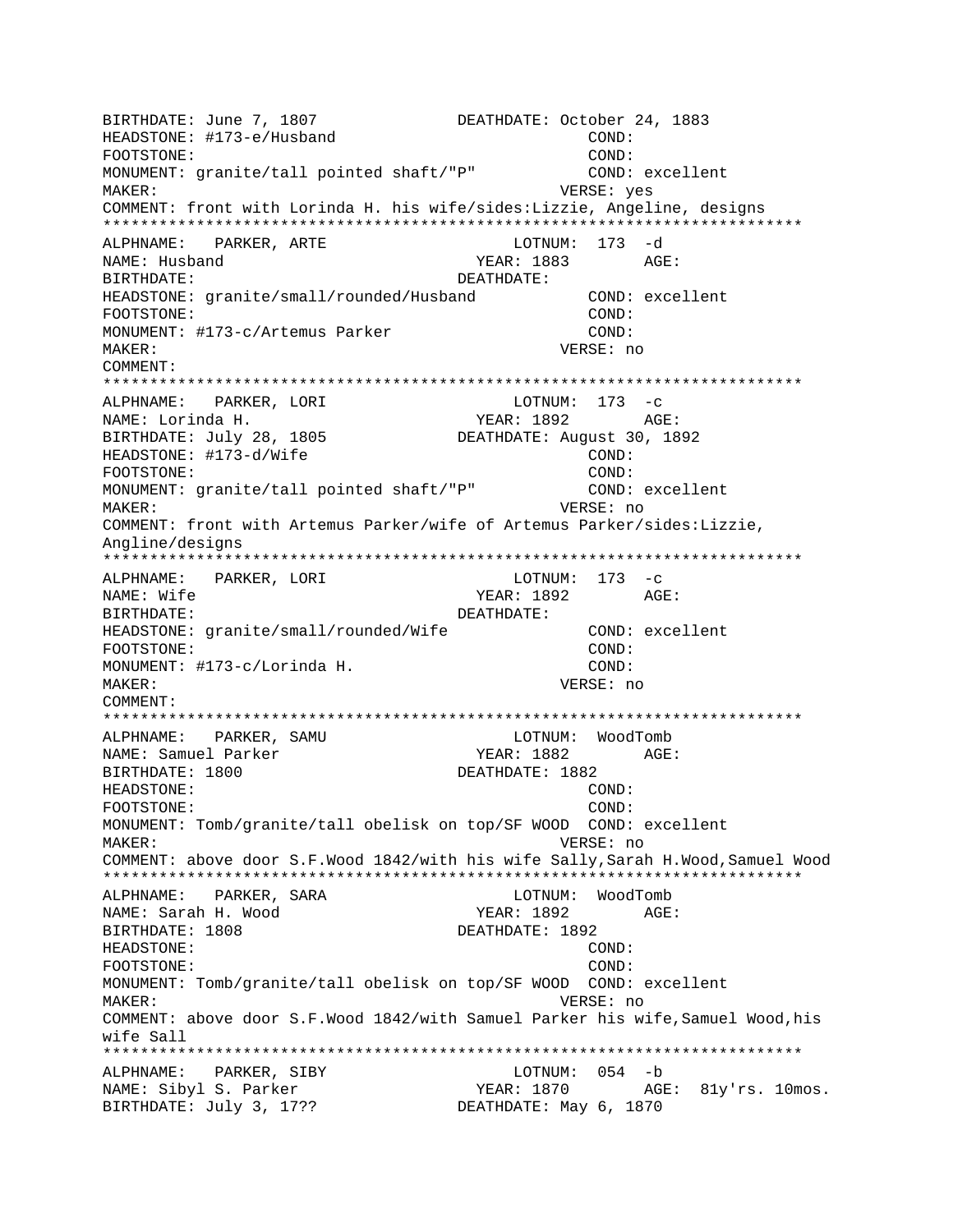HEADSTONE: rounded marble COND: v.bad acid rain,lichen FOOTSTONE: flat marble/S.S.P. COND: MONUMENT: COND: MAKER: VERSE: yes COMMENT: wife of Artemas Parker/date hard to read but confirmed by Parker \*\*\*\*\*\*\*\*\*\*\*\*\*\*\*\*\*\*\*\*\*\*\*\*\*\*\*\*\*\*\*\*\*\*\*\*\*\*\*\*\*\*\*\*\*\*\*\*\*\*\*\*\*\*\*\*\*\*\*\*\*\*\*\*\*\*\*\*\*\*\*\*\*\*\* ALPHNAME: PARKER, SIBY COTNUM: 054 -c NAME: Sibyl Parker YEAR: 1868 AGE: 52y'rs. BIRTHDATE: DEATHDATE: Nov. 2, 1868 HEADSTONE: rounded marble COND: bad acid rain,lichen FOOTSTONE: marble/S.P. COND: buried at lot 56 MONUMENT: COND: MAKER: VERSE: yes COMMENT: "There is rest in Heaven" \*\*\*\*\*\*\*\*\*\*\*\*\*\*\*\*\*\*\*\*\*\*\*\*\*\*\*\*\*\*\*\*\*\*\*\*\*\*\*\*\*\*\*\*\*\*\*\*\*\*\*\*\*\*\*\*\*\*\*\*\*\*\*\*\*\*\*\*\*\*\*\*\*\*\* ALPHNAME: PARKHURST, ADEL NAME: Adelaide I. Parkhurst YEAR: 1895 AGE: 53yrs BIRTHDATE: DEATHDATE: May 4, 1895 HEADSTONE: COND: FOOTSTONE: COND: MONUMENT: granite obelisk/wreath/GRIFFIN COND: excellent MAKER: VERSE: no COMMENT: on front \*\*\*\*\*\*\*\*\*\*\*\*\*\*\*\*\*\*\*\*\*\*\*\*\*\*\*\*\*\*\*\*\*\*\*\*\*\*\*\*\*\*\*\*\*\*\*\*\*\*\*\*\*\*\*\*\*\*\*\*\*\*\*\*\*\*\*\*\*\*\*\*\*\*\* ALPHNAME: PEASE, DAIS COTNUM: 142 -b NAME: Daisey T. Woods YEAR: 1873 AGE: 40 BIRTHDATE: DEATHDATE: Jan. 26, 1873 HEADSTONE: fancy/slanted/marble COND: fair FOOTSTONE: COND: MONUMENT: COND: MAKER: G.F. Wetherell **VERSE:** no COMMENT: wife of J. W. Pease/with Little Daisey \*\*\*\*\*\*\*\*\*\*\*\*\*\*\*\*\*\*\*\*\*\*\*\*\*\*\*\*\*\*\*\*\*\*\*\*\*\*\*\*\*\*\*\*\*\*\*\*\*\*\*\*\*\*\*\*\*\*\*\*\*\*\*\*\*\*\*\*\*\*\*\*\*\*\* ALPHNAME: PEASE, DAIS LOTNUM: 142 -b NAME: Little Daisey  $YEAR: 1873?$  AGE: BIRTHDATE: DEATHDATE: 1873? withMotherd'73 HEADSTONE: marble/MOTHER and Little Daisey COND: fair FOOTSTONE: COND: MONUMENT: COND: MAKER: G. F. Wetherell **VERSE:** no COMMENT: with "Mother" Daisey T. Woods Pease \*\*\*\*\*\*\*\*\*\*\*\*\*\*\*\*\*\*\*\*\*\*\*\*\*\*\*\*\*\*\*\*\*\*\*\*\*\*\*\*\*\*\*\*\*\*\*\*\*\*\*\*\*\*\*\*\*\*\*\*\*\*\*\*\*\*\*\*\*\*\*\*\*\*\* ALPHNAME: PEASE, MARY LOTNUM: 142 -a NAME: Mary W. Hoyt **YEAR: 1856** AGE: 23 BIRTHDATE: DEATHDATE: Feb. 7, 1856 HEADSTONE: marble/granite base COND: bad acid rain/sunken FOOTSTONE: COND: MONUMENT: COND: MAKER: VERSE: no COMMENT: wife of J.W.Pease/W. broken off \*\*\*\*\*\*\*\*\*\*\*\*\*\*\*\*\*\*\*\*\*\*\*\*\*\*\*\*\*\*\*\*\*\*\*\*\*\*\*\*\*\*\*\*\*\*\*\*\*\*\*\*\*\*\*\*\*\*\*\*\*\*\*\*\*\*\*\*\*\*\*\*\*\*\* ALPHNAME: PENDERGAST, ANN LOTNUM: 133/8-m NAME: Annie M. YEAR: 1917 AGE: BIRTHDATE: Oct. 2, 1854 DEATHDATE: May 7, 1917 HEADSTONE: #133-b/ANNIE COND: FOOTSTONE: COND: MONUMENT: drkgraygraniteblock/PENDERGAST COND: good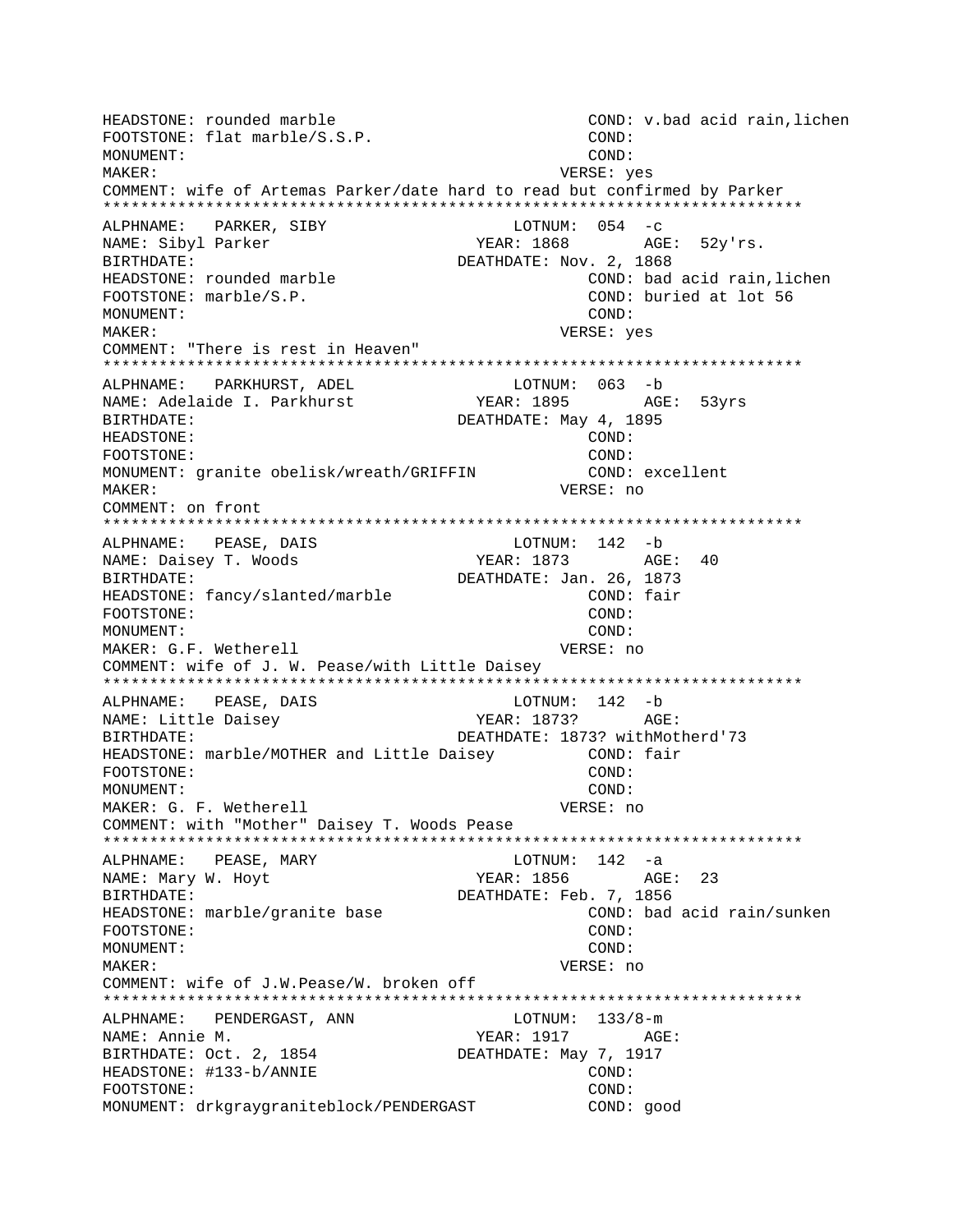MAKER: VERSE: no COMMENT: stone catercorner/left with John his wife, thier son Chester, Gertrude Magee ALPHNAME: PENDERGAST, ANN LOTNUM: 133 -b NAME: Annie YEAR: 1917 AGE: BIRTHDATE: DEATHDATE: HEADSTONE: granite block/Annie COND: good COND: FOOTSTONE: MONUMENT: #133/138-m/Annie M. COND: MAKER: VERSE: no COMMENT: ALPHNAME: PENDERGAST, CHES LOTNUM:  $133/8-m$ YEAR: 1888 AGE: NAME: Chester J. BIRTHDATE: Apr. 2, 1878 DEATHDATE: Jan. 8, 1888 HEADSTONE: #133-COCHESTER COND: FOOTSTONE: COND: MONUMENT: drkgraygraniteblock/PENDERGAST COND: good VERSE: no MAKER: COMMENT: stone catercorner/left with John & Annie their son, Gertrude Magee ALPHNAME: PENDERGAST, J.CHES LOTNUM:  $133 - c$ NAME: J. Chester YEAR: 1888 AGE: BIRTHDATE: April 2, 1878 DEATHDATE: January 8, 1888 HEADSTONE: marble/rounded/dog on top/leaves/CHESTER COND: bad acid rain,dog can removed FOOTSTONE: COND: MONUMENT: #133/138-m/Chester J.  $COMD:$ MAKER: VERSE: no COMMENT: data is on back, numbers illegible, info. taken from monument/bad acid rain ALPHNAME: PENDERGAST, JOHN LOTNUM:  $133/8-m$ NAME: John Pendergast YEAR: 1904 AGE: DEATHDATE: Jan. 1, 1904 BIRTHDATE: Nov. 15, 1846 HEADSTONE: #133-a/JOHN  $\texttt{COND}:$ FOOTSTONE: COND: MONUMENT: drkgraygraniteblock/PENDERGAST COND: good VERSE: no MAKER: COMMENT: stone catercorner/left:with Annie his wife, Chester their son, Gertrude Magee ALPHNAME: PENDERGAST, JOHN  $LOTNUM: 133 -a$ YEAR: 1904 NAME: John AGE: BIRTHDATE: DEATHDATE: COND: good HEADSTONE: granite block/John COND: FOOTSTONE: MONUMENT: #133/138/John Pendergast COND: MAKER: VERSE: no COMMENT: LOTNUM:  $242 - a$ ALPHNAME: PERKINS, BESS NAME: Bessie M. YEAR: 1908 AGE: BIRTHDATE: 1886 DEATHDATE: 1908 HEADSTONE: COND: FOOTSTONE: COND: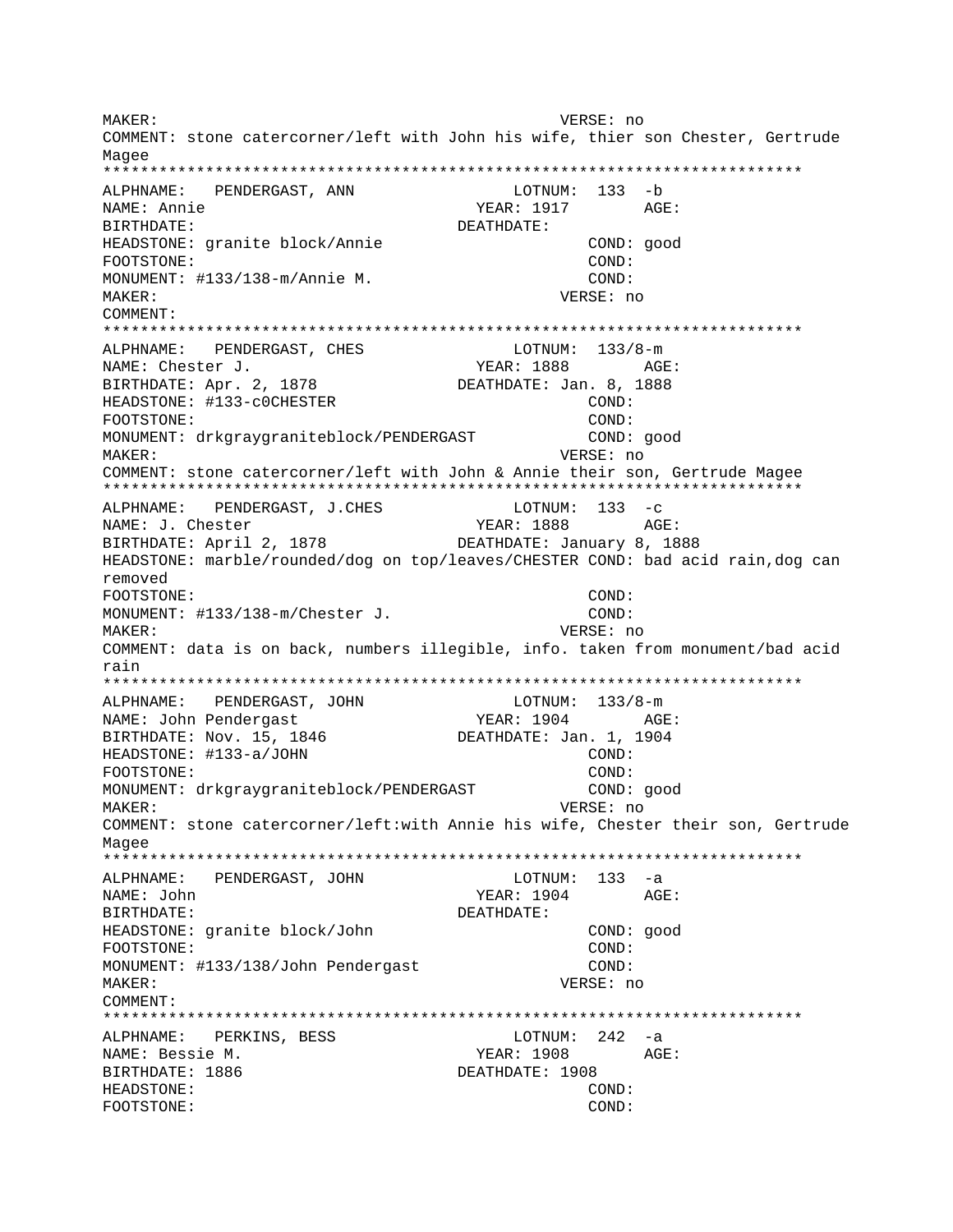MONUMENT: granite/rough all over/tall/PERKINS COND: excellent MAKER: VERSE: no COMMENT: Masonic symbols/with Edward, his wife Mary E., George W., Herbert G. \*\*\*\*\*\*\*\*\*\*\*\*\*\*\*\*\*\*\*\*\*\*\*\*\*\*\*\*\*\*\*\*\*\*\*\*\*\*\*\*\*\*\*\*\*\*\*\*\*\*\*\*\*\*\*\*\*\*\*\*\*\*\*\*\*\*\*\*\*\*\*\*\*\*\* ALPHNAME: PERKINS, EDWA LOTNUM: 242 -a NAME: Edward S. YEAR: 1910 AGE: BIRTHDATE: 1853 DEATHDATE: 1910 HEADSTONE: COND: FOOTSTONE: COND: MONUMENT: granite/rough all over/tall/PERKINS COND: excellent MAKER: VERSE: no COMMENT: Masonic,symbolwith W.R.C./with his wife Mary E.,George W.,Bessie M.,Herbert G. \*\*\*\*\*\*\*\*\*\*\*\*\*\*\*\*\*\*\*\*\*\*\*\*\*\*\*\*\*\*\*\*\*\*\*\*\*\*\*\*\*\*\*\*\*\*\*\*\*\*\*\*\*\*\*\*\*\*\*\*\*\*\*\*\*\*\*\*\*\*\*\*\*\*\* ALPHNAME: PERKINS, GEOR LOTNUM: 242 -a NAME: George W. Same Communications of the Magnus of the YEAR: 1894 AGE: BIRTHDATE: 1894 DEATHDATE: 1894 HEADSTONE: COND: FOOTSTONE: COND: MONUMENT: granite/rough all over/tall/PERKINS COND: excellent MAKER: VERSE: no COMMENT: Masonic symbols/with Edward, his wife Mary E., Bessie M., Herbert G. \*\*\*\*\*\*\*\*\*\*\*\*\*\*\*\*\*\*\*\*\*\*\*\*\*\*\*\*\*\*\*\*\*\*\*\*\*\*\*\*\*\*\*\*\*\*\*\*\*\*\*\*\*\*\*\*\*\*\*\*\*\*\*\*\*\*\*\*\*\*\*\*\*\*\* ALPHNAME: PERKINS, HERB LOTNUM: 242 -a NAME: Herbert G. The Mass of the YEAR: 1918 AGE: BIRTHDATE: 1884 DEATHDATE: 1918 HEADSTONE: COND: FOOTSTONE: COND: MONUMENT: granite/rough all over/tall/PERKINS COND: excellent MAKER: VERSE: no COMMENT: Masonic symbols/with Edward, his wife Mary E., George W., Bessie M. \*\*\*\*\*\*\*\*\*\*\*\*\*\*\*\*\*\*\*\*\*\*\*\*\*\*\*\*\*\*\*\*\*\*\*\*\*\*\*\*\*\*\*\*\*\*\*\*\*\*\*\*\*\*\*\*\*\*\*\*\*\*\*\*\*\*\*\*\*\*\*\*\*\*\* ALPHNAME: PERKINS, MARY LOTNUM: 242 -a NAME: Mary E. The Communication of the Magnus of the Magnus of the Magnus of the Magnus of the Magnus of the Magnus of the Magnus of the Magnus of the Magnus of the Magnus of the Magnus of the Magnus of the Magnus of the M BIRTHDATE: 1861 **DEATHDATE: 1914** HEADSTONE: COND: FOOTSTONE: COND: MONUMENT: granite/rough all over/tall/PERKINS COND: excellent MAKER: VERSE: no COMMENT: Masonic symbols/with Edward his wife, George W., Bessie M., Herbert G. \*\*\*\*\*\*\*\*\*\*\*\*\*\*\*\*\*\*\*\*\*\*\*\*\*\*\*\*\*\*\*\*\*\*\*\*\*\*\*\*\*\*\*\*\*\*\*\*\*\*\*\*\*\*\*\*\*\*\*\*\*\*\*\*\*\*\*\*\*\*\*\*\*\*\* ALPHNAME: PETERSON LOTNUM: 251 -f NAME: YEAR: AGE: BIRTHDATE: DEATHDATE: HEADSTONE: granite/trapezoidal/cross/leaves/vines COND: good/a little lichen FOOTSTONE: COND: MONUMENT: COND: MAKER: VERSE: no COMMENT: PETERSON/no inscription, front or rear \*\*\*\*\*\*\*\*\*\*\*\*\*\*\*\*\*\*\*\*\*\*\*\*\*\*\*\*\*\*\*\*\*\*\*\*\*\*\*\*\*\*\*\*\*\*\*\*\*\*\*\*\*\*\*\*\*\*\*\*\*\*\*\*\*\*\*\*\*\*\*\*\*\*\* ALPHNAME: PETERSON, ANDR LOTNUM: 251 -c NAME: Andrew S. Peterson YEAR: 1919 BIRTHDATE: Mar. 20, 1833 DEATHDATE: Dec. 17, 1919 HEADSTONE: rounded marble/FATHER COND: bad acid rain,dates,1st name FOOTSTONE: COND: MONUMENT: COND: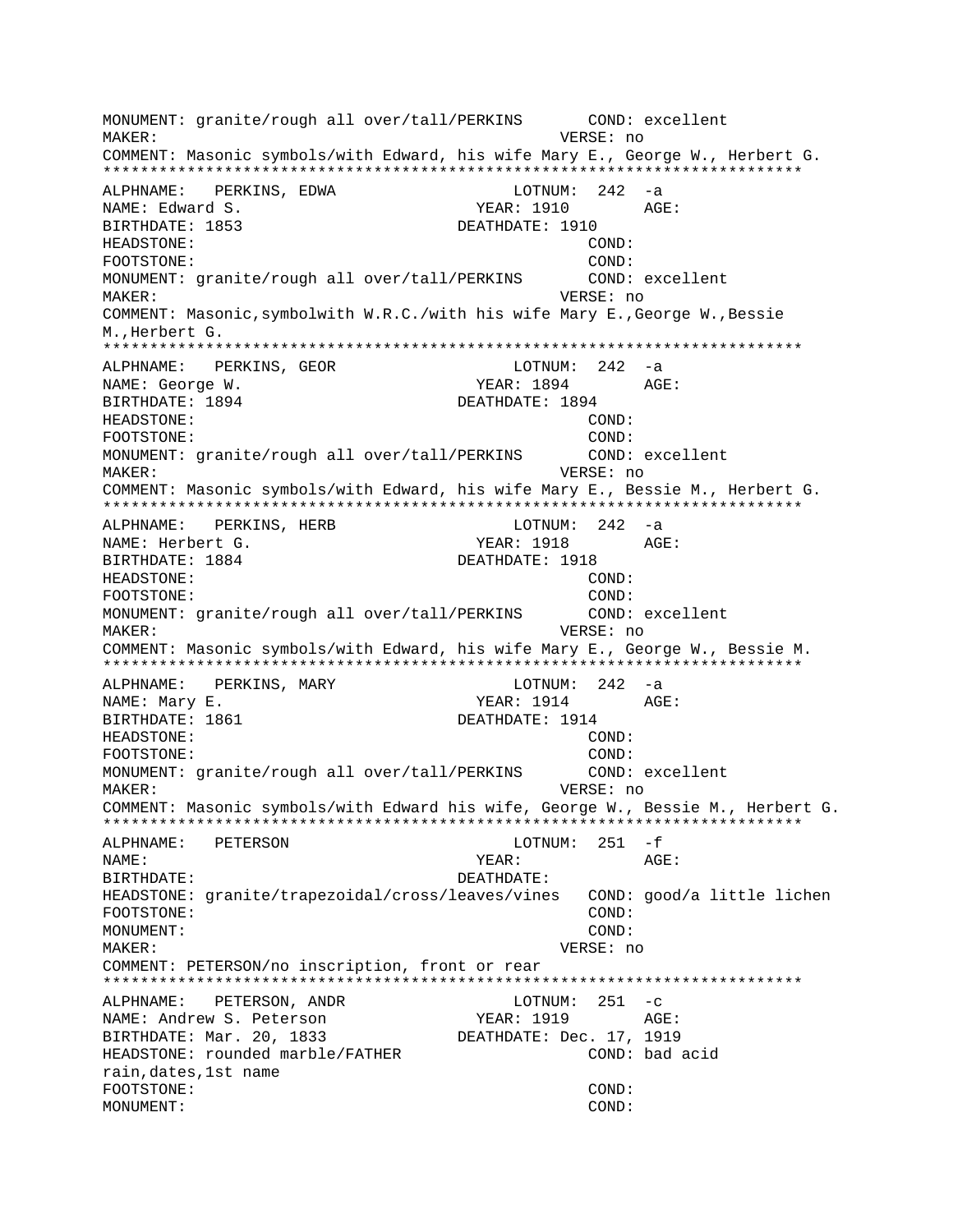MAKER: VERSE: no COMMENT: \*\*\*\*\*\*\*\*\*\*\*\*\*\*\*\*\*\*\*\*\*\*\*\*\*\*\*\*\*\*\*\*\*\*\*\*\*\*\*\*\*\*\*\*\*\*\*\*\*\*\*\*\*\*\*\*\*\*\*\*\*\*\*\*\*\*\*\*\*\*\*\*\*\*\* ALPHNAME: PETERSON, AUGU LOTNUM: 344 -a NAME: Augusta A. Blaberg YEAR: 1958 AGE: BIRTHDATE: 1868 DEATHDATE: 1958 HEADSTONE: COND: FOOTSTONE: COND: MONUMENT: granite/wide,slanted/design/PETERSON COND: excellent MAKER: VERSE: no COMMENT: with Lars A. his wife,Harry F.,Helga C.G.,Carl A.E.,Ruth M. his wife,Ebba \*\*\*\*\*\*\*\*\*\*\*\*\*\*\*\*\*\*\*\*\*\*\*\*\*\*\*\*\*\*\*\*\*\*\*\*\*\*\*\*\*\*\*\*\*\*\*\*\*\*\*\*\*\*\*\*\*\*\*\*\*\*\*\*\*\*\*\*\*\*\*\*\*\*\* ALPHNAME: PETERSON, CARL COTNUM: 344 -a NAME: Carl A. E. Same Carl A. E. Same Carl AGE: AGE: AGE: 2010 BIRTHDATE: 1902 DEATHDATE: 1971 HEADSTONE: COND: FOOTSTONE: COND: MONUMENT: granite/wide,slanted/design/PETERSON COND: excellent MAKER: VERSE: no COMMENT: with Ruth M. his wife,Lars Adolph,his wife Augusta,Harry F.,Helga C.G.,Ebba \*\*\*\*\*\*\*\*\*\*\*\*\*\*\*\*\*\*\*\*\*\*\*\*\*\*\*\*\*\*\*\*\*\*\*\*\*\*\*\*\*\*\*\*\*\*\*\*\*\*\*\*\*\*\*\*\*\*\*\*\*\*\*\*\*\*\*\*\*\*\*\*\*\*\* ALPHNAME: PETERSON, EBBA LOTNUM: 344 -a NAME: Ebba Peterson YEAR: 1981 AGE: BIRTHDATE: 1910 DEATHDATE: 1981 HEADSTONE: COND: FOOTSTONE: COND: MONUMENT: granite/wide,slanted/design/PETRSON COND: excellent MAKER: VERSE: no COMMENT: with Carl A.E. his wife Ruth M.,Lars Adolph,his wife Augusta,Harry F.,Helga C. \*\*\*\*\*\*\*\*\*\*\*\*\*\*\*\*\*\*\*\*\*\*\*\*\*\*\*\*\*\*\*\*\*\*\*\*\*\*\*\*\*\*\*\*\*\*\*\*\*\*\*\*\*\*\*\*\*\*\*\*\*\*\*\*\*\*\*\*\*\*\*\*\*\*\* ALPHNAME: PETERSON, GEOR LOTNUM: 251 -e NAME: George W. Peterson YEAR: 1962 AGE:<br>BIRTHDATE: March 26 1873 DEATHDATE: Oct. 12 1962 BIRTHDATE: March 26 1873 HEADSTONE: granite rectangle/flush COND: bl.lichen/sod start. encroach FOOTSTONE: COND: MONUMENT: COND: MAKER: VERSE: no COMMENT: Massachusetts Co C 6 Regt Mass Inf Spanish American War \*\*\*\*\*\*\*\*\*\*\*\*\*\*\*\*\*\*\*\*\*\*\*\*\*\*\*\*\*\*\*\*\*\*\*\*\*\*\*\*\*\*\*\*\*\*\*\*\*\*\*\*\*\*\*\*\*\*\*\*\*\*\*\*\*\*\*\*\*\*\*\*\*\*\* ALPHNAME: PETERSON, HARR NAME: Harry F. Same Communication of the Magnus of the YEAR: 1936 AGE: BIRTHDATE: 1907 DEATHDATE: 1936 HEADSTONE: COND: FOOTSTONE: COND: MONUMENT: granite/wide,slanted/design/PETERSON COND: excellent MAKER: VERSE: no COMMENT: with Lars Adolph,his wife Augusta,Helga C.G.,Carl A.E.,Ruth M. his wife,Ebba \*\*\*\*\*\*\*\*\*\*\*\*\*\*\*\*\*\*\*\*\*\*\*\*\*\*\*\*\*\*\*\*\*\*\*\*\*\*\*\*\*\*\*\*\*\*\*\*\*\*\*\*\*\*\*\*\*\*\*\*\*\*\*\*\*\*\*\*\*\*\*\*\*\*\* ALPHNAME: PETERSON, HELGA LOTNUM: 344 -a NAME: Helga C. G. YEAR: 1970 AGE: BIRTHDATE: 1904 DEATHDATE: 1970 HEADSTONE: COND: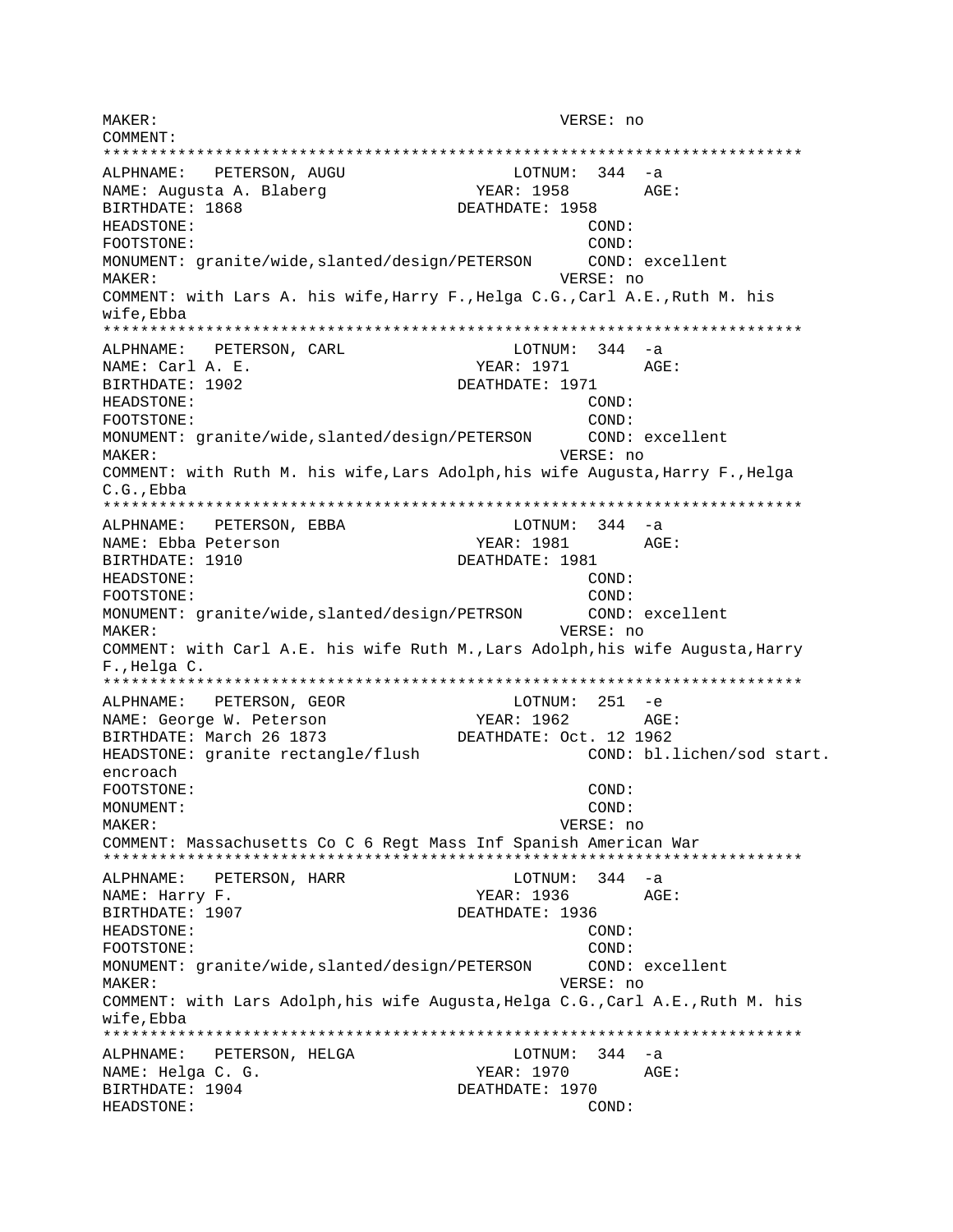FOOTSTONE: COND: MONUMENT: granite/wide, slanted/design/PETERSON COND: excellent VERSE: no MAKER: COMMENT: with Lars Adolph, his wife Augusta, Harry F., Carl A.E., Ruth M. his wife.Ebba ALPHNAME: PETERSON, LARS LOTNUM: 344 -a NAME: Lars Adolph YEAR: 1925 AGE: BIRTHDATE: 1855 DEATHDATE: 1925 HEADSTONE: COND: FOOTSTONE: COND: MONUMENT: granite/wide, slanted/design/PETERSON COND: excellent VERSE: no **MAKER:** COMMENT: with Augusta his wife, Harry F., Helga C.G., Carl A.E., Ruth M. his wife,Ebba ALPHNAME: PETERSON, MARI  $LOTNUM: 251 -d$ **YEAR: 1954** NAME: Marie Aldegonde AGE:  $\begin{array}{cccc}\n & - & - & - & - & - & - \\
\text{BIRTHDATE: Nov. 12, 1877}\n\end{array}$ DEATHDATE: July 16, 1954 HEADSTONE: rounded marble/MOTHER COND: mower chips, scrapes/lichen FOOTSTONE: COND: MONUMENT: COND: MAKER: VERSE: no COMMENT: LOTNUM: 251 -b ALPHNAME: PETERSON, MARY NAME: Mary F. Peterson  $YEAR: 1905$   $AGE:$ BIRTHDATE: June 5, 1839 DEATHDATE: Sept. 29, 1905 HEADSTONE: rounded marble/MOTHER COND: bad mower chips/lichen/ac.rain FOOTSTONE: COND: MONUMENT: COND: MAKER: VERSE: no COMMENT: LOTNUM:  $344 - a$ ALPHNAME: PETERSON, RUTH NAME: Ruth M. Davis YEAR: 1979 AGE: BIRTHDATE: 1900 DEATHDATE: 1979 HEADSTONE: COND: FOOTSTONE: COND: MONUMENT: granite/wide, slanted/design/PETRSON COND: excellent VERSE: no MAKER: COMMENT: with Carl A.E. his wife, Lars Adolph, his wife Augusta, Harry F., Helga  $C.G.$ . Ebba LOTNUM: 029 -d ALPHNAME: PIERCE, J. V. NAME: J. V. Pierce YEAR: 1863 AGE: 23y, 10m, 17d (VR) BIRTHDATE: DEATHDATE: June 21, 1863 (V.R.) HEADSTONE: rounded marble/thick COND: bad lichen FOOTSTONE: flat marble/J.V.P. COND: mower chips, scratches MONUMENT: COND: VERSE: yes MAKER: COMMENT: J broken off name/V.R. Jonas Valmar Pierce ALPHNAME: PIERCE, JOB LOTNUM: 093 -d NAME: Job A. Peirce YEAR: 1909 AGE: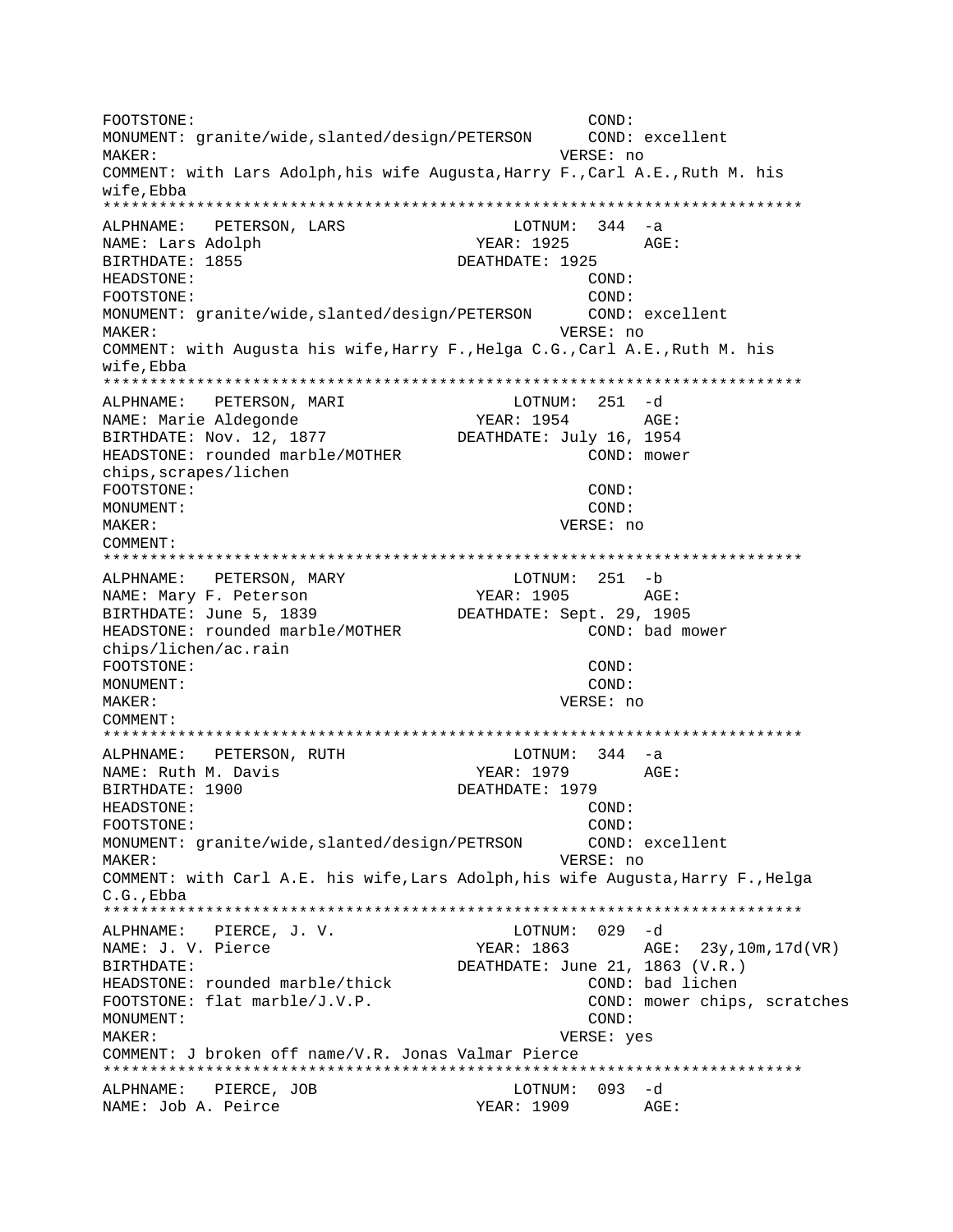BIRTHDATE: 1834 DEATHDATE: 1909 HEADSTONE: see #93-e/JOB COND: FOOTSTONE: COND: MONUMENT: tall granite column/BIRD COND: excellent MAKER: VERSE: no COMMENT: left side: PEIRCE/with his wife Sarah S. Bird \*\*\*\*\*\*\*\*\*\*\*\*\*\*\*\*\*\*\*\*\*\*\*\*\*\*\*\*\*\*\*\*\*\*\*\*\*\*\*\*\*\*\*\*\*\*\*\*\*\*\*\*\*\*\*\*\*\*\*\*\*\*\*\*\*\*\*\*\*\*\*\*\*\*\* ALPHNAME: PIERCE, JOB LOTNUM: 093 -e NAME: Job YEAR: 1909 AGE: BIRTHDATE: DEATHDATE: HEADSTONE: granite/rectangle/flush COND: excellent FOOTSTONE: COND: MONUMENT: see #93-d/Job Peirce COND: MAKER: VERSE: no COMMENT: \*\*\*\*\*\*\*\*\*\*\*\*\*\*\*\*\*\*\*\*\*\*\*\*\*\*\*\*\*\*\*\*\*\*\*\*\*\*\*\*\*\*\*\*\*\*\*\*\*\*\*\*\*\*\*\*\*\*\*\*\*\*\*\*\*\*\*\*\*\*\*\*\*\*\* ALPHNAME: PIERCE, SARA<br>NAME: Sarah S. Bird  $YEAR: 1928$   $AGE:$ BIRTHDATE: 1839 DEATHDATE: 1928 HEADSTONE: COND: FOOTSTONE:  $\qquad \qquad \qquad \qquad \qquad \qquad \qquad \qquad \qquad \qquad \qquad \text{COND:}$ MONUMENT: tall granite column/BIRD COND: excellent MAKER: VERSE: no COMMENT: left side: PEIRCE/with John A. Peirce his wife \*\*\*\*\*\*\*\*\*\*\*\*\*\*\*\*\*\*\*\*\*\*\*\*\*\*\*\*\*\*\*\*\*\*\*\*\*\*\*\*\*\*\*\*\*\*\*\*\*\*\*\*\*\*\*\*\*\*\*\*\*\*\*\*\*\*\*\*\*\*\*\*\*\*\* ALPHNAME: PIGGOTT, BESS LOTNUM: 077 -a NAME: Bessie A. Bearce Team YEAR: 1943 AGE: BIRTHDATE: 1866 DEATHDATE: 1943<br>HEADSTONE: (COND: HEADSTONE: FOOTSTONE: COND: MONUMENT: granite/back slants/top flat COND: excellent MAKER: VERSE: no COMMENT: with Preston Lincoln Piggott his wife \*\*\*\*\*\*\*\*\*\*\*\*\*\*\*\*\*\*\*\*\*\*\*\*\*\*\*\*\*\*\*\*\*\*\*\*\*\*\*\*\*\*\*\*\*\*\*\*\*\*\*\*\*\*\*\*\*\*\*\*\*\*\*\*\*\*\*\*\*\*\*\*\*\*\* ALPHNAME: PIGGOTT, PRES<br>NAME: Preston Lincoln Piqqott (PEAR: 1937 AG) NAME: Preston Lincoln Piggott YEAR: 1937 AGE: BIRTHDATE: 1864 DEATHDATE: 1937<br>HEADSTONE: COND: HEADSTONE: FOOTSTONE: COND: MONUMENT: granite/back slants/top flat COND: excellent MAKER: VERSE: no COMMENT: with Bessie A. Bearce his wife \*\*\*\*\*\*\*\*\*\*\*\*\*\*\*\*\*\*\*\*\*\*\*\*\*\*\*\*\*\*\*\*\*\*\*\*\*\*\*\*\*\*\*\*\*\*\*\*\*\*\*\*\*\*\*\*\*\*\*\*\*\*\*\*\*\*\*\*\*\*\*\*\*\*\* ALPHNAME: PIKE, FRAN LOTNUM: 156 -a NAME: Frank M. Sample M. The Music of the MEAR: 1847 AGE: 6yrs. 3mos.(VR) BIRTHDATE:  $DEATHDATE: May 3, 1847 (VR)$ HEADSTONE: marble/sl.pointed COND: v.bad acid rain,lichen/leaning FOOTSTONE: COND: MONUMENT: COND: MAKER: B. Day, Lowell **VERSE:** no COMMENT: son of James & Betsey B. Pike (VR) almost illegible \*\*\*\*\*\*\*\*\*\*\*\*\*\*\*\*\*\*\*\*\*\*\*\*\*\*\*\*\*\*\*\*\*\*\*\*\*\*\*\*\*\*\*\*\*\*\*\*\*\*\*\*\*\*\*\*\*\*\*\*\*\*\*\*\*\*\*\*\*\*\*\*\*\*\* ALPHNAME: PIKE, FRAN LOTNUM: 165 -a NAME: Frank M. The South Manus of the YEAR: 1847 AGE: 6 years 3 months BIRTHDATE:  $DEATHDATE:$  May 3, 1847 HEADSTONE: pointed marble  $\sim$  COND: lichen/bad acid rain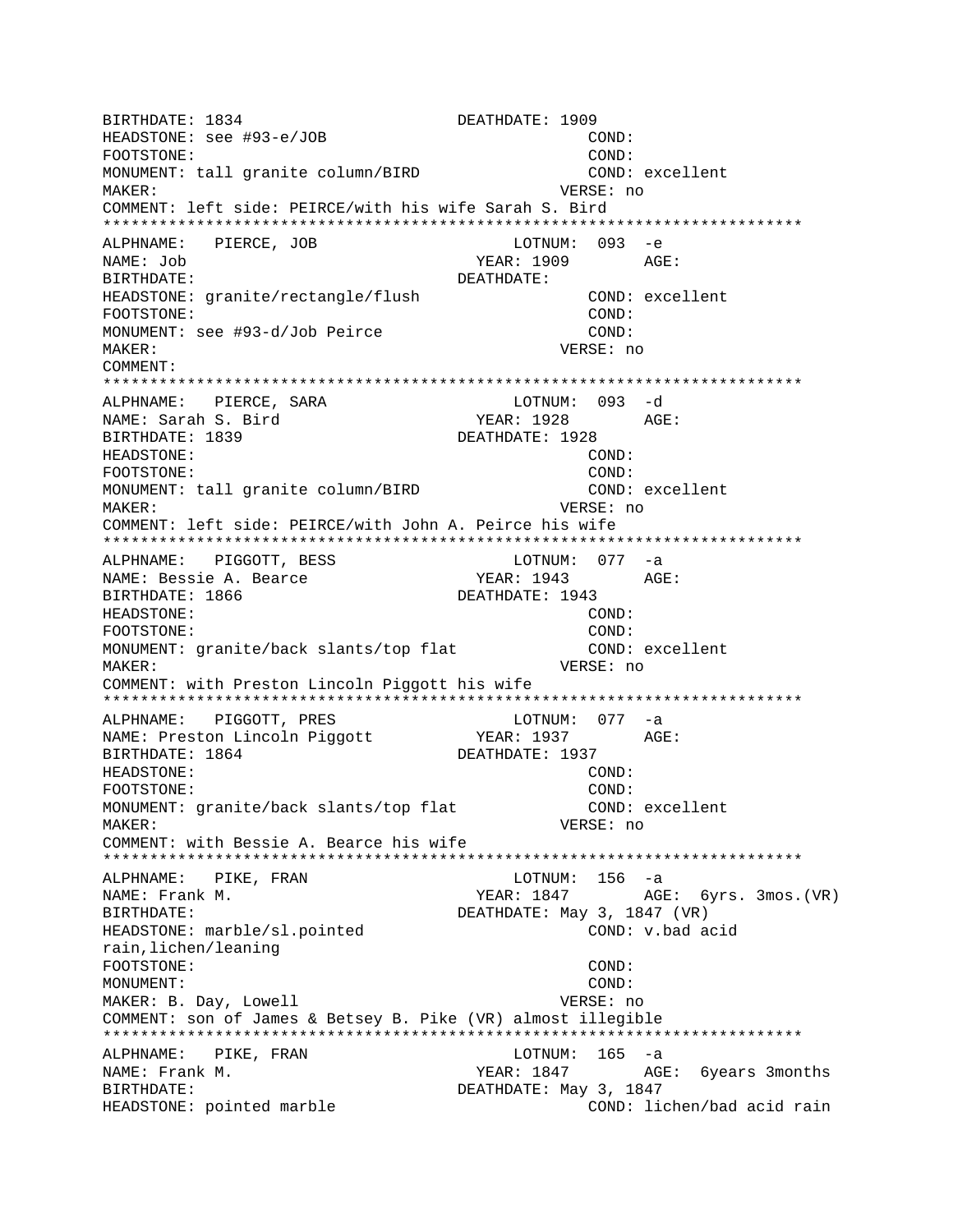FOOTSTONE: COND: MONUMENT: COND: MAKER: B. Day, Lowell **VERSE:** no COMMENT: Son of James & Betsy Pike \*\*\*\*\*\*\*\*\*\*\*\*\*\*\*\*\*\*\*\*\*\*\*\*\*\*\*\*\*\*\*\*\*\*\*\*\*\*\*\*\*\*\*\*\*\*\*\*\*\*\*\*\*\*\*\*\*\*\*\*\*\*\*\*\*\*\*\*\*\*\*\*\*\*\* ALPHNAME: PINEL, CHAR LOTNUM: 086A -a NAME: Charles Pinel YEAR: 1935 AGE: BIRTHDATE: 1876 DEATHDATE: 1935 (VR Dec. 2) HEADSTONE: granite/maple leaves COND: excellent FOOTSTONE: COND: MONUMENT: COND: MAKER: VERSE: no COMMENT: \*\*\*\*\*\*\*\*\*\*\*\*\*\*\*\*\*\*\*\*\*\*\*\*\*\*\*\*\*\*\*\*\*\*\*\*\*\*\*\*\*\*\*\*\*\*\*\*\*\*\*\*\*\*\*\*\*\*\*\*\*\*\*\*\*\*\*\*\*\*\*\*\*\*\* ALPHNAME: PINKHAM, THOM LOTNUM: 251 -a NAME: Thomas J. Pinkham YEAR: 1893 AGE: BIRTHDATE: Dec. 11, 1811 DEATHDATE: Nov. 8, 1893 HEADSTONE: rounded marble/GRANDFATHER COND: lichen/mower chips,all corners FOOTSTONE: COND: MONUMENT: COND: MAKER: VERSE: no COMMENT: \*\*\*\*\*\*\*\*\*\*\*\*\*\*\*\*\*\*\*\*\*\*\*\*\*\*\*\*\*\*\*\*\*\*\*\*\*\*\*\*\*\*\*\*\*\*\*\*\*\*\*\*\*\*\*\*\*\*\*\*\*\*\*\*\*\*\*\*\*\*\*\*\*\*\* ALPHNAME: POLLEY, KATH LOTNUM: 214A -b NAME: Katherine M. Same Manuscript Communication of MEAR: 1940 AGE: BIRTHDATE: 1867 DEATHDATE: 1940 HEADSTONE: COND: FOOTSTONE: COND: MONUMENT: rounded granite/POLLEY COND: excellent/sl. lichen MAKER: VERSE: no COMMENT: with Robert his wife \*\*\*\*\*\*\*\*\*\*\*\*\*\*\*\*\*\*\*\*\*\*\*\*\*\*\*\*\*\*\*\*\*\*\*\*\*\*\*\*\*\*\*\*\*\*\*\*\*\*\*\*\*\*\*\*\*\*\*\*\*\*\*\*\*\*\*\*\*\*\*\*\*\*\* ALPHNAME: POLLEY, ROBE **LOTNUM:** 214A -b NAME: Robert W. YEAR: 1943 AGE: BIRTHDATE: 1865 DEATHDATE: 1943 HEADSTONE: COND: FOOTSTONE: COND: MONUMENT: rounded granite/POLLEY COND: excellent/sl. lichen MAKER: VERSE: no COMMENT: with his wife Katherine M. \*\*\*\*\*\*\*\*\*\*\*\*\*\*\*\*\*\*\*\*\*\*\*\*\*\*\*\*\*\*\*\*\*\*\*\*\*\*\*\*\*\*\*\*\*\*\*\*\*\*\*\*\*\*\*\*\*\*\*\*\*\*\*\*\*\*\*\*\*\*\*\*\*\*\* LOTNUM: 266 -a NAME: No name  $YEAR:$  AGE: BIRTHDATE: DEATHDATE: HEADSTONE: dark gray granite rectangle COND: good/a little lichen FOOTSTONE: COND: MONUMENT: COND: MAKER: VERSE: no COMMENT: no inscription/perhaps an "entrance" stone to lot \*\*\*\*\*\*\*\*\*\*\*\*\*\*\*\*\*\*\*\*\*\*\*\*\*\*\*\*\*\*\*\*\*\*\*\*\*\*\*\*\*\*\*\*\*\*\*\*\*\*\*\*\*\*\*\*\*\*\*\*\*\*\*\*\*\*\*\*\*\*\*\*\*\*\* ALPHNAME: POTTER, CHAR LOTNUM: 266 -b NAME: Charles Potter The Media of YEAR: 1920 AGE: BIRTHDATE: 1853 DEATHDATE: 1920 HEADSTONE: COND: FOOTSTONE: COND: MONUMENT: rounded granite/POTTER COND: good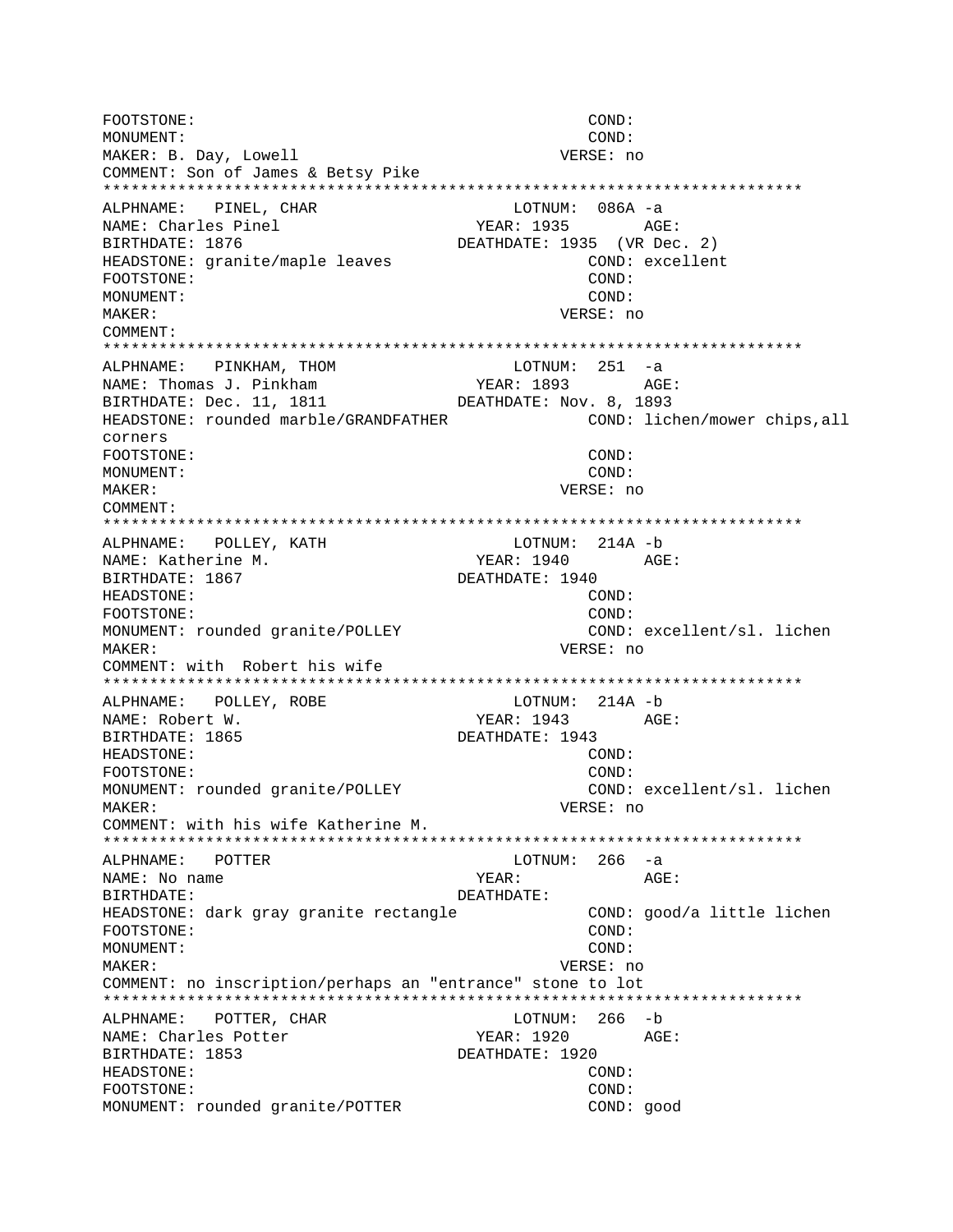MAKER: VERSE: no COMMENT: with Annie Staples, Maude Downes, George Potter ALPHNAME: POTTER, GEOR LOTNUM: 266 -b NAME: George C. Potter YEAR: 1927 AGE: BIRTHDATE: 1879 DEATHDATE: 1927 **HEADSTONE:** COND: FOOTSTONE: COND: MONUMENT: rounded granite/POTTER COND: good MAKER: VERSE: no COMMENT: with Annie, Maude, Charles/George is on rear of stone ALPHNAME: PRATT, AMY LOTNUM: 164 -b NAME: Amy YEAR: 1975 AGE: 79yr 9mo 10dy DEATHDATE: Feb. 7, 1975 Cem.rec **BIRTHDATE:** HEADSTONE: COND: COND: FOOTSTONE: MONUMENT: granite rectangle/flush COND: sod encroaching MAKER: VERSE: no COMMENT: dau. with Ezra C., M. Annie/date & age from cem. rec.: not on stone ALPHNAME: PRATT, CHAR  $LOTNUM: 164 -a$ YEAR: 1873 AGE: 5mos. NAME: Charles A. DEATHDATE: May 11, 1873 BIRTHDATE: HEADSTONE: fancy/marble/3dimen.something on top COND: badacidrain/rodbroken/lichen FOOTSTONE: COND: MONUMENT: COND:  $M\Delta KFR$ : VERSE: no COMMENT: son of (illegible)/VR:son of Marshall & L.M.Pratt LOTNUM:  $164 - b$ ALPHNAME: PRATT, EZRA NAME: Ezra C. YEAR: 1940 AGE: BIRTHDATE: 1862 DEATHDATE: 1940 HEADSTONE: COND: FOOTSTONE: COND: MONUMENT: granite rectangle/flush COND: sod encroaching MAKER: VERSE: no COMMENT: with wife M. Annie, dau. Amy LOTNUM: 164 -d ALPHNAME: PRATT, LYDIA NAME: Lydia M. YEAR: 1888 AGE: BIRTHDATE: May 31, 1833 DEATHDATE: April 26, 1888 HEADSTONE: marble/slants/MOTHER COND: much lichen FOOTSTONE: COND: MONITMENT:  $COMD:$ MAKER: Andrews & Wheeler VERSE: no COMMENT: wife of Marshall Pratt LOTNUM: 164 -b ALPHNAME: PRATT, M. NAME: M. Annie YEAR: 1975 AGE: BIRTHDATE: 1874 DEATHDATE: 1965 HEADSTONE:  $COND:$ FOOTSTONE: COND: MONUMENT: granite rectangle/flush COND: sod encroaching MAKER: VERSE: no COMMENT: with Ezra C. his wife, dau. Amy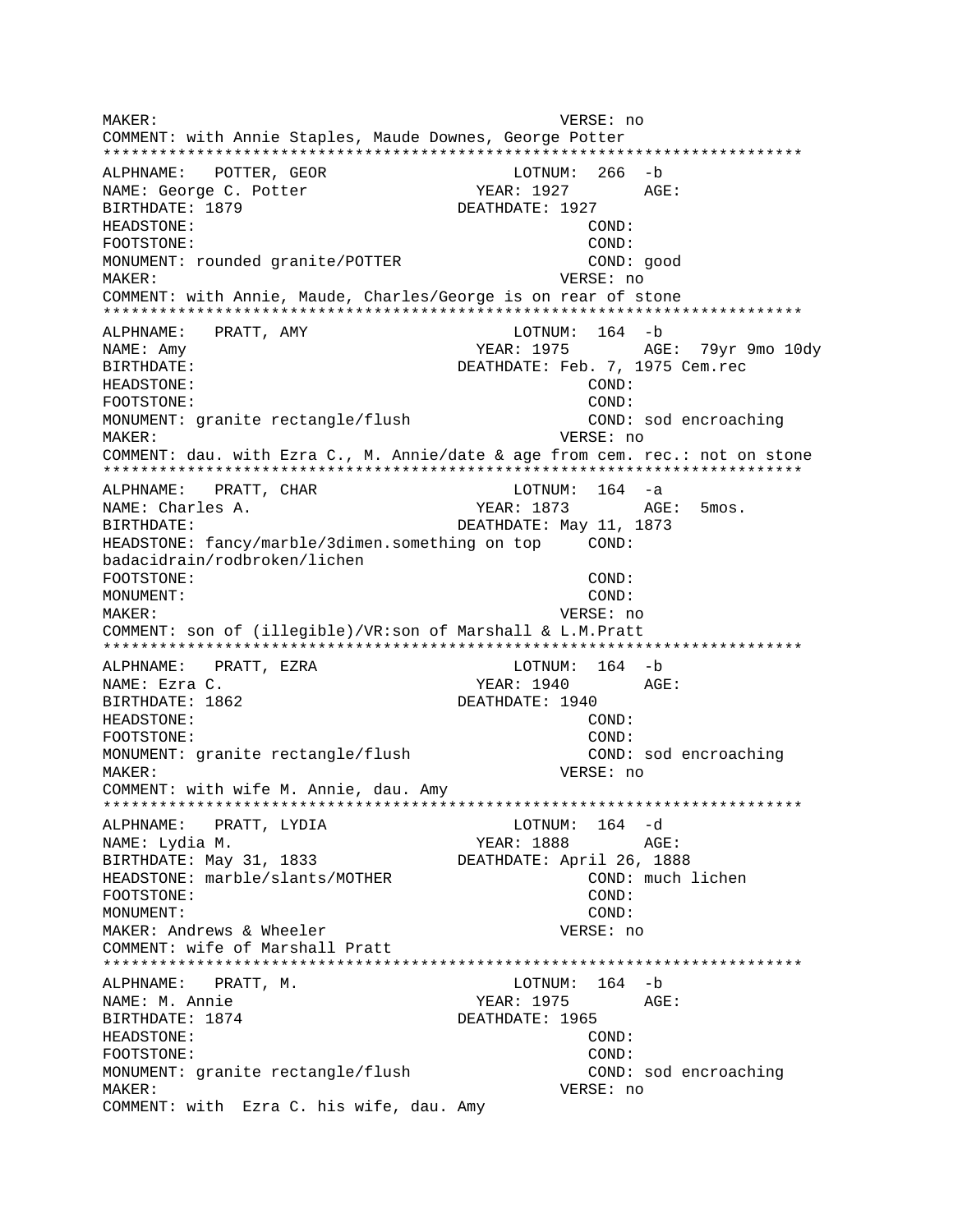\*\*\*\*\*\*\*\*\*\*\*\*\*\*\*\*\*\*\*\*\*\*\*\*\*\*\*\*\*\*\*\*\*\*\*\*\*\*\*\*\*\*\*\*\*\*\*\*\*\*\*\*\*\*\*\*\*\*\*\*\*\*\*\*\*\*\*\*\*\*\*\*\*\*\* ALPHNAME: PRATT, MARS NAME: Marshall Pratt YEAR: 1914 AGE: BIRTHDATE: March 18, 1832<br>DEATHDATE: Feb. 5, 1914 HEADSTONE: marble/slanted/FATHER COND: lichen FOOTSTONE: COND: MONUMENT: COND: COND: COND: COND: COND: MAKER: Gumb Bros. COMMENT: \*\*\*\*\*\*\*\*\*\*\*\*\*\*\*\*\*\*\*\*\*\*\*\*\*\*\*\*\*\*\*\*\*\*\*\*\*\*\*\*\*\*\*\*\*\*\*\*\*\*\*\*\*\*\*\*\*\*\*\*\*\*\*\*\*\*\*\*\*\*\*\*\*\*\* ALPHNAME: PRATT, WILL CONNECTRITION: 034 -b NAME: William H. Same Communications of the Magnus of the Magnus Magnus AGE: BIRTHDATE: infant DEATHDATE: Sept. 2, 1844 HEADSTONE: flat marble/chains COND: mower chip/firm but leaning FOOTSTONE: marble/W.H.P. COND: at lot 49 MONUMENT: COND: MAKER: VERSE: no COMMENT: Infant son of Oliver R. & Mary A. Pratt \*\*\*\*\*\*\*\*\*\*\*\*\*\*\*\*\*\*\*\*\*\*\*\*\*\*\*\*\*\*\*\*\*\*\*\*\*\*\*\*\*\*\*\*\*\*\*\*\*\*\*\*\*\*\*\*\*\*\*\*\*\*\*\*\*\*\*\*\*\*\*\*\*\*\* ALPHNAME: PRINCE, CALV LOTNUM: 331/2-a NAME: Calvin F. Prince  $YEAR: 1907$  AGE: BIRTHDATE: Feb. 6, 1870 DEATHDATE: Aug. 4, 1907 HEADSTONE: COND: FOOTSTONE: COND: MONUMENT: drk gray granite/point/design COND: good but a little black lichen MAKER: VERSE: yes COMMENT: PRINCE/with Nellie his wife,Warren,Mary Prince/J.Boyd Dexter/Charl.Nelson \*\*\*\*\*\*\*\*\*\*\*\*\*\*\*\*\*\*\*\*\*\*\*\*\*\*\*\*\*\*\*\*\*\*\*\*\*\*\*\*\*\*\*\*\*\*\*\*\*\*\*\*\*\*\*\*\*\*\*\*\*\*\*\*\*\*\*\*\*\*\*\*\*\*\* ALPHNAME: PRINCE, MARY LOTNUM: 331/2-a NAME: Mary Brown Prince The Mass of PEAR: 1980 AGE: BIRTHDATE: July 5, 1898 DEATHDATE: Nov. 11, 1980 HEADSTONE: COND: FOOTSTONE: COND: MONUMENT: drk gray granite/point/design COND: good but a little black lichen MAKER: VERSE: no COMMENT: Rear:with Warren F. Prince, J. Boyd Dexter \*\*\*\*\*\*\*\*\*\*\*\*\*\*\*\*\*\*\*\*\*\*\*\*\*\*\*\*\*\*\*\*\*\*\*\*\*\*\*\*\*\*\*\*\*\*\*\*\*\*\*\*\*\*\*\*\*\*\*\*\*\*\*\*\*\*\*\*\*\*\*\*\*\*\* ALPHNAME: PRINCE, NELL LOTNUM: 331/2-a NAME: Nellie M. Sand Communications of the Music Separation of the Music Separation of the Music Separation of the Music Separation of the Music Separation of the Music Separation of the Music Separation of the Music Separ BIRTHDATE: Jan. 3, 1876 DEATHDATE: Nov. 13, 1928 HEADSTONE: COND: FOOTSTONE: COND: MONUMENT: drk gray granite/point/design <a>
COND: good but a little black lichen MAKER: VERSE: no COMMENT: PRINCE/with Calvin his wife,Charlotte Nelson,Warren F.Prince,J.Boyd Dexter \*\*\*\*\*\*\*\*\*\*\*\*\*\*\*\*\*\*\*\*\*\*\*\*\*\*\*\*\*\*\*\*\*\*\*\*\*\*\*\*\*\*\*\*\*\*\*\*\*\*\*\*\*\*\*\*\*\*\*\*\*\*\*\*\*\*\*\*\*\*\*\*\*\*\* ALPHNAME: PRINCE, WARR LOTNUM: 331/2-a NAME: Warren F. Prince  $YERR: 1948$  AGE: BIRTHDATE: Jan. 11, 1897 DEATHDATE: May 21, 1948 HEADSTONE: COND: FOOTSTONE: COND: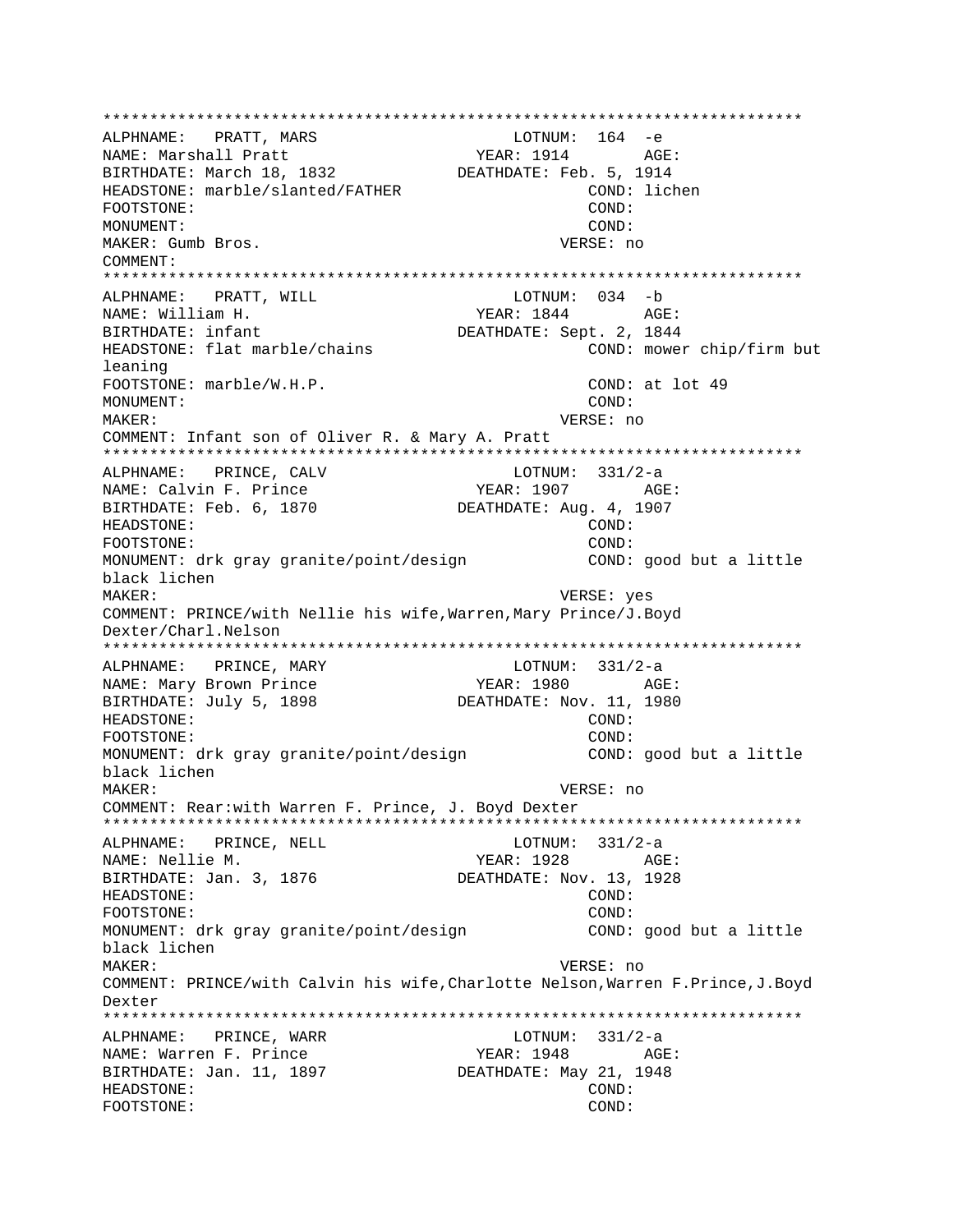MONUMENT: drk gray granite/point/design COND: good but a little black lichen MAKER: VERSE: no COMMENT: Rear:with Mary Brown Prince, J. Boyd Dexter ALPHNAME: QUEEN, CLIF  $LOTNUM: 168 -c$ NAME: Clifford H. YEAR: 1968 AGE: BIRTHDATE: 1889 DEATHDATE: 1968 HEADSTONE: gran.rectan./flush/QUEEN/cross COND: good FOOTSTONE: COND: MONUMENT: COND: MAKER: VERSE: no COMMENT: with Margaret A. ALPHNAME: QUEEN, CORA LOTNUM: 168 -b NAME: Cora E. Huntress YEAR: 1889 AGE: BIRTHDATE: 1869 DEATHDATE: 1889 HEADSTONE: marble box/CORA COND: slightly sunken COND: FOOTSTONE: COND: MONUMENT: MAKER: VERSE: no COMMENT: wife of H. Sumner Oueen/V.R d. May 22, 1889 age 20yr. 4dys LOTNUM: 168 -a ALPHNAME: QUEEN, H. NAME: H. Sumner Queen AGE: YEAR: 1934 BIRTHDATE: 1855 DEATHDATE: 1934 HEADSTONE: granite rectangle/flush COND: lichen FOOTSTONE: COND: MONUMENT:  $COMD:$ VERSE: no MAKER: COMMENT: LOTNUM:  $168 - c$ ALPHNAME: QUEEN, MARG YEAR: 1986 NAME: Margaret A. AGE: BIRTHDATE: 1894 DEATHDATE: 1986 HEADSTONE: gran.rectan./flush/QUEEN/cross COND: good FOOTSTONE: COND: MONUMENT: COND: MAKER: VERSE: no COMMENT: with Clifford H. ALPHNAME: RANDALL, CLAR LOTNUM: 132 -b YEAR: 1892 AGE: NAME: Claribel S. Randall BIRTHDATE: Nov. 29, 1855 DEATHDATE: May 19, 1892 HEADSTONE: fancy marble box/Claribel COND: lichen/granite base in gr. FOOTSTONE:  $COMD:$ MONUMENT:  $COND:$ MAKER: VERSE: no COMMENT: inscription is on back ALPHNAME: RANDALL, IRA LOTNUM: 132 -a NAME: Our Little Ira YEAR: 1867 AGE: }t.9wks, 3ds. **BIRTHDATE:** DEATHDATE: May 23, 1867 HEADSTONE: pointed marble COND: bad lichen/leaning sl.forward FOOTSTONE: COND: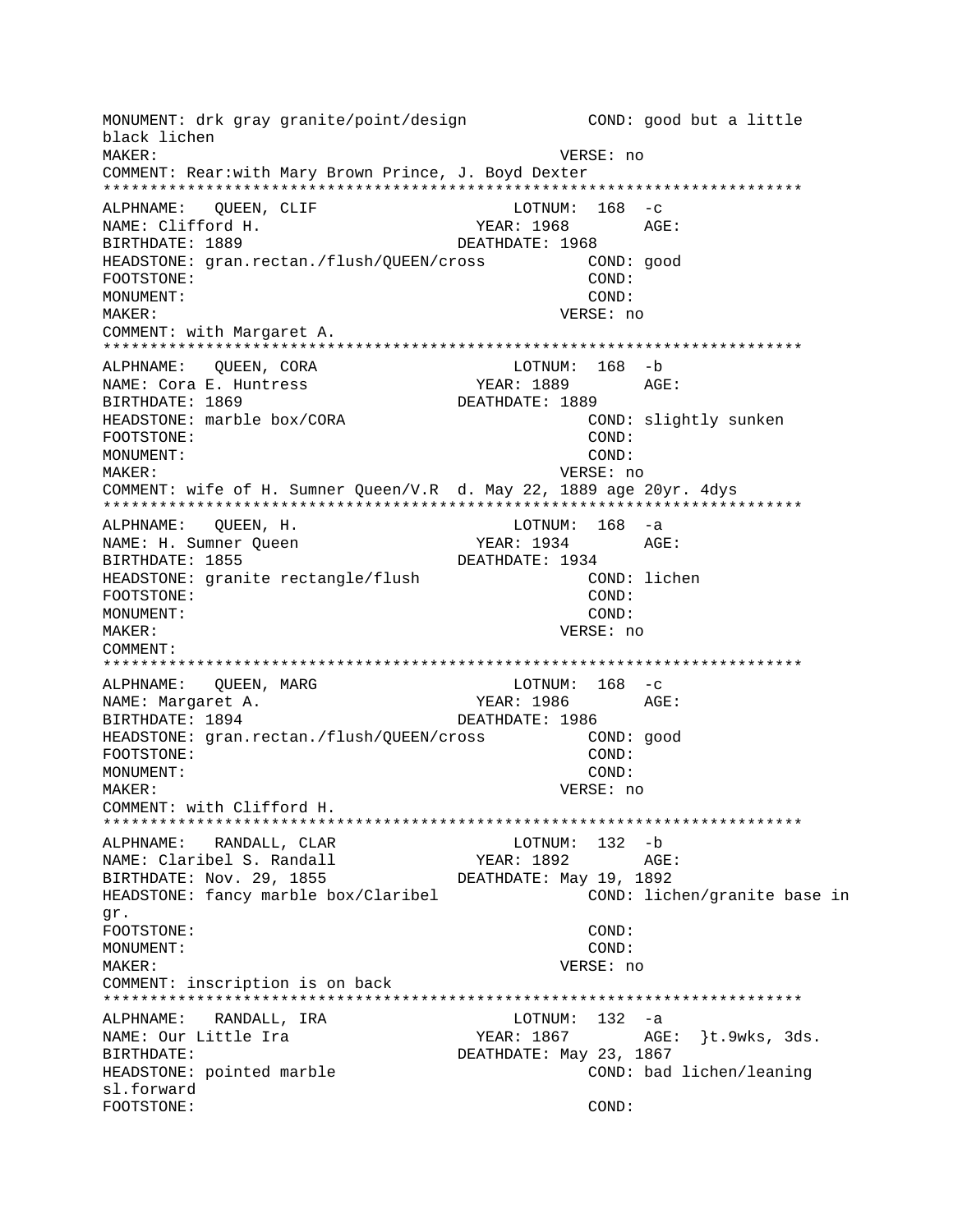MONUMENT: COND: MAKER: VERSE: yes COMMENT: LOTNUM: 132 -d ALPHNAME: RANDALL, JOB NAME: Job Randall YEAR: 1877 AGE: DEATHDATE: Apr. 11, 1877 BIRTHDATE: Jan. 14, 1815 HEADSTONE: almost flat marble/granitebase COND: lichen/crack left side/leanbk. FOOTSTONE: COND: MONUMENT: COND:  $M\Delta K$ <sub>F</sub>P: VERSE: no COMMENT: "Father" on front ALPHNAME: RANDALL, SARA  $LOTNUM: 132 -c$ YEAR: 1863 AGE: }t.44yrs. NAME: Sarah W. BIRTHDATE: DEATHDATE: May 27, 1863 HEADSTONE: almost flat marble  $COND:$ lichen/sl.sunken/leaningforw. FOOTSTONE: COND: MONUMENT: COND: MAKER: VERSE: no COMMENT: wife of Job Randall LOTNUM: 241 -d ALPHNAME: RENO  $YEAR: AGE:$ NAME: BIRTHDATE: DEATHDATE: HEADSTONE: COND: FOOTSTONE:  $COMD:$ MONUMENT: gran. "box"/RENO/2 indentations for pots COND: qood VERSE: no MAKER: COMMENT: ALPHNAME: RENO, ALFR  $LOTNUM: 241 -a$ NAME: Alfred W. Reno YEAR: 1949 AGE: BIRTHDATE: Aug 2 1890 DEATHDATE: Aug 23 1949 HEADSTONE: granite rectangle/circled cross/flush COND: good COND: FOOTSTONE: MONUMENT: COND: MAKER: VERSE: no COMMENT: Massachusetts PFC Medical Department World War I \*\*\*\*\*\*\*\*\*\*\*\*\*\*\*\*\*\* ALPHNAME: RENO, ANN  $LOTNUM: 241 -c$ YEAR: 1927 AGE: NAME: Mother BIRTHDATE: DEATHDATE: COND: sunken/had to be dug HEADSTONE: granite rectangle to see FOOTSTONE: COND: MONUMENT: COND: **MAKER:** VERSE: no COMMENT: vital records: Anne Jane, wife of Alfred, d. June 16, 1927 ALPHNAME: RENO, BEDA LOTNUM: 241 -b NAME: Beda M. Reno YEAR: 1954  $AGE$ : BIRTHDATE: 1891 DEATHDATE: 1954 HEADSTONE: granite rectangle/flush COND: some black lichen FOOTSTONE: COND: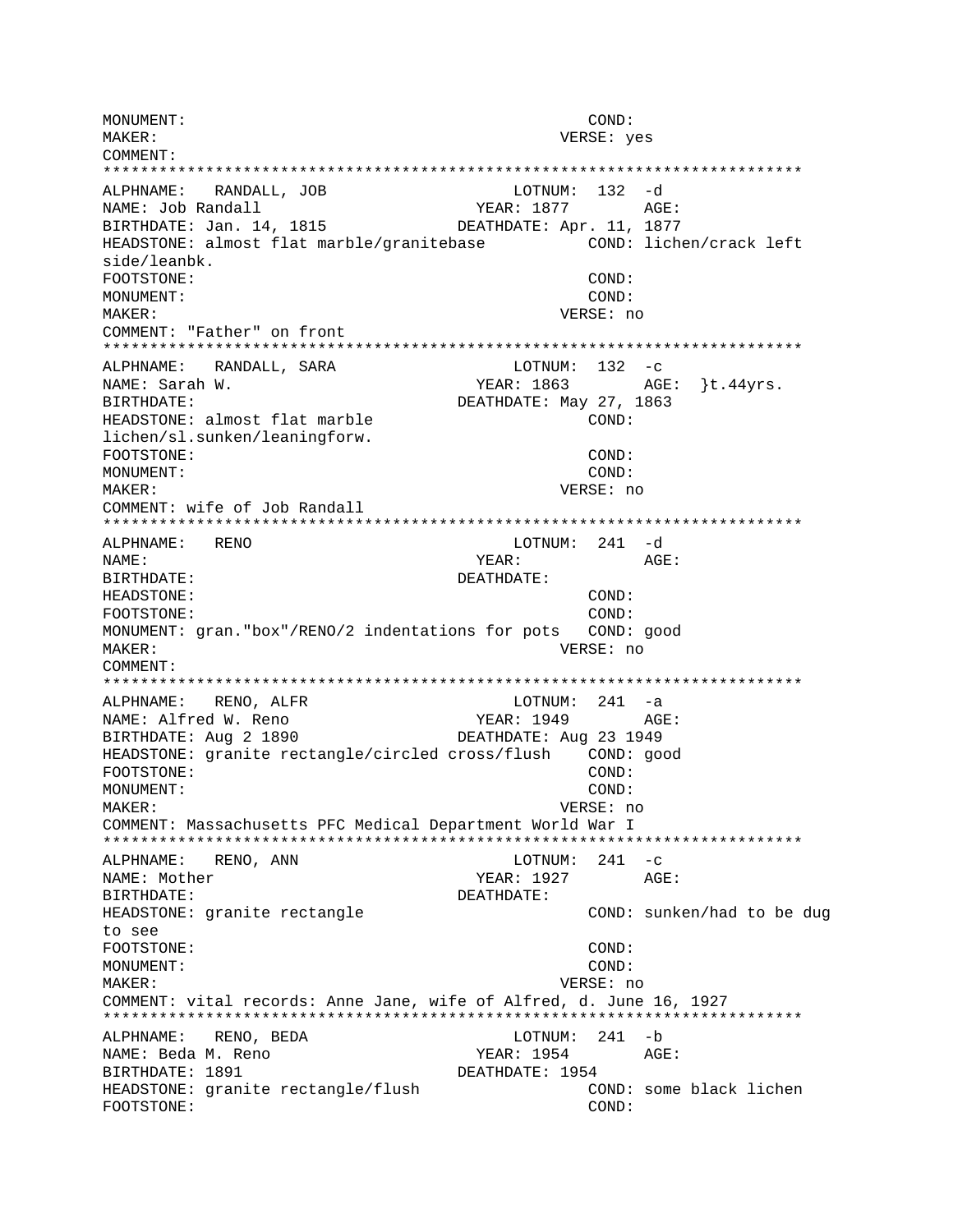MONUMENT: COND: MAKER: VERSE: no COMMENT: \*\*\*\*\*\*\*\*\*\*\*\*\*\*\*\*\*\*\*\*\*\*\*\*\*\*\*\*\*\*\*\*\*\*\*\*\*\*\*\*\*\*\*\*\*\*\*\*\*\*\*\*\*\*\*\*\*\*\*\*\*\*\*\*\*\*\*\*\*\*\*\*\*\*\* ALPHNAME: RENO, RAYM LOTNUM: 185 -a NAME: Raymond E. Reno Sr. YEAR: 1984 AGE: BIRTHDATE: Sept. 2, 1904 DEATHDATE: Aug. 6, 1984 (cem.) HEADSTONE: flat/granite rectangle/hands COND: excellent FOOTSTONE: COND: MONUMENT: COND: MAKER: VERSE: no COMMENT: \*\*\*\*\*\*\*\*\*\*\*\*\*\*\*\*\*\*\*\*\*\*\*\*\*\*\*\*\*\*\*\*\*\*\*\*\*\*\*\*\*\*\*\*\*\*\*\*\*\*\*\*\*\*\*\*\*\*\*\*\*\*\*\*\*\*\*\*\*\*\*\*\*\*\* ALPHNAME: REYNOLDS, HENR LOTNUM: 220 -a NAME: Henry L. Reynolds YEAR: 1924 AGE: BIRTHDATE: 1872 DEATHDATE: 1924 HEADSTONE: COND: FOOTSTONE: COND: MONUMENT: granite/slanted COND: good MAKER: VERSE: no COMMENT: on front/rear:S. Alice Sheldon wife \*\*\*\*\*\*\*\*\*\*\*\*\*\*\*\*\*\*\*\*\*\*\*\*\*\*\*\*\*\*\*\*\*\*\*\*\*\*\*\*\*\*\*\*\*\*\*\*\*\*\*\*\*\*\*\*\*\*\*\*\*\*\*\*\*\*\*\*\*\*\*\*\*\*\* ALPHNAME: REYNOLDS, S. A. LOTNUM: 220 -a NAME: S. Alice Sheldon Tear: 1966 AGE: BIRTHDATE: 1872 DEATHDATE: 1966 HEADSTONE: COND: FOOTSTONE: COND: MONUMENT: granite/slanted COND: good MAKER: VERSE: no COMMENT: on rear, wife/front: Henry L. Reynolds \*\*\*\*\*\*\*\*\*\*\*\*\*\*\*\*\*\*\*\*\*\*\*\*\*\*\*\*\*\*\*\*\*\*\*\*\*\*\*\*\*\*\*\*\*\*\*\*\*\*\*\*\*\*\*\*\*\*\*\*\*\*\*\*\*\*\*\*\*\*\*\*\*\*\* ALPHNAME: RIDINGS, AMEL LOTNUM: 155 -e NAME: Amelia Healey YEAR: 1872 AGE: BIRTHDATE: Sept. 2, 1811 DEATHDATE: June 14, 1872 HEADSTONE: COND: FOOTSTONE: COND: MONUMENT: rounded granite COND: bad lichen rear MAKER: VERSE: no COMMENT: wife of Peter Ridings/front with Peter/rear Peter \*\*\*\*\*\*\*\*\*\*\*\*\*\*\*\*\*\*\*\*\*\*\*\*\*\*\*\*\*\*\*\*\*\*\*\*\*\*\*\*\*\*\*\*\*\*\*\*\*\*\*\*\*\*\*\*\*\*\*\*\*\*\*\*\*\*\*\*\*\*\*\*\*\*\* ALPHNAME: RIDINGS, EDWA LOTNUM: 155 -b NAME: Edward YEAR: 1855 AGE: BIRTHDATE: Nov. 28, 1840 DEATHDATE: Sept. 26, 1855(VRmo.) HEADSTONE: sl.pointed marble  $\sim$  COND: badly cracked/on ground FOOTSTONE: COND: MONUMENT: COND: MAKER: VERSE: no COMMENT: with Joseph/children of Peter&AmeliaRidings/unreadable mo.from VR Edwin \*\*\*\*\*\*\*\*\*\*\*\*\*\*\*\*\*\*\*\*\*\*\*\*\*\*\*\*\*\*\*\*\*\*\*\*\*\*\*\*\*\*\*\*\*\*\*\*\*\*\*\*\*\*\*\*\*\*\*\*\*\*\*\*\*\*\*\*\*\*\*\*\*\*\* ALPHNAME: RIDINGS, ELIZ LOTNUM: 155 -c NAME: Eliza YEAR: 1923 AGE: BIRTHDATE: 1843 DEATHDATE: 1923 HEADSTONE: marble on granite base/rosebud COND: good FOOTSTONE: COND: MONUMENT: COND: MAKER: VERSE: no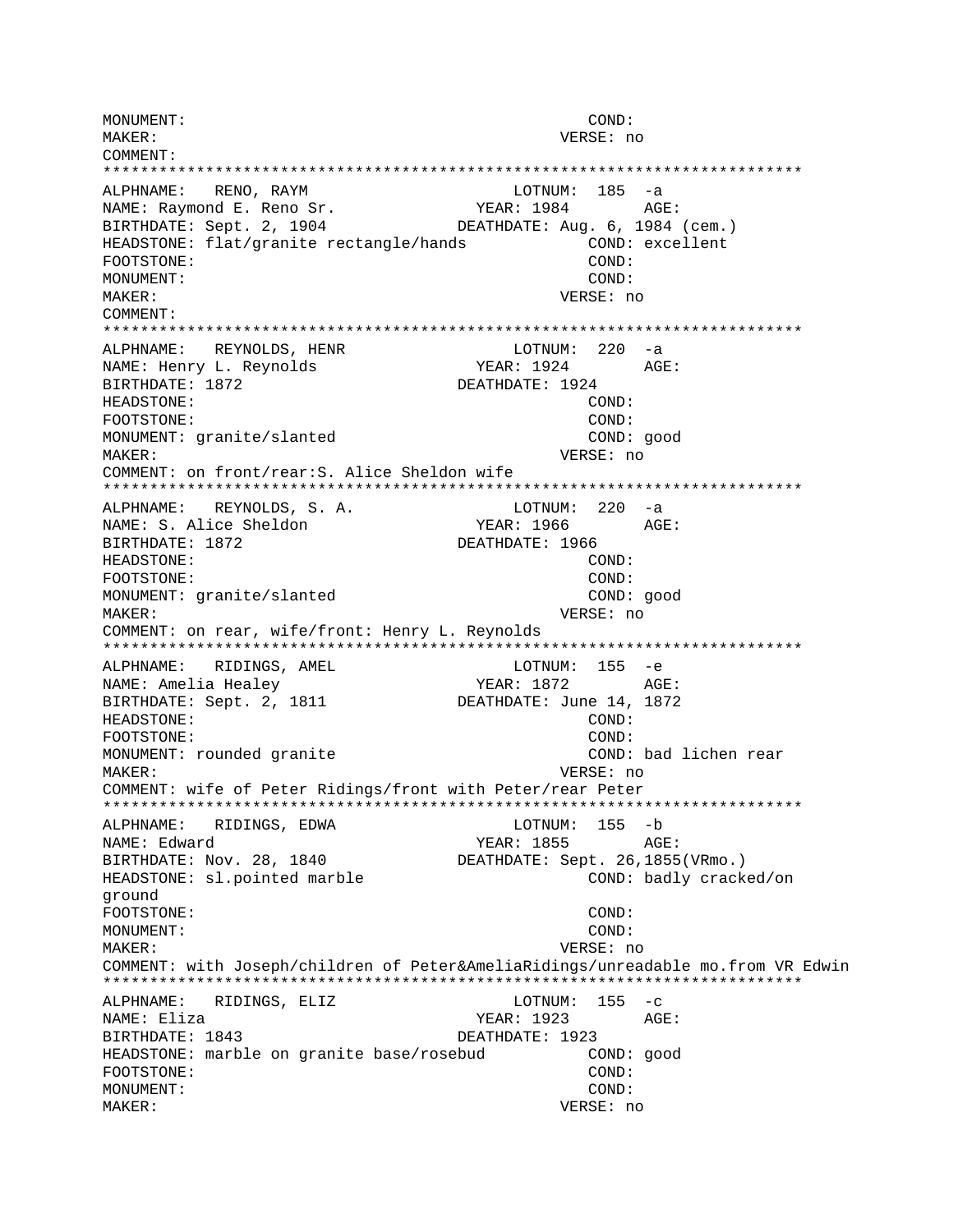COMMENT: last name confirmed by VR to 1850: Eliza Harriott b. Feb. 8, 1843 ALPHNAME: RIDINGS, JANE LOTNUM:  $155 - a$ NAME: Jantte YEAR: 1848 AGE: 4mos. 21d. (VR) BIRTHDATE: DEATHDATE: Mar. 12, 1848 (VR) HEADSTONE: marble rounded/granite base COND: base almost flush/chip FOOTSTONE: COND: MONIJMENT:  $COMD:$ MAKER: VERSE: no COMMENT: all info. except"Janette"from VR: Maria Jenette dau. of Peter&AmeliaRidings ALPHNAME: RIDINGS, JOSE LOTNUM: 155 -b NAME: Joseph H. YEAR: 1856 AGE: BIRTHDATE: Oct. 23, 1838 DEATHDATE: July 26, 1856 HEADSTONE: sl.pointed marble COND: flat on ground/bad cracks FOOTSTONE: COND: COND: MONIJMENT: MAKER: VERSE: no COMMENT: with Edward/children of Peter & Amelia Ridings ALPHNAME: RIDINGS, JOSE  $LOTNUM: 154 -a$ YEAR: 1856 AGE: 2mos. 21days NAME: Joseph Edward BIRTHDATE: DEATHDATE: Aug. 21, 1856 HEADSTONE: pointed marble COND: broken in 2/flat on around FOOTSTONE: flat marble/M.J.F. J.E.R. COND: tilted left/lichen  $COMD:$ MONIJMENT: MAKER: VERSE: no COMMENT: with Mary J. Fletcher wife of William H. Ridings, their son RIDINGS, MARY  $LOTNUM: 154 -a$ ALPHNAME: NAME: Mary Jane Fletcher YEAR: 1856 AGE: 19yrs 11mos. DEATHDATE: Dec. 22, 1856 BIRTHDATE: HEADSTONE: pointed marble COND: broken in 2/flat on ground COND: tilted left/lichen FOOTSTONE: flat marble/M.J.F. J.E.R. MONUMENT: COND: MAKER: VERSE: no COMMENT: wife of William H. Ridings/with Joseph Edward their son ALPHNAME: RIDINGS, PETE LOTNUM: 155 -e NAME: Peter Ridings YEAR: 1893? AGE: DEATHDATE: 1893 probably BIRTHDATE: 1808 HEADSTONE: COND: FOOTSTONE:  $COMD:$ MONUMENT: rounded granite COND: bad lichen on rear VERSE: no MAKER: COMMENT: rear/with Amelia wife on front/ bad lichen so death date hard to read LOTNUM: 092 -a ALPHNAME: RIPLEY, ABBI AGE: NAME: Abbie Ann YEAR: 1925 BIRTHDATE: 1841 DEATHDATE: 1925 HEADSTONE: COND: FOOTSTONE: COND: MONUMENT: rounded/granite/RIPLEY COND: excellent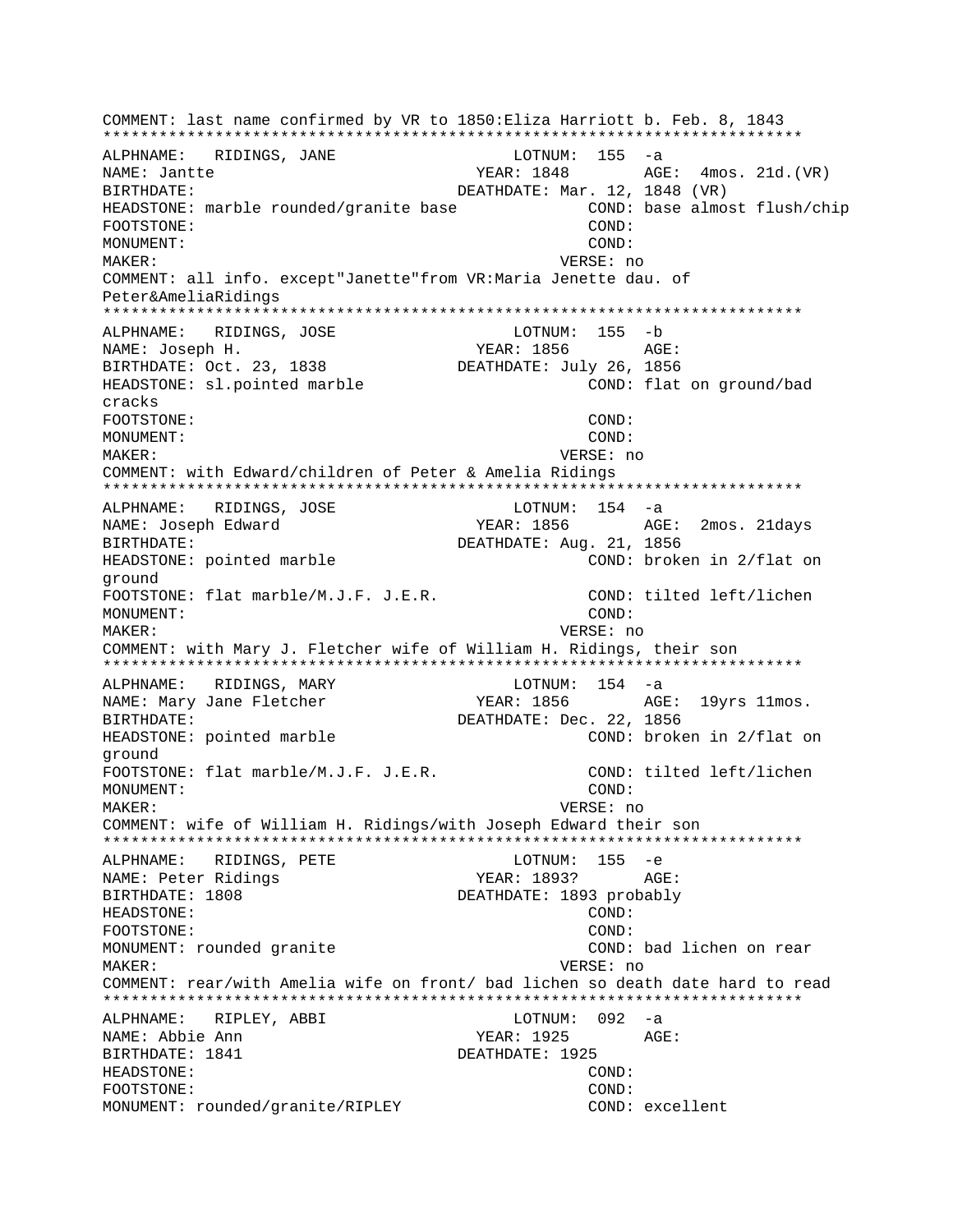MAKER: VERSE: no COMMENT: with Royal S. his wife, George H., Edith Thorne Ripley \*\*\*\*\*\*\*\*\*\*\*\*\*\*\*\*\*\*\*\*\*\*\*\*\*\*\*\*\*\*\*\*\*\*\*\*\*\*\*\*\*\*\*\*\*\*\*\*\*\*\*\*\*\*\*\*\*\*\*\*\*\*\*\*\*\*\*\*\*\*\*\*\*\*\* ALPHNAME: RIPLEY, BERT LOTNUM: 004 -a NAME: Bertha S. YEAR: 1949 AGE: BIRTHDATE: 1866 DEATHDATE: 1949 HEADSTONE: COND: FOOTSTONE: COND: MONUMENT: long, lowgray granite/fr.of lot COND: a little lichen MAKER: VERSE: no COMMENT: RIPLEY/Perpetual Care/with Josephine, Marion B., Stearns L. \*\*\*\*\*\*\*\*\*\*\*\*\*\*\*\*\*\*\*\*\*\*\*\*\*\*\*\*\*\*\*\*\*\*\*\*\*\*\*\*\*\*\*\*\*\*\*\*\*\*\*\*\*\*\*\*\*\*\*\*\*\*\*\*\*\*\*\*\*\*\*\*\*\*\* ALPHNAME: RIPLEY, EDIT COTNUM: 092 -a NAME: Edith Thorne The South of The YEAR: 1936 AGE: BIRTHDATE: 1871 DEATHDATE: 1936 HEADSTONE: COND: FOOTSTONE: COND: MONUMENT: rounded/granite/RIPLEY COND: excellent MAKER: VERSE: no COMMENT: with George H. his wife, Royal S., Abbie Ann Ripley \*\*\*\*\*\*\*\*\*\*\*\*\*\*\*\*\*\*\*\*\*\*\*\*\*\*\*\*\*\*\*\*\*\*\*\*\*\*\*\*\*\*\*\*\*\*\*\*\*\*\*\*\*\*\*\*\*\*\*\*\*\*\*\*\*\*\*\*\*\*\*\*\*\*\* ALPHNAME: RIPLEY, EDWA **LOTNUM:** 055 -a NAME: Edward Henry Ripley 7EAR: 1903 AGE: BIRTHDATE: March 10, 1836 DEATHDATE: Nov. 19, 1903 HEADSTONE: COND: FOOTSTONE: COND: MONUMENT: double stone/rounded/redgranite/HUSBAND COND: good MAKER: VERSE: yes COMMENT: with wife Mary Jane Davidson \*\*\*\*\*\*\*\*\*\*\*\*\*\*\*\*\*\*\*\*\*\*\*\*\*\*\*\*\*\*\*\*\*\*\*\*\*\*\*\*\*\*\*\*\*\*\*\*\*\*\*\*\*\*\*\*\*\*\*\*\*\*\*\*\*\*\*\*\*\*\*\*\*\*\* ALPHNAME: RIPLEY, FRED NAME: Frederick K. Ripley YEAR: 1914 AGE: BIRTHDATE: June 18, 1848 DEATHDATE: May 11, 1914 HEADSTONE: #224-a/FATHER COND: FOOTSTONE: COND: MONUMENT: rounded granite/RIPLEY COND: good/chip rt rear top of base MAKER: VERSE: no COMMENT: with Gardner K. \*\*\*\*\*\*\*\*\*\*\*\*\*\*\*\*\*\*\*\*\*\*\*\*\*\*\*\*\*\*\*\*\*\*\*\*\*\*\*\*\*\*\*\*\*\*\*\*\*\*\*\*\*\*\*\*\*\*\*\*\*\*\*\*\*\*\*\*\*\*\*\*\*\*\* ALPHNAME: RIPLEY, FRED LOTNUM: 224 -a NAME: Father The South Contract of the South Search State of the AGE: BIRTHDATE: DEATHDATE: HEADSTONE: granite rectangle/flush COND: sod beginning to encroach FOOTSTONE: COND: MONUMENT: #224-c/Frederick K. Ripley COND: MAKER: VERSE: no COMMENT: \*\*\*\*\*\*\*\*\*\*\*\*\*\*\*\*\*\*\*\*\*\*\*\*\*\*\*\*\*\*\*\*\*\*\*\*\*\*\*\*\*\*\*\*\*\*\*\*\*\*\*\*\*\*\*\*\*\*\*\*\*\*\*\*\*\*\*\*\*\*\*\*\*\*\* ALPHNAME: RIPLEY, GARD LOTNUM: 224 -c NAME: Gardner K. Ripley YEAR: 1903 AGE: BIRTHDATE: Aug. 29, 1878 DEATHDATE: Jan. 7, 1903 HEADSTONE:  $\#224-b/GARDIE$  COND: FOOTSTONE: COND: MONUMENT: rounded granite/RIPLEY COND: good/chip rt rear top of base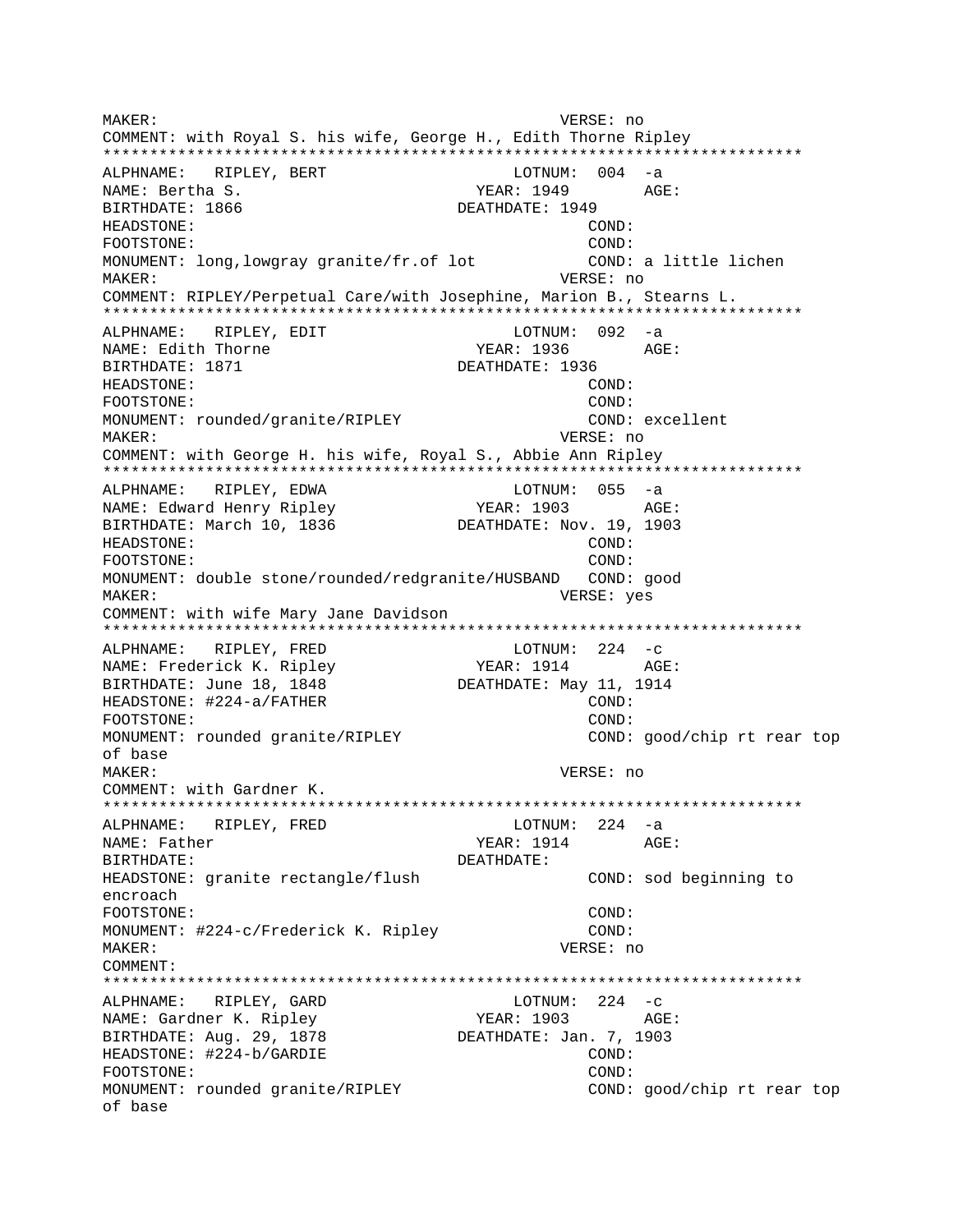MAKER: VERSE: no COMMENT: with Frederick K. LOTNUM: 224 -b ALPHNAME: RIPLEY, GARD NAME: Gardie YEAR: 1903 AGE: BIRTHDATE: DEATHDATE: HEADSTONE: granite rectangle/flush COND: sl. sunken/sod encroaching COND: FOOTSTONE: MONUMENT: #224-c/Gardner K. Ripley COND: MAKER: VERSE: no COMMENT: ALPHNAME: RIPLEY, GEOR  $LOTNUM: 118 - e$ NAME: Georgiana Walker Ripley **YEAR: 1925**  $\triangle G$ F: DEATHDATE: 1925 BIRTHDATE: 1870 HEADSTONE: see also #118-c/Mother COND: FOOTSTONE: COND: MONUMENT: granite/RIPLEY, FORSAITH COND: excellent except mower chip MAKER: VERSE: no COMMENT: Masonic/with Henry Tabor Ripley, Ralph Allen Forsaith, Margaret Ripley Forsaith ALPHNAME: RIPLEY, GEOR  $LOTNUM: 092 -a$ NAME: George H. Ripley YEAR: 1942 AGE: BIRTHDATE: 1866 DEATHDATE: Jan. 8,1942 cem.rec. COND: HEADSTONE: FOOTSTONE:  $COMD:$ COND: excellent MONUMENT: rounded/granite/RIPLEY MAKER: VERSE: no COMMENT: no death date on stone/with Edith Thorne his wife, Royal S., Abbie Ann LOTNUM: 118 -e ALPHNAME: RIPLEY, HENR NAME: Henry Tabor Ripley YEAR: 1923 AGE: BIRTHDATE: 1869 DEATHDATE: 1923 HEADSTONE: see #118-d/Father COND: FOOTSTONE: COND: MONUMENT: granite/RIPLEY, FORSAITH COND: excellent except mower chip MAKER: VERSE: no COMMENT: Masonic/with Georgiana Ripley, Ralph Allen Forsaith, Margaret Ripley Forsaith ALPHNAME: RIPLEY, ISAB LOTNUM: 084 -d NAME: Isabel YEAR: 1846 AGE: 2yrs. 8mos. DEATHDATE: Jan. 24, 1846 BIRTHDATE: HEADSTONE: see #84-a/ISABEL COND: FOOTSTONE: COND: MONUMENT: marble obelisk COND: fair/acid rain MAKER: VERSE: no COMMENT: dau. of Lewis & Sophia Ripley/with Lewis, Sophia ALPHNAME: RIPLEY, ISAB LOTNUM: 084 -a NAME: Isabell YEAR: 1846 AGE: }t 2yrs. & 8mos DEATHDATE: Jan. 24, 1846 BIRTHDATE: HEADSTONE: marble block/ISABELL COND: tipped forward/lichen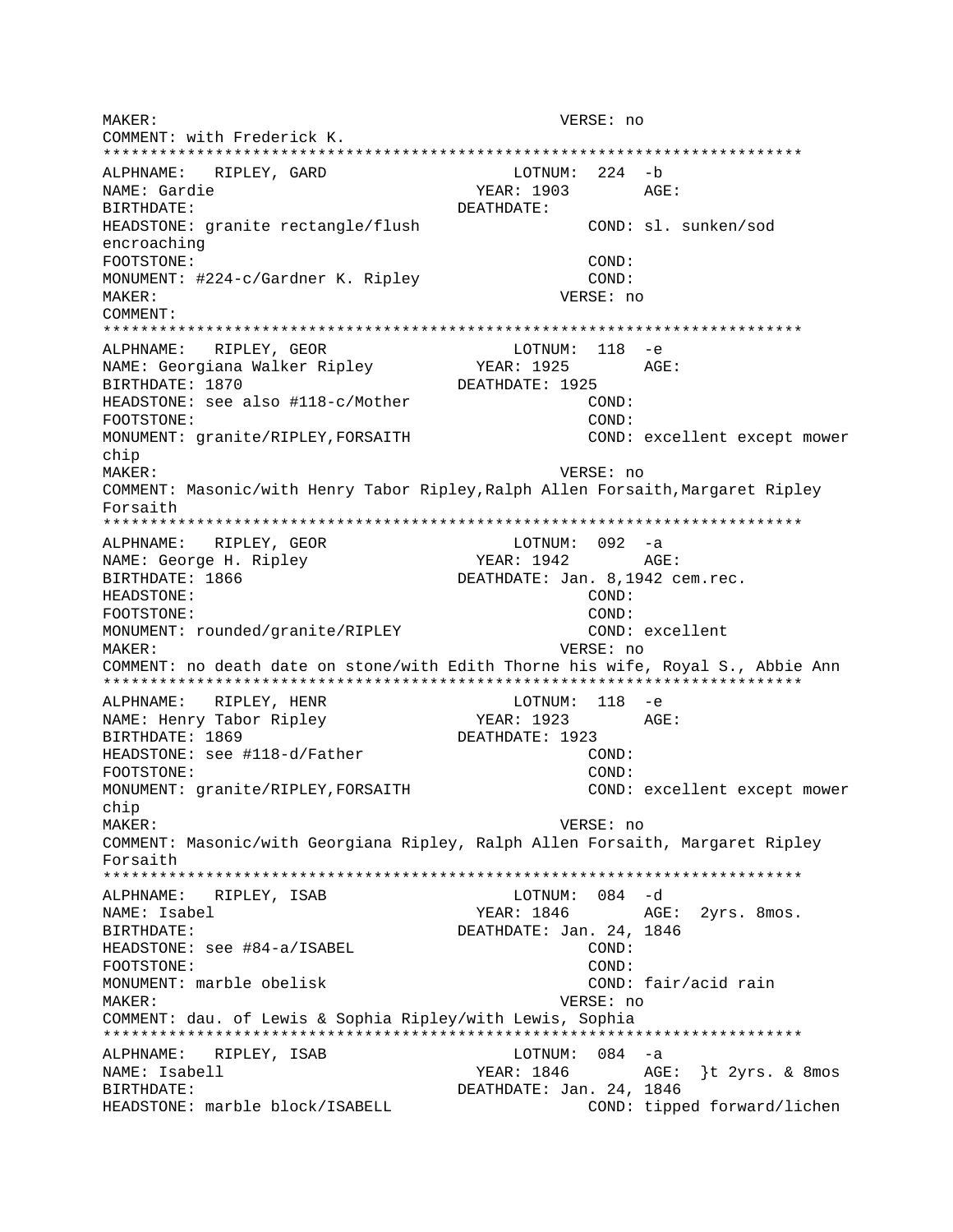FOOTSTONE: COND: MONUMENT: see #84-d/ISABEL COND: MAKER: VERSE: no COMMENT: Dau. of Lewis & Sophia Ripley ALPHNAME: RIPLEY, JEAN LOTNUM: 094 -a NAME: Jeannie Grady YEAR: 1922 AGE: BIRTHDATE: 1861 DEATHDATE: 1922 HEADSTONE: COND: FOOTSTONE: COND: MONUMENT: rounded/granite COND: good MAKER: VERSE: no COMMENT: with George Herbert his wife, George Thomas, his wife Julia, Lewis, Roval ALPHNAME: RIPLEY, JOSE  $LOTNUM: 004 -a$ NAME: Josephine E. BIRTHDATE: 1854 DEATHDATE: 1916 HEADSTONE: COND: FOOTSTONE: COND: MONUMENT: long, low granite/atfrontoflot COND: a little lichen MAKER: VERSE: no COMMENT: RIPLEY/Perpetual care/woth Bertha S, Marion B., Stearns L. ALPHNAME: RIPLEY, LEWI LOTNUM: 084 -d NAME: Lewis Ripley YEAR: 1885 AGE: BIRTHDATE: July 18,1802 Walpole DEATHDATE: Feb. 10, 1885 HEADSTONE: #84-b/FATHER COND: FOOTSTONE:  $COMD:$ MONUMENT: marble obelisk COND: fair/acid rain VERSE: no MAKER: COMMENT: Born in Walpole, N.H./with Sophia W. Gardner his wife, dau. Isabel LOTNUM: 084 -b ALPHNAME: RIPLEY, LEWI NAME: Father YEAR: 1885 AGE: BIRTHDATE: DEATHDATE: HEADSTONE: rounded marble COND: good/some lichen COND: FOOTSTONE: MONUMENT: see #84-d/Lewis Ripley COND: MAKER: VERSE: no COMMENT: LOTNUM:  $004 -a$ ALPHNAME: RIPLEY, MARI NAME: Marion B. YEAR: 1902  $AGE:$ BIRTHDATE: 1829 DEATHDATE: 1902 HEADSTONE: COND: COND: FOOTSTONE: MONUMENT: low, longgranite/atfrontoflot COND: a little lichen VERSE: no MAKER: COMMENT: RIPLEY/Perpetual care/with Bertha S., Josephine E., Stearns L. ALPHNAME: RIPLEY, MARI LOTNUM: 118 -f AGE: NAME: Marie Beauregard Ripley YEAR: 1941 BIRTHDATE: 1876 DEATHDATE: 1941  $COND:$ HEADSTONE: FOOTSTONE:  $COMD:$ MONUMENT: granite COND: good/a little lichen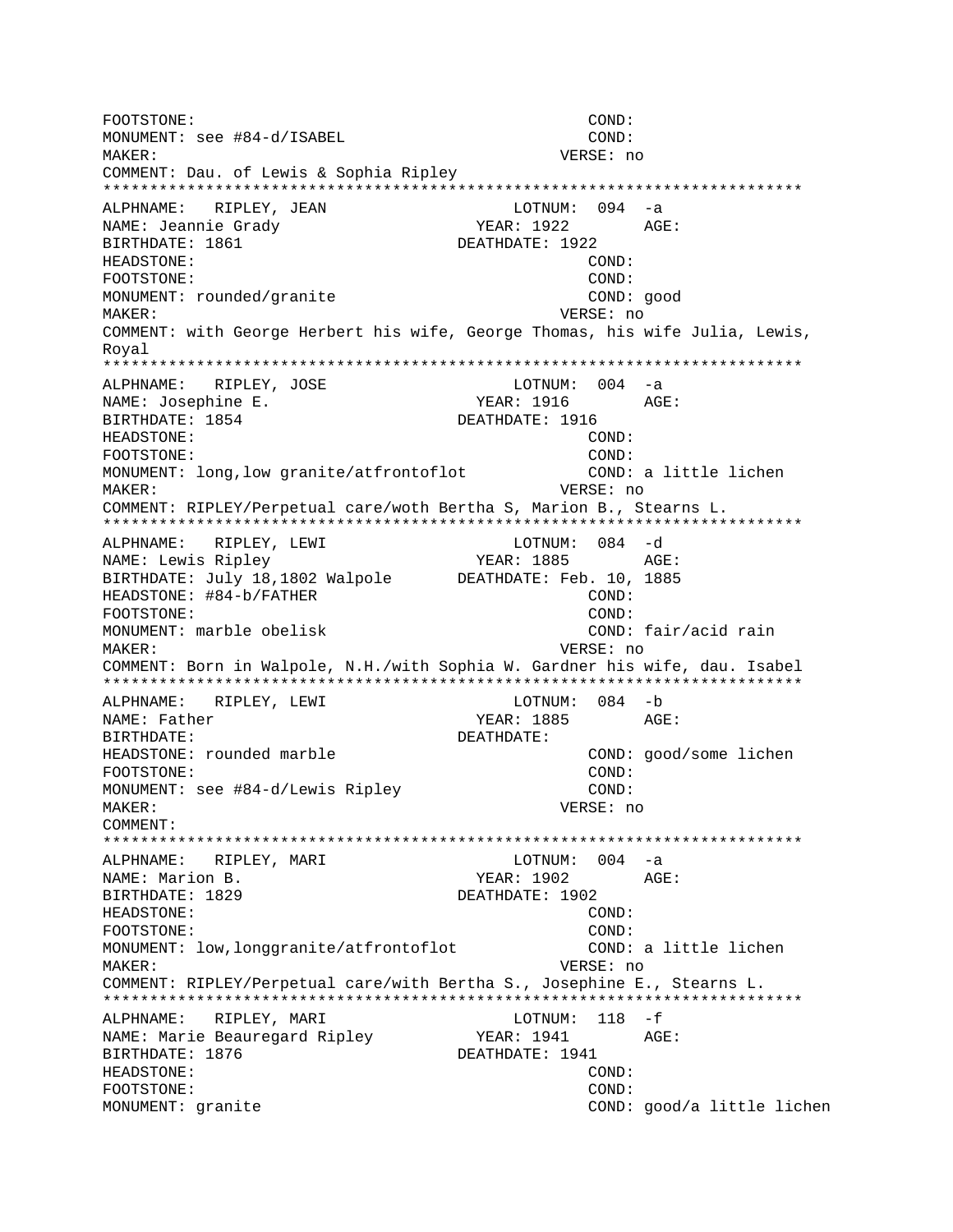MAKER: A.G.Lundberg,Westford, Mass. VERSE: no COMMENT: with Ralph L. Ripley his wife \*\*\*\*\*\*\*\*\*\*\*\*\*\*\*\*\*\*\*\*\*\*\*\*\*\*\*\*\*\*\*\*\*\*\*\*\*\*\*\*\*\*\*\*\*\*\*\*\*\*\*\*\*\*\*\*\*\*\*\*\*\*\*\*\*\*\*\*\*\*\*\*\*\*\* ALPHNAME: RIPLEY, MARY LOTNUM: 055 -a NAME: Mary Jane Davidson The YEAR: 1908 AGE: BIRTHDATE: March 4, 1836 DEATHDATE: Nov. 14, 1908 HEADSTONE: COND: FOOTSTONE: COND: MONUMENT: double stone/rounded/red granite/WIFE COND: good MAKER: VERSE: no COMMENT: wife of Edward Henry Ripley \*\*\*\*\*\*\*\*\*\*\*\*\*\*\*\*\*\*\*\*\*\*\*\*\*\*\*\*\*\*\*\*\*\*\*\*\*\*\*\*\*\*\*\*\*\*\*\*\*\*\*\*\*\*\*\*\*\*\*\*\*\*\*\*\*\*\*\*\*\*\*\*\*\*\* ALPHNAME: RIPLEY, RALP LOTNUM: 118 -f NAME: Ralph L. Ripley YEAR: 1942 AGE: BIRTHDATE: 1873 DEATHDATE: 1942 HEADSTONE: COND: FOOTSTONE: COND: MONUMENT: granite/Masonic/RIPLEY COND: good, a little lichen MAKER: A.G.Lundberg, Westford, Mass.  $VERSE: no$ COMMENT: with his wife Marie Beauregard \*\*\*\*\*\*\*\*\*\*\*\*\*\*\*\*\*\*\*\*\*\*\*\*\*\*\*\*\*\*\*\*\*\*\*\*\*\*\*\*\*\*\*\*\*\*\*\*\*\*\*\*\*\*\*\*\*\*\*\*\*\*\*\*\*\*\*\*\*\*\*\*\*\*\* ALPHNAME: RIPLEY, ROYA LOTNUM: 118 -b NAME: Royal B. Ripley YEAR: 1933 AGE: BIRTHDATE: 1901 DEATHDATE: 1933 HEADSTONE: granite block/slanted top COND: good FOOTSTONE: COND: MONUMENT: COND: MAKER: VERSE: no COMMENT: \*\*\*\*\*\*\*\*\*\*\*\*\*\*\*\*\*\*\*\*\*\*\*\*\*\*\*\*\*\*\*\*\*\*\*\*\*\*\*\*\*\*\*\*\*\*\*\*\*\*\*\*\*\*\*\*\*\*\*\*\*\*\*\*\*\*\*\*\*\*\*\*\*\*\* ALPHNAME: RIPLEY, SOPH LOTNUM: 084 -d NAME: Sophia W. Gardner YEAR: 1877 AGE: BIRTHDATE: Jan. 21,1801 Walpole DEATHDATE: Oct. 24, 1877 HEADSTONE: see #84-c/MOTHER COND: COND: FOOTSTONE: COND: MONUMENT: marble obelisk COND: fair/acid rain MAKER: VERSE: no COMMENT: Born in Walpole, N.H./with Lewis Ripley his wife, dau. Isabel \*\*\*\*\*\*\*\*\*\*\*\*\*\*\*\*\*\*\*\*\*\*\*\*\*\*\*\*\*\*\*\*\*\*\*\*\*\*\*\*\*\*\*\*\*\*\*\*\*\*\*\*\*\*\*\*\*\*\*\*\*\*\*\*\*\*\*\*\*\*\*\*\*\*\* ALPHNAME: RIPLEY, SOPH LOTNUM: 084 -c NAME: Mother Name: 2012. Name: 2014 Magnus 2014 Magnus 2014 Magnus 2014 Magnus 2016. Name: 2014 Magnus 2016. N BIRTHDATE: DEATHDATE: HEADSTONE: rounded marble/MOTHER COND: good/some lichen FOOTSTONE: COND: MONUMENT: see #84-d/Sophia W. Gardner COND: MAKER: VERSE: no COMMENT: \*\*\*\*\*\*\*\*\*\*\*\*\*\*\*\*\*\*\*\*\*\*\*\*\*\*\*\*\*\*\*\*\*\*\*\*\*\*\*\*\*\*\*\*\*\*\*\*\*\*\*\*\*\*\*\*\*\*\*\*\*\*\*\*\*\*\*\*\*\*\*\*\*\*\* ALPHNAME: RIPLEY, STEA LOTNUM: 004 -a NAME: Stearns L. Sand Controller and MEAR: 1894 AGE: BIRTHDATE: 1826 DEATHDATE: 1894 HEADSTONE: COND: FOOTSTONE: COND: MONUMENT: long,lowgranite/atfrontoflot COND: a little lichen MAKER: VERSE: no COMMENT: RIPLEY/Perpetual care/with Bertha S., Josephine E., Marion B. \*\*\*\*\*\*\*\*\*\*\*\*\*\*\*\*\*\*\*\*\*\*\*\*\*\*\*\*\*\*\*\*\*\*\*\*\*\*\*\*\*\*\*\*\*\*\*\*\*\*\*\*\*\*\*\*\*\*\*\*\*\*\*\*\*\*\*\*\*\*\*\*\*\*\*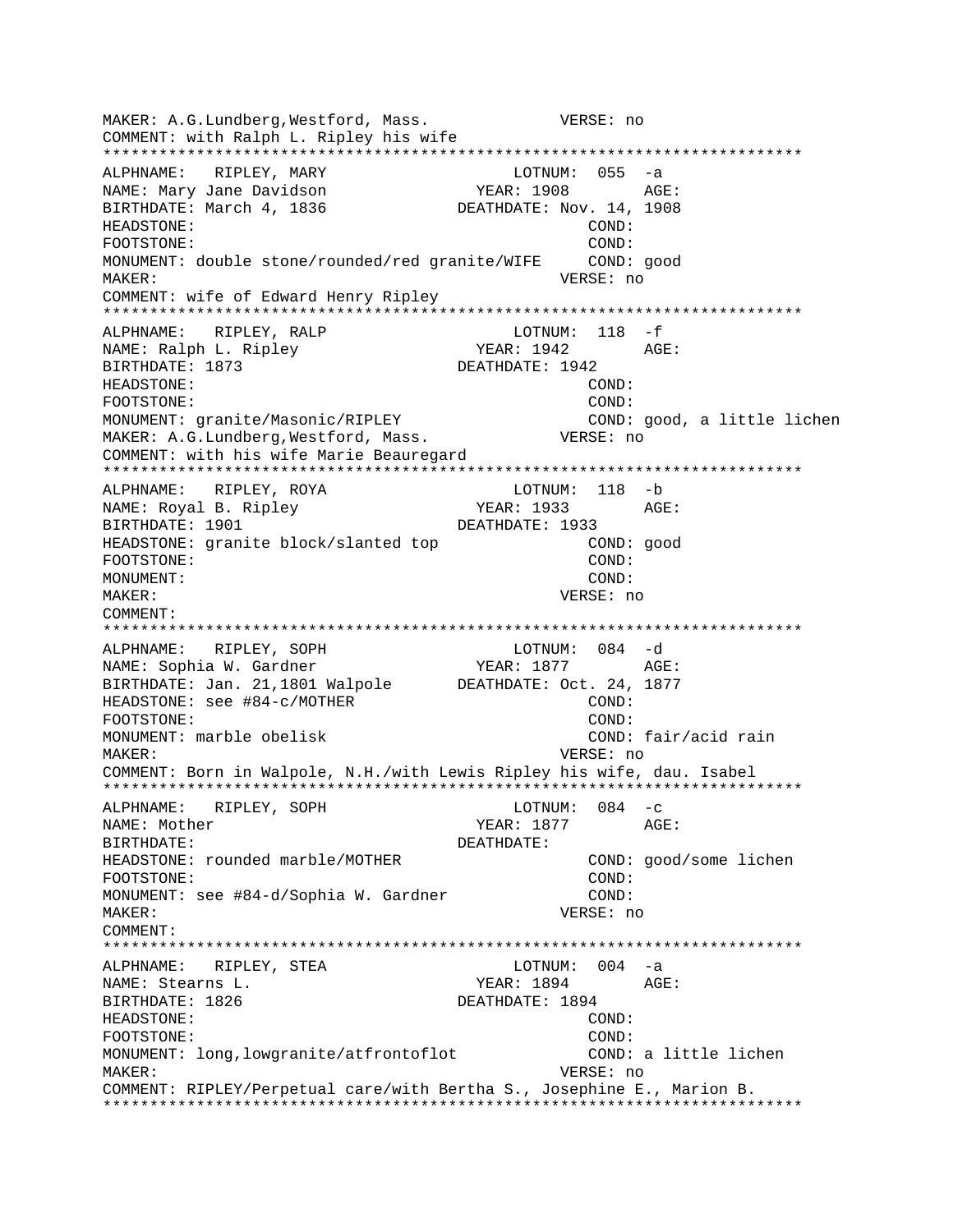ALPHNAME: RIPLEY. ROYA LOTNUM: 092 -a YEAR: 1913 AGE: BIRTHDATE: 1840 DEATHDATE: 1913 HEADSTONE: COND: FOOTSTONE: COND: MONUMENT: rounded/granite/RIPLEY COND: excellent MAKER: VERSE: yes COMMENT: with Abbie Ann, George H., Edith \*\*\*\*\*\*\*\*\*\*\*\*\*\*\*\*\*\*\*\*\*\*\*\*\*\*\*\*\*\*\*\*\*\*\*\*\*\*\*\*\*\*\*\*\*\*\*\*\*\*\*\*\*\*\*\*\*\*\*\*\*\*\*\*\*\*\*\*\*\*\*\*\*\*\* ALPHNAME: RITCHIE, NORM LOTNUM: 015 -a NAME: Norman W. Ritchie YEAR: 1947 AGE: BIRTHDATE: 1864 DEATHDATE: 1947 HEADSTONE: COND: FOOTSTONE: COND: MONUMENT: wide curved/granite/NORMAN/ivy COND: excellent MAKER: Lowell Monument Co., Lowell, Mass. VERSE: no COMMENT: with Olive his wife/Ida M. Hibbert/John Knudsen,Dorothy his wife \*\*\*\*\*\*\*\*\*\*\*\*\*\*\*\*\*\*\*\*\*\*\*\*\*\*\*\*\*\*\*\*\*\*\*\*\*\*\*\*\*\*\*\*\*\*\*\*\*\*\*\*\*\*\*\*\*\*\*\*\*\*\*\*\*\*\*\*\*\*\*\*\*\*\* ALPHNAME: RITCHIE, OLIV LOTNUM: 015 -a NAME: Olive M. Same Manuscript (1955 AGE: 1955 AGE: 1955 AGE: 1955 AGE: 1955 AGE: 1955 AGE: 1959 AGE: 1969 AGE BIRTHDATE: 1881 DEATHDATE: 1955 HEADSTONE: COND: FOOTSTONE: COND: MONUMENT: wife curved/granite/NORMAN/ivy COND: excellent MAKER: Lowell Monument Co., Lowell, Mass. VERSE: no COMMENT: with Norman W., his wife/Ida M. Hibbert/John Knudsen, Dorothy M. his wife \*\*\*\*\*\*\*\*\*\*\*\*\*\*\*\*\*\*\*\*\*\*\*\*\*\*\*\*\*\*\*\*\*\*\*\*\*\*\*\*\*\*\*\*\*\*\*\*\*\*\*\*\*\*\*\*\*\*\*\*\*\*\*\*\*\*\*\*\*\*\*\*\*\*\* ALPHNAME: ROACHE, GEOR LOTNUM: 258 -a NAME: George P. Roache YEAR: 1958 AGE: BIRTHDATE: 1879 DEATHDATE: 1958 HEADSTONE: COND: FOOTSTONE: COND: MONUMENT: granite/sides slant/ROACHE/flowers,leave COND: lichen/black lichen MAKER: VERSE: no COMMENT: with his wife Susan Pullan, William Pullan, his wife Harriet/Perpetual Care \*\*\*\*\*\*\*\*\*\*\*\*\*\*\*\*\*\*\*\*\*\*\*\*\*\*\*\*\*\*\*\*\*\*\*\*\*\*\*\*\*\*\*\*\*\*\*\*\*\*\*\*\*\*\*\*\*\*\*\*\*\*\*\*\*\*\*\*\*\*\*\*\*\*\* ALPHNAME: ROACHE, HARR LOTNUM: 258 -a NAME: Harriet YEAR: 1900 AGE: BIRTHDATE: 1849 DEATHDATE: 1900 HEADSTONE: COND: FOOTSTONE: COND: MONUMENT: granite/sides slant/ROACHE/flowers,leave COND: lichen/black lichen MAKER: VERSE: no COMMENT: with William Pullan his wife, George P. his wife Susan/Perpetual Care \*\*\*\*\*\*\*\*\*\*\*\*\*\*\*\*\*\*\*\*\*\*\*\*\*\*\*\*\*\*\*\*\*\*\*\*\*\*\*\*\*\*\*\*\*\*\*\*\*\*\*\*\*\*\*\*\*\*\*\*\*\*\*\*\*\*\*\*\*\*\*\*\*\*\* ALPHNAME: ROACHE, SUSA CONTROLL BOTNUM: 258 -a NAME: Susan Pullan NAME: 1955 AGE: BIRTHDATE: 1877 DEATHDATE: 1955 HEADSTONE: COND: FOOTSTONE: COND: MONUMENT: granite/sides slant/ROACHE/flowers,leave COND: lichen/black lichen MAKER: VERSE: no COMMENT: with George P. his wife, William Pullan, his wife Harriet/Perpetual Care \*\*\*\*\*\*\*\*\*\*\*\*\*\*\*\*\*\*\*\*\*\*\*\*\*\*\*\*\*\*\*\*\*\*\*\*\*\*\*\*\*\*\*\*\*\*\*\*\*\*\*\*\*\*\*\*\*\*\*\*\*\*\*\*\*\*\*\*\*\*\*\*\*\*\*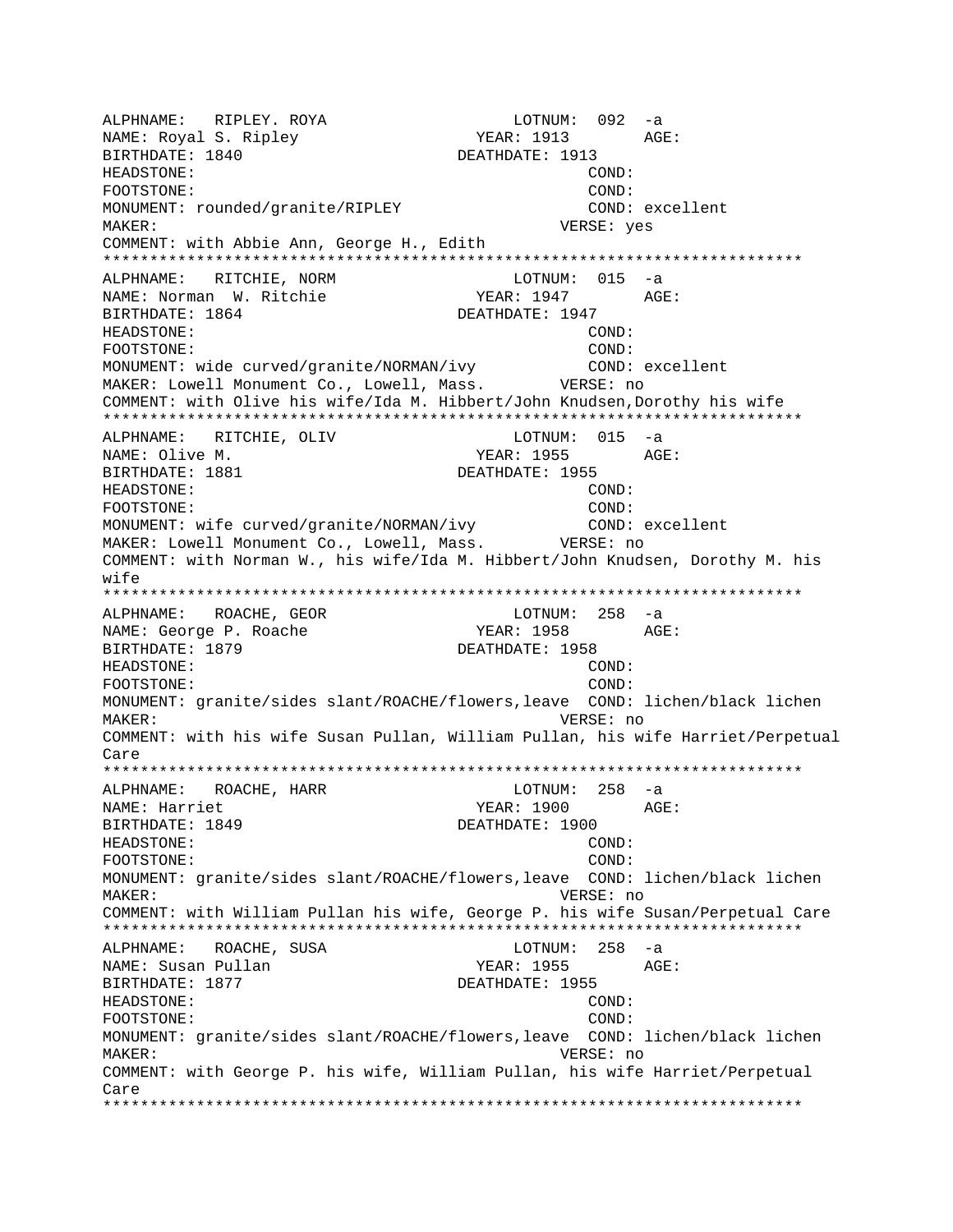ALPHNAME: ROACHE, WILL CONNERT LOTNUM: 258 -a NAME: William Pullan XEAR: 1928 AGE: BIRTHDATE: 1847 DEATHDATE: 1928 HEADSTONE: COND: FOOTSTONE: COND: MONUMENT: granite/sides slant/ROACHE/flowers,leave COND: lichen/black lichen MAKER: VERSE: no COMMENT: with his wife Harriet, George P. his wife Susan/Perpetual Care \*\*\*\*\*\*\*\*\*\*\*\*\*\*\*\*\*\*\*\*\*\*\*\*\*\*\*\*\*\*\*\*\*\*\*\*\*\*\*\*\*\*\*\*\*\*\*\*\*\*\*\*\*\*\*\*\*\*\*\*\*\*\*\*\*\*\*\*\*\*\*\*\*\*\* ALPHNAME: ROBERTS, MARY NAME: Mary YEAR: 1914 AGE: BIRTHDATE: 1835 DEATHDATE: 1914 HEADSTONE: COND: FOOTSTONE: COND: MONUMENT: granite tree stump/anchor/cross COND: excellent MAKER: William Warley source:Geo. Merrill VERSE: yes COMMENT: back with Silas, his wife, Thos. Warley, Sarah Warley \*\*\*\*\*\*\*\*\*\*\*\*\*\*\*\*\*\*\*\*\*\*\*\*\*\*\*\*\*\*\*\*\*\*\*\*\*\*\*\*\*\*\*\*\*\*\*\*\*\*\*\*\*\*\*\*\*\*\*\*\*\*\*\*\*\*\*\*\*\*\*\*\*\*\* ALPHNAME: ROBERTS, OSCA LOTNUM: 355 -c NAME: Oscar E. Roberts Team YEAR: 1954 AGE: BIRTHDATE: Sept, 5, 1895 DEATHDATE: June 10, 1954 HEADSTONE: granite rectangle/flush/cross COND: very good FOOTSTONE: COND: MONUMENT: COND: MAKER: VERSE: no COMMENT: Massachusetts PFC Co 151 Depot Brigade World War I \*\*\*\*\*\*\*\*\*\*\*\*\*\*\*\*\*\*\*\*\*\*\*\*\*\*\*\*\*\*\*\*\*\*\*\*\*\*\*\*\*\*\*\*\*\*\*\*\*\*\*\*\*\*\*\*\*\*\*\*\*\*\*\*\*\*\*\*\*\*\*\*\*\*\* ALPHNAME: ROBERTS, RALP LOTNUM: 118 -a NAME: Ralph W. Roberts YEAR: 1927 AGE: BIRTHDATE: 1926 DEATHDATE: 1927 HEADSTONE: granite block COND: good except mower chip FOOTSTONE: COND: MONUMENT: COND: MAKER: VERSE: no COMMENT: son of Otis & Irene Ripley Roberts \*\*\*\*\*\*\*\*\*\*\*\*\*\*\*\*\*\*\*\*\*\*\*\*\*\*\*\*\*\*\*\*\*\*\*\*\*\*\*\*\*\*\*\*\*\*\*\*\*\*\*\*\*\*\*\*\*\*\*\*\*\*\*\*\*\*\*\*\*\*\*\*\*\*\* ALPHNAME: ROBERTS, SILA NAME: Silas Roberts TEAR: 1893 AGE: BIRTHDATE: 1823 DEATHDATE: 1893 HEADSTONE: COND: FOOTSTONE: COND: MONUMENT: granite tree stump/anchor/cross COND: excellent MAKER: William Warley source:Geo. Merrill VERSE: yes COMMENT: back with his wife Mary, Thos. Warley, Sarah Warley \*\*\*\*\*\*\*\*\*\*\*\*\*\*\*\*\*\*\*\*\*\*\*\*\*\*\*\*\*\*\*\*\*\*\*\*\*\*\*\*\*\*\*\*\*\*\*\*\*\*\*\*\*\*\*\*\*\*\*\*\*\*\*\*\*\*\*\*\*\*\*\*\*\*\* ALPHNAME: ROBINSON, NANC LOTNUM: 304 -c NAME: Nancy 3. The Magnus of the Magnus of the Magnus of the YEAR: 1957 AGE: BIRTHDATE: DEATHDATE: HEADSTONE: granite/flush rectangle COND: excellent FOOTSTONE: COND: MONUMENT: #304-d/Nancy R. COND: MAKER: VERSE: no COMMENT: \*\*\*\*\*\*\*\*\*\*\*\*\*\*\*\*\*\*\*\*\*\*\*\*\*\*\*\*\*\*\*\*\*\*\*\*\*\*\*\*\*\*\*\*\*\*\*\*\*\*\*\*\*\*\*\*\*\*\*\*\*\*\*\*\*\*\*\*\*\*\*\*\*\*\* ALPHNAME: ROBINSON, NANC LOTNUM: 304 -d NAME: Nancy R. YEAR: 1957 AGE: BIRTHDATE: 1942 DEATHDATE: 1957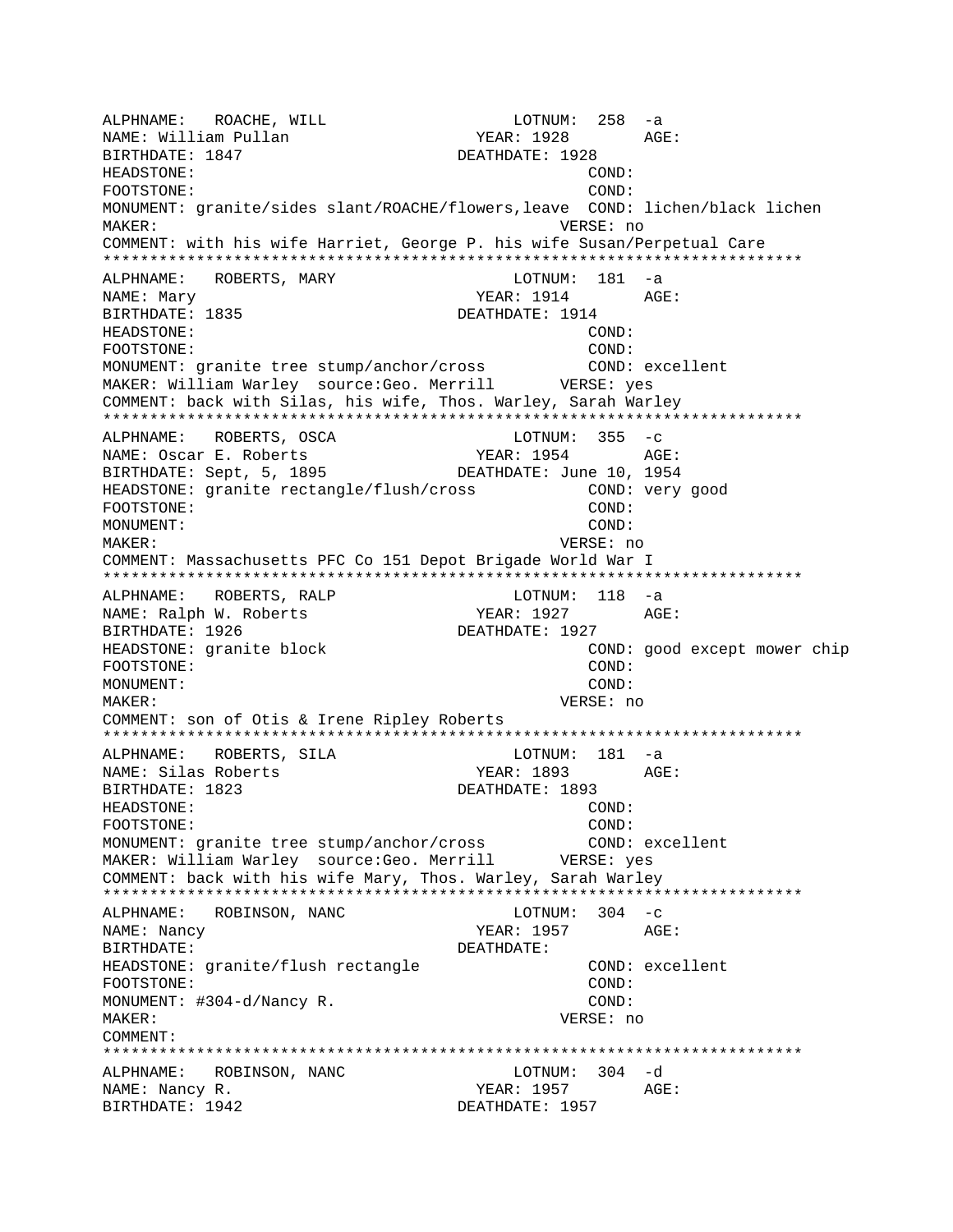HEADSTONE: #304-d/Nancy COND: COND: FOOTSTONE: COND: MONUMENT: granite/fancy block/flowers/ROBINSON COND: excellent but lichen starting MAKER: VERSE: no COMMENT: rear: with Percy T. Robinson, his wife Ruth G./ Ethel R. Murray \*\*\*\*\*\*\*\*\*\*\*\*\*\*\*\*\*\*\*\*\*\*\*\*\*\*\*\*\*\*\*\*\*\*\*\*\*\*\*\*\*\*\*\*\*\*\*\*\*\*\*\*\*\*\*\*\*\*\*\*\*\*\*\*\*\*\*\*\*\*\*\*\*\*\* ALPHNAME: ROBINSON, PERC LOTNUM: 304 -a NAME: Percy YEAR: 1969 BIRTHDATE: DEATHDATE: HEADSTONE: granite/flush rectangle COND: excellent FOOTSTONE: COND: MONUMENT: #304-d/Percy T. Robinson COND: MAKER: VERSE: no COMMENT: \*\*\*\*\*\*\*\*\*\*\*\*\*\*\*\*\*\*\*\*\*\*\*\*\*\*\*\*\*\*\*\*\*\*\*\*\*\*\*\*\*\*\*\*\*\*\*\*\*\*\*\*\*\*\*\*\*\*\*\*\*\*\*\*\*\*\*\*\*\*\*\*\*\*\* ALPHNAME: ROBINSON, PERC NAME: Percy T. Robinson YEAR: 1969 AGE: BIRTHDATE: 1891 DEATHDATE: 1969 HEADSTONE: #304-a/Percy COND: FOOTSTONE: COND: MONUMENT: granite/fancy block/flowers/ROBINSON COND: excellent but lichen starting MAKER: VERSE: no COMMENT: rear: with his wife Ruth G., Nancy R./ Ethel R. Murray \*\*\*\*\*\*\*\*\*\*\*\*\*\*\*\*\*\*\*\*\*\*\*\*\*\*\*\*\*\*\*\*\*\*\*\*\*\*\*\*\*\*\*\*\*\*\*\*\*\*\*\*\*\*\*\*\*\*\*\*\*\*\*\*\*\*\*\*\*\*\*\*\*\*\* ALPHNAME: ROBINSON, RUTH LOTNUM: 304 -d NAME: Ruth G. Wotton YEAR: 1984 AGE: BIRTHDATE: 1892 DEATHDATE: 1984 HEADSTONE: COND: FOOTSTONE: COND: MONUMENT: granite/fancy block/flowers/ROBINSON COND: excellent but lichen starting MAKER: VERSE: no COMMENT: rear: with Percy T. Robinson his wife, Nancy R./ Ethel R. Murray \*\*\*\*\*\*\*\*\*\*\*\*\*\*\*\*\*\*\*\*\*\*\*\*\*\*\*\*\*\*\*\*\*\*\*\*\*\*\*\*\*\*\*\*\*\*\*\*\*\*\*\*\*\*\*\*\*\*\*\*\*\*\*\*\*\*\*\*\*\*\*\*\*\*\* ALPHNAME: ROPER, ANDR LOTNUM: 073 -a NAME: Andrew Roper YEAR: 1832 BIRTHDATE: DEATHDATE: Aug. 29, 1837 HEADSTONE: rounded marble **EXADSTONE:** rounded marble FOOTSTONE: COND: MONUMENT: COND: MAKER: VERSE: no COMMENT: with Joel, Sarah Jane \*\*\*\*\*\*\*\*\*\*\*\*\*\*\*\*\*\*\*\*\*\*\*\*\*\*\*\*\*\*\*\*\*\*\*\*\*\*\*\*\*\*\*\*\*\*\*\*\*\*\*\*\*\*\*\*\*\*\*\*\*\*\*\*\*\*\*\*\*\*\*\*\*\*\* ALPHNAME: ROPER, JOEL LOTNUM: 073 -a NAME: Joel Roper YEAR: 1852 AGE: } 69 BIRTHDATE: DEATHDATE: March 14, 1852 HEADSTONE: rounded marble COND: fair/acid rain, lichen FOOTSTONE: COND: MONUMENT: COND: MAKER: VERSE: no COMMENT: with Sarah Jane, Andrew \*\*\*\*\*\*\*\*\*\*\*\*\*\*\*\*\*\*\*\*\*\*\*\*\*\*\*\*\*\*\*\*\*\*\*\*\*\*\*\*\*\*\*\*\*\*\*\*\*\*\*\*\*\*\*\*\*\*\*\*\*\*\*\*\*\*\*\*\*\*\*\*\*\*\* ALPHNAME: ROPER, NANC LOTNUM: 073 -b NAME: Nancy Ellis YEAR: 1873 AGE: BIRTHDATE: DEATHDATE: Jan 25, 1873 broken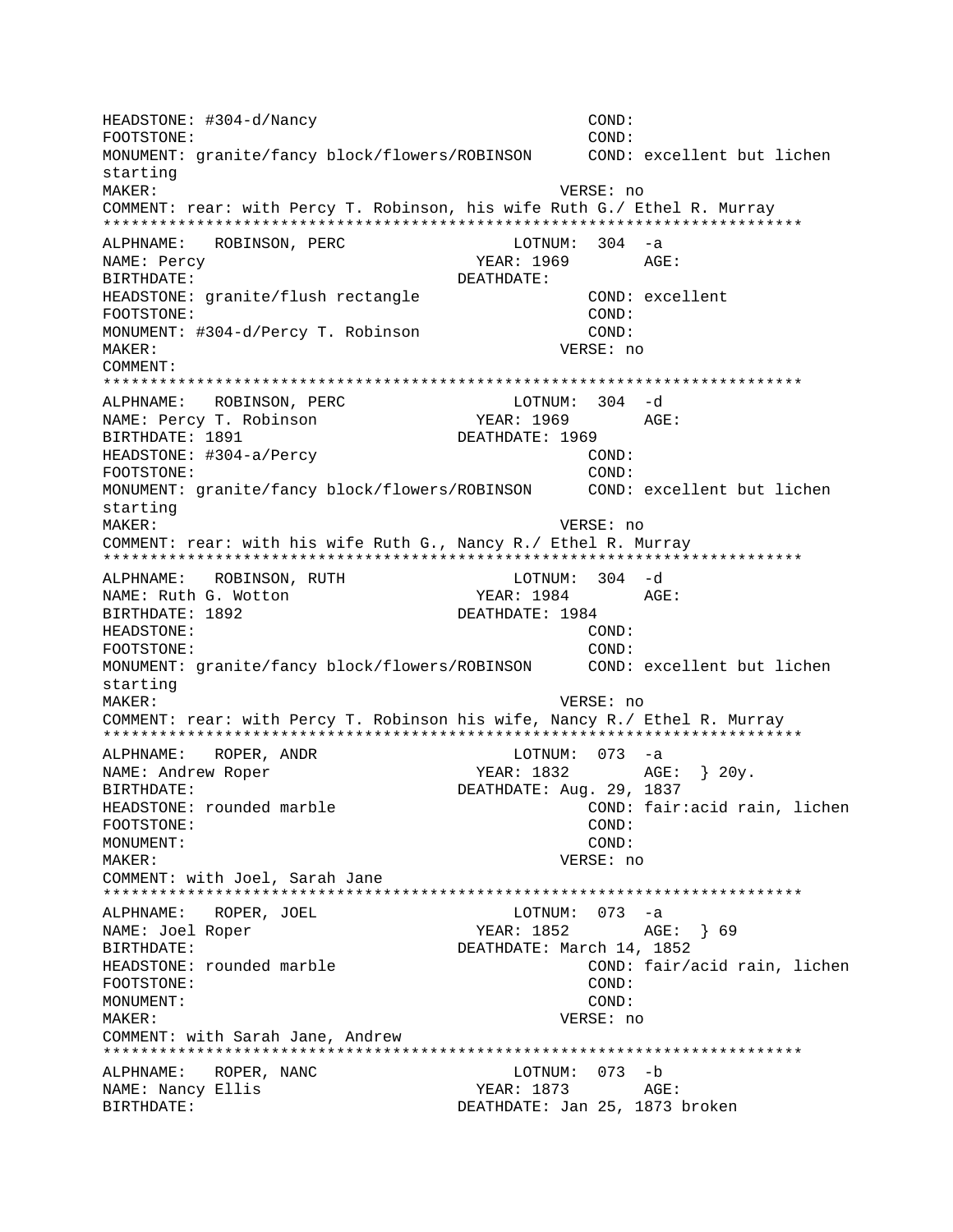HEADSTONE: rounded marble COND: repaired 1994 FOOTSTONE: COND: MONUMENT: COND: MAKER: Moran & Dutton, Lowell VERSE: no COMMENT: wife of Joel Roper/not in v.r./Parker 1906 list: Jan. 25, 1873, aged 87 \*\*\*\*\*\*\*\*\*\*\*\*\*\*\*\*\*\*\*\*\*\*\*\*\*\*\*\*\*\*\*\*\*\*\*\*\*\*\*\*\*\*\*\*\*\*\*\*\*\*\*\*\*\*\*\*\*\*\*\*\*\*\*\*\*\*\*\*\*\*\*\*\*\*\* ALPHNAME: ROPER, SARA LOTNUM: 073 -a YEAR: 1826 AGE: } 6yrs. BIRTHDATE: DEATHDATE: Feb. 9, 1826 HEADSTONE: rounded marble COND: fair:acid rain, lichen FOOTSTONE: COND: MONUMENT: COND: MAKER: VERSE: no COMMENT: with Joel, Andrew \*\*\*\*\*\*\*\*\*\*\*\*\*\*\*\*\*\*\*\*\*\*\*\*\*\*\*\*\*\*\*\*\*\*\*\*\*\*\*\*\*\*\*\*\*\*\*\*\*\*\*\*\*\*\*\*\*\*\*\*\*\*\*\*\*\*\*\*\*\*\*\*\*\*\* ALPHNAME: ROULEAU, JUNE NAME: June Rouleau 1918 MAME: June Rouleau BIRTHDATE: 1908 DEATHDATE: 1918 HEADSTONE: red granite/square/ROULEAU COND: very good FOOTSTONE: COND: MONUMENT: COND: MAKER: VERSE: no COMMENT: name on rear side \*\*\*\*\*\*\*\*\*\*\*\*\*\*\*\*\*\*\*\*\*\*\*\*\*\*\*\*\*\*\*\*\*\*\*\*\*\*\*\*\*\*\*\*\*\*\*\*\*\*\*\*\*\*\*\*\*\*\*\*\*\*\*\*\*\*\*\*\*\*\*\*\*\*\* ALPHNAME: RUSSON, AMEL LOTNUM: 362 -b NAME: Amelia Russon The YEAR: 1945 AGE: 55yrs. BIRTHDATE: Mar. 1, 1917 HEADSTONE: COND: FOOTSTONE: COND: MONUMENT: granite block/MOTHER/design COND: very good MAKER: J. P. Meehan VERSE: no COMMENT: with Benjamin Russon (d. 1945) \*\*\*\*\*\*\*\*\*\*\*\*\*\*\*\*\*\*\*\*\*\*\*\*\*\*\*\*\*\*\*\*\*\*\*\*\*\*\*\*\*\*\*\*\*\*\*\*\*\*\*\*\*\*\*\*\*\*\*\*\*\*\*\*\*\*\*\*\*\*\*\*\*\*\* ALPHNAME: RUSSON, BENJ LOTNUM: 362 -a NAME: Benjamin Russon Jr.<br>BIRTHDATE: Dec. 20, 1889 DEATHDATE: Jan. 17, 1955 BIRTHDATE: Dec. 20, 1889 HEADSTONE: granite rectangle/flush/cross COND: very good FOOTSTONE: COND: MONUMENT: COND: MAKER: VERSE: no COMMENT: Massachusetts PFC Co L 23 Infantry 2 Div World War 1 SS \*\*\*\*\*\*\*\*\*\*\*\*\*\*\*\*\*\*\*\*\*\*\*\*\*\*\*\*\*\*\*\*\*\*\*\*\*\*\*\*\*\*\*\*\*\*\*\*\*\*\*\*\*\*\*\*\*\*\*\*\*\*\*\*\*\*\*\*\*\*\*\*\*\*\* ALPHNAME: RUSSON, BENJ LOTNUM: 362 -b NAME: Benjamin Russon TEAR: 1945 AGE: 85yrs. BIRTHDATE: DEATHDATE: June 24, 1945 HEADSTONE: COND: FOOTSTONE: COND: MONUMENT: granite block/MOTHER/design COND: very good MAKER: J. P. Meehan VERSE: no COMMENT: with Amelia Russon \*\*\*\*\*\*\*\*\*\*\*\*\*\*\*\*\*\*\*\*\*\*\*\*\*\*\*\*\*\*\*\*\*\*\*\*\*\*\*\*\*\*\*\*\*\*\*\*\*\*\*\*\*\*\*\*\*\*\*\*\*\*\*\*\*\*\*\*\*\*\*\*\*\*\* ALPHNAME: RUSSON, FLOR LOTNUM: 249 -b NAME: Flora YEAR: 1967 AGE: BIRTHDATE: May 7, 1894 DEATHDATE: Sept. 22, 1967 HEADSTONE: graniterectangle/flush/cross/flowerspray COND: somebl.lichen/sodstartencroach FOOTSTONE: COND: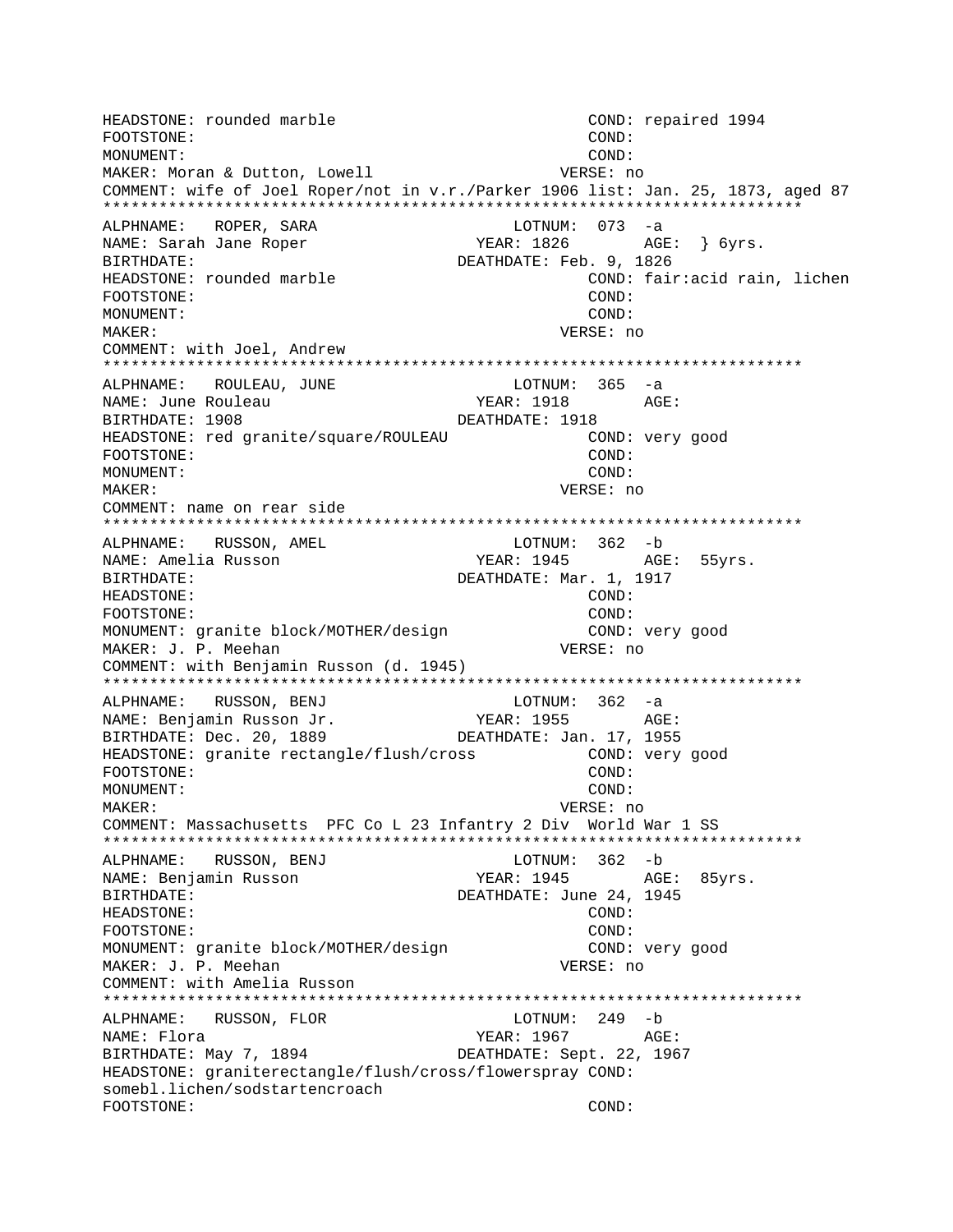MONUMENT: COND: MAKER: VERSE: no COMMENT: \*\*\*\*\*\*\*\*\*\*\*\*\*\*\*\*\*\*\*\*\*\*\*\*\*\*\*\*\*\*\*\*\*\*\*\*\*\*\*\*\*\*\*\*\*\*\*\*\*\*\*\*\*\*\*\*\*\*\*\*\*\*\*\*\*\*\*\*\*\*\*\*\*\*\* ALPHNAME: RUSSON, JOSE LOTNUM: 249 -a NAME: Joseph W. Russon YEAR: 1974 AGE: BIRTHDATE: 1894 DEATHDATE: 1974 HEADSTONE: gran.rectangle/flush/cross/flower sprays COND: good FOOTSTONE: COND: MONUMENT: COND: MAKER: VERSE: no COMMENT: \*\*\*\*\*\*\*\*\*\*\*\*\*\*\*\*\*\*\*\*\*\*\*\*\*\*\*\*\*\*\*\*\*\*\*\*\*\*\*\*\*\*\*\*\*\*\*\*\*\*\*\*\*\*\*\*\*\*\*\*\*\*\*\*\*\*\*\*\*\*\*\*\*\*\* ALPHNAME: SAMPSON, ANTO LOTNUM: 125 -a NAME: Antoinette F. Small YEAR: 1906 AGE: BIRTHDATE: Oct. 31, 1852 DEATHDATE: March 24, 1906 HEADSTONE: COND: FOOTSTONE: COND: MONUMENT: granite/fancy/SAMPSON MAKER: VERSE: no COMMENT: wife of J. A. Sampson/rear:with James A./front:Seth P., Rhoda Taisey Sampson \*\*\*\*\*\*\*\*\*\*\*\*\*\*\*\*\*\*\*\*\*\*\*\*\*\*\*\*\*\*\*\*\*\*\*\*\*\*\*\*\*\*\*\*\*\*\*\*\*\*\*\*\*\*\*\*\*\*\*\*\*\*\*\*\*\*\*\*\*\*\*\*\*\*\* ALPHNAME: SAMPSON, JAME LOTNUM: 125 -a NAME: James A. Sampson YEAR: 1916 AGE: BIRTHDATE: Oct. 30, 1849 DEATHDATE: July 3, 1916 HEADSTONE: COND: FOOTSTONE: COND: MONUMENT: granite/fancy/SAMPSON COND: good MAKER: VERSE: no COMMENT: rear:with Antoinette wife/front:Seth P., Rhoda Taisey Sampson \*\*\*\*\*\*\*\*\*\*\*\*\*\*\*\*\*\*\*\*\*\*\*\*\*\*\*\*\*\*\*\*\*\*\*\*\*\*\*\*\*\*\*\*\*\*\*\*\*\*\*\*\*\*\*\*\*\*\*\*\*\*\*\*\*\*\*\*\*\*\*\*\*\*\* ALPHNAME: SAMPSON, RHOD LOTNUM: 125 -a NAME: Rhoda Taisey NAME: 2891 AGE: BIRTHDATE: Sept. 8, 1821 DEATHDATE: Feb. 18, 1891 HEADSTONE: COND: FOOTSTONE: COND: MONUMENT: fancy/granite/SAMPSON COND: good MAKER: VERSE: no COMMENT: wife of Seth P. Samoson/with Seth P., James A., Antoinette F. \*\*\*\*\*\*\*\*\*\*\*\*\*\*\*\*\*\*\*\*\*\*\*\*\*\*\*\*\*\*\*\*\*\*\*\*\*\*\*\*\*\*\*\*\*\*\*\*\*\*\*\*\*\*\*\*\*\*\*\*\*\*\*\*\*\*\*\*\*\*\*\*\*\*\* ALPHNAME: SAMPSON, SETH LOTNUM: 125 -a NAME: Seth P. Sampson YEAR: 1901 AGE: BIRTHDATE: Aug. 29, 1822 DEATHDATE: July 1, 1901 HEADSTONE: COND: COND: COND: COND: COND: COND: COND: COND: COND: COND: COND: COND: COND: COND: COND: COND: COND: COND: COND: COND: COND: COND: COND: COND: COND: COND: COND: COND: COND: COND: COND: COND: COND: COND: COND: C FOOTSTONE: MONUMENT: granite/fancy/SAMPSON COND: good MAKER: VERSE: no COMMENT: front:with Rhoda Taisey wife/rear:James A. Sampson, Antoinette F. Sampson \*\*\*\*\*\*\*\*\*\*\*\*\*\*\*\*\*\*\*\*\*\*\*\*\*\*\*\*\*\*\*\*\*\*\*\*\*\*\*\*\*\*\*\*\*\*\*\*\*\*\*\*\*\*\*\*\*\*\*\*\*\*\*\*\*\*\*\*\*\*\*\*\*\*\* ALPHNAME: SANBORN, ARTH LOTNUM: 024 -a NAME: Arthur L. Sample 2014 and MEAR: 1815 AGE: 5mos. BIRTHDATE: 10, 1845 HEADSTONE: flat marble COND: bad acid rain/some lichen FOOTSTONE: COND: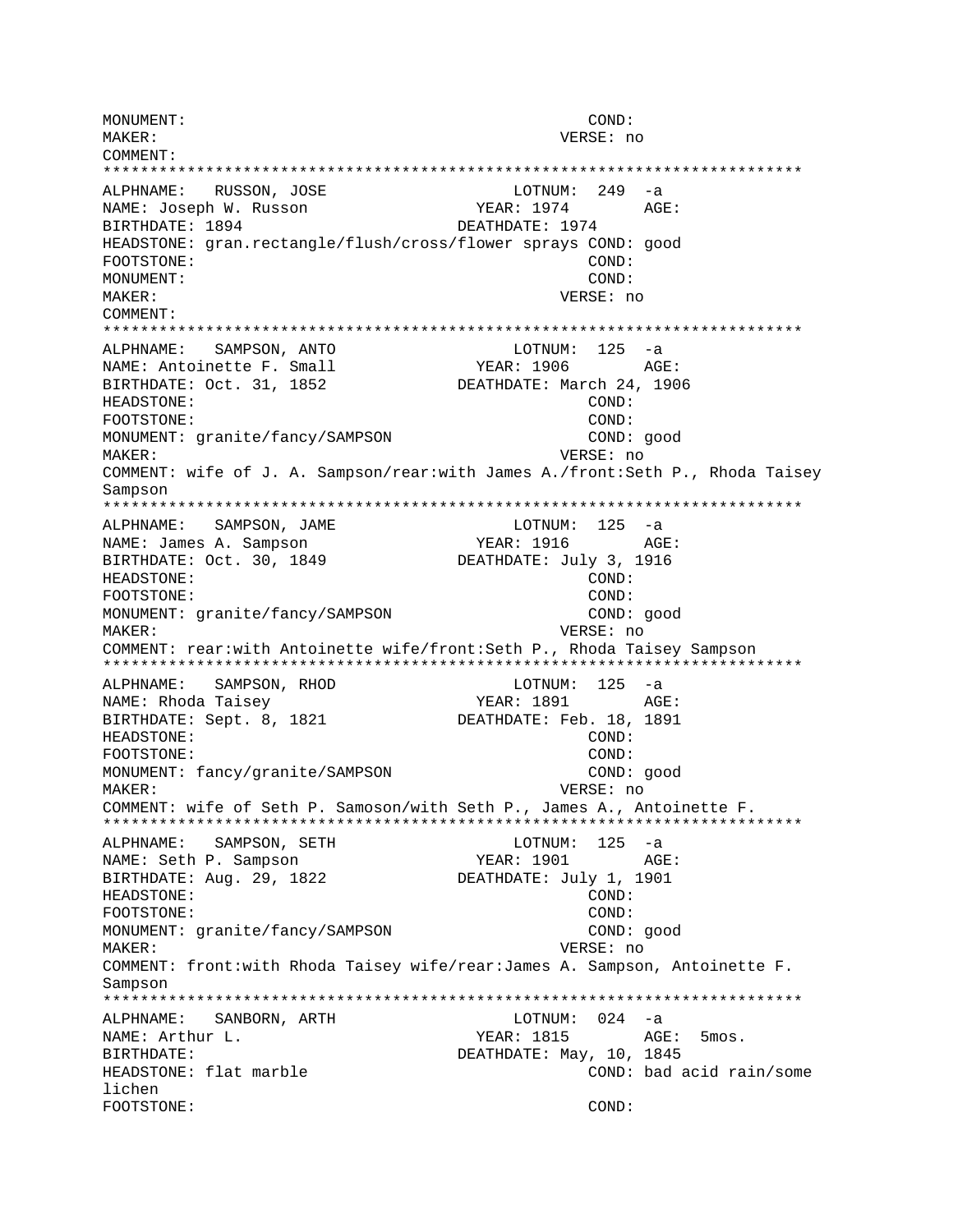MONUMENT: COND: VERSE: no MAKER: T. Warren Lowell COMMENT: son of L.C. & Sarah E. Sanborn  $LOTNUM: 024 - b$ ALPHNAME: SANBORN, SARA NAME: Sarah E. BIRTHDATE: DEATHDATE: June 6, 1845 HEADSTONE: flat/marble COND: fair/some erosion FOOTSTONE: COND: MONUMENT: COND: MAKER: T. Warren, Lowell VERSE: no COMMENT: wife of Leonard C. Sanborn ALPHNAME: SARGENT, BELI LOTNUM: 162 -a NAME: Belinda H. Sargent YEAR: 1879 AGE: 73y'rs. DEATHDATE: Aug. 31, 1879 BIRTHDATE: HEADSTONE: fancy marble COND: someacidrain&lichen/leanbutfir FOOTSTONE: COND: MONITMENT:  $COMD:$ MAKER: VERSE: no COMMENT: wife of Joshua Sargent ALPHNAME: SARGENT, H. E. LOTNUM: 222 -e **YEAR: 1924** NAME: H. Ellen AGE: BIRTHDATE: Mar. 20, 1844 DEATHDATE: Nov. 25, 1924 HEADSTONE: #222-c/Nelly COND: FOOTSTONE: COND: MONUMENT: fancy granite/fancy S/SARGENT COND: excellent VERSE: no MAKER: COMMENT: front with Luther his wife/rear: C. Frank Butterfield, N.Lorraine Butterfield ALPHNAME: SARGENT, H. E. LOTNUM:  $222 - c$ NAME: Nelly YEAR: 1924 AGE: BIRTHDATE: DEATHDATE: HEADSTONE: granite/slanted/NELLY COND: chip COND: FOOTSTONE: MONUMENT: #222-e/H. Ellen Sargent COND: VERSE: no MAKER: COMMENT:  $LOTNUM: 162 - b$ ALPHNAME: SARGENT, JOSH YEAR: 1888 AGE: 84y'rs. NAME: Joshua Sargent BIRTHDATE: DEATHDATE: Mar. 23, 1888 HEADSTONE: fancy marble  $COND:$ someacidrain&lichen/leanbutfir FOOTSTONE: COND: MONUMENT: COND: MAKER: VERSE: no COMMENT: ALPHNAME: SARGENT, LUTH LOTNUM:  $222 - e$ NAME: Luther H. Sargent YEAR: 1903 AGE: BIRTHDATE: Apr. 14, 1842 DEATHDATE: Nov. 7, 1903 HEADSTONE: #222-d/Luther COND: FOOTSTONE: COND: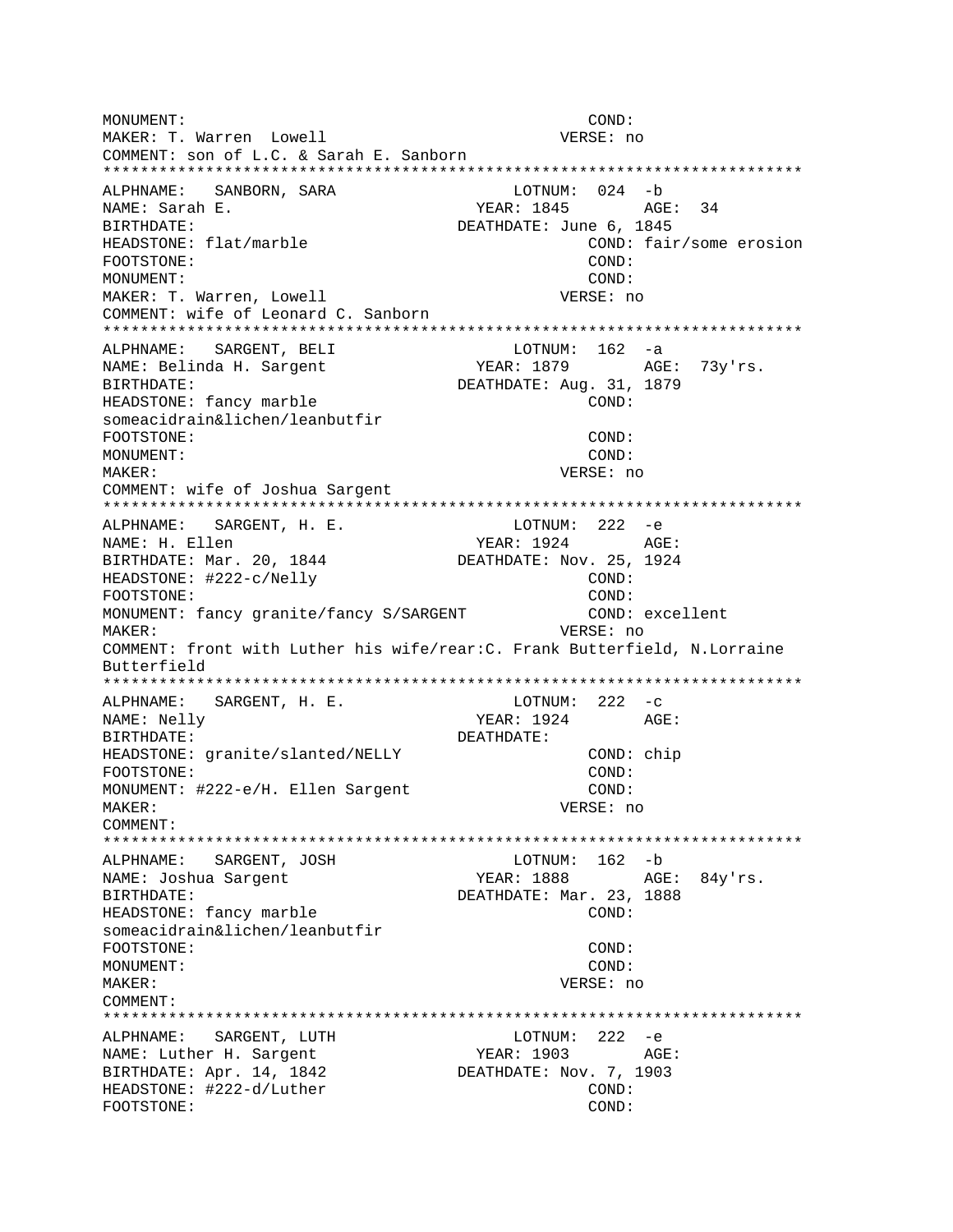MONUMENT: fancy granite/fancy S/SARGENT COND: excellent MAKER: VERSE: no COMMENT: front with H. Ellen his wife/rear: C. Frank Butterfield, N.Lorraine Butterfield ALPHNAME: SARGENT, LUTH. LOTNUM: 222 -d NAME: Luther YEAR: 1903 AGE: **BIRTHDATE:** DEATHDATE: HEADSTONE: granite/slanted/LUTHER COND: bad chip FOOTSTONE: COND: MONUMENT: #222-e/Luther H. Sargent  $CONF:$ MAKER: VERSE: no COMMENT: ALPHNAME: SCALES, SAMU  $LOTNUM: 206 - b$ YEAR: 1856 AGE: 33years, 9mos. NAME: Samuel A. Scales DEATHDATE: Oct. 16, 1856 BIRTHDATE: HEADSTONE: pointed marble COND: fair/some acid rain/lichen FOOTSTONE: COND: MONUMENT: COND: MAKER: VERSE: yes COMMENT: ALPHNAME: SCRIBNER, BERT LOTNUM: 226 -a YEAR: 1934 AGE: NAME: Bertha E. BIRTHDATE: 1864 DEATHDATE: 1934 HEADSTONE: COND: FOOTSTONE:  $COMD:$ MONUMENT: granite/curved/flowers & leaves COND: excellent VERSE: no MAKER: COMMENT: Perpetual Care/with Charles, Robert, Ruth ALPHNAME: SCRIBNER, CHAR  $LOTNUM: 226 -a$ NAME: Charles F. YEAR: 1938 AGE: BIRTHDATE: 1861 DEATHDATE: 1938 HEADSTONE: COND: FOOTSTONE: COND: MONUMENT: granite/curved/flowers & leaves COND: excellent MAKER: VERSE: no COMMENT: Perpetual Care/with Bertha, Robert, Ruth \*\*\*\*\*\*\*\*\*\* \*\*\*\*\*\*\*\*\*\*\*\*\*\*\*\*\*\*\*\*\* ALPHNAME: SCRIBNER, ROBE  $LOTNUM: 226 -a$ NAME: Robert B. YEAR: 1919  $AGE:$ BIRTHDATE: 1883 DEATHDATE: 1919 HEADSTONE: COND: FOOTSTONE:  $COMD:$ MONUMENT: Granite/curved/flowers & leaves COND: excellent MAKER: VERSE: no COMMENT: Perpetual Care/with Charles, Bertha, Ruth ALPHNAME: SCRIBNER, RUTH LOTNUM: 226 -a NAME: Ruth M. YEAR: 1912 AGE: BIRTHDATE: 1894 DEATHDATE: 1912  $COND:$ HEADSTONE: FOOTSTONE: COND: MONUMENT: Granite/curved/flowers & leaves COND: excellent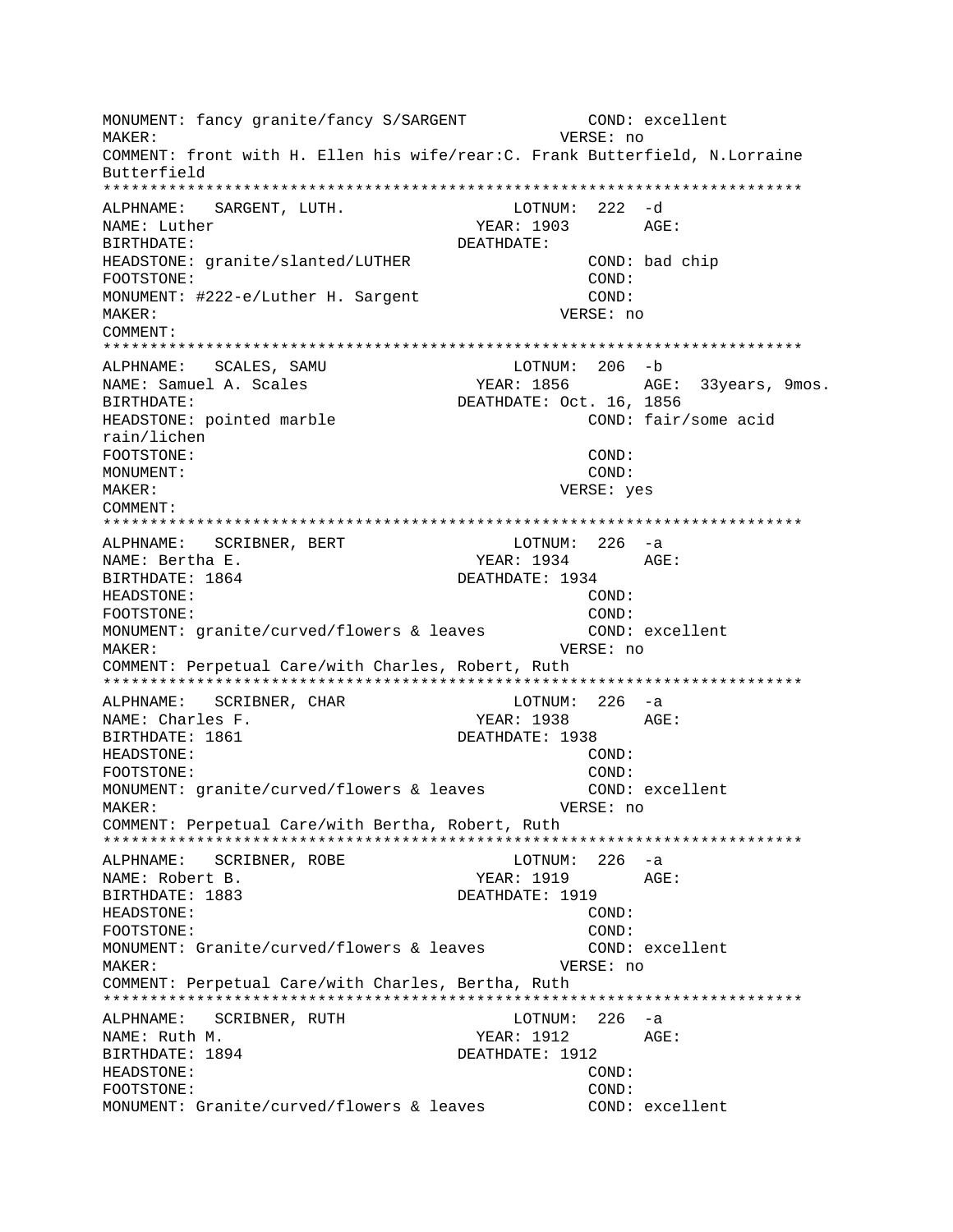MAKER: VERSE: no COMMENT: Perpetual Care/with Charles, Bertha, Robert \*\*\*\*\*\*\*\*\*\*\*\*\*\*\*\*\*\*\*\*\*\*\*\*\*\*\*\*\*\*\*\*\*\*\*\*\*\*\*\*\*\*\*\*\*\*\*\*\*\*\*\*\*\*\*\*\*\*\*\*\*\*\*\*\*\*\*\*\*\*\*\*\*\*\* ALPHNAME: SELLORS, FRAN LOTNUM: 237 -a NAME: Frank C. Sellors YEAR: 1893 AGE: BIRTHDATE: 1873 DEATHDATE: 1893 HEADSTONE: COND: FOOTSTONE: COND: MONUMENT: small granite "box"/no foundation COND: small chip/some lichen MAKER: VERSE: no COMMENT: with Charles and Minnie Ware \*\*\*\*\*\*\*\*\*\*\*\*\*\*\*\*\*\*\*\*\*\*\*\*\*\*\*\*\*\*\*\*\*\*\*\*\*\*\*\*\*\*\*\*\*\*\*\*\*\*\*\*\*\*\*\*\*\*\*\*\*\*\*\*\*\*\*\*\*\*\*\*\*\*\* ALPHNAME: SENIOR, ARTH LOTNUM: 256 -a NAME: Arthur L. Same Communications of the MEAR: 1977 AGE: BIRTHDATE: 1905 DEATHDATE: 1977 HEADSTONE: COND: FOOTSTONE: COND: MONUMENT: brown granite/rounded/slanted/Senior/ivy COND: good MAKER: VERSE: no COMMENT: with James, Helena, William \*\*\*\*\*\*\*\*\*\*\*\*\*\*\*\*\*\*\*\*\*\*\*\*\*\*\*\*\*\*\*\*\*\*\*\*\*\*\*\*\*\*\*\*\*\*\*\*\*\*\*\*\*\*\*\*\*\*\*\*\*\*\*\*\*\*\*\*\*\*\*\*\*\*\* ALPHNAME: SENIOR, HELE LOTNUM: 256 -a NAME: Helena M. YEAR: 1965 AGE: BIRTHDATE: 1879 DEATHDATE: 1965 HEADSTONE: COND: FOOTSTONE: COND: MONUMENT: brown granite/rounded/slanted/Senior/ivy COND: good MAKER: VERSE: no COMMENT: with James, William, Arthur \*\*\*\*\*\*\*\*\*\*\*\*\*\*\*\*\*\*\*\*\*\*\*\*\*\*\*\*\*\*\*\*\*\*\*\*\*\*\*\*\*\*\*\*\*\*\*\*\*\*\*\*\*\*\*\*\*\*\*\*\*\*\*\*\*\*\*\*\*\*\*\*\*\*\* ALPHNAME: SENIOR, JAME LOTNUM: 256 -a NAME: James A. (2008) 2022 1966 AGE: BIRTHDATE: 1878 DEATHDATE: 1966 HEADSTONE: COND: FOOTSTONE: COND: MONUMENT: brown granite/rounded/slanted/Senior/ivy COND: good MAKER: VERSE: no COMMENT: with Helena, William, Arthur \*\*\*\*\*\*\*\*\*\*\*\*\*\*\*\*\*\*\*\*\*\*\*\*\*\*\*\*\*\*\*\*\*\*\*\*\*\*\*\*\*\*\*\*\*\*\*\*\*\*\*\*\*\*\*\*\*\*\*\*\*\*\*\*\*\*\*\*\*\*\*\*\*\*\* ALPHNAME: SENIOR, WILL NAME: William C. YEAR: 1973 AGE: BIRTHDATE: 1913 DEATHDATE: 1973 HEADSTONE: COND: FOOTSTONE: COND: MONUMENT: brown granite/rounded/slanted/Senior/ivy COND: good MAKER: VERSE: no COMMENT: with James, Helena, Arthur \*\*\*\*\*\*\*\*\*\*\*\*\*\*\*\*\*\*\*\*\*\*\*\*\*\*\*\*\*\*\*\*\*\*\*\*\*\*\*\*\*\*\*\*\*\*\*\*\*\*\*\*\*\*\*\*\*\*\*\*\*\*\*\*\*\*\*\*\*\*\*\*\*\*\* ALPHNAME: SHARP, AUTI NAME: Autie Charles Agency Charles Agency YEAR: 1825 Agency Agency Smos. BIRTHDATE:  $DEATHDATE: Aug. 18, 1875$ HEADSTONE: fancy marble COND: acid rain/lichen FOOTSTONE: flat marble/A.S. COND: chip/lichen/broken6-94gone8-94 MONUMENT: COND: MAKER: VERSE: yes COMMENT: only son of Henry & Caroline Sharpe/Erected by his sisters.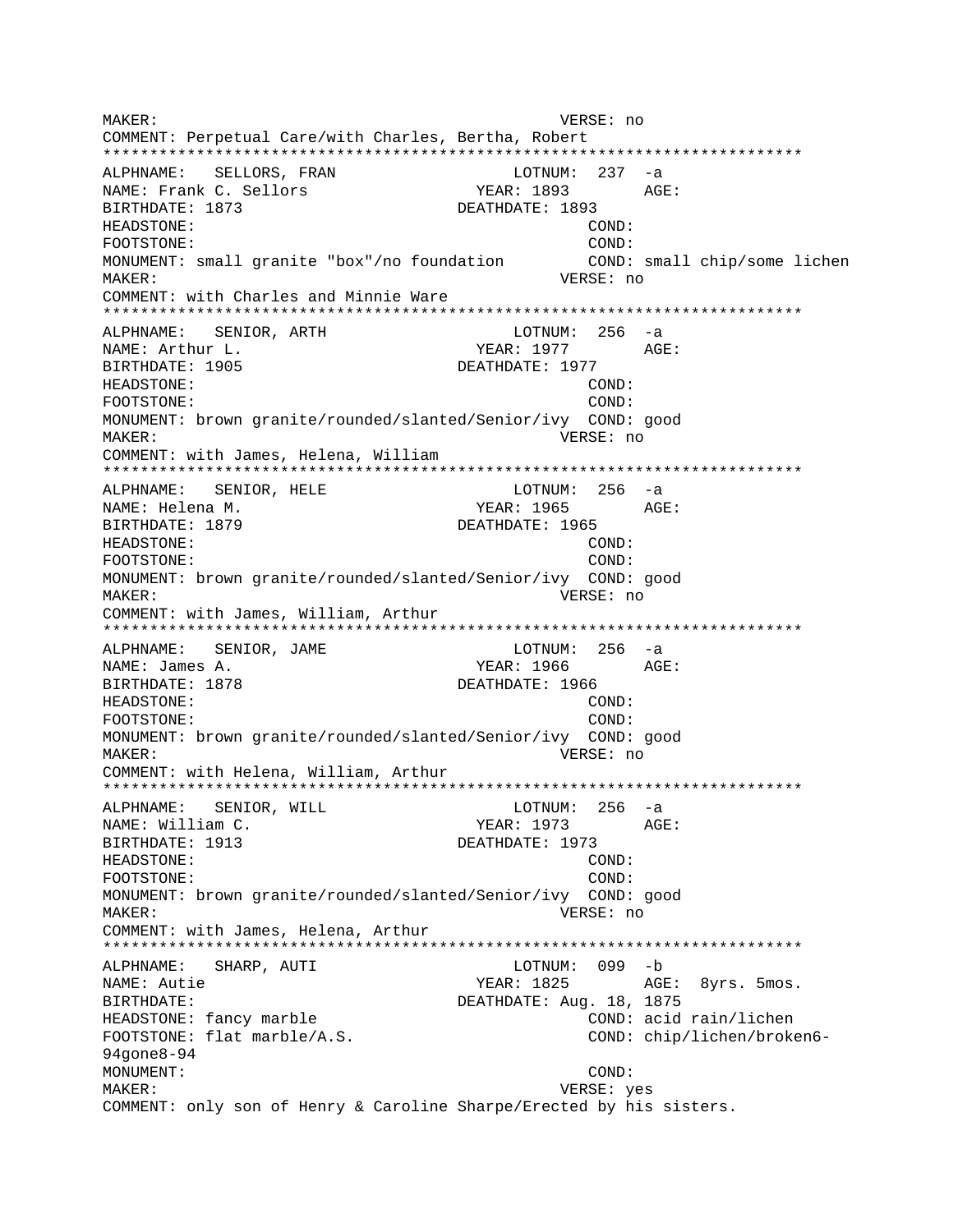\*\*\*\*\*\*\*\*\*\*\*\*\*\*\*\*\*\*\*\*\*\*\*\*\*\*\*\*\*\*\*\*\*\*\*\*\*\*\*\*\*\*\*\*\*\*\*\*\*\*\*\*\*\*\*\*\*\*\*\*\*\*\*\*\*\*\*\*\*\*\*\*\*\*\* ALPHNAME: SHARP, CLAR NAME: Clara J.  $YEAR: 1880$  AGE: 57yrs. BIRTHDATE:  $DEATHDATE:$  Nov. 27,1880 HEADSTONE: see #96-b/MOTHER COND: COND: FOOTSTONE: COND: MONUMENT: rounded/marble/oak leaf wreath COND: poor/acid rain,broken on gr. MAKER: VERSE: no COMMENT: with James M. Sharp his wife, E.F. Waters their dau. \*\*\*\*\*\*\*\*\*\*\*\*\*\*\*\*\*\*\*\*\*\*\*\*\*\*\*\*\*\*\*\*\*\*\*\*\*\*\*\*\*\*\*\*\*\*\*\*\*\*\*\*\*\*\*\*\*\*\*\*\*\*\*\*\*\*\*\*\*\*\*\*\*\*\* ALPHNAME: SHARP, CLAR LOTNUM: 096 -b NAME: Mother The Magnus of the Magnus of the Magnus of the YEAR: 1880 AGE: BIRTHDATE: DEATHDATE: HEADSTONE: fancy/marble/MOTHER COND: fair/acid rain, lichen FOOTSTONE: COND: MONUMENT: see #96-d/Clara J. COND: MAKER: VERSE: no COMMENT: \*\*\*\*\*\*\*\*\*\*\*\*\*\*\*\*\*\*\*\*\*\*\*\*\*\*\*\*\*\*\*\*\*\*\*\*\*\*\*\*\*\*\*\*\*\*\*\*\*\*\*\*\*\*\*\*\*\*\*\*\*\*\*\*\*\*\*\*\*\*\*\*\*\*\* ALPHNAME: SHARP, JAME LOTNUM: 096 -d NAME: James M. Sharp YEAR: 1864 AGE: 42yrs & 7mos. BIRTHDATE: DEATHDATE: Sept. 26, 1864 HEADSTONE: see #96-a/FATHER COND: FOOTSTONE: COND: MONUMENT: rounded/marble/oak leaf wreath COND: poor:lichen/broken,on ground MAKER: VERSE: no COMMENT: with his wife Clara, their dau. E.F. Waters \*\*\*\*\*\*\*\*\*\*\*\*\*\*\*\*\*\*\*\*\*\*\*\*\*\*\*\*\*\*\*\*\*\*\*\*\*\*\*\*\*\*\*\*\*\*\*\*\*\*\*\*\*\*\*\*\*\*\*\*\*\*\*\*\*\*\*\*\*\*\*\*\*\*\* ALPHNAME: SHARP, JAMES LOTNUM: 096 -a NAME: Father YEAR: 1864 AGE: BIRTHDATE: DEATHDATE: HEADSTONE: fancy/pointed/marble/FATHER COND: fair/acid rain,lichen,loose FOOTSTONE: COND: MONUMENT: see #96-d/James M. Sharp COND: MAKER: VERSE: no COMMENT: \*\*\*\*\*\*\*\*\*\*\*\*\*\*\*\*\*\*\*\*\*\*\*\*\*\*\*\*\*\*\*\*\*\*\*\*\*\*\*\*\*\*\*\*\*\*\*\*\*\*\*\*\*\*\*\*\*\*\*\*\*\*\*\*\*\*\*\*\*\*\*\*\*\*\* ALPHNAME: SHARP, MATT CHARP LOTNUM: 099 -a NAME: Martha A. Sharp YEAR: 1862 AGE: 3yrs. & 8mos. BIRTHDATE:  $DEATHDATE: Feb. 26, 1862$ HEADSTONE: rounded marble/Little Mattie COND: acid rain/lichen FOOTSTONE: flat marble/M.S. COND: lichen MONUMENT: COND: MAKER: VERSE: yes COMMENT: Dau. of Henry & Caroline Sharp/her correct name from vital records \*\*\*\*\*\*\*\*\*\*\*\*\*\*\*\*\*\*\*\*\*\*\*\*\*\*\*\*\*\*\*\*\*\*\*\*\*\*\*\*\*\*\*\*\*\*\*\*\*\*\*\*\*\*\*\*\*\*\*\*\*\*\*\*\*\*\*\*\*\*\*\*\*\*\* ALPHNAME: SHARPE, MAMI CHARPE, MAMI LOTNUM: 099 -c NAME: Mamie YEAR: 1885 AGE: 23yrs. & 2m's. BIRTHDATE: Nay 17, 1885 HEADSTONE: flat block/marble COND: lichen/acid rain/legible FOOTSTONE: COND: MONUMENT: COND: MAKER: VERSE: yes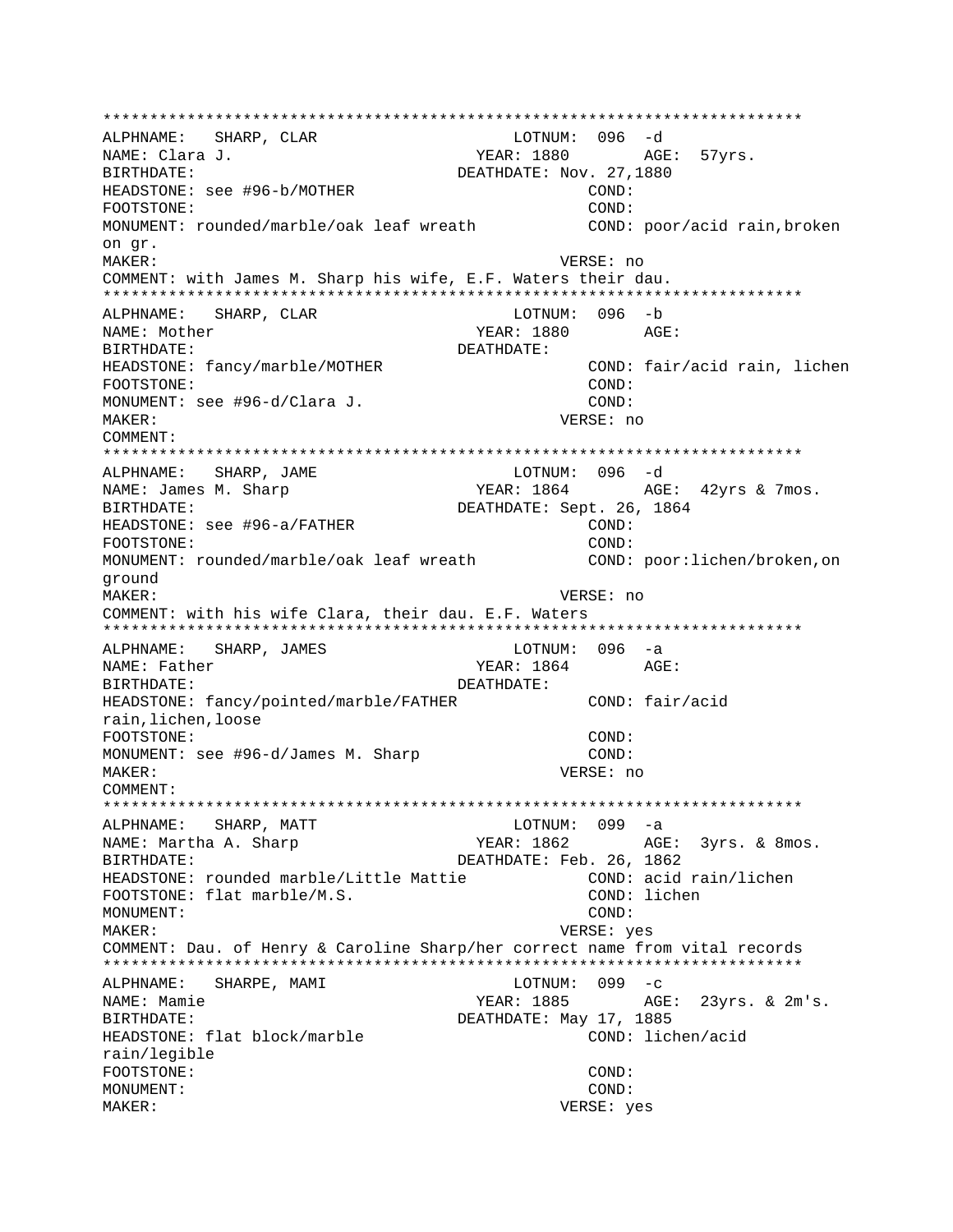COMMENT: Dau. of Henry & Caroline Sharpe \*\*\*\*\*\*\*\*\*\*\*\*\*\*\*\*\*\*\*\*\*\*\*\*\*\*\*\*\*\*\*\*\*\*\*\*\*\*\*\*\*\*\*\*\*\*\*\*\*\*\*\*\*\*\*\*\*\*\*\*\*\*\*\*\*\*\*\*\*\*\*\*\*\*\* ALPHNAME: SHAW, ABBI NAME: Abbie J. Tuck YEAR: 1870 AGE: BIRTHDATE: 1849 DEATHDATE: 1870 HEADSTONE: COND: FOOTSTONE: COND: MONUMENT: granite block COND: good MAKER: VERSE: no COMMENT: PerpetualCare/withElishahiswife,Harriotte/rear:Abbie,Sarah,Sarah,Carrie,Anna \*\*\*\*\*\*\*\*\*\*\*\*\*\*\*\*\*\*\*\*\*\*\*\*\*\*\*\*\*\*\*\*\*\*\*\*\*\*\*\*\*\*\*\*\*\*\*\*\*\*\*\*\*\*\*\*\*\*\*\*\*\*\*\*\*\*\*\*\*\*\*\*\*\*\* ALPHNAME: SHAW, ABBI LOTNUM: 129 -a NAME: Abbie J. YEAR: 1870 AGE: BIRTHDATE: 1870 DEATHDATE: 1870 HEADSTONE: COND: FOOTSTONE: COND: MONUMENT: granite block COND: good MAKER: VERSE: no COMMENT: PerpetualCare/rearwith:Sarah,Sarah,Carrie,Anna/front:Elisha,Abbie,Harriotte \*\*\*\*\*\*\*\*\*\*\*\*\*\*\*\*\*\*\*\*\*\*\*\*\*\*\*\*\*\*\*\*\*\*\*\*\*\*\*\*\*\*\*\*\*\*\*\*\*\*\*\*\*\*\*\*\*\*\*\*\*\*\*\*\*\*\*\*\*\*\*\*\*\*\* ALPHNAME: SHAW, ANNA 10TNUM: 129 -a NAME: Anna T. YEAR: 1888 AGE: BIRTHDATE: 1884 DEATHDATE: 1888 HEADSTONE: COND: FOOTSTONE: COND: MONUMENT: granite block COND: good MAKER: VERSE: no COMMENT: PerpetualCare/rearwith:Abbie,Sarah,Sarah,Carrie/front:Elisha,Abbie,Harriotte \*\*\*\*\*\*\*\*\*\*\*\*\*\*\*\*\*\*\*\*\*\*\*\*\*\*\*\*\*\*\*\*\*\*\*\*\*\*\*\*\*\*\*\*\*\*\*\*\*\*\*\*\*\*\*\*\*\*\*\*\*\*\*\*\*\*\*\*\*\*\*\*\*\*\* ALPHNAME: SHAW, CARR LOTNUM: 129 -a NAME: Carrie E. The South of the Second Media of the YEAR: 1881 AGE: BIRTHDATE: 1880 DEATHDATE: 1881 HEADSTONE: COND: FOOTSTONE: COND: MONUMENT: granite block COND: good MAKER: VERSE: no COMMENT: PerpetualCare/rearwith:Abbie,Sarah,Sarah,Anna/front:Elisha,Abbie,Harriotte \*\*\*\*\*\*\*\*\*\*\*\*\*\*\*\*\*\*\*\*\*\*\*\*\*\*\*\*\*\*\*\*\*\*\*\*\*\*\*\*\*\*\*\*\*\*\*\*\*\*\*\*\*\*\*\*\*\*\*\*\*\*\*\*\*\*\*\*\*\*\*\*\*\*\* ALPHNAME: SHAW, CLIF LOTNUM: 243 -e NAME: Clifford F. Shaw YEAR: 1929 AGE: BIRTHDATE: Oct. 14, 1878 DEATHDATE: May 10, 1929 HEADSTONE: rounded granite/leaf sprays COND: slightly sunken/some lichen FOOTSTONE: COND: MONUMENT: COND: MAKER: VERSE: no COMMENT: In Memory Of \*\*\*\*\*\*\*\*\*\*\*\*\*\*\*\*\*\*\*\*\*\*\*\*\*\*\*\*\*\*\*\*\*\*\*\*\*\*\*\*\*\*\*\*\*\*\*\*\*\*\*\*\*\*\*\*\*\*\*\*\*\*\*\*\*\*\*\*\*\*\*\*\*\*\* ALPHNAME: SHAW, DANA LOTNUM: 026 -a NAME: Dana P. YEAR: 1852 AGE: BIRTHDATE: Jan. 6, 1852 DEATHDATE: Oct. 18, 1852 HEADSTONE: COND: FOOTSTONE: COND: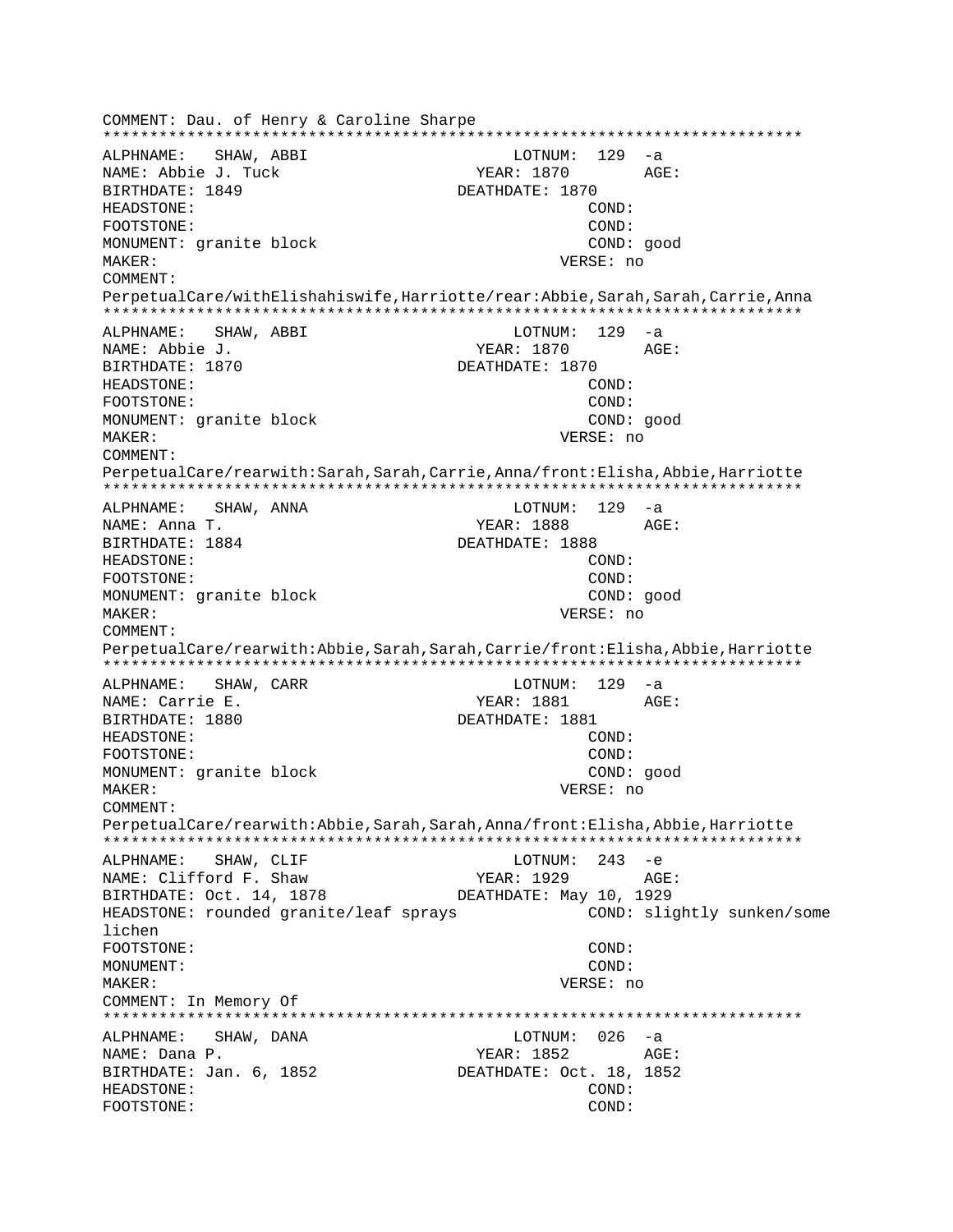MONUMENT: 7' tall/granite/flat top/SHAW COND: excellent but sl. black lichen MAKER: VERSE: no COMMENT: back side with Lothair L., children of Elisha & Marcia M. Shaw \*\*\*\*\*\*\*\*\*\*\*\*\*\*\*\*\*\*\*\*\*\*\*\*\*\*\*\*\*\*\*\*\*\*\*\*\*\*\*\*\*\*\*\*\*\*\*\*\*\*\*\*\*\*\*\*\*\*\*\*\*\*\*\*\*\*\*\*\*\*\*\*\*\*\* ALPHNAME: SHAW, ELIS LOTNUM: 129 -a NAME: Elisha Herman Shaw YEAR: 1898 AGE: BIRTHDATE: 1847 DEATHDATE: 1898 HEADSTONE: COND: FOOTSTONE: COND: MONUMENT: granite block COND: good MAKER: VERSE: no COMMENT: PerpetualCare/withwivesAbbie,Harriotte/rear:Abbie,Sarah,Sarah,Carrie,Anna \*\*\*\*\*\*\*\*\*\*\*\*\*\*\*\*\*\*\*\*\*\*\*\*\*\*\*\*\*\*\*\*\*\*\*\*\*\*\*\*\*\*\*\*\*\*\*\*\*\*\*\*\*\*\*\*\*\*\*\*\*\*\*\*\*\*\*\*\*\*\*\*\*\*\* ALPHNAME: SHAW, ELIS NAME: Elisha Shaw YEAR: 1881 AGE: BIRTHDATE: Sept. 16, 1814 DEATHDATE: Sept. 5, 1881 HEADSTONE: COND: FOOTSTONE: COND: MONUMENT: 7' tall/granite/flat top/SHAW COND: excellent but sl. black lichen MAKER: VERSE: no COMMENT: on front side \*\*\*\*\*\*\*\*\*\*\*\*\*\*\*\*\*\*\*\*\*\*\*\*\*\*\*\*\*\*\*\*\*\*\*\*\*\*\*\*\*\*\*\*\*\*\*\*\*\*\*\*\*\*\*\*\*\*\*\*\*\*\*\*\*\*\*\*\*\*\*\*\*\*\* ALPHNAME: SHAW, EMIL NAME: Emily Shaw YEAR: 1843 AGE: 26yrs BIRTHDATE: DEATHDATE: Sept. 30, 1843 HEADSTONE: COND: FOOTSTONE: COND: MONUMENT: 7'tall/granite/flat top/SHAW COND: excellent except sl.bl. lichen MAKER: VERSE: no COMMENT: wife of Elisha Shaw/left side with Morgianna \*\*\*\*\*\*\*\*\*\*\*\*\*\*\*\*\*\*\*\*\*\*\*\*\*\*\*\*\*\*\*\*\*\*\*\*\*\*\*\*\*\*\*\*\*\*\*\*\*\*\*\*\*\*\*\*\*\*\*\*\*\*\*\*\*\*\*\*\*\*\*\*\*\*\* ALPHNAME: SHAW, GEOR LOTNUM: 243<br>NAME: George Clifford Shaw YEAR: 1968 NAME: George Clifford Shaw YEAR: 1968 AGE: BIRTHDATE: Dec. 26, 1884 DEATHDATE: May 12, 1968 HEADSTONE: granite rectangle/flush COND: black lichen<br>FOOTSTONE: COND: FOOTSTONE: MONUMENT: COND: MAKER: VERSE: no COMMENT: \*\*\*\*\*\*\*\*\*\*\*\*\*\*\*\*\*\*\*\*\*\*\*\*\*\*\*\*\*\*\*\*\*\*\*\*\*\*\*\*\*\*\*\*\*\*\*\*\*\*\*\*\*\*\*\*\*\*\*\*\*\*\*\*\*\*\*\*\*\*\*\*\*\*\* ALPHNAME: SHAW, GRAC LOTNUM: 243 -b NAME: Grace M. Shaw YEAR: 1974 AGE: BIRTHDATE: Dec. 28, 1887<br>DEATHDATE: Mar. 15, 1974 HEADSTONE: granite rectangle/flush COND: black lichen FOOTSTONE: COND: MONUMENT: COND: MAKER: VERSE: no COMMENT: \*\*\*\*\*\*\*\*\*\*\*\*\*\*\*\*\*\*\*\*\*\*\*\*\*\*\*\*\*\*\*\*\*\*\*\*\*\*\*\*\*\*\*\*\*\*\*\*\*\*\*\*\*\*\*\*\*\*\*\*\*\*\*\*\*\*\*\*\*\*\*\*\*\*\* ALPHNAME: SHAW, HARRI LOTNUM: 129 -a NAME: Harriotte E. Evans YEAR: 1912 AGE: BIRTHDATE: 1847 DEATHDATE: 1912 HEADSTONE: COND: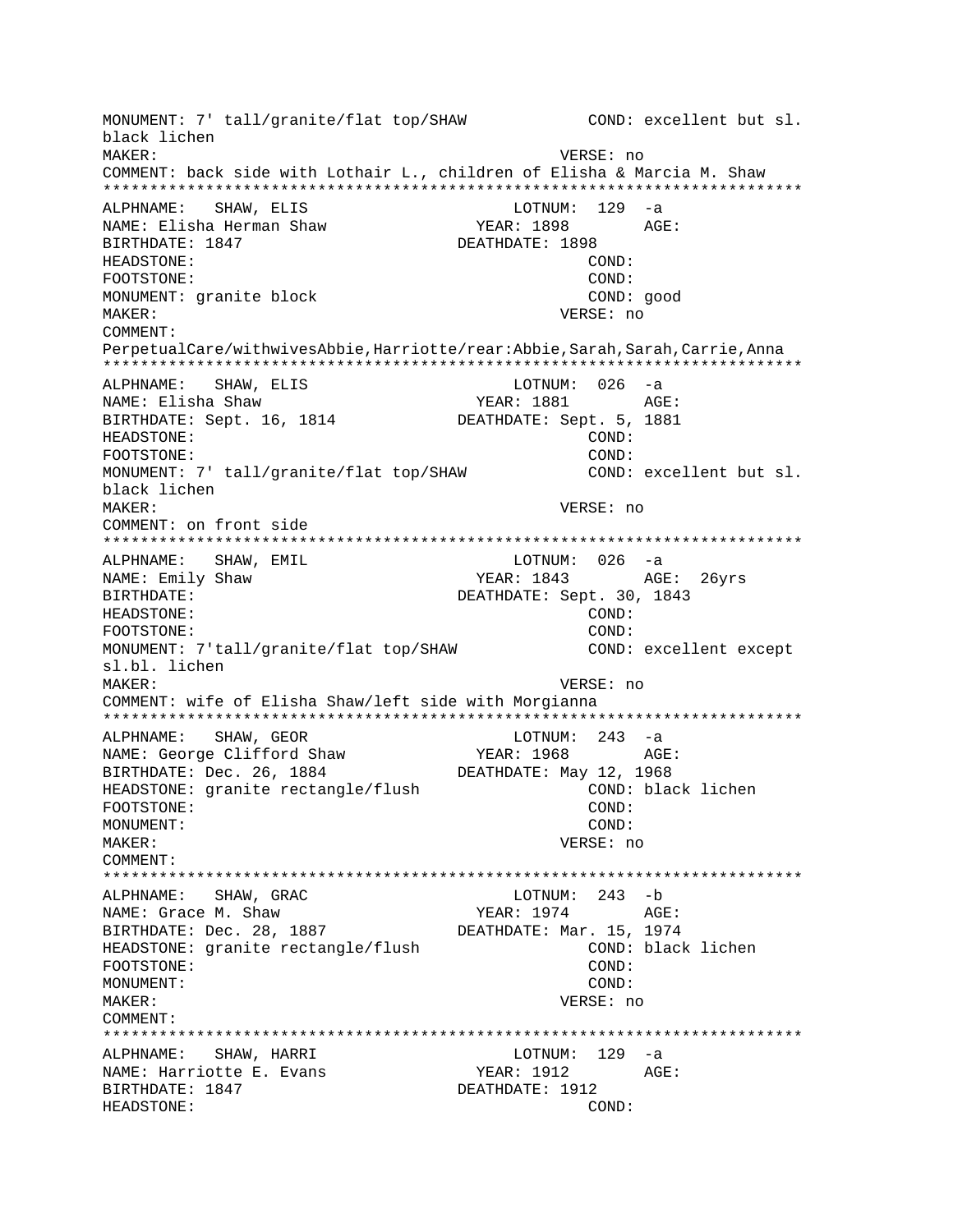FOOTSTONE: COND: MONUMENT: granite block COND: good MAKER: VERSE: no COMMENT: PerpetualCare/withElishahis wife,Abbie/rear:Abbie,Sarah,Sarah,Carrie,Anna \*\*\*\*\*\*\*\*\*\*\*\*\*\*\*\*\*\*\*\*\*\*\*\*\*\*\*\*\*\*\*\*\*\*\*\*\*\*\*\*\*\*\*\*\*\*\*\*\*\*\*\*\*\*\*\*\*\*\*\*\*\*\*\*\*\*\*\*\*\*\*\*\*\*\* ALPHNAME: SHAW, LOTH CONTROL CONTROL 26 -a NAME: Lothair L. YEAR: 1852 AGE: BIRTHDATE: Sept. 5, 1849 HEADSTONE: COND: FOOTSTONE: COND: MONUMENT: 7' tall/granite/flat top/SHAW COND: excellent but sl. black lichen MAKER: VERSE: no COMMENT: back side with Dana P., children of Elisha & Marcia M. \*\*\*\*\*\*\*\*\*\*\*\*\*\*\*\*\*\*\*\*\*\*\*\*\*\*\*\*\*\*\*\*\*\*\*\*\*\*\*\*\*\*\*\*\*\*\*\*\*\*\*\*\*\*\*\*\*\*\*\*\*\*\*\*\*\*\*\*\*\*\*\*\*\*\* ALPHNAME: SHAW, MARC LOTNUM: 026 -a NAME: Marcia M. Same Communications of the MEAR: 1852 AGE: 29yrs. BIRTHDATE: DEATHDATE: Jan. 22, 1852 HEADSTONE: COND: FOOTSTONE:  $\qquad \qquad \qquad \qquad \qquad \qquad \qquad \qquad \qquad \qquad \qquad \text{COND:}$ MONUMENT: 7' tall/granite/flat top/SHAW COND: excellent but sl. black lichen MAKER: VERSE: no COMMENT: right side with Martha/wife of Elisha Shaw \*\*\*\*\*\*\*\*\*\*\*\*\*\*\*\*\*\*\*\*\*\*\*\*\*\*\*\*\*\*\*\*\*\*\*\*\*\*\*\*\*\*\*\*\*\*\*\*\*\*\*\*\*\*\*\*\*\*\*\*\*\*\*\*\*\*\*\*\*\*\*\*\*\*\* ALPHNAME: SHAW, MART LOTNUM: 026 -a NAME: Martha 1994 MAME: Martha 1994 MAME: 24yrs. BIRTHDATE: DEATHDATE: July 20, 1844 HEADSTONE: COND: FOOTSTONE: COND: MONUMENT: 7' tall/granite/flat top/SHAW COND: excellent but sl. black lichen MAKER: VERSE: no COMMENT: right side with Marcia/wife of Elisha Shaw \*\*\*\*\*\*\*\*\*\*\*\*\*\*\*\*\*\*\*\*\*\*\*\*\*\*\*\*\*\*\*\*\*\*\*\*\*\*\*\*\*\*\*\*\*\*\*\*\*\*\*\*\*\*\*\*\*\*\*\*\*\*\*\*\*\*\*\*\*\*\*\*\*\*\* ALPHNAME: SHAW, MORG LOTNUM: 026 -a NAME: Morgianna YEAR: 1866 AGE: BIRTHDATE: June 21, 1843 DEATHDATE: Aug. 2, 1866 HEADSTONE: COND: FOOTSTONE: COND: MONUMENT: 7'tall/granite/flat top/SHAW COND: excellent but sl. black lichen MAKER: VERSE: no COMMENT: left side with Emily/dau. of Elisha & Emily Shaw \*\*\*\*\*\*\*\*\*\*\*\*\*\*\*\*\*\*\*\*\*\*\*\*\*\*\*\*\*\*\*\*\*\*\*\*\*\*\*\*\*\*\*\*\*\*\*\*\*\*\*\*\*\*\*\*\*\*\*\*\*\*\*\*\*\*\*\*\*\*\*\*\*\*\* ALPHNAME: SHAW, Mary Changes (2008) 236 -a NAME: Mary L. Same Communications of the Magnus of the YEAR: 1924 AGE: BIRTHDATE: 1852 DEATHDATE: 1924 HEADSTONE: COND: FOOTSTONE: COND: MONUMENT: redgranite/slanted/flowers,vine/BELLWOOD COND: good/some black lichen MAKER: VERSE: no COMMENT: Perpetual Care/with Walton his wife/Bartholomew, Mabel, William, Eliza McCoy \*\*\*\*\*\*\*\*\*\*\*\*\*\*\*\*\*\*\*\*\*\*\*\*\*\*\*\*\*\*\*\*\*\*\*\*\*\*\*\*\*\*\*\*\*\*\*\*\*\*\*\*\*\*\*\*\*\*\*\*\*\*\*\*\*\*\*\*\*\*\*\*\*\*\* ALPHNAME: SHAW, SARA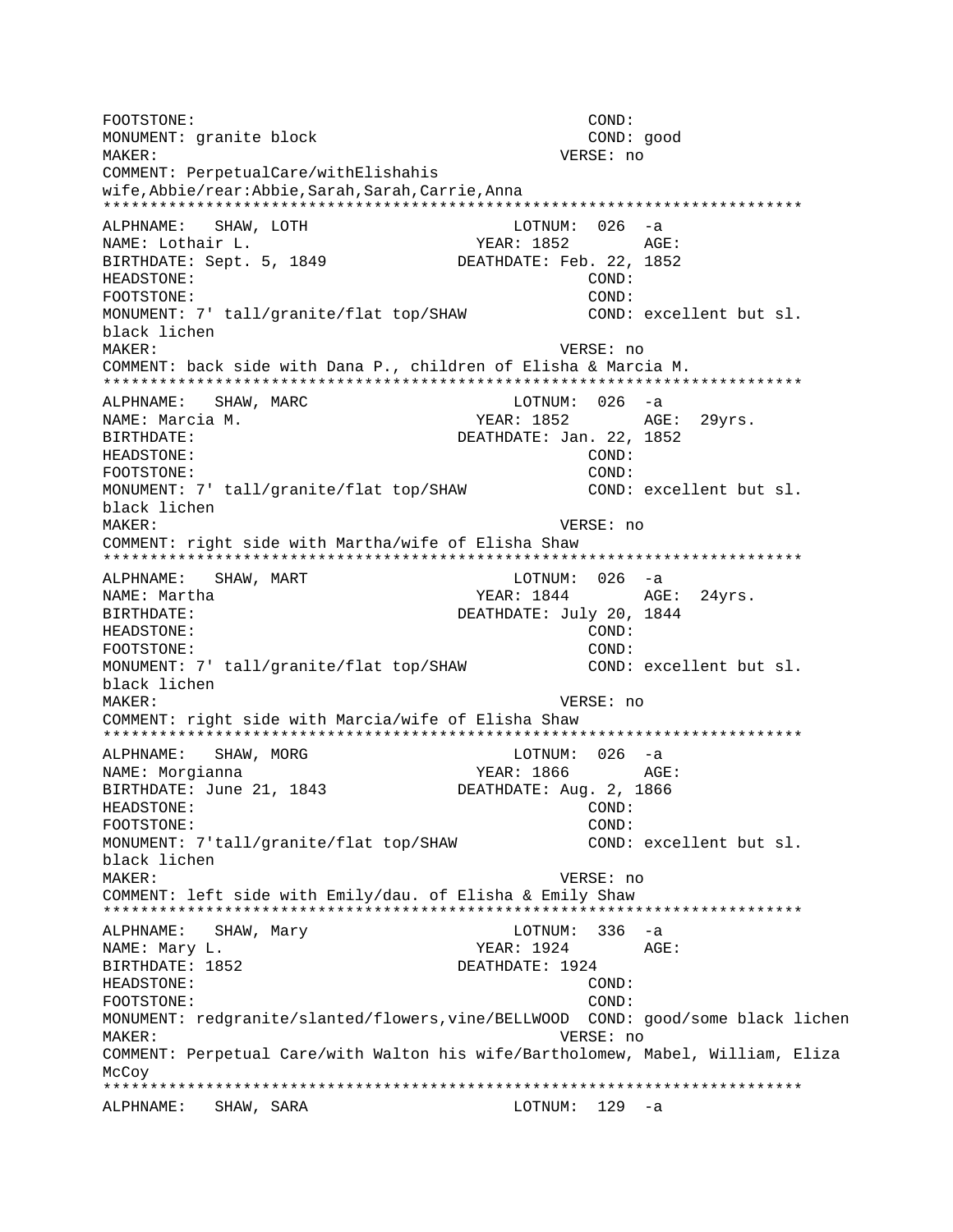NAME: Sarah M. YEAR: 1874 AGE: BIRTHDATE: 1874 DEATHDATE: 1874 HEADSTONE: COND: FOOTSTONE: COND: MONUMENT: granite block COND: good MAKER: VERSE: no COMMENT: PerpetualCare/rearwith:Abbie,Sarah,Carrie,Anna/front:Elisha,Abbie,Harriotte \*\*\*\*\*\*\*\*\*\*\*\*\*\*\*\*\*\*\*\*\*\*\*\*\*\*\*\*\*\*\*\*\*\*\*\*\*\*\*\*\*\*\*\*\*\*\*\*\*\*\*\*\*\*\*\*\*\*\*\*\*\*\*\*\*\*\*\*\*\*\*\*\*\*\* ALPHNAME: SHAW, SARA NAME: Sarah V. YEAR: 1882 AGE: DEATHDATE: 1882 HEADSTONE: COND: FOOTSTONE: COND: MONUMENT: granite block COND: good MAKER: VERSE: no COMMENT: PerpetualCare/rearwith:Abbie,Sarah,Carrie,Anna/front:Elisha,Abbie,Harriotte \*\*\*\*\*\*\*\*\*\*\*\*\*\*\*\*\*\*\*\*\*\*\*\*\*\*\*\*\*\*\*\*\*\*\*\*\*\*\*\*\*\*\*\*\*\*\*\*\*\*\*\*\*\*\*\*\*\*\*\*\*\*\*\*\*\*\*\*\*\*\*\*\*\*\* ALPHNAME: SHAW, WALT CHAME LOTNUM: 336 -a NAME: Walton Robert Shaw YEAR: 1922 AGE: BIRTHDATE: 1850 DEATHDATE: 1922 HEADSTONE: COND: FOOTSTONE: COND: MONUMENT: redgranite/slanted/flowers,vine/BELLWOOD COND: good/some black lichen MAKER: VERSE: no COMMENT: Perpetual Care/with Mary his wife/Bartholomew, Mabel, William, Eliza McCoy \*\*\*\*\*\*\*\*\*\*\*\*\*\*\*\*\*\*\*\*\*\*\*\*\*\*\*\*\*\*\*\*\*\*\*\*\*\*\*\*\*\*\*\*\*\*\*\*\*\*\*\*\*\*\*\*\*\*\*\*\*\*\*\*\*\*\*\*\*\*\*\*\*\*\* ALPHNAME: SHAWCROSS, JANE NAME: Jane Dawson The South Communist Communist Party of the YEAR: 1939 AGE: BIRTHDATE: 1853 DEATHDATE: 1939 HEADSTONE: COND: FOOTSTONE: COND: MONUMENT: granite/slanted sides/SHAWCROSS/flowers COND: good MAKER: VERSE: no COMMENT: with William Shawcross his wife, Warren Cedric/Harriet Dawson Kiberd \*\*\*\*\*\*\*\*\*\*\*\*\*\*\*\*\*\*\*\*\*\*\*\*\*\*\*\*\*\*\*\*\*\*\*\*\*\*\*\*\*\*\*\*\*\*\*\*\*\*\*\*\*\*\*\*\*\*\*\*\*\*\*\*\*\*\*\*\*\*\*\*\*\*\* ALPHNAME: SHAWCROSS, WARR NAME: Warren Cedric YEAR: 1930 AGE: BIRTHDATE: 1921 DEATHDATE: 1930 HEADSTONE: COND: FOOTSTONE: COND: MONUMENT: granite/slanted sides/SHAWCROSS/flowers COND: good MAKER: VERSE: no COMMENT: beloved son of Leonard & Bessie Shawcross/with William,Jane Shawcross,Harriet \*\*\*\*\*\*\*\*\*\*\*\*\*\*\*\*\*\*\*\*\*\*\*\*\*\*\*\*\*\*\*\*\*\*\*\*\*\*\*\*\*\*\*\*\*\*\*\*\*\*\*\*\*\*\*\*\*\*\*\*\*\*\*\*\*\*\*\*\*\*\*\*\*\*\* ALPHNAME: SHAWCROSS, WILL COTNUM: 312 -a NAME: William Shawcross YEAR: 1924 AGE: BIRTHDATE: 1849 DEATHDATE: 1924 HEADSTONE: COND: FOOTSTONE: COND: MONUMENT: granite/slanted sides/SHAWCROSS/flowers COND: good MAKER: VERSE: no COMMENT: with his wife Jane Dawson, Warren Cedric/Harriet Dawson Kiberd \*\*\*\*\*\*\*\*\*\*\*\*\*\*\*\*\*\*\*\*\*\*\*\*\*\*\*\*\*\*\*\*\*\*\*\*\*\*\*\*\*\*\*\*\*\*\*\*\*\*\*\*\*\*\*\*\*\*\*\*\*\*\*\*\*\*\*\*\*\*\*\*\*\*\*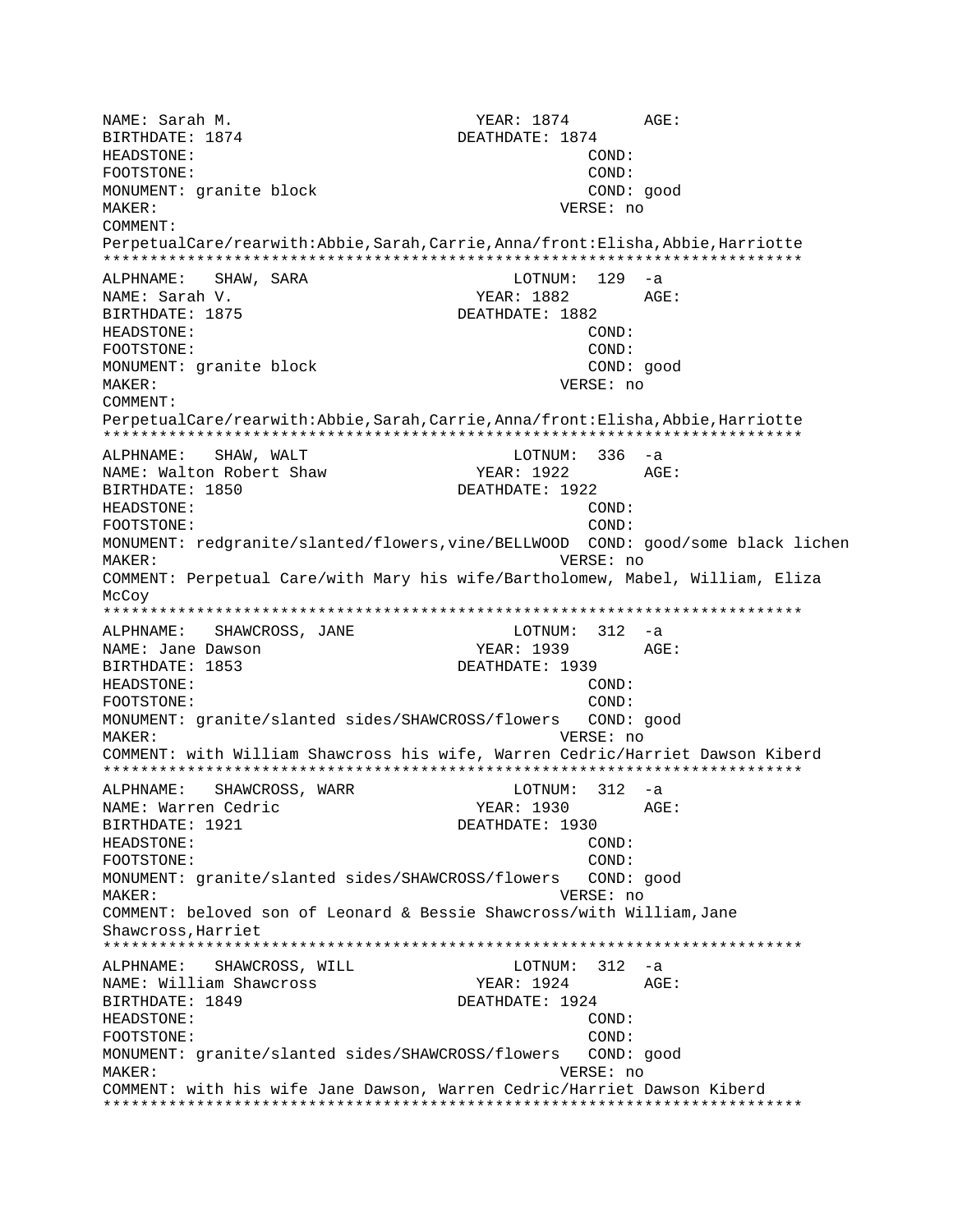ALPHNAME: SHELDON, ARTH LOTNUM: 227 -e NAME: Arthur H. Sheldon YEAR: 1911 AGE: BIRTHDATE: May 29, 1832 DEATHDATE: Dec. 22, 1911 HEADSTONE:  $\#227-a/A.H.S.$  COND: FOOTSTONE: COND: MONUMENT: granite/fancy/S/ivy/SHELDON - SWETT COND: good MAKER: Gumb Bros. Lowell VERSE: no COMMENT: Perpetual Care/front:with Sarah E.Swett his wife,Charles E. & wife Clemantine \*\*\*\*\*\*\*\*\*\*\*\*\*\*\*\*\*\*\*\*\*\*\*\*\*\*\*\*\*\*\*\*\*\*\*\*\*\*\*\*\*\*\*\*\*\*\*\*\*\*\*\*\*\*\*\*\*\*\*\*\*\*\*\*\*\*\*\*\*\*\*\*\*\*\* ALPHNAME: SHELDON, ARTH NAME: A.H.S. AGE: YEAR: 1911 AGE: BIRTHDATE: DEATHDATE: HEADSTONE: rounded granite/low COND: mower chips/slightly sunken FOOTSTONE: COND: MONUMENT: #227-e/Arthur H. Sheldon COND: MAKER: VERSE: no COMMENT: \*\*\*\*\*\*\*\*\*\*\*\*\*\*\*\*\*\*\*\*\*\*\*\*\*\*\*\*\*\*\*\*\*\*\*\*\*\*\*\*\*\*\*\*\*\*\*\*\*\*\*\*\*\*\*\*\*\*\*\*\*\*\*\*\*\*\*\*\*\*\*\*\*\*\* ALPHNAME: SHELDON, ARTH LOTNUM: 227 -h NAME: A.H.S. Sandbook and the set of the set of the set of the set of the set of the set of the set of the set of the set of the set of the set of the set of the set of the set of the set of the set of the set of the set o BIRTHDATE: DEATHDATE: HEADSTONE: rounded granite/low COND: sunken/almost flush/mower chip FOOTSTONE: COND: MONUMENT: #227-e/Arthur Harold COND: MAKER: VERSE: no COMMENT: \*\*\*\*\*\*\*\*\*\*\*\*\*\*\*\*\*\*\*\*\*\*\*\*\*\*\*\*\*\*\*\*\*\*\*\*\*\*\*\*\*\*\*\*\*\*\*\*\*\*\*\*\*\*\*\*\*\*\*\*\*\*\*\*\*\*\*\*\*\*\*\*\*\*\* ALPHNAME: SHELDON, CHAR NAME: Charles Henry YEAR: 1895 AGE: BIRTHDATE: Oct. 1, 1858 DEATHDATE: Aug. 1, 1895 HEADSTONE: COND: FOOTSTONE: (2001)<br>MONUMENT: qranite/fancy/S/ivy/SHELDON - SWETT (2001): good MONUMENT: granite/fancy/S/ivy/SHELDON - SWETT MAKER: Gumb Bros. Lowell VERSE: no COMMENT: rear/son of A.H. & S.E.S. Sheldon \*\*\*\*\*\*\*\*\*\*\*\*\*\*\*\*\*\*\*\*\*\*\*\*\*\*\*\*\*\*\*\*\*\*\*\*\*\*\*\*\*\*\*\*\*\*\*\*\*\*\*\*\*\*\*\*\*\*\*\*\*\*\*\*\*\*\*\*\*\*\*\*\*\*\* ALPHNAME: SHELDON, CHAR NAME: C.H.S. YEAR: 1895 AGE: BIRTHDATE: DEATHDATE: HEADSTONE: rounded granite/low COND: sunken/flush/sod encroaching FOOTSTONE: COND: MONUMENT: #227-e/Charles Henry Sheldon COND: MAKER: VERSE: no COMMENT: \*\*\*\*\*\*\*\*\*\*\*\*\*\*\*\*\*\*\*\*\*\*\*\*\*\*\*\*\*\*\*\*\*\*\*\*\*\*\*\*\*\*\*\*\*\*\*\*\*\*\*\*\*\*\*\*\*\*\*\*\*\*\*\*\*\*\*\*\*\*\*\*\*\*\* ALPHNAME: SHELDON, GEOR NAME: George Thomas TEAR: 1903 AGE: BIRTHDATE: 1829 DEATHDATE: 1903 HEADSTONE: COND: FOOTSTONE: COND: MONUMENT: sl.rounded granite/SHELDON COND: good MAKER: VERSE: no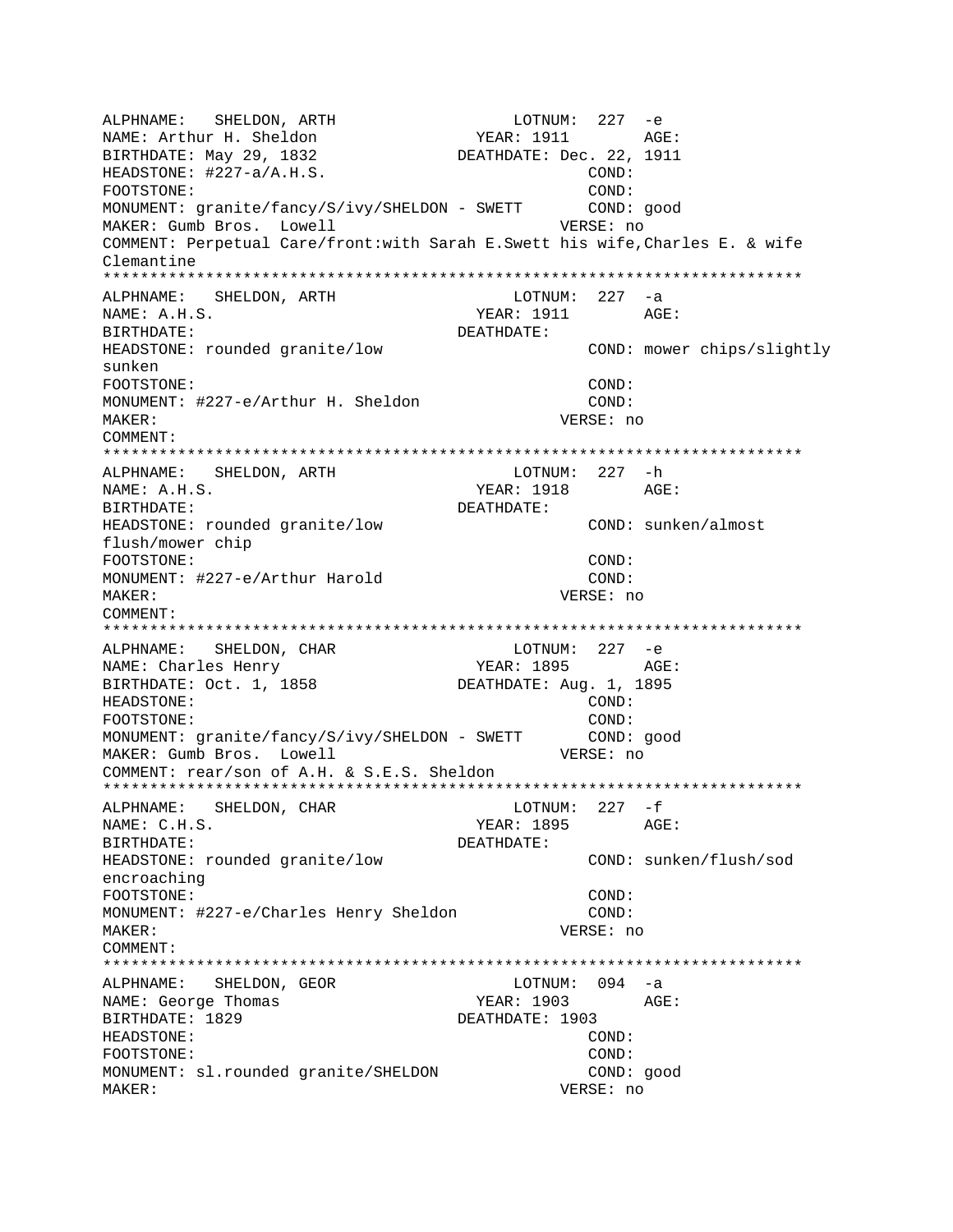COMMENT: with his wifeJuliaRipley, GeorgeHerbert, his wifeJeannie, Lewis Ripley, RoyalRiple ALPHNAME: SHELDON, GEOR LOTNUM: 094 -a NAME: George Herbert BIRTHDATE: 1853 DEATHDATE: 1912 HEADSTONE: COND: FOOTSTONE: COND: MONUMENT: rounded granite/SHELDON COND: good MAKER: VERSE: no COMMENT: withhiswifeJeannieGrady, GeorgeThomas, hiswifeJulia, LewisRipley, RoyalRipley ALPHNAME: SHELDON, HILM  $LOTNUM: 227 -e$ NAME: Hilma Sheldon **YEAR: 1918**  $\triangle G$ F: DEATHDATE: Dec. 7, 1918 BIRTHDATE: March 27, 1885 HEADSTONE: #227-q/H.S COND: FOOTSTONE: COND: MONUMENT: granite/fancy/S/ivy/SHELDON - SWETT COND: good MAKER: Gumb Bros. Lowell VERSE: no COMMENT: Perpetual Care/Dau. of C.H. & A.C. Swett/left side ALPHNAME: SHELDON, HILM LOTNUM:  $227 - g$ YEAR: 1918 AGE: NAME: H.S. BIRTHDATE: DEATHDATE: COND: sunken/flush/sod HEADSTONE: rounded granite/low encroaching FOOTSTONE: COND: MONUMENT: #227-e/Hilma Sheldon  $COMD:$ VERSE: no MAKER: COMMENT: LOTNUM:  $094 -a$ SHELDON, JEAN ALPHNAME: YEAR: 1922 AGE: NAME: Jeannie Grady BIRTHDATE: 1861 DEATHDATE: 1922 HEADSTONE: COND: FOOTSTONE: COND: MONUMENT: rounded granite/SHELDON COND: good MAKER: VERSE: no COMMENT: withGeorgeHerbert, hiswife, GeorgeThomas, hiswifeJulia, LewisRipley, RoyalRipley \*\*\*\*\*\*\*\*\*\*\*\*\* ALPHNAME: SHELDON, JULI LOTNUM: 094 -a YEAR: 1898 NAME: Julia Ripley  $AGE:$ BIRTHDATE: 1828 DEATHDATE: 1898 HEADSTONE:  $COMD:$ FOOTSTONE:  $COMD:$ MONUMENT: rounded granite/SHELDON COND: good MAKER: VERSE: no COMMENT: withGeorgeThomashiswife,GeorgeHerbert,JeannieGrady,LewisRipley,RoyalRipley ALPHNAME: SHELDON, LEWI LOTNUM: 094 -a NAME: Lewis Ripley YEAR: 1859 AGE: BIRTHDATE: 1858 DEATHDATE: 1859 HEADSTONE: COND: FOOTSTONE: COND: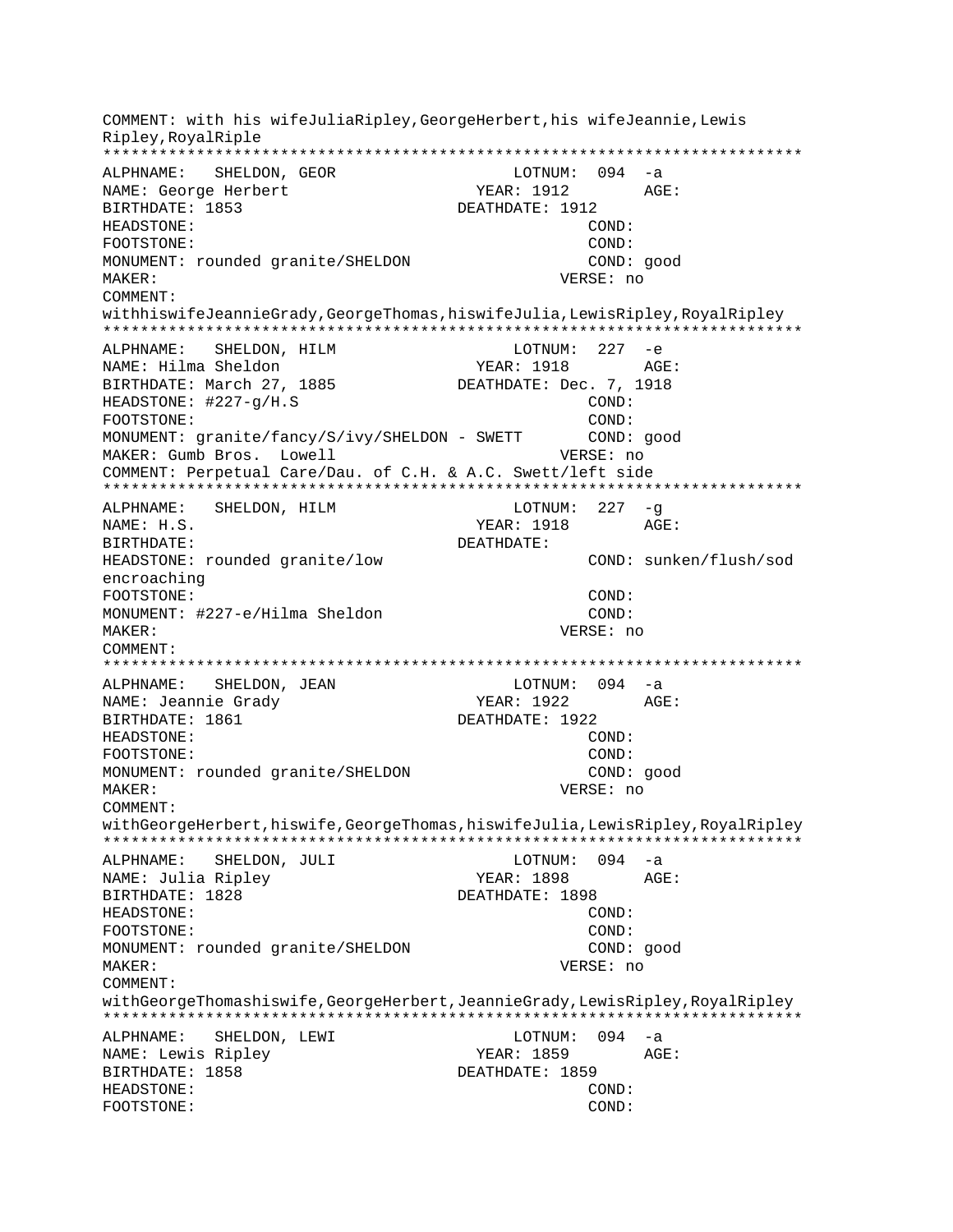MONUMENT: rounded granite/SHELDON COND: good MAKER: VERSE: no COMMENT: withGeorgeThomas,hiswifeJuliaRipley,GeorgeHerbert,hiswifeJeannie,RoyalRipley \*\*\*\*\*\*\*\*\*\*\*\*\*\*\*\*\*\*\*\*\*\*\*\*\*\*\*\*\*\*\*\*\*\*\*\*\*\*\*\*\*\*\*\*\*\*\*\*\*\*\*\*\*\*\*\*\*\*\*\*\*\*\*\*\*\*\*\*\*\*\*\*\*\*\* ALPHNAME: SHELDON, SARA LOTNUM: 227 -e NAME: Sarah E. Swett YEAR: 1927 AGE: BIRTHDATE: July 1, 1836 DEATHDATE: Apr. 14, 1927 HEADSTONE:  $\#227-b/S.E.S.$  COND: FOOTSTONE: COND: MONUMENT: granite/fancy/S/ivy/SHELDON - SWETT COND: good MAKER: Gumb Bros. Lowell VERSE: no COMMENT: Perpetual Care/front: with Arthur H. Sheldon his wife,Charles E. & Clemantine \*\*\*\*\*\*\*\*\*\*\*\*\*\*\*\*\*\*\*\*\*\*\*\*\*\*\*\*\*\*\*\*\*\*\*\*\*\*\*\*\*\*\*\*\*\*\*\*\*\*\*\*\*\*\*\*\*\*\*\*\*\*\*\*\*\*\*\*\*\*\*\*\*\*\* ALPHNAME: SHELDON, SARA NAME: S.E.S. YEAR: 1927 AGE: BIRTHDATE: DEATHDATE: HEADSTONE: rounded granite/low COND: mower chips/slightly sunken FOOTSTONE: COND: MONUMENT: #227-e/Sarah E. Swett COND: MAKER: VERSE: no COMMENT: \*\*\*\*\*\*\*\*\*\*\*\*\*\*\*\*\*\*\*\*\*\*\*\*\*\*\*\*\*\*\*\*\*\*\*\*\*\*\*\*\*\*\*\*\*\*\*\*\*\*\*\*\*\*\*\*\*\*\*\*\*\*\*\*\*\*\*\*\*\*\*\*\*\*\* ALPHNAME: SHEPHERD, CECI LOTNUM: 203 -b NAME: Cecil R. YEAR: 1898 AGE: BIRTHDATE: 1897 DEATHDATE: 1898 HEADSTONE: COND: FOOTSTONE: COND: MONUMENT: pink granite/pointed/SHEPHERD COND: excellent MAKER: VERSE: no COMMENT: with George, his wife Gertrude, Ella E., James H. \*\*\*\*\*\*\*\*\*\*\*\*\*\*\*\*\*\*\*\*\*\*\*\*\*\*\*\*\*\*\*\*\*\*\*\*\*\*\*\*\*\*\*\*\*\*\*\*\*\*\*\*\*\*\*\*\*\*\*\*\*\*\*\*\*\*\*\*\*\*\*\*\*\*\* ALPHNAME: SHEPHERD, ELIZ LOTNUM: 099A -a NAME: Elizabeth Anderson YEAR: 1918 AGE: BIRTHDATE: 1842 DEATHDATE: 1918 HEADSTONE: COND: FOOTSTONE: COND: MONUMENT: curved granite/SHEPHERD COND: excellent MAKER: VERSE: no COMMENT: wife with John George Shepherd, daughter Lizzie Eglin \*\*\*\*\*\*\*\*\*\*\*\*\*\*\*\*\*\*\*\*\*\*\*\*\*\*\*\*\*\*\*\*\*\*\*\*\*\*\*\*\*\*\*\*\*\*\*\*\*\*\*\*\*\*\*\*\*\*\*\*\*\*\*\*\*\*\*\*\*\*\*\*\*\*\* ALPHNAME: SHEPHERD, ELLA NAME: Ella E. YEAR: 1900 AGE: BIRTHDATE: 1899 DEATHDATE: 1900 HEADSTONE: COND: FOOTSTONE: COND: MONUMENT: pink granite/pointed/SHEPHERD COND: excellent MAKER: VERSE: no COMMENT: with George, his wife Gertrude, Cecil R., James H. \*\*\*\*\*\*\*\*\*\*\*\*\*\*\*\*\*\*\*\*\*\*\*\*\*\*\*\*\*\*\*\*\*\*\*\*\*\*\*\*\*\*\*\*\*\*\*\*\*\*\*\*\*\*\*\*\*\*\*\*\*\*\*\*\*\*\*\*\*\*\*\*\*\*\* ALPHNAME: SHEPHERD, GEOR LOTNUM: 203 -b NAME: George E. The South of the South States of the YEAR: 1959 AGE: BIRTHDATE: 1873 DEATHDATE: 1959 HEADSTONE: COND: FOOTSTONE: COND: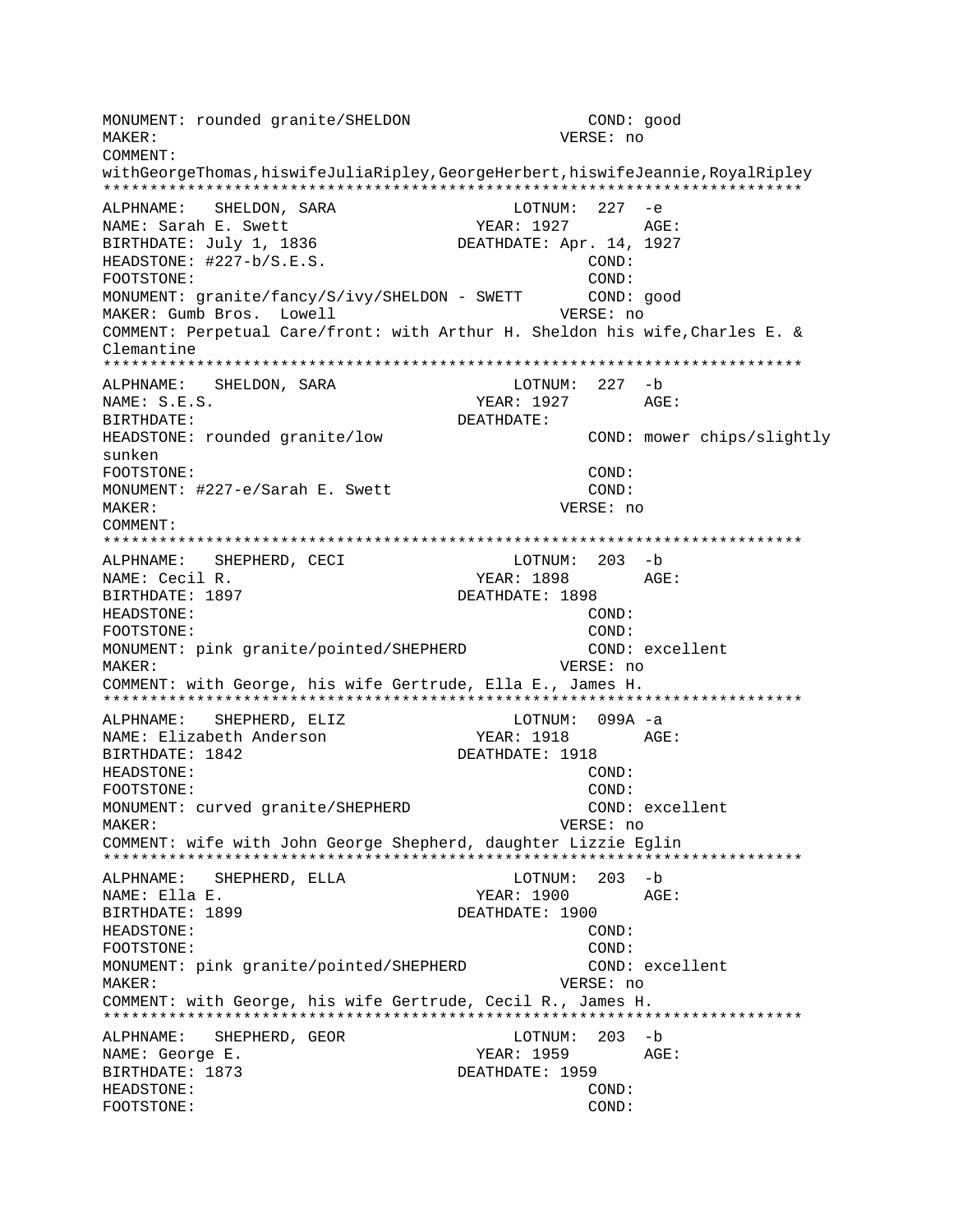MONUMENT: pink granite/pointed/SHEPHERD COND: excellent MAKER: VERSE: no COMMENT: with his wife Gertrude E., Cecil R., Ella E., James H. \*\*\*\*\*\*\*\*\*\*\*\*\*\*\*\*\*\*\*\*\*\*\*\*\*\*\*\*\*\*\*\*\*\*\*\*\*\*\*\*\*\*\*\*\*\*\*\*\*\*\*\*\*\*\*\*\*\*\*\*\*\*\*\*\*\*\*\*\*\*\*\*\*\*\* ALPHNAME: SHEPHERD, GERT LOTNUM: 203 -b NAME: Gertrude E. YEAR: 1947 AGE: BIRTHDATE: 1877 DEATHDATE: 1947 HEADSTONE: COND: FOOTSTONE: COND: MONUMENT: pink granite/pointed/SHEPHERD COND: excellent MAKER: VERSE: no COMMENT: with George, his wife, Cecil R., Ella E., James H. \*\*\*\*\*\*\*\*\*\*\*\*\*\*\*\*\*\*\*\*\*\*\*\*\*\*\*\*\*\*\*\*\*\*\*\*\*\*\*\*\*\*\*\*\*\*\*\*\*\*\*\*\*\*\*\*\*\*\*\*\*\*\*\*\*\*\*\*\*\*\*\*\*\*\* ALPHNAME: SHEPHERD, JAME LOTNUM: 098A -d NAME: James A. Shepherd YEAR: 1942 AGE: BIRTHDATE: 1878 DEATHDATE: 1942 HEADSTONE: see #982-b/James A. COND: FOOTSTONE: COND: MONUMENT: rounded/granite/flowers COND: good/some black stain MAKER: VERSE: no COMMENT: MacKENZIE SHEPHERD/with Austin D., E. Louise MacKenzie \*\*\*\*\*\*\*\*\*\*\*\*\*\*\*\*\*\*\*\*\*\*\*\*\*\*\*\*\*\*\*\*\*\*\*\*\*\*\*\*\*\*\*\*\*\*\*\*\*\*\*\*\*\*\*\*\*\*\*\*\*\*\*\*\*\*\*\*\*\*\*\*\*\*\* ALPHNAME: SHEPHERD, JAME LOTNUM: 098A -b NAME: James A. YEAR: 1942 AGE: BIRTHDATE: 1878 DEATHDATE: 1942 HEADSTONE: flush/qranite rectangle COND: slightly sunken FOOTSTONE: COND: MONUMENT: #982-d/James A. Shepherd COND: MAKER: VERSE: no COMMENT: \*\*\*\*\*\*\*\*\*\*\*\*\*\*\*\*\*\*\*\*\*\*\*\*\*\*\*\*\*\*\*\*\*\*\*\*\*\*\*\*\*\*\*\*\*\*\*\*\*\*\*\*\*\*\*\*\*\*\*\*\*\*\*\*\*\*\*\*\*\*\*\*\*\*\* ALPHNAME: SHEPHERD, JAME LOTNUM: 203 -b NAME: James H. Samer H. Samer H. Samer H. Samer H. Samer H. Samer H. S. Month M. YEAR: 1912 BIRTHDATE: 1911 DEATHDATE: 1912 HEADSTONE: COND: FOOTSTONE: COND: MONUMENT: pink granite/pointed/SHEPHERD COND: excellent MAKER: VERSE: no COMMENT: with George, his wife Gertrude, Cecil R., Ella E. \*\*\*\*\*\*\*\*\*\*\*\*\*\*\*\*\*\*\*\*\*\*\*\*\*\*\*\*\*\*\*\*\*\*\*\*\*\*\*\*\*\*\*\*\*\*\*\*\*\*\*\*\*\*\*\*\*\*\*\*\*\*\*\*\*\*\*\*\*\*\*\*\*\*\* ALPHNAME: SHEPHERD, JOHN LOTNUM: 099A -a NAME: John George Shepherd YEAR: 1900 AGE: BIRTHDATE: 1841 DEATHDATE: 1900 HEADSTONE: COND: FOOTSTONE: COND: MONUMENT: curved granite/SHEPHERD COND: excellent MAKER: VERSE: no COMMENT: with wife Elizabeth, daughter Lizzie \*\*\*\*\*\*\*\*\*\*\*\*\*\*\*\*\*\*\*\*\*\*\*\*\*\*\*\*\*\*\*\*\*\*\*\*\*\*\*\*\*\*\*\*\*\*\*\*\*\*\*\*\*\*\*\*\*\*\*\*\*\*\*\*\*\*\*\*\*\*\*\*\*\*\* ALPHNAME: SHEPHERD, JOHN LOTNUM: 203 -a NAME: John W. 2002 AGE: BIRTHDATE: 1902 DEATHDATE: 1902 HEADSTONE: marble block COND: fair/black lichen FOOTSTONE: COND: MONUMENT: COND: MAKER: VERSE: no COMMENT: son of James & Emma Shepherd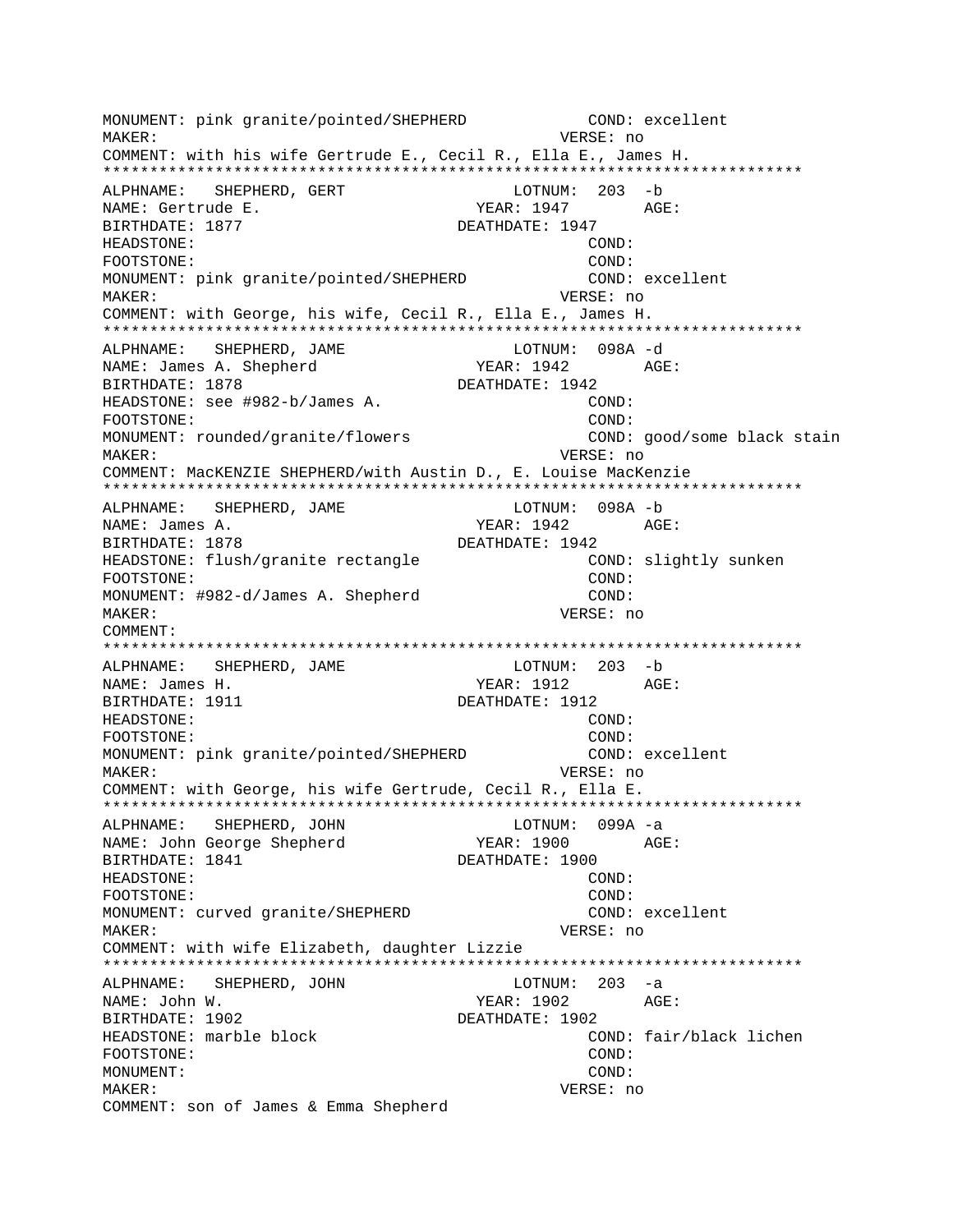ALPHNAME: SHEPHERD, LIZZ LOTNUM: 099A -a NAME: Lizzie Eglin YEAR: 1904 AGE: BIRTHDATE: 1869 DEATHDATE: 1904 HEADSTONE: COND: FOOTSTONE: COND: MONUMENT: curved granite/SHEPHERD COND: excellent MAKER: VERSE: no COMMENT: with John, Elizabeth Shepherd, their dau. ALPHNAME: SHERBURNE LOTNUM:  $320 - f$ NAME: no name VFAR: AGF: BIRTHDATE: DEATHDATE: HEADSTONE:  $COND:$  $COMD$ : FOOTSTONE: MONUMENT: gray granite/vines&leaves/SHERBURNE COND: excellent but lichen starting MAKER: VERSE: no COMMENT: ALPHNAME: SHERBURNE, ADA LOTNUM: 320 -d NAME: Ada A. YEAR: 1935 AGE: BIRTHDATE: 1853 DEATHDATE: 1935 HEADSTONE: granite/flush rectangle COND: sod encroaching COND: FOOTSTONE: MONUMENT: COND: MAKER: VERSE: no COMMENT: ALPHNAME: SHERBURNE, GEOR  $LOTNUM: 320 -e$ NAME: George J. YEAR: 1926  $AGE$ : DEATHDATE: 1926 BIRTHDATE: 1846 HEADSTONE: granite/flush rectangle COND: sod encroaching COND: FOOTSTONE: MONUMENT: COND: MAKER: VERSE: no COMMENT: ALPHNAME: SHERBURNE, HARR LOTNUM: 360 -b YEAR: 1974 AGE: NAME: Harry S. BIRTHDATE: 1895 DEATHDATE: 1974 HEADSTONE: red gran.rect./flush/2crosses/SHERBURNE COND: very good FOOTSTONE: COND: MONUMENT: COND: MAKER: VERSE: no COMMENT:  $LOTNUM: 360 -a$ ALPHNAME: SHERBURNE, MABE NAME: Mabel S. YEAR: 1987 AGE: BIRTHDATE: 1896 DEATHDATE: 1987 HEADSTONE: red gran.rect./flush/2crosses/SHERBURNE COND: very good FOOTSTONE:  $COND:$ MONUMENT: COND: MAKER: VERSE: no COMMENT: ALPHNAME: SHERBURNE, MARY LOTNUM: 320 -b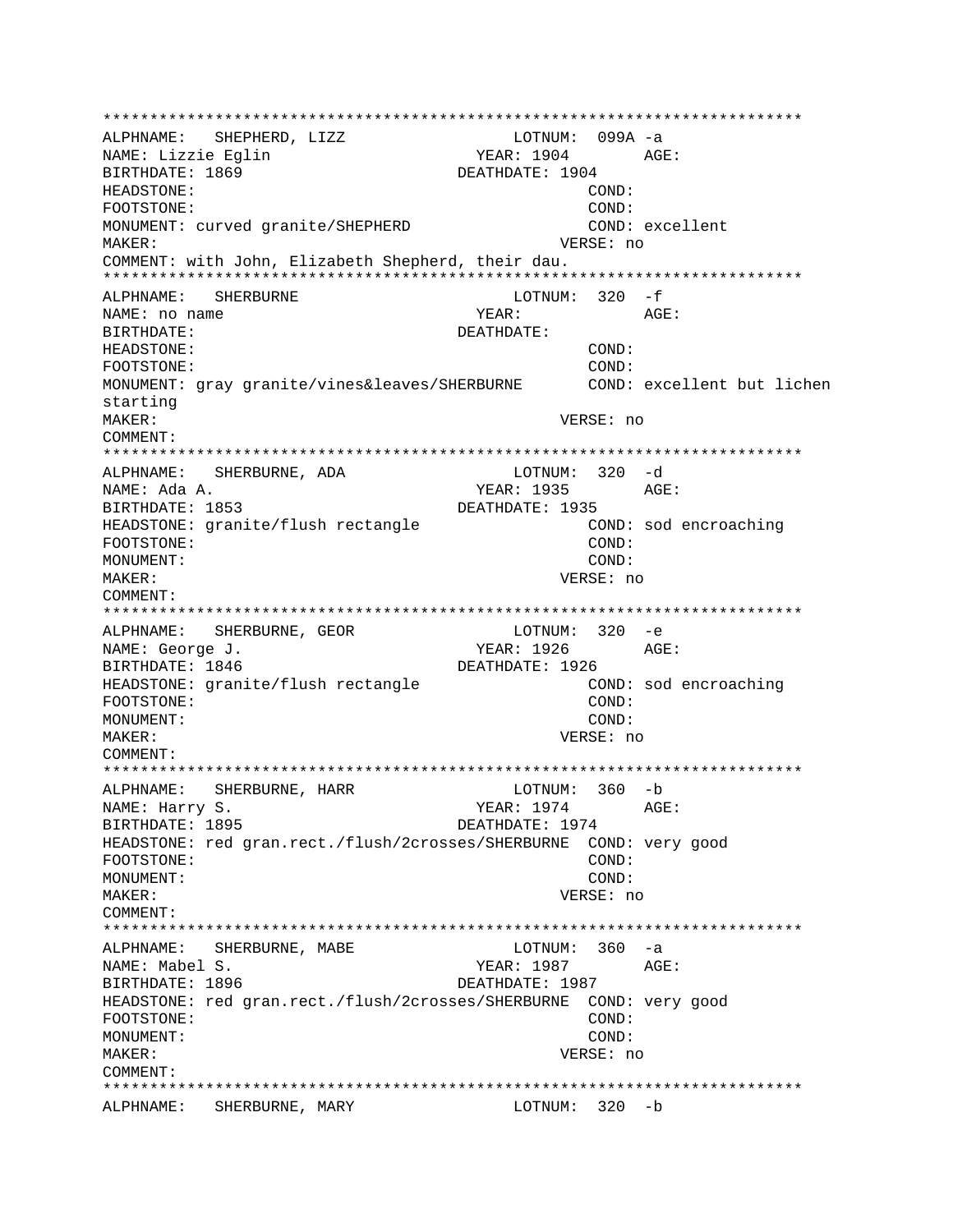NAME: Mary E. Sherburne YEAR: 1971 AGE: BIRTHDATE: Sept. 29, 1884 DEATHDATE: Feb. 7, 1971 HEADSTONE: granite/flush rectangle COND: sod encroaching FOOTSTONE: COND: MONUMENT: COND: MAKER: VERSE: no COMMENT: \*\*\*\*\*\*\*\*\*\*\*\*\*\*\*\*\*\*\*\*\*\*\*\*\*\*\*\*\*\*\*\*\*\*\*\*\*\*\*\*\*\*\*\*\*\*\*\*\*\*\*\*\*\*\*\*\*\*\*\*\*\*\*\*\*\*\*\*\*\*\*\*\*\*\* ALPHNAME: SHERBURNE, VICT NAME: Victor Sherburne YEAR: 1973 AGE: BIRTHDATE: Jan. 14, 1885 DEATHDATE: Nov. 3, 1973 HEADSTONE: granite/flush rectangle COND: sod encroaching FOOTSTONE: COND: MONUMENT: COND: MAKER: VERSE: no COMMENT: \*\*\*\*\*\*\*\*\*\*\*\*\*\*\*\*\*\*\*\*\*\*\*\*\*\*\*\*\*\*\*\*\*\*\*\*\*\*\*\*\*\*\*\*\*\*\*\*\*\*\*\*\*\*\*\*\*\*\*\*\*\*\*\*\*\*\*\*\*\*\*\*\*\*\* ALPHNAME: SHORE, WESL NAME: Wesley H. The Mathematic State of the YEAR: 1846 AGE: 3mos. & 24ds. BIRTHDATE: DEATHDATE: Oct. 27, 1846 HEADSTONE: flat/marble/leaf spray COND: poor/bad erosion & lichen FOOTSTONE: marble/W.H.S. COND: buried at lot 56 MONUMENT: COND: MAKER: T. Warren  $VERSE: yes$ COMMENT: son of Luther W. & Clarrisa M. Shores \*\*\*\*\*\*\*\*\*\*\*\*\*\*\*\*\*\*\*\*\*\*\*\*\*\*\*\*\*\*\*\*\*\*\*\*\*\*\*\*\*\*\*\*\*\*\*\*\*\*\*\*\*\*\*\*\*\*\*\*\*\*\*\*\*\*\*\*\*\*\*\*\*\*\* ALPHNAME: SHORES, ANSE LOTNUM: 049 -e NAME: Ansel S. The Matter of the MEAR: 1844 AGE: 16mos. & 8 days BIRTHDATE: DEATHDATE: Mar. 25, 1844 HEADSTONE: flat/marble/leaf spray COND: a little lichen FOOTSTONE: COND: MONUMENT: COND: MAKER: T. Warren, Lowell VERSE: yes COMMENT: son of Luther & Clarissa M. Shores \*\*\*\*\*\*\*\*\*\*\*\*\*\*\*\*\*\*\*\*\*\*\*\*\*\*\*\*\*\*\*\*\*\*\*\*\*\*\*\*\*\*\*\*\*\*\*\*\*\*\*\*\*\*\*\*\*\*\*\*\*\*\*\*\*\*\*\*\*\*\*\*\*\*\* ALPHNAME: SILVER, AMOS NAME: Amos YEAR: 1863 AGE: BIRTHDATE: DEATHDATE: HEADSTONE: small/fancy/marble/rope,acorns COND: lichen FOOTSTONE: COND: MONUMENT: see #28-d/Amos H. Silver COND: MAKER: VERSE: no COMMENT: \*\*\*\*\*\*\*\*\*\*\*\*\*\*\*\*\*\*\*\*\*\*\*\*\*\*\*\*\*\*\*\*\*\*\*\*\*\*\*\*\*\*\*\*\*\*\*\*\*\*\*\*\*\*\*\*\*\*\*\*\*\*\*\*\*\*\*\*\*\*\*\*\*\*\* ALPHNAME: SILVER, AMOS LOTNUM: 028 -d NAME: Amos H. Silver The YEAR: 1863 AGE: }t42y'rs & 6mos BIRTHDATE: DEATHDATE: Dec. 10, 1863 HEADSTONE: 28-c/Amos COND: FOOTSTONE: COND: MONUMENT: marble/tall/pointed top/SILVER COND: good MAKER: Dresser, Lowell **VERSE:** yes COMMENT: front with wife Eleanor \*\*\*\*\*\*\*\*\*\*\*\*\*\*\*\*\*\*\*\*\*\*\*\*\*\*\*\*\*\*\*\*\*\*\*\*\*\*\*\*\*\*\*\*\*\*\*\*\*\*\*\*\*\*\*\*\*\*\*\*\*\*\*\*\*\*\*\*\*\*\*\*\*\*\* ALPHNAME: SILVER, ELEA LOTNUM: 028 -d NAME: Eleanor M. YEAR: 1863 AGE: 32y'rs & 10mos BIRTHDATE: DEATHDATE: June 29, 1863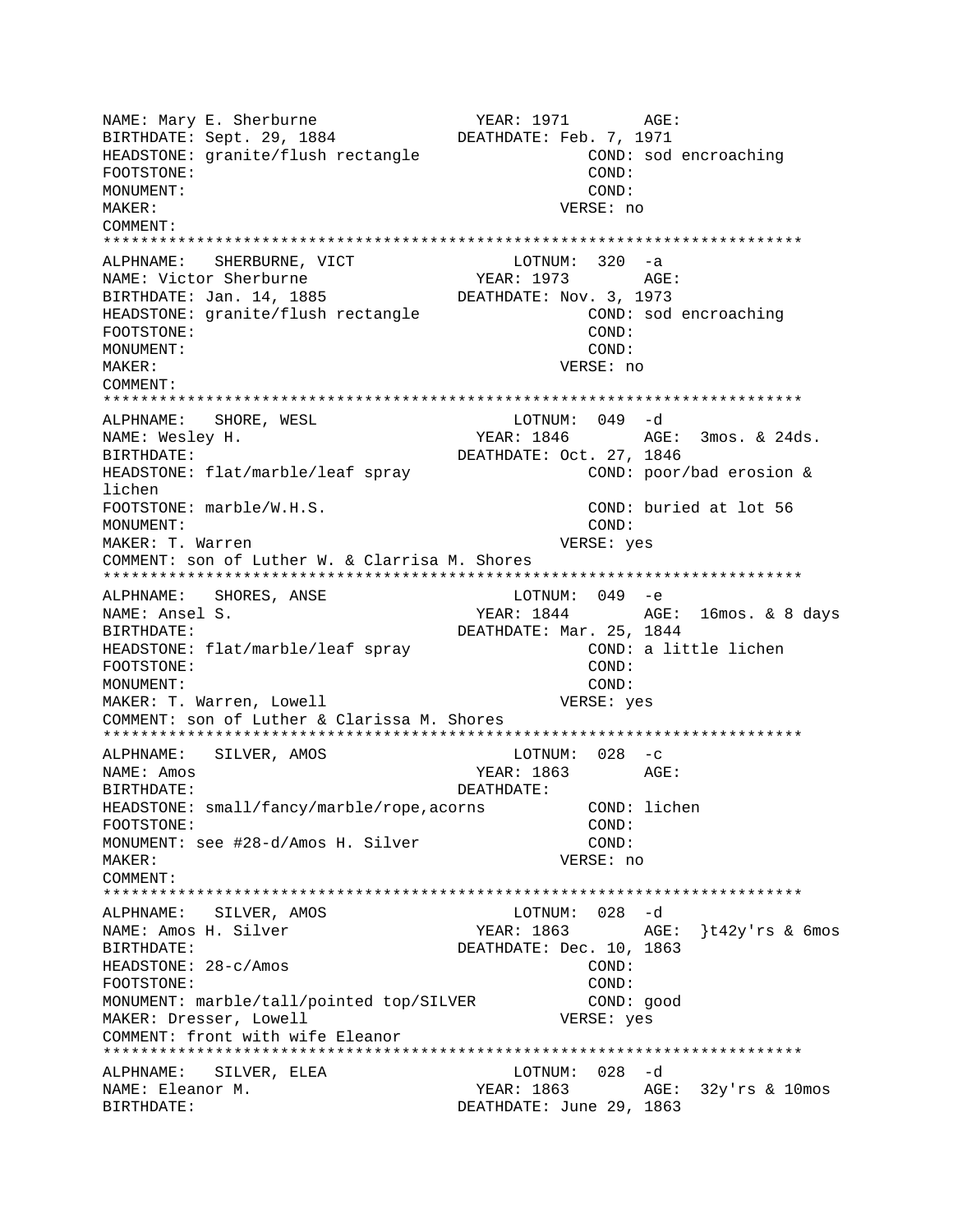HEADSTONE: COND: FOOTSTONE: COND: MONUMENT: marble/tall/pointedtop/SILVER COND: good MAKER: Dresser, Lowell **VERSE:** yes COMMENT: wife of A.H. Silver/front with Amos \*\*\*\*\*\*\*\*\*\*\*\*\*\*\*\*\*\*\*\*\*\*\*\*\*\*\*\*\*\*\*\*\*\*\*\*\*\*\*\*\*\*\*\*\*\*\*\*\*\*\*\*\*\*\*\*\*\*\*\*\*\*\*\*\*\*\*\*\*\*\*\*\*\*\* ALPHNAME: SILVER, ELEA LOTNUM: 028 -b NAME: Eleanor YEAR: 1863 AGE: BIRTHDATE: DEATHDATE: HEADSTONE: fancy/marble/slanted top/rope COND: lichen covered/bad acid rain FOOTSTONE: COND: MONUMENT: see #28-d/Eleanor M. COND: MAKER: VERSE: no COMMENT: \*\*\*\*\*\*\*\*\*\*\*\*\*\*\*\*\*\*\*\*\*\*\*\*\*\*\*\*\*\*\*\*\*\*\*\*\*\*\*\*\*\*\*\*\*\*\*\*\*\*\*\*\*\*\*\*\*\*\*\*\*\*\*\*\*\*\*\*\*\*\*\*\*\*\* ALPHNAME: SILVER, ELLE NAME: Ellen YEAR: 1861 AGE: 6mos. & 2d's BIRTHDATE: DEATHDATE: Aug. 11, 1861 HEADSTONE: COND: FOOTSTONE:  $\qquad \qquad \qquad \qquad \qquad \qquad \qquad \qquad \qquad \qquad \qquad \text{COND:}$ MONUMENT: marble/tall/top pointed/SILVER COND: good MAKER: Dresser, Lowell **VERSE:** yes COMMENT: dau. of A.H. & E.M. Silver/with parents but on rear \*\*\*\*\*\*\*\*\*\*\*\*\*\*\*\*\*\*\*\*\*\*\*\*\*\*\*\*\*\*\*\*\*\*\*\*\*\*\*\*\*\*\*\*\*\*\*\*\*\*\*\*\*\*\*\*\*\*\*\*\*\*\*\*\*\*\*\*\*\*\*\*\*\*\* ALPHNAME: SILVER, ELLE LOTNUM: 028 -a NAME: Nellie  $YEAR: 1861$  AGE: BIRTHDATE: DEATHDATE: HEADSTONE: fancy/marble/slanted/scallops COND: lichen/bad acid rain FOOTSTONE: COND: MONUMENT: see #28-d/Ellen COND: MAKER: VERSE: no COMMENT: \*\*\*\*\*\*\*\*\*\*\*\*\*\*\*\*\*\*\*\*\*\*\*\*\*\*\*\*\*\*\*\*\*\*\*\*\*\*\*\*\*\*\*\*\*\*\*\*\*\*\*\*\*\*\*\*\*\*\*\*\*\*\*\*\*\*\*\*\*\*\*\*\*\*\* ALPHNAME: SIMMONS, EMMA LOTNUM: 133/8-m NAME: Emma C. Simmons YEAR: 1946 AGE: BIRTHDATE: Apr. 30, 1861 HEADSTONE: #138-b/EMMA COND: FOOTSTONE: COND: MONUMENT: drk gray granite block/SIMMONS COND: good MAKER: VERSE: no COMMENT: stone catercorner.rear with William, Wendell \*\*\*\*\*\*\*\*\*\*\*\*\*\*\*\*\*\*\*\*\*\*\*\*\*\*\*\*\*\*\*\*\*\*\*\*\*\*\*\*\*\*\*\*\*\*\*\*\*\*\*\*\*\*\*\*\*\*\*\*\*\*\*\*\*\*\*\*\*\*\*\*\*\*\* ALPHNAME: SIMMONS, EMMA LOTNUM: 138 -b NAME: Emma YEAR: 1946 AGE: BIRTHDATE: DEATHDATE: HEADSTONE: granite block/slanted/EMMA COND: excellent FOOTSTONE: COND: MONUMENT: #133/138-m/Emma C. Simmons COND: MAKER: VERSE: no COMMENT: \*\*\*\*\*\*\*\*\*\*\*\*\*\*\*\*\*\*\*\*\*\*\*\*\*\*\*\*\*\*\*\*\*\*\*\*\*\*\*\*\*\*\*\*\*\*\*\*\*\*\*\*\*\*\*\*\*\*\*\*\*\*\*\*\*\*\*\*\*\*\*\*\*\*\* ALPHNAME: SIMMONS, WEND LOTNUM:  $133/8$ -m NAME: Wendell C. Simmons TEAR: 1945 AGE: BIRTHDATE: Sept. 9, 1895 DEATHDATE: Feb. 20, 1945 HEADSTONE: #138-C/WENDELL COND: COND: FOOTSTONE: COND: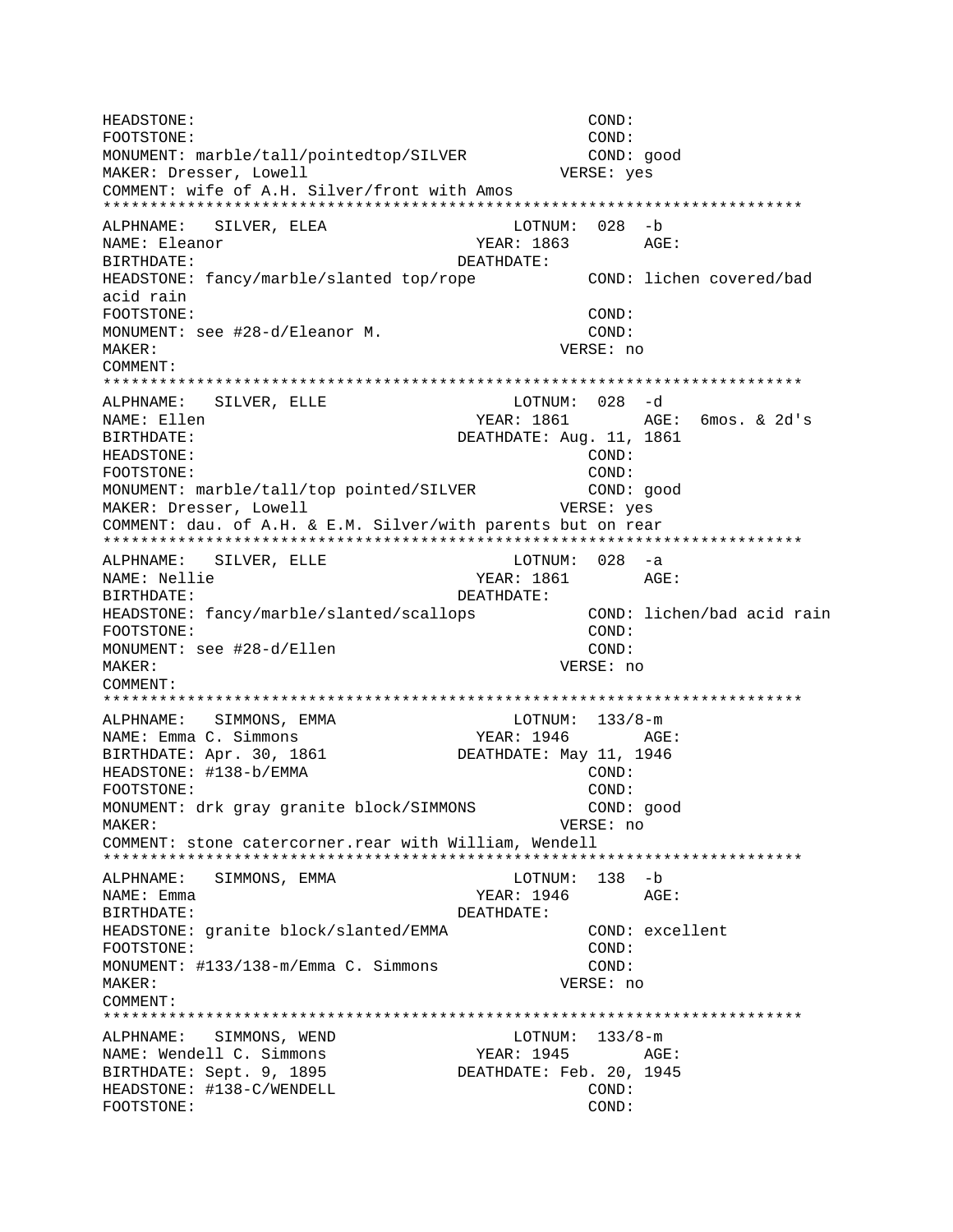MONUMENT: drk gray granite block/SIMMONS COND: good VERSE: no MAKER: COMMENT: stone catercorner/rear with William, Emmma ALPHNAME: SIMMONS, WEND  $LOTNUM: 138 -c$ NAME: Wendell YEAR: 1945 AGE: BIRTHDATE: DEATHDATE: HEADSTONE: granite block/slanted/WENDELL COND: excellent COND: FOOTSTONE: MONUMENT: #133/138-m/Wendell C. Simmons COND: MAKER: VERSE: no COMMENT: ALPHNAME: SIMMONS, WILL  $LOTNUM: 133/8-m$ YEAR: 1921 AGE: NAME: William B. Simmons BIRTHDATE: Aug. 7, 1846 DEATHDATE: Sept. 5, 1921 HEADSTONE: #138-a/WILL COND: FOOTSTONE: COND: MONUMENT: dark gray granite/SIMMONS COND: good VERSE: no MAKER: COMMENT: stone catercorner on lot/rear with Emma, Wendell/1863 U.S.N. 1866 ALPHNAME: SIMMONS, WILL  $LOTNUM: 138 -a$ YEAR: 1921 NAME: Will AGE: BIRTHDATE: DEATHDATE: HEADSTONE: granite block/slanted/WILL COND: good FOOTSTONE: COND: MONUMENT: #133/138-m/William B. Simmons COND: VERSE: no  $M\Delta KFR$ : COMMENT: ALPHNAME: SLEEPER, ABBI LOTNUM: 116 -a YEAR: 1898 AGE: NAME: Abbie M. BIRTHDATE: Apr. 14, 1808 DEATHDATE: Feb. 14, 1898 HEADSTONE: COND: FOOTSTONE: COND: COND: lichen MONUMENT: marble block/granite base MAKER: VERSE: no COMMENT: with Solomon S. Sleeper his wife ALPHNAME: SLEEPER, BETS LOTNUM: 116 -d YEAR: 1880 NAME: Betsy S. AGE: BIRTHDATE: July 1, 1837 DEATHDATE: June 5, 1880 HEADSTONE: marble/granitebase/fancy COND: lichen FOOTSTONE: COND:  $COMD:$ MONIJMENT: MAKER: Andrews & Wheeler, Lowell VERSE: no COMMENT: wife of James F. Sleeper LOTNUM:  $238 - a$ ALPHNAME: SLEEPER, DANI NAME: Daniel W. Sleeper YEAR: 1901 AGE: BIRTHDATE: Feb. 16, 1838 DEATHDATE: July 26, 1901 HEADSTONE:  $\texttt{COND}:$ FOOTSTONE: COND: MONUMENT: rounded/granite/S/Sleeper/designs COND: black lichen VERSE: no MAKER: COMMENT: with Sophia Douglas his wife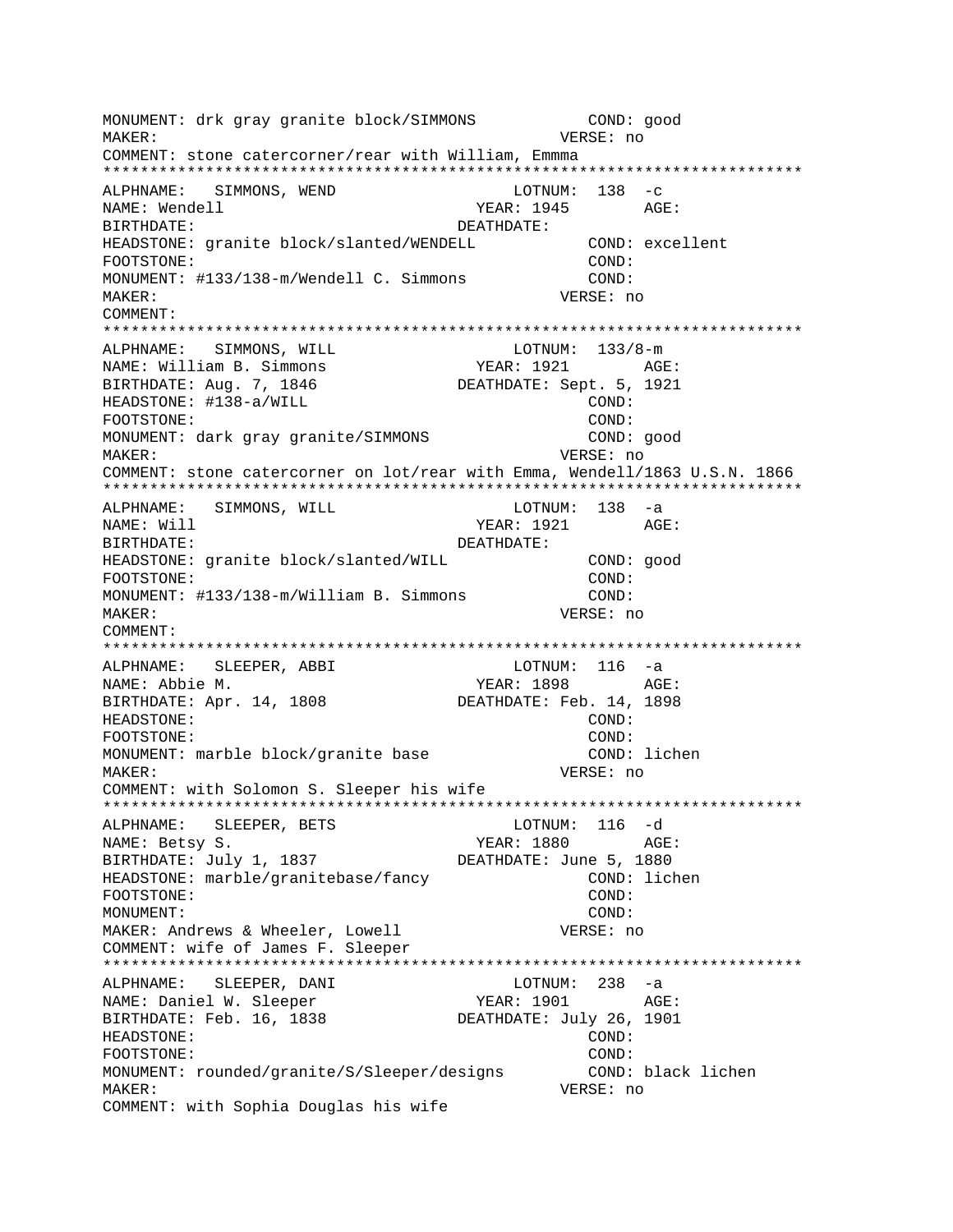ALPHNAME: SLEEPER, JAME  $LOTNUM: 116 -c$ YEAR: 1893 AGE: NAME: James F. Sleeper BIRTHDATE: Sept. 18, 1837 DEATHDATE: June 6, 1893 HEADSTONE: granite/fancy COND: some lichen FOOTSTONE: COND: MONUMENT: COND: MAKER: Kidder & Co. VERSE: no COMMENT: Garside Granite 1997 installed foundation & reset ALPHNAME: SLEEPER, KATE LOTNUM: 116 -b NAME: Kate Sleeper YEAR: 1902 AGE: BIRTHDATE: Aug. 27, 1865 DEATHDATE: Nov. 17, 1902 HEADSTONE: fancy/granite COND: some lichen/tipped but firm FOOTSTONE: COND: COND: MONIJMENT: MAKER: Kidder&Coprobably/samedesignasJames VERSE: no COMMENT: sameshape, material, design as James Sleeper/Garside 1997 installed found. reset ALPHNAME: SLEEPER, SOLO LOTNUM: 116 -a YEAR: 1892 NAME: Solomon S. Sleeper  $AGE:$ BIRTHDATE: Aug. 23, 1811 DEATHDATE: Dec. 24, 1892 HEADSTONE: COND: FOOTSTONE: COND: MONUMENT: marble block/granite base COND: lichen MAKER: VERSE: no COMMENT: with Abbie M. his wife SLEEPER, SOPH  $LOTNUM: 238 -a$ ALPHNAME: YEAR: 1908 AGE: NAME: Sophia Douglas BIRTHDATE: Nov. 12, 1848 DEATHDATE: Jan. 20, 1908 HEADSTONE: COND: FOOTSTONE: COND: MONUMENT: rounded/granite/S/Sleeper/designs COND: black lichen MAKER: VERSE: no COMMENT: with Daniel W. Sleeper his wife ALPHNAME: SMALL, CECE  $LOTNUM: 333 -a$ NAME: Cecelia YEAR: 1928 AGE: BIRTHDATE: 1877 DEATHDATE: 1928 HEADSTONE: COND: FOOTSTONE: COND: MONUMENT: granite double block/DIXON SMALL/flower COND: good MAKER: VERSE: no COMMENT: with Frank his wife, Edgar Dixon, Lena Dixon, Ethel McGee ALPHNAME: SMALL, ETHE  $LOTNUM: 223 -a$ AGE: NAME: Ethel M. YEAR: 1891 BIRTHDATE: 1874 DEATHDATE: 1891 HEADSTONE: COND: FOOTSTONE: COND: MONUMENT: granite block/fancy S/SMALL COND: good/some lichen MAKER: VERSE: no COMMENT: daughter of Everett F. & Laura E. Clark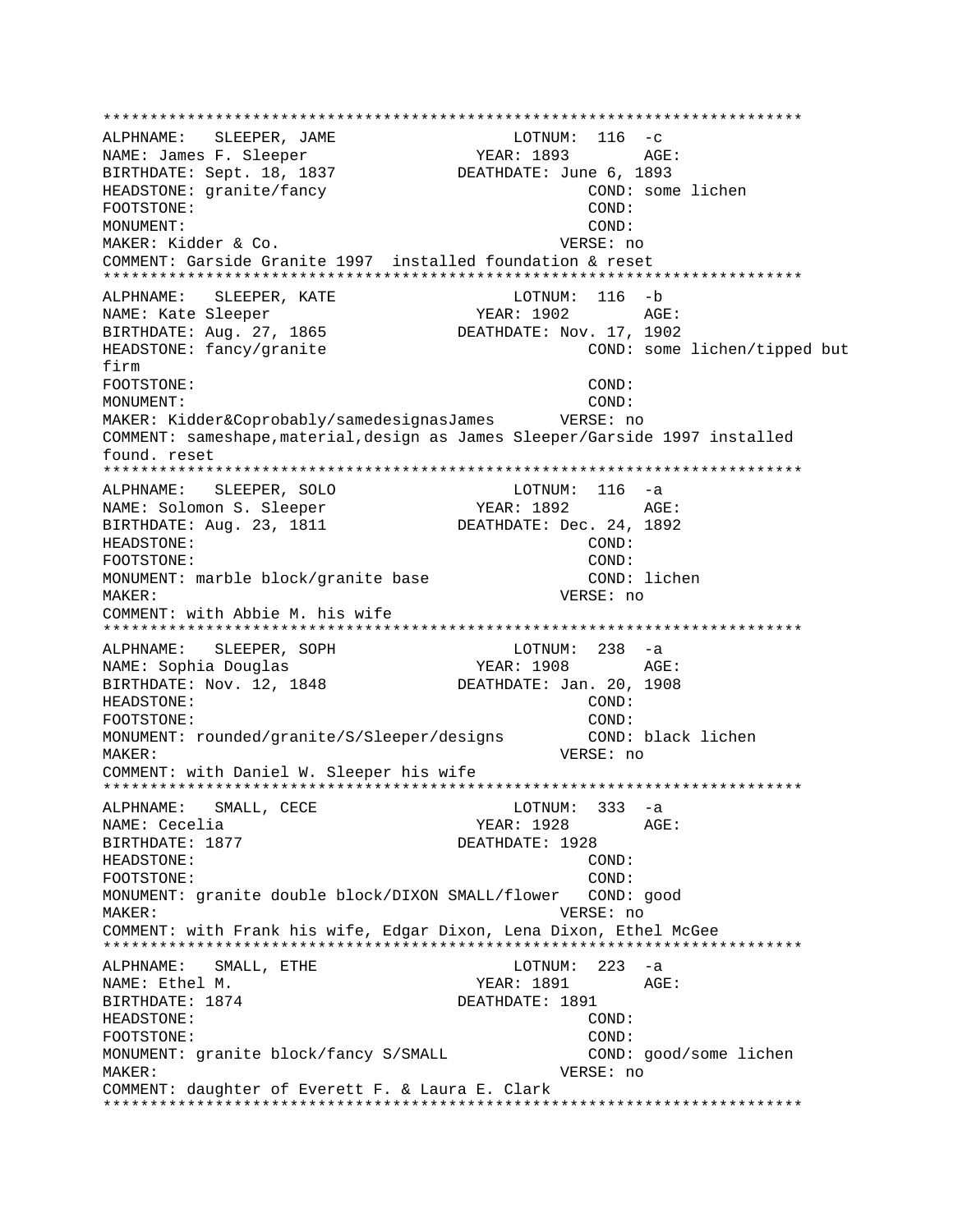ALPHNAME: SMALL, EVER LOTNUM: 223 -a NAME: Everett F. Small BIRTHDATE: 1848 DEATHDATE: 1921 HEADSTONE: COND: FOOTSTONE: COND: MONUMENT: granite block/fancy S/SMALL COND: good/some lichen MAKER: VERSE: no COMMENT: with his wife Laura, his wife Sarah, daughter Ethel, mother Margaret \*\*\*\*\*\*\*\*\*\*\*\*\*\*\*\*\*\*\*\*\*\*\*\*\*\*\*\*\*\*\*\*\*\*\*\*\*\*\*\*\*\*\*\*\*\*\*\*\*\*\*\*\*\*\*\*\*\*\*\*\*\*\*\*\*\*\*\*\*\*\*\*\*\*\* ALPHNAME: SMALL, FRAN LOTNUM: 333 -a NAME: Frank Small Solution of the MEAR: 1919 AGE: BIRTHDATE: 1876 DEATHDATE: 1919 HEADSTONE: COND: FOOTSTONE: COND: MONUMENT: granite double block/DIXON SMALL/flower COND: good MAKER: VERSE: no COMMENT: with Cecelia his wife, Edgar, Lena Dixon, Ethel McGee \*\*\*\*\*\*\*\*\*\*\*\*\*\*\*\*\*\*\*\*\*\*\*\*\*\*\*\*\*\*\*\*\*\*\*\*\*\*\*\*\*\*\*\*\*\*\*\*\*\*\*\*\*\*\*\*\*\*\*\*\*\*\*\*\*\*\*\*\*\*\*\*\*\*\* ALPHNAME: SMALL, LAUR NAME: Laura E. Clark YEAR: 1877 AGE: BIRTHDATE: 1853 DEATHDATE: 1877 HEADSTONE: COND: FOOTSTONE: COND: MONUMENT: granite block/fancy S/SMALL COND: good/some lichen MAKER: VERSE: no COMMENT: with Everett his wife, his wife Sarah, his daughter Ethel, his mother Margaret \*\*\*\*\*\*\*\*\*\*\*\*\*\*\*\*\*\*\*\*\*\*\*\*\*\*\*\*\*\*\*\*\*\*\*\*\*\*\*\*\*\*\*\*\*\*\*\*\*\*\*\*\*\*\*\*\*\*\*\*\*\*\*\*\*\*\*\*\*\*\*\*\*\*\* ALPHNAME: SMALL, SARA LOTNUM: 223 -a NAME: Sarah I. Paige YEAR: 1913 AGE: BIRTHDATE: 1851 DEATHDATE: 1913 HEADSTONE: COND: FOOTSTONE: COND: MONUMENT: granite block/fancy S/SMALL COND: good/some lichen MAKER: VERSE: no COMMENT: with Everett his wife, his wife Laura, his daughter Ethel, his mother Margaret \*\*\*\*\*\*\*\*\*\*\*\*\*\*\*\*\*\*\*\*\*\*\*\*\*\*\*\*\*\*\*\*\*\*\*\*\*\*\*\*\*\*\*\*\*\*\*\*\*\*\*\*\*\*\*\*\*\*\*\*\*\*\*\*\*\*\*\*\*\*\*\*\*\*\* ALPHNAME: SMART, JOHN LOTNUM: 196 -a NAME: John W. Same Communication of the MEAR: 1861 AGE: {t yrs. & 16mos. BIRTHDATE: DEATHDATE: May 26, 1861 HEADSTONE: rounded marble/flower COND: acid stain/lichen/tipped some FOOTSTONE: COND: MONUMENT: COND: MAKER: VERSE: yes COMMENT: with Lucia E. \*\*\*\*\*\*\*\*\*\*\*\*\*\*\*\*\*\*\*\*\*\*\*\*\*\*\*\*\*\*\*\*\*\*\*\*\*\*\*\*\*\*\*\*\*\*\*\*\*\*\*\*\*\*\*\*\*\*\*\*\*\*\*\*\*\*\*\*\*\*\*\*\*\*\* ALPHNAME: SMART, JOSI NAME: J. T. Smart YEAR: 1878 AGE: BIRTHDATE: DEATHDATE: HEADSTONE: rounded marble COND: some acid stain,lichen FOOTSTONE: COND: MONUMENT: COND: MAKER: VERSE: no COMMENT: CO.C 6th MASS INF/v.r. Josiah T. d. April 29, 1878, age 48 \*\*\*\*\*\*\*\*\*\*\*\*\*\*\*\*\*\*\*\*\*\*\*\*\*\*\*\*\*\*\*\*\*\*\*\*\*\*\*\*\*\*\*\*\*\*\*\*\*\*\*\*\*\*\*\*\*\*\*\*\*\*\*\*\*\*\*\*\*\*\*\*\*\*\*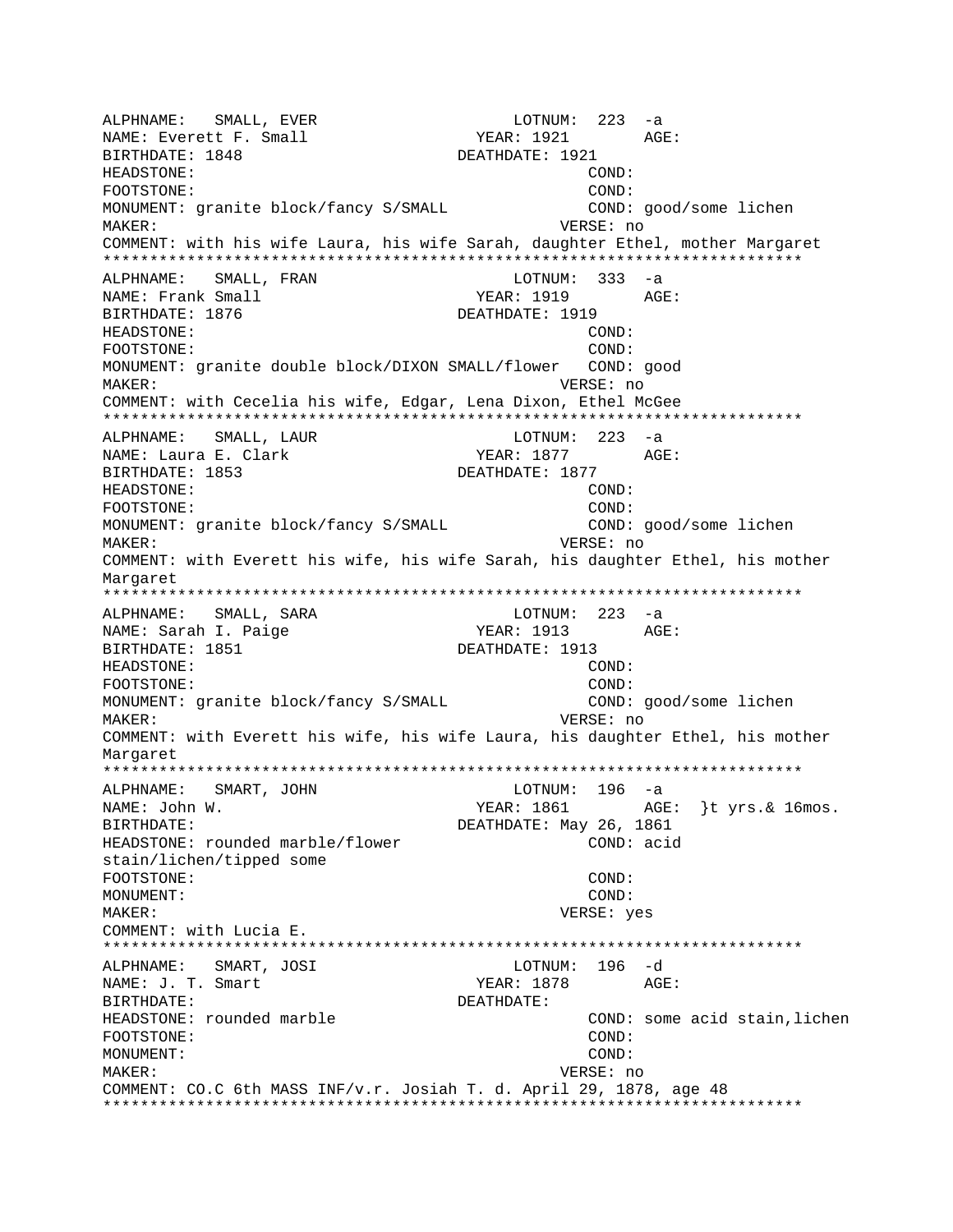ALPHNAME: SMART, LUCI LOTNUM: 196 -a NAME: Lucia E. (2008) 252 MEAR: 1864 AGE: }t. 16mos. BIRTHDATE: DEATHDATE: June 6, 1864 HEADSTONE: rounded marble/flower COND: acid stain/lichen/tipped some FOOTSTONE: COND: MONUMENT: COND: MAKER: VERSE: yes COMMENT: with John W./children of J.T. & L. Smart \*\*\*\*\*\*\*\*\*\*\*\*\*\*\*\*\*\*\*\*\*\*\*\*\*\*\*\*\*\*\*\*\*\*\*\*\*\*\*\*\*\*\*\*\*\*\*\*\*\*\*\*\*\*\*\*\*\*\*\*\*\*\*\*\*\*\*\*\*\*\*\*\*\*\* ALPHNAME: SMART, LUCI LOTNUM: 196 -c NAME: Lucia S. The South Communication of the YEAR: 1879 AGE: 41yrs. 5mos. BIRTHDATE:  $DEATHDATE: Feb. 15, 1879$ HEADSTONE: rounded marble COND: some acid stain,lichen FOOTSTONE: COND: MONUMENT: COND: MAKER: VERSE: no COMMENT: Wife of Josiah T. Smart \*\*\*\*\*\*\*\*\*\*\*\*\*\*\*\*\*\*\*\*\*\*\*\*\*\*\*\*\*\*\*\*\*\*\*\*\*\*\*\*\*\*\*\*\*\*\*\*\*\*\*\*\*\*\*\*\*\*\*\*\*\*\*\*\*\*\*\*\*\*\*\*\*\*\* ALPHNAME: SMART, WALT LOTNUM: 196 -b NAME: Walter J. The Mass of the Mass of the Mass of the Mass of the Mass of the Mass of the Mass of the Mass o BIRTHDATE: Sept. 14, 1866 DEATHDATE: Oct. 25, 1883 HEADSTONE: rounded marble COND: some lichen FOOTSTONE: COND: MONUMENT: COND: MAKER: Andrews & Wheeler, Lowell VERSE: no COMMENT: Son of Josiah T. & Lucia S. Smart \*\*\*\*\*\*\*\*\*\*\*\*\*\*\*\*\*\*\*\*\*\*\*\*\*\*\*\*\*\*\*\*\*\*\*\*\*\*\*\*\*\*\*\*\*\*\*\*\*\*\*\*\*\*\*\*\*\*\*\*\*\*\*\*\*\*\*\*\*\*\*\*\*\*\* ALPHNAME: SMITH, ABBI LOTNUM: 137 -a NAME: Abbie E. Smith YEAR: 1888 AGE: BIRTHDATE: 1859 DEATHDATE: 1888 HEADSTONE: flat,top thick marble COND: much lichen/mower scratches FOOTSTONE: COND: MONUMENT: COND: MAKER: VERSE: no COMMENT: Dau. of Nathaniel & Sarah L. Blood \*\*\*\*\*\*\*\*\*\*\*\*\*\*\*\*\*\*\*\*\*\*\*\*\*\*\*\*\*\*\*\*\*\*\*\*\*\*\*\*\*\*\*\*\*\*\*\*\*\*\*\*\*\*\*\*\*\*\*\*\*\*\*\*\*\*\*\*\*\*\*\*\*\*\* ALPHNAME: SMITH, ABBI LOTNUM: 039 -a NAME: Abbie J. YEAR: 1866 AGE: BIRTHDATE: Sept. 16, 1864 DEATHDATE: Sept. 27, 1866 HEADSTONE: COND: FOOTSTONE: COND: MONUMENT: granite/rounded/SMITH COND: mower chips on base corners MAKER: VERSE: no COMMENT: resr:withIsaac,his wife Josephine,their other children Cora, Mabel \*\*\*\*\*\*\*\*\*\*\*\*\*\*\*\*\*\*\*\*\*\*\*\*\*\*\*\*\*\*\*\*\*\*\*\*\*\*\*\*\*\*\*\*\*\*\*\*\*\*\*\*\*\*\*\*\*\*\*\*\*\*\*\*\*\*\*\*\*\*\*\*\*\*\* ALPHNAME: SMITH, ABIG CONDUCTED BOTHUM: 214 -a NAME: Abigail M. YEAR: 1880 AGE: }t.76yrs&11mos. BIRTHDATE: DEATHDATE: Mar. 30, 1880 HEADSTONE: pointed marble **EXADSTONE:** pointed marble FOOTSTONE: pointed marble/GES AMS COND: in lot 214A/qood MONUMENT: COND: MAKER: VERSE: no COMMENT: with Elisha, his wife \*\*\*\*\*\*\*\*\*\*\*\*\*\*\*\*\*\*\*\*\*\*\*\*\*\*\*\*\*\*\*\*\*\*\*\*\*\*\*\*\*\*\*\*\*\*\*\*\*\*\*\*\*\*\*\*\*\*\*\*\*\*\*\*\*\*\*\*\*\*\*\*\*\*\*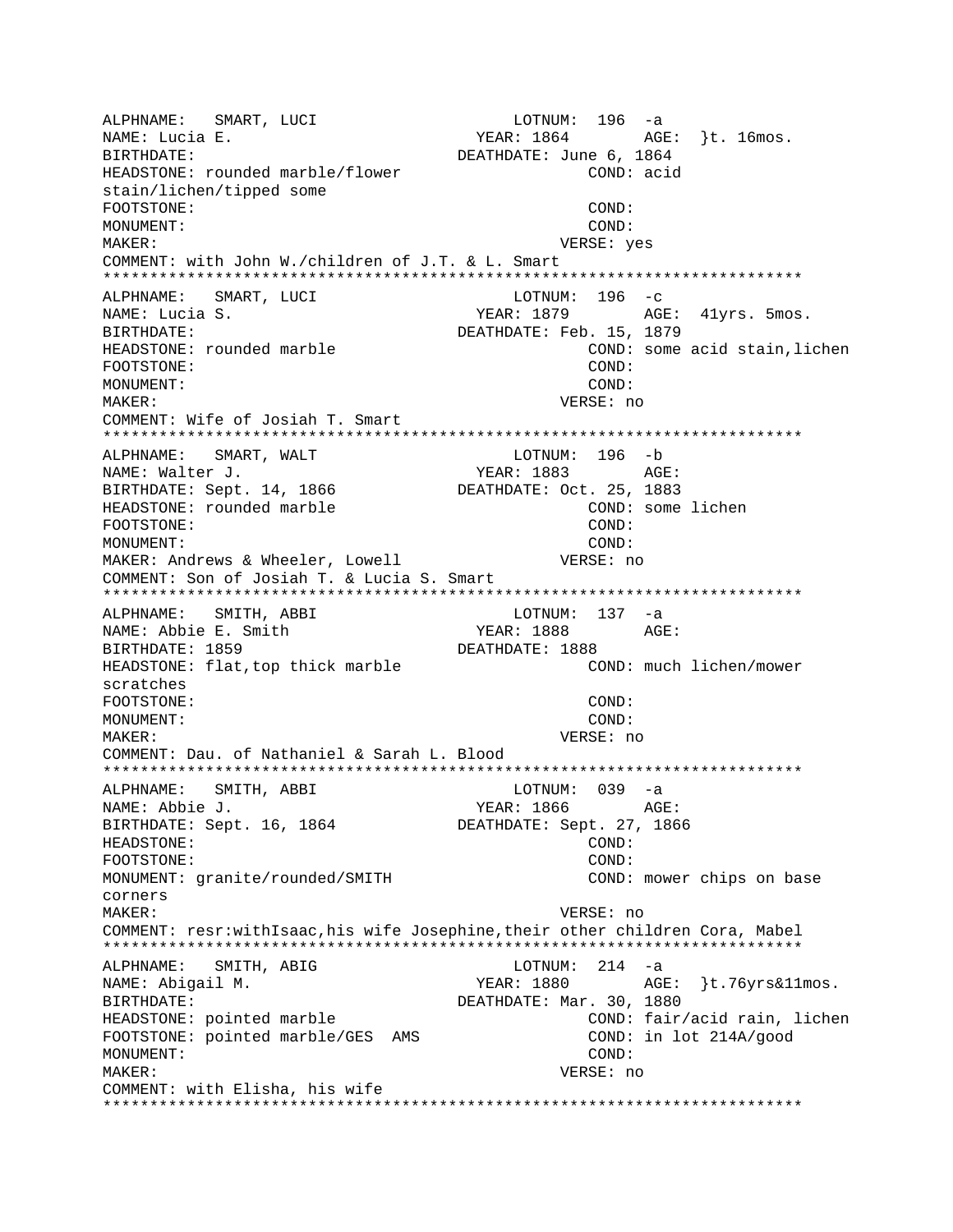ALPHNAME: SMITH, ALIC LOTNUM: 357 -a NAME: Alice E. The Magnus of the MEAR: 1918 AGE: BIRTHDATE: 1887 DEATHDATE: 1918 HEADSTONE: COND: FOOTSTONE: COND: MONUMENT: granite obelisk/wreath with S/SMITH COND: very good MAKER: VERSE: no COMMENT: left side:with Wm. his wife/rear:wreath, no inscription \*\*\*\*\*\*\*\*\*\*\*\*\*\*\*\*\*\*\*\*\*\*\*\*\*\*\*\*\*\*\*\*\*\*\*\*\*\*\*\*\*\*\*\*\*\*\*\*\*\*\*\*\*\*\*\*\*\*\*\*\*\*\*\*\*\*\*\*\*\*\*\*\*\*\* ALPHNAME: SMITH, ARTH CHANNE LOTNUM: 207A -a NAME: Arthur F. Same Communications of the Magnus Media of the Magnus AGE: BIRTHDATE: 1917 DEATHDATE: HEADSTONE: COND: FOOTSTONE: COND: MONUMENT: long rectangle/granite/SMITH/ARMITAGE COND: excellent MAKER: VERSE: no COMMENT: Perpetual Care/with Lorraine, Arthur, Edith/Joseph, Annie Armitage \*\*\*\*\*\*\*\*\*\*\*\*\*\*\*\*\*\*\*\*\*\*\*\*\*\*\*\*\*\*\*\*\*\*\*\*\*\*\*\*\*\*\*\*\*\*\*\*\*\*\*\*\*\*\*\*\*\*\*\*\*\*\*\*\*\*\*\*\*\*\*\*\*\*\* ALPHNAME: SMITH, ARTH LOTNUM: 207A -a NAME: Arthur 1970 AGE: BIRTHDATE: 1890 DEATHDATE: 1970 HEADSTONE: COND: FOOTSTONE: COND: MONUMENT: long rectangle/granite/SMITH/ARMITAGE COND: excellent MAKER: VERSE: no COMMENT: Perpetual Care/with Lorraine, Arthur F. Edith/Joseph, Annie Armitage \*\*\*\*\*\*\*\*\*\*\*\*\*\*\*\*\*\*\*\*\*\*\*\*\*\*\*\*\*\*\*\*\*\*\*\*\*\*\*\*\*\*\*\*\*\*\*\*\*\*\*\*\*\*\*\*\*\*\*\*\*\*\*\*\*\*\*\*\*\*\*\*\*\*\* ALPHNAME: SMITH, C. SH LOTNUM: 357 -a NAME: C. Sherman Smith YEAR: 1955 AGE: BIRTHDATE: 1873 DEATHDATE: 1955 HEADSTONE: COND: FOOTSTONE: COND: MONUMENT: granite obeliak/wreath with S/SMITH COND: very good MAKER: VERSE: no COMMENT: left side:with Alice E. his wife/rear:wreath, no inscription \*\*\*\*\*\*\*\*\*\*\*\*\*\*\*\*\*\*\*\*\*\*\*\*\*\*\*\*\*\*\*\*\*\*\*\*\*\*\*\*\*\*\*\*\*\*\*\*\*\*\*\*\*\*\*\*\*\*\*\*\*\*\*\*\*\*\*\*\*\*\*\*\*\*\* ALPHNAME: SMITH, CHAR LOTNUM: 086B -a NAME: Charles P. Smith YEAR: 1891 AGE: BIRTHDATE: Apr. 15, 1819 DEATHDATE: Nov. 23, 1891 HEADSTONE: COND: FOOTSTONE: COND: MONUMENT: double/rounded marble  $\sim$  COND: good/a little lichen MAKER: VERSE: no COMMENT: with Ruth Smith Bearce/rear:Harold & Ida, children of C.P. & P.H.Smith \*\*\*\*\*\*\*\*\*\*\*\*\*\*\*\*\*\*\*\*\*\*\*\*\*\*\*\*\*\*\*\*\*\*\*\*\*\*\*\*\*\*\*\*\*\*\*\*\*\*\*\*\*\*\*\*\*\*\*\*\*\*\*\*\*\*\*\*\*\*\*\*\*\*\* SMITH, CORA LOTNUM: 039 -a NAME: Cora A. (2008) 2012 12: NAME: Cora A. (2008) 2014 2021 2022 2030 2042 2051 2052 2052 2053 2052 2053 2053 2054 2052 2053 2053 2054 2055 2056 2057 2058 2058 2059 2058 2058 2059 2058 2059 2058 2059 2058 2059 2058 2059 2 BIRTHDATE: June 8, 1863 DEATHDATE: Aug. 23, 1866 HEADSTONE: COND: FOOTSTONE: COND: MONUMENT: granite/rounded/SMITH COND: mower chips on base corners MAKER: VERSE: no COMMENT: rear:with Isaac,his wife Josephine,their child; other children Abbie,Mabel \*\*\*\*\*\*\*\*\*\*\*\*\*\*\*\*\*\*\*\*\*\*\*\*\*\*\*\*\*\*\*\*\*\*\*\*\*\*\*\*\*\*\*\*\*\*\*\*\*\*\*\*\*\*\*\*\*\*\*\*\*\*\*\*\*\*\*\*\*\*\*\*\*\*\* ALPHNAME: SMITH, EDIT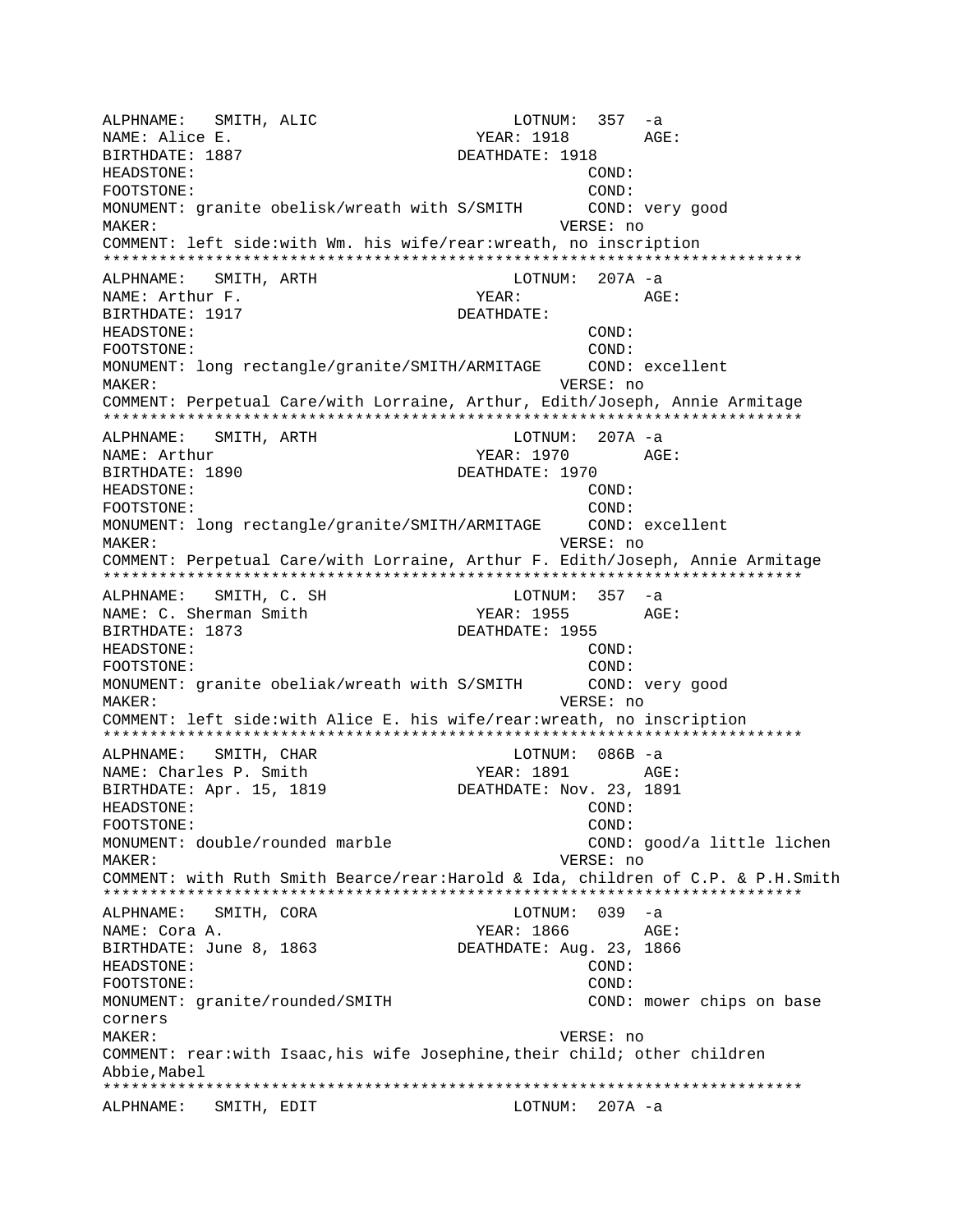NAME: Edith E. The South of the South States of the YEAR: 1973 AGE: BIRTHDATE: 1889 DEATHDATE: 1973 HEADSTONE: COND: FOOTSTONE: COND: MONUMENT: long rectangle/granite/SMITH/ARMITAGE COND: excellent MAKER: VERSE: no COMMENT: Perpetual Care/with Arthur, Arthur F. Lorraine/Joseph, Annie Armitage \*\*\*\*\*\*\*\*\*\*\*\*\*\*\*\*\*\*\*\*\*\*\*\*\*\*\*\*\*\*\*\*\*\*\*\*\*\*\*\*\*\*\*\*\*\*\*\*\*\*\*\*\*\*\*\*\*\*\*\*\*\*\*\*\*\*\*\*\*\*\*\*\*\*\* ALPHNAME: SMITH, ELIS<br>NAME: Capt. Elisha Smith YEAR: 1847 AGE: }t. 52 BIRTHDATE: DEATHDATE: Aug. 21, 1847 HEADSTONE: pointed marble **EXADSTONE:** pointed marble FOOTSTONE: pointed marble/GES AMS COND: in lot 214A/good MONUMENT: COND: MAKER: VERSE: yes COMMENT: with Abigail M. his wife \*\*\*\*\*\*\*\*\*\*\*\*\*\*\*\*\*\*\*\*\*\*\*\*\*\*\*\*\*\*\*\*\*\*\*\*\*\*\*\*\*\*\*\*\*\*\*\*\*\*\*\*\*\*\*\*\*\*\*\*\*\*\*\*\*\*\*\*\*\*\*\*\*\*\* ALPHNAME: SMITH, GEOR LOTNUM: 148 -a NAME: Col. George H. Smith YEAR: 1920 AGE: BIRTHDATE: 1836 DEATHDATE: 1920 HEADSTONE: COND: FOOTSTONE: COND: MONUMENT: granite/rounded/SMITH COND: excellent MAKER: VERSE: no COMMENT: with Hannah his wife, Isaac E./lot step:G.H.Smith Perpetual Care \*\*\*\*\*\*\*\*\*\*\*\*\*\*\*\*\*\*\*\*\*\*\*\*\*\*\*\*\*\*\*\*\*\*\*\*\*\*\*\*\*\*\*\*\*\*\*\*\*\*\*\*\*\*\*\*\*\*\*\*\*\*\*\*\*\*\*\*\*\*\*\*\*\*\* ALPHNAME: SMITH, GEOR LOTNUM: 214 -b NAME: George E. The South of the MEAR: 1896 AGE: 53yrs,10mos,15d BIRTHDATE: DEATHDATE: Mar. 30, 1896 HEADSTONE: rounded marble COND: fair/acid rain, lichen FOOTSTONE: G.E.S. A.M.S. COND: loose,by Elisha Smith stone MONUMENT: COND: MAKER: Chas. Wheeler, Lowell VERSE: no COMMENT: son of Elisha and Abigal M. Smith \*\*\*\*\*\*\*\*\*\*\*\*\*\*\*\*\*\*\*\*\*\*\*\*\*\*\*\*\*\*\*\*\*\*\*\*\*\*\*\*\*\*\*\*\*\*\*\*\*\*\*\*\*\*\*\*\*\*\*\*\*\*\*\*\*\*\*\*\*\*\*\*\*\*\* ALPHNAME: SMITH, HANN LOTNUM: 148 -a NAME: Hannah F. YEAR: 1913 AGE: BIRTHDATE: 1842 DEATHDATE: 1913 HEADSTONE: COND: FOOTSTONE: COND: MONUMENT: granite/rounded/SMITH COND: excellent MAKER: VERSE: no COMMENT: with George H.his wife,Isaac E./lot step:G.H.Smith Perpetual Care \*\*\*\*\*\*\*\*\*\*\*\*\*\*\*\*\*\*\*\*\*\*\*\*\*\*\*\*\*\*\*\*\*\*\*\*\*\*\*\*\*\*\*\*\*\*\*\*\*\*\*\*\*\*\*\*\*\*\*\*\*\*\*\*\*\*\*\*\*\*\*\*\*\*\* SMITH, HARO LOTNUM: 086B -a NAME: Harold R. Sand Research Month of the Magnus Media and AGE: BIRTHDATE: Apr. 14, 1890 DEATHDATE: Apr. 9, 1891 HEADSTONE: COND: FOOTSTONE: COND: MONUMENT: double/rounded marble COND: good/a little lichen MAKER: VERSE: no COMMENT: rear with Ida May, children of C.P. & P.H. Smith \*\*\*\*\*\*\*\*\*\*\*\*\*\*\*\*\*\*\*\*\*\*\*\*\*\*\*\*\*\*\*\*\*\*\*\*\*\*\*\*\*\*\*\*\*\*\*\*\*\*\*\*\*\*\*\*\*\*\*\*\*\*\*\*\*\*\*\*\*\*\*\*\*\*\* ALPHNAME: SMITH, IDA LOTNUM: 086B -a NAME: Ida May  $YEAR:$  1888  $AGE:$ BIRTHDATE: Mar. 6, 1887 DEATHDATE: Mar. 31, 1888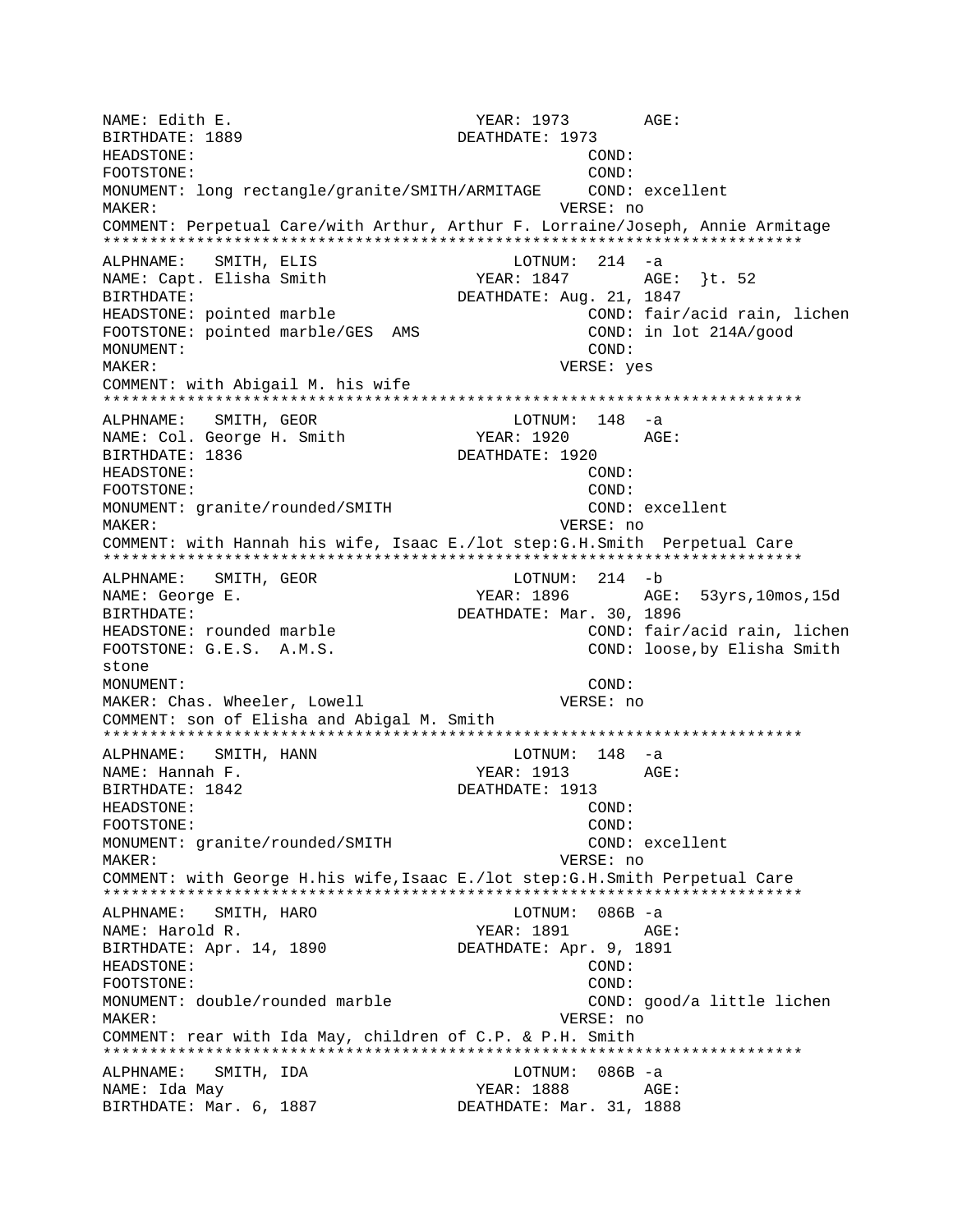HEADSTONE: COND: FOOTSTONE:  $COMD:$ MONUMENT: double/rounded marble COND: good/a little lichen MAKER: VERSE: no COMMENT: with Harold R./children of C.P. & P.H. Smith ALPHNAME: SMITH, ISAA LOTNUM: 039 -a YEAR: 1910 AGE: NAME: Isaac H. Smith DEATHDATE: April 11, 1910 BIRTHDATE: Dec. 27, 1830 HEADSTONE: COND: FOOTSTONE: COND: MONUMENT: granite/rounded/SMITH COND: mower chips on base corners MAKER: VERSE: no COMMENT: rea: with Josephine his wife, their children Cora, Abbie, Mabel ALPHNAME: SMITH, ISAA LOTNUM: 148 -a NAME: Isaac E. YEAR: 1866 AGE: BIRTHDATE: 1863 DEATHDATE: 1866 HEADSTONE:  $COND:$ COND: FOOTSTONE: MONUMENT: rounded/granite/SMITH COND: excellent VERSE: no MAKER: COMMENT: with George H, Hannah F./lot step: G.H.Smith ALPHNAME: SMITH, JOSE LOTNUM: 039 -a NAME: Josephine YEAR: 1914 AGE: BIRTHDATE: Dec. 2, 1832 DEATHDATE: July 26, 1914 HEADSTONE:  $COMD:$ FOOTSTONE:  $COMD:$ MONUMENT: granite/rounded/SMITH COND: mower chips on base corners MAKER: VERSE: no COMMENT: rear:with Isaac his wife, their children Cora, Abbie, Mabel ALPHNAME: SMITH, LORR LOTNUM: 207A -a NAME: Lorraine D. YEAR:  $AGE:$ BIRTHDATE: 1920 DEATHDATE: HEADSTONE: COND: FOOTSTONE: COND: MONUMENT: long rectangle/granite/SMITH/ARMITAGE COND: excellent MAKER: VERSE: no COMMENT: Perpetual Care/with Arthur, Arthur F. Edith/Joseph, Annie Armitage ALPHNAME: SMITH, M. LOTNUM: 306 -a NAME: M. Ella Swett Smith YEAR: 1919 AGE: DEATHDATE: 1919 BIRTHDATE: 1848 COND: HEADSTONE: FOOTSTONE: COND: MONUMENT: brown granite/pointed/SWETT COND: 2 sm.chips/some lichen on base MAKER: Lowell Monument Co. VERSE: no COMMENT: with George W. Swett, his wife, Ida F. ALPHNAME: SMITH, MABE LOTNUM: 039 -a YEAR: 1945 AGE: NAME: Mabel T. BIRTHDATE: June 1873 DEATHDATE: June 20,1945 cem.rec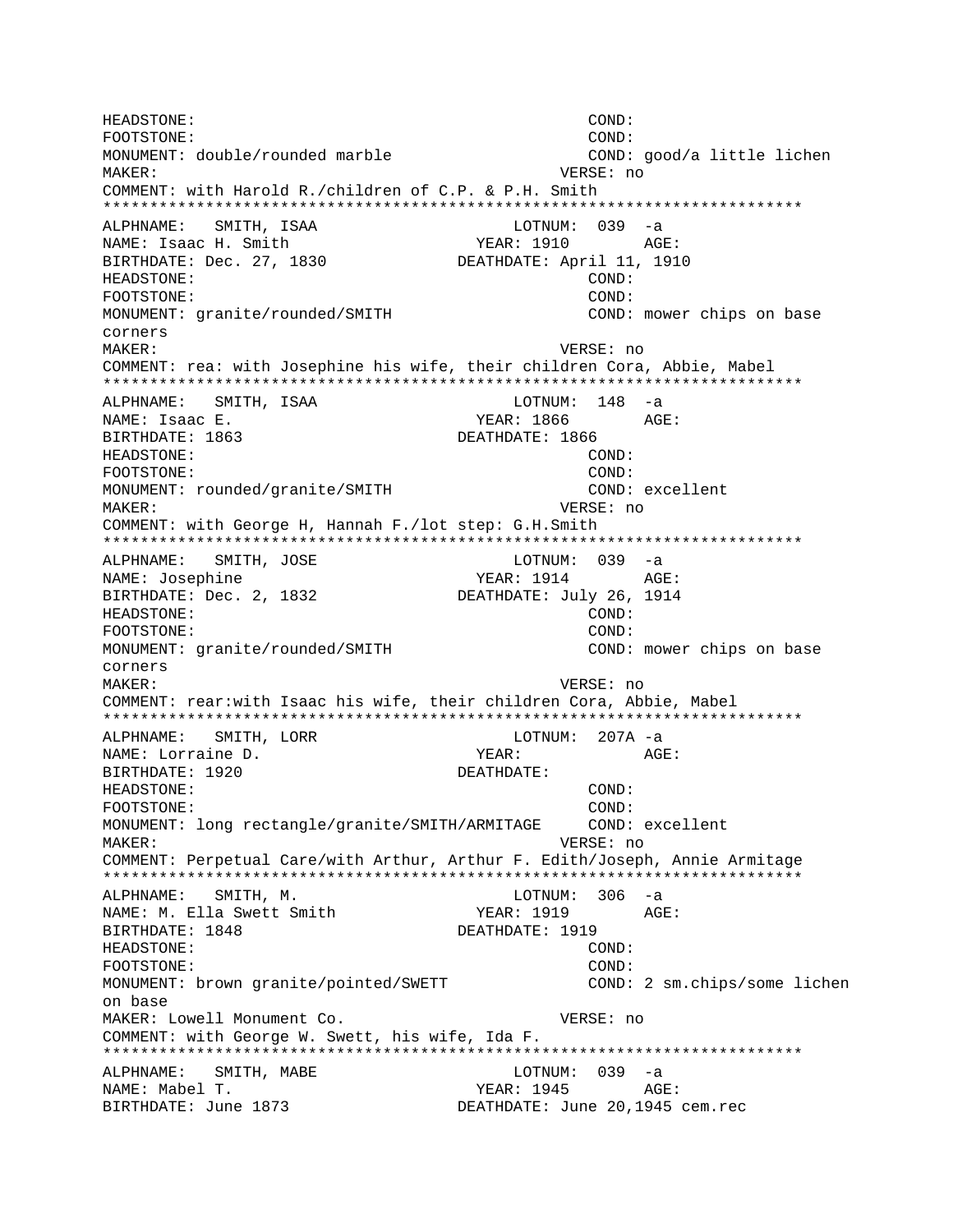HEADSTONE: COND: FOOTSTONE:  $COMD:$ MONUMENT: granite/rounded/SMITH COND: mower chips on base corners MAKER: VERSE: no COMMENT: rear:withIsaac, his wife Josephine, their other children Cora, Abbie ALPHNAME: SPRAGUE, CORA LOTNUM: 144 -a AGE: NAME: Cora Viola YEAR: 1880 BIRTHDATE: 1871 DEATHDATE: 1880 HEADSTONE: COND: FOOTSTONE: COND: MONUMENT: browngranite/rounded/SPRAGUE COND: excellent VERSE: no MAKER: COMMENT: withCordice, Mary, Frank, Herbert ALPHNAME: SPRAGUE, CORD  $LOTNUM: 144 -a$ NAME: Cordice R. Sprague YEAR: 1911 AGE: BIRTHDATE: 1846 DEATHDATE: 1911 HEADSTONE:  $COND:$ COND: FOOTSTONE: MONUMENT: browngranite/rounded/SPRAGUE COND: excellent VERSE: no MAKER: COMMENT: with Mary hiswife, their children: Frank, Cora, Herbert ALPHNAME: SPRAGUE, FRAN LOTNUM: 144 -a NAME: Frank Hindle YEAR: 1879 AGE: BIRTHDATE: 1877 DEATHDATE: 1879 HEADSTONE:  $COND:$ FOOTSTONE:  $COMD:$ MONUMENT: browngranite/rounded/SPRAGUE COND: excellent VERSE: no MAKER: COMMENT: withCordice, Mary, Cora, Herbert ALPHNAME: SPRAGUE, MARY LOTNUM: 144 -a NAME: Mary Smith YEAR: 1919 AGE: BIRTHDATE: 1844 DEATHDATE: 1919 HEADSTONE: COND: COND: FOOTSTONE: MONUMENT: browngranite/rounded/SPRAGUE COND: excellent MAKER: VERSE: no COMMENT: withCordice his wife, their children: Frank, Cora, Herbert LOTNUM:  $144 - a$ ALPHNAME: SPRAGUE, HERB NAME: Herbert Langdon YEAR: 1908 AGE: BIRTHDATE: 1869 DEATHDATE: 1908 HEADSTONE: COND: COND: FOOTSTONE: MONUMENT: browngranite/rounded/SPRAGUE COND: excellent MAKER: VERSE: no COMMENT: withCordice, Mary, Frank, Cora LOTNUM: 317 -b ALPHNAME: STANTON, JOHN NAME: John Stanton YEAR: 1918 AGE: BIRTHDATE: 1854 DEATHDATE: 1918 HEADSTONE: granite/slanted/flower COND: chips/off center/tipped b.firm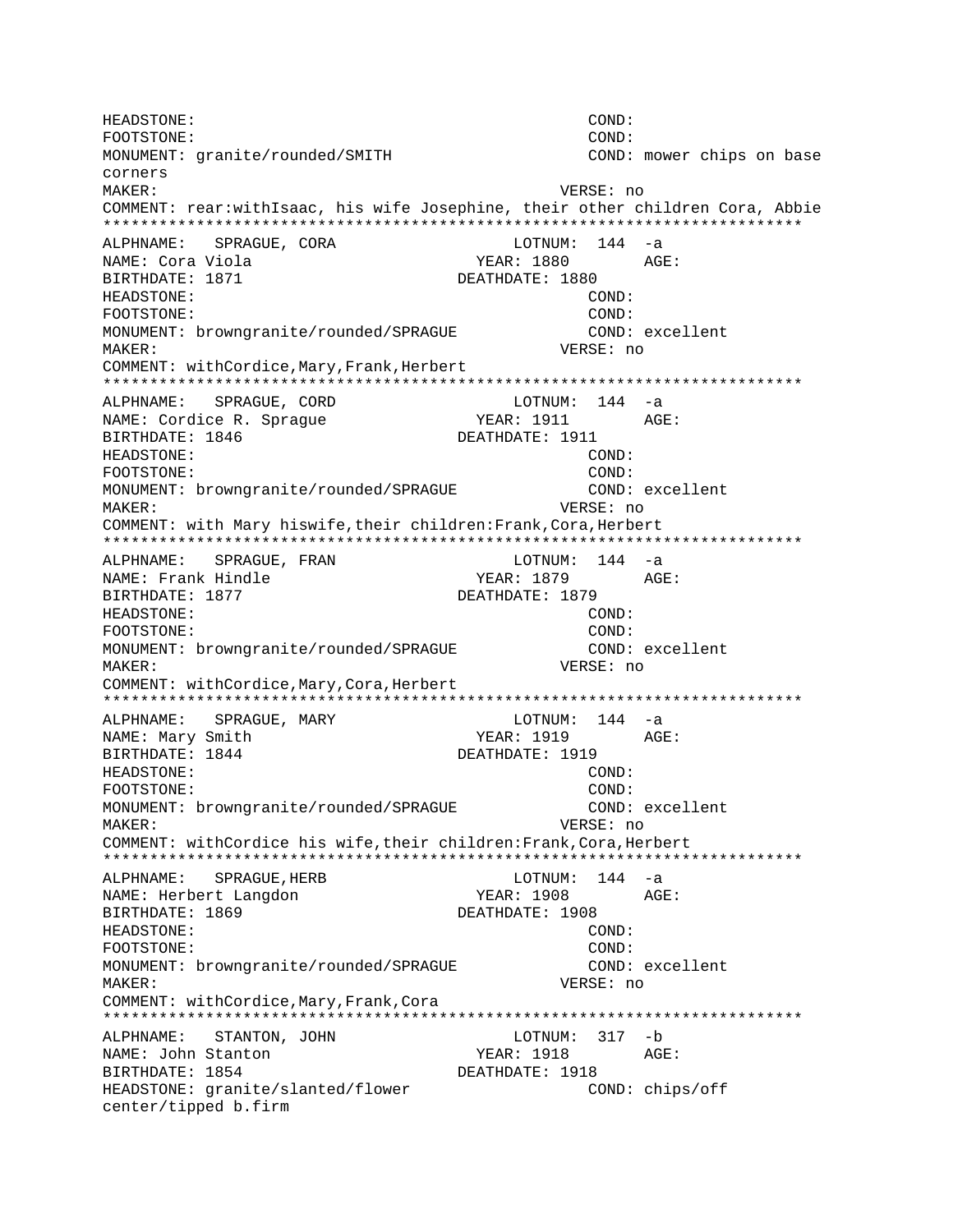FOOTSTONE: COND: MONUMENT: COND: MAKER: VERSE: no COMMENT: \*\*\*\*\*\*\*\*\*\*\*\*\*\*\*\*\*\*\*\*\*\*\*\*\*\*\*\*\*\*\*\*\*\*\*\*\*\*\*\*\*\*\*\*\*\*\*\*\*\*\*\*\*\*\*\*\*\*\*\*\*\*\*\*\*\*\*\*\*\*\*\*\*\*\* ALPHNAME: STAPLES, ANN LOTNUM: 266 -b NAME: Annie M. Staples YEAR: 1905 AGE: BIRTHDATE: 1878 DEATHDATE: 1905 HEADSTONE: COND: FOOTSTONE: COND: MONUMENT: rounded granite/POTTER COND: some lichen MAKER: VERSE: no COMMENT: Dau. of C.P. & L.P./front with Charles Potter, Maud M. Downes \*\*\*\*\*\*\*\*\*\*\*\*\*\*\*\*\*\*\*\*\*\*\*\*\*\*\*\*\*\*\*\*\*\*\*\*\*\*\*\*\*\*\*\*\*\*\*\*\*\*\*\*\*\*\*\*\*\*\*\*\*\*\*\*\*\*\*\*\*\*\*\*\*\*\* ALPHNAME: STETSON, GEOR LOTNUM: 027 -h NAME: George G. Stetson YEAR: 1925 AGE: BIRTHDATE: Dec. 13, 1848 DEATHDATE: May 15, 1925 HEADSTONE: see #27-f/HUSBAND COND:<br>FOOTSTONE: (COND: FOOTSTONE: MONUMENT: tall/granite/flattop/STETSON COND: excellent MAKER: VERSE: no COMMENT: right side with Nancy J. Durant, his wife, Zenas T. Stetson \*\*\*\*\*\*\*\*\*\*\*\*\*\*\*\*\*\*\*\*\*\*\*\*\*\*\*\*\*\*\*\*\*\*\*\*\*\*\*\*\*\*\*\*\*\*\*\*\*\*\*\*\*\*\*\*\*\*\*\*\*\*\*\*\*\*\*\*\*\*\*\*\*\*\* ALPHNAME: STETSON, GEOR LOTNUM: 027 -f NAME: Husband AGE: BIRTHDATE: DEATHDATE: HEADSTONE: slanted/curved/marble/HUSBAND COND: some black lichen FOOTSTONE: COND: MONUMENT: see #27-h/George G. Stetson COND: MAKER: VERSE: no COMMENT: \*\*\*\*\*\*\*\*\*\*\*\*\*\*\*\*\*\*\*\*\*\*\*\*\*\*\*\*\*\*\*\*\*\*\*\*\*\*\*\*\*\*\*\*\*\*\*\*\*\*\*\*\*\*\*\*\*\*\*\*\*\*\*\*\*\*\*\*\*\*\*\*\*\*\* ALPHNAME: STETSON, ISAA 1999 LOTNUM: 027 -h NAME: Isaac Oldham YEAR: 1849 AGE: BIRTHDATE: Nov. 5, 1847 DEATHDATE: Jan. 29, 1849 HEADSTONE: see #27-d/ISAAC COND: FOOTSTONE: COND: MONUMENT: tall/granite/flattop/STETSON COND: excellent MAKER: VERSE: no COMMENT: left side with Martha Jane, children of Zenas & Martha Stetson \*\*\*\*\*\*\*\*\*\*\*\*\*\*\*\*\*\*\*\*\*\*\*\*\*\*\*\*\*\*\*\*\*\*\*\*\*\*\*\*\*\*\*\*\*\*\*\*\*\*\*\*\*\*\*\*\*\*\*\*\*\*\*\*\*\*\*\*\*\*\*\*\*\*\* ALPHNAME: STETSON, ISAA LOTNUM: 027 -d NAME: Isaac YEAR: 1849 AGE: BIRTHDATE: DEATHDATE: HEADSTONE: slanted/curved/marble/ISAAC COND: some black lichen FOOTSTONE: COND: MONUMENT: see #27-h/Isaac Oldham COND: MAKER: VERSE: no COMMENT: \*\*\*\*\*\*\*\*\*\*\*\*\*\*\*\*\*\*\*\*\*\*\*\*\*\*\*\*\*\*\*\*\*\*\*\*\*\*\*\*\*\*\*\*\*\*\*\*\*\*\*\*\*\*\*\*\*\*\*\*\*\*\*\*\*\*\*\*\*\*\*\*\*\*\* ALPHNAME: STETSON, MART LOTNUM: 027 -h NAME: Martha Melvin The Mass of the YEAR: 1878 AGE: BIRTHDATE: July 6, 1806 DEATHDATE: April 20, 1878 HEADSTONE: see #27-b/MOTHER COND: COND: FOOTSTONE: COND: MONUMENT: 4'tall/granite/flattop/STETSON COND: excellent MAKER: VERSE: no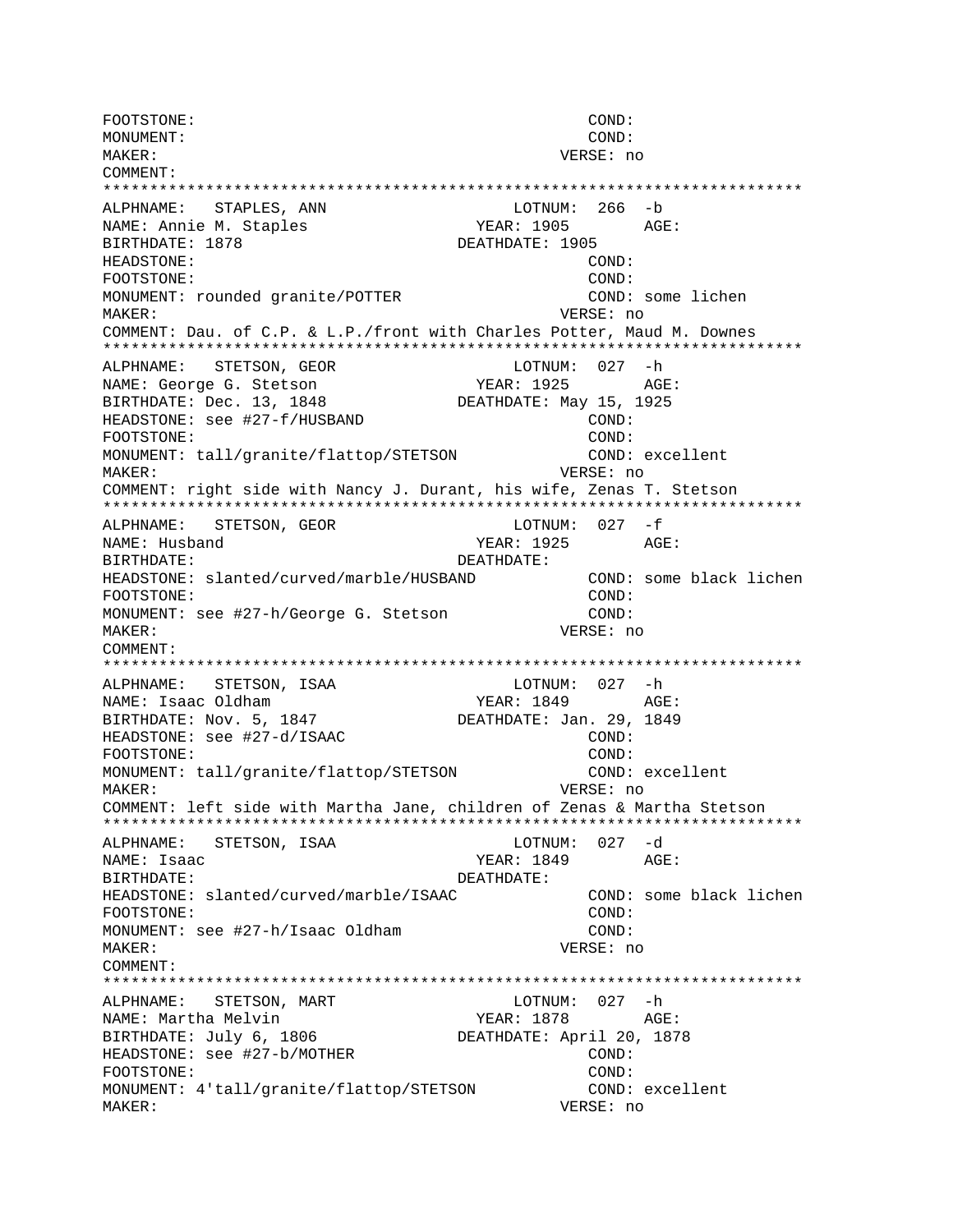COMMENT: center with Zenas, his wife \*\*\*\*\*\*\*\*\*\*\*\*\*\*\*\*\*\*\*\*\*\*\*\*\*\*\*\*\*\*\*\*\*\*\*\*\*\*\*\*\*\*\*\*\*\*\*\*\*\*\*\*\*\*\*\*\*\*\*\*\*\*\*\*\*\*\*\*\*\*\*\*\*\*\* ALPHNAME: STETSON, MART NAME: Martha Jane  $YEAR: 1855$  AGE: BIRTHDATE: Feb. 6, 1838 DEATHDATE: May 12, 1855 HEADSTONE: see #27-c/MARTHA COND: FOOTSTONE: COND: MONUMENT: tall/granite/flattop/STETSON MAKER: VERSE: no COMMENT: left side with Isaac Oldham, children of Zenas & Martha Stetson \*\*\*\*\*\*\*\*\*\*\*\*\*\*\*\*\*\*\*\*\*\*\*\*\*\*\*\*\*\*\*\*\*\*\*\*\*\*\*\*\*\*\*\*\*\*\*\*\*\*\*\*\*\*\*\*\*\*\*\*\*\*\*\*\*\*\*\*\*\*\*\*\*\*\* ALPHNAME: STETSON, MART LOTNUM: 027 -b NAME: Mother The Magnus of the Magnus of the YEAR: 1878 AGE: BIRTHDATE: DEATHDATE: HEADSTONE: slanted/curved/marble/MOTHER COND: some black lichen FOOTSTONE: COND: MONUMENT: see #27-h/Martha Melvin COND: MAKER: VERSE: no COMMENT: \*\*\*\*\*\*\*\*\*\*\*\*\*\*\*\*\*\*\*\*\*\*\*\*\*\*\*\*\*\*\*\*\*\*\*\*\*\*\*\*\*\*\*\*\*\*\*\*\*\*\*\*\*\*\*\*\*\*\*\*\*\*\*\*\*\*\*\*\*\*\*\*\*\*\* ALPHNAME: STETSON, Mart  $LOTNUM: 027 -c$ NAME: Martha 1955 AGE: BIRTHDATE: DEATHDATE: HEADSTONE: slanted/curved/marble/MARTHA COND: some black lichen FOOTSTONE: COND: MONUMENT: see #27-h/Martha Jane COND: MAKER: VERSE: no COMMENT: \*\*\*\*\*\*\*\*\*\*\*\*\*\*\*\*\*\*\*\*\*\*\*\*\*\*\*\*\*\*\*\*\*\*\*\*\*\*\*\*\*\*\*\*\*\*\*\*\*\*\*\*\*\*\*\*\*\*\*\*\*\*\*\*\*\*\*\*\*\*\*\*\*\*\* ALPHNAME: STETSON, NANC LOTNUM: 027 -h NAME: Nancy J. Durant YEAR: 1909 AGE: BIRTHDATE: Feb. 8, 1841 DEATHDATE: Nov. 4, 1909 HEADSTONE: see #27-e/WIFE COND: FOOTSTONE: COND: MONUMENT: tall/granite/flattop/STETSON COND: excellent MAKER: VERSE: no COMMENT: right side with George G. Stetson, his wife, Zenas T. Stetson \*\*\*\*\*\*\*\*\*\*\*\*\*\*\*\*\*\*\*\*\*\*\*\*\*\*\*\*\*\*\*\*\*\*\*\*\*\*\*\*\*\*\*\*\*\*\*\*\*\*\*\*\*\*\*\*\*\*\*\*\*\*\*\*\*\*\*\*\*\*\*\*\*\*\* ALPHNAME: STETSON, NANC NAME: Wife  $YER: 1909$  AGE: BIRTHDATE: DEATHDATE: HEADSTONE: slanted/curved/marble/WIFE COND: some black lichen FOOTSTONE: COND: MONUMENT: see #27-h/Nancy J. Durant COND: MAKER: VERSE: no COMMENT: \*\*\*\*\*\*\*\*\*\*\*\*\*\*\*\*\*\*\*\*\*\*\*\*\*\*\*\*\*\*\*\*\*\*\*\*\*\*\*\*\*\*\*\*\*\*\*\*\*\*\*\*\*\*\*\*\*\*\*\*\*\*\*\*\*\*\*\*\*\*\*\*\*\*\* ALPHNAME: STETSON, ZENA NAME: Zenas Stetson <a>
YEAR: 1847 <a>
AGE: BIRTHDATE: Jan. 26, 1809 DEATHDATE: Dec. 24, 1847 HEADSTONE: see #27-a/FATHER COND: COND: FOOTSTONE: COND: MONUMENT: 4'tall/granite/flattop/STETSON COND: excellent MAKER: VERSE: no COMMENT: center with Martha Melvin his wife \*\*\*\*\*\*\*\*\*\*\*\*\*\*\*\*\*\*\*\*\*\*\*\*\*\*\*\*\*\*\*\*\*\*\*\*\*\*\*\*\*\*\*\*\*\*\*\*\*\*\*\*\*\*\*\*\*\*\*\*\*\*\*\*\*\*\*\*\*\*\*\*\*\*\* ALPHNAME: STETSON, ZENA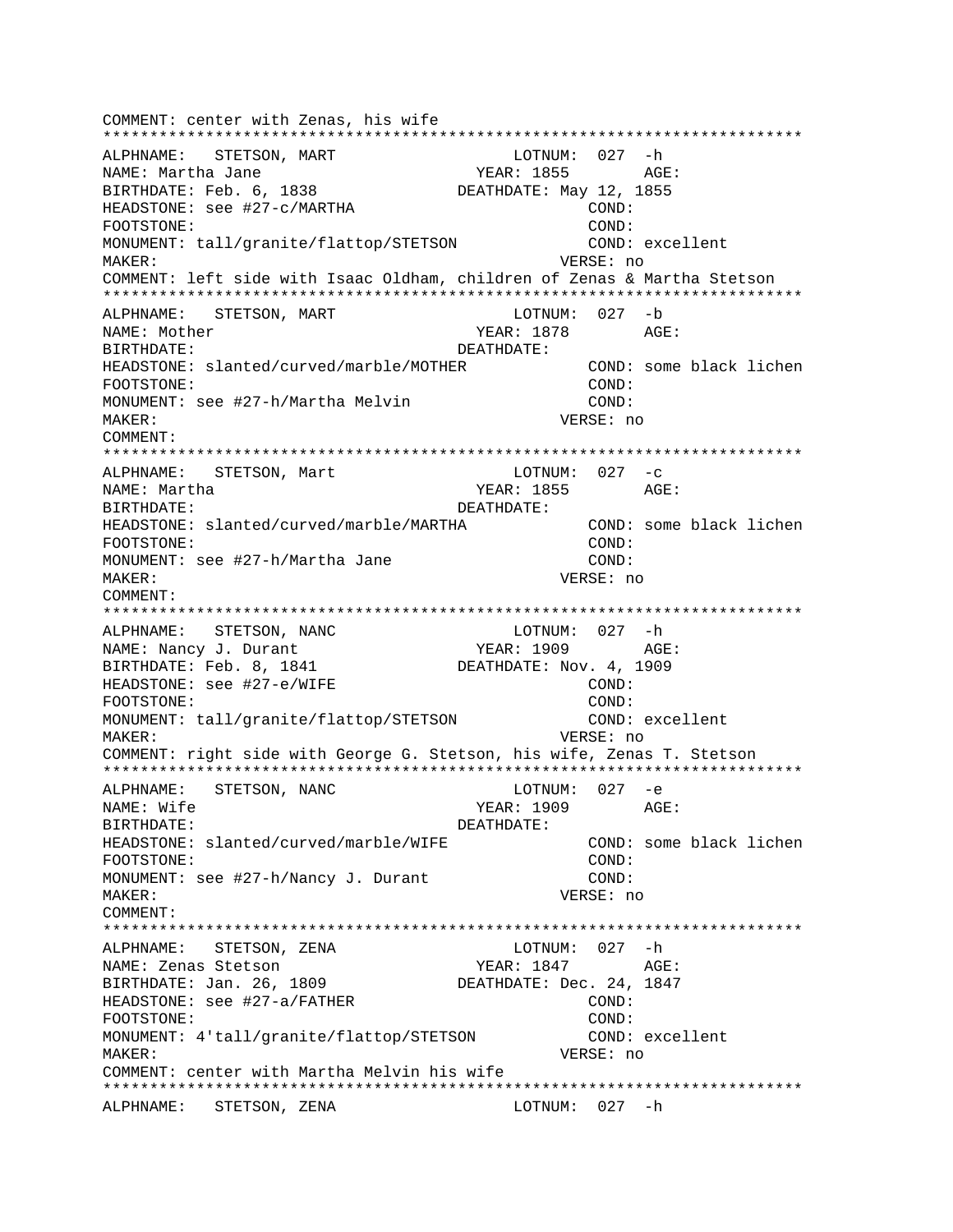NAME: Zenas T. Stetson YEAR: 1918 AGE: BIRTHDATE: 1841 DEATHDATE: 1918 HEADSTONE: see #27-g/ZENAS COND: FOOTSTONE: COND: MONUMENT: tall/granite/flattop/STETSON COND: excellent MAKER: VERSE: no COMMENT: right side with George T. Stetson, Nancy J. Durant, his wife \*\*\*\*\*\*\*\*\*\*\*\*\*\*\*\*\*\*\*\*\*\*\*\*\*\*\*\*\*\*\*\*\*\*\*\*\*\*\*\*\*\*\*\*\*\*\*\*\*\*\*\*\*\*\*\*\*\*\*\*\*\*\*\*\*\*\*\*\*\*\*\*\*\*\* ALPHNAME: STETSON, ZENA LOTNUM: 027 -a NAME: Father The Communication of the VEAR: 1925 BIRTHDATE: DEATHDATE: 1847 HEADSTONE: slanted/curved/marble/FATHER COND: some black lichen FOOTSTONE: COND: MONUMENT: see #27-h/Zenas Stetson COND: MAKER: VERSE: no COMMENT: \*\*\*\*\*\*\*\*\*\*\*\*\*\*\*\*\*\*\*\*\*\*\*\*\*\*\*\*\*\*\*\*\*\*\*\*\*\*\*\*\*\*\*\*\*\*\*\*\*\*\*\*\*\*\*\*\*\*\*\*\*\*\*\*\*\*\*\*\*\*\*\*\*\*\* ALPHNAME: STETSON, ZENA LOTNUM: 027 -g NAME: Zenas YEAR: 1918 AGE: BIRTHDATE: DEATHDATE: HEADSTONE: curved/slanted/marble/ZENAS COND: some black lichen/sunken FOOTSTONE: COND: MONUMENT: see #27-h/Zenas T. Stetson COND: MAKER: VERSE: no COMMENT: \*\*\*\*\*\*\*\*\*\*\*\*\*\*\*\*\*\*\*\*\*\*\*\*\*\*\*\*\*\*\*\*\*\*\*\*\*\*\*\*\*\*\*\*\*\*\*\*\*\*\*\*\*\*\*\*\*\*\*\*\*\*\*\*\*\*\*\*\*\*\*\*\*\*\* ALPHNAME: STEVENS, DELL LOTNUM: 230 -a NAME: Della L. Butler YEAR: 1931 AGE: BIRTHDATE: 1865 DEATHDATE: 1931 HEADSTONE: COND: FOOTSTONE: COND: MONUMENT: granite/leaves excellent comp: excellent MAKER: VERSE: no COMMENT: with James his wife, daughter Susan \*\*\*\*\*\*\*\*\*\*\*\*\*\*\*\*\*\*\*\*\*\*\*\*\*\*\*\*\*\*\*\*\*\*\*\*\*\*\*\*\*\*\*\*\*\*\*\*\*\*\*\*\*\*\*\*\*\*\*\*\*\*\*\*\*\*\*\*\*\*\*\*\*\*\* ALPHNAME: STEVENS, HANN NAME: Hannah YEAR: 1913 AGE: BIRTHDATE: 1854 DEATHDATE: 1913 HEADSTONE: COND: FOOTSTONE: COND: MONUMENT: rounded/tan granite/STEVENS COND: lichen starting MAKER: VERSE: no COMMENT: with Sidney N. Stevens his wife, Mary E. his wife \*\*\*\*\*\*\*\*\*\*\*\*\*\*\*\*\*\*\*\*\*\*\*\*\*\*\*\*\*\*\*\*\*\*\*\*\*\*\*\*\*\*\*\*\*\*\*\*\*\*\*\*\*\*\*\*\*\*\*\*\*\*\*\*\*\*\*\*\*\*\*\*\*\*\* ALPHNAME: STEVENS, JAME LOTNUM: 230 -a NAME: James W. Stevens YEAR: 1942 AGE: BIRTHDATE: 1866 DEATHDATE: 1942 HEADSTONE: COND: FOOTSTONE: COND: MONUMENT: granite/leaves excellent conditions of the conditions of the conditions of the conditions of the conditions of the conditions of the conditions of the conditions of the conditions of the conditions of the conditi MAKER: VERSE: no COMMENT: with his wife Della, daughter Susan \*\*\*\*\*\*\*\*\*\*\*\*\*\*\*\*\*\*\*\*\*\*\*\*\*\*\*\*\*\*\*\*\*\*\*\*\*\*\*\*\*\*\*\*\*\*\*\*\*\*\*\*\*\*\*\*\*\*\*\*\*\*\*\*\*\*\*\*\*\*\*\*\*\*\* ALPHNAME: STEVENS, MARY LOTNUM: 153 -a NAME: Mary E. The Contract of the MEAR: 1892 AGE: BIRTHDATE: 1861 **DEATHDATE: 1892**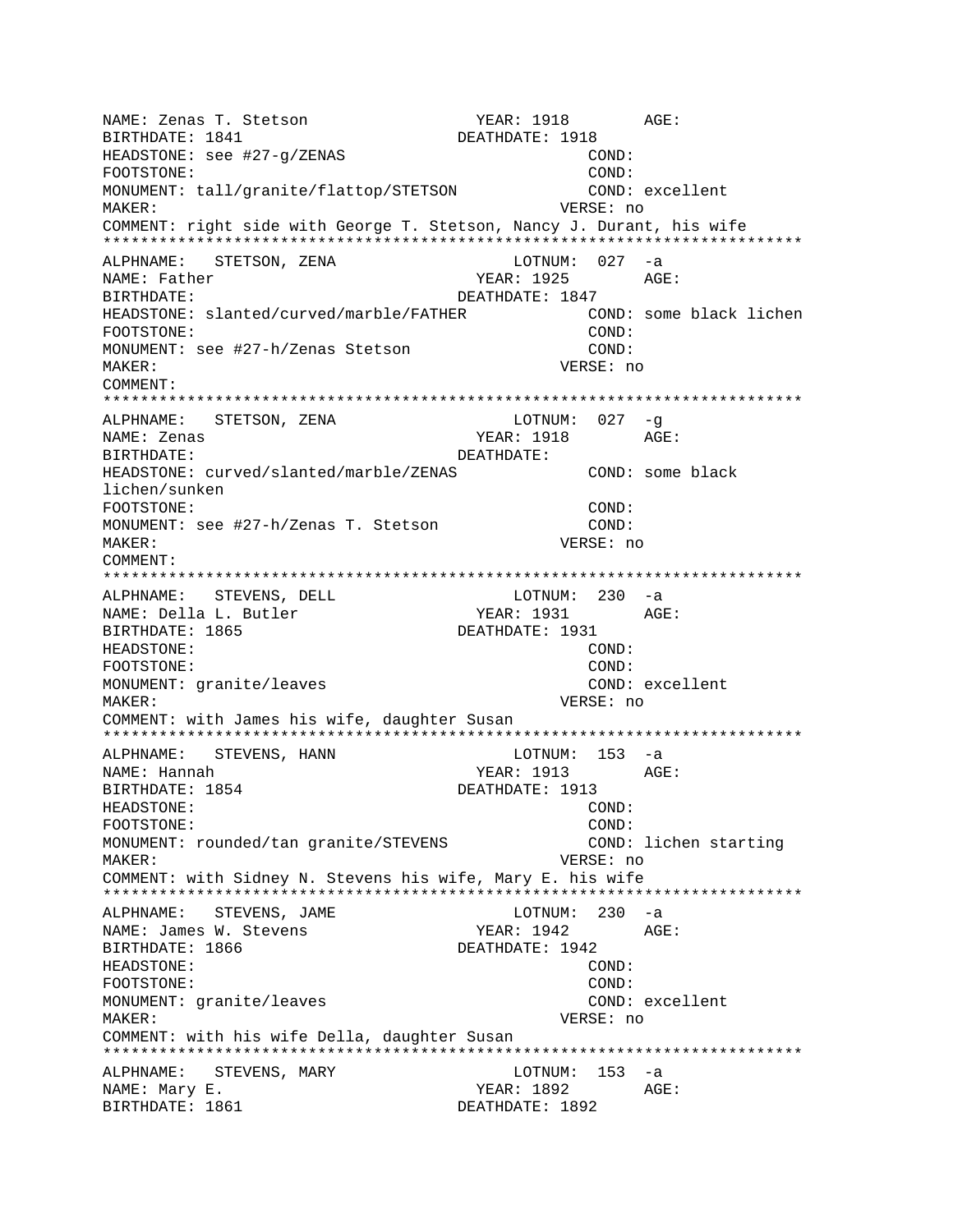HEADSTONE: COND: FOOTSTONE:  $COMD:$ MONUMENT: rounded/tan granite/STEVENS COND: lichen starting MAKER: VERSE: no COMMENT: with Sidney N. Stevens his wife, Hannah his wife ALPHNAME: STEVENS, SIDN LOTNUM: 153 -a NAME: Sidney N. Stevens YEAR: 1921 AGE: BIRTHDATE: 1840 DEATHDATE: 1921 HEADSTONE: COND: FOOTSTONE: COND: MONUMENT: rounded/tan granite/STEVENS COND: lichen starting **MAKER:** VERSE: no COMMENT: with Mary E. his wife, Hannah his wife ALPHNAME: STEVENS, SUSA  $LOTNUM: 230 -a$ NAME: Susan Marion YEAR: 1989  $AGE:$ BIRTHDATE: 1896 DEATHDATE: 1989 HEADSTONE: COND: FOOTSTONE: COND: MONUMENT: granite/leaves COND: excellent MAKER: VERSE: no COMMENT: daughter/with James, his wife Della LOTNUM: 063 -b ALPHNAME: STUART, ETHE YEAR: 1925 AGE: NAME: Ethel Stuart BIRTHDATE: 1892 DEATHDATE: 1925 HEADSTONE: COND:  $COMD:$ FOOTSTONE: MONUMENT: granite obelisk/wreath/GRIFFIN COND: excellent VERSE: no MAKER: COMMENT: on back with Fred, Fredereick W. Griffin ALPHNAME: SUPPLE, ESTH LOTNUM: 286 -a NAME: Esther M. YEAR: AGE: BIRTHDATE: 1911 DEATHDATE: HEADSTONE: grani.rectangle/flush/SUPPLE/vine, flower COND: excellent FOOTSTONE: COND: MONUMENT: COND: VERSE: no MAKER: COMMENT: with William J. ALPHNAME: SUPPLE, WILL LOTNUM: 286 -a NAME: William J. YEAR: 1987 AGE: BIRTHDATE: 1908 DEATHDATE: 1987 HEADSTONE: gran.rectangle/flush/SUPPLE/vine,flowers COND: excellent FOOTSTONE: COND: MONUMENT: COND: MAKER: VERSE: no COMMENT: with Esther M. ALPHNAME: SWALES, CHAR LOTNUM: 066 -a NAME: Charles Swales YEAR: 1945 AGE: BIRTHDATE: Feb. 6, 1875 DEATHDATE: Dec. 29, 1945 HEADSTONE:  $\texttt{COND}:$ FOOTSTONE: COND: MONUMENT: wide/curved/granite/ivy/SWALES COND: excellent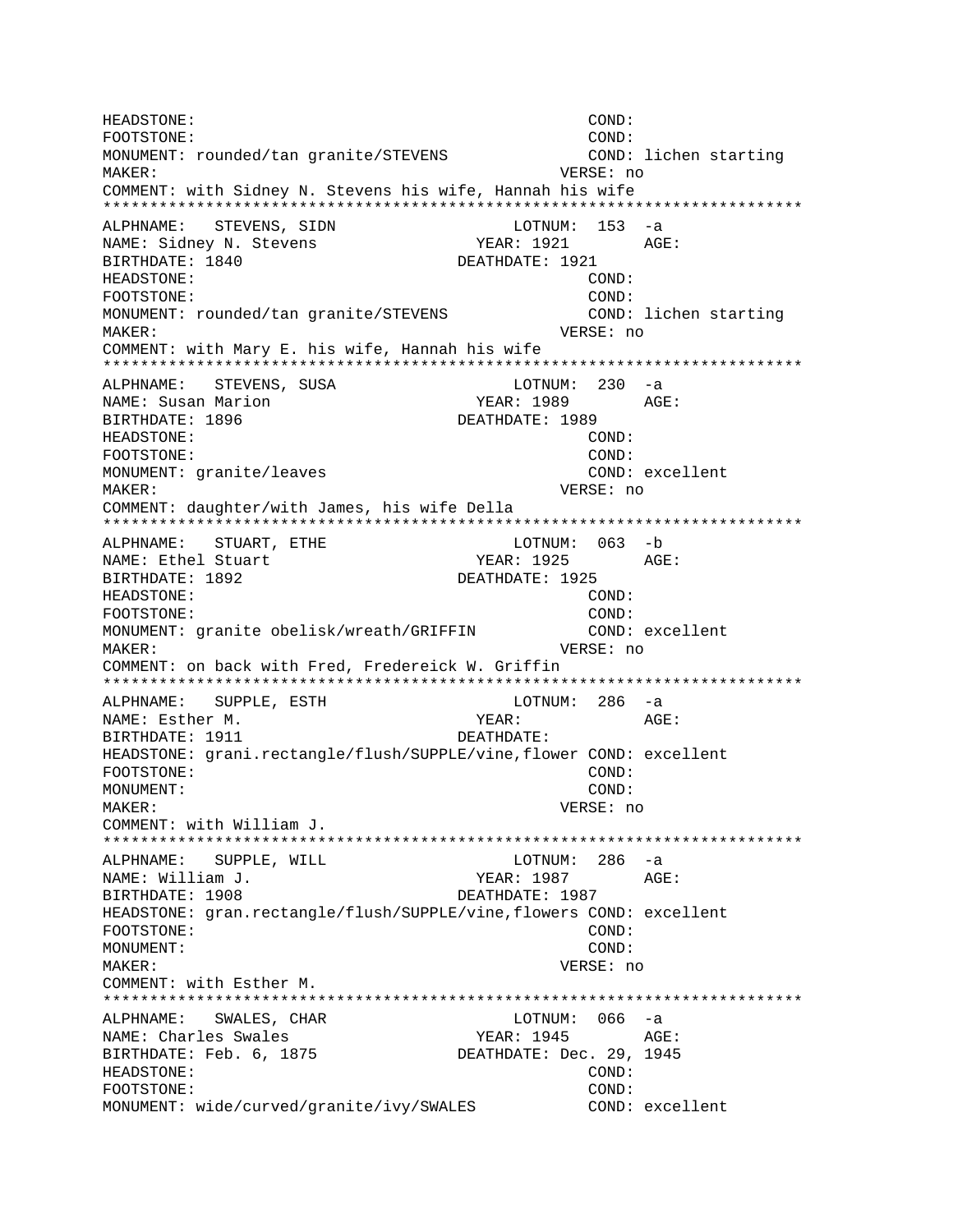MAKER: Barretto Monument Co., Westford VERSE: no COMMENT: with Mary, Richard, Mary Jane Swales \*\*\*\*\*\*\*\*\*\*\*\*\*\*\*\*\*\*\*\*\*\*\*\*\*\*\*\*\*\*\*\*\*\*\*\*\*\*\*\*\*\*\*\*\*\*\*\*\*\*\*\*\*\*\*\*\*\*\*\*\*\*\*\*\*\*\*\*\*\*\*\*\*\*\* ALPHNAME: SWALES, MARY LOTNUM: 066 -a NAME: Mary Swales The Magnus of the YEAR: 1911 AGE: BIRTHDATE: Aug. 10, 1840 DEATHDATE: Mar. 11, 1911 HEADSTONE: COND: FOOTSTONE: COND: MONUMENT: wide/round/granite/ivy/SWALES COND: excellent MAKER: Barretto Monument Co., Westford VERSE: no COMMENT: wife of Wm Swales/of Bradford Yorks England/with Richard, Charles, Mary Jane \*\*\*\*\*\*\*\*\*\*\*\*\*\*\*\*\*\*\*\*\*\*\*\*\*\*\*\*\*\*\*\*\*\*\*\*\*\*\*\*\*\*\*\*\*\*\*\*\*\*\*\*\*\*\*\*\*\*\*\*\*\*\*\*\*\*\*\*\*\*\*\*\*\*\* ALPHNAME: SWALES, MARY LOTNUM: 066 -a NAME: Mary Jane Swales The YEAR: 1893 AGE:<br>BIRTHDATE: Jan. 4, 1880 DEATHDATE: Oct. 11, 1893 BIRTHDATE: Jan. 4, 1880 HEADSTONE: COND: FOOTSTONE: COND: MONUMENT: wide/curved/granite/ivy/SWALES COND: excellent MAKER: Barretto Monument Co., Westford VERSE: no COMMENT: with Mary, Richard, Charles Swales/probably 2nd stone.Parker:aged 14years \*\*\*\*\*\*\*\*\*\*\*\*\*\*\*\*\*\*\*\*\*\*\*\*\*\*\*\*\*\*\*\*\*\*\*\*\*\*\*\*\*\*\*\*\*\*\*\*\*\*\*\*\*\*\*\*\*\*\*\*\*\*\*\*\*\*\*\*\*\*\*\*\*\*\* ALPHNAME: SWALES, RICH COTNUM: 066 -a NAME: Richard Swales The Magnus YEAR: 1935 AGE: BIRTHDATE: Mar. 21, 1871 DEATHDATE: July 16, 1935 HEADSTONE: COND: FOOTSTONE: COND: MONUMENT: wide/curve/granite/ivy/SWALES COND: excellent MAKER: Barretto Monument Co, Westford VERSE: no COMMENT: with Mary, Charles, Mary Jane Swales \*\*\*\*\*\*\*\*\*\*\*\*\*\*\*\*\*\*\*\*\*\*\*\*\*\*\*\*\*\*\*\*\*\*\*\*\*\*\*\*\*\*\*\*\*\*\*\*\*\*\*\*\*\*\*\*\*\*\*\*\*\*\*\*\*\*\*\*\*\*\*\*\*\*\* ALPHNAME: SWANWICK, SARA LOTNUM: 265 -b NAME: Sarah Ann Swanwick YEAR: 1931 AGE: BIRTHDATE: 1855 DEATHDATE: 1931 HEADSTONE: COND: FOOTSTONE: COND: MONUMENT: granite/flowers, leaves/2 holes for pots COND: excellent/a bit lichen base bk MAKER: VERSE: no COMMENT: SWANWICK MACHON HAINSWORTH/withWill.Swanwick,Philip,MarthaMachon,Jas,EdithHain \*\*\*\*\*\*\*\*\*\*\*\*\*\*\*\*\*\*\*\*\*\*\*\*\*\*\*\*\*\*\*\*\*\*\*\*\*\*\*\*\*\*\*\*\*\*\*\*\*\*\*\*\*\*\*\*\*\*\*\*\*\*\*\*\*\*\*\*\*\*\*\*\*\*\* ALPHNAME: SWANWICK, WILL LOTNUM: 265 -b NAME: William Swanwick YEAR: 1898 AGE: BIRTHDATE: 1852 DEATHDATE: 1898 HEADSTONE: COND: FOOTSTONE: COND: MONUMENT: granite/flowers, leaves/2 holes for pots COND: excellent/a bit lichen base bk MAKER: VERSE: no COMMENT: SWANWICK MACHON HAINSWORTH/withSarahSwanwick,Philip,MarthaMachon,Jas,EdithHain \*\*\*\*\*\*\*\*\*\*\*\*\*\*\*\*\*\*\*\*\*\*\*\*\*\*\*\*\*\*\*\*\*\*\*\*\*\*\*\*\*\*\*\*\*\*\*\*\*\*\*\*\*\*\*\*\*\*\*\*\*\*\*\*\*\*\*\*\*\*\*\*\*\*\* ALPHNAME: SWASEY, HANN LOTNUM: 031 -a NAME: Hannah Swasey  $YEAR: 1851$  AGE: BIRTHDATE: June 1, 1781 DEATHDATE: July 19, 1851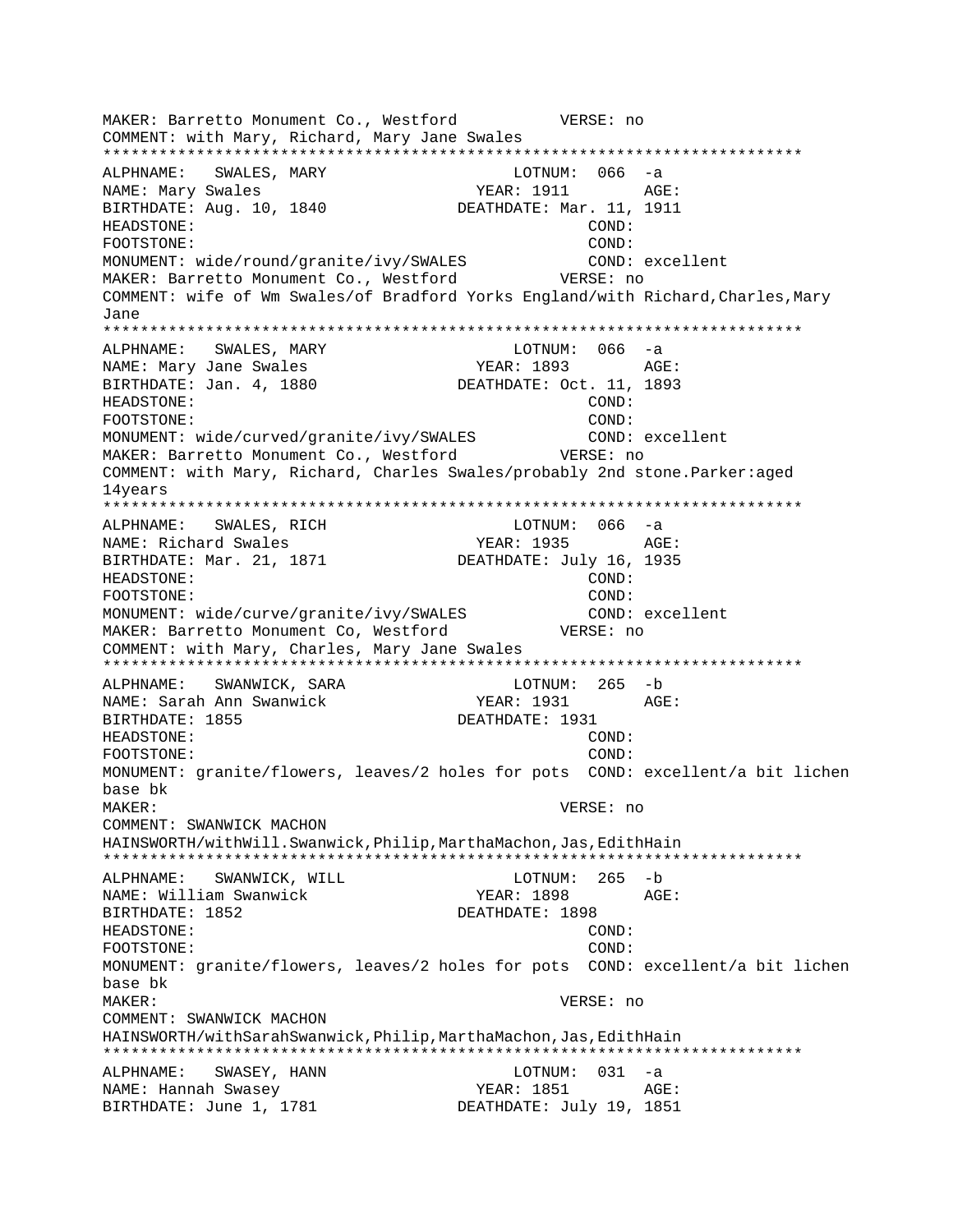HEADSTONE: pointed/marble COND: lichen covered, acid rain FOOTSTONE: COND: MONUMENT: COND: VERSE: yes MAKER: COMMENT: GRANDMOTHER/Relict of John Swasey/v.r. July 19, 1853 age 73yr, 2mo. ALPHNAME: SWETT, ADEL LOTNUM: 188 -a YEAR: 1880 AGE: NAME: Adelaide E. Sweat BIRTHDATE: Apr. 14, 1839 DEATHDATE: June 12, 1880 HEADSTONE: COND: FOOTSTONE: COND: MONUMENT: granite/short obelisk/SWEAT COND: good/a small amount of lichen MAKER: Andrews & Co. VERSE: no COMMENT: rear: with Lillie M., Charlotte F. ALPHNAME: SWETT, ANNA LOTNUM:  $228 - f$ YEAR: 1867 AGE: NAME: Anna Babcock BIRTHDATE: 1800 DEATHDATE: 1867 HEADSTONE: #228-b/Anna Babcock Swett  $COMD:$ FOOTSTONE:  $COMD$ : MONUMENT: granite/flowers, leaves/Perpetual Care COND: lichen, green & black/good MAKER: VERSE: no COMMENT: Rear: SWETT/Left side: with Charles his wife, John their son, Harriet thei daughte ALPHNAME: SWETT, ANNA LOTNUM: 228 -b YEAR: 1867 AGE: NAME: A.S. DEATHDATE: BIRTHDATE: COND: black lichen HEADSTONE: rounded granite/low FOOTSTONE: COND: MONUMENT: #228-f/Anna Babcock COND: VERSE: no MAKER: COMMENT: ALPHNAME: SWETT, ARTH  $LOTNUM: 227 -e$ YEAR: 1918 AGE: NAME: Arthur Harold BIRTHDATE: Aug. 17, 1875 DEATHDATE: Nov. 10, 1918 HEADSTONE: COND: FOOTSTONE: COND: COND: good MONUMENT: granite/fancy/S/ivy/SHELDON - SWETT MAKER: Gumb Bros. Lowell VERSE: no COMMENT: right side/with Edith Josephine/son of C.E. & C.K. Swett ALPHNAME: SWETT, BELI LOTNUM: 188 -a YEAR: 1885 AGE: NAME: Belinda BIRTHDATE: Dec. 9, 1814 DEATHDATE: Sep. 28, 1885 HEADSTONE: COND: FOOTSTONE: COND: MONUMENT: granite/short obelisk/SWEAT COND: good/small amount of lichen MAKER: Andrews & Co. VERSE: no COMMENT: front: with William Sweatt, his wife ALPHNAME: SWETT, BELI LOTNUM: 188 -a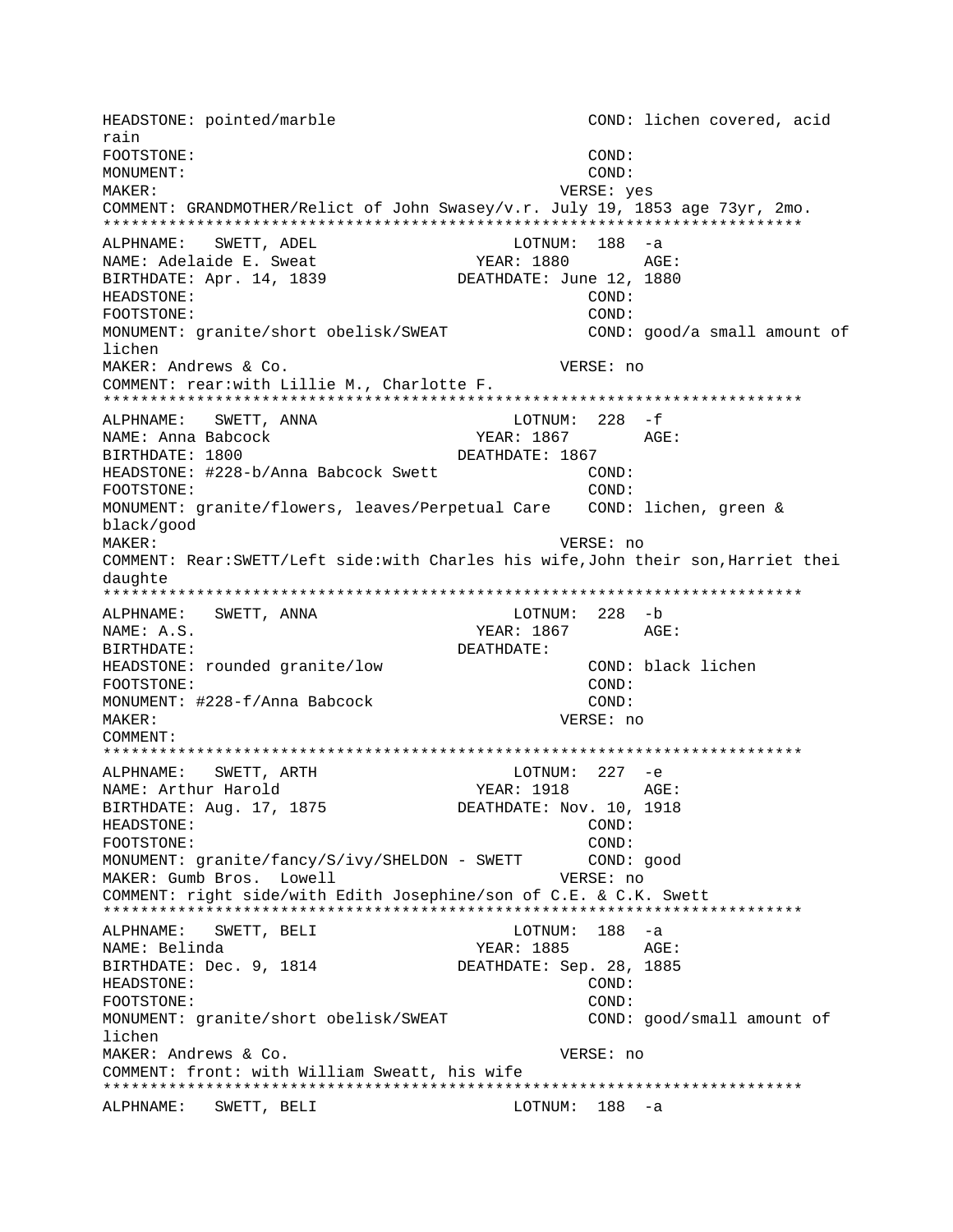NAME: Belinda Jane YEAR: 1877 AGE: BIRTHDATE: Nov. 22, 1833 DEATHDATE: Jan. 1, 1877 HEADSTONE: COND: FOOTSTONE: COND: MONUMENT: granite/short obelisk/SWEAT COND: good/a little lichen MAKER: Andrews & Co. VERSE: no COMMENT: left side/VR:Jane Belinda/with William Henry,Henryetta,children of Wiliam&Beli \*\*\*\*\*\*\*\*\*\*\*\*\*\*\*\*\*\*\*\*\*\*\*\*\*\*\*\*\*\*\*\*\*\*\*\*\*\*\*\*\*\*\*\*\*\*\*\*\*\*\*\*\*\*\*\*\*\*\*\*\*\*\*\*\*\*\*\*\*\*\*\*\*\*\* ALPHNAME: SWETT, CHAR NAME: Charlotte F. Sweat YEAR: 1896 AGE: BIRTHDATE: Mar. 12, 1841 DEATHDATE: Feb. 24, 1896 HEADSTONE: COND: FOOTSTONE: COND: MONUMENT: granite/short obelisk/SWEAT COND: good/a small amount of lichen MAKER: Andrews & Co. VERSE: no COMMENT: rear:with Adelaide E., Lillie M. \*\*\*\*\*\*\*\*\*\*\*\*\*\*\*\*\*\*\*\*\*\*\*\*\*\*\*\*\*\*\*\*\*\*\*\*\*\*\*\*\*\*\*\*\*\*\*\*\*\*\*\*\*\*\*\*\*\*\*\*\*\*\*\*\*\*\*\*\*\*\*\*\*\*\* ALPHNAME: SWETT, CHAR LOTNUM: 227 -e NAME: Charles Text Charles TEAR: 1867 AGE: BIRTHDATE: DEATHDATE: Oct. 23, 1867 HEADSTONE: COND: FOOTSTONE: COND: MONUMENT: granite/fancy/S/ivy/SHELDON - SWETT COND: good MAKER: Gumb Bros. Lowell MAKER: Gumb Bros. Lowell COMMENT: Perpetual Care/infant son of C.E. & C.K. Swett/rear: with Josephine Keyes \*\*\*\*\*\*\*\*\*\*\*\*\*\*\*\*\*\*\*\*\*\*\*\*\*\*\*\*\*\*\*\*\*\*\*\*\*\*\*\*\*\*\*\*\*\*\*\*\*\*\*\*\*\*\*\*\*\*\*\*\*\*\*\*\*\*\*\*\*\*\*\*\*\*\* ALPHNAME: SWETT, CHAR LOTNUM: 227 -e NAME: Charles E. Swett A.M. YEAR: 1925 AGE: BIRTHDATE: Mar. 12, 1839 DEATHDATE: Dec. 31, 1925 HEADSTONE: COND: FOOTSTONE: COND: MONUMENT: granite/fancy/S/ivy/SHELDON - SWETT COND: good MAKER: Gumb Bros. Lowell MAKER: Gumb Bros. Lowell COMMENT: front:with Clemantine Keyes his wife/Arthur Sheldon,Sarah Swett/Dartmouth 1864 \*\*\*\*\*\*\*\*\*\*\*\*\*\*\*\*\*\*\*\*\*\*\*\*\*\*\*\*\*\*\*\*\*\*\*\*\*\*\*\*\*\*\*\*\*\*\*\*\*\*\*\*\*\*\*\*\*\*\*\*\*\*\*\*\*\*\*\*\*\*\*\*\*\*\* ALPHNAME: SWETT, CHAR NAME: C.E.S. YEAR: 1925 AGE: BIRTHDATE: DEATHDATE: HEADSTONE: rounded light gray granite/low COND: not sunken FOOTSTONE: COND: MONUMENT: #227-e/Charles E. Swett COND: MAKER: VERSE: no COMMENT: \*\*\*\*\*\*\*\*\*\*\*\*\*\*\*\*\*\*\*\*\*\*\*\*\*\*\*\*\*\*\*\*\*\*\*\*\*\*\*\*\*\*\*\*\*\*\*\*\*\*\*\*\*\*\*\*\*\*\*\*\*\*\*\*\*\*\*\*\*\*\*\*\*\*\* ALPHNAME: SWETT, CHAR NAME: Charles Swett YEAR: 1861 AGE: BIRTHDATE: 1804 DEATHDATE: 1861 HEADSTONE: #228-a/Charles Swett COND: FOOTSTONE: COND: MONUMENT: granite/flowers, leaves/Perpetual Care COND: lichen, green & black/good MAKER: VERSE: no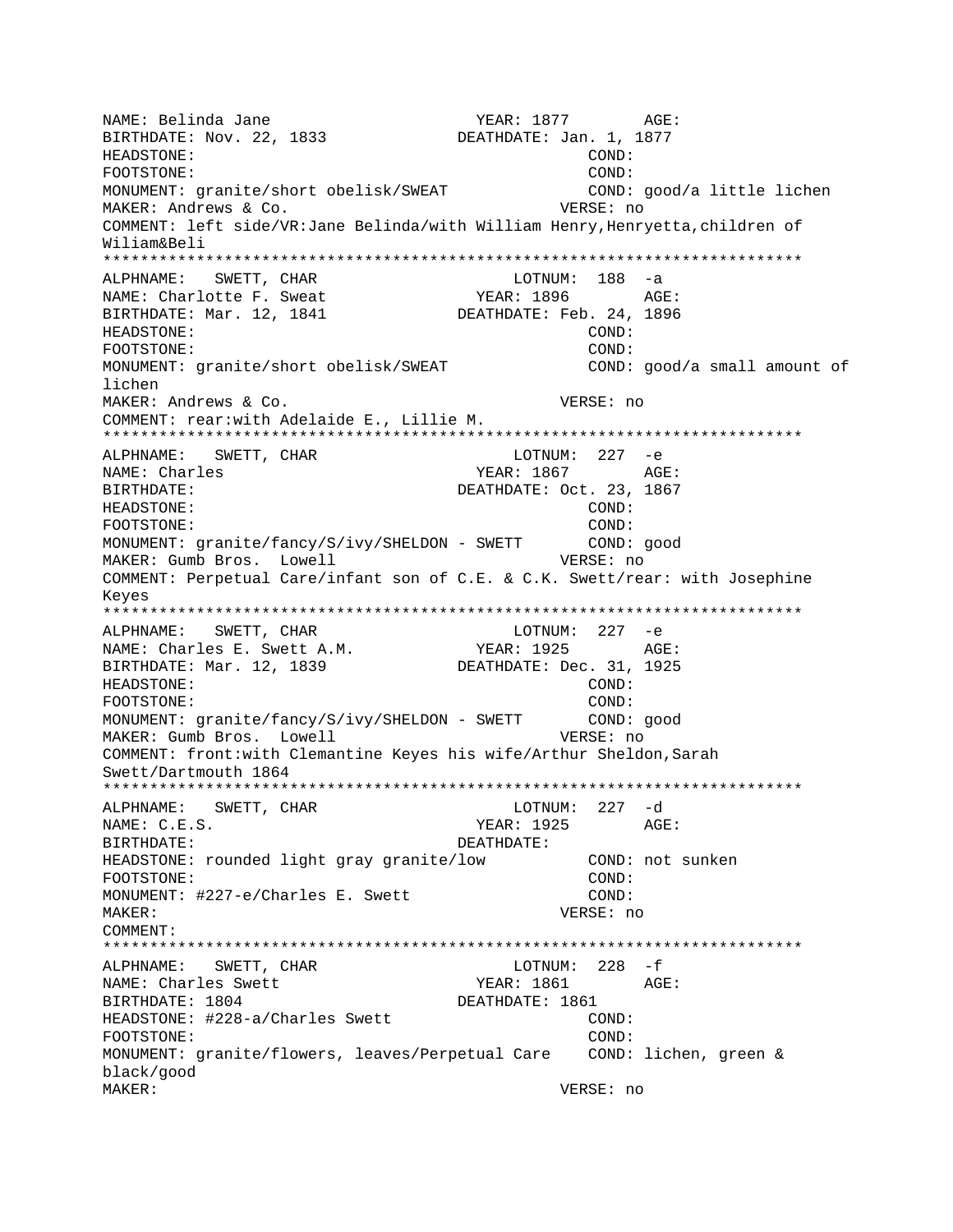COMMENT: Rear: SWETT/Left side: with Anna his wife, John their son, Harriet thei daughter LOTNUM: 228 -a ALPHNAME: SWETT, CHAR YEAR: 1861 AGE: NAME: C.S. BIRTHDATE: DEATHDATE: HEADSTONE: rounded granite/low COND: black lichen FOOTSTONE: COND: MONUMENT: #228-f/Charles Swett COND: MAKER: VERSE: no  $COMM$  $\Gamma$ n $T$ : ALPHNAME: SWETT, CLEM LOTNUM: 227 -e **YEAR: 1910** NAME: Clematine Keyes AGE: BIRTHDATE: June 6, 1838 DEATHDATE: Oct. 7, 1910 HEADSTONE:  $\texttt{COND}:$ COND: FOOTSTONE: MONUMENT: granite/fancy/S/ivy/SHELDON - SWETT COND: good MAKER: Gumb Bros. Lowell VERSE: no COMMENT: front:with Charles E. Swett his wife/Arthur H. Sheldon, Sarah E. Swett his wife ALPHNAME: SWETT, CLEM LOTNUM:  $227 - c$ YEAR: 1910 AGE: NAME: C.K.S. BIRTHDATE: DEATHDATE: HEADSTONE: rounded granite/low COND: mower chips/sunken almostflush COND: FOOTSTONE: MONUMENT: #227-e/Clemantine Keyes  $COMD:$ VERSE: no MAKER: COMMENT: SWETT, EDIT LOTNUM:  $227 - e$ ALPHNAME: NAME: Edith Josephine YEAR: 1965 AGE: BIRTHDATE: Mar. 30, 1873 DEATHDATE: Mar. 20, 1965 HEADSTONE: COND: FOOTSTONE: COND: MONUMENT: qranite/fancy/S/ivy/SHELDON - SWETT COND: good MAKER: Gumb Bros. Lowell VERSE: no COMMENT: right side/with Arthur Harold/Dau. of C.E. & C.K. Swett ALPHNAME: SWETT, EDMU LOTNUM: 024 -g YEAR: 1880 AGE: NAME: Edmund Swett DEATHDATE: Jan. 18, 1880 BIRTHDATE: 81 HEADSTONE:  $#24-d/E.S.$ COND: COND: FOOTSTONE: MONUMENT: tall shaft, urn on top/E.Swett1857 COND: bad acid rain VERSE: yes MAKER: COMMENT: front with Elizabeth L. his wife, Elizabeth T. his wife/left side Hiram ALPHNAME: SWETT, EDMU LOTNUM: 024 -d NAME: E.S. YEAR: 1880 AGE: BIRTHDATE: DEATHDATE: HEADSTONE: flat/marble COND: good/sl/ tipped to left FOOTSTONE: COND: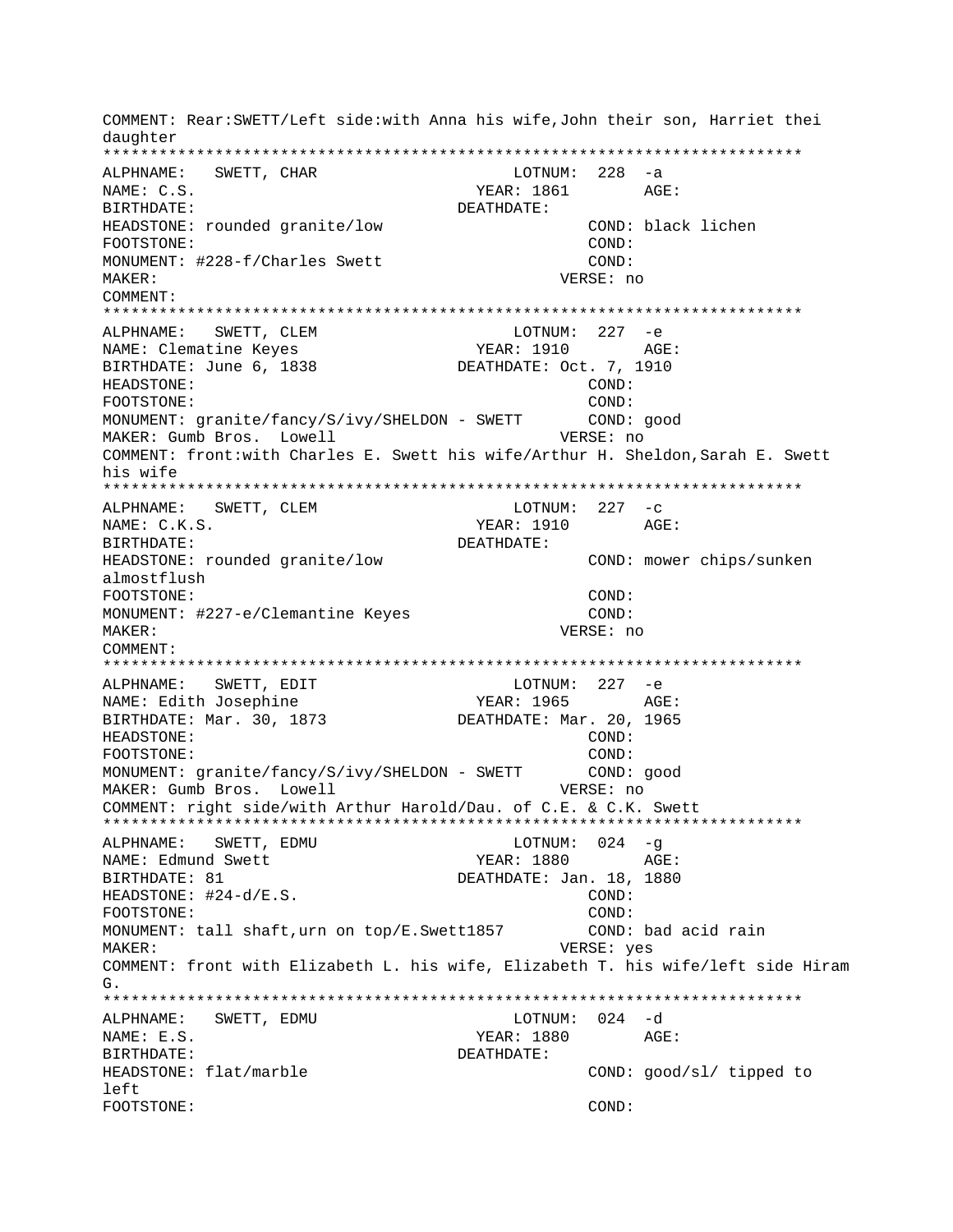MONUMENT: #24-q/Edmund Swett COND: VERSE: no MAKER: COMMENT: LOTNUM:  $024 - q$ ALPHNAME: SWETT, ELIZ NAME: Elizabeth L. YEAR: 1840 AGE: }t. 45 BIRTHDATE: DEATHDATE: Oct. 25, 1840 HEADSTONE:  $#24-f/E.L.S.$ COND: COND: FOOTSTONE: MONUMENT: tallmarble, urn on top/ESwett1857 COND: acid rain MAKER: VERSE: no COMMENT: front with Edmund his wife/Elizabeth T. his wife/Garside epoxyed urnon top1997 ALPHNAME: SWETT, ELIZ LOTNUM:  $024 - q$ YEAR: 1857 AGE: }t. 54 NAME: Elizabeth T. BIRTHDATE: DEATHDATE: Oct. 16, 1857 HEADSTONE: see #24-f/E.T.S. COND: COND: FOOTSTONE: MONUMENT: tallmarble/urn on top/E.Swett1857 COND: acid rain/v.poor/much illegib. VERSE: no MAKER: COMMENT: front with Edmund his wife, Elizabeth L.his wife/Garside epoxyed urn on top1997 ALPHNAME: SWETT, ELIZ LOTNUM: 024 -e  $NAME: E.T.S.$ YEAR: 1857 AGE: BIRTHDATE: DEATHDATE: HEADSTONE: flat/marble COND: out of ground/ac. rain/chips COND: FOOTSTONE: COND: MONUMENT: #24-g/Elizabeth T. Swett MAKER: VERSE: no COMMENT: ALPHNAME: SWETT, Eliz  $LOTNUM: 024 - f$ YEAR: 1840 AGE:  $NAME: E.L.S.$ BIRTHDATE: DEATHDATE: HEADSTONE: flat/marble COND: leaning forward 50 degrees COND: FOOTSTONE: MONUMENT: #24-g Elizabeth L. Swett COND: MAKER: VERSE: no COMMENT: LOTNUM:  $228 - f$ ALPHNAME: SWETT, HARR YEAR: 1842 AGE: NAME: Harriet N. BIRTHDATE: 1841 DEATHDATE: 1842 HEADSTONE: #228-c/Harriet N. COND: FOOTSTONE: COND: MONUMENT: granite/flowers, leaves/Perpetual Care COND: lichen, green & black/good MAKER: VERSE: no COMMENT: Rear: SWETT/Left side: with Charles, his wife Anna/their daughter/also ٦ohn ALPHNAME: SWETT, HARR  $LOTNUM: 228 -c$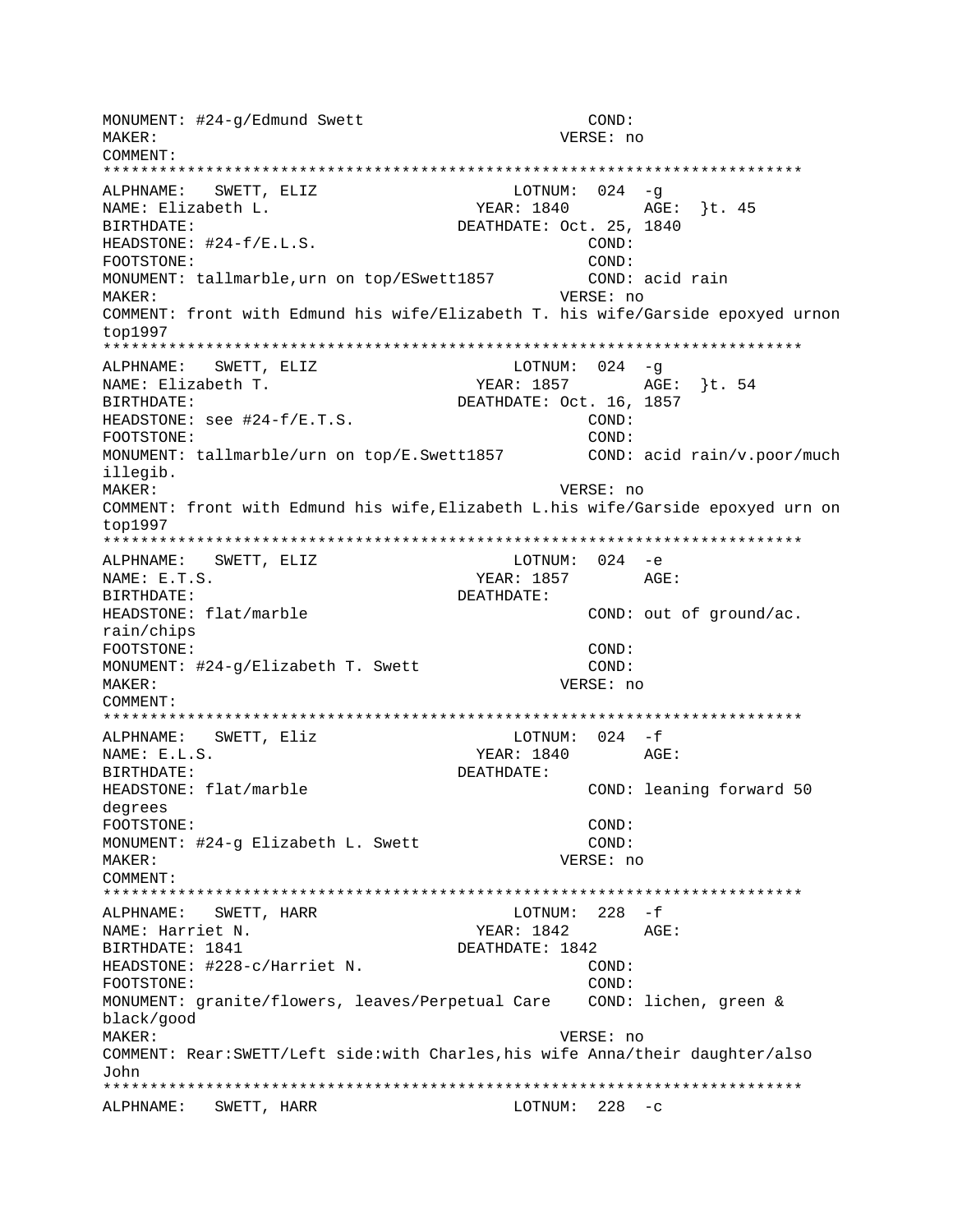NAME: H.N.S. YEAR: 1842 AGE: BIRTHDATE: DEATHDATE: HEADSTONE: rounded granite/low COND: black lichen FOOTSTONE: COND: MONUMENT: #228-f/Margaret N. COND: MAKER: VERSE: no COMMENT: \*\*\*\*\*\*\*\*\*\*\*\*\*\*\*\*\*\*\*\*\*\*\*\*\*\*\*\*\*\*\*\*\*\*\*\*\*\*\*\*\*\*\*\*\*\*\*\*\*\*\*\*\*\*\*\*\*\*\*\*\*\*\*\*\*\*\*\*\*\*\*\*\*\*\* ALPHNAME: SWETT, HENR NAME: Henryetta (AGE: 1850)<br>BIRTHDATE: Jan. 22, 1847 (DEATHDATE: Mar. 1, 1850) BIRTHDATE: Jan. 22, 1847 HEADSTONE: COND: FOOTSTONE: COND: MONUMENT: granite/short obelisk/SWEAT COND: good/a small amount of lichen MAKER: Andrews & Co. The Contract of the Contract of the VERSE: no COMMENT: left side:with William Henry, Belinda Jane Children of William & Belinda Sweat \*\*\*\*\*\*\*\*\*\*\*\*\*\*\*\*\*\*\*\*\*\*\*\*\*\*\*\*\*\*\*\*\*\*\*\*\*\*\*\*\*\*\*\*\*\*\*\*\*\*\*\*\*\*\*\*\*\*\*\*\*\*\*\*\*\*\*\*\*\*\*\*\*\*\* ALPHNAME: SWETT, HIRA LOTNUM: 024 -q NAME: Hiram M. Same Communication of the MEAR: 1855 AGE: 22 BIRTHDATE: DEATHDATE: Jan. 14 1855 HEADSTONE:  $\#24-c/H.M.G$  COND: FOOTSTONE: COND: MONUMENT: tallmarble/urn on top/E. SWETT 1857 COND: bad acid rain MAKER: VERSE: yes COMMENT: on left side/front:Edmund,Elizabeth L.,Elizabeth T./Garside epoxyed urnontop97 \*\*\*\*\*\*\*\*\*\*\*\*\*\*\*\*\*\*\*\*\*\*\*\*\*\*\*\*\*\*\*\*\*\*\*\*\*\*\*\*\*\*\*\*\*\*\*\*\*\*\*\*\*\*\*\*\*\*\*\*\*\*\*\*\*\*\*\*\*\*\*\*\*\*\* ALPHNAME: SWETT, JOHN NAME: John F. YEAR: 1897 AGE: BIRTHDATE: 1829 DEATHDATE: 1897 HEADSTONE: #228-i/John F. Swett COND: FOOTSTONE: COND: MONUMENT: granite/flowers, leaves/Perpetual Care COND: lichen, green & black/good MAKER: VERSE: yes COMMENT: Rear:SWETT/Left side:with Charles,his wife Anna their son/Harriet thei daughte \*\*\*\*\*\*\*\*\*\*\*\*\*\*\*\*\*\*\*\*\*\*\*\*\*\*\*\*\*\*\*\*\*\*\*\*\*\*\*\*\*\*\*\*\*\*\*\*\*\*\*\*\*\*\*\*\*\*\*\*\*\*\*\*\*\*\*\*\*\*\*\*\*\*\* ALPHNAME: SWETT, JOHN LOTNUM: 228 -i NAME: J.F.S. AGE: YEAR: 1897 AGE: BIRTHDATE: DEATHDATE: HEADSTONE: rounded granite/low COND: black lichen FOOTSTONE: COND: MONUMENT:  $\#228-f/\text{John F}$ . COND: MAKER: VERSE: no COMMENT: \*\*\*\*\*\*\*\*\*\*\*\*\*\*\*\*\*\*\*\*\*\*\*\*\*\*\*\*\*\*\*\*\*\*\*\*\*\*\*\*\*\*\*\*\*\*\*\*\*\*\*\*\*\*\*\*\*\*\*\*\*\*\*\*\*\*\*\*\*\*\*\*\*\*\* ALPHNAME: SWETT, LILL NAME: Lillie M. Sweat YEAR: 1896 AGE: BIRTHDATE: Dec. 25, 1876 DEATHDATE: July 15, 1894 HEADSTONE: COND: FOOTSTONE: COND: MONUMENT: granite/short obelisk/SWEAT COND: good/a small amount of lichen MAKER: Andrews & Co. The Contract of the Contract of the VERSE: no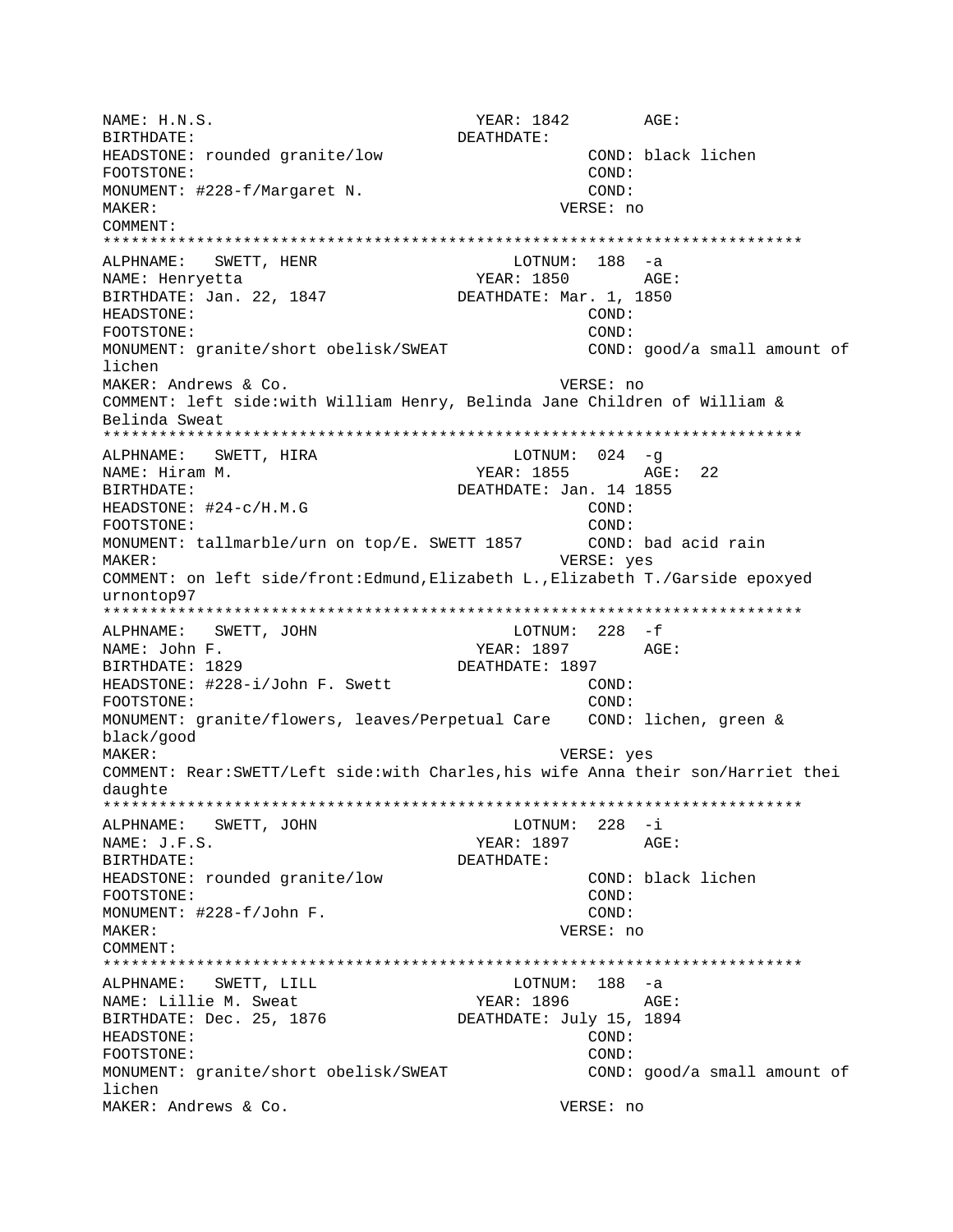COMMENT: rear:with Adelaide E., Charlotte F. \*\*\*\*\*\*\*\*\*\*\*\*\*\*\*\*\*\*\*\*\*\*\*\*\*\*\*\*\*\*\*\*\*\*\*\*\*\*\*\*\*\*\*\*\*\*\*\*\*\*\*\*\*\*\*\*\*\*\*\*\*\*\*\*\*\*\*\*\*\*\*\*\*\*\* LOTNUM: 228 -f NAME: Margaret Robinson YEAR: 1912 AGE: BIRTHDATE: May 31, 1828 DEATHDATE: Feb. 9, 1912 HEADSTONE: #228-h/Margaret Robinson Swett COND: FOOTSTONE: COND: MONUMENT: granite/flowers, leaves/Perpetual Care COND: lichen, green & black/good MAKER: VERSE: no COMMENT: Rear: SWETT/wife of John F. Swett \*\*\*\*\*\*\*\*\*\*\*\*\*\*\*\*\*\*\*\*\*\*\*\*\*\*\*\*\*\*\*\*\*\*\*\*\*\*\*\*\*\*\*\*\*\*\*\*\*\*\*\*\*\*\*\*\*\*\*\*\*\*\*\*\*\*\*\*\*\*\*\*\*\*\* ALPHNAME: SWETT, MARG LOTNUM: 228 -h NAME: M.R.S. YEAR: 1912 AGE: BIRTHDATE: DEATHDATE: HEADSTONE: rounded granite/low COND: black lichen FOOTSTONE: COND: MONUMENT: #228-f/Margaret Robinson COND: MAKER: VERSE: no COMMENT: \*\*\*\*\*\*\*\*\*\*\*\*\*\*\*\*\*\*\*\*\*\*\*\*\*\*\*\*\*\*\*\*\*\*\*\*\*\*\*\*\*\*\*\*\*\*\*\*\*\*\*\*\*\*\*\*\*\*\*\*\*\*\*\*\*\*\*\*\*\*\*\*\*\*\* ALPHNAME: SWETT, WILL CONNECTRITION ALPHNAME: SWETT, WILL NAME: William Sweatt  $YERR: 1808$  AGE: BIRTHDATE: Jan. 26, 1808 DEATHDATE: Apr. 27, 1892 HEADSTONE: COND: FOOTSTONE: COND: MONUMENT: granite/short obelisk/SWEAT COND: good/small amount lichen MAKER: Andrews & Co. VERSE: no COMMENT: front:with Belinda his wife \*\*\*\*\*\*\*\*\*\*\*\*\*\*\*\*\*\*\*\*\*\*\*\*\*\*\*\*\*\*\*\*\*\*\*\*\*\*\*\*\*\*\*\*\*\*\*\*\*\*\*\*\*\*\*\*\*\*\*\*\*\*\*\*\*\*\*\*\*\*\*\*\*\*\* ALPHNAME: SWETT, WILL CONNECTRITION: 188 -a NAME: William Henry TEAR: 1847 AGE: BIRTHDATE: Mar. 7, 1843 DEATHDATE: Mar. 7, 1847 HEADSTONE: COND: FOOTSTONE: COND: MONUMENT: granite/short obelisk/SWEAT COND: good/a small amount of lichen MAKER: Andrews & Co. The Contract of the Contract of the VERSE: no COMMENT: left side:with Henryetta, Belinda Jane, children of William & Belinda Sweat \*\*\*\*\*\*\*\*\*\*\*\*\*\*\*\*\*\*\*\*\*\*\*\*\*\*\*\*\*\*\*\*\*\*\*\*\*\*\*\*\*\*\*\*\*\*\*\*\*\*\*\*\*\*\*\*\*\*\*\*\*\*\*\*\*\*\*\*\*\*\*\*\*\*\* ALPHNAME: SWETT. GEOR CONTROLL BOTNUM: 306 -a NAME: George W. Swett YEAR: 1921 AGE: BIRTHDATE: 1852 DEATHDATE: 1921 HEADSTONE: COND: FOOTSTONE: COND: MONUMENT: brown granite/pointed/SWETT COND: 2 sm.chips/some lichen on base MAKER: Lowell Monument Co. The Communist Communist Communist Communist Communist Communist Communist Communist Communist Communist Communist Communist Communist Communist Communist Communist Communist Communist Communist C COMMENT: with Ida F Swett, his wife, M. Ella Swett Smith \*\*\*\*\*\*\*\*\*\*\*\*\*\*\*\*\*\*\*\*\*\*\*\*\*\*\*\*\*\*\*\*\*\*\*\*\*\*\*\*\*\*\*\*\*\*\*\*\*\*\*\*\*\*\*\*\*\*\*\*\*\*\*\*\*\*\*\*\*\*\*\*\*\*\* ALPHNAME: SWETT. IDA LOTNUM: 306 -a NAME: Ida F. YEAR: 1942 AGE: BIRTHDATE: 1857 DEATHDATE: 1942 HEADSTONE: COND: FOOTSTONE: COND: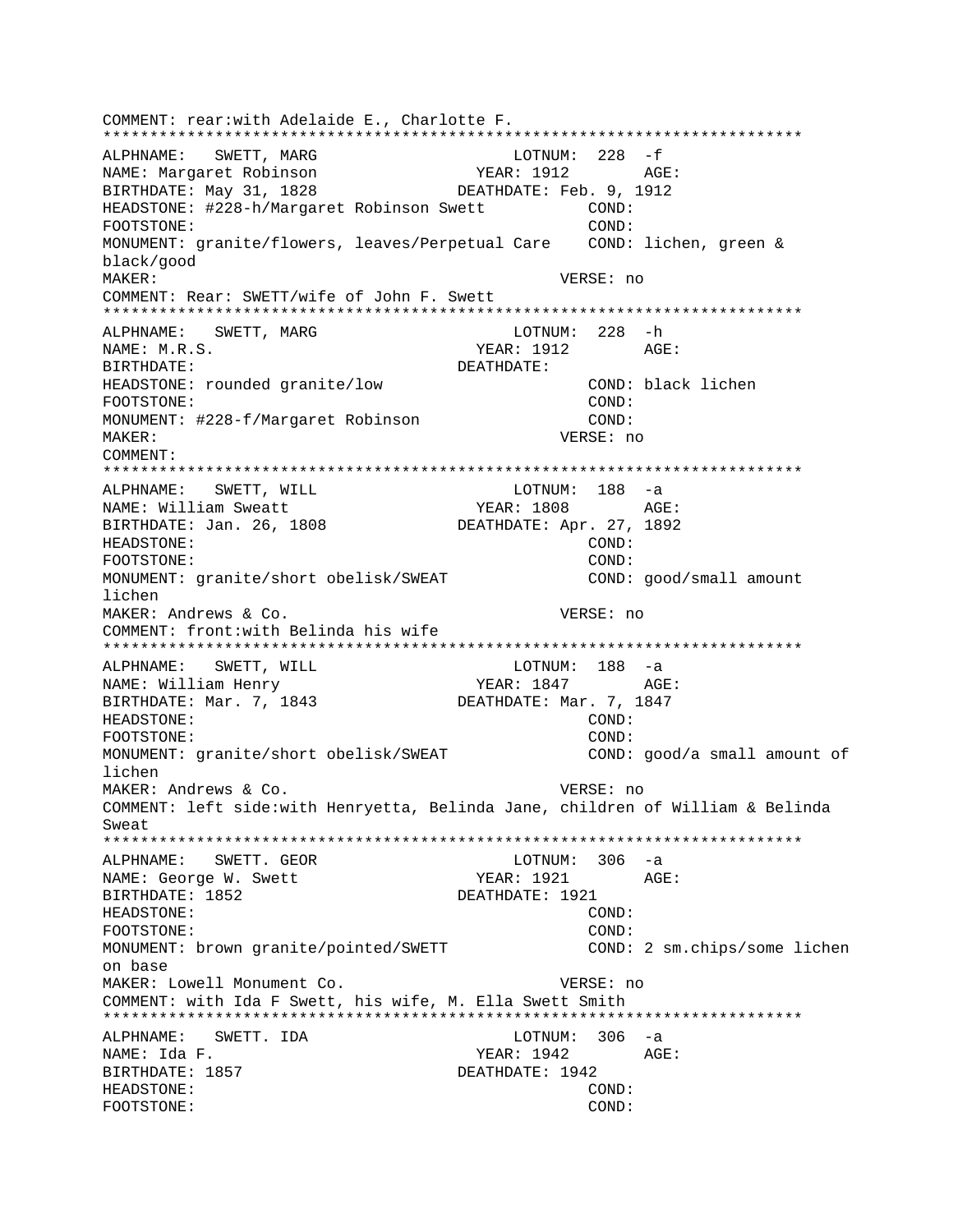MONUMENT: brown granite/pointed/SWETT COND: 2 sm.chips/some lichen on base MAKER: Lowell Monument Co. VERSE: no COMMENT: with George W. Swett his wife, M. Ella Swett Smith ALPHNAME: SYFFERMANN, CATH  $LOTNUM: 036 -a$ NAME: Catherine M. YEAR: 1846 AGE: 31vrs 5mos. DEATHDATE: July 22, 1846 **RIRTHDATE: HEADSTONE:** COND: FOOTSTONE:  $COND:$ MONUMENT: point.marbleornateshaft/NOLTE  $CONF:$ blacklichen/acidrain/toploose **MAKER:** VERSE: no COMMENT: wife of Charles E. Syffermann/rear with Matilda A. Nolte ALPHNAME: TARTLETON, ANN LOTNUM:  $064 - c$ NAME: Mrs. Ann Tarleton BIRTHDATE: DEATHDATE: July 18, 1851 COND: brokenin2/ongr/v.bad HEADSTONE: marble/pointed acidrain FOOTSTONE: COND: MONUMENT: COND: MAKER: VERSE: yes COMMENT: TAYLOR, AUGU LOTNUM: 126 -a ALPHNAME: YEAR: 1890 AGE: NAME: Augustus E. Taylor BIRTHDATE: August 11, 1820 DEATHDATE: Sept. 29, 1890 HEADSTONE:  $COMD$ : FOOTSTONE:  $COMD:$ MONUMENT: granite/long, narrow/low COND: good MAKER: VERSE: no COMMENT: with Gay:EmmaJane,Adaline,AdalineMaria,FrederickTaylor,LucyAdaline/Ziba ALPHNAME: TRUBEY LOTNUM:  $172 - c$ NAME: YEAR: AGE: BIRTHDATE: DEATHDATE: HEADSTONE: marble cross, block marble base COND: cross replaced on base 1997 COND: FOOTSTONE: MONUMENT: COND: MAKER: VERSE: no COMMENT: no inscription/cross off base 2002 ALPHNAME: TRUBEY, ANNA  $LOTNUM: 268 -a$ YEAR: 1898 AGE: NAME: Anna J. Shields BIRTHDATE: April 27, 1840 DEATHDATE: June 29, 1898 HEADSTONE: COND: FOOTSTONE: COND: MONUMENT: pointed granite shaft/TRUBEY COND: black lichen/ leaning right MAKER: VERSE: no COMMENT: wife of James F. Trubey ALPHNAME: TRUBEY, ARTH LOTNUM: 234 -d YEAR: 1954 NAME: Arthur W. Trubey AGE: BIRTHDATE: 1868 DEATHDATE: 1954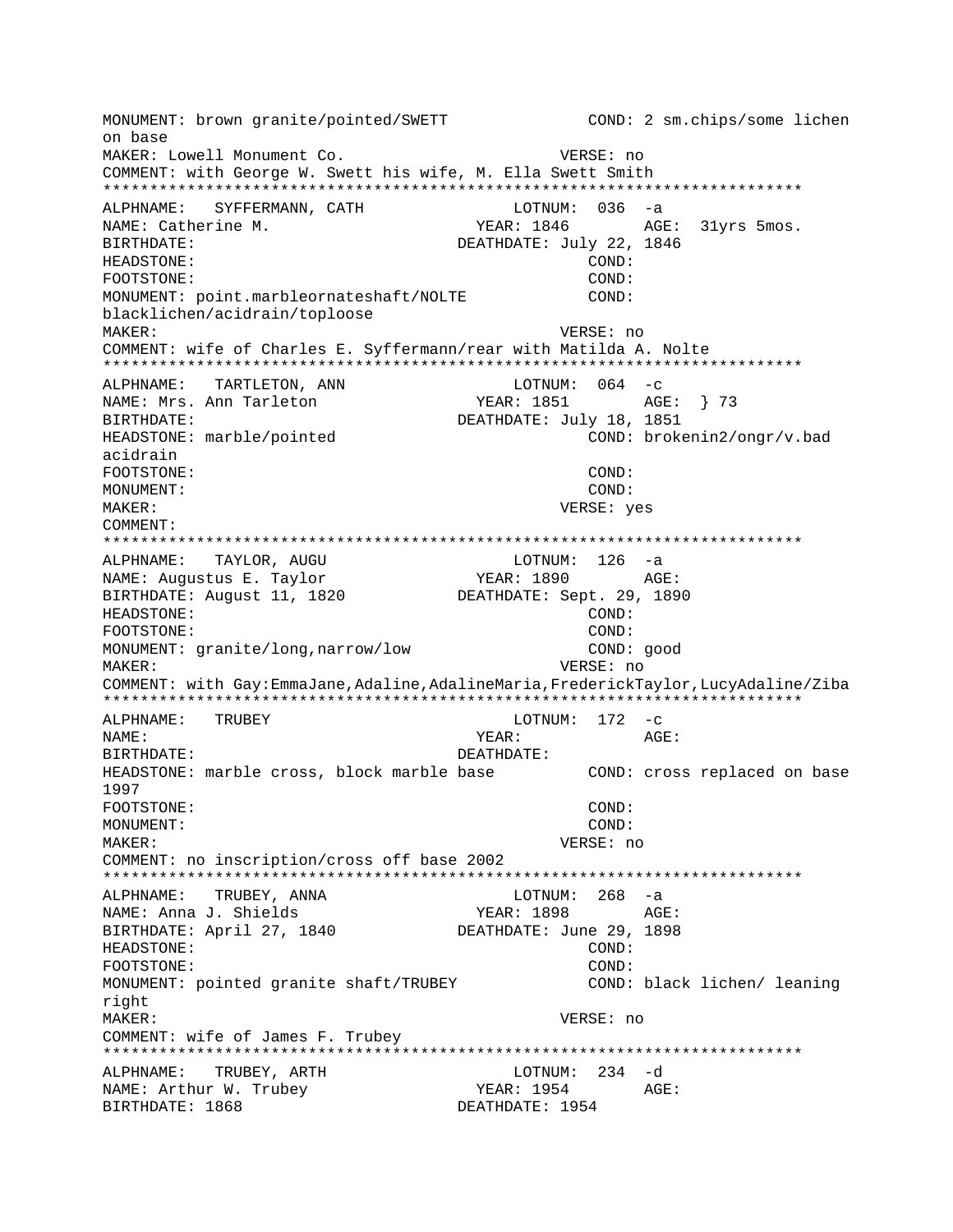HEADSTONE: granite rectangle/almost flush/2 crosses COND: excellent FOOTSTONE: COND: MONUMENT: COND: MAKER: VERSE: no COMMENT: TRUBEY \*\*\*\*\*\*\*\*\*\*\*\*\*\*\*\*\*\*\*\*\*\*\*\*\*\*\*\*\*\*\*\*\*\*\*\*\*\*\*\*\*\*\*\*\*\*\*\*\*\*\*\*\*\*\*\*\*\*\*\*\*\*\*\*\*\*\*\*\*\*\*\*\*\*\* ALPHNAME: TRUBEY, CLAR LOTNUM: 234 -e NAME: Clarence A. YEAR: 1973 AGE: BIRTHDATE: 1894 DEATHDATE: 1973 HEADSTONE: red graniterect./leaves blossom/2crosses COND: good FOOTSTONE: COND: MONUMENT: COND: MAKER: VERSE: no COMMENT: TRUBEY/with Katherine M. \*\*\*\*\*\*\*\*\*\*\*\*\*\*\*\*\*\*\*\*\*\*\*\*\*\*\*\*\*\*\*\*\*\*\*\*\*\*\*\*\*\*\*\*\*\*\*\*\*\*\*\*\*\*\*\*\*\*\*\*\*\*\*\*\*\*\*\*\*\*\*\*\*\*\* ALPHNAME: TRUBEY, CLAR NAME: Clarence A. Trubey, Jr. YEAR: 1944 AGE: BIRTHDATE: Mar 31 1921 DEATHDATE: Jan 5 1944 HEADSTONE: metal rectangle/rippled design on edge COND: excellent FOOTSTONE: COND: MONUMENT: COND: MAKER: VERSE: no COMMENT: In memory of/2D LT US Army World War II \*\*\*\*\*\*\*\*\*\*\*\*\*\*\*\*\*\*\*\*\*\*\*\*\*\*\*\*\*\*\*\*\*\*\*\*\*\*\*\*\*\*\*\*\*\*\*\*\*\*\*\*\*\*\*\*\*\*\*\*\*\*\*\*\*\*\*\*\*\*\*\*\*\*\* ALPHNAME: TRUBEY, EDIT COTNUM: 172 -a NAME: Edith E. Trubey TEAR: 1873 AGE: 3 yrs, 9 mos. BIRTHDATE: DEATHDATE: Nov. 29, 1873 HEADSTONE: granite/pointed/bird COND: base v. loose/decoration chip FOOTSTONE: COND: MONUMENT: COND: MAKER: VERSE: yes COMMENT: \*\*\*\*\*\*\*\*\*\*\*\*\*\*\*\*\*\*\*\*\*\*\*\*\*\*\*\*\*\*\*\*\*\*\*\*\*\*\*\*\*\*\*\*\*\*\*\*\*\*\*\*\*\*\*\*\*\*\*\*\*\*\*\*\*\*\*\*\*\*\*\*\*\*\* ALPHNAME: TRUBEY, ELLE LOTNUM: 234 -c NAME: Ellen Armine Cook Trubey YEAR: 1942 AGE: BIRTHDATE: 1865 DEATHDATE: 1942 HEADSTONE: slanted/granite COND: excellent FOOTSTONE: COND: MONUMENT: COND: MAKER: VERSE: yes COMMENT: \*\*\*\*\*\*\*\*\*\*\*\*\*\*\*\*\*\*\*\*\*\*\*\*\*\*\*\*\*\*\*\*\*\*\*\*\*\*\*\*\*\*\*\*\*\*\*\*\*\*\*\*\*\*\*\*\*\*\*\*\*\*\*\*\*\*\*\*\*\*\*\*\*\*\* ALPHNAME: TRUBEY, JOHN CONNECTED BOTNUM: 335 -a NAME: John E. Trubey  $YEAR: 1937$  AGE: BIRTHDATE: 1855 DEATHDATE: 1937 HEADSTONE: COND: FOOTSTONE: COND: MONUMENT: brown granite/rounded COND: bad chip, right front of base MAKER: VERSE: no COMMENT: with Mathilda his wife \*\*\*\*\*\*\*\*\*\*\*\*\*\*\*\*\*\*\*\*\*\*\*\*\*\*\*\*\*\*\*\*\*\*\*\*\*\*\*\*\*\*\*\*\*\*\*\*\*\*\*\*\*\*\*\*\*\*\*\*\*\*\*\*\*\*\*\*\*\*\*\*\*\*\* ALPHNAME: TRUBEY, KATH LOTNUM: 234 -e NAME: Katherine M. Trubey YEAR: 1971 AGE: BIRTHDATE: 1888 DEATHDATE: 1971 HEADSTONE: red graniterect./leaves blossom/2crosses COND: good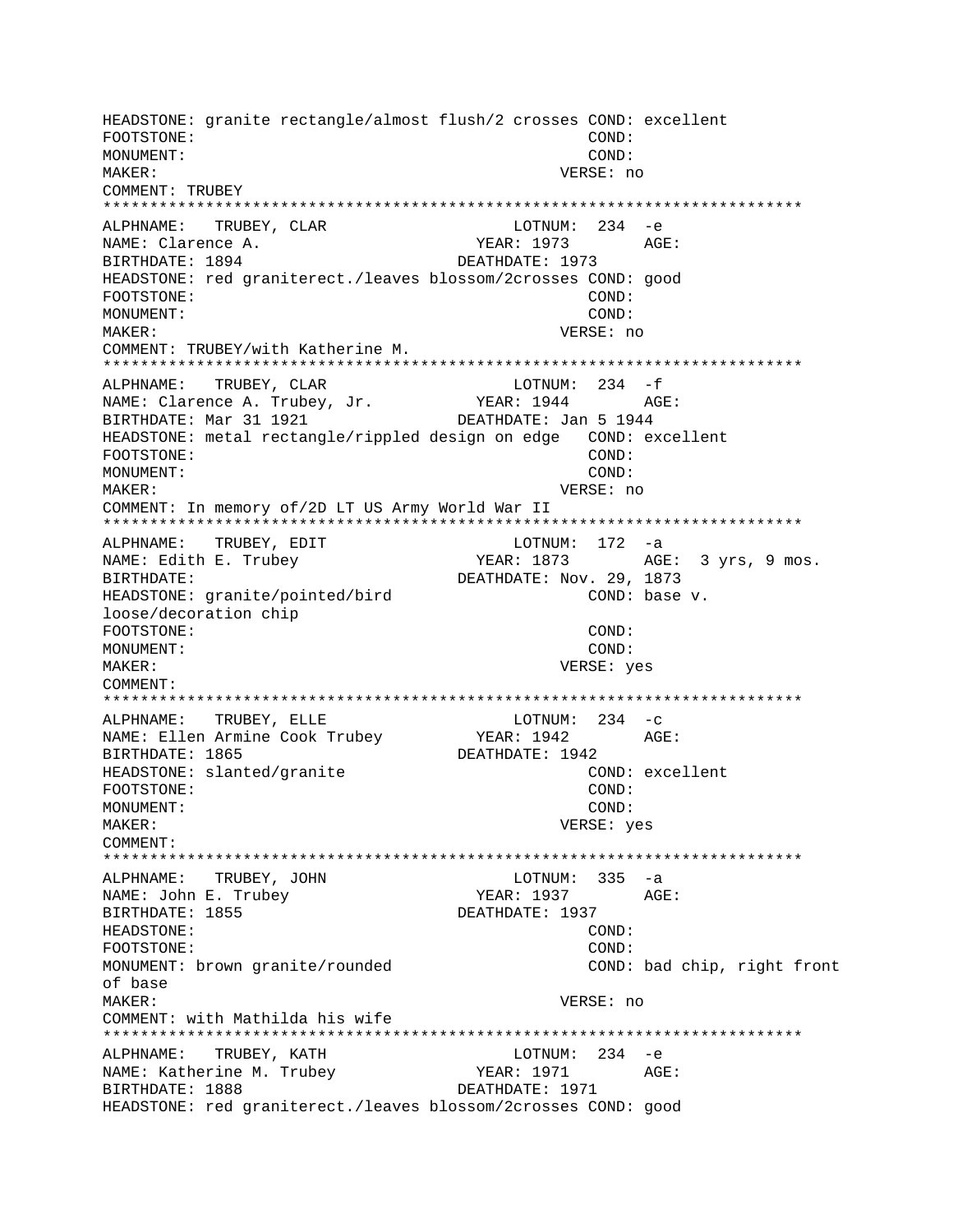FOOTSTONE: COND: MONUMENT: COND: MAKER: VERSE: no COMMENT: TRUBEY/with Clarence A. \*\*\*\*\*\*\*\*\*\*\*\*\*\*\*\*\*\*\*\*\*\*\*\*\*\*\*\*\*\*\*\*\*\*\*\*\*\*\*\*\*\*\*\*\*\*\*\*\*\*\*\*\*\*\*\*\*\*\*\*\*\*\*\*\*\*\*\*\*\*\*\*\*\*\* ALPHNAME: TRUBEY, MARY LOTNUM: 172 -b NAME: Mary YEAR: 1882 AGE: BIRTHDATE: Nov. 8, 1805 DEATHDATE: March 29, 1882 HEADSTONE: granite/double/fancy block COND: excellent FOOTSTONE: COND: MONUMENT: COND: MAKER: VERSE: no COMMENT: double with Wm. Trubey/wife of John Trubey \*\*\*\*\*\*\*\*\*\*\*\*\*\*\*\*\*\*\*\*\*\*\*\*\*\*\*\*\*\*\*\*\*\*\*\*\*\*\*\*\*\*\*\*\*\*\*\*\*\*\*\*\*\*\*\*\*\*\*\*\*\*\*\*\*\*\*\*\*\*\*\*\*\*\* ALPHNAME: TRUBEY, MATH LOTNUM: 335 -a NAME: Matilda YEAR: 1937 AGE: BIRTHDATE: 1855 DEATHDATE: 1937 HEADSTONE: COND: FOOTSTONE: COND: MONUMENT: brown granite/rounded COND: bad chip, right front of base MAKER: VERSE: no COMMENT: with John his wife \*\*\*\*\*\*\*\*\*\*\*\*\*\*\*\*\*\*\*\*\*\*\*\*\*\*\*\*\*\*\*\*\*\*\*\*\*\*\*\*\*\*\*\*\*\*\*\*\*\*\*\*\*\*\*\*\*\*\*\*\*\*\*\*\*\*\*\*\*\*\*\*\*\*\* ALPHNAME: TRUBEY, WILL CONNUM: 172 -b NAME: Wm. Trubey The Mass of the MEAR: 1887 AGE: BIRTHDATE: Nov. 24, 1825 DEATHDATE: Nov. 19, 1887 HEADSTONE: granite/double/fancy block COND: excellent FOOTSTONE: COND: MONUMENT: COND: MAKER: VERSE: no COMMENT: double with Mary, wife of John Trubey \*\*\*\*\*\*\*\*\*\*\*\*\*\*\*\*\*\*\*\*\*\*\*\*\*\*\*\*\*\*\*\*\*\*\*\*\*\*\*\*\*\*\*\*\*\*\*\*\*\*\*\*\*\*\*\*\*\*\*\*\*\*\*\*\*\*\*\*\*\*\*\*\*\*\* ALPHNAME: TRUBEY, WILL LOTNUM: 257 -a NAME: The William Trubey Family YEAR: AGE: BIRTHDATE: DEATHDATE: HEADSTONE: COND: FOOTSTONE: COND: MONUMENT: granite/flowers,ribbon/TRUBEY COLLIER COND: excellent,but some bl.lichen MAKER: VERSE: no COMMENT: no information given \*\*\*\*\*\*\*\*\*\*\*\*\*\*\*\*\*\*\*\*\*\*\*\*\*\*\*\*\*\*\*\*\*\*\*\*\*\*\*\*\*\*\*\*\*\*\*\*\*\*\*\*\*\*\*\*\*\*\*\*\*\*\*\*\*\*\*\*\*\*\*\*\*\*\* ALPHNAME: TUCK, BETS NAME: Betsy Tuck Tuck YEAR: 1857 AGE: 75yrs. BIRTHDATE: Sept. 11, 1857 HEADSTONE: rounded marble with ears COND: bad acid rain,lichen/sunken FOOTSTONE: COND: MONUMENT: COND: MAKER: Erected by S.E.W. VERSE: no COMMENT: \*\*\*\*\*\*\*\*\*\*\*\*\*\*\*\*\*\*\*\*\*\*\*\*\*\*\*\*\*\*\*\*\*\*\*\*\*\*\*\*\*\*\*\*\*\*\*\*\*\*\*\*\*\*\*\*\*\*\*\*\*\*\*\*\*\*\*\*\*\*\*\*\*\*\* ALPHNAME: VARNEY LOTNUM: 007 -a NAME: Addie YEAR: 1955 AGE: BIRTHDATE: DEATHDATE: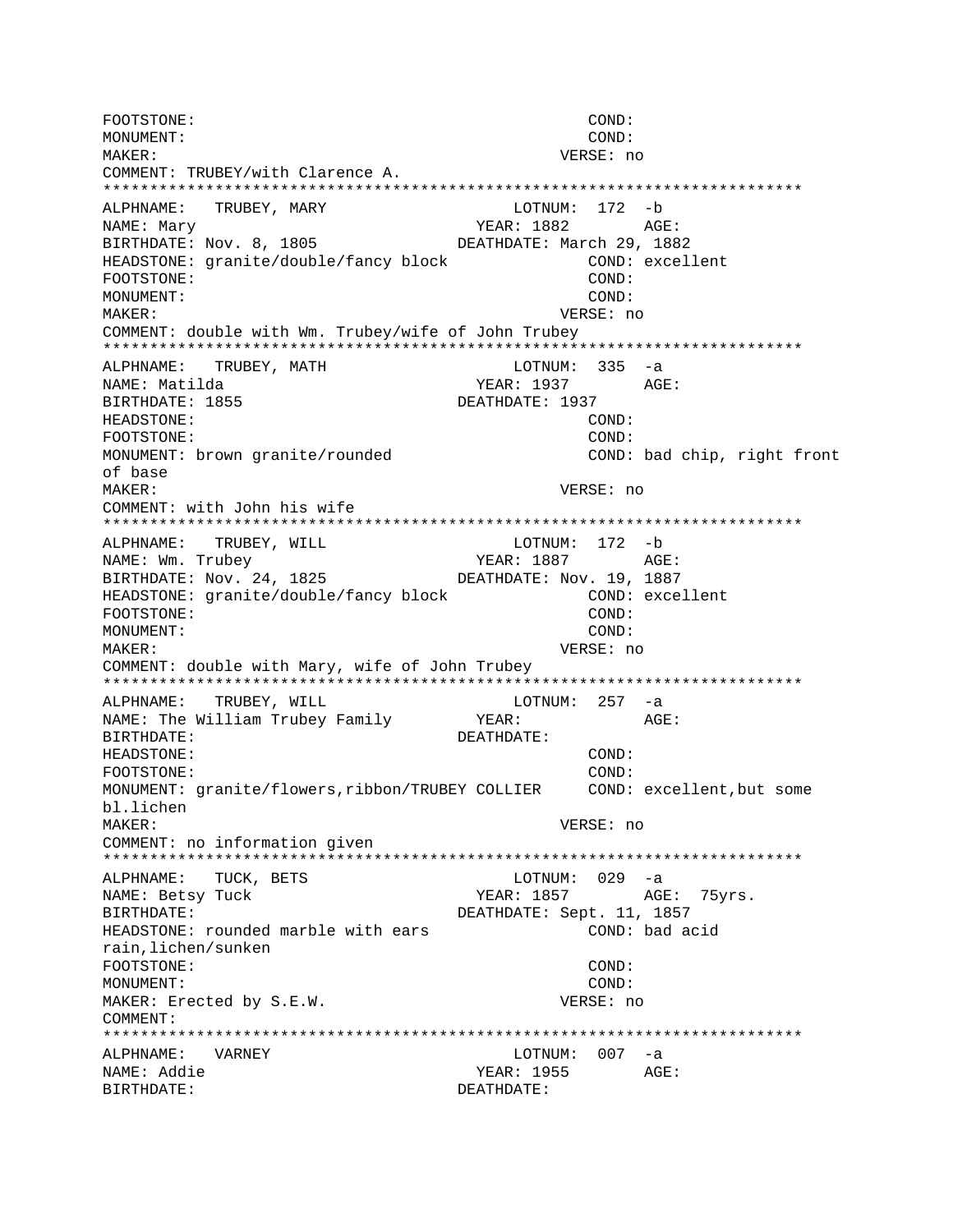HEADSTONE: light gray granite, rect./Addie COND: tipped forward ca 45 deg. FOOTSTONE: COND: MONUMENT: see #7-b/Adeline H. Varney COND: MAKER: VERSE: no COMMENT: \*\*\*\*\*\*\*\*\*\*\*\*\*\*\*\*\*\*\*\*\*\*\*\*\*\*\*\*\*\*\*\*\*\*\*\*\*\*\*\*\*\*\*\*\*\*\*\*\*\*\*\*\*\*\*\*\*\*\*\*\*\*\*\*\*\*\*\*\*\*\*\*\*\*\* ALPHNAME: VARNEY, ADEL LOTNUM: 007 -b NAME: Adeline H. Varney The YEAR: 1955 AGE: BIRTHDATE: Oct. 14, 1872 DEATHDATE: Dec. 25, 1955 HEADSTONE: #7-a/ADDIE COND: FOOTSTONE: COND: MONUMENT: gray granite/HYDE COND: good MAKER: VERSE: no COMMENT: with George Hydia, Julia A. his wife \*\*\*\*\*\*\*\*\*\*\*\*\*\*\*\*\*\*\*\*\*\*\*\*\*\*\*\*\*\*\*\*\*\*\*\*\*\*\*\*\*\*\*\*\*\*\*\*\*\*\*\*\*\*\*\*\*\*\*\*\*\*\*\*\*\*\*\*\*\*\*\*\*\*\* ALPHNAME: VARNEY, GEOR NAME: Father YEAR: 1906 AGE: BIRTHDATE: DEATHDATE: HEADSTONE: see #7-b/George Hyde COND: FOOTSTONE: COND: MONUMENT: granite rect./FATHER MAKER: VERSE: no COMMENT: \*\*\*\*\*\*\*\*\*\*\*\*\*\*\*\*\*\*\*\*\*\*\*\*\*\*\*\*\*\*\*\*\*\*\*\*\*\*\*\*\*\*\*\*\*\*\*\*\*\*\*\*\*\*\*\*\*\*\*\*\*\*\*\*\*\*\*\*\*\*\*\*\*\*\* ALPHNAME: VARNEY, JULI NAME: Mother The Magnus of the YEAR: 1929 AGE: BIRTHDATE: DEATHDATE: HEADSTONE: granite rect/MOTHER COND: good FOOTSTONE: COND: MONUMENT: see #7-b/Julia A. COND: MAKER: VERSE: no COMMENT: \*\*\*\*\*\*\*\*\*\*\*\*\*\*\*\*\*\*\*\*\*\*\*\*\*\*\*\*\*\*\*\*\*\*\*\*\*\*\*\*\*\*\*\*\*\*\*\*\*\*\*\*\*\*\*\*\*\*\*\*\*\*\*\*\*\*\*\*\*\*\*\*\*\*\* ALPHNAME: VEALE, JOSE LOTNUM: 279 -a NAME: Joseph (NAME: Joseph AGE: 1909)<br>BIRTHDATE: Aug. 16, 1909 (DEATHDATE: Nov. 1, 1909) BIRTHDATE: Aug. 16, 1909 HEADSTONE: granite/rounded COND: good, except some lichen FOOTSTONE: COND: MONUMENT: COND: MAKER: VERSE: no COMMENT: Infant son of J. & E. Veale/vital record: d. Nov. 8, 1909 \*\*\*\*\*\*\*\*\*\*\*\*\*\*\*\*\*\*\*\*\*\*\*\*\*\*\*\*\*\*\*\*\*\*\*\*\*\*\*\*\*\*\*\*\*\*\*\*\*\*\*\*\*\*\*\*\*\*\*\*\*\*\*\*\*\*\*\*\*\*\*\*\*\*\* ALPHNAME: VERGE, HERB LOTNUM: 277{ -a NAME: Herbert Lester Verge YEAR: 1920 AGE: BIRTHDATE: Sept. 11, 1875 DEATHDATE: Oct. 22, 1920 HEADSTONE: COND: FOOTSTONE: COND: MONUMENT: curved granite/VERGE/flowers COND: some lichen/ground wash. under MAKER: VERSE: no COMMENT: Perpetual Care/with Mary Ellen Verge \*\*\*\*\*\*\*\*\*\*\*\*\*\*\*\*\*\*\*\*\*\*\*\*\*\*\*\*\*\*\*\*\*\*\*\*\*\*\*\*\*\*\*\*\*\*\*\*\*\*\*\*\*\*\*\*\*\*\*\*\*\*\*\*\*\*\*\*\*\*\*\*\*\*\* ALPHNAME: VERGE, MARY LOTNUM: 277{ -a NAME: Mary Ellen Verge The YEAR: 1943 AGE: BIRTHDATE: June 15, 1882 DEATHDATE: Mar. 3, 1943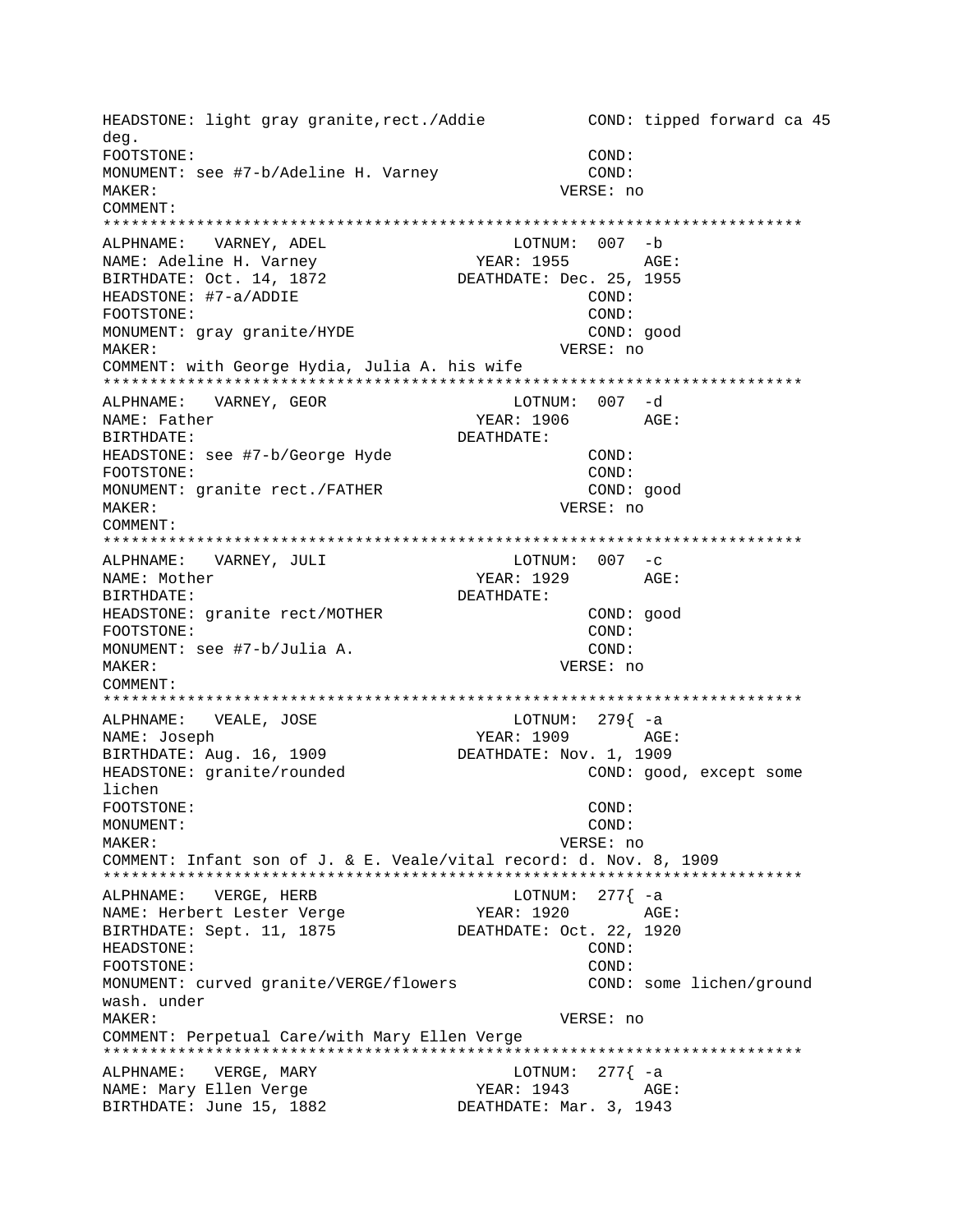HEADSTONE: COND: FOOTSTONE: COND: MONUMENT: curved granite/VERGE/flowers COND: some lichen/ground wash. under MAKER: VERSE: no COMMENT: Perpetual Care/with Herbert Leslie Verge \*\*\*\*\*\*\*\*\*\*\*\*\*\*\*\*\*\*\*\*\*\*\*\*\*\*\*\*\*\*\*\*\*\*\*\*\*\*\*\*\*\*\*\*\*\*\*\*\*\*\*\*\*\*\*\*\*\*\*\*\*\*\*\*\*\*\*\*\*\*\*\*\*\*\* ALPHNAME: VERNON, AGNE LOTNUM: 339 -a NAME: Agnes M. Vernon TEAR: 1909 AGE: BIRTHDATE: 1848 DEATHDATE: 1909 HEADSTONE: COND: FOOTSTONE: COND: MONUMENT: brn granite/slant.block/Odd F.ring/BROWN COND: good/a little lichen on base MAKER: VERSE: no COMMENT: Mother with William, wife Jean, Agnes, David \*\*\*\*\*\*\*\*\*\*\*\*\*\*\*\*\*\*\*\*\*\*\*\*\*\*\*\*\*\*\*\*\*\*\*\*\*\*\*\*\*\*\*\*\*\*\*\*\*\*\*\*\*\*\*\*\*\*\*\*\*\*\*\*\*\*\*\*\*\*\*\*\*\*\* ALPHNAME: VINAL, ALBE LOTNUM: 270 -a NAME: Alberton W. Vinal YEAR: 1918 AGE: BIRTHDATE: Jan. 11, 1895Chelms. DEATHDATE: June 19, 1918 France HEADSTONE: COND: FOOTSTONE: COND: MONUMENT: granite/rough hewn/VINAL/designs COND: good MAKER: VERSE: no COMMENT: born inChelmsford/died in France/with John,Elizabeth/WAG 101st Engineers Train \*\*\*\*\*\*\*\*\*\*\*\*\*\*\*\*\*\*\*\*\*\*\*\*\*\*\*\*\*\*\*\*\*\*\*\*\*\*\*\*\*\*\*\*\*\*\*\*\*\*\*\*\*\*\*\*\*\*\*\*\*\*\*\*\*\*\*\*\*\*\*\*\*\*\* ALPHNAME: VINAL, ELIZ LOTNUM: 270 -a NAME: Elizabeth Bridgeford YEAR: 1950 AGE: BIRTHDATE: 1872 DEATHDATE: 1950 HEADSTONE: COND: FOOTSTONE: COND: MONUMENT: granite/rough hewn/VINAL/designs COND: good MAKER: VERSE: no COMMENT: VINAL/with John Warren Vinal wife, Alberton W. Vinal \*\*\*\*\*\*\*\*\*\*\*\*\*\*\*\*\*\*\*\*\*\*\*\*\*\*\*\*\*\*\*\*\*\*\*\*\*\*\*\*\*\*\*\*\*\*\*\*\*\*\*\*\*\*\*\*\*\*\*\*\*\*\*\*\*\*\*\*\*\*\*\*\*\*\* ALPHNAME: VINAL, JOHN LOTNUM: 270 -a NAME: John Warren Vinal YEAR: 1947 AGE: BIRTHDATE: 1871 DEATHDATE: 1947 HEADSTONE: COND: FOOTSTONE: COND: MONUMENT: granite/rough hewn/VINAL/designs COND: good MAKER: VERSE: no COMMENT: VINAL/with Elizabeth Bridgeford wife, Alberton W. Vinal \*\*\*\*\*\*\*\*\*\*\*\*\*\*\*\*\*\*\*\*\*\*\*\*\*\*\*\*\*\*\*\*\*\*\*\*\*\*\*\*\*\*\*\*\*\*\*\*\*\*\*\*\*\*\*\*\*\*\*\*\*\*\*\*\*\*\*\*\*\*\*\*\*\*\* ALPHNAME: VINAL, RALP LOTNUM: 294 -a NAME: Ralph C. Vinal YEAR: 1954 AGE: BIRTHDATE: Oct. 1, 1891 DEATHDATE: Sept. 2, 1954 HEADSTONE: gray granite/flush rectangle/cross COND: good/sod starting to encroach FOOTSTONE: COND: MONUMENT: COND: MAKER: VERSE: no COMMENT: Massachusetts Co A 14 Machine Gun World War I \*\*\*\*\*\*\*\*\*\*\*\*\*\*\*\*\*\*\*\*\*\*\*\*\*\*\*\*\*\*\*\*\*\*\*\*\*\*\*\*\*\*\*\*\*\*\*\*\*\*\*\*\*\*\*\*\*\*\*\*\*\*\*\*\*\*\*\*\*\*\*\*\*\*\* ALPHNAME: VIRGIN, GEOR LOTNUM: 201 -a NAME: Georgianna L. (2008) AGE: {11yrs3mos17dys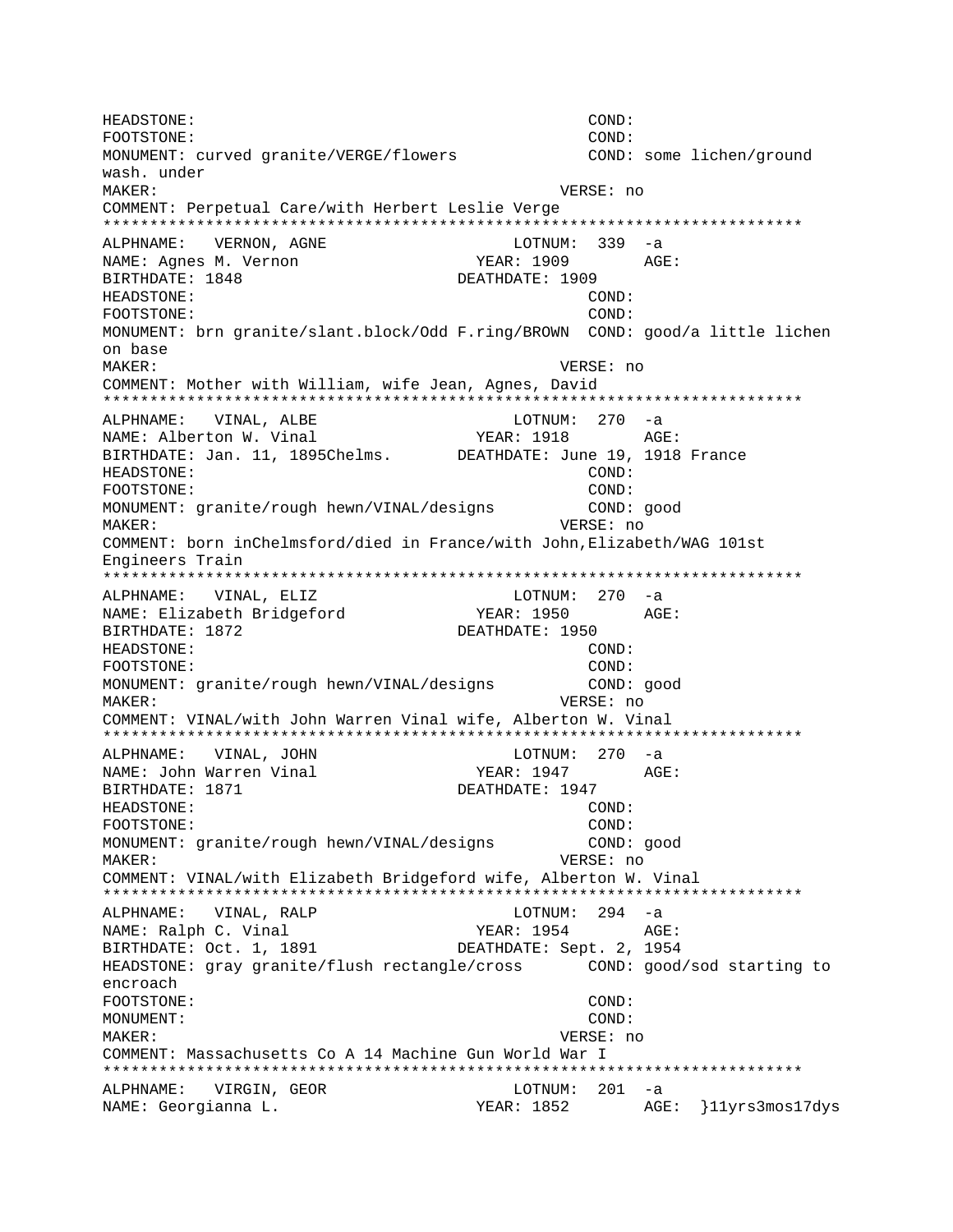BIRTHDATE: DEATHDATE: July 27, 1852 HEADSTONE: pointed marble COND: poor/bad acid rain/tippedforw. FOOTSTONE: COND: MONUMENT: COND: MAKER: VERSE: no COMMENT: daughter of Geo. & Lucy Virgin  $LOTNUM: 273 -a$ ALPHNAME: WALKER, EDWA NAME: Edward G. Walker YEAR: 1959 AGE: BIRTHDATE: 1870 DEATHDATE: 1959 HEADSTONE: COND: COND: FOOTSTONE: MONUMENT: granite/curved/Masonic/HATCH/flower&vine COND: tipped forward MAKER: VERSE: no COMMENT: with Edward, Etta Hatch their daughters Ella, Mary ALPHNAME: WALKER, MARY LOTNUM:  $320 -c$ YEAR: 1938 AGE: BIRTHDATE: May 7, 1844 DEATHDATE: Sept. 24, 1938 HEADSTONE: rounded marble/flower, vine COND: fading design/mower chips FOOTSTONE: COND: MONUMENT: COND: VERSE: no MAKER: COMMENT: LOTNUM: 239 -a ALPHNAME: WALSH, JOHN NAME: John F. Walsh  $YEAR: 1926$   $AGE:$ BIRTHDATE: 1865 DEATHDATE: 1926 HEADSTONE:  $COND:$ COND: FOOTSTONE: MONUMENT: granite/Walsh-McCoy COND: good/some lichen, base & stone MAKER: VERSE: no COMMENT: with SarahWalsh, John, Martha, Vera, ElizabethMcCoy, Margaret Beede, Theodore Weiler LOTNUM: 239 -a ALPHNAME: WALSH, SARA YEAR: 1949 AGE: NAME: Sarah B. Walsh DEATHDATE: 1949 BIRTHDATE: 1869 HEADSTONE: COND: FOOTSTONE:  $COMD:$ MONUMENT: granite/Walsh-McCoy COND: good/some lichen, base & stone MAKER: VERSE: no COMMENT: withJohn Walsh,John,Martha,Vera,Elizabeth McCoy,Margaret Beede,Theodore Weiler LOTNUM: 237 -a ALPHNAME: WARE, CHAR NAME: Charles P. Ware YEAR: 1927 AGE: BIRTHDATE: 1856 DEATHDATE: 1927 COND: HEADSTONE: FOOTSTONE: COND: MONUMENT: small granite "box"/no foundation COND: small chip/some lichen VERSE: no MAKER: COMMENT: with his wife Minnie M., Frank C. Sellors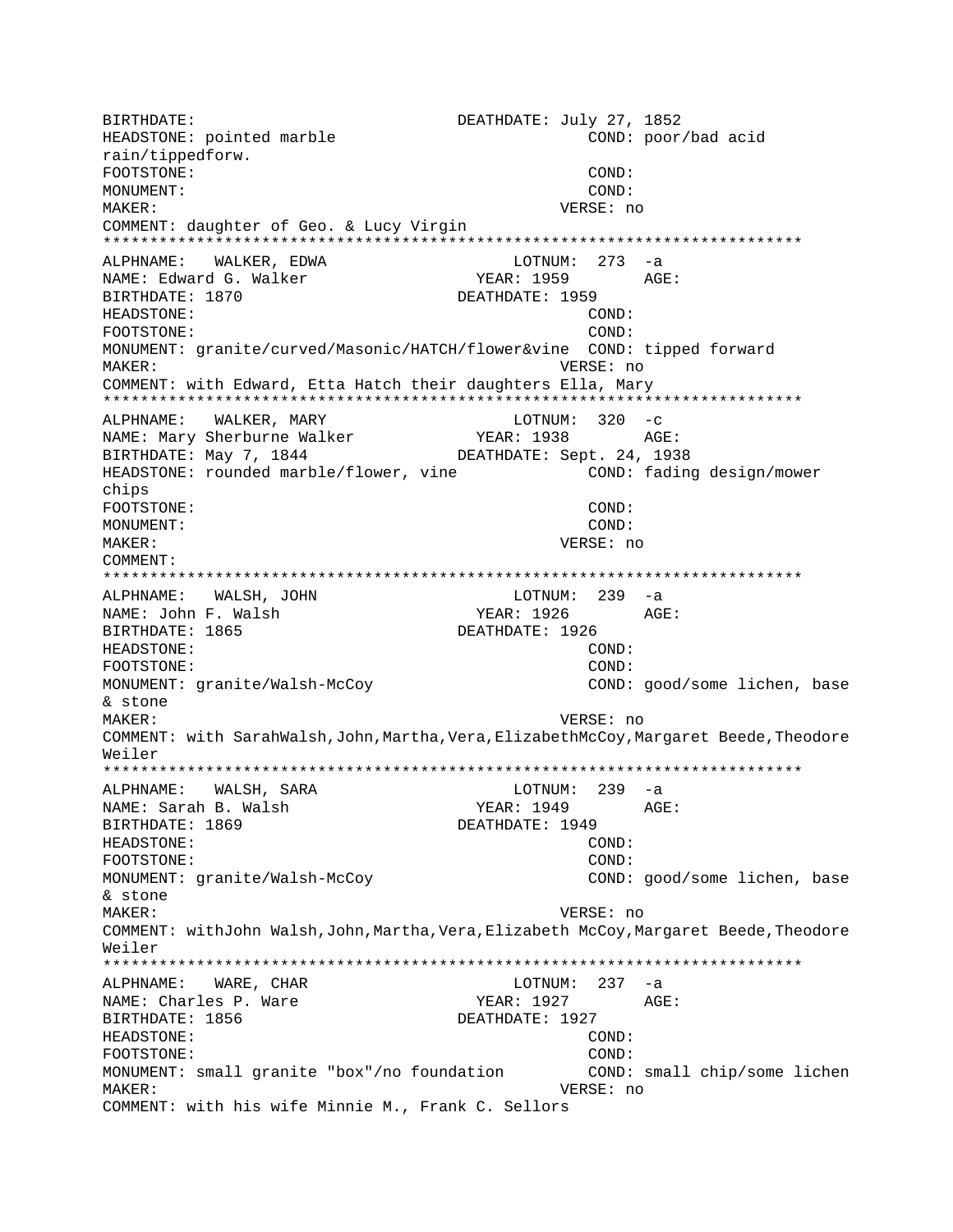\*\*\*\*\*\*\*\*\*\*\*\*\*\*\*\*\*\*\*\*\*\*\*\*\*\*\*\*\*\*\*\*\*\*\*\*\*\*\*\*\*\*\*\*\*\*\*\*\*\*\*\*\*\*\*\*\*\*\*\*\*\*\*\*\*\*\*\*\*\*\*\*\*\*\* ALPHNAME: WARE, MINN NAME: Minnie M. Briggs YEAR: 1944 AGE: BIRTHDATE: 1861 DEATHDATE: 1944 HEADSTONE: COND: FOOTSTONE: COND: MONUMENT: small granite "box"/no foundation COND: small chip/some lichen MAKER: VERSE: no COMMENT: with Charles his wife, Frank C. Sellors \*\*\*\*\*\*\*\*\*\*\*\*\*\*\*\*\*\*\*\*\*\*\*\*\*\*\*\*\*\*\*\*\*\*\*\*\*\*\*\*\*\*\*\*\*\*\*\*\*\*\*\*\*\*\*\*\*\*\*\*\*\*\*\*\*\*\*\*\*\*\*\*\*\*\* ALPHNAME: WARLEY, ANN Market LOTNUM: 267 -a NAME: Annie A. Dixon YEAR: 1929 AGE: BIRTHDATE: 1857 DEATHDATE: 1929 HEADSTONE: COND: FOOTSTONE: COND: MONUMENT: fancy granite/columns,designs COND: good MAKER: VERSE: no COMMENT: Perpetual care/front:with John his wife, their children Ethel, Bessie \*\*\*\*\*\*\*\*\*\*\*\*\*\*\*\*\*\*\*\*\*\*\*\*\*\*\*\*\*\*\*\*\*\*\*\*\*\*\*\*\*\*\*\*\*\*\*\*\*\*\*\*\*\*\*\*\*\*\*\*\*\*\*\*\*\*\*\*\*\*\*\*\*\*\* ALPHNAME: WARLEY, BESS LOTNUM: 267 -a NAME: Bessie M. Warley The State of YEAR: 1898 AGE: BIRTHDATE: 1893 DEATHDATE: 1898 HEADSTONE: COND: FOOTSTONE: COND: MONUMENT: fancy granite/columns,designs COND: good MAKER: VERSE: no COMMENT: Perpetual care/front:with John, Sarah his wife, their children Ethel \*\*\*\*\*\*\*\*\*\*\*\*\*\*\*\*\*\*\*\*\*\*\*\*\*\*\*\*\*\*\*\*\*\*\*\*\*\*\*\*\*\*\*\*\*\*\*\*\*\*\*\*\*\*\*\*\*\*\*\*\*\*\*\*\*\*\*\*\*\*\*\*\*\*\* ALPHNAME: WARLEY, CHAR LOTNUM: 261 -a NAME: Charlotte Ryde YEAR: 1924 AGE: BIRTHDATE: 1842 DEATHDATE: 1924 HEADSTONE: COND: FOOTSTONE: COND: MONUMENT: granite/WARLEY on base COND: good/abit darker discoloration MAKER: VERSE: no COMMENT: with George Warley his wife, William, Mary \*\*\*\*\*\*\*\*\*\*\*\*\*\*\*\*\*\*\*\*\*\*\*\*\*\*\*\*\*\*\*\*\*\*\*\*\*\*\*\*\*\*\*\*\*\*\*\*\*\*\*\*\*\*\*\*\*\*\*\*\*\*\*\*\*\*\*\*\*\*\*\*\*\*\* ALPHNAME: WARLEY, ETHE  $LOTNUM: 267 -a$ NAME: Ethel Warley The Manuscriptum of the YEAR: 1941 AGE: BIRTHDATE: 1890 DEATHDATE: 1941 HEADSTONE: COND: FOOTSTONE: COND: MONUMENT: fancy granite/columns,designs COND: good MAKER: VERSE: no COMMENT: Perpetual care/front:with John, Sarah his wife, their children Bessie \*\*\*\*\*\*\*\*\*\*\*\*\*\*\*\*\*\*\*\*\*\*\*\*\*\*\*\*\*\*\*\*\*\*\*\*\*\*\*\*\*\*\*\*\*\*\*\*\*\*\*\*\*\*\*\*\*\*\*\*\*\*\*\*\*\*\*\*\*\*\*\*\*\*\* ALPHNAME: WARLEY, FRED NAME: Frederick E. Warley Tear: 1911 AGE: BIRTHDATE: Jan. 26, 1892 DEATHDATE: June 22, 1911 HEADSTONE: granite/slanted/WARLEY COND: excellent FOOTSTONE: COND: MONUMENT: COND: MAKER: VERSE: no COMMENT: \*\*\*\*\*\*\*\*\*\*\*\*\*\*\*\*\*\*\*\*\*\*\*\*\*\*\*\*\*\*\*\*\*\*\*\*\*\*\*\*\*\*\*\*\*\*\*\*\*\*\*\*\*\*\*\*\*\*\*\*\*\*\*\*\*\*\*\*\*\*\*\*\*\*\* ALPHNAME: WARLEY, GEOR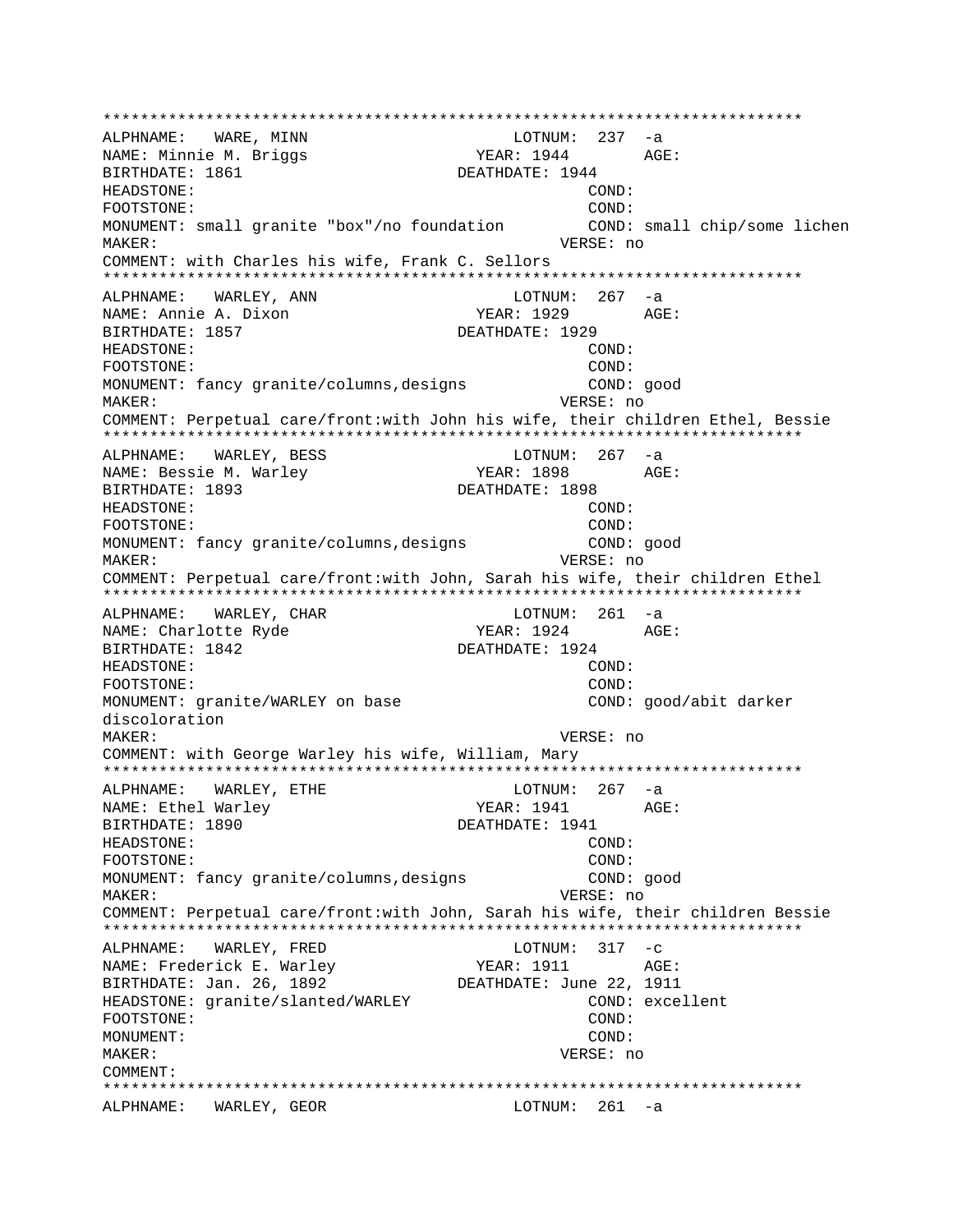NAME: George H. Warley YEAR: 1922 AGE: BIRTHDATE: 1848 DEATHDATE: 1922 HEADSTONE: COND: FOOTSTONE: COND: MONUMENT: granite/WARLEY on base COND: good/abit darker discoloration MAKER: VERSE: no COMMENT: with his wife Charlotte, William, Mary \*\*\*\*\*\*\*\*\*\*\*\*\*\*\*\*\*\*\*\*\*\*\*\*\*\*\*\*\*\*\*\*\*\*\*\*\*\*\*\*\*\*\*\*\*\*\*\*\*\*\*\*\*\*\*\*\*\*\*\*\*\*\*\*\*\*\*\*\*\*\*\*\*\*\* ALPHNAME: WARLEY, JOHN LOTNUM: 177/8-a<br>NAME: John Warley Magnety (1893 AG) NAME: John Warley YEAR: 1893 AGE: BIRTHDATE: Sept. 5, 1827 HEADSTONE: COND: FOOTSTONE: COND: MONUMENT: granite/pointed block/Warley Willsteed COND: white lichen/black stain MAKER: VERSE: no COMMENT: front with Sarah his wife, Charles Willsteed, his wife Mary \*\*\*\*\*\*\*\*\*\*\*\*\*\*\*\*\*\*\*\*\*\*\*\*\*\*\*\*\*\*\*\*\*\*\*\*\*\*\*\*\*\*\*\*\*\*\*\*\*\*\*\*\*\*\*\*\*\*\*\*\*\*\*\*\*\*\*\*\*\*\*\*\*\*\* ALPHNAME: WARLEY, JOHN CONNECTED BLOTNUM: 267 -a NAME: John Warley Names (1922 AGE: BIRTHDATE: 1861 **DEATHDATE: 1922** HEADSTONE: COND: FOOTSTONE: COND: MONUMENT: fancy granite/columns,designs COND: good MAKER: VERSE: no COMMENT: Perpetual care/front:with Anna his wife, their children Ethel, Bessie \*\*\*\*\*\*\*\*\*\*\*\*\*\*\*\*\*\*\*\*\*\*\*\*\*\*\*\*\*\*\*\*\*\*\*\*\*\*\*\*\*\*\*\*\*\*\*\*\*\*\*\*\*\*\*\*\*\*\*\*\*\*\*\*\*\*\*\*\*\*\*\*\*\*\* ALPHNAME: WARLEY, JOSEPH LOTNUM: 177/8-a NAME: Joseph Warley The Manus YEAR: 1885 AGE: BIRTHDATE: Oct. 11, 1872 DEATHDATE: July 18, 1885 HEADSTONE: COND: FOOTSTONE: COND: MONUMENT: granite/pointed block/Warley Willsteed COND: white lichen/black stain MAKER: VERSE: no COMMENT: back/children/ with Sarah Warley, Mary Farham, Charles Willsteed \*\*\*\*\*\*\*\*\*\*\*\*\*\*\*\*\*\*\*\*\*\*\*\*\*\*\*\*\*\*\*\*\*\*\*\*\*\*\*\*\*\*\*\*\*\*\*\*\*\*\*\*\*\*\*\*\*\*\*\*\*\*\*\*\*\*\*\*\*\*\*\*\*\*\* ALPHNAME: WARLEY, Mary LOTNUM: 261 -a NAME: Mary M.  $YEAR: 1963$ BIRTHDATE: 1878 DEATHDATE: 1963 HEADSTONE: COND: FOOTSTONE: COND: MONUMENT: granite/WARLEY on base COND: good/abit darker discoloration MAKER: VERSE: no COMMENT: with George, his wife Charlotte, William \*\*\*\*\*\*\*\*\*\*\*\*\*\*\*\*\*\*\*\*\*\*\*\*\*\*\*\*\*\*\*\*\*\*\*\*\*\*\*\*\*\*\*\*\*\*\*\*\*\*\*\*\*\*\*\*\*\*\*\*\*\*\*\*\*\*\*\*\*\*\*\*\*\*\* ALPHNAME: WARLEY, SARA LOTNUM: 177/8-a NAME: Sarah Warley **AGE:** YEAR: 1897 AGE: BIRTHDATE: Aug. 13, 1860 DEATHDATE: Aug. 22, 1897 HEADSTONE: COND: FOOTSTONE: COND: MONUMENT: granite/pointed block/Warley Willsteed COND: white lichen/black stain MAKER: VERSE: no COMMENT: back/children/with Joseph Warley, Mary Farnham Charles Willsteed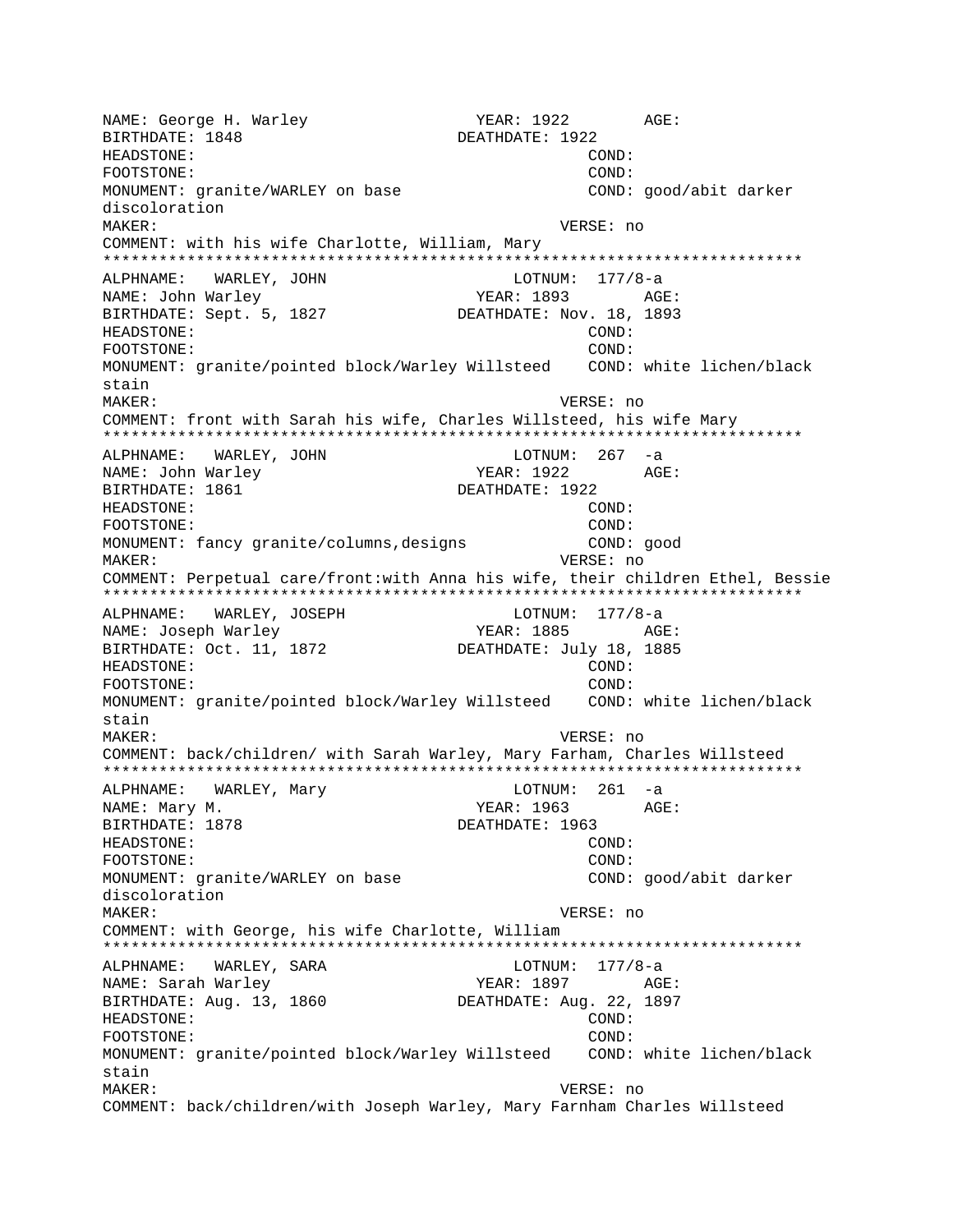ALPHNAME: WARLEY, SARA  $LOTNUM: 181 -a$ NAME: Sarah YEAR: 1901 AGE: BIRTHDATE: 1839 DEATHDATE: 1901 HEADSTONE: COND: FOOTSTONE: COND: MONUMENT: granite tree stump/anchor/cross COND: excellent MAKER: William Warley source: Geo. Merrill WERSE: yes COMMENT: Daughter of T. & N. Warley/back with Silas Roberts, his wife Mary, Thos. Warley ALPHNAME: WARLEY, SARAH  $LOTNUM: 177/8-a$ NAME: Sarah Stanton YEAR: 1908 AGE: BIRTHDATE: April 23, 1828 DEATHDATE: Dec. 23, 1908 HEADSTONE:  $COND:$ FOOTSTONE:  $COMD:$ MONUMENT: granite/pointed block/Warley Willsteed COND: white lichen/black stain MAKER: VERSE: no COMMENT: front with John Warley, his wife/Charles Willsteed, Mary his wife ALPHNAME: WARLEY, THOM  $LOTNUM: 181 -a$ NAME: Thos. Warley AGE: YEAR: 1884 BIRTHDATE: 1804 DEATHDATE: 1884 HEADSTONE: COND: FOOTSTONE: COND: MONUMENT: granite tree stump/anchor/cross COND: excellent MAKER: William Warley source: Geo. Merrill VERSE: ves COMMENT: back with Silas Roberts, his wife Mary, Sarah Warley ALPHNAME: WARLEY, WILL LOTNUM:  $261 - a$ AGE: NAME: William J. YEAR: 1960 DEATHDATE: 1960 BIRTHDATE: 1875 HEADSTONE: COND: FOOTSTONE: COND: COND: good/abit darker MONUMENT: granite/WARLEY on base discoloration MAKER: VERSE: no COMMENT: with George, his wife Charlotte, Mary LOTNUM: 179 -a ALPHNAME: WARREN NAME: Warren YEAR: AGE: BIRTHDATE: DEATHDATE: HEADSTONE: granite rectangle/WARREN COND: v.sunken/lichen/almost buried FOOTSTONE: COND: COND: MONIJMENT: VERSE: no MAKER: COMMENT: entrance stone LOTNUM: 180 -b ALPHNAME: WARREN, CHES NAME: Chester YEAR: 1894 AGE: 14 mos. BIRTHDATE: DEATHDATE: May 6, 1894 HEADSTONE: marble/block/CHESTER/flower on top COND: tipped back/lichen/acid rain FOOTSTONE: COND: MONUMENT: COND: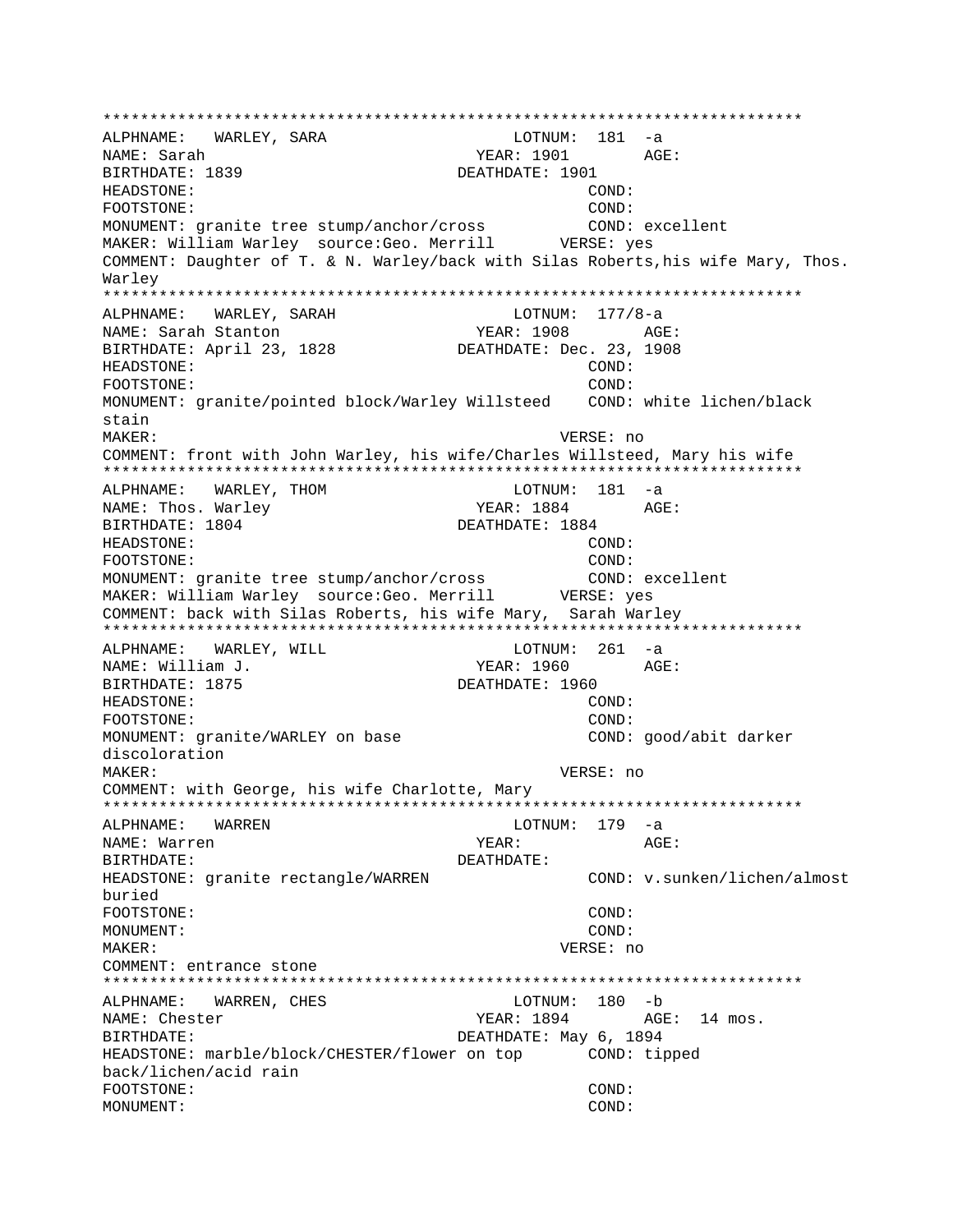MAKER: VERSE: no COMMENT: last name from cemetery records/not in vital records \*\*\*\*\*\*\*\*\*\*\*\*\*\*\*\*\*\*\*\*\*\*\*\*\*\*\*\*\*\*\*\*\*\*\*\*\*\*\*\*\*\*\*\*\*\*\*\*\*\*\*\*\*\*\*\*\*\*\*\*\*\*\*\*\*\*\*\*\*\*\*\*\*\*\* ALPHNAME: WATERHOUSE, BETT LOTNUM: 279 -a NAME: Betty Waterhouse Tear: 1911 AGE: BIRTHDATE: DEATHDATE: Nov. 13, 1911 HEADSTONE: COND: FOOTSTONE: COND: MONUMENT: curved granite/WATERHOUSE/design COND: good MAKER: VERSE: no COMMENT: with Herbert, Harriet Ann, Harold Waterhouse \*\*\*\*\*\*\*\*\*\*\*\*\*\*\*\*\*\*\*\*\*\*\*\*\*\*\*\*\*\*\*\*\*\*\*\*\*\*\*\*\*\*\*\*\*\*\*\*\*\*\*\*\*\*\*\*\*\*\*\*\*\*\*\*\*\*\*\*\*\*\*\*\*\*\* ALPHNAME: WATERHOUSE, HARO LOTNUM: 279 -a NAME: Harold Waterhouse The YEAR: 1985 AGE: BIRTHDATE: DEATHDATE: Feb. 26, 1985 HEADSTONE: COND: FOOTSTONE: COND: MONUMENT: curved granite/WATERHOUSE/design COND: good MAKER: VERSE: no COMMENT: with Betty, Herbert, Harriet Ann Waterhouse \*\*\*\*\*\*\*\*\*\*\*\*\*\*\*\*\*\*\*\*\*\*\*\*\*\*\*\*\*\*\*\*\*\*\*\*\*\*\*\*\*\*\*\*\*\*\*\*\*\*\*\*\*\*\*\*\*\*\*\*\*\*\*\*\*\*\*\*\*\*\*\*\*\*\* ALPHNAME: WATERHOUSE, HARR LOTNUM: 279 -a NAME: Harriet Ann Waterhouse YEAR: 1950 AGE: BIRTHDATE: DEATHDATE: April 15, 1950 HEADSTONE: COND: FOOTSTONE: COND: MONUMENT: curved granite/WATERHOUSE/design COND: good MAKER: VERSE: no COMMENT: with Betty, Herbert, Harold Waterhouse \*\*\*\*\*\*\*\*\*\*\*\*\*\*\*\*\*\*\*\*\*\*\*\*\*\*\*\*\*\*\*\*\*\*\*\*\*\*\*\*\*\*\*\*\*\*\*\*\*\*\*\*\*\*\*\*\*\*\*\*\*\*\*\*\*\*\*\*\*\*\*\*\*\*\* ALPHNAME: WATERHOUSE, HERB LOTNUM: 279 -a NAME: Herbert Waterhouse YEAR: 1927 AGE: BIRTHDATE:  $DEATHDATE:$  DEATHDATE: May 10, 1927 HEADSTONE: COND: FOOTSTONE: COND: MONUMENT: curved granite/WATERHOUSE/design COND: good MAKER: VERSE: no COMMENT: with Betty, Harriet Ann, Harold Waterhouse \*\*\*\*\*\*\*\*\*\*\*\*\*\*\*\*\*\*\*\*\*\*\*\*\*\*\*\*\*\*\*\*\*\*\*\*\*\*\*\*\*\*\*\*\*\*\*\*\*\*\*\*\*\*\*\*\*\*\*\*\*\*\*\*\*\*\*\*\*\*\*\*\*\*\* ALPHNAME: WATERS, E.F.  $\blacksquare$  LOTNUM: 096 -d NAME: E.F. Waters The Maters Team of the YEAR: 1870 AGE: 22yrs & 10mos. BIRTHDATE: DEATHDATE: May 20, 1870 HEADSTONE: see #96-c/EMMA COND: FOOTSTONE: COND: MONUMENT: rounded/marble/oak leaf wreath COND: poor/lichen/broken, on ground MAKER: VERSE: no COMMENT: with James M. and Clara J. Sharp, their dau. Buried in Philadelphia \*\*\*\*\*\*\*\*\*\*\*\*\*\*\*\*\*\*\*\*\*\*\*\*\*\*\*\*\*\*\*\*\*\*\*\*\*\*\*\*\*\*\*\*\*\*\*\*\*\*\*\*\*\*\*\*\*\*\*\*\*\*\*\*\*\*\*\*\*\*\*\*\*\*\* ALPHNAME: WATERS, EMMA  $L$ PHNAME: WATERS, EMMA NAME: Emma  $YEAR: 1870$  AGE: BIRTHDATE: DEATHDATE: HEADSTONE: fancy/marble/EMMA COND: fair/lichen, acid rain/loose FOOTSTONE: COND: MONUMENT: see #96-d/E.F. Waters COND: MAKER: VERSE: no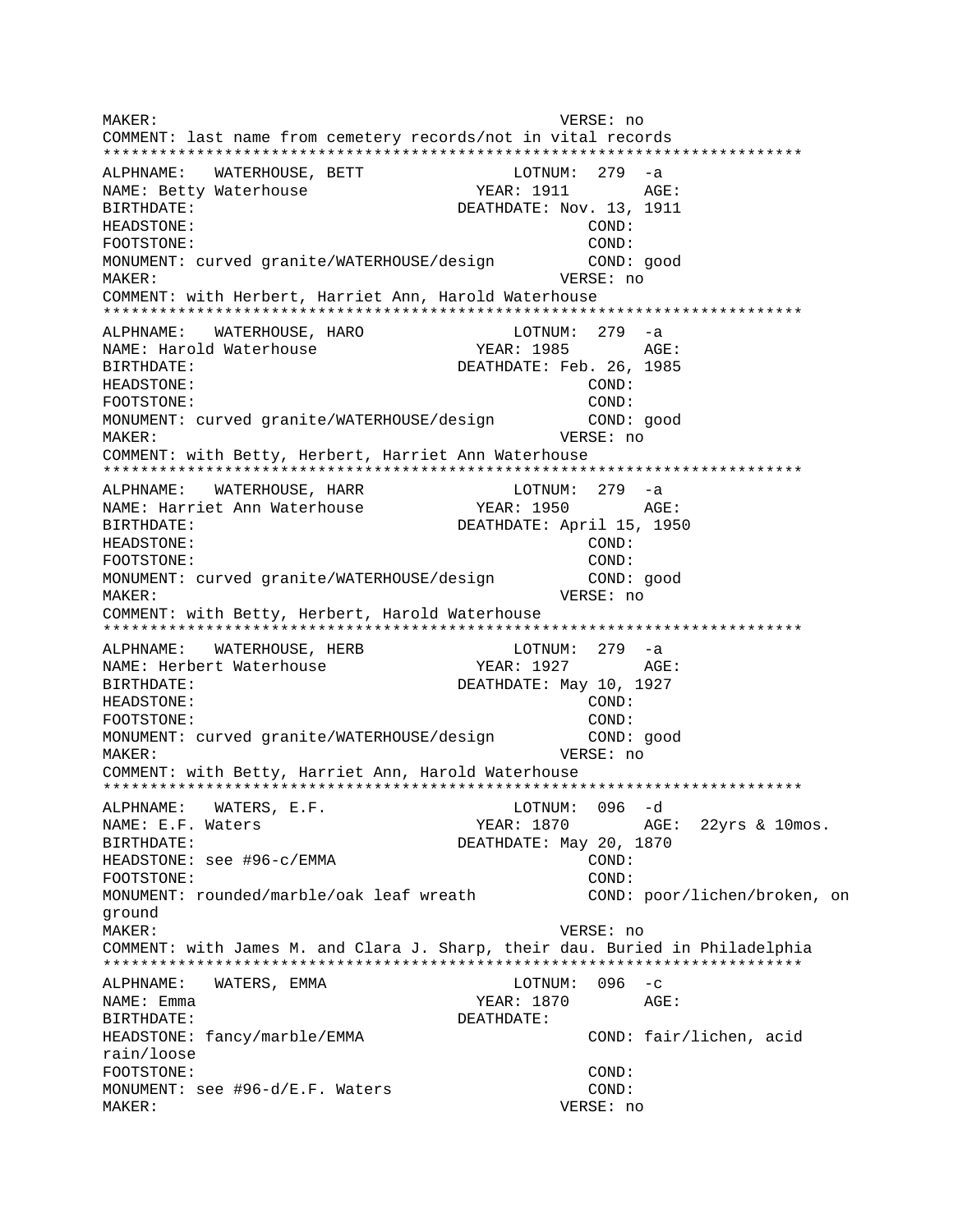COMMENT: ALPHNAME: WATSON, CHAR LOTNUM: 051 -b NAME: Charles H. YEAR: 1848 AGE: 2yrs. & 5mos. BIRTHDATE: DEATHDATE: Aug. 25, 1848 HEADSTONE: pointed marble/sandstone base COND: leaning forward/lichen FOOTSTONE: COND: MONIJMENT:  $COND:$ MAKER: T. Warren, Lowell VERSE: yes COMMENT: son of James M. & Mary L. Watson ALPHNAME: WATSON, MARY  $LOTNUM: 051 -a$ NAME: Mary L. Watson YEAR: 1861 AGE: }t 43yrs BIRTHDATE: DEATHDATE: Feb. 23, 1861 COND: was broken in 2, fixed HEADSTONE: marble pointed/granite base 1997 FOOTSTONE: COND: MONUMENT: COND: MAKER: H. W. Dresser, Lowell VERSE: no COMMENT: erected by his sister/below fixed break is bad acid rain WEAVER, FRAN LOTNUM: 037 -d ALPHNAME: YEAR: 1852 AGE: }t 64 NAME: Francis Weaver DEATHDATE: Nov. 7th 1852 BIRTHDATE: COND: acid rain/broken 5 HEADSTONE: pointed marble pieces FOOTSTONE: COND: MONUMENT: COND:  $M\Delta KFR$ : VERSE: yes COMMENT: with Naomi his wife ALPHNAME: WEAVER, FRED LOTNUM:  $143 - a$ NAME: Fred Allen Weaver YEAR: 1901 AGE: DEATHDATE: 1901 BIRTHDATE: 1859 HEADSTONE: COND: FOOTSTONE:  $COMD:$ MONUMENT: granite/blocklike/WEAVER COND: excellent MAKER: VERSE: no COMMENT: withSamuelWeaver, MariaWeaver, AllenBrown, RuthBrown, JosephWarrenWeaver ALPHNAME: WEAVER, JOSE LOTNUM: 143 -a YEAR: 1950 NAME: Joseph Warren Weaver AGE: BIRTHDATE: 1876 DEATHDATE: 1950 **HEADSTONE:** COND: FOOTSTONE: COND: MONUMENT: granite/blocklike/WEAVER COND: excellent MAKER: VERSE: no COMMENT: withSamuelWeaver, MariaWeaver, FredWeaver, AllenBrown, RuthBrown ALPHNAME: WEAVER, MARI  $LOTNUM: 143 -a$ NAME: Maria Brown Weaver YEAR: 1896 AGE: BIRTHDATE: 1834 DEATHDATE: 1896  $COND:$ HEADSTONE: FOOTSTONE: COND: MONUMENT: granite/blocklike/WEAVER COND: excellent MAKER: VERSE: no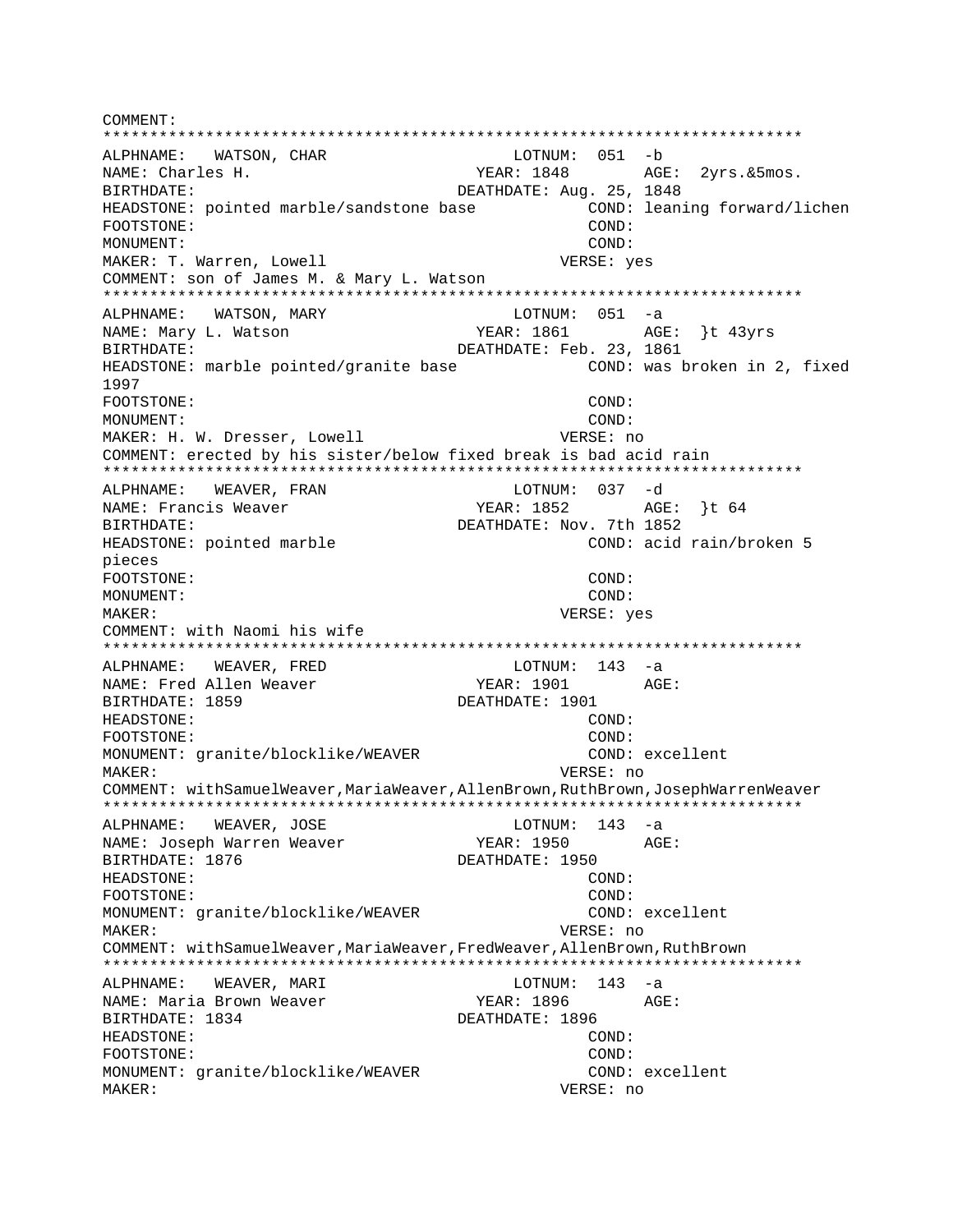COMMENT: withSamuelHuntWeaverhiswife, FredWeaver, AllenBrown, RuthBrown, JosephWarrenWeaver ALPHNAME: WEAVER, NAOM LOTNUM: 037 -d NAME: Naomi BIRTHDATE: DEATHDATE: Oct. 23, 1870 HEADSTONE: pointed marble COND: acid rain/broken 5 pieces FOOTSTONE: COND: MONUMENT:  $COND:$  $M\Delta KFR$ : VERSE: no COMMENT: with Francis Weaver his wife ALPHNAME: WEAVER, SAMU LOTNUM: 143 -a NAME: Samuel Hunt Weaver YEAR: 1890  $\triangle G$ F: BIRTHDATE: 1834 DEATHDATE: 1890 HEADSTONE: COND: FOOTSTONE: COND: MONUMENT: granite/blocklike/WEAVER COND: excellent MAKER: VERSE: yes COMMENT: withMariaBrownhiswife, FredWeaver, AllenBrown, RuthBrown, JosephWarrenWeaver ALPHNAME: WEBSTER, CHAR LOTNUM: 252 -b AGE: NAME: Charles A. Webster YEAR: 1898 BIRTHDATE: 1861 DEATHDATE: 1898 HEADSTONE: rounded red black granite/WEBSTER/flower COND: excellent but black on basetop FOOTSTONE:  $COMD:$ MONUMENT:  $COND:$ MAKER: VERSE: no COMMENT: ALPHNAME: WEILER, THEO LOTNUM: 239 -a NAME: Theodore C. Weiler YEAR: 1963 AGE: BIRTHDATE: 1904 DEATHDATE: 1963 HEADSTONE: COND: FOOTSTONE: COND: MONUMENT: granite/Walsh-McCoy COND: good/some lichen, base & stone MAKER: VERSE: no COMMENT: withJohn, Sarah Walsh, John, Martha, Vera, Elizabeth McCoy, Margaret Beede LOTNUM:  $316 - a$ WELSH, WILL ALPHNAME: NAME: William Welsh YEAR: 1954  $\triangle$  GF: BIRTHDATE: Oct. 30, 1854 DEATHDATE: July 13, 1891 COND: lge chip low. lft HEADSTONE: granite/flush rectangle/cross corner FOOTSTONE: COND: MONUMENT: COND: MAKER: VERSE: no COMMENT: Massachusetts PVT. Co C 31 BN US Guards World War I ALPHNAME: WHEELER, ARTH  $LOTNUM: 247 -a$ NAME: Arthur O. Wheeler YEAR: 1954 AGE: BIRTHDATE: 1879 DEATHDATE: 1954 (cemetery rec.) HEADSTONE: COND: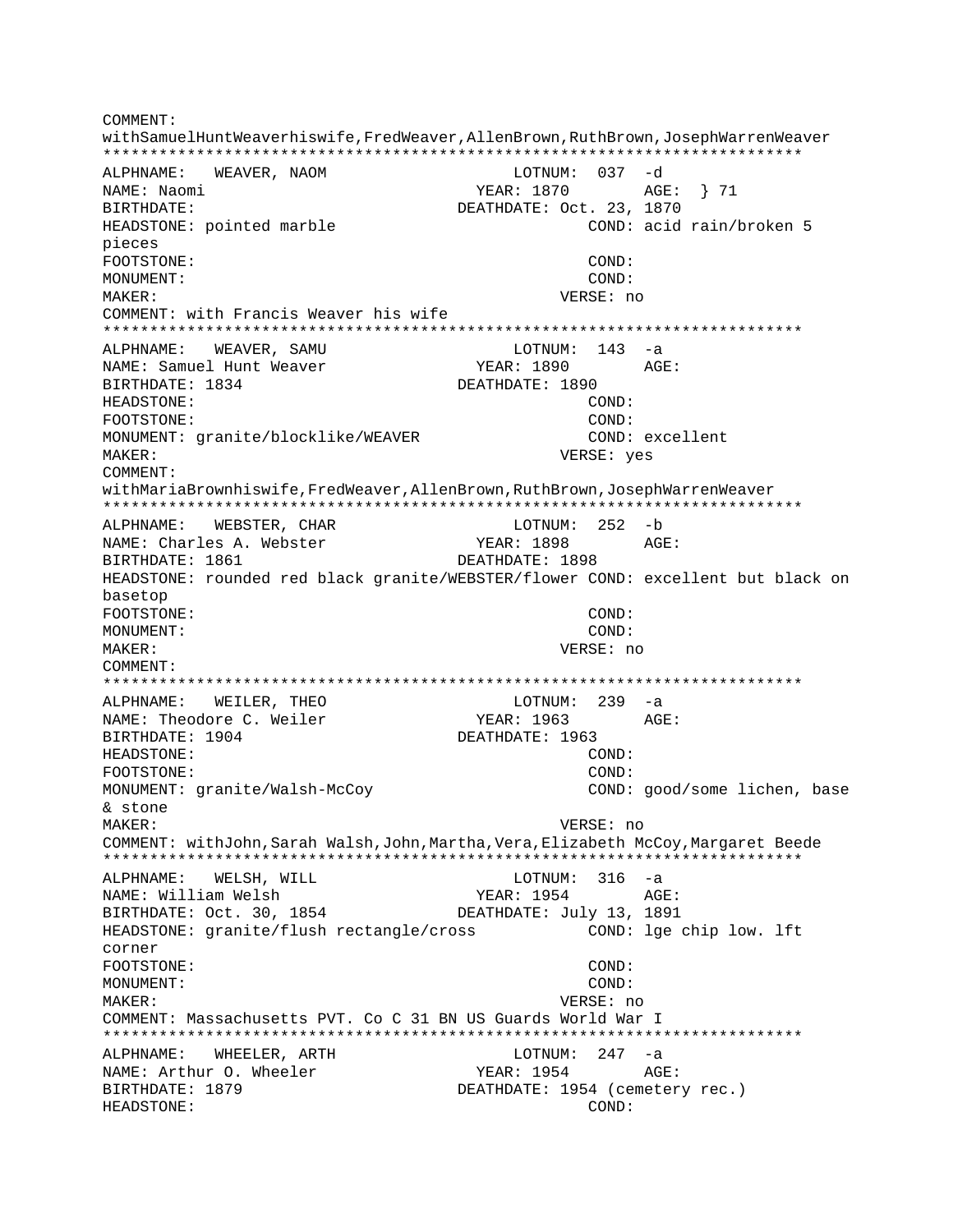FOOTSTONE: COND: MONUMENT: rounded granite/WHEELER COND: excellent but chip base rear MAKER: VERSE: no COMMENT: with Eva M. his wife, Otis, his wife Ella ALPHNAME: WHEELER, ELLA LOTNUM: 247 -a NAME: Ella F. Gleason YEAR: 1905 AGE: BIRTHDATE: 1848 DEATHDATE: 1905 HEADSTONE: COND: FOOTSTONE: COND: MONUMENT: rounded granite/WHEELER COND: excellent but chip base rear VERSE: no MAKER: COMMENT: with Otis his wife, Arthur, his wife Eva, their child Hope ALPHNAME: WHEELER, EVA LOTNUM: 247 -a NAME: Eva M. Hanson YEAR: 1940 AGE: BIRTHDATE: 1888 DEATHDATE: 1940 HEADSTONE:  $COND:$ COND: FOOTSTONE: MONUMENT: rounded granite/WHEELER COND: excellent except chip on base MAKER: VERSE: no COMMENT: with Arthur O. Wheeler his wife ALPHNAME: WHEELER, HOPE LOTNUM: 247 -a YEAR: 1917 AGE: 2 days (cem.rec) NAME: Hope Wheeler BIRTHDATE: DEATHDATE: 1917 (cem. record)  $CONID:$ HEADSTONE: COND: FOOTSTONE: MONUMENT: rounded granite/WHEELER COND: excellent but chip base rear VERSE: no MAKER: COMMENT: child of Arthur and Eva Wheeler/with Otis, his wife Ella, Arthur, his wife Eva ALPHNAME: WHEELER, LIZZ  $LOTNUM: 071 -a$ YEAR: 1866 AGE: 11mos. 3d's NAME: Our Lizzie DEATHDATE: Aug. 19, 1866 BIRTHDATE: HEADSTONE: rounded marble/flower COND: crack/piecebroken/can beremove FOOTSTONE: COND: MONUMENT: COND: MAKER: VERSE: yes COMMENT: Dau. of M.F. & M.B. Wheeler LOTNUM:  $247 -a$ ALPHNAME: WHEELER, OTIS NAME: Otis P. Wheeler YEAR: 1923 AGE: BIRTHDATE: 1848 DEATHDATE: 1923 HEADSTONE: COND: FOOTSTONE: COND: MONUMENT: rounded granite/WHEELER COND: excellent but chip base rear MAKER: VERSE: no COMMENT: with his wife Ella F., Arthur, his wife Eva, their child Hope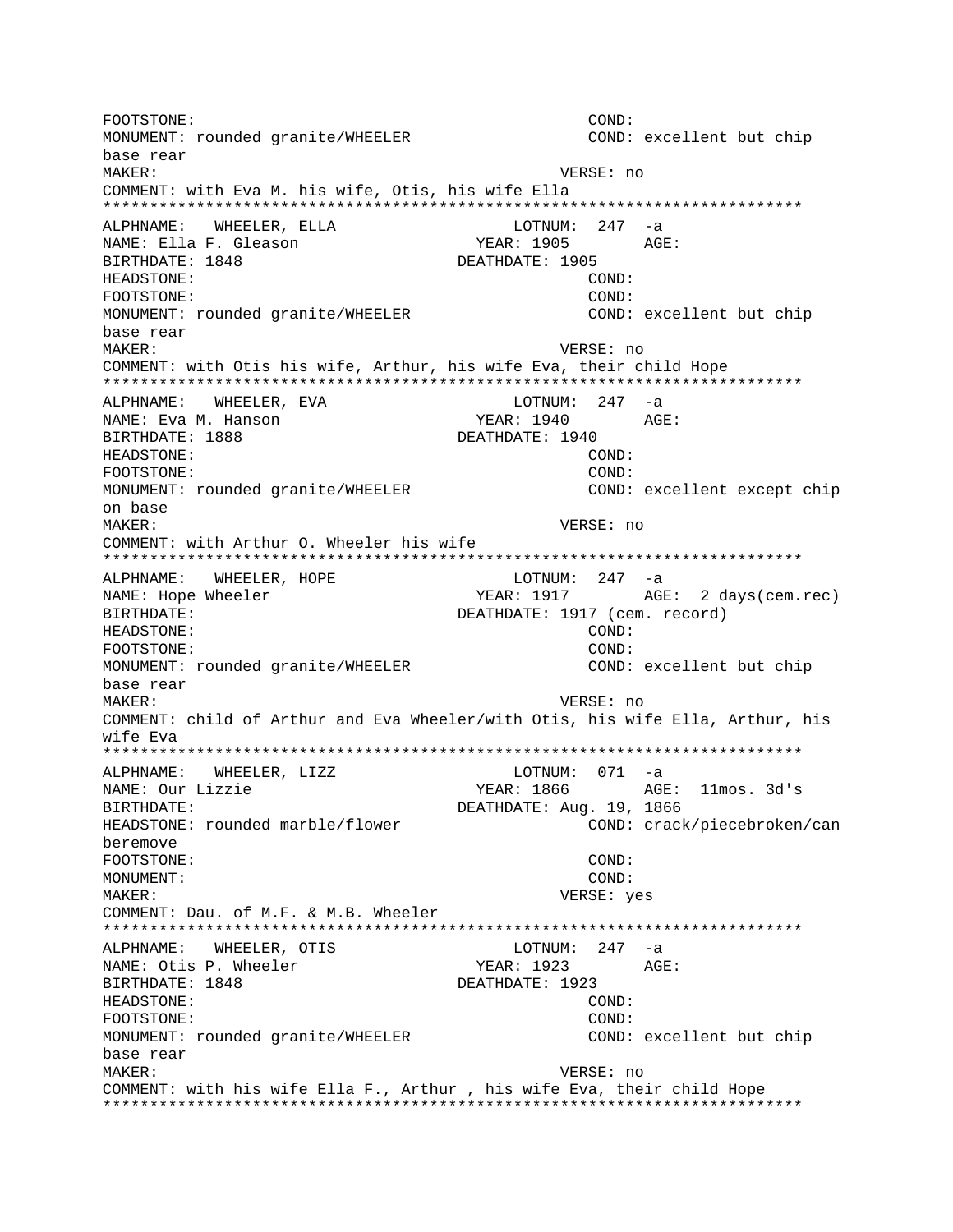ALPHNAME: WHIDDEN, CATH LOTNUM: 236 -b NAME: Catherine M. (2008) 252-752 MAME: Catherine M. BIRTHDATE: Sept. 18, 1840 DEATHDATE: Apr. 14, 1924 HEADSTONE: COND: FOOTSTONE: COND: MONUMENT: granite shaft/WHIDDEN COND: black lichen MAKER: VERSE: no COMMENT: front/with George W. Sr. \*\*\*\*\*\*\*\*\*\*\*\*\*\*\*\*\*\*\*\*\*\*\*\*\*\*\*\*\*\*\*\*\*\*\*\*\*\*\*\*\*\*\*\*\*\*\*\*\*\*\*\*\*\*\*\*\*\*\*\*\*\*\*\*\*\*\*\*\*\*\*\*\*\*\* ALPHNAME: WHIDDEN, GEOR LOTNUM: 236 -a  $NAME: G.W.W.Jr.$ BIRTHDATE: DEATHDATE: HEADSTONE: granite block/dark gray COND: lichen FOOTSTONE: COND: MONUMENT: #236-b/George W. Jr. COND: MAKER: VERSE: no COMMENT: \*\*\*\*\*\*\*\*\*\*\*\*\*\*\*\*\*\*\*\*\*\*\*\*\*\*\*\*\*\*\*\*\*\*\*\*\*\*\*\*\*\*\*\*\*\*\*\*\*\*\*\*\*\*\*\*\*\*\*\*\*\*\*\*\*\*\*\*\*\*\*\*\*\*\* ALPHNAME: WHIDDEN, GEOR NAME: George W. Jr. YEAR: 1891 AGE: BIRTHDATE: June 17, 1863 DEATHDATE: Apr. 27, 1891 HEADSTONE: #236-a/G.W.W.Jr. COND: COND: FOOTSTONE: COND: MONUMENT: granite shaft/WHIDDEN COND: black lichen MAKER: VERSE: no COMMENT: left side \*\*\*\*\*\*\*\*\*\*\*\*\*\*\*\*\*\*\*\*\*\*\*\*\*\*\*\*\*\*\*\*\*\*\*\*\*\*\*\*\*\*\*\*\*\*\*\*\*\*\*\*\*\*\*\*\*\*\*\*\*\*\*\*\*\*\*\*\*\*\*\*\*\*\* ALPHNAME: WHIDDEN, GEOR LOTNUM: 236 -b NAME: George W. Sr. YEAR: 1920 AGE: BIRTHDATE: Jan. 13, 1839 DEATHDATE: Oct. 30, 1920 HEADSTONE: COND: FOOTSTONE: COND: MONUMENT: granite shaft/WHIDDEN COND: black lichen MAKER: VERSE: no COMMENT: front/with Catherine M. \*\*\*\*\*\*\*\*\*\*\*\*\*\*\*\*\*\*\*\*\*\*\*\*\*\*\*\*\*\*\*\*\*\*\*\*\*\*\*\*\*\*\*\*\*\*\*\*\*\*\*\*\*\*\*\*\*\*\*\*\*\*\*\*\*\*\*\*\*\*\*\*\*\*\* ALPHNAME: WHITE, MARY NAME: Mary White  $YEAR: 1934$  AGE: BIRTHDATE: 1862 DEATHDATE: 1934 HEADSTONE: COND: FOOTSTONE: COND: MONUMENT: pink granite block/pointed/LEMAN COND: very good MAKER: F.M. Hadley Lowell **VERSE:** no COMMENT: front:with Thomas, his wife Mary White \*\*\*\*\*\*\*\*\*\*\*\*\*\*\*\*\*\*\*\*\*\*\*\*\*\*\*\*\*\*\*\*\*\*\*\*\*\*\*\*\*\*\*\*\*\*\*\*\*\*\*\*\*\*\*\*\*\*\*\*\*\*\*\*\*\*\*\*\*\*\*\*\*\*\* ALPHNAME: WHITLEY, ARTH LOTNUM: 314 -a NAME: Arthur M. Whitley **YEAR: 1977** AGE: BIRTHDATE: Nov. 12, 1881 DEATHDATE: Feb. 9, 1965 HEADSTONE: gray granite rectangle/flush COND: sod encroaching FOOTSTONE: COND: MONUMENT: COND: MAKER: VERSE: no COMMENT: with Miriam Ann \*\*\*\*\*\*\*\*\*\*\*\*\*\*\*\*\*\*\*\*\*\*\*\*\*\*\*\*\*\*\*\*\*\*\*\*\*\*\*\*\*\*\*\*\*\*\*\*\*\*\*\*\*\*\*\*\*\*\*\*\*\*\*\*\*\*\*\*\*\*\*\*\*\*\* ALPHNAME: WHITLEY, MIRI CONNUM: 314 -a NAME: Miriam Ann YEAR: 1977 AGE: BIRTHDATE: April 20, 1885 DEATHDATE: Mar. 10, 1977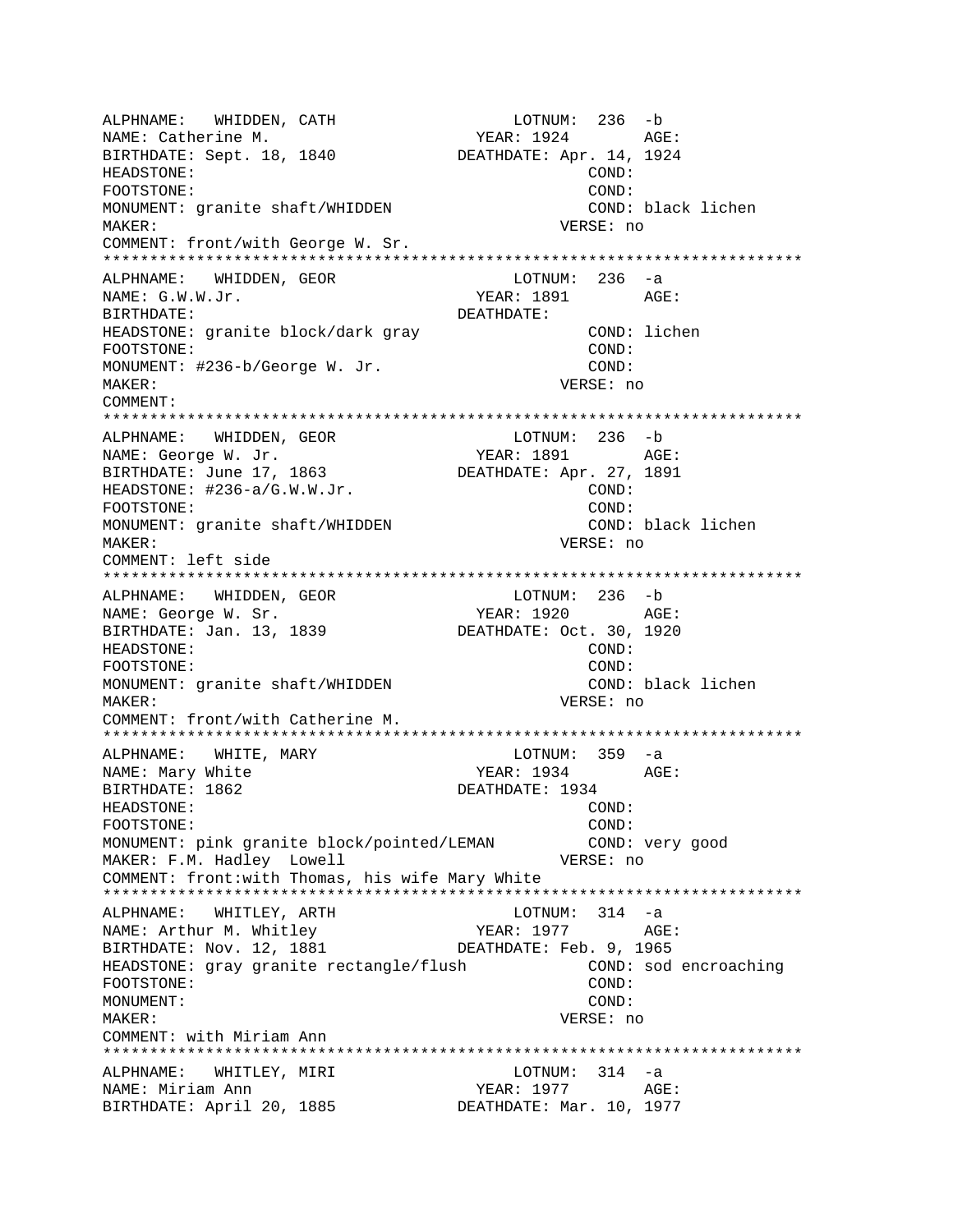HEADSTONE: gray granite rectangle/flush COND: sod encroaching FOOTSTONE: COND: MONUMENT: COND: MAKER: VERSE: no COMMENT: with Arthur M. Whitley \*\*\*\*\*\*\*\*\*\*\*\*\*\*\*\*\*\*\*\*\*\*\*\*\*\*\*\*\*\*\*\*\*\*\*\*\*\*\*\*\*\*\*\*\*\*\*\*\*\*\*\*\*\*\*\*\*\*\*\*\*\*\*\*\*\*\*\*\*\*\*\*\*\*\* ALPHNAME: WHITTEMORE, ADEL LOTNUM: 283A -a NAME: Adele E. Whittemore TEAR: 1926 AGE: BIRTHDATE: 1874 DEATHDATE: 1926 HEADSTONE: granite/flush rectangle/MOTHER COND: sinking/black lichen FOOTSTONE: COND: MONUMENT: COND: MAKER: VERSE: no COMMENT: \*\*\*\*\*\*\*\*\*\*\*\*\*\*\*\*\*\*\*\*\*\*\*\*\*\*\*\*\*\*\*\*\*\*\*\*\*\*\*\*\*\*\*\*\*\*\*\*\*\*\*\*\*\*\*\*\*\*\*\*\*\*\*\*\*\*\*\*\*\*\*\*\*\*\* ALPHNAME: WHITTEMORE, JAME LOTNUM: 060 -d NAME: James Whittemore YEAR: 1882 AGE:<br>
DEATURATE: Feb. 28, 1992 BIRTHDATE: May 2, 1814 DEATHDATE: Feb. 28, 1882 HEADSTONE: see #60-a/FATHER COND: FOOTSTONE: COND: MONUMENT: tall/gray granite/WHITTEMORE COND: excellent MAKER: VERSE: no COMMENT: Perpetual Care/on front with Susan H. Varnum his wife \*\*\*\*\*\*\*\*\*\*\*\*\*\*\*\*\*\*\*\*\*\*\*\*\*\*\*\*\*\*\*\*\*\*\*\*\*\*\*\*\*\*\*\*\*\*\*\*\*\*\*\*\*\*\*\*\*\*\*\*\*\*\*\*\*\*\*\*\*\*\*\*\*\*\* ALPHNAME: WHITTEMORE, JAME LOTNUM: 060 -a NAME: Father The Communication of the MEAR: 1882 AGE: BIRTHDATE: DEATHDATE: HEADSTONE: curved/gray granite/FATHER COND: tipped FOOTSTONE: COND: MONUMENT: see #60-d//James Whittemore COND: MAKER: VERSE: no COMMENT: \*\*\*\*\*\*\*\*\*\*\*\*\*\*\*\*\*\*\*\*\*\*\*\*\*\*\*\*\*\*\*\*\*\*\*\*\*\*\*\*\*\*\*\*\*\*\*\*\*\*\*\*\*\*\*\*\*\*\*\*\*\*\*\*\*\*\*\*\*\*\*\*\*\*\* ALPHNAME: WHITTEMORE, SUSA COTNUM: 060 -d NAME: Susan H. Varnum YEAR: 1900 AGE: BIRTHDATE: Nov. 27, 1819 DEATHDATE: Mar. 14, 1900 HEADSTONE: #60-b/MOTHER COND: FOOTSTONE: COND: MONUMENT: tall/gray granite/WHITTEMORE COND: excellent MAKER: VERSE: no COMMENT: Perpetual Care/on front with James Whittemore his wife \*\*\*\*\*\*\*\*\*\*\*\*\*\*\*\*\*\*\*\*\*\*\*\*\*\*\*\*\*\*\*\*\*\*\*\*\*\*\*\*\*\*\*\*\*\*\*\*\*\*\*\*\*\*\*\*\*\*\*\*\*\*\*\*\*\*\*\*\*\*\*\*\*\*\* ALPHNAME: WHITTEMORE, SUSA LOTNUM: 060 -b NAME: Mother YEAR: 1900 AGE: BIRTHDATE: DEATHDATE: HEADSTONE: curved/granite/MOTHER COND: tipped FOOTSTONE: see #60-d/Susan H. Varnum COND: MONUMENT: COND: MAKER: VERSE: no COMMENT: \*\*\*\*\*\*\*\*\*\*\*\*\*\*\*\*\*\*\*\*\*\*\*\*\*\*\*\*\*\*\*\*\*\*\*\*\*\*\*\*\*\*\*\*\*\*\*\*\*\*\*\*\*\*\*\*\*\*\*\*\*\*\*\*\*\*\*\*\*\*\*\*\*\*\* ALPHNAME: WHITTEMORE, THEO LOTNUM: 060 -d NAME: Theodosia  $YEAR: 1846$  AGE: BIRTHDATE: May 12, 1845 DEATHDATE: Feb. 11, 1846 HEADSTONE: see #60-c/THEODOSIA COND: FOOTSTONE: COND: MONUMENT: tall/granite/Whittemore COND: excellent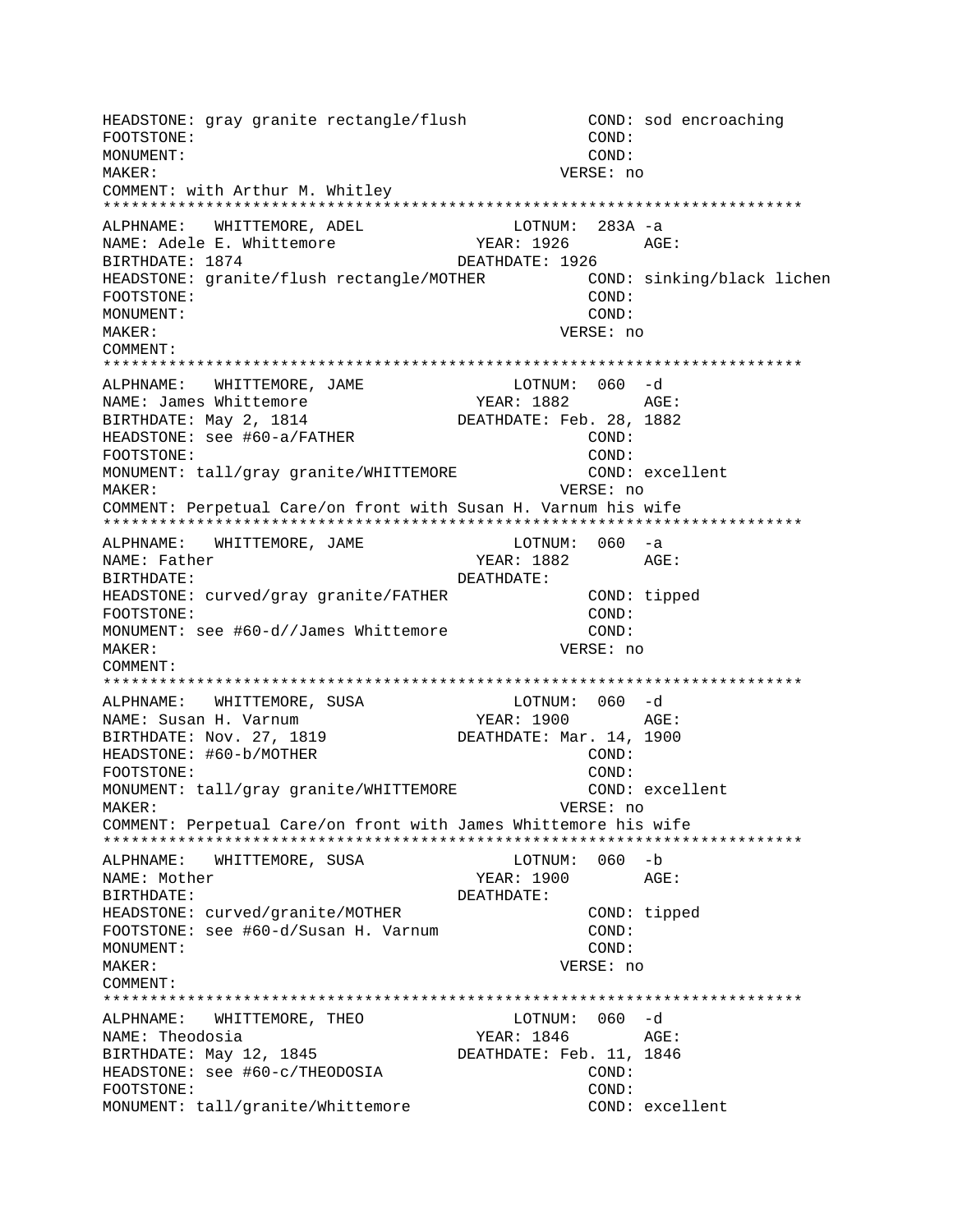MAKER: VERSE: no COMMENT: Perpetual Care/Dau'r of J. & S. Whittemore/right side with Calvin Howard, Emma ALPHNAME: WHITTEMORE, THEO  $LOTNUM: 060 -c$ NAME: Theodosia  $YEAR: 1846$   $AGE:$ BIRTHDATE: DEATHDATE: HEADSTONE: curved/gray granite/THEODOSIA COND: slightly tipped COND: FOOTSTONE: MONUMENT: see #60-d/THEODOSIA COND: MAKER: VERSE: no COMMENT: ALPHNAME: WHITTEMORE. SUSA LOTNUM: 060 -d NAME: Susan A. Wellwood YEAR: 1936 AGE: BIRTHDATE: 1847 DEATHDATE: 1936 HEADSTONE: COND: FOOTSTONE:  $COND:$ MONUMENT: tall/gray granite/WHITTEMORE COND: excellent VERSE: no MAKER: COMMENT: Perpetual Care/on left side ALPHNAME: WHITTLE, H.G. LOTNUM: 079 -a NAME: H.G.O. Whittle YEAR: 1878 AGE: BIRTHDATE: 1818 DEATHDATE: 1878 HEADSTONE: COND: FOOTSTONE: COND: MONUMENT: granite shaft/WHITTLE COND: excellent VERSE: no  $M\Delta KFR$ : COMMENT: with Louisa Tuttle his wife ALPHNAME: WHITTLE, LOUI LOTNUM: 079 -a YEAR: 1900 AGE: NAME: Louisa Tuttle BIRTHDATE: 1825 DEATHDATE: 1900 HEADSTONE: COND: FOOTSTONE: COND: COND: excellent MONUMENT: granite shaft/WHITTLE VERSE: no MAKER: COMMENT: with H.G.O. Whittle his wife LOTNUM: 160 -a ALPHNAME: WIGGIN, AGNE NAME: Agnes YEAR: AGE: BIRTHDATE: 1854 DEATHDATE: HEADSTONE: COND: FOOTSTONE: COND: MONUMENT: granite/rounded/sides slant COND: tipped to rt. but v. firm VERSE: no MAKER: COMMENT: withFrankL.hiswife, EllaH. LOTNUM: 171 -a ALPHNAME: WIGGIN, ELDO NAME: Eldorah J. DEATHDATE: Sept. 10, 1851 BIRTHDATE: HEADSTONE: pointed marble COND: acid rain especially top half FOOTSTONE: COND: MONIJMENT: COND: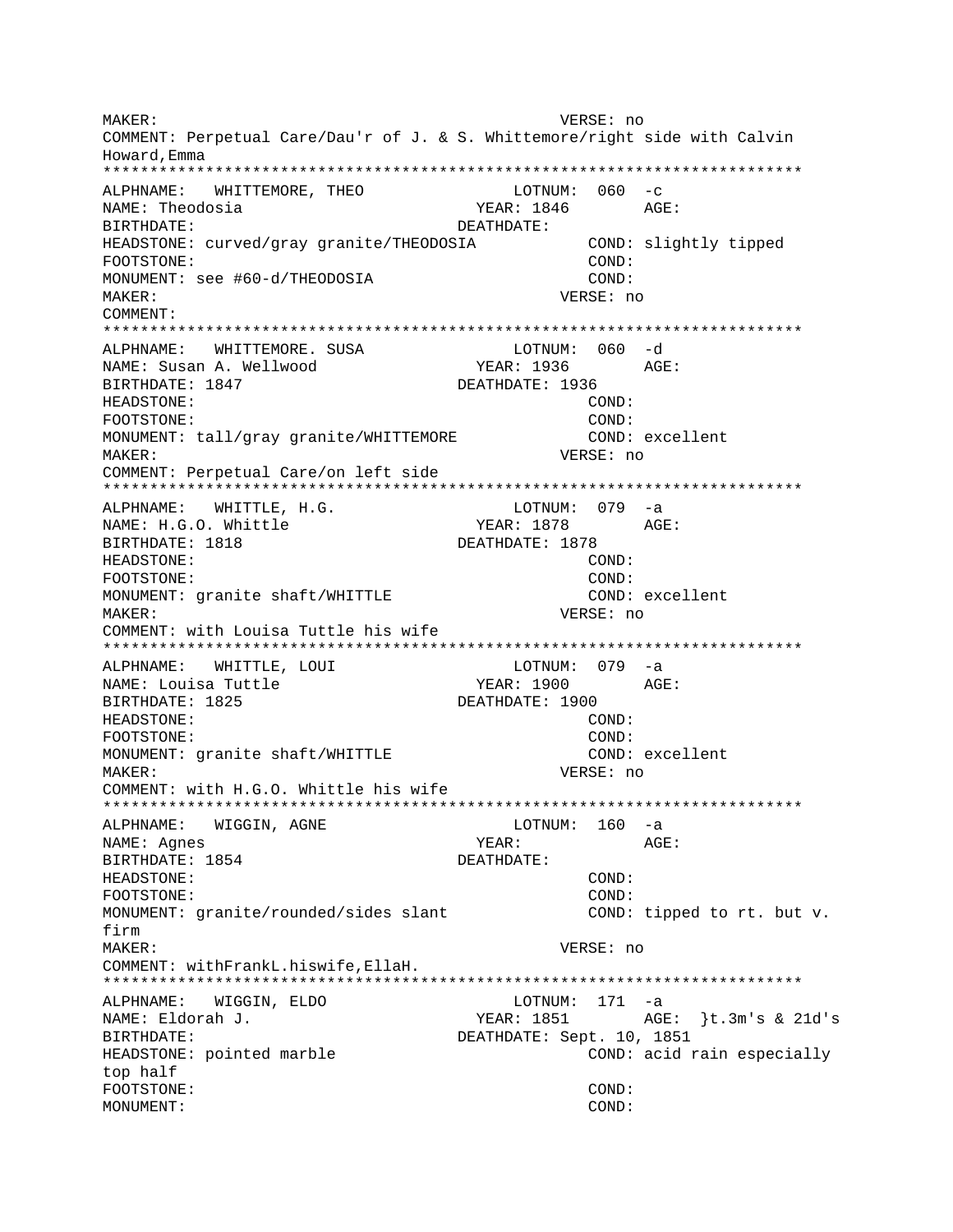MAKER: VERSE: no COMMENT: Dau. of Noah L. & Harriett M. Wiggin ALPHNAME: WIGGIN, ELLA LOTNUM: 160 -a NAME: Ella H. YEAR: 1887 AGE: BIRTHDATE: 1887 DEATHDATE: 1887 HEADSTONE: COND: FOOTSTONE: COND: MONUMENT: granite/rounded/sides slant COND: tipped to rt. but v. firm MAKER: VERSE: no COMMENT: with Frank L., Agnes ALPHNAME: WIGGIN, FRAN  $LOTNUM: 160 -a$ NAME: Frank L. Wiggin YEAR: 1923 AGE: DEATHDATE: 1923 BIRTHDATE: 1854 HEADSTONE: COND: FOOTSTONE: COND: MONUMENT: granite/rounded/sides slope COND: tipped to right but firm MAKER: VERSE: no COMMENT: with Agnes his wife, Ella H. ALPHNAME: WIGGIN, HARR LOTNUM: 171 -b AGE: NAME: Harriet M. YEAR: 1885 BIRTHDATE: Jan. 24, 1828 DEATHDATE: July 14, 1885 HEADSTONE: marble/slanted block COND: lichen/sunken rt.front/chips FOOTSTONE: COND: MONUMENT: COND: MAKER: VERSE: no COMMENT: Wife of N. L. Wiggin ALPHNAME: WIGGIN, NOAH  $LOTNUM: 171 -c$ NAME: Noah L. Wiggin YEAR: 1903 AGE: BIRTHDATE: Dec. 10, 1823 DEATHDATE: May 3, 1903 COND: sunken/lichen/mower HEADSTONE: marble/slanted/curved top chip FOOTSTONE: COND: MONUMENT:  $COND:$ MAKER: VERSE: no COMMENT: ALPHNAME: WIKANDER LOTNUM: 366 -b NAME: YEAR: AGE: BIRTHDATE: DEATHDATE: COND: sunken almost out of HEADSTONE: granite square base sight FOOTSTONE: COND: MONUMENT: COND: MAKER: VERSE: no COMMENT: no inscription/very close to monument ALPHNAME: WIKANDER, GUST  $LOTNUM: 366 -a$ NAME: Gustaf R. Wikander YEAR: 1920 AGE: DEATHDATE: 1920 BIRTHDATE: 1876 Sweden HEADSTONE: COND: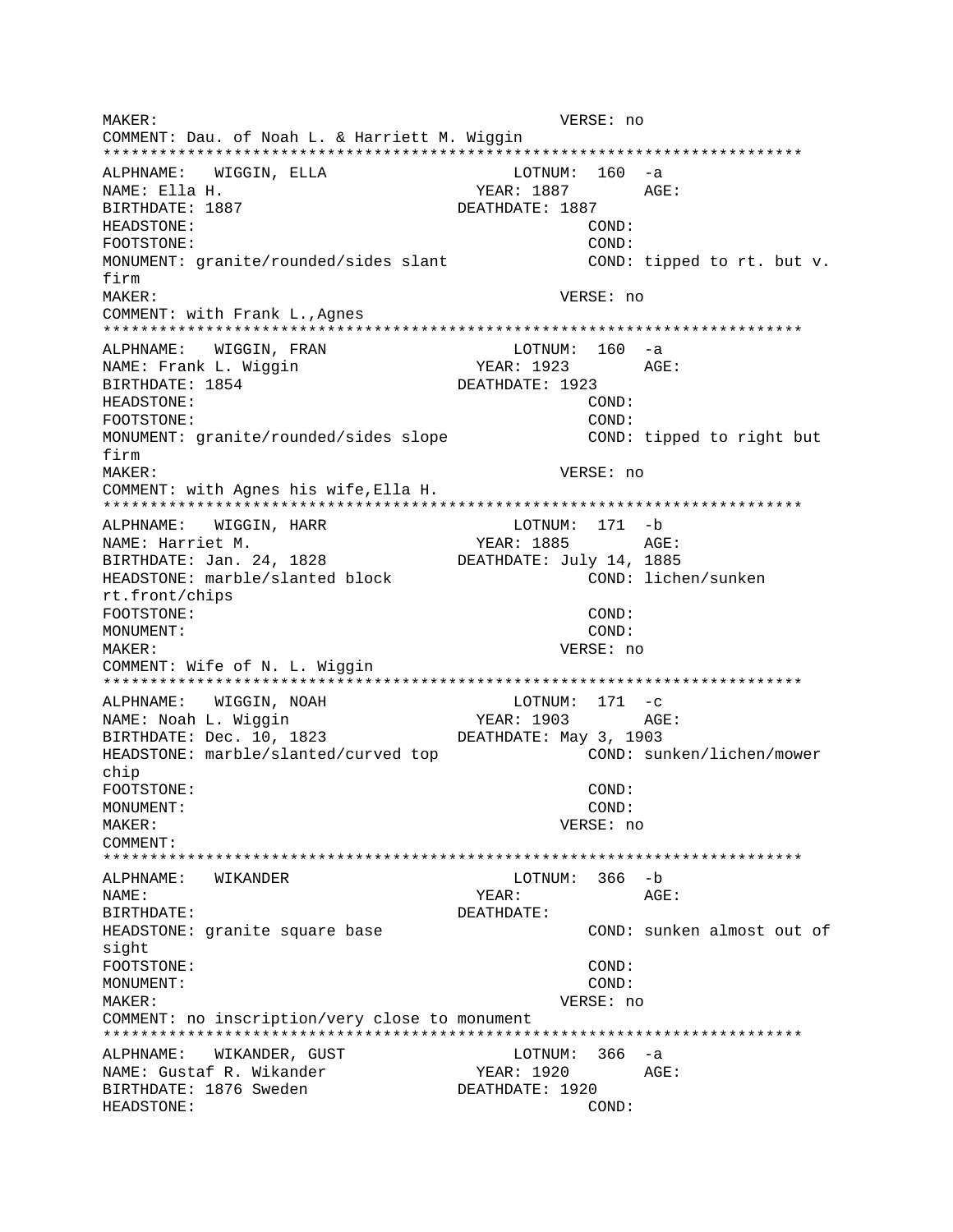FOOTSTONE: COND: MONUMENT: pink granite block COND: excellent MAKER: VERSE: no COMMENT: born in Norrkoping, Sweden/with Matilda O. \*\*\*\*\*\*\*\*\*\*\*\*\*\*\*\*\*\*\*\*\*\*\*\*\*\*\*\*\*\*\*\*\*\*\*\*\*\*\*\*\*\*\*\*\*\*\*\*\*\*\*\*\*\*\*\*\*\*\*\*\*\*\*\*\*\*\*\*\*\*\*\*\*\*\* ALPHNAME: WIKANDER, LARS LOTNUM: 366 -d NAME: Lars C. Wikander YEAR: 1933 AGE: BIRTHDATE: Jul. 8, 1912 DEATHDATE: Sep. 15, 1983 HEADSTONE: granite rectangle/flush/cross COND: very good FOOTSTONE: COND: MONUMENT: COND: MAKER: VERSE: no COMMENT: TSgt US Army World War II \*\*\*\*\*\*\*\*\*\*\*\*\*\*\*\*\*\*\*\*\*\*\*\*\*\*\*\*\*\*\*\*\*\*\*\*\*\*\*\*\*\*\*\*\*\*\*\*\*\*\*\*\*\*\*\*\*\*\*\*\*\*\*\*\*\*\*\*\*\*\*\*\*\*\* ALPHNAME: WIKANDER, MATI CHARA LOTNUM: 366 -a NAME: Matilda O. YEAR: 1966 AGE: BIRTHDATE: 1885 DEATHDATE: 1966 HEADSTONE: COND: FOOTSTONE: COND: MONUMENT: pink granite block COND: excellent MAKER: VERSE: no COMMENT: with Gustaf R. \*\*\*\*\*\*\*\*\*\*\*\*\*\*\*\*\*\*\*\*\*\*\*\*\*\*\*\*\*\*\*\*\*\*\*\*\*\*\*\*\*\*\*\*\*\*\*\*\*\*\*\*\*\*\*\*\*\*\*\*\*\*\*\*\*\*\*\*\*\*\*\*\*\*\* ALPHNAME: WIKANDER, OKE LOTNUM: 366 -c NAME: Oke Rudolph Wikander YEAR: 1977 AGE: BIRTHDATE: Jul. 3, 1912 DEATHDATE: Nov. 23, 1977 HEADSTONE: granite rectangle/flush/cross COND: very good FOOTSTONE: COND: MONUMENT: COND: MAKER: VERSE: no COMMENT: PVT US Army World War II \*\*\*\*\*\*\*\*\*\*\*\*\*\*\*\*\*\*\*\*\*\*\*\*\*\*\*\*\*\*\*\*\*\*\*\*\*\*\*\*\*\*\*\*\*\*\*\*\*\*\*\*\*\*\*\*\*\*\*\*\*\*\*\*\*\*\*\*\*\*\*\*\*\*\* ALPHNAME: WILEY, BESSI LOTNUM: 127 -b NAME: Bessie M. The South Communication of the South Syris. BIRTHDATE: Mar. 10, 1870<br>HEADSTONE: marble/small/leaves & flower (COND: bad acid rain HEADSTONE: marble/small/leaves & flower FOOTSTONE: COND: MONUMENT: COND: MAKER: VERSE: yes COMMENT: Dau. of James & Mary B. Wiley \*\*\*\*\*\*\*\*\*\*\*\*\*\*\*\*\*\*\*\*\*\*\*\*\*\*\*\*\*\*\*\*\*\*\*\*\*\*\*\*\*\*\*\*\*\*\*\*\*\*\*\*\*\*\*\*\*\*\*\*\*\*\*\*\*\*\*\*\*\*\*\*\*\*\* ALPHNAME: WILEY, GEO LOTNUM: 127 -a NAME: Baby TEAR: 1872 AGE: 11 days (VR) BIRTHDATE: DEATHDATE: July 27, 1872 (VR) HEADSTONE: marble/small/leaf/marble base COND: basebarelyvisable/badacidrain FOOTSTONE: COND: MONUMENT: COND: MAKER: VERSE: no COMMENT: VR:George A. Wiley, son of James H. & Mary Blood \*\*\*\*\*\*\*\*\*\*\*\*\*\*\*\*\*\*\*\*\*\*\*\*\*\*\*\*\*\*\*\*\*\*\*\*\*\*\*\*\*\*\*\*\*\*\*\*\*\*\*\*\*\*\*\*\*\*\*\*\*\*\*\*\*\*\*\*\*\*\*\*\*\*\* ALPHNAME: WILEY, MARY LOTNUM: 127 -c NAME: Mary B. The Mathematic Section of the MEAR: 1873 AGE: 38yrs BIRTHDATE: DEATHDATE: Nov. 28, 1873 HEADSTONE: marble/small/flower spray COND: bad acid rain FOOTSTONE: COND: MONUMENT: COND: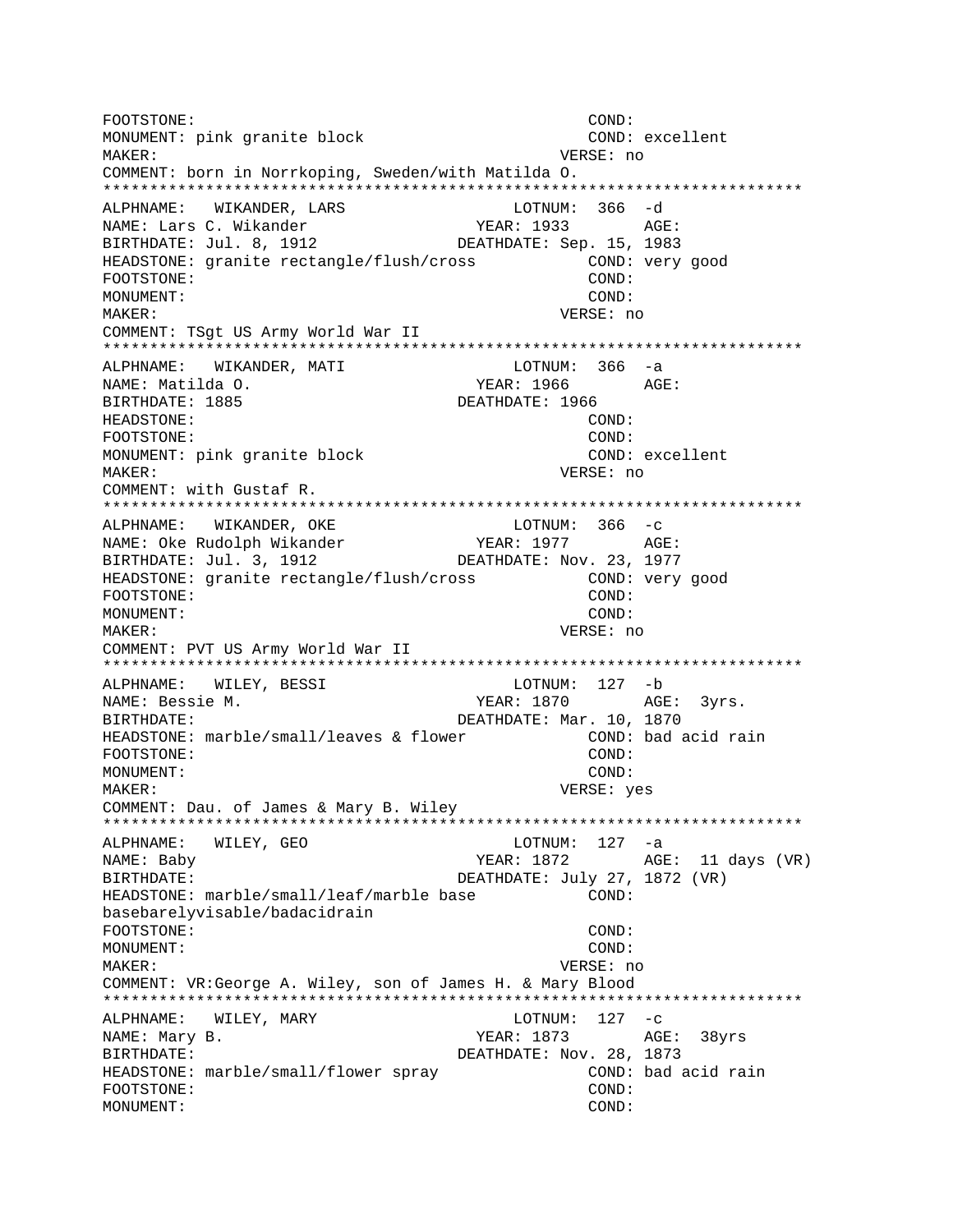MAKER: VERSE: yes COMMENT: wife of James H. Wiley ALPHNAME: WILLSTEED, CHAR LOTNUM: 177/8-a YEAR: 1886 NAME: Charles Willsteed AGE: BIRTHDATE: Jan. 31, 1832 DEATHDATE: May 8, 1886 HEADSTONE: COND: FOOTSTONE: COND: MONUMENT: granite/pointed block/Warley Willsteed COND: white lichen/black stain MAKER: VERSE: no COMMENT: front with Mary his wife, John Warley, his wife Sarah ALPHNAME: WILLSTEED, CHAR LOTNUM: 177/8-a NAME: Charles J. Willsteed YEAR: 1931 AGE: DEATHDATE: Nov 2, 1931 BIRTHDATE: May 26, 1856 HEADSTONE: COND: FOOTSTONE: COND: MONUMENT: granite/pointed block/Warley Willsteed COND: white lichen/black stain MAKER: VERSE: no COMMENT: back/children/with Mary Farnham, Sarah Warley, Joseph Warley LOTNUM: 177/8-a ALPHNAME: WILLSTEED, MARY AGE: NAME: Mary A. Aubert YEAR: 1894 BIRTHDATE: May 24, 1835 DEATHDATE: Oct. 30, 1894 HEADSTONE: COND: COND: FOOTSTONE: MONUMENT: granite/pointed block/Warley Willsteed COND: white lichen/black stain MAKER: VERSE: no COMMENT: front with Charles Willsteed, his wife/John Warley, his wife Sarah ALPHNAME: WILSON, LAUR  $LOTNUM: 128 -c$ NAME: Laura J. Wilson YEAR: 1909 AGE: BIRTHDATE: 1827 DEATHDATE: 1909 HEADSTONE: COND: FOOTSTONE: COND: MONUMENT: granite block/granite base/WILSON COND: good MAKER: C. Wheeler, Lowell VERSE: no COMMENT: WILSON/with Supply C. Wilson ALPHNAME: WILSON, SUPPL  $LOTNUM: 128 -c$ NAME: Supply C. Wilson YEAR: 1865  $AGE:$ BIRTHDATE: 1813 DEATHDATE: 1865 HEADSTONE: COND: COND: FOOTSTONE: MONUMENT: granite block/granite base/WILSON COND: a bit of lichen MAKER: C. Wheeler, Lowell VERSE: no COMMENT: WILSON/with Laura J. Wilson ALPHNAME: WOLKOWICH, MONA LOTNUM: 337 -a NAME: Mona Wolkowich YEAR: AGE: BIRTHDATE: 1919 DEATHDATE: HEADSTONE: granite rectangle/not quite flush/cross COND: excellent/looks new 1996 FOOTSTONE: COND: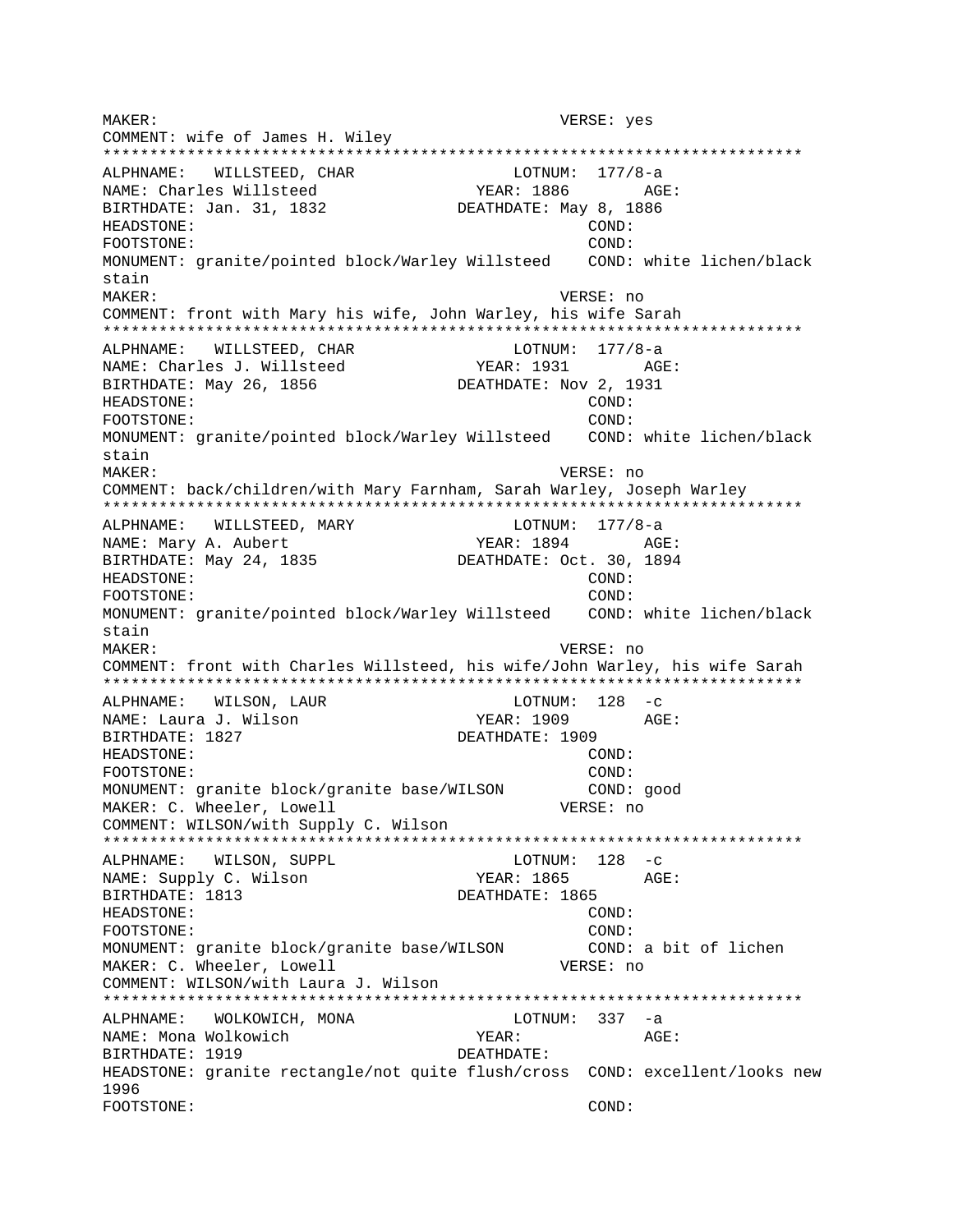MONUMENT: COND: MAKER: VERSE: no COMMENT: \*\*\*\*\*\*\*\*\*\*\*\*\*\*\*\*\*\*\*\*\*\*\*\*\*\*\*\*\*\*\*\*\*\*\*\*\*\*\*\*\*\*\*\*\*\*\*\*\*\*\*\*\*\*\*\*\*\*\*\*\*\*\*\*\*\*\*\*\*\*\*\*\*\*\* ALPHNAME: WOOD, SALL LOTNUM: WoodTomb NAME: Sally Carlton Text VEAR: 1874 AGE: BIRTHDATE: 1789 DEATHDATE: 1874 HEADSTONE: COND: FOOTSTONE: COND: MONUMENT: Tomb/granite/tall obelisk on top/SF WOOD COND: excellent MAKER: VERSE: no COMMENT: above door S.F.Wood 1842/with Samuel Wood his wife,Samuel Parker,wife Sarah \*\*\*\*\*\*\*\*\*\*\*\*\*\*\*\*\*\*\*\*\*\*\*\*\*\*\*\*\*\*\*\*\*\*\*\*\*\*\*\*\*\*\*\*\*\*\*\*\*\*\*\*\*\*\*\*\*\*\*\*\*\*\*\*\*\*\*\*\*\*\*\*\*\*\* ALPHNAME: WOOD, SAMU LOTNUM: WoodTomb NAME: Samuel Fox Wood YEAR: 1860 AGE: BIRTHDATE: 1772 DEATHDATE: 1860 HEADSTONE: COND: COND: COND: COND: COND: COND: COND: COND: COND: COND: COND: COND: COND: COND: COND: COND: COND: COND: COND: COND: COND: COND: COND: COND: COND: COND: COND: COND: COND: COND: COND: COND: COND: COND: COND: C FOOTSTONE: MONUMENT: Tomb/granite/tall obelisk on top/SF WOOD COND: excellent MAKER: VERSE: no COMMENT: above door S.F.Wood 1842/with Sally Carlton his wife,Samuel Parker,wife Sarah \*\*\*\*\*\*\*\*\*\*\*\*\*\*\*\*\*\*\*\*\*\*\*\*\*\*\*\*\*\*\*\*\*\*\*\*\*\*\*\*\*\*\*\*\*\*\*\*\*\*\*\*\*\*\*\*\*\*\*\*\*\*\*\*\*\*\*\*\*\*\*\*\*\*\* ALPHNAME: WOODS, E. WO LOTNUM: 274 -a NAME: E. Woodroffe Darby YEAR: 1899 AGE: BIRTHDATE: Sept. 27, 1841 DEATHDATE: Aug. 15, 1899 HEADSTONE: COND: FOOTSTONE: COND: MONUMENT: granite/obelisk/designs/WOODS COND: very good MAKER: VERSE: no COMMENT: with Henry Woods his wife \*\*\*\*\*\*\*\*\*\*\*\*\*\*\*\*\*\*\*\*\*\*\*\*\*\*\*\*\*\*\*\*\*\*\*\*\*\*\*\*\*\*\*\*\*\*\*\*\*\*\*\*\*\*\*\*\*\*\*\*\*\*\*\*\*\*\*\*\*\*\*\*\*\*\* ALPHNAME: WOODS, HENR LOTNUM: 274 -a NAME: Henry Woods YEAR: 1915 AGE: BIRTHDATE: Mar. 30, 1843 HEADSTONE: COND: FOOTSTONE: COND: MONUMENT: granite/obelisk shaft/designs/WOODS COND: very good MAKER: VERSE: no COMMENT: with his wife E. Woodroffe Darby \*\*\*\*\*\*\*\*\*\*\*\*\*\*\*\*\*\*\*\*\*\*\*\*\*\*\*\*\*\*\*\*\*\*\*\*\*\*\*\*\*\*\*\*\*\*\*\*\*\*\*\*\*\*\*\*\*\*\*\*\*\*\*\*\*\*\*\*\*\*\*\*\*\*\* ALPHNAME: WOODS, ISAA LOTNUM: 057 -b NAME: Isaac Woods YEAR: 1889 AGE: BIRTHDATE: July 16, 1801 DEATHDATE: April 18, 1889 HEADSTONE: marble/slanted/FATHER/granite base COND: lichen/firm in ground but tilt FOOTSTONE: COND: MONUMENT: COND: MAKER: VERSE: no COMMENT: \*\*\*\*\*\*\*\*\*\*\*\*\*\*\*\*\*\*\*\*\*\*\*\*\*\*\*\*\*\*\*\*\*\*\*\*\*\*\*\*\*\*\*\*\*\*\*\*\*\*\*\*\*\*\*\*\*\*\*\*\*\*\*\*\*\*\*\*\*\*\*\*\*\*\* ALPHNAME: WOODS, JACO LOTNUM: 057 -d NAME: Jacob YEAR: 1842 AGE: 4yrs, 3mos. BIRTHDATE: DEATHDATE: Aug. 17, 1842 HEADSTONE: pointed marble COND: bad acid rain/lichen/chipped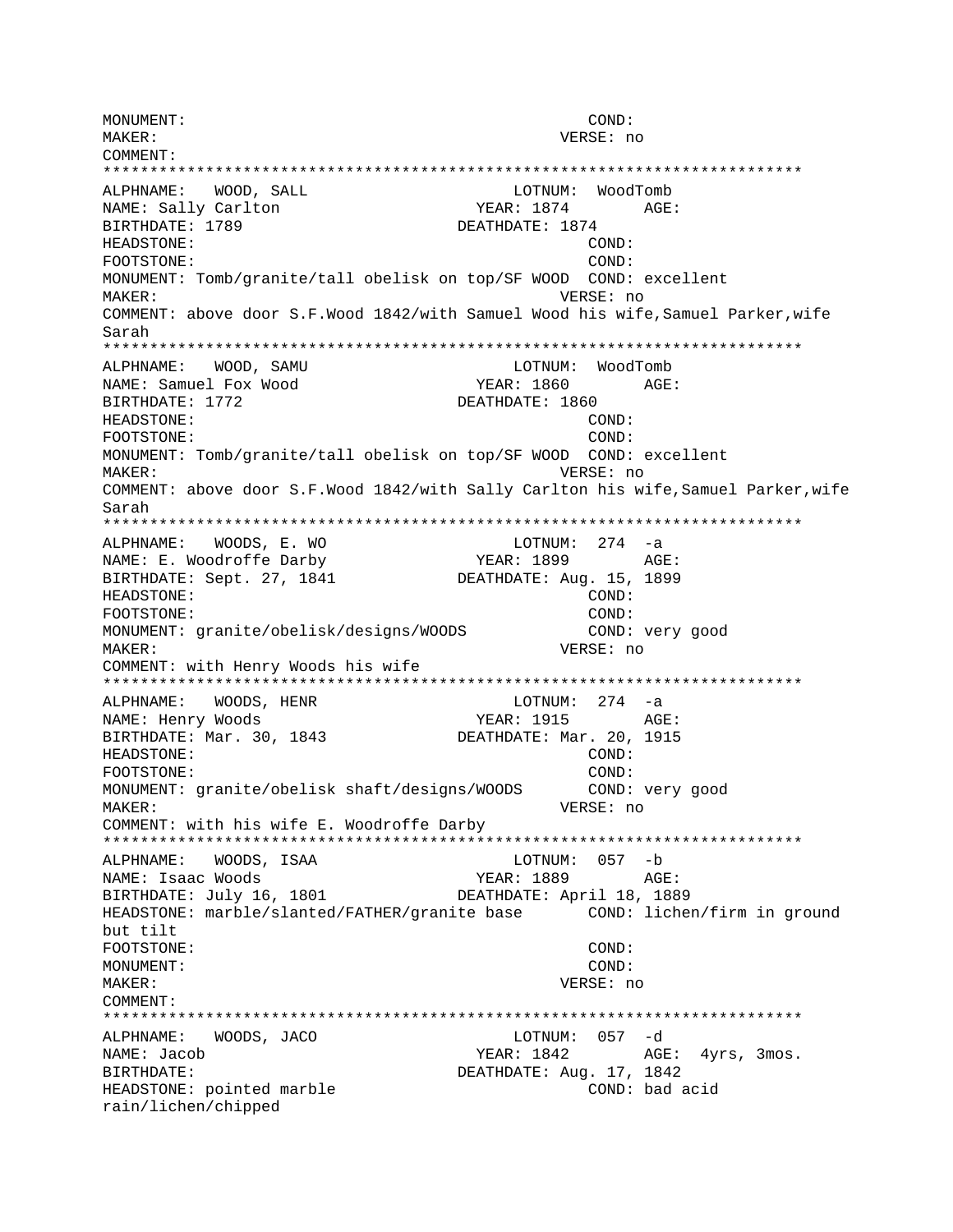FOOTSTONE: COND: MONUMENT:  $COND:$ MAKER: VERSE: no COMMENT: Son of Isaac & Mary W. Woods ALPHNAME: WOODS, MARY  $LOTNUM: 057 -c$ NAME: Mary W. Woods YEAR: 1869 AGE: BIRTHDATE: April 18, 1807 DEATHDATE: April 6, 1869 HEADSTONE: slanted marble/MOTHER/granite base COND: lichen FOOTSTONE: COND: MONUMENT: COND:  $M\Delta K$ <sub>F</sub>P: VERSE: no COMMENT: ALPHNAME: WOODWARD, HORA LOTNUM: 145 -b YEAR: 1883 AGE: 67 NAME: Horace Watson Woodward DEATHDATE: Apr. 1, 1883 BIRTHDATE: HEADSTONE: doublegranite/HUSBAND COND: wife's stone missing COND: FOOTSTONE: COND: MONUMENT: MAKER: VERSE: no COMMENT: WOODWARD, LUCY  $LOTNUM: 145 -a$ ALPHNAME: YEAR: 1901c NAME: Lucy AGE: BIRTHDATE: DEATHDATE: ca 1901 (probate) HEADSTONE: double/granite COND: missing/base only remains FOOTSTONE: COND: MONUMENT: COND: VERSE: no MAKER: COMMENT: with husband Horace Watson/name from deeds ALPHNAME: WOODWARD, MERR LOTNUM: 278{ -a NAME: Merrill YEAR: 1911 AGE: BIRTHDATE: 1904 DEATHDATE: 1913 HEADSTONE:  $COND:$ FOOTSTONE: COND: MONUMENT: fancy granite cross/columns/WOODWARD COND: twisted on base VERSE: no MAKER: COMMENT: with Myrtle ALPHNAME: WOODWARD, MYRT LOTNUM: 278{ -a NAME: Myrtle  $YEAR: 1914$   $AGE:$ BIRTHDATE: 1911 DEATHDATE: 1914 HEADSTONE:  $COND:$ FOOTSTONE: COND: MONUMENT: fancy granite cross/columns/WOODWARD COND: twisted on base VERSE: no MAKER: COMMENT: with Merrill LOTNUM: 260 -a ALPHNAME: WORDEN, CHAR NAME: Charles H. Worden YEAR: 1893 AGE: DEATHDATE: 1892 [see below] BIRTHDATE: 1893 HEADSTONE: COND: FOOTSTONE: COND: MONUMENT: rectangular granite block/WORDEN/flowers COND: black lichen/sunken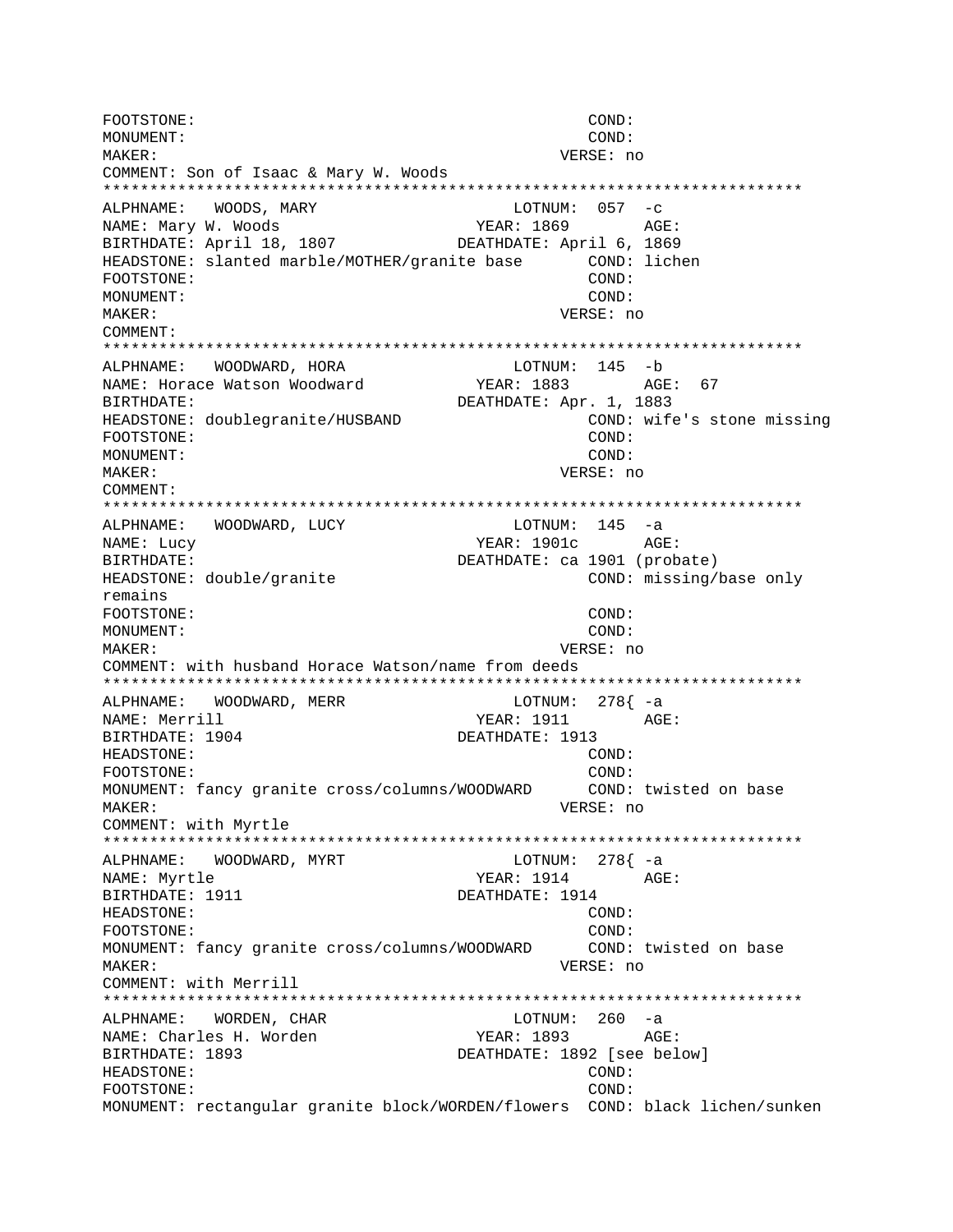MAKER: VERSE: no COMMENT: Perpetual Care/front with Dorothy/vital & cem. records say 1892 \*\*\*\*\*\*\*\*\*\*\*\*\*\*\*\*\*\*\*\*\*\*\*\*\*\*\*\*\*\*\*\*\*\*\*\*\*\*\*\*\*\*\*\*\*\*\*\*\*\*\*\*\*\*\*\*\*\*\*\*\*\*\*\*\*\*\*\*\*\*\*\*\*\*\* ALPHNAME: WORDEN, DORO CONTROL CONTROLL LOTNUM: 260 -a NAME: Dorothy C. The Mass of the MEAR: 1927 AGE: BIRTHDATE: 1839 DEATHDATE: 1927 HEADSTONE: COND: FOOTSTONE: COND: MONUMENT: rectangular granite block/WORDEN/flowers COND: black lichen/sunken MAKER: VERSE: no COMMENT: Perpetual Care/front with Charles/Francis Day & Minnie Day Curtis on back \*\*\*\*\*\*\*\*\*\*\*\*\*\*\*\*\*\*\*\*\*\*\*\*\*\*\*\*\*\*\*\*\*\*\*\*\*\*\*\*\*\*\*\*\*\*\*\*\*\*\*\*\*\*\*\*\*\*\*\*\*\*\*\*\*\*\*\*\*\*\*\*\*\*\* ALPHNAME: WOTTON, ELLE LOTNUM: 005 -a NAME: Ellen B. Wotton TEAR: 1919 AGE: BIRTHDATE: 1857 **DEATHDATE: 1919** HEADSTONE: COND: FOOTSTONE: COND: MONUMENT: fancy/granite/WOTTON/W/pillars COND: excellent MAKER: VERSE: no COMMENT: front with James S. his wife/on rear Tyler E., John J. \*\*\*\*\*\*\*\*\*\*\*\*\*\*\*\*\*\*\*\*\*\*\*\*\*\*\*\*\*\*\*\*\*\*\*\*\*\*\*\*\*\*\*\*\*\*\*\*\*\*\*\*\*\*\*\*\*\*\*\*\*\*\*\*\*\*\*\*\*\*\*\*\*\*\* ALPHNAME: WOTTON, JAME NAME: James S. Wotton YEAR: 1936 AGE: BIRTHDATE: 1862 DEATHDATE: 1936 HEADSTONE: COND: FOOTSTONE: COND: MONUMENT: fancy/granite/WOTTON/W/pillars COND: excellent MAKER: VERSE: no COMMENT: front with Ellen B. his wife/rear is Tyler E., John J. \*\*\*\*\*\*\*\*\*\*\*\*\*\*\*\*\*\*\*\*\*\*\*\*\*\*\*\*\*\*\*\*\*\*\*\*\*\*\*\*\*\*\*\*\*\*\*\*\*\*\*\*\*\*\*\*\*\*\*\*\*\*\*\*\*\*\*\*\*\*\*\*\*\*\* ALPHNAME: WOTTON, JOHN CONNECTRITION: 005 -a NAME: John J. Wotton YEAR: 1900 AGE: BIRTHDATE: Mar. 10, 1823 DEATHDATE: June 12, 1900 HEADSTONE: COND: FOOTSTONE: COND: MONUMENT: fancy/granite/WOTTON/W/pillars COND: very good MAKER: VERSE: no COMMENT: rear with Tyler E./on front are James S., wife Ellen B. \*\*\*\*\*\*\*\*\*\*\*\*\*\*\*\*\*\*\*\*\*\*\*\*\*\*\*\*\*\*\*\*\*\*\*\*\*\*\*\*\*\*\*\*\*\*\*\*\*\*\*\*\*\*\*\*\*\*\*\*\*\*\*\*\*\*\*\*\*\*\*\*\*\*\* ALPHNAME: WOTTON, TYLE **ALLACTION**: 005 -a NAME: Tyler E. Wotton YEAR: 1891 AGE: BIRTHDATE: Feb. 18, 1888 DEATHDATE: Jan. 9, 1891 HEADSTONE: COND: FOOTSTONE: COND: MONUMENT: fancy/granite/WOTTON/W/pillars COND: very good MAKER: VERSE: no COMMENT: rear with John J./on front James S., his wife Ellen B. \*\*\*\*\*\*\*\*\*\*\*\*\*\*\*\*\*\*\*\*\*\*\*\*\*\*\*\*\*\*\*\*\*\*\*\*\*\*\*\*\*\*\*\*\*\*\*\*\*\*\*\*\*\*\*\*\*\*\*\*\*\*\*\*\*\*\*\*\*\*\*\*\*\*\* ALPHNAME: WRIGHT, ANN LOTNUM: 272 -a NAME: Annie YEAR: 1936 AGE: BIRTHDATE: 1867 DEATHDATE: 1936 HEADSTONE: COND: FOOTSTONE: COND: MONUMENT: rounded granite/flowers, leaves/WRIGHT COND: excellent MAKER: VERSE: no COMMENT: rear:with Harry C. his wife, Clara, Charlotte A., Grace A., Florence R.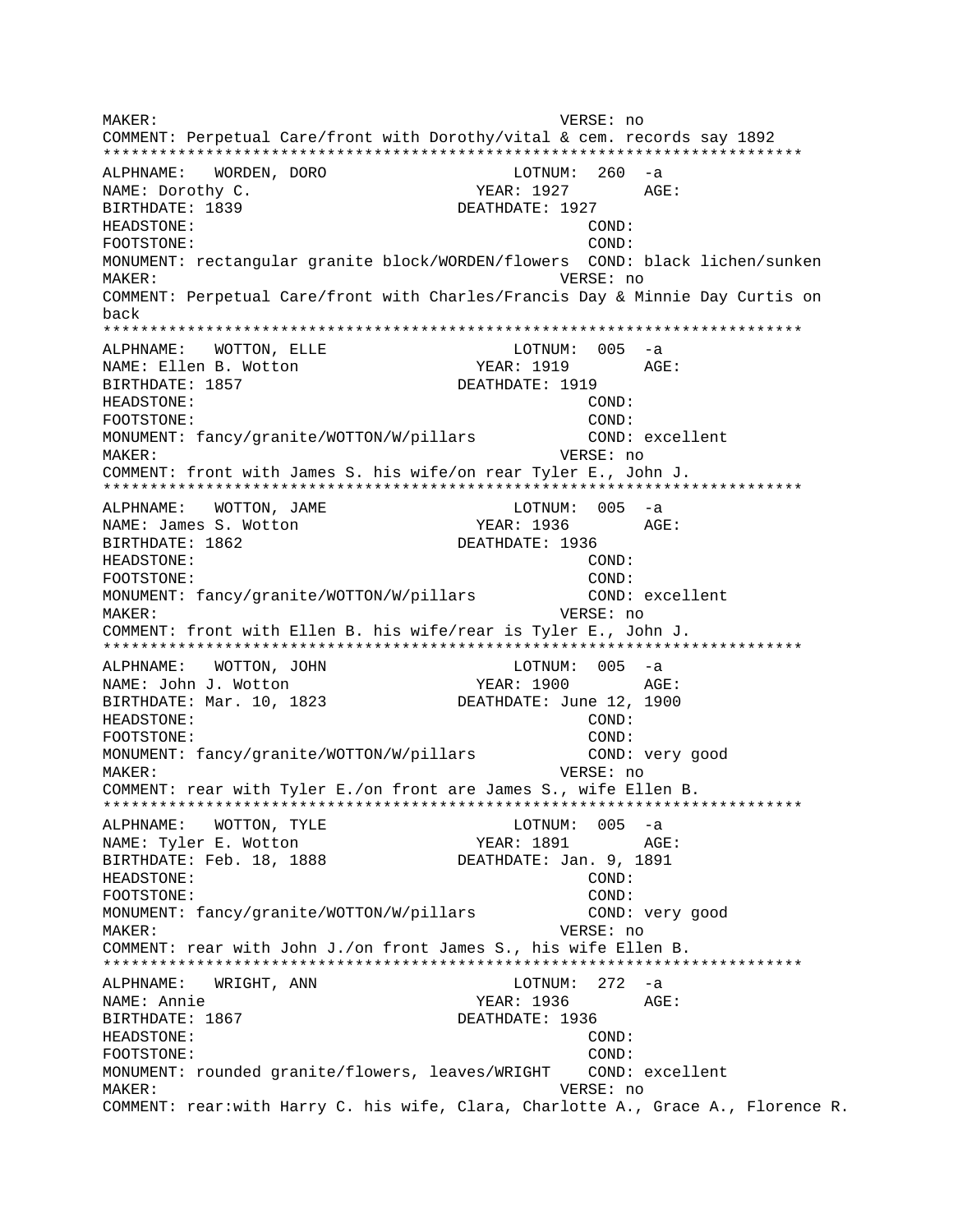\*\*\*\*\*\*\*\*\*\*\*\*\*\*\*\*\*\*\*\*\*\*\*\*\*\*\*\*\*\*\*\*\*\*\*\*\*\*\*\*\*\*\*\*\*\*\*\*\*\*\*\*\*\*\*\*\*\*\*\*\*\*\*\*\*\*\*\*\*\*\*\*\*\*\* ALPHNAME: WRIGHT, CHAR NAME: Charlotte A. YEAR: 1970 AGE: BIRTHDATE: 1892 DEATHDATE: 1970 HEADSTONE: COND: FOOTSTONE: COND: MONUMENT: rounded granite/flowers, leaves/WRIGHT COND: excellent MAKER: VERSE: no COMMENT: rear:with Harry C., his wife Annie, Clara, Grace A., Florence R. \*\*\*\*\*\*\*\*\*\*\*\*\*\*\*\*\*\*\*\*\*\*\*\*\*\*\*\*\*\*\*\*\*\*\*\*\*\*\*\*\*\*\*\*\*\*\*\*\*\*\*\*\*\*\*\*\*\*\*\*\*\*\*\*\*\*\*\*\*\*\*\*\*\*\* ALPHNAME: WRIGHT, CLAR LOTNUM: 272 -a NAME: Clara YEAR: 1910 AGE: BIRTHDATE: 1903 DEATHDATE: 1910 HEADSTONE: COND: FOOTSTONE: COND: MONUMENT: rounded granite/flowers, leaves/WRIGHT COND: excellent MAKER: VERSE: no COMMENT: rear:with Harry C., his wife Annie, Charlotte A., Grace A., Florence R. \*\*\*\*\*\*\*\*\*\*\*\*\*\*\*\*\*\*\*\*\*\*\*\*\*\*\*\*\*\*\*\*\*\*\*\*\*\*\*\*\*\*\*\*\*\*\*\*\*\*\*\*\*\*\*\*\*\*\*\*\*\*\*\*\*\*\*\*\*\*\*\*\*\*\* ALPHNAME: WRIGHT, ETTA LOTNUM: 176 -a NAME: Etta B. Hanson The South MEAR: 1936 AGE: BIRTHDATE: 1853 DEATHDATE: 1936 HEADSTONE: COND: FOOTSTONE: COND: MONUMENT: rounded granite/WRIGHT/leaf design COND: good/a little lichen MAKER: VERSE: no COMMENT: rear: with Margaret, her son William, child Maude \*\*\*\*\*\*\*\*\*\*\*\*\*\*\*\*\*\*\*\*\*\*\*\*\*\*\*\*\*\*\*\*\*\*\*\*\*\*\*\*\*\*\*\*\*\*\*\*\*\*\*\*\*\*\*\*\*\*\*\*\*\*\*\*\*\*\*\*\*\*\*\*\*\*\* ALPHNAME: WRIGHT, FLOR LOTNUM: 272 -a NAME: Florence R. The South of the Magnus of the YEAR: 1910 AGE: BIRTHDATE: DEATHDATE: August 28, 1910 HEADSTONE: COND: FOOTSTONE: COND: MONUMENT: rounded granite/flowers, leaves/WRIGHT COND: excellent MAKER: VERSE: no COMMENT: rear:with Harry C., his wife Annie, Clara, Charlotte, Grace A. \*\*\*\*\*\*\*\*\*\*\*\*\*\*\*\*\*\*\*\*\*\*\*\*\*\*\*\*\*\*\*\*\*\*\*\*\*\*\*\*\*\*\*\*\*\*\*\*\*\*\*\*\*\*\*\*\*\*\*\*\*\*\*\*\*\*\*\*\*\*\*\*\*\*\* ALPHNAME: WRIGHT, GRAC LOTNUM: 272 -a NAME: Grace A. YEAR: 1954 BIRTHDATE: 1893 DEATHDATE: 1954 HEADSTONE: COND: FOOTSTONE: COND: MONUMENT: rounded granite/flowers, leaves/WRIGHT COND: excellent MAKER: VERSE: no COMMENT: rear:with Harry C., his wife Annie, Clara, Charlotte, Florence R. \*\*\*\*\*\*\*\*\*\*\*\*\*\*\*\*\*\*\*\*\*\*\*\*\*\*\*\*\*\*\*\*\*\*\*\*\*\*\*\*\*\*\*\*\*\*\*\*\*\*\*\*\*\*\*\*\*\*\*\*\*\*\*\*\*\*\*\*\*\*\*\*\*\*\* ALPHNAME: WRIGHT, HARR LOTNUM: 272 -a NAME: Harry C. The Communication of the MEAR: 1905 AGE: BIRTHDATE: 1860 DEATHDATE: 1905 HEADSTONE: COND: FOOTSTONE: COND: MONUMENT: rounded granite/flowers, leaves/WRIGHT COND: excellent MAKER: VERSE: no COMMENT: rear:with his wife Annie, Clara, Charlotte A., Grace A., Florence R. \*\*\*\*\*\*\*\*\*\*\*\*\*\*\*\*\*\*\*\*\*\*\*\*\*\*\*\*\*\*\*\*\*\*\*\*\*\*\*\*\*\*\*\*\*\*\*\*\*\*\*\*\*\*\*\*\*\*\*\*\*\*\*\*\*\*\*\*\*\*\*\*\*\*\* ALPHNAME: WRIGHT, JEFF LOTNUM: 277 -a NAME: Jefferson Wright YEAR: 1909 AGE: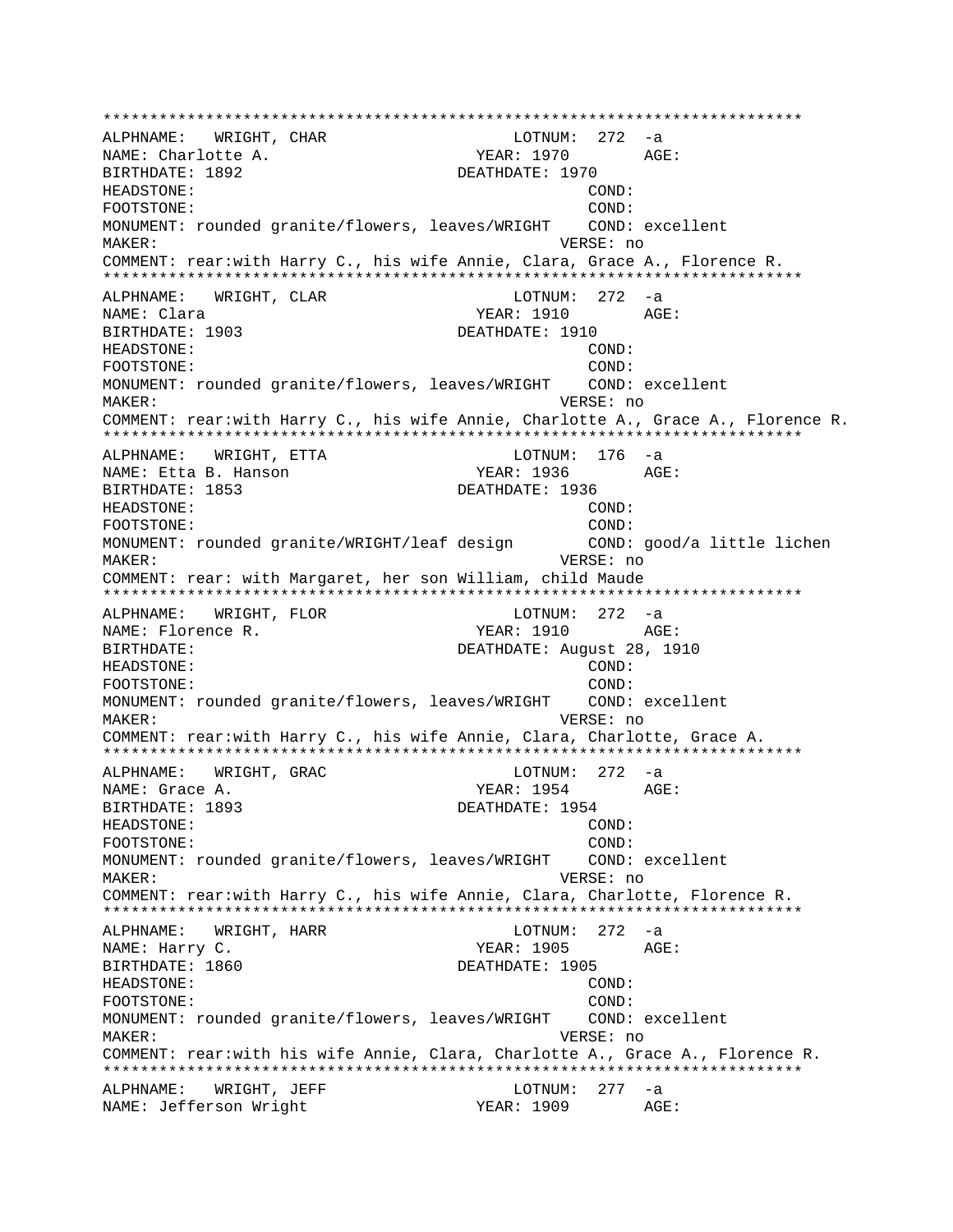BIRTHDATE: 1823 DEATHDATE: 1909 HEADSTONE: COND: FOOTSTONE: COND: MONUMENT: curved granite/designs on tops, sides COND: some lichen MAKER: VERSE: no COMMENT: with Nancy Wright his wife/Co. D 35 Regt. Mass. Vol. \*\*\*\*\*\*\*\*\*\*\*\*\*\*\*\*\*\*\*\*\*\*\*\*\*\*\*\*\*\*\*\*\*\*\*\*\*\*\*\*\*\*\*\*\*\*\*\*\*\*\*\*\*\*\*\*\*\*\*\*\*\*\*\*\*\*\*\*\*\*\*\*\*\*\* ALPHNAME: WRIGHT, JOSE NAME: Josephine M. YEAR: 1929 AGE: BIRTHDATE: 1847 DEATHDATE: 1929 HEADSTONE: slanted granite COND: good/small amount lichen FOOTSTONE: COND: MONUMENT: COND: MAKER: VERSE: no COMMENT: with Otis D. Wright, his wife \*\*\*\*\*\*\*\*\*\*\*\*\*\*\*\*\*\*\*\*\*\*\*\*\*\*\*\*\*\*\*\*\*\*\*\*\*\*\*\*\*\*\*\*\*\*\*\*\*\*\*\*\*\*\*\*\*\*\*\*\*\*\*\*\*\*\*\*\*\*\*\*\*\*\* ALPHNAME: WRIGHT, MARG LOTNUM: 176 -a NAME: Margaret Wright The Mass of the YEAR: 1886 AGE: BIRTHDATE: 1828 DEATHDATE: 1886 HEADSTONE: COND: FOOTSTONE: COND: MONUMENT: rounded granite/WRIGHT/leaf design COND: good/a little lichen MAKER: VERSE: no COMMENT: rear: with her son William, his wife Etta, child Maude \*\*\*\*\*\*\*\*\*\*\*\*\*\*\*\*\*\*\*\*\*\*\*\*\*\*\*\*\*\*\*\*\*\*\*\*\*\*\*\*\*\*\*\*\*\*\*\*\*\*\*\*\*\*\*\*\*\*\*\*\*\*\*\*\*\*\*\*\*\*\*\*\*\*\* ALPHNAME: WRIGHT, MAUDE LOTNUM: 176 -a NAME: Maude E. Wright The Manusculine of the YEAR: 1895 AGE: BIRTHDATE: 1882 DEATHDATE: 1895 HEADSTONE: COND: FOOTSTONE: COND: MONUMENT: rounded/granite/WRIGHT/leaf design COND: good/a little black lichen MAKER: VERSE: no COMMENT: rear:child with William, his wife Etta, Margaret \*\*\*\*\*\*\*\*\*\*\*\*\*\*\*\*\*\*\*\*\*\*\*\*\*\*\*\*\*\*\*\*\*\*\*\*\*\*\*\*\*\*\*\*\*\*\*\*\*\*\*\*\*\*\*\*\*\*\*\*\*\*\*\*\*\*\*\*\*\*\*\*\*\*\* ALPHNAME: WRIGHT, MINN NAME: Minnie E. YEAR: 1954 AGE: BIRTHDATE: 1875 **DEATHDATE: 1954** HEADSTONE: slanted granite/WRIGHT COND: good/small amount of lichen FOOTSTONE: COND: MONUMENT: COND: MAKER: VERSE: no COMMENT: with Morton N. B. his wife \*\*\*\*\*\*\*\*\*\*\*\*\*\*\*\*\*\*\*\*\*\*\*\*\*\*\*\*\*\*\*\*\*\*\*\*\*\*\*\*\*\*\*\*\*\*\*\*\*\*\*\*\*\*\*\*\*\*\*\*\*\*\*\*\*\*\*\*\*\*\*\*\*\*\* ALPHNAME: WRIGHT, MORT NAME: Morton N. B. Same Control of the Magnus of the Magnus Media and AGE: BIRTHDATE: 1871 DEATHDATE: 1946 HEADSTONE: slanted granite/WRIGHT COND: good/small amount lichen FOOTSTONE: COND: MONUMENT: COND: MAKER: VERSE: no COMMENT: with Minnie E. his wife \*\*\*\*\*\*\*\*\*\*\*\*\*\*\*\*\*\*\*\*\*\*\*\*\*\*\*\*\*\*\*\*\*\*\*\*\*\*\*\*\*\*\*\*\*\*\*\*\*\*\*\*\*\*\*\*\*\*\*\*\*\*\*\*\*\*\*\*\*\*\*\*\*\*\* ALPHNAME: WRIGHT, MORT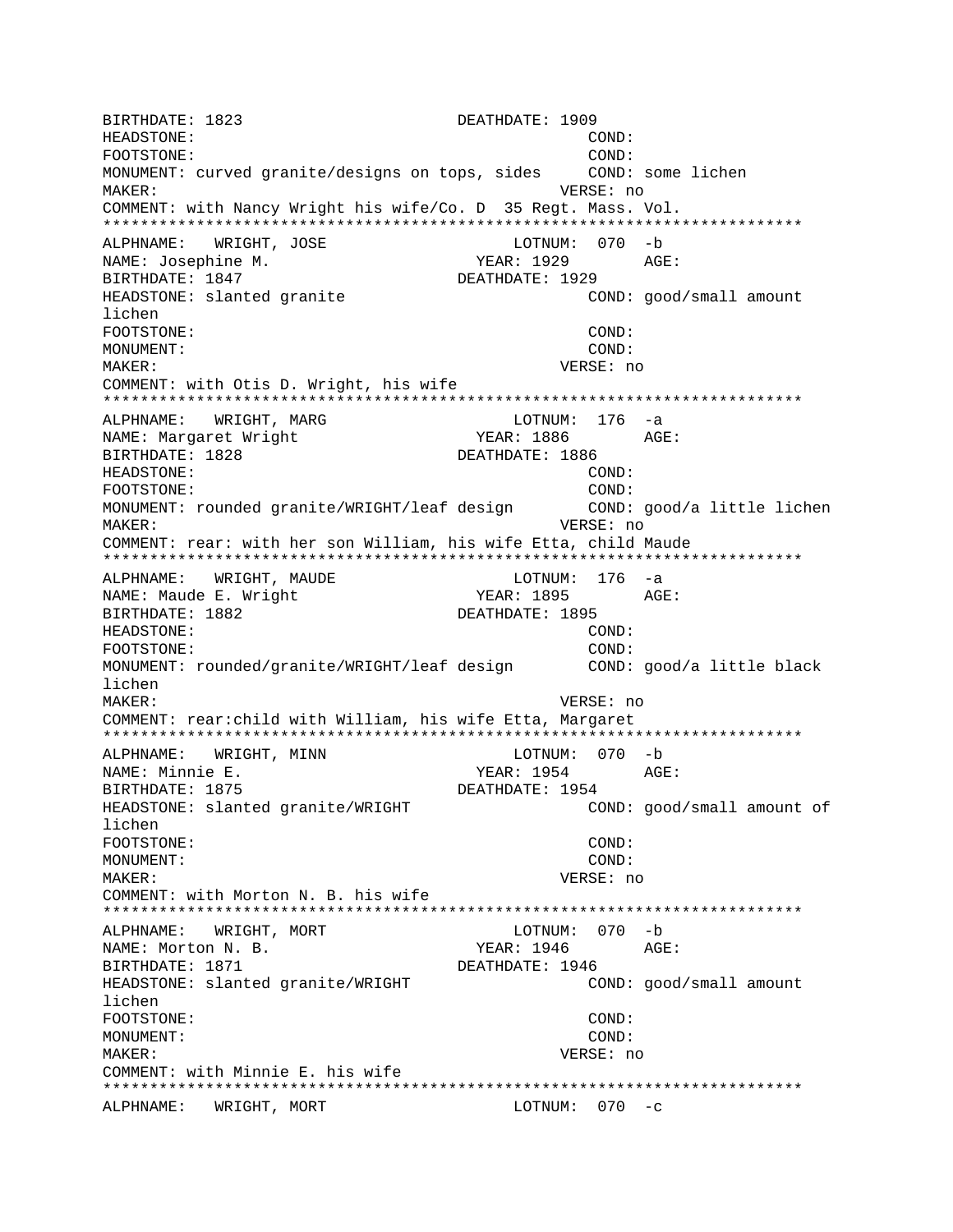NAME: Morton M. YEAR: 1960 AGE: DEATHDATE: 1960 BIRTHDATE: 1901 HEADSTONE: redbrnmarble/flsh/cross/WRIGHT COND: sod encroaching FOOTSTONE: COND: MONIJMENT: COND: MAKER: VERSE: no COMMENT: ALPHNAME: WRIGHT, NANC  $LOTNUM: 277 -a$ NAME: Nancy Wright YEAR: 1910 AGE: BIRTHDATE: 1828 DEATHDATE: 1910 HEADSTONE: COND: FOOTSTONE: COND: MONUMENT: curved granite/designs on tops, sides COND: some lichen VERSE: no MAKER: COMMENT: with Jefferson Wright his wife ALPHNAME: WRIGHT, OTIS LOTNUM: 070 -a NAME: Otis D. Wright YEAR: 1879 AGE: BIRTHDATE: 1847 DEATHDATE: 1879 HEADSTONE: slanted granite COND: good/small amount lichen FOOTSTONE: COND: MONUMENT: COND: MAKER: VERSE: no COMMENT: with Josephine M. his wife ALPHNAME: WRIGHT, WILL LOTNUM: 176 -a NAME: William L. Wright YEAR: 1934 AGE: BIRTHDATE: 1852 DEATHDATE: 1934 HEADSTONE: COND: FOOTSTONE: COND: MONUMENT: rounded granite/WRIGHT/leaf design COND: good/a little lichen MAKER: VERSE: no COMMENT: rear: with Margaret her son, his wife Etta, child Maude  $LOTNUM: 188 -a$ ALPHNAME: WYMAN, ELIZ AGE: YEAR: 1859 NAME: Elizabeth Wyman BIRTHDATE: Jan. 8, 1787 DEATHDATE: Mar. 25, 1859 HEADSTONE: COND: FOOTSTONE: COND: MONUMENT: granite/short obelisk/SWEAT COND: good/a small amount of lichen MAKER: Andrews & Co. VERSE: no COMMENT: right side/V.R. Betsy Wyman d. Mar. 15, 1859 ALPHNAME: YEOMANS, EDWA LOTNUM:  $354 - a$ YEAR: 1937 AGE: NAME: Edward S. Yeomans BIRTHDATE: Jan. 24, 1875 DEATHDATE: Mar. 26, 1937 HEADSTONE: COND: FOOTSTONE: COND: MONUMENT: granite/rounded/YEOMANS/vine,initial COND: very good MAKER: VERSE: no COMMENT: with his wife Mary Nolan, Margaret Lewis yeomans ALPHNAME: YEOMANS, MARG LOTNUM: 354 -a NAME: Margaret Lewis Yeomans (1944 AGE: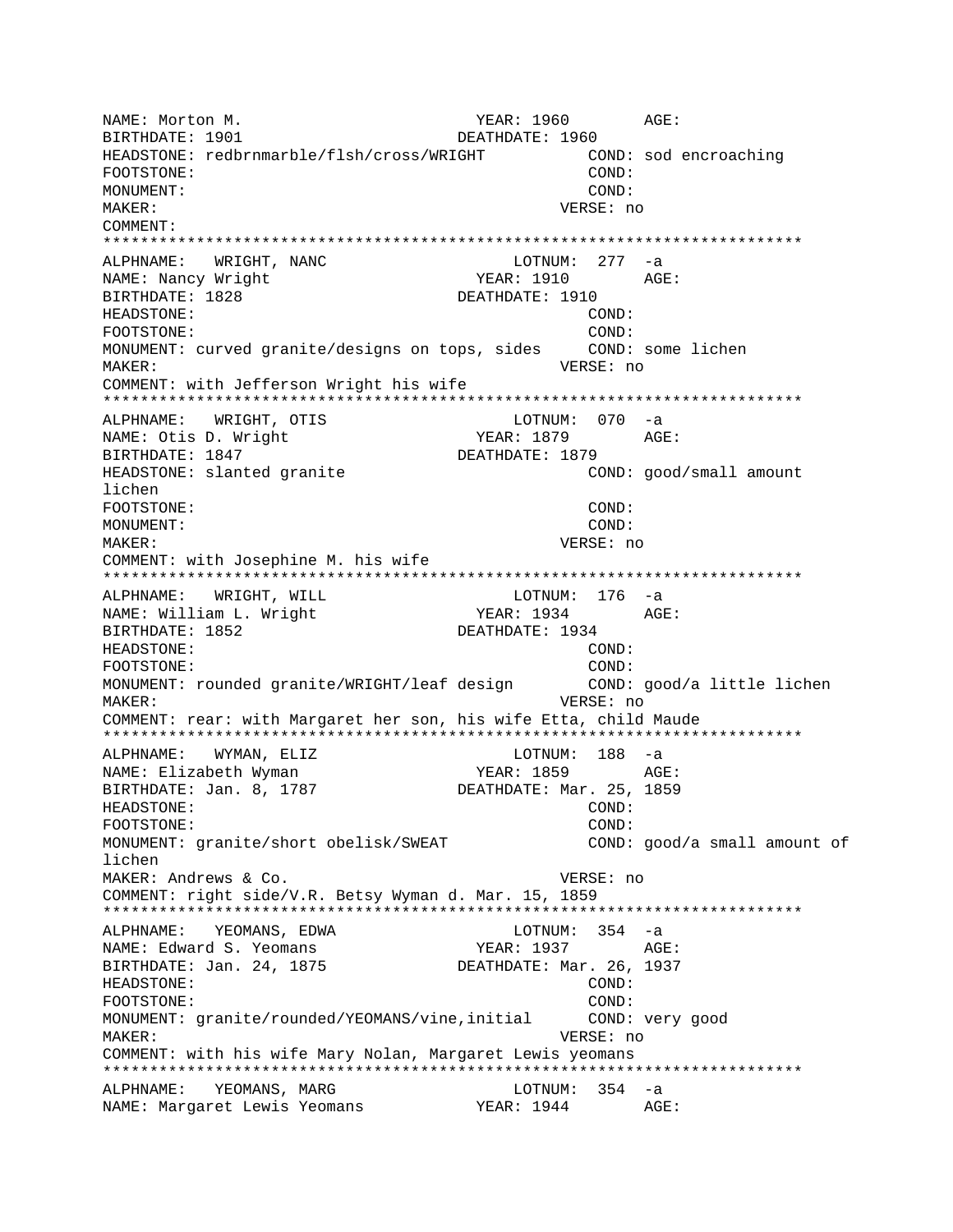BIRTHDATE: Jan. 24, 1877 DEATHDATE: Oct. 27, 1944 HEADSTONE:  $COMD:$ FOOTSTONE:  $\texttt{COND}:$ MONUMENT: granite/rounded/YEOMANS/vine, initial COND: very good VERSE: no MAKER: COMMENT: with Edward S. Yeoman, his wife Mary Nolan ALPHNAME: YEOMANS, MARY  $LOTNUM: 354 -a$ NAME: Mary Nolan YEAR: 1913 AGE: DEATHDATE: Nov. 22, 1913 BIRTHDATE: Oct. 12, 1867 HEADSTONE: COND: FOOTSTONE: COND: MONUMENT: granite/rounded/YEOMANS/vine, initial COND: very good VERSE: no **MAKER:** COMMENT: with Edward S. Yeoman his wife, Margaret Lewis yeomans ALPHNAME: lots don't exist LOTNUM: 103 -113 NAME: YEAR: AGE: BIRTHDATE: DEATHDATE: HEADSTONE:  $COND:$ FOOTSTONE: COND: MONUMENT: COND: MAKER: VERSE: no COMMENT: ALPHNAME: no stones LOTNUM: 122 YEAR: NAME: AGE: DEATHDATE: BIRTHDATE: HEADSTONE: COND: COND: FOOTSTONE: MONUMENT:  $COND:$ MAKER: VERSE: no COMMENT: ALPHNAME: no stones LOTNUM: 140 NAME: YEAR: AGE: BIRTHDATE: DEATHDATE: HEADSTONE:  $COND:$ FOOTSTONE: COND: MONUMENT:  $COMD:$ MAKER: VERSE: no COMMENT: see monument on lot 131 no stones LOTNUM: 012 ALPHNAME: NAME: YEAR:  $AGE:$ BIRTHDATE: DEATHDATE: HEADSTONE: COND: FOOTSTONE: COND: MONUMENT: COND: MAKER: VERSE: no COMMENT: ALPHNAME: no stones LOTNUM: 013 NAME: YEAR: AGE: BIRTHDATE: DEATHDATE: HEADSTONE: COND: FOOTSTONE: COND: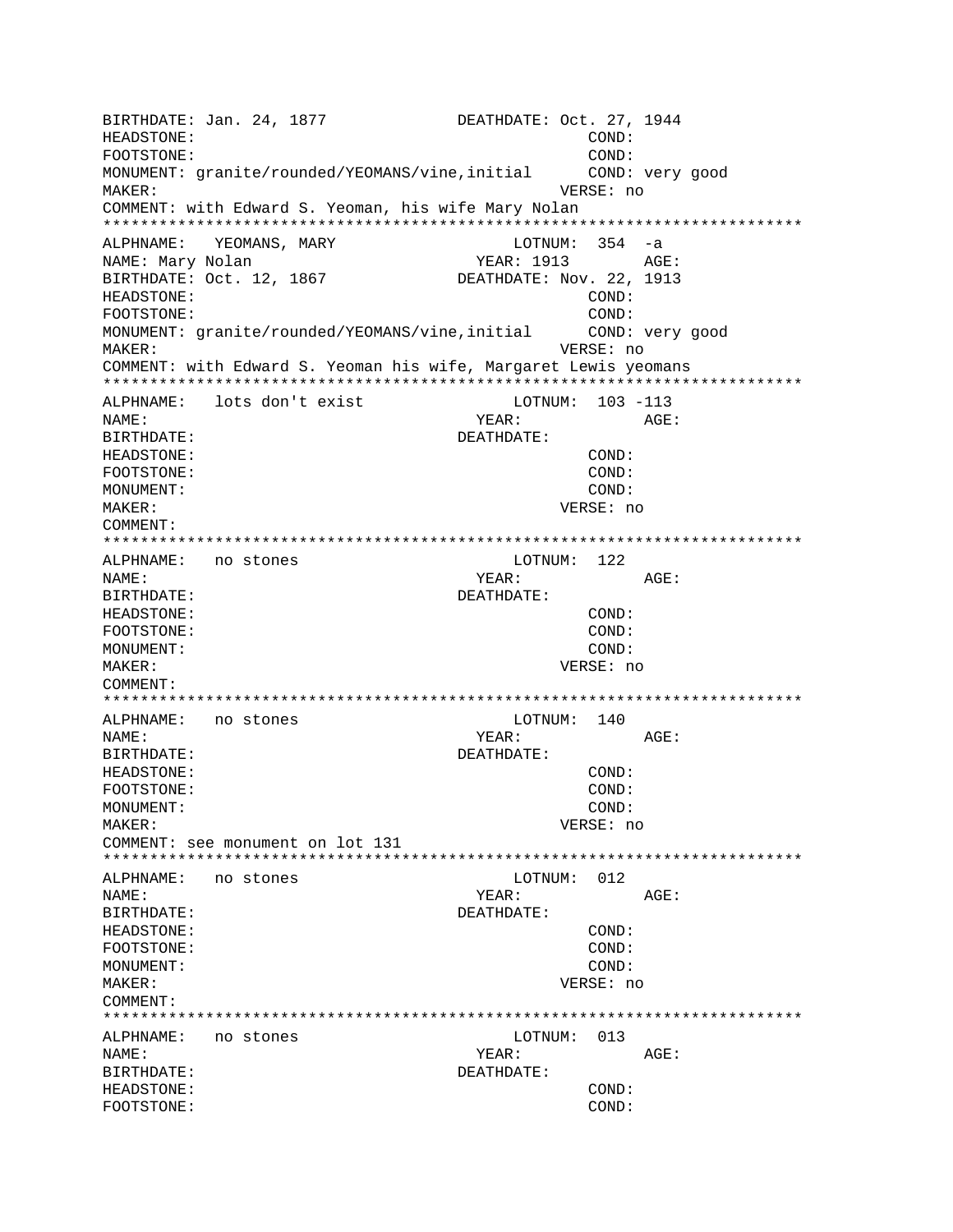MONUMENT: COND: MAKER: VERSE: no COMMENT: LOTNUM: 019 ALPHNAME: no stones YEAR: NAME: AGE: BIRTHDATE: DEATHDATE: HEADSTONE: COND: FOOTSTONE: COND: MONUMENT: COND: MAKER: VERSE: no COMMENT: ALPHNAME: no stones LOTNUM: 022 NAME: YEAR: AGE: BIRTHDATE: DEATHDATE: HEADSTONE:  $COND:$ FOOTSTONE: COND: MONUMENT: COND: VERSE: no MAKER: COMMENT: ALPHNAME: no stones LOTNUM: 025 YEAR: AGE: NAME: BIRTHDATE: DEATHDATE: COND: HEADSTONE: FOOTSTONE: COND: COND: MONUMENT: VERSE: no MAKER: COMMENT: LOTNUM: 045 ALPHNAME: no stones YEAR: NAME: AGE: BIRTHDATE: DEATHDATE: HEADSTONE: COND:  $COMD:$ FOOTSTONE: COND: MONUMENT: MAKER: VERSE: no COMMENT: ALPHNAME: no stones LOTNUM: 161 NAME: YEAR: AGE: BIRTHDATE: DEATHDATE: **HEADSTONE:** COND: FOOTSTONE: COND: MONITMENT:  $COND:$ VERSE: no MAKER: COMMENT: LOTNUM: 163 ALPHNAME: no stones YEAR: NAME:  $AGE:$ BIRTHDATE: DEATHDATE: COND: HEADSTONE: FOOTSTONE: COND: MONUMENT: COND: MAKER: VERSE: no COMMENT: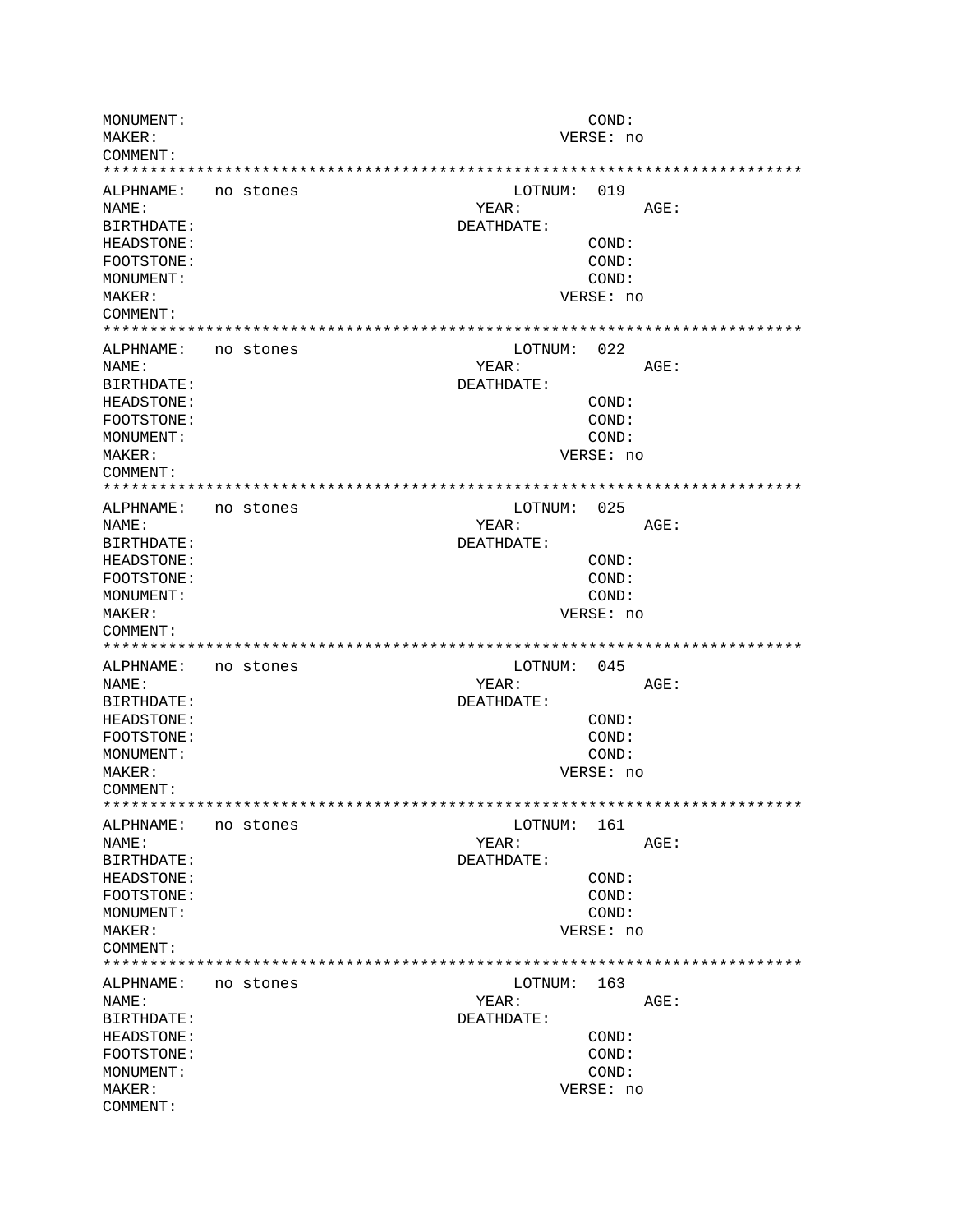ALPHNAME: no stones LOTNUM: 310 AGE: NAME: YEAR: BIRTHDATE: DEATHDATE: HEADSTONE:  $COND:$ FOOTSTONE: COND: MONUMENT: COND: MAKER: VERSE: no COMMENT: ALPHNAME: no stones LOTNUM: 001 YEAR:  $AGF$ : NAME: no recorded graves BIRTHDATE: DEATHDATE: HEADSTONE:  $COND:$ FOOTSTONE: COND: COND: MONUMENT: MAKER: VERSE: no COMMENT: LOTNUM: 002 ALPHNAME: no stones NAME: no recorded graves YEAR: AGE: BIRTHDATE: DEATHDATE: HEADSTONE: COND: FOOTSTONE: COND: MONIJMENT: COND: VERSE: no MAKER: COMMENT: ALPHNAME: no stones LOTNUM: 014 AGE: NAME: YEAR: BIRTHDATE: DEATHDATE: HEADSTONE:  $COND:$ COND: FOOTSTONE: MONUMENT: COND: MAKER: VERSE: no COMMENT: LOTNUM: 043 ALPHNAME: no stones AGE: NAME: YEAR: BIRTHDATE: DEATHDATE: COND: HEADSTONE: FOOTSTONE: COND: COND: MONUMENT: MAKER: VERSE: no COMMENT: ALPHNAME: no stones LOTNUM: 068 NAME: YEAR: AGE: BIRTHDATE: DEATHDATE: HEADSTONE: COND: FOOTSTONE: COND: MONUMENT: COND: MAKER: VERSE: no COMMENT: ALPHNAME: no stones LOTNUM: 069 NAME: YEAR: AGE: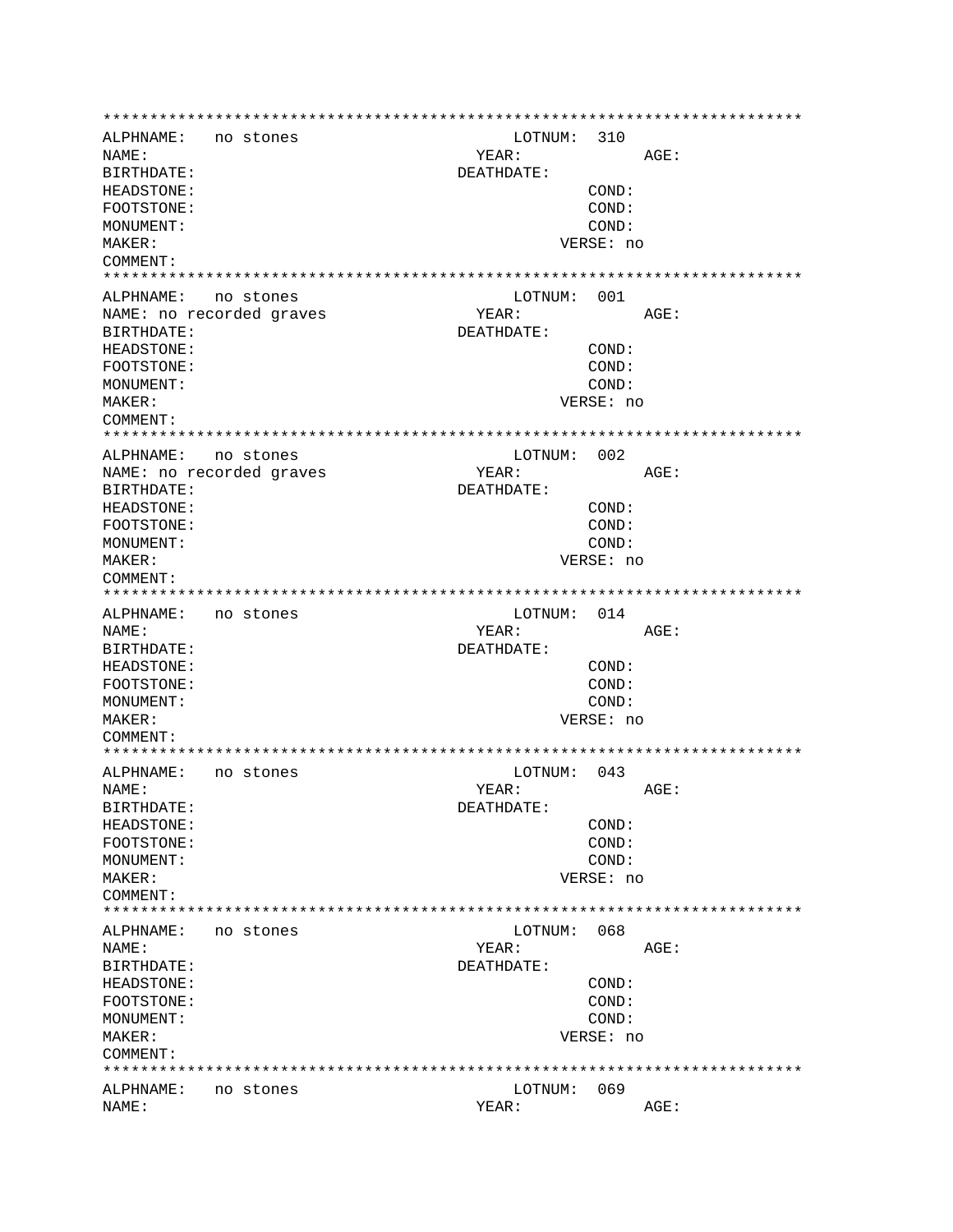BIRTHDATE: DEATHDATE: HEADSTONE: COND: FOOTSTONE: COND: MONUMENT: COND: MAKER: VERSE: no COMMENT: ALPHNAME: no stones LOTNUM: 080 NAME: YEAR: AGE: BIRTHDATE: DEATHDATE: HEADSTONE: COND: FOOTSTONE: COND: MONUMENT: COND: MAKER: VERSE: no COMMENT: ALPHNAME: no stones LOTNUM: 289 NAME: YEAR: AGE: BIRTHDATE: DEATHDATE: HEADSTONE:  $COND:$ FOOTSTONE: COND: MONUMENT: COND: MAKER: VERSE: no COMMENT: LOTNUM: 305 ALPHNAME: no stones YEAR: NAME: AGE: BIRTHDATE: DEATHDATE: HEADSTONE: COND: FOOTSTONE: COND: MONUMENT: COND: MAKER: VERSE: no COMMENT: ALPHNAME: no stones LOTNUM: 311 NAME: YEAR: AGE: BIRTHDATE: DEATHDATE: HEADSTONE:  $COND:$ FOOTSTONE: COND: COND: MONUMENT: MAKER: VERSE: no COMMENT: LOTNUM: 343 ALPHNAME: no stones NAME: YEAR: AGE: BIRTHDATE: DEATHDATE: HEADSTONE: COND: FOOTSTONE: COND: MONUMENT: COND: MAKER: VERSE: no COMMENT: LOTNUM: 348 ALPHNAME: no stones NAME: YEAR: AGE: BIRTHDATE: DEATHDATE: HEADSTONE:  $COND:$ FOOTSTONE: COND: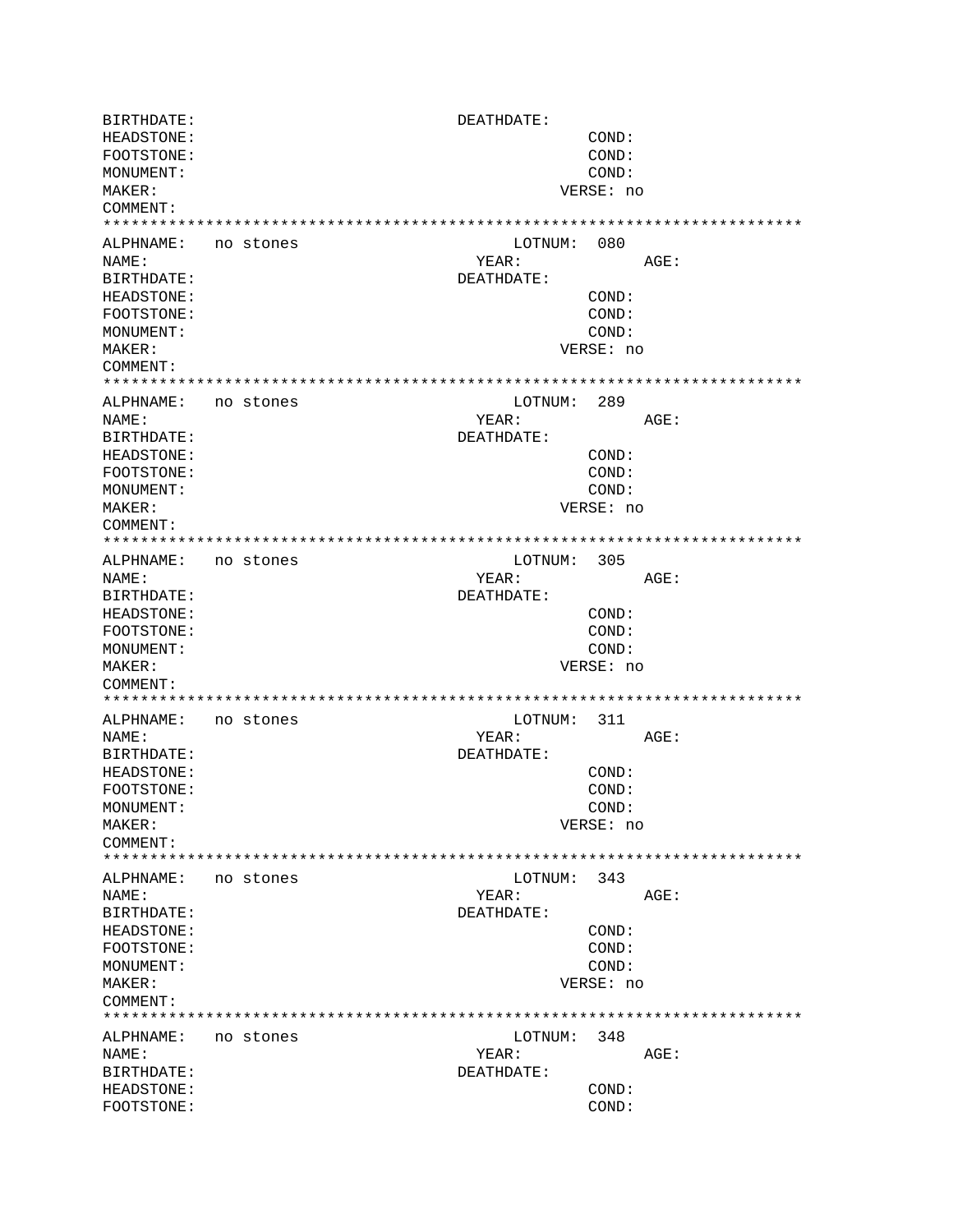MONUMENT: COND: MAKER: VERSE: no COMMENT: LOTNUM: 358 ALPHNAME: no stones YEAR: NAME: AGE: BIRTHDATE: DEATHDATE: HEADSTONE: COND: FOOTSTONE: COND: MONUMENT: COND: MAKER: VERSE: no COMMENT: ALPHNAME: no stones LOTNUM: 364 NAME: YEAR: AGE: BIRTHDATE: DEATHDATE: HEADSTONE:  $COND:$ FOOTSTONE: COND: MONUMENT: COND: MAKER: VERSE: no COMMENT: ALPHNAME: no stones LOTNUM: 150 YEAR: NAME: AGE: BIRTHDATE: DEATHDATE: COND: HEADSTONE: FOOTSTONE: COND: MONUMENT: COND: VERSE: no MAKER: COMMENT: ALPHNAME: no stones LOTNUM: 174 YEAR: NAME: lot does not exist AGE: BIRTHDATE: DEATHDATE: HEADSTONE: COND:  $COMD:$ FOOTSTONE: COND: MONUMENT: MAKER: VERSE: no COMMENT: ALPHNAME: no stones LOTNUM: 197 AGE: NAME: YEAR: BIRTHDATE: DEATHDATE: **HEADSTONE:** COND: FOOTSTONE: COND: MONITMENT:  $COND:$ VERSE: no MAKER: COMMENT: LOTNUM: 199 ALPHNAME: no stones YEAR: NAME: AGE: BIRTHDATE: DEATHDATE: COND: HEADSTONE: FOOTSTONE: COND: MONUMENT: COND: MAKER: VERSE: no COMMENT: Pauper lot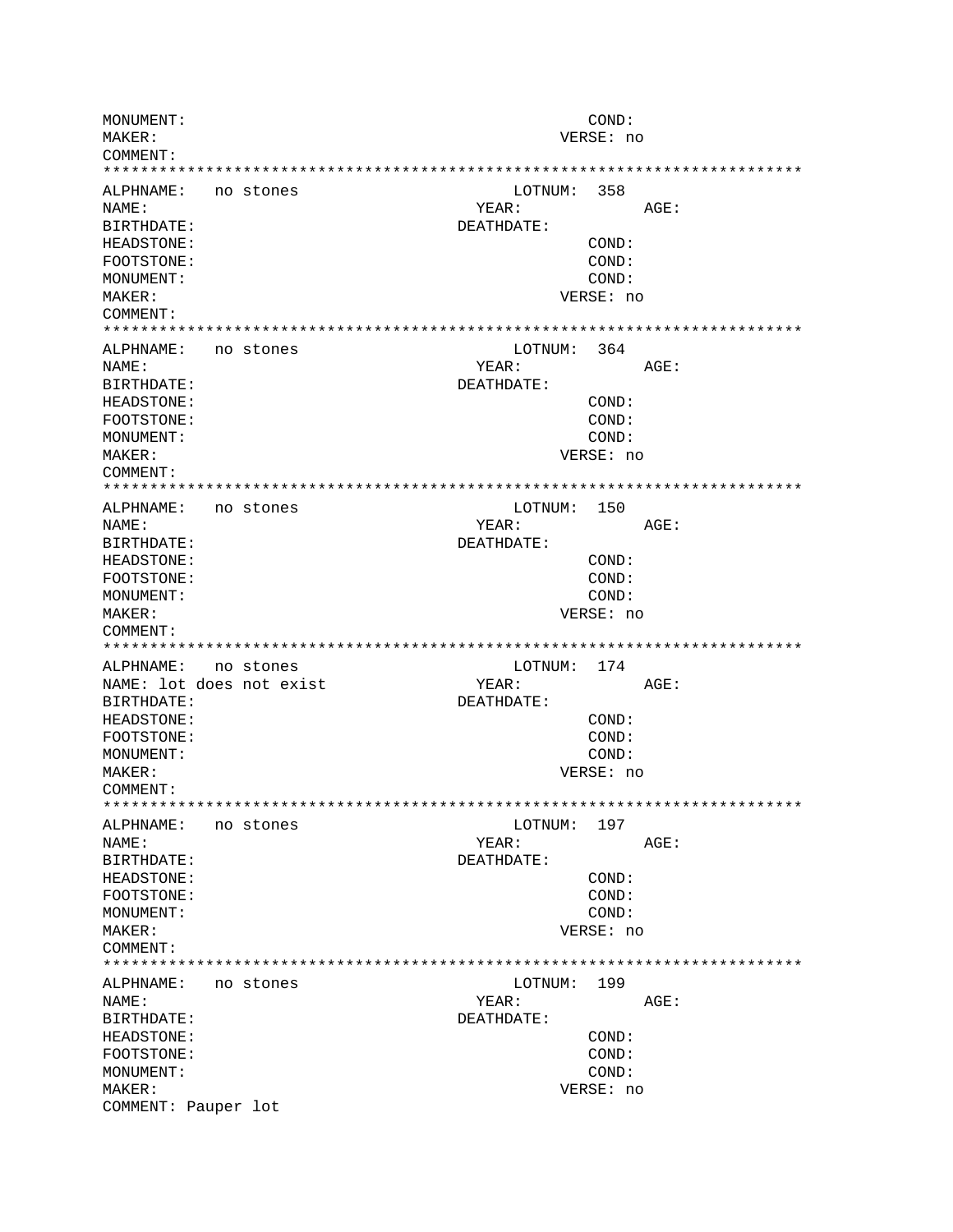ALPHNAME: no stones LOTNUM: 325 AGE: NAME: YEAR: BIRTHDATE: DEATHDATE: HEADSTONE:  $COND:$ FOOTSTONE: COND: MONUMENT: COND: MAKER: VERSE: no COMMENT: ALPHNAME: no stones LOTNUM: 328 YEAR: AGE: NAMF: BIRTHDATE: DEATHDATE: HEADSTONE: COND: FOOTSTONE: COND: COND: MONUMENT: MAKER: VERSE: no COMMENT: LOTNUM: 361 ALPHNAME: no stones NAME: YEAR: AGE: BIRTHDATE: DEATHDATE: HEADSTONE: COND: FOOTSTONE: COND: MONIJMENT: COND: MAKER: VERSE: no COMMENT: ALPHNAME: no stones LOTNUM: 202 AGE: NAME: YEAR: BIRTHDATE: DEATHDATE: HEADSTONE:  $COND:$ COND: FOOTSTONE: MONUMENT: COND: MAKER: VERSE: no COMMENT: LOTNUM: 292 ALPHNAME: no stones AGE: NAME: YEAR: BIRTHDATE: DEATHDATE: COND: HEADSTONE: FOOTSTONE: COND: COND: MONUMENT: MAKER: VERSE: no COMMENT: ALPHNAME: no stones LOTNUM: 291 NAME: YEAR: AGE: BIRTHDATE: DEATHDATE: HEADSTONE: COND: FOOTSTONE: COND: MONUMENT: COND: MAKER: VERSE: no COMMENT: ALPHNAME: no stones LOTNUM: 240 NAME: YEAR: AGE: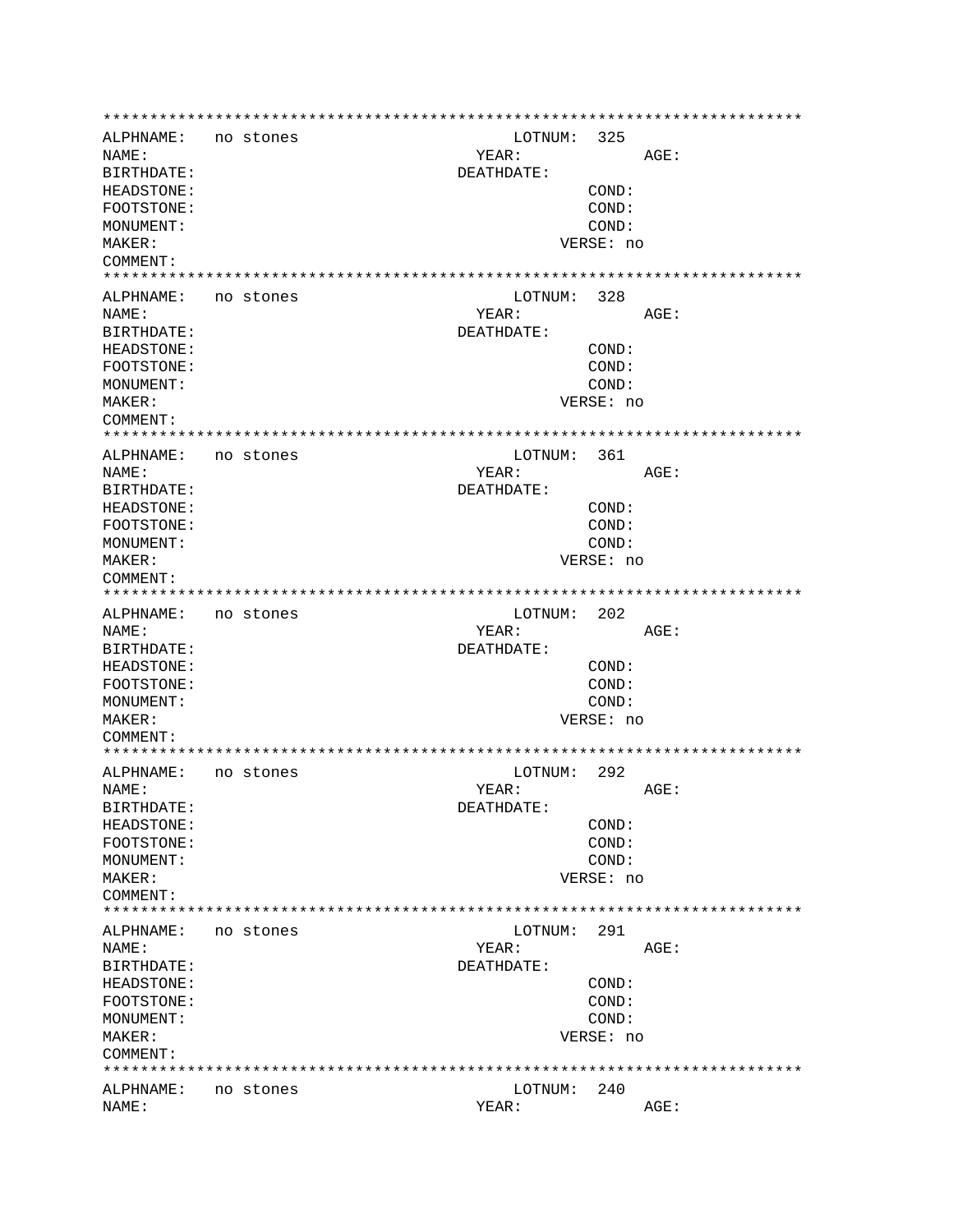BIRTHDATE: DEATHDATE: HEADSTONE: COND: FOOTSTONE: COND: MONUMENT: COND: MAKER: VERSE: no COMMENT: ALPHNAME: no stones LOTNUM: 245 NAME: YEAR: AGE: BIRTHDATE: DEATHDATE: HEADSTONE: COND: FOOTSTONE: COND: MONUMENT: COND: MAKER: VERSE: no COMMENT: ALPHNAME: no stones LOTNUM: 246 NAME: YEAR: AGE: BIRTHDATE: DEATHDATE: HEADSTONE:  $COND:$ FOOTSTONE: COND: MONUMENT: COND: MAKER: VERSE: no COMMENT: LOTNUM: 288 ALPHNAME: no stones YEAR: NAME: AGE: DEATHDATE: BIRTHDATE: HEADSTONE: COND: FOOTSTONE: COND: MONUMENT: COND: MAKER: VERSE: no COMMENT: ALPHNAME: no stones LOTNUM: 293 NAME: YEAR: AGE: BIRTHDATE: DEATHDATE: HEADSTONE:  $COND:$ FOOTSTONE: COND: COND: MONUMENT: MAKER: VERSE: no COMMENT: LOTNUM: 295 ALPHNAME: no stones NAME: YEAR: AGE: BIRTHDATE: DEATHDATE: HEADSTONE: COND: FOOTSTONE: COND: MONUMENT: COND: MAKER: VERSE: no COMMENT: LOTNUM: 297 ALPHNAME: no stones NAME: YEAR: AGE: BIRTHDATE: DEATHDATE: HEADSTONE:  $COND:$ FOOTSTONE: COND: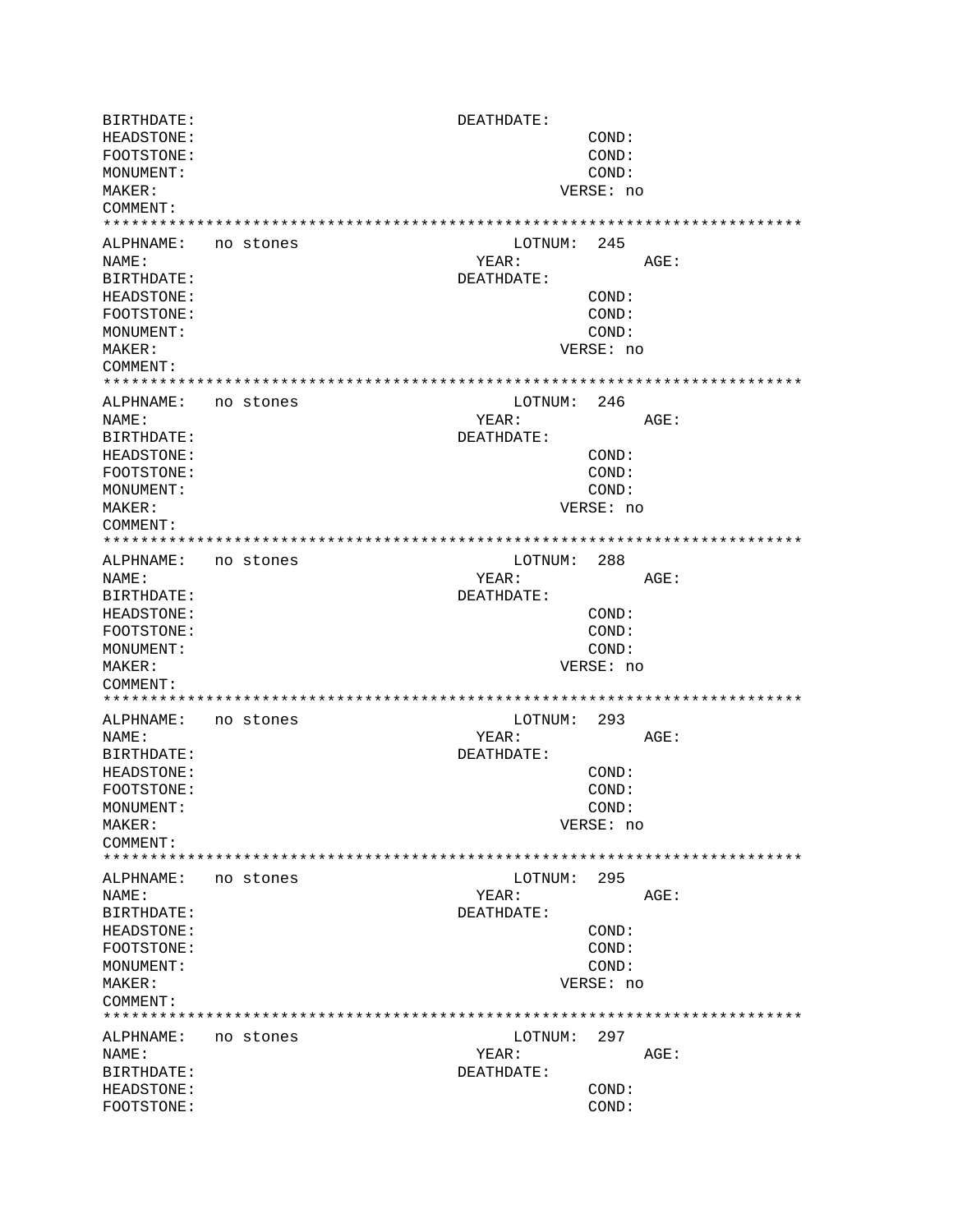MONUMENT: COND: MAKER: VERSE: no COMMENT: LOTNUM: 298 ALPHNAME: no stones YEAR: NAME: AGE: BIRTHDATE: DEATHDATE: HEADSTONE: COND: FOOTSTONE: COND: MONUMENT: COND: MAKER: VERSE: no COMMENT: ALPHNAME: no stones LOTNUM: 299 NAME: YEAR: AGE: BIRTHDATE: DEATHDATE: HEADSTONE:  $COND:$ FOOTSTONE: COND: MONUMENT: COND: MAKER: VERSE: no COMMENT: ALPHNAME: no stones LOTNUM: 300 YEAR: AGE: NAME: BIRTHDATE: DEATHDATE: COND: HEADSTONE: FOOTSTONE: COND: COND: MONUMENT: VERSE: no MAKER: COMMENT: ALPHNAME: no stones LOTNUM: 301 YEAR: NAME: AGE: BIRTHDATE: DEATHDATE: HEADSTONE: COND:  $COMD:$ FOOTSTONE: COND: MONUMENT: MAKER: VERSE: no COMMENT: ALPHNAME: no stones LOTNUM: 302 NAME: YEAR: AGE: BIRTHDATE: DEATHDATE: **HEADSTONE:** COND: FOOTSTONE: COND: MONITMENT:  $COND:$ VERSE: no MAKER: COMMENT: LOTNUM: 303 ALPHNAME: no stones YEAR: NAME:  $AGE:$ BIRTHDATE: DEATHDATE: COND: HEADSTONE: FOOTSTONE: COND: MONUMENT: COND: MAKER: VERSE: no COMMENT: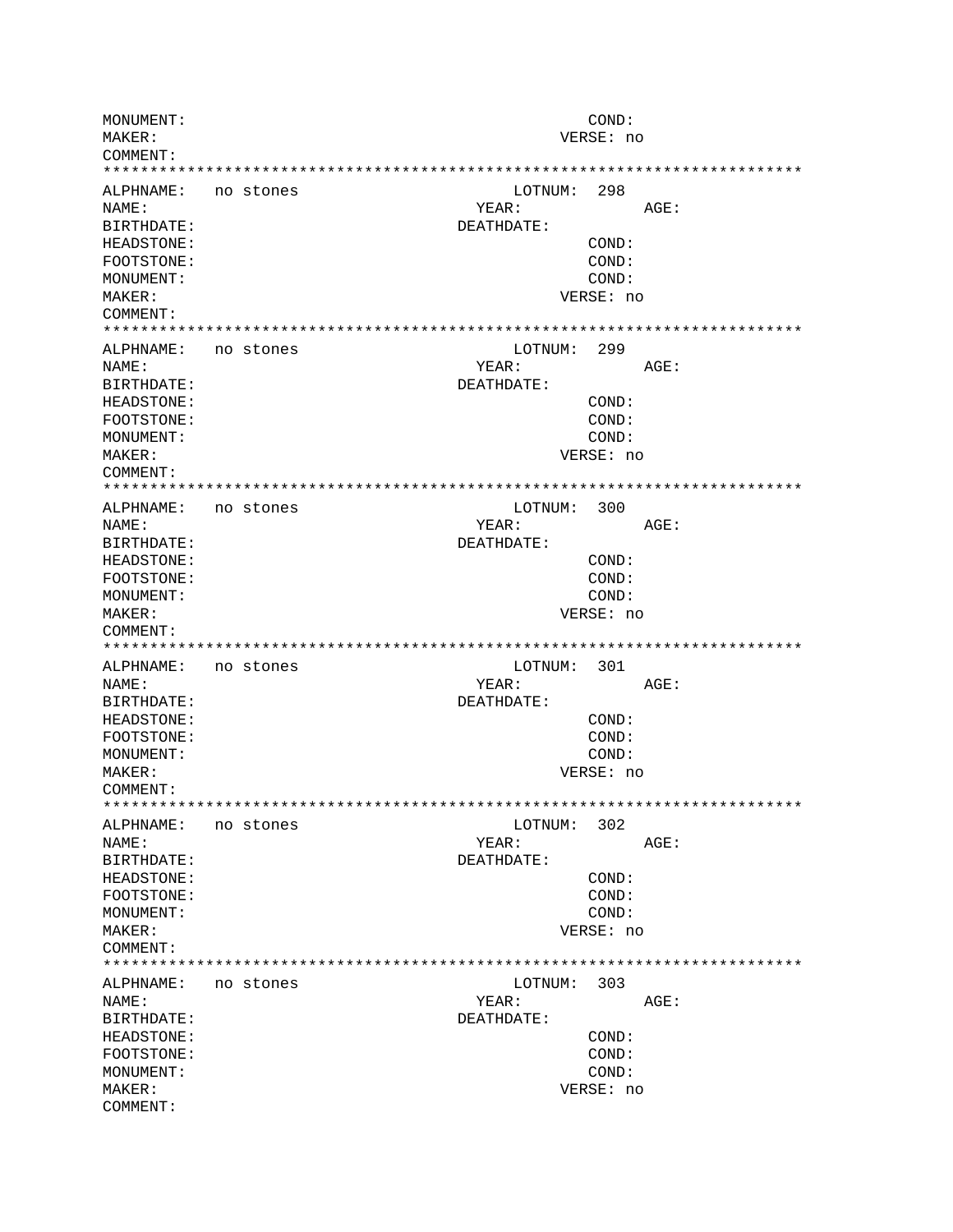ALPHNAME: no stones LOTNUM: 287 AGE: NAME: YEAR: BIRTHDATE: DEATHDATE: HEADSTONE:  $COND:$ FOOTSTONE: COND: MONUMENT: COND: MAKER: VERSE: no COMMENT: ALPHNAME: no stones LOTNUM: 271 YEAR:  $AGF$ : NAMF: BIRTHDATE: DEATHDATE: HEADSTONE:  $COND:$ FOOTSTONE: COND: COND: MONUMENT: MAKER: VERSE: no COMMENT: LOTNUM: 278 ALPHNAME: no stones NAME: YEAR:  $AGE:$ BIRTHDATE: DEATHDATE: HEADSTONE: COND: FOOTSTONE: COND: MONIJMENT: COND: MAKER: VERSE: no COMMENT: ALPHNAME: no stones LOTNUM: 211 AGE: NAME: YEAR: BIRTHDATE: DEATHDATE: HEADSTONE:  $COND:$ COND: FOOTSTONE: MONUMENT: COND: MAKER: VERSE: no COMMENT: LOTNUM: 250 ALPHNAME: no stones AGE: NAME: YEAR: BIRTHDATE: DEATHDATE: COND: HEADSTONE: FOOTSTONE: COND: COND: MONUMENT: MAKER: VERSE: no COMMENT: ALPHNAME: no stones LOTNUM: 086 NAME: YEAR: AGE: BIRTHDATE: DEATHDATE: HEADSTONE: COND: FOOTSTONE: COND: MONUMENT: COND: MAKER: VERSE: no COMMENT: ALPHNAME: no stones LOTNUM: 209 NAME: YEAR:  $AGE:$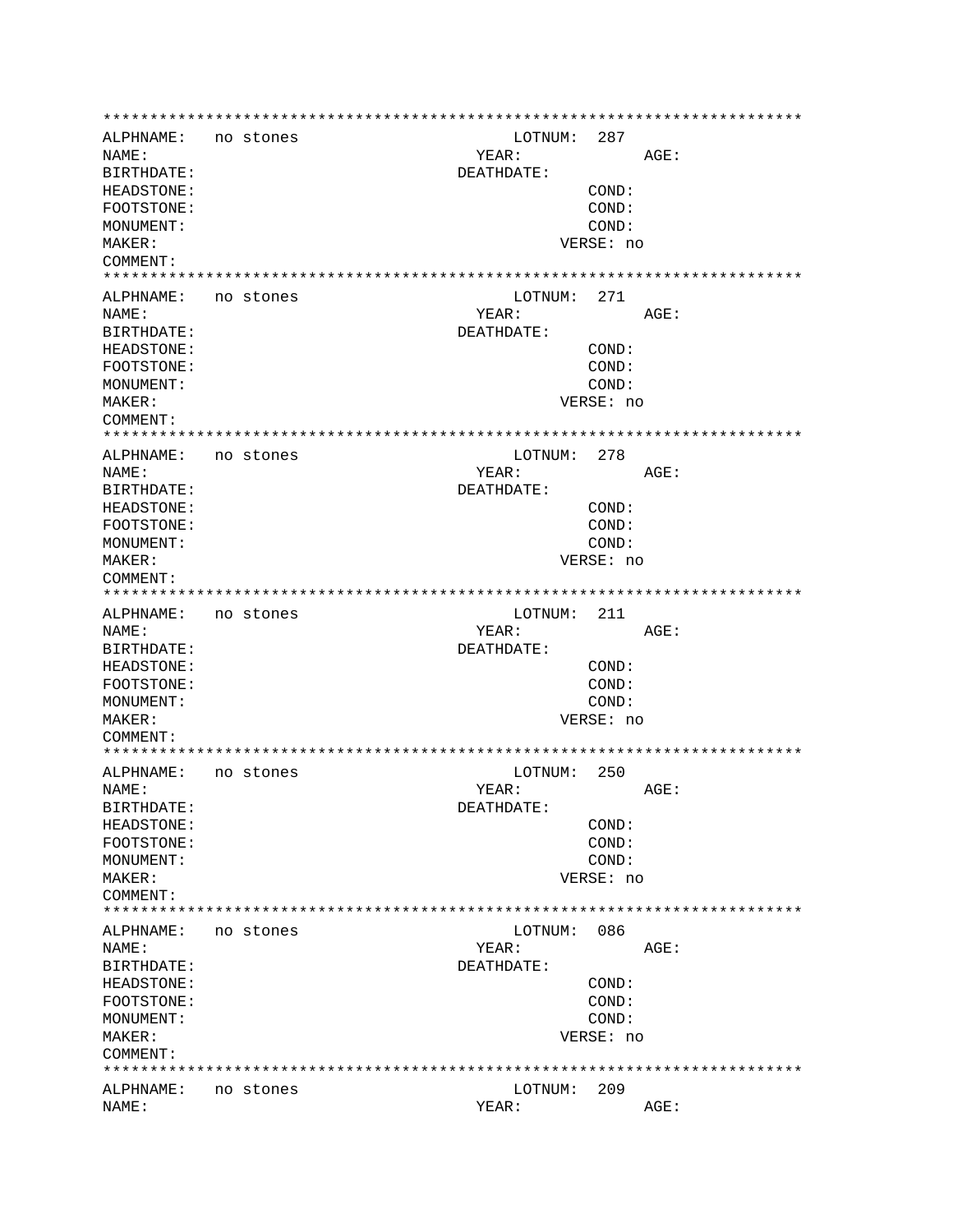BIRTHDATE: DEATHDATE: HEADSTONE: COND: FOOTSTONE: COND: MONUMENT: COND: MAKER: VERSE: no COMMENT: ALPHNAME: no stones LOTNUM: 210 NAME: YEAR: AGE: BIRTHDATE: DEATHDATE: HEADSTONE: COND: FOOTSTONE: COND: MONUMENT: COND: MAKER: VERSE: no COMMENT: ALPHNAME: no stones LOTNUM: 212 NAME: YEAR: AGE: BIRTHDATE: DEATHDATE: HEADSTONE: COND: FOOTSTONE: COND: MONUMENT: COND: MAKER: VERSE: no COMMENT: ALPHNAME: no stones LOTNUM: 175 YEAR: NAME: lot does not exist AGE: BIRTHDATE: DEATHDATE: HEADSTONE: COND: FOOTSTONE: COND: MONUMENT: COND: MAKER: VERSE: no COMMENT: ALPHNAME: no stones LOTNUM: 290A NAME: YEAR: AGE: BIRTHDATE: DEATHDATE: HEADSTONE:  $COND:$ FOOTSTONE: COND: COND: MONUMENT: MAKER: VERSE: no COMMENT: LOTNUM: 290C ALPHNAME: no stones NAME: YEAR: AGE: BIRTHDATE: DEATHDATE: HEADSTONE: COND: FOOTSTONE: COND: MONUMENT: COND: MAKER: VERSE: no COMMENT: LOTNUM: 290D ALPHNAME: no stones NAME: YEAR: AGE: BIRTHDATE: DEATHDATE: HEADSTONE:  $COND:$ FOOTSTONE: COND: